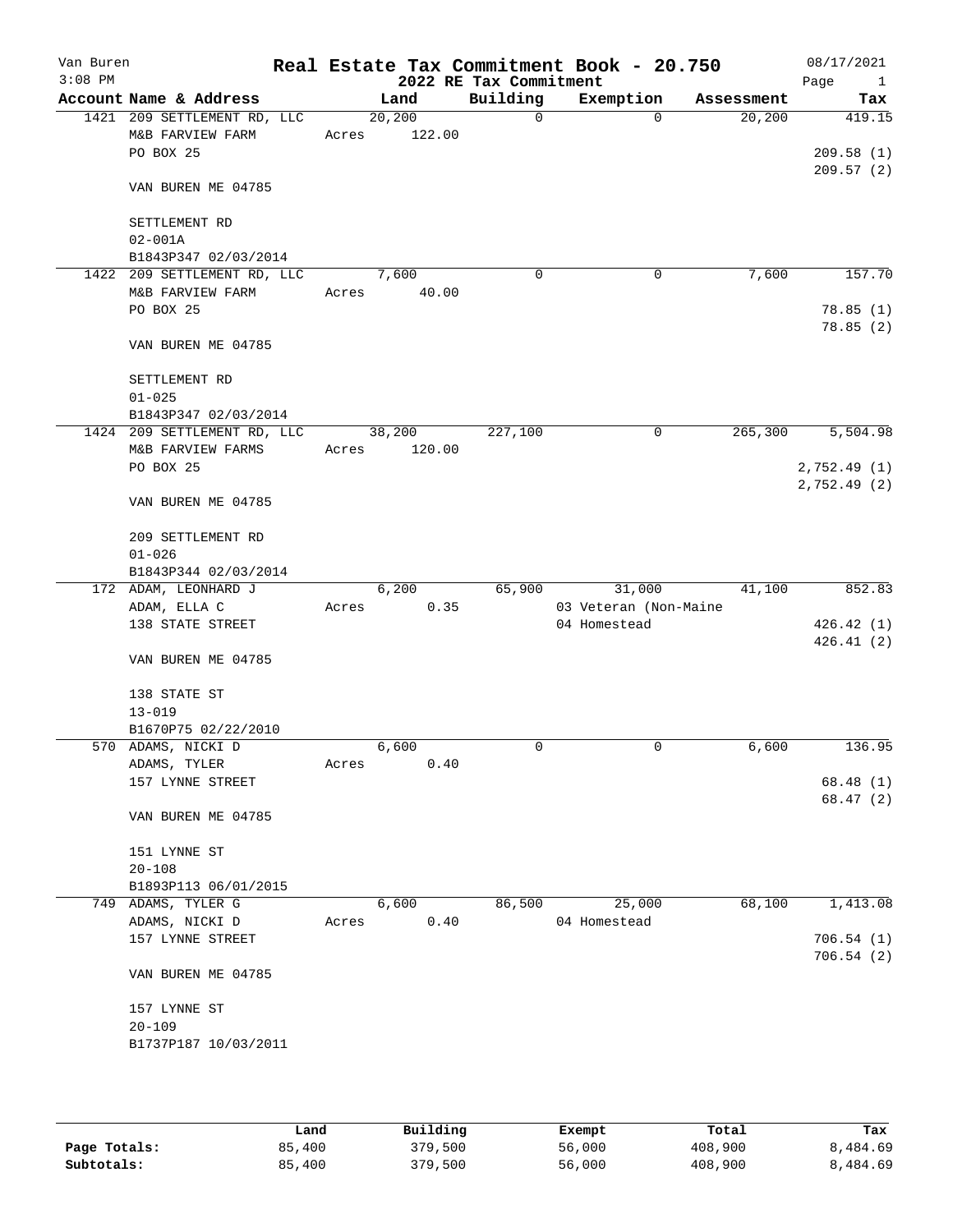| Van Buren<br>$3:08$ PM |                            |       |             | 2022 RE Tax Commitment | Real Estate Tax Commitment Book - 20.750 |            | 08/17/2021<br>Page<br>$\overline{\phantom{a}}^2$ |
|------------------------|----------------------------|-------|-------------|------------------------|------------------------------------------|------------|--------------------------------------------------|
|                        | Account Name & Address     |       | Land        | Building               | Exemption                                | Assessment | Tax                                              |
|                        | 18 ALLAGASH TIMBERLANDS LP |       | 4,600       | $\mathbf 0$            | $\Omega$                                 | 4,600      | 95.45                                            |
|                        | 300 UNION STREET           | Acres | 13.00       |                        |                                          |            |                                                  |
|                        | ATTN: JOCELYN KEAN         |       |             |                        |                                          |            | 47.73 (1)                                        |
|                        | PO BOX 5777                |       |             |                        |                                          |            | 47.72 (2)                                        |
|                        | SAINT JOHN NB E2L 4M3      |       |             |                        |                                          |            |                                                  |
|                        |                            |       |             |                        |                                          |            |                                                  |
|                        | ISLAND ST JOHN RIVER       |       |             |                        |                                          |            |                                                  |
|                        | $06 - 030$                 |       |             |                        |                                          |            |                                                  |
|                        | B1150P188                  |       |             |                        |                                          |            |                                                  |
|                        | 19 ALLAGASH TIMBERLANDS LP |       | 4,200       | $\mathbf 0$            | 0                                        | 4,200      | 87.15                                            |
|                        | 300 UNION STREET           | Acres | 0.64        |                        |                                          |            |                                                  |
|                        | ATTN: JOCELYN KEAN         |       |             |                        |                                          |            | 43.58(1)                                         |
|                        | PO BOX 5777                |       |             |                        |                                          |            | 43.57 (2)                                        |
|                        | SAINT JOHN NB E2L 4M3      |       |             |                        |                                          |            |                                                  |
|                        |                            |       |             |                        |                                          |            |                                                  |
|                        | CENTER ST                  |       |             |                        |                                          |            |                                                  |
|                        | $16 - 050$                 |       |             |                        |                                          |            |                                                  |
|                        | B1150P188                  |       |             |                        |                                          |            |                                                  |
|                        | 20 ALLAGASH TIMBERLANDS LP |       | 30,300      | 0                      | $\mathbf 0$                              | 30,300     | 628.73                                           |
|                        | 300 UNION STREET           |       | Acres 64.61 |                        |                                          |            |                                                  |
|                        | ATTN: JOCELYN KEAN         |       |             |                        |                                          |            | 314.37(1)                                        |
|                        | PO BOX 5777                |       |             |                        |                                          |            | 314.36(2)                                        |
|                        | SAINT JOHN NB E2L 4M3      |       |             |                        |                                          |            |                                                  |
|                        | CHURCH ST                  |       |             |                        |                                          |            |                                                  |
|                        | $24 - 010$                 |       |             |                        |                                          |            |                                                  |
|                        | B1150P188                  |       |             |                        |                                          |            |                                                  |
|                        | 21 ALLAGASH TIMBERLANDS LP |       | 5,800       | 0                      | 0                                        | 5,800      | 120.35                                           |
|                        | 300 UNION STREET           | Acres | 2.00        |                        |                                          |            |                                                  |
|                        | ATTN: JOCELYN KEAN         |       |             |                        |                                          |            | 60.18(1)                                         |
|                        | PO BOX 5777                |       |             |                        |                                          |            | 60.17(2)                                         |
|                        | SAINT JOHN NB E2L 4M3      |       |             |                        |                                          |            |                                                  |
|                        | OFF BROOK AVE              |       |             |                        |                                          |            |                                                  |
|                        | $17 - 061$                 |       |             |                        |                                          |            |                                                  |
|                        | B1150P188                  |       |             |                        |                                          |            |                                                  |
|                        | 23 ALLAGASH TIMBERLANDS LP |       | 300         | 0                      | $\mathbf 0$                              | 300        | 6.23                                             |
|                        | 300 UNION STREET           |       |             |                        |                                          |            |                                                  |
|                        | ATTN: JOCELYN KEAN         |       |             |                        |                                          |            | 3.12(1)                                          |
|                        | PO BOX 5777                |       |             |                        |                                          |            | 3.11(2)                                          |
|                        | SAINT JOHN NB E2L 4M3      |       |             |                        |                                          |            |                                                  |
|                        |                            |       |             |                        |                                          |            |                                                  |
|                        | <b>MAIN ST</b>             |       |             |                        |                                          |            |                                                  |
|                        | $21 - 031$                 |       |             |                        |                                          |            |                                                  |
|                        | B1150P188                  |       |             | 0                      | 0                                        |            |                                                  |
|                        | 24 ALLAGASH TIMBERLANDS LP |       | 4,900       |                        |                                          | 4,900      | 101.68                                           |
|                        | 300 UNION STREET           | Acres | 14.00       |                        |                                          |            |                                                  |
|                        | ATTN: JOCELYN KEAN         |       |             |                        |                                          |            | 50.84(1)                                         |
|                        | PO BOX 5777                |       |             |                        |                                          |            | 50.84(2)                                         |
|                        | SAINT JOHN NB E2L 4M3      |       |             |                        |                                          |            |                                                  |
|                        | ISLAND ST JOHN RIVER       |       |             |                        |                                          |            |                                                  |
|                        | $06 - 031$                 |       |             |                        |                                          |            |                                                  |
|                        | B1150P188                  |       |             |                        |                                          |            |                                                  |
|                        |                            |       |             |                        |                                          |            |                                                  |
|                        |                            |       |             |                        |                                          |            |                                                  |
|                        |                            |       |             |                        |                                          |            |                                                  |

|              | Land    | Building | Exempt | Total   | Tax      |
|--------------|---------|----------|--------|---------|----------|
| Page Totals: | 50,100  |          |        | 50,100  | 1,039.59 |
| Subtotals:   | 135,500 | 379,500  | 56,000 | 459,000 | 9,524.28 |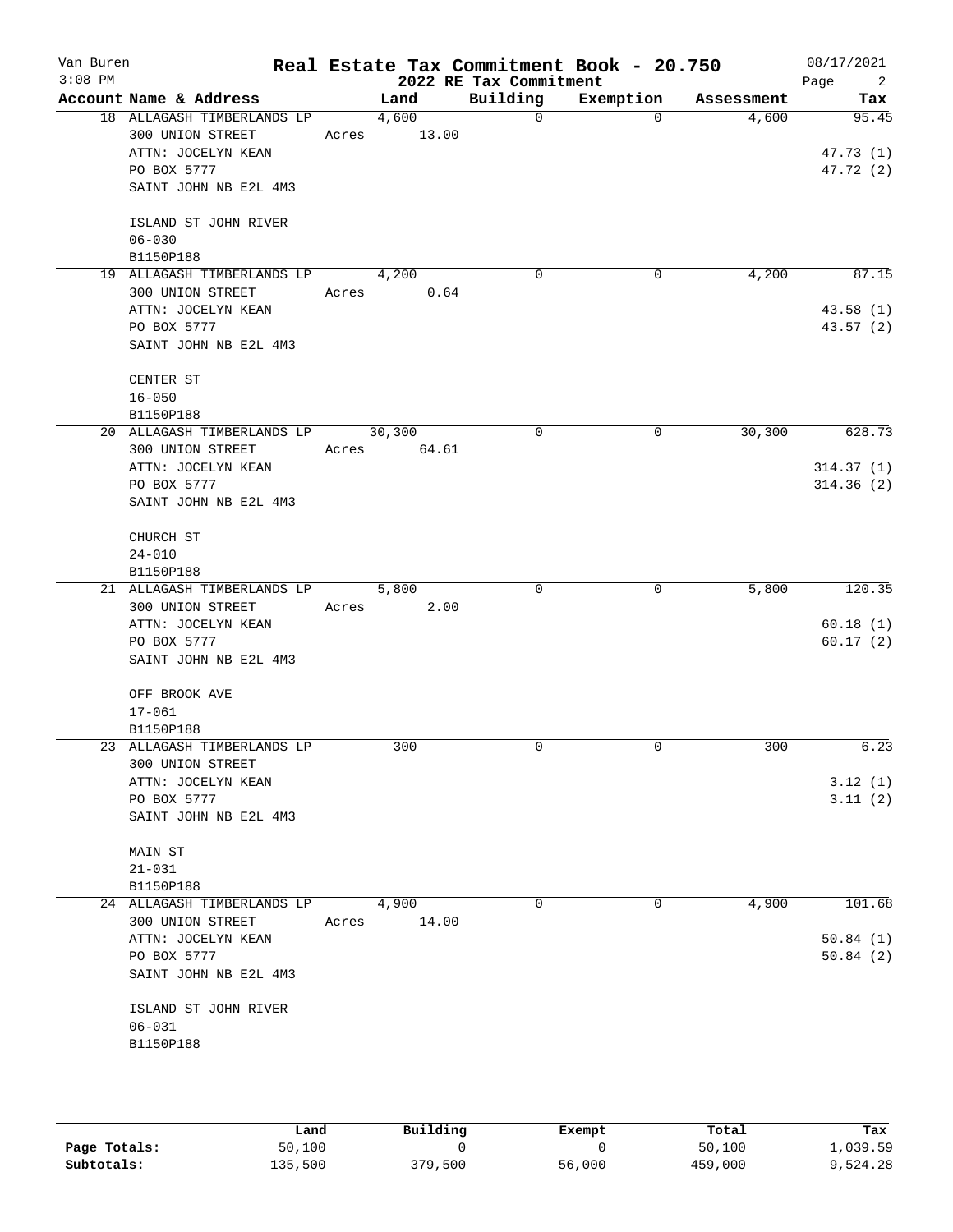| Van Buren<br>$3:08$ PM |                                    |       |        | 2022 RE Tax Commitment | Real Estate Tax Commitment Book - 20.750 |            | 08/17/2021<br>Page<br>$\overline{\mathbf{3}}$ |
|------------------------|------------------------------------|-------|--------|------------------------|------------------------------------------|------------|-----------------------------------------------|
|                        | Account Name & Address             |       | Land   | Building               | Exemption                                | Assessment | Tax                                           |
|                        | 26 ALLAGASH TIMBERLANDS LP         |       | 12,600 | $\mathbf 0$            | $\Omega$                                 | 12,600     | 261.45                                        |
|                        | 300 UNION STREET                   | Acres | 14.00  |                        |                                          |            |                                               |
|                        | ATTN: JOCELYN KEAN                 |       |        |                        |                                          |            | 130.73(1)                                     |
|                        | PO BOX 5777                        |       |        |                        |                                          |            | 130.72(2)                                     |
|                        | SAINT JOHN NB E2L 4M3              |       |        |                        |                                          |            |                                               |
|                        |                                    |       |        |                        |                                          |            |                                               |
|                        | ISLAND ST JOHN RIVER<br>$10 - 020$ |       |        |                        |                                          |            |                                               |
|                        | B1150P188                          |       |        |                        |                                          |            |                                               |
|                        | 27 ALLAGASH TIMBERLANDS LP         |       | 1,100  | 0                      | 0                                        | 1,100      | 22.83                                         |
|                        | 300 UNION STREET                   | Acres | 0.04   |                        |                                          |            |                                               |
|                        | ATTN: JOCELYN KEAN                 |       |        |                        |                                          |            | 11.42(1)                                      |
|                        | PO BOX 5777                        |       |        |                        |                                          |            | 11.41(2)                                      |
|                        | SAINT JOHN NB E2L 4M3              |       |        |                        |                                          |            |                                               |
|                        |                                    |       |        |                        |                                          |            |                                               |
|                        | MAIN ST                            |       |        |                        |                                          |            |                                               |
|                        | $22 - 012$<br>B1150P188            |       |        |                        |                                          |            |                                               |
|                        | 28 ALLAGASH TIMBERLANDS LP         |       | 16,400 | 0                      | 0                                        | 16,400     | 340.30                                        |
|                        | 300 UNION STREET                   | Acres | 25.00  |                        |                                          |            |                                               |
|                        | ATTN: JOCELYN KEAN                 |       |        |                        |                                          |            | 170.15(1)                                     |
|                        | PO BOX 5777                        |       |        |                        |                                          |            | 170.15(2)                                     |
|                        | SAINT JOHN NB E2L 4M3              |       |        |                        |                                          |            |                                               |
|                        | ISLAND ST JOHN RIVER               |       |        |                        |                                          |            |                                               |
|                        | $10 - 019$                         |       |        |                        |                                          |            |                                               |
|                        | B1150P188                          |       |        |                        |                                          |            |                                               |
|                        | 29 ALLAGASH TIMBERLANDS LP         |       | 3,000  | 0                      | 0                                        | 3,000      | 62.25                                         |
|                        | 300 UNION STREET                   | Acres | 8.50   |                        |                                          |            |                                               |
|                        | ATTN: JOCELYN KEAN                 |       |        |                        |                                          |            | 31.13(1)                                      |
|                        | PO BOX 5777                        |       |        |                        |                                          |            | 31.12(2)                                      |
|                        | SAINT JOHN NB E2L 4M3              |       |        |                        |                                          |            |                                               |
|                        | ISLAND ST JOHN RIVER               |       |        |                        |                                          |            |                                               |
|                        | $08 - 050$                         |       |        |                        |                                          |            |                                               |
|                        | B1150P188                          |       |        |                        |                                          |            |                                               |
|                        | 49 ALLEN, ALICIA                   |       | 4,500  | 55,700                 | 0                                        | 60,200     | 1,249.15                                      |
|                        | ALLEN, JUSTIN                      | Acres | 0.18   |                        |                                          |            |                                               |
|                        | 105 ROOSEVELT AVENUE               |       |        |                        |                                          |            | 624.58(1)<br>624.57(2)                        |
|                        | VAN BUREN ME 04785                 |       |        |                        |                                          |            |                                               |
|                        | 105 ROOSEVELT AVE                  |       |        |                        |                                          |            |                                               |
|                        | $14 - 049$                         |       |        |                        |                                          |            |                                               |
|                        | B1957P289 12/02/2016               |       |        |                        |                                          |            |                                               |
|                        | 1383 ALONSO, CHRISTIAN             |       | 7,000  | $\Omega$               | $\mathbf 0$                              | 7,000      | 145.25                                        |
|                        | PO BOX 282                         | Acres | 12.00  |                        |                                          |            |                                               |
|                        |                                    |       |        |                        |                                          |            | 72.63(1)                                      |
|                        | VAN BUREN ME 04785                 |       |        |                        |                                          |            | 72.62(2)                                      |
|                        |                                    |       |        |                        |                                          |            |                                               |
|                        | OFF ALEXANDER RD<br>$06 - 032$     |       |        |                        |                                          |            |                                               |
|                        | B2050P79 03/14/2019                |       |        |                        |                                          |            |                                               |
|                        |                                    |       |        |                        |                                          |            |                                               |
|                        |                                    |       |        |                        |                                          |            |                                               |

|              | Land    | Building | Exempt | Total   | Tax       |
|--------------|---------|----------|--------|---------|-----------|
| Page Totals: | 44,600  | 55,700   |        | 100,300 | 2,081.23  |
| Subtotals:   | 180,100 | 435,200  | 56,000 | 559,300 | 11,605.51 |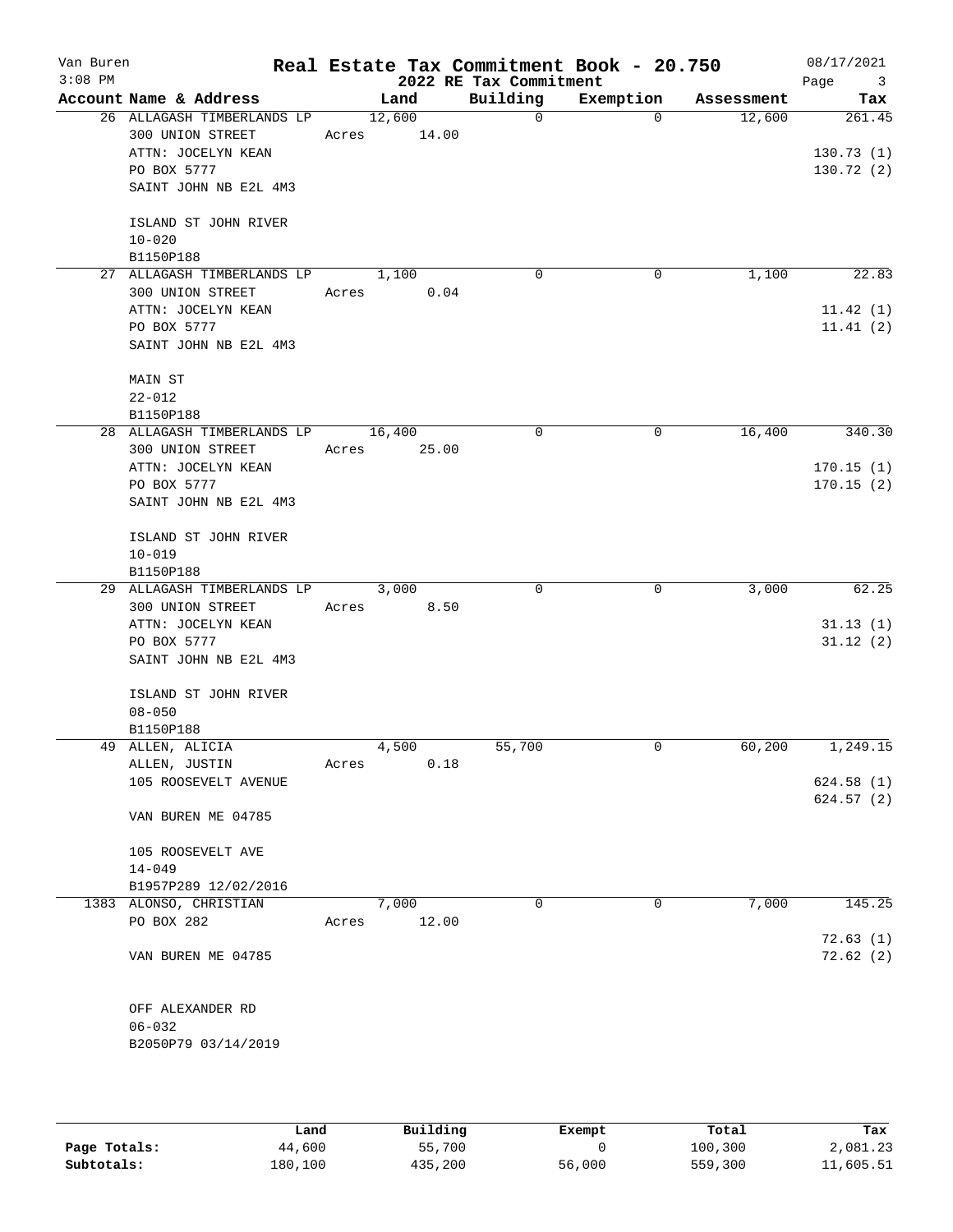| Van Buren<br>$3:08$ PM |                                               |         |               | 2022 RE Tax Commitment | Real Estate Tax Commitment Book - 20.750 |            | 08/17/2021<br>Page<br>$\overline{4}$ |
|------------------------|-----------------------------------------------|---------|---------------|------------------------|------------------------------------------|------------|--------------------------------------|
|                        | Account Name & Address                        |         | Land          | Building               | Exemption                                | Assessment | Tax                                  |
|                        | 1183 ANDERSON, HOLLY                          | 15,000  | 8.00          | 124,200                | 25,000                                   | 114,200    | 2,369.65                             |
|                        | ANDERSON, RALPH<br>188 CASTONGUAY ROAD        | Acres   |               |                        | 04 Homestead                             |            | 1, 184.83(1)                         |
|                        |                                               |         |               |                        |                                          |            | 1,184.82(2)                          |
|                        | VAN BUREN ME 04785                            |         |               |                        |                                          |            |                                      |
|                        | 188 CASTONGUAY RD                             |         |               |                        |                                          |            |                                      |
|                        | $02 - 033B$                                   |         |               |                        |                                          |            |                                      |
|                        | B1541P245 04/19/2007                          |         |               |                        |                                          |            |                                      |
|                        | 33 ARENDSEE, SUSAN A                          | 15,400  |               | 70,400                 | 25,000                                   | 60,800     | 1,261.60                             |
|                        | CORNETT, RONALD                               | Acres   | 9.20          |                        | 04 Homestead                             |            |                                      |
|                        | PO BOX 46                                     |         |               |                        |                                          |            | 630.80(1)<br>630.80 (2)              |
|                        | VAN BUREN ME 04785                            |         |               |                        |                                          |            |                                      |
|                        | 130 MASSE RD                                  |         |               |                        |                                          |            |                                      |
|                        | $02 - 053$                                    |         |               |                        |                                          |            |                                      |
|                        | B1510P192 08/01/2006                          |         |               |                        |                                          |            | 78.85                                |
|                        | 34 ARMSTRONG, MADELEINE<br>122 LINCOLN STREET | Acres   | 6,800<br>0.42 | 22,000                 | 25,000<br>04 Homestead                   | 3,800      |                                      |
|                        |                                               |         |               |                        |                                          |            | 39.43(1)                             |
|                        | VAN BUREN ME 04785                            |         |               |                        |                                          |            | 39.42(2)                             |
|                        | 122 LINCOLN ST                                |         |               |                        |                                          |            |                                      |
|                        | $14 - 012A$                                   |         |               |                        |                                          |            |                                      |
|                        | 944 AROOSTOOK TIMBERLANDS,<br>LLC             | 120,500 |               | 0                      | 0                                        | 120,500    | 2,500.38                             |
|                        | 300 UNION STREET                              | Acres   | 892.00        |                        |                                          |            |                                      |
|                        | ATTN: JOCELYN KEAN                            |         |               |                        |                                          |            | 1,250.19(1)                          |
|                        | PO BOX 5777                                   |         |               |                        |                                          |            | 1, 250.19(2)                         |
|                        | SAINT JOHN NB E2L 4M3                         |         |               |                        |                                          |            |                                      |
|                        | LAKE RD                                       |         |               |                        |                                          |            |                                      |
|                        | $04 - 001$                                    |         |               |                        |                                          |            |                                      |
|                        | B1745P89 12/14/2011                           |         |               |                        |                                          |            |                                      |
|                        | 36 ASHLEY, PETER F<br>ASHLEY, KATHLEEN        | 8,800   | 0.70          | 102,000                | 25,000                                   | 85,800     | 1,780.35                             |
|                        | 142 VIOLETTE STREET                           | Acres   |               |                        | 04 Homestead                             |            | 890.18 (1)                           |
|                        |                                               |         |               |                        |                                          |            | 890.17 (2)                           |
|                        | VAN BUREN ME 04785                            |         |               |                        |                                          |            |                                      |
|                        | 142 VIOLETTE ST                               |         |               |                        |                                          |            |                                      |
|                        | $16 - 069$                                    |         |               |                        |                                          |            |                                      |
|                        | B1020P194                                     |         |               |                        |                                          |            |                                      |
|                        | 37 ASHLEY, PETER F                            | 7,000   |               | 4,600                  | 0                                        | 11,600     | 240.70                               |
|                        | ASHLEY, KATHLEEN<br>142 VIOLETTE STREET       | Acres   | 0.45          |                        |                                          |            | 120.35(1)                            |
|                        |                                               |         |               |                        |                                          |            | 120.35(2)                            |
|                        | VAN BUREN ME 04785                            |         |               |                        |                                          |            |                                      |
|                        | 143 VIOLETTE ST                               |         |               |                        |                                          |            |                                      |
|                        | $16 - 083A$                                   |         |               |                        |                                          |            |                                      |
|                        |                                               |         |               |                        |                                          |            |                                      |

|              | Land    | Building | Exempt  | Total   | Tax       |
|--------------|---------|----------|---------|---------|-----------|
| Page Totals: | 173,500 | 323,200  | 100,000 | 396,700 | 8,231.53  |
| Subtotals:   | 353,600 | 758,400  | 156,000 | 956,000 | 19,837.04 |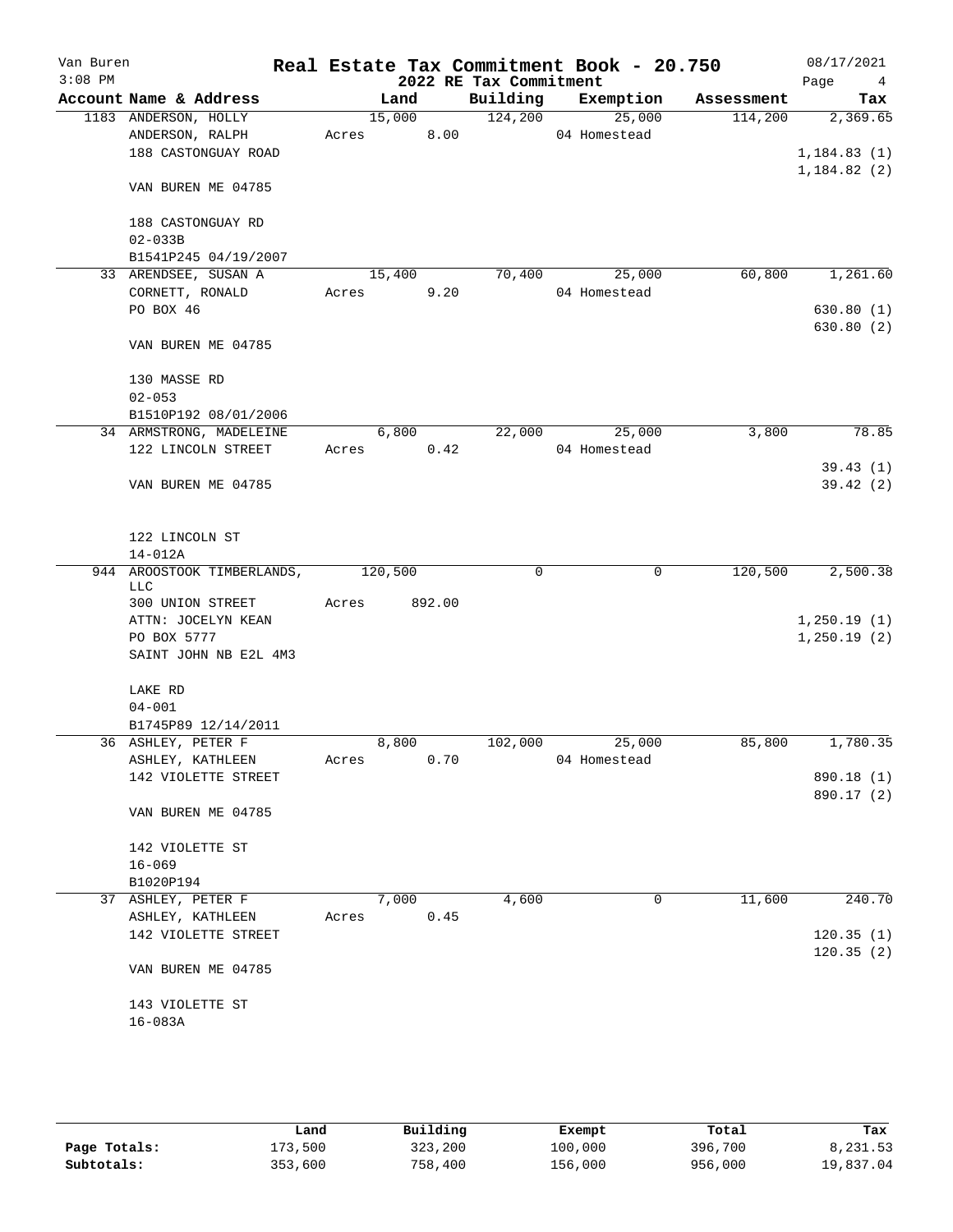| Van Buren<br>$3:08$ PM |                                          |       |                  | 2022 RE Tax Commitment | Real Estate Tax Commitment Book - 20.750 |            | 08/17/2021<br>Page<br>$5^{\circ}$ |
|------------------------|------------------------------------------|-------|------------------|------------------------|------------------------------------------|------------|-----------------------------------|
|                        | Account Name & Address                   |       | Land             | Building               | Exemption                                | Assessment | Tax                               |
|                        | 40 AYOTTE, CHAD E                        |       | 17,100           | 184,900                | 25,000                                   | 177,000    | 3,672.75                          |
|                        | 422 CHAMPLAIN STREET                     | Acres | 15.00            |                        | 04 Homestead                             |            |                                   |
|                        |                                          |       |                  |                        |                                          |            | 1,836.38(1)                       |
|                        | VAN BUREN ME 04785                       |       |                  |                        |                                          |            | 1,836.37(2)                       |
|                        | 422 CHAMPLAIN ST                         |       |                  |                        |                                          |            |                                   |
|                        | $02 - 026$                               |       |                  |                        |                                          |            |                                   |
|                        | B1838P10 11/26/2013                      |       |                  |                        |                                          |            |                                   |
|                        | 310 AYOTTE, ERIC S                       |       | 21,200           | 0                      | 0                                        | 21,200     | 439.90                            |
|                        | 599 HAMLIN ROAD                          | Acres | 66.00            |                        |                                          |            |                                   |
|                        | HAMLIN ME 04785                          |       |                  |                        |                                          |            | 219.95(1)<br>219.95(2)            |
|                        | OFF HAMLIN RD (FARM)                     |       |                  |                        |                                          |            |                                   |
|                        | $03 - 016$                               |       |                  |                        |                                          |            |                                   |
|                        | B2082P263 11/21/2019                     |       |                  |                        |                                          |            |                                   |
|                        | 798 AYOTTE, ERIC S<br>599 HAMLIN ROAD    | Acres | 14,500<br>119.00 | $\mathbf 0$            | 0                                        | 14,500     | 300.88                            |
|                        |                                          |       |                  |                        |                                          |            | 150.44(1)                         |
|                        | HAMLIN ME 04785                          |       |                  |                        |                                          |            | 150.44(2)                         |
|                        | OFF RIVERVIEW DRIVE<br>$03 - 014$        |       |                  |                        |                                          |            |                                   |
|                        | B2152P290 03/24/2021 B1925P72 03/09/2016 |       |                  |                        |                                          |            |                                   |
|                        | 41 AYOTTE, JON M                         |       | 10,000           | 26,700                 | $\mathsf{O}$                             | 36,700     | 761.53                            |
|                        | PO BOX 221                               | Acres | 0.90             |                        |                                          |            | 380.77 (1)                        |
|                        | MILLINOCKET ME 04462                     |       |                  |                        |                                          |            | 380.76 (2)                        |
|                        | 364 MAIN ST                              |       |                  |                        |                                          |            |                                   |
|                        | $20 - 060$                               |       |                  |                        |                                          |            |                                   |
|                        | 42 AYOTTE, MICHAEL                       |       | 5,800            | 70,000                 | 25,000                                   | 50,800     | 1,054.10                          |
|                        | AYOTTE, CYNTHIA A<br>174 LYNNE STREET    | Acres | 0.31             |                        | 04 Homestead                             |            | 527.05(1)                         |
|                        |                                          |       |                  |                        |                                          |            | 527.05(2)                         |
|                        | VAN BUREN ME 04785                       |       |                  |                        |                                          |            |                                   |
|                        | 174 LYNNE ST                             |       |                  |                        |                                          |            |                                   |
|                        | $19 - 064$                               |       |                  |                        |                                          |            |                                   |
|                        | B846P172                                 |       |                  |                        |                                          |            |                                   |
|                        | 620 AYOTTE, MICHAEL E                    |       | 4,100            | 0                      | 0                                        | 4,100      | 85.08                             |
|                        | AYOTTE, CYNTHIA A                        | Acres | 0.62             |                        |                                          |            |                                   |
|                        | 174 LYNNE STREET                         |       |                  |                        |                                          |            | 42.54(1)<br>42.54(2)              |
|                        | VAN BUREN ME 04785                       |       |                  |                        |                                          |            |                                   |
|                        | PATRICIA STREET<br>$19 - 093$            |       |                  |                        |                                          |            |                                   |
|                        | B1889P149 04/27/2015                     |       |                  |                        |                                          |            |                                   |
|                        |                                          |       |                  |                        |                                          |            |                                   |

|              | Land    | Building  | Exempt  | Total     | Tax         |
|--------------|---------|-----------|---------|-----------|-------------|
| Page Totals: | 72,700  | 281,600   | 50,000  | 304,300   | 6,314.24    |
| Subtotals:   | 426,300 | 1,040,000 | 206,000 | 1,260,300 | 26, 151. 28 |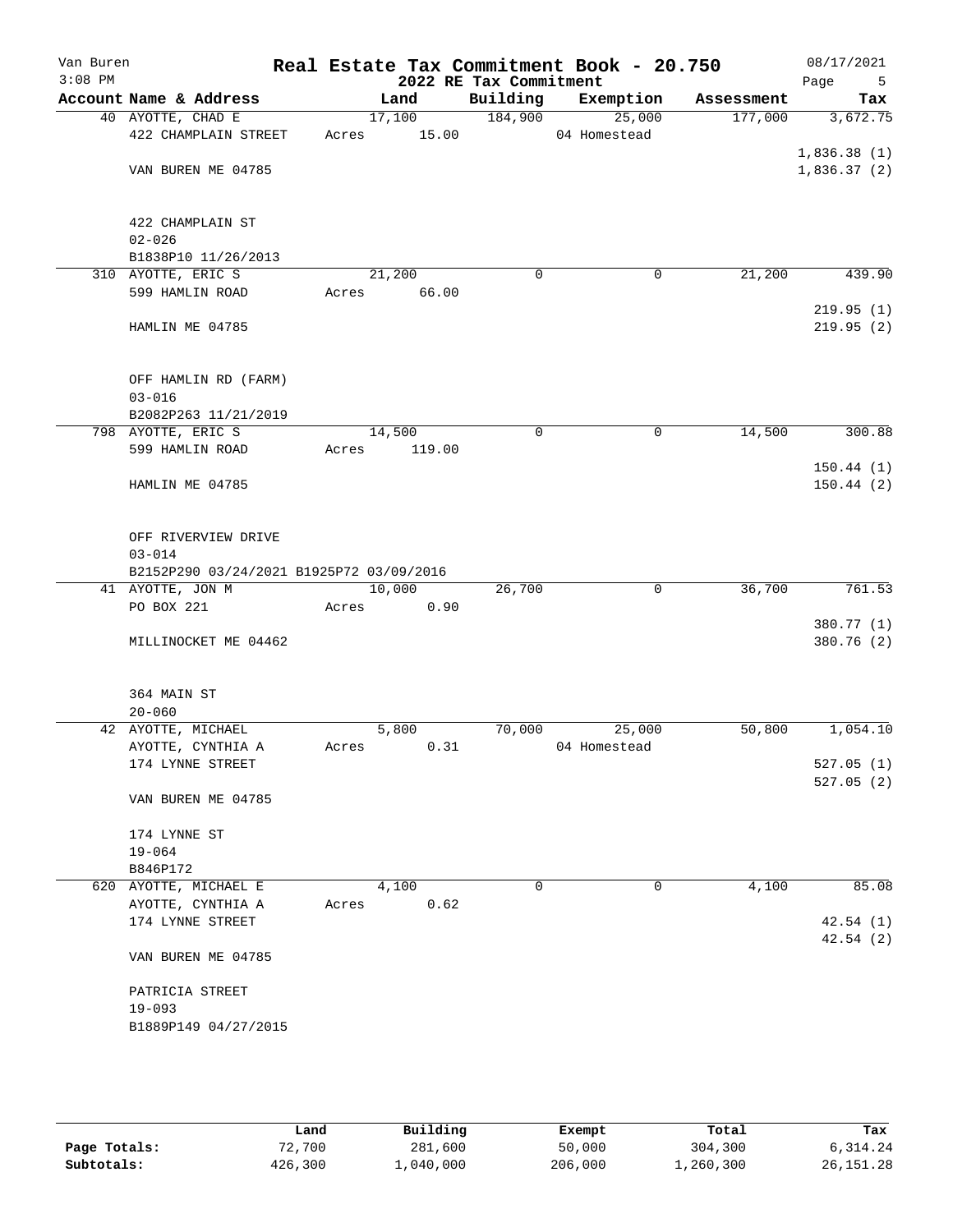| Van Buren<br>$3:08$ PM |                                           |       |        |       | 2022 RE Tax Commitment | Real Estate Tax Commitment Book - 20.750 |            | 08/17/2021<br>Page<br>6 |
|------------------------|-------------------------------------------|-------|--------|-------|------------------------|------------------------------------------|------------|-------------------------|
|                        | Account Name & Address                    |       | Land   |       | Building               | Exemption                                | Assessment | Tax                     |
|                        | 616 AYOTTE, MICHAEL J                     |       | 7,700  |       | 72,600                 | 25,000                                   | 55,300     | 1,147.48                |
|                        | 156 LYNNE STREET                          | Acres |        | 0.54  |                        | 04 Homestead                             |            |                         |
|                        |                                           |       |        |       |                        |                                          |            | 573.74 (1)              |
|                        | VAN BUREN ME 04785                        |       |        |       |                        |                                          |            | 573.74 (2)              |
|                        |                                           |       |        |       |                        |                                          |            |                         |
|                        | 156 LYNNE ST                              |       |        |       |                        |                                          |            |                         |
|                        | $20 - 103$                                |       |        |       |                        |                                          |            |                         |
|                        | B1743P178 11/29/2011                      |       |        |       |                        |                                          |            |                         |
|                        | 610 AYOTTE, MICHAEL J                     |       | 4,100  |       | 0                      | 0                                        | 4,100      | 85.08                   |
|                        | 156 LYNNE STREET                          | Acres |        | 0.62  |                        |                                          |            |                         |
|                        |                                           |       |        |       |                        |                                          |            | 42.54(1)                |
|                        | VAN BUREN ME 04785                        |       |        |       |                        |                                          |            | 42.54 (2)               |
|                        | S SIDE PATRICIA ST                        |       |        |       |                        |                                          |            |                         |
|                        | $20 - 118$                                |       |        |       |                        |                                          |            |                         |
|                        | B1751P174 02/10/2012                      |       |        |       |                        |                                          |            |                         |
|                        | 237 AYOTTE, PAMELA M                      |       | 7,400  |       | 76,200                 | 25,000                                   | 58,600     | 1,215.95                |
|                        |                                           | Acres |        |       |                        | 04 Homestead                             |            |                         |
|                        | 149 CHAMPLAIN STREET                      |       |        | 0.50  |                        |                                          |            |                         |
|                        |                                           |       |        |       |                        |                                          |            | 607.98(1)               |
|                        | VAN BUREN ME 04785                        |       |        |       |                        |                                          |            | 607.97(2)               |
|                        | 149 CHAMPLAIN ST                          |       |        |       |                        |                                          |            |                         |
|                        | $19 - 020$                                |       |        |       |                        |                                          |            |                         |
|                        | B1728P132 07/22/2011                      |       |        |       |                        |                                          |            |                         |
|                        | 850 AYOTTE, SHAYNE M                      |       | 17,000 |       | 121,300                | 25,000                                   | 113,300    | 2,350.98                |
|                        | AYOTTE, HALEY A                           | Acres |        | 13.84 |                        | 04 Homestead                             |            |                         |
|                        | 254 MARQUIS ROAD                          |       |        |       |                        |                                          |            | 1, 175.49(1)            |
|                        |                                           |       |        |       |                        |                                          |            | 1, 175.49(2)            |
|                        | VAN BUREN ME 04785                        |       |        |       |                        |                                          |            |                         |
|                        | 254 MARQUIS RD                            |       |        |       |                        |                                          |            |                         |
|                        | $02 - 002B$                               |       |        |       |                        |                                          |            |                         |
|                        | B1997P231 11/20/2017                      |       |        |       |                        |                                          |            |                         |
|                        | 46 AYOTTE, SIMONNE S                      |       | 12,100 |       | 35,900                 | 0                                        | 48,000     | 996.00                  |
|                        | 32 PELLETIER AVE                          | Acres |        | 0.90  |                        |                                          |            |                         |
|                        |                                           |       |        |       |                        |                                          |            | 498.00 (1)              |
|                        |                                           |       |        |       |                        |                                          |            | 498.00 (2)              |
|                        | FRENCHVILLE ME 04745<br>6130              |       |        |       |                        |                                          |            |                         |
|                        |                                           |       |        |       |                        |                                          |            |                         |
|                        | 128 ST MARY'S BROOK RD                    |       |        |       |                        |                                          |            |                         |
|                        | $02 - 045$                                |       |        |       |                        |                                          |            |                         |
|                        | B1574P198                                 |       |        |       |                        |                                          |            |                         |
|                        | 557 AYOTTE, THERESA J                     |       | 4,600  |       | 17,500                 | 22,100                                   | 0          | 0.00                    |
|                        | 117 MONROE STREET                         | Acres |        | 0.19  |                        | 04 Homestead                             |            |                         |
|                        | VAN BUREN ME 04785                        |       |        |       |                        |                                          |            |                         |
|                        |                                           |       |        |       |                        |                                          |            |                         |
|                        | 117 MONROE ST                             |       |        |       |                        |                                          |            |                         |
|                        | $23 - 014$                                |       |        |       |                        |                                          |            |                         |
|                        | B1907P313 09/10/2015 B1820P245 07/30/2013 |       |        |       |                        |                                          |            |                         |
|                        |                                           |       |        |       |                        |                                          |            |                         |
|                        |                                           |       |        |       |                        |                                          |            |                         |
|                        |                                           |       |        |       |                        |                                          |            |                         |

|              | Land    | Building  | Exempt  | Total     | Tax       |
|--------------|---------|-----------|---------|-----------|-----------|
| Page Totals: | 52,900  | 323,500   | 97,100  | 279,300   | 5,795.49  |
| Subtotals:   | 479,200 | 1,363,500 | 303,100 | 1,539,600 | 31,946.77 |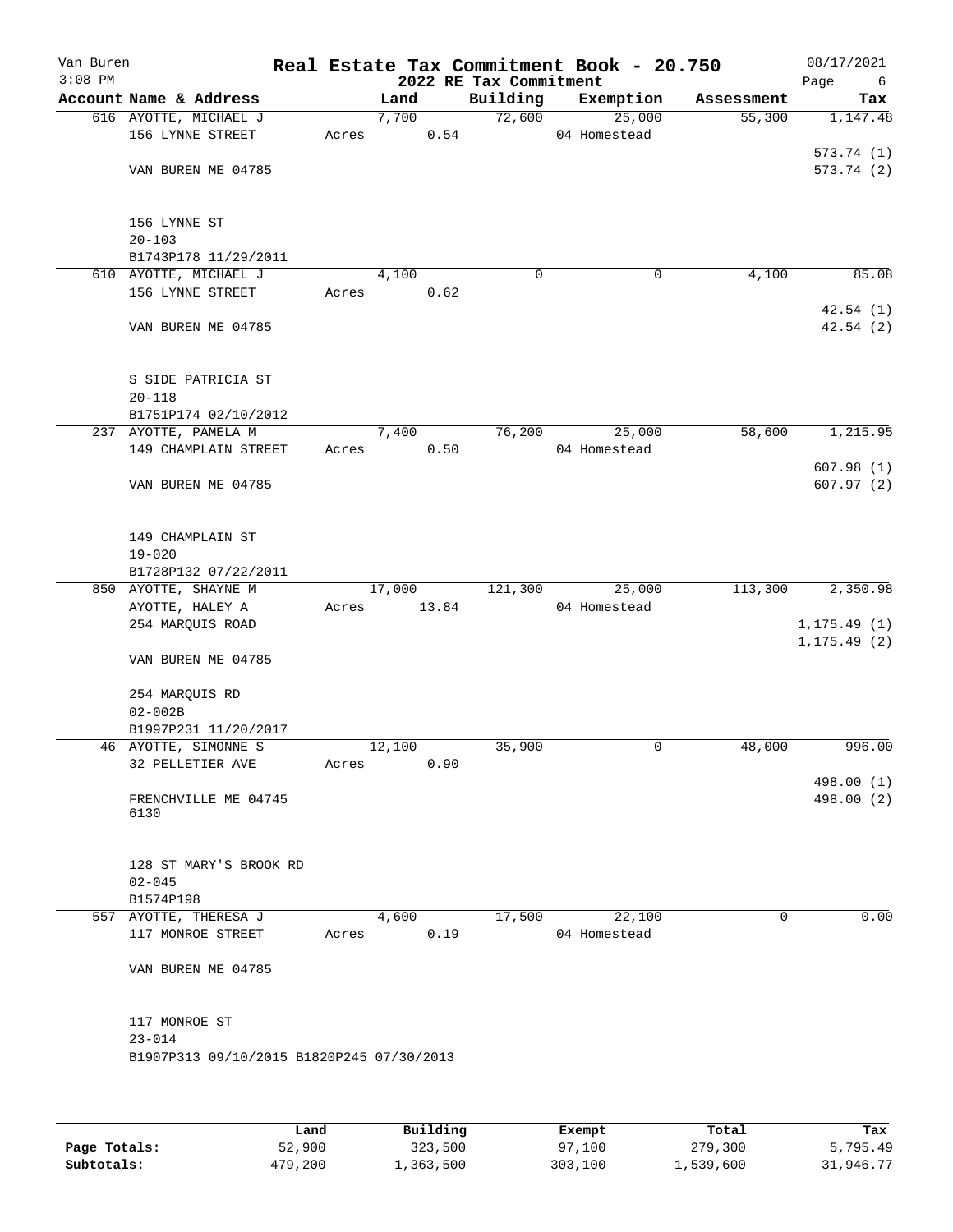| Van Buren<br>$3:08$ PM |                                                  |       |        | 2022 RE Tax Commitment | Real Estate Tax Commitment Book - 20.750 |            | 08/17/2021<br>Page<br>$\overline{7}$ |
|------------------------|--------------------------------------------------|-------|--------|------------------------|------------------------------------------|------------|--------------------------------------|
|                        | Account Name & Address                           |       | Land   | Building               | Exemption                                | Assessment | Tax                                  |
|                        | 47 BACON, EUGENE ANDRE                           |       | 15,900 | $\mathbf 0$            | $\Omega$                                 | 15,900     | 329.93                               |
|                        | 17 COLEMAN RD                                    | Acres | 25.00  |                        |                                          |            |                                      |
|                        |                                                  |       |        |                        |                                          |            | 164.97(1)                            |
|                        | HEBRON CT 06248                                  |       |        |                        |                                          |            | 164.96(2)                            |
|                        | RR 1                                             |       |        |                        |                                          |            |                                      |
|                        | $09 - 010$                                       |       |        |                        |                                          |            |                                      |
|                        | B700P32                                          |       |        |                        |                                          |            |                                      |
|                        | 48 BACON, EUGENE ANDRE                           |       | 8,900  | $\mathbf 0$            | 0                                        | 8,900      | 184.68                               |
|                        | 17 COLEMAN RD                                    | Acres | 3.50   |                        |                                          |            |                                      |
|                        | HEBRON CT 06248                                  |       |        |                        |                                          |            | 92.34(1)<br>92.34 (2)                |
|                        | RR 1                                             |       |        |                        |                                          |            |                                      |
|                        | $09 - 009$                                       |       |        |                        |                                          |            |                                      |
|                        | B700P32                                          |       |        |                        |                                          |            |                                      |
|                        | 281 BADAHMAN FAMILY TRUST,<br>$U/T/D$ MAY 5,2015 |       | 29,700 | 0                      | 0                                        | 29,700     | 616.28                               |
|                        | 473 SWEDEN STREET                                | Acres | 50.00  |                        |                                          |            |                                      |
|                        | CARIBOU ME 04736                                 |       |        |                        |                                          |            | 308.14(1)<br>308.14(2)               |
|                        |                                                  |       |        |                        |                                          |            |                                      |
|                        | 233 LAKE RD                                      |       |        |                        |                                          |            |                                      |
|                        | $05 - 008$                                       |       |        |                        |                                          |            |                                      |
|                        | B1977P219 06/08/2017<br>1576 BADAHMAN, MELISSA A |       | 7,400  | 99,100                 | 0                                        | 106,500    | 2,209.88                             |
|                        | BADAHMAN, ALHASSAN M                             | Acres | 0.49   |                        |                                          |            |                                      |
|                        | 473 SWEDEN STREET                                |       |        |                        |                                          |            | 1, 104.94(1)                         |
|                        |                                                  |       |        |                        |                                          |            | 1, 104.94(2)                         |
|                        | CARIBOU ME 04736                                 |       |        |                        |                                          |            |                                      |
|                        | 843 MAIN ST                                      |       |        |                        |                                          |            |                                      |
|                        | $08 - 033H$                                      |       |        |                        |                                          |            |                                      |
|                        | B1909P280 09/24/2015                             |       |        |                        |                                          |            |                                      |
|                        | 220 BAKER, MICHAEL R                             |       | 7,700  | 76,700                 | 25,000                                   | 59,400     | 1,232.55                             |
|                        | BAKER, DIANE C                                   | Acres | 1.16   |                        | 04 Homestead                             |            |                                      |
|                        | 164 LYNNE STREET                                 |       |        |                        |                                          |            | 616.28(1)                            |
|                        | VAN BUREN ME 04785                               |       |        |                        |                                          |            | 616.27(2)                            |
|                        | 164 LYNNE ST                                     |       |        |                        |                                          |            |                                      |
|                        | $19 - 060$                                       |       |        |                        |                                          |            |                                      |
|                        | B2132P212 11/19/2020 B1986P18 08/14/2017         |       |        |                        |                                          |            |                                      |
|                        | 1339 BARBER, CHRISTOPHER S                       |       | 11,200 |                        | 25,000<br>32,100                         | 18,300     | 379.73                               |
|                        | SANFORD, PENNY M                                 | Acres | 0.70   |                        | 04 Homestead                             |            |                                      |
|                        | 792 MAIN STREET                                  |       |        |                        |                                          |            | 189.87 (1)                           |
|                        | VAN BUREN ME 04785                               |       |        |                        |                                          |            | 189.86 (2)                           |
|                        |                                                  |       |        |                        |                                          |            |                                      |
|                        | 792 MAIN ST<br>$08 - 026$                        |       |        |                        |                                          |            |                                      |
|                        | B2073P326 08/29/2019                             |       |        |                        |                                          |            |                                      |
|                        |                                                  |       |        |                        |                                          |            |                                      |
|                        |                                                  |       |        |                        |                                          |            |                                      |
|                        |                                                  |       |        |                        |                                          |            |                                      |

|              | Land    | Building  | Exempt  | Total     | Tax       |
|--------------|---------|-----------|---------|-----------|-----------|
| Page Totals: | 80,800  | 207,900   | 50,000  | 238,700   | 4,953.05  |
| Subtotals:   | 560,000 | 1,571,400 | 353,100 | 1,778,300 | 36,899.82 |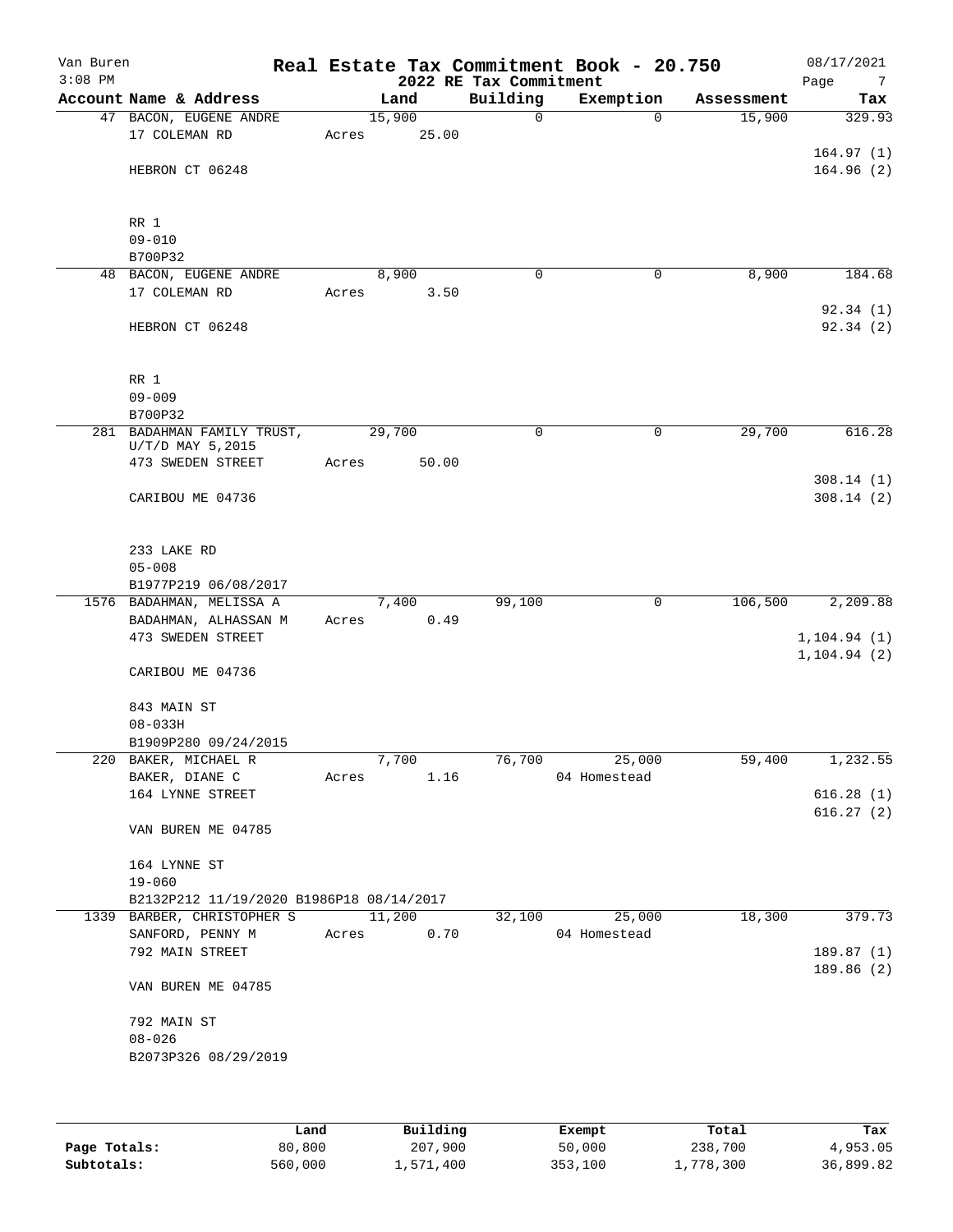| Van Buren<br>$3:08$ PM |                                                                    |        |                 | 2022 RE Tax Commitment | Real Estate Tax Commitment Book - 20.750 |            | 08/17/2021<br>Page<br>8  |
|------------------------|--------------------------------------------------------------------|--------|-----------------|------------------------|------------------------------------------|------------|--------------------------|
|                        | Account Name & Address                                             |        | Land            | Building               | Exemption                                | Assessment | Tax                      |
|                        | 59 BARD, GERALD L &<br>FERNANDE L ESTATE<br>$C/O$ ALAN & RYAN BARD | Acres  | 5,600<br>0.28   | 104,500                | 31,000<br>02 Veteran                     | 79,100     | 1,641.33                 |
|                        | 101 COTE STREET<br>VAN BUREN ME 04785                              |        |                 |                        | 04 Homestead                             |            | 820.67(1)<br>820.66 (2)  |
|                        | 101 COTE ST                                                        |        |                 |                        |                                          |            |                          |
|                        | $18 - 110$                                                         |        |                 |                        |                                          |            |                          |
|                        | B1220P224 08/07/2000<br>1403 BARD, LONNY                           |        | 4,900           | 6,000                  | 0                                        | 10,900     | 226.18                   |
|                        | BARD, TAMMY                                                        | Acres  | 14.00           |                        |                                          |            |                          |
|                        | PO BOX 844                                                         |        |                 |                        |                                          |            | 113.09(1)<br>113.09(2)   |
|                        | CARIBOU ME 04736                                                   |        |                 |                        |                                          |            |                          |
|                        | 270 SETTLEMENT RD<br>$01 - 023A$                                   |        |                 |                        |                                          |            |                          |
|                        | B2005P71 01/31/2018<br>61 BARD, SANDRA R                           |        | 5,300           | 36,500                 | 25,000                                   | 16,800     | 348.60                   |
|                        | 115 JACKSON STREET                                                 | Acres  | 0.25            |                        | 04 Homestead                             |            |                          |
|                        | VAN BUREN ME 04785                                                 |        |                 |                        |                                          |            | 174.30(1)<br>174.30(2)   |
|                        | 115 JACKSON ST<br>$18 - 078$                                       |        |                 |                        |                                          |            |                          |
|                        | B1427P317 11/30/2004 B1263P103 08/22/2001<br>1139 BARD, TAYLOR E   |        | 3,400           | 6,300                  | 0                                        | 9,700      | 201.28                   |
|                        | 115 JACKSON STREET                                                 |        |                 |                        |                                          |            | 100.64(1)                |
|                        | VAN BUREN ME 04785                                                 |        |                 |                        |                                          |            | 100.64(2)                |
|                        | 117 JACKSON ST<br>$18 - 079$                                       |        |                 |                        |                                          |            |                          |
|                        | B2061P65 06/18/2019                                                |        |                 |                        |                                          |            |                          |
|                        | 224 BAUM, MICHAEL W<br>COOPER, THERESA A                           | Acres  | 26,900<br>41.00 | 25,600                 | 0                                        | 52,500     | 1,089.38                 |
|                        | 6 CORTEZ LAND                                                      |        |                 |                        |                                          |            | 544.69 (1)<br>544.69 (2) |
|                        | KINGS PARK NY 11754                                                |        |                 |                        |                                          |            |                          |
|                        | 314 SETTLEMENT RD<br>$01 - 008B$                                   |        |                 |                        |                                          |            |                          |
|                        | B1847P254 03/17/2004 B685P273                                      |        |                 |                        |                                          |            |                          |
| 875                    | BAYNE, DANIELLE<br>KATHLEEN                                        |        | 17,700          | $\Omega$               | 0                                        | 17,700     | 367.28                   |
|                        | THOMPSON, THOMAS<br>WILLIAM                                        | Acres  | 31.00           |                        |                                          |            |                          |
|                        | PO BOX 138                                                         |        |                 |                        |                                          |            | 183.64(1)<br>183.64(2)   |
|                        | VAN BUREN ME 04785                                                 |        |                 |                        |                                          |            |                          |
|                        | PARENT RD<br>$09 - 030$                                            |        |                 |                        |                                          |            |                          |
|                        | B2149P237 03/08/2021 B1555P85                                      |        |                 |                        |                                          |            |                          |
|                        |                                                                    | Land   | Building        |                        | Exempt                                   | Total      | Tax                      |
| Page Totals:           |                                                                    | 63,800 | 178,900         |                        | 56,000                                   | 186,700    | 3,874.05                 |

**Subtotals:** 623,800 1,750,300 409,100 1,965,000 40,773.87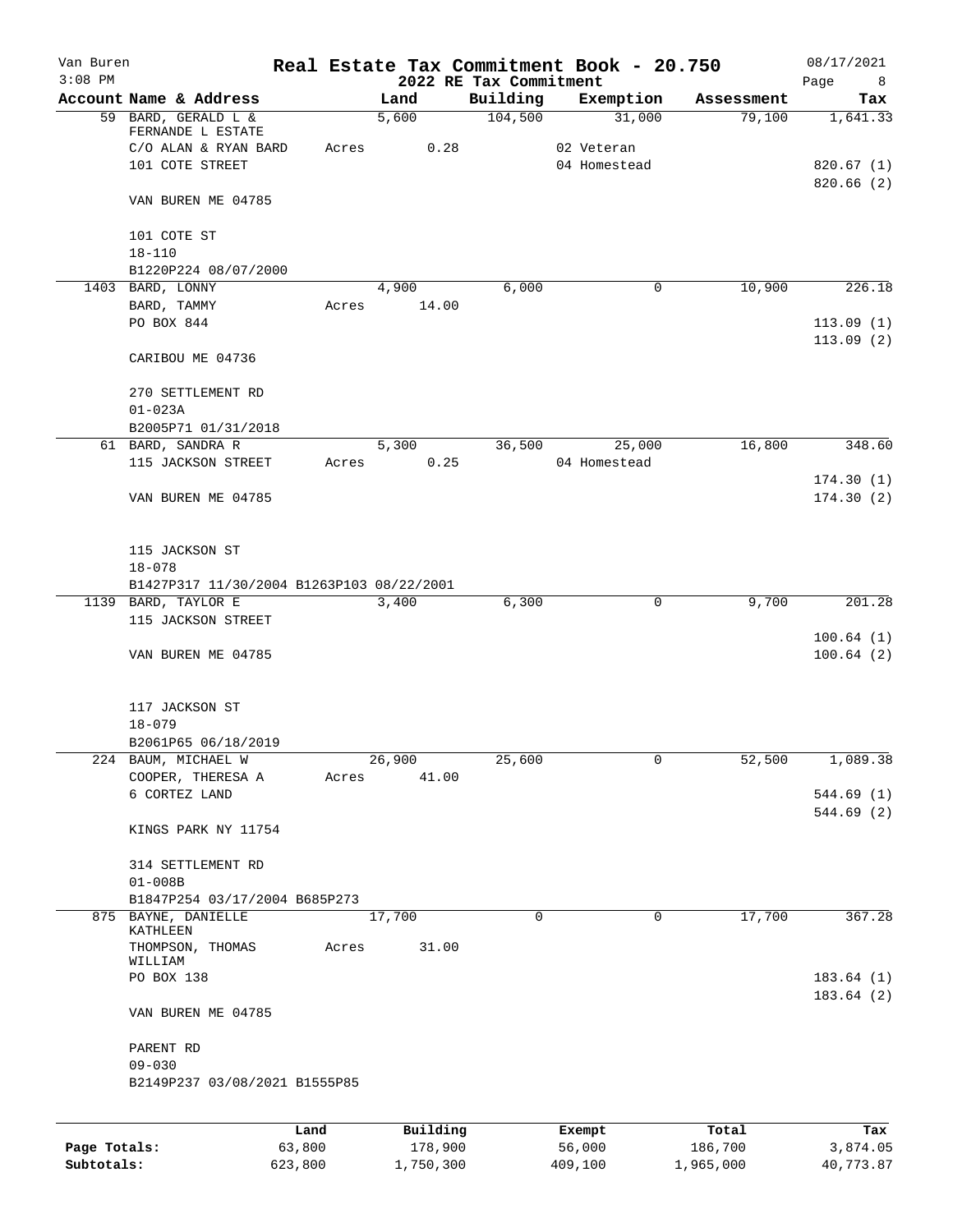| Van Buren<br>$3:08$ PM |                                                                    |        |                  |                                    | Real Estate Tax Commitment Book - 20.750 |            | 08/17/2021              |
|------------------------|--------------------------------------------------------------------|--------|------------------|------------------------------------|------------------------------------------|------------|-------------------------|
|                        | Account Name & Address                                             |        | Land             | 2022 RE Tax Commitment<br>Building | Exemption                                | Assessment | Page<br>9<br>Tax        |
|                        | 876 BAYNE, DANIELLE<br>KATHLEEN                                    |        | 11,200           | 2,000                              | $\Omega$                                 | 13,200     | 273.90                  |
|                        | THOMPSON, THOMAS<br>WILLIAM                                        | Acres  | 23.00            |                                    |                                          |            |                         |
|                        | PO BOX 138                                                         |        |                  |                                    |                                          |            | 136.95(1)<br>136.95(2)  |
|                        | VAN BUREN ME 04785                                                 |        |                  |                                    |                                          |            |                         |
|                        | 320 PARENT RD<br>$09 - 033$                                        |        |                  |                                    |                                          |            |                         |
|                        | B2149P237 03/08/2021 B1555P85                                      |        |                  |                                    |                                          |            |                         |
|                        | 339 BE A MAN BUY LAND, LLC.<br>4260 SE FEDERAL HIGHWAY Acres       |        | 23,500<br>109.00 | 0                                  | $\mathbf 0$                              | 23,500     | 487.63                  |
|                        | STUART FL 34997                                                    |        |                  |                                    |                                          |            | 243.82 (1)<br>243.81(2) |
|                        | OFF ALEXANDER RD<br>$09 - 006A$                                    |        |                  |                                    |                                          |            |                         |
|                        | B2145P320 02/08/2021 B2083P171 10/08/2019                          |        |                  |                                    |                                          |            |                         |
|                        | 65 BEAULIEU LIVING TRUST<br>C/O HARVEY & ARLENE<br><b>BEAULIEU</b> | Acres  | 7,300<br>0.48    | 87,300                             | 31,000<br>04 Homestead                   | 63,600     | 1,319.70                |
|                        | PO BOX 151                                                         |        |                  |                                    | 02 Veteran                               |            | 659.85(1)<br>659.85(2)  |
|                        | VAN BUREN ME 04785                                                 |        |                  |                                    |                                          |            |                         |
|                        | 114 TOWER DR<br>12A-032                                            |        |                  |                                    |                                          |            |                         |
|                        | B1967P296 03/10/2017 B401P52                                       |        |                  |                                    |                                          |            |                         |
|                        | 73 BEAULIEU, CLARENCE<br>218 CHAMPLAIN STREET                      | Acres  | 6,600<br>0.40    | 32,300                             | 25,000<br>04 Homestead                   | 13,900     | 288.43<br>144.22(1)     |
|                        | VAN BUREN ME 04785                                                 |        |                  |                                    |                                          |            | 144.21(2)               |
|                        | 218 CHAMPLAIN ST                                                   |        |                  |                                    |                                          |            |                         |
|                        | $19 - 008$<br>B1088P304                                            |        |                  |                                    |                                          |            |                         |
|                        | 75 BEAULIEU, DANIEL G                                              |        | 8,500            | 75,100                             | 31,000                                   | 52,600     | 1,091.45                |
|                        | 137 MORSE STREET                                                   |        |                  |                                    | 04 Homestead                             |            |                         |
|                        |                                                                    |        |                  |                                    | 02 Veteran                               |            | 545.73(1)               |
|                        | VAN BUREN ME 04785                                                 |        |                  |                                    |                                          |            | 545.72 (2)              |
|                        | 137 MORSE ST                                                       |        |                  |                                    |                                          |            |                         |
|                        | $21 - 056$<br>B1509P63                                             |        |                  |                                    |                                          |            |                         |
|                        | 888 BEAULIEU, IVAN                                                 |        | 8,500            | 77,300                             | 25,000                                   | 60,800     | 1,261.60                |
|                        | 591 MAIN STREET                                                    | Acres  | 0.66             |                                    | 04 Homestead                             |            | 630.80 (1)              |
|                        | VAN BUREN ME 04785                                                 |        |                  |                                    |                                          |            | 630.80(2)               |
|                        | 591 MAIN ST                                                        |        |                  |                                    |                                          |            |                         |
|                        | 23-110B<br>B2052P263 04/10/2019                                    |        |                  |                                    |                                          |            |                         |
|                        |                                                                    | Land   | Building         |                                    | Exempt                                   | Total      | Tax                     |
| Page Totals:           |                                                                    | 65,600 | 274,000          |                                    | 112,000                                  | 227,600    | 4,722.71                |

**Subtotals:** 689,400 2,024,300 521,100 2,192,600 45,496.58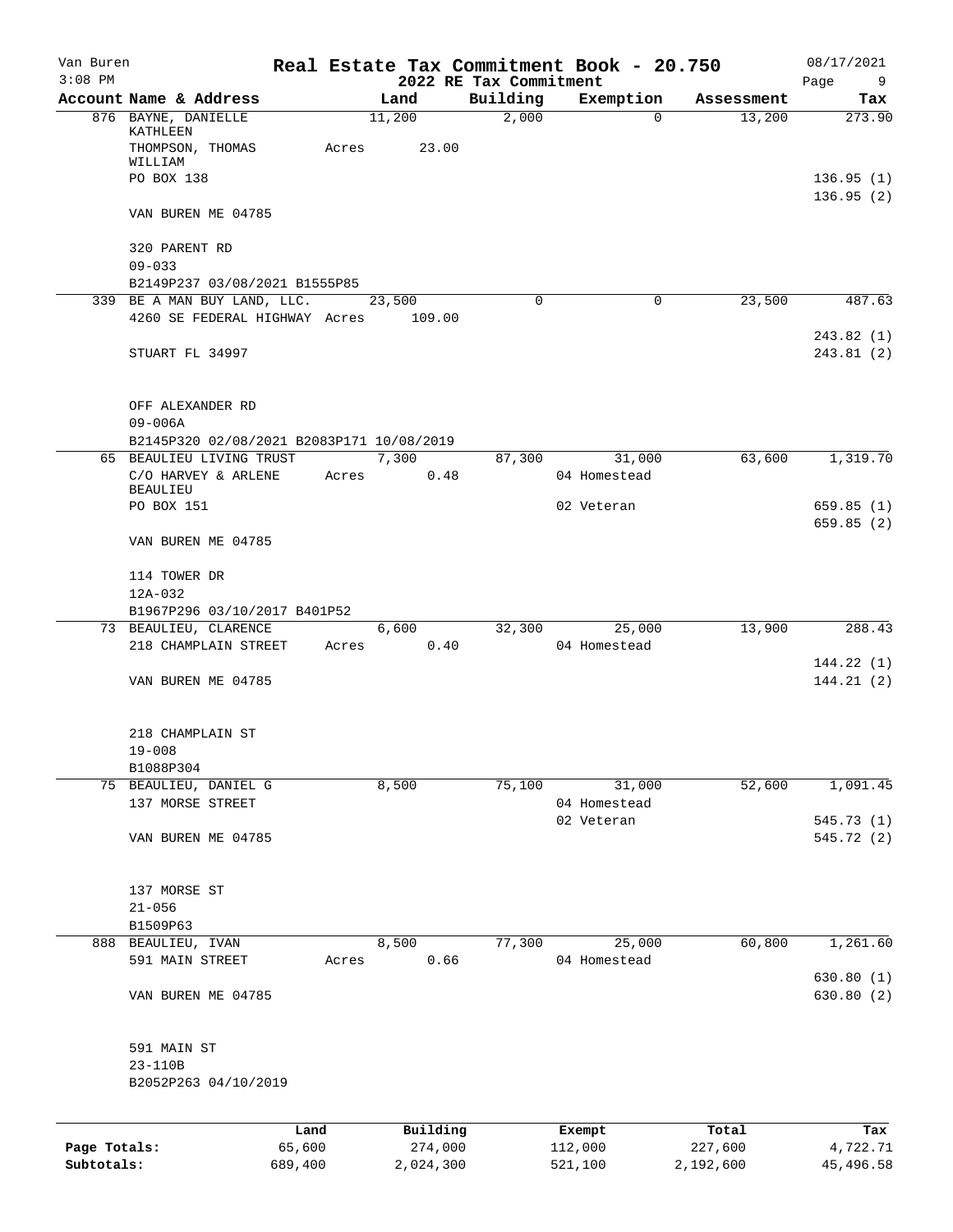| Van Buren<br>$3:08$ PM |                           |       |       |      | 2022 RE Tax Commitment | Real Estate Tax Commitment Book - 20.750 |            | 08/17/2021<br>Page<br>10 |
|------------------------|---------------------------|-------|-------|------|------------------------|------------------------------------------|------------|--------------------------|
|                        | Account Name & Address    |       | Land  |      | Building               | Exemption                                | Assessment | Tax                      |
|                        | 66 BEAULIEU, JOAN M       |       | 3,600 |      | 52,600                 | 25,000                                   | 31,200     | 647.40                   |
|                        | 141 MCKINLEY STREET       | Acres |       | 0.12 |                        | 04 Homestead                             |            |                          |
|                        |                           |       |       |      |                        |                                          |            | 323.70 (1)               |
|                        | VAN BUREN ME 04785        |       |       |      |                        |                                          |            | 323.70(2)                |
|                        | 141 MCKINLEY ST           |       |       |      |                        |                                          |            |                          |
|                        | $14 - 033$                |       |       |      |                        |                                          |            |                          |
|                        | B439P89                   |       |       |      |                        |                                          |            |                          |
|                        | 67 BEAULIEU, JOAN M       |       | 4,500 |      | 800                    | 0                                        | 5,300      | 109.98                   |
|                        | 141 MCKINLEY STREET       | Acres |       | 0.18 |                        |                                          |            |                          |
|                        |                           |       |       |      |                        |                                          |            | 54.99(1)                 |
|                        | VAN BUREN ME 04785        |       |       |      |                        |                                          |            | 54.99 (2)                |
|                        | MCKINLEY ST               |       |       |      |                        |                                          |            |                          |
|                        | $14 - 032$                |       |       |      |                        |                                          |            |                          |
|                        | B1194P22                  |       |       |      |                        |                                          |            |                          |
|                        | 69 BEAULIEU, JOHANNA C    |       | 1,900 |      | 100                    | 0                                        | 2,000      | 41.50                    |
|                        | 19 ALPHA STREET           |       |       |      |                        |                                          |            |                          |
|                        |                           |       |       |      |                        |                                          |            | 20.75(1)                 |
|                        | CARIBOU ME 04736          |       |       |      |                        |                                          |            | 20.75(2)                 |
|                        | MAIN ST                   |       |       |      |                        |                                          |            |                          |
|                        | $21 - 027B$               |       |       |      |                        |                                          |            |                          |
|                        | 70 BEAULIEU, JOHN P       |       | 7,400 |      | 117,200                | 25,000                                   | 99,600     | 2,066.70                 |
|                        | BEAULIEU, LESLIE P        | Acres |       | 0.49 |                        | 04 Homestead                             |            |                          |
|                        | 126 PARK STREET           |       |       |      |                        |                                          |            | 1,033.35(1)              |
|                        |                           |       |       |      |                        |                                          |            | 1,033.35(2)              |
|                        | VAN BUREN ME 04785        |       |       |      |                        |                                          |            |                          |
|                        | 126 PARK ST               |       |       |      |                        |                                          |            |                          |
|                        | $17 - 064$                |       |       |      |                        |                                          |            |                          |
|                        | B1301P211                 |       |       |      |                        |                                          |            |                          |
|                        | 71 BEAULIEU, JOSEPH REED  |       | 5,100 |      | 40,700                 | 31,000                                   | 14,800     | 307.10                   |
|                        | BEAULIEU, RITA M          | Acres |       | 0.24 |                        | 02 Veteran                               |            |                          |
|                        | 107 REAGAN DRIVE          |       |       |      |                        | 04 Homestead                             |            | 153.55(1)                |
|                        | VAN BUREN ME 04785        |       |       |      |                        |                                          |            | 153.55(2)                |
|                        | 107 REAGAN DR             |       |       |      |                        |                                          |            |                          |
|                        | $14 - 026$                |       |       |      |                        |                                          |            |                          |
|                        | B641P326                  |       |       |      |                        |                                          |            |                          |
|                        | 329 BEAULIEU, JOSEPH REED |       | 5,000 |      | 71,000                 | 0                                        | 76,000     | 1,577.00                 |
|                        | BEAULIEU, RITA M          | Acres |       | 0.23 |                        |                                          |            |                          |
|                        | 107 REAGAN DRIVE          |       |       |      |                        |                                          |            | 788.50(1)                |
|                        | VAN BUREN ME 04785        |       |       |      |                        |                                          |            | 788.50 (2)               |
|                        |                           |       |       |      |                        |                                          |            |                          |
|                        | 106 REAGAN DR             |       |       |      |                        |                                          |            |                          |
|                        | $14 - 025$                |       |       |      |                        |                                          |            |                          |
|                        | B1607P284 08/06/2008      |       |       |      |                        |                                          |            |                          |
|                        |                           |       |       |      |                        |                                          |            |                          |

|              | Land    | Building  | Exempt  | Total     | Tax       |
|--------------|---------|-----------|---------|-----------|-----------|
| Page Totals: | 27,500  | 282,400   | 81,000  | 228,900   | 4,749.68  |
| Subtotals:   | 716,900 | 2,306,700 | 602,100 | 2,421,500 | 50,246.26 |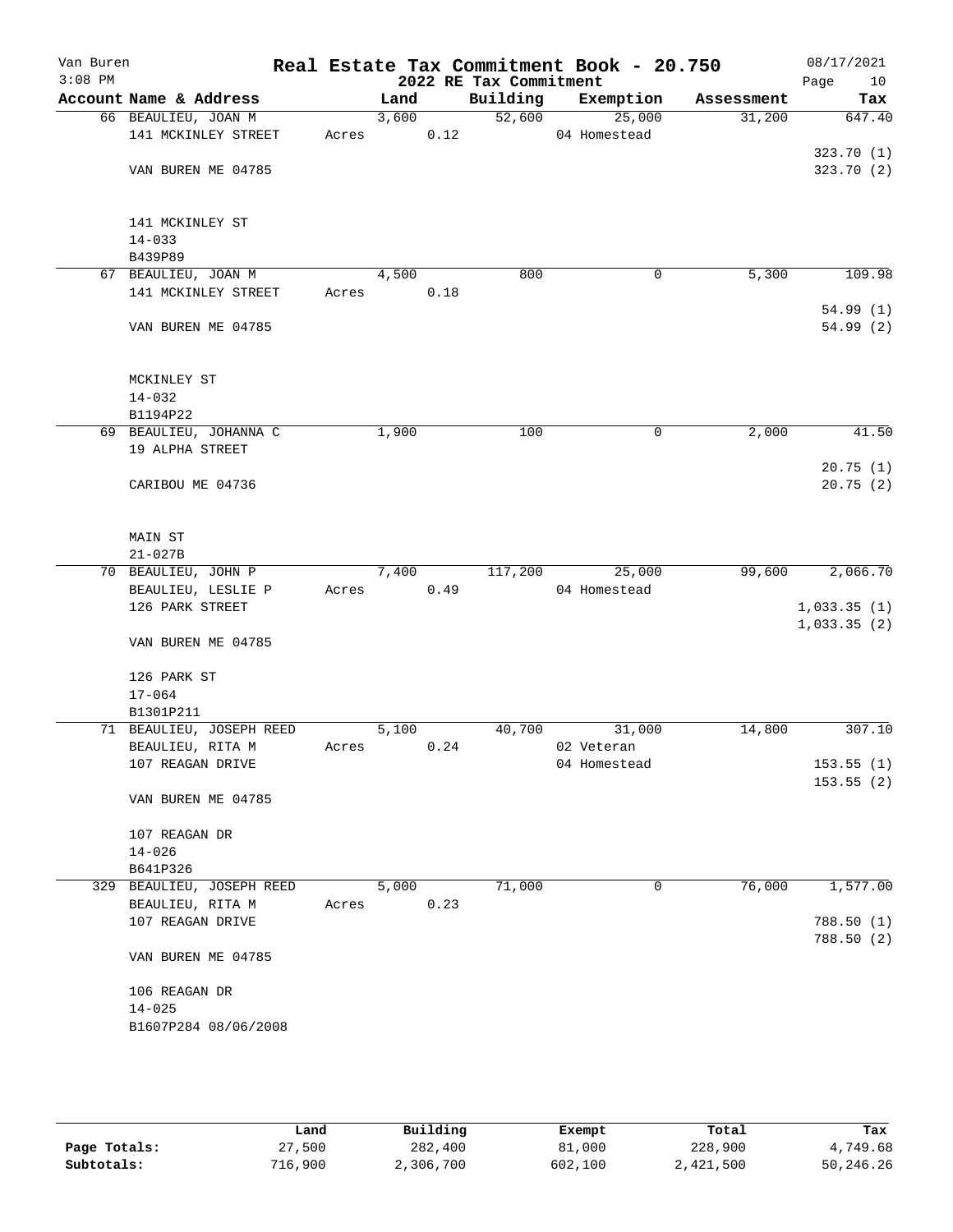| Van Buren<br>$3:08$ PM |                                          |       |        | 2022 RE Tax Commitment | Real Estate Tax Commitment Book - 20.750 |            | 08/17/2021<br>Page<br>11 |
|------------------------|------------------------------------------|-------|--------|------------------------|------------------------------------------|------------|--------------------------|
|                        | Account Name & Address                   |       | Land   | Building               | Exemption                                | Assessment | Tax                      |
|                        | 72 BEAULIEU, LYNDA T                     |       | 5,000  | 62,700                 | 25,000                                   | 42,700     | 886.03                   |
|                        | BEAULIEU, FERNAND M                      | Acres | 0.23   |                        | 04 Homestead                             |            |                          |
|                        | 195 MAIN STREET                          |       |        |                        |                                          |            | 443.02 (1)               |
|                        |                                          |       |        |                        |                                          |            | 443.01 (2)               |
|                        | VAN BUREN ME 04785                       |       |        |                        |                                          |            |                          |
|                        |                                          |       |        |                        |                                          |            |                          |
|                        | 195 MAIN ST                              |       |        |                        |                                          |            |                          |
|                        | $18 - 004$                               |       |        |                        |                                          |            |                          |
|                        | B1373P217                                |       |        |                        |                                          |            |                          |
|                        | 1332 BEAUPRE, PATRICK                    |       | 39,900 | $\mathbf 0$            | 0                                        | 39,900     | 827.93                   |
|                        | PO BOX 1692                              | Acres | 114.00 |                        |                                          |            |                          |
|                        |                                          |       |        |                        |                                          |            | 413.97 (1)               |
|                        | LEWISTON ME 04241                        |       |        |                        |                                          |            | 413.96 (2)               |
|                        |                                          |       |        |                        |                                          |            |                          |
|                        |                                          |       |        |                        |                                          |            |                          |
|                        | MARQUIS RD<br>$02 - 008$                 |       |        |                        |                                          |            |                          |
|                        | B1589P73                                 |       |        |                        |                                          |            |                          |
|                        | 1575 BEAUPRE, PATRICK                    |       | 13,700 | 8,700                  | $\mathbf 0$                              | 22,400     | 464.80                   |
|                        | PO BOX 1692                              | Acres | 10.12  |                        |                                          |            |                          |
|                        |                                          |       |        |                        |                                          |            | 232.40(1)                |
|                        | LEWISTON ME 04241                        |       |        |                        |                                          |            | 232.40(2)                |
|                        |                                          |       |        |                        |                                          |            |                          |
|                        |                                          |       |        |                        |                                          |            |                          |
|                        | MARQUIS RD                               |       |        |                        |                                          |            |                          |
|                        | $02 - 007$                               |       |        |                        |                                          |            |                          |
|                        | B1882P292                                |       |        |                        |                                          |            |                          |
|                        | 510 BECHARD, SANDY                       |       | 2,200  | 48,400                 | 0                                        | 50,600     | 1,049.95                 |
|                        | C/O ONEIL CARON                          |       |        |                        |                                          |            |                          |
|                        | 115 GLENN STREET                         |       |        |                        |                                          |            | 524.98(1)                |
|                        |                                          |       |        |                        |                                          |            | 524.97(2)                |
|                        | CARIBOU ME 04785                         |       |        |                        |                                          |            |                          |
|                        | 406 MAIN ST                              |       |        |                        |                                          |            |                          |
|                        | $21 - 036$                               |       |        |                        |                                          |            |                          |
|                        | B1682P163 06/07/2010 B1041P103           |       |        |                        |                                          |            |                          |
|                        | 225 BEHFAR, ABRAHIM                      |       | 4,300  | 79,500                 | $\mathbf 0$                              | 83,800     | 1,738.85                 |
|                        | PO BOX 83                                | Acres | 0.17   |                        |                                          |            |                          |
|                        |                                          |       |        |                        |                                          |            | 869.43(1)                |
|                        | DOVER FOXCROFT ME 04426                  |       |        |                        |                                          |            | 869.42 (2)               |
|                        |                                          |       |        |                        |                                          |            |                          |
|                        |                                          |       |        |                        |                                          |            |                          |
|                        | 116 TYLER ST                             |       |        |                        |                                          |            |                          |
|                        | $18 - 130$                               |       |        |                        |                                          |            |                          |
|                        | B2127P11 10/26/2020 B2101P197 03/03/2020 |       |        |                        |                                          |            |                          |
|                        | 204 BEHFAR, ABRAHIM                      |       | 4,700  | 31,600                 | 0                                        | 36,300     | 753.23                   |
|                        | PO BOX 83                                | Acres | 0.20   |                        |                                          |            |                          |
|                        |                                          |       |        |                        |                                          |            | 376.62(1)                |
|                        | DOVER FOXCROFT ME 04426                  |       |        |                        |                                          |            | 376.61(2)                |
|                        |                                          |       |        |                        |                                          |            |                          |
|                        | 105 NOTRE DAME ST                        |       |        |                        |                                          |            |                          |
|                        | $17 - 025$                               |       |        |                        |                                          |            |                          |
|                        | B2109P189 07/17/2020 B583P314            |       |        |                        |                                          |            |                          |
|                        |                                          |       |        |                        |                                          |            |                          |
|                        |                                          |       |        |                        |                                          |            |                          |

|              | Land    | Building  | Exempt  | Total     | Tax       |
|--------------|---------|-----------|---------|-----------|-----------|
| Page Totals: | 69,800  | 230,900   | 25,000  | 275,700   | 5,720.79  |
| Subtotals:   | 786,700 | 2,537,600 | 627,100 | 2,697,200 | 55,967.05 |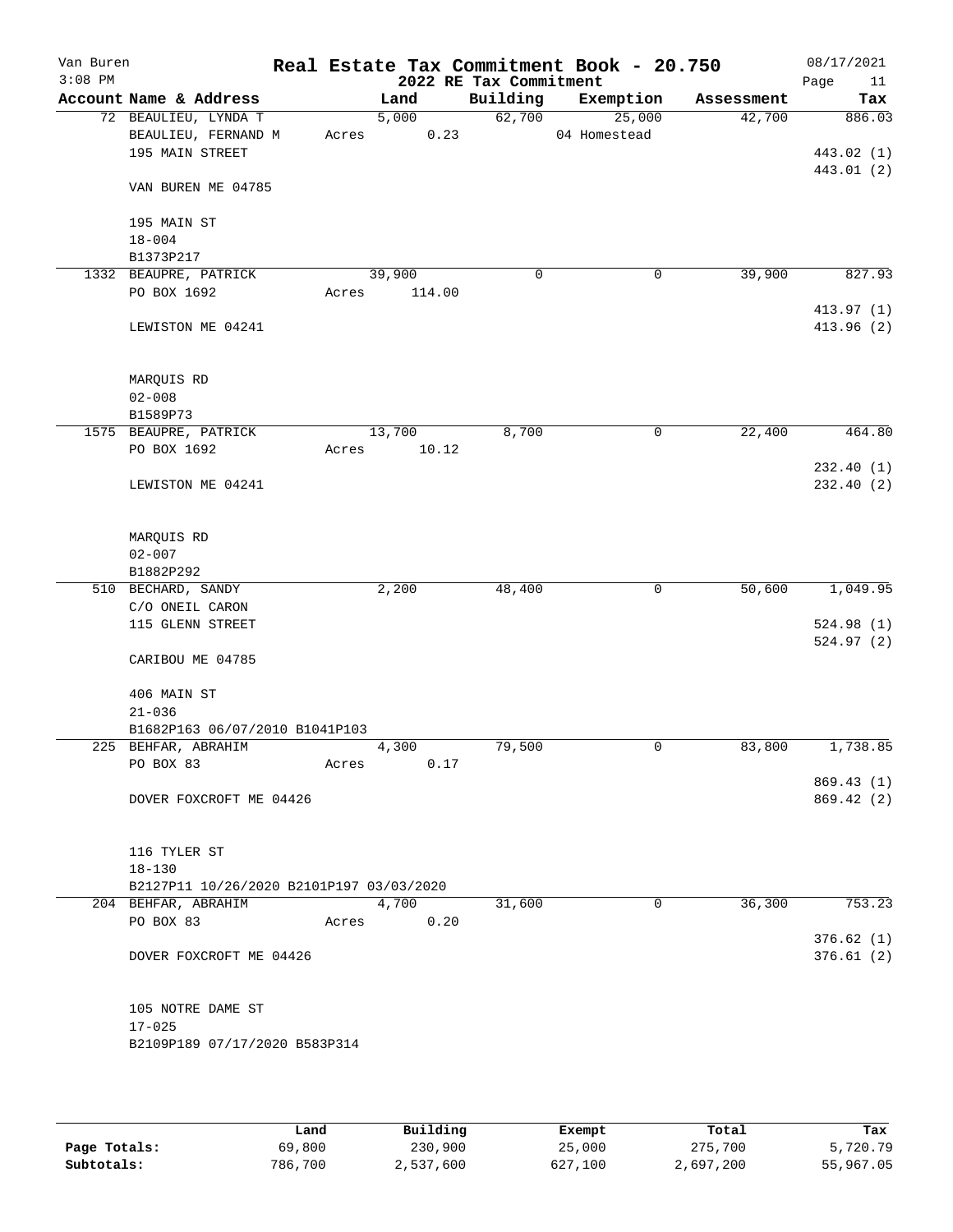| Van Buren<br>$3:08$ PM |                                          |       |       |       | 2022 RE Tax Commitment | Real Estate Tax Commitment Book - 20.750 |            | 08/17/2021<br>Page<br>12 |
|------------------------|------------------------------------------|-------|-------|-------|------------------------|------------------------------------------|------------|--------------------------|
|                        | Account Name & Address                   |       | Land  |       | Building               | Exemption                                | Assessment | Tax                      |
|                        | 933 BEHFAR, ABRAHIM                      |       | 5,600 |       | 9,800                  | $\Omega$                                 | 15,400     | 319.55                   |
|                        | PO BOX 83                                | Acres |       | 0.28  |                        |                                          |            |                          |
|                        |                                          |       |       |       |                        |                                          |            | 159.78(1)                |
|                        | DOVER FOXCROFT ME 04426                  |       |       |       |                        |                                          |            | 159.77 (2)               |
|                        |                                          |       |       |       |                        |                                          |            |                          |
|                        |                                          |       |       |       |                        |                                          |            |                          |
|                        | 132 ST BRUNO ST                          |       |       |       |                        |                                          |            |                          |
|                        | $17 - 020$                               |       |       |       |                        |                                          |            |                          |
|                        | B2127P15 10/26/2020 B2095P114 02/05/2020 |       |       |       |                        |                                          |            |                          |
|                        | 79 BELANGER, CLAYTON D                   |       | 7,700 |       | 90,600                 | 31,000                                   | 67,300     | 1,396.48                 |
|                        | PO BOX 346                               | Acres |       | 0.54  |                        | 04 Homestead                             |            |                          |
|                        |                                          |       |       |       |                        | 02 Veteran                               |            | 698.24(1)                |
|                        | VAN BUREN ME 04785                       |       |       |       |                        |                                          |            | 698.24(2)                |
|                        |                                          |       |       |       |                        |                                          |            |                          |
|                        | 125 POPLAR ST                            |       |       |       |                        |                                          |            |                          |
|                        | $14 - 119$                               |       |       |       |                        |                                          |            |                          |
|                        | B1205P314                                |       |       |       |                        |                                          |            |                          |
|                        | 263 BELANGER, MISTY L                    |       | 3,000 |       | 63,400                 | 0                                        | 66,400     | 1,377.80                 |
|                        | 40 MAIN STREET                           | Acres |       | 0.08  |                        |                                          |            |                          |
|                        |                                          |       |       |       |                        |                                          |            | 688.90 (1)               |
|                        | VAN BUREN ME 04785                       |       |       |       |                        |                                          |            | 688.90 (2)               |
|                        |                                          |       |       |       |                        |                                          |            |                          |
|                        |                                          |       |       |       |                        |                                          |            |                          |
|                        | 40 MAIN ST                               |       |       |       |                        |                                          |            |                          |
|                        | $15 - 114$                               |       |       |       |                        |                                          |            |                          |
|                        | B2142P26 01/12/2021 B1871P336 10/20/2014 |       |       |       |                        |                                          |            |                          |
|                        | 80 BELANGER, RONALD P                    |       | 6,600 |       | 56,900                 | 25,000                                   | 38,500     | 798.88                   |
|                        | 160 FULTON STREET                        | Acres |       | 0.40  |                        | 04 Homestead                             |            |                          |
|                        |                                          |       |       |       |                        |                                          |            | 399.44 (1)               |
|                        | VAN BUREN ME 04785                       |       |       |       |                        |                                          |            | 399.44 (2)               |
|                        |                                          |       |       |       |                        |                                          |            |                          |
|                        | 160 FULTON ST                            |       |       |       |                        |                                          |            |                          |
|                        | $19 - 042$                               |       |       |       |                        |                                          |            |                          |
|                        | B1835P257 11/07/2013                     |       |       |       |                        |                                          |            |                          |
|                        | 478 BELEW, PAUL                          |       | 7,500 |       | 0                      | 0                                        | 7,500      | 155.63                   |
|                        | 141 RIVER RD                             | Acres |       | 40.00 |                        |                                          |            |                          |
|                        |                                          |       |       |       |                        |                                          |            | 77.82(1)                 |
|                        | DECATUR TX 76234                         |       |       |       |                        |                                          |            | 77.81(2)                 |
|                        |                                          |       |       |       |                        |                                          |            |                          |
|                        |                                          |       |       |       |                        |                                          |            |                          |
|                        | OFF MASSE RD                             |       |       |       |                        |                                          |            |                          |
|                        | $01 - 021$                               |       |       |       |                        |                                          |            |                          |
|                        | B2084P207 10/21/2019                     |       |       |       |                        |                                          |            |                          |
|                        | 545 BELLAMY, MITCHELL                    |       | 4,600 |       | 28,200                 | 25,000                                   | 7,800      | 161.85                   |
|                        | 107 ROSSIGNOL DRIVE                      | Acres |       | 0.19  |                        | 04 Homestead                             |            |                          |
|                        |                                          |       |       |       |                        |                                          |            | 80.93(1)                 |
|                        | VAN BUREN ME 04785                       |       |       |       |                        |                                          |            | 80.92 (2)                |
|                        |                                          |       |       |       |                        |                                          |            |                          |
|                        |                                          |       |       |       |                        |                                          |            |                          |
|                        | 107 ROSSIGNOL DR<br>$14 - 131$           |       |       |       |                        |                                          |            |                          |
|                        | B1937P341 06/23/2016                     |       |       |       |                        |                                          |            |                          |
|                        |                                          |       |       |       |                        |                                          |            |                          |
|                        |                                          |       |       |       |                        |                                          |            |                          |

|              | Land    | Building  | Exempt  | Total     | Tax       |
|--------------|---------|-----------|---------|-----------|-----------|
| Page Totals: | 35,000  | 248,900   | 81,000  | 202,900   | 4,210.19  |
| Subtotals:   | 821,700 | 2,786,500 | 708,100 | 2,900,100 | 60,177.24 |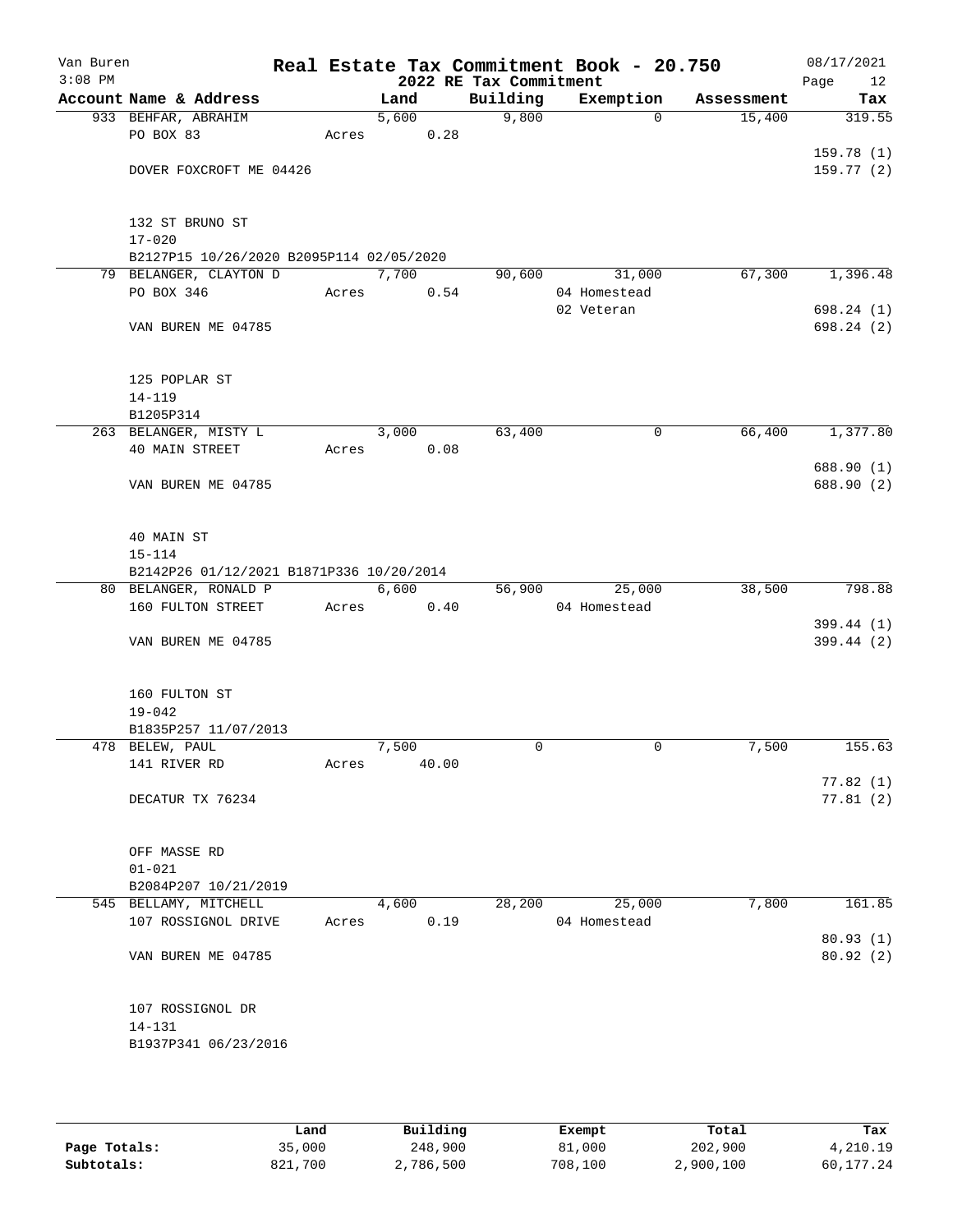| Van Buren<br>$3:08$ PM |                                                                                         |       |        |       | Real Estate Tax Commitment Book - 20.750<br>2022 RE Tax Commitment |                        |            | 08/17/2021<br>Page<br>13 |
|------------------------|-----------------------------------------------------------------------------------------|-------|--------|-------|--------------------------------------------------------------------|------------------------|------------|--------------------------|
|                        | Account Name & Address                                                                  |       | Land   |       | Building                                                           | Exemption              | Assessment | Tax                      |
|                        | 81 BELLEFLEUR, CARLINE M A<br>C/O WILLIAM SMYTH ESQ<br>(TRUSTEE)<br>133 MCKINLEY STREET | Acres | 7,400  | 0.50  | 91,300                                                             | 25,000<br>04 Homestead | 73,700     | 1,529.28<br>764.64 (1)   |
|                        | VAN BUREN ME 04785                                                                      |       |        |       |                                                                    |                        |            | 764.64 (2)               |
|                        | 133 MCKINLEY ST<br>$14 - 030$                                                           |       |        |       |                                                                    |                        |            |                          |
|                        | B1749P50 01/18/2012 B712P239                                                            |       |        |       |                                                                    |                        |            |                          |
|                        | 82 BELLEFLEUR, VERNON                                                                   |       | 7,300  |       | 69,900                                                             | 25,000                 | 52,200     | 1,083.15                 |
|                        | BELLEFLEUR, DELLA O<br>120 MARIAN DRIVE                                                 | Acres |        | 0.48  |                                                                    | 04 Homestead           |            | 541.58(1)<br>541.57(2)   |
|                        | VAN BUREN ME 04785                                                                      |       |        |       |                                                                    |                        |            |                          |
|                        | 120 MARION DR<br>$18 - 005D$                                                            |       |        |       |                                                                    |                        |            |                          |
|                        | B830P326                                                                                |       |        |       |                                                                    |                        |            |                          |
|                        | 590 BELOUD.US LLLP                                                                      |       | 15,900 |       | 11,500                                                             | 0                      | 27,400     | 568.55                   |
|                        | 26 CHIEF'S TRAIL                                                                        | Acres |        | 25.00 |                                                                    |                        |            |                          |
|                        | SHARPSBURG GA 30277                                                                     |       |        |       |                                                                    |                        |            | 284.28 (1)<br>284.27(2)  |
|                        | 128 LAKE RD<br>$02 - 023A$                                                              |       |        |       |                                                                    |                        |            |                          |
|                        | B2024P236 07/24/2018                                                                    |       |        |       |                                                                    |                        |            |                          |
|                        | 293 BERRY, BRIANNA M                                                                    |       | 3,800  |       | 40,100                                                             | 25,000                 | 18,900     | 392.18                   |
|                        | 568 MAIN STREET                                                                         | Acres |        | 0.13  |                                                                    | 04 Homestead           |            |                          |
|                        | VAN BUREN ME 04785                                                                      |       |        |       |                                                                    |                        |            | 196.09(1)<br>196.09(2)   |
|                        | 568 MAIN ST<br>$24 - 013$                                                               |       |        |       |                                                                    |                        |            |                          |
|                        | B1926P31 03/14/2016                                                                     |       |        |       |                                                                    |                        |            |                          |
|                        | 83 BERRY, LISA A<br>923 MAIN STREET                                                     | Acres | 11,200 | 0.70  | 69,600                                                             | 25,000<br>04 Homestead | 55,800     | 1,157.85                 |
|                        | VAN BUREN ME 04785                                                                      |       |        |       |                                                                    |                        |            | 578.93(1)<br>578.92(2)   |
|                        | 923 MAIN STREET<br>$08 - 047$<br>B1471P95                                               |       |        |       |                                                                    |                        |            |                          |
|                        | 90 BERUBE, AMANDA L                                                                     |       | 5,800  |       | 72,300                                                             | 0                      | 78,100     | 1,620.58                 |
|                        | 106 PATRICIA STREET                                                                     | Acres |        | 0.31  |                                                                    |                        |            | 810.29 (1)               |
|                        | VAN BUREN ME 04785                                                                      |       |        |       |                                                                    |                        |            | 810.29(2)                |
|                        | 106 PATRICIA ST.<br>$20 - 123$                                                          |       |        |       |                                                                    |                        |            |                          |
|                        | B2102P290 05/26/2020 B1470P245                                                          |       |        |       |                                                                    |                        |            |                          |

|              | Land    | Building  | Exempt  | Total     | Tax       |
|--------------|---------|-----------|---------|-----------|-----------|
| Page Totals: | 51,400  | 354,700   | 100,000 | 306,100   | 6.351.59  |
| Subtotals:   | 873,100 | 3,141,200 | 808,100 | 3,206,200 | 66,528.83 |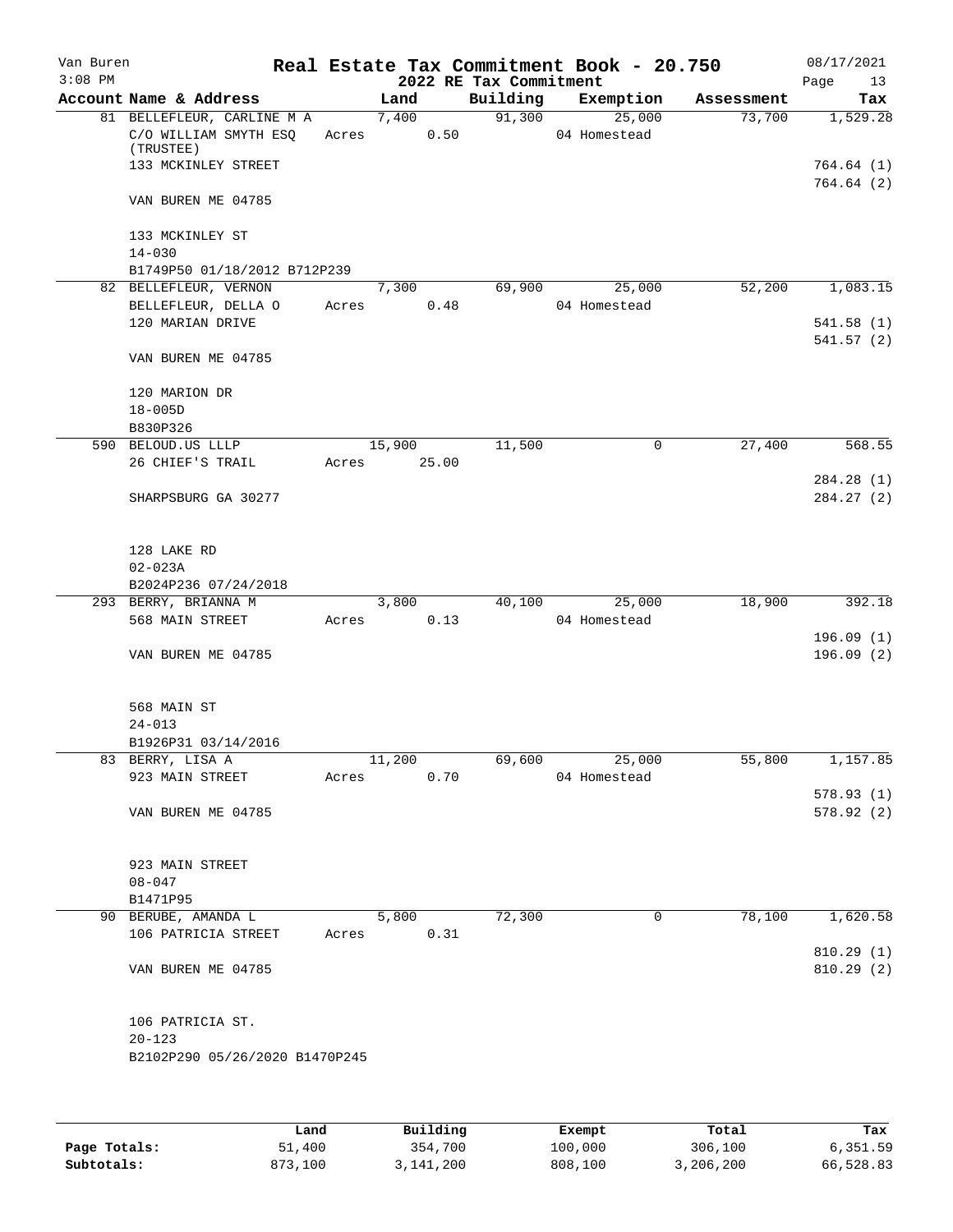| Van Buren<br>$3:08$ PM |                    |                                          |       |        |       | 2022 RE Tax Commitment | Real Estate Tax Commitment Book - 20.750 |            | 08/17/2021<br>Page<br>14 |
|------------------------|--------------------|------------------------------------------|-------|--------|-------|------------------------|------------------------------------------|------------|--------------------------|
|                        |                    | Account Name & Address                   |       | Land   |       | Building               | Exemption                                | Assessment | Tax                      |
|                        |                    | 85 BERUBE, ARNOLD A                      |       | 4,600  |       | 65,400                 | 25,000                                   | 45,000     | 933.75                   |
|                        |                    | BERUBE, RACHEL J                         | Acres |        | 0.19  |                        | 04 Homestead                             |            |                          |
|                        | 108 COTE STREET    |                                          |       |        |       |                        |                                          |            | 466.88(1)                |
|                        |                    |                                          |       |        |       |                        |                                          |            | 466.87(2)                |
|                        |                    | VAN BUREN ME 04785                       |       |        |       |                        |                                          |            |                          |
|                        | 108 COTE ST        |                                          |       |        |       |                        |                                          |            |                          |
|                        | $18 - 117$         |                                          |       |        |       |                        |                                          |            |                          |
|                        | B466P51            |                                          |       |        |       |                        |                                          |            |                          |
|                        | 86 BERUBE, EDWIN   |                                          |       | 5,300  |       | 34,600                 | 25,000                                   | 14,900     | 309.18                   |
|                        |                    | BERUBE, THERESE A                        | Acres |        | 0.25  |                        | 04 Homestead                             |            |                          |
|                        |                    | 290 MAIN STREET APT 201                  |       |        |       |                        |                                          |            | 154.59(1)                |
|                        |                    |                                          |       |        |       |                        |                                          |            | 154.59(2)                |
|                        |                    | VAN BUREN ME 04785                       |       |        |       |                        |                                          |            |                          |
|                        | 290 MAIN ST        |                                          |       |        |       |                        |                                          |            |                          |
|                        | $20 - 094$         |                                          |       |        |       |                        |                                          |            |                          |
|                        |                    | 87 BERUBE, KENDEL R                      |       | 7,300  |       | 128,100                | 25,000                                   | 110,400    | 2,290.80                 |
|                        |                    | BERUBE, DANIELLE M                       | Acres |        | 0.48  |                        | 04 Homestead                             |            |                          |
|                        |                    | 45 RIVERIVEW DRIVE                       |       |        |       |                        |                                          |            | 1, 145.40(1)             |
|                        |                    |                                          |       |        |       |                        |                                          |            | 1, 145.40(2)             |
|                        |                    | VAN BUREN ME 04785                       |       |        |       |                        |                                          |            |                          |
|                        | 45 RIVERVIEW DR    |                                          |       |        |       |                        |                                          |            |                          |
|                        | $03A - 014$        |                                          |       |        |       |                        |                                          |            |                          |
|                        | B1410P95           |                                          |       |        |       |                        |                                          |            |                          |
|                        | 604 BERUBE, MARK J |                                          |       | 5,100  |       | 0                      | 0                                        | 5,100      | 105.83                   |
|                        |                    | BERUBE, AMANDA L                         | Acres |        | 0.94  |                        |                                          |            |                          |
|                        |                    | 4107 STATE ROUTE 49                      |       |        |       |                        |                                          |            | 52.92(1)                 |
|                        |                    |                                          |       |        |       |                        |                                          |            | 52.91(2)                 |
|                        |                    | PENNELLVILLE NY 13132                    |       |        |       |                        |                                          |            |                          |
|                        |                    | N SIDE PATRICIA ST                       |       |        |       |                        |                                          |            |                          |
|                        | $20 - 120$         |                                          |       |        |       |                        |                                          |            |                          |
|                        |                    | B2121P45 09/22/2020 B1732P157 08/18/2011 |       |        |       |                        |                                          |            |                          |
|                        |                    | 88 BERUBE, PERCY JR                      |       | 5,800  |       | 75,900                 | 25,000                                   | 56,700     | 1,176.53                 |
|                        | BERUBE, DOREEN     |                                          | Acres |        | 0.31  |                        | 04 Homestead                             |            |                          |
|                        |                    |                                          |       |        |       |                        |                                          |            |                          |
|                        | PO BOX 505         |                                          |       |        |       |                        |                                          |            | 588.27(1)<br>588.26(2)   |
|                        |                    | VAN BUREN ME 04785                       |       |        |       |                        |                                          |            |                          |
|                        |                    |                                          |       |        |       |                        |                                          |            |                          |
|                        | 202 LYNNE ST       |                                          |       |        |       |                        |                                          |            |                          |
|                        | $19 - 084$         |                                          |       |        |       |                        |                                          |            |                          |
|                        | B624P108           |                                          |       |        |       |                        |                                          |            |                          |
|                        |                    | 91 BILL'S CONSTRUCTION,                  |       | 18,400 |       | $\mathbf 0$            | $\mathbf 0$                              | 18,400     | 381.80                   |
|                        | INC                |                                          |       |        |       |                        |                                          |            |                          |
|                        | PO BOX 273         |                                          | Acres |        | 41.00 |                        |                                          |            |                          |
|                        |                    | VAN BUREN ME 04785                       |       |        |       |                        |                                          |            | 190.90(1)<br>190.90(2)   |
|                        |                    |                                          |       |        |       |                        |                                          |            |                          |
|                        |                    | OFF CHAMPLAIN STREET                     |       |        |       |                        |                                          |            |                          |
|                        | $03 - 002$         |                                          |       |        |       |                        |                                          |            |                          |
|                        | B1214P158          |                                          |       |        |       |                        |                                          |            |                          |
|                        |                    |                                          |       |        |       |                        |                                          |            |                          |
|                        |                    |                                          |       |        |       |                        |                                          |            |                          |
|                        |                    |                                          |       |        |       |                        |                                          |            |                          |

|              | Land    | Building  | Exempt  | Total     | Tax       |
|--------------|---------|-----------|---------|-----------|-----------|
| Page Totals: | 46,500  | 304,000   | 100,000 | 250,500   | 5,197.89  |
| Subtotals:   | 919,600 | 3,445,200 | 908,100 | 3,456,700 | 71,726.72 |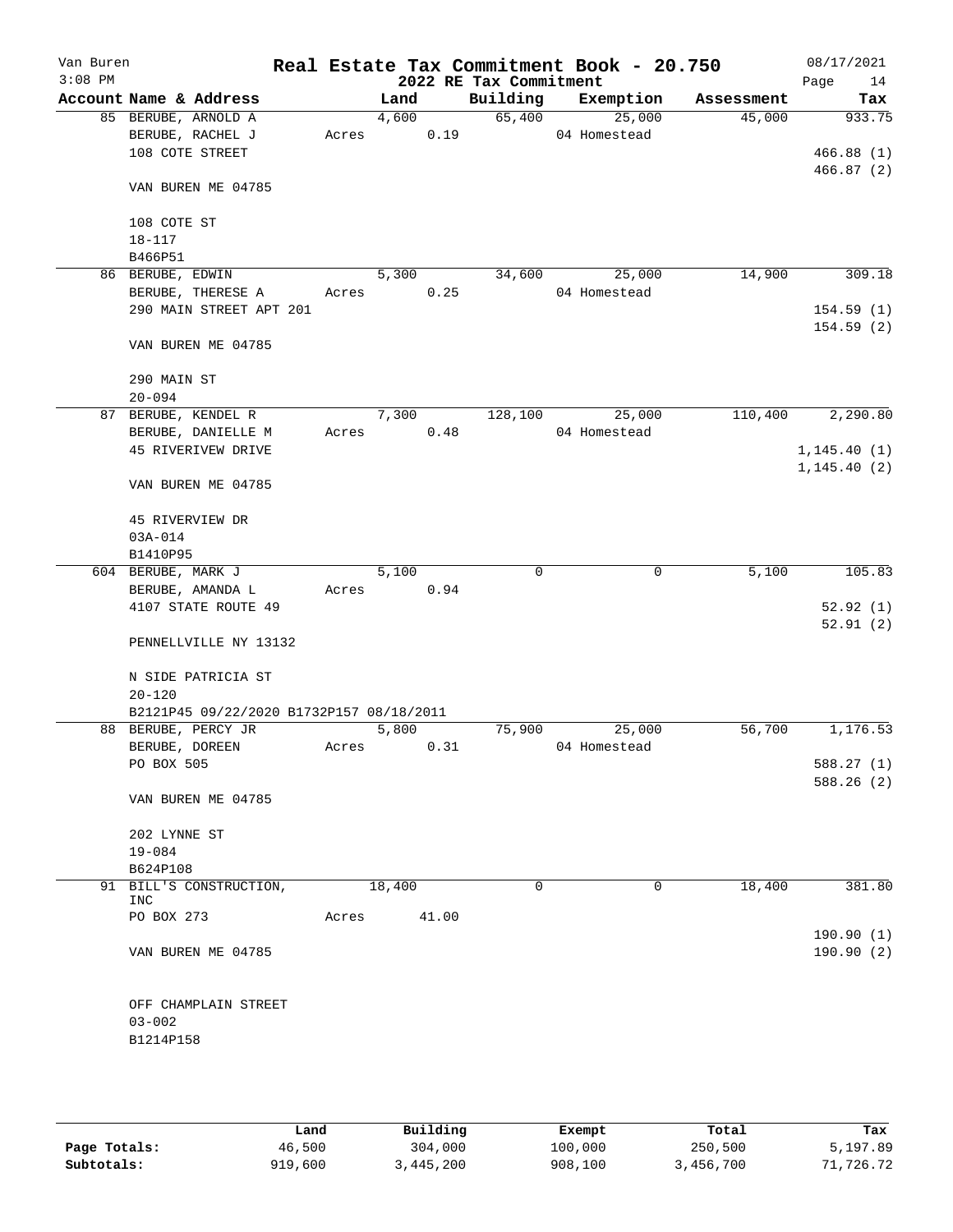| Van Buren    |                                 |       |        |          |                                    | Real Estate Tax Commitment Book - 20.750 |            | 08/17/2021                 |
|--------------|---------------------------------|-------|--------|----------|------------------------------------|------------------------------------------|------------|----------------------------|
| $3:08$ PM    | Account Name & Address          |       | Land   |          | 2022 RE Tax Commitment<br>Building | Exemption                                | Assessment | Page<br>15<br>Tax          |
|              | 92 BILL'S CONSTRUCTION,         |       | 15,100 |          | 18,100                             | $\mathbf 0$                              | 33,200     | 688.90                     |
|              | <b>INC</b><br>PO BOX 273        | Acres |        | 3.07     |                                    |                                          |            |                            |
|              |                                 |       |        |          |                                    |                                          |            | 344.45(1)                  |
|              | VAN BUREN ME 04785              |       |        |          |                                    |                                          |            | 344.45(2)                  |
|              | 365 CHAMPLAIN ST                |       |        |          |                                    |                                          |            |                            |
|              | $03 - 001C$                     |       |        |          |                                    |                                          |            |                            |
|              | B1214P159 06/16/2000            |       |        |          |                                    |                                          |            |                            |
|              | 652 BLANCHETTE, FRANCIS A<br>SR |       | 8,000  |          | 143,200                            | 0                                        | 151,200    | 3,137.40                   |
|              | BLANCHETTE, LUCILLE             | Acres |        | 0.58     |                                    |                                          |            |                            |
|              | 133 WATERMILL ROAD              |       |        |          |                                    |                                          |            | 1,568.70(1)                |
|              | VAN BUREN ME 04785              |       |        |          |                                    |                                          |            | 1,568.70(2)                |
|              | 133 WATERMILL RD                |       |        |          |                                    |                                          |            |                            |
|              | $16 - 029$                      |       |        |          |                                    |                                          |            |                            |
|              | B1898P80 07/06/2015             |       |        |          |                                    |                                          |            |                            |
|              | 740 BLANCHETTE, LINDA           |       | 9,500  |          | 84,300                             | 25,000                                   | 68,800     | 1,427.60                   |
|              | 123 BRIDGE STREET               | Acres |        | 0.81     |                                    | 04 Homestead                             |            |                            |
|              |                                 |       |        |          |                                    |                                          |            | 713.80(1)<br>713.80(2)     |
|              | VAN BUREN ME 04785              |       |        |          |                                    |                                          |            |                            |
|              | 123 BRIDGE ST                   |       |        |          |                                    |                                          |            |                            |
|              | $15 - 047$                      |       |        |          |                                    |                                          |            |                            |
|              | B1960P187 12/21/2016            |       |        |          |                                    |                                          |            |                            |
|              | 94 BLANCHETTE, RAYNOLD N        |       | 4,500  |          | 65,900                             | 31,000                                   | 39,400     | 817.55                     |
|              | 126 PINE STREET                 | Acres |        | 0.18     |                                    | 04 Homestead<br>02 Veteran               |            | 408.78 (1)                 |
|              | VAN BUREN ME 04785              |       |        |          |                                    |                                          |            | 408.77 (2)                 |
|              | 126 PINE ST                     |       |        |          |                                    |                                          |            |                            |
|              | $14 - 067$                      |       |        |          |                                    |                                          |            |                            |
|              | B1015P345                       |       |        |          |                                    |                                          |            |                            |
|              | 1376 BLIER, GERALD C            |       | 8,900  |          | 119,200                            | 25,000                                   | 103, 100   | 2,139.33                   |
|              | BLIER, BARBARA C                | Acres |        | 0.72     |                                    | 04 Homestead                             |            |                            |
|              | 167 VIOLETTE STREET             |       |        |          |                                    |                                          |            | 1,069.67(1)<br>1,069.66(2) |
|              | VAN BUREN ME 04785              |       |        |          |                                    |                                          |            |                            |
|              | 167 VIOLETTE ST                 |       |        |          |                                    |                                          |            |                            |
|              | $16 - 080$                      |       |        |          |                                    |                                          |            |                            |
|              | B2060P169 06/10/2019            |       |        |          |                                    |                                          |            |                            |
|              | 44 BLIER, ISAAC A               |       | 5,300  |          | 61,400                             | $\mathsf{O}$                             | 66,700     | 1,384.03                   |
|              | 105 GARFIELD AVENUE             | Acres |        | 0.25     |                                    |                                          |            | 692.02 (1)                 |
|              | VAN BUREN ME 04785              |       |        |          |                                    |                                          |            | 692.01 (2)                 |
|              | 105 GARFIELD AVE                |       |        |          |                                    |                                          |            |                            |
|              | $20 - 086$                      |       |        |          |                                    |                                          |            |                            |
|              | B2075P4 09/25/2019              |       |        |          |                                    |                                          |            |                            |
|              |                                 |       |        |          |                                    |                                          |            |                            |
|              | Land                            |       |        | Building |                                    | Exempt                                   | Total      | Tax                        |
| Page Totals: | 51,300                          |       |        | 492,100  |                                    | 81,000                                   | 462,400    | 9,594.81                   |

**Subtotals:** 970,900 3,937,300 989,100 3,919,100 81,321.53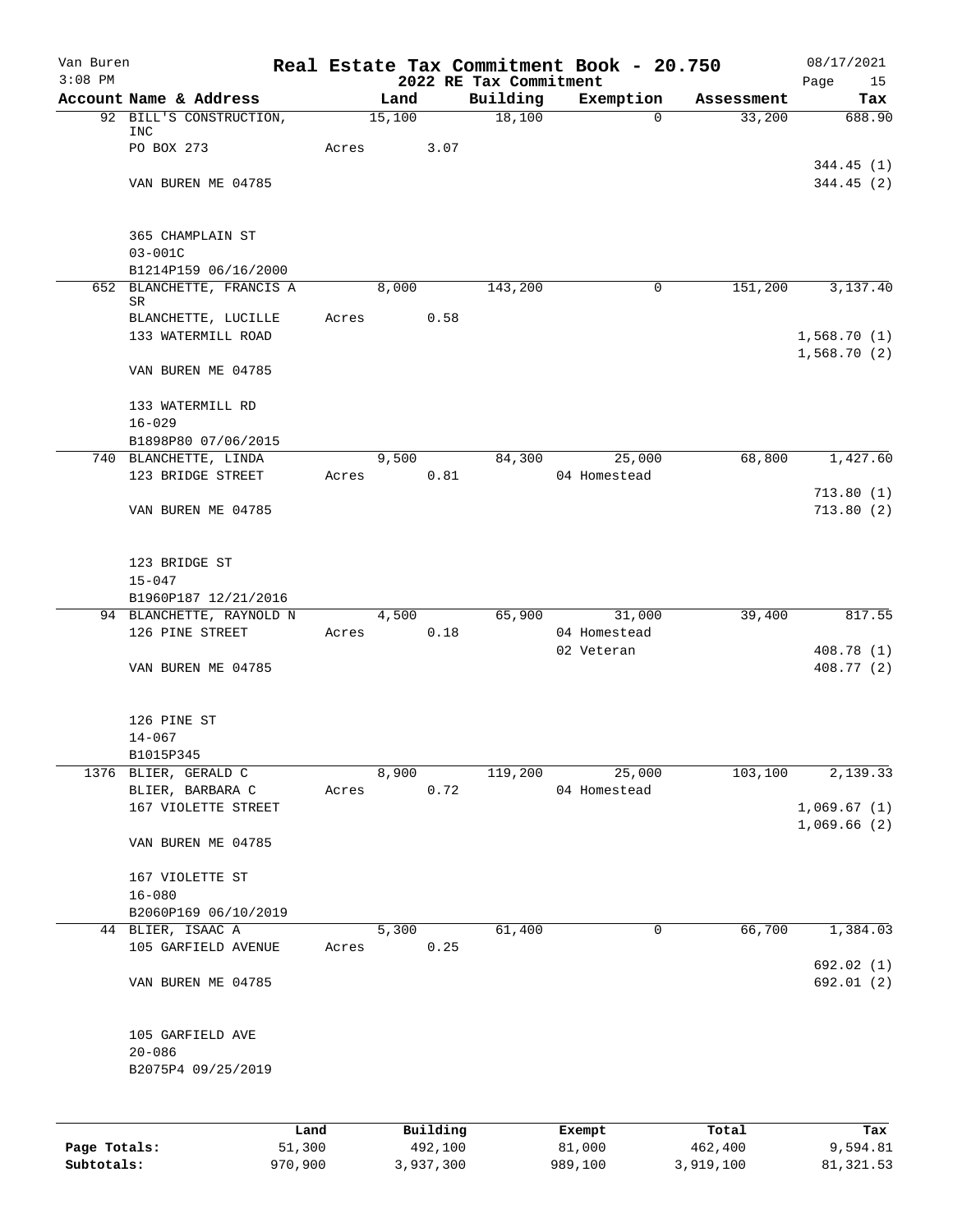| Van Buren<br>$3:08$ PM |                               |       |        |       | 2022 RE Tax Commitment | Real Estate Tax Commitment Book - 20.750 |            | 08/17/2021<br>Page<br>16 |
|------------------------|-------------------------------|-------|--------|-------|------------------------|------------------------------------------|------------|--------------------------|
|                        | Account Name & Address        |       | Land   |       | Building               | Exemption                                | Assessment | Tax                      |
|                        | 98 BORDERVIEW MANOR, INC      |       | 50,200 |       | 2,093,500              | $\mathbf 0$                              | 2,143,700  | 44, 481. 78              |
|                        | C/O NORTH COUNTRY ASSOC Acres |       |        | 8.80  |                        |                                          |            |                          |
|                        | GLEN CYR                      |       |        |       |                        |                                          |            | 22, 240.89               |
|                        | P O BOX 1408                  |       |        |       |                        |                                          |            | 22, 240.89               |
|                        | LEWISTON ME 04243             |       |        |       |                        |                                          |            |                          |
|                        | 208 STATE ST                  |       |        |       |                        |                                          |            |                          |
|                        | 12A-017                       |       |        |       |                        |                                          |            |                          |
|                        | B558P291                      |       |        |       |                        |                                          |            |                          |
|                        | 99 BORGERINK, PAUL N          |       | 3,000  |       | $\mathbf 0$            | 0                                        | 3,000      | 62.25                    |
|                        | 400 N RIVERSIDE DR STE        | Acres |        | 10.00 |                        |                                          |            |                          |
|                        | 416                           |       |        |       |                        |                                          |            |                          |
|                        |                               |       |        |       |                        |                                          |            | 31.13(1)                 |
|                        | POMPANO BEACH FL 33062        |       |        |       |                        |                                          |            | 31.12(2)                 |
|                        | RR 1                          |       |        |       |                        |                                          |            |                          |
|                        | 11-019A                       |       |        |       |                        |                                          |            |                          |
|                        | B1923P133 02/19/2016          |       |        |       |                        |                                          |            |                          |
|                        | 734 BOTTOMZ UP, LLC           |       | 4,500  |       | 38,100                 | 0                                        | 42,600     | 883.95                   |
|                        | PO BOX 33                     | Acres |        | 0.18  |                        |                                          |            |                          |
|                        |                               |       |        |       |                        |                                          |            | 441.98 (1)               |
|                        | VAN BUREN ME 04785            |       |        |       |                        |                                          |            | 441.97 (2)               |
|                        |                               |       |        |       |                        |                                          |            |                          |
|                        | 106 HARRISON ST               |       |        |       |                        |                                          |            |                          |
|                        | $18 - 019$                    |       |        |       |                        |                                          |            |                          |
|                        | B1933P188 05/19/2016          |       |        |       |                        |                                          |            |                          |
|                        | 1195 BOTTOMZ UP, LLC          |       | 3,000  |       | 83,400                 | 0                                        | 86,400     | 1,792.80                 |
|                        | PO BOX 33                     | Acres |        | 0.15  |                        |                                          |            |                          |
|                        |                               |       |        |       |                        |                                          |            | 896.40 (1)               |
|                        | VAN BUREN ME 04785            |       |        |       |                        |                                          |            | 896.40 (2)               |
|                        | 56 MAIN ST                    |       |        |       |                        |                                          |            |                          |
|                        | $15 - 102$                    |       |        |       |                        |                                          |            |                          |
|                        | B2015P39 05/10/2018           |       |        |       |                        |                                          |            |                          |
|                        | 100 BOUCHARD, AMIE J          |       | 5,700  |       | 50,300                 | 0                                        | 56,000     | 1,162.00                 |
|                        | BOUCHARD, PATRICIA ANN        | Acres |        | 0.29  |                        |                                          |            |                          |
|                        | 133 MORSE STREET              |       |        |       |                        |                                          |            | 581.00(1)                |
|                        |                               |       |        |       |                        |                                          |            | 581.00(2)                |
|                        | VAN BUREN ME 04785            |       |        |       |                        |                                          |            |                          |
|                        | 126 MCKINLEY ST               |       |        |       |                        |                                          |            |                          |
|                        | $14 - 047$                    |       |        |       |                        |                                          |            |                          |
|                        | B1154P270                     |       |        |       |                        |                                          |            |                          |
|                        | 109 BOUCHARD, GARY J          |       | 5,000  |       | 50,400                 | 25,000                                   | 30,400     | 630.80                   |
|                        | 592 MAIN STREET               | Acres |        | 0.23  |                        | 04 Homestead                             |            |                          |
|                        |                               |       |        |       |                        |                                          |            | 315.40(1)                |
|                        | VAN BUREN ME 04785            |       |        |       |                        |                                          |            | 315.40(2)                |
|                        |                               |       |        |       |                        |                                          |            |                          |
|                        | 592 MAIN ST<br>$24 - 003$     |       |        |       |                        |                                          |            |                          |
|                        | B1057P215                     |       |        |       |                        |                                          |            |                          |
|                        |                               |       |        |       |                        |                                          |            |                          |
|                        |                               |       |        |       |                        |                                          |            |                          |
|                        |                               |       |        |       |                        |                                          |            |                          |

|              | Land      | Building    | Exempt    | Total     | Tax        |
|--------------|-----------|-------------|-----------|-----------|------------|
| Page Totals: | 71,400    | 2,315,700   | 25,000    | 2,362,100 | 49,013.58  |
| Subtotals:   | 1,042,300 | 6, 253, 000 | 1,014,100 | 6,281,200 | 130,335.11 |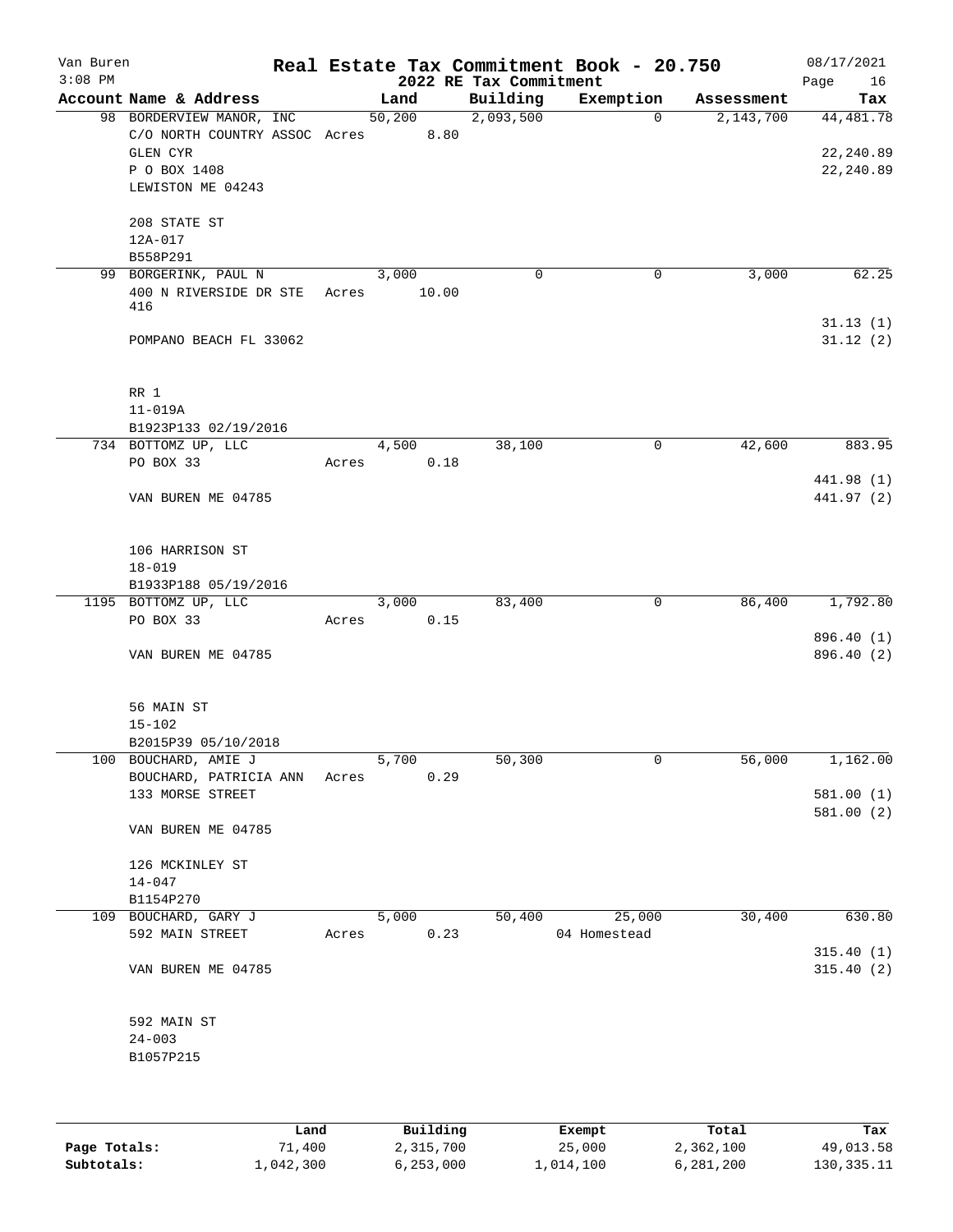| Van Buren<br>$3:08$ PM |                                           |       |       |      | 2022 RE Tax Commitment | Real Estate Tax Commitment Book - 20.750 |            | 08/17/2021<br>Page<br>17 |
|------------------------|-------------------------------------------|-------|-------|------|------------------------|------------------------------------------|------------|--------------------------|
|                        | Account Name & Address                    |       | Land  |      | Building               | Exemption                                | Assessment | Tax                      |
|                        | 117 BOUCHARD, JUANITA                     |       | 5,800 |      |                        | 52,800<br>31,000                         | 27,600     | 572.70                   |
|                        | 588 MAIN STREET                           | Acres |       | 0.31 |                        | 04 Homestead                             |            |                          |
|                        |                                           |       |       |      |                        | 02 Veteran                               |            | 286.35(1)                |
|                        | VAN BUREN ME 04785                        |       |       |      |                        |                                          |            | 286.35(2)                |
|                        |                                           |       |       |      |                        |                                          |            |                          |
|                        |                                           |       |       |      |                        |                                          |            |                          |
|                        | 588 MAIN ST                               |       |       |      |                        |                                          |            |                          |
|                        | $24 - 004$                                |       |       |      |                        |                                          |            |                          |
|                        | B1456P59 B443P157 B379P375                |       |       |      |                        |                                          |            |                          |
|                        | 812 BOUCHARD, KEYLI SINDY                 |       | 5,100 |      | 33,000                 | 25,000                                   | 13,100     | 271.83                   |
|                        | 136 STATE STREET                          | Acres |       | 0.24 |                        | 04 Homestead                             |            |                          |
|                        |                                           |       |       |      |                        |                                          |            | 135.92(1)                |
|                        | VAN BUREN ME 04785                        |       |       |      |                        |                                          |            | 135.91(2)                |
|                        |                                           |       |       |      |                        |                                          |            |                          |
|                        |                                           |       |       |      |                        |                                          |            |                          |
|                        | 136 STATE ST                              |       |       |      |                        |                                          |            |                          |
|                        | $13 - 020$                                |       |       |      |                        |                                          |            |                          |
|                        | B1699P47 10/20/2010                       |       |       |      |                        |                                          |            |                          |
|                        | 118 BOUCHARD, LAWRENCE                    |       | 3,200 |      | 44,200                 | 25,000                                   | 22,400     | 464.80                   |
|                        | 109 CENTER STREET                         | Acres |       | 0.09 |                        | 04 Homestead                             |            |                          |
|                        |                                           |       |       |      |                        |                                          |            | 232.40(1)<br>232.40(2)   |
|                        | VAN BUREN ME 04785                        |       |       |      |                        |                                          |            |                          |
|                        |                                           |       |       |      |                        |                                          |            |                          |
|                        | 109 CENTER ST                             |       |       |      |                        |                                          |            |                          |
|                        | $16 - 046$                                |       |       |      |                        |                                          |            |                          |
|                        | B1515P59                                  |       |       |      |                        |                                          |            |                          |
|                        | 206 BOUCHARD, LAWRENCE A                  |       | 3,300 |      | 20,800                 | 0                                        | 24,100     | 500.08                   |
|                        | 109 CENTER STREET                         | Acres |       | 0.10 |                        |                                          |            |                          |
|                        |                                           |       |       |      |                        |                                          |            | 250.04(1)                |
|                        | VAN BUREN ME 04785                        |       |       |      |                        |                                          |            | 250.04(2)                |
|                        |                                           |       |       |      |                        |                                          |            |                          |
|                        |                                           |       |       |      |                        |                                          |            |                          |
|                        | 111 CENTER ST                             |       |       |      |                        |                                          |            |                          |
|                        | $16 - 047$                                |       |       |      |                        |                                          |            |                          |
|                        | B2042P138 12/13/2018                      |       |       |      |                        |                                          |            |                          |
|                        | 119 BOUCHARD, MICHAEL R                   |       | 3,800 |      | 68,200                 | 25,000                                   | 47,000     | 975.25                   |
|                        | BOUCHARD, RACHEL A                        | Acres |       | 0.13 |                        | 04 Homestead                             |            |                          |
|                        |                                           |       |       |      |                        |                                          |            | 487.63(1)                |
|                        |                                           |       |       |      |                        |                                          |            | 487.62 (2)               |
|                        |                                           |       |       |      |                        |                                          |            |                          |
|                        |                                           |       |       |      |                        |                                          |            |                          |
|                        | 113 WATERMILL RD                          |       |       |      |                        |                                          |            |                          |
|                        | $16 - 026$                                |       |       |      |                        |                                          |            |                          |
|                        | B1063P304                                 |       |       |      |                        |                                          |            |                          |
|                        | 801 BOUCHARD, MICHAEL R                   |       | 7,300 |      | 58,800                 | 25,000                                   | 41,100     | 852.83                   |
|                        | (LIFE ESTATE)                             |       |       |      |                        |                                          |            |                          |
|                        | BOUCHARD, BRAD M                          | Acres |       | 0.48 |                        | 04 Homestead                             |            |                          |
|                        | 109 MADISON AVENUE                        |       |       |      |                        |                                          |            | 426.42(1)<br>426.41(2)   |
|                        |                                           |       |       |      |                        |                                          |            |                          |
|                        | VAN BUREN ME 04785                        |       |       |      |                        |                                          |            |                          |
|                        | 109 MADISON AVE                           |       |       |      |                        |                                          |            |                          |
|                        | $14 - 101$                                |       |       |      |                        |                                          |            |                          |
|                        | B2091P159 02/12/2020 B2074P350 09/25/2019 |       |       |      |                        |                                          |            |                          |
|                        |                                           |       |       |      |                        |                                          |            |                          |
|                        |                                           |       |       |      |                        |                                          |            |                          |
|                        |                                           |       |       |      |                        |                                          |            |                          |

|              | Land      | Building  | Exempt    | Total     | Tax        |
|--------------|-----------|-----------|-----------|-----------|------------|
| Page Totals: | 28,500    | 277,800   | 131,000   | 175,300   | 3,637.49   |
| Subtotals:   | 1,070,800 | 6,530,800 | 1,145,100 | 6,456,500 | 133,972.60 |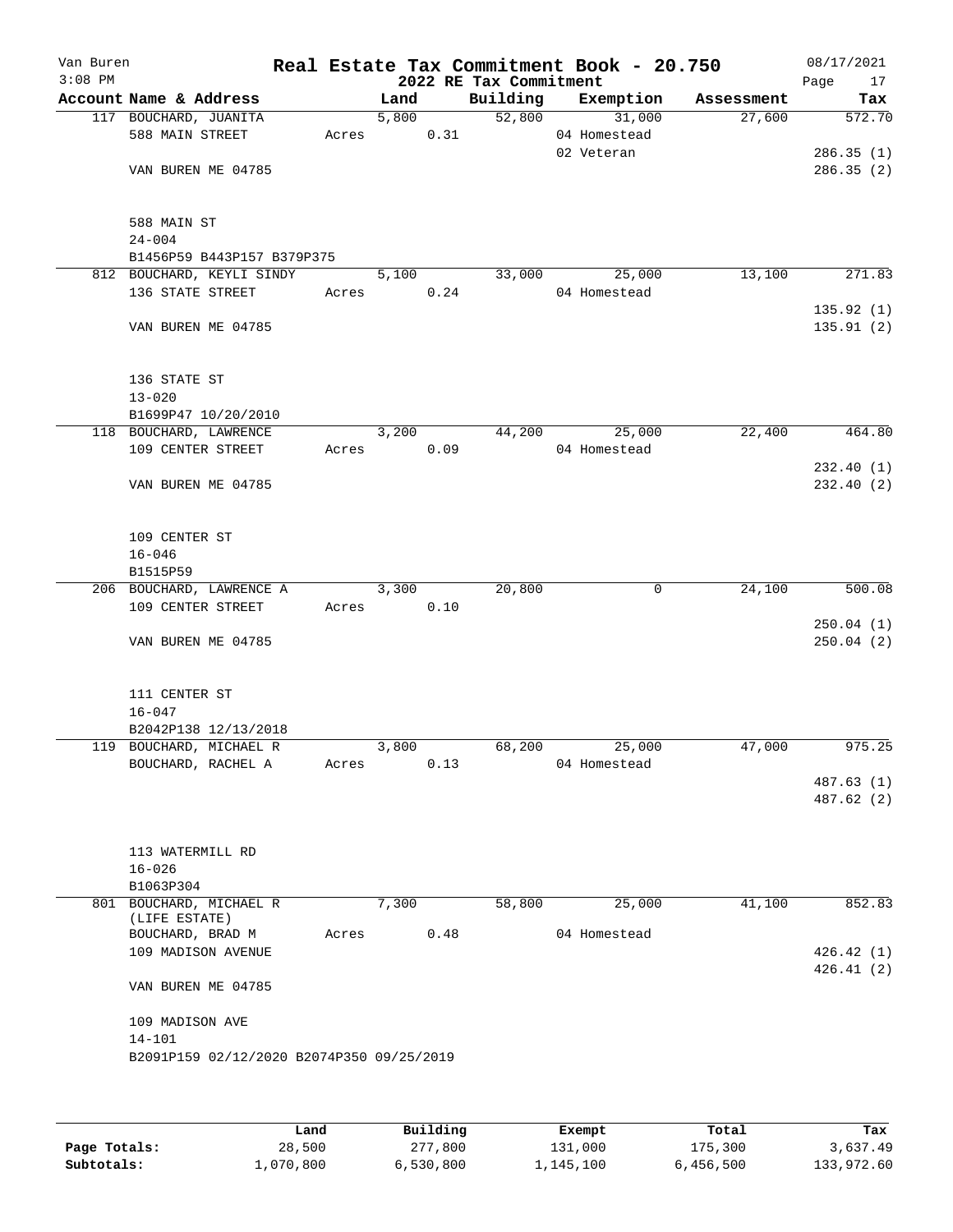| Van Buren    |                                              |       |          |                                    | Real Estate Tax Commitment Book - 20.750 |            | 08/17/2021        |
|--------------|----------------------------------------------|-------|----------|------------------------------------|------------------------------------------|------------|-------------------|
| $3:08$ PM    | Account Name & Address                       |       | Land     | 2022 RE Tax Commitment<br>Building | Exemption                                | Assessment | Page<br>18<br>Tax |
|              | 101 BOUCHARD, PATRICIA A                     |       | 3,800    | 33,600                             | 25,000                                   | 12,400     | 257.30            |
|              | 133 MORSE STREET                             |       |          |                                    | 04 Homestead                             |            |                   |
|              |                                              |       |          |                                    |                                          |            | 128.65(1)         |
|              | VAN BUREN ME 04785                           |       |          |                                    |                                          |            | 128.65(2)         |
|              |                                              |       |          |                                    |                                          |            |                   |
|              |                                              |       |          |                                    |                                          |            |                   |
|              | 133 MORSE ST                                 |       |          |                                    |                                          |            |                   |
|              | $21 - 049$                                   |       |          |                                    |                                          |            |                   |
|              | B2019P225 06/18/2018<br>110 BOUCHARD, RENA L |       | 6,000    | 62,400                             | 25,000                                   | 43,400     | 900.55            |
|              | BOUCHARD, ROSE A & MARK Acres                |       | 0.33     |                                    | 04 Homestead                             |            |                   |
|              | Ρ                                            |       |          |                                    |                                          |            |                   |
|              | 263 MAIN STREET                              |       |          |                                    |                                          |            | 450.28(1)         |
|              |                                              |       |          |                                    |                                          |            | 450.27(2)         |
|              | VAN BUREN ME 04785                           |       |          |                                    |                                          |            |                   |
|              | 263 MAIN ST                                  |       |          |                                    |                                          |            |                   |
|              | $18 - 044$                                   |       |          |                                    |                                          |            |                   |
|              | B2012P138 04/11/2018                         |       |          |                                    |                                          |            |                   |
|              | 111 BOUCHARD, RENA L                         |       | 5,700    | 200                                | 0                                        | 5,900      | 122.43            |
|              | BOUCHARD, MARK P                             | Acres | 0.50     |                                    |                                          |            |                   |
|              | 263 MAIN STREET                              |       |          |                                    |                                          |            | 61.22(1)          |
|              |                                              |       |          |                                    |                                          |            | 61.21(2)          |
|              | VAN BUREN ME 04785                           |       |          |                                    |                                          |            |                   |
|              |                                              |       |          |                                    |                                          |            |                   |
|              | OFF ALEXANDER RD                             |       |          |                                    |                                          |            |                   |
|              | $05 - 017$                                   |       |          |                                    |                                          |            |                   |
|              | B2011P145 04/02/2018<br>112 BOUCHARD, RENA L |       | 4,400    | 23,600                             | 0                                        | 28,000     | 581.00            |
|              | BOUCHARD, MARK P                             | Acres | 0.70     |                                    |                                          |            |                   |
|              | 263 MAIN STREET                              |       |          |                                    |                                          |            | 290.50(1)         |
|              |                                              |       |          |                                    |                                          |            | 290.50(2)         |
|              | VAN BUREN ME 04785                           |       |          |                                    |                                          |            |                   |
|              |                                              |       |          |                                    |                                          |            |                   |
|              | 321 ALEXANDER RD                             |       |          |                                    |                                          |            |                   |
|              | $05 - 018$                                   |       |          |                                    |                                          |            |                   |
|              | B2011P145 04/02/2018<br>116 BOUCHARD, RENA L |       | 200      | 0                                  | 0                                        | 200        | 4.15              |
|              | BOUCHARD, ROSE A & MARK                      |       |          |                                    |                                          |            |                   |
|              | Ρ                                            |       |          |                                    |                                          |            |                   |
|              | 263 MAIN STREET                              |       |          |                                    |                                          |            | 2.08(1)           |
|              |                                              |       |          |                                    |                                          |            | 2.07(2)           |
|              | VAN BUREN ME 04785                           |       |          |                                    |                                          |            |                   |
|              | 263 MAIN ST (REAR)                           |       |          |                                    |                                          |            |                   |
|              | $18 - 044A$                                  |       |          |                                    |                                          |            |                   |
|              | B2012P138 04/11/2018                         |       |          |                                    |                                          |            |                   |
|              | 113 BOUCHARD, ROBERT                         |       | 17,300   | 215,500                            | 25,000                                   | 207,800    | 4,311.85          |
|              | BOUCHARD, MICHELLE A                         | Acres | 16.25    |                                    | 04 Homestead                             |            |                   |
|              | 171 HILLSIDE STREET                          |       |          |                                    |                                          |            | 2, 155.93(1)      |
|              |                                              |       |          |                                    |                                          |            | 2, 155.92(2)      |
|              | VAN BUREN ME 04785                           |       |          |                                    |                                          |            |                   |
|              |                                              |       |          |                                    |                                          |            |                   |
|              | 171 HILLSIDE ST                              |       |          |                                    |                                          |            |                   |
|              | $06 - 029$<br>B983P192                       |       |          |                                    |                                          |            |                   |
|              |                                              |       |          |                                    |                                          |            |                   |
|              |                                              |       |          |                                    |                                          |            |                   |
|              | Land                                         |       | Building |                                    | Exempt                                   | Total      | Tax               |
| Page Totals: | 37,400                                       |       | 335,300  |                                    | 75,000                                   | 297,700    | 6,177.28          |

**Subtotals:** 1,108,200 6,866,100 1,220,100 6,754,200 140,149.88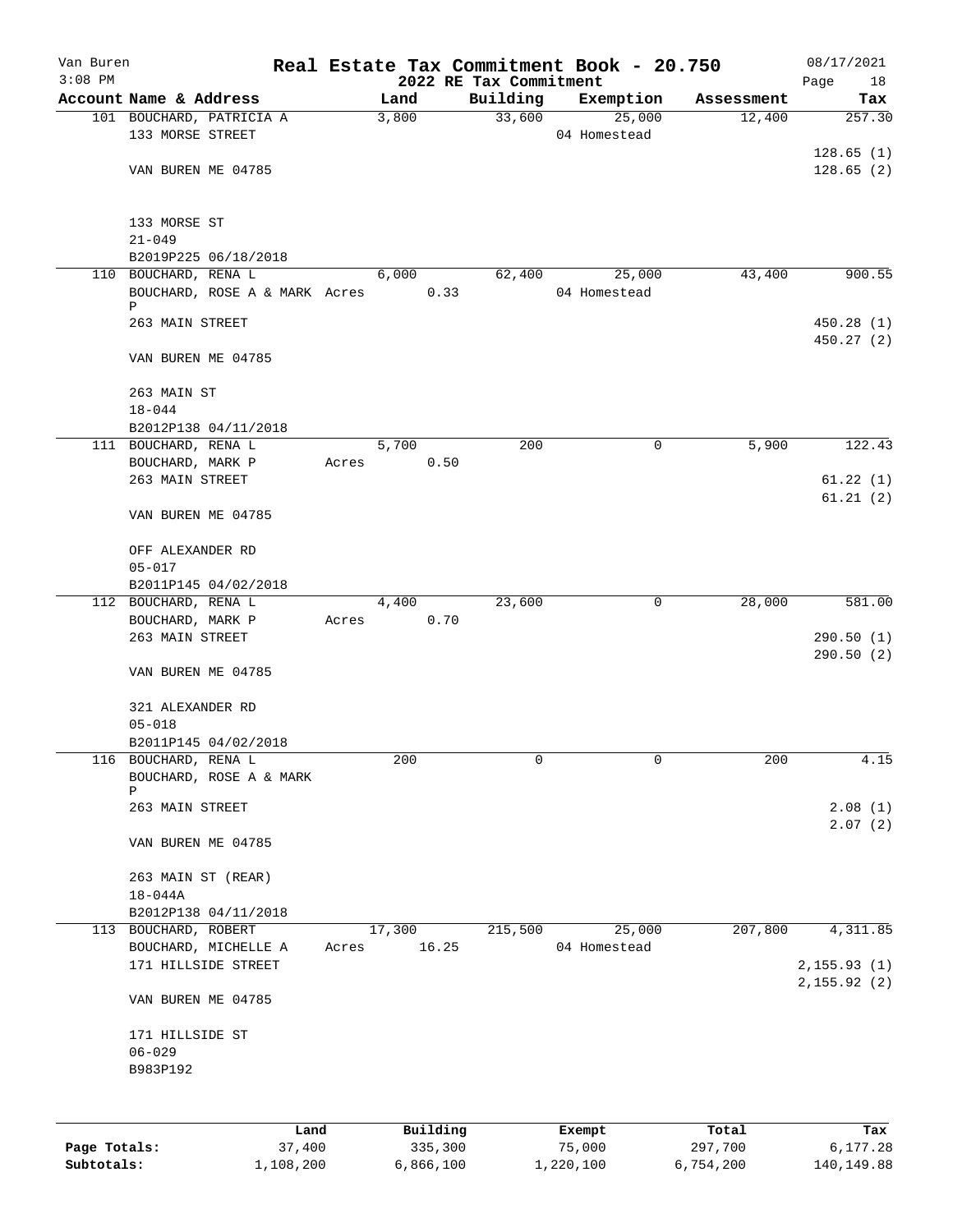| Van Buren<br>$3:08$ PM |                                          |       |       | 2022 RE Tax Commitment | Real Estate Tax Commitment Book - 20.750 |            | 08/17/2021<br>19<br>Page |
|------------------------|------------------------------------------|-------|-------|------------------------|------------------------------------------|------------|--------------------------|
|                        | Account Name & Address                   |       | Land  | Building               | Exemption                                | Assessment | Tax                      |
|                        | 115 BOUCHARD, ROBERT M                   |       | 5,100 | 88,100                 | 25,000                                   | 68,200     | 1,415.15                 |
|                        | BOUCHARD, ESTELLE J                      | Acres | 0.24  |                        | 04 Homestead                             |            |                          |
|                        | 115 NOTRE DAME STREET                    |       |       |                        |                                          |            | 707.58(1)                |
|                        | VAN BUREN ME 04785                       |       |       |                        |                                          |            | 707.57(2)                |
|                        | 115 NOTRE DAME ST<br>$17 - 027B$         |       |       |                        |                                          |            |                          |
|                        | B889P263 11/24/1997                      |       |       |                        |                                          |            |                          |
|                        | 124 BOURGOIN, RODNEY                     |       | 5,400 | 2,500                  | $\mathbf 0$                              | 7,900      | 163.93                   |
|                        | BOURGOIN, GAETANE                        | Acres | 0.26  |                        |                                          |            |                          |
|                        | 118 FULTON STREET                        |       |       |                        |                                          |            | 81.97(1)                 |
|                        | VAN BUREN ME 04785                       |       |       |                        |                                          |            | 81.96(2)                 |
|                        | 123 CHAMPLAIN ST                         |       |       |                        |                                          |            |                          |
|                        | $20 - 038$                               |       |       |                        |                                          |            |                          |
|                        | B1263P30<br>125 BOURGOIN, RODNEY J       |       | 7,900 |                        | 25,000                                   | 28,000     | 581.00                   |
|                        | BOURGOIN, GAETANE M                      | Acres | 0.57  | 45,100                 | 04 Homestead                             |            |                          |
|                        | 118 FULTON STREET                        |       |       |                        |                                          |            | 290.50(1)                |
|                        |                                          |       |       |                        |                                          |            | 290.50(2)                |
|                        | VAN BUREN ME 04785                       |       |       |                        |                                          |            |                          |
|                        | 118 FULTON ST                            |       |       |                        |                                          |            |                          |
|                        | $20 - 024$                               |       |       |                        |                                          |            |                          |
|                        | B986P173                                 |       |       |                        |                                          |            |                          |
|                        | 332 BOURGOIN, WENDELL                    |       | 5,600 | 53,100                 | 25,000                                   | 33,700     | 699.28                   |
|                        | ST. PIERRE, MARTINE                      | Acres | 0.28  |                        | 04 Homestead                             |            |                          |
|                        | 596 MAIN STREET                          |       |       |                        |                                          |            | 349.64(1)                |
|                        | VAN BUREN ME 04785                       |       |       |                        |                                          |            | 349.64(2)                |
|                        | 596 MAIN ST<br>$24 - 002$                |       |       |                        |                                          |            |                          |
|                        | B1781P295 09/17/2012                     |       |       |                        |                                          |            |                          |
|                        | 126 BOUTOT, CLARENCE                     |       | 4,700 | 51,600                 | 25,000                                   | 31,300     | 649.48                   |
|                        | BOUTOT, CARMEN                           | Acres | 0.20  |                        | 04 Homestead                             |            |                          |
|                        | 113 UPLAND ROAD                          |       |       |                        |                                          |            | 324.74 (1)               |
|                        |                                          |       |       |                        |                                          |            | 324.74 (2)               |
|                        | VAN BUREN ME 04785                       |       |       |                        |                                          |            |                          |
|                        | 113 UPLAND RD<br>$13 - 023$              |       |       |                        |                                          |            |                          |
|                        | B1084P74                                 |       |       |                        |                                          |            |                          |
|                        | 128 BOUTOT, SHAWN                        |       | 8,400 | 58,400                 | 25,000                                   | 41,800     | 867.35                   |
|                        | 39 RIVERVIEW DRIVE                       | Acres | 0.64  |                        | 04 Homestead                             |            |                          |
|                        | VAN BUREN ME 04785                       |       |       |                        |                                          |            | 433.68 (1)<br>433.67 (2) |
|                        | 39 RIVERVIEW DRIVE                       |       |       |                        |                                          |            |                          |
|                        | 03A-017                                  |       |       |                        |                                          |            |                          |
|                        | B1931P12 04/29/2016 B1442P199 03/28/2005 |       |       |                        |                                          |            |                          |
|                        |                                          |       |       |                        |                                          |            |                          |
|                        |                                          |       |       |                        |                                          |            |                          |

|              | Land      | Building  | Exempt    | Total     | Tax        |
|--------------|-----------|-----------|-----------|-----------|------------|
| Page Totals: | 37,100    | 298,800   | 125,000   | 210,900   | 4,376.19   |
| Subtotals:   | ⊥,145,300 | 7,164,900 | ⊥,345,100 | 6,965,100 | 144,526.07 |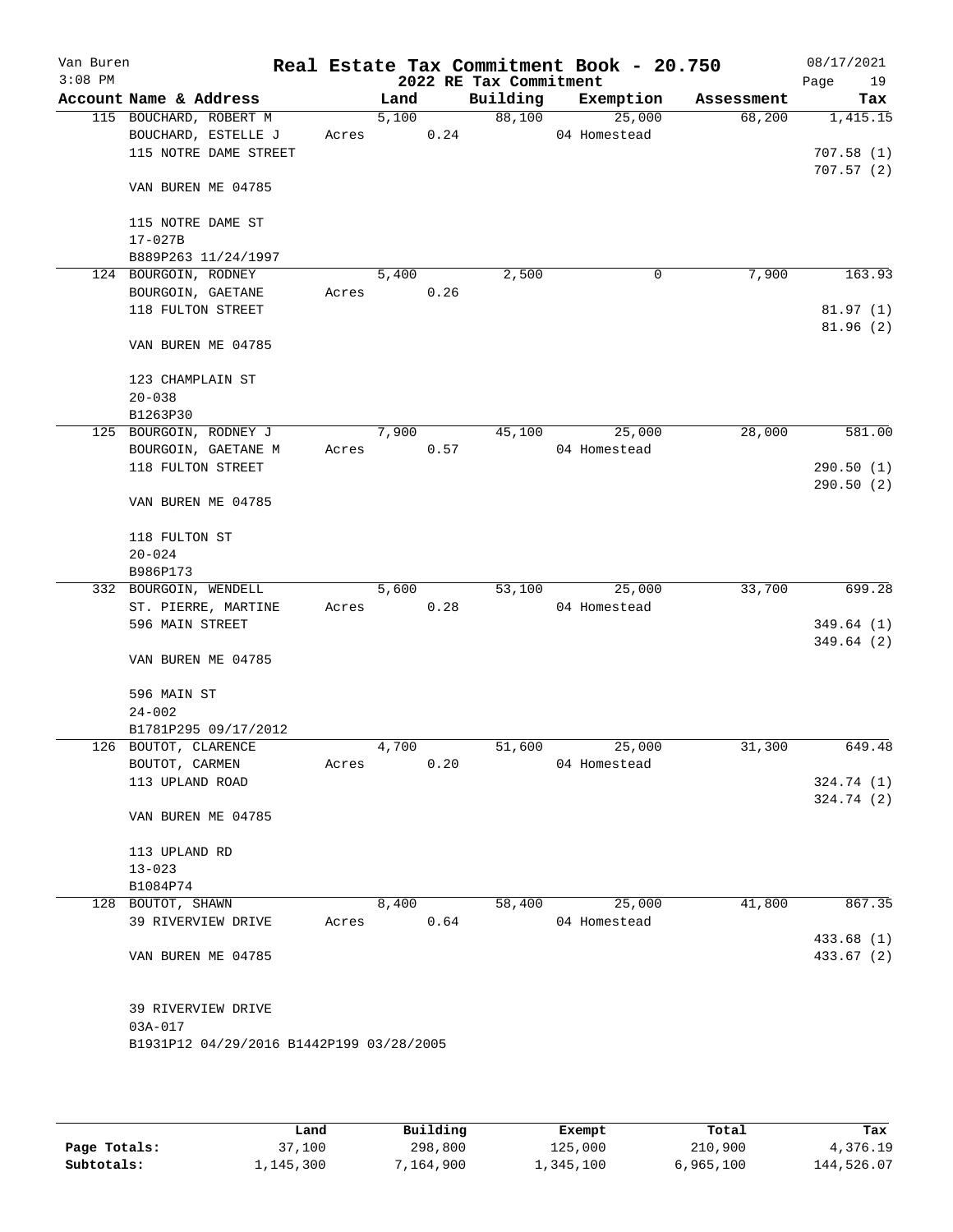| Van Buren<br>$3:08$ PM |                                            |       |               |                                    | Real Estate Tax Commitment Book - 20.750 |            | 08/17/2021        |
|------------------------|--------------------------------------------|-------|---------------|------------------------------------|------------------------------------------|------------|-------------------|
|                        | Account Name & Address                     |       | Land          | 2022 RE Tax Commitment<br>Building | Exemption                                | Assessment | Page<br>20<br>Tax |
|                        | 1181 BRADLEY, EMELY G                      |       | 7,600         | 0                                  | 0                                        | 7,600      | 157.70            |
|                        | 1114 MISTY LEA LANE                        | Acres | 60.00         |                                    |                                          |            |                   |
|                        |                                            |       |               |                                    |                                          |            | 78.85(1)          |
|                        | HOUSTON TX 77090                           |       |               |                                    |                                          |            |                   |
|                        |                                            |       |               |                                    |                                          |            | 78.85(2)          |
|                        | OFF ALEXANDER RD                           |       |               |                                    |                                          |            |                   |
|                        | $07 - 007B$                                |       |               |                                    |                                          |            |                   |
|                        | B1865P245 08/25/2014                       |       |               |                                    |                                          |            |                   |
|                        | 136 BRESETT JENNIFER                       |       | 35,400        | 15,400                             | 25,000                                   | 25,800     | 535.35            |
|                        | 828 MAIN STREET                            | Acres | 72.65         |                                    | 04 Homestead                             |            |                   |
|                        |                                            |       |               |                                    |                                          |            | 267.68(1)         |
|                        | VAN BUREN ME 04785                         |       |               |                                    |                                          |            | 267.67(2)         |
|                        | 843 MAIN ST                                |       |               |                                    |                                          |            |                   |
|                        |                                            |       |               |                                    |                                          |            |                   |
|                        | $08 - 033E$                                |       |               |                                    |                                          |            |                   |
|                        | B1882P313 03/02/2015                       |       |               |                                    |                                          |            |                   |
|                        | 568 BRESETT, JENNIFER &<br>STANCO, MICHAEL |       | 10,900        | 0                                  | 0                                        | 10,900     | 226.18            |
|                        | BADAHAM, MELISSA &<br>ALHASSAN             | Acres | 2.73          |                                    |                                          |            |                   |
|                        | 828 MAIN STREET                            |       |               |                                    |                                          |            | 113.09(1)         |
|                        |                                            |       |               |                                    |                                          |            | 113.09(2)         |
|                        | VAN BUREN ME 04785                         |       |               |                                    |                                          |            |                   |
|                        | 837 MAIN ST                                |       |               |                                    |                                          |            |                   |
|                        | $08 - 033G$                                |       |               |                                    |                                          |            |                   |
|                        | B1938P156 06/29/2016 B1928P311 04/11/2016  |       |               |                                    |                                          |            |                   |
|                        | 139 BRESETT, JENNIFER M                    |       | 19,900        | 183,900                            | 31,000                                   | 172,800    | 3,585.60          |
|                        | STANCO, MICHAEL                            | Acres | 22.00         |                                    | 04 Homestead                             |            |                   |
|                        | 828 MAIN STREET                            |       |               |                                    | 02 Veteran                               |            | 1,792.80(1)       |
|                        |                                            |       |               |                                    |                                          |            | 1,792.80(2)       |
|                        | VAN BUREN ME 04785                         |       |               |                                    |                                          |            |                   |
|                        | 828 MAIN STREET                            |       |               |                                    |                                          |            |                   |
|                        | $08 - 031$                                 |       |               |                                    |                                          |            |                   |
|                        | B1475P170                                  |       |               |                                    |                                          |            |                   |
|                        | 141 BRESETT, JENNIFER M                    |       | 16,300        | $\mathbf 0$                        | $\mathbf 0$                              | 16,300     | 338.23            |
|                        | 828 MAIN STREET                            | Acres | 35.00         |                                    |                                          |            |                   |
|                        |                                            |       |               |                                    |                                          |            | 169.12(1)         |
|                        | VAN BUREN ME 04785                         |       |               |                                    |                                          |            | 169.11(2)         |
|                        |                                            |       |               |                                    |                                          |            |                   |
|                        | OFF US ROUTE 1                             |       |               |                                    |                                          |            |                   |
|                        | $08 - 036D$                                |       |               |                                    |                                          |            |                   |
|                        | B1882P313 03/02/2015                       |       |               |                                    |                                          |            |                   |
|                        | 142 BRESETT, JENNIFER M                    |       | 10,800        | 0                                  | 0                                        | 10,800     | 224.10            |
|                        | 828 MAIN STREET                            |       | 9.00<br>Acres |                                    |                                          |            |                   |
|                        |                                            |       |               |                                    |                                          |            | 112.05(1)         |
|                        | VAN BUREN ME 04785                         |       |               |                                    |                                          |            | 112.05(2)         |
|                        | US ROUTE 1                                 |       |               |                                    |                                          |            |                   |
|                        | $08 - 035A$                                |       |               |                                    |                                          |            |                   |
|                        | B1088P236 10/06/1997                       |       |               |                                    |                                          |            |                   |
|                        |                                            |       |               |                                    |                                          |            |                   |
|                        |                                            | Land  | Building      |                                    | Exempt                                   | Total      | Tax               |

|              | --------  | ____________ | ______    | --------  | --------   |
|--------------|-----------|--------------|-----------|-----------|------------|
| Page Totals: | 100,900   | 199,300      | 56,000    | 244,200   | 5,067.16   |
| Subtotals:   | 1,246,200 | 7,364,200    | 1,401,100 | 7,209,300 | 149,593.23 |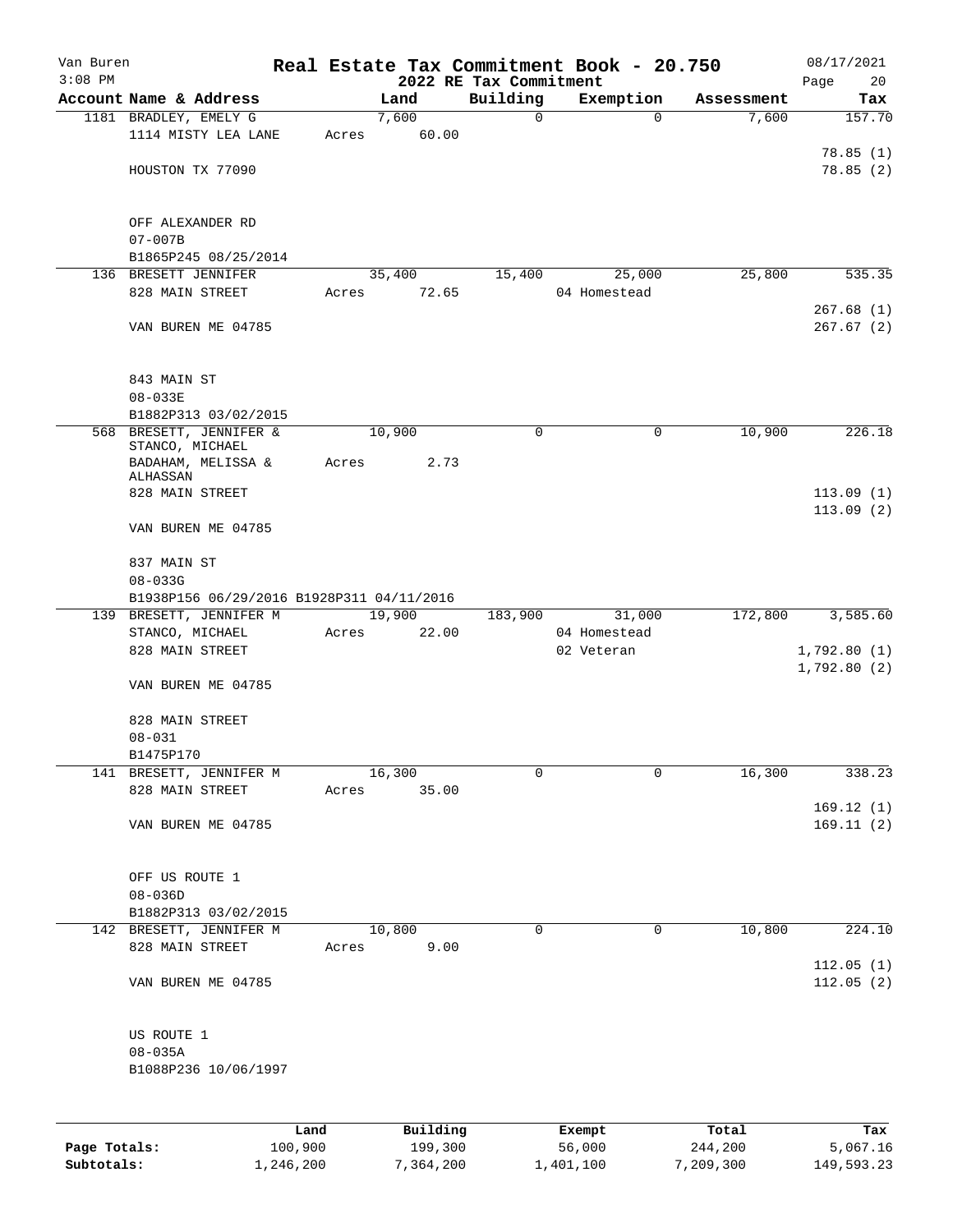| Van Buren<br>$3:08$ PM |                                                                             |       |        |      | 2022 RE Tax Commitment | Real Estate Tax Commitment Book - 20.750 |                       | 08/17/2021<br>Page<br>21 |
|------------------------|-----------------------------------------------------------------------------|-------|--------|------|------------------------|------------------------------------------|-----------------------|--------------------------|
|                        | Account Name & Address                                                      |       | Land   |      | Building               | Exemption                                | Assessment            | Tax                      |
|                        | 140 BRESETT, JOSHUA                                                         |       | 16,500 |      | 191,400                | 25,000                                   | 182,900               | 3,795.18                 |
|                        | BRESETT, HEATHER L                                                          | Acres | 18.00  |      |                        | 04 Homestead                             |                       |                          |
|                        | 812 MAIN STREET                                                             |       |        |      |                        |                                          |                       | 1,897.59(1)              |
|                        |                                                                             |       |        |      |                        |                                          |                       | 1,897.59(2)              |
|                        | VAN BUREN ME 04785                                                          |       |        |      |                        |                                          |                       |                          |
|                        | 812 MAIN STREET                                                             |       |        |      |                        |                                          |                       |                          |
|                        | $08 - 031A$                                                                 |       |        |      |                        |                                          |                       |                          |
|                        | B1913P149 10/23/2015 B1765P158 06/02/2012 B1651P210<br>08/17/2009 B1412P162 |       |        |      |                        |                                          |                       |                          |
|                        | 1242 BRESETT, JOSHUA                                                        |       | 10,700 |      | $\mathbf 0$            |                                          | $\mathbf 0$<br>10,700 | 222.03                   |
|                        | STEVENS, HEATHER                                                            | Acres |        | 9.50 |                        |                                          |                       |                          |
|                        | 812 MAIN STREET                                                             |       |        |      |                        |                                          |                       | 111.02(1)                |
|                        |                                                                             |       |        |      |                        |                                          |                       | 111.01(2)                |
|                        | VAN BUREN ME 04785                                                          |       |        |      |                        |                                          |                       |                          |
|                        | LAKE RD                                                                     |       |        |      |                        |                                          |                       |                          |
|                        | $05 - 005$                                                                  |       |        |      |                        |                                          |                       |                          |
|                        | B1837P251 10/07/2013                                                        |       |        |      |                        |                                          |                       |                          |
|                        | 138 BRESETT, MICHAEL II                                                     |       | 3,800  |      | 74,600                 | 25,000                                   | 53,400                | 1,108.05                 |
|                        | BRESETT, STEPHANIE                                                          | Acres |        | 0.13 |                        | 04 Homestead                             |                       |                          |
|                        | 189 MAIN STREET                                                             |       |        |      |                        |                                          |                       | 554.03(1)                |
|                        | VAN BUREN ME 04785                                                          |       |        |      |                        |                                          |                       | 554.02(2)                |
|                        |                                                                             |       |        |      |                        |                                          |                       |                          |
|                        | 189 MAIN ST                                                                 |       |        |      |                        |                                          |                       |                          |
|                        | $18 - 001$                                                                  |       |        |      |                        |                                          |                       |                          |
|                        | B1188P135 10/19/1999                                                        |       |        |      |                        |                                          |                       |                          |
|                        | 76 BRESETT, MICHAEL II                                                      |       | 4,700  |      | 51,600                 |                                          | 0<br>56,300           | 1,168.23                 |
|                        | BRESETT, STEPHANIE                                                          | Acres |        | 0.20 |                        |                                          |                       |                          |
|                        | 189 MAIN STREET                                                             |       |        |      |                        |                                          |                       | 584.12 (1)               |
|                        |                                                                             |       |        |      |                        |                                          |                       | 584.11 (2)               |
|                        | VAN BUREN ME 04785                                                          |       |        |      |                        |                                          |                       |                          |
|                        | 193 MAIN ST                                                                 |       |        |      |                        |                                          |                       |                          |
|                        | $18 - 003$                                                                  |       |        |      |                        |                                          |                       |                          |
|                        | B1836P314 11/20/2013                                                        |       |        |      |                        |                                          |                       |                          |
|                        | 143 BRETON, ANDRE                                                           |       | 6,400  |      | 101,000                | 25,000                                   | 82,400                | 1,709.80                 |
|                        | BRETON, MARLENE D                                                           | Acres |        | 0.37 |                        | 04 Homestead                             |                       |                          |
|                        | 119 MAPLE AVENUE                                                            |       |        |      |                        |                                          |                       | 854.90 (1)               |
|                        |                                                                             |       |        |      |                        |                                          |                       | 854.90 (2)               |
|                        | VAN BUREN ME 04785                                                          |       |        |      |                        |                                          |                       |                          |
|                        | 119 MAPLE AVE                                                               |       |        |      |                        |                                          |                       |                          |
|                        | $16 - 016$                                                                  |       |        |      |                        |                                          |                       |                          |
|                        | B887P217                                                                    |       |        |      |                        |                                          |                       |                          |
|                        | 169 BRISSETTE, AMY                                                          |       | 5,000  |      | 41,600                 | 25,000                                   | 21,600                | 448.20                   |
|                        | 150 POPLAR STREET                                                           | Acres |        | 0.23 |                        | 04 Homestead                             |                       |                          |
|                        |                                                                             |       |        |      |                        |                                          |                       | 224.10(1)                |
|                        | VAN BUREN ME 04785                                                          |       |        |      |                        |                                          |                       | 224.10(2)                |
|                        | 150 POPLAR ST                                                               |       |        |      |                        |                                          |                       |                          |
|                        | $16 - 004$                                                                  |       |        |      |                        |                                          |                       |                          |
|                        | B1709P62 01/07/2011                                                         |       |        |      |                        |                                          |                       |                          |
|                        |                                                                             |       |        |      |                        |                                          |                       |                          |
|                        |                                                                             |       |        |      |                        |                                          |                       |                          |
|                        |                                                                             |       |        |      |                        |                                          |                       |                          |

|              | Land      | Building  | Exempt    | Total     | Tax        |
|--------------|-----------|-----------|-----------|-----------|------------|
| Page Totals: | 47,100    | 460,200   | 100,000   | 407,300   | 8,451.49   |
| Subtotals:   | 1,293,300 | 7,824,400 | 1,501,100 | 7,616,600 | 158,044.72 |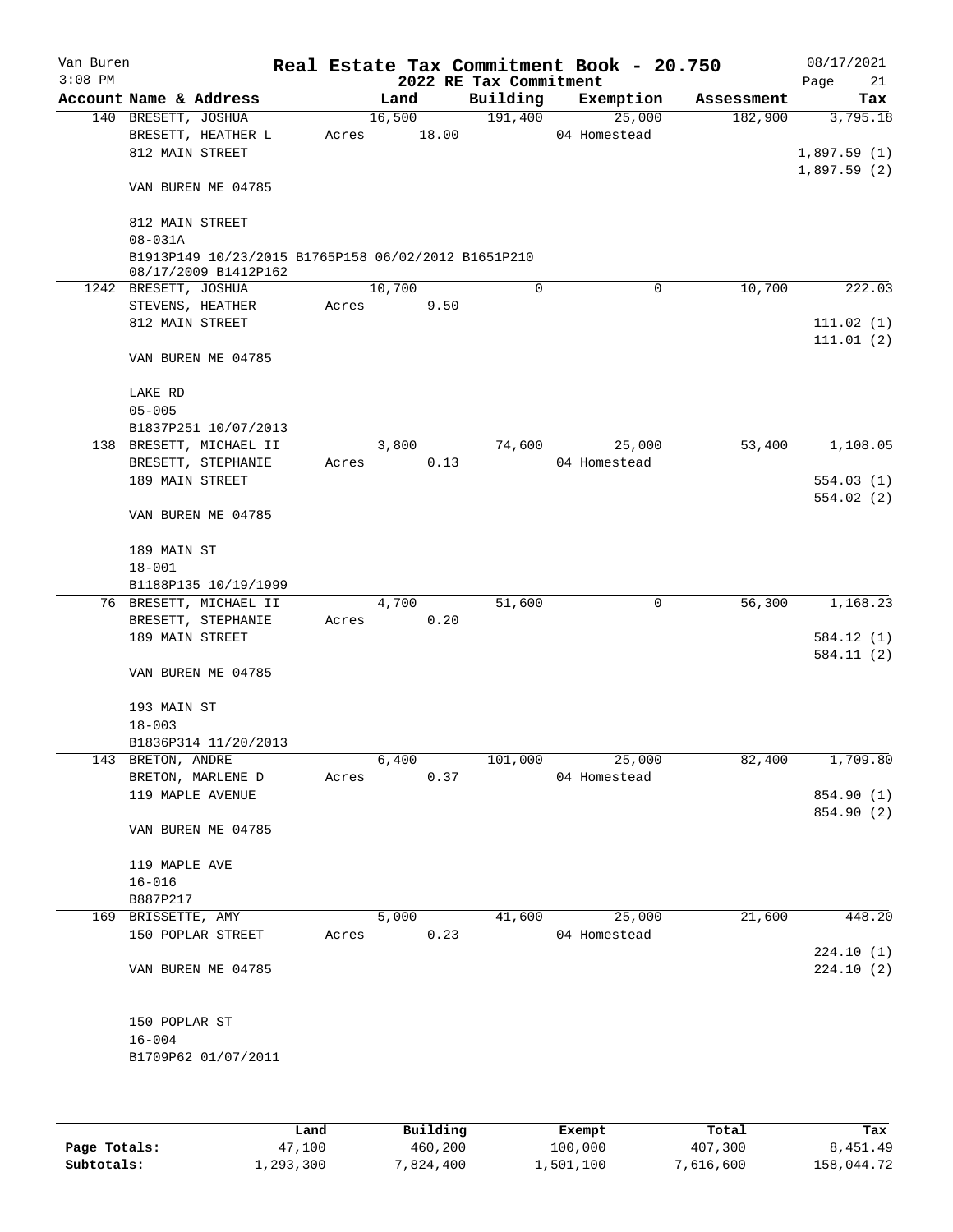| Van Buren<br>$3:08$ PM |                                                                  |       |       |      | 2022 RE Tax Commitment | Real Estate Tax Commitment Book - 20.750 |            | 08/17/2021<br>22<br>Page |
|------------------------|------------------------------------------------------------------|-------|-------|------|------------------------|------------------------------------------|------------|--------------------------|
|                        | Account Name & Address                                           |       | Land  |      | Building               | Exemption                                | Assessment | Tax                      |
|                        | 145 BRISSETTE, ARTHUR L                                          |       | 2,800 |      | 31,400                 | 25,000                                   | 9,200      | 190.90                   |
|                        | BRISSETTE, LISA                                                  | Acres |       | 0.07 |                        | 04 Homestead                             |            |                          |
|                        | 109 ELDER AVENUE                                                 |       |       |      |                        |                                          |            | 95.45(1)                 |
|                        | VAN BUREN ME 04785                                               |       |       |      |                        |                                          |            | 95.45(2)                 |
|                        | 109 ELDER AVE                                                    |       |       |      |                        |                                          |            |                          |
|                        | $20 - 018$<br>B965P246                                           |       |       |      |                        |                                          |            |                          |
|                        | 1361 BROAD, CHRISTOPHER                                          |       | 6,200 |      | 50,100                 | 0                                        | 56,300     | 1,168.23                 |
|                        | BROAD, ALAYNA                                                    | Acres |       | 0.35 |                        |                                          |            |                          |
|                        | 136 PINE STREET                                                  |       |       |      |                        |                                          |            | 584.12(1)                |
|                        | VAN BUREN ME 04785                                               |       |       |      |                        |                                          |            | 584.11(2)                |
|                        |                                                                  |       |       |      |                        |                                          |            |                          |
|                        | 136 PINE ST                                                      |       |       |      |                        |                                          |            |                          |
|                        | $14 - 064$<br>B2139P337 12/28/2020 B2138P27 12/17/2020 B1965P262 |       |       |      |                        |                                          |            |                          |
|                        | 02/15/2017                                                       |       |       |      |                        |                                          |            |                          |
|                        | 930 BROAD, TIMOTHY                                               |       | 4,200 |      | 37,600                 | 0                                        | 41,800     | 867.35                   |
|                        | PO BOX 10588                                                     | Acres |       | 0.16 |                        |                                          |            |                          |
|                        |                                                                  |       |       |      |                        |                                          |            | 433.68 (1)               |
|                        | PORTLAND ME 04104                                                |       |       |      |                        |                                          |            | 433.67 (2)               |
|                        | 134 ST BRUNO ST                                                  |       |       |      |                        |                                          |            |                          |
|                        | $17 - 019$                                                       |       |       |      |                        |                                          |            |                          |
|                        | B2151P231 03/17/2021 B1970P204 04/04/2017                        |       |       |      |                        |                                          |            |                          |
|                        | 862 BROWN, ANDREW N<br>BAUGHMAN, LAURIE A                        | Acres | 6,600 | 0.39 | 96,300                 | $\mathbf 0$                              | 102,900    | 2,135.18                 |
|                        | 19 CRESCENT LANE                                                 |       |       |      |                        |                                          |            | 1,067.59(1)              |
|                        |                                                                  |       |       |      |                        |                                          |            | 1,067.59(2)              |
|                        | EDDINGTON ME 04428                                               |       |       |      |                        |                                          |            |                          |
|                        | 136 VIOLETTE ST                                                  |       |       |      |                        |                                          |            |                          |
|                        | $16 - 070$                                                       |       |       |      |                        |                                          |            |                          |
|                        | B1949P219 09/26/2016                                             |       |       |      |                        |                                          |            |                          |
|                        | 149 BROWN, RONALD J                                              |       | 8,200 |      | 24,500                 | 25,000                                   | 7,700      | 159.78                   |
|                        | BROWN, GERTRUDE N<br>125 MONROE STREET                           | Acres |       | 0.61 |                        | 04 Homestead                             |            | 79.89(1)                 |
|                        |                                                                  |       |       |      |                        |                                          |            | 79.89 (2)                |
|                        | VAN BUREN ME 04785                                               |       |       |      |                        |                                          |            |                          |
|                        | 125 MONROE ST                                                    |       |       |      |                        |                                          |            |                          |
|                        | $23 - 117$                                                       |       |       |      |                        |                                          |            |                          |
|                        | B542P237                                                         |       |       |      |                        |                                          |            |                          |
|                        | 863 BROWN, RONALD J JR                                           |       | 8,300 |      | 62,700                 | 0                                        | 71,000     | 1,473.25                 |
|                        | LEVESQUE, NATASHA                                                | Acres |       | 0.62 |                        |                                          |            |                          |
|                        | 125 MONROE STREET                                                |       |       |      |                        |                                          |            | 736.63(1)<br>736.62(2)   |
|                        | VAN BUREN ME 04785                                               |       |       |      |                        |                                          |            |                          |
|                        | 188 FULTON ST.                                                   |       |       |      |                        |                                          |            |                          |
|                        | $19 - 034$                                                       |       |       |      |                        |                                          |            |                          |
|                        | B2147P25 02/22/2021 B1978P125 06/15/2017                         |       |       |      |                        |                                          |            |                          |
|                        |                                                                  |       |       |      |                        |                                          |            |                          |
|                        |                                                                  |       |       |      |                        |                                          |            |                          |
|                        |                                                                  |       |       |      |                        |                                          |            |                          |

|              | Land      | Building  | Exempt    | Total     | Tax        |
|--------------|-----------|-----------|-----------|-----------|------------|
| Page Totals: | 36,300    | 302,600   | 50,000    | 288,900   | 5,994.69   |
| Subtotals:   | 1,329,600 | 8,127,000 | 1,551,100 | 7,905,500 | 164,039.41 |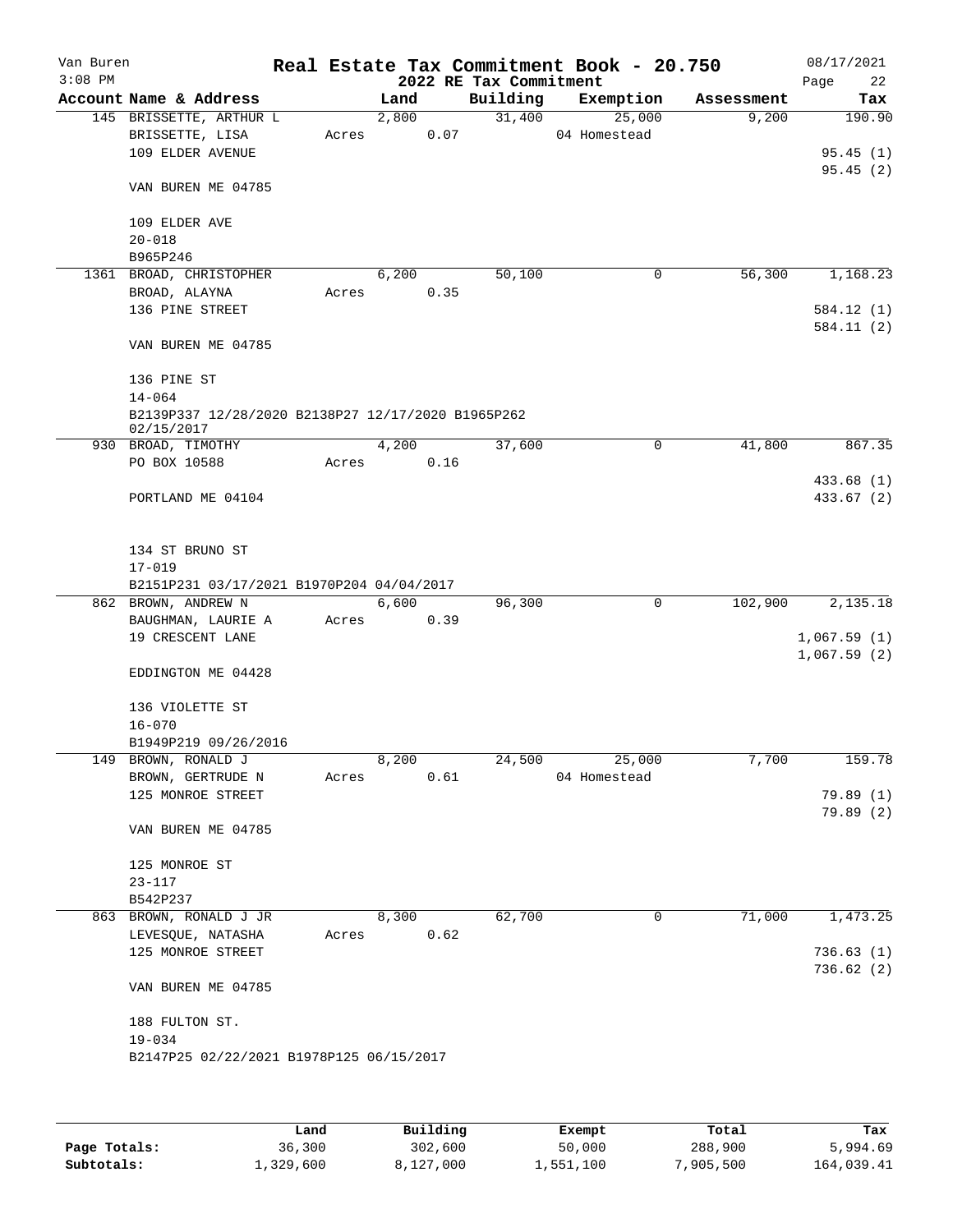| Van Buren    |                                              |       |                                |          | Real Estate Tax Commitment Book - 20.750 |                  | 08/17/2021              |
|--------------|----------------------------------------------|-------|--------------------------------|----------|------------------------------------------|------------------|-------------------------|
| $3:08$ PM    | Account Name & Address                       |       | 2022 RE Tax Commitment<br>Land | Building | Exemption                                | Assessment       | Page<br>23<br>Tax       |
|              | 150 BRUNO, DAN H                             |       | 6,200                          | 85,000   | 31,000                                   | 60,200           | 1,249.15                |
|              | C/O JENNIFER M SHARON<br>(POA)               | Acres | 0.35                           |          | 04 Homestead                             |                  |                         |
|              | 205 MAIN STREET                              |       |                                |          | 03 Veteran (Non-Maine<br>Enlisted)       |                  | 624.58(1)               |
|              |                                              |       |                                |          |                                          |                  | 624.57(2)               |
|              | VAN BUREN ME 04785                           |       |                                |          |                                          |                  |                         |
|              | 205 MAIN ST                                  |       |                                |          |                                          |                  |                         |
|              | $18 - 007$                                   |       |                                |          |                                          |                  |                         |
|              | B1731P124 08/08/2011<br>1336 BURGESS, RYAN W |       | 5,400                          | 400      | 0                                        | 5,800            | 120.35                  |
|              | BURGESS, RENEE A                             | Acres | 0.26                           |          |                                          |                  |                         |
|              | 907 HAMLIN ROAD                              |       |                                |          |                                          |                  | 60.18(1)<br>60.17(2)    |
|              | HAMLIN ME 04785                              |       |                                |          |                                          |                  |                         |
|              | HILLSIDE ST                                  |       |                                |          |                                          |                  |                         |
|              | $23 - 070$                                   |       |                                |          |                                          |                  |                         |
|              | B1839P220 12/16/2013<br>151 BURKE, RANDALL   |       | 6,000                          | 29,300   | 25,000                                   | 10,300           | 213.73                  |
|              | 506 MAIN STREET                              | Acres | 0.33                           |          | 04 Homestead                             |                  |                         |
|              |                                              |       |                                |          |                                          |                  | 106.87(1)               |
|              | VAN BUREN ME 04785                           |       |                                |          |                                          |                  | 106.86(2)               |
|              | 506 MAIN ST                                  |       |                                |          |                                          |                  |                         |
|              | $22 - 006$                                   |       |                                |          |                                          |                  |                         |
|              | B964P321                                     |       |                                |          |                                          |                  |                         |
|              | 152 BURNETT, EARL P<br>BURNETT, CAROL J      | Acres | 4,800<br>0.21                  | 57,300   | 25,000<br>04 Homestead                   | 37,100           | 769.83                  |
|              | 110 ST BRUNO STREET                          |       |                                |          |                                          |                  | 384.92 (1)              |
|              |                                              |       |                                |          |                                          |                  | 384.91 (2)              |
|              | VAN BUREN ME 04785                           |       |                                |          |                                          |                  |                         |
|              | 110 ST BRUNO ST                              |       |                                |          |                                          |                  |                         |
|              | $17 - 050$                                   |       |                                |          |                                          |                  |                         |
|              | B1460P114                                    |       |                                |          |                                          |                  |                         |
| 153          | BUTLER, BURTON E                             |       | 6,000                          | 74,500   | 25,000                                   | 55,500           | 1,151.63                |
|              | BUTLER, JUDY M                               | Acres | 0.33                           |          | 04 Homestead                             |                  |                         |
|              | 130 MARION DRIVE                             |       |                                |          |                                          |                  | 575.82 (1)<br>575.81(2) |
|              | VAN BUREN ME 04785                           |       |                                |          |                                          |                  |                         |
|              | 130 MARION DR                                |       |                                |          |                                          |                  |                         |
|              | 18B-006                                      |       |                                |          |                                          |                  |                         |
|              | B562P287                                     |       |                                |          |                                          |                  |                         |
|              | 154 BUTT, LARRY S                            |       | 19,100                         | 0        | $\mathsf{O}$                             | 19,100           | 396.33                  |
|              | BUTT, JANE V<br>3587 CARIBOU ROAD            | Acres | 48.00                          |          |                                          |                  | 198.17(1)               |
|              |                                              |       |                                |          |                                          |                  | 198.16 (2)              |
|              | CROSS LAKE ME 04779                          |       |                                |          |                                          |                  |                         |
|              | BEAULIEU RD                                  |       |                                |          |                                          |                  |                         |
|              | $09 - 038$                                   |       |                                |          |                                          |                  |                         |
|              | B538P335                                     |       |                                |          |                                          |                  |                         |
|              |                                              |       |                                |          |                                          |                  |                         |
| Page Totals: | 47,500                                       | Land  | Building<br>246,500            |          | Exempt<br>106,000                        | Total<br>188,000 | Tax<br>3,901.02         |
| Subtotals:   | 1,377,100                                    |       | 8,373,500                      |          | 1,657,100                                | 8,093,500        | 167,940.43              |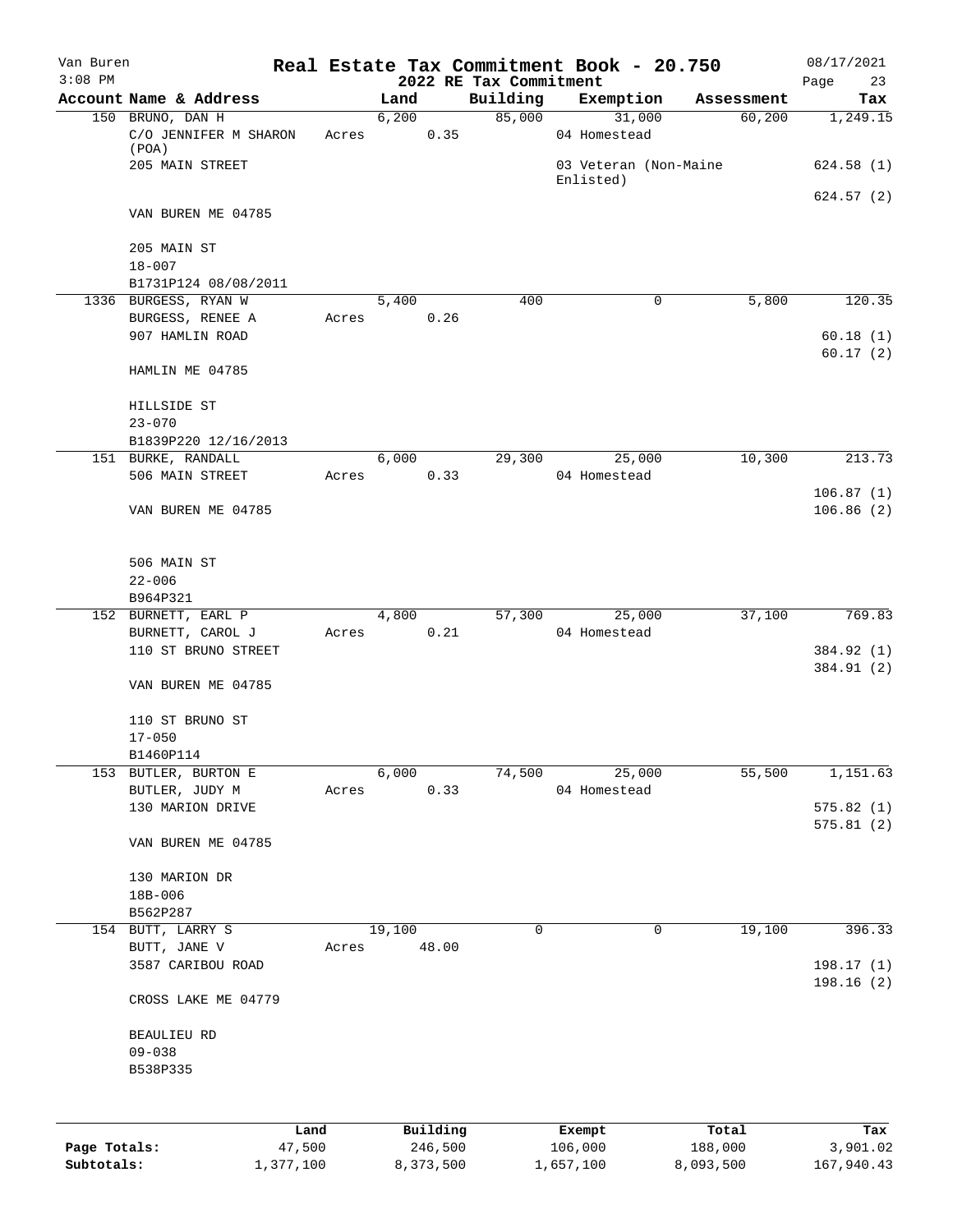| Van Buren<br>$3:08$ PM |                                                          |       |        | 2022 RE Tax Commitment | Real Estate Tax Commitment Book - 20.750 |            | 08/17/2021<br>Page<br>24 |
|------------------------|----------------------------------------------------------|-------|--------|------------------------|------------------------------------------|------------|--------------------------|
|                        | Account Name & Address                                   |       | Land   | Building               | Exemption                                | Assessment | Tax                      |
|                        | 104 BUTT, LARRY S                                        |       | 17,600 | $\mathbf 0$            | $\Omega$                                 | 17,600     | 365.20                   |
|                        | BUTT, JANE V                                             | Acres | 43.00  |                        |                                          |            |                          |
|                        | 3587 CARIBOU ROAD                                        |       |        |                        |                                          |            | 182.60(1)                |
|                        |                                                          |       |        |                        |                                          |            | 182.60(2)                |
|                        | CROSS LAKE ME 04779                                      |       |        |                        |                                          |            |                          |
|                        | PARENT RD                                                |       |        |                        |                                          |            |                          |
|                        | $09 - 026$                                               |       |        |                        |                                          |            |                          |
|                        | 156 CALAHAN, JAMES G                                     |       | 7,000  | 4,400                  | 0                                        | 11,400     | 236.55                   |
|                        | CALAHAN, LOIS                                            | Acres | 8.26   |                        |                                          |            |                          |
|                        | 14 KNOWLTON ST                                           |       |        |                        |                                          |            | 118.28(1)                |
|                        |                                                          |       |        |                        |                                          |            | 118.27(2)                |
|                        | CAMDEN ME 04843                                          |       |        |                        |                                          |            |                          |
|                        |                                                          |       |        |                        |                                          |            |                          |
|                        | 272 PARENT RD                                            |       |        |                        |                                          |            |                          |
|                        | $09 - 035B$                                              |       |        |                        |                                          |            |                          |
|                        | B1164P123                                                |       |        |                        |                                          |            |                          |
|                        | 807 CANNON, SHEILA M                                     |       | 10,500 | 109,400                | 25,000                                   | 94,900     | 1,969.18                 |
|                        | 3293 W WILDWOOD BAY CT                                   | Acres | 1.03   |                        | 04 Homestead                             |            |                          |
|                        |                                                          |       |        |                        |                                          |            | 984.59 (1)               |
|                        | LECANTO FL 34461                                         |       |        |                        |                                          |            | 984.59 (2)               |
|                        | 158 VIOLETTE ST                                          |       |        |                        |                                          |            |                          |
|                        | $16 - 067$                                               |       |        |                        |                                          |            |                          |
|                        | B2028P302 08/24/2018                                     |       |        |                        |                                          |            |                          |
|                        | 304 CANTO, DAVID B                                       |       | 15,000 | 77,400                 | 0                                        | 92,400     | 1,917.30                 |
|                        | WILSON, CHERYL                                           | Acres | 9.30   |                        |                                          |            |                          |
|                        | 899 MAIN ST                                              |       |        |                        |                                          |            |                          |
|                        |                                                          |       |        |                        |                                          |            | 958.65 (1)<br>958.65(2)  |
|                        | VAN BUREN ME 04785                                       |       |        |                        |                                          |            |                          |
|                        | 899 MAIN ST                                              |       |        |                        |                                          |            |                          |
|                        | $08 - 043$                                               |       |        |                        |                                          |            |                          |
|                        |                                                          |       |        |                        |                                          |            |                          |
|                        | B1684P152 06/21/2010 B344P375<br>162 CANXUS BROADCASTING |       | 9,700  | 17,200                 | 0                                        | 26,900     | 558.18                   |
|                        | CORPORATION                                              |       |        |                        |                                          |            |                          |
|                        | 152 EAST GREEN RIDGE                                     | Acres | 5.78   |                        |                                          |            |                          |
|                        | RD.                                                      |       |        |                        |                                          |            |                          |
|                        |                                                          |       |        |                        |                                          |            | 279.09(1)                |
|                        | CARIBOU ME 04736                                         |       |        |                        |                                          |            | 279.09(2)                |
|                        |                                                          |       |        |                        |                                          |            |                          |
|                        | 153 ALEXANDER RD.                                        |       |        |                        |                                          |            |                          |
|                        | $05 - 033A$                                              |       |        |                        |                                          |            |                          |
|                        | 163 CARBONNEAU, MICHAEL                                  |       | 5,300  | 35,300                 | 31,000                                   | 9,600      | 199.20                   |
|                        | 206 MAIN STREET                                          | Acres | 0.25   |                        | 04 Homestead                             |            |                          |
|                        |                                                          |       |        |                        | 02 Veteran                               |            | 99.60(1)                 |
|                        | VAN BUREN ME 04785                                       |       |        |                        |                                          |            | 99.60(2)                 |
|                        |                                                          |       |        |                        |                                          |            |                          |
|                        | 206 MAIN ST                                              |       |        |                        |                                          |            |                          |
|                        | $18 - 096$                                               |       |        |                        |                                          |            |                          |
|                        | B1774P42 07/23/2012 B1456P341                            |       |        |                        |                                          |            |                          |
|                        |                                                          |       |        |                        |                                          |            |                          |
|                        |                                                          |       |        |                        |                                          |            |                          |

|              | Land      | Building  | Exempt    | Total     | Tax        |
|--------------|-----------|-----------|-----------|-----------|------------|
| Page Totals: | 65,100    | 243,700   | 56,000    | 252,800   | 5,245.61   |
| Subtotals:   | ⊥,442,200 | 8,617,200 | 1,713,100 | 8,346,300 | 173,186.04 |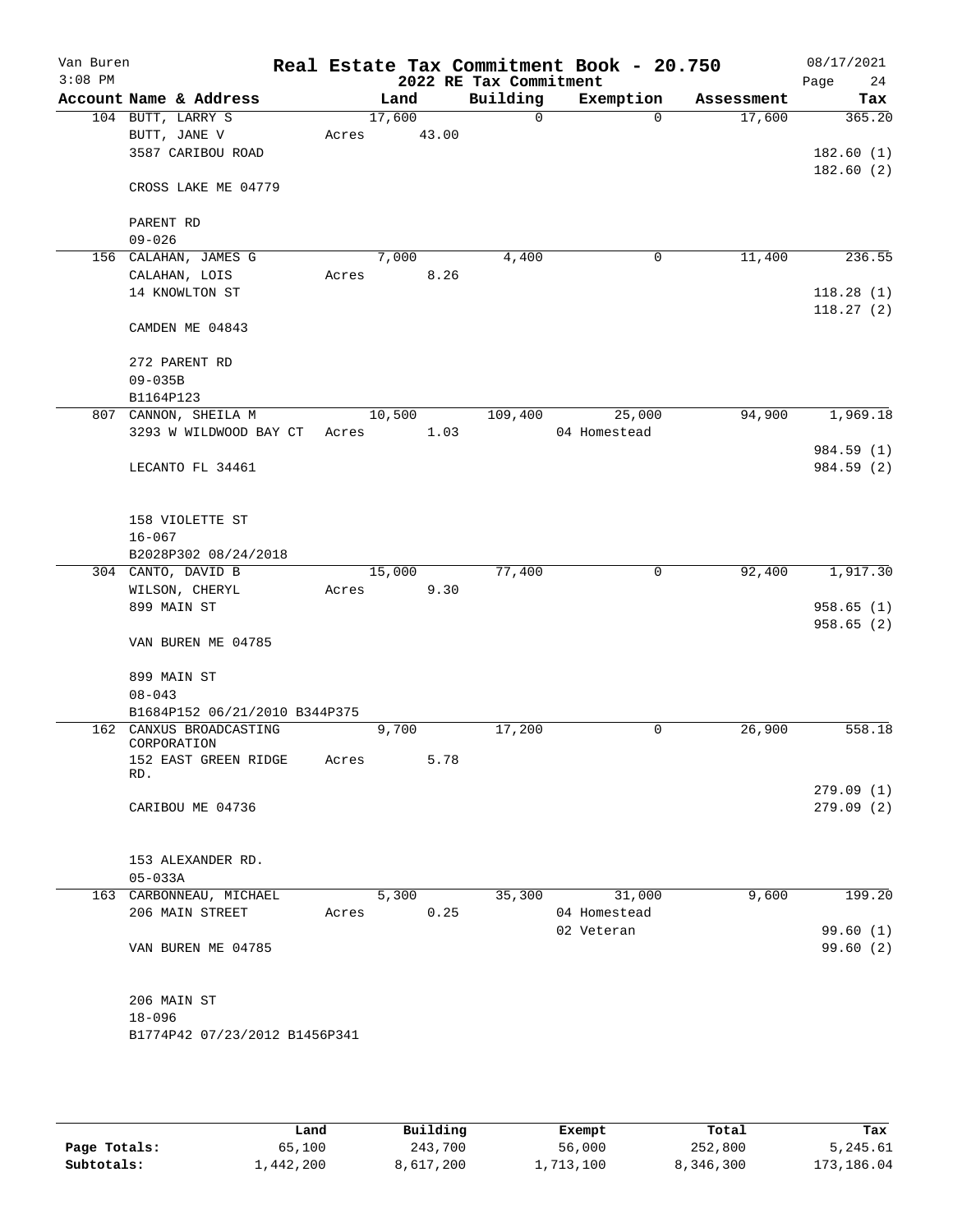| Van Buren<br>$3:08$ PM |                         |       |        |       | 2022 RE Tax Commitment | Real Estate Tax Commitment Book - 20.750 |            | 08/17/2021<br>Page<br>25 |
|------------------------|-------------------------|-------|--------|-------|------------------------|------------------------------------------|------------|--------------------------|
|                        | Account Name & Address  |       | Land   |       | Building               | Exemption                                | Assessment | Tax                      |
|                        | 164 CARON, BRIAN        |       | 7,700  |       | 125, 200               | 25,000                                   | 107,900    | 2,238.93                 |
|                        | CARON, CHRISTINA P      | Acres |        | 0.54  |                        | 04 Homestead                             |            |                          |
|                        | 145 LAPLANTE HEIGHTS    |       |        |       |                        |                                          |            | 1, 119.47(1)             |
|                        |                         |       |        |       |                        |                                          |            | 1, 119.46(2)             |
|                        | VAN BUREN ME 04785      |       |        |       |                        |                                          |            |                          |
|                        | 145 LAPLANTE HEIGHTS    |       |        |       |                        |                                          |            |                          |
|                        | 18C-002C                |       |        |       |                        |                                          |            |                          |
|                        | B1611P151 08/26/2008    |       |        |       |                        |                                          |            |                          |
|                        | 176 CARON, BRIAN R      |       | 7,100  |       | 16,800                 | 0                                        | 23,900     | 495.93                   |
|                        | CARON, CHRISTINA P      | Acres |        | 0.46  |                        |                                          |            |                          |
|                        | 145 LAPLANTE HEIGHTS    |       |        |       |                        |                                          |            | 247.97 (1)               |
|                        | VAN BUREN ME 04785      |       |        |       |                        |                                          |            | 247.96 (2)               |
|                        | 164 CLOVERHILL DR.      |       |        |       |                        |                                          |            |                          |
|                        | 18C-002G                |       |        |       |                        |                                          |            |                          |
|                        |                         |       | 4,400  |       | 0                      | 0                                        | 4,400      | 91.30                    |
|                        | 1535 CARON, CHRISTINA P |       |        |       |                        |                                          |            |                          |
|                        | 145 LAPLANTE HEIGHTS    | Acres |        | 0.46  |                        |                                          |            |                          |
|                        |                         |       |        |       |                        |                                          |            | 45.65(1)                 |
|                        | VAN BUREN ME 04785      |       |        |       |                        |                                          |            | 45.65(2)                 |
|                        | LAPLANTE HEIGHTS        |       |        |       |                        |                                          |            |                          |
|                        | 18C-001B                |       |        |       |                        |                                          |            |                          |
|                        | B1703P171 11/29/2010    |       |        |       |                        |                                          |            |                          |
|                        | 1328 CARON, CRAIG       |       | 4,700  |       | 63,700                 | $\mathbf 0$                              | 68,400     | 1,419.30                 |
|                        | CARON, MACY K           | Acres |        | 0.20  |                        |                                          |            |                          |
|                        | 142 FULTON STREET       |       |        |       |                        |                                          |            | 709.65(1)                |
|                        |                         |       |        |       |                        |                                          |            | 709.65(2)                |
|                        | VAN BUREN ME 04785      |       |        |       |                        |                                          |            |                          |
|                        | 142 FULTON ST           |       |        |       |                        |                                          |            |                          |
|                        | $19 - 047$              |       |        |       |                        |                                          |            |                          |
|                        | B1906P168 09/01/2015    |       |        |       |                        |                                          |            |                          |
|                        | 165 CARON, DONALD R     |       | 4,800  |       | 60,800                 | 0                                        | 65,600     | 1,361.20                 |
|                        | CARON, LISA M           |       |        |       |                        |                                          |            |                          |
|                        | 781 MAIN STREET         |       |        |       |                        |                                          |            | 680.60 (1)               |
|                        |                         |       |        |       |                        |                                          |            | 680.60 (2)               |
|                        | VAN BUREN ME 04785      |       |        |       |                        |                                          |            |                          |
|                        | 112 WRIGHT ST           |       |        |       |                        |                                          |            |                          |
|                        | $21 - 020A$             |       |        |       |                        |                                          |            |                          |
|                        | B747P88                 |       |        |       |                        |                                          |            |                          |
|                        | 1203 CARON, DONALD R    |       | 18,300 |       | 134,200                | 25,000                                   | 127,500    | 2,645.63                 |
|                        | CARON, LISA M           | Acres |        | 19.00 |                        | 04 Homestead                             |            |                          |
|                        | 781 MAIN STREET         |       |        |       |                        |                                          |            | 1,322.82(1)              |
|                        |                         |       |        |       |                        |                                          |            | 1,322.81(2)              |
|                        | VAN BUREN ME 04785      |       |        |       |                        |                                          |            |                          |
|                        | 781 MAIN ST             |       |        |       |                        |                                          |            |                          |
|                        | $08 - 020$              |       |        |       |                        |                                          |            |                          |
|                        | B491P67                 |       |        |       |                        |                                          |            |                          |
|                        |                         |       |        |       |                        |                                          |            |                          |
|                        |                         |       |        |       |                        |                                          |            |                          |
|                        |                         |       |        |       |                        |                                          |            |                          |

|              | Land      | Building  | Exempt    | Total     | Tax         |
|--------------|-----------|-----------|-----------|-----------|-------------|
| Page Totals: | 47,000    | 400,700   | 50,000    | 397,700   | 8,252.29    |
| Subtotals:   | 1,489,200 | 9,017,900 | 1,763,100 | 8,744,000 | 181, 438.33 |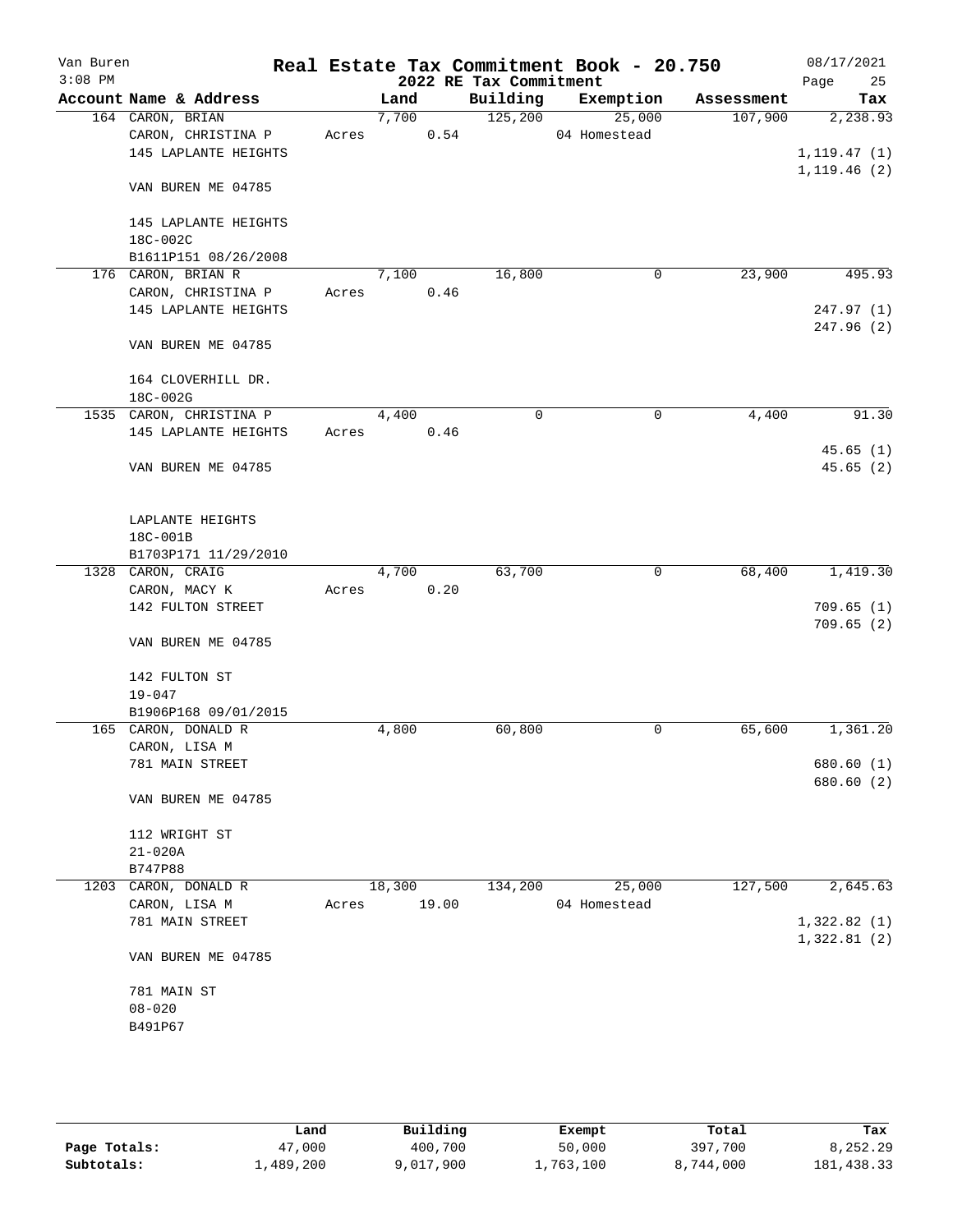| Van Buren<br>$3:08$ PM |                               |            |        |      | 2022 RE Tax Commitment | Real Estate Tax Commitment Book - 20.750 |            | 08/17/2021<br>Page<br>26 |
|------------------------|-------------------------------|------------|--------|------|------------------------|------------------------------------------|------------|--------------------------|
|                        | Account Name & Address        |            | Land   |      |                        | Building Exemption                       | Assessment | Tax                      |
|                        | 349 CARON, LANCE D            |            | 4,600  |      | 30,700                 | 25,000                                   | 10,300     | 213.73                   |
|                        | 112 WRIGHT STREET             |            |        |      | Acres 0.19             | 04 Homestead                             |            |                          |
|                        |                               |            |        |      |                        |                                          |            | 106.87(1)                |
|                        | VAN BUREN ME 04785            |            |        |      |                        |                                          |            | 106.86(2)                |
|                        |                               |            |        |      |                        |                                          |            |                          |
|                        |                               |            |        |      |                        |                                          |            |                          |
|                        | 111 HILLSIDE ST               |            |        |      |                        |                                          |            |                          |
|                        | $23 - 060$                    |            |        |      |                        |                                          |            |                          |
|                        | B1702P33 11/15/2010 B1617P117 |            |        |      |                        |                                          |            |                          |
|                        | 166 CARON, LOUIS JR           |            | 6,600  |      | 64,500                 | 25,000                                   | 46,100     | 956.58                   |
|                        | CARON, SHIRLEY A              | Acres 0.40 |        |      |                        | 04 Homestead                             |            |                          |
|                        | 306 MAIN STREET APT 201       |            |        |      |                        |                                          |            | 478.29(1)                |
|                        |                               |            |        |      |                        |                                          |            | 478.29 (2)               |
|                        | VAN BUREN ME 04785            |            |        |      |                        |                                          |            |                          |
|                        |                               |            |        |      |                        |                                          |            |                          |
|                        | 306 MAIN ST                   |            |        |      |                        |                                          |            |                          |
|                        | $20 - 077$                    |            |        |      |                        |                                          |            |                          |
|                        | B1588P212                     |            |        |      |                        |                                          |            |                          |
|                        | 167 CARON, LOUIS JR           |            | 4,800  |      | $\mathbf 0$            | 0                                        | 4,800      | 99.60                    |
|                        | CARON, SHIRLEY A              | Acres 0.21 |        |      |                        |                                          |            |                          |
|                        | 306 MAIN STREET APT 201       |            |        |      |                        |                                          |            | 49.80(1)                 |
|                        |                               |            |        |      |                        |                                          |            | 49.80 (2)                |
|                        | VAN BUREN ME 04785            |            |        |      |                        |                                          |            |                          |
|                        |                               |            |        |      |                        |                                          |            |                          |
|                        | MAIN ST                       |            |        |      |                        |                                          |            |                          |
|                        | $20 - 076$                    |            |        |      |                        |                                          |            |                          |
|                        | B1588P212                     |            |        |      |                        |                                          |            |                          |
|                        | 168 CARON, LOUIS JR           |            | 5,300  |      | 6,800                  | $\mathbf 0$                              | 12,100     | 251.08                   |
|                        | CARON, SHIRLEY A              | Acres 0.25 |        |      |                        |                                          |            |                          |
|                        | 306 MAIN STREET APT 201       |            |        |      |                        |                                          |            | 125.54(1)                |
|                        |                               |            |        |      |                        |                                          |            | 125.54(2)                |
|                        | VAN BUREN ME 04785            |            |        |      |                        |                                          |            |                          |
|                        |                               |            |        |      |                        |                                          |            |                          |
|                        | 102 PIERCE ST                 |            |        |      |                        |                                          |            |                          |
|                        | $20 - 090$                    |            |        |      |                        |                                          |            |                          |
|                        | B1588P212                     |            |        |      |                        |                                          |            |                          |
|                        | 171 CARON, O'NEIL             |            | 4,700  |      | 31,200                 | 25,000                                   | 10,900     | 226.18                   |
|                        | CARON, BRENDA                 | Acres      |        | 0.20 |                        | 04 Homestead                             |            |                          |
|                        | 156 FULTON STREET             |            |        |      |                        |                                          |            | 113.09(1)                |
|                        |                               |            |        |      |                        |                                          |            | 113.09(2)                |
|                        | VAN BUREN ME 04785            |            |        |      |                        |                                          |            |                          |
|                        |                               |            |        |      |                        |                                          |            |                          |
|                        | 156 FULTON ST                 |            |        |      |                        |                                          |            |                          |
|                        | $19 - 043$                    |            |        |      |                        |                                          |            |                          |
|                        | B820P201                      |            |        |      |                        |                                          |            |                          |
| 1035                   | CARON, REGINALD D             |            | 10,900 |      | 60,600                 | 0                                        | 71,500     | 1,483.63                 |
|                        | CARON, ARMANDE M              | Acres      |        | 1.38 |                        |                                          |            |                          |
|                        | 149 CLOVERHILL DRIVE          |            |        |      |                        |                                          |            | 741.82(1)                |
|                        |                               |            |        |      |                        |                                          |            | 741.81(2)                |
|                        | VAN BUREN COVE ME 04785       |            |        |      |                        |                                          |            |                          |
|                        |                               |            |        |      |                        |                                          |            |                          |
|                        | 149 CLOVERHILL DR             |            |        |      |                        |                                          |            |                          |
|                        | 18C-011                       |            |        |      |                        |                                          |            |                          |
|                        | B2064P134 07/09/2019          |            |        |      |                        |                                          |            |                          |
|                        |                               |            |        |      |                        |                                          |            |                          |
|                        |                               |            |        |      |                        |                                          |            |                          |

|              | Land      | Building   | Exempt    | Total     | Tax        |
|--------------|-----------|------------|-----------|-----------|------------|
| Page Totals: | 36,900    | 193,800    | 75,000    | 155,700   | 3,230.80   |
| Subtotals:   | 1,526,100 | , 211, 700 | 1,838,100 | 8,899,700 | 184,669.13 |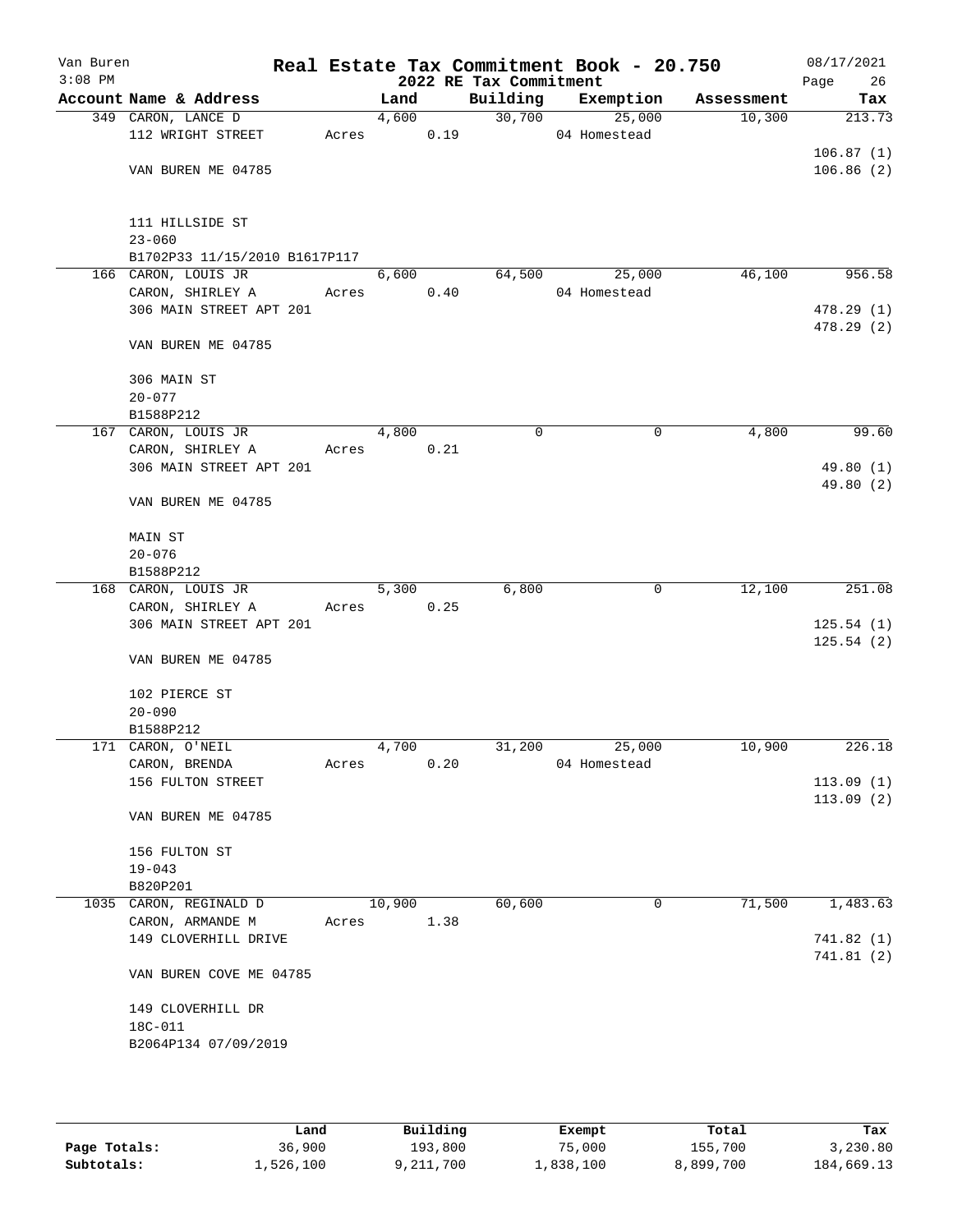| Van Buren<br>$3:08$ PM |                           |       |       |      | 2022 RE Tax Commitment | Real Estate Tax Commitment Book - 20.750 |            | 08/17/2021<br>Page<br>27 |
|------------------------|---------------------------|-------|-------|------|------------------------|------------------------------------------|------------|--------------------------|
|                        | Account Name & Address    |       | Land  |      | Building               | Exemption                                | Assessment | Tax                      |
|                        | 174 CARON, ROBERT E JR    |       | 6,600 |      | 56,800                 | 25,000                                   | 38,400     | 796.80                   |
|                        | CARON, COLETTE            | Acres |       | 0.40 |                        | 04 Homestead                             |            |                          |
|                        | 110 BROOK AVENUE          |       |       |      |                        |                                          |            | 398.40(1)                |
|                        |                           |       |       |      |                        |                                          |            | 398.40(2)                |
|                        | VAN BUREN ME 04785        |       |       |      |                        |                                          |            |                          |
|                        | 110 BROOK AVE.            |       |       |      |                        |                                          |            |                          |
|                        | $17 - 063$                |       |       |      |                        |                                          |            |                          |
|                        | 175 CARON, RUDOLPH L      |       | 6,300 |      | 70,800                 | 25,000                                   | 52,100     | 1,081.08                 |
|                        | CARON, CLAIRE             | Acres |       | 0.36 |                        | 04 Homestead                             |            |                          |
|                        | 135 MARION DRIVE          |       |       |      |                        |                                          |            | 540.54(1)                |
|                        |                           |       |       |      |                        |                                          |            | 540.54(2)                |
|                        | VAN BUREN ME 04785        |       |       |      |                        |                                          |            |                          |
|                        | 135 MARION DR             |       |       |      |                        |                                          |            |                          |
|                        | 18B-009                   |       |       |      |                        |                                          |            |                          |
|                        | B419P109                  |       |       |      |                        |                                          |            |                          |
|                        | 6 CARRATURO, DALE         |       | 4,200 |      | 36,100                 | 0                                        | 40,300     | 836.23                   |
|                        | PO BOX 28                 |       |       | 0.16 |                        |                                          |            |                          |
|                        |                           | Acres |       |      |                        |                                          |            |                          |
|                        |                           |       |       |      |                        |                                          |            | 418.12 (1)<br>418.11(2)  |
|                        | VAN BUREN ME 04785        |       |       |      |                        |                                          |            |                          |
|                        | 154 ST BRUNO ST           |       |       |      |                        |                                          |            |                          |
|                        | $17 - 012$                |       |       |      |                        |                                          |            |                          |
|                        | B1906P106 08/31/2015      |       |       |      |                        |                                          |            |                          |
|                        | 179 CARRIER, GILMAN J     |       | 6,100 |      | 71,200                 | 25,000                                   | 52,300     | 1,085.23                 |
|                        | 185 LYNNE STREET          | Acres |       | 0.34 |                        | 04 Homestead                             |            |                          |
|                        |                           |       |       |      |                        |                                          |            | 542.62(1)                |
|                        | VAN BUREN ME 04785        |       |       |      |                        |                                          |            | 542.61(2)                |
|                        | 185 LYNNE ST              |       |       |      |                        |                                          |            |                          |
|                        | $19 - 071$                |       |       |      |                        |                                          |            |                          |
|                        | B1305P97                  |       |       |      |                        |                                          |            |                          |
|                        | 180 CARRIER, ROBERT Y     |       | 7,500 |      | 109,400                | 25,000                                   | 91,900     | 1,906.93                 |
|                        | 159 VIOLETTE STREET       | Acres |       | 0.51 |                        | 04 Homestead                             |            |                          |
|                        |                           |       |       |      |                        |                                          |            | 953.47 (1)               |
|                        | VAN BUREN ME 04785        |       |       |      |                        |                                          |            | 953.46 (2)               |
|                        | 159 VIOLETTE ST           |       |       |      |                        |                                          |            |                          |
|                        | $16 - 081$                |       |       |      |                        |                                          |            |                          |
|                        | B1229P104                 |       |       |      |                        |                                          |            |                          |
|                        | 183 CASTONGUAY, LUCILLE R |       | 7,600 |      | 103,700                | 25,000                                   | 86,300     | 1,790.73                 |
|                        | 112 WATERMILL ROAD        | Acres |       | 0.52 |                        | 04 Homestead                             |            | 895.37 (1)               |
|                        | VAN BUREN ME 04785        |       |       |      |                        |                                          |            | 895.36 (2)               |
|                        | 112 WATERMILL RD          |       |       |      |                        |                                          |            |                          |
|                        | $16 - 032$                |       |       |      |                        |                                          |            |                          |
|                        | B381P96                   |       |       |      |                        |                                          |            |                          |
|                        |                           |       |       |      |                        |                                          |            |                          |
|                        |                           |       |       |      |                        |                                          |            |                          |
|                        |                           |       |       |      |                        |                                          |            |                          |

|              | Land      | Building  | Exempt    | Total     | Tax          |
|--------------|-----------|-----------|-----------|-----------|--------------|
| Page Totals: | 38,300    | 448,000   | 125,000   | 361,300   | 7,497.00     |
| Subtotals:   | 1,564,400 | 9,659,700 | 1,963,100 | 9,261,000 | 192, 166, 13 |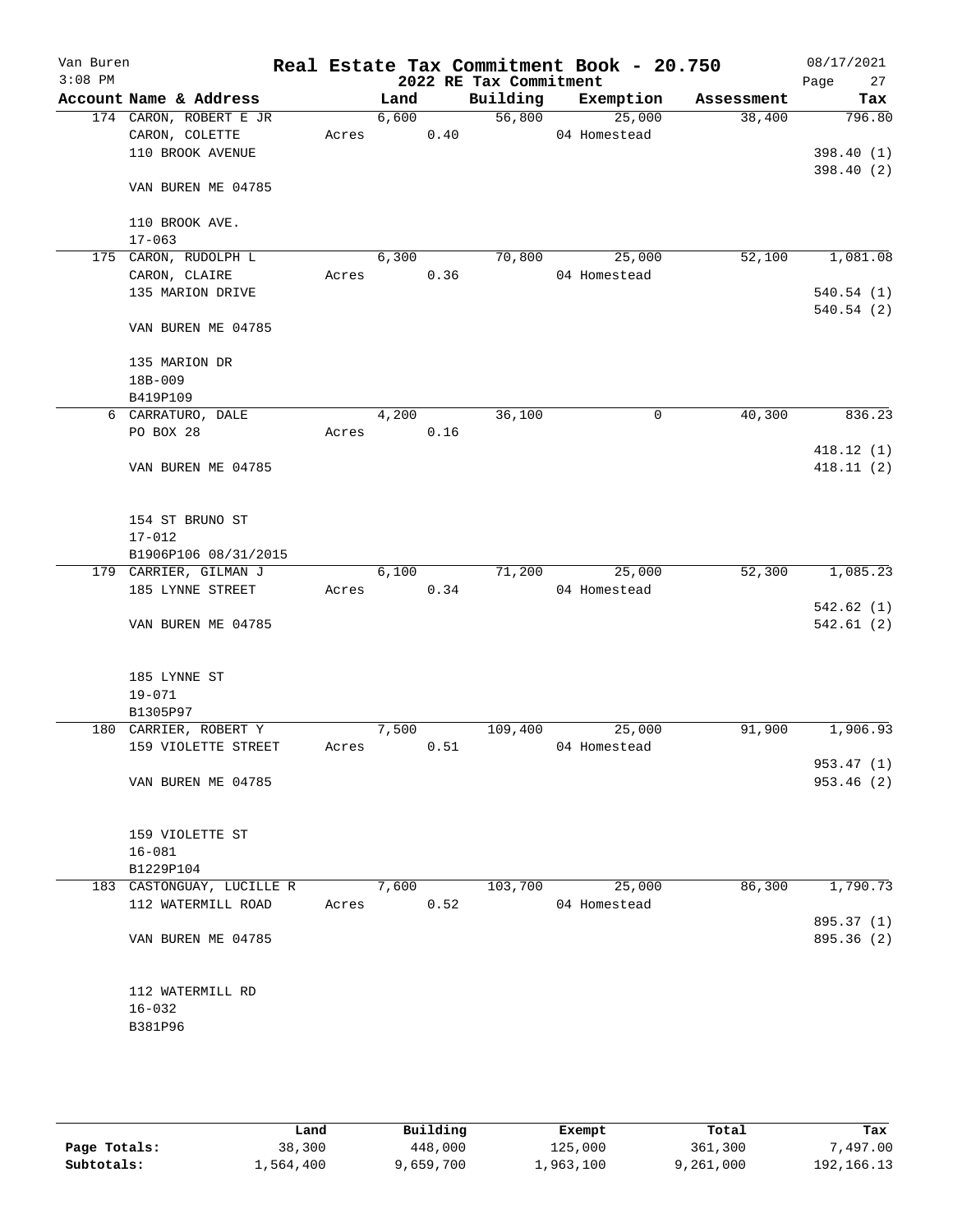| Van Buren<br>$3:08$ PM |                               |       |            |       | 2022 RE Tax Commitment | Real Estate Tax Commitment Book - 20.750 |            | 08/17/2021<br>28<br>Page |
|------------------------|-------------------------------|-------|------------|-------|------------------------|------------------------------------------|------------|--------------------------|
|                        | Account Name & Address        |       | Land       |       | Building               | Exemption                                | Assessment | Tax                      |
|                        | 185 CASTONGUAY, PIERRE R      |       | 13,000     |       | 72,600                 | 25,000                                   | 60,600     | 1,257.45                 |
|                        | CASTONGUAY, SOLANGE J         |       | Acres 2.30 |       |                        | 04 Homestead                             |            |                          |
|                        | 1175 MAIN STREET              |       |            |       |                        |                                          |            | 628.73(1)                |
|                        | VAN BUREN ME 04785            |       |            |       |                        |                                          |            | 628.72 (2)               |
|                        | 1175 MAIN ST                  |       |            |       |                        |                                          |            |                          |
|                        | 09-041E                       |       |            |       |                        |                                          |            |                          |
|                        | B1029P83                      |       |            |       |                        |                                          |            |                          |
|                        | 186 CASTONGUAY, RICHARD J     |       | 4,100      |       | 44,600                 | 31,000                                   | 17,700     | 367.28                   |
|                        | CASTONGUAY, CLAUDETTE M Acres |       |            | 0.15  |                        | 04 Homestead                             |            |                          |
|                        | 118 HILLSIDE STREET           |       |            |       |                        | 02 Veteran                               |            | 183.64(1)                |
|                        | VAN BUREN ME 04785            |       |            |       |                        |                                          |            | 183.64 (2)               |
|                        | 118 HILLSIDE ST<br>$23 - 090$ |       |            |       |                        |                                          |            |                          |
|                        | B1667P290 01/22/2010 B362P263 |       |            |       |                        |                                          |            |                          |
|                        | 187 CASTONGUAY, SCOTT A       |       | 5,800      |       | 8,900                  | 0                                        | 14,700     | 305.03                   |
|                        | CASTONGUAY, LUCILLE           |       | Acres 6.25 |       |                        |                                          |            |                          |
|                        | 119 CENTER STREET             |       |            |       |                        |                                          |            | 152.52(1)                |
|                        | VAN BUREN ME 04785            |       |            |       |                        |                                          |            | 152.51(2)                |
|                        | 269 LAKE RD                   |       |            |       |                        |                                          |            |                          |
|                        | $04 - 019$                    |       |            |       |                        |                                          |            |                          |
|                        | B960P342                      |       |            |       |                        |                                          |            |                          |
|                        | 188 CASTONGUAY, SCOTT A       |       | 6,900      |       | 55,900                 | 25,000                                   | 37,800     | 784.35                   |
|                        | JANKOWSKI, CHERYL A           | Acres |            | 0.43  |                        | 04 Homestead                             |            |                          |
|                        | 119 CENTER STREET             |       |            |       |                        |                                          |            | 392.18(1)                |
|                        | VAN BUREN ME 04785            |       |            |       |                        |                                          |            | 392.17(2)                |
|                        | 119 CENTER ST                 |       |            |       |                        |                                          |            |                          |
|                        | $16 - 049$                    |       |            |       |                        |                                          |            |                          |
|                        | B1390P64                      |       |            |       |                        |                                          |            |                          |
|                        | 190 CASTONGUAY, SHERI J       |       | 11,000     |       | 0                      | 0                                        | 11,000     | 228.25                   |
|                        | CASTONGUAY, GREGG             | Acres |            | 12.00 |                        |                                          |            |                          |
|                        | 3329 BEDMINSTER RD            |       |            |       |                        |                                          |            | 114.13(1)                |
|                        | OTTSVILLE PA 18942            |       |            |       |                        |                                          |            | 114.12(2)                |
|                        | RR 1                          |       |            |       |                        |                                          |            |                          |
|                        | $09 - 041$                    |       |            |       |                        |                                          |            |                          |
|                        | B1445P228                     |       |            |       |                        |                                          |            |                          |
|                        | 196 CHABRE, HEATH             |       | 6,100      |       | 77,400                 | 0                                        | 83,500     | 1,732.63                 |
|                        | 201 LYNNE STREET              | Acres |            | 0.34  |                        |                                          |            |                          |
|                        |                               |       |            |       |                        |                                          |            | 866.32 (1)               |
|                        | VAN BUREN ME 04785            |       |            |       |                        |                                          |            | 866.31 (2)               |
|                        | 201 LYNNE ST                  |       |            |       |                        |                                          |            |                          |
|                        | $19 - 083$                    |       |            |       |                        |                                          |            |                          |
|                        | B2034P173 10/10/2018          |       |            |       |                        |                                          |            |                          |
|                        |                               |       |            |       |                        |                                          |            |                          |

|              | Land      | Building  | Exempt    | Total     | Tax        |
|--------------|-----------|-----------|-----------|-----------|------------|
| Page Totals: | 46,900    | 259,400   | 81,000    | 225,300   | 4,674.99   |
| Subtotals:   | ⊥,611,300 | 9,919,100 | 2,044,100 | 9,486,300 | 196,841.12 |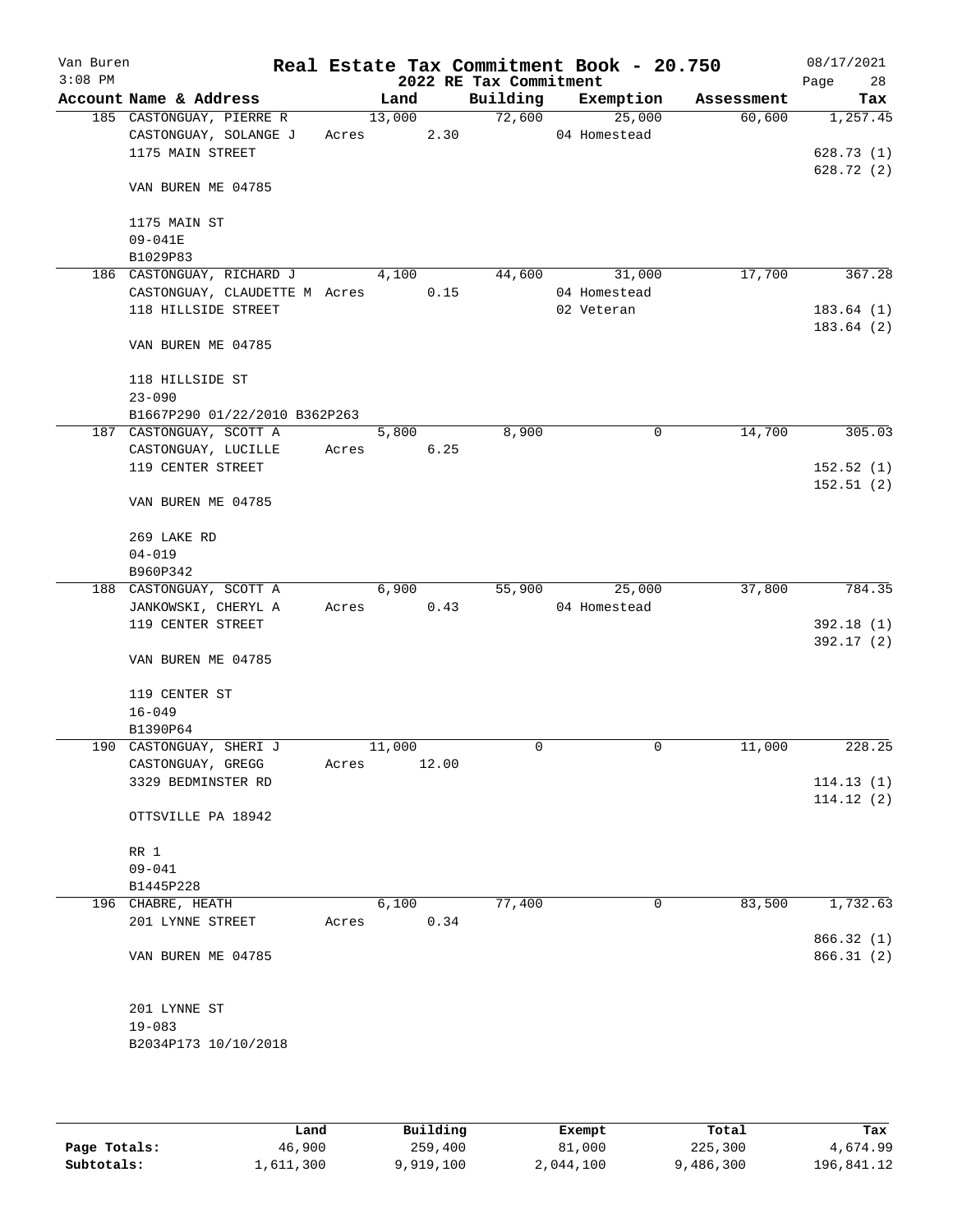| Van Buren    |                                           |       |        |          |                                    |        | Real Estate Tax Commitment Book - 20.750 |                      | 08/17/2021             |
|--------------|-------------------------------------------|-------|--------|----------|------------------------------------|--------|------------------------------------------|----------------------|------------------------|
| $3:08$ PM    | Account Name & Address                    |       | Land   |          | 2022 RE Tax Commitment<br>Building |        |                                          |                      | Page<br>29<br>Tax      |
|              | 942 CHABRE, JESSE M                       |       | 4,600  |          | 86,700                             |        | Exemption<br>$\Omega$                    | Assessment<br>91,300 | 1,894.48               |
|              | RIOUX, CHANTAL                            | Acres |        | 0.19     |                                    |        |                                          |                      |                        |
|              | 101 JEFFERSON STREET                      |       |        |          |                                    |        |                                          |                      | 947.24 (1)             |
|              | APT 201                                   |       |        |          |                                    |        |                                          |                      |                        |
|              | VAN BUREN ME 04785                        |       |        |          |                                    |        |                                          |                      | 947.24 (2)             |
|              | 101 JEFFERSON ST                          |       |        |          |                                    |        |                                          |                      |                        |
|              | $14 - 004A$                               |       |        |          |                                    |        |                                          |                      |                        |
|              | B2151P330 03/18/2021 B1065P131            |       |        |          |                                    |        |                                          |                      |                        |
|              | 195 CHAMBERLAIN, NORMAN G                 |       | 13,000 |          | 26,100                             |        | 31,000                                   | 8,100                | 168.08                 |
|              | 108 ST MARY'S BROOK RD                    | Acres |        | 2.37     |                                    |        | 04 Homestead                             |                      |                        |
|              |                                           |       |        |          |                                    |        | 02 Veteran                               |                      | 84.04 (1)              |
|              | VAN BUREN ME 04785                        |       |        |          |                                    |        |                                          |                      | 84.04 (2)              |
|              | 108 ST MARY'S BROOK RD                    |       |        |          |                                    |        |                                          |                      |                        |
|              | $02 - 038$                                |       |        |          |                                    |        |                                          |                      |                        |
|              | B1558P224                                 |       |        |          |                                    |        |                                          |                      |                        |
|              | 949 CHAMBERLAND, LARRY                    |       | 3,500  |          | 40,300                             |        | 25,000                                   | 18,800               | 390.10                 |
|              | 118 JACKSON STREET                        |       |        |          |                                    |        | 04 Homestead                             |                      |                        |
|              | VAN BUREN ME 04785                        |       |        |          |                                    |        |                                          |                      | 195.05(1)<br>195.05(2) |
|              |                                           |       |        |          |                                    |        |                                          |                      |                        |
|              | 118 JACKSON ST                            |       |        |          |                                    |        |                                          |                      |                        |
|              | $18 - 090$                                |       |        |          |                                    |        |                                          |                      |                        |
|              | B2073P327 09/04/2019                      |       |        |          |                                    |        |                                          |                      |                        |
|              | 197 CHAMPLIN, FRANCIS T<br>(LIVING TRUST) |       | 19,400 |          | 0                                  |        | $\mathbf 0$                              | 19,400               | 402.55                 |
|              | CHAMPLIN, EDWINA                          | Acres |        | 60.00    |                                    |        |                                          |                      |                        |
|              | PO BOX 262                                |       |        |          |                                    |        |                                          |                      | 201.28(1)              |
|              | VAN BUREN ME 04785                        |       |        |          |                                    |        |                                          |                      | 201.27(2)              |
|              | OFF HAMLIN RD                             |       |        |          |                                    |        |                                          |                      |                        |
|              | $03 - 015$                                |       |        |          |                                    |        |                                          |                      |                        |
|              | B1022P306                                 |       |        |          |                                    |        |                                          |                      |                        |
| 1090         | CHARETTE, NICOLE J                        |       | 6,100  |          | 91,200                             |        | 0                                        | 97,300               | 2,018.98               |
|              | CHARETTE, DUSTIN D                        | Acres |        | 0.34     |                                    |        |                                          |                      |                        |
|              | 115 CLOVERHILL DRIVE                      |       |        |          |                                    |        |                                          |                      | 1,009.49(1)            |
|              | VAN BUREN ME 04785                        |       |        |          |                                    |        |                                          |                      | 1,009.49(2)            |
|              | 115 CLOVERHILL DR.                        |       |        |          |                                    |        |                                          |                      |                        |
|              | $18C - 003$                               |       |        |          |                                    |        |                                          |                      |                        |
|              | B2125P216 10/16/2020 B1473P77             |       |        |          |                                    |        |                                          |                      |                        |
|              | 1297 CHASSE, GERALD                       |       | 6,500  |          | 61,000                             |        | 0                                        | 67,500               | 1,400.63               |
|              | CHASSE, MARY ANNE                         | Acres |        | 0.38     |                                    |        |                                          |                      |                        |
|              | PO BOX 67                                 |       |        |          |                                    |        |                                          |                      | 700.32(1)              |
|              |                                           |       |        |          |                                    |        |                                          |                      | 700.31(2)              |
|              | VAN BUREN ME 04785                        |       |        |          |                                    |        |                                          |                      |                        |
|              | 107 CLEVELAND AVE                         |       |        |          |                                    |        |                                          |                      |                        |
|              | $18 - 082$                                |       |        |          |                                    |        |                                          |                      |                        |
|              | B1688P246 07/23/2010                      |       |        |          |                                    |        |                                          |                      |                        |
|              |                                           |       |        |          |                                    |        |                                          |                      |                        |
|              | Land                                      |       |        | Building |                                    | Exempt |                                          | Total                | Tax                    |
| Page Totals: | 53,100                                    |       |        | 305,300  |                                    | 56,000 |                                          | 302,400              | 6,274.82               |

**Subtotals:** 1,664,400 10,224,400 2,100,100 9,788,700 203,115.94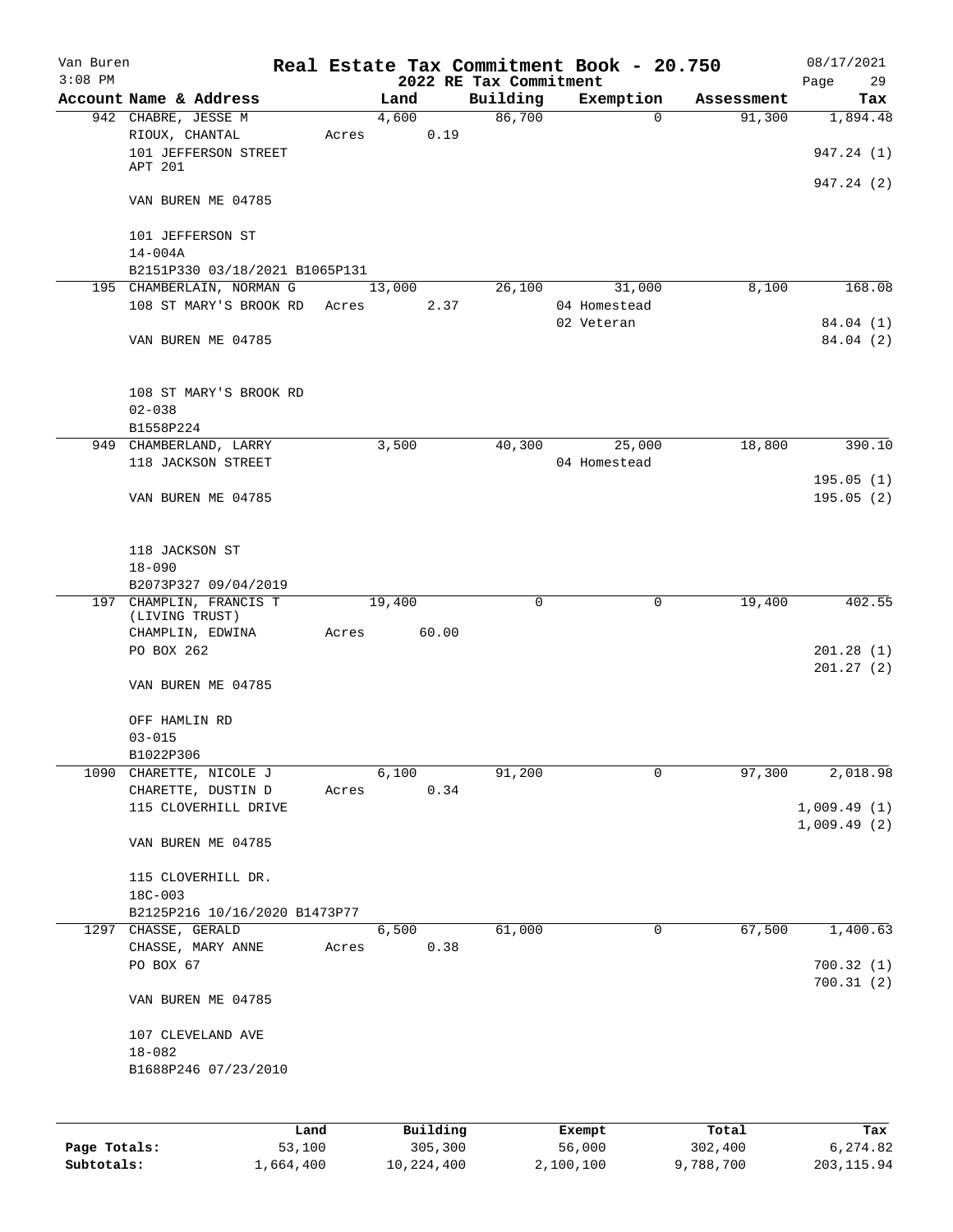| Van Buren<br>$3:08$ PM |                        |       |       |      | 2022 RE Tax Commitment | Real Estate Tax Commitment Book - 20.750 |            | 08/17/2021<br>Page<br>30 |
|------------------------|------------------------|-------|-------|------|------------------------|------------------------------------------|------------|--------------------------|
|                        | Account Name & Address |       | Land  |      | Building               | Exemption                                | Assessment | Tax                      |
|                        | 201 CHASSE, GERALD     |       | 3,800 |      | 28,300                 | $\mathbf 0$                              | 32,100     | 666.08                   |
|                        | CHASSE, MARY ANN       | Acres |       | 0.13 |                        |                                          |            |                          |
|                        | PO BOX 67              |       |       |      |                        |                                          |            | 333.04(1)                |
|                        |                        |       |       |      |                        |                                          |            | 333.04(2)                |
|                        | VAN BUREN ME 04785     |       |       |      |                        |                                          |            |                          |
|                        | 112 CENTER ST          |       |       |      |                        |                                          |            |                          |
|                        | $16 - 055$             |       |       |      |                        |                                          |            |                          |
|                        | B1117P97               |       |       |      |                        |                                          |            |                          |
|                        | 202 CHASSE, GERALD     |       | 8,800 |      | 56,100                 | 0                                        | 64,900     | 1,346.68                 |
|                        | CHASSE, MARY ANN       | Acres |       | 0.70 |                        |                                          |            |                          |
|                        | PO BOX 67              |       |       |      |                        |                                          |            | 673.34(1)                |
|                        |                        |       |       |      |                        |                                          |            | 673.34 (2)               |
|                        | VAN BUREN ME 04785     |       |       |      |                        |                                          |            |                          |
|                        | 176 STATE ST           |       |       |      |                        |                                          |            |                          |
|                        | 12A-020                |       |       |      |                        |                                          |            |                          |
|                        | 205 CHASSE, GERALD J   |       | 1,800 |      | 0                      | 0                                        | 1,800      | 37.35                    |
|                        | CHASSE, MARY ANN       | Acres |       | 0.03 |                        |                                          |            |                          |
|                        | PO BOX 67              |       |       |      |                        |                                          |            | 18.68(1)                 |
|                        |                        |       |       |      |                        |                                          |            | 18.67(2)                 |
|                        | VAN BUREN ME 04785     |       |       |      |                        |                                          |            |                          |
|                        | GARFIELD AVE           |       |       |      |                        |                                          |            |                          |
|                        | $20 - 082$             |       |       |      |                        |                                          |            |                          |
|                        | B584P270               |       |       |      |                        |                                          |            |                          |
|                        | 207 CHASSE, GERALD J   |       | 4,900 |      | 44,900                 | 0                                        | 49,800     | 1,033.35                 |
|                        | CHASSE, MARY ANN       | Acres |       | 0.22 |                        |                                          |            |                          |
|                        | PO BOX 67              |       |       |      |                        |                                          |            | 516.68(1)                |
|                        |                        |       |       |      |                        |                                          |            | 516.67(2)                |
|                        | VAN BUREN ME 04785     |       |       |      |                        |                                          |            |                          |
|                        | 110 FERRY ST           |       |       |      |                        |                                          |            |                          |
|                        | $18 - 055$             |       |       |      |                        |                                          |            |                          |
|                        | B596P61                |       |       |      |                        |                                          |            |                          |
|                        | 208 CHASSE, GERALD J   |       | 6,600 |      | 29,200                 | 0                                        | 35,800     | 742.85                   |
|                        | CHASSE, MARY ANN       | Acres |       | 0.39 |                        |                                          |            |                          |
|                        | PO BOX 67              |       |       |      |                        |                                          |            | 371.43(1)                |
|                        |                        |       |       |      |                        |                                          |            | 371.42(2)                |
|                        | VAN BUREN ME 04785     |       |       |      |                        |                                          |            |                          |
|                        | 109 MONTCALM AVE       |       |       |      |                        |                                          |            |                          |
|                        | $17 - 032$             |       |       |      |                        |                                          |            |                          |
|                        | 215 CHASSE, GERALD J   |       | 7,800 |      | 38,300                 | 0                                        | 46,100     | 956.58                   |
|                        | CHASSE, MARY ANN       | Acres |       | 0.55 |                        |                                          |            |                          |
|                        | PO BOX 67              |       |       |      |                        |                                          |            | 478.29 (1)               |
|                        |                        |       |       |      |                        |                                          |            | 478.29 (2)               |
|                        | VAN BUREN ME 04785     |       |       |      |                        |                                          |            |                          |
|                        | 241 MAIN ST            |       |       |      |                        |                                          |            |                          |
|                        | $18 - 037$             |       |       |      |                        |                                          |            |                          |
|                        |                        |       |       |      |                        |                                          |            |                          |

|              | Land      | Building   | Exempt    | Total      | Tax        |
|--------------|-----------|------------|-----------|------------|------------|
| Page Totals: | 33,700    | 196,800    |           | 230,500    | 4,782.89   |
| Subtotals:   | 1,698,100 | 10,421,200 | 2,100,100 | 10,019,200 | 207,898.83 |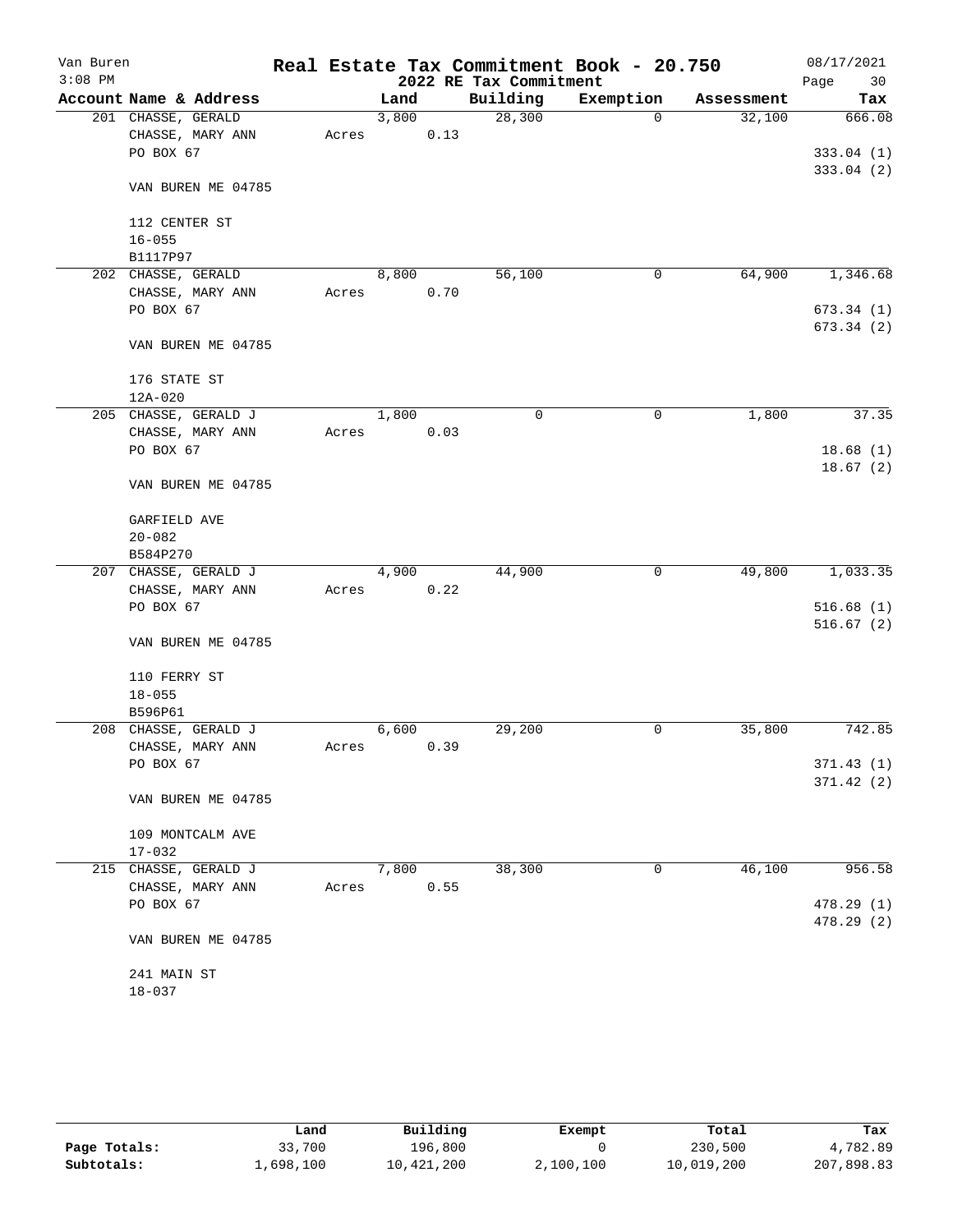| Van Buren<br>$3:08$ PM |                        |       |        |      | 2022 RE Tax Commitment | Real Estate Tax Commitment Book - 20.750 |            | 08/17/2021<br>31<br>Page |
|------------------------|------------------------|-------|--------|------|------------------------|------------------------------------------|------------|--------------------------|
|                        | Account Name & Address |       | Land   |      | Building               | Exemption                                | Assessment | Tax                      |
|                        | 210 CHASSE, GERALD J   |       | 1,800  |      | $\mathbf 0$            | $\Omega$                                 | 1,800      | 37.35                    |
|                        | CHASSE, MARY ANN       | Acres |        | 0.03 |                        |                                          |            |                          |
|                        | PO BOX 67              |       |        |      |                        |                                          |            | 18.68(1)                 |
|                        |                        |       |        |      |                        |                                          |            | 18.67(2)                 |
|                        | VAN BUREN ME 04785     |       |        |      |                        |                                          |            |                          |
|                        |                        |       |        |      |                        |                                          |            |                          |
|                        | GARFIELD AVE           |       |        |      |                        |                                          |            |                          |
|                        | $20 - 081$             |       |        |      |                        |                                          |            |                          |
|                        | B1336P38               |       |        |      |                        |                                          |            |                          |
|                        | 211 CHASSE, GERALD J   |       | 3,600  |      | 48,600                 | 0                                        | 52,200     | 1,083.15                 |
|                        | CHASSE, MARY ANN       | Acres |        | 0.12 |                        |                                          |            |                          |
|                        | PO BOX 67              |       |        |      |                        |                                          |            | 541.58(1)                |
|                        |                        |       |        |      |                        |                                          |            | 541.57(2)                |
|                        | VAN BUREN ME 04785     |       |        |      |                        |                                          |            |                          |
|                        | 103 CYR AVE            |       |        |      |                        |                                          |            |                          |
|                        | $18 - 108$             |       |        |      |                        |                                          |            |                          |
|                        | 212 CHASSE, GERALD J   |       | 5,300  |      | 31,300                 | 0                                        | 36,600     | 759.45                   |
|                        | CHASSE, MARY ANN       | Acres |        | 0.25 |                        |                                          |            |                          |
|                        | PO BOX 67              |       |        |      |                        |                                          |            | 379.73(1)                |
|                        |                        |       |        |      |                        |                                          |            | 379.72 (2)               |
|                        | VAN BUREN ME 04785     |       |        |      |                        |                                          |            |                          |
|                        |                        |       |        |      |                        |                                          |            |                          |
|                        | 109 GARFIELD AVE       |       |        |      |                        |                                          |            |                          |
|                        | $20 - 087$             |       |        |      |                        |                                          |            |                          |
|                        | B894P270               |       |        |      |                        |                                          |            |                          |
|                        | 861 CHASSE, GERALD J   |       | 4,500  |      | 8,300                  | 0                                        | 12,800     | 265.60                   |
|                        | CHASSE, MARY ANN       | Acres |        | 0.18 |                        |                                          |            |                          |
|                        | PO BOX 67              |       |        |      |                        |                                          |            | 132.80(1)                |
|                        |                        |       |        |      |                        |                                          |            | 132.80(2)                |
|                        | VAN BUREN ME 04785     |       |        |      |                        |                                          |            |                          |
|                        |                        |       |        |      |                        |                                          |            |                          |
|                        | 118 PINE ST            |       |        |      |                        |                                          |            |                          |
|                        | $14 - 070$             |       |        |      |                        |                                          |            |                          |
|                        | B1947P171 09/06/2016   |       |        |      |                        |                                          |            |                          |
|                        | 216 CHASSE, GERARD M   |       | 13,800 |      | 65,000                 | 25,000                                   | 53,800     | 1,116.35                 |
|                        | CHASSE, LORRIANE       | Acres |        | 4.60 |                        | 04 Homestead                             |            |                          |
|                        | 879 MAIN STREET        |       |        |      |                        |                                          |            | 558.18 (1)               |
|                        |                        |       |        |      |                        |                                          |            | 558.17(2)                |
|                        | VAN BUREN ME 04785     |       |        |      |                        |                                          |            |                          |
|                        | 879 MAIN ST            |       |        |      |                        |                                          |            |                          |
|                        | $08 - 036A$            |       |        |      |                        |                                          |            |                          |
|                        | B396P780               |       |        |      |                        |                                          |            |                          |
|                        | 217 CHASSE, JAMES G    |       | 6,800  |      | 92,800                 | 25,000                                   | 74,600     | 1,547.95                 |
|                        | CHASSE, BRENDA M       | Acres |        | 0.42 |                        | 04 Homestead                             |            |                          |
|                        | 137 CLOVERHILL DRIVE   |       |        |      |                        |                                          |            | 773.98(1)                |
|                        |                        |       |        |      |                        |                                          |            | 773.97(2)                |
|                        | VAN BUREN ME 04785     |       |        |      |                        |                                          |            |                          |
|                        |                        |       |        |      |                        |                                          |            |                          |
|                        | 137 CLOVERHILL DR      |       |        |      |                        |                                          |            |                          |
|                        | 18C-008                |       |        |      |                        |                                          |            |                          |
|                        | B876P308               |       |        |      |                        |                                          |            |                          |
|                        |                        |       |        |      |                        |                                          |            |                          |
|                        |                        |       |        |      |                        |                                          |            |                          |
|                        |                        |       |        |      |                        |                                          |            |                          |

|              | Land      | Building   | Exempt    | Total      | Tax        |
|--------------|-----------|------------|-----------|------------|------------|
| Page Totals: | 35,800    | 246,000    | 50,000    | 231,800    | 4,809.85   |
| Subtotals:   | 1,733,900 | 10,667,200 | 2,150,100 | 10,251,000 | 212,708.68 |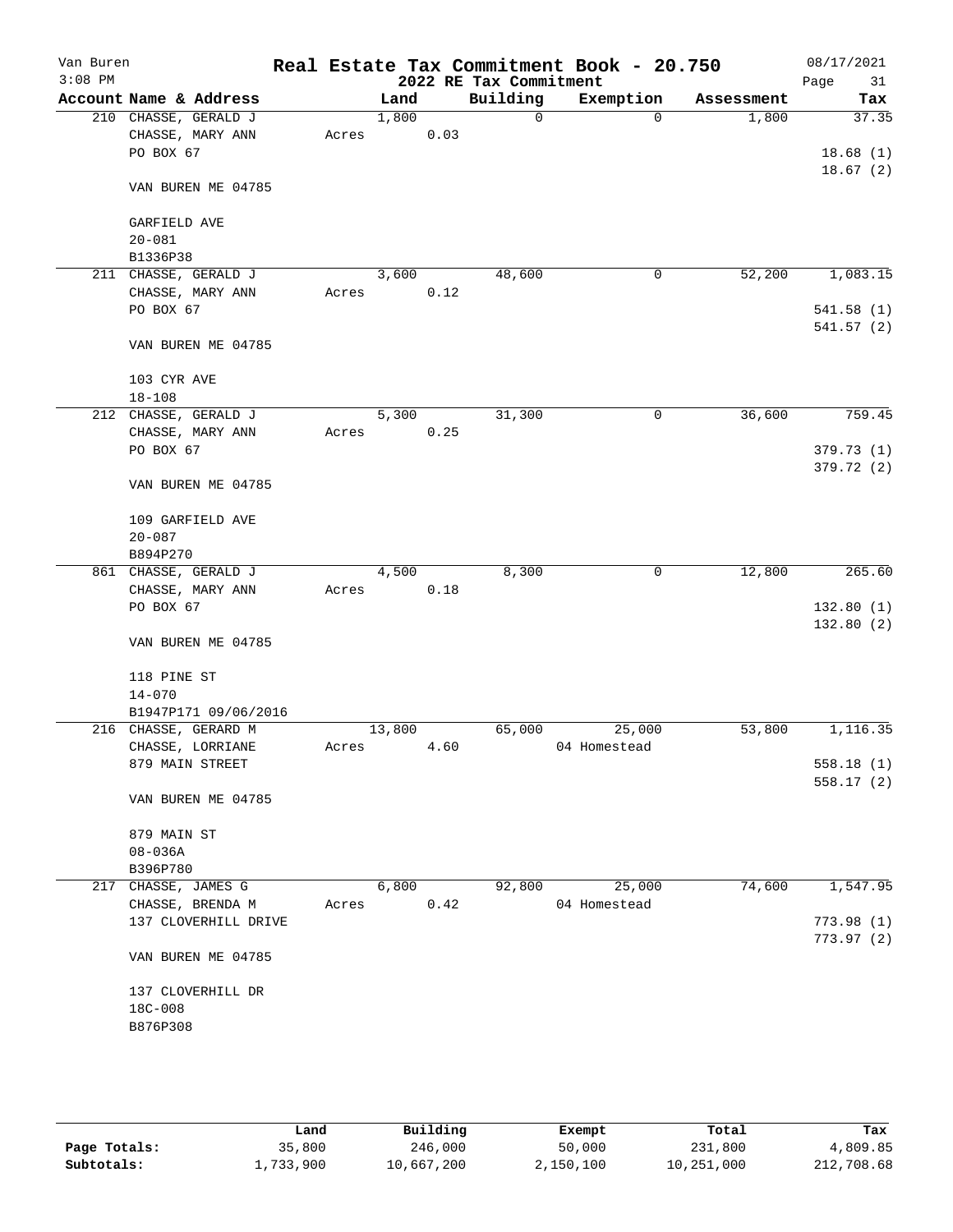| Van Buren |                        |       |       |      |                        | Real Estate Tax Commitment Book - 20.750 |            | 08/17/2021             |
|-----------|------------------------|-------|-------|------|------------------------|------------------------------------------|------------|------------------------|
| $3:08$ PM |                        |       |       |      | 2022 RE Tax Commitment |                                          |            | Page<br>32             |
|           | Account Name & Address |       | Land  |      | Building               | Exemption                                | Assessment | Tax                    |
|           | 980 CHASSE, KEVIN J    |       | 4,100 |      | 45,300                 | 25,000                                   | 24,400     | 506.30                 |
|           | 131 HIGH STREET        | Acres |       | 0.15 |                        | 04 Homestead                             |            |                        |
|           | VAN BUREN ME 04785     |       |       |      |                        |                                          |            | 253.15(1)<br>253.15(2) |
|           |                        |       |       |      |                        |                                          |            |                        |
|           |                        |       |       |      |                        |                                          |            |                        |
|           | 131 HIGH ST            |       |       |      |                        |                                          |            |                        |
|           | $14 - 075$             |       |       |      |                        |                                          |            |                        |
|           | B2063P33 06/12/2019    |       |       |      |                        |                                          |            |                        |
|           | 1408 CHASSE, KEVIN J   |       | 8,600 |      | 9,000                  | 0                                        | 17,600     | 365.20                 |
|           | 131 HIGH STREET        | Acres |       | 1.38 |                        |                                          |            |                        |
|           |                        |       |       |      |                        |                                          |            | 182.60(1)              |
|           | VAN BUREN ME 04785     |       |       |      |                        |                                          |            | 182.60(2)              |
|           | 124 POND RD            |       |       |      |                        |                                          |            |                        |
|           | $16 - 013A$            |       |       |      |                        |                                          |            |                        |
|           | B2085P286 12/10/2019   |       |       |      |                        |                                          |            |                        |
|           | 289 CHASSE, KYLE J     |       | 2,900 |      | $\mathbf 0$            | 0                                        | 2,900      | 60.18                  |
|           | CHASSE, MINDY A        | Acres |       | 0.31 |                        |                                          |            |                        |
|           | 150 LYNNE STREET       |       |       |      |                        |                                          |            | 30.09(1)               |
|           |                        |       |       |      |                        |                                          |            | 30.09(2)               |
|           | VAN BUREN ME 04785     |       |       |      |                        |                                          |            |                        |
|           | PATRICIA ST            |       |       |      |                        |                                          |            |                        |
|           | $20 - 117$             |       |       |      |                        |                                          |            |                        |
|           | B1841P166 01/03/2014   |       |       |      |                        |                                          |            |                        |
|           | 550 CHASSE, KYLE J     |       | 7,700 |      | 103,400                | 25,000                                   | 86,100     | 1,786.58               |
|           | CHASSE, MINDY A        | Acres |       | 0.54 |                        | 04 Homestead                             |            |                        |
|           | 150 LYNNE STREET       |       |       |      |                        |                                          |            | 893.29 (1)             |
|           |                        |       |       |      |                        |                                          |            | 893.29 (2)             |
|           | VAN BUREN ME 04785     |       |       |      |                        |                                          |            |                        |
|           | 150 LYNNE ST           |       |       |      |                        |                                          |            |                        |
|           | $20 - 102$             |       |       |      |                        |                                          |            |                        |
|           | B1841P150 01/03/2014   |       |       |      |                        |                                          |            |                        |
|           | 221 CHASSE, STELLA M   |       | 5,300 |      | 39,900                 | 25,000                                   | 20,200     | 419.15                 |
|           | 208 MAIN STREET        | Acres |       | 0.25 |                        | 04 Homestead                             |            |                        |
|           |                        |       |       |      |                        |                                          |            | 209.58(1)              |
|           | VAN BUREN ME 04785     |       |       |      |                        |                                          |            | 209.57(2)              |
|           |                        |       |       |      |                        |                                          |            |                        |
|           | 208 MAIN ST            |       |       |      |                        |                                          |            |                        |
|           | $18 - 095$             |       |       |      |                        |                                          |            |                        |
|           | 1379 CHASSE, WILLIAM   |       | 6,100 |      | 46,300                 | 0                                        | 52,400     | 1,087.30               |
|           | 107 TYLER STREET       | Acres |       | 0.34 |                        |                                          |            |                        |
|           |                        |       |       |      |                        |                                          |            | 543.65(1)              |
|           | VAN BUREN ME 04785     |       |       |      |                        |                                          |            | 543.65(2)              |
|           | 107 TYLER ST           |       |       |      |                        |                                          |            |                        |
|           | $18 - 100$             |       |       |      |                        |                                          |            |                        |
|           | B2048P5 02/14/2019     |       |       |      |                        |                                          |            |                        |
|           |                        |       |       |      |                        |                                          |            |                        |

|              | Land      | Building   | Exempt    | Total      | Tax        |
|--------------|-----------|------------|-----------|------------|------------|
| Page Totals: | 34,700    | 243,900    | 75,000    | 203,600    | 4,224.71   |
| Subtotals:   | ⊥,768,600 | 10,911,100 | 2,225,100 | 10,454,600 | 216,933.39 |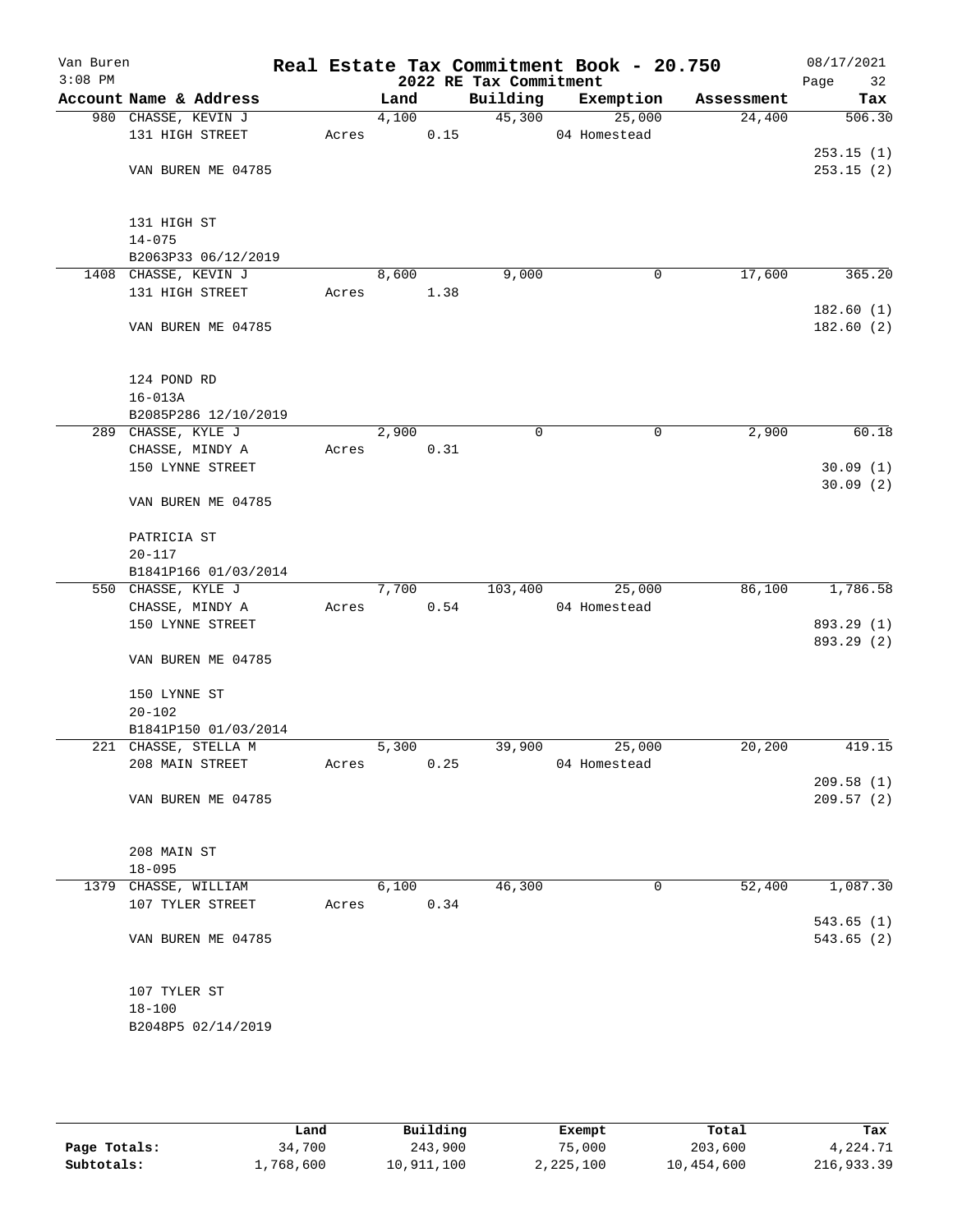| Van Buren<br>$3:08$ PM |                                                   |       |        |       | 2022 RE Tax Commitment | Real Estate Tax Commitment Book - 20.750 |            | 08/17/2021<br>Page<br>33 |
|------------------------|---------------------------------------------------|-------|--------|-------|------------------------|------------------------------------------|------------|--------------------------|
|                        | Account Name & Address                            |       | Land   |       | Building               | Exemption                                | Assessment | Tax                      |
|                        | 733 CHIN, THEA S                                  |       | 3,500  |       | 33,700                 | $\mathbf 0$                              | 37,200     | 771.90                   |
|                        | 222 MAIN STREET                                   | Acres |        | 0.11  |                        |                                          |            |                          |
|                        |                                                   |       |        |       |                        |                                          |            | 385.95(1)                |
|                        | VAN BUREN ME 04785                                |       |        |       |                        |                                          |            | 385.95(2)                |
|                        |                                                   |       |        |       |                        |                                          |            |                          |
|                        |                                                   |       |        |       |                        |                                          |            |                          |
|                        | 215 MAIN ST                                       |       |        |       |                        |                                          |            |                          |
|                        | $18 - 020$                                        |       |        |       |                        |                                          |            |                          |
|                        | B2087P90 12/27/2019                               |       |        |       |                        |                                          |            |                          |
|                        | 716 CHISHOLM, NATHAN T                            |       | 7,100  |       | 89,800                 | 25,000                                   | 71,900     | 1,491.93                 |
|                        | CHISHOLM, KRISTY                                  | Acres |        | 0.46  |                        | 04 Homestead                             |            |                          |
|                        | 35 RIVERVIEW DRIVE                                |       |        |       |                        |                                          |            | 745.97(1)<br>745.96(2)   |
|                        | VAN BUREN ME 04785                                |       |        |       |                        |                                          |            |                          |
|                        |                                                   |       |        |       |                        |                                          |            |                          |
|                        | 35 RIVERVIEW DR                                   |       |        |       |                        |                                          |            |                          |
|                        | $03A - 018$                                       |       |        |       |                        |                                          |            |                          |
|                        | B1950P307 10/06/2016                              |       |        |       |                        |                                          |            |                          |
|                        | 717 CHISHOLM, NATHAN T                            |       | 5,500  |       | 0                      | 0                                        | 5,500      | 114.13                   |
|                        | CHISHOLM, KRISTY L                                | Acres |        | 0.48  |                        |                                          |            |                          |
|                        | 35 RIVERVIEW DRIVE                                |       |        |       |                        |                                          |            | 57.07(1)                 |
|                        |                                                   |       |        |       |                        |                                          |            | 57.06(2)                 |
|                        | VAN BUREN ME 04785                                |       |        |       |                        |                                          |            |                          |
|                        |                                                   |       |        |       |                        |                                          |            |                          |
|                        | OFF RIVERVIEW DR                                  |       |        |       |                        |                                          |            |                          |
|                        | $03A - 022$                                       |       |        |       |                        |                                          |            |                          |
|                        | B2026P171 08/07/2018                              |       |        |       |                        |                                          |            |                          |
|                        | 78 CHISHOLM, SAMUEL T                             |       | 12,800 |       | 54,500                 | $\mathbf 0$                              | 67,300     | 1,396.48                 |
|                        | CHISHOLM, KIM M                                   | Acres |        | 1.72  |                        |                                          |            |                          |
|                        | 100 SEAL COVE ROAD                                |       |        |       |                        |                                          |            | 698.24(1)                |
|                        |                                                   |       |        |       |                        |                                          |            | 698.24(2)                |
|                        | SOUTHWEST HARBOR ME                               |       |        |       |                        |                                          |            |                          |
|                        | 04679                                             |       |        |       |                        |                                          |            |                          |
|                        | 214 MARQUIS RD                                    |       |        |       |                        |                                          |            |                          |
|                        | $02 - 007A$                                       |       |        |       |                        |                                          |            |                          |
|                        | B1960P152 12/20/2016                              |       |        |       |                        |                                          |            |                          |
|                        | 314 CJP, LLC                                      |       | 4,500  |       | 42,600                 | $\overline{0}$                           | 47,100     | 977.33                   |
|                        | 162 POPLAR STREET                                 | Acres |        | 0.18  |                        |                                          |            |                          |
|                        |                                                   |       |        |       |                        |                                          |            | 488.67 (1)               |
|                        | VAN BUREN ME 04785                                |       |        |       |                        |                                          |            | 488.66 (2)               |
|                        |                                                   |       |        |       |                        |                                          |            |                          |
|                        |                                                   |       |        |       |                        |                                          |            |                          |
|                        | 110 FRANKLIN ST                                   |       |        |       |                        |                                          |            |                          |
|                        | $13 - 034$                                        |       |        |       |                        |                                          |            |                          |
|                        | B1703P77 11/02/2010 B1689P168 07/26/2010 B981P169 |       |        |       |                        |                                          |            |                          |
|                        | 316 CJP, LLC                                      |       |        | 6,300 | 37,300                 | $\mathbf 0$                              | 43,600     | 904.70                   |
|                        | 162 POPLAR STREET                                 | Acres |        | 0.36  |                        |                                          |            |                          |
|                        |                                                   |       |        |       |                        |                                          |            | 452.35(1)                |
|                        | VAN BUREN ME 04785                                |       |        |       |                        |                                          |            | 452.35 (2)               |
|                        |                                                   |       |        |       |                        |                                          |            |                          |
|                        | 106 WATERMILL RD                                  |       |        |       |                        |                                          |            |                          |
|                        | $16 - 034$                                        |       |        |       |                        |                                          |            |                          |
|                        | B1741P83 11/03/2011                               |       |        |       |                        |                                          |            |                          |
|                        |                                                   |       |        |       |                        |                                          |            |                          |
|                        |                                                   |       |        |       |                        |                                          |            |                          |
|                        |                                                   |       |        |       |                        |                                          |            |                          |

|              | Land      | Building   | Exempt    | Total      | Tax        |
|--------------|-----------|------------|-----------|------------|------------|
| Page Totals: | 39,700    | 257,900    | 25,000    | 272,600    | 5,656.47   |
| Subtotals:   | 1,808,300 | 11,169,000 | 2,250,100 | 10,727,200 | 222,589.86 |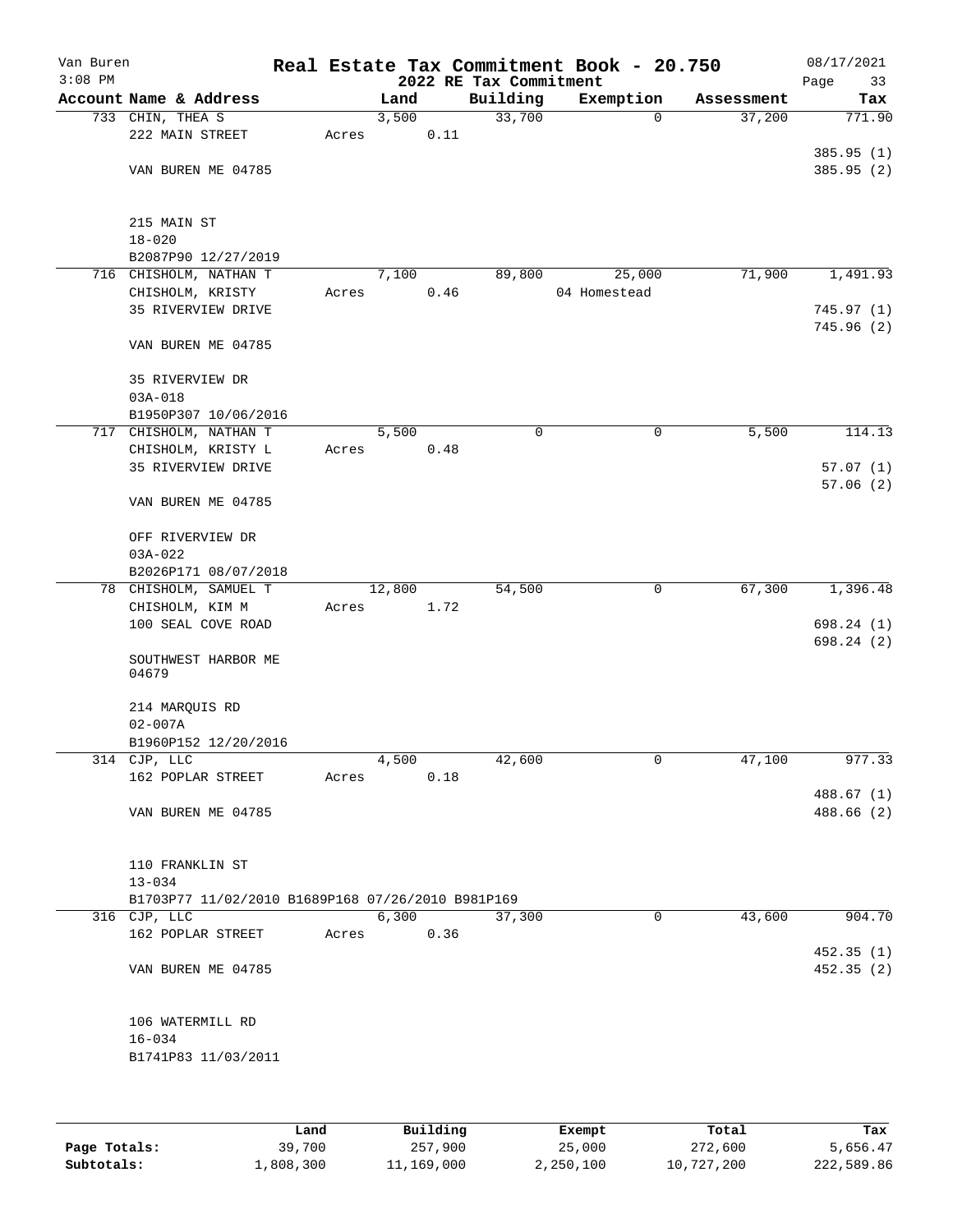| Van Buren<br>$3:08$ PM |                                          |       |                    |      | 2022 RE Tax Commitment | Real Estate Tax Commitment Book - 20.750 |            | 08/17/2021<br>Page<br>34 |
|------------------------|------------------------------------------|-------|--------------------|------|------------------------|------------------------------------------|------------|--------------------------|
|                        | Account Name & Address                   |       | Land               |      | Building               | Exemption                                | Assessment | Tax                      |
|                        | 864 CJP, LLC                             |       | 4,200              |      | 43,800                 | $\mathbf 0$                              | 48,000     | 996.00                   |
|                        | 162 POPLAR STREET                        | Acres |                    | 0.16 |                        |                                          |            |                          |
|                        |                                          |       |                    |      |                        |                                          |            | 498.00 (1)               |
|                        | VAN BUREN ME 04785                       |       |                    |      |                        |                                          |            | 498.00 (2)               |
|                        |                                          |       |                    |      |                        |                                          |            |                          |
|                        |                                          |       |                    |      |                        |                                          |            |                          |
|                        | 126 POPLAR ST                            |       |                    |      |                        |                                          |            |                          |
|                        | $16 - 035$                               |       |                    |      |                        |                                          |            |                          |
|                        | B1707P67 12/12/2010                      |       |                    |      |                        |                                          |            |                          |
|                        | 1150 CJP, LLC                            |       | 5,700              |      | 33,100                 | 0                                        | 38,800     | 805.10                   |
|                        | 162 POPLAR STREET                        | Acres |                    | 0.29 |                        |                                          |            |                          |
|                        |                                          |       |                    |      |                        |                                          |            | 402.55(1)                |
|                        | VAN BUREN ME 04785                       |       |                    |      |                        |                                          |            | 402.55(2)                |
|                        |                                          |       |                    |      |                        |                                          |            |                          |
|                        |                                          |       |                    |      |                        |                                          |            |                          |
|                        | 114 HARRISON ST<br>$18 - 016$            |       |                    |      |                        |                                          |            |                          |
|                        | B1703P84 11/02/2010 B1258P338            |       |                    |      |                        |                                          |            |                          |
|                        | 1152 CJP, LLC                            |       | 5,300              |      | 37,400                 | 0                                        | 42,700     | 886.03                   |
|                        | 162 POPLAR STREET                        | Acres |                    | 0.25 |                        |                                          |            |                          |
|                        |                                          |       |                    |      |                        |                                          |            | 443.02 (1)               |
|                        | VAN BUREN ME 04785                       |       |                    |      |                        |                                          |            | 443.01 (2)               |
|                        |                                          |       |                    |      |                        |                                          |            |                          |
|                        |                                          |       |                    |      |                        |                                          |            |                          |
|                        | 214 MAIN ST                              |       |                    |      |                        |                                          |            |                          |
|                        | $18 - 094$                               |       |                    |      |                        |                                          |            |                          |
|                        | B1703P68 11/02/2010 B983P210             |       |                    |      |                        |                                          |            |                          |
|                        | 1236 CLARK, ASHLEY H                     |       | $\overline{4,200}$ |      | 55,900                 | 0                                        | 60,100     | 1,247.08                 |
|                        | 110 HILLSIDE STREET                      | Acres |                    | 0.16 |                        |                                          |            |                          |
|                        |                                          |       |                    |      |                        |                                          |            | 623.54(1)                |
|                        | VAN BUREN ME 04785                       |       |                    |      |                        |                                          |            | 623.54 (2)               |
|                        |                                          |       |                    |      |                        |                                          |            |                          |
|                        |                                          |       |                    |      |                        |                                          |            |                          |
|                        | 110 HILLSIDE ST                          |       |                    |      |                        |                                          |            |                          |
|                        | $23 - 093$                               |       |                    |      |                        |                                          |            |                          |
|                        | B2148P51 02/26/2021 B1625P201 01/16/2009 |       |                    |      |                        |                                          |            |                          |
|                        | 223 CLARK, CLIFFORD W JR                 |       | 6,000              |      | 30,400                 | 0                                        | 36,400     | 755.30                   |
|                        | C/O DAVID MATHERS                        | Acres |                    | 0.33 |                        |                                          |            |                          |
|                        | PO BOX 341                               |       |                    |      |                        |                                          |            | 377.65(1)                |
|                        | WILLIAMSBURG MA 01096                    |       |                    |      |                        |                                          |            | 377.65(2)                |
|                        |                                          |       |                    |      |                        |                                          |            |                          |
|                        | 108 WATERMILL RD                         |       |                    |      |                        |                                          |            |                          |
|                        | $16 - 033$                               |       |                    |      |                        |                                          |            |                          |
|                        | B1736P117 09/27/2011                     |       |                    |      |                        |                                          |            |                          |
|                        | 35 CLAVETTE, CHANTAL M                   |       | 3,900              |      | 69,700                 | 25,000                                   | 48,600     | 1,008.45                 |
|                        | SIROIS, JOSEPH A                         | Acres |                    | 0.14 |                        | 04 Homestead                             |            |                          |
|                        | 140 POPLAR STREET                        |       |                    |      |                        |                                          |            | 504.23(1)                |
|                        |                                          |       |                    |      |                        |                                          |            | 504.22(2)                |
|                        | VAN BUREN ME 04785                       |       |                    |      |                        |                                          |            |                          |
|                        |                                          |       |                    |      |                        |                                          |            |                          |
|                        | 140 POPLAR ST                            |       |                    |      |                        |                                          |            |                          |
|                        | $16 - 022$                               |       |                    |      |                        |                                          |            |                          |
|                        | B1649P162 07/31/2009                     |       |                    |      |                        |                                          |            |                          |
|                        |                                          |       |                    |      |                        |                                          |            |                          |
|                        |                                          |       |                    |      |                        |                                          |            |                          |

|              | Land      | Building   | Exempt    | Total      | Tax        |
|--------------|-----------|------------|-----------|------------|------------|
| Page Totals: | 29,300    | 270,300    | 25,000    | 274,600    | 5,697.96   |
| Subtotals:   | 1,837,600 | 11,439,300 | 2,275,100 | 11,001,800 | 228,287.82 |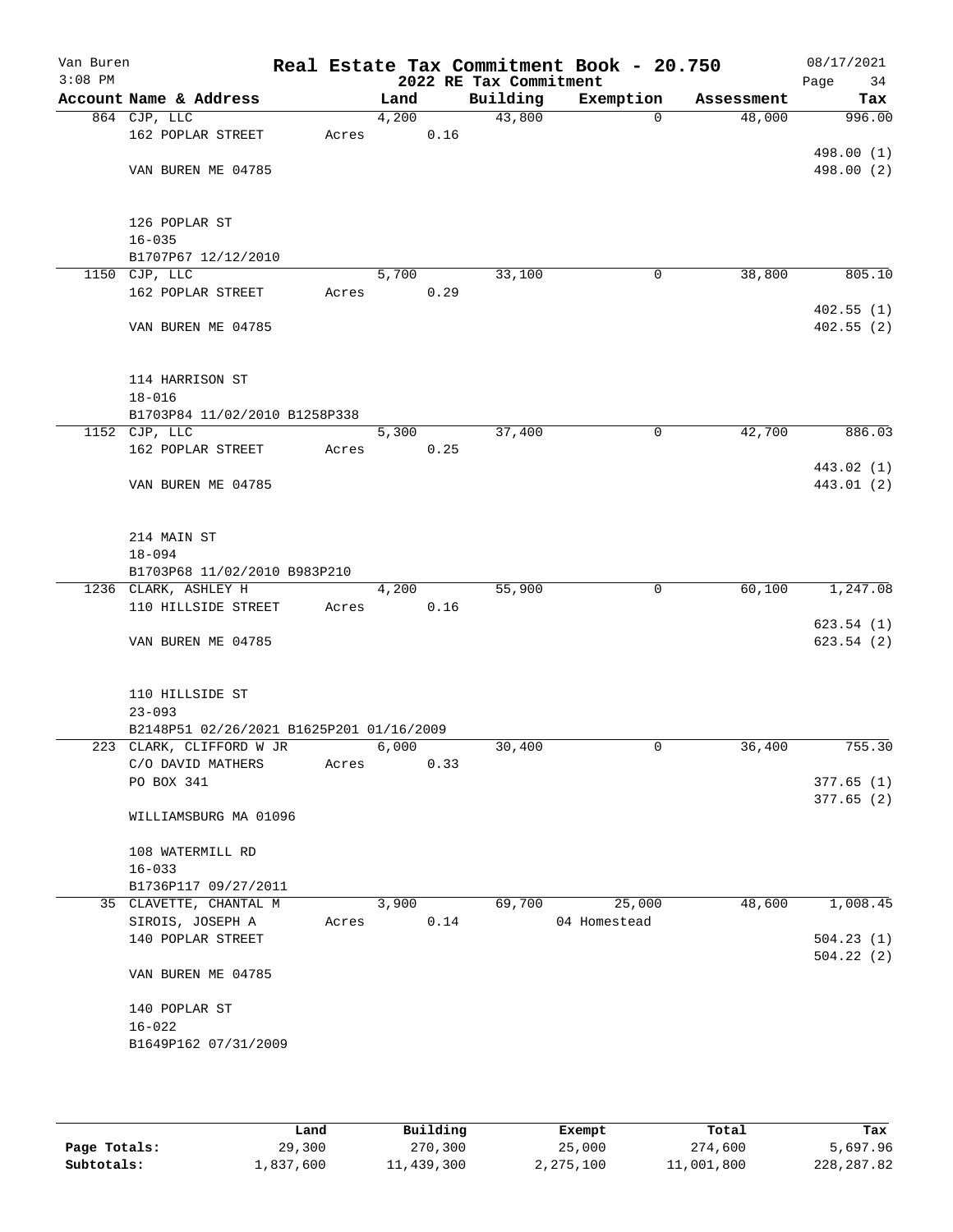| Van Buren<br>$3:08$ PM |                                         |       |        |      | 2022 RE Tax Commitment | Real Estate Tax Commitment Book - 20.750 |            | 08/17/2021<br>Page<br>35 |
|------------------------|-----------------------------------------|-------|--------|------|------------------------|------------------------------------------|------------|--------------------------|
|                        | Account Name & Address                  |       | Land   |      | Building               | Exemption                                | Assessment | Tax                      |
|                        | 821 CLAVETTE, MICHAEL                   |       | 13,000 |      | 59,800                 | 25,000                                   | 47,800     | 991.85                   |
|                        | 194 CASTONGUAY ROAD                     | Acres |        | 2.40 |                        | 04 Homestead                             |            | 495.93 (1)               |
|                        | VAN BUREN ME 04785                      |       |        |      |                        |                                          |            | 495.92 (2)               |
|                        | 194 CASTONGUAY ST<br>$02 - 033D$        |       |        |      |                        |                                          |            |                          |
|                        | B1838P258 12/09/2013                    |       |        |      |                        |                                          |            |                          |
|                        | 227 CLINGAN, NANCY A                    |       | 4,400  |      | 39,000                 | 0                                        | 43,400     | 900.55                   |
|                        | CLINGAN, DANIEL J                       | Acres |        | 0.17 |                        |                                          |            |                          |
|                        | 8021 LICHEN DRIVE                       |       |        |      |                        |                                          |            | 450.28 (1)<br>450.27 (2) |
|                        | CITRUS HEIGHTS CA 95621                 |       |        |      |                        |                                          |            |                          |
|                        | 108 LINCOLN ST                          |       |        |      |                        |                                          |            |                          |
|                        | $14 - 015$                              |       |        |      |                        |                                          |            |                          |
|                        | B1583P52                                |       |        |      |                        |                                          |            |                          |
|                        | 1014 COASTAL MAINE, LLC                 |       | 3,800  |      | $\mathbf 0$            | 0                                        | 3,800      | 78.85                    |
|                        | 143 BURRILL ST SUITE                    | Acres |        | 0.23 |                        |                                          |            |                          |
|                        | 201                                     |       |        |      |                        |                                          |            | 39.43(1)                 |
|                        | SWAMPSCOTT MA 01907                     |       |        |      |                        |                                          |            | 39.42(2)                 |
|                        | BOOSTER STATION                         |       |        |      |                        |                                          |            |                          |
|                        | $09 - 007B$                             |       |        |      |                        |                                          |            |                          |
|                        | B1820P223 07/31/2013                    |       |        |      |                        |                                          |            |                          |
|                        | 459 COATS, BRIDGET A                    |       | 5,300  |      | 35,500                 | 25,000                                   | 15,800     | 327.85                   |
|                        | 3 ACADIA HEIGHTS                        | Acres |        | 0.25 |                        | 04 Homestead                             |            |                          |
|                        |                                         |       |        |      |                        |                                          |            | 163.93(1)                |
|                        | VAN BUREN ME 04785                      |       |        |      |                        |                                          |            | 163.92(2)                |
|                        | 497 MAIN ST                             |       |        |      |                        |                                          |            |                          |
|                        | $22 - 001$                              |       |        |      |                        |                                          |            |                          |
|                        | B1654P112 08/27/2009                    |       |        |      |                        |                                          |            |                          |
|                        | 231 CORBIN, DANIEL C<br>CORBIN, SARAH M | Acres | 7,800  | 0.55 | 94,000                 | 25,000<br>04 Homestead                   | 76,800     | 1,593.60                 |
|                        | 552 MAIN STREET                         |       |        |      |                        |                                          |            | 796.80 (1)               |
|                        |                                         |       |        |      |                        |                                          |            | 796.80 (2)               |
|                        | VAN BUREN ME 04785                      |       |        |      |                        |                                          |            |                          |
|                        | 552 MAIN ST                             |       |        |      |                        |                                          |            |                          |
|                        | $23 - 002$                              |       |        |      |                        |                                          |            |                          |
|                        | B1472P80                                |       |        |      |                        |                                          |            |                          |
|                        | 287 CORBIN, FRANK                       |       | 5,000  |      | 65,300                 | 25,000                                   | 45,300     | 939.98                   |
|                        | C/O YVONNE PELLETIER                    |       | Acres  | 0.23 |                        | 04 Homestead                             |            |                          |
|                        | 29 MARTIN ST                            |       |        |      |                        |                                          |            | 469.99(1)                |
|                        | GRAND FALLS NB E3Y 1C8                  |       |        |      |                        |                                          |            | 469.99 (2)               |
|                        | 107 BERRY AVE                           |       |        |      |                        |                                          |            |                          |
|                        | $23 - 066$                              |       |        |      |                        |                                          |            |                          |
|                        | B1884P327 03/23/2015                    |       |        |      |                        |                                          |            |                          |
|                        |                                         |       |        |      |                        |                                          |            |                          |
|                        |                                         |       |        |      |                        |                                          |            |                          |
|                        |                                         |       |        |      |                        |                                          |            |                          |

|              | Land      | Building   | Exempt    | Total      | Tax        |
|--------------|-----------|------------|-----------|------------|------------|
| Page Totals: | 39,300    | 293,600    | 100,000   | 232,900    | 4,832.68   |
| Subtotals:   | 1,876,900 | 11,732,900 | 2,375,100 | 11,234,700 | 233,120.50 |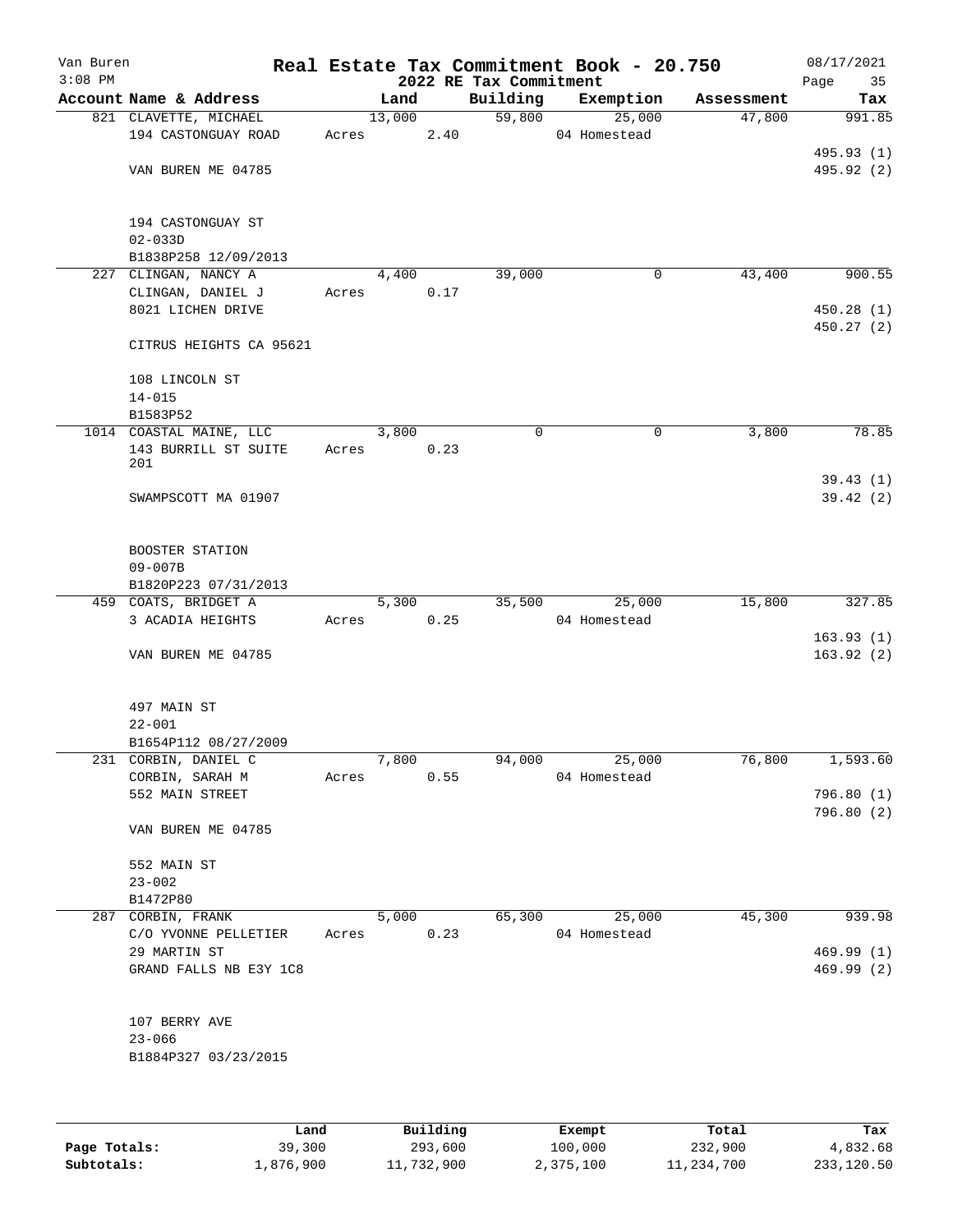| Van Buren<br>$3:08$ PM |                                 |       |       |       |                                    | Real Estate Tax Commitment Book - 20.750 |            | 08/17/2021        |
|------------------------|---------------------------------|-------|-------|-------|------------------------------------|------------------------------------------|------------|-------------------|
|                        | Account Name & Address          |       | Land  |       | 2022 RE Tax Commitment<br>Building | Exemption                                | Assessment | Page<br>36<br>Tax |
|                        | 235 CORBIN, JASON A             |       | 4,600 |       | 48,100                             | 25,000                                   | 27,700     | 574.78            |
|                        | CORBIN, RENE R                  | Acres |       | 0.19  |                                    | 04 Homestead                             |            |                   |
|                        | PO BOX 403                      |       |       |       |                                    |                                          |            | 287.39(1)         |
|                        |                                 |       |       |       |                                    |                                          |            | 287.39 (2)        |
|                        | VAN BUREN ME 04785              |       |       |       |                                    |                                          |            |                   |
|                        |                                 |       |       |       |                                    |                                          |            |                   |
|                        | 114 ST FRANCIS ST<br>$14 - 003$ |       |       |       |                                    |                                          |            |                   |
|                        | B1232P336                       |       |       |       |                                    |                                          |            |                   |
|                        | 238 CORBIN, MAURICE             |       | 7,700 |       | 81,900                             | 31,000                                   | 58,600     | 1,215.95          |
|                        | CORBIN, NANCY                   | Acres |       | 0.54  |                                    | 04 Homestead                             |            |                   |
|                        | 143 LAPLANTE HEIGHTS            |       |       |       |                                    | 02 Veteran                               |            | 607.98(1)         |
|                        |                                 |       |       |       |                                    |                                          |            | 607.97(2)         |
|                        | VAN BUREN ME 04785              |       |       |       |                                    |                                          |            |                   |
|                        | 143 LAPLANTE HEIGHTS            |       |       |       |                                    |                                          |            |                   |
|                        | 18C-002A                        |       |       |       |                                    |                                          |            |                   |
|                        | B962P269                        |       |       |       |                                    |                                          |            |                   |
|                        | 1110 CORMIER, ADAM R            |       | 3,800 |       | 64,600                             | 25,000                                   | 43,400     | 900.55            |
|                        | 111 CYR AVENUE                  | Acres |       | 0.13  |                                    | 04 Homestead                             |            |                   |
|                        |                                 |       |       |       |                                    |                                          |            | 450.28 (1)        |
|                        | VAN BUREN ME 04785              |       |       |       |                                    |                                          |            | 450.27 (2)        |
|                        |                                 |       |       |       |                                    |                                          |            |                   |
|                        | 111 CYR AVE                     |       |       |       |                                    |                                          |            |                   |
|                        | $18 - 119$                      |       |       |       |                                    |                                          |            |                   |
|                        | B1725P263 07/01/2011            |       |       |       |                                    |                                          |            |                   |
|                        | 641 CORMIER, DANIEL             |       | 5,600 |       | 44,900                             | 25,000                                   | 25,500     | 529.13            |
|                        | CORMIER, YVETTE M               | Acres |       | 0.28  |                                    | 04 Homestead                             |            |                   |
|                        | 111 JACKSON STREET              |       |       |       |                                    |                                          |            | 264.57(1)         |
|                        |                                 |       |       |       |                                    |                                          |            | 264.56(2)         |
|                        | VAN BUREN ME 04785              |       |       |       |                                    |                                          |            |                   |
|                        | 111 JACKSON ST                  |       |       |       |                                    |                                          |            |                   |
|                        | $18 - 077$                      |       |       |       |                                    |                                          |            |                   |
|                        | B1595P282 05/20/2008            |       |       |       |                                    |                                          |            |                   |
|                        | 1224 CORMIER, DAWN M            |       | 7,000 |       | 72,700                             | 25,000                                   | 54,700     | 1,135.03          |
|                        | CORMIER, JESSE                  | Acres |       | 0.45  |                                    | 04 Homestead                             |            |                   |
|                        | 113 ADAMS STREET                |       |       |       |                                    |                                          |            | 567.52(1)         |
|                        | VAN BUREN ME 04785              |       |       |       |                                    |                                          |            | 567.51(2)         |
|                        | 113 ADAMS ST                    |       |       |       |                                    |                                          |            |                   |
|                        | $18 - 025$                      |       |       |       |                                    |                                          |            |                   |
|                        | B2012P1 04/09/2018              |       |       |       |                                    |                                          |            |                   |
|                        | 242 CORMIER, DEAN J             |       | 7,500 |       | 0                                  | $\mathbf 0$                              | 7,500      | 155.63            |
|                        | 99 HAMLIN RD                    | Acres |       | 23.00 |                                    |                                          |            |                   |
|                        |                                 |       |       |       |                                    |                                          |            | 77.82(1)          |
|                        | HAMLIN ME 04785                 |       |       |       |                                    |                                          |            | 77.81(2)          |
|                        |                                 |       |       |       |                                    |                                          |            |                   |
|                        | OFF HAMLIN ROAD                 |       |       |       |                                    |                                          |            |                   |
|                        | $03 - 017$                      |       |       |       |                                    |                                          |            |                   |
|                        | B2096P25 03/18/2020             |       |       |       |                                    |                                          |            |                   |
|                        |                                 |       |       |       |                                    |                                          |            |                   |
|                        |                                 |       |       |       |                                    |                                          |            |                   |

|              | Land      | Building   | Exempt    | Total      | Tax        |
|--------------|-----------|------------|-----------|------------|------------|
| Page Totals: | 36,200    | 312,200    | 131,000   | 217,400    | 4,511.07   |
| Subtotals:   | 1,913,100 | 12,045,100 | 2,506,100 | 11,452,100 | 237,631.57 |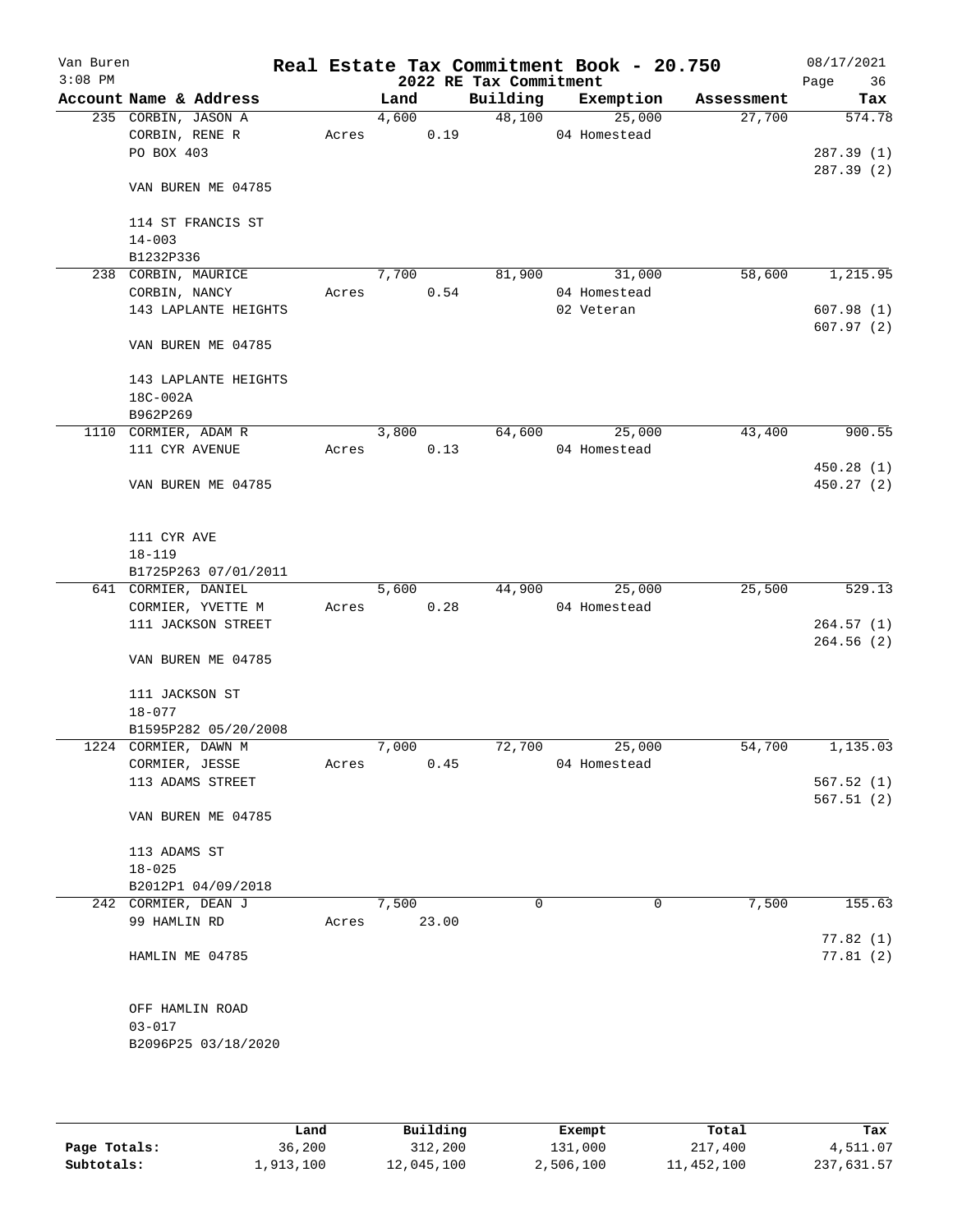| Van Buren<br>$3:08$ PM |                         |       |       |      | 2022 RE Tax Commitment | Real Estate Tax Commitment Book - 20.750 |            | 08/17/2021<br>37<br>Page |
|------------------------|-------------------------|-------|-------|------|------------------------|------------------------------------------|------------|--------------------------|
|                        | Account Name & Address  |       | Land  |      | Building               | Exemption                                | Assessment | Tax                      |
|                        | 240 CORMIER, DENNIS L   |       | 7,400 |      | 107,500                | 25,000                                   | 89,900     | 1,865.43                 |
|                        | CORMIER, LOUISE         | Acres |       | 0.50 |                        | 04 Homestead                             |            |                          |
|                        | 185 STATE STREET        |       |       |      |                        |                                          |            | 932.72 (1)               |
|                        |                         |       |       |      |                        |                                          |            | 932.71 (2)               |
|                        | VAN BUREN ME 04785      |       |       |      |                        |                                          |            |                          |
|                        |                         |       |       |      |                        |                                          |            |                          |
|                        | 185 STATE ST            |       |       |      |                        |                                          |            |                          |
|                        | $12A - 028$             |       |       |      |                        |                                          |            |                          |
|                        | 1136 CORMIER, HAROLD JR |       | 5,000 |      | $\mathbf 0$            | $\mathbf 0$                              | 5,000      | 103.75                   |
|                        | 574 MAIN STREET         | Acres |       | 0.23 |                        |                                          |            |                          |
|                        |                         |       |       |      |                        |                                          |            | 51.88(1)                 |
|                        | VAN BUREN ME 04785      |       |       |      |                        |                                          |            | 51.87(2)                 |
|                        |                         |       |       |      |                        |                                          |            |                          |
|                        |                         |       |       |      |                        |                                          |            |                          |
|                        | MAIN ST                 |       |       |      |                        |                                          |            |                          |
|                        | $24 - 006A$             |       |       |      |                        |                                          |            |                          |
|                        | B1608P141 08/11/2008    |       |       |      |                        |                                          |            |                          |
|                        | 1137 CORMIER, HAROLD JR |       | 4,100 |      | 52,700                 | 25,000                                   | 31,800     | 659.85                   |
|                        | 574 MAIN STREET         | Acres |       | 0.15 |                        | 04 Homestead                             |            |                          |
|                        |                         |       |       |      |                        |                                          |            | 329.93(1)                |
|                        | VAN BUREN ME 04785      |       |       |      |                        |                                          |            | 329.92(2)                |
|                        |                         |       |       |      |                        |                                          |            |                          |
|                        |                         |       |       |      |                        |                                          |            |                          |
|                        | 574 MAIN ST             |       |       |      |                        |                                          |            |                          |
|                        | $24 - 011$              |       |       |      |                        |                                          |            |                          |
|                        | B1608P141 08/11/2008    |       |       |      |                        |                                          |            |                          |
|                        | 1028 CORMIER, HAROLD JR |       | 5,500 |      | 27,000                 | 0                                        | 32,500     | 674.38                   |
|                        | 574 MAIN STREET         | Acres |       | 0.27 |                        |                                          |            |                          |
|                        |                         |       |       |      |                        |                                          |            | 337.19(1)                |
|                        | VAN BUREN ME 04785      |       |       |      |                        |                                          |            | 337.19(2)                |
|                        |                         |       |       |      |                        |                                          |            |                          |
|                        |                         |       |       |      |                        |                                          |            |                          |
|                        | 570 MAIN ST             |       |       |      |                        |                                          |            |                          |
|                        | $24 - 012$              |       |       |      |                        |                                          |            |                          |
|                        | B2086P48 12/18/2019     |       |       |      |                        |                                          |            |                          |
|                        | 243 CORMIER, LARRY J    |       | 5,100 |      | 25,900                 | 25,000                                   | 6,000      | 124.50                   |
|                        | CORMIER, DIANE M        | Acres |       | 0.24 |                        | 04 Homestead                             |            |                          |
|                        | 114 WILSON STREET       |       |       |      |                        |                                          |            | 62.25(1)                 |
|                        |                         |       |       |      |                        |                                          |            | 62.25(2)                 |
|                        | VAN BUREN ME 04785      |       |       |      |                        |                                          |            |                          |
|                        |                         |       |       |      |                        |                                          |            |                          |
|                        | 114 WILSON ST           |       |       |      |                        |                                          |            |                          |
|                        | $23 - 050$              |       |       |      |                        |                                          |            |                          |
|                        | B2071P388 09/03/2019    |       |       |      |                        |                                          |            |                          |
|                        | 1069 CORMIER, MEGAN V   |       | 7,200 |      | 125,200                | 25,000                                   | 107,400    | 2,228.55                 |
|                        | 204 CHAMPLAIN STREET    | Acres |       | 0.47 |                        | 04 Homestead                             |            |                          |
|                        |                         |       |       |      |                        |                                          |            | 1, 114.28(1)             |
|                        | VAN BUREN ME 04785      |       |       |      |                        |                                          |            | 1, 114.27(2)             |
|                        |                         |       |       |      |                        |                                          |            |                          |
|                        |                         |       |       |      |                        |                                          |            |                          |
|                        | 204 CHAMPLAIN ST        |       |       |      |                        |                                          |            |                          |
|                        | 19-012A                 |       |       |      |                        |                                          |            |                          |
|                        | B2068P228 08/01/2019    |       |       |      |                        |                                          |            |                          |
|                        |                         |       |       |      |                        |                                          |            |                          |
|                        |                         |       |       |      |                        |                                          |            |                          |

|              | Land      | Building   | Exempt    | Total      | Tax         |
|--------------|-----------|------------|-----------|------------|-------------|
| Page Totals: | 34,300    | 338,300    | 100,000   | 272,600    | 5,656.46    |
| Subtotals:   | 1,947,400 | 12,383,400 | 2,606,100 | 11,724,700 | 243, 288.03 |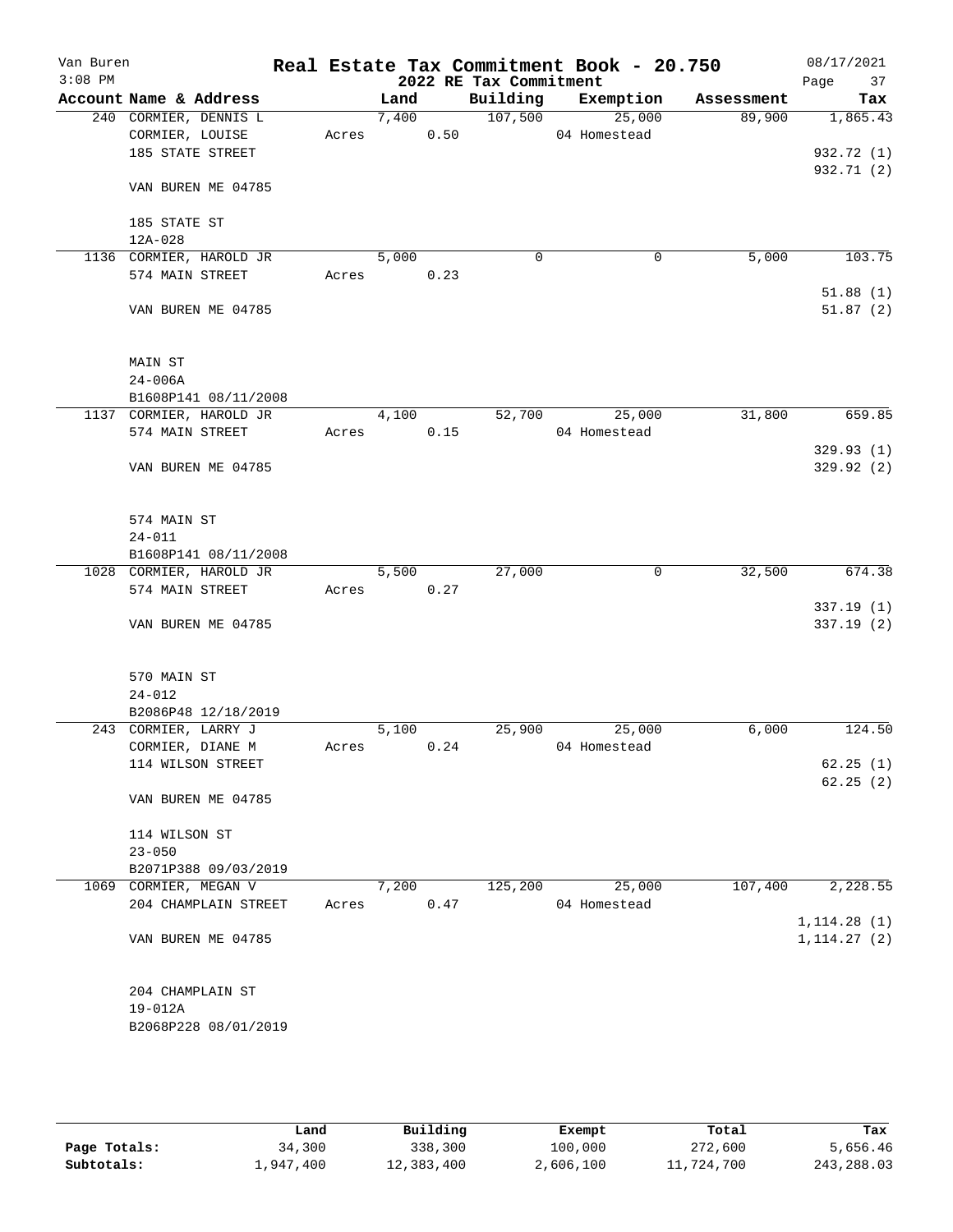| Van Buren<br>$3:08$ PM |                               |       |       |      | 2022 RE Tax Commitment | Real Estate Tax Commitment Book - 20.750 |            | 08/17/2021<br>Page<br>38 |
|------------------------|-------------------------------|-------|-------|------|------------------------|------------------------------------------|------------|--------------------------|
|                        | Account Name & Address        |       | Land  |      | Building               | Exemption                                | Assessment | Tax                      |
|                        | 245 CORMIER, NELSON           |       | 4,500 |      | 35,300                 | 25,000                                   | 14,800     | 307.10                   |
|                        | CORMIER, ANN MARIE            | Acres |       | 0.18 |                        | 04 Homestead                             |            |                          |
|                        | 163 CHAMPLAIN STREET          |       |       |      |                        |                                          |            | 153.55(1)                |
|                        |                               |       |       |      |                        |                                          |            | 153.55(2)                |
|                        | VAN BUREN ME 04785            |       |       |      |                        |                                          |            |                          |
|                        | 163 CHAMPLAIN ST              |       |       |      |                        |                                          |            |                          |
|                        | $19 - 022$                    |       |       |      |                        |                                          |            |                          |
|                        | 246 CORMIER, STEPHEN J        |       | 5,800 |      | 50,300                 | 25,000                                   | 31,100     | 645.33                   |
|                        | PO BOX 454                    | Acres |       | 0.30 |                        | 04 Homestead                             |            |                          |
|                        |                               |       |       |      |                        |                                          |            | 322.67(1)                |
|                        | VAN BUREN ME 04785            |       |       |      |                        |                                          |            | 322.66(2)                |
|                        | 134 MCKINLEY ST               |       |       |      |                        |                                          |            |                          |
|                        | $14 - 044$                    |       |       |      |                        |                                          |            |                          |
|                        | B727P68                       |       |       |      |                        |                                          |            |                          |
|                        | 583 CORMIER, STEVEN J         |       | 5,000 |      | 66,500                 | 25,000                                   | 46,500     | 964.88                   |
|                        | CORMIER, BRIDGITTE M          | Acres |       | 0.23 |                        | 04 Homestead                             |            |                          |
|                        | PO BOX 454                    |       |       |      |                        |                                          |            | 482.44 (1)               |
|                        | VAN BUREN ME 04785            |       |       |      |                        |                                          |            | 482.44 (2)               |
|                        | 118 LINCOLN ST                |       |       |      |                        |                                          |            |                          |
|                        | $14 - 013$                    |       |       |      |                        |                                          |            |                          |
|                        | B1691P23 08/04/2010 B1438P183 |       |       |      |                        |                                          |            |                          |
|                        | 1098 CORNELIUS, RANDALL       |       | 9,100 |      | 120,000                | 0                                        | 129,100    | 2,678.83                 |
|                        | CORNELIUS, THERESA            | Acres |       | 0.75 |                        |                                          |            |                          |
|                        | 28231 SYCAMORE MESA           |       |       |      |                        |                                          |            | 1,339.42(1)              |
|                        | ROAD                          |       |       |      |                        |                                          |            |                          |
|                        | TEMECULA CA 92590             |       |       |      |                        |                                          |            | 1,339.41(2)              |
|                        | 224 STATE ST                  |       |       |      |                        |                                          |            |                          |
|                        | 12A-015                       |       |       |      |                        |                                          |            |                          |
|                        | B2026P45 08/03/2018           |       |       |      |                        |                                          |            |                          |
|                        | 660 CORRIVEAU, ROBERT J       |       | 4,700 |      | 17,900                 | 0                                        | 22,600     | 468.95                   |
|                        | 164 FULTON STREET             | Acres |       | 0.20 |                        |                                          |            |                          |
|                        |                               |       |       |      |                        |                                          |            | 234.48(1)                |
|                        | VAN BUREN ME 04785            |       |       |      |                        |                                          |            | 234.47 (2)               |
|                        | 164 FULTON ST                 |       |       |      |                        |                                          |            |                          |
|                        | $19 - 040B$                   |       |       |      |                        |                                          |            |                          |
|                        | B1610P335 08/29/2008          |       |       |      |                        |                                          |            |                          |
|                        | 254 CORRIVEAU, STEVEN         |       | 5,000 |      | 62,600                 | 25,000                                   | 42,600     | 883.95                   |
|                        | CORRIVEAU, BRENDA             | Acres |       | 0.23 |                        | 04 Homestead                             |            |                          |
|                        | 112 LINCOLN STREET            |       |       |      |                        |                                          |            | 441.98 (1)               |
|                        | VAN BUREN ME 04785            |       |       |      |                        |                                          |            | 441.97 (2)               |
|                        | 112 LINCOLN ST                |       |       |      |                        |                                          |            |                          |
|                        | $14 - 014$                    |       |       |      |                        |                                          |            |                          |
|                        | B798P191                      |       |       |      |                        |                                          |            |                          |
|                        |                               |       |       |      |                        |                                          |            |                          |
|                        |                               |       |       |      |                        |                                          |            |                          |
|                        |                               |       |       |      |                        |                                          |            |                          |

|              | Land      | Building   | Exempt    | Total      | Tax        |
|--------------|-----------|------------|-----------|------------|------------|
| Page Totals: | 34,100    | 352,600    | 100,000   | 286,700    | 5,949.04   |
| Subtotals:   | ⊥,981,500 | 12,736,000 | 2,706,100 | 12,011,400 | 249,237.07 |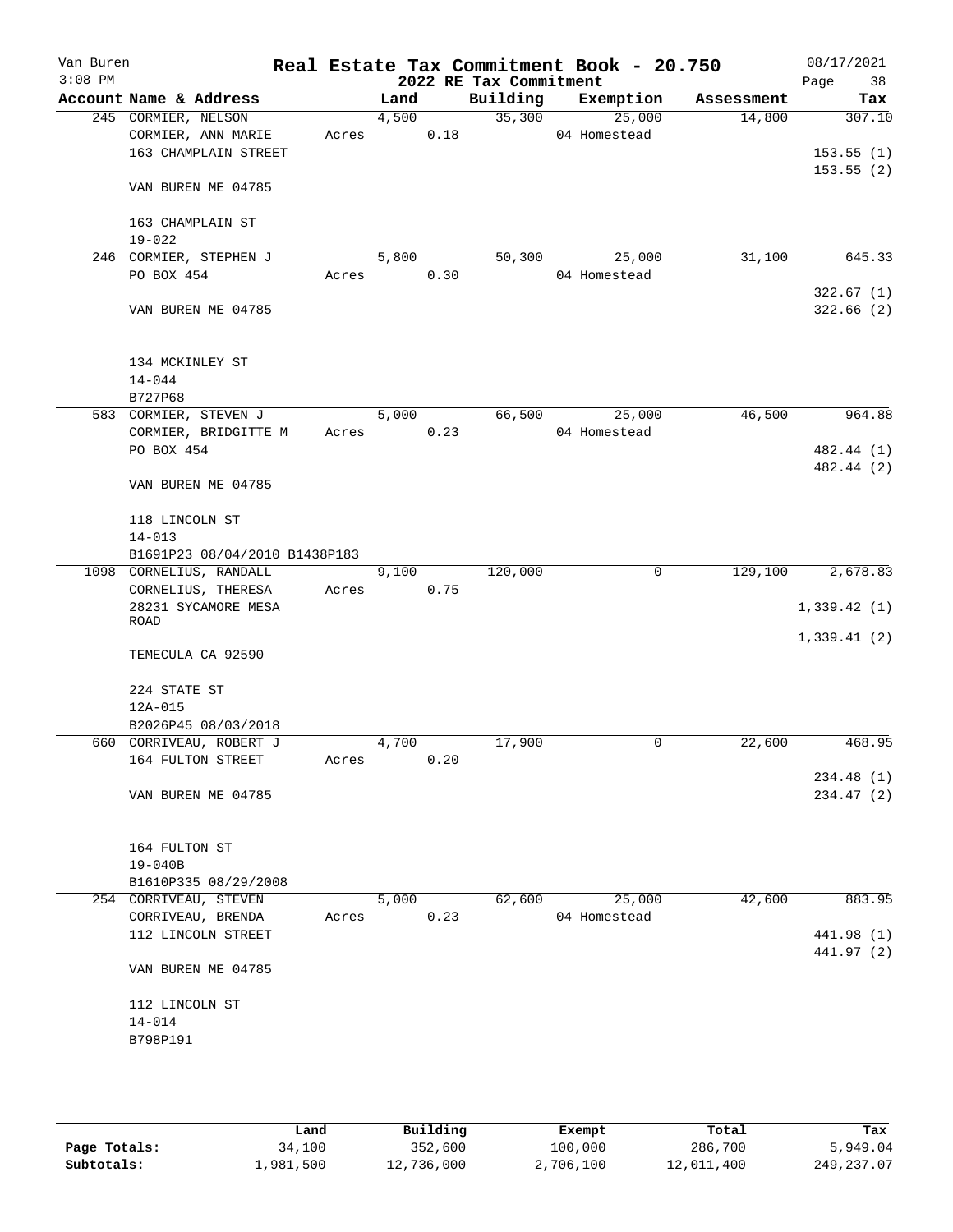| Van Buren<br>$3:08$ PM |                                                         |       |        |      | 2022 RE Tax Commitment | Real Estate Tax Commitment Book - 20.750 |            | 08/17/2021<br>Page<br>39 |
|------------------------|---------------------------------------------------------|-------|--------|------|------------------------|------------------------------------------|------------|--------------------------|
|                        | Account Name & Address                                  |       | Land   |      | Building               | Exemption                                | Assessment | Tax                      |
|                        | 260 COTE, CHARLES (LIFE<br>ESTATE)<br>COTE, GLORIA B    | Acres | 4,200  | 0.16 | $\mathsf{O}$           | $\Omega$                                 | 4,200      | 87.15                    |
|                        | 104 CYR AVENUE                                          |       |        |      |                        |                                          |            | 43.58(1)<br>43.57 (2)    |
|                        | VAN BUREN ME 04785                                      |       |        |      |                        |                                          |            |                          |
|                        | ST. BRUNO STREET<br>18-087D                             |       |        |      |                        |                                          |            |                          |
|                        | B1366P219                                               |       |        |      |                        |                                          |            |                          |
|                        | 259 COTE, CHARLES JR (LIFE<br>ESTATE)<br>COTE, GLORIA B | Acres | 6,000  | 0.33 | 78,300                 | 31,000<br>02 Veteran                     | 53,300     | 1,105.98                 |
|                        | 104 CYR AVENUE                                          |       |        |      |                        | 04 Homestead                             |            | 552.99(1)<br>552.99(2)   |
|                        | VAN BUREN ME 04785                                      |       |        |      |                        |                                          |            |                          |
|                        | 104 CYR AVE<br>$18 - 122$                               |       |        |      |                        |                                          |            |                          |
|                        | B1366P219                                               |       |        |      |                        |                                          |            |                          |
|                        | 262 COTE, HURBAIN J                                     |       | 12,600 |      | 63,200                 | 31,000                                   | 44,800     | 929.60                   |
|                        | COTE, DOROTHY<br>173 CASTONGUAY RD                      | Acres |        | 1.15 |                        | 04 Homestead<br>02 Veteran               |            | 464.80(1)                |
|                        | VAN BUREN ME 04785                                      |       |        |      |                        |                                          |            | 464.80(2)                |
|                        | 173 CASTONGUAY RD                                       |       |        |      |                        |                                          |            |                          |
|                        | $02 - 034A$                                             |       |        |      |                        |                                          |            |                          |
|                        | B441P64 09/10/1976                                      |       |        |      |                        |                                          |            |                          |
|                        | 264 COTE, THELMA                                        |       | 11,400 |      | $\mathbf 0$            | $\mathbf 0$                              | 11,400     | 236.55                   |
|                        | 10 SOLMAN STREET                                        | Acres |        | 2.25 |                        |                                          |            |                          |
|                        | THE WILLOWS APT 1<br>CARIBOU ME 04736                   |       |        |      |                        |                                          |            | 118.28(1)<br>118.27(2)   |
|                        | VIOLETTE ST<br>$16 - 066A$                              |       |        |      |                        |                                          |            |                          |
|                        | B485P71                                                 |       |        |      |                        |                                          |            |                          |
|                        | 1080 COVENTRY, MICHAEL                                  |       | 5,800  |      | 66,500                 | 25,000                                   | 47,300     | 981.48                   |
|                        | NORRIS, JEFFERY                                         | Acres |        | 0.30 |                        | 04 Homestead                             |            |                          |
|                        | 114 CYR AVENUE                                          |       |        |      |                        |                                          |            | 490.74 (1)<br>490.74 (2) |
|                        | VAN BUREN ME 04785                                      |       |        |      |                        |                                          |            |                          |
|                        | 114 CYR AVE                                             |       |        |      |                        |                                          |            |                          |
|                        | $18 - 120$                                              |       |        |      |                        |                                          |            |                          |
|                        | B1833P28 10/22/2013                                     |       |        |      |                        |                                          |            |                          |
|                        | 267 CRAIG, NELSON R                                     |       | 5,900  |      | 57,300                 | 25,000                                   | 38,200     | 792.65                   |
|                        | CRAIG, RENA M                                           | Acres |        | 0.32 |                        | 04 Homestead                             |            |                          |
|                        | 102 CHAMPLAIN STREET                                    |       |        |      |                        |                                          |            | 396.33(1)                |
|                        | VAN BUREN ME 04785                                      |       |        |      |                        |                                          |            | 396.32 (2)               |
|                        | 309 MAIN ST & 102<br>$20 - 048A$                        |       |        |      |                        |                                          |            |                          |
|                        |                                                         |       |        |      |                        |                                          |            |                          |

|              | Land      | Building   | Exempt    | Total      | Tax        |
|--------------|-----------|------------|-----------|------------|------------|
| Page Totals: | 45,900    | 265,300    | 112,000   | 199,200    | 4, 133, 41 |
| Subtotals:   | 2.027.400 | 13,001,300 | 2,818,100 | 12,210,600 | 253,370.48 |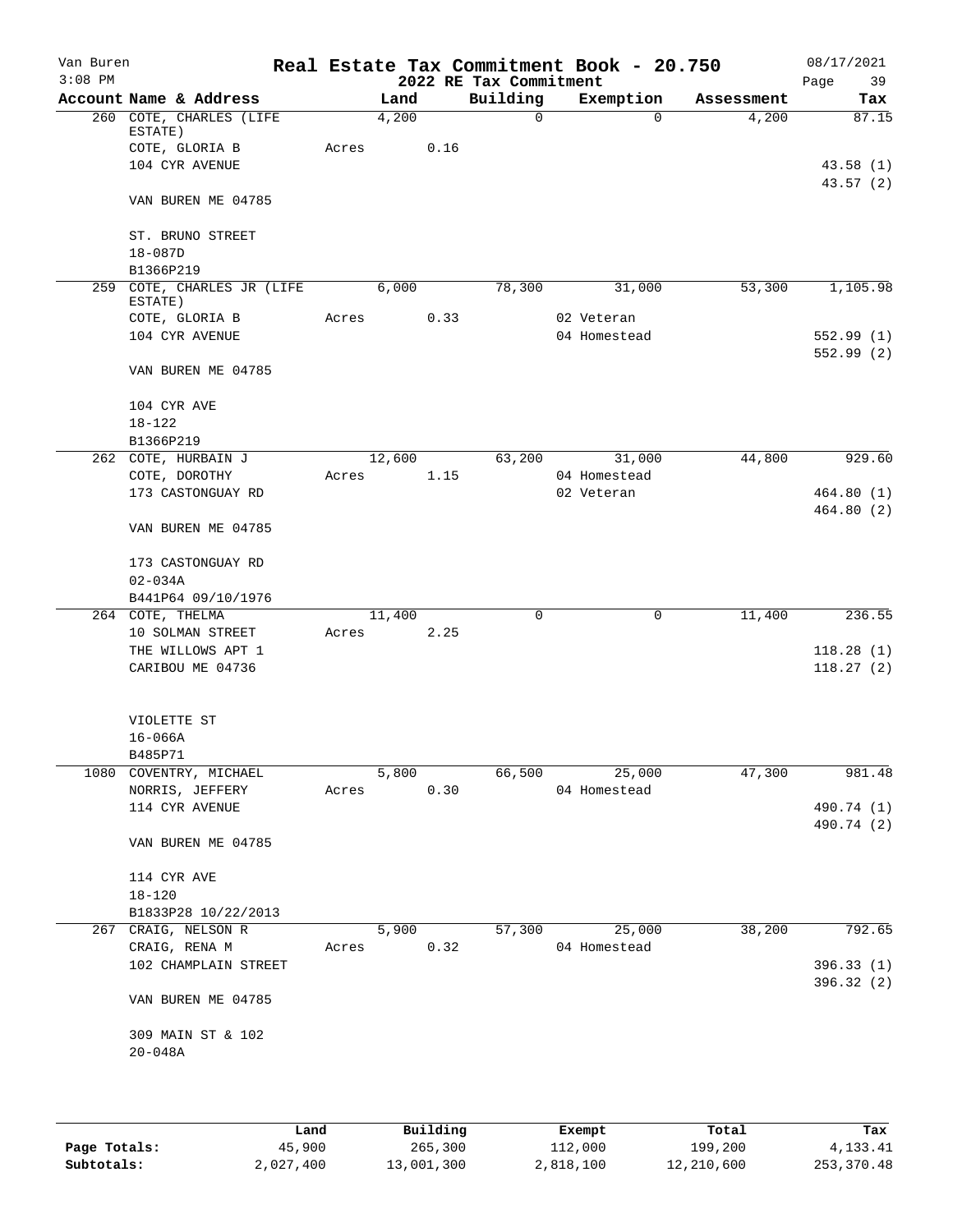| Van Buren<br>$3:08$ PM |                    |                          |       |       | 2022 RE Tax Commitment | Real Estate Tax Commitment Book - 20.750 |            | 08/17/2021<br>Page<br>40 |
|------------------------|--------------------|--------------------------|-------|-------|------------------------|------------------------------------------|------------|--------------------------|
|                        |                    | Account Name & Address   |       | Land  | Building               | Exemption                                | Assessment | Tax                      |
|                        |                    | 1330 CULLEN, GEORGE J JR |       | 5,000 | 55,800                 | 6,000                                    | 54,800     | 1,137.10                 |
|                        | CULLEN, DIANE W    |                          | Acres | 0.23  |                        | 03 Veteran (Non-Maine                    |            |                          |
|                        | 117 MAIN STREET    |                          |       |       |                        |                                          |            | 568.55(1)                |
|                        |                    |                          |       |       |                        |                                          |            | 568.55(2)                |
|                        |                    | VAN BUREN ME 04785       |       |       |                        |                                          |            |                          |
|                        | 117 MAIN ST        |                          |       |       |                        |                                          |            |                          |
|                        | $16 - 041$         |                          |       |       |                        |                                          |            |                          |
|                        |                    | B1730P93 08/02/2011      |       |       |                        |                                          |            |                          |
|                        | 271 CYR, ALAN M    |                          |       | 4,800 | $\mathbf 0$            | 0                                        | 4,800      | 99.60                    |
|                        | CYR, LISA M        |                          | Acres | 11.00 |                        |                                          |            |                          |
|                        | 446 EAST ROAD      |                          |       |       |                        |                                          |            | 49.80 (1)                |
|                        |                    |                          |       |       |                        |                                          |            | 49.80 (2)                |
|                        |                    | VAN BUREN COVE ME 04785  |       |       |                        |                                          |            |                          |
|                        | REAR OF ADAM ST    |                          |       |       |                        |                                          |            |                          |
|                        | $06 - 003A$        |                          |       |       |                        |                                          |            |                          |
|                        | B1414P104          |                          |       |       |                        |                                          |            |                          |
|                        | 272 CYR, ALAN M    |                          |       | 6,800 | 0                      | 0                                        | 6,800      | 141.10                   |
|                        |                    |                          | Acres | 0.75  |                        |                                          |            |                          |
|                        | CYR, LISA M        |                          |       |       |                        |                                          |            |                          |
|                        | 446 EAST ROAD      |                          |       |       |                        |                                          |            | 70.55(1)                 |
|                        |                    | VAN BUREN COVE ME 04785  |       |       |                        |                                          |            | 70.55(2)                 |
|                        | CHAMPLAIN ST       |                          |       |       |                        |                                          |            |                          |
|                        | $06 - 017$         |                          |       |       |                        |                                          |            |                          |
|                        |                    |                          |       |       |                        |                                          |            |                          |
|                        | B1414P102          |                          |       |       |                        |                                          |            |                          |
|                        | 274 CYR, ANDRE A   |                          |       | 7,100 | 87,500                 | 25,000                                   | 69,600     | 1,444.20                 |
|                        |                    | 152 CLOVERHILL DRIVE     | Acres | 0.46  |                        | 04 Homestead                             |            |                          |
|                        |                    |                          |       |       |                        |                                          |            | 722.10(1)                |
|                        |                    | VAN BUREN ME 04785       |       |       |                        |                                          |            | 722.10(2)                |
|                        |                    | 152 CLOVERHILL DR        |       |       |                        |                                          |            |                          |
|                        | 18C-010            |                          |       |       |                        |                                          |            |                          |
|                        | 1146 CYR, CAROL D  |                          |       | 5,300 | 71,800                 | 25,000                                   | 52,100     | 1,081.08                 |
|                        | 294 MAIN STREET    |                          | Acres | 0.25  |                        | 04 Homestead                             |            |                          |
|                        |                    |                          |       |       |                        |                                          |            | 540.54(1)                |
|                        |                    | VAN BUREN ME 04785       |       |       |                        |                                          |            | 540.54(2)                |
|                        | 294 MAIN ST        |                          |       |       |                        |                                          |            |                          |
|                        | $20 - 092$         |                          |       |       |                        |                                          |            |                          |
|                        | B1414P106          |                          |       |       |                        |                                          |            |                          |
|                        | 277 CYR, CHARLES L |                          |       | 4,500 | 46,300                 | 25,000                                   | 25,800     | 535.35                   |
|                        | CYR, JUDY          |                          | Acres | 0.18  |                        | 04 Homestead                             |            |                          |
|                        |                    |                          |       |       |                        |                                          |            |                          |
|                        |                    | 117 ADAMS STREET         |       |       |                        |                                          |            | 267.68(1)                |
|                        |                    | VAN BUREN ME 04785       |       |       |                        |                                          |            | 267.67(2)                |
|                        | 117 ADAMS ST       |                          |       |       |                        |                                          |            |                          |
|                        |                    |                          |       |       |                        |                                          |            |                          |
|                        | $18 - 028$         |                          |       |       |                        |                                          |            |                          |
|                        | B567P22            |                          |       |       |                        |                                          |            |                          |
|                        |                    |                          |       |       |                        |                                          |            |                          |
|                        |                    |                          |       |       |                        |                                          |            |                          |
|                        |                    |                          |       |       |                        |                                          |            |                          |

|              | Land      | Building   | Exempt    | Total      | Tax        |
|--------------|-----------|------------|-----------|------------|------------|
| Page Totals: | 33,500    | 261,400    | 81,000    | 213,900    | 4,438.43   |
| Subtotals:   | 2,060,900 | 13,262,700 | 2,899,100 | 12,424,500 | 257,808.91 |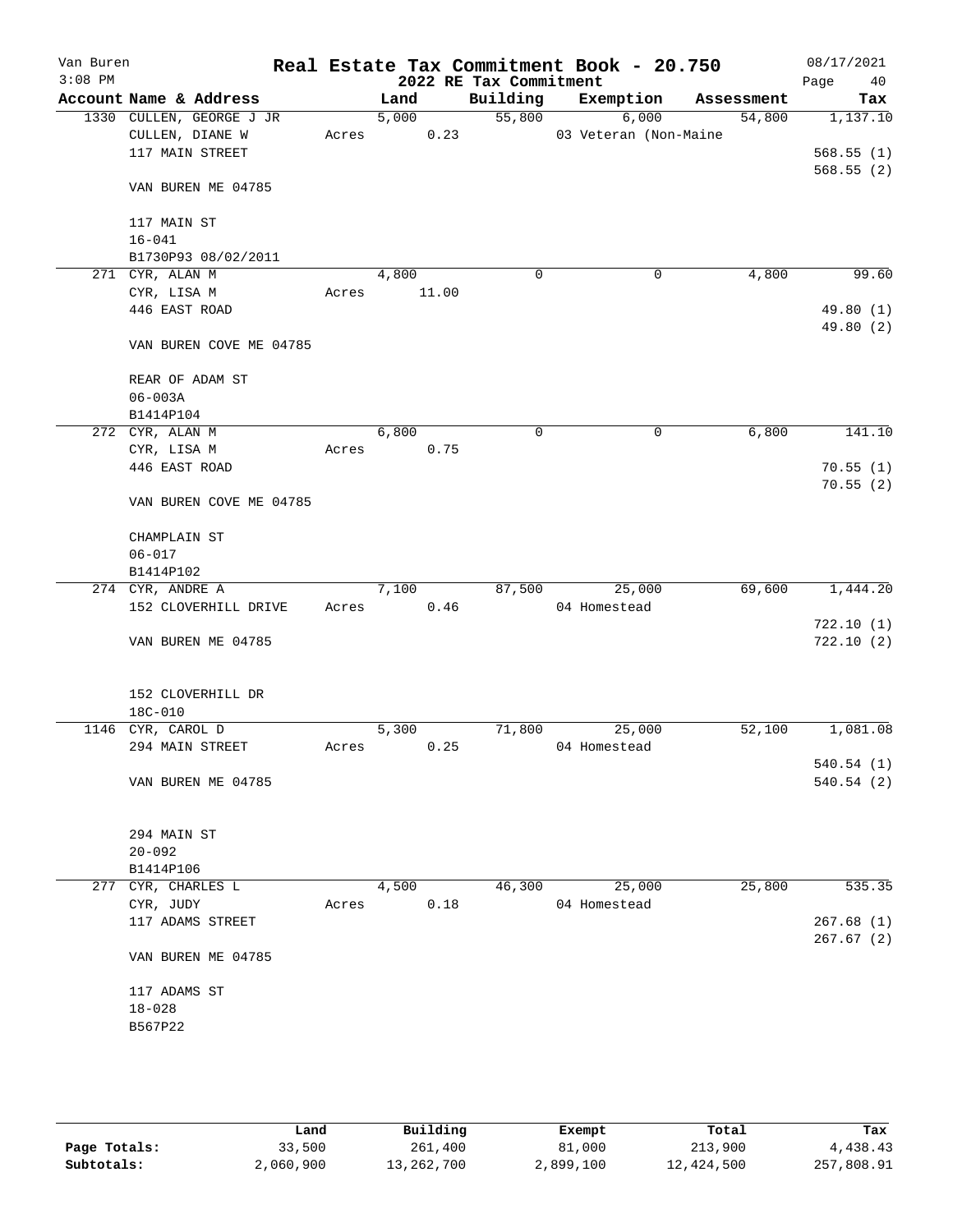| Van Buren<br>$3:08$ PM |                                          |       |       | 2022 RE Tax Commitment | Real Estate Tax Commitment Book - 20.750 |            | 08/17/2021<br>Page<br>41 |
|------------------------|------------------------------------------|-------|-------|------------------------|------------------------------------------|------------|--------------------------|
|                        | Account Name & Address                   |       | Land  | Building               | Exemption                                | Assessment | Tax                      |
|                        | 278 CYR, CHARLES R                       |       | 6,200 |                        | 51,200<br>25,000                         | 32,400     | 672.30                   |
|                        | 107 MCBRIDE AVENUE                       | Acres | 0.35  |                        | 04 Homestead                             |            |                          |
|                        |                                          |       |       |                        |                                          |            | 336.15(1)                |
|                        | VAN BUREN ME 04785                       |       |       |                        |                                          |            | 336.15(2)                |
|                        |                                          |       |       |                        |                                          |            |                          |
|                        |                                          |       |       |                        |                                          |            |                          |
|                        | 107 MCBRIDE AVE<br>$15 - 049$            |       |       |                        |                                          |            |                          |
|                        | B1371P28                                 |       |       |                        |                                          |            |                          |
|                        | 177 CYR, CLARENCE                        |       | 6,000 | 58,900                 | 25,000                                   | 39,900     | 827.93                   |
|                        | CYR, JEFFREY                             | Acres | 0.33  |                        | 04 Homestead                             |            |                          |
|                        | 112 ST BRUNO STREET                      |       |       |                        |                                          |            | 413.97 (1)               |
|                        |                                          |       |       |                        |                                          |            | 413.96 (2)               |
|                        | VAN BUREN ME 04785                       |       |       |                        |                                          |            |                          |
|                        | 112 ST BRUNO ST                          |       |       |                        |                                          |            |                          |
|                        | $17 - 048$                               |       |       |                        |                                          |            |                          |
|                        | B2127P45 10/26/2020 B1622P300 12/08/2008 |       |       |                        |                                          |            |                          |
|                        | 279 CYR, DAVID M                         |       | 4,800 | 40,800                 | 25,000                                   | 20,600     | 427.45                   |
|                        | 140 HIGH STREET                          | Acres | 0.21  |                        | 04 Homestead                             |            |                          |
|                        |                                          |       |       |                        |                                          |            | 213.73(1)                |
|                        | VAN BUREN ME 04785                       |       |       |                        |                                          |            | 213.72(2)                |
|                        | 140 HIGH ST                              |       |       |                        |                                          |            |                          |
|                        | $14 - 109$                               |       |       |                        |                                          |            |                          |
|                        | B684P269                                 |       |       |                        |                                          |            |                          |
|                        | 280 CYR, DOMINIQUE                       |       | 5,300 | 0                      | $\mathbf 0$                              | 5,300      | 109.98                   |
|                        | CYR, ALAN                                | Acres | 30.00 |                        |                                          |            |                          |
|                        | 446 EAST ROAD                            |       |       |                        |                                          |            | 54.99(1)                 |
|                        | VAN BUREN COVE ME 04785                  |       |       |                        |                                          |            | 54.99(2)                 |
|                        |                                          |       |       |                        |                                          |            |                          |
|                        | OFF TRACK BED                            |       |       |                        |                                          |            |                          |
|                        | $03 - 003$                               |       |       |                        |                                          |            |                          |
|                        | B1188P211<br>599 CYR, DUSTIN             |       | 4,500 | 58,800                 | 0                                        | 63,300     | 1,313.48                 |
|                        | 82 HODGDON RD                            | Acres | 0.18  |                        |                                          |            |                          |
|                        |                                          |       |       |                        |                                          |            | 656.74 (1)               |
|                        | LEVANT ME 04456                          |       |       |                        |                                          |            | 656.74 (2)               |
|                        |                                          |       |       |                        |                                          |            |                          |
|                        | 102 PINE ST                              |       |       |                        |                                          |            |                          |
|                        | 14-072<br>B1968P336 03/23/2017           |       |       |                        |                                          |            |                          |
|                        | 315 CYR, FREDERICK S                     |       | 4,900 | 49,600                 | 0                                        | 54,500     | 1,130.88                 |
|                        | CYR, RHONDA B                            | Acres | 0.22  |                        |                                          |            |                          |
|                        | PO BOX 205                               |       |       |                        |                                          |            | 565.44(1)                |
|                        |                                          |       |       |                        |                                          |            | 565.44(2)                |
|                        | VAN BUREN ME 04785                       |       |       |                        |                                          |            |                          |
|                        | 124 MAPLE AVE                            |       |       |                        |                                          |            |                          |
|                        | $16 - 018$                               |       |       |                        |                                          |            |                          |
|                        | B2029P1 08/27/2018                       |       |       |                        |                                          |            |                          |
|                        |                                          |       |       |                        |                                          |            |                          |
|                        |                                          |       |       |                        |                                          |            |                          |

|              | Land      | Building   | Exempt    | Total      | Tax        |
|--------------|-----------|------------|-----------|------------|------------|
| Page Totals: | 31,700    | 259,300    | 75,000    | 216,000    | 4,482.02   |
| Subtotals:   | 2,092,600 | 13,522,000 | 2,974,100 | 12,640,500 | 262,290.93 |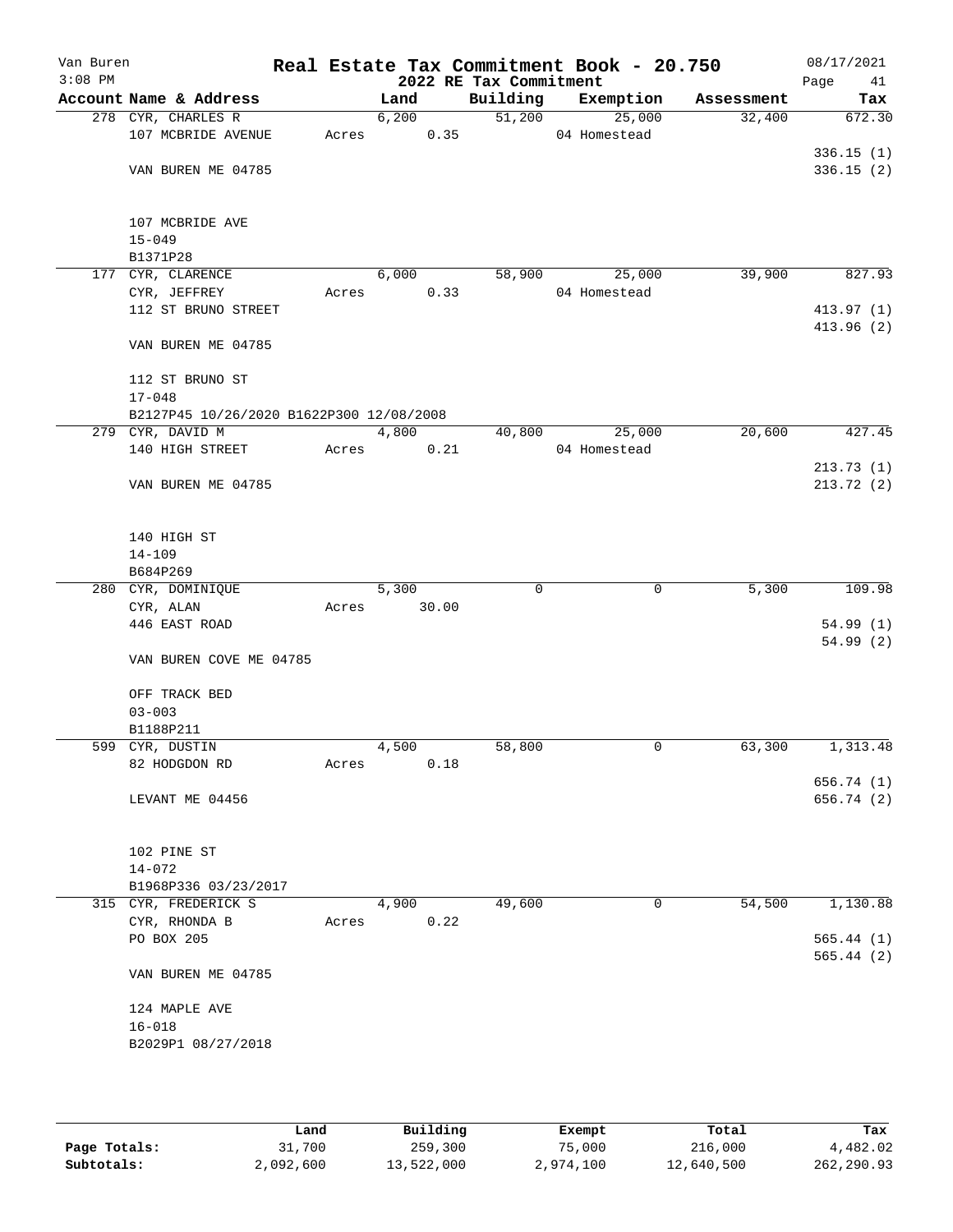| Van Buren<br>$3:08$ PM |                                     |       |        | 2022 RE Tax Commitment | Real Estate Tax Commitment Book - 20.750 |            | 08/17/2021<br>Page<br>42 |
|------------------------|-------------------------------------|-------|--------|------------------------|------------------------------------------|------------|--------------------------|
|                        | Account Name & Address              |       | Land   | Building               | Exemption                                | Assessment | Tax                      |
|                        | 283 CYR, GARY K                     |       | 0      | 35,600                 | 0                                        | 35,600     | 738.70                   |
|                        | 189 CHAMPLAIN STREET                |       |        |                        |                                          |            |                          |
|                        |                                     |       |        |                        |                                          |            | 369.35(1)                |
|                        | VAN BUREN ME 04785                  |       |        |                        |                                          |            | 369.35(2)                |
|                        |                                     |       |        |                        |                                          |            |                          |
|                        |                                     |       |        |                        |                                          |            |                          |
|                        | 925 MAIN STREET<br>$08 - 047A - T1$ |       |        |                        |                                          |            |                          |
|                        | B1738P165 10/13/2011                |       |        |                        |                                          |            |                          |
|                        | 305 CYR, GARY K                     |       | 13,400 | 1,800                  | 0                                        | 15,200     | 315.40                   |
|                        | 189 CHAMPLAIN STREET                | Acres | 22.00  |                        |                                          |            |                          |
|                        |                                     |       |        |                        |                                          |            | 157.70(1)                |
|                        | VAN BUREN ME 04785                  |       |        |                        |                                          |            | 157.70(2)                |
|                        |                                     |       |        |                        |                                          |            |                          |
|                        |                                     |       |        |                        |                                          |            |                          |
|                        | US ROUTE 1                          |       |        |                        |                                          |            |                          |
|                        | $08 - 047A$                         |       |        |                        |                                          |            |                          |
|                        | B1771P327 07/12/2012                |       |        |                        |                                          |            |                          |
|                        | 284 CYR, GEORGE JR                  |       | 44,500 | 0                      | 0                                        | 44,500     | 923.38                   |
|                        | CYR, LINDA ANNE                     | Acres | 114.00 |                        |                                          |            |                          |
|                        | 738 MAIN STREET                     |       |        |                        |                                          |            | 461.69(1)                |
|                        |                                     |       |        |                        |                                          |            | 461.69(2)                |
|                        | MADAWASKA ME 04756                  |       |        |                        |                                          |            |                          |
|                        | CORNER OF US#1 & PARENT             |       |        |                        |                                          |            |                          |
|                        | $09 - 024$                          |       |        |                        |                                          |            |                          |
|                        | B1366P344 08/25/2003                |       |        |                        |                                          |            |                          |
|                        | 285 CYR, GERALD R                   |       | 13,700 | 77,200                 | 31,000                                   | 59,900     | 1,242.93                 |
|                        | CYR, KATHLEEN L                     | Acres | 4.50   |                        | 04 Homestead                             |            |                          |
|                        | 125 ST MARY BROOK RD                |       |        |                        | 02 Veteran                               |            | 621.47(1)                |
|                        |                                     |       |        |                        |                                          |            | 621.46(2)                |
|                        | VAN BUREN ME 04785                  |       |        |                        |                                          |            |                          |
|                        |                                     |       |        |                        |                                          |            |                          |
|                        | 125 ST MARY'S BROOK RD              |       |        |                        |                                          |            |                          |
|                        | $02 - 047$                          |       |        |                        |                                          |            |                          |
|                        | B373P600                            |       |        |                        |                                          |            |                          |
|                        | 286 CYR, GERARD M (LIFE<br>ESTATE)  |       | 7,500  | 69,900                 | 25,000                                   | 52,400     | 1,087.30                 |
|                        | CYR, JOYCE M                        | Acres | 0.51   |                        | 04 Homestead                             |            |                          |
|                        | 108 MARION DRIVE                    |       |        |                        |                                          |            | 543.65(1)                |
|                        |                                     |       |        |                        |                                          |            | 543.65(2)                |
|                        | VAN BUREN ME 04785                  |       |        |                        |                                          |            |                          |
|                        |                                     |       |        |                        |                                          |            |                          |
|                        | 108 MARION DR                       |       |        |                        |                                          |            |                          |
|                        | $18 - 006$                          |       |        |                        |                                          |            |                          |
|                        | B1414P83                            |       |        |                        |                                          |            |                          |
|                        | 1122 CYR, GUILDO P                  |       | 4,700  | 66,800                 | 25,000                                   | 46,500     | 964.88                   |
|                        | CYR, SANDRA M                       | Acres | 0.20   |                        | 04 Homestead                             |            |                          |
|                        | 114 MAIN STREET                     |       |        |                        |                                          |            | 482.44 (1)               |
|                        |                                     |       |        |                        |                                          |            | 482.44 (2)               |
|                        | VAN BUREN ME 04785                  |       |        |                        |                                          |            |                          |
|                        | 114 MAIN ST                         |       |        |                        |                                          |            |                          |
|                        | 17-085B                             |       |        |                        |                                          |            |                          |
|                        | B1849P135 03/26/2014                |       |        |                        |                                          |            |                          |
|                        |                                     |       |        |                        |                                          |            |                          |
|                        |                                     |       |        |                        |                                          |            |                          |
|                        |                                     |       |        |                        |                                          |            |                          |

|              | Land      | Building   | Exempt    | Total      | Tax        |
|--------------|-----------|------------|-----------|------------|------------|
| Page Totals: | 83,800    | 251,300    | 81,000    | 254,100    | 5,272.59   |
| Subtotals:   | 2,176,400 | 13,773,300 | 3,055,100 | 12,894,600 | 267,563.52 |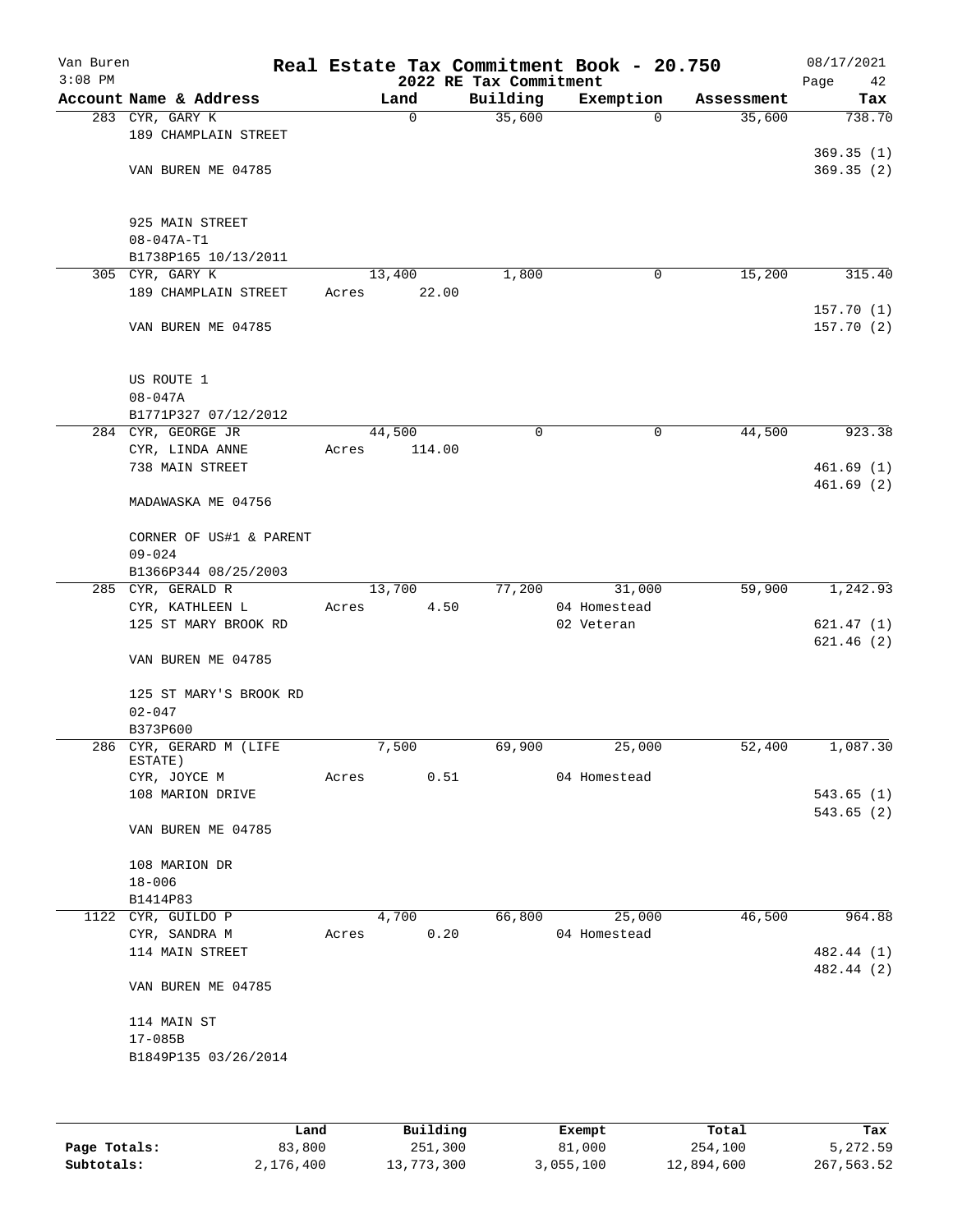| Van Buren<br>$3:08$ PM |                        |       |        | 2022 RE Tax Commitment | Real Estate Tax Commitment Book - 20.750 |            | 08/17/2021<br>Page<br>43 |
|------------------------|------------------------|-------|--------|------------------------|------------------------------------------|------------|--------------------------|
|                        | Account Name & Address |       | Land   | Building               | Exemption                                | Assessment | Tax                      |
|                        | 1331 CYR, GUILDO P     |       | 23,300 | 17,700                 | $\Omega$                                 | 41,000     | 850.75                   |
|                        | CYR, SANDRA M          | Acres | 40.00  |                        |                                          |            |                          |
|                        | 114 MAIN STREET        |       |        |                        |                                          |            | 425.38(1)                |
|                        |                        |       |        |                        |                                          |            | 425.37(2)                |
|                        | VAN BUREN ME 04785     |       |        |                        |                                          |            |                          |
|                        |                        |       |        |                        |                                          |            |                          |
|                        | SETTLEMENT RD          |       |        |                        |                                          |            |                          |
|                        | $01 - 027$             |       |        |                        |                                          |            |                          |
|                        | B1723P337 06/20/2011   |       |        |                        |                                          |            |                          |
| 288                    | CYR, JEAN EUDES        |       | 5,800  | 0                      | 0                                        | 5,800      | 120.35                   |
|                        | 103 CLEVELAND AVENUE   | Acres | 0.31   |                        |                                          |            |                          |
|                        |                        |       |        |                        |                                          |            | 60.18(1)                 |
|                        | VAN BUREN ME 04785     |       |        |                        |                                          |            | 60.17(2)                 |
|                        |                        |       |        |                        |                                          |            |                          |
|                        |                        |       |        |                        |                                          |            |                          |
|                        | PATRICIA N/S           |       |        |                        |                                          |            |                          |
|                        | $20 - 122$             |       |        |                        |                                          |            |                          |
|                        | B1354P265 06/06/2003   |       |        |                        |                                          |            |                          |
|                        | 290 CYR, JEAN N        |       | 7,900  | $\mathbf 0$            | 0                                        | 7,900      | 163.93                   |
|                        | CYR, DELLA S           | Acres | 0.57   |                        |                                          |            |                          |
|                        | 43 CRESTMONT ROAD      |       |        |                        |                                          |            | 81.97(1)                 |
|                        |                        |       |        |                        |                                          |            | 81.96(2)                 |
|                        | BANGOR ME 04401        |       |        |                        |                                          |            |                          |
|                        |                        |       |        |                        |                                          |            |                          |
|                        | MAIN ST                |       |        |                        |                                          |            |                          |
|                        | $20 - 066$             |       |        |                        |                                          |            |                          |
|                        | 291 CYR, JEANNETTE     |       | 9,000  | 42,100                 | 25,000                                   | 26,100     | 541.58                   |
|                        | 244 MARQUIS ROAD       | Acres | 0.31   |                        | 04 Homestead                             |            |                          |
|                        |                        |       |        |                        |                                          |            | 270.79(1)                |
|                        | VAN BUREN ME 04785     |       |        |                        |                                          |            | 270.79(2)                |
|                        |                        |       |        |                        |                                          |            |                          |
|                        |                        |       |        |                        |                                          |            |                          |
|                        | 244 MARQUIS RD         |       |        |                        |                                          |            |                          |
|                        | $02 - 005A$            |       |        |                        |                                          |            |                          |
|                        | 292 CYR, JENNIFER      |       | 6,800  | 62,900                 | 25,000                                   | 44,700     | 927.53                   |
|                        | 135 VIOLETTE STREET    | Acres | 0.42   |                        | 04 Homestead                             |            |                          |
|                        |                        |       |        |                        |                                          |            | 463.77 (1)               |
|                        | VAN BUREN ME 04785     |       |        |                        |                                          |            | 463.76 (2)               |
|                        |                        |       |        |                        |                                          |            |                          |
|                        |                        |       |        |                        |                                          |            |                          |
|                        | 135 VIOLETTE ST        |       |        |                        |                                          |            |                          |
|                        | $16 - 063$             |       |        |                        |                                          |            |                          |
|                        | B1327P210              |       |        |                        |                                          |            |                          |
|                        | 294 CYR, JOAN S        |       | 5,100  | 37,400                 | 31,000                                   | 11,500     | 238.63                   |
|                        | 152 POPLAR STREET      | Acres | 0.24   |                        | 02 Veteran                               |            |                          |
|                        |                        |       |        |                        | 04 Homestead                             |            | 119.32(1)                |
|                        | VAN BUREN ME 04785     |       |        |                        |                                          |            | 119.31(2)                |
|                        |                        |       |        |                        |                                          |            |                          |
|                        |                        |       |        |                        |                                          |            |                          |
|                        | 152 POPLAR ST          |       |        |                        |                                          |            |                          |
|                        | $16 - 003$             |       |        |                        |                                          |            |                          |
|                        |                        |       |        |                        |                                          |            |                          |

|              | Land      | Building   | Exempt    | Total      | Tax        |
|--------------|-----------|------------|-----------|------------|------------|
| Page Totals: | 57,900    | 160,100    | 81,000    | 137,000    | 2,842.77   |
| Subtotals:   | 2,234,300 | 13,933,400 | 3,136,100 | 13,031,600 | 270,406.29 |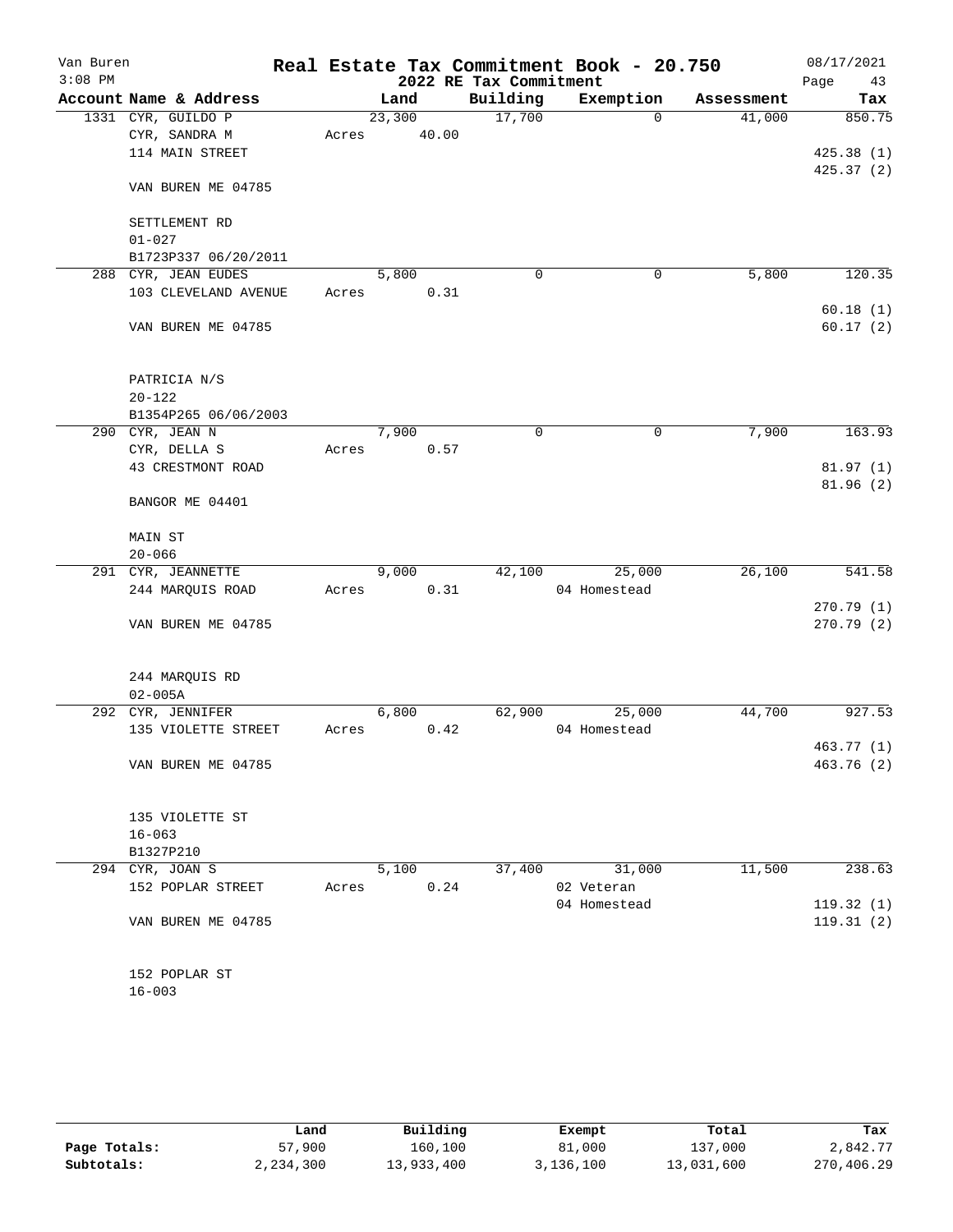| Van Buren<br>$3:08$ PM |                             |       |        |      | 2022 RE Tax Commitment | Real Estate Tax Commitment Book - 20.750 |            | 08/17/2021<br>Page<br>44 |
|------------------------|-----------------------------|-------|--------|------|------------------------|------------------------------------------|------------|--------------------------|
|                        | Account Name & Address      |       | Land   |      | Building               | Exemption                                | Assessment | Tax                      |
|                        | 297 CYR, JOHN E             |       | 4,300  |      | 58,800                 | 25,000                                   | 38,100     | 790.58                   |
|                        | SOUCY, JULIETTE             | Acres |        | 0.17 |                        | 04 Homestead                             |            |                          |
|                        | 103 CLEVELAND AVENUE        |       |        |      |                        |                                          |            | 395.29(1)                |
|                        | VAN BUREN ME 04785          |       |        |      |                        |                                          |            | 395.29(2)                |
|                        |                             |       |        |      |                        |                                          |            |                          |
|                        | 103 CLEVELAND AVE           |       |        |      |                        |                                          |            |                          |
|                        | $18 - 081$                  |       |        |      |                        |                                          |            |                          |
|                        | B819P167<br>295 CYR, JOHN J |       | 6,000  |      | 53,400                 | 25,000                                   | 34,400     | 713.80                   |
|                        | 126 MARION DRIVE            | Acres |        | 0.33 |                        | 04 Homestead                             |            |                          |
|                        |                             |       |        |      |                        |                                          |            | 356.90(1)                |
|                        | VAN BUREN ME 04785          |       |        |      |                        |                                          |            | 356.90(2)                |
|                        |                             |       |        |      |                        |                                          |            |                          |
|                        | 126 MARION DR               |       |        |      |                        |                                          |            |                          |
|                        | 18B-002                     |       |        |      |                        |                                          |            |                          |
|                        | B1187P288                   |       |        |      |                        |                                          |            |                          |
|                        | 1052 CYR, KURT G            |       | 3,800  |      | 74,000                 | 0                                        | 77,800     | 1,614.35                 |
|                        | 109 LINCOLN STREET          | Acres |        | 0.13 |                        |                                          |            |                          |
|                        |                             |       |        |      |                        |                                          |            | 807.18(1)                |
|                        | VAN BUREN ME 04785          |       |        |      |                        |                                          |            | 807.17 (2)               |
|                        |                             |       |        |      |                        |                                          |            |                          |
|                        | 109 LINCOLN ST              |       |        |      |                        |                                          |            |                          |
|                        | $14 - 008$                  |       |        |      |                        |                                          |            |                          |
|                        | B1917P288 12/11/2015        |       |        |      |                        |                                          |            |                          |
|                        | 296 CYR, LAURA              |       | 4,300  |      | 59,700                 | 25,000                                   | 39,000     | 809.25                   |
|                        | OUELLETTE, DARLENE L        | Acres |        | 0.17 |                        | 04 Homestead                             |            |                          |
|                        | 106 LINCOLN STREET          |       |        |      |                        |                                          |            | 404.63(1)                |
|                        |                             |       |        |      |                        |                                          |            | 404.62(2)                |
|                        | VAN BUREN ME 04785          |       |        |      |                        |                                          |            |                          |
|                        | 106 LINCOLN ST              |       |        |      |                        |                                          |            |                          |
|                        | $14 - 016$                  |       |        |      |                        |                                          |            |                          |
|                        | B2086P26 12/19/2019         |       |        |      |                        |                                          |            |                          |
|                        | 302 CYR, LEO JAMES          |       | 13,000 |      | 57,600                 | 25,000<br>04 Homestead                   | 45,600     | 946.20                   |
|                        | 248 MARQUIS ROAD            | Acres |        | 2.35 |                        |                                          |            | 473.10(1)                |
|                        | VAN BUREN ME 04785          |       |        |      |                        |                                          |            | 473.10(2)                |
|                        |                             |       |        |      |                        |                                          |            |                          |
|                        | 248 MARQUIS RD              |       |        |      |                        |                                          |            |                          |
|                        | $02 - 005C$                 |       |        |      |                        |                                          |            |                          |
|                        | B509P96 B414P561            |       |        |      |                        |                                          |            |                          |
|                        | 303 CYR, MARK G             |       | 4,200  |      | 52,300                 | 25,000                                   | 31,500     | 653.63                   |
|                        | 106 CLEVELAND AVENUE        | Acres |        | 0.16 |                        | 04 Homestead                             |            |                          |
|                        |                             |       |        |      |                        |                                          |            | 326.82(1)                |
|                        | VAN BUREN ME 04785          |       |        |      |                        |                                          |            | 326.81(2)                |
|                        |                             |       |        |      |                        |                                          |            |                          |
|                        | 106 CLEVELAND AVE           |       |        |      |                        |                                          |            |                          |
|                        | $18 - 085$                  |       |        |      |                        |                                          |            |                          |
|                        | B1007P91                    |       |        |      |                        |                                          |            |                          |
|                        |                             |       |        |      |                        |                                          |            |                          |
|                        |                             |       |        |      |                        |                                          |            |                          |

|              | Land      | Building   | Exempt    | Total      | Tax        |
|--------------|-----------|------------|-----------|------------|------------|
| Page Totals: | 35,600    | 355,800    | 125,000   | 266,400    | 5,527.81   |
| Subtotals:   | 2,269,900 | 14,289,200 | 3,261,100 | 13,298,000 | 275,934.10 |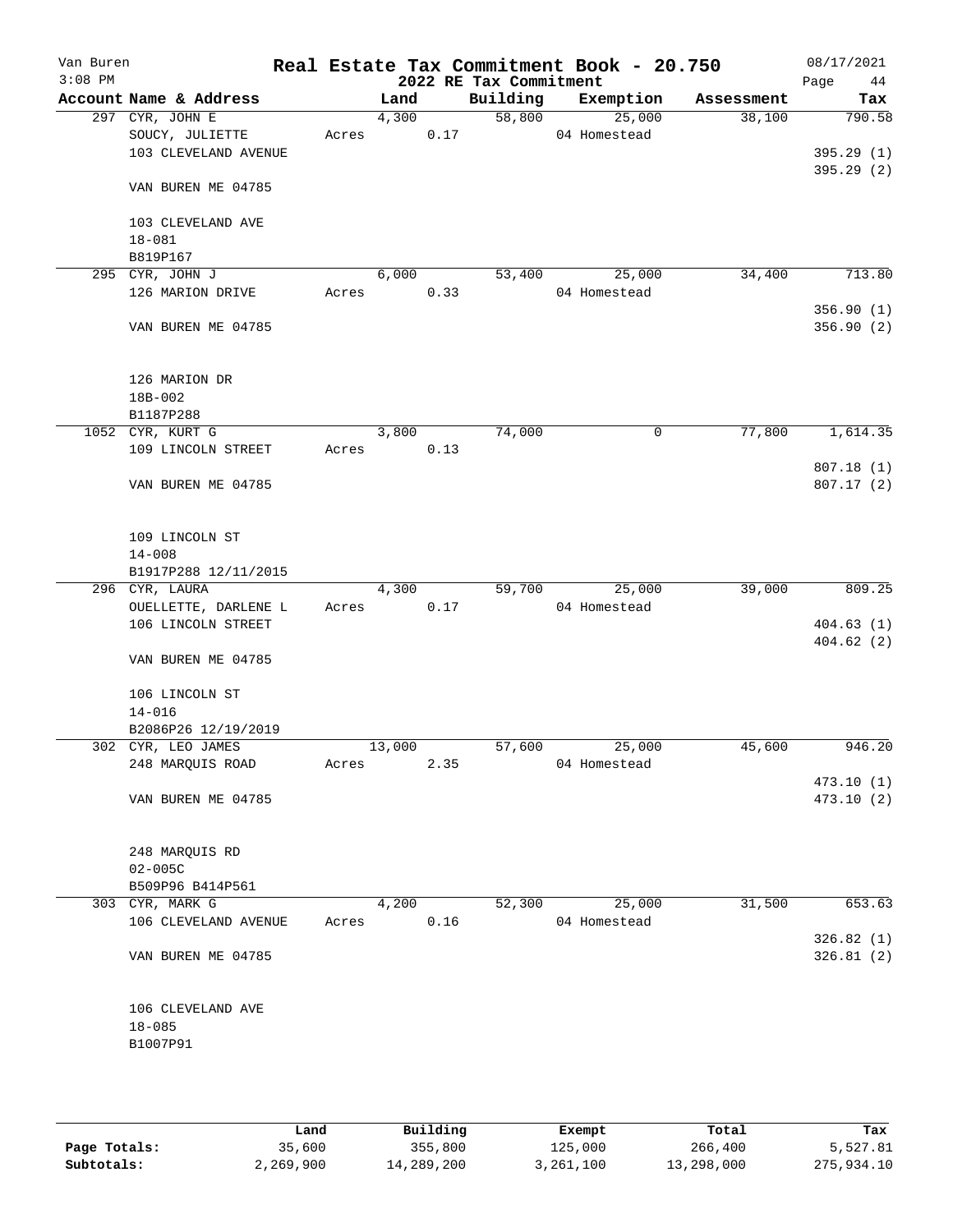| Van Buren<br>$3:08$ PM |                                                 |       |        | 2022 RE Tax Commitment | Real Estate Tax Commitment Book - 20.750 |            | 08/17/2021<br>Page<br>45 |
|------------------------|-------------------------------------------------|-------|--------|------------------------|------------------------------------------|------------|--------------------------|
|                        | Account Name & Address                          |       | Land   | Building               | Exemption                                | Assessment | Tax                      |
|                        | 1588 CYR, MATTHEW                               |       | 6,000  | $\mathsf{O}$           | $\Omega$                                 | 6,000      | 124.50                   |
|                        | 208 N FRONT ST                                  | Acres | 1.00   |                        |                                          |            |                          |
|                        |                                                 |       |        |                        |                                          |            | 62.25(1)                 |
|                        | HERTFORD NC 27944                               |       |        |                        |                                          |            | 62.25(2)                 |
|                        |                                                 |       |        |                        |                                          |            |                          |
|                        |                                                 |       |        |                        |                                          |            |                          |
|                        | OFF MASSE ROAD                                  |       |        |                        |                                          |            |                          |
|                        | $02 - 010A$                                     |       |        |                        |                                          |            |                          |
|                        | B2010P301 03/29/2018<br>726 CYR, MATTHEW        |       | 29,600 | 0                      | 0                                        | 29,600     | 614.20                   |
|                        | 208 N FRONT ST                                  | Acres | 91.50  |                        |                                          |            |                          |
|                        |                                                 |       |        |                        |                                          |            | 307.10(1)                |
|                        | HERTFORD NC 27944                               |       |        |                        |                                          |            | 307.10(2)                |
|                        |                                                 |       |        |                        |                                          |            |                          |
|                        |                                                 |       |        |                        |                                          |            |                          |
|                        | OFF MARQUIS RD                                  |       |        |                        |                                          |            |                          |
|                        | $02 - 011$                                      |       |        |                        |                                          |            |                          |
|                        | B2010P301 03/26/2018                            |       |        |                        |                                          |            |                          |
|                        | 306 CYR, MICHAEL P                              |       | 11,200 | 2,600                  | 0                                        | 13,800     | 286.35                   |
|                        | CYR, LORI ANN                                   | Acres | 32.00  |                        |                                          |            |                          |
|                        | 587 WISCASSET RD                                |       |        |                        |                                          |            | 143.18(1)                |
|                        | PITTSTON ME 04345                               |       |        |                        |                                          |            | 143.17(2)                |
|                        |                                                 |       |        |                        |                                          |            |                          |
|                        | 247 MARQUIS RD                                  |       |        |                        |                                          |            |                          |
|                        | $02 - 004$                                      |       |        |                        |                                          |            |                          |
|                        | B1352P119                                       |       |        |                        |                                          |            |                          |
|                        | 312 CYR, ROLAND G                               |       | 7,000  | 60,300                 | 25,000                                   | 42,300     | 877.73                   |
|                        | CYR, NANCY M                                    | Acres | 0.44   |                        | 04 Homestead                             |            |                          |
|                        | 146 ST BRUNO STREET                             |       |        |                        |                                          |            | 438.87 (1)               |
|                        |                                                 |       |        |                        |                                          |            | 438.86 (2)               |
|                        | VAN BUREN ME 04785                              |       |        |                        |                                          |            |                          |
|                        |                                                 |       |        |                        |                                          |            |                          |
|                        | 146 ST BRUNO ST<br>$17 - 015$                   |       |        |                        |                                          |            |                          |
|                        | 637 CYR, STEPHEN R                              |       | 7,300  | 84,200                 | 31,000                                   | 60,500     | 1,255.38                 |
|                        | CYR, REBECCA D                                  | Acres | 0.48   |                        | 04 Homestead                             |            |                          |
|                        | 121 TOWER DRIVE                                 |       |        |                        | 02 Veteran                               |            | 627.69(1)                |
|                        |                                                 |       |        |                        |                                          |            | 627.69(2)                |
|                        | VAN BUREN ME 04785                              |       |        |                        |                                          |            |                          |
|                        |                                                 |       |        |                        |                                          |            |                          |
|                        | 121 TOWER DR                                    |       |        |                        |                                          |            |                          |
|                        | $12A-035$                                       |       |        |                        |                                          |            |                          |
|                        | B1737P275 10/05/2011                            |       |        |                        |                                          |            |                          |
|                        | 317 CYR, SUSAN T J                              |       | 10,300 | 48,000                 | $\mathbf{0}$                             | 58,300     | 1, 209.73                |
|                        | CYR, MICHAEL & DANIEL R Acres<br>4 HEIDI STREET |       | 0.97   |                        |                                          |            | 604.87(1)                |
|                        |                                                 |       |        |                        |                                          |            | 604.86(2)                |
|                        | SPRINGVALE ME 04083                             |       |        |                        |                                          |            |                          |
|                        |                                                 |       |        |                        |                                          |            |                          |
|                        | 168 STATE ST                                    |       |        |                        |                                          |            |                          |
|                        | 12A-021                                         |       |        |                        |                                          |            |                          |
|                        | B1056P54 01/06/1997                             |       |        |                        |                                          |            |                          |
|                        |                                                 |       |        |                        |                                          |            |                          |
|                        |                                                 |       |        |                        |                                          |            |                          |

|              | Land      | Building   | Exempt    | Total      | Tax        |
|--------------|-----------|------------|-----------|------------|------------|
| Page Totals: | 71,400    | 195,100    | 56,000    | 210,500    | 4,367.89   |
| Subtotals:   | 2,341,300 | 14,484,300 | 3,317,100 | 13,508,500 | 280,301.99 |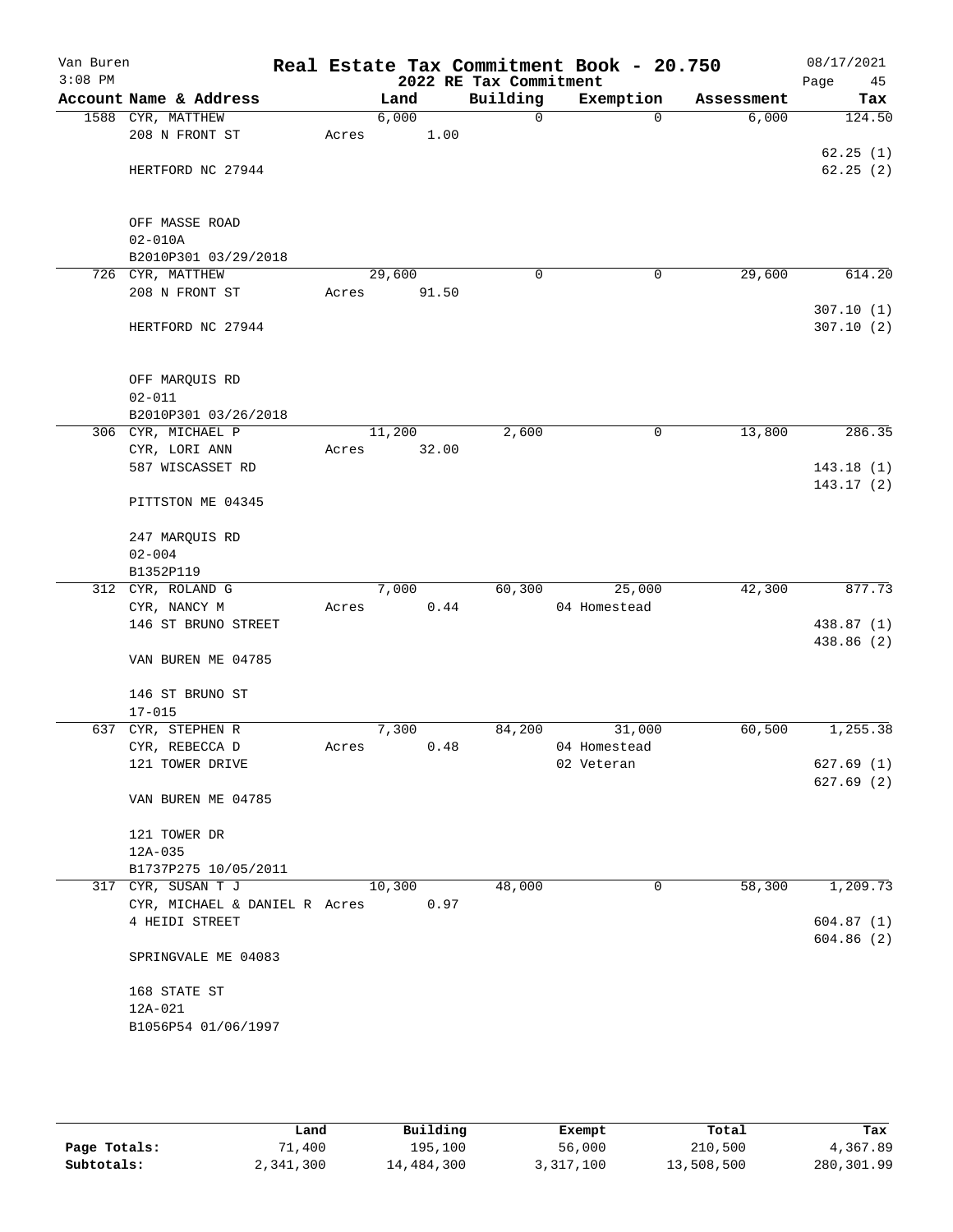| Van Buren    |                                           |           |       |            |                                    | Real Estate Tax Commitment Book - 20.750 |                      | 08/17/2021    |
|--------------|-------------------------------------------|-----------|-------|------------|------------------------------------|------------------------------------------|----------------------|---------------|
| $3:08$ PM    | Account Name & Address                    |           |       | Land       | 2022 RE Tax Commitment<br>Building |                                          |                      | Page<br>46    |
|              | 322 DAIGLE, JOHN                          |           |       | 7,800      | 59,800                             | Exemption<br>25,000                      | Assessment<br>42,600 | Tax<br>883.95 |
|              | DAIGLE, DORIS A                           |           | Acres | 0.39       |                                    | 04 Homestead                             |                      |               |
|              | 208 STATE STREET                          |           |       |            |                                    |                                          |                      | 441.98 (1)    |
|              |                                           |           |       |            |                                    |                                          |                      | 441.97 (2)    |
|              |                                           |           |       |            |                                    |                                          |                      |               |
|              | VAN BUREN ME 04785                        |           |       |            |                                    |                                          |                      |               |
|              |                                           |           |       |            |                                    |                                          |                      |               |
|              | 555 MAIN ST                               |           |       |            |                                    |                                          |                      |               |
|              | $23 - 028$                                |           |       |            |                                    |                                          |                      |               |
|              | B434P289                                  |           |       |            |                                    |                                          |                      |               |
|              | 241 DAIGLE, MICHEL D                      |           |       | 15,700     | 12,600                             | $\mathbf 0$                              | 28,300               | 587.23        |
|              | DAIGLE, LINDA F                           |           | Acres | 10.00      |                                    |                                          |                      |               |
|              | PO BOX 140                                |           |       |            |                                    |                                          |                      | 293.62(1)     |
|              |                                           |           |       |            |                                    |                                          |                      | 293.61(2)     |
|              | VAN BUREN ME 04785                        |           |       |            |                                    |                                          |                      |               |
|              |                                           |           |       |            |                                    |                                          |                      |               |
|              | CASTONGUAY RD                             |           |       |            |                                    |                                          |                      |               |
|              | $02 - 033C$                               |           |       |            |                                    |                                          |                      |               |
|              | B2147P242 02/24/2021 B1971P310 04/18/2017 |           |       |            |                                    |                                          |                      |               |
|              | 1066 DAMBOISE, TAMMY L                    |           |       | 5,000      | 88,700                             | 25,000                                   | 68,700               | 1,425.53      |
|              | 101 TYLER STREET                          |           | Acres | 0.23       |                                    | 04 Homestead                             |                      |               |
|              |                                           |           |       |            |                                    |                                          |                      | 712.77(1)     |
|              | VAN BUREN ME 04785                        |           |       |            |                                    |                                          |                      | 712.76(2)     |
|              |                                           |           |       |            |                                    |                                          |                      |               |
|              |                                           |           |       |            |                                    |                                          |                      |               |
|              | 101 TYLER ST                              |           |       |            |                                    |                                          |                      |               |
|              | $18 - 099$                                |           |       |            |                                    |                                          |                      |               |
|              | B1900P290 07/28/2015                      |           |       |            |                                    |                                          |                      |               |
|              | 366 DBA: FREEDOM SELF                     |           |       | 8,000      | 13,700                             | 0                                        | 21,700               | 450.28        |
|              | STORAGE                                   |           |       |            |                                    |                                          |                      |               |
|              | SAUCIER, EDMUND J. III                    |           | Acres | 1.00       |                                    |                                          |                      |               |
|              | & SANDY L.                                |           |       |            |                                    |                                          |                      |               |
|              | 130 ROOSEVELT AVENUE                      |           |       |            |                                    |                                          |                      | 225.14(1)     |
|              | APT 201                                   |           |       |            |                                    |                                          |                      |               |
|              |                                           |           |       |            |                                    |                                          |                      | 225.14(2)     |
|              | VAN BUREN ME 04785                        |           |       |            |                                    |                                          |                      |               |
|              |                                           |           |       |            |                                    |                                          |                      |               |
|              | 838 MAIN ST                               |           |       |            |                                    |                                          |                      |               |
|              | $08 - 035B$                               |           |       |            |                                    |                                          |                      |               |
|              | B1921P216 01/27/2016                      |           |       |            |                                    |                                          |                      |               |
|              | 178 DE BARROS, EMANUEL                    |           |       | 4,500      | 64,300                             | 0                                        | 68,800               | 1,427.60      |
|              | IDEAL                                     |           |       |            |                                    |                                          |                      |               |
|              | 114 MCKINLEY STREET                       |           | Acres | 0.18       |                                    |                                          |                      |               |
|              |                                           |           |       |            |                                    |                                          |                      | 713.80(1)     |
|              | VAN BUREN ME 04785                        |           |       |            |                                    |                                          |                      | 713.80(2)     |
|              |                                           |           |       |            |                                    |                                          |                      |               |
|              |                                           |           |       |            |                                    |                                          |                      |               |
|              | 558 MAIN ST                               |           |       |            |                                    |                                          |                      |               |
|              | $24 - 019$                                |           |       |            |                                    |                                          |                      |               |
|              | B2037P326 10/30/2018                      |           |       |            |                                    |                                          |                      |               |
|              | 276 DE LA GARZA, LEVI V                   |           |       | 7,300      | 81,200                             | 0                                        | 88,500               | 1,836.38      |
|              | DE LA GARZA, KELLY                        |           | Acres | 0.48       |                                    |                                          |                      |               |
|              | 187 MAIN STREET                           |           |       |            |                                    |                                          |                      | 918.19 (1)    |
|              |                                           |           |       |            |                                    |                                          |                      | 918.19(2)     |
|              | VAN BUREN ME 04785                        |           |       |            |                                    |                                          |                      |               |
|              |                                           |           |       |            |                                    |                                          |                      |               |
|              | 187 MAIN ST                               |           |       |            |                                    |                                          |                      |               |
|              | $17 - 007B$                               |           |       |            |                                    |                                          |                      |               |
|              | B1995P172 11/01/2017 B1995P169 11/01/2017 |           |       |            |                                    |                                          |                      |               |
|              |                                           |           |       |            |                                    |                                          |                      |               |
|              |                                           | Land      |       | Building   |                                    | Exempt                                   | Total                | Tax           |
| Page Totals: |                                           | 48,300    |       | 320,300    |                                    | 50,000                                   | 318,600              | 6,610.97      |
| Subtotals:   |                                           | 2,389,600 |       | 14,804,600 |                                    | 3,367,100                                | 13,827,100           | 286, 912.96   |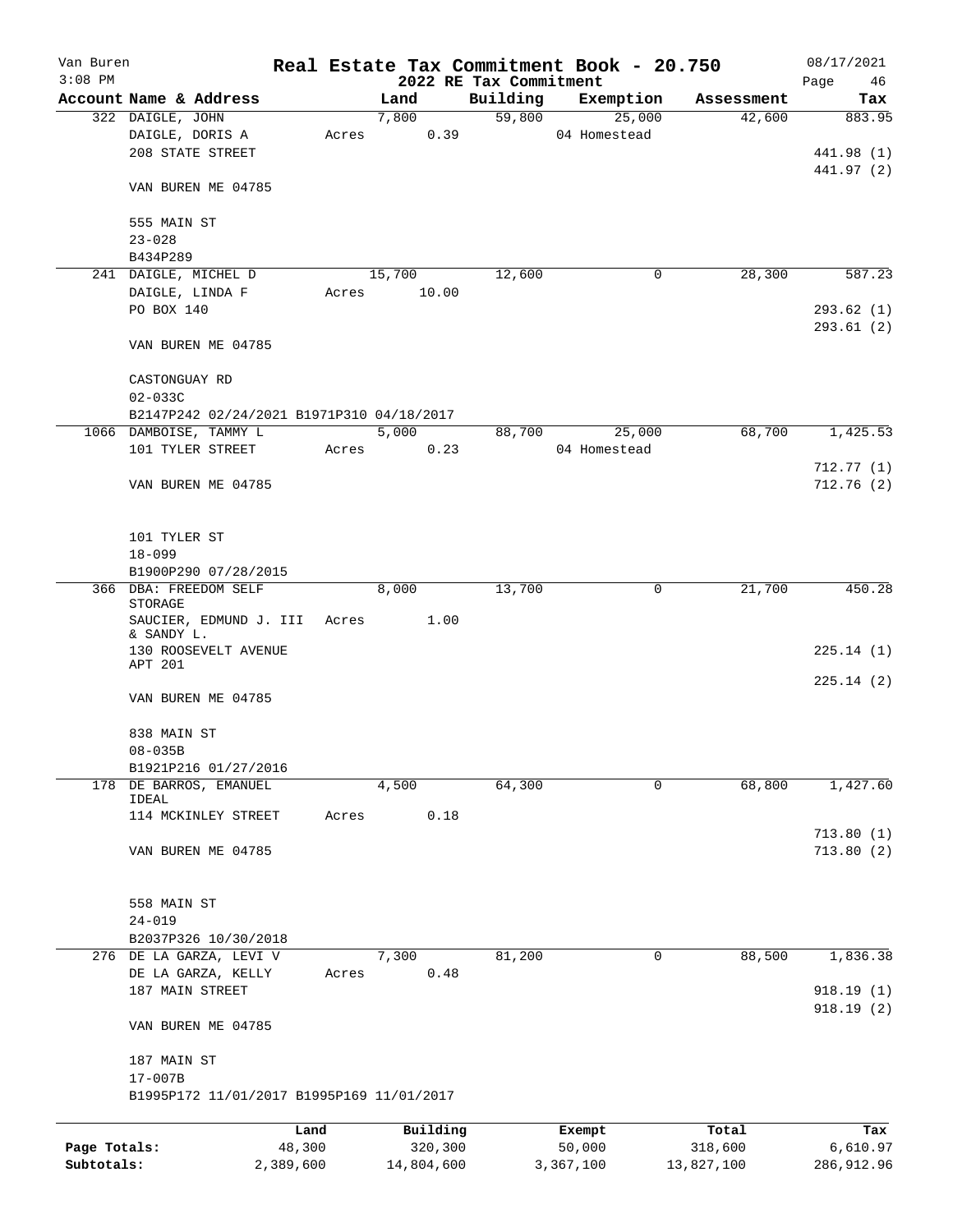| Van Buren<br>$3:08$ PM |                                    |       |        |       | 2022 RE Tax Commitment | Real Estate Tax Commitment Book - 20.750 |            | 08/17/2021<br>Page<br>47 |
|------------------------|------------------------------------|-------|--------|-------|------------------------|------------------------------------------|------------|--------------------------|
|                        | Account Name & Address             |       | Land   |       | Building               | Exemption                                | Assessment | Tax                      |
|                        | 333 DE WACHTER, LISA M             |       | 5,500  |       |                        | 52,000<br>25,000                         | 32,500     | 674.38                   |
|                        | DE WACHTER, RONNY J A              | Acres |        | 0.27  |                        | 04 Homestead                             |            |                          |
|                        | 269 MAIN STREET                    |       |        |       |                        |                                          |            | 337.19(1)                |
|                        | VAN BUREN ME 04785                 |       |        |       |                        |                                          |            | 337.19(2)                |
|                        |                                    |       |        |       |                        |                                          |            |                          |
|                        | 269 MAIN ST                        |       |        |       |                        |                                          |            |                          |
|                        | $18 - 046$<br>B1523P255 11/15/2006 |       |        |       |                        |                                          |            |                          |
|                        | 334 DEAD RIVER COMPANY             |       | 12,000 |       | 39,000                 | 0                                        | 51,000     | 1,058.25                 |
|                        | 59 MAIN STREET                     | Acres |        | 0.60  |                        |                                          |            |                          |
|                        |                                    |       |        |       |                        |                                          |            | 529.13(1)                |
|                        | VAN BUREN ME 04785                 |       |        |       |                        |                                          |            | 529.12(2)                |
|                        |                                    |       |        |       |                        |                                          |            |                          |
|                        | 59 MAIN ST                         |       |        |       |                        |                                          |            |                          |
|                        | $15 - 014$<br>B325P67              |       |        |       |                        |                                          |            |                          |
|                        | 173 DEBARROS, EMANUEL IDEAL        |       | 5,500  |       | 0                      | 0                                        | 5,500      | 114.13                   |
|                        | 114 MCKINLEY STREET                | Acres |        | 0.27  |                        |                                          |            |                          |
|                        |                                    |       |        |       |                        |                                          |            | 57.07(1)                 |
|                        | VAN BUREN ME 04785                 |       |        |       |                        |                                          |            | 57.06(2)                 |
|                        | 560 MAIN ST                        |       |        |       |                        |                                          |            |                          |
|                        | $24 - 018$                         |       |        |       |                        |                                          |            |                          |
|                        | B2037P326 10/30/2018               |       |        |       |                        |                                          |            |                          |
|                        | 713 DEBARROS, EMANUEL IDEAL        |       | 3,500  |       | $\Omega$               | $\mathbf 0$                              | 3,500      | 72.63                    |
|                        | 114 MCKINLEY STREET                | Acres |        | 0.11  |                        |                                          |            |                          |
|                        |                                    |       |        |       |                        |                                          |            | 36.32(1)                 |
|                        | VAN BUREN ME 04785                 |       |        |       |                        |                                          |            | 36.31(2)                 |
|                        | MCKINLEY ST                        |       |        |       |                        |                                          |            |                          |
|                        | 14-139B                            |       |        |       |                        |                                          |            |                          |
|                        | B2030P199 09/07/2018               |       |        |       |                        |                                          |            |                          |
|                        | 714 DEBARROS, EMANUEL IDEAL        |       | 3,300  |       | 85,000                 | 25,000                                   | 63,300     | 1,313.48                 |
|                        | 114 MCKINLEY STREET                | Acres |        | 0.10  |                        | 04 Homestead                             |            |                          |
|                        | VAN BUREN ME 04785                 |       |        |       |                        |                                          |            | 656.74(1)<br>656.74 (2)  |
|                        |                                    |       |        |       |                        |                                          |            |                          |
|                        | 114 MCKINLEY ST                    |       |        |       |                        |                                          |            |                          |
|                        | 14-139A                            |       |        |       |                        |                                          |            |                          |
|                        | B2030P199 09/07/2018               |       |        |       |                        |                                          |            |                          |
|                        | 338 DERNLAN, GARY D                |       | 21,200 |       | $\Omega$               | $\Omega$                                 | 21,200     | 439.90                   |
|                        | 14575 PADDOCK DRIVE                | Acres |        | 63.00 |                        |                                          |            |                          |
|                        | WELLINGTON FL 33414                |       |        |       |                        |                                          |            | 219.95(1)<br>219.95(2)   |
|                        | PARENT RD                          |       |        |       |                        |                                          |            |                          |
|                        | $09 - 027$                         |       |        |       |                        |                                          |            |                          |
|                        | B1384P289                          |       |        |       |                        |                                          |            |                          |
|                        |                                    |       |        |       |                        |                                          |            |                          |
|                        |                                    |       |        |       |                        |                                          |            |                          |

|              | Land      | Building   | Exempt    | Total      | Tax        |
|--------------|-----------|------------|-----------|------------|------------|
| Page Totals: | 51,000    | 176,000    | 50,000    | 177,000    | 3,672.77   |
| Subtotals:   | 2,440,600 | 14,980,600 | 3,417,100 | 14,004,100 | 290,585.73 |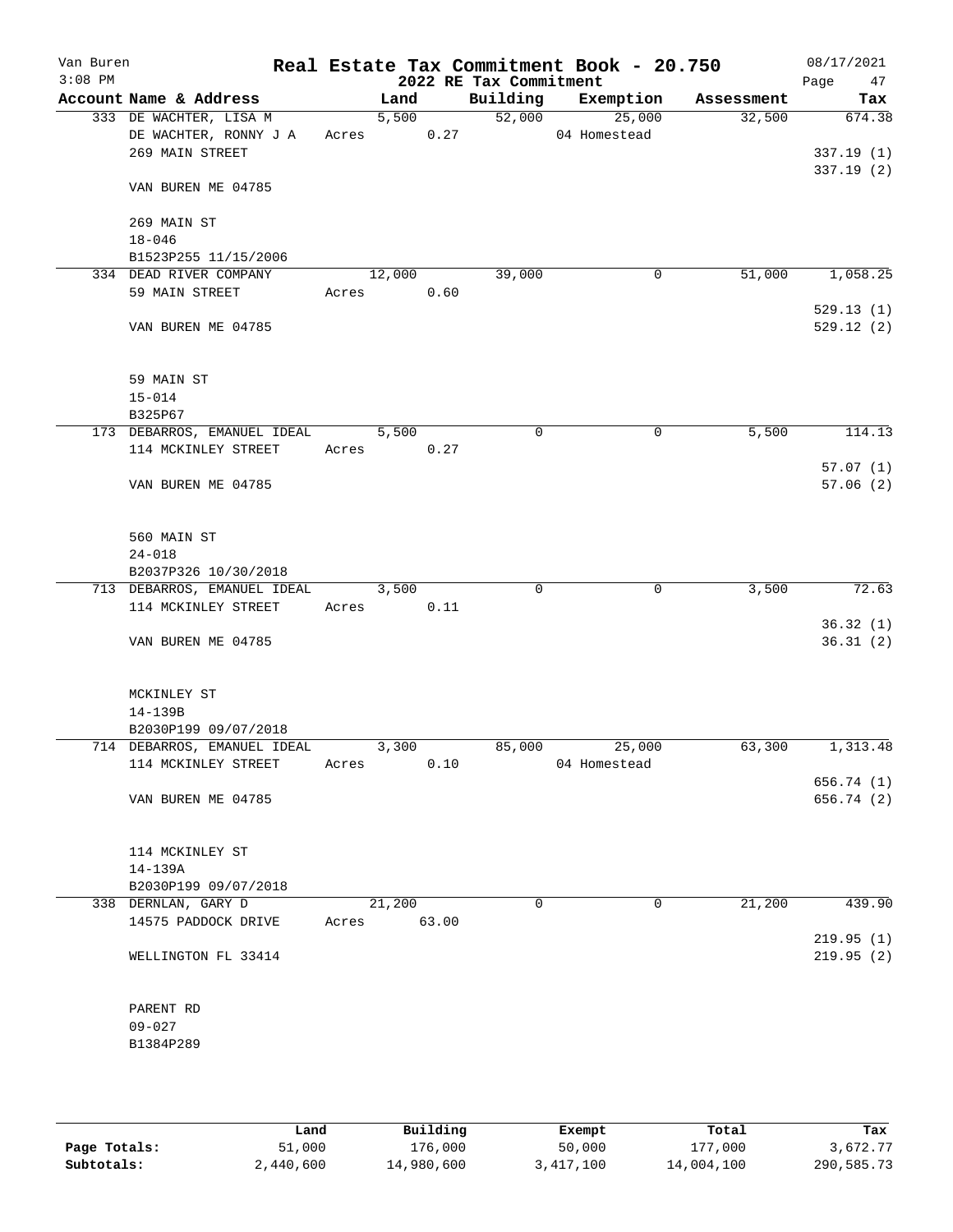| Van Buren<br>$3:08$ PM |                                         | Real Estate Tax Commitment Book - 20.750 | 2022 RE Tax Commitment |              |            | 08/17/2021<br>Page<br>48 |
|------------------------|-----------------------------------------|------------------------------------------|------------------------|--------------|------------|--------------------------|
|                        | Account Name & Address                  | Land                                     | Building               | Exemption    | Assessment | Tax                      |
|                        | 344 DESCHAINE, RODNEY M                 | 14,100                                   | 144,000                | 25,000       | 133,100    | 2,761.83                 |
|                        | DESCHAINE, JOYANNA                      | 5.60<br>Acres                            |                        | 04 Homestead |            |                          |
|                        | 237 CASTONGUAY ROAD                     |                                          |                        |              |            | 1,380.92(1)              |
|                        |                                         |                                          |                        |              |            | 1,380.91(2)              |
|                        | VAN BUREN ME 04785                      |                                          |                        |              |            |                          |
|                        |                                         |                                          |                        |              |            |                          |
|                        | 237 CASTONGUAY RD                       |                                          |                        |              |            |                          |
|                        | $02 - 030B$                             |                                          |                        |              |            |                          |
|                        | B1467P338                               |                                          |                        |              |            |                          |
|                        | 345 DESCHAINES, JAMES                   | 2,600                                    | 0                      | 0            | 2,600      | 53.95                    |
|                        | DESCHAINES, BEVERLY L                   |                                          |                        |              |            |                          |
|                        | PO BOX 171                              |                                          |                        |              |            | 26.98(1)                 |
|                        |                                         |                                          |                        |              |            | 26.97(2)                 |
|                        | VAN BUREN ME 04785                      |                                          |                        |              |            |                          |
|                        |                                         |                                          |                        |              |            |                          |
|                        | MORSE ST                                |                                          |                        |              |            |                          |
|                        | $21 - 001A$                             |                                          |                        |              |            |                          |
|                        | B2124P77 10/07/2020                     |                                          |                        |              |            |                          |
|                        | 346 DESCHAINES, JAMES J                 | 7,100                                    | 45,100                 | 25,000       | 27,200     | 564.40                   |
|                        | DESCHAINES, BEVERLY L                   |                                          |                        | 04 Homestead |            |                          |
|                        | PO BOX 171                              |                                          |                        |              |            | 282.20(1)                |
|                        |                                         |                                          |                        |              |            | 282.20(2)                |
|                        | VAN BUREN ME 04785                      |                                          |                        |              |            |                          |
|                        |                                         |                                          |                        |              |            |                          |
|                        | 385 MAIN ST                             |                                          |                        |              |            |                          |
|                        | $21 - 053$                              |                                          |                        |              |            |                          |
|                        | B1132P176                               |                                          |                        |              |            |                          |
|                        | 340 DESCHAINES, JAMES J                 | 3,200                                    | 0                      | 0            | 3,200      | 66.40                    |
|                        | DESCHAINES, BEVERLY L                   | 10.00<br>Acres                           |                        |              |            |                          |
|                        | PO BOX 171                              |                                          |                        |              |            | 33.20(1)                 |
|                        |                                         |                                          |                        |              |            | 33.20 (2)                |
|                        | VAN BUREN ME 04785                      |                                          |                        |              |            |                          |
|                        | SETTLEMENT RD                           |                                          |                        |              |            |                          |
|                        | $01 - 008C$                             |                                          |                        |              |            |                          |
|                        | B2124P83 10/07/2020 B958P210 07/27/1994 |                                          |                        |              |            |                          |
|                        | 341 DESCHAINES, JAMES J                 | 3,100                                    | 0                      | 0            | 3,100      | 64.33                    |
|                        | DESCHAINES, BEVERLY L                   |                                          |                        |              |            |                          |
|                        | PO BOX 171                              |                                          |                        |              |            | 32.17(1)                 |
|                        |                                         |                                          |                        |              |            | 32.16(2)                 |
|                        | VAN BUREN ME 04785                      |                                          |                        |              |            |                          |
|                        |                                         |                                          |                        |              |            |                          |
|                        | MAIN ST                                 |                                          |                        |              |            |                          |
|                        | $21 - 012$                              |                                          |                        |              |            |                          |
|                        | B2124P83 10/07/2020 B958P210            |                                          |                        |              |            |                          |
|                        | 342 DESCHAINES, JAMES J                 | 21,200                                   | 0                      | $\mathbf 0$  | 21,200     | 439.90                   |
|                        | DESCHAINES, BEVERLY L                   | Acres 41.80                              |                        |              |            |                          |
|                        | PO BOX 171                              |                                          |                        |              |            | 219.95(1)                |
|                        |                                         |                                          |                        |              |            | 219.95(2)                |
|                        | VAN BUREN ME 04785                      |                                          |                        |              |            |                          |
|                        |                                         |                                          |                        |              |            |                          |
|                        | ALEXANDER RD                            |                                          |                        |              |            |                          |
|                        | $06 - 023$                              |                                          |                        |              |            |                          |
|                        | B2124P83 10/07/2020 B958P210            |                                          |                        |              |            |                          |
|                        |                                         |                                          |                        |              |            |                          |
|                        |                                         |                                          |                        |              |            |                          |

|              | Land      | Building   | Exempt    | Total      | Tax        |
|--------------|-----------|------------|-----------|------------|------------|
| Page Totals: | 51,300    | 189,100    | 50,000    | 190,400    | 3,950.81   |
| Subtotals:   | 2,491,900 | 15,169,700 | 3,467,100 | 14,194,500 | 294,536.54 |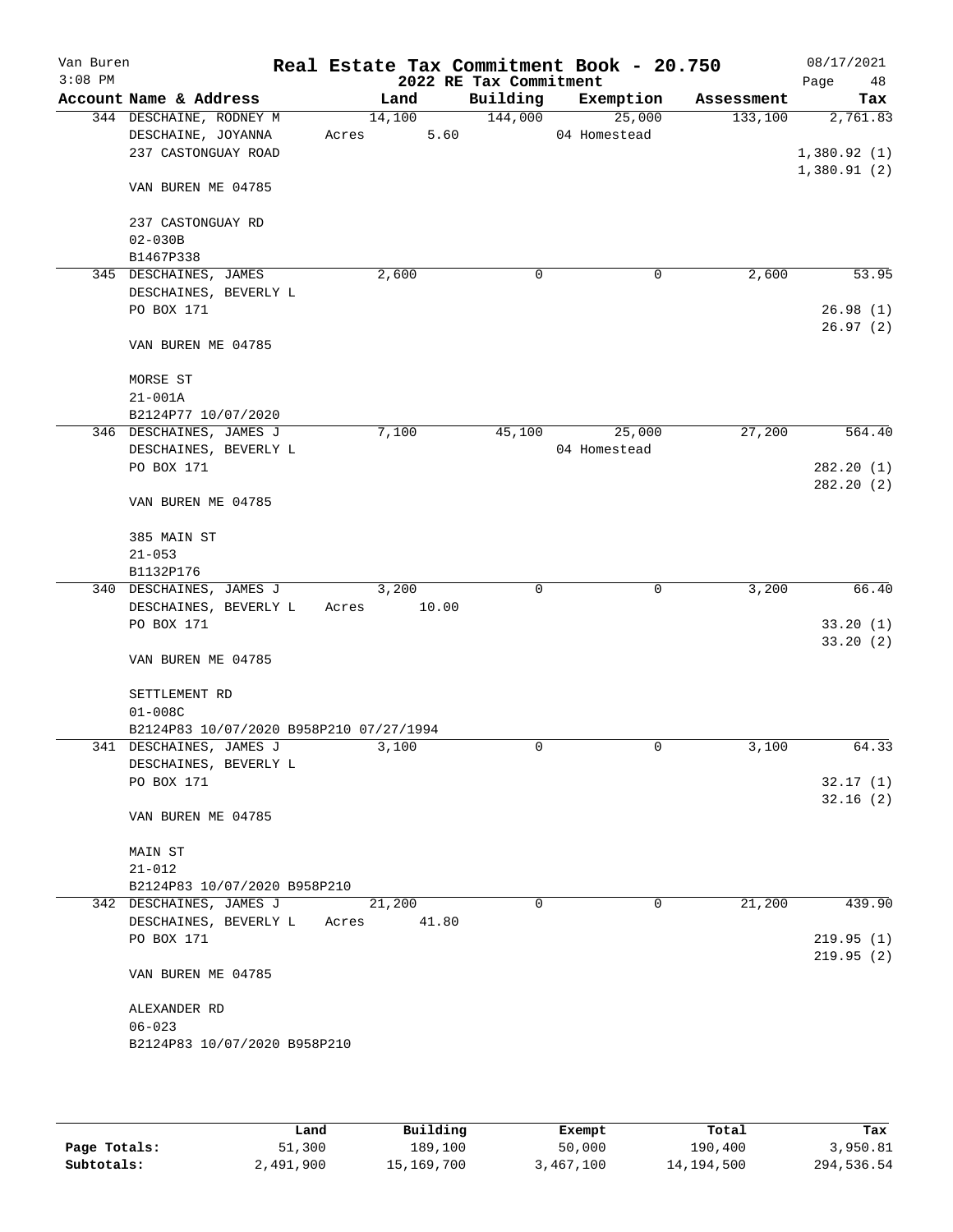| Van Buren<br>$3:08$ PM |                                |       |        | 2022 RE Tax Commitment | Real Estate Tax Commitment Book - 20.750 |            | 08/17/2021<br>Page<br>49 |
|------------------------|--------------------------------|-------|--------|------------------------|------------------------------------------|------------|--------------------------|
|                        | Account Name & Address         |       | Land   | Building               | Exemption                                | Assessment | Tax                      |
|                        | 343 DESCHAINES, JAMES J        |       | 16,600 | $\Omega$               | $\Omega$                                 | 16,600     | 344.45                   |
|                        | DESCHAINES, BEVERLY L          | Acres | 31.00  |                        |                                          |            |                          |
|                        | PO BOX 171                     |       |        |                        |                                          |            | 172.23(1)                |
|                        |                                |       |        |                        |                                          |            | 172.22(2)                |
|                        | VAN BUREN ME 04785             |       |        |                        |                                          |            |                          |
|                        |                                |       |        |                        |                                          |            |                          |
|                        | ALEXANDER RD                   |       |        |                        |                                          |            |                          |
|                        | $06 - 018$                     |       |        |                        |                                          |            |                          |
|                        | B2124P83 10/07/2020 B958P210   |       |        |                        |                                          |            |                          |
|                        | 347 DESCHENE, ROGER            |       | 6,000  | 27,100                 | 25,000                                   | 8,100      | 168.08                   |
|                        | DESCHENE, GERMAINE             | Acres | 0.33   |                        | 04 Homestead                             |            |                          |
|                        | 153 POPLAR STREET              |       |        |                        |                                          |            | 84.04 (1)                |
|                        |                                |       |        |                        |                                          |            | 84.04 (2)                |
|                        | VAN BUREN ME 04785             |       |        |                        |                                          |            |                          |
|                        |                                |       |        |                        |                                          |            |                          |
|                        | 153 POPLAR ST                  |       |        |                        |                                          |            |                          |
|                        | $14 - 103$                     |       |        |                        |                                          |            |                          |
|                        | B1382P151                      |       |        |                        |                                          |            |                          |
|                        | 348 DESCHENES, DIANE V         |       | 2,600  | 0                      | 0                                        | 2,600      | 53.95                    |
|                        | PO BOX 54                      | Acres | 1.37   |                        |                                          |            | 26.98(1)                 |
|                        |                                |       |        |                        |                                          |            | 26.97(2)                 |
|                        | VAN BUREN ME 04785             |       |        |                        |                                          |            |                          |
|                        |                                |       |        |                        |                                          |            |                          |
|                        | 197 STATE ST                   |       |        |                        |                                          |            |                          |
|                        | 12A-027                        |       |        |                        |                                          |            |                          |
|                        | B2129P144 11/05/2020 B1507P29  |       |        |                        |                                          |            |                          |
|                        | 1165 DESCHENES, DIANE V        |       | 7,300  | 88,100                 | 25,000                                   | 70,400     | 1,460.80                 |
|                        | PO BOX 54                      | Acres | 0.48   |                        | 04 Homestead                             |            |                          |
|                        |                                |       |        |                        |                                          |            | 730.40(1)                |
|                        | VAN BUREN ME 04785             |       |        |                        |                                          |            | 730.40 (2)               |
|                        |                                |       |        |                        |                                          |            |                          |
|                        |                                |       |        |                        |                                          |            |                          |
|                        | 197 STATE ST                   |       |        |                        |                                          |            |                          |
|                        | 12A-011                        |       |        |                        |                                          |            |                          |
|                        | B2129P144 11/05/2020 B1082P265 |       |        |                        |                                          |            |                          |
|                        | 1481 DESJARDINS, EUGENE J      |       | 10,900 | 93,800                 | 25,000                                   | 79,700     | 1,653.78                 |
|                        | 110 MADISON AVENUE             | Acres | 2.40   |                        | 04 Homestead                             |            |                          |
|                        |                                |       |        |                        |                                          |            | 826.89(1)                |
|                        | VAN BUREN ME 04785             |       |        |                        |                                          |            | 826.89 (2)               |
|                        |                                |       |        |                        |                                          |            |                          |
|                        | 110 MADISON AVE                |       |        |                        |                                          |            |                          |
|                        | 14-121                         |       |        |                        |                                          |            |                          |
|                        | B1938P178 06/29/2016           |       |        |                        |                                          |            |                          |
|                        | 1459 DESJARDINS, GLEN R        |       | 3,900  | 0                      | 0                                        | 3,900      | 80.93                    |
|                        | 757 MAIN STREET                | Acres | 12.00  |                        |                                          |            |                          |
|                        |                                |       |        |                        |                                          |            | 40.47(1)                 |
|                        | VAN BUREN ME 04785             |       |        |                        |                                          |            | 40.46(2)                 |
|                        |                                |       |        |                        |                                          |            |                          |
|                        |                                |       |        |                        |                                          |            |                          |
|                        | Off Main St.-Upper             |       |        |                        |                                          |            |                          |
|                        | $08 - 015$                     |       |        |                        |                                          |            |                          |
|                        | B1736P256 09/28/2011           |       |        |                        |                                          |            |                          |
|                        |                                |       |        |                        |                                          |            |                          |
|                        |                                |       |        |                        |                                          |            |                          |

|              | Land      | Building   | Exempt    | Total      | Tax         |
|--------------|-----------|------------|-----------|------------|-------------|
| Page Totals: | 47,300    | 209,000    | 75,000    | 181,300    | 3,761.99    |
| Subtotals:   | 2,539,200 | 15,378,700 | 3,542,100 | 14,375,800 | 298, 298.53 |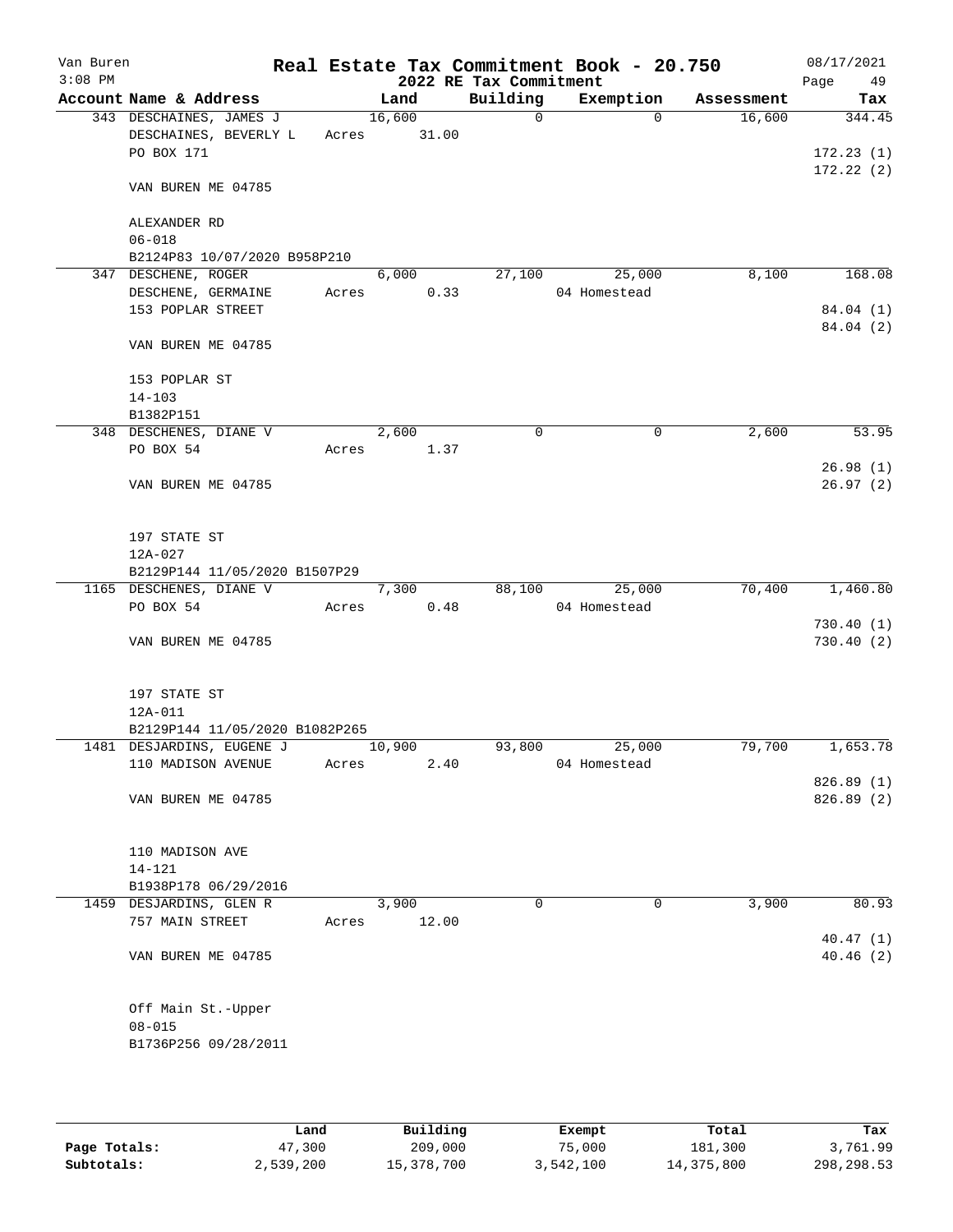| Van Buren<br>$3:08$ PM |                                                                 |       |               | 2022 RE Tax Commitment | Real Estate Tax Commitment Book - 20.750 |            | 08/17/2021<br>Page<br>50 |
|------------------------|-----------------------------------------------------------------|-------|---------------|------------------------|------------------------------------------|------------|--------------------------|
|                        | Account Name & Address                                          |       | Land          | Building               | Exemption                                | Assessment | Tax                      |
|                        | 1558 DESJARDINS, GLEN R                                         |       | 6,900         | 0                      | $\mathbf 0$                              | 6,900      | 143.18                   |
|                        | DESJARDINS, WAYNE W                                             | Acres | 4.68          |                        |                                          |            |                          |
|                        | 757 MAIN STREET                                                 |       |               |                        |                                          |            | 71.59(1)                 |
|                        |                                                                 |       |               |                        |                                          |            | 71.59(2)                 |
|                        | VAN BUREN ME 04785                                              |       |               |                        |                                          |            |                          |
|                        |                                                                 |       |               |                        |                                          |            |                          |
|                        | <b>MAIN STREET</b>                                              |       |               |                        |                                          |            |                          |
|                        | $08 - 005E$                                                     |       |               |                        |                                          |            |                          |
|                        | B1908P121 09/14/2015                                            |       |               |                        |                                          |            |                          |
|                        | 352 DESJARDINS, GLEN R                                          |       | 27,300        | 93,200                 | 25,000                                   | 95,500     | 1,981.63                 |
|                        | 757 MAIN STREET                                                 | Acres | 53.00         |                        | 04 Homestead                             |            |                          |
|                        |                                                                 |       |               |                        |                                          |            | 990.82 (1)               |
|                        | VAN BUREN ME 04785                                              |       |               |                        |                                          |            | 990.81 (2)               |
|                        |                                                                 |       |               |                        |                                          |            |                          |
|                        |                                                                 |       |               |                        |                                          |            |                          |
|                        | 757 MAIN ST                                                     |       |               |                        |                                          |            |                          |
|                        | $08 - 014A$                                                     |       |               |                        |                                          |            |                          |
|                        | B1064P111                                                       |       |               |                        |                                          |            |                          |
|                        | 359 DESJARDINS, GLEN R                                          |       | 11,200        | 82,800                 | 25,000                                   | 69,000     | 1,431.75                 |
|                        | MICHAUD, LISA & DUBAY,                                          | Acres | 0.70          |                        | 04 Homestead                             |            |                          |
|                        | <b>DONNA</b>                                                    |       |               |                        |                                          |            |                          |
|                        | 757 MAIN STREET                                                 |       |               |                        |                                          |            | 715.88(1)                |
|                        |                                                                 |       |               |                        |                                          |            | 715.87(2)                |
|                        | VAN BUREN ME 04785                                              |       |               |                        |                                          |            |                          |
|                        |                                                                 |       |               |                        |                                          |            |                          |
|                        | 729 MAIN ST                                                     |       |               |                        |                                          |            |                          |
|                        | $08 - 008$                                                      |       |               |                        |                                          |            |                          |
|                        | B1866P24 08/28/2014 B1752P226 02/23/2012 B1683P81<br>06/10/2010 |       |               |                        |                                          |            |                          |
|                        | 353 DESJARDINS, JAMES J                                         |       | 4,600         | 44,000                 | 31,000                                   | 17,600     | 365.20                   |
|                        | DESJARDINS, MARIE MAE                                           | Acres | 0.19          |                        | 04 Homestead                             |            |                          |
|                        | 113 MONROE STREET                                               |       |               |                        | 02 Veteran                               |            | 182.60(1)                |
|                        |                                                                 |       |               |                        |                                          |            | 182.60(2)                |
|                        | VAN BUREN ME 04785                                              |       |               |                        |                                          |            |                          |
|                        |                                                                 |       |               |                        |                                          |            |                          |
|                        | 113 MONROE ST                                                   |       |               |                        |                                          |            |                          |
|                        | $23 - 012$                                                      |       |               |                        |                                          |            |                          |
|                        | B443P335                                                        |       |               |                        |                                          |            |                          |
|                        | 354 DESJARDINS, JOHN B                                          |       | 4,500         |                        | 62,100<br>25,000                         | 41,600     | 863.20                   |
|                        | DESJARDINS, NORA L                                              |       | 0.18<br>Acres |                        | 04 Homestead                             |            |                          |
|                        | 145 HIGH STREET                                                 |       |               |                        |                                          |            | 431.60(1)                |
|                        |                                                                 |       |               |                        |                                          |            | 431.60 (2)               |
|                        | VAN BUREN ME 04785                                              |       |               |                        |                                          |            |                          |
|                        |                                                                 |       |               |                        |                                          |            |                          |
|                        | 145 HIGH ST                                                     |       |               |                        |                                          |            |                          |
|                        | $14 - 080$                                                      |       |               |                        |                                          |            |                          |
|                        | B718P249                                                        |       |               |                        |                                          |            |                          |
|                        | 355 DESJARDINS, LINDA                                           |       | 0             | 9,800                  | 0                                        | 9,800      | 203.35                   |
|                        | 293 MAIN STREET                                                 |       |               |                        |                                          |            |                          |
|                        |                                                                 |       |               |                        |                                          |            | 101.68(1)                |
|                        | VAN BUREN ME 04785                                              |       |               |                        |                                          |            | 101.67(2)                |
|                        |                                                                 |       |               |                        |                                          |            |                          |
|                        |                                                                 |       |               |                        |                                          |            |                          |
|                        | 233 ALEXANDER RD                                                |       |               |                        |                                          |            |                          |
|                        | $05 - 023 - T1$                                                 |       |               |                        |                                          |            |                          |
|                        |                                                                 |       |               |                        |                                          |            |                          |
|                        |                                                                 |       |               |                        |                                          |            |                          |
|                        |                                                                 |       |               |                        |                                          |            |                          |
|                        |                                                                 |       |               |                        |                                          |            |                          |

|              | Land      | Building   | Exempt    | Total      | Tax        |
|--------------|-----------|------------|-----------|------------|------------|
| Page Totals: | 54,500    | 291,900    | 106,000   | 240,400    | 4,988.31   |
| Subtotals:   | 2,593,700 | 15,670,600 | 3,648,100 | 14,616,200 | 303,286.84 |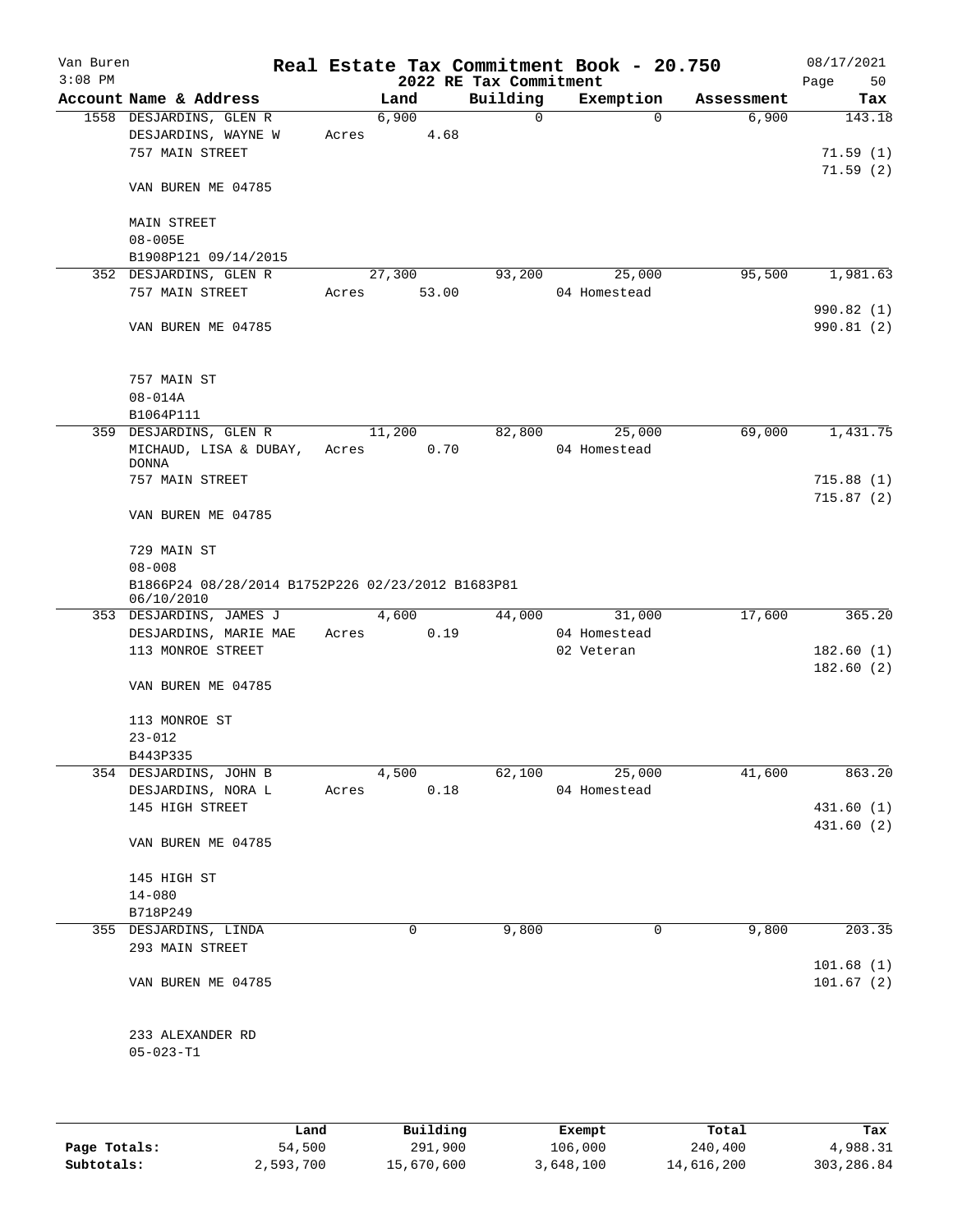| Van Buren<br>$3:08$ PM |                                |       |        | 2022 RE Tax Commitment | Real Estate Tax Commitment Book - 20.750 |            | 08/17/2021<br>Page<br>51 |
|------------------------|--------------------------------|-------|--------|------------------------|------------------------------------------|------------|--------------------------|
|                        | Account Name & Address         |       | Land   | Building               | Exemption                                | Assessment | Tax                      |
|                        | 351 DESJARDINS, PAUL T         |       | 14,300 | 57,000                 | 0                                        | 71,300     | 1,479.48                 |
|                        | 6 SKYVIEW DRIVE                | Acres | 7.00   |                        |                                          |            |                          |
|                        |                                |       |        |                        |                                          |            | 739.74 (1)               |
|                        | PRESQUE ISLE ME 04769          |       |        |                        |                                          |            | 739.74 (2)               |
|                        | 778 MAIN ST                    |       |        |                        |                                          |            |                          |
|                        | $08 - 021$                     |       |        |                        |                                          |            |                          |
|                        | B1702P248 11/19/2010           |       |        |                        |                                          |            |                          |
|                        | 1460 DESJARDINS, PAUL T        |       | 11,300 | 500                    | 0                                        | 11,800     | 244.85                   |
|                        | DESJARDINS, NORMA J            | Acres | 13.30  |                        |                                          |            |                          |
|                        | 6 SKYVIEW DRIVE                |       |        |                        |                                          |            | 122.43(1)                |
|                        | PRESQUE ISLE ME 04769          |       |        |                        |                                          |            | 122.42(2)                |
|                        | Off Main St.                   |       |        |                        |                                          |            |                          |
|                        | $08 - 018$                     |       |        |                        |                                          |            |                          |
|                        | B2030P196 09/07/2018           |       |        |                        |                                          |            |                          |
|                        | 356 DESJARDINS, PETER F        |       | 12,600 | 11,700                 | 0                                        | 24,300     | 504.23                   |
|                        | DESJARDINS, JEANNE M           | Acres | 1.29   |                        |                                          |            |                          |
|                        | 50 SWAMP ROAD                  |       |        |                        |                                          |            | 252.12(1)                |
|                        |                                |       |        |                        |                                          |            | 252.11(2)                |
|                        | DURHAM ME 04222                |       |        |                        |                                          |            |                          |
|                        | 112 ST MARY'S BROOK RD         |       |        |                        |                                          |            |                          |
|                        | $02 - 041$                     |       |        |                        |                                          |            |                          |
|                        | B1363P122 07/25/2003           |       |        |                        |                                          |            |                          |
|                        | 361 DESJARDINS, PETER F        |       | 11,000 | 0                      | 0                                        | 11,000     | 228.25                   |
|                        | DESJARDINS, JEANNE M           |       |        |                        |                                          |            |                          |
|                        | 50 SWAMP ROAD                  |       |        |                        |                                          |            | 114.13(1)                |
|                        | DURHAM ME 04222                |       |        |                        |                                          |            | 114.12(2)                |
|                        | MASSE RD                       |       |        |                        |                                          |            |                          |
|                        | $02 - 015$                     |       |        |                        |                                          |            |                          |
|                        | B1559P245                      |       |        |                        |                                          |            |                          |
|                        | 357 DESJARDINS, ROLAND J       |       | 2,900  | 55,200                 | 25,000                                   | 33,100     | 686.83                   |
|                        | DESJARDINS, SANDRA M           |       |        |                        | 04 Homestead                             |            |                          |
|                        | 418 MAIN STREET                |       |        |                        |                                          |            | 343.42 (1)               |
|                        |                                |       |        |                        |                                          |            | 343.41(2)                |
|                        | VAN BUREN ME 04785             |       |        |                        |                                          |            |                          |
|                        | 418 MAIN ST                    |       |        |                        |                                          |            |                          |
|                        | $21 - 033$                     |       |        |                        |                                          |            |                          |
|                        | 358 DESJARDINS, SHAWN          |       | 10,600 | 52,700                 | 25,000                                   | 38,300     | 794.73                   |
|                        | 231 CHAMPLAIN STREET           | Acres | 1.10   |                        | 04 Homestead                             |            |                          |
|                        |                                |       |        |                        |                                          |            | 397.37 (1)               |
|                        | VAN BUREN ME 04785             |       |        |                        |                                          |            | 397.36(2)                |
|                        |                                |       |        |                        |                                          |            |                          |
|                        | 231 CHAMPLAIN ST<br>$19 - 056$ |       |        |                        |                                          |            |                          |
|                        | B1124P289 08/03/1998           |       |        |                        |                                          |            |                          |
|                        |                                |       |        |                        |                                          |            |                          |
|                        |                                |       |        |                        |                                          |            |                          |
|                        |                                |       |        |                        |                                          |            |                          |

|              | Land      | Building   | Exempt    | Total      | Tax          |
|--------------|-----------|------------|-----------|------------|--------------|
| Page Totals: | 62,700    | 177.100    | 50,000    | 189,800    | 3,938.37     |
| Subtotals:   | 2,656,400 | 15,847,700 | 3,698,100 | 14,806,000 | 307, 225, 21 |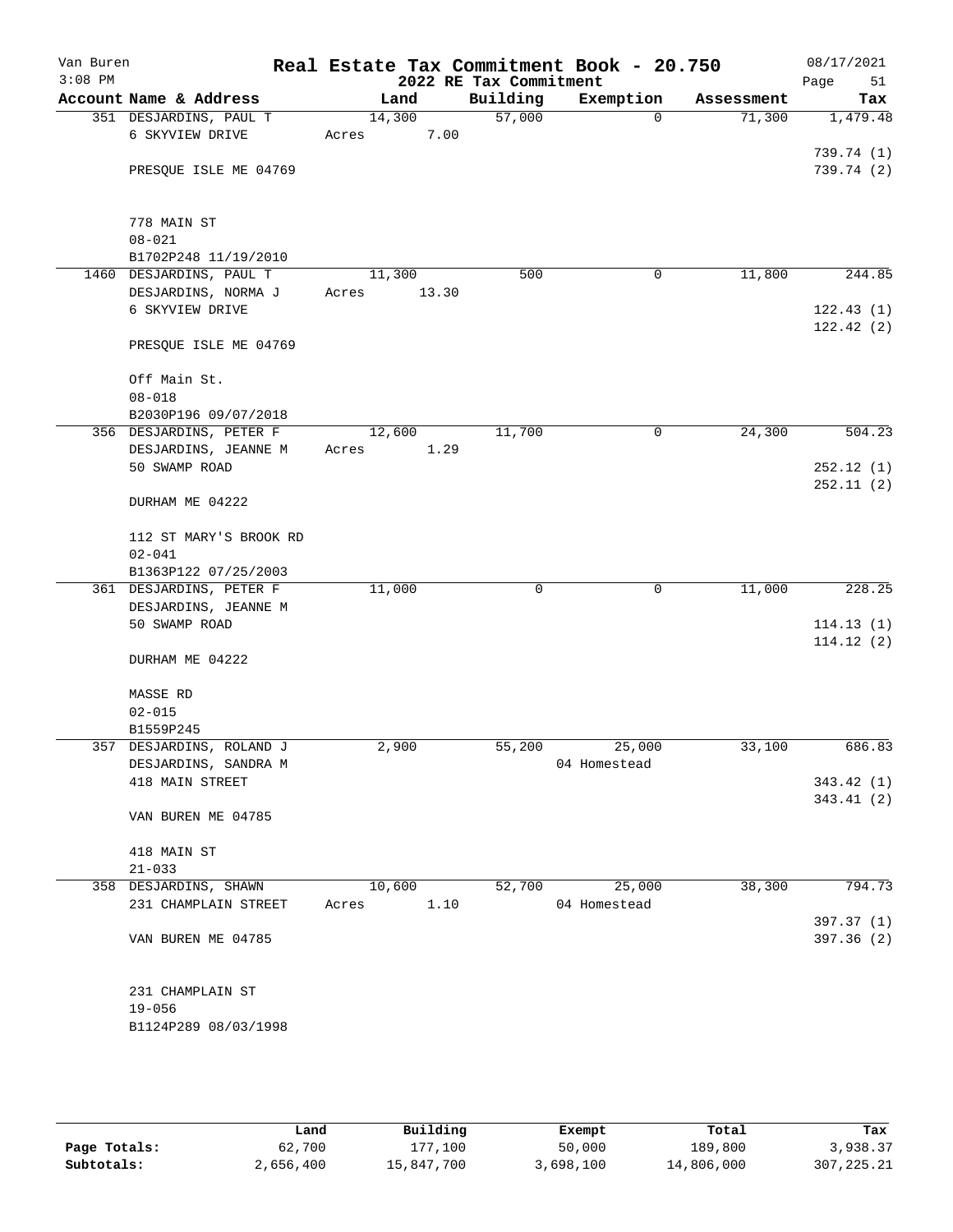| Van Buren<br>$3:08$ PM |                                               |       |        |       | 2022 RE Tax Commitment | Real Estate Tax Commitment Book - 20.750 |            | 08/17/2021<br>52<br>Page |
|------------------------|-----------------------------------------------|-------|--------|-------|------------------------|------------------------------------------|------------|--------------------------|
|                        | Account Name & Address                        |       | Land   |       | Building               | Exemption                                | Assessment | Tax                      |
|                        | 1536 DESJARDINS, SHAWN                        |       | 14,100 |       | 2,500                  | 0                                        | 16,600     | 344.45                   |
|                        | 231 CHAMPLAIN STREET                          | Acres |        | 2.41  |                        |                                          |            |                          |
|                        |                                               |       |        |       |                        |                                          |            | 172.23(1)                |
|                        | VAN BUREN ME 04785                            |       |        |       |                        |                                          |            | 172.22(2)                |
|                        |                                               |       |        |       |                        |                                          |            |                          |
|                        |                                               |       |        |       |                        |                                          |            |                          |
|                        | CHAMPLAIN STREET                              |       |        |       |                        |                                          |            |                          |
|                        | $03 - 001E$<br>B1787P33 11/04/2010            |       |        |       |                        |                                          |            |                          |
|                        | 1562 DESJARDINS, SHAWN                        |       | 7,700  |       | $\mathbf 0$            | $\mathbf 0$                              | 7,700      | 159.78                   |
|                        | 231 CHAMPLAIN STREET                          | Acres |        | 0.81  |                        |                                          |            |                          |
|                        |                                               |       |        |       |                        |                                          |            | 79.89(1)                 |
|                        | VAN BUREN ME 04785                            |       |        |       |                        |                                          |            | 79.89 (2)                |
|                        |                                               |       |        |       |                        |                                          |            |                          |
|                        |                                               |       |        |       |                        |                                          |            |                          |
|                        | CHAMPLAIN ST.                                 |       |        |       |                        |                                          |            |                          |
|                        | $06 - 005D$                                   |       |        |       |                        |                                          |            |                          |
|                        | B1466P293 09/16/2005                          |       |        |       |                        |                                          |            |                          |
|                        | 350 DESJARDINS, STEVEN                        |       | 6,800  |       | 49,500                 | 25,000                                   | 31,300     | 649.48                   |
|                        | 256 MAIN STREET                               | Acres |        | 0.42  |                        | 04 Homestead                             |            |                          |
|                        |                                               |       |        |       |                        |                                          |            | 324.74 (1)               |
|                        | VAN BUREN ME 04785                            |       |        |       |                        |                                          |            | 324.74 (2)               |
|                        |                                               |       |        |       |                        |                                          |            |                          |
|                        | 256 MAIN ST                                   |       |        |       |                        |                                          |            |                          |
|                        | $18 - 066$                                    |       |        |       |                        |                                          |            |                          |
|                        | B1244P174 04/24/2001                          |       |        |       |                        |                                          |            |                          |
|                        | 506 DESJARDINS, YVON E                        |       | 3,200  |       | 43,800                 | 0                                        | 47,000     | 975.25                   |
|                        | 42 FRENCH HUSSEY RD                           |       |        |       |                        |                                          |            |                          |
|                        |                                               |       |        |       |                        |                                          |            | 487.63(1)                |
|                        | ROCHESTER NH 03867                            |       |        |       |                        |                                          |            | 487.62 (2)               |
|                        |                                               |       |        |       |                        |                                          |            |                          |
|                        |                                               |       |        |       |                        |                                          |            |                          |
|                        | 104 WRIGHT ST                                 |       |        |       |                        |                                          |            |                          |
|                        | $21 - 021B$                                   |       |        |       |                        |                                          |            |                          |
|                        | B1791P291 12/11/2012<br>362 DEVEAU, CLEMENT S |       | 15,000 |       | 0                      | 0                                        | 15,000     | 311.25                   |
|                        | 25 WILLOW STREET                              | Acres |        | 21.00 |                        |                                          |            |                          |
|                        |                                               |       |        |       |                        |                                          |            | 155.63(1)                |
|                        | CALAIS ME 04619                               |       |        |       |                        |                                          |            | 155.62(2)                |
|                        |                                               |       |        |       |                        |                                          |            |                          |
|                        |                                               |       |        |       |                        |                                          |            |                          |
|                        | US ROUTE 1                                    |       |        |       |                        |                                          |            |                          |
|                        | $03 - 020$                                    |       |        |       |                        |                                          |            |                          |
|                        | B1096P100                                     |       |        |       |                        |                                          |            |                          |
|                        | 363 DEVEAU, CLEMENT S                         |       | 16,000 |       | $\mathbf 0$            | 0                                        | 16,000     | 332.00                   |
|                        | 25 WILLOW STREET                              | Acres |        | 54.00 |                        |                                          |            |                          |
|                        |                                               |       |        |       |                        |                                          |            | 166.00(1)                |
|                        | CALAIS ME 04619                               |       |        |       |                        |                                          |            | 166.00(2)                |
|                        |                                               |       |        |       |                        |                                          |            |                          |
|                        | CASTONGUAY RD                                 |       |        |       |                        |                                          |            |                          |
|                        | $03 - 042$                                    |       |        |       |                        |                                          |            |                          |
|                        | B1096P92                                      |       |        |       |                        |                                          |            |                          |
|                        |                                               |       |        |       |                        |                                          |            |                          |
|                        |                                               |       |        |       |                        |                                          |            |                          |
|                        |                                               |       |        |       |                        |                                          |            |                          |

|              | Land      | Building   | Exempt    | Total      | Tax        |
|--------------|-----------|------------|-----------|------------|------------|
| Page Totals: | 62,800    | 95,800     | 25,000    | 133,600    | 2,772.21   |
| Subtotals:   | 2,719,200 | 15,943,500 | 3,723,100 | 14,939,600 | 309,997.42 |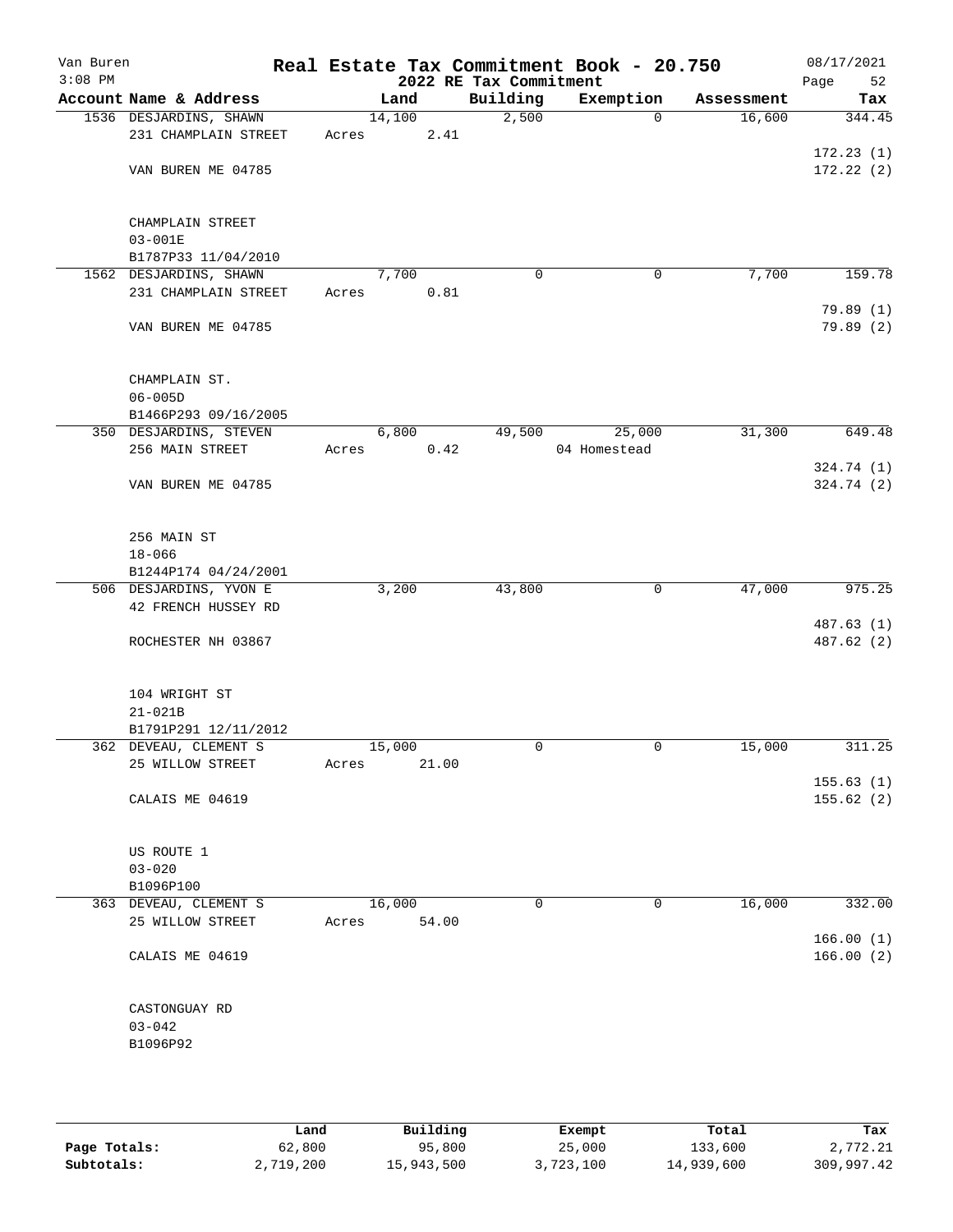| Van Buren<br>$3:08$ PM |                              |       |        | 2022 RE Tax Commitment | Real Estate Tax Commitment Book - 20.750 |            | 08/17/2021<br>Page<br>53 |
|------------------------|------------------------------|-------|--------|------------------------|------------------------------------------|------------|--------------------------|
|                        | Account Name & Address       |       | Land   | Building               | Exemption                                | Assessment | Tax                      |
|                        | 364 DEVEAU, CLEMENT S        |       | 13,800 | $\mathbf 0$            | $\Omega$                                 | 13,800     | 286.35                   |
|                        | 25 WILLOW STREET             | Acres | 20.00  |                        |                                          |            |                          |
|                        |                              |       |        |                        |                                          |            | 143.18(1)                |
|                        | CALAIS ME 04619              |       |        |                        |                                          |            | 143.17(2)                |
|                        |                              |       |        |                        |                                          |            |                          |
|                        |                              |       |        |                        |                                          |            |                          |
|                        | US ROUTE 1                   |       |        |                        |                                          |            |                          |
|                        | $03 - 045$                   |       |        |                        |                                          |            |                          |
|                        | B854P296                     |       |        |                        |                                          |            |                          |
|                        | 365 DEVEAU, CLEMENT S        |       | 8,900  | 0                      | 0                                        | 8,900      | 184.68                   |
|                        | 25 WILLOW STREET             | Acres | 3.50   |                        |                                          |            |                          |
|                        |                              |       |        |                        |                                          |            | 92.34(1)                 |
|                        | CALAIS ME 04619              |       |        |                        |                                          |            | 92.34 (2)                |
|                        |                              |       |        |                        |                                          |            |                          |
|                        |                              |       |        |                        |                                          |            |                          |
|                        | CASTONGUAY RD                |       |        |                        |                                          |            |                          |
|                        | $03 - 041$                   |       |        |                        |                                          |            |                          |
|                        | B1096P92                     |       |        |                        |                                          |            |                          |
|                        | 43 DEVINE, PHILLIP C         |       | 4,800  | 23,800                 | 25,000                                   | 3,600      | 74.70                    |
|                        | DEVINE, AMY E                | Acres | 0.21   |                        | 04 Homestead                             |            |                          |
|                        | 114 ST BRUNO STREET          |       |        |                        |                                          |            | 37.35(1)                 |
|                        | VAN BUREN ME 04785           |       |        |                        |                                          |            | 37.35(2)                 |
|                        |                              |       |        |                        |                                          |            |                          |
|                        | 114 ST BRUNO ST              |       |        |                        |                                          |            |                          |
|                        | $17 - 047$                   |       |        |                        |                                          |            |                          |
|                        | B1852P97 05/05/2014          |       |        |                        |                                          |            |                          |
|                        | 490 DICKSON, GREGORY         |       | 10,700 | 17,000                 | 0                                        | 27,700     | 574.78                   |
|                        | 13 WEST WASHINGTON           | Acres | 1.24   |                        |                                          |            |                          |
|                        | STREET APT 201               |       |        |                        |                                          |            |                          |
|                        |                              |       |        |                        |                                          |            | 287.39(1)                |
|                        | <b>BATH NY 14810</b>         |       |        |                        |                                          |            | 287.39 (2)               |
|                        |                              |       |        |                        |                                          |            |                          |
|                        |                              |       |        |                        |                                          |            |                          |
|                        | 119 BERRY AVE                |       |        |                        |                                          |            |                          |
|                        | $23 - 106$                   |       |        |                        |                                          |            |                          |
|                        | B1983P168 07/24/2017         |       |        |                        |                                          |            |                          |
|                        | 367 DIONNE, CLARENCE J       |       | 8,400  | 67,600                 | 25,000                                   | 51,000     | 1,058.25                 |
|                        | DIONNE, NORMA V              |       |        |                        | 04 Homestead                             |            |                          |
|                        | 108 WRIGHT STREET            |       |        |                        |                                          |            | 529.13(1)                |
|                        |                              |       |        |                        |                                          |            | 529.12(2)                |
|                        | VAN BUREN ME 04785           |       |        |                        |                                          |            |                          |
|                        |                              |       |        |                        |                                          |            |                          |
|                        | 108 WRIGHT ST<br>$21 - 020B$ |       |        |                        |                                          |            |                          |
|                        | B883P257                     |       |        |                        |                                          |            |                          |
|                        | 368 DIONNE, ELDEN J          |       | 8,700  | 11,500                 | 20,200                                   | 0          | 0.00                     |
|                        | DIONNE, ANNE M               | Acres | 0.68   |                        | 04 Homestead                             |            |                          |
|                        | 174 VIOLETTE STREET          |       |        |                        |                                          |            |                          |
|                        |                              |       |        |                        |                                          |            |                          |
|                        | VAN BUREN ME 04785           |       |        |                        |                                          |            |                          |
|                        |                              |       |        |                        |                                          |            |                          |
|                        | 174 VIOLETTE ST              |       |        |                        |                                          |            |                          |
|                        | $16 - 066B$                  |       |        |                        |                                          |            |                          |
|                        | B1023P241                    |       |        |                        |                                          |            |                          |
|                        |                              |       |        |                        |                                          |            |                          |
|                        |                              |       |        |                        |                                          |            |                          |
|                        |                              |       |        |                        |                                          |            |                          |

|              | Land      | Building   | Exempt    | Total      | Tax          |
|--------------|-----------|------------|-----------|------------|--------------|
| Page Totals: | 55,300    | 119,900    | 70,200    | 105,000    | 2,178.76     |
| Subtotals:   | 2,774,500 | 16,063,400 | 3,793,300 | 15,044,600 | 312, 176. 18 |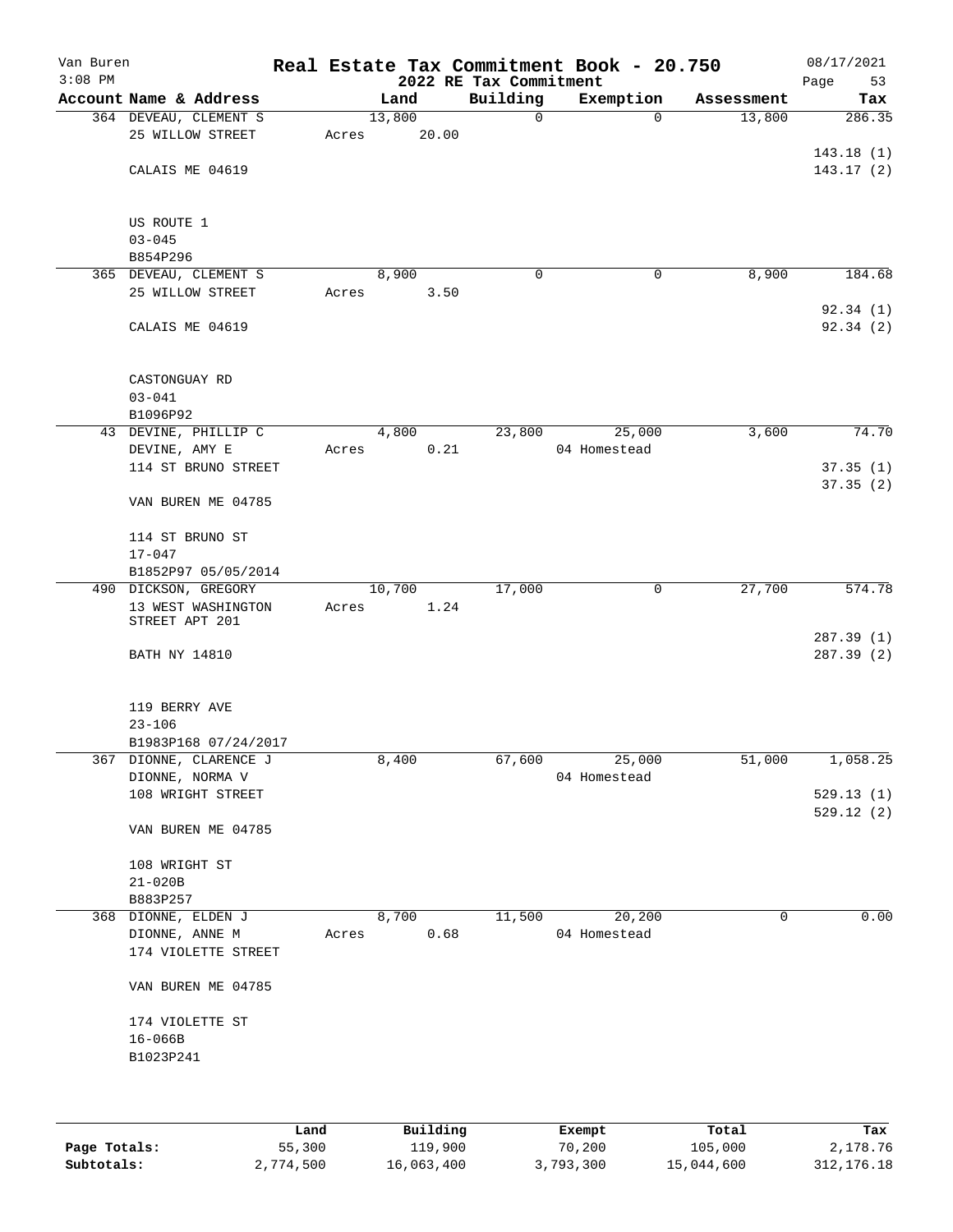| Van Buren<br>$3:08$ PM |                                                    |       |        |      | 2022 RE Tax Commitment | Real Estate Tax Commitment Book - 20.750 |            | 08/17/2021<br>54<br>Page |
|------------------------|----------------------------------------------------|-------|--------|------|------------------------|------------------------------------------|------------|--------------------------|
|                        | Account Name & Address                             |       | Land   |      | Building               | Exemption                                | Assessment | Tax                      |
|                        | 372 DIONNE, JEREMY                                 |       | 6,100  |      | 60, 300                | 25,000                                   | 41,400     | 859.05                   |
|                        | SIROIS, SARA A                                     | Acres |        | 0.34 |                        | 04 Homestead                             |            |                          |
|                        | 109 HILLSIDE STREET                                |       |        |      |                        |                                          |            | 429.53(1)                |
|                        |                                                    |       |        |      |                        |                                          |            | 429.52 (2)               |
|                        | VAN BUREN ME 04785                                 |       |        |      |                        |                                          |            |                          |
|                        |                                                    |       |        |      |                        |                                          |            |                          |
|                        | 109 HILLSIDE ST                                    |       |        |      |                        |                                          |            |                          |
|                        | $23 - 058$                                         |       |        |      |                        |                                          |            |                          |
|                        | B1455P85                                           |       |        |      |                        |                                          |            |                          |
|                        | 1055 DIONNE, JOSEPH R                              |       | 4,700  |      | 40,600                 | 31,000                                   | 14,300     | 296.73                   |
|                        | DIONNE, PATRICIA R                                 | Acres |        | 0.20 |                        | 04 Homestead                             |            |                          |
|                        | 150 FULTON STREET                                  |       |        |      |                        | 02 Veteran                               |            | 148.37(1)                |
|                        |                                                    |       |        |      |                        |                                          |            | 148.36(2)                |
|                        | VAN BUREN ME 04785                                 |       |        |      |                        |                                          |            |                          |
|                        |                                                    |       |        |      |                        |                                          |            |                          |
|                        | 150 FULTON ST<br>$19 - 045$                        |       |        |      |                        |                                          |            |                          |
|                        | B1846P82 02/18/2014 B1766P110 06/13/2012 B1605P302 |       |        |      |                        |                                          |            |                          |
|                        | 07/21/2008                                         |       |        |      |                        |                                          |            |                          |
|                        | 369 DIONNE, LLOYD                                  |       | 4,700  |      | 37,700                 | 25,000                                   | 17,400     | 361.05                   |
|                        | 187 CHAMPLAIN STREET                               | Acres |        | 0.20 |                        | 04 Homestead                             |            |                          |
|                        |                                                    |       |        |      |                        |                                          |            | 180.53(1)                |
|                        | VAN BUREN ME 04785                                 |       |        |      |                        |                                          |            | 180.52(2)                |
|                        |                                                    |       |        |      |                        |                                          |            |                          |
|                        |                                                    |       |        |      |                        |                                          |            |                          |
|                        | 187 CHAMPLAIN ST                                   |       |        |      |                        |                                          |            |                          |
|                        | $19 - 031$                                         |       |        |      |                        |                                          |            |                          |
|                        | B718P209                                           |       |        |      |                        |                                          |            |                          |
|                        | 370 DIONNE, MICHAEL J                              |       | 4,500  |      | 23,600                 | 25,000                                   | 3,100      | 64.33                    |
|                        | DIONNE, CINDY L                                    | Acres |        | 0.18 |                        | 04 Homestead                             |            |                          |
|                        | 132 PINE STREET                                    |       |        |      |                        |                                          |            | 32.17(1)                 |
|                        | VAN BUREN ME 04785                                 |       |        |      |                        |                                          |            | 32.16(2)                 |
|                        |                                                    |       |        |      |                        |                                          |            |                          |
|                        | 132 PINE ST                                        |       |        |      |                        |                                          |            |                          |
|                        | $14 - 065$                                         |       |        |      |                        |                                          |            |                          |
|                        | B999P57                                            |       |        |      |                        |                                          |            |                          |
|                        | 371 DIONNE, STEVEN J                               |       | 6,600  |      | 52,700                 | 25,000                                   | 34,300     | 711.73                   |
|                        | DIONNE, DONNA                                      | Acres |        | 0.40 |                        | 04 Homestead                             |            |                          |
|                        | 143 LYNNE STREET                                   |       |        |      |                        |                                          |            | 355.87(1)                |
|                        |                                                    |       |        |      |                        |                                          |            | 355.86(2)                |
|                        | VAN BUREN ME 04785                                 |       |        |      |                        |                                          |            |                          |
|                        |                                                    |       |        |      |                        |                                          |            |                          |
|                        | 143 LYNNE ST                                       |       |        |      |                        |                                          |            |                          |
|                        | $20 - 106$                                         |       |        |      |                        |                                          |            |                          |
|                        | <b>B611P88</b>                                     |       |        |      |                        |                                          |            |                          |
|                        | 520 DOLAN, RICHARD JR                              |       | 10,900 |      | 114,500                | 25,000                                   | 100,400    | 2,083.30                 |
|                        | 122 CHURCH STREET                                  | Acres |        | 1.40 |                        | 04 Homestead                             |            |                          |
|                        |                                                    |       |        |      |                        |                                          |            | 1,041.65(1)              |
|                        | VAN BUREN ME 04785                                 |       |        |      |                        |                                          |            | 1,041.65(2)              |
|                        |                                                    |       |        |      |                        |                                          |            |                          |
|                        |                                                    |       |        |      |                        |                                          |            |                          |
|                        | 122 CHURCH                                         |       |        |      |                        |                                          |            |                          |
|                        | $23 - 106B$<br>B1914P342 11/09/2015                |       |        |      |                        |                                          |            |                          |
|                        |                                                    |       |        |      |                        |                                          |            |                          |
|                        |                                                    |       |        |      |                        |                                          |            |                          |
|                        |                                                    |       |        |      |                        |                                          |            |                          |

|              | Land      | Building   | Exempt    | Total      | Tax        |
|--------------|-----------|------------|-----------|------------|------------|
| Page Totals: | 37,500    | 329,400    | 156,000   | 210,900    | 4,376.19   |
| Subtotals:   | 2,812,000 | 16,392,800 | 3,949,300 | 15,255,500 | 316,552.37 |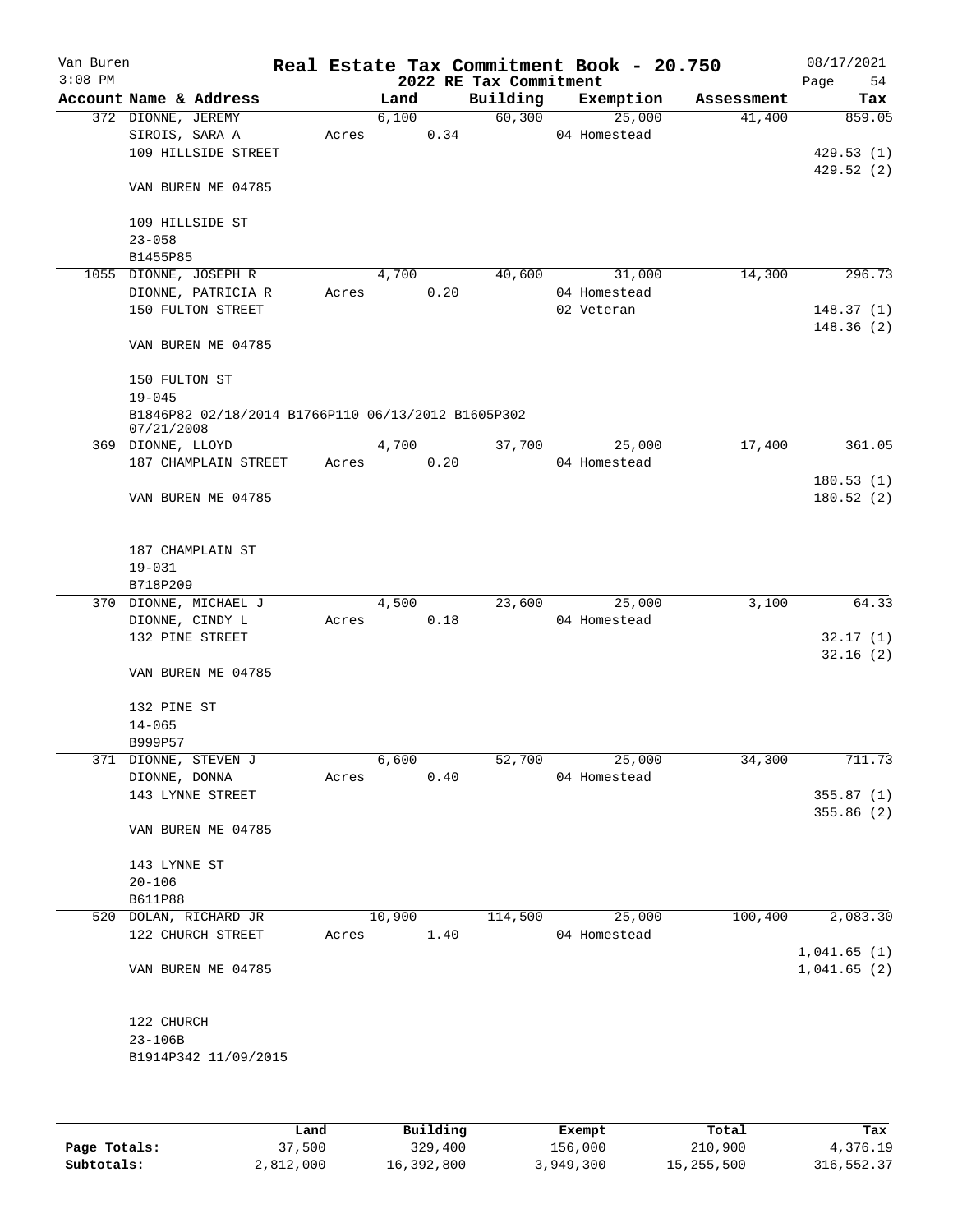| Van Buren<br>$3:08$ PM |                                                            |       |        |      | 2022 RE Tax Commitment | Real Estate Tax Commitment Book - 20.750 |            | 08/17/2021<br>Page<br>55   |
|------------------------|------------------------------------------------------------|-------|--------|------|------------------------|------------------------------------------|------------|----------------------------|
|                        | Account Name & Address                                     |       | Land   |      | Building               | Exemption                                | Assessment | Tax                        |
|                        | 232 DORE, DEVON D<br>SALISBURY, JAMES R<br>562 MAIN STREET | Acres | 3,500  | 0.11 | 39,800                 | $\mathbf 0$                              | 43,300     | 898.48<br>449.24 (1)       |
|                        | VAN BUREN ME 04785                                         |       |        |      |                        |                                          |            | 449.24 (2)                 |
|                        | 562 MAIN ST<br>$24 - 017$                                  |       |        |      |                        |                                          |            |                            |
|                        | B1956P157 11/21/2016                                       |       |        |      |                        |                                          |            |                            |
|                        | 1050 DORR, TINA A                                          |       | 12,600 |      | 95,200                 | 0                                        | 107,800    | 2,236.85                   |
|                        | COONS, ARLEEN L                                            | Acres |        | 1.38 |                        |                                          |            |                            |
|                        | 199 LAKE ROAD                                              |       |        |      |                        |                                          |            | 1, 118.43(1)               |
|                        | VAN BUREN ME 04785                                         |       |        |      |                        |                                          |            | 1, 118.42(2)               |
|                        | 199 LAKE RD                                                |       |        |      |                        |                                          |            |                            |
|                        | $02 - 017A$                                                |       |        |      |                        |                                          |            |                            |
|                        | B2134P243 12/01/2020 B651P197                              |       |        |      |                        |                                          |            |                            |
|                        | 1188 DOUCETTE, ANDREA D                                    |       | 12,900 |      | 125,900                | 25,000                                   | 113,800    | 2,361.35                   |
|                        | 656 MAIN STREET                                            | Acres |        | 2.00 |                        | 04 Homestead                             |            |                            |
|                        | VAN BUREN ME 04785                                         |       |        |      |                        |                                          |            | 1,180.68(1)<br>1,180.67(2) |
|                        | 656 MAIN ST<br>$25 - 009A$                                 |       |        |      |                        |                                          |            |                            |
|                        | B2073P52 09/13/2019                                        |       |        |      |                        |                                          |            |                            |
|                        | 275 DOUCETTE, JOHN P                                       |       | 9,000  |      | 146,500                | 25,000                                   | 130,500    | 2,707.88                   |
|                        | 120 MARIST COLLEGE<br>DRIVE                                | Acres |        | 0.73 |                        | 04 Homestead                             |            |                            |
|                        |                                                            |       |        |      |                        |                                          |            | 1,353.94(1)                |
|                        | VAN BUREN ME 04785                                         |       |        |      |                        |                                          |            | 1,353.94(2)                |
|                        | 120 MARIST COLLEGE DR<br>$12B-006$<br>B2002P257 01/04/2018 |       |        |      |                        |                                          |            |                            |
|                        | 379 DOUCETTE, KENNETH R JR                                 |       | 5,000  |      |                        | 62,700 25,000                            | 42,700     | 886.03                     |
|                        | 103 UPLAND ROAD                                            | Acres |        | 0.23 |                        | 04 Homestead                             |            |                            |
|                        |                                                            |       |        |      |                        |                                          |            | 443.02 (1)                 |
|                        | VAN BUREN ME 04785                                         |       |        |      |                        |                                          |            | 443.01 (2)                 |
|                        | 103 UPLAND RD<br>$13 - 022$                                |       |        |      |                        |                                          |            |                            |
|                        | B1390P157                                                  |       |        |      |                        |                                          |            |                            |
|                        | 376 DOUCETTE, MICHAEL D                                    |       | 4,200  |      | 47,300                 | 25,000                                   | 26,500     | 549.88                     |
|                        | 111 HARRISON STREET                                        | Acres |        | 0.16 |                        | 04 Homestead                             |            |                            |
|                        | VAN BUREN ME 04785                                         |       |        |      |                        |                                          |            | 274.94 (1)<br>274.94 (2)   |
|                        | 111 HARRISON ST                                            |       |        |      |                        |                                          |            |                            |
|                        | $18 - 010$                                                 |       |        |      |                        |                                          |            |                            |
|                        | B1920P320 01/14/2016                                       |       |        |      |                        |                                          |            |                            |
|                        |                                                            |       |        |      |                        |                                          |            |                            |

|              | Land      | Building   | Exempt    | Total      | Tax        |
|--------------|-----------|------------|-----------|------------|------------|
| Page Totals: | 47,200    | 517,400    | 100,000   | 464,600    | 9,640.47   |
| Subtotals:   | 2,859,200 | 16,910,200 | 4,049,300 | 15,720,100 | 326,192.84 |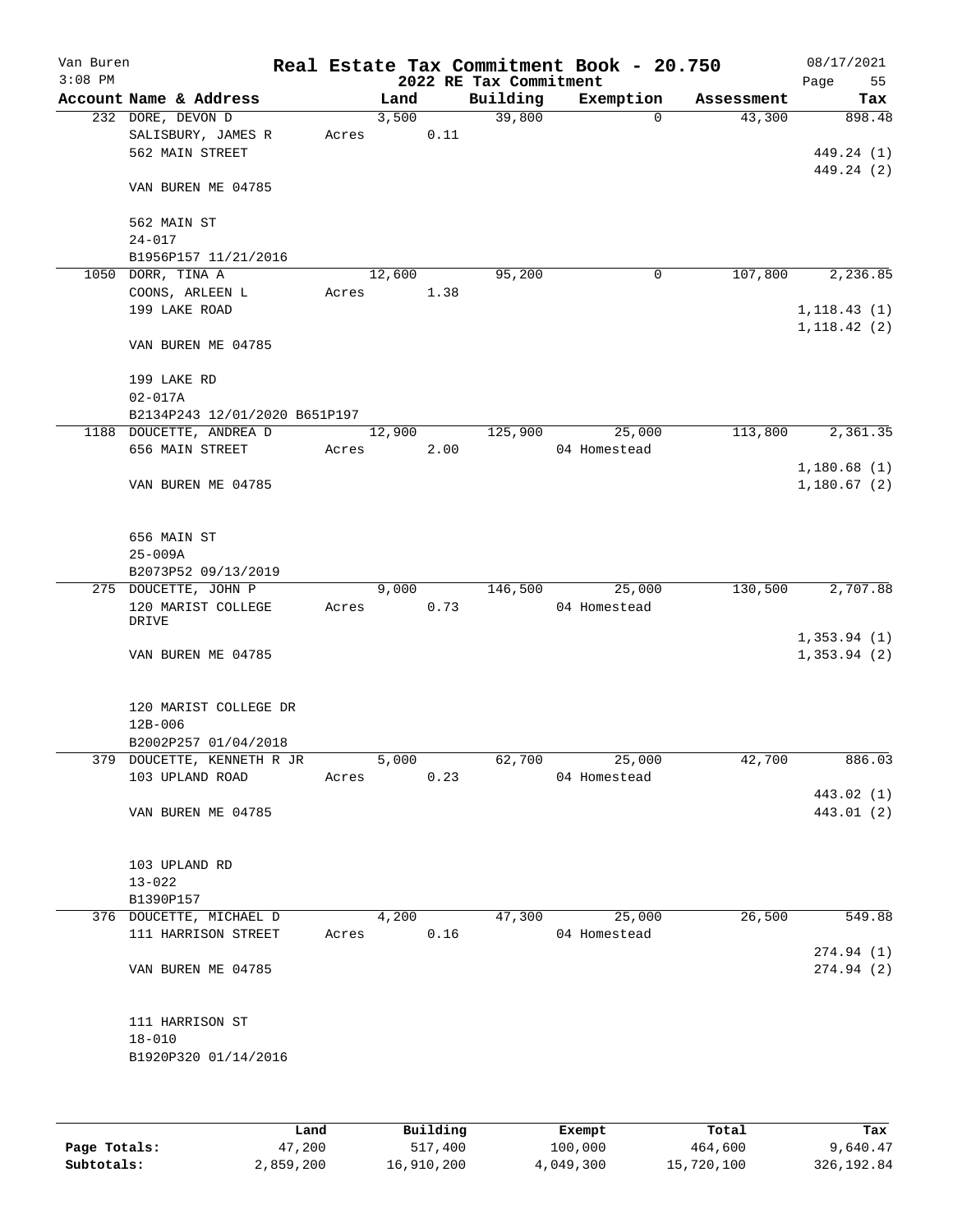| Van Buren<br>$3:08$ PM |                                           |       |       |      | 2022 RE Tax Commitment | Real Estate Tax Commitment Book - 20.750 |            | 08/17/2021<br>Page<br>56 |
|------------------------|-------------------------------------------|-------|-------|------|------------------------|------------------------------------------|------------|--------------------------|
|                        | Account Name & Address                    |       | Land  |      | Building               | Exemption                                | Assessment | Tax                      |
|                        | 378 DOUCETTE, PHYLLIS                     |       | 5,100 |      | 92,200                 | 25,000                                   | 72,300     | 1,500.23                 |
|                        | 128 VIOLETTE STREET                       | Acres |       | 0.24 |                        | 04 Homestead                             |            |                          |
|                        |                                           |       |       |      |                        |                                          |            | 750.12(1)                |
|                        | VAN BUREN ME 04785                        |       |       |      |                        |                                          |            | 750.11(2)                |
|                        |                                           |       |       |      |                        |                                          |            |                          |
|                        |                                           |       |       |      |                        |                                          |            |                          |
|                        | 128 VIOLETTE ST                           |       |       |      |                        |                                          |            |                          |
|                        | $16 - 072$                                |       |       |      |                        |                                          |            |                          |
|                        | B411P830                                  |       |       |      |                        |                                          |            |                          |
|                        | 377 DOUCETTE, ROBERT G                    |       | 5,100 |      | 60,100                 | 25,000                                   | 40,200     | 834.15                   |
|                        | 134 HIGH STREET                           | Acres |       | 0.24 |                        | 04 Homestead                             |            |                          |
|                        |                                           |       |       |      |                        |                                          |            | 417.08(1)                |
|                        | VAN BUREN ME 04785                        |       |       |      |                        |                                          |            | 417.07 (2)               |
|                        |                                           |       |       |      |                        |                                          |            |                          |
|                        |                                           |       |       |      |                        |                                          |            |                          |
|                        | 134 HIGH STREET                           |       |       |      |                        |                                          |            |                          |
|                        | 14-111                                    |       |       |      |                        |                                          |            |                          |
|                        | B1672P153 03/15/2010                      |       |       |      |                        |                                          |            |                          |
|                        | 380 DOUCETTE, ROBERT G                    |       | 4,800 |      | $\mathbf 0$            | 0                                        | 4,800      | 99.60                    |
|                        | 134 HIGH STREET                           | Acres |       | 0.21 |                        |                                          |            |                          |
|                        |                                           |       |       |      |                        |                                          |            | 49.80(1)                 |
|                        | VAN BUREN ME 04785                        |       |       |      |                        |                                          |            | 49.80 (2)                |
|                        |                                           |       |       |      |                        |                                          |            |                          |
|                        |                                           |       |       |      |                        |                                          |            |                          |
|                        | HIGH ST                                   |       |       |      |                        |                                          |            |                          |
|                        | $14 - 110$                                |       |       |      |                        |                                          |            |                          |
|                        | B766P110                                  |       |       |      |                        |                                          |            |                          |
|                        | 381 DOUCETTE, RODERICK CARA<br>L (ESTATE) |       | 6,600 |      | 53,000                 | 31,000                                   | 28,600     | 593.45                   |
|                        | C/O JOEY DOUCETTE                         | Acres |       | 0.40 |                        | 04 Homestead                             |            |                          |
|                        | 137 LYNNE STREET                          |       |       |      |                        | 02 Veteran                               |            | 296.73(1)                |
|                        |                                           |       |       |      |                        |                                          |            | 296.72 (2)               |
|                        | VAN BUREN ME 04785                        |       |       |      |                        |                                          |            |                          |
|                        |                                           |       |       |      |                        |                                          |            |                          |
|                        | 137 LYNNE ST                              |       |       |      |                        |                                          |            |                          |
|                        | $20 - 105$                                |       |       |      |                        |                                          |            |                          |
|                        | B1209P277                                 |       |       |      |                        |                                          |            |                          |
|                        | 382 DOUCETTE, STEVEN P                    |       | 3,400 |      | 1,000                  | 0                                        | 4,400      | 91.30                    |
|                        | DOUCETTE, CYNTHIA M                       | Acres |       | 0.18 |                        |                                          |            |                          |
|                        | 106 MCKINLEY STREET                       |       |       |      |                        |                                          |            | 45.65(1)                 |
|                        |                                           |       |       |      |                        |                                          |            | 45.65(2)                 |
|                        | VAN BUREN ME 04785                        |       |       |      |                        |                                          |            |                          |
|                        |                                           |       |       |      |                        |                                          |            |                          |
|                        | VIOLETTE SIDING                           |       |       |      |                        |                                          |            |                          |
|                        | $08 - 034A$                               |       |       |      |                        |                                          |            |                          |
|                        | B1025P230                                 |       |       |      |                        |                                          |            |                          |
|                        | 383 DOUCETTE, STEVEN P                    |       | 4,100 |      | 115,600                | 25,000                                   | 94,700     | 1,965.03                 |
|                        | DOUCETTE, CYNTHIA M                       | Acres |       | 0.15 |                        | 04 Homestead                             |            |                          |
|                        | 106 MCKINLEY STREET                       |       |       |      |                        |                                          |            | 982.52 (1)               |
|                        |                                           |       |       |      |                        |                                          |            | 982.51 (2)               |
|                        | VAN BUREN ME 04785                        |       |       |      |                        |                                          |            |                          |
|                        |                                           |       |       |      |                        |                                          |            |                          |
|                        | 106 MCKINLEY ST                           |       |       |      |                        |                                          |            |                          |
|                        | $15 - 019$                                |       |       |      |                        |                                          |            |                          |
|                        | B1954P312 11/07/2016 B842P129             |       |       |      |                        |                                          |            |                          |
|                        |                                           |       |       |      |                        |                                          |            |                          |
|                        |                                           |       |       |      |                        |                                          |            |                          |

|              | Land      | Building   | Exempt    | Total      | Tax        |
|--------------|-----------|------------|-----------|------------|------------|
| Page Totals: | 29,100    | 321,900    | 106,000   | 245,000    | 5,083.76   |
| Subtotals:   | 2,888,300 | 17,232,100 | 4,155,300 | 15,965,100 | 331,276.60 |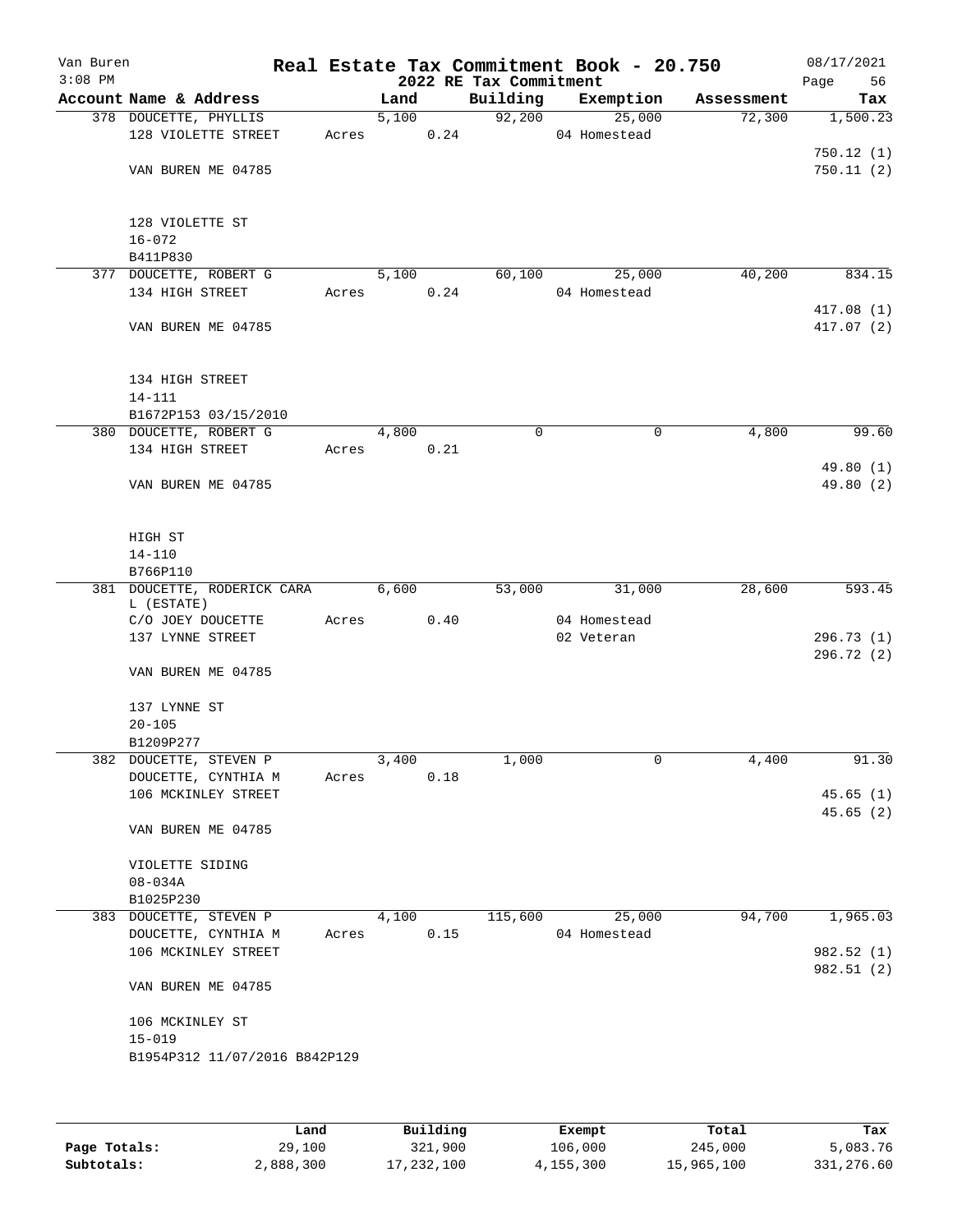| Van Buren<br>$3:08$ PM |                                  |       |        | 2022 RE Tax Commitment | Real Estate Tax Commitment Book - 20.750 |            | 08/17/2021<br>Page<br>57 |
|------------------------|----------------------------------|-------|--------|------------------------|------------------------------------------|------------|--------------------------|
|                        | Account Name & Address           |       | Land   | Building               | Exemption                                | Assessment | Tax                      |
|                        | 384 DOUCETTE, VIOLETTE P         |       | 4,800  | 87,200                 | 25,000                                   | 67,000     | 1,390.25                 |
|                        | DOUCETTE, GREGORY W              | Acres | 0.21   |                        | 04 Homestead                             |            |                          |
|                        | 110 ROSSIGNOL DRIVE              |       |        |                        |                                          |            | 695.13(1)                |
|                        |                                  |       |        |                        |                                          |            | 695.12(2)                |
|                        | VAN BUREN ME 04785               |       |        |                        |                                          |            |                          |
|                        |                                  |       |        |                        |                                          |            |                          |
|                        | 110 ROSSIGNOL DR                 |       |        |                        |                                          |            |                          |
|                        | $14 - 135$                       |       |        |                        |                                          |            |                          |
|                        | B1112P17 05/28/1998              |       |        |                        |                                          |            |                          |
|                        | 386 DRUMMOND, JAMES A            |       | 43,700 | 0                      | 0                                        | 43,700     | 906.78                   |
|                        | 85 MULBERRY DRIVE                | Acres | 135.00 |                        |                                          |            |                          |
|                        |                                  |       |        |                        |                                          |            | 453.39 (1)               |
|                        | CRAWFORDVILLE FL 32327           |       |        |                        |                                          |            | 453.39 (2)               |
|                        |                                  |       |        |                        |                                          |            |                          |
|                        |                                  |       |        |                        |                                          |            |                          |
|                        | SETTLEMENT RD                    |       |        |                        |                                          |            |                          |
|                        | $02 - 001B$                      |       |        |                        |                                          |            |                          |
|                        | B510P13 08/29/1979               |       | 4,700  | 58,900                 | 0                                        | 63,600     | 1,319.70                 |
|                        | 819 DUBAY, BARBARA<br>35 ROY ST. |       | 0.20   |                        |                                          |            |                          |
|                        |                                  | Acres |        |                        |                                          |            | 659.85(1)                |
|                        | NASHUA NH 03060                  |       |        |                        |                                          |            | 659.85 (2)               |
|                        |                                  |       |        |                        |                                          |            |                          |
|                        |                                  |       |        |                        |                                          |            |                          |
|                        | 113 NOTRE DAME ST                |       |        |                        |                                          |            |                          |
|                        | $17 - 027A$                      |       |        |                        |                                          |            |                          |
|                        | B1961P276 01/06/2017             |       |        |                        |                                          |            |                          |
|                        | 932 DUBAY, MICHAEL R             |       | 6,500  | 19,800                 | 0                                        | 26,300     | 545.73                   |
|                        | DUBAY, MONICA                    | Acres | 0.38   |                        |                                          |            |                          |
|                        | 122 CLEVELAND AVENUE             |       |        |                        |                                          |            | 272.87(1)                |
|                        |                                  |       |        |                        |                                          |            | 272.86(2)                |
|                        | VAN BUREN ME 04785               |       |        |                        |                                          |            |                          |
|                        |                                  |       |        |                        |                                          |            |                          |
|                        | 122 CLEVELAND AVE                |       |        |                        |                                          |            |                          |
|                        | 18-071C                          |       |        |                        |                                          |            |                          |
|                        | B1814P136 06/07/2013             |       |        |                        |                                          |            |                          |
|                        | 1539 DUBAY, MICHAEL R            |       | 3,600  | 4,000                  | 0                                        | 7,600      | 157.70                   |
|                        | DUBAY, MONICA                    | Acres | 0.38   |                        |                                          |            |                          |
|                        | 122 CLEVELAND AVENUE             |       |        |                        |                                          |            | 78.85(1)                 |
|                        |                                  |       |        |                        |                                          |            | 78.85 (2)                |
|                        | VAN BUREN ME 04785               |       |        |                        |                                          |            |                          |
|                        |                                  |       |        |                        |                                          |            |                          |
|                        | CLEVELAND AVE.                   |       |        |                        |                                          |            |                          |
|                        | 18-071E                          |       |        |                        |                                          |            |                          |
|                        | B1814P134 06/07/2013             |       |        |                        |                                          |            |                          |
|                        | 388 DUBAY, PHILIP J              |       | 5,700  | 19,000                 | 24,700                                   | 0          | 0.00                     |
|                        | 602 MAIN STREET                  | Acres | 0.29   |                        | 04 Homestead                             |            |                          |
|                        |                                  |       |        |                        |                                          |            |                          |
|                        | VAN BUREN ME 04785               |       |        |                        |                                          |            |                          |
|                        |                                  |       |        |                        |                                          |            |                          |
|                        | 602 MAIN ST                      |       |        |                        |                                          |            |                          |
|                        | $24 - 001$                       |       |        |                        |                                          |            |                          |
|                        | B696P43                          |       |        |                        |                                          |            |                          |
|                        |                                  |       |        |                        |                                          |            |                          |
|                        |                                  |       |        |                        |                                          |            |                          |
|                        |                                  |       |        |                        |                                          |            |                          |

|              | Land      | Building   | Exempt    | Total      | Tax        |
|--------------|-----------|------------|-----------|------------|------------|
| Page Totals: | 69,000    | 188,900    | 49,700    | 208,200    | 4,320.16   |
| Subtotals:   | 2,957,300 | 17,421,000 | 4,205,000 | 16,173,300 | 335,596.76 |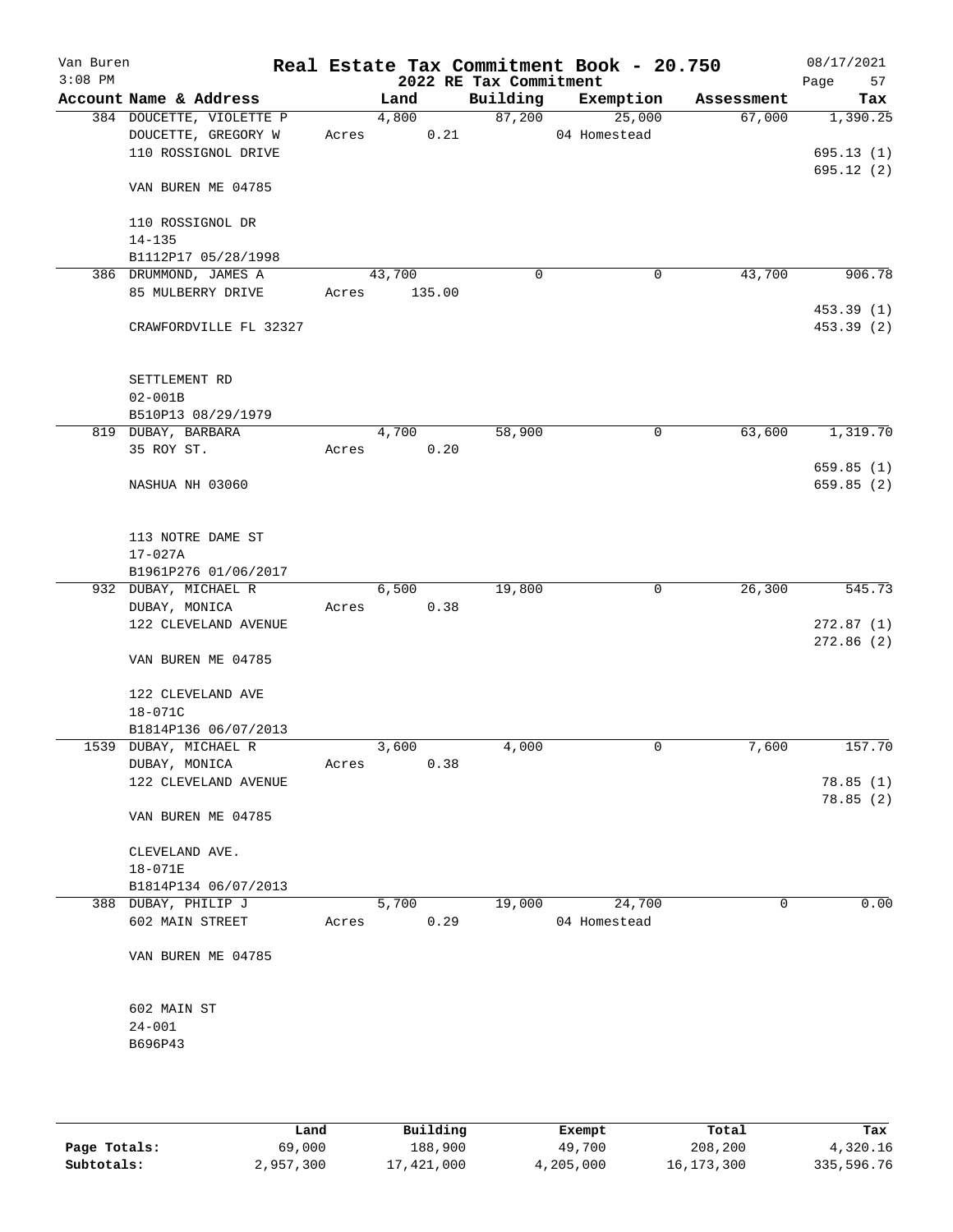| Van Buren<br>$3:08$ PM |                                |       |       |      | 2022 RE Tax Commitment | Real Estate Tax Commitment Book - 20.750 |            | 08/17/2021<br>Page<br>58 |
|------------------------|--------------------------------|-------|-------|------|------------------------|------------------------------------------|------------|--------------------------|
|                        | Account Name & Address         |       | Land  |      | Building               | Exemption                                | Assessment | Tax                      |
|                        | 389 DUBAY, SONIA               |       | 6,100 |      | 49,200                 | 25,000                                   | 30, 300    | 628.73                   |
|                        | C/O VIOLETTE GHISLAINE         |       |       |      |                        | 04 Homestead                             |            |                          |
|                        | 367 MAIN STREET                |       |       |      |                        |                                          |            | 314.37(1)                |
|                        |                                |       |       |      |                        |                                          |            | 314.36(2)                |
|                        | VAN BUREN ME 04785             |       |       |      |                        |                                          |            |                          |
|                        |                                |       |       |      |                        |                                          |            |                          |
|                        | 367 MAIN ST                    |       |       |      |                        |                                          |            |                          |
|                        | $21 - 045A$                    |       |       |      |                        |                                          |            |                          |
|                        | B1570P121 10/01/2007           |       |       |      |                        |                                          |            |                          |
|                        | 390 DUBE, ALINE T              |       | 5,300 |      | 19,400                 | 24,700                                   | 0          | 0.00                     |
|                        | 145 CHAMPLAIN STREET           | Acres |       | 0.25 |                        | 04 Homestead                             |            |                          |
|                        |                                |       |       |      |                        |                                          |            |                          |
|                        | VAN BUREN ME 04785             |       |       |      |                        |                                          |            |                          |
|                        |                                |       |       |      |                        |                                          |            |                          |
|                        |                                |       |       |      |                        |                                          |            |                          |
|                        | 145 CHAMPLAIN ST<br>$20 - 022$ |       |       |      |                        |                                          |            |                          |
|                        | B695P194 03/18/1986            |       |       |      |                        |                                          |            |                          |
|                        | 392 DUBE, KEITH                |       | 4,600 |      | 43,100                 | 25,000                                   | 22,700     | 471.03                   |
|                        | DUBE, CAROL ANN                | Acres |       | 0.19 |                        | 04 Homestead                             |            |                          |
|                        | 114 ADAMS STREET               |       |       |      |                        |                                          |            | 235.52(1)                |
|                        |                                |       |       |      |                        |                                          |            | 235.51(2)                |
|                        | VAN BUREN ME 04785             |       |       |      |                        |                                          |            |                          |
|                        |                                |       |       |      |                        |                                          |            |                          |
|                        | 114 ADAMS ST                   |       |       |      |                        |                                          |            |                          |
|                        | $18 - 032$                     |       |       |      |                        |                                          |            |                          |
|                        | B1581P133 12/31/2007           |       |       |      |                        |                                          |            |                          |
|                        | 391 DUBE, REGINALD             |       | 6,000 |      | 57,200                 | 25,000                                   | 38,200     | 792.65                   |
|                        | DUBE, HELEN                    | Acres |       | 0.33 |                        | 04 Homestead                             |            |                          |
|                        | 153 STATE STREET               |       |       |      |                        |                                          |            | 396.33(1)                |
|                        |                                |       |       |      |                        |                                          |            | 396.32 (2)               |
|                        | VAN BUREN ME 04785             |       |       |      |                        |                                          |            |                          |
|                        |                                |       |       |      |                        |                                          |            |                          |
|                        | 153 STATE ST                   |       |       |      |                        |                                          |            |                          |
|                        | 12A-006                        |       |       |      |                        |                                          |            |                          |
|                        | B265P543                       |       |       |      |                        |                                          |            |                          |
|                        | 393 DUBOIS, PAUL E             |       | 4,700 |      | 58,700                 | 31,000                                   | 32,400     | 672.30                   |
|                        | 112 COTE STREET                | Acres |       | 0.20 |                        | 04 Homestead                             |            |                          |
|                        |                                |       |       |      |                        | 02 Veteran                               |            | 336.15(1)                |
|                        | VAN BUREN ME 04785             |       |       |      |                        |                                          |            | 336.15(2)                |
|                        |                                |       |       |      |                        |                                          |            |                          |
|                        | 112 COTE ST                    |       |       |      |                        |                                          |            |                          |
|                        | 18-116                         |       |       |      |                        |                                          |            |                          |
|                        | B691P220 09/26/1986            |       |       |      |                        |                                          |            |                          |
|                        | 394 DUBOIS, ROBERT A           |       | 8,500 |      | 78,200                 | 25,000                                   | 61,700     | 1,280.28                 |
|                        | 351 MAIN STREET                | Acres |       | 0.66 |                        | 04 Homestead                             |            |                          |
|                        |                                |       |       |      |                        |                                          |            | 640.14(1)                |
|                        | VAN BUREN ME 04785             |       |       |      |                        |                                          |            | 640.14(2)                |
|                        |                                |       |       |      |                        |                                          |            |                          |
|                        |                                |       |       |      |                        |                                          |            |                          |
|                        | 351 MAIN ST                    |       |       |      |                        |                                          |            |                          |
|                        | $20 - 110$                     |       |       |      |                        |                                          |            |                          |
|                        | B1136P185                      |       |       |      |                        |                                          |            |                          |
|                        |                                |       |       |      |                        |                                          |            |                          |
|                        |                                |       |       |      |                        |                                          |            |                          |

|              | Land      | Building   | Exempt    | Total      | Tax        |
|--------------|-----------|------------|-----------|------------|------------|
| Page Totals: | 35,200    | 305,800    | 155,700   | 185,300    | 3,844.99   |
| Subtotals:   | 2,992,500 | 17,726,800 | 4,360,700 | 16,358,600 | 339,441.75 |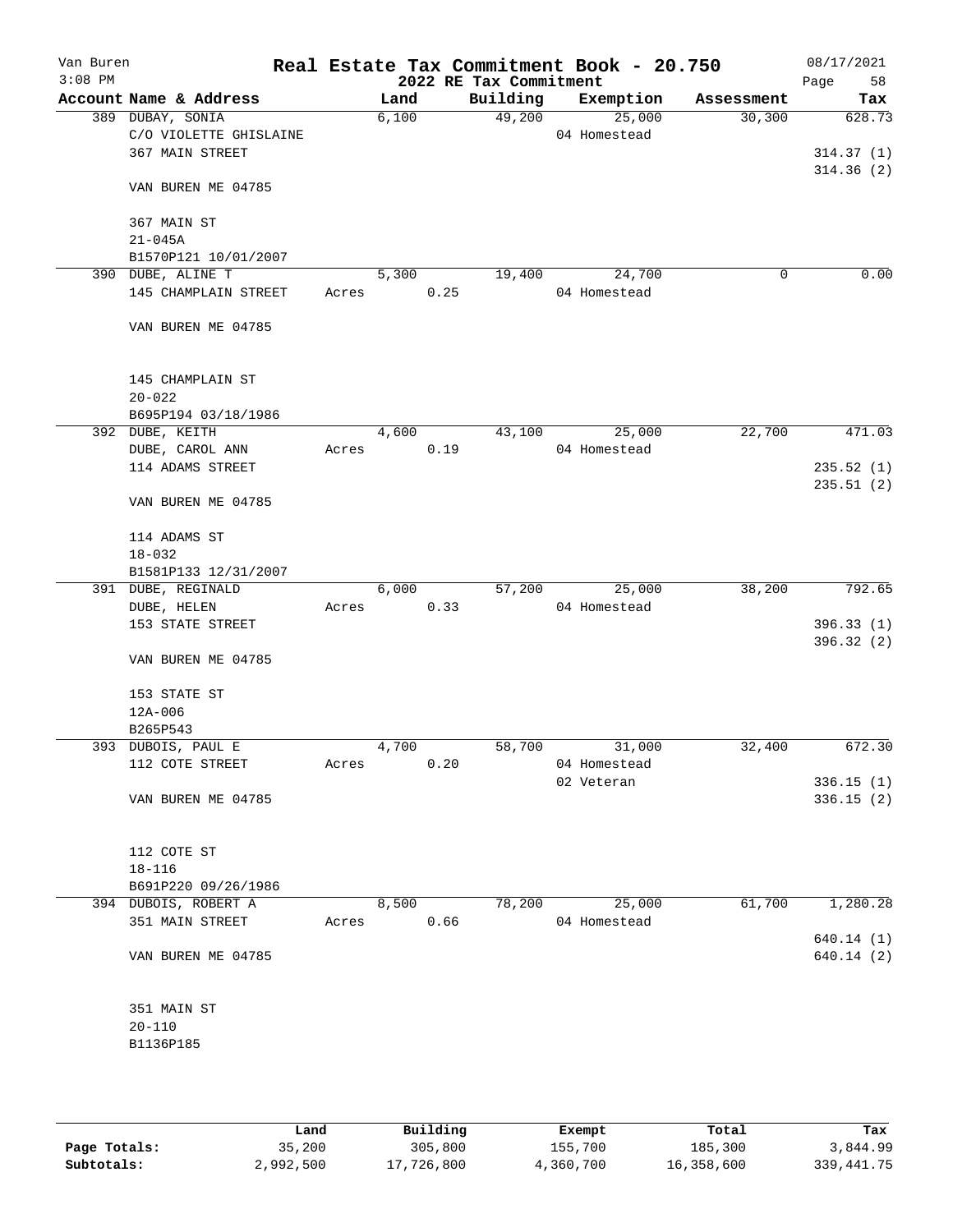| Van Buren<br>$3:08$ PM |                                    |       |        |       | 2022 RE Tax Commitment | Real Estate Tax Commitment Book - 20.750 |            | 08/17/2021<br>59<br>Page |
|------------------------|------------------------------------|-------|--------|-------|------------------------|------------------------------------------|------------|--------------------------|
|                        | Account Name & Address             |       | Land   |       | Building               | Exemption                                | Assessment | Tax                      |
|                        | 1467 DUFOUR, DAVID M               |       | 15,400 |       | 14,800                 | $\mathbf 0$                              | 30,200     | 626.65                   |
|                        | DUFOUR, LEILA L                    | Acres |        | 12.30 |                        |                                          |            |                          |
|                        | PO BOX 301                         |       |        |       |                        |                                          |            | 313.33(1)                |
|                        | VAN BUREN ME 04785                 |       |        |       |                        |                                          |            | 313.32(2)                |
|                        | 385 CHAMPLAIN ST                   |       |        |       |                        |                                          |            |                          |
|                        | $03 - 001$<br>B2057P143 05/22/2019 |       |        |       |                        |                                          |            |                          |
| 397                    | DUFOUR, PHILIP                     |       | 12,600 |       | 170,300                | 25,000                                   | 157,900    | 3,276.43                 |
|                        | DUFOUR, CYNTHIA M                  | Acres |        | 3.10  |                        | 04 Homestead                             |            |                          |
|                        | 128 TOWER DRIVE                    |       |        |       |                        |                                          |            | 1,638.22(1)              |
|                        |                                    |       |        |       |                        |                                          |            | 1,638.21(2)              |
|                        | VAN BUREN ME 04785                 |       |        |       |                        |                                          |            |                          |
|                        | 128 TOWER DR                       |       |        |       |                        |                                          |            |                          |
|                        | $12A-036$                          |       |        |       |                        |                                          |            |                          |
|                        | B406P754<br>400 DUFOUR, PHILIP     |       | 4,900  |       |                        |                                          |            |                          |
|                        | DUFOUR, CYNTHIA M                  | Acres |        | 0.22  | 55,300                 | 0                                        | 60,200     | 1,249.15                 |
|                        | 128 TOWER DRIVE                    |       |        |       |                        |                                          |            | 624.58(1)                |
|                        |                                    |       |        |       |                        |                                          |            | 624.57(2)                |
|                        | VAN BUREN ME 04785                 |       |        |       |                        |                                          |            |                          |
|                        | 106 FRANKLIN ST                    |       |        |       |                        |                                          |            |                          |
|                        | $13 - 035$                         |       |        |       |                        |                                          |            |                          |
|                        | B597P51                            |       |        |       |                        |                                          |            |                          |
|                        | 402 DUFOUR, PHILIP                 |       | 5,300  |       | 55,100                 | 0                                        | 60,400     | 1,253.30                 |
|                        | DUFOUR, CYNTHIA M                  | Acres |        | 0.25  |                        |                                          |            |                          |
|                        | 128 TOWER DRIVE                    |       |        |       |                        |                                          |            | 626.65(1)                |
|                        | VAN BUREN ME 04785                 |       |        |       |                        |                                          |            | 626.65(2)                |
|                        | 218 MAIN ST                        |       |        |       |                        |                                          |            |                          |
|                        | $18 - 093$                         |       |        |       |                        |                                          |            |                          |
|                        | B896P81<br>404 DUHANEY, CARLA C    |       | 7,700  |       | 44,800                 | 0                                        | 52,500     | 1,089.38                 |
|                        | 222 MAIN STREET                    | Acres |        | 0.54  |                        |                                          |            |                          |
|                        |                                    |       |        |       |                        |                                          |            | 544.69(1)                |
|                        | VAN BUREN ME 04785                 |       |        |       |                        |                                          |            | 544.69(2)                |
|                        | 262 MAIN ST                        |       |        |       |                        |                                          |            |                          |
|                        | $18 - 064$                         |       |        |       |                        |                                          |            |                          |
|                        | B2153P81 03/29/2021 B1246P270      |       |        |       |                        |                                          |            |                          |
|                        | 299 DUHANEY, CARLA C               |       | 6,300  |       | 94,900                 | 25,000                                   | 76,200     | 1,581.15                 |
|                        | 222 MAIN STREET                    | Acres |        | 0.36  |                        | 04 Homestead                             |            |                          |
|                        |                                    |       |        |       |                        |                                          |            | 790.58 (1)               |
|                        | VAN BUREN ME 04785                 |       |        |       |                        |                                          |            | 790.57(2)                |
|                        | 222 MAIN ST                        |       |        |       |                        |                                          |            |                          |
|                        | $18 - 074$                         |       |        |       |                        |                                          |            |                          |
|                        | B2091P98 02/11/2020                |       |        |       |                        |                                          |            |                          |
|                        |                                    |       |        |       |                        |                                          |            |                          |

|              | Land      | Building   | Exempt    | Total      | Tax        |
|--------------|-----------|------------|-----------|------------|------------|
| Page Totals: | 52,200    | 435,200    | 50,000    | 437,400    | 9,076.06   |
| Subtotals:   | 3,044,700 | 18,162,000 | 4,410,700 | 16,796,000 | 348,517.81 |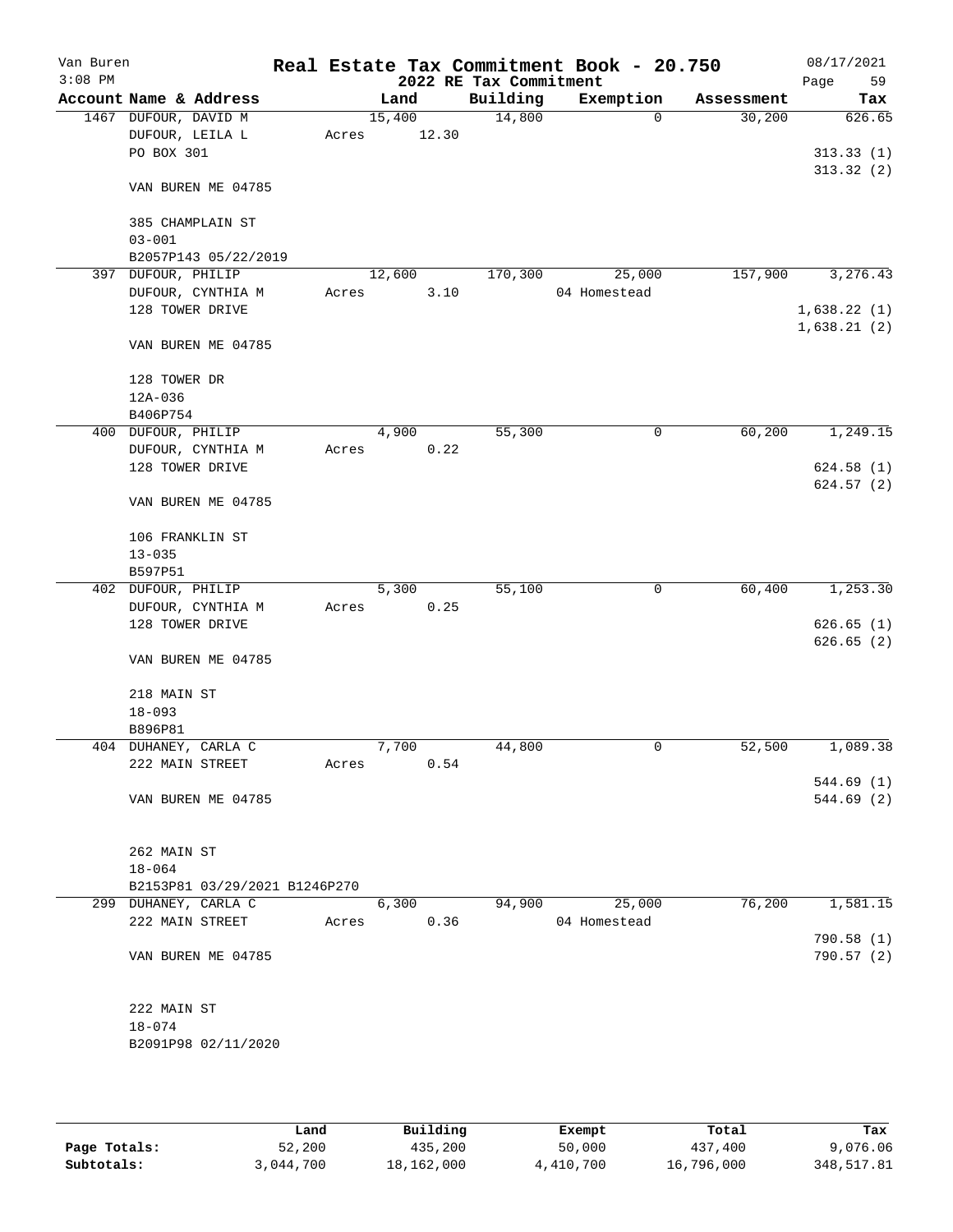| Van Buren<br>$3:08$ PM |                                   |       |            |      | 2022 RE Tax Commitment | Real Estate Tax Commitment Book - 20.750 |            | 08/17/2021<br>Page<br>60 |
|------------------------|-----------------------------------|-------|------------|------|------------------------|------------------------------------------|------------|--------------------------|
|                        | Account Name & Address            |       | Land       |      | Building               | Exemption                                | Assessment | Tax                      |
|                        | 409 DUMAIS, LINDA R               |       | 7,000      |      | 73,800                 | 25,000                                   | 55,800     | 1,157.85                 |
|                        | 119 HILLSIDE STREET               | Acres |            | 0.44 |                        | 04 Homestead                             |            |                          |
|                        |                                   |       |            |      |                        |                                          |            | 578.93(1)                |
|                        | VAN BUREN ME 04785                |       |            |      |                        |                                          |            | 578.92(2)                |
|                        |                                   |       |            |      |                        |                                          |            |                          |
|                        | 119 HILLSIDE ST                   |       |            |      |                        |                                          |            |                          |
|                        | $23 - 063$                        |       |            |      |                        |                                          |            |                          |
|                        | B1531P177                         |       |            |      |                        |                                          |            |                          |
|                        | 406 DUMAIS, MONA                  |       | 8,700      |      | 117,800                | 25,000                                   | 101,500    | 2,106.13                 |
|                        | PELLENZ, NICOLE &                 | Acres |            | 0.69 |                        | 04 Homestead                             |            |                          |
|                        | DUMAIS SHELLI                     |       |            |      |                        |                                          |            |                          |
|                        | 121 ADAMS STREET                  |       |            |      |                        |                                          |            | 1,053.07(1)              |
|                        | VAN BUREN ME 04785                |       |            |      |                        |                                          |            | 1,053.06(2)              |
|                        |                                   |       |            |      |                        |                                          |            |                          |
|                        | 121 ADAMS ST                      |       |            |      |                        |                                          |            |                          |
|                        | $18 - 029A$                       |       |            |      |                        |                                          |            |                          |
|                        | B1680P260 05/26/2010 B433P156     |       |            |      |                        |                                          |            |                          |
|                        | 405 DUMAIS, NELSON E              |       | 5,700      |      | 70,200                 | 31,000                                   | 44,900     | 931.68                   |
|                        | DUMAIS, GUILDA G                  | Acres |            | 0.29 |                        | 04 Homestead                             |            |                          |
|                        | 133 STATE STREET                  |       |            |      |                        | 03 Veteran (Non-Maine<br>Enlisted)       |            | 465.84(1)                |
|                        |                                   |       |            |      |                        |                                          |            | 465.84(2)                |
|                        | VAN BUREN ME 04785                |       |            |      |                        |                                          |            |                          |
|                        | 133 STATE ST                      |       |            |      |                        |                                          |            |                          |
|                        | $13 - 016$                        |       |            |      |                        |                                          |            |                          |
|                        | B625P269                          |       |            |      |                        |                                          |            |                          |
| 407                    | DUMAIS, RALPH J                   |       | 4,700      |      | 46,200                 | 25,000                                   | 25,900     | 537.43                   |
|                        | DUMAIS, BEATRICE G                | Acres |            | 0.20 |                        | 04 Homestead                             |            |                          |
|                        | 112 MONTCALM AVENUE               |       |            |      |                        |                                          |            | 268.72(1)                |
|                        |                                   |       |            |      |                        |                                          |            | 268.71(2)                |
|                        | VAN BUREN ME 04785                |       |            |      |                        |                                          |            |                          |
|                        | 112 MONTCALM AVE                  |       |            |      |                        |                                          |            |                          |
|                        | $17 - 029$                        |       |            |      |                        |                                          |            |                          |
|                        | B707P302                          |       |            |      |                        |                                          |            |                          |
|                        | 408 DUMAIS, STACY A               |       | 3,900      |      | $\frac{38,300}{ }$     | 25,000                                   | 17,200     | 356.90                   |
|                        | 119 ST JOHN AVENUE                |       | Acres 0.14 |      |                        | 04 Homestead                             |            |                          |
|                        |                                   |       |            |      |                        |                                          |            | 178.45(1)                |
|                        | VAN BUREN ME 04785                |       |            |      |                        |                                          |            | 178.45(2)                |
|                        |                                   |       |            |      |                        |                                          |            |                          |
|                        | 119 ST JOHN AVE                   |       |            |      |                        |                                          |            |                          |
|                        | $15 - 079$                        |       |            |      |                        |                                          |            |                          |
|                        | B1223P266                         |       |            |      |                        |                                          |            |                          |
|                        | 412 DUMOND ENTERPRISES, INC 3,600 |       |            |      | 6,800                  | 0                                        | 10,400     | 215.80                   |
|                        | C/O RICKY DUMOND                  |       | Acres 0.18 |      |                        |                                          |            |                          |
|                        | 161 HIGH STREET                   |       |            |      |                        |                                          |            | 107.90(1)                |
|                        | VAN BUREN ME 04785                |       |            |      |                        |                                          |            | 107.90(2)                |
|                        | 130 ST FRANCIS ST                 |       |            |      |                        |                                          |            |                          |
|                        | $14 - 005A$                       |       |            |      |                        |                                          |            |                          |
|                        |                                   |       |            |      |                        |                                          |            |                          |
|                        |                                   |       |            |      |                        |                                          |            |                          |
|                        |                                   |       |            |      |                        |                                          |            |                          |

|              | Land      | Building   | Exempt    | Total      | Tax        |
|--------------|-----------|------------|-----------|------------|------------|
| Page Totals: | 33,600    | 353,100    | 131,000   | 255,700    | 5,305.79   |
| Subtotals:   | 3,078,300 | 18,515,100 | 4,541,700 | 17,051,700 | 353,823.60 |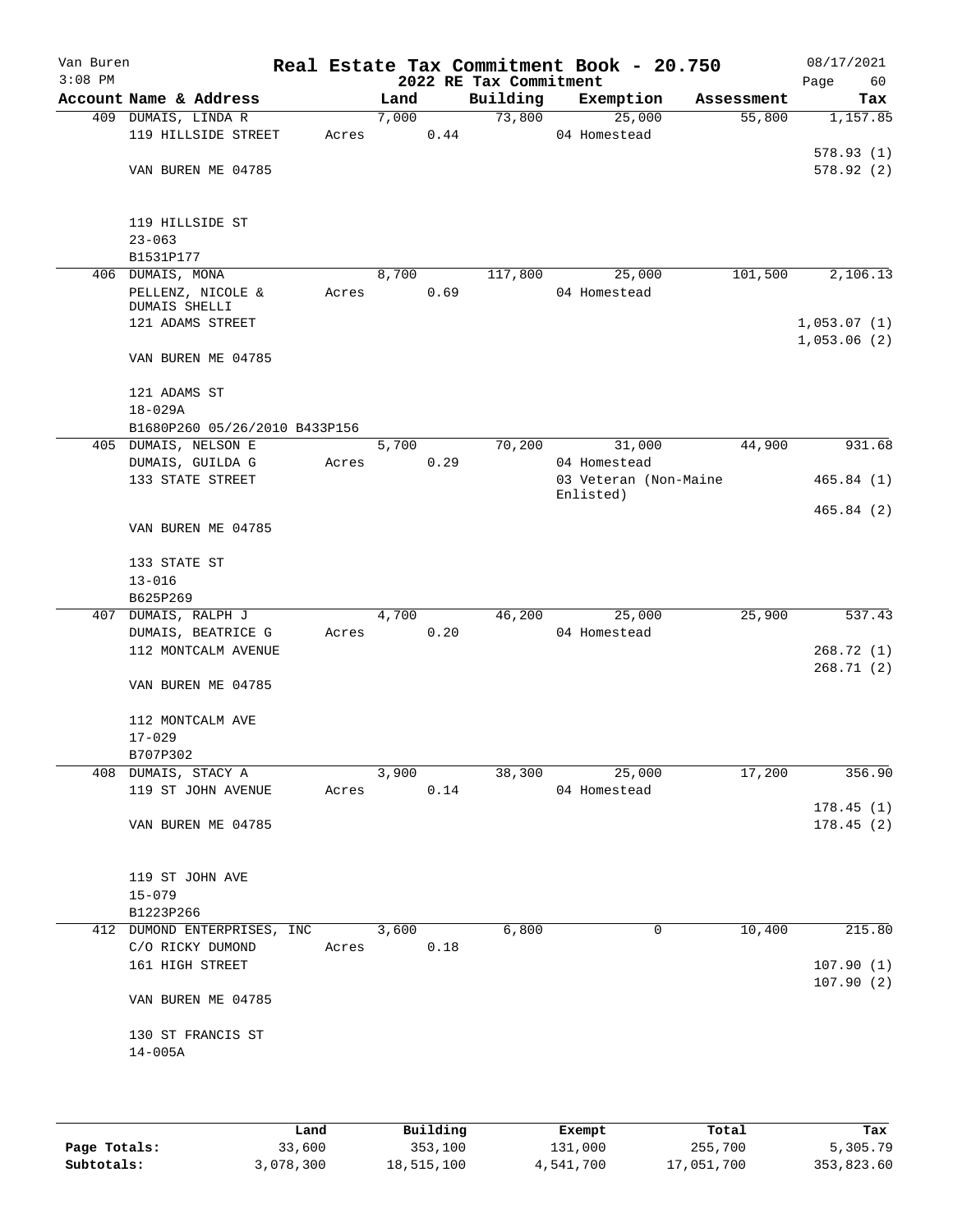| Van Buren<br>$3:08$ PM |                                         |       |        |      | 2022 RE Tax Commitment | Real Estate Tax Commitment Book - 20.750 |            | 08/17/2021<br>Page<br>61 |
|------------------------|-----------------------------------------|-------|--------|------|------------------------|------------------------------------------|------------|--------------------------|
|                        | Account Name & Address                  |       | Land   |      | Building               | Exemption                                | Assessment | Tax                      |
|                        | 618 DUMOND ENTERPRISES, INC             |       | 12,000 |      | $\mathbf 0$            | $\Omega$                                 | 12,000     | 249.00                   |
|                        | 161 HIGH STREET                         | Acres |        | 9.50 |                        |                                          |            |                          |
|                        |                                         |       |        |      |                        |                                          |            | 124.50(1)                |
|                        | VAN BUREN ME 04785                      |       |        |      |                        |                                          |            | 124.50(2)                |
|                        |                                         |       |        |      |                        |                                          |            |                          |
|                        |                                         |       |        |      |                        |                                          |            |                          |
|                        | RR 1                                    |       |        |      |                        |                                          |            |                          |
|                        | $09 - 022$                              |       |        |      |                        |                                          |            |                          |
|                        | B1610P72 08/25/2008                     |       |        |      |                        |                                          |            |                          |
|                        | 411 DUMOND, DOUGLAS J                   |       | 6,100  |      | 71,400                 | 25,000                                   | 52,500     | 1,089.38                 |
|                        | DUMOND, LINDA M<br>189 LYNNE STREET     | Acres |        | 0.34 |                        | 04 Homestead                             |            |                          |
|                        |                                         |       |        |      |                        |                                          |            | 544.69(1)<br>544.69 (2)  |
|                        | VAN BUREN ME 04785                      |       |        |      |                        |                                          |            |                          |
|                        |                                         |       |        |      |                        |                                          |            |                          |
|                        | 189 LYNNE ST                            |       |        |      |                        |                                          |            |                          |
|                        | $19 - 077$                              |       |        |      |                        |                                          |            |                          |
|                        | B684P3                                  |       |        |      |                        |                                          |            |                          |
|                        | 414 DUMOND, JOEY M                      |       | 4,900  |      | 83,500                 | 25,000                                   | 63,400     | 1,315.55                 |
|                        | 127 WASHINGTON AVENUE                   | Acres |        | 0.22 |                        | 04 Homestead                             |            |                          |
|                        |                                         |       |        |      |                        |                                          |            | 657.78 (1)               |
|                        | VAN BUREN ME 04785                      |       |        |      |                        |                                          |            | 657.77 (2)               |
|                        |                                         |       |        |      |                        |                                          |            |                          |
|                        |                                         |       |        |      |                        |                                          |            |                          |
|                        | 127 WASHINGTON AVE                      |       |        |      |                        |                                          |            |                          |
|                        | $14 - 018$                              |       |        |      |                        |                                          |            |                          |
|                        | B1002P258                               |       |        |      |                        |                                          |            |                          |
|                        | 422 DUMOND, RALPH                       |       | 7,000  |      | 109,300                | 31,000                                   | 85,300     | 1,769.98                 |
|                        | 107 STATE STREET                        | Acres |        | 0.44 |                        | 02 Veteran                               |            |                          |
|                        | VAN BUREN ME 04785                      |       |        |      |                        | 04 Homestead                             |            | 884.99 (1)<br>884.99 (2) |
|                        |                                         |       |        |      |                        |                                          |            |                          |
|                        |                                         |       |        |      |                        |                                          |            |                          |
|                        | 107 STATE ST                            |       |        |      |                        |                                          |            |                          |
|                        | $13 - 009$                              |       |        |      |                        |                                          |            |                          |
|                        | B1467P338                               |       |        |      |                        |                                          |            |                          |
|                        | 418 DUMOND, RICKY                       |       | 7,600  |      | 53,500                 | 25,000                                   | 36,100     | 749.08                   |
|                        | 161 HIGH STREET                         | Acres |        | 0.52 |                        | 04 Homestead                             |            |                          |
|                        |                                         |       |        |      |                        |                                          |            | 374.54(1)                |
|                        | VAN BUREN ME 04785                      |       |        |      |                        |                                          |            | 374.54(2)                |
|                        |                                         |       |        |      |                        |                                          |            |                          |
|                        |                                         |       |        |      |                        |                                          |            |                          |
|                        | 161 HIGH ST                             |       |        |      |                        |                                          |            |                          |
|                        | $14 - 085$                              |       |        |      |                        |                                          |            |                          |
|                        | B1611P7 08/29/2008 B656P169 09/12/1985  |       | 8,700  |      | 98,800                 |                                          |            |                          |
|                        | 420 DUMOND, RONALD J<br>DUMOND, IRENE M | Acres |        | 0.68 |                        | 25,000<br>04 Homestead                   | 82,500     | 1,711.88                 |
|                        | 170 VIOLETTE STREET                     |       |        |      |                        |                                          |            | 855.94 (1)               |
|                        |                                         |       |        |      |                        |                                          |            | 855.94 (2)               |
|                        | VAN BUREN ME 04785                      |       |        |      |                        |                                          |            |                          |
|                        |                                         |       |        |      |                        |                                          |            |                          |
|                        | 170 VIOLETTE ST                         |       |        |      |                        |                                          |            |                          |
|                        | $16 - 066C$                             |       |        |      |                        |                                          |            |                          |
|                        | B435P93                                 |       |        |      |                        |                                          |            |                          |
|                        |                                         |       |        |      |                        |                                          |            |                          |
|                        |                                         |       |        |      |                        |                                          |            |                          |
|                        |                                         |       |        |      |                        |                                          |            |                          |

|              | Land      | Building   | Exempt    | Total      | Tax        |
|--------------|-----------|------------|-----------|------------|------------|
| Page Totals: | 46,300    | 416,500    | 131,000   | 331,800    | 6,884.87   |
| Subtotals:   | 3,124,600 | 18,931,600 | 4,672,700 | 17,383,500 | 360,708.47 |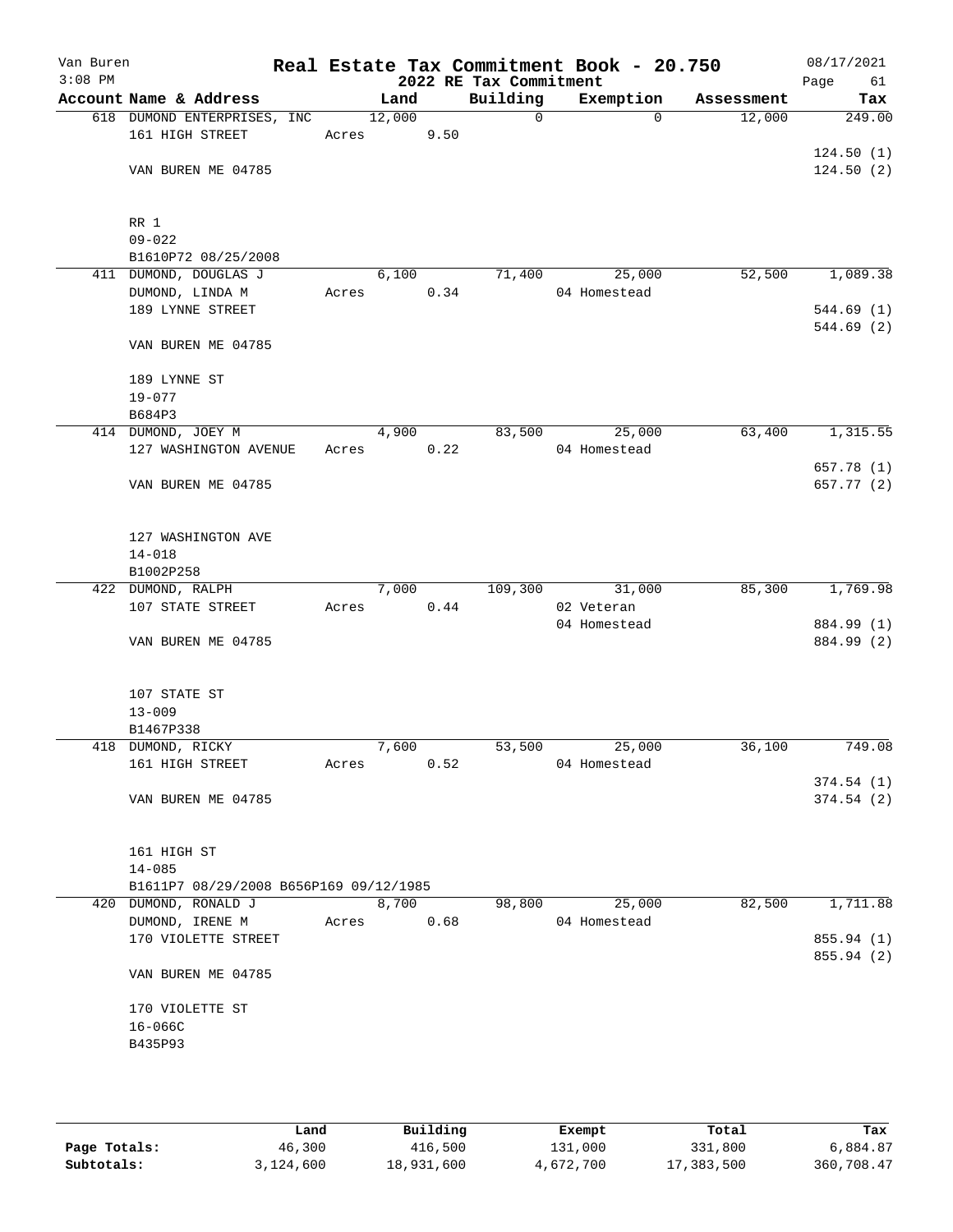| Van Buren<br>$3:08$ PM |                                                    |       |       |      | 2022 RE Tax Commitment | Real Estate Tax Commitment Book - 20.750 |            | 08/17/2021<br>Page<br>62 |
|------------------------|----------------------------------------------------|-------|-------|------|------------------------|------------------------------------------|------------|--------------------------|
|                        | Account Name & Address                             |       | Land  |      | Building               | Exemption                                | Assessment | Tax                      |
|                        | 189 DUMOND, WAYNE H                                |       | 4,200 |      | 33,000                 | $\Omega$                                 | 37,200     | 771.90                   |
|                        | 106 CHAMPLAIN STREET                               | Acres |       | 0.16 |                        |                                          |            |                          |
|                        |                                                    |       |       |      |                        |                                          |            | 385.95(1)                |
|                        | VAN BUREN ME 04785                                 |       |       |      |                        |                                          |            | 385.95(2)                |
|                        |                                                    |       |       |      |                        |                                          |            |                          |
|                        |                                                    |       |       |      |                        |                                          |            |                          |
|                        | 106 CHAMPLAIN ST                                   |       |       |      |                        |                                          |            |                          |
|                        | $20 - 047$                                         |       |       |      |                        |                                          |            |                          |
|                        | B2093P161 02/24/2020                               |       | 2,900 |      | $\mathbf 0$            | 0                                        | 2,900      | 60.18                    |
|                        | 423 DUMONT, ALYRE<br>SOUCY, CLAUDETTE M            | Acres |       | 0.31 |                        |                                          |            |                          |
|                        | 180 LYNNE STREET                                   |       |       |      |                        |                                          |            | 30.09(1)                 |
|                        |                                                    |       |       |      |                        |                                          |            | 30.09(2)                 |
|                        | VAN BUREN ME 04785                                 |       |       |      |                        |                                          |            |                          |
|                        |                                                    |       |       |      |                        |                                          |            |                          |
|                        | PATRICIA ST                                        |       |       |      |                        |                                          |            |                          |
|                        | $19 - 095$                                         |       |       |      |                        |                                          |            |                          |
|                        | B1263P164                                          |       |       |      |                        |                                          |            |                          |
|                        | 122 DUPLESSIE, ROBERT                              |       | 6,900 |      | 44,500                 | 25,000                                   | 26,400     | 547.80                   |
|                        | 627 MAIN STREET                                    | Acres |       | 0.43 |                        | 04 Homestead                             |            |                          |
|                        |                                                    |       |       |      |                        |                                          |            | 273.90(1)                |
|                        | VAN BUREN ME 04785                                 |       |       |      |                        |                                          |            | 273.90(2)                |
|                        |                                                    |       |       |      |                        |                                          |            |                          |
|                        |                                                    |       |       |      |                        |                                          |            |                          |
|                        | 627 MAIN ST                                        |       |       |      |                        |                                          |            |                          |
|                        | $25 - 005$                                         |       |       |      |                        |                                          |            |                          |
|                        | B2011P317 04/06/2018                               |       |       |      |                        |                                          |            |                          |
|                        | 426 DUPLESSIS, LEO JAMES                           |       | 7,900 |      | 74,400                 | 25,000                                   | 57,300     | 1,188.98                 |
|                        | DUPLESSIS, JACQUELINE<br>185 MAIN STREET           | Acres |       | 0.56 |                        | 04 Homestead                             |            |                          |
|                        |                                                    |       |       |      |                        |                                          |            | 594.49 (1)<br>594.49(2)  |
|                        | VAN BUREN ME 04785                                 |       |       |      |                        |                                          |            |                          |
|                        |                                                    |       |       |      |                        |                                          |            |                          |
|                        | 185 MAIN ST                                        |       |       |      |                        |                                          |            |                          |
|                        | $17 - 007A$                                        |       |       |      |                        |                                          |            |                          |
|                        | B918P330                                           |       |       |      |                        |                                          |            |                          |
|                        | 427 DUPLESSIS, VALTRUDE B                          |       | 7,400 |      | 87,900                 | 25,000                                   | 70,300     | 1,458.73                 |
|                        | DUPLESSIS, DELANO A                                | Acres |       | 0.50 |                        | 04 Homestead                             |            |                          |
|                        | 119 LYNNE STREET                                   |       |       |      |                        |                                          |            | 729.37(1)                |
|                        |                                                    |       |       |      |                        |                                          |            | 729.36 (2)               |
|                        | VAN BUREN ME 04785                                 |       |       |      |                        |                                          |            |                          |
|                        |                                                    |       |       |      |                        |                                          |            |                          |
|                        | 119 LYNNE ST                                       |       |       |      |                        |                                          |            |                          |
|                        | $20 - 096$                                         |       |       |      |                        |                                          |            |                          |
|                        | B1131P17                                           |       |       |      |                        |                                          |            |                          |
|                        | 428 DUPREY, SCOTT                                  |       | 5,300 |      | 45,700                 | 25,000                                   | 26,000     | 539.50                   |
|                        | DUPREY, JULIE                                      | Acres |       | 0.25 |                        | 04 Homestead                             |            |                          |
|                        | 124 TYLER STREET                                   |       |       |      |                        |                                          |            | 269.75 (1)               |
|                        |                                                    |       |       |      |                        |                                          |            | 269.75 (2)               |
|                        | VAN BUREN ME 04785                                 |       |       |      |                        |                                          |            |                          |
|                        | 124 TYLER ST                                       |       |       |      |                        |                                          |            |                          |
|                        | $18 - 126$                                         |       |       |      |                        |                                          |            |                          |
|                        | B2059P39 05/28/2019 B1619P224 11/14/2008 B1034P254 |       |       |      |                        |                                          |            |                          |
|                        |                                                    |       |       |      |                        |                                          |            |                          |
|                        |                                                    |       |       |      |                        |                                          |            |                          |
|                        |                                                    |       |       |      |                        |                                          |            |                          |

|              | Land      | Building     | Exempt    | Total      | Tax         |
|--------------|-----------|--------------|-----------|------------|-------------|
| Page Totals: | 34,600    | 285,500      | 100,000   | 220,100    | 4,567.09    |
| Subtotals:   | 3,159,200 | 19, 217, 100 | 4,772,700 | 17,603,600 | 365, 275.56 |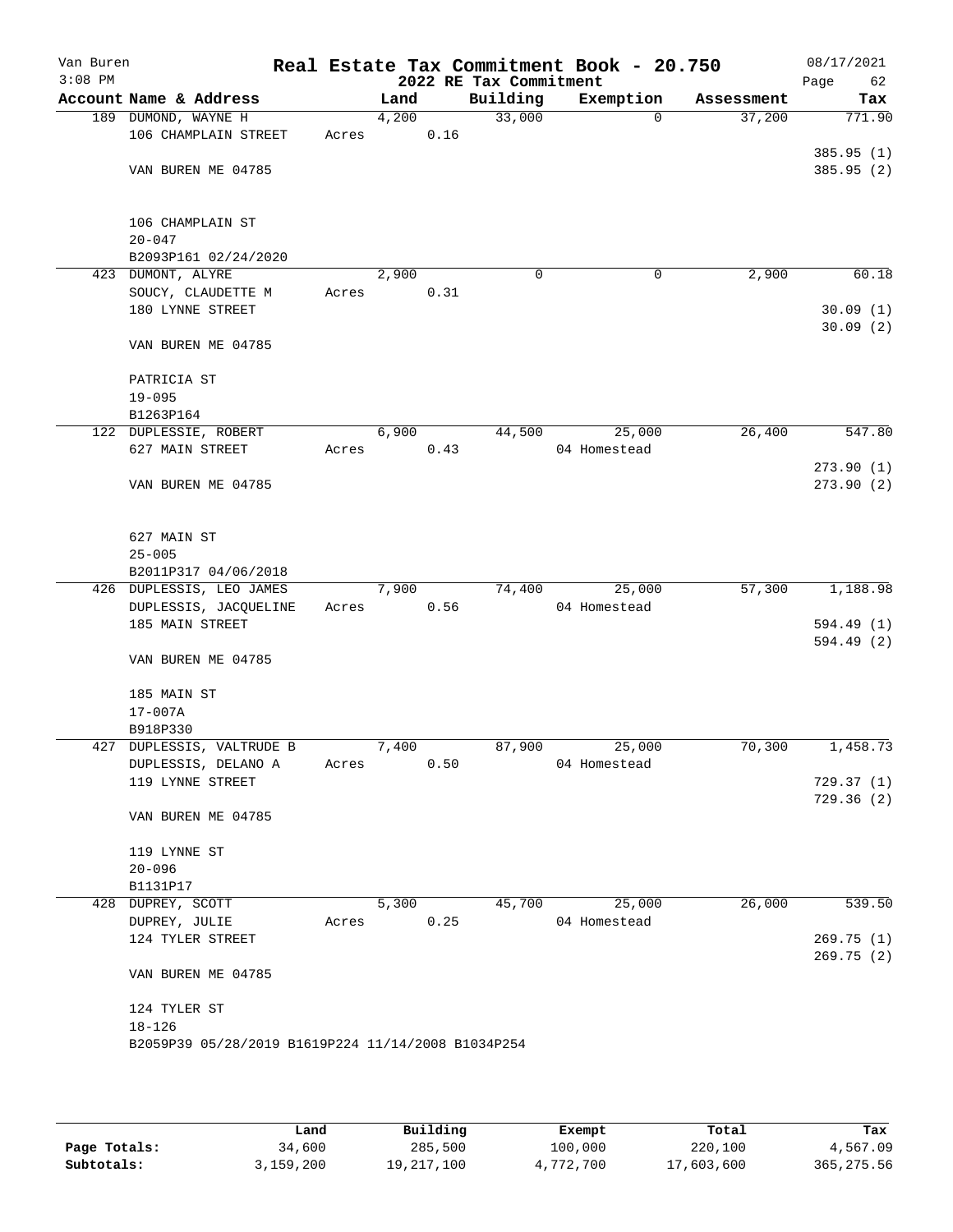| Van Buren |                                      |       |        |      |                        | Real Estate Tax Commitment Book - 20.750 |            | 08/17/2021 |
|-----------|--------------------------------------|-------|--------|------|------------------------|------------------------------------------|------------|------------|
| $3:08$ PM |                                      |       |        |      | 2022 RE Tax Commitment |                                          |            | Page<br>63 |
|           | Account Name & Address               |       | Land   |      | Building               | Exemption                                | Assessment | Tax        |
|           | 431 DURETTE, RONALD                  |       | 4,900  |      | 1,000                  | $\Omega$                                 | 5,900      | 122.43     |
|           | DURETTE, MARIE J                     | Acres |        | 0.22 |                        |                                          |            |            |
|           | 149 HILLSIDE STREET                  |       |        |      |                        |                                          |            | 61.22(1)   |
|           | VAN BUREN ME 04785                   |       |        |      |                        |                                          |            | 61.21(2)   |
|           |                                      |       |        |      |                        |                                          |            |            |
|           | HILLSIDE ST                          |       |        |      |                        |                                          |            |            |
|           | $23 - 072$                           |       |        |      |                        |                                          |            |            |
|           | B976P169                             |       |        |      |                        |                                          |            |            |
|           | 432 DURETTE, RONALD                  |       | 4,900  |      | 25,200                 | $\mathbf 0$                              | 30,100     | 624.58     |
|           | 149 HILLSIDE STREET                  | Acres |        | 0.22 |                        |                                          |            |            |
|           |                                      |       |        |      |                        |                                          |            | 312.29(1)  |
|           | VAN BUREN ME 04785                   |       |        |      |                        |                                          |            | 312.29(2)  |
|           | 149 HILSIDE ST                       |       |        |      |                        |                                          |            |            |
|           | $23 - 073$                           |       |        |      |                        |                                          |            |            |
|           | 1026 DUSTIN, DAVID A                 |       | 4,700  |      | 12,300                 | 17,000                                   | 0          | 0.00       |
|           | DUSTIN, GLORIA J                     | Acres |        | 0.20 |                        | 04 Homestead                             |            |            |
|           | 165 CHAMPLAIN STREET                 |       |        |      |                        |                                          |            |            |
|           |                                      |       |        |      |                        |                                          |            |            |
|           | VAN BUREN ME 04785                   |       |        |      |                        |                                          |            |            |
|           | 165 CHAMPLAIN ST                     |       |        |      |                        |                                          |            |            |
|           | $19 - 023$                           |       |        |      |                        |                                          |            |            |
|           | B1983P277 07/26/2017                 |       |        |      |                        |                                          |            |            |
|           | 972 DYER, LUKE                       |       | 4,200  |      | 51,200                 | 25,000                                   | 30,400     | 630.80     |
|           | 116 ROOSEVELT AVENUE                 | Acres |        | 0.16 |                        | 04 Homestead                             |            |            |
|           |                                      |       |        |      |                        |                                          |            | 315.40(1)  |
|           | VAN BUREN ME 04785                   |       |        |      |                        |                                          |            | 315.40(2)  |
|           | 116 ROOSEVELT AVE.                   |       |        |      |                        |                                          |            |            |
|           | $14 - 129$                           |       |        |      |                        |                                          |            |            |
|           | 51 EASTERN MAINE RAILWAY             |       | 0      |      | 42,300                 | 0                                        | 42,300     | 877.73     |
|           | COMPANY                              |       |        |      |                        |                                          |            |            |
|           | 300 UNION STREET                     |       |        |      |                        |                                          |            |            |
|           | ATTN: JOCELYN KEAN                   |       |        |      |                        |                                          |            | 438.87 (1) |
|           | PO BOX 5777                          |       |        |      |                        |                                          |            | 438.86 (2) |
|           | SAINT JOHN NB E2L 4M3                |       |        |      |                        |                                          |            |            |
|           | RR 1                                 |       |        |      |                        |                                          |            |            |
|           | $08 - 003A$                          |       |        |      |                        |                                          |            |            |
|           | 435 EASTERN MAINE RAILWAY<br>COMPANY |       | 20,200 |      | 0                      | 0                                        | 20,200     | 419.15     |
|           | 300 UNION STREET                     | Acres |        | 1.15 |                        |                                          |            |            |
|           | ATTN: JOCELYN KEAN                   |       |        |      |                        |                                          |            | 209.58(1)  |
|           | PO BOX 5777                          |       |        |      |                        |                                          |            | 209.57(2)  |
|           | SAINT JOHN NB E2L 4M3                |       |        |      |                        |                                          |            |            |
|           | 252 MAIN ST                          |       |        |      |                        |                                          |            |            |
|           | $18 - 067$                           |       |        |      |                        |                                          |            |            |
|           | B1730P212 08/03/2011                 |       |        |      |                        |                                          |            |            |
|           |                                      |       |        |      |                        |                                          |            |            |

|              |           | Building   |           |            |            |
|--------------|-----------|------------|-----------|------------|------------|
|              | Land      |            | Exempt    | Total      | Tax        |
| Page Totals: | 38,900    | 132,000    | 42,000    | 128,900    | 2,674.69   |
| Subtotals:   | 3,198,100 | 19,349,100 | 4,814,700 | 17,732,500 | 367,950.25 |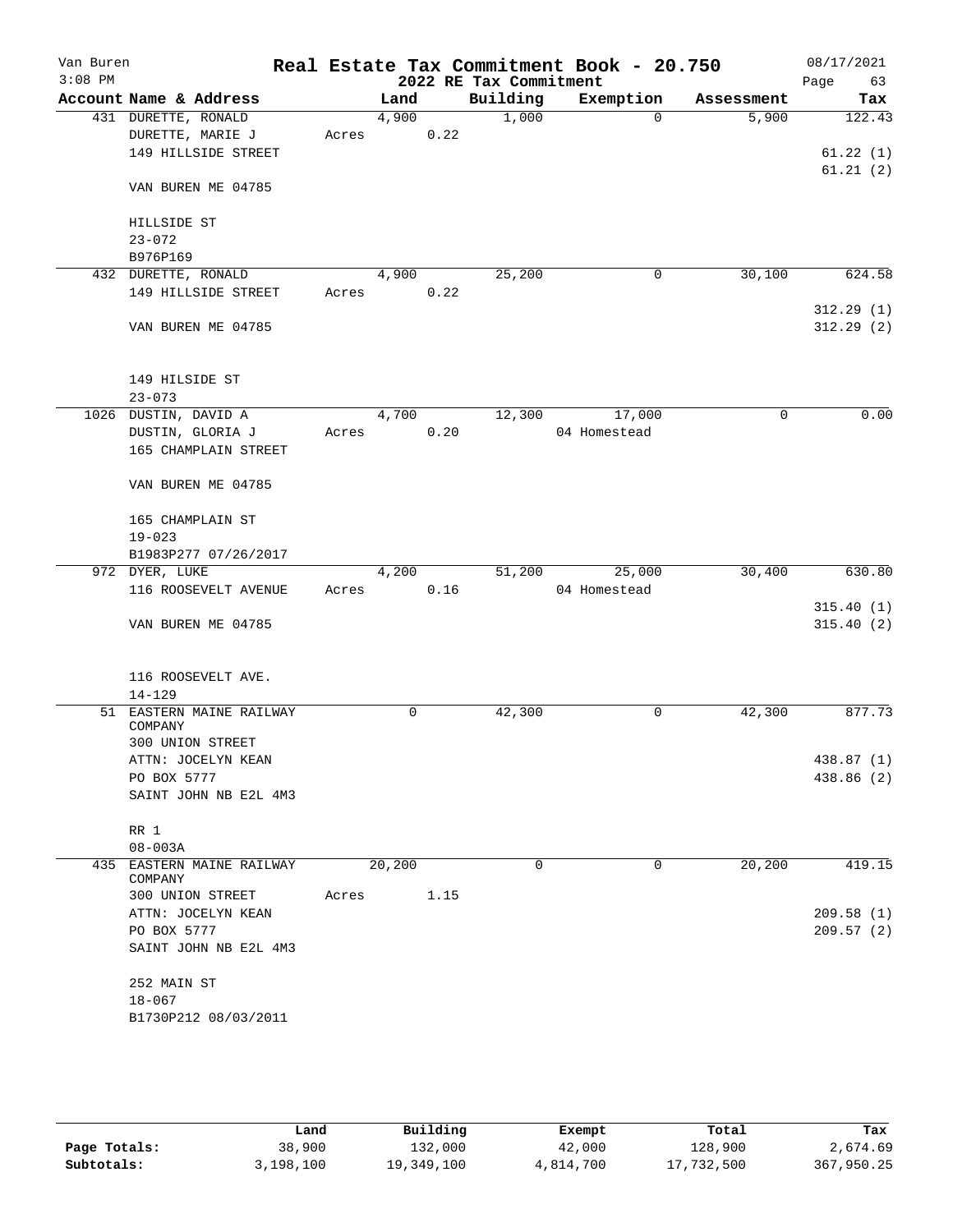| Van Buren |                                      |        |      |                        | Real Estate Tax Commitment Book - 20.750 |            | 08/17/2021   |
|-----------|--------------------------------------|--------|------|------------------------|------------------------------------------|------------|--------------|
| $3:08$ PM |                                      |        |      | 2022 RE Tax Commitment |                                          |            | 64<br>Page   |
|           | Account Name & Address               | Land   |      | Building               | Exemption                                | Assessment | Tax          |
|           | 954 EASTERN MAINE RAILWAY<br>COMPANY | 5,000  |      | 0                      | $\Omega$                                 | 5,000      | 103.75       |
|           | 300 UNION STREET                     | Acres  | 0.23 |                        |                                          |            |              |
|           | ATTN: JOCELYN KEAN                   |        |      |                        |                                          |            | 51.88(1)     |
|           | PO BOX 5777                          |        |      |                        |                                          |            | 51.87(2)     |
|           | SAINT JOHN NB E2L 4M3                |        |      |                        |                                          |            |              |
|           | CHURCH ST                            |        |      |                        |                                          |            |              |
|           | $24 - 008$                           |        |      |                        |                                          |            |              |
|           | B1337P122                            |        |      |                        |                                          |            |              |
|           | 956 EASTERN MAINE RAILWAY<br>COMPANY | 0      |      | 22,100                 | 0                                        | 22,100     | 458.58       |
|           | 300 UNION STREET                     |        |      |                        |                                          |            |              |
|           | ATTN: JOCELYN KEAN                   |        |      |                        |                                          |            | 229.29(1)    |
|           | PO BOX 5777                          |        |      |                        |                                          |            | 229.29(2)    |
|           | SAINT JOHN NB E2L 4M3                |        |      |                        |                                          |            |              |
|           | MAIN ST                              |        |      |                        |                                          |            |              |
|           | $24 - 008A$                          |        |      |                        |                                          |            |              |
|           | B1337P122                            |        |      |                        |                                          |            |              |
|           | 957 EASTERN MAINE RAILWAY<br>COMPANY | 4,600  |      | 190,100                | 0                                        | 194,700    | 4,040.03     |
|           | 300 UNION STREET                     | Acres  | 3.06 |                        |                                          |            |              |
|           | ATTN: JOCELYN KEAN                   |        |      |                        |                                          |            | 2,020.02(1)  |
|           | PO BOX 5777                          |        |      |                        |                                          |            | 2,020.01(2)  |
|           | SAINT JOHN NB E2L 4M3                |        |      |                        |                                          |            |              |
|           | OFF MAIN STREET                      |        |      |                        |                                          |            |              |
|           | $20 - 073$                           |        |      |                        |                                          |            |              |
|           | B1337P122                            |        |      |                        |                                          |            |              |
|           | 951 EASTERN MAINE RAILWAY<br>COMPANY | 16,900 |      | 0                      | 0                                        | 16,900     | 350.68       |
|           | 300 UNION STREET                     | Acres  | 4.29 |                        |                                          |            |              |
|           | ATTN: JOCELYN KEAN                   |        |      |                        |                                          |            | 175.34(1)    |
|           | PO BOX 5777                          |        |      |                        |                                          |            | 175.34(2)    |
|           | SAINT JOHN NB E2L 4M3                |        |      |                        |                                          |            |              |
|           | OFF MAIN ST                          |        |      |                        |                                          |            |              |
|           | $20 - 072$                           |        |      |                        |                                          |            |              |
|           | B1337P122                            |        |      |                        |                                          |            |              |
| 1544      | EASTERN MAINE RAILWAY<br>COMPANY     | 24,800 |      | 243,100                | $\mathbf 0$                              | 267,900    | 5,558.93     |
|           | 300 UNION STREET                     | Acres  | 4.19 |                        |                                          |            |              |
|           | ATTN: JOCELYN KEAN                   |        |      |                        |                                          |            | 2,779.47 (1) |
|           | PO BOX 5777                          |        |      |                        |                                          |            | 2,779.46(2)  |
|           | SAINT JOHN NB E2L 4M3                |        |      |                        |                                          |            |              |
|           | OFF MAIN STREET                      |        |      |                        |                                          |            |              |
|           | $cvf18-087F$                         |        |      |                        |                                          |            |              |
|           | B1812P252 06/12/2013                 |        |      |                        |                                          |            |              |

|              | Land      | Building   | Exempt    | Total      | Tax        |
|--------------|-----------|------------|-----------|------------|------------|
| Page Totals: | 51,300    | 455,300    |           | 506,600    | 10,511.97  |
| Subtotals:   | 3,249,400 | 19,804,400 | 4,814,700 | 18,239,100 | 378,462.22 |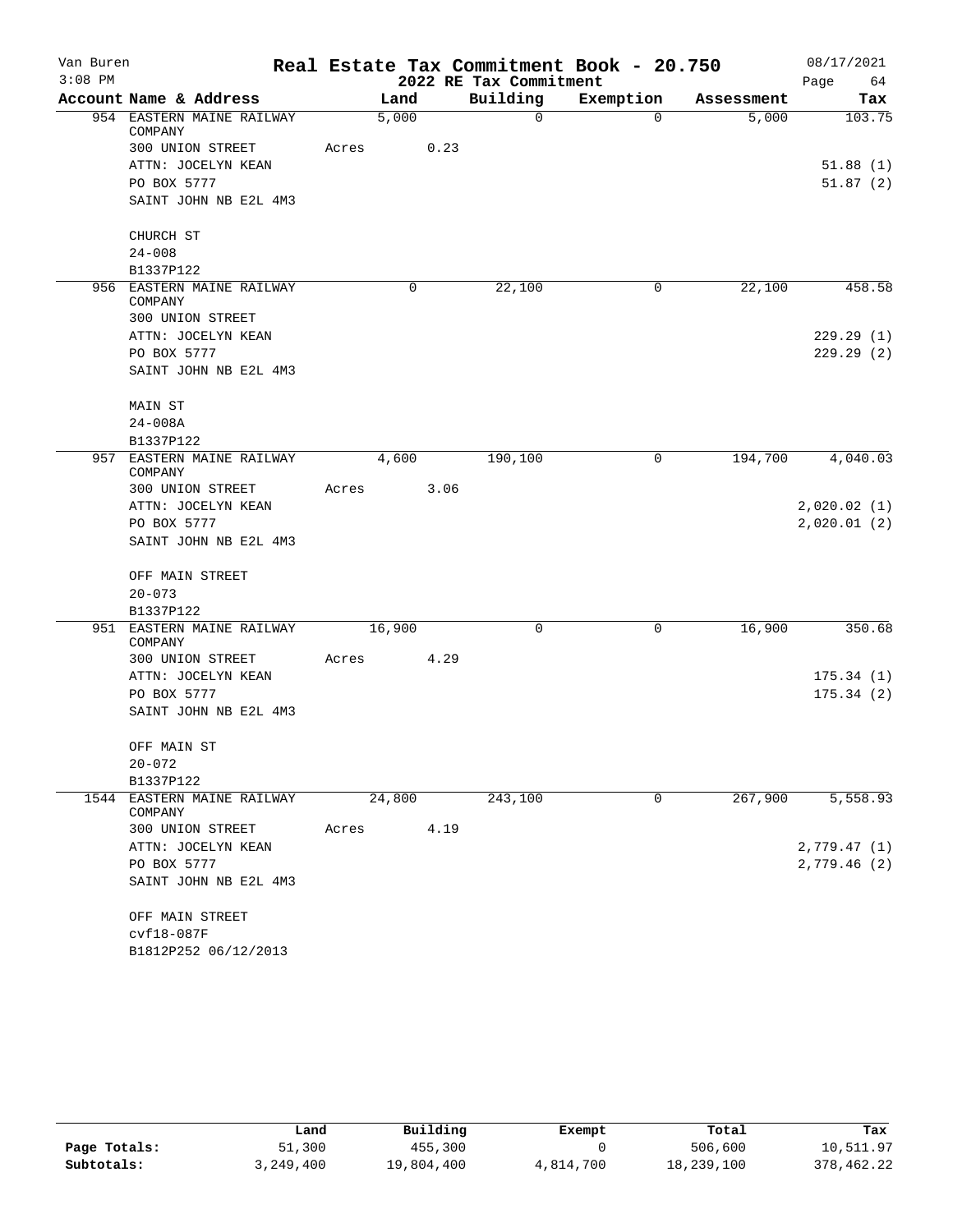| Van Buren<br>$3:08$ PM |                               |       |           |       | 2022 RE Tax Commitment | Real Estate Tax Commitment Book - 20.750 |            | 08/17/2021<br>Page<br>65 |
|------------------------|-------------------------------|-------|-----------|-------|------------------------|------------------------------------------|------------|--------------------------|
|                        | Account Name & Address        |       | Land      |       | Building               | Exemption                                | Assessment | Tax                      |
|                        | 481 ED PELLETIER & SONS       |       | 36,500    |       | $\mathbf 0$            | $\Omega$                                 | 36,500     | 757.38                   |
|                        | COMPANY                       |       |           |       |                        |                                          |            |                          |
|                        | PO BOX 475                    | Acres |           | 92.00 |                        |                                          |            |                          |
|                        |                               |       |           |       |                        |                                          |            | 378.69(1)                |
|                        | MADAWASKA ME 04756            |       |           |       |                        |                                          |            | 378.69 (2)               |
|                        |                               |       |           |       |                        |                                          |            |                          |
|                        | ALEXANDER RD                  |       |           |       |                        |                                          |            |                          |
|                        | $06 - 028B$                   |       |           |       |                        |                                          |            |                          |
|                        | B1696P247 09/24/2010 B1210P81 |       |           |       |                        |                                          |            |                          |
|                        | 683 EILEEN M. CYR             |       | 3,800     |       | 46,200                 | 25,000                                   | 25,000     | 518.75                   |
|                        | 121 ST JOHN AVE               | Acres |           | 0.13  |                        | 04 Homestead                             |            |                          |
|                        |                               |       |           |       |                        |                                          |            | 259.38(1)                |
|                        | VAN BUREN ME 04785            |       |           |       |                        |                                          |            | 259.37(2)                |
|                        | 121 ST JOHN AVE               |       |           |       |                        |                                          |            |                          |
|                        | $15 - 080$                    |       |           |       |                        |                                          |            |                          |
|                        | B1907P275 09/08/2015          |       |           |       |                        |                                          |            |                          |
|                        | 1597 ELLIS, PHILLIP C         |       | 11,600    |       | 65,300                 | 0                                        | 76,900     | 1,595.68                 |
|                        | BARROSO, JESSE J              | Acres |           | 12.95 |                        |                                          |            |                          |
|                        | 123 CLAIRBOURNE AVE           |       |           |       |                        |                                          |            | 797.84 (1)               |
|                        |                               |       |           |       |                        |                                          |            | 797.84 (2)               |
|                        | SATELLITE BEACH FL<br>32937   |       |           |       |                        |                                          |            |                          |
|                        | 107 SUGAR RIDGE RD            |       |           |       |                        |                                          |            |                          |
|                        | $11 - 007A$                   |       |           |       |                        |                                          |            |                          |
|                        | B2021P238 07/05/2018          |       |           |       |                        |                                          |            |                          |
|                        | 822 EMERA MAINE               |       | 1,334,441 |       | 0                      | $\mathbf 0$                              | 1,334,441  | 27,689.65                |
|                        | ATTN: A/P                     |       |           |       |                        |                                          |            |                          |
|                        | PO BOX 932                    |       |           |       |                        |                                          |            | 13,844.83                |
|                        |                               |       |           |       |                        |                                          |            | 13,844.82                |
|                        | BANGOR ME 04402 0932          |       |           |       |                        |                                          |            |                          |
|                        | MAIN ST                       |       |           |       |                        |                                          |            |                          |
|                        | $20 - 062$                    |       |           |       |                        |                                          |            |                          |
|                        | 436 EMERY, DANIEL G           |       |           | 6,000 |                        | 108,300 25,000                           | 89,300     | 1,852.98                 |
|                        | EMERY, APRIL V                | Acres |           | 0.33  |                        | 04 Homestead                             |            |                          |
|                        | 247 MAIN STREET               |       |           |       |                        |                                          |            | 926.49 (1)               |
|                        |                               |       |           |       |                        |                                          |            | 926.49 (2)               |
|                        | VAN BUREN ME 04785            |       |           |       |                        |                                          |            |                          |
|                        | 247 MAIN ST                   |       |           |       |                        |                                          |            |                          |
|                        | $18 - 039$                    |       |           |       |                        |                                          |            |                          |
|                        | B893P206                      |       |           |       |                        |                                          |            |                          |
|                        | 437 EMERY, DANIEL G           |       | 6,600     |       | $\Omega$               | 0                                        | 6,600      | 136.95                   |
|                        | EMERY, APRIL V                | Acres |           | 0.39  |                        |                                          |            |                          |
|                        | 247 MAIN STREET               |       |           |       |                        |                                          |            | 68.48(1)                 |
|                        | VAN BUREN ME 04785            |       |           |       |                        |                                          |            | 68.47 (2)                |
|                        |                               |       |           |       |                        |                                          |            |                          |
|                        | CLOVERHILL DR                 |       |           |       |                        |                                          |            |                          |
|                        | $18C - 004$                   |       |           |       |                        |                                          |            |                          |
|                        | B893P204                      |       |           |       |                        |                                          |            |                          |
|                        |                               |       |           |       |                        |                                          |            |                          |
|                        |                               |       |           |       |                        |                                          |            |                          |
|                        |                               |       |           |       |                        |                                          |            |                          |

|              | Land      | Building   | Exempt    | Total      | Tax        |
|--------------|-----------|------------|-----------|------------|------------|
| Page Totals: | 1,398,941 | 219,800    | 50,000    | 1,568,741  | 32,551.39  |
| Subtotals:   | 4,648,341 | 20,024,200 | 4,864,700 | 19,807,841 | 411,013.61 |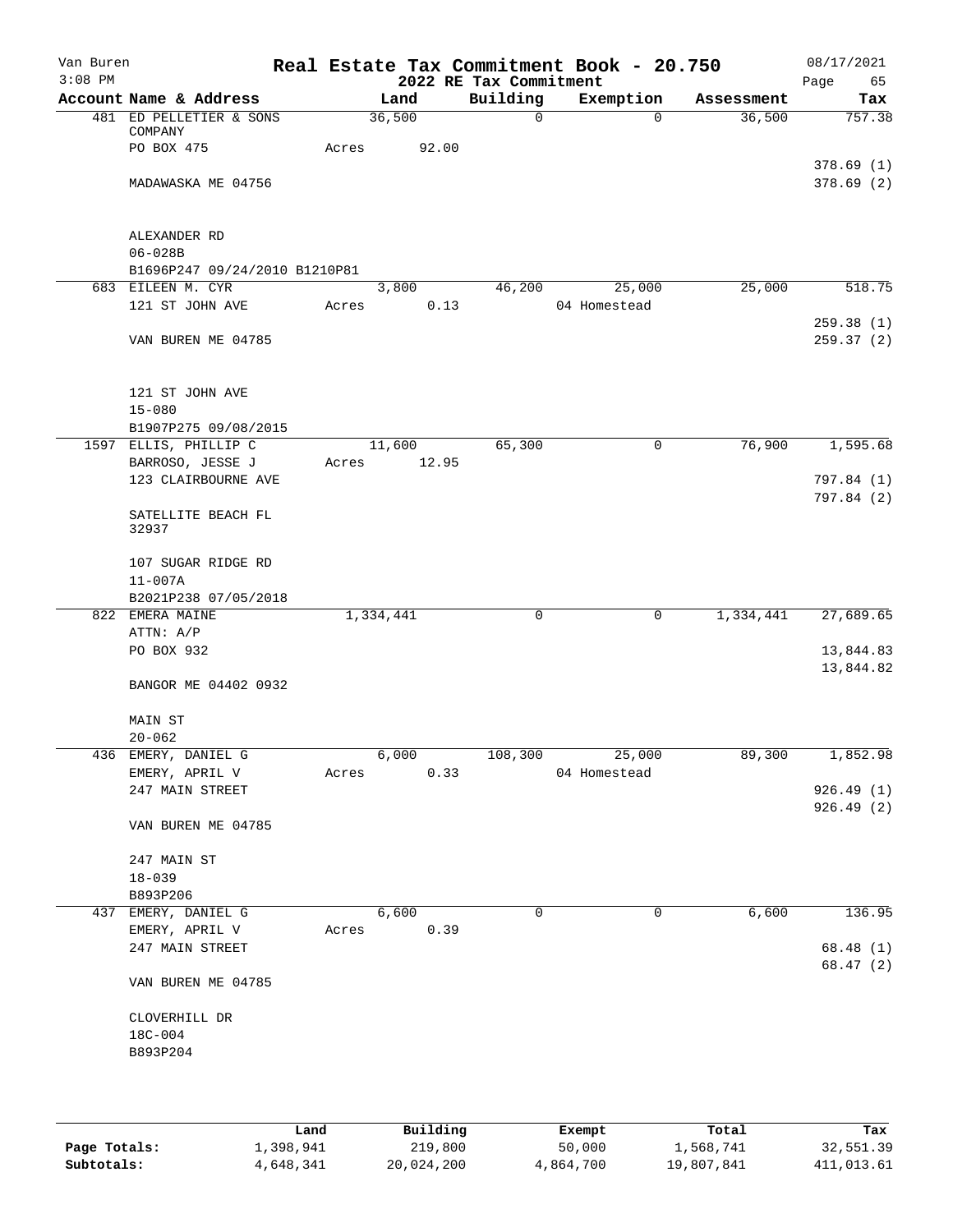| Van Buren<br>$3:08$ PM |                                                   |       |        |       | 2022 RE Tax Commitment | Real Estate Tax Commitment Book - 20.750 |            | 08/17/2021<br>Page<br>66   |
|------------------------|---------------------------------------------------|-------|--------|-------|------------------------|------------------------------------------|------------|----------------------------|
|                        | Account Name & Address                            |       | Land   |       | Building               | Exemption                                | Assessment | Tax                        |
|                        | 438 EMERY, TIMOTHY<br>EMERY, LYNN                 | Acres | 9,800  | 0.87  | 110,200                | 25,000<br>04 Homestead                   | 95,000     | 1,971.25                   |
|                        | VAILLANCOURT<br>113 LINCOLN STREET                |       |        |       |                        |                                          |            | 985.63(1)<br>985.62 (2)    |
|                        | VAN BUREN ME 04785                                |       |        |       |                        |                                          |            |                            |
|                        | 113 LINCOLN ST<br>$14 - 009$                      |       |        |       |                        |                                          |            |                            |
|                        | B1203P237                                         |       |        |       |                        |                                          |            |                            |
|                        | 1255 ESTRIDGE, SCOTTY B<br>104 POND ROAD          | Acres | 6,200  | 0.35  | 104,500                | 0                                        | 110,700    | 2,297.03                   |
|                        | VAN BUREN ME 04785                                |       |        |       |                        |                                          |            | 1,148.52(1)<br>1,148.51(2) |
|                        | 104 POND RD<br>$16 - 015$                         |       |        |       |                        |                                          |            |                            |
|                        | B2118P25 09/08/2020 B1293P339                     |       |        |       |                        |                                          |            |                            |
|                        | 441 EZZY, PATRICIA Y<br>PO BOX 37                 | Acres | 13,100 | 3.57  | 158,800                | 25,000<br>04 Homestead                   | 146,900    | 3,048.18                   |
|                        | VAN BUREN ME 04785                                |       |        |       |                        |                                          |            | 1,524.09(1)<br>1,524.09(2) |
|                        | 138 TOWER DR<br>12A-039                           |       |        |       |                        |                                          |            |                            |
|                        | B1613P269 09/12/2008 B416P584                     |       |        |       |                        |                                          |            |                            |
|                        | 1238 FAGUNDES, DOLORES A<br>113 COTE STREET       | Acres | 5,800  | 0.31  | 66,500                 | 25,000<br>04 Homestead                   | 47,300     | 981.48                     |
|                        | VAN BUREN ME 04785                                |       |        |       |                        |                                          |            | 490.74 (1)<br>490.74 (2)   |
|                        | 113 COTE ST<br>$18 - 113$<br>B2015P259 05/17/2018 |       |        |       |                        |                                          |            |                            |
|                        | 463 FALK, JASON                                   |       | 16,400 |       | 0                      | 0                                        | 16,400     | 340.30                     |
|                        | 1072 HUMMINGBIRD LANE                             | Acres |        | 41.00 |                        |                                          |            | 170.15(1)                  |
|                        | EAGAN MN 55132                                    |       |        |       |                        |                                          |            | 170.15(2)                  |
|                        | OFF MASSE RD<br>$01 - 019$                        |       |        |       |                        |                                          |            |                            |
|                        | B2061P85 06/18/2019 B2064P158 07/08/2019          |       |        |       |                        |                                          |            |                            |
|                        | 871 FARLEY, RICHARD<br>WOOD-EMMERT, NICOLE        | Acres | 15,500 | 9.50  | 35,400                 | 25,000<br>04 Homestead                   | 25,900     | 537.43                     |
|                        | 311 STATE STREET                                  |       |        |       |                        |                                          |            | 268.72 (1)<br>268.71(2)    |
|                        | VAN BUREN ME 04785                                |       |        |       |                        |                                          |            |                            |
|                        | $03 - 021$                                        |       |        |       |                        |                                          |            |                            |
|                        | 311 STATE ST<br>B1967P253 03/08/2017              |       |        |       |                        |                                          |            |                            |

|              | Land      | Building   | Exempt    | Total      | Tax          |
|--------------|-----------|------------|-----------|------------|--------------|
| Page Totals: | 66,800    | 475,400    | 100,000   | 442,200    | 9,175.67     |
| Subtotals:   | 4,715,141 | 20,499,600 | 4,964,700 | 20,250,041 | 420, 189. 28 |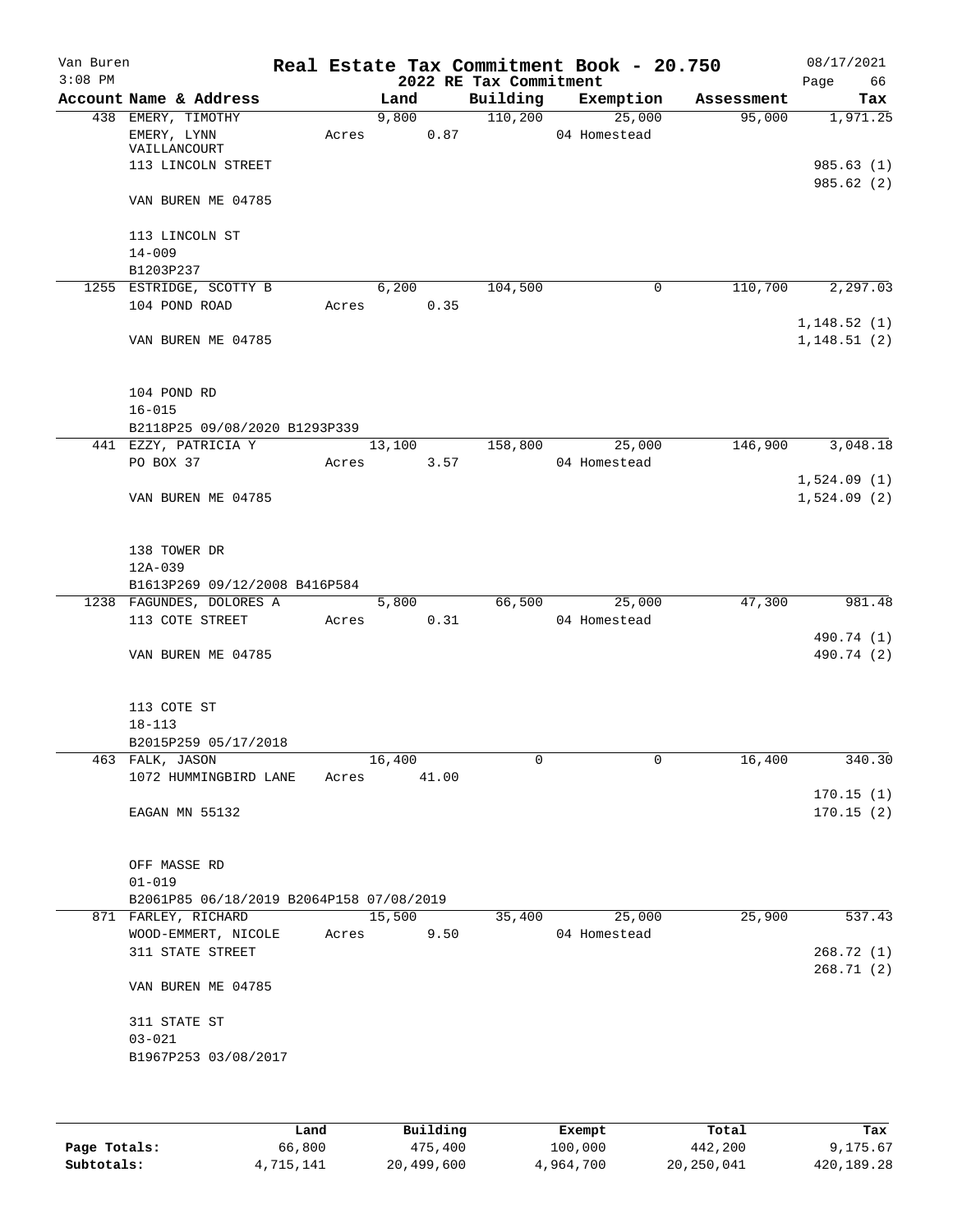| Van Buren<br>$3:08$ PM |                                                                          | Real Estate Tax Commitment Book - 20.750 |                                    |                            |                  | 08/17/2021                   |
|------------------------|--------------------------------------------------------------------------|------------------------------------------|------------------------------------|----------------------------|------------------|------------------------------|
|                        | Account Name & Address                                                   | Land                                     | 2022 RE Tax Commitment<br>Building | Exemption                  | Assessment       | Page<br>67<br>Tax            |
|                        | 443 FARM FOREST PROPERTIES,                                              | 5,100                                    | $\mathsf{O}$                       | $\Omega$                   | 5,100            | 105.83                       |
|                        | INC<br>PO BOX 7                                                          | Acres<br>31.75                           |                                    |                            |                  |                              |
|                        | VAN BUREN ME 04785                                                       |                                          |                                    |                            |                  | 52.92(1)<br>52.91(2)         |
|                        | OFF HAMLIN ROAD                                                          |                                          |                                    |                            |                  |                              |
|                        | $03 - 018$<br>B899P144 03/16/1993                                        |                                          |                                    |                            |                  |                              |
|                        | 444 FARMER, GARY                                                         | 12,500                                   | 87,100                             | 25,000                     | 74,600           | 1,547.95                     |
|                        | FARMER, HELEN M<br>251 MARQUIS ROAD                                      | 1.00<br>Acres                            |                                    | 04 Homestead               |                  | 773.98(1)<br>773.97(2)       |
|                        | VAN BUREN ME 04785                                                       |                                          |                                    |                            |                  |                              |
|                        | 251 MARQUIS RD<br>$02 - 003$<br>B1221P188                                |                                          |                                    |                            |                  |                              |
|                        | 77 FERGUSON, ALVIS                                                       | 3,900                                    | 35,800                             | $\mathsf{O}$               | 39,700           | 823.78                       |
|                        | CULLEN-FERGUSON, ANANDA Acres<br>232 NORTHEAST CRAWFORD<br><b>STREET</b> | 0.14                                     |                                    |                            |                  | 411.89(1)                    |
|                        | MAYO FL 32066                                                            |                                          |                                    |                            |                  | 411.89(2)                    |
|                        | 113 CENTER ST<br>$16 - 048$                                              |                                          |                                    |                            |                  |                              |
|                        | B1496P277                                                                |                                          |                                    |                            |                  |                              |
|                        | 337 FESTA, ANTHONY BRAGA                                                 | 12,200                                   | 0                                  | 0                          | 12,200           | 253.15                       |
|                        | 8 DEAN AVENUE                                                            | 44.00<br>Acres                           |                                    |                            |                  | 126.58(1)                    |
|                        | TAUNTON MA 02780                                                         |                                          |                                    |                            |                  | 126.57(2)                    |
|                        | ALEXANDER RD                                                             |                                          |                                    |                            |                  |                              |
|                        | $05 - 020$<br>B1839P3 11/11/2013                                         |                                          |                                    |                            |                  |                              |
| 446                    | FONGEMIE, KENNETH P                                                      | 12,200                                   | 140,200                            | 31,000                     | 121,400          | 2,519.05                     |
|                        | FONGEMIE, LORRAINE T<br>787 MAIN STREET                                  | 0.92<br>Acres                            |                                    | 04 Homestead<br>02 Veteran |                  | 1, 259.53(1)<br>1, 259.52(2) |
|                        | VAN BUREN ME 04785                                                       |                                          |                                    |                            |                  |                              |
|                        | 787 MAIN ST<br>$08 - 025A$<br>B653P264                                   |                                          |                                    |                            |                  |                              |
| 447                    | FONGEMIE, KENNETH P                                                      | 17,100                                   | 0                                  | 0                          | 17,100           | 354.83                       |
|                        | FONGEMIE, LORRAINE T<br>787 MAIN STREET                                  | 65.00<br>Acres                           |                                    |                            |                  | 177.42(1)<br>177.41(2)       |
|                        | VAN BUREN ME 04785                                                       |                                          |                                    |                            |                  |                              |
|                        | RR 1                                                                     |                                          |                                    |                            |                  |                              |
|                        | $08 - 025$                                                               |                                          |                                    |                            |                  |                              |
|                        | B653P266 08/01/1985                                                      |                                          |                                    |                            |                  |                              |
|                        |                                                                          |                                          |                                    |                            |                  |                              |
| Page Totals:           | Land<br>63,000                                                           | Building<br>263,100                      |                                    | Exempt<br>56,000           | Total<br>270,100 | Tax<br>5,604.59              |

**Subtotals:** 4,778,141 20,762,700 5,020,700 20,520,141 425,793.87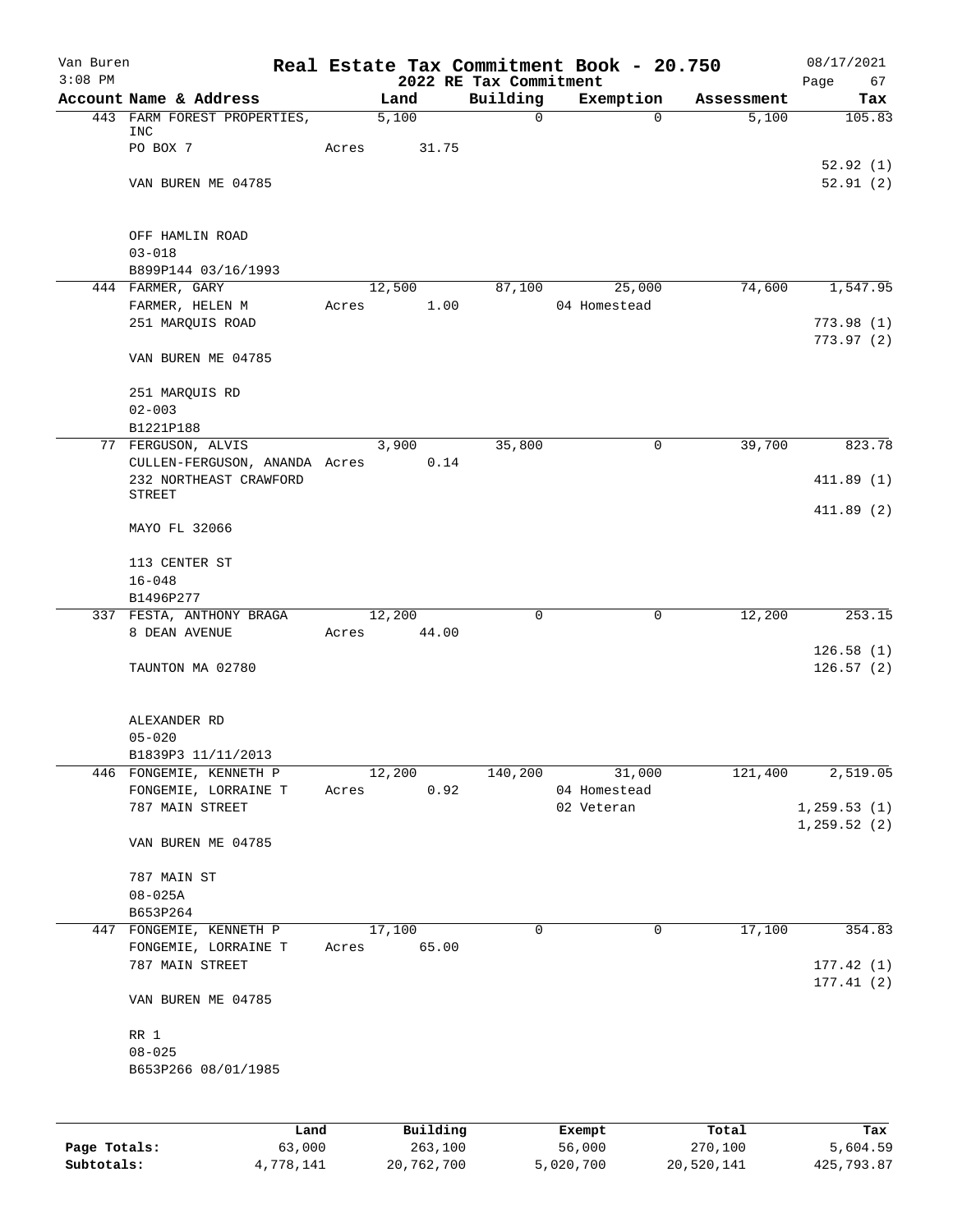| Van Buren<br>$3:08$ PM |                                                 |       |        |       | 2022 RE Tax Commitment | Real Estate Tax Commitment Book - 20.750 |            | 08/17/2021<br>68<br>Page |
|------------------------|-------------------------------------------------|-------|--------|-------|------------------------|------------------------------------------|------------|--------------------------|
|                        | Account Name & Address                          |       | Land   |       | Building               | Exemption                                | Assessment | Tax                      |
|                        | 448 FONGEMIE, KENNETH P                         |       | 1,600  |       | 0                      | $\Omega$                                 | 1,600      | 33.20                    |
|                        | FONGEMIE, LORRAINE                              | Acres |        | 13.00 |                        |                                          |            |                          |
|                        | 787 MAIN STREET                                 |       |        |       |                        |                                          |            | 16.60(1)                 |
|                        |                                                 |       |        |       |                        |                                          |            | 16.60(2)                 |
|                        | VAN BUREN ME 04785                              |       |        |       |                        |                                          |            |                          |
|                        |                                                 |       |        |       |                        |                                          |            |                          |
|                        | US ROUTE 1                                      |       |        |       |                        |                                          |            |                          |
|                        | $08 - 024$                                      |       |        |       |                        |                                          |            |                          |
|                        | B653P266 08/01/1985<br>665 FORREST, CHRISTINE A |       | 5,000  |       | 36,900                 | 25,000                                   | 16,900     | 350.68                   |
|                        | 110 ROOSEVELT AVENUE                            | Acres |        | 0.23  |                        | 04 Homestead                             |            |                          |
|                        |                                                 |       |        |       |                        |                                          |            | 175.34(1)                |
|                        | VAN BUREN ME 04785                              |       |        |       |                        |                                          |            | 175.34(2)                |
|                        |                                                 |       |        |       |                        |                                          |            |                          |
|                        |                                                 |       |        |       |                        |                                          |            |                          |
|                        | 110 ROOSEVELT AVE                               |       |        |       |                        |                                          |            |                          |
|                        | $14 - 136$                                      |       |        |       |                        |                                          |            |                          |
|                        | B1428P241                                       |       |        |       |                        |                                          |            |                          |
|                        | 449 FORTIN, BERNADETTE                          |       | 4,800  |       | 74,000                 | 25,000                                   | 53,800     | 1,116.35                 |
|                        | 144 HIGH STREET                                 | Acres |        | 0.21  |                        | 04 Homestead                             |            |                          |
|                        |                                                 |       |        |       |                        |                                          |            | 558.18(1)                |
|                        | VAN BUREN ME 04785                              |       |        |       |                        |                                          |            | 558.17(2)                |
|                        |                                                 |       |        |       |                        |                                          |            |                          |
|                        | 144 HIGH ST                                     |       |        |       |                        |                                          |            |                          |
|                        | $14 - 108$                                      |       |        |       |                        |                                          |            |                          |
|                        | B1527P59                                        |       |        |       |                        |                                          |            |                          |
|                        | 451 FORTIN, KEVIN L                             |       | 11,800 |       | 92,200                 | 31,000                                   | 73,000     | 1,514.75                 |
|                        | FORTIN, EVELYN T                                | Acres |        | 0.84  |                        | 02 Veteran                               |            |                          |
|                        | 604 GLACIER DR                                  |       |        |       |                        | 04 Homestead                             |            | 757.38 (1)               |
|                        | UNIT A                                          |       |        |       |                        |                                          |            | 757.37(2)                |
|                        | GRAND JUNCTION CO                               |       |        |       |                        |                                          |            |                          |
|                        | 81507-1074                                      |       |        |       |                        |                                          |            |                          |
|                        | 634 MAIN ST                                     |       |        |       |                        |                                          |            |                          |
|                        | $25 - 013$                                      |       |        |       |                        |                                          |            |                          |
|                        | B1191P142                                       |       |        |       |                        |                                          |            |                          |
|                        | 868 FORTIN, ROSE MARIE                          |       | 5,800  |       | 63,800                 | 25,000                                   | 44,600     | 925.45                   |
|                        | LOTH, RACHEL M                                  | Acres |        | 0.30  |                        | 04 Homestead                             |            |                          |
|                        | 110 FULTON STREET                               |       |        |       |                        |                                          |            | 462.73(1)                |
|                        |                                                 |       |        |       |                        |                                          |            | 462.72 (2)               |
|                        | VAN BUREN ME 04785                              |       |        |       |                        |                                          |            |                          |
|                        |                                                 |       |        |       |                        |                                          |            |                          |
|                        | 110 FULTON ST                                   |       |        |       |                        |                                          |            |                          |
|                        | $20 - 026$                                      |       |        |       |                        |                                          |            |                          |
|                        | B1973P20 04/28/2017 B1690P113 08/06/2010        |       |        |       |                        |                                          |            |                          |
|                        | 1581 FORTIN, ROSE MARIE                         |       | 1,600  |       | $\Omega$               | 0                                        | 1,600      | 33.20                    |
|                        | LOTH, RACHEL M                                  | Acres |        | 0.17  |                        |                                          |            |                          |
|                        | 110 FULTON STREET                               |       |        |       |                        |                                          |            | 16.60(1)<br>16.60(2)     |
|                        | VAN BUREN ME 04785                              |       |        |       |                        |                                          |            |                          |
|                        |                                                 |       |        |       |                        |                                          |            |                          |
|                        | FULTON ST                                       |       |        |       |                        |                                          |            |                          |
|                        | $20 - 026A$                                     |       |        |       |                        |                                          |            |                          |
|                        | B1973P20 04/28/2018 B1899P161 07/20/2015        |       |        |       |                        |                                          |            |                          |
|                        |                                                 |       |        |       |                        |                                          |            |                          |
|                        |                                                 |       |        |       |                        |                                          |            |                          |
|                        |                                                 |       |        |       |                        |                                          |            |                          |

|              | Land      | Building   | Exempt    | Total      | Tax        |
|--------------|-----------|------------|-----------|------------|------------|
| Page Totals: | 30,600    | 266,900    | 106,000   | 191,500    | 3,973.63   |
| Subtotals:   | 4,808,741 | 21,029,600 | 5,126,700 | 20,711,641 | 429,767.50 |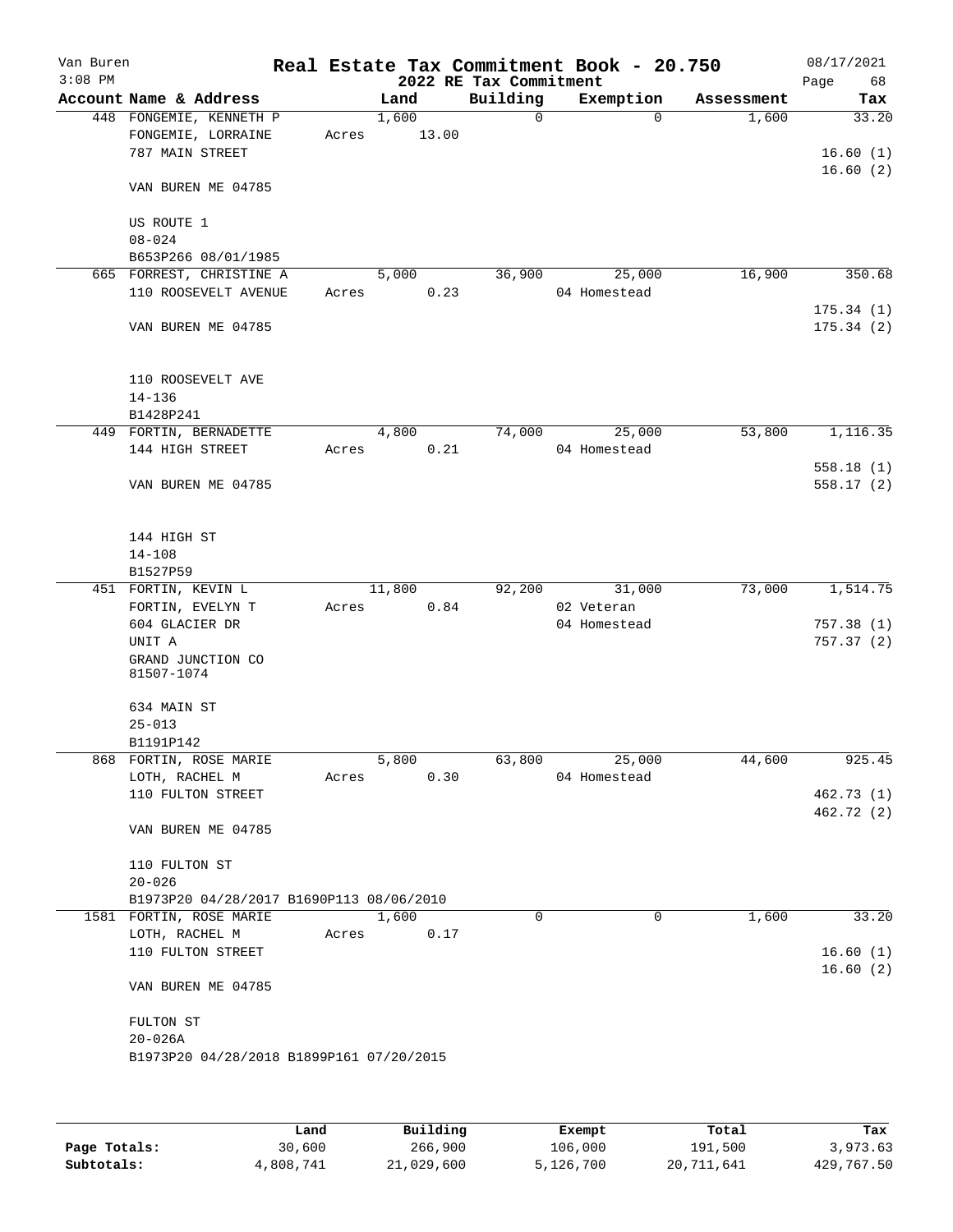| Van Buren<br>$3:08$ PM |                              |       |       |      | 2022 RE Tax Commitment | Real Estate Tax Commitment Book - 20.750 |            | 08/17/2021<br>Page<br>69 |
|------------------------|------------------------------|-------|-------|------|------------------------|------------------------------------------|------------|--------------------------|
|                        | Account Name & Address       |       | Land  |      | Building               | Exemption                                | Assessment | Tax                      |
|                        | 939 FOURNIER GARAGE, LLC     |       | 4,500 |      | 9,500                  | $\Omega$                                 | 14,000     | 290.50                   |
|                        | 31 MAIN STREET               | Acres |       | 0.18 |                        |                                          |            |                          |
|                        |                              |       |       |      |                        |                                          |            | 145.25(1)                |
|                        | VAN BUREN ME 04785           |       |       |      |                        |                                          |            | 145.25(2)                |
|                        |                              |       |       |      |                        |                                          |            |                          |
|                        |                              |       |       |      |                        |                                          |            |                          |
|                        | 129 ST JOHN AVE              |       |       |      |                        |                                          |            |                          |
|                        | $15 - 082$                   |       |       |      |                        |                                          |            |                          |
|                        | B2140P50 12/29/2020 B1521P24 |       |       |      |                        |                                          |            |                          |
|                        | 456 FOURNIER, LAURETTE       |       | 4,100 |      | 20,200                 | 24,300                                   | 0          | 0.00                     |
|                        | 123 PINE STREET              | Acres |       | 0.15 |                        | 04 Homestead                             |            |                          |
|                        |                              |       |       |      |                        |                                          |            |                          |
|                        | VAN BUREN ME 04785           |       |       |      |                        |                                          |            |                          |
|                        | 123 PINE ST                  |       |       |      |                        |                                          |            |                          |
|                        | $14 - 056$                   |       |       |      |                        |                                          |            |                          |
|                        | B977P199                     |       |       |      |                        |                                          |            |                          |
|                        | 460 FOURNIER, LAURETTE C     |       | 4,100 |      | $\mathbf 0$            | 0                                        | 4,100      | 85.08                    |
|                        | 123 PINE STREET              | Acres |       | 0.15 |                        |                                          |            |                          |
|                        |                              |       |       |      |                        |                                          |            | 42.54 (1)                |
|                        | VAN BUREN ME 04785           |       |       |      |                        |                                          |            | 42.54(2)                 |
|                        |                              |       |       |      |                        |                                          |            |                          |
|                        | PINE ST                      |       |       |      |                        |                                          |            |                          |
|                        | $14 - 055$                   |       |       |      |                        |                                          |            |                          |
|                        | B1455P205                    |       |       |      |                        |                                          |            |                          |
|                        | 457 FOURNIER, LEO JAMES      |       | 3,000 |      |                        | 43,800 31,000                            | 15,800     | 327.85                   |
|                        | 108 MCKINLEY STREET          | Acres |       | 0.08 |                        | 04 Homestead                             |            |                          |
|                        |                              |       |       |      |                        | 02 Veteran                               |            | 163.93(1)                |
|                        | VAN BUREN ME 04785           |       |       |      |                        |                                          |            | 163.92(2)                |
|                        | 108 MCKINLEY ST              |       |       |      |                        |                                          |            |                          |
|                        | $15 - 018$                   |       |       |      |                        |                                          |            |                          |
|                        | B609P47                      |       |       |      |                        |                                          |            |                          |
|                        | 250 FOWLER, KIMBERLY S       |       | 7,200 |      | 24,000                 | 25,000                                   | 6,200      | 128.65                   |
|                        | PO BOX 436                   | Acres |       | 0.47 |                        | 04 Homestead                             |            |                          |
|                        |                              |       |       |      |                        |                                          |            | 64.33(1)                 |
|                        | VAN BUREN ME 04785           |       |       |      |                        |                                          |            | 64.32(2)                 |
|                        |                              |       |       |      |                        |                                          |            |                          |
|                        | 104 ALEXANDER RD             |       |       |      |                        |                                          |            |                          |
|                        | $19 - 004$                   |       |       |      |                        |                                          |            |                          |
|                        | B1520P173                    |       |       |      |                        |                                          |            |                          |
|                        | 461 FRANCK, RENA             |       | 5,600 |      | 67,200                 | 25,000                                   | 47,800     | 991.85                   |
|                        | 136 ROOSEVELT AVENUE         | Acres |       | 0.28 |                        | 04 Homestead                             |            |                          |
|                        |                              |       |       |      |                        |                                          |            | 495.93 (1)               |
|                        | VAN BUREN ME 04785           |       |       |      |                        |                                          |            | 495.92 (2)               |
|                        |                              |       |       |      |                        |                                          |            |                          |
|                        | 136 ROOSEVELT AVE            |       |       |      |                        |                                          |            |                          |
|                        | $14 - 126$                   |       |       |      |                        |                                          |            |                          |
|                        | B538P328                     |       |       |      |                        |                                          |            |                          |
|                        |                              |       |       |      |                        |                                          |            |                          |
|                        |                              |       |       |      |                        |                                          |            |                          |

|              | Land      | Building     | Exempt    | Total      | Tax        |
|--------------|-----------|--------------|-----------|------------|------------|
| Page Totals: | 28,500    | 164,700      | 105,300   | 87,900     | 1,823.93   |
| Subtotals:   | 4,837,241 | 21, 194, 300 | 5,232,000 | 20,799,541 | 431,591.43 |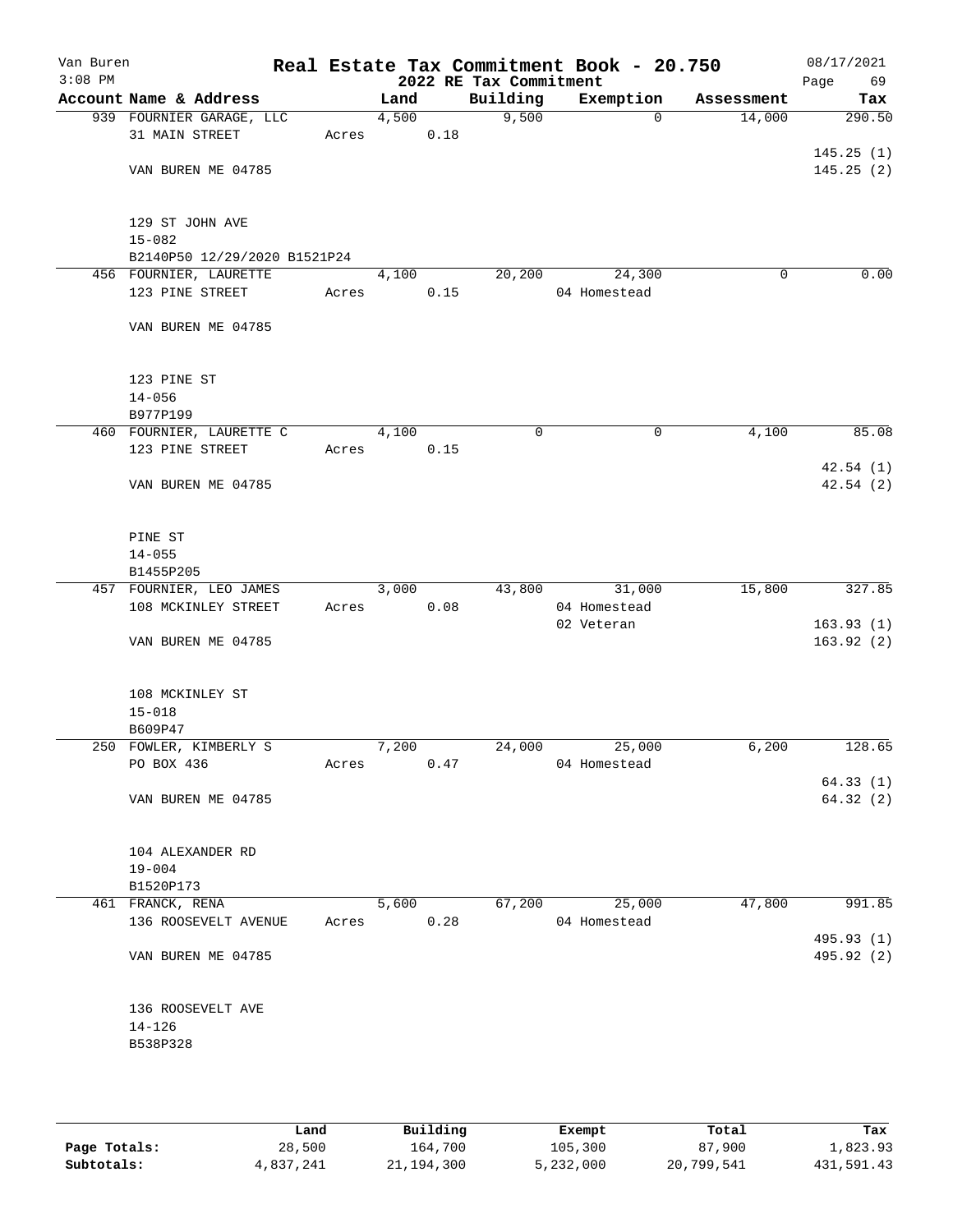| Van Buren<br>$3:08$ PM |                                           |       | 2022 RE Tax Commitment |          | Real Estate Tax Commitment Book - 20.750 |            | 08/17/2021<br>Page<br>70 |
|------------------------|-------------------------------------------|-------|------------------------|----------|------------------------------------------|------------|--------------------------|
|                        | Account Name & Address                    |       | Land                   | Building | Exemption                                | Assessment | Tax                      |
|                        | 1317 FREDERICK, ANDREA                    |       | 4,200                  |          | 40,400<br>25,000                         | 19,600     | 406.70                   |
|                        | STRASSER, TRAVIS                          | Acres | 0.16                   |          | 04 Homestead                             |            |                          |
|                        | 127 JACKSON STREET                        |       |                        |          |                                          |            | 203.35(1)                |
|                        |                                           |       |                        |          |                                          |            | 203.35(2)                |
|                        | VAN BUREN ME 04785                        |       |                        |          |                                          |            |                          |
|                        | 127 JACKSON STREET                        |       |                        |          |                                          |            |                          |
|                        | $18 - 086$                                |       |                        |          |                                          |            |                          |
|                        | B2006P131 02/08/2018                      |       |                        |          |                                          |            |                          |
|                        | 1232 FULLER, WILLIAM C                    |       | 7,400                  | 14,300   | 0                                        | 21,700     | 450.28                   |
|                        | 941 VAN BUREN ROAD                        | Acres | 0.49                   |          |                                          |            |                          |
|                        |                                           |       |                        |          |                                          |            | 225.14(1)                |
|                        | CASWELL ME 04750                          |       |                        |          |                                          |            | 225.14(2)                |
|                        | 204 MAIN ST                               |       |                        |          |                                          |            |                          |
|                        | $18 - 097$                                |       |                        |          |                                          |            |                          |
|                        | B2055P188 05/07/2019                      |       |                        |          |                                          |            |                          |
|                        | 10 G.R. TIMBER HOLDINGS,                  |       | 18,900                 | 0        | 0                                        | 18,900     | 392.18                   |
|                        | LLC                                       |       |                        |          |                                          |            |                          |
|                        | 107 JEFFERSON STREET                      | Acres | 43.00                  |          |                                          |            |                          |
|                        |                                           |       |                        |          |                                          |            | 196.09(1)                |
|                        | VAN BUREN ME 04785                        |       |                        |          |                                          |            | 196.09(2)                |
|                        | ALEXANDER RD                              |       |                        |          |                                          |            |                          |
|                        | $05 - 021A$                               |       |                        |          |                                          |            |                          |
|                        | B2150P28 03/11/2021 B1879P118 01/05/2015  |       |                        |          |                                          |            |                          |
|                        | 311 G.R. TIMBER HOLDINGS,                 |       | 44,000                 | 0        | $\mathbf 0$                              | 44,000     | 913.00                   |
|                        | LLC                                       |       |                        |          |                                          |            |                          |
|                        | RIOUX, GABRIEL Y                          | Acres | 320.00                 |          |                                          |            |                          |
|                        | 107 JEFFERSON STREET                      |       |                        |          |                                          |            | 456.50(1)                |
|                        | VAN BUREN ME 04785                        |       |                        |          |                                          |            | 456.50 (2)               |
|                        |                                           |       |                        |          |                                          |            |                          |
|                        | OFF CYR ROAD                              |       |                        |          |                                          |            |                          |
|                        | $07 - 005$                                |       |                        |          |                                          |            |                          |
|                        | B1664P284 12/22/2009                      |       |                        |          |                                          |            |                          |
| 7                      | G.R. TIMBER HOLDINGS,<br><b>LLC</b>       |       | 8,500                  | 0        | 0                                        | 8,500      | 176.38                   |
|                        | 107 JEFFERSON STREET                      | Acres | 2.50                   |          |                                          |            |                          |
|                        |                                           |       |                        |          |                                          |            | 88.19 (1)                |
|                        | VAN BUREN ME 04785                        |       |                        |          |                                          |            | 88.19 (2)                |
|                        |                                           |       |                        |          |                                          |            |                          |
|                        | RR 1                                      |       |                        |          |                                          |            |                          |
|                        | $08 - 004$                                |       |                        |          |                                          |            |                          |
|                        | B1930P207 04/27/2016                      |       |                        |          |                                          |            |                          |
|                        | 13 G.R. TIMBER HOLDINGS,<br>LLC           |       | 8,800                  | 0        | 0                                        | 8,800      | 182.60                   |
|                        | 107 JEFFERSON STREET                      | Acres | 4.00                   |          |                                          |            |                          |
|                        |                                           |       |                        |          |                                          |            | 91.30(1)                 |
|                        | VAN BUREN ME 04785                        |       |                        |          |                                          |            | 91.30(2)                 |
|                        | OFF RR 1                                  |       |                        |          |                                          |            |                          |
|                        | $08 - 010$                                |       |                        |          |                                          |            |                          |
|                        | B2048P243 02/19/2019 B1930P207 04/27/2016 |       |                        |          |                                          |            |                          |
|                        |                                           | Land  | Building               |          | Exempt                                   | Total      | Tax                      |
| Page Totals:           | 91,800                                    |       | 54,700                 |          | 25,000                                   | 121,500    | 2,521.14                 |
|                        |                                           |       |                        |          |                                          |            |                          |

**Subtotals:** 4,929,041 21,249,000 5,257,000 20,921,041 434,112.57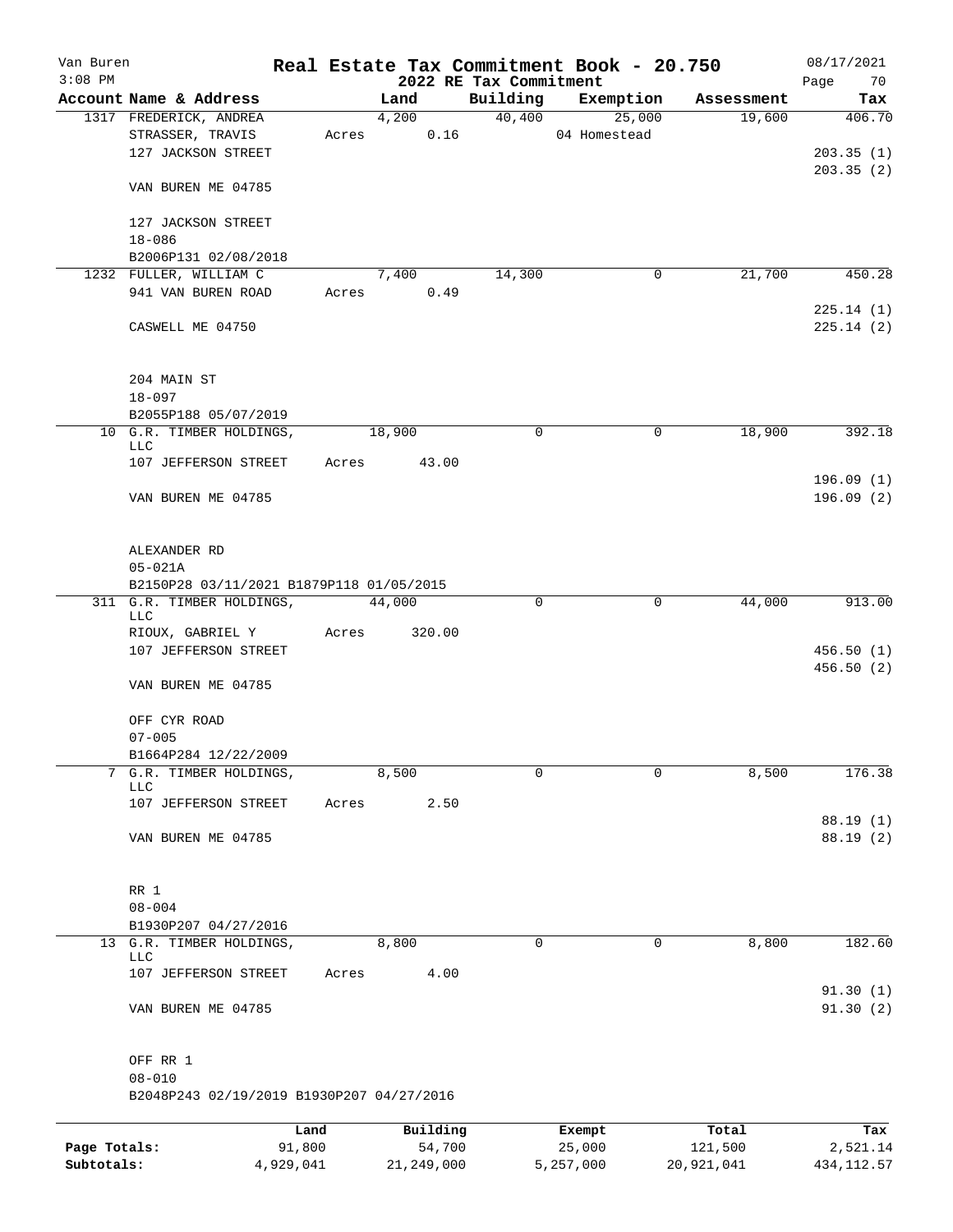| Van Buren |                                         | Real Estate Tax Commitment Book - 20.750 | 08/17/2021             |             |            |                        |
|-----------|-----------------------------------------|------------------------------------------|------------------------|-------------|------------|------------------------|
| $3:08$ PM |                                         |                                          | 2022 RE Tax Commitment |             |            | Page<br>71             |
|           | Account Name & Address                  | Land                                     | Building               | Exemption   | Assessment | Tax                    |
|           | 462 G.R. TIMBER HOLDINGS,<br>LLC        | 11,300                                   | $\mathsf{O}$           | $\Omega$    | 11,300     | 234.48                 |
|           | 107 JEFFERSON STREET                    | Acres<br>80.00                           |                        |             |            | 117.24(1)              |
|           | VAN BUREN ME 04785                      |                                          |                        |             |            | 117.24(2)              |
|           | OFF ALEXANDER RD                        |                                          |                        |             |            |                        |
|           | $07 - 010$                              |                                          |                        |             |            |                        |
|           | B1103P42 03/25/1998                     |                                          |                        |             |            |                        |
|           | 482 G.R. TIMBER HOLDINGS,<br>LLC        | 400                                      | $\Omega$               | 0           | 400        | 8.30                   |
|           | 107 JEFFERSON STREET                    | 1.25<br>Acres                            |                        |             |            | 4.15(1)                |
|           | VAN BUREN ME 04785                      |                                          |                        |             |            | 4.15(2)                |
|           | CYR RD                                  |                                          |                        |             |            |                        |
|           | $04 - 014$                              |                                          |                        |             |            |                        |
|           | B617P55                                 |                                          |                        |             |            |                        |
|           | 483 G.R. TIMBER HOLDINGS,<br><b>LLC</b> | 8,900                                    | 0                      | 0           | 8,900      | 184.68                 |
|           | 107 JEFFERSON STREET                    | 31.00<br>Acres                           |                        |             |            | 92.34(1)               |
|           | VAN BUREN ME 04785                      |                                          |                        |             |            | 92.34(2)               |
|           | US 1                                    |                                          |                        |             |            |                        |
|           | $11 - 017$                              |                                          |                        |             |            |                        |
|           | B1420P122 B1420P120                     |                                          |                        |             |            |                        |
|           | 464 G.R. TIMBER HOLDINGS,<br><b>LLC</b> | 19,000                                   | $\mathbf 0$            | 0           | 19,000     | 394.25                 |
|           | 107 JEFFERSON STREET                    | 160.00<br>Acres                          |                        |             |            |                        |
|           | VAN BUREN ME 04785                      |                                          |                        |             |            | 197.13(1)<br>197.12(2) |
|           |                                         |                                          |                        |             |            |                        |
|           | OFF LAKE RD                             |                                          |                        |             |            |                        |
|           | $04 - 010$                              |                                          |                        |             |            |                        |
|           | B1103P42 03/25/1998                     |                                          |                        |             |            |                        |
| 465       | G.R. TIMBER HOLDINGS,<br>LLC            | 28,500                                   | 0                      | $\mathbf 0$ | 28,500     | 591.38                 |
|           | 107 JEFFERSON STREET                    | 160.00<br>Acres                          |                        |             |            |                        |
|           | VAN BUREN ME 04785                      |                                          |                        |             |            | 295.69(1)<br>295.69(2) |
|           | OFF LAKE RD                             |                                          |                        |             |            |                        |
|           | $04 - 009$                              |                                          |                        |             |            |                        |

|              | Land      | Building   | Exempt    | Total      | Tax        |
|--------------|-----------|------------|-----------|------------|------------|
|              |           |            |           |            |            |
| Page Totals: | 68,100    |            |           | 68,100     | 1,413.09   |
| Subtotals:   | 4,997,141 | 21,249,000 | 5,257,000 | 20,989,141 | 435,525.66 |

B1065P131 10/27/2006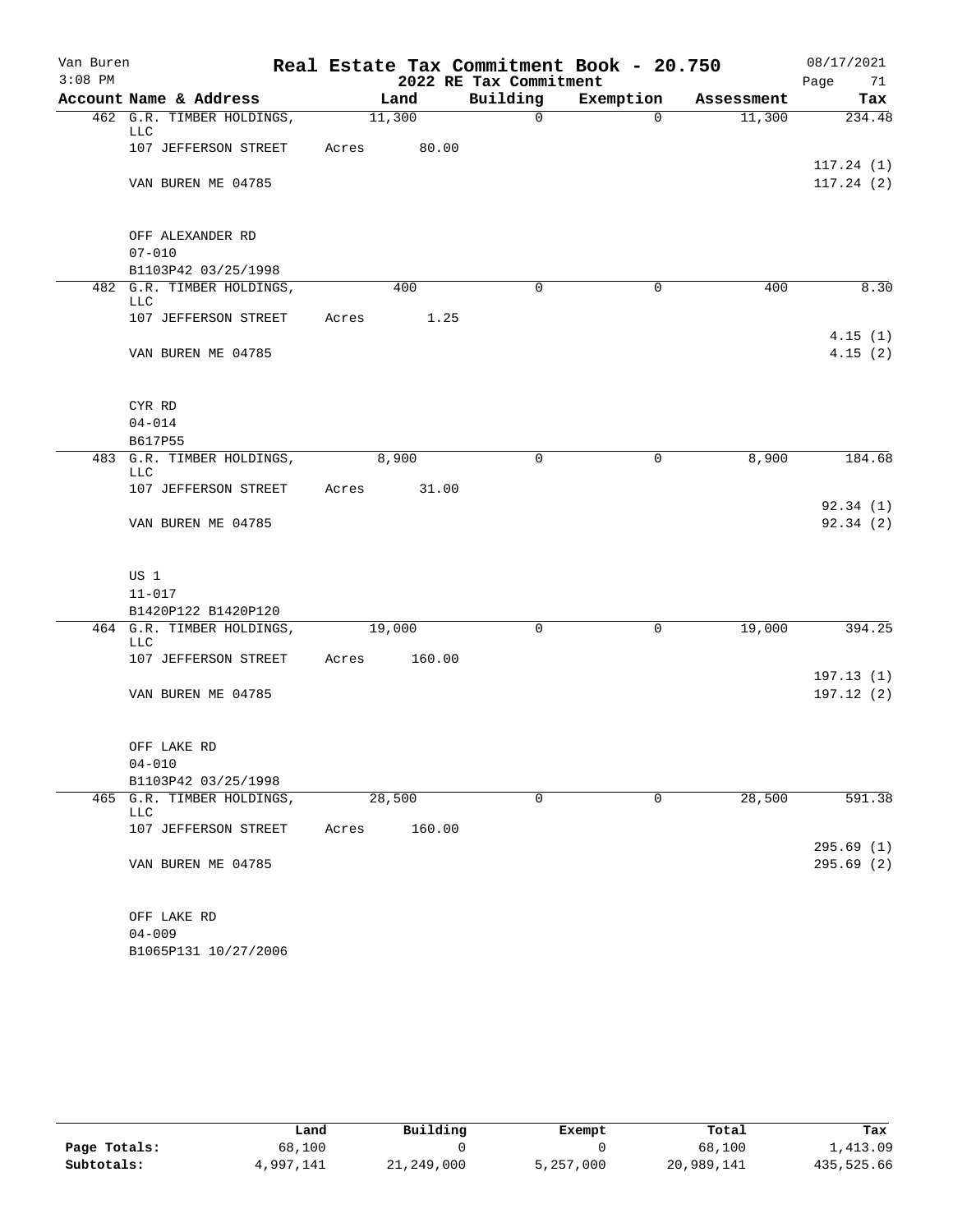| Van Buren |                                         |        |        |                        | Real Estate Tax Commitment Book - 20.750 |            | 08/17/2021             |
|-----------|-----------------------------------------|--------|--------|------------------------|------------------------------------------|------------|------------------------|
| $3:08$ PM |                                         |        |        | 2022 RE Tax Commitment |                                          |            | Page<br>72             |
|           | Account Name & Address                  | Land   |        | Building               | Exemption                                | Assessment | Tax                    |
|           | 467 G.R. TIMBER HOLDINGS,<br>LLC        | 52,400 |        | $\overline{5,200}$     | 0                                        | 57,600     | 1,195.20               |
|           | 107 JEFFERSON STREET                    | Acres  | 138.00 |                        |                                          |            | 597.60(1)              |
|           | VAN BUREN ME 04785                      |        |        |                        |                                          |            | 597.60(2)              |
|           | RR 1                                    |        |        |                        |                                          |            |                        |
|           | $11 - 018$                              |        |        |                        |                                          |            |                        |
|           | B1065P131                               |        |        |                        |                                          |            |                        |
|           | 468 G.R. TIMBER HOLDINGS,<br>LLC        | 46,700 |        | 0                      | 0                                        | 46,700     | 969.03                 |
|           | 107 JEFFERSON STREET                    | Acres  | 239.00 |                        |                                          |            | 484.52 (1)             |
|           | VAN BUREN ME 04785                      |        |        |                        |                                          |            | 484.51 (2)             |
|           | CYR ROAD                                |        |        |                        |                                          |            |                        |
|           | $07 - 003$                              |        |        |                        |                                          |            |                        |
|           | B1065P131                               |        |        |                        |                                          |            |                        |
|           | 469 G.R. TIMBER HOLDINGS,<br><b>LLC</b> | 31,500 |        | 0                      | 0                                        | 31,500     | 653.63                 |
|           | 107 JEFFERSON STREET                    | Acres  | 184.00 |                        |                                          |            | 326.82(1)              |
|           | VAN BUREN ME 04785                      |        |        |                        |                                          |            | 326.81(2)              |
|           | CYR RD                                  |        |        |                        |                                          |            |                        |
|           | $04 - 013$                              |        |        |                        |                                          |            |                        |
|           | B1443P111 01/28/2005                    |        |        |                        |                                          |            |                        |
|           | 470 G.R. TIMBER HOLDINGS,<br>LLC        | 13,000 |        | 0                      | 0                                        | 13,000     | 269.75                 |
|           | 107 JEFFERSON STREET                    | Acres  | 16.00  |                        |                                          |            |                        |
|           | VAN BUREN ME 04785                      |        |        |                        |                                          |            | 134.88(1)<br>134.87(2) |
|           | PARENT RD                               |        |        |                        |                                          |            |                        |
|           | $09 - 029$                              |        |        |                        |                                          |            |                        |
|           | B1239P167                               |        |        |                        |                                          |            |                        |
| 471       | G.R. TIMBER HOLDINGS,<br>LLC            | 66,800 |        | $\mathsf{O}$           | $\mathbf 0$                              | 66,800     | 1,386.10               |
|           | 107 JEFFERSON STREET                    | Acres  | 183.00 |                        |                                          |            |                        |
|           | VAN BUREN ME 04785                      |        |        |                        |                                          |            | 693.05(1)<br>693.05(2) |
|           | RR 1                                    |        |        |                        |                                          |            |                        |
|           | $11 - 014$                              |        |        |                        |                                          |            |                        |

|              | Land      | Building     | Exempt    | Total      | Tax        |
|--------------|-----------|--------------|-----------|------------|------------|
| Page Totals: | 210,400   | 5,200        |           | 215,600    | 4,473.71   |
| Subtotals:   | 5,207,541 | 21, 254, 200 | 5,257,000 | 21,204,741 | 439,999.37 |

B1065P131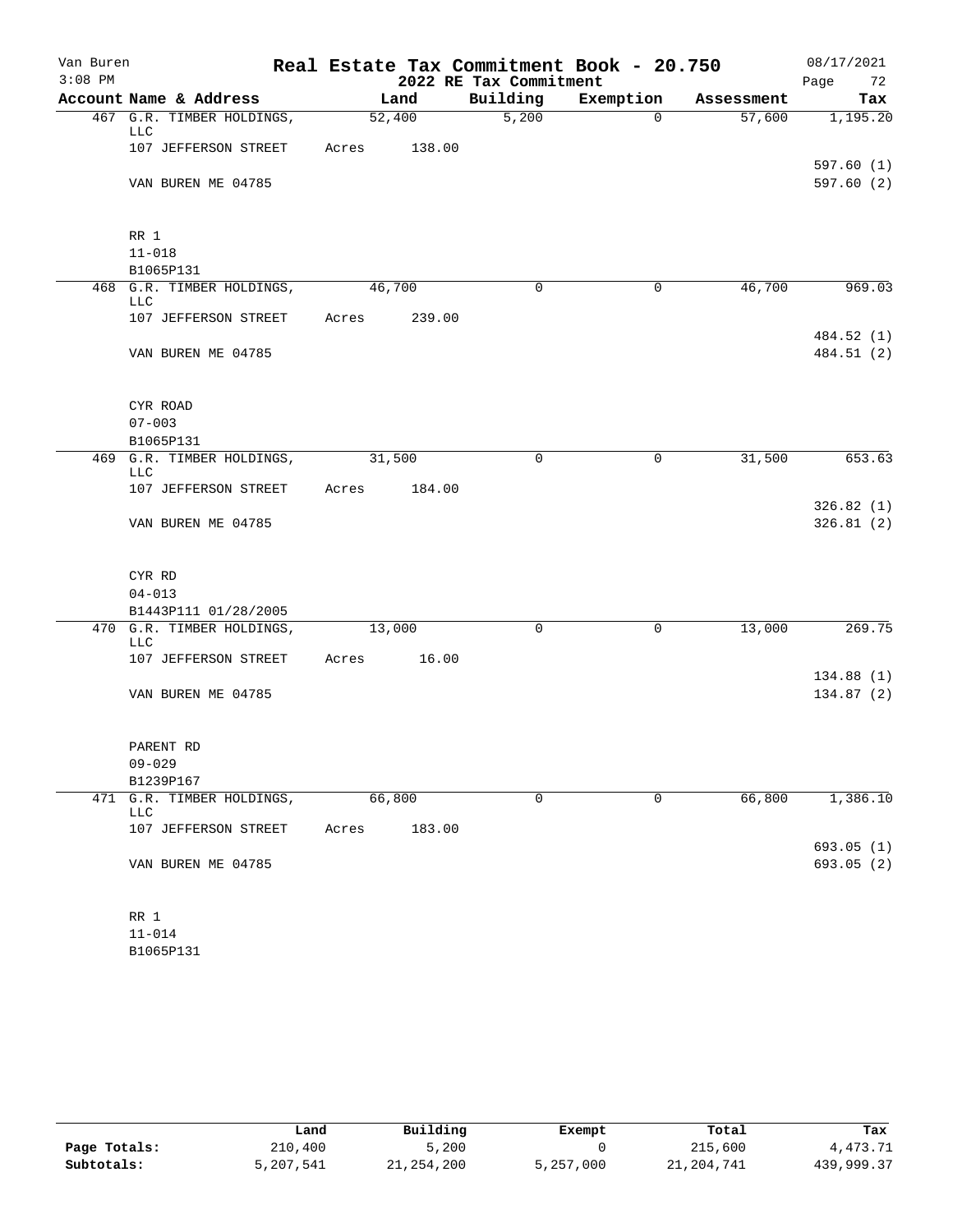| Van Buren |                                         |       | Real Estate Tax Commitment Book - 20.750 |                        |             |            |            |  |
|-----------|-----------------------------------------|-------|------------------------------------------|------------------------|-------------|------------|------------|--|
| $3:08$ PM |                                         |       |                                          | 2022 RE Tax Commitment |             |            | Page<br>73 |  |
|           | Account Name & Address                  |       | Land                                     | Building               | Exemption   | Assessment | Tax        |  |
|           | 472 G.R. TIMBER HOLDINGS,<br>LLC        |       | 9,600                                    | $\mathsf{O}$           | $\mathbf 0$ | 9,600      | 199.20     |  |
|           | 107 JEFFERSON STREET                    | Acres | 7.25                                     |                        |             |            |            |  |
|           | VAN BUREN ME 04785                      |       |                                          |                        |             |            | 99.60(1)   |  |
|           |                                         |       |                                          |                        |             |            | 99.60 (2)  |  |
|           | RR 1                                    |       |                                          |                        |             |            |            |  |
|           | $08 - 006$                              |       |                                          |                        |             |            |            |  |
|           | B1377P98                                |       |                                          |                        |             |            |            |  |
|           | 473 G.R. TIMBER HOLDINGS,<br>LLC        |       | 23,800                                   | 0                      | 0           | 23,800     | 493.85     |  |
|           | 107 JEFFERSON STREET                    | Acres | 161.00                                   |                        |             |            |            |  |
|           | VAN BUREN ME 04785                      |       |                                          |                        |             |            | 246.93(1)  |  |
|           |                                         |       |                                          |                        |             |            | 246.92 (2) |  |
|           | OFF LAKE RD                             |       |                                          |                        |             |            |            |  |
|           | $04 - 008$                              |       |                                          |                        |             |            |            |  |
|           | B1103P42 03/25/1998                     |       |                                          |                        |             |            |            |  |
|           | 474 G.R. TIMBER HOLDINGS,<br><b>LLC</b> |       | 24,800                                   | 0                      | 0           | 24,800     | 514.60     |  |
|           | 107 JEFFERSON STREET                    | Acres | 65.00                                    |                        |             |            |            |  |
|           |                                         |       |                                          |                        |             |            | 257.30(1)  |  |
|           | VAN BUREN ME 04785                      |       |                                          |                        |             |            | 257.30(2)  |  |
|           | CYR RD                                  |       |                                          |                        |             |            |            |  |
|           | $07 - 002$                              |       |                                          |                        |             |            |            |  |
|           | B1210P81                                |       |                                          |                        |             |            |            |  |
|           | 475 G.R. TIMBER HOLDINGS,<br>LLC        |       | 29,400                                   | 0                      | 0           | 29,400     | 610.05     |  |
|           | 107 JEFFERSON STREET                    | Acres | 185.00                                   |                        |             |            |            |  |
|           |                                         |       |                                          |                        |             |            | 305.03(1)  |  |
|           | VAN BUREN ME 04785                      |       |                                          |                        |             |            | 305.02(2)  |  |
|           | OFF CYR RD                              |       |                                          |                        |             |            |            |  |
|           | $04 - 012$                              |       |                                          |                        |             |            |            |  |
|           | B1065P131                               |       |                                          |                        |             |            |            |  |
| 477       | G.R. TIMBER HOLDINGS,<br>LLC            |       | 21,200                                   | $\mathbf 0$            | $\mathbf 0$ | 21,200     | 439.90     |  |
|           | 107 JEFFERSON STREET                    | Acres | 161.00                                   |                        |             |            | 219.95(1)  |  |
|           | VAN BUREN ME 04785                      |       |                                          |                        |             |            | 219.95(2)  |  |
|           |                                         |       |                                          |                        |             |            |            |  |
|           | OFF LAKE RD                             |       |                                          |                        |             |            |            |  |
|           | $04 - 011$                              |       |                                          |                        |             |            |            |  |
|           | B1480P158 01/05/2006                    |       |                                          |                        |             |            |            |  |

|              | Land      | Building   | Exempt    | Total        | Tax        |
|--------------|-----------|------------|-----------|--------------|------------|
| Page Totals: | 108,800   |            |           | 108,800      | 2,257.60   |
| Subtotals:   | 5,316,341 | 21,254,200 | 5,257,000 | 21, 313, 541 | 442,256.97 |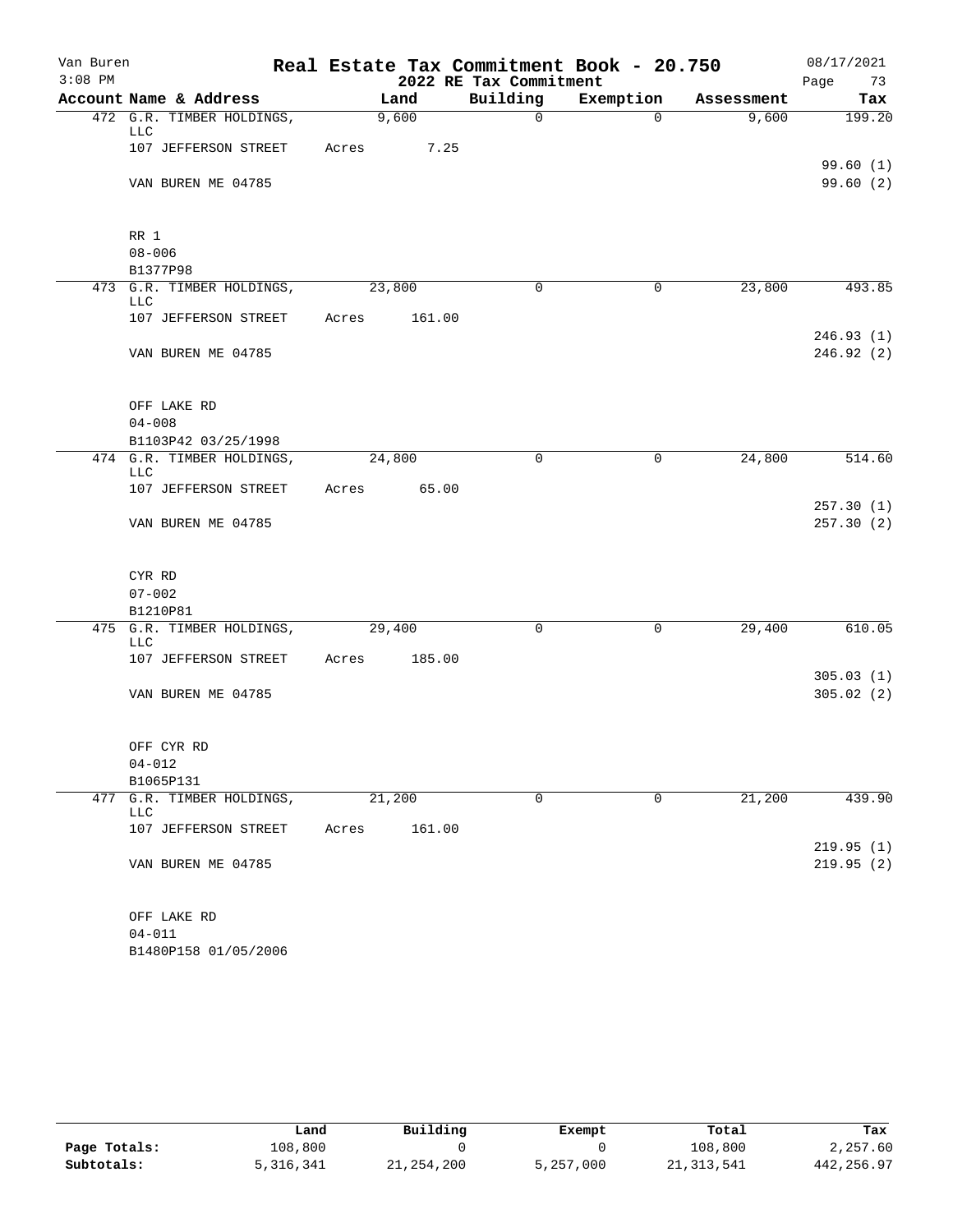| Van Buren |                                         | Real Estate Tax Commitment Book - 20.750 |        |             |             |            | 08/17/2021 |
|-----------|-----------------------------------------|------------------------------------------|--------|-------------|-------------|------------|------------|
| $3:08$ PM |                                         | 2022 RE Tax Commitment                   |        |             |             | Page<br>74 |            |
|           | Account Name & Address                  |                                          | Land   | Building    | Exemption   | Assessment | Tax        |
|           | 458 G.R. TIMBER HOLDINGS,<br>LLC        | 10,900                                   |        | $\mathbf 0$ | $\Omega$    | 10,900     | 226.18     |
|           | 107 JEFFERSON STREET                    | Acres                                    | 10.00  |             |             |            |            |
|           |                                         |                                          |        |             |             |            | 113.09(1)  |
|           | VAN BUREN ME 04785                      |                                          |        |             |             |            | 113.09(2)  |
|           | ALEXANDER RD                            |                                          |        |             |             |            |            |
|           | 07-011C                                 |                                          |        |             |             |            |            |
|           | B1956P282 11/22/2016                    |                                          |        |             |             |            |            |
|           | 480 G.R. TIMBER HOLDINGS,<br><b>LLC</b> | 35,700                                   |        | $\Omega$    | 0           | 35,700     | 740.78     |
|           | 107 JEFFERSON STREET                    | Acres                                    | 11.48  |             |             |            |            |
|           |                                         |                                          |        |             |             |            | 370.39(1)  |
|           | VAN BUREN ME 04785                      |                                          |        |             |             |            | 370.39 (2) |
|           | OFF STATE ST                            |                                          |        |             |             |            |            |
|           | $13 - 024$                              |                                          |        |             |             |            |            |
|           | B1423P148                               |                                          |        |             |             |            |            |
|           | 485 G.R. TIMBER HOLDINGS,               | 29,200                                   |        | 0           | 0           | 29,200     | 605.90     |
|           | <b>LLC</b><br>107 JEFFERSON STREET      | Acres                                    | 26.00  |             |             |            |            |
|           |                                         |                                          |        |             |             |            | 302.95(1)  |
|           | VAN BUREN ME 04785                      |                                          |        |             |             |            | 302.95(2)  |
|           | RR 1                                    |                                          |        |             |             |            |            |
|           | $09 - 023A$                             |                                          |        |             |             |            |            |
|           | B1584P261                               |                                          |        |             |             |            |            |
|           | 486 G.R. TIMBER HOLDINGS,               | 19,200                                   |        | 0           | 0           | 19,200     | 398.40     |
|           | <b>LLC</b>                              |                                          |        |             |             |            |            |
|           | 107 JEFFERSON STREET                    | Acres                                    | 37.00  |             |             |            | 199.20(1)  |
|           | VAN BUREN ME 04785                      |                                          |        |             |             |            | 199.20(2)  |
|           |                                         |                                          |        |             |             |            |            |
|           | RR 1                                    |                                          |        |             |             |            |            |
|           | $09 - 020$                              |                                          |        |             |             |            |            |
|           | B1513P104                               |                                          |        |             |             |            |            |
| 326       | G.R. TIMBER HOLDINGS,<br>LLC            | 21,500                                   |        | $\mathbf 0$ | $\mathbf 0$ | 21,500     | 446.13     |
|           | 107 JEFFERSON STREET                    | Acres                                    | 100.00 |             |             |            |            |
|           |                                         |                                          |        |             |             |            | 223.07(1)  |
|           | VAN BUREN ME 04785                      |                                          |        |             |             |            | 223.06 (2) |
|           | ESQUAREE RD                             |                                          |        |             |             |            |            |
|           | $09 - 045$                              |                                          |        |             |             |            |            |
|           | B1739P76 10/19/2011                     |                                          |        |             |             |            |            |

|              | Land      | Building     | Exempt    | Total      | Tax        |
|--------------|-----------|--------------|-----------|------------|------------|
| Page Totals: | 116,500   |              |           | 116,500    | 2,417.39   |
| Subtotals:   | 5,432,841 | 21, 254, 200 | 5,257,000 | 21,430,041 | 444,674.36 |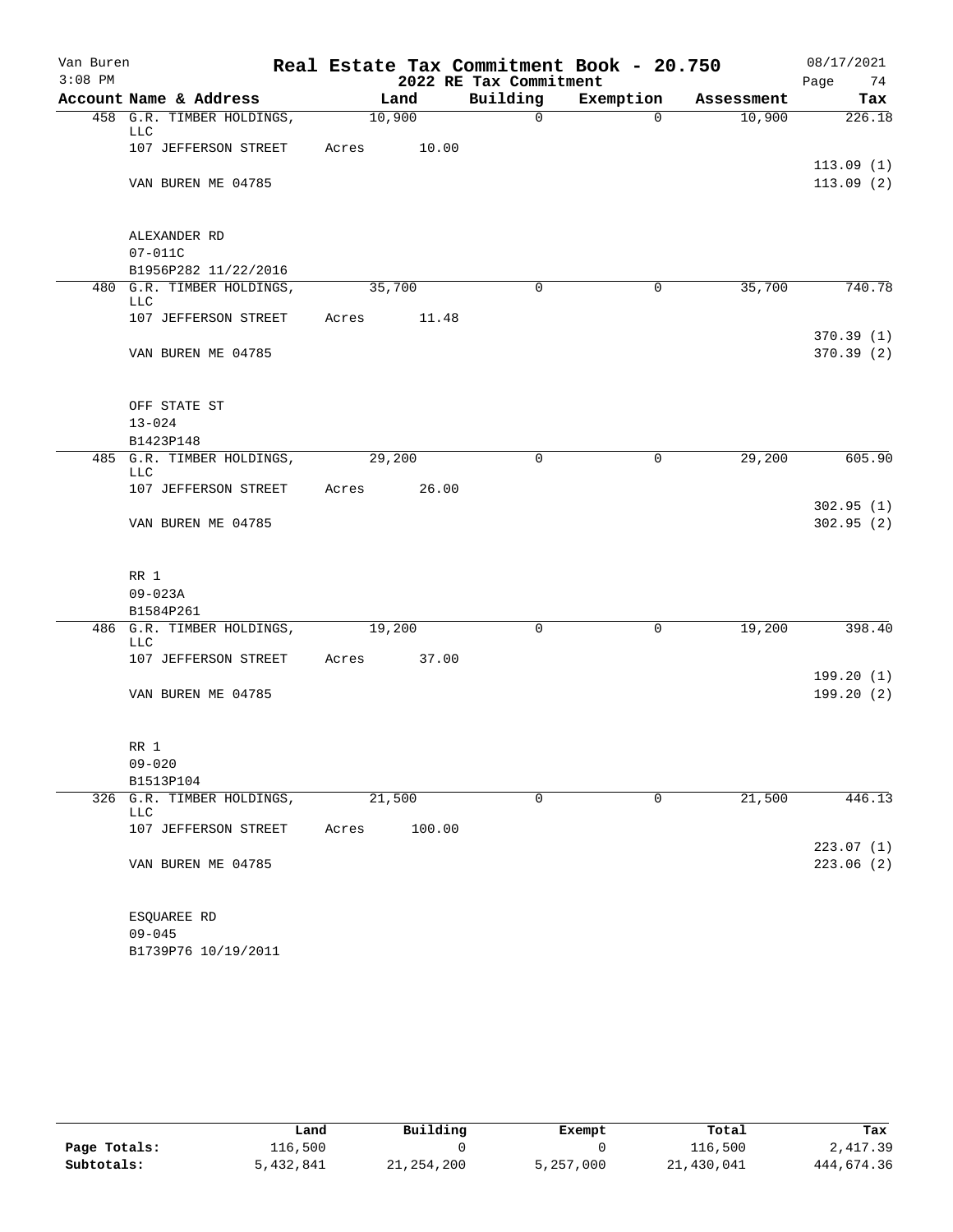| Van Buren |                                           | Real Estate Tax Commitment Book - 20.750 |                        |             |            | 08/17/2021             |
|-----------|-------------------------------------------|------------------------------------------|------------------------|-------------|------------|------------------------|
| $3:08$ PM |                                           |                                          | 2022 RE Tax Commitment |             |            | Page<br>75             |
|           | Account Name & Address                    | Land                                     | Building               | Exemption   | Assessment | Tax                    |
|           | 375 G.R. TIMBER HOLDINGS,<br>LLC          | 8,300                                    | 1,500                  | 0           | 9,800      | 203.35                 |
|           | 107 JEFFERSON STREET                      | 40.00<br>Acres                           |                        |             |            |                        |
|           |                                           |                                          |                        |             |            | 101.68(1)              |
|           | VAN BUREN ME 04785                        |                                          |                        |             |            | 101.67(2)              |
|           | OFF SETTLEMENT RD                         |                                          |                        |             |            |                        |
|           | $01 - 022$                                |                                          |                        |             |            |                        |
|           | B1872P216 10/27/2014 B1841P258 01/07/2014 |                                          |                        |             |            |                        |
|           | 945 G.R. TIMBER HOLDINGS,<br><b>LLC</b>   | 18,900                                   | $\Omega$               | 0           | 18,900     | 392.18                 |
|           | 107 JEFFERSON STREET                      | 34.50<br>Acres                           |                        |             |            | 196.09(1)              |
|           | VAN BUREN ME 04785                        |                                          |                        |             |            | 196.09 (2)             |
|           | RR 1                                      |                                          |                        |             |            |                        |
|           | $10 - 013$                                |                                          |                        |             |            |                        |
|           | B1543P252                                 |                                          |                        |             |            |                        |
|           | 946 G.R. TIMBER HOLDINGS,<br><b>LLC</b>   | 10,200                                   | 0                      | 0           | 10,200     | 211.65                 |
|           | 107 JEFFERSON STREET                      | 11.50<br>Acres                           |                        |             |            |                        |
|           | VAN BUREN ME 04785                        |                                          |                        |             |            | 105.83(1)<br>105.82(2) |
|           |                                           |                                          |                        |             |            |                        |
|           | RR 1                                      |                                          |                        |             |            |                        |
|           | $10 - 016$                                |                                          |                        |             |            |                        |
|           | B1540P37 04/05/2007                       |                                          |                        |             |            |                        |
|           | 948 G.R. TIMBER HOLDINGS,<br><b>LLC</b>   | 17,500                                   | 0                      | 0           | 17,500     | 363.13                 |
|           | 107 JEFFERSON STREET                      | 39.00<br>Acres                           |                        |             |            |                        |
|           |                                           |                                          |                        |             |            | 181.57(1)              |
|           | VAN BUREN ME 04785                        |                                          |                        |             |            | 181.56(2)              |
|           | RR 1                                      |                                          |                        |             |            |                        |
|           | $09 - 008$                                |                                          |                        |             |            |                        |
|           | B1540P35                                  |                                          |                        |             |            |                        |
| 905       | G.R. TIMBER HOLDINGS,<br><b>LLC</b>       | 9,900                                    | $\mathbf 0$            | $\mathbf 0$ | 9,900      | 205.43                 |
|           | 107 JEFFERSON STREET                      | 8.70<br>Acres                            |                        |             |            |                        |
|           | VAN BUREN ME 04785                        |                                          |                        |             |            | 102.72(1)<br>102.71(2) |
|           | RR 1                                      |                                          |                        |             |            |                        |
|           | $10 - 017$                                |                                          |                        |             |            |                        |
|           | B2091P213 02/02/2020                      |                                          |                        |             |            |                        |

|              | Land      | Building   | Exempt    | Total      | Tax        |
|--------------|-----------|------------|-----------|------------|------------|
| Page Totals: | 64,800    | 1,500      |           | 66,300     | 1,375.74   |
| Subtotals:   | 5,497,641 | 21,255,700 | 5,257,000 | 21,496,341 | 446,050.10 |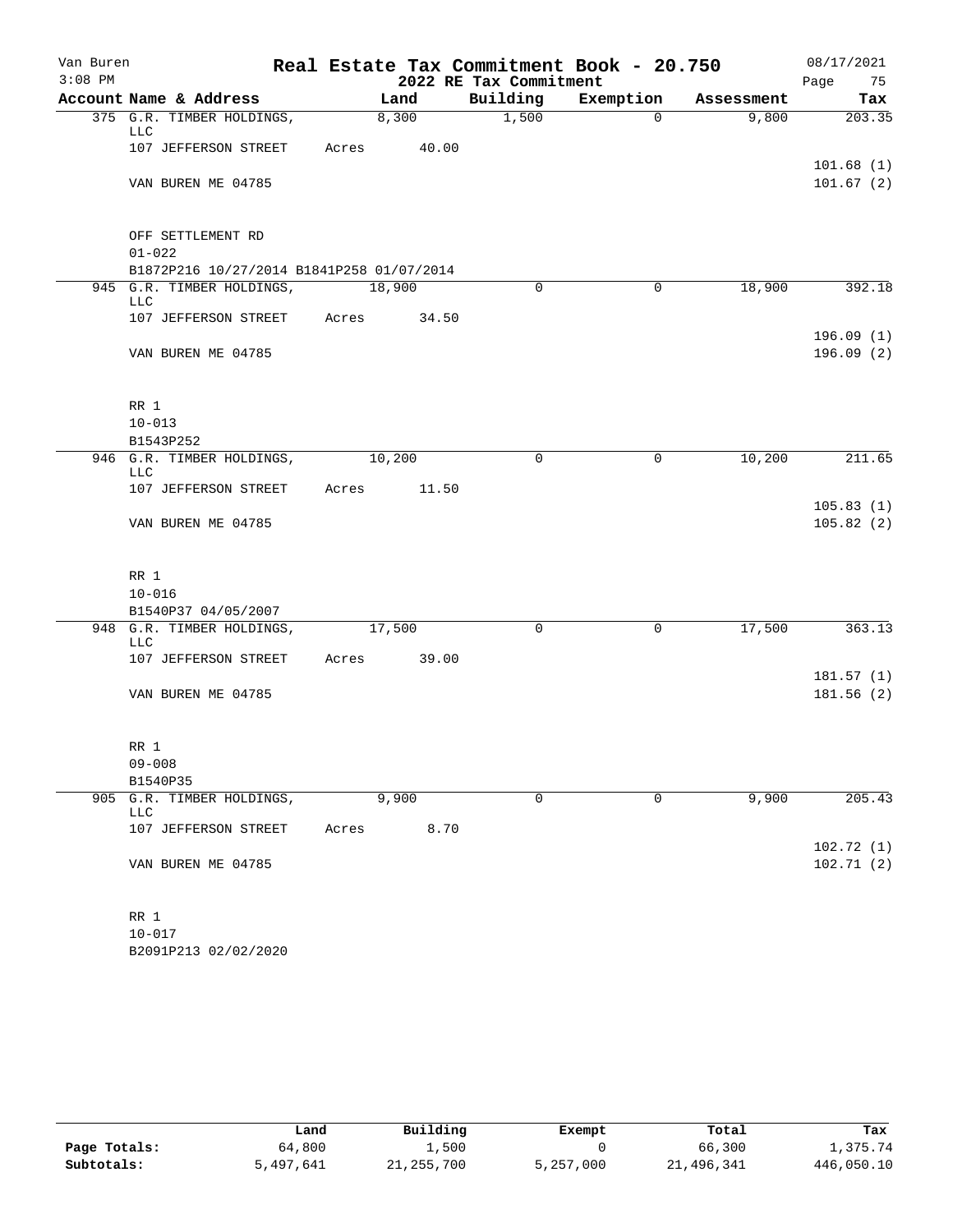| Van Buren |                                         |       |        |                        | Real Estate Tax Commitment Book - 20.750 |            | 08/17/2021             |
|-----------|-----------------------------------------|-------|--------|------------------------|------------------------------------------|------------|------------------------|
| $3:08$ PM |                                         |       |        | 2022 RE Tax Commitment |                                          |            | Page<br>76             |
|           | Account Name & Address                  |       | Land   | Building               | Exemption                                | Assessment | Tax                    |
|           | 906 G.R. TIMBER HOLDINGS,<br>LLC        |       | 40,300 | $\mathbf 0$            | $\Omega$                                 | 40,300     | 836.23                 |
|           | 107 JEFFERSON STREET                    | Acres | 105.00 |                        |                                          |            | 418.12(1)              |
|           | VAN BUREN ME 04785                      |       |        |                        |                                          |            | 418.11(2)              |
|           | OFF RR 1                                |       |        |                        |                                          |            |                        |
|           | $09 - 002$                              |       |        |                        |                                          |            |                        |
|           | B2091P213 02/13/2020                    |       |        |                        |                                          |            |                        |
|           | 902 G.R. TIMBER HOLDINGS,<br>LLC        |       | 17,300 | $\Omega$               | $\mathbf 0$                              | 17,300     | 358.98                 |
|           | 107 JEFFERSON STREET                    | Acres | 42.00  |                        |                                          |            | 179.49(1)              |
|           | VAN BUREN ME 04785                      |       |        |                        |                                          |            | 179.49(2)              |
|           | OFF DESJARDINS ROAD                     |       |        |                        |                                          |            |                        |
|           | $07 - 017$                              |       |        |                        |                                          |            |                        |
|           | B2091P215 02/13/2020                    |       |        |                        |                                          |            |                        |
|           | 712 G.R. TIMBER HOLDINGS,<br>LLC.       |       | 19,800 | $\Omega$               | $\mathbf 0$                              | 19,800     | 410.85                 |
|           | 107 JEFFERSON STREET                    | Acres | 62.17  |                        |                                          |            | 205.43(1)              |
|           | VAN BUREN ME 04785                      |       |        |                        |                                          |            | 205.42(2)              |
|           | PARENT RD                               |       |        |                        |                                          |            |                        |
|           | $09 - 035A$                             |       |        |                        |                                          |            |                        |
|           | B2073P240 09/16/2019                    |       |        |                        |                                          |            |                        |
|           | 789 G.R. TIMBER HOLDINGS,<br><b>LLC</b> |       | 13,000 | $\Omega$               | $\mathbf 0$                              | 13,000     | 269.75                 |
|           | 107 JEFFERSON STREET                    | Acres | 0.65   |                        |                                          |            |                        |
|           | VAN BUREN ME 04785                      |       |        |                        |                                          |            | 134.88(1)<br>134.87(2) |
|           | 111 STATE ST                            |       |        |                        |                                          |            |                        |
|           | $13 - 010$                              |       |        |                        |                                          |            |                        |
|           | B1705P285 12/10/2010                    |       |        |                        |                                          |            |                        |
|           | 1191 G.R. TIMBER HOLDINGS,<br>LLC       |       | 6,600  | $\mathbf 0$            | $\mathbf 0$                              | 6,600      | 136.95                 |
|           | 107 JEFFERSON STREET                    | Acres | 8.50   |                        |                                          |            | 68.48(1)               |
|           | VAN BUREN ME 04785                      |       |        |                        |                                          |            | 68.47 (2)              |
|           | OFF RR 1                                |       |        |                        |                                          |            |                        |
|           | $11 - 003A$                             |       |        |                        |                                          |            |                        |
|           | B2083P171 10/08/2019                    |       |        |                        |                                          |            |                        |

|              | Land      | Building     | Exempt    | Total      | Tax        |  |
|--------------|-----------|--------------|-----------|------------|------------|--|
| Page Totals: | 97,000    |              |           | 97,000     | 2,012.76   |  |
| Subtotals:   | 5,594,641 | 21, 255, 700 | 5,257,000 | 21,593,341 | 448,062.86 |  |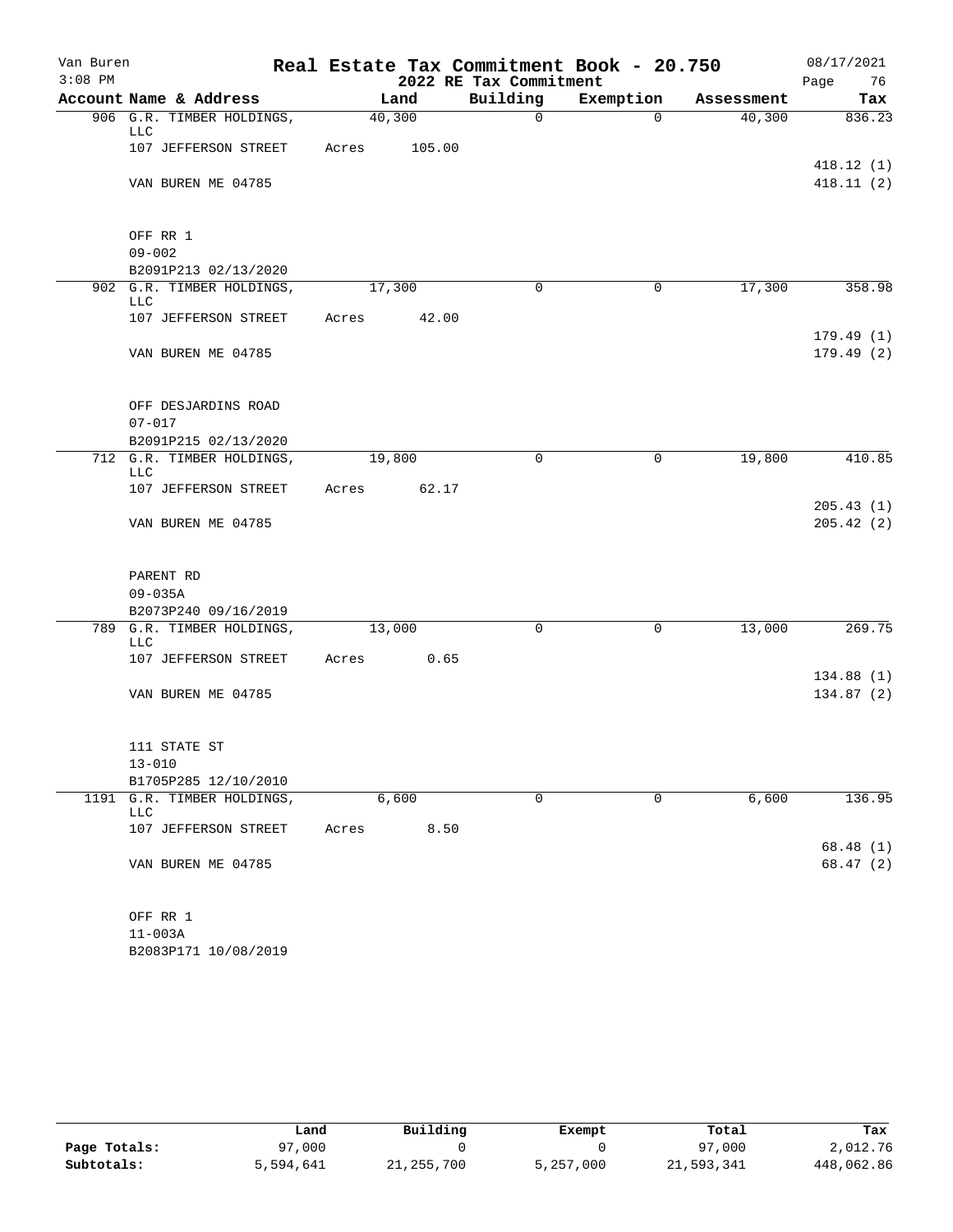| Van Buren |                                          | Real Estate Tax Commitment Book - 20.750 |                        |             |            | 08/17/2021             |
|-----------|------------------------------------------|------------------------------------------|------------------------|-------------|------------|------------------------|
| $3:08$ PM |                                          |                                          | 2022 RE Tax Commitment |             |            | Page<br>77             |
|           | Account Name & Address                   | Land                                     | Building               | Exemption   | Assessment | Tax                    |
|           | 1180 G.R. TIMBER HOLDINGS,<br>LLC        | 11,100                                   | $\mathbf 0$            | 0           | 11,100     | 230.33                 |
|           | 107 JEFFERSON STREET                     | Acres<br>100.00                          |                        |             |            |                        |
|           |                                          |                                          |                        |             |            | 115.17(1)              |
|           | VAN BUREN ME 04785                       |                                          |                        |             |            | 115.16(2)              |
|           | OFF DESJARDINS ROAD                      |                                          |                        |             |            |                        |
|           | $07 - 007A$                              |                                          |                        |             |            |                        |
|           | B1764P240 05/31/2012                     |                                          |                        |             |            |                        |
|           | 1184 G.R. TIMBER HOLDINGS,<br>LLC        | 18,800                                   | $\Omega$               | 0           | 18,800     | 390.10                 |
|           | 107 JEFFERSON STREET                     | 35.00<br>Acres                           |                        |             |            |                        |
|           | VAN BUREN ME 04785                       |                                          |                        |             |            | 195.05(1)<br>195.05(2) |
|           | LAKE RD.                                 |                                          |                        |             |            |                        |
|           | $02 - 023$                               |                                          |                        |             |            |                        |
|           | B2070P300 08/30/2019                     |                                          |                        |             |            |                        |
|           | 1357 G.R. TIMBER HOLDINGS,<br><b>LLC</b> | 14,200                                   | 0                      | 0           | 14,200     | 294.65                 |
|           | 107 JEFFERSON STREET                     | 100.00<br>Acres                          |                        |             |            |                        |
|           |                                          |                                          |                        |             |            | 147.33(1)              |
|           | VAN BUREN ME 04785                       |                                          |                        |             |            | 147.32(2)              |
|           | OFF DESJARDINS ROAD                      |                                          |                        |             |            |                        |
|           | $07 - 009$                               |                                          |                        |             |            |                        |
|           | B1994P313 10/27/2017 B1967P7 03/01/2017  |                                          |                        |             |            |                        |
|           | 1358 G.R. TIMBER HOLDINGS,<br><b>LLC</b> | 32,900<br>49.00                          | $\Omega$               | 0           | 32,900     | 682.68                 |
|           | 107 JEFFERSON STREET                     | Acres                                    |                        |             |            | 341.34(1)              |
|           | VAN BUREN ME 04785                       |                                          |                        |             |            | 341.34(2)              |
|           | RR 1                                     |                                          |                        |             |            |                        |
|           | $09 - 013$                               |                                          |                        |             |            |                        |
|           | B2118P315 09/11/2020 B1967P7 03/01/2017  |                                          |                        |             |            |                        |
|           | 1373 G.R. TIMBER HOLDINGS,<br>LLC        | 21,500                                   | $\mathbf 0$            | $\mathbf 0$ | 21,500     | 446.13                 |
|           | 107 JEFFERSON STREET                     | 55.00<br>Acres                           |                        |             |            |                        |
|           | VAN BUREN ME 04785                       |                                          |                        |             |            | 223.07(1)<br>223.06(2) |
|           |                                          |                                          |                        |             |            |                        |
|           | ALEXANDER RD                             |                                          |                        |             |            |                        |
|           | $09 - 011$                               |                                          |                        |             |            |                        |
|           | B1966P292 02/27/2017                     |                                          |                        |             |            |                        |

|              | Land      | Building     | Exempt    | Total      | Tax        |
|--------------|-----------|--------------|-----------|------------|------------|
| Page Totals: | 98,500    |              |           | 98,500     | 2,043.89   |
| Subtotals:   | 5,693,141 | 21, 255, 700 | 5,257,000 | 21,691,841 | 450,106.75 |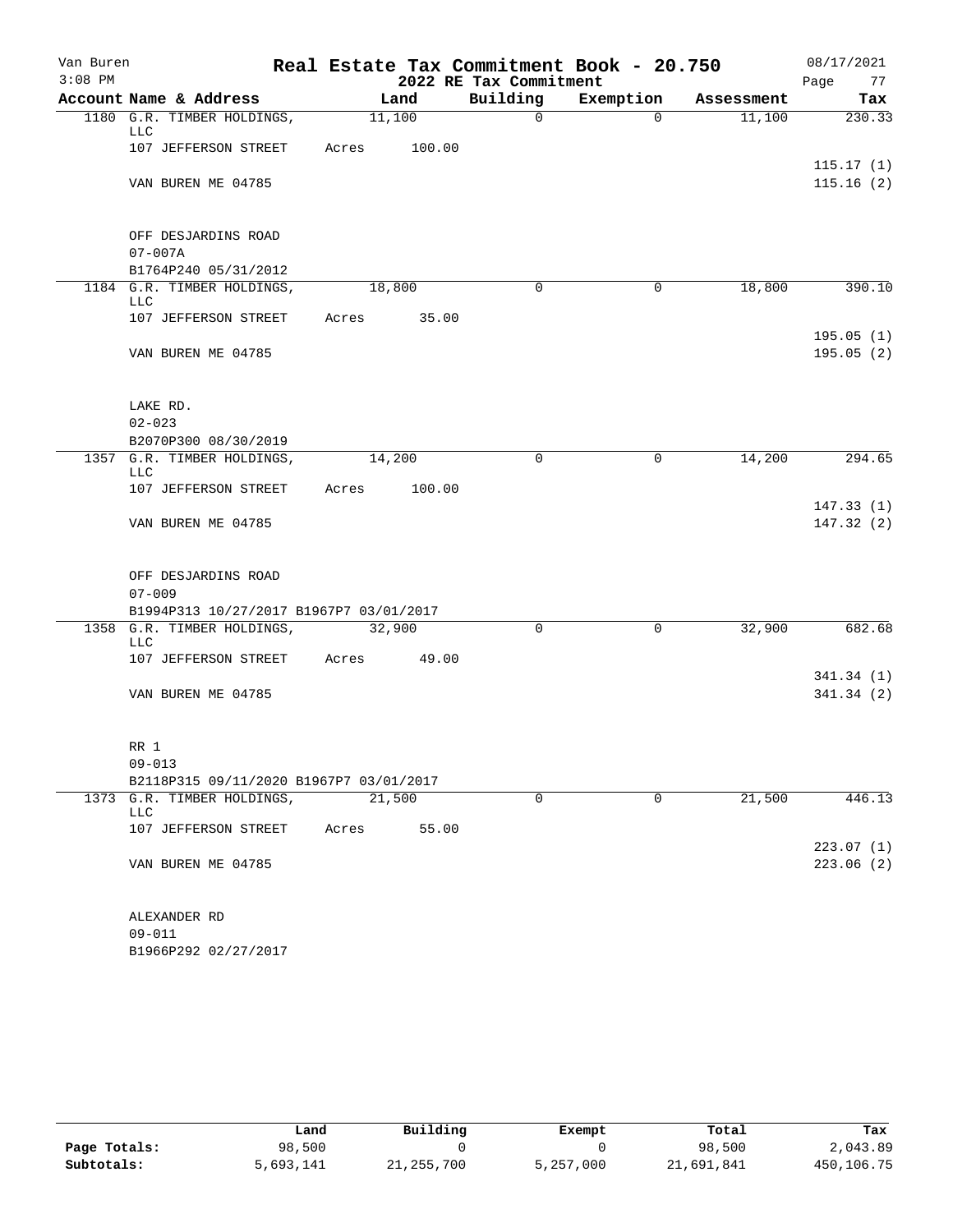| Van Buren<br>$3:08$ PM     |                                                    | Real Estate Tax Commitment Book - 20.750 |                                    |                |                       | 08/17/2021              |
|----------------------------|----------------------------------------------------|------------------------------------------|------------------------------------|----------------|-----------------------|-------------------------|
|                            | Account Name & Address                             | Land                                     | 2022 RE Tax Commitment<br>Building | Exemption      | Assessment            | Page<br>78<br>Tax       |
|                            | 1577 G.R. TIMBER HOLDINGS,                         | 9,600                                    | $\mathbf 0$                        | $\Omega$       | 9,600                 | 199.20                  |
|                            | LLC<br>107 JEFFERSON STREET                        | Acres                                    | 5.50                               |                |                       |                         |
|                            | VAN BUREN ME 04785                                 |                                          |                                    |                |                       | 99.60(1)<br>99.60 (2)   |
|                            | US 1                                               |                                          |                                    |                |                       |                         |
|                            | $08 - 035$                                         |                                          |                                    |                |                       |                         |
|                            | B2098P27 04/17/2020 B1377P97 11/05/2003            |                                          |                                    |                |                       |                         |
|                            | 1579 G.R. TIMBER HOLDINGS,<br>LLC                  | 31,200                                   | $\mathbf 0$                        | 0              | 31,200                | 647.40                  |
|                            | 107 JEFFERSON STREET                               | Acres                                    | 26.60                              |                |                       | 323.70 (1)              |
|                            | VAN BUREN ME 04785                                 |                                          |                                    |                |                       | 323.70 (2)              |
|                            | LAKE ROAD                                          |                                          |                                    |                |                       |                         |
|                            | $02 - 022B$                                        |                                          |                                    |                |                       |                         |
|                            | B2070P300 08/30/2019<br>1565 G.R. TIMBER HOLDINGS, | 4,300                                    | $\Omega$                           | 0              | 4,300                 | 89.23                   |
|                            | <b>LLC</b><br>107 JEFFERSON STREET                 | Acres                                    | 0.71                               |                |                       |                         |
|                            | VAN BUREN ME 04785                                 |                                          |                                    |                |                       | 44.62(1)<br>44.61(2)    |
|                            |                                                    |                                          |                                    |                |                       |                         |
|                            | MAIN ST                                            |                                          |                                    |                |                       |                         |
|                            | $11 - 005A$<br>1430 G.R. TIMBER HOLDINGS,          | 35,800                                   | 0                                  | 0              | 35,800                | 742.85                  |
|                            | LLC<br>107 JEFFERSON STREET                        | Acres                                    | 98.50                              |                |                       |                         |
|                            | VAN BUREN ME 04785                                 |                                          |                                    |                |                       | 371.43(1)<br>371.42(2)  |
|                            |                                                    |                                          |                                    |                |                       |                         |
|                            | US #1                                              |                                          |                                    |                |                       |                         |
|                            | $08 - 041$<br>B1629P54 03/02/2009                  |                                          |                                    |                |                       |                         |
| 1606                       | G.R. TIMBER HOLDINGS,<br>LLC                       | 21,300                                   | $\mathbf 0$                        | $\mathbf 0$    | 21,300                | 441.98                  |
|                            | 107 JEFFERSON STREET                               | Acres                                    | 54.00                              |                |                       | 220.99(1)               |
|                            | VAN BUREN ME 04785                                 |                                          |                                    |                |                       | 220.99 (2)              |
|                            | ALEXANDER RD                                       |                                          |                                    |                |                       |                         |
|                            | $05 - 021C$<br>B2150P26 03/11/2021                 |                                          |                                    |                |                       |                         |
|                            | 953 G.R. TIMBERHOLDINGS,                           | 5,600                                    | 0                                  | 0              | 5,600                 | 116.20                  |
|                            | <b>LLC</b><br>107 JEFFERSON STREET                 | Acres                                    | 5.46                               |                |                       |                         |
|                            |                                                    |                                          |                                    |                |                       | 58.10(1)                |
|                            | VAN BUREN ME 04785                                 |                                          |                                    |                |                       | 58.10(2)                |
|                            | OFF RR1 (NOTREDAME                                 |                                          |                                    |                |                       |                         |
|                            | $11 - 003B$<br>B1786P123 06/20/2012                |                                          |                                    |                |                       |                         |
|                            | Land                                               | Building                                 | $\mathbf 0$                        | Exempt         | Total                 | Tax                     |
| Page Totals:<br>Subtotals: | 107,800<br>5,800,941                               | 21, 255, 700                             |                                    | 0<br>5,257,000 | 107,800<br>21,799,641 | 2,236.86<br>452, 343.61 |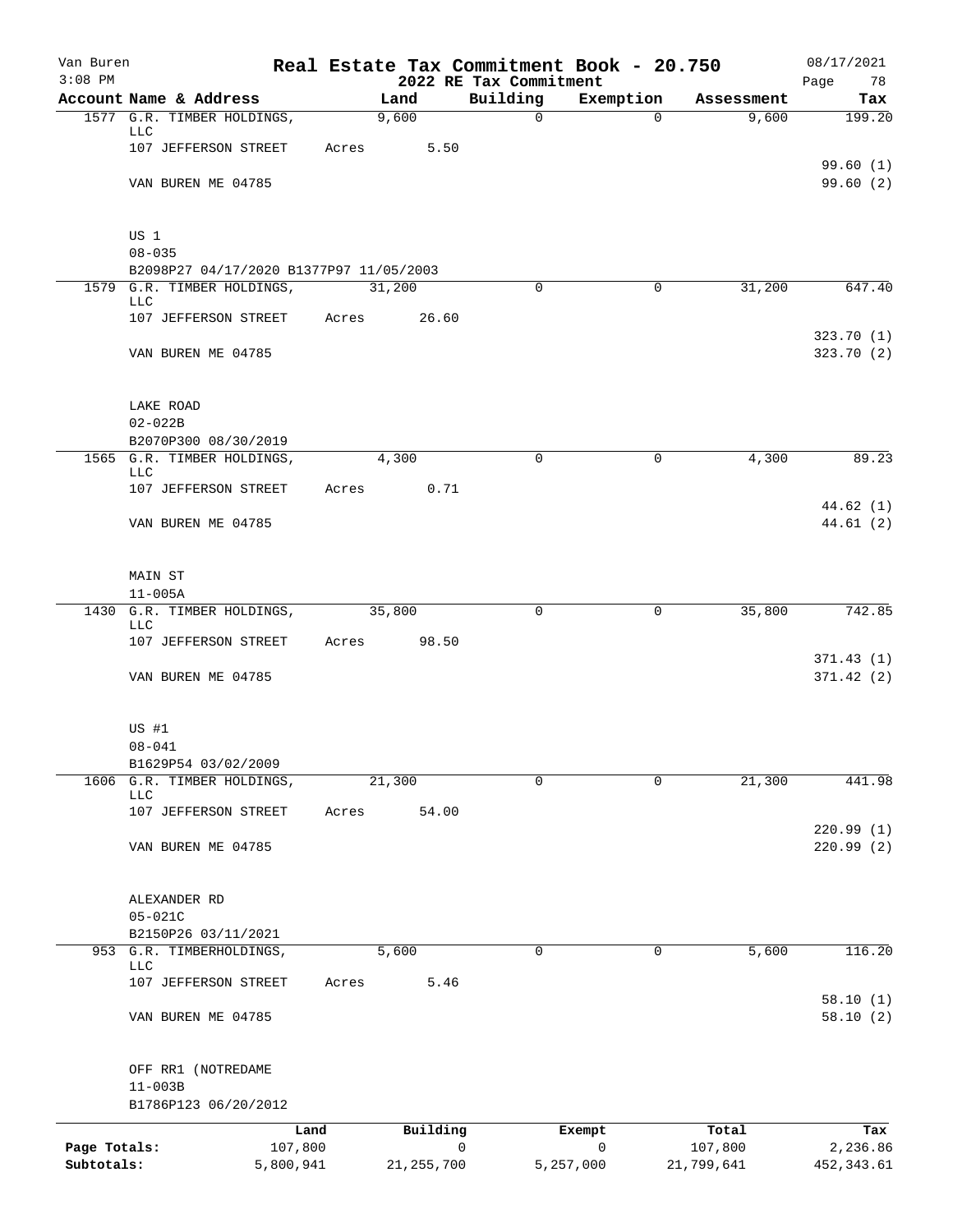| Van Buren<br>$3:08$ PM |                                                               |       |        |      | 2022 RE Tax Commitment | Real Estate Tax Commitment Book - 20.750 |            | 08/17/2021<br>Page<br>79 |
|------------------------|---------------------------------------------------------------|-------|--------|------|------------------------|------------------------------------------|------------|--------------------------|
|                        | Account Name & Address                                        |       | Land   |      | Building               | Exemption                                | Assessment | Tax                      |
|                        | 507 GAGNON JR, PHILIP A                                       |       | 5,400  |      | 19,700                 | $\Omega$                                 | 25,100     | 520.83                   |
|                        | GAGNON, JOYCE M                                               | Acres |        | 0.26 |                        |                                          |            |                          |
|                        | 113 MORSE STREET                                              |       |        |      |                        |                                          |            | 260.42(1)                |
|                        | VAN BUREN ME 04785                                            |       |        |      |                        |                                          |            | 260.41(2)                |
|                        | 117 CHAMPLAIN ST                                              |       |        |      |                        |                                          |            |                          |
|                        | $20 - 036$                                                    |       |        |      |                        |                                          |            |                          |
|                        | B1336P324                                                     |       |        |      |                        |                                          |            |                          |
|                        | 517 GAGNON, AMANDA                                            |       | 3,800  |      | 51,000                 | 25,000                                   | 29,800     | 618.35                   |
|                        | COTE, SHANIN                                                  | Acres |        | 0.13 |                        | 04 Homestead                             |            |                          |
|                        | 647 BOG ROAD                                                  |       |        |      |                        |                                          |            | 309.18(1)                |
|                        | LIMESTONE ME 04750                                            |       |        |      |                        |                                          |            | 309.17(2)                |
|                        | 249 MAIN ST                                                   |       |        |      |                        |                                          |            |                          |
|                        | $18 - 040$                                                    |       |        |      |                        |                                          |            |                          |
|                        | B1581P144 12/27/2007 B1970P55 03/25/2017<br>487 GAGNON, AMY M |       | 10,600 |      |                        |                                          | 12,200     | 253.15                   |
|                        |                                                               |       |        |      | 26,600                 | 25,000<br>04 Homestead                   |            |                          |
|                        | GAGNON, BOBBY<br>194 CHAMPLAIN STREET                         | Acres |        | 1.06 |                        |                                          |            | 126.58(1)                |
|                        |                                                               |       |        |      |                        |                                          |            | 126.57(2)                |
|                        | VAN BUREN ME 04785                                            |       |        |      |                        |                                          |            |                          |
|                        | 194 CHAMPLAIN ST                                              |       |        |      |                        |                                          |            |                          |
|                        | $19 - 014$                                                    |       |        |      |                        |                                          |            |                          |
|                        | B1426P27                                                      |       |        |      |                        |                                          |            |                          |
|                        | 519 GAGNON, ARMANCE B                                         |       | 8,300  |      | 34,800                 | 0                                        | 43,100     | 894.33                   |
|                        | 156 HILLSIDE STREET                                           | Acres |        | 0.62 |                        |                                          |            |                          |
|                        |                                                               |       |        |      |                        |                                          |            | 447.17 (1)               |
|                        | VAN BUREN ME 04785                                            |       |        |      |                        |                                          |            | 447.16 (2)               |
|                        | 155 HILLSIDE ST                                               |       |        |      |                        |                                          |            |                          |
|                        | $23 - 075$                                                    |       |        |      |                        |                                          |            |                          |
|                        | B1561P299                                                     |       |        |      |                        |                                          |            |                          |
|                        | 1367 GAGNON, CHARLES                                          |       | 5,700  |      | 75,200                 | 25,000                                   | 55,900     | 1,159.93                 |
|                        | GAGNON, SHARON L                                              | Acres |        | 0.29 |                        | 04 Homestead                             |            |                          |
|                        | 573 MAIN STREET                                               |       |        |      |                        |                                          |            | 579.97(1)                |
|                        | VAN BUREN ME 04785                                            |       |        |      |                        |                                          |            | 579.96 (2)               |
|                        | 573 MAIN ST.                                                  |       |        |      |                        |                                          |            |                          |
|                        | $23 - 097$                                                    |       |        |      |                        |                                          |            |                          |
|                        | B2116P3 08/26/2020 B1743P322 12/02/2011 B1229P147             |       |        |      |                        |                                          |            |                          |
|                        | 500 GAGNON, DANA L                                            |       | 7,600  |      | 25,200                 | 0                                        | 32,800     | 680.60                   |
|                        | 1842 HUDSON ROAD                                              | Acres |        | 9.00 |                        |                                          |            |                          |
|                        |                                                               |       |        |      |                        |                                          |            | 340.30(1)                |
|                        | HUDSON ME 04449                                               |       |        |      |                        |                                          |            | 340.30(2)                |
|                        | 143 SARA RD                                                   |       |        |      |                        |                                          |            |                          |
|                        | $07 - 008A$                                                   |       |        |      |                        |                                          |            |                          |
|                        | B2004P284 01/26/2018                                          |       |        |      |                        |                                          |            |                          |
|                        |                                                               |       |        |      |                        |                                          |            |                          |

|              | Land      | Building   | Exempt    | Total      | Tax        |
|--------------|-----------|------------|-----------|------------|------------|
| Page Totals: | 41,400    | 232,500    | 75,000    | 198,900    | 4,127.19   |
| Subtotals:   | 5,842,341 | 21,488,200 | 5,332,000 | 21,998,541 | 456,470.80 |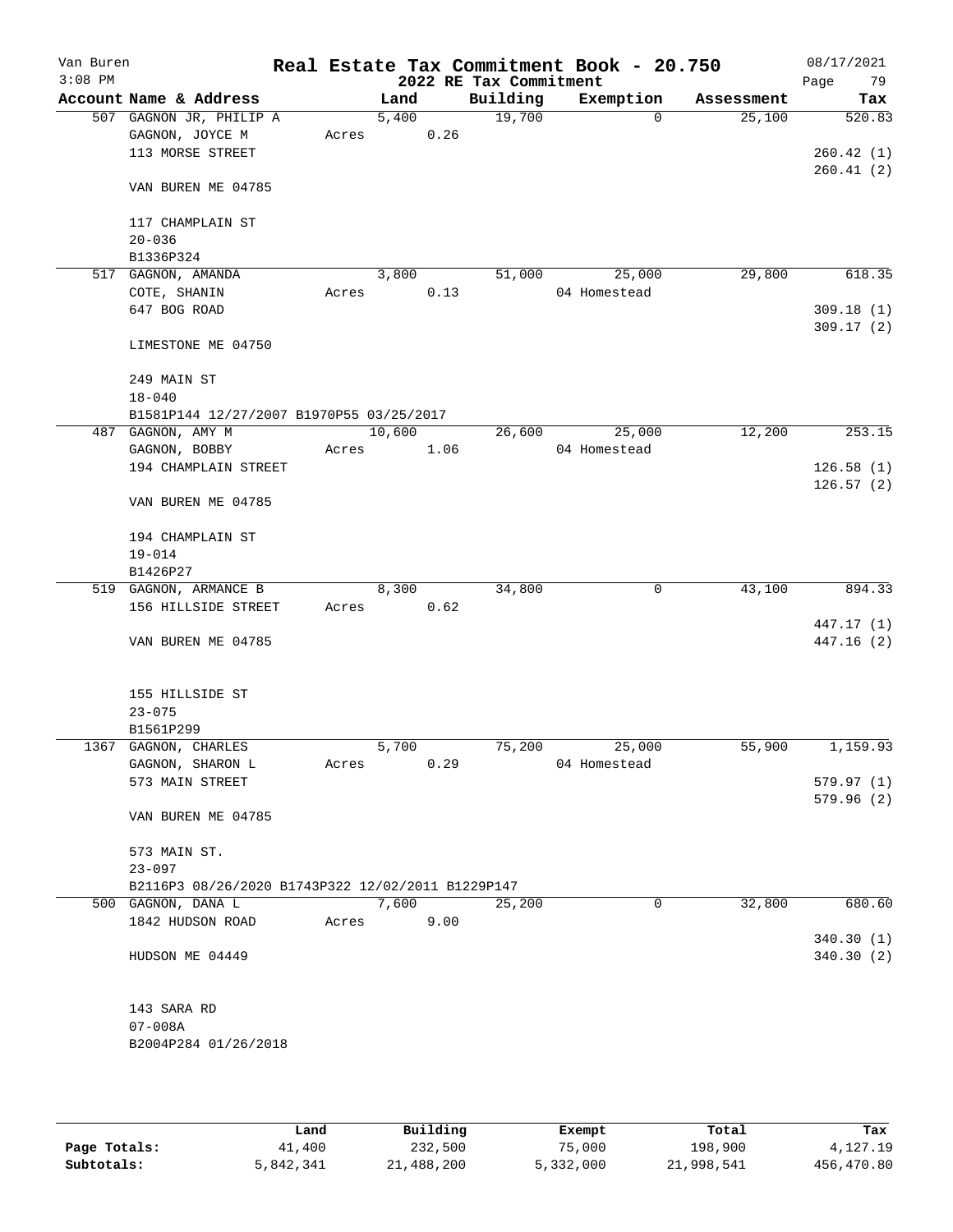| Van Buren<br>$3:08$ PM |                                             |       |         | 2022 RE Tax Commitment | Real Estate Tax Commitment Book - 20.750 |            | 08/17/2021<br>Page<br>80 |
|------------------------|---------------------------------------------|-------|---------|------------------------|------------------------------------------|------------|--------------------------|
|                        | Account Name & Address                      |       | Land    | Building               | Exemption                                | Assessment | Tax                      |
|                        | 495 GAGNON, DAVID                           |       | 20, 200 | 5,900                  | $\Omega$                                 | 26,100     | 541.58                   |
|                        | 82 SILVER STREET                            | Acres | 23.00   |                        |                                          |            |                          |
|                        |                                             |       |         |                        |                                          |            | 270.79(1)                |
|                        | PATCHOGUE NY 11772                          |       |         |                        |                                          |            | 270.79(2)                |
|                        |                                             |       |         |                        |                                          |            |                          |
|                        |                                             |       |         |                        |                                          |            |                          |
|                        | 771 MAIN ST                                 |       |         |                        |                                          |            |                          |
|                        | $08 - 017$<br>B1713P106 03/03/2011 B1141P88 |       |         |                        |                                          |            |                          |
|                        | 493 GAGNON, DONALD G                        |       | 6,400   | 108,300                | 25,000                                   | 89,700     | 1,861.28                 |
|                        | GAGNON, PHYLLIS M                           | Acres | 0.37    |                        | 04 Homestead                             |            |                          |
|                        | 109 ROOSEVELT AVENUE                        |       |         |                        |                                          |            | 930.64(1)                |
|                        |                                             |       |         |                        |                                          |            | 930.64 (2)               |
|                        | VAN BUREN ME 04785                          |       |         |                        |                                          |            |                          |
|                        |                                             |       |         |                        |                                          |            |                          |
|                        | 109 ROOSEVELT AVE                           |       |         |                        |                                          |            |                          |
|                        | $14 - 050$                                  |       |         |                        |                                          |            |                          |
|                        | B1047P318                                   |       |         |                        |                                          |            |                          |
|                        | 494 GAGNON, DONALD W                        |       | 4,500   | 43,200                 | 31,000                                   | 16,700     | 346.53                   |
|                        | GAGNON, VERNA                               | Acres | 0.18    |                        | 04 Homestead                             |            |                          |
|                        | 115 MCBRIDE AVENUE                          |       |         |                        | 02 Veteran                               |            | 173.27(1)                |
|                        |                                             |       |         |                        |                                          |            | 173.26(2)                |
|                        | VAN BUREN ME 04785                          |       |         |                        |                                          |            |                          |
|                        |                                             |       |         |                        |                                          |            |                          |
|                        | 115 MCBRIDE AVE                             |       |         |                        |                                          |            |                          |
|                        | $15 - 052$                                  |       | 5,600   | 61,500                 | 0                                        | 67,100     | 1,392.33                 |
|                        | 108 GAGNON, GEORGE P<br>547 MAIN STREET     | Acres | 0.28    |                        |                                          |            |                          |
|                        |                                             |       |         |                        |                                          |            | 696.17(1)                |
|                        | VAN BUREN ME 04785                          |       |         |                        |                                          |            | 696.16(2)                |
|                        |                                             |       |         |                        |                                          |            |                          |
|                        |                                             |       |         |                        |                                          |            |                          |
|                        | 547 MAIN ST                                 |       |         |                        |                                          |            |                          |
|                        | $23 - 027$                                  |       |         |                        |                                          |            |                          |
|                        | B2070P138 08/23/2019                        |       |         |                        |                                          |            |                          |
|                        | 374 GAGNON, HECTOR                          |       | 3,600   | 25,300                 | 25,000                                   | 3,900      | 80.93                    |
|                        | C/O GAGNON, RACHEL                          | Acres | 0.12    |                        | 04 Homestead                             |            |                          |
|                        | 208 STATE STREET                            |       |         |                        |                                          |            | 40.47(1)                 |
|                        |                                             |       |         |                        |                                          |            | 40.46(2)                 |
|                        | VAN BUREN ME 04785                          |       |         |                        |                                          |            |                          |
|                        | 114 CENTER ST                               |       |         |                        |                                          |            |                          |
|                        | $16 - 054$                                  |       |         |                        |                                          |            |                          |
|                        | B1645P266 07/02/2009 B460P345               |       |         |                        |                                          |            |                          |
|                        | 502 GAGNON, JIMMY A                         |       | 4,700   | 41,500                 | 25,000                                   | 21,200     | 439.90                   |
|                        | 225 LAFAYETTE LANE                          | Acres | 0.20    |                        | 04 Homestead                             |            |                          |
|                        |                                             |       |         |                        |                                          |            | 219.95(1)                |
|                        | <b>RENO NV 89509</b>                        |       |         |                        |                                          |            | 219.95(2)                |
|                        |                                             |       |         |                        |                                          |            |                          |
|                        |                                             |       |         |                        |                                          |            |                          |
|                        | 542 MAIN ST                                 |       |         |                        |                                          |            |                          |
|                        | $23 - 005$                                  |       |         |                        |                                          |            |                          |
|                        | B1630P5 03/09/2009 B1630P4 03/09/2009       |       |         |                        |                                          |            |                          |
|                        |                                             |       |         |                        |                                          |            |                          |
|                        |                                             |       |         |                        |                                          |            |                          |
|                        |                                             |       |         |                        |                                          |            |                          |

|              | Land      | Building   | Exempt    | Total      | Tax         |
|--------------|-----------|------------|-----------|------------|-------------|
| Page Totals: | 45,000    | 285,700    | 106,000   | 224,700    | 4,662.55    |
| Subtotals:   | 5,887,341 | 21,773,900 | 5,438,000 | 22,223,241 | 461, 133.35 |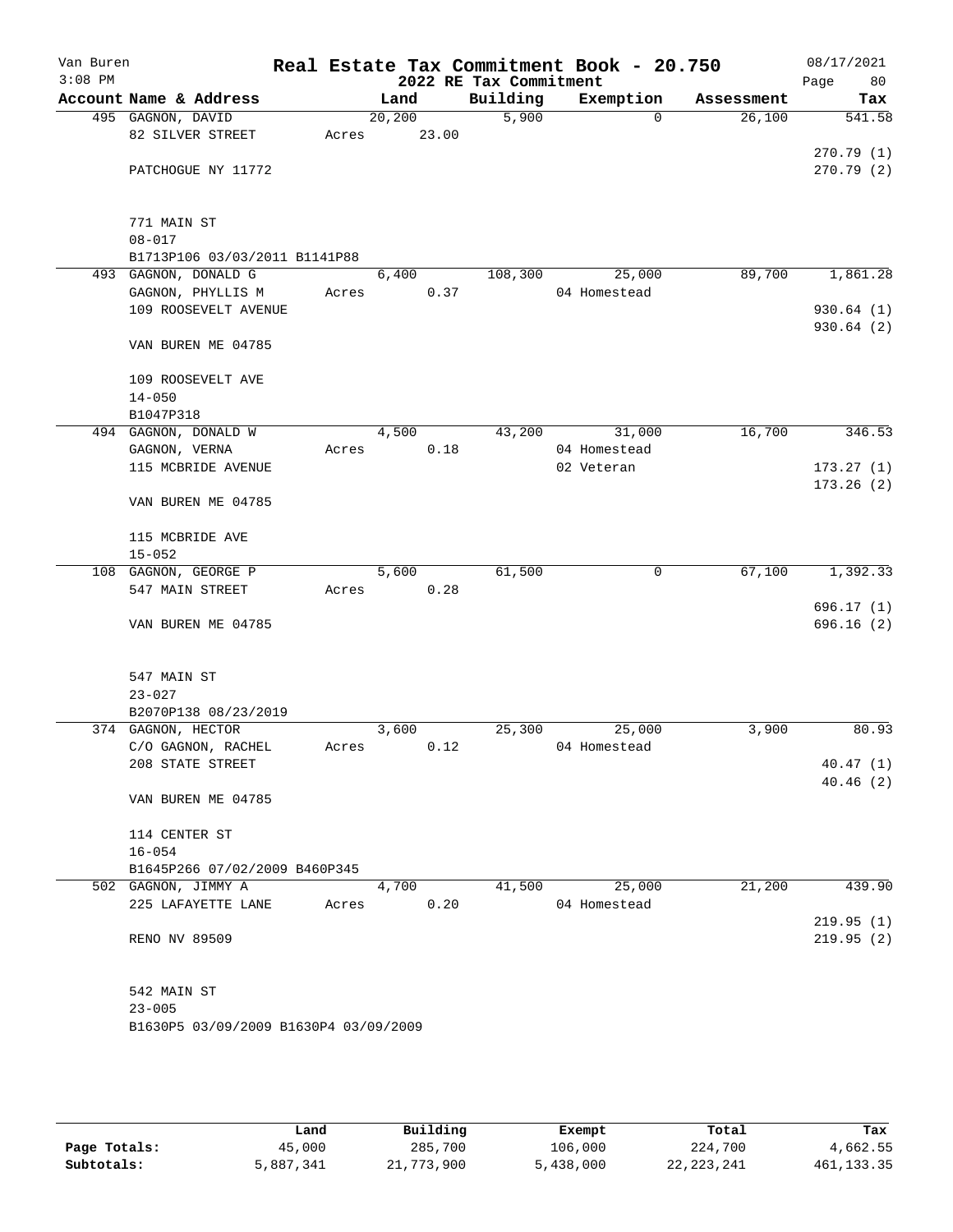| Van Buren<br>$3:08$ PM |                                         |       |       |      | 2022 RE Tax Commitment | Real Estate Tax Commitment Book - 20.750 |            | 08/17/2021<br>81<br>Page |
|------------------------|-----------------------------------------|-------|-------|------|------------------------|------------------------------------------|------------|--------------------------|
|                        | Account Name & Address                  |       | Land  |      | Building               | Exemption                                | Assessment | Tax                      |
|                        | 1384 GAGNON, JUDY D                     |       | 3,500 |      | $\mathbf 0$            | $\Omega$                                 | 3,500      | 72.63                    |
|                        | 123 WRIGHT STREET                       |       |       |      |                        |                                          |            |                          |
|                        |                                         |       |       |      |                        |                                          |            | 36.32(1)                 |
|                        | VAN BUREN ME 04785                      |       |       |      |                        |                                          |            | 36.31(2)                 |
|                        |                                         |       |       |      |                        |                                          |            |                          |
|                        | OFF OF WRIGHT STREET                    |       |       |      |                        |                                          |            |                          |
|                        | $21 - 024B$                             |       |       |      |                        |                                          |            |                          |
|                        | B1894P54 06/08/2015                     |       |       |      |                        |                                          |            |                          |
|                        | 511 GAGNON, JUDY D                      |       | 5,300 |      | 122,900                | 25,000                                   | 103,200    | 2,141.40                 |
|                        | 123 WRIGHT STREET                       |       |       |      |                        | 04 Homestead                             |            |                          |
|                        |                                         |       |       |      |                        |                                          |            | 1,070.70(1)              |
|                        | VAN BUREN ME 04785                      |       |       |      |                        |                                          |            | 1,070.70(2)              |
|                        |                                         |       |       |      |                        |                                          |            |                          |
|                        |                                         |       |       |      |                        |                                          |            |                          |
|                        | 123 WRIGHT ST                           |       |       |      |                        |                                          |            |                          |
|                        | $21 - 016$                              |       |       |      |                        |                                          |            |                          |
|                        | B723P348<br>501 GAGNON, JUDY J          |       | 9,700 |      | 28,900                 | 0                                        | 38,600     | 800.95                   |
|                        | 123 WRIGHT STREET                       |       |       |      |                        |                                          |            |                          |
|                        |                                         |       |       |      |                        |                                          |            | 400.48(1)                |
|                        | VAN BUREN ME 04785                      |       |       |      |                        |                                          |            | 400.47(2)                |
|                        |                                         |       |       |      |                        |                                          |            |                          |
|                        |                                         |       |       |      |                        |                                          |            |                          |
|                        | 122 WRIGHT ST                           |       |       |      |                        |                                          |            |                          |
|                        | $21 - 055$                              |       |       |      |                        |                                          |            |                          |
|                        | B740P84                                 |       |       |      |                        |                                          |            |                          |
|                        | 503 GAGNON, MARK E                      |       | 6,600 |      | 54,600                 | 25,000                                   | 36,200     | 751.15                   |
|                        | GAGNON, DIANE M                         | Acres |       | 0.40 |                        | 04 Homestead                             |            |                          |
|                        | 174 FULTON STREET                       |       |       |      |                        |                                          |            | 375.58(1)<br>375.57(2)   |
|                        | VAN BUREN ME 04785                      |       |       |      |                        |                                          |            |                          |
|                        |                                         |       |       |      |                        |                                          |            |                          |
|                        | 174 FULTON ST                           |       |       |      |                        |                                          |            |                          |
|                        | $19 - 036$                              |       |       |      |                        |                                          |            |                          |
|                        | B1170P271 06/14/1999                    |       |       |      |                        |                                          |            |                          |
|                        | 521 GAGNON, MARK E                      |       | 6,600 |      | 26,800                 | $\mathbf 0$                              | 33,400     | 693.05                   |
|                        | GAGNON, DIANE M                         | Acres |       | 0.40 |                        |                                          |            |                          |
|                        | 174 FULTON STREET                       |       |       |      |                        |                                          |            | 346.53(1)                |
|                        |                                         |       |       |      |                        |                                          |            | 346.52(2)                |
|                        | VAN BUREN ME 04785                      |       |       |      |                        |                                          |            |                          |
|                        | 170 FULTON ST                           |       |       |      |                        |                                          |            |                          |
|                        | $19 - 038$                              |       |       |      |                        |                                          |            |                          |
|                        | B2111P21 07/27/2020 B1576P88 11/09/2007 |       |       |      |                        |                                          |            |                          |
|                        | 504 GAGNON, MICHAEL                     |       | 4,500 |      | 26,100                 | 25,000                                   | 5,600      | 116.20                   |
|                        | 112 MONROE STREET                       | Acres |       | 0.18 |                        | 04 Homestead                             |            |                          |
|                        |                                         |       |       |      |                        |                                          |            | 58.10(1)                 |
|                        | VAN BUREN ME 04785                      |       |       |      |                        |                                          |            | 58.10(2)                 |
|                        |                                         |       |       |      |                        |                                          |            |                          |
|                        |                                         |       |       |      |                        |                                          |            |                          |
|                        | 112 MONROE ST<br>$23 - 024$             |       |       |      |                        |                                          |            |                          |
|                        | B2011P120 04/02/2018 B1439P157          |       |       |      |                        |                                          |            |                          |
|                        |                                         |       |       |      |                        |                                          |            |                          |
|                        |                                         |       |       |      |                        |                                          |            |                          |

|              | Land      | Building   | Exempt    | Total      | Tax        |
|--------------|-----------|------------|-----------|------------|------------|
| Page Totals: | 36,200    | 259,300    | 75,000    | 220,500    | 4,575.38   |
| Subtotals:   | 5,923,541 | 22,033,200 | 5,513,000 | 22,443,741 | 465,708.73 |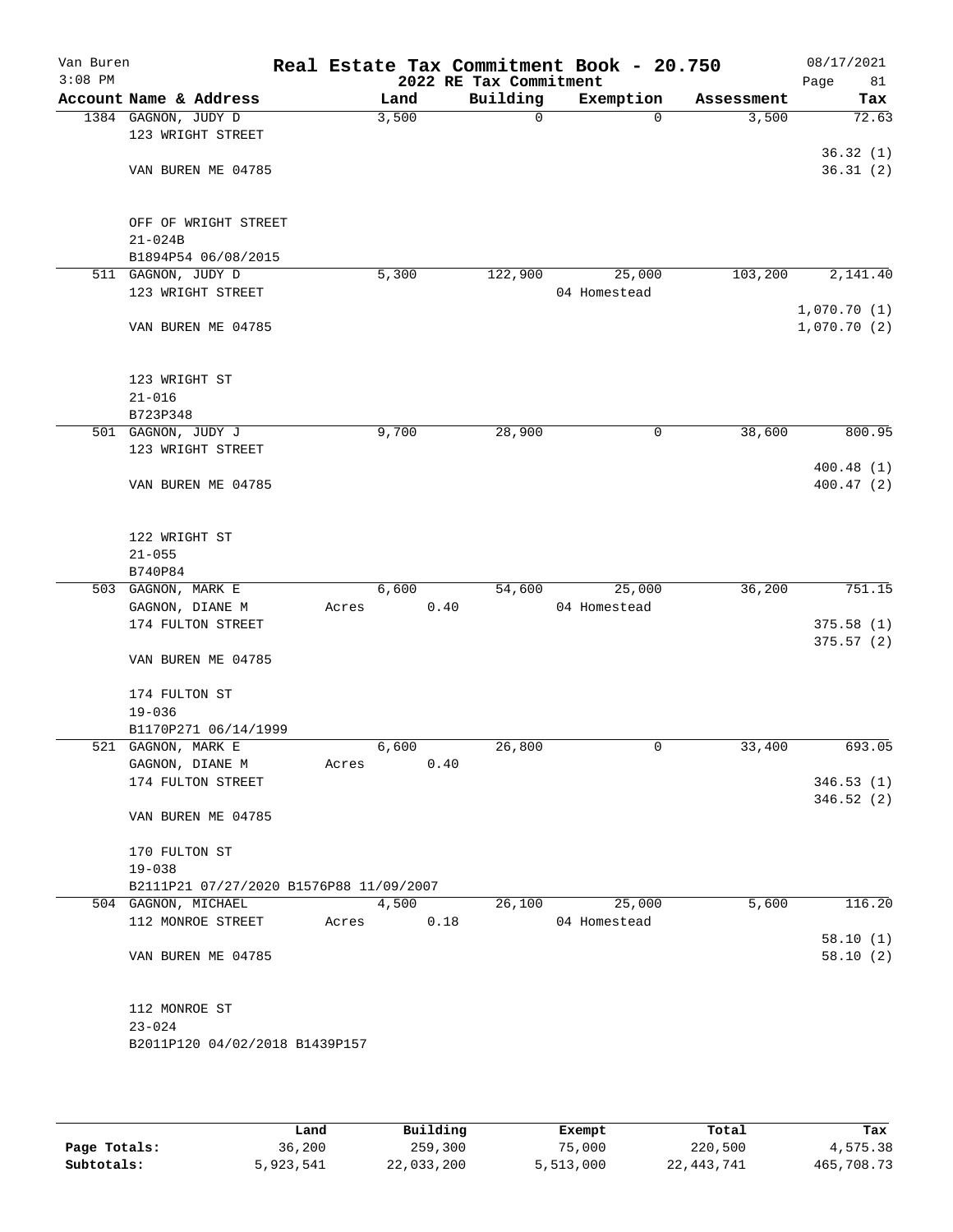| Van Buren<br>$3:08$ PM |                                           |       |        |      | 2022 RE Tax Commitment | Real Estate Tax Commitment Book - 20.750 |            | 08/17/2021<br>Page<br>82 |
|------------------------|-------------------------------------------|-------|--------|------|------------------------|------------------------------------------|------------|--------------------------|
|                        | Account Name & Address                    |       | Land   |      | Building               | Exemption                                | Assessment | Tax                      |
|                        | 505 GAGNON, MICHAEL                       |       | 4,100  |      | $\mathbf 0$            | $\Omega$                                 | 4,100      | 85.08                    |
|                        | 112 MONROE STREET                         | Acres |        | 0.15 |                        |                                          |            |                          |
|                        |                                           |       |        |      |                        |                                          |            | 42.54(1)                 |
|                        | VAN BUREN ME 04785                        |       |        |      |                        |                                          |            | 42.54(2)                 |
|                        |                                           |       |        |      |                        |                                          |            |                          |
|                        |                                           |       |        |      |                        |                                          |            |                          |
|                        | MONROE ST                                 |       |        |      |                        |                                          |            |                          |
|                        | $23 - 023$                                |       |        |      |                        |                                          |            |                          |
|                        | B1439P157                                 |       |        |      |                        |                                          |            |                          |
|                        | 161 GAGNON, MIGUEL                        |       | 10,500 |      | 4,700                  | 0                                        | 15,200     | 315.40                   |
|                        | 10551 ROUTE 114                           | Acres |        | 8.00 |                        |                                          |            |                          |
|                        |                                           |       |        |      |                        |                                          |            | 157.70(1)                |
|                        | SAINT ANDRE NB E3Y1G7                     |       |        |      |                        |                                          |            | 157.70(2)                |
|                        |                                           |       |        |      |                        |                                          |            |                          |
|                        |                                           |       |        |      |                        |                                          |            |                          |
|                        | CASTONGUAY RD.                            |       |        |      |                        |                                          |            |                          |
|                        | $02 - 030A$                               |       |        |      |                        |                                          |            |                          |
|                        | B2118P319 09/11/2020 B1976P347 06/02/2017 |       |        |      |                        |                                          |            |                          |
|                        | 508 GAGNON, NICKOLAS C                    |       | 7,100  |      | 89,400                 | 25,000                                   | 71,500     | 1,483.63                 |
|                        | 128 MORSE STREET                          |       |        |      |                        | 04 Homestead                             |            |                          |
|                        |                                           |       |        |      |                        |                                          |            | 741.82 (1)               |
|                        | VAN BUREN ME 04785                        |       |        |      |                        |                                          |            | 741.81(2)                |
|                        |                                           |       |        |      |                        |                                          |            |                          |
|                        |                                           |       |        |      |                        |                                          |            |                          |
|                        | 128 MORSE ST                              |       |        |      |                        |                                          |            |                          |
|                        | $21 - 007$                                |       |        |      |                        |                                          |            |                          |
|                        | B2116P327 09/01/2020 B1082P55             |       |        |      |                        |                                          |            |                          |
|                        | 499 GAGNON, PHILIP A JR                   |       | 6,000  |      | 25,900                 | 25,000                                   | 6,900      | 143.18                   |
|                        | 113 MORSE STREET                          |       |        |      |                        | 04 Homestead                             |            |                          |
|                        |                                           |       |        |      |                        |                                          |            | 71.59(1)                 |
|                        | VAN BUREN ME 04785                        |       |        |      |                        |                                          |            | 71.59(2)                 |
|                        |                                           |       |        |      |                        |                                          |            |                          |
|                        |                                           |       |        |      |                        |                                          |            |                          |
|                        | 140 MORSE ST                              |       |        |      |                        |                                          |            |                          |
|                        | $21 - 004$                                |       |        |      |                        |                                          |            |                          |
|                        | B538P46                                   |       |        |      |                        |                                          |            |                          |
|                        | 1300 GAGNON, PHILIP A JR                  |       | 7,000  |      | 59,700                 | 0                                        | 66,700     | 1,384.03                 |
|                        | GAGNON, JOYCE M                           |       |        |      |                        |                                          |            |                          |
|                        | 113 MORSE STREET                          |       |        |      |                        |                                          |            | 692.02(1)                |
|                        |                                           |       |        |      |                        |                                          |            | 692.01 (2)               |
|                        | VAN BUREN ME 04785                        |       |        |      |                        |                                          |            |                          |
|                        |                                           |       |        |      |                        |                                          |            |                          |
|                        | 113 MORSE ST                              |       |        |      |                        |                                          |            |                          |
|                        | $21 - 045B$                               |       |        |      |                        |                                          |            |                          |
|                        | B1666P35 01/07/2010                       |       |        |      |                        |                                          |            |                          |
|                        | 498 GAGNON, PHILIP R                      |       | 3,500  |      | 61,400                 | 25,000                                   | 39,900     | 827.93                   |
|                        |                                           |       |        | 0.11 |                        |                                          |            |                          |
|                        | 543 MAIN STREET APT 102 Acres             |       |        |      |                        | 04 Homestead                             |            |                          |
|                        |                                           |       |        |      |                        |                                          |            | 413.97 (1)               |
|                        | VAN BUREN ME 04785                        |       |        |      |                        |                                          |            | 413.96 (2)               |
|                        |                                           |       |        |      |                        |                                          |            |                          |
|                        |                                           |       |        |      |                        |                                          |            |                          |
|                        | 543 MAIN ST                               |       |        |      |                        |                                          |            |                          |
|                        | $23 - 009$                                |       |        |      |                        |                                          |            |                          |
|                        | B1904P179 08/24/2016                      |       |        |      |                        |                                          |            |                          |
|                        |                                           |       |        |      |                        |                                          |            |                          |
|                        |                                           |       |        |      |                        |                                          |            |                          |

|              | Land      | Building     | Exempt    | Total      | Tax        |
|--------------|-----------|--------------|-----------|------------|------------|
| Page Totals: | 38,200    | 241,100      | 75,000    | 204,300    | 4,239.25   |
| Subtotals:   | 5,961,741 | 22, 274, 300 | 5,588,000 | 22,648,041 | 469,947.98 |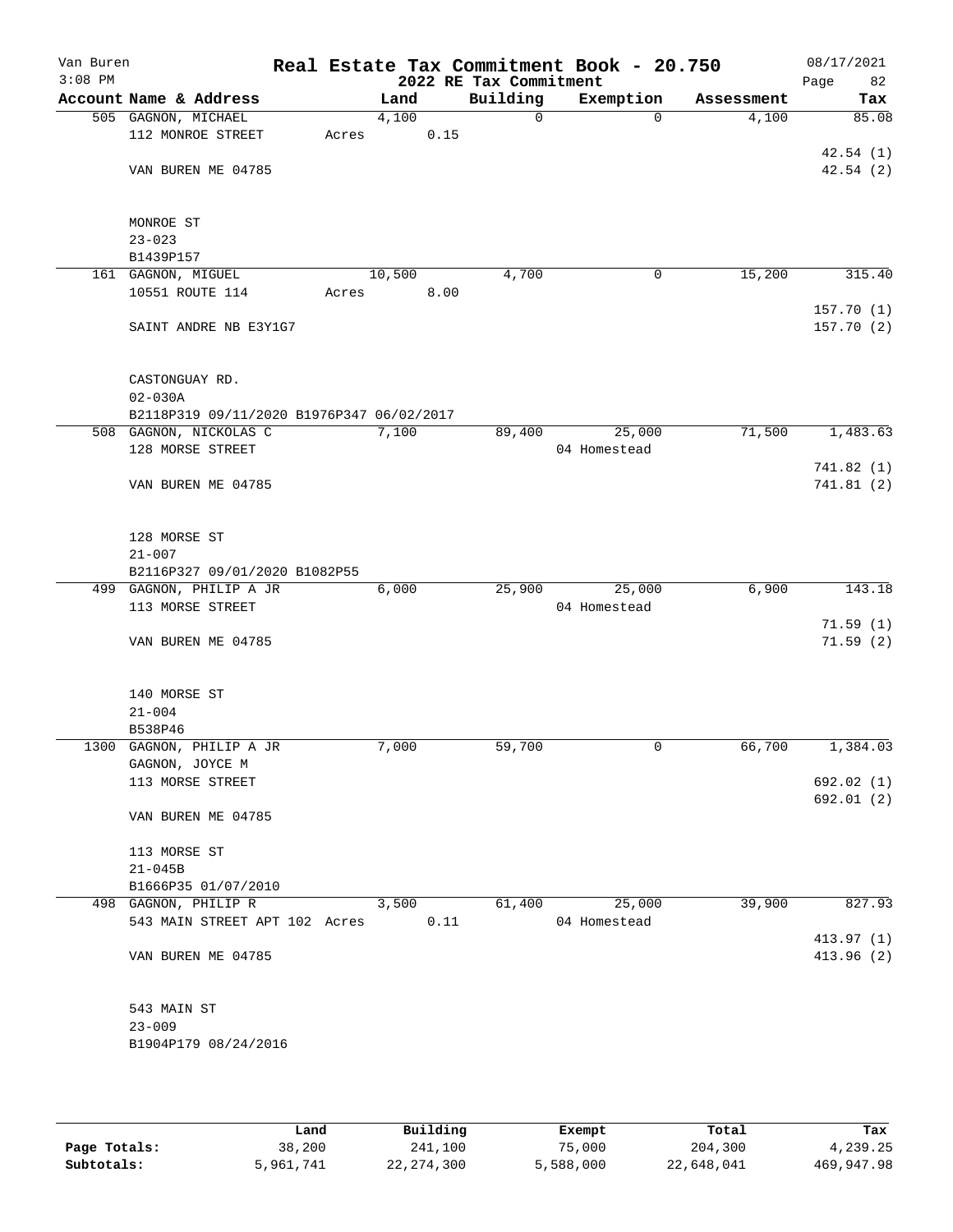| Van Buren<br>$3:08$ PM |                                          |       |        |      | 2022 RE Tax Commitment | Real Estate Tax Commitment Book - 20.750 |            | 08/17/2021<br>Page<br>83 |
|------------------------|------------------------------------------|-------|--------|------|------------------------|------------------------------------------|------------|--------------------------|
|                        | Account Name & Address                   |       | Land   |      | Building               | Exemption                                | Assessment | Tax                      |
|                        | 413 GAGNON, RICHARD A                    |       | 3,800  |      | 29,400                 | 25,000                                   | 8,200      | 170.15                   |
|                        | GAGNON, GENEVA A                         | Acres |        | 0.13 |                        | 04 Homestead                             |            |                          |
|                        | 264 MAIN STREET                          |       |        |      |                        |                                          |            | 85.08(1)                 |
|                        |                                          |       |        |      |                        |                                          |            | 85.07(2)                 |
|                        | VAN BUREN ME 04785                       |       |        |      |                        |                                          |            |                          |
|                        |                                          |       |        |      |                        |                                          |            |                          |
|                        | 264 MAIN ST                              |       |        |      |                        |                                          |            |                          |
|                        | $18 - 063$                               |       |        |      |                        |                                          |            |                          |
|                        | B1629P12 02/24/2009                      |       |        |      |                        |                                          |            |                          |
|                        | 750 GAGNON, SCOTT G                      |       | 4,700  |      | 21,200                 | 0                                        | 25,900     | 537.43                   |
|                        | 8503 EVERGREEN LANE                      | Acres |        | 0.20 |                        |                                          |            |                          |
|                        |                                          |       |        |      |                        |                                          |            | 268.72(1)                |
|                        | ST JAMES CITY FL 33956                   |       |        |      |                        |                                          |            | 268.71(2)                |
|                        |                                          |       |        |      |                        |                                          |            |                          |
|                        | 154 FULTON ST                            |       |        |      |                        |                                          |            |                          |
|                        | $19 - 044$                               |       |        |      |                        |                                          |            |                          |
|                        | B2124P216 10/09/2020 B1379P80 11/20/2003 |       |        |      |                        |                                          |            |                          |
|                        | 512 GAGNON, STEVEN C                     |       | 10,500 |      | 99,000                 | 25,000                                   | 84,500     | 1,753.38                 |
|                        | GAGNON, TOMMIE                           | Acres |        | 1.04 |                        | 04 Homestead                             |            |                          |
|                        | 119 WATERMILL ROAD                       |       |        |      |                        |                                          |            | 876.69(1)                |
|                        |                                          |       |        |      |                        |                                          |            | 876.69(2)                |
|                        | VAN BUREN ME 04785                       |       |        |      |                        |                                          |            |                          |
|                        |                                          |       |        |      |                        |                                          |            |                          |
|                        | 119 WATERMILL RD                         |       |        |      |                        |                                          |            |                          |
|                        | $16 - 028$                               |       |        |      |                        |                                          |            |                          |
|                        | B1894P70 06/08/2015 B1095P336            |       |        |      |                        |                                          |            |                          |
|                        | 513 GAGNON, WAYNE                        |       | 5,300  |      | 11,300                 | 0                                        | 16,600     | 344.45                   |
|                        | 106 MONROE STREET                        | Acres |        | 0.25 |                        |                                          |            |                          |
|                        |                                          |       |        |      |                        |                                          |            | 172.23(1)                |
|                        | VAN BUREN ME 04785                       |       |        |      |                        |                                          |            | 172.22(2)                |
|                        |                                          |       |        |      |                        |                                          |            |                          |
|                        | 109 MONROE ST                            |       |        |      |                        |                                          |            |                          |
|                        | $23 - 010$                               |       |        |      |                        |                                          |            |                          |
|                        | B1812P93 06/02/2013                      |       |        |      |                        |                                          |            |                          |
|                        | 514 GAGNON, WAYNE                        |       | 11,800 |      | 0                      | 0                                        | 11,800     | 244.85                   |
|                        | 105 ROOSEVELT AVE.                       | Acres |        | 1.00 |                        |                                          |            |                          |
|                        |                                          |       |        |      |                        |                                          |            | 122.43(1)                |
|                        | VAN BUREN ME 04785                       |       |        |      |                        |                                          |            | 122.42(2)                |
|                        |                                          |       |        |      |                        |                                          |            |                          |
|                        |                                          |       |        |      |                        |                                          |            |                          |
|                        | RR 1                                     |       |        |      |                        |                                          |            |                          |
|                        | $08 - 017B$                              |       |        |      |                        |                                          |            |                          |
|                        | B1088P325                                |       |        |      |                        |                                          |            |                          |
|                        | 515 GAGNON, WAYNE P                      |       | 4,900  |      | 75,300                 | 25,000                                   | 55,200     | 1,145.40                 |
|                        | GAGNON, JEANNINE C                       | Acres |        | 0.22 |                        | 04 Homestead                             |            |                          |
|                        | 106 MONROE STREET                        |       |        |      |                        |                                          |            | 572.70(1)                |
|                        | VAN BUREN ME 04785                       |       |        |      |                        |                                          |            | 572.70(2)                |
|                        |                                          |       |        |      |                        |                                          |            |                          |
|                        | 106 MONROE ST                            |       |        |      |                        |                                          |            |                          |
|                        | $23 - 026$                               |       |        |      |                        |                                          |            |                          |
|                        | B905P237                                 |       |        |      |                        |                                          |            |                          |
|                        |                                          |       |        |      |                        |                                          |            |                          |
|                        |                                          |       |        |      |                        |                                          |            |                          |
|                        |                                          |       |        |      |                        |                                          |            |                          |

|              | Land      | Building   | Exempt    | Total      | Tax         |
|--------------|-----------|------------|-----------|------------|-------------|
| Page Totals: | 41,000    | 236,200    | 75,000    | 202,200    | 4,195.66    |
| Subtotals:   | 6,002,741 | 22,510,500 | 5,663,000 | 22,850,241 | 474, 143.64 |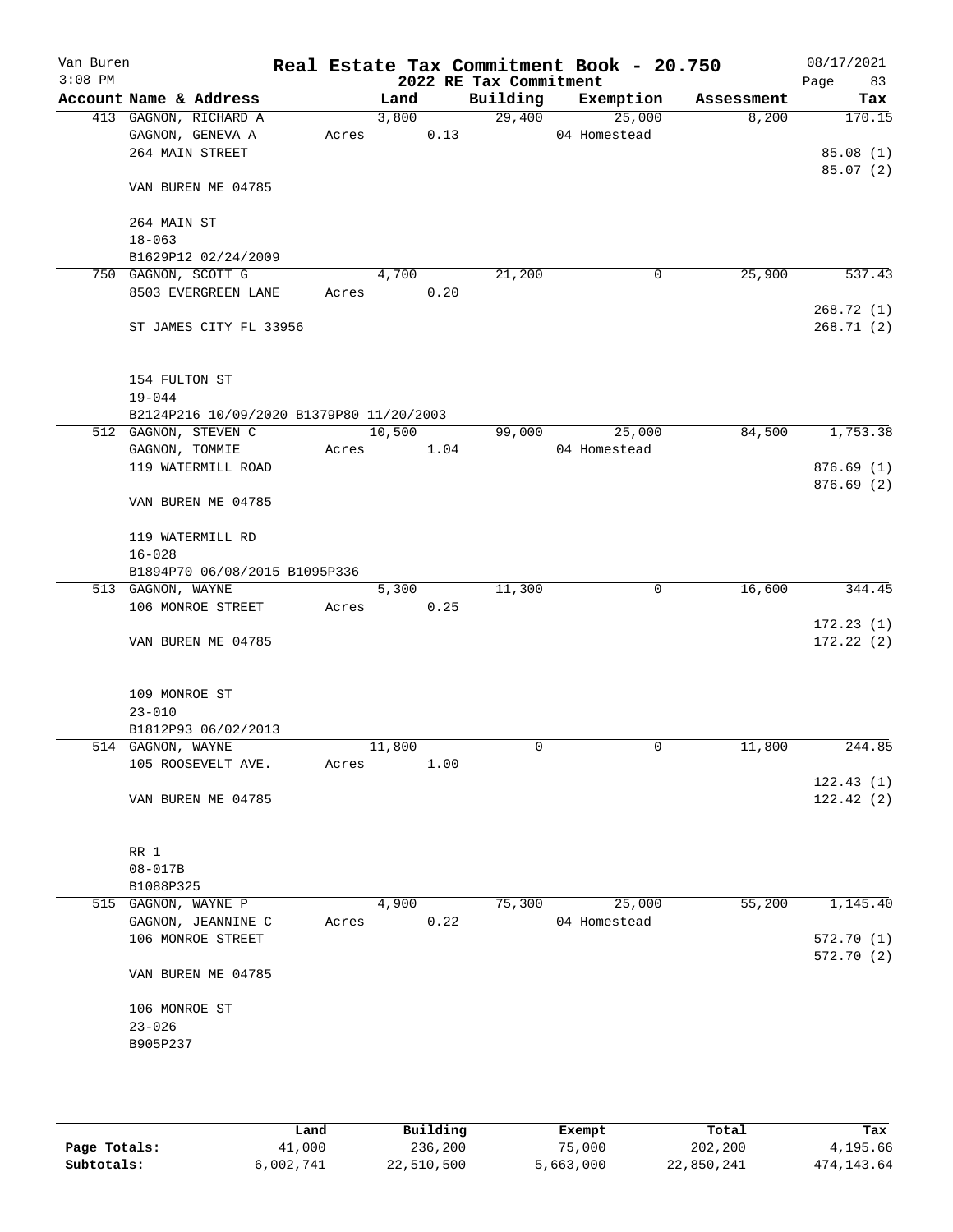| Van Buren<br>$3:08$ PM |                             |       |       |      | 2022 RE Tax Commitment | Real Estate Tax Commitment Book - 20.750 |            | 08/17/2021<br>Page<br>84 |
|------------------------|-----------------------------|-------|-------|------|------------------------|------------------------------------------|------------|--------------------------|
|                        | Account Name & Address      |       | Land  |      | Building               | Exemption                                | Assessment | Tax                      |
|                        | 455 GAGNON, WAYNE P         |       | 8,400 |      | 22,300                 | $\Omega$                                 | 30,700     | 637.03                   |
|                        | GAGNON, JEANNINE C          | Acres |       | 0.64 |                        |                                          |            |                          |
|                        | 106 MONROE STREET           |       |       |      |                        |                                          |            | 318.52(1)                |
|                        |                             |       |       |      |                        |                                          |            | 318.51(2)                |
|                        | VAN BUREN ME 04785          |       |       |      |                        |                                          |            |                          |
|                        | 541 MAIN ST                 |       |       |      |                        |                                          |            |                          |
|                        | $23 - 118$                  |       |       |      |                        |                                          |            |                          |
|                        | B1795P101 01/10/2013        |       |       |      |                        |                                          |            |                          |
|                        | 913 GAGNON, ZACHARY P       |       | 4,100 |      | 49,700                 | 0                                        | 53,800     | 1,116.35                 |
|                        | 112 BRIDGE STREET           | Acres |       | 0.15 |                        |                                          |            |                          |
|                        |                             |       |       |      |                        |                                          |            | 558.18(1)                |
|                        | VAN BUREN ME 04785          |       |       |      |                        |                                          |            | 558.17(2)                |
|                        | 112 BRIDGE ST               |       |       |      |                        |                                          |            |                          |
|                        | $15 - 084$                  |       |       |      |                        |                                          |            |                          |
|                        | B2095P115 02/05/2020        |       |       |      |                        |                                          |            |                          |
|                        | 523 GATEWAY SNOWMOBILE      |       | 8,500 |      | 15,500                 | 0                                        | 24,000     | 498.00                   |
|                        | CLUB, INC                   |       |       |      |                        |                                          |            |                          |
|                        | PO BOX 407                  | Acres |       | 1.67 |                        |                                          |            |                          |
|                        |                             |       |       |      |                        |                                          |            | 249.00(1)                |
|                        | VAN BUREN ME 04785          |       |       |      |                        |                                          |            | 249.00 (2)               |
|                        | 118 POND RD                 |       |       |      |                        |                                          |            |                          |
|                        | $16 - 013$                  |       |       |      |                        |                                          |            |                          |
|                        | B1193P245                   |       |       |      |                        |                                          |            |                          |
|                        | 524 GAUTHIER, CAROL A       |       | 4,500 |      | 42,400                 | 25,000                                   | 21,900     | 454.43                   |
|                        | 118 VIOLETTE STREET         | Acres |       | 0.18 |                        | 04 Homestead                             |            |                          |
|                        |                             |       |       |      |                        |                                          |            | 227.22(1)                |
|                        | VAN BUREN ME 04785          |       |       |      |                        |                                          |            | 227.21(2)                |
|                        |                             |       |       |      |                        |                                          |            |                          |
|                        | 118 VIOLETTE ST             |       |       |      |                        |                                          |            |                          |
|                        | $16 - 075$                  |       |       |      |                        |                                          |            |                          |
|                        | B1482P43                    |       |       |      |                        |                                          |            |                          |
|                        | 526 GAUVIN, JACQUES         |       | 8,100 |      | 70,200                 | 25,000                                   | 53,300     | 1,105.98                 |
|                        | GAUVIN, JACQUES             | Acres |       | 0.60 |                        | 04 Homestead                             |            |                          |
|                        | 103 ELDER AVENUE            |       |       |      |                        |                                          |            | 552.99(1)                |
|                        |                             |       |       |      |                        |                                          |            | 552.99 (2)               |
|                        | VAN BUREN ME 04785          |       |       |      |                        |                                          |            |                          |
|                        |                             |       |       |      |                        |                                          |            |                          |
|                        | 103 ELDER AVE<br>$20 - 016$ |       |       |      |                        |                                          |            |                          |
|                        | B1554P225 06/25/2007        |       |       |      |                        |                                          |            |                          |
|                        | 527 GENDREAU, ALFRED        |       | 4,800 |      | $\Omega$               | 0                                        | 4,800      | 99.60                    |
|                        | GENDREAU, DIANE             | Acres |       | 0.21 |                        |                                          |            |                          |
|                        | 2294 VAN BUREN ROAD         |       |       |      |                        |                                          |            | 49.80 (1)                |
|                        |                             |       |       |      |                        |                                          |            | 49.80 (2)                |
|                        | CONNOR ME 04736             |       |       |      |                        |                                          |            |                          |
|                        | CHAMPLAIN ST                |       |       |      |                        |                                          |            |                          |
|                        | $19 - 001$                  |       |       |      |                        |                                          |            |                          |
|                        | B1010P339                   |       |       |      |                        |                                          |            |                          |
|                        |                             |       |       |      |                        |                                          |            |                          |
|                        |                             |       |       |      |                        |                                          |            |                          |
|                        |                             |       |       |      |                        |                                          |            |                          |

|              | Land      | Building   | Exempt    | Total      | Tax        |
|--------------|-----------|------------|-----------|------------|------------|
| Page Totals: | 38,400    | 200,100    | 50,000    | 188,500    | 3,911.39   |
| Subtotals:   | 6,041,141 | 22,710,600 | 5,713,000 | 23,038,741 | 478,055.03 |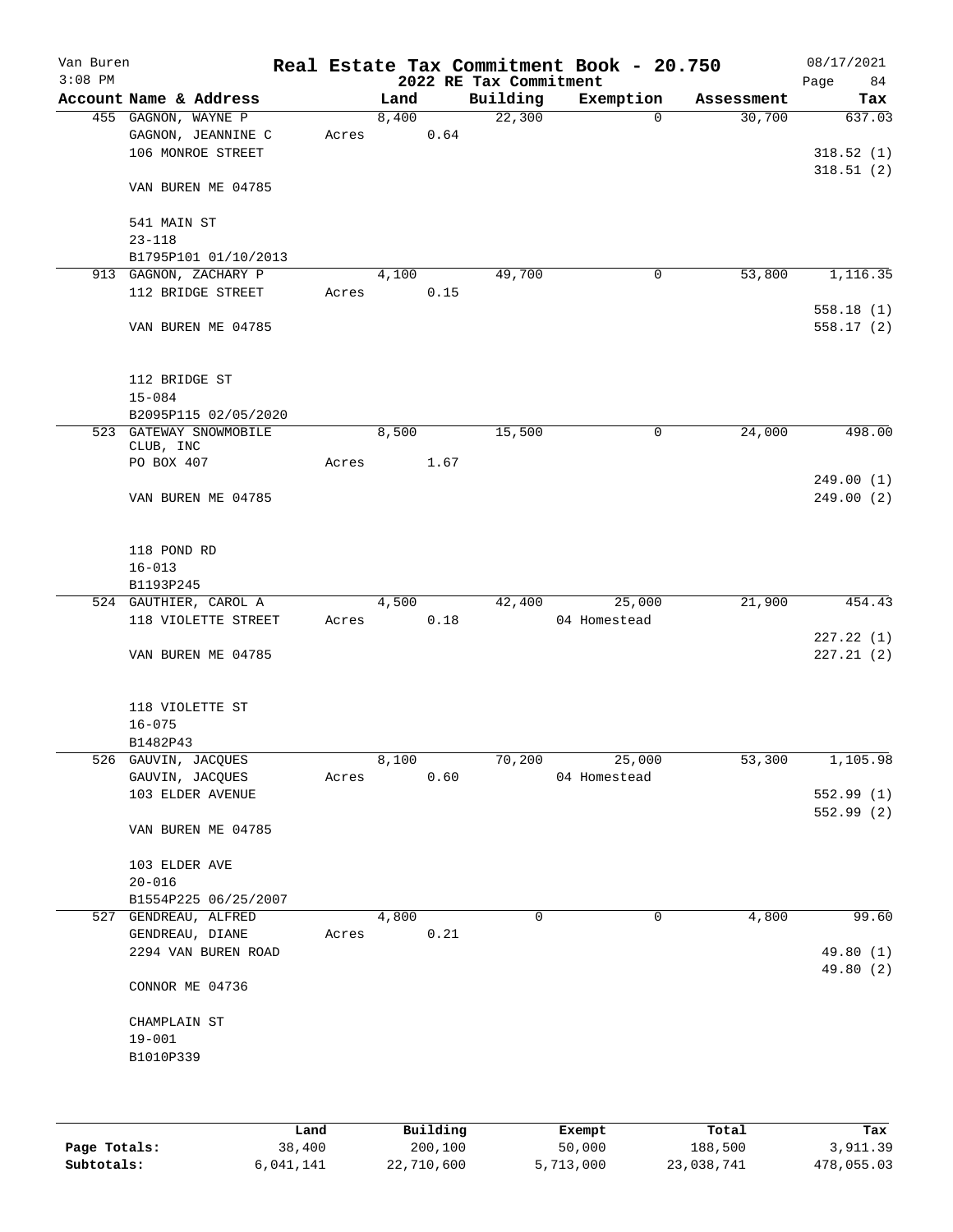| Van Buren<br>$3:08$ PM |                        |       |        |      | Real Estate Tax Commitment Book - 20.750<br>2022 RE Tax Commitment |              |            | 08/17/2021<br>Page<br>85 |
|------------------------|------------------------|-------|--------|------|--------------------------------------------------------------------|--------------|------------|--------------------------|
|                        | Account Name & Address |       | Land   |      | Building                                                           | Exemption    | Assessment | Tax                      |
|                        | 528 GENDREAU, DONALD   |       | 5,000  |      | $\Omega$                                                           | $\Omega$     | 5,000      | 103.75                   |
|                        | GENDREAU, KAREN A      | Acres |        | 0.23 |                                                                    |              |            |                          |
|                        | 117 POND ROAD          |       |        |      |                                                                    |              |            | 51.88(1)                 |
|                        |                        |       |        |      |                                                                    |              |            | 51.87(2)                 |
|                        | VAN BUREN ME 04785     |       |        |      |                                                                    |              |            |                          |
|                        |                        |       |        |      |                                                                    |              |            |                          |
|                        | POPLAR ST              |       |        |      |                                                                    |              |            |                          |
|                        | $16 - 001$             |       |        |      |                                                                    |              |            |                          |
|                        | B441P14                |       |        |      |                                                                    |              |            |                          |
|                        | 529 GENDREAU, DONALD   |       | 6,600  |      | 21,200                                                             | 25,000       | 2,800      | 58.10                    |
|                        | GENDREAU, KAREN A      | Acres |        | 0.40 |                                                                    | 04 Homestead |            |                          |
|                        | 117 POND ROAD          |       |        |      |                                                                    |              |            | 29.05(1)                 |
|                        |                        |       |        |      |                                                                    |              |            | 29.05(2)                 |
|                        | VAN BUREN ME 04785     |       |        |      |                                                                    |              |            |                          |
|                        |                        |       |        |      |                                                                    |              |            |                          |
|                        | 117 POND RD            |       |        |      |                                                                    |              |            |                          |
|                        | $16 - 012$             |       |        |      |                                                                    |              |            |                          |
|                        | B686P177               |       |        |      |                                                                    |              |            |                          |
|                        | 530 GENDREAU, GARY E   |       | 15,100 |      | 76,200                                                             | 0            | 91,300     | 1,894.48                 |
|                        | 131 WASHINGTON AVENUE  | Acres |        | 1.07 |                                                                    |              |            |                          |
|                        |                        |       |        |      |                                                                    |              |            | 947.24 (1)               |
|                        | VAN BUREN ME 04785     |       |        |      |                                                                    |              |            | 947.24 (2)               |
|                        |                        |       |        |      |                                                                    |              |            |                          |
|                        |                        |       |        |      |                                                                    |              |            |                          |
|                        | 405 MAIN ST            |       |        |      |                                                                    |              |            |                          |
|                        | $21 - 023$             |       |        |      |                                                                    |              |            |                          |
|                        | B1335P203              |       |        |      |                                                                    |              |            |                          |
|                        | 531 GENDREAU, GARY E   |       | 6,100  |      | 69,600                                                             | 25,000       | 50,700     | 1,052.03                 |
|                        | 131 WASHINGTON AVENUE  | Acres |        | 0.34 |                                                                    | 04 Homestead |            |                          |
|                        | VAN BUREN ME 04785     |       |        |      |                                                                    |              |            | 526.02(1)<br>526.01(2)   |
|                        |                        |       |        |      |                                                                    |              |            |                          |
|                        |                        |       |        |      |                                                                    |              |            |                          |
|                        | 131 WASHINGTON AVE     |       |        |      |                                                                    |              |            |                          |
|                        | $14 - 019$             |       |        |      |                                                                    |              |            |                          |
|                        | B887P111               |       |        |      |                                                                    |              |            |                          |
|                        | 533 GENDREAU, KIM      |       | 4,700  |      | 0                                                                  | 0            | 4,700      | 97.53                    |
|                        | 177 CHAMPLAIN STREET   | Acres |        | 0.20 |                                                                    |              |            |                          |
|                        |                        |       |        |      |                                                                    |              |            | 48.77 (1)                |
|                        | VAN BUREN ME 04785     |       |        |      |                                                                    |              |            | 48.76 (2)                |
|                        |                        |       |        |      |                                                                    |              |            |                          |
|                        |                        |       |        |      |                                                                    |              |            |                          |
|                        | CHAMPLAIN STREET       |       |        |      |                                                                    |              |            |                          |
|                        | $19 - 025$             |       |        |      |                                                                    |              |            |                          |
|                        | B1477P294              |       |        |      |                                                                    |              |            |                          |
|                        | 534 GENDREAU, KIM      |       | 6,600  |      | 84,300                                                             | 25,000       | 65,900     | 1,367.43                 |
|                        | 177 CHAMPLAIN STREET   | Acres |        | 0.40 |                                                                    | 04 Homestead |            |                          |
|                        |                        |       |        |      |                                                                    |              |            | 683.72 (1)               |
|                        | VAN BUREN ME 04785     |       |        |      |                                                                    |              |            | 683.71 (2)               |
|                        |                        |       |        |      |                                                                    |              |            |                          |
|                        |                        |       |        |      |                                                                    |              |            |                          |
|                        | 177 CHAMPLAIN STREET   |       |        |      |                                                                    |              |            |                          |
|                        | $19 - 026$             |       |        |      |                                                                    |              |            |                          |
|                        | B1477P294              |       |        |      |                                                                    |              |            |                          |
|                        |                        |       |        |      |                                                                    |              |            |                          |
|                        |                        |       |        |      |                                                                    |              |            |                          |

|              | Land      | Building   | Exempt    | Total        | Tax        |
|--------------|-----------|------------|-----------|--------------|------------|
| Page Totals: | 44,100    | 251,300    | 75,000    | 220,400      | 4,573.32   |
| Subtotals:   | 6,085,241 | 22,961,900 | 5,788,000 | 23, 259, 141 | 482,628.35 |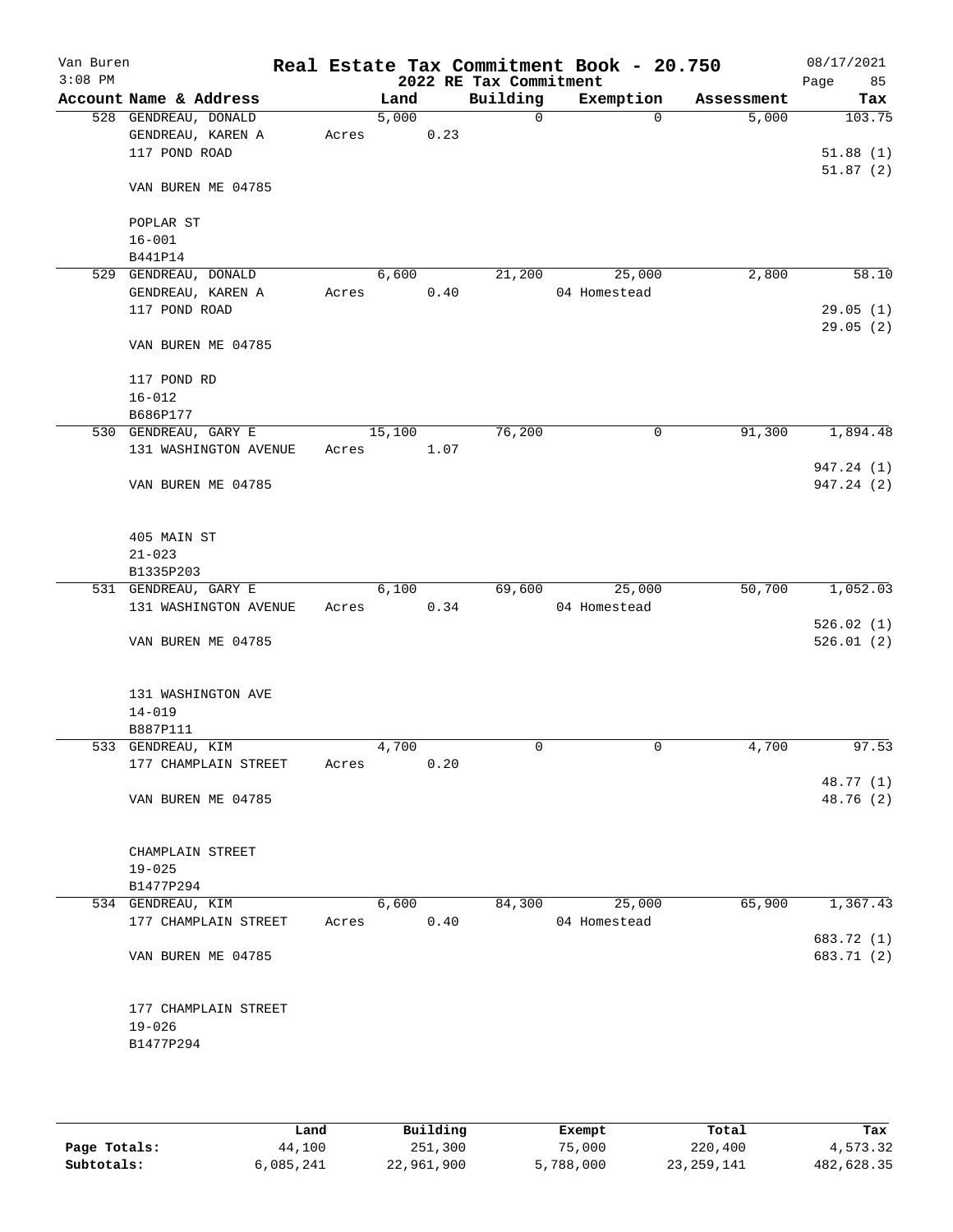| Van Buren<br>$3:08$ PM |                                      |       |                           |      | 2022 RE Tax Commitment |                                               | Real Estate Tax Commitment Book - 20.750 |            | 08/17/2021<br>Page<br>86 |
|------------------------|--------------------------------------|-------|---------------------------|------|------------------------|-----------------------------------------------|------------------------------------------|------------|--------------------------|
|                        | Account Name & Address               |       | Land                      |      | Building               |                                               | Exemption                                | Assessment | Tax                      |
|                        | 535 GEREBEN, BALAZS I                |       | 5,500                     |      | 62,200                 |                                               | 25,000                                   | 42,700     | 886.03                   |
|                        | GEREBEN, JANICE E                    | Acres |                           | 0.27 |                        |                                               | 04 Homestead                             |            |                          |
|                        | 127 ROOSEVELT AVENUE                 |       |                           |      |                        |                                               |                                          |            | 443.02 (1)               |
|                        |                                      |       |                           |      |                        |                                               |                                          |            | 443.01 (2)               |
|                        | VAN BUREN ME 04785                   |       |                           |      |                        |                                               |                                          |            |                          |
|                        |                                      |       |                           |      |                        |                                               |                                          |            |                          |
|                        | 127 ROOSEVELT AVE                    |       |                           |      |                        |                                               |                                          |            |                          |
|                        | $14 - 115$                           |       |                           |      |                        |                                               |                                          |            |                          |
|                        | B780P207                             |       |                           |      | 35,200                 |                                               |                                          | 15,600     | 323.70                   |
|                        | 782 GERVAIS, AMY M<br>GERVAIS, PETER | Acres | 5,400                     | 0.26 |                        |                                               | 25,000<br>04 Homestead                   |            |                          |
|                        | 221 MAIN STREET                      |       |                           |      |                        |                                               |                                          |            | 161.85(1)                |
|                        |                                      |       |                           |      |                        |                                               |                                          |            | 161.85(2)                |
|                        | VAN BUREN ME 04785                   |       |                           |      |                        |                                               |                                          |            |                          |
|                        |                                      |       |                           |      |                        |                                               |                                          |            |                          |
|                        | 221 MAIN ST                          |       |                           |      |                        |                                               |                                          |            |                          |
|                        | $18 - 022$                           |       |                           |      |                        |                                               |                                          |            |                          |
|                        | B1948P214 09/16/2016                 |       |                           |      |                        |                                               |                                          |            |                          |
|                        | 31 GEYER, ANGELIQUE M                |       | 9,500                     |      | 85,100                 |                                               | 0                                        | 94,600     | 1,962.95                 |
|                        | 2728 RIVER WATCH DRIVE               | Acres |                           | 0.81 |                        |                                               |                                          |            |                          |
|                        |                                      |       |                           |      |                        |                                               |                                          |            | 981.48 (1)               |
|                        | SUFFOLK VA 23434                     |       |                           |      |                        |                                               |                                          |            | 981.47 (2)               |
|                        |                                      |       |                           |      |                        |                                               |                                          |            |                          |
|                        |                                      |       |                           |      |                        |                                               |                                          |            |                          |
|                        | 196 STATE ST                         |       |                           |      |                        |                                               |                                          |            |                          |
|                        | 12A-018                              |       |                           |      |                        |                                               |                                          |            |                          |
|                        | B2092P20 02/18/2020                  |       |                           |      |                        |                                               |                                          |            |                          |
|                        | 537 GIBSON, LAWRENCE                 |       | 6,000                     |      | 47,200                 |                                               | 25,000                                   | 28,200     | 585.15                   |
|                        | GIBSON, RONALD                       | Acres |                           | 0.33 |                        |                                               | 04 Homestead                             |            |                          |
|                        | 115 MADISON AVENUE                   |       |                           |      |                        |                                               |                                          |            | 292.58(1)                |
|                        | VAN BUREN ME 04785                   |       |                           |      |                        |                                               |                                          |            | 292.57 (2)               |
|                        |                                      |       |                           |      |                        |                                               |                                          |            |                          |
|                        | 115 MADISON AVE                      |       |                           |      |                        |                                               |                                          |            |                          |
|                        | $14 - 102$                           |       |                           |      |                        |                                               |                                          |            |                          |
|                        | B1110P142                            |       |                           |      |                        |                                               |                                          |            |                          |
|                        | 538 GLEW, MICHAEL W                  |       | 14,300                    |      | 132,100                |                                               | 25,000                                   | 121,400    | 2,519.05                 |
|                        | GLEW, ODETTE F                       | Acres |                           | 6.00 |                        |                                               | 04 Homestead                             |            |                          |
|                        | 915 MAIN STREET                      |       |                           |      |                        |                                               |                                          |            | 1, 259.53(1)             |
|                        |                                      |       |                           |      |                        |                                               |                                          |            | 1, 259.52(2)             |
|                        | VAN BUREN ME 04785                   |       |                           |      |                        |                                               |                                          |            |                          |
|                        |                                      |       |                           |      |                        |                                               |                                          |            |                          |
|                        | 915 MAIN ST                          |       |                           |      |                        |                                               |                                          |            |                          |
|                        | $08 - 047C$                          |       |                           |      |                        |                                               |                                          |            |                          |
|                        | B1052P264                            |       |                           |      |                        |                                               |                                          |            |                          |
|                        | 539 GOLAS, EDWARD (ESTATE            |       | 28,600                    |      | 0                      |                                               | 0                                        | 28,600     | 593.45                   |
|                        | OF)<br>C/O FELICIA FELIX             | Acres | 62.94                     |      |                        |                                               |                                          |            |                          |
|                        | 144 CLIFTON ST                       |       |                           |      |                        |                                               |                                          |            | 296.73 (1)               |
|                        |                                      |       |                           |      |                        |                                               |                                          |            | 296.72 (2)               |
|                        | WALLINGFORD CT 06492                 |       |                           |      |                        |                                               |                                          |            |                          |
|                        |                                      |       |                           |      |                        |                                               |                                          |            |                          |
|                        | ALEXANDER RD                         |       |                           |      |                        |                                               |                                          |            |                          |
|                        | $07 - 011$                           |       |                           |      |                        |                                               |                                          |            |                          |
|                        | B839P10 06/11/1991                   |       |                           |      |                        |                                               |                                          |            |                          |
|                        |                                      |       |                           |      |                        |                                               |                                          |            |                          |
|                        |                                      |       |                           |      |                        |                                               |                                          |            |                          |
|                        |                                      |       |                           |      |                        |                                               |                                          |            |                          |
|                        | المصدر                               |       | $D_{11}$ in $A$ in $\sim$ |      |                        | $P$ <sub>r</sub> $\sim$ m $\sim$ <sup>+</sup> |                                          | $T - 1$    |                          |

|              | Land      | Building   | Exempt    | Total      | Tax        |
|--------------|-----------|------------|-----------|------------|------------|
| Page Totals: | 69,300    | 361,800    | 100,000   | 331,100    | 6,870.33   |
| Subtotals:   | 6,154,541 | 23,323,700 | 5,888,000 | 23,590,241 | 489,498.68 |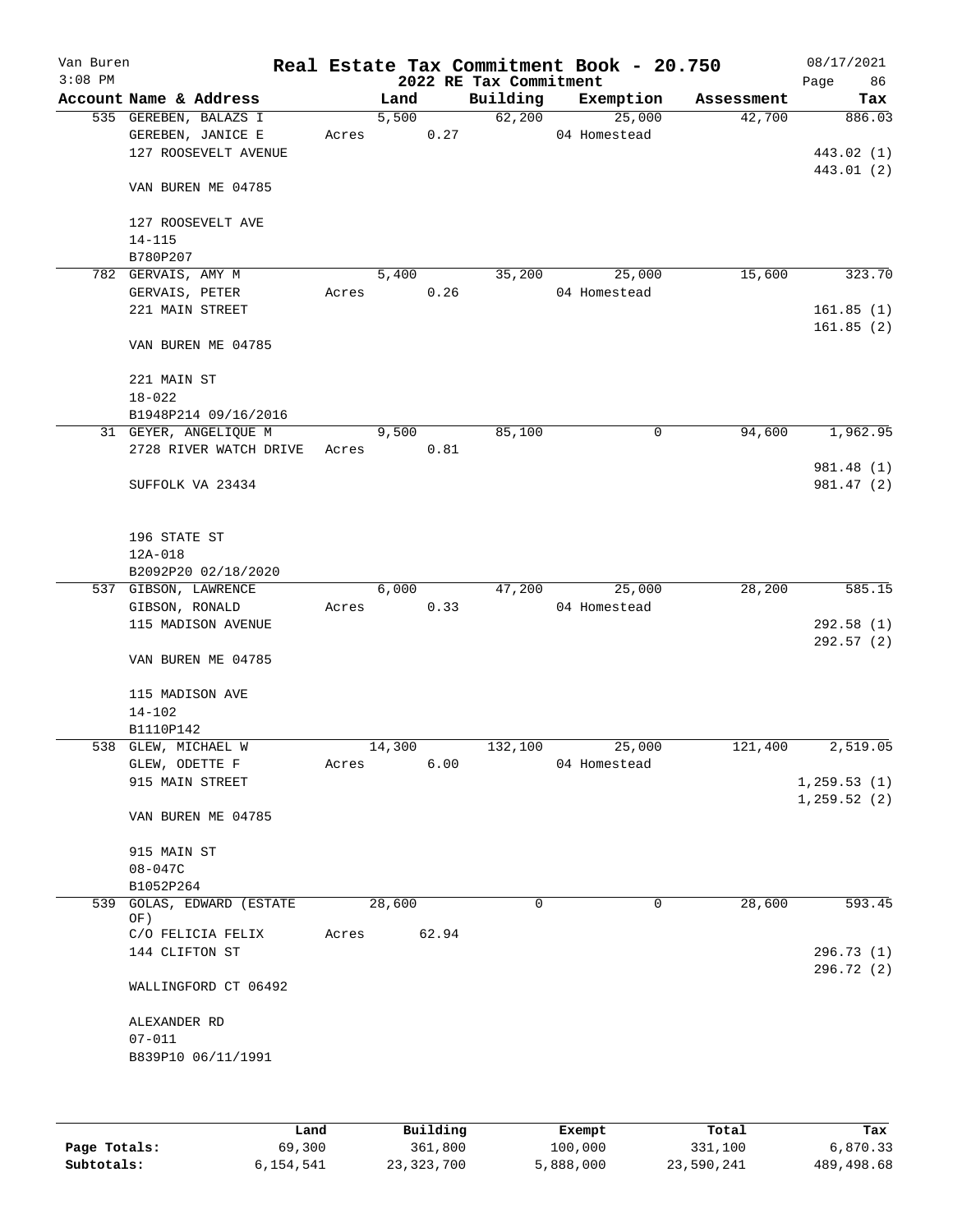| Van Buren<br>$3:08$ PM |                                      |       |        | 2022 RE Tax Commitment | Real Estate Tax Commitment Book - 20.750 |            | 08/17/2021<br>Page<br>87 |
|------------------------|--------------------------------------|-------|--------|------------------------|------------------------------------------|------------|--------------------------|
|                        | Account Name & Address               |       | Land   | Building               | Exemption                                | Assessment | Tax                      |
|                        | 540 GOLDBERG, STEVEN                 |       | 4,100  | 27,800                 | 0                                        | 31,900     | 661.93                   |
|                        | 4600 POPPY DR. EAST                  | Acres | 0.15   |                        |                                          |            |                          |
|                        |                                      |       |        |                        |                                          |            | 330.97 (1)               |
|                        | FT. WORTH TX 76137                   |       |        |                        |                                          |            | 330.96 (2)               |
|                        |                                      |       |        |                        |                                          |            |                          |
|                        |                                      |       |        |                        |                                          |            |                          |
|                        | 141 HIGH ST<br>$14 - 078$            |       |        |                        |                                          |            |                          |
|                        | B1561P124                            |       |        |                        |                                          |            |                          |
|                        | 707 GOLDMAN, JEFFREY A               |       | 5,800  | 23,100                 | 0                                        | 28,900     | 599.68                   |
|                        | 276 MAIN STREET                      | Acres | 0.30   |                        |                                          |            |                          |
|                        |                                      |       |        |                        |                                          |            | 299.84 (1)               |
|                        | VAN BUREN ME 04785                   |       |        |                        |                                          |            | 299.84 (2)               |
|                        |                                      |       |        |                        |                                          |            |                          |
|                        |                                      |       |        |                        |                                          |            |                          |
|                        | 276 MAIN ST                          |       |        |                        |                                          |            |                          |
|                        | $18 - 057$                           |       |        |                        |                                          |            |                          |
|                        | B2103P39 05/29/2020 B1518P302        |       |        |                        |                                          |            |                          |
|                        | 541 GOODRIDGE, DARRELL B             |       | 3,900  | 39,000                 | 0                                        | 42,900     | 890.18                   |
|                        | GOODRIDGE, DENNIS B                  | Acres | 0.14   |                        |                                          |            |                          |
|                        | 1517 MAIN STREET                     |       |        |                        |                                          |            | 445.09 (1)               |
|                        | GRAND ISLE ME 04746                  |       |        |                        |                                          |            | 445.09 (2)               |
|                        |                                      |       |        |                        |                                          |            |                          |
|                        | 120 PINE ST                          |       |        |                        |                                          |            |                          |
|                        | $14 - 069$                           |       |        |                        |                                          |            |                          |
|                        | B1187P94                             |       |        |                        |                                          |            |                          |
|                        | 543 GOODRIDGE, DENNIS                |       | 12,200 | 28,700                 | 0                                        | 40,900     | 848.68                   |
|                        | GOODRIDGE, DARRELL                   | Acres | 20.00  |                        |                                          |            |                          |
|                        | 1517 MAIN STREET                     |       |        |                        |                                          |            | 424.34 (1)               |
|                        |                                      |       |        |                        |                                          |            | 424.34 (2)               |
|                        | GRAND ISLE ME 04746                  |       |        |                        |                                          |            |                          |
|                        |                                      |       |        |                        |                                          |            |                          |
|                        | RR 1 (BARN & SHED)                   |       |        |                        |                                          |            |                          |
|                        | $08 - 052$                           |       |        |                        |                                          |            |                          |
|                        | B1467P269<br>542 GOODRIDGE, DENNIS D |       | 4,500  | $\mathbf 0$            | 0                                        | 4,500      | 93.38                    |
|                        | GOODRIDGE, DARREL D                  | Acres | 0.18   |                        |                                          |            |                          |
|                        | 1517 MAIN STREET                     |       |        |                        |                                          |            | 46.69(1)                 |
|                        |                                      |       |        |                        |                                          |            | 46.69(2)                 |
|                        | GRAND ISLE ME 04746                  |       |        |                        |                                          |            |                          |
|                        |                                      |       |        |                        |                                          |            |                          |
|                        | 133 PINE ST                          |       |        |                        |                                          |            |                          |
|                        | $14 - 057$                           |       |        |                        |                                          |            |                          |
|                        | B1139P138 12/11/1998                 |       |        |                        |                                          |            |                          |
|                        | 544 GORDON, DENNIS J                 |       | 31,800 | 0                      | 0                                        | 31,800     | 659.85                   |
|                        | PLANCK, MERRILY                      | Acres | 69.00  |                        |                                          |            |                          |
|                        | 152 S FIR STREET                     |       |        |                        |                                          |            | 329.93(1)                |
|                        | CHANDLER AZ 85226                    |       |        |                        |                                          |            | 329.92 (2)               |
|                        |                                      |       |        |                        |                                          |            |                          |
|                        | OFF ALEXANDER RD                     |       |        |                        |                                          |            |                          |
|                        | $09 - 032$                           |       |        |                        |                                          |            |                          |
|                        | B1592P211                            |       |        |                        |                                          |            |                          |
|                        |                                      |       |        |                        |                                          |            |                          |
|                        |                                      |       |        |                        |                                          |            |                          |
|                        |                                      |       |        |                        |                                          |            |                          |

|              | Land      | Building   | Exempt    | Total      | Tax        |
|--------------|-----------|------------|-----------|------------|------------|
| Page Totals: | 62,300    | 118,600    |           | 180,900    | 3,753.70   |
| Subtotals:   | 6,216,841 | 23,442,300 | 5,888,000 | 23,771,141 | 493,252.38 |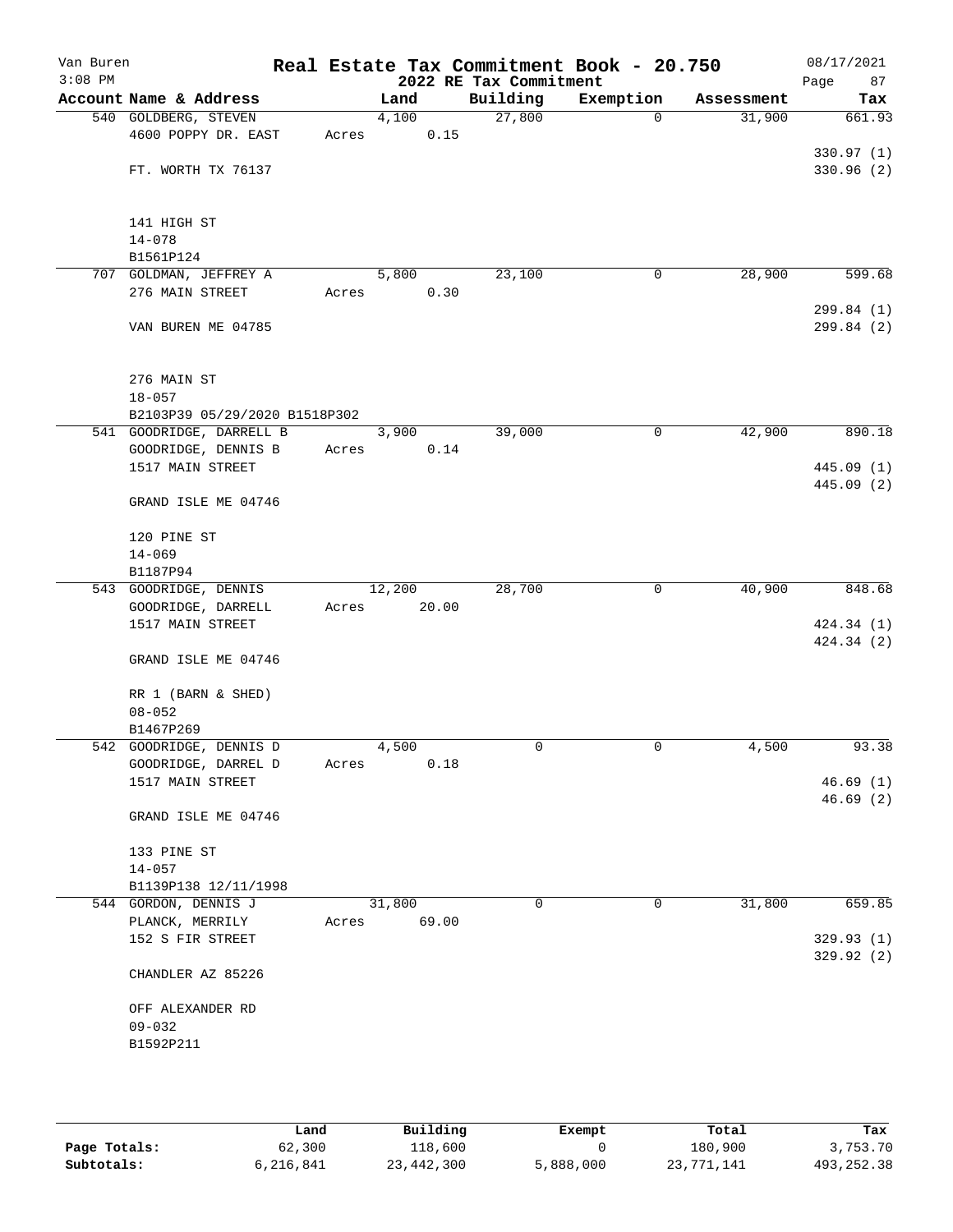| Van Buren |                                                                  |       |                |                        | Real Estate Tax Commitment Book - 20.750 |            | 08/17/2021              |
|-----------|------------------------------------------------------------------|-------|----------------|------------------------|------------------------------------------|------------|-------------------------|
| $3:08$ PM |                                                                  |       |                | 2022 RE Tax Commitment |                                          |            | Page<br>88              |
|           | Account Name & Address                                           |       | Land           | Building               | Exemption                                | Assessment | Tax                     |
|           | 1407 GOSLIN, WILLIAM<br>BARBARA, GOSLIN<br>PO BOX 133            | Acres | 10,900<br>0.64 | 85,900                 | 0                                        | 96,800     | 2,008.60<br>1,004.30(1) |
|           | VAN BUREN ME 04785                                               |       |                |                        |                                          |            | 1,004.30(2)             |
|           | 280 STATE ST<br>$03 - 025B$                                      |       |                |                        |                                          |            |                         |
|           | B2135P72 12/04/2020 B1853P126 05/13/2014 B1842P193<br>01/06/2014 |       |                |                        |                                          |            |                         |
|           | 331 GRADEL, BRIAN                                                |       | 37,700         | 0                      | 0                                        | 37,700     | 782.28                  |
|           | GRADEL, MARLENE                                                  | Acres | 105.00         |                        |                                          |            |                         |
|           | 111 BARRETT ROAD                                                 |       |                |                        |                                          |            | 391.14(1)<br>391.14(2)  |
|           | WILLOW GROVE PA 19090                                            |       |                |                        |                                          |            |                         |
|           | PARENT ROAD<br>$07 - 019$                                        |       |                |                        |                                          |            |                         |
|           | B2126P190 10/22/2020                                             |       |                |                        |                                          |            |                         |
|           | 547 GRANDMAISON, DAYTON<br>45 MAIN STREET                        | Acres | 4,700<br>0.20  | 75,300                 | 25,000<br>04 Homestead                   | 55,000     | 1,141.25                |
|           |                                                                  |       |                |                        |                                          |            | 570.63(1)               |
|           | VAN BUREN ME 04785                                               |       |                |                        |                                          |            | 570.62(2)               |
|           | 45 MAIN ST<br>$15 - 012$                                         |       |                |                        |                                          |            |                         |
|           | B2116P1 08/26/2020 B1666P345 01/14/2010 B809P112                 |       |                |                        |                                          |            |                         |
|           | 548 GRANDMAISON, EARLINE                                         |       | 17,100         | 121,700                | 25,000                                   | 113,800    | 2,361.35                |
|           | GRANDMAISON, GILMAN J                                            | Acres | 7.60           |                        | 04 Homestead                             |            |                         |
|           | 11 MAIN STREET                                                   |       |                |                        |                                          |            | 1,180.68(1)             |
|           |                                                                  |       |                |                        |                                          |            | 1,180.67(2)             |
|           | VAN BUREN ME 04785                                               |       |                |                        |                                          |            |                         |
|           | 11 MAIN ST                                                       |       |                |                        |                                          |            |                         |
|           | $13 - 047$                                                       |       |                |                        |                                          |            |                         |
|           | B382P289                                                         |       |                |                        |                                          |            |                         |
|           | 549 GRANDMAISON, JASON E                                         |       | 6,000          | 102,500                | 25,000                                   | 83,500     | 1,732.63                |
|           | 143 STATE STREET                                                 | Acres | 0.33           |                        | 04 Homestead                             |            |                         |
|           |                                                                  |       |                |                        |                                          |            | 866.32 (1)              |
|           | VAN BUREN ME 04785                                               |       |                |                        |                                          |            | 866.31(2)               |
|           | 143 STATE ST                                                     |       |                |                        |                                          |            |                         |
|           | 12A-002                                                          |       |                |                        |                                          |            |                         |
|           | B1783P30 10/03/2012                                              |       |                |                        |                                          |            |                         |
|           | 553 GRIVOIS, CODY                                                |       | 14,100         | 45,800                 | 25,000                                   | 34,900     | 724.18                  |
|           | PO BOX 526                                                       | Acres | 5.65           |                        | 04 Homestead                             |            |                         |
|           |                                                                  |       |                |                        |                                          |            | 362.09(1)               |
|           | VAN BUREN ME 04785                                               |       |                |                        |                                          |            | 362.09(2)               |
|           | 151 MASSE RD                                                     |       |                |                        |                                          |            |                         |
|           | $02 - 013$                                                       |       |                |                        |                                          |            |                         |
|           | B1962P101 01/11/2017                                             |       |                |                        |                                          |            |                         |
|           |                                                                  |       |                |                        |                                          |            |                         |

|              | Land      | Building   | Exempt    | Total        | Tax        |
|--------------|-----------|------------|-----------|--------------|------------|
| Page Totals: | 90,500    | 431,200    | 100,000   | 421,700      | 8,750.29   |
| Subtotals:   | 6,307,341 | 23,873,500 | 5,988,000 | 24, 192, 841 | 502,002.67 |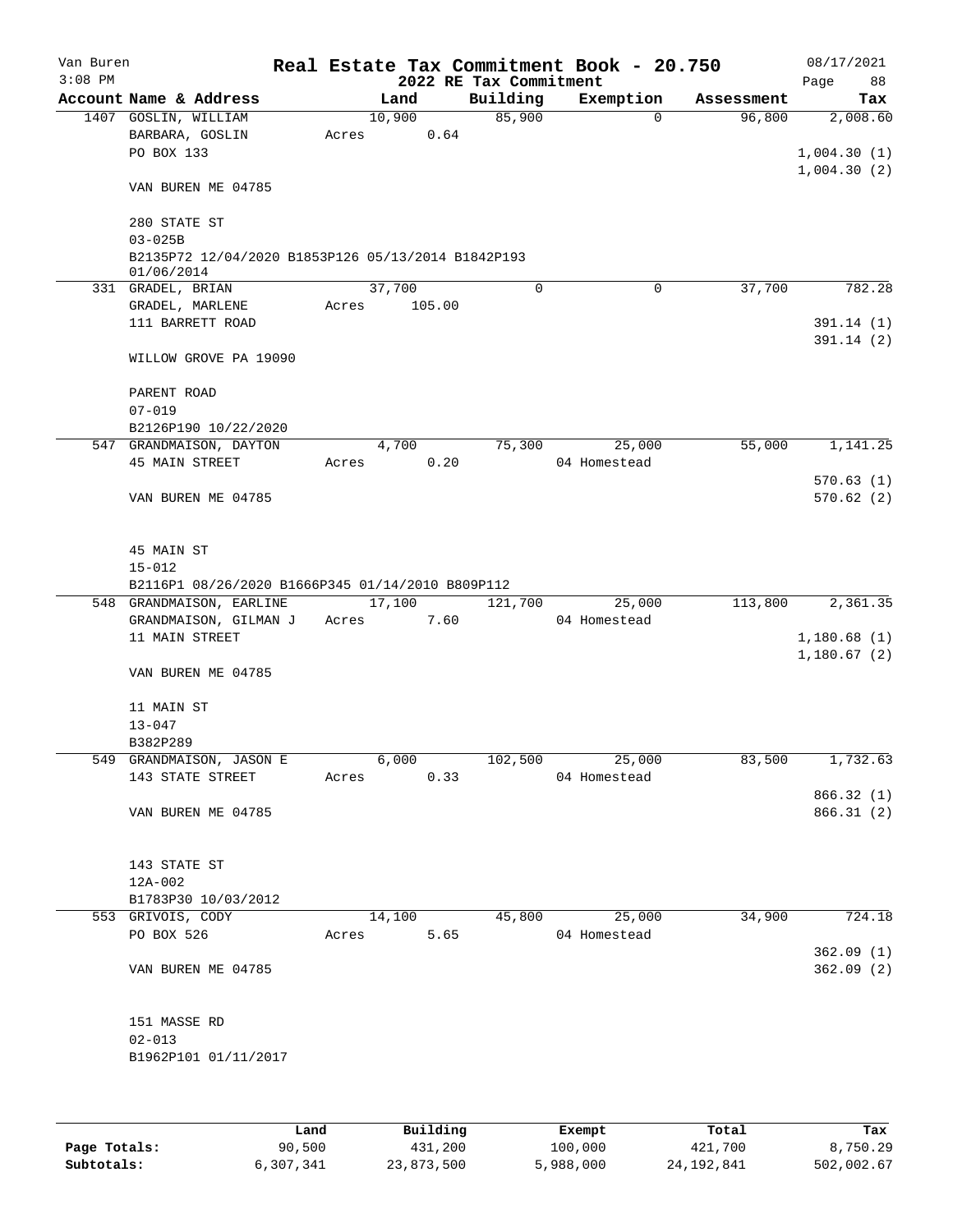| Van Buren<br>$3:08$ PM |                                  |       |        |      | 2022 RE Tax Commitment | Real Estate Tax Commitment Book - 20.750 |            | 08/17/2021<br>89<br>Page |
|------------------------|----------------------------------|-------|--------|------|------------------------|------------------------------------------|------------|--------------------------|
|                        | Account Name & Address           |       | Land   |      | Building               | Exemption                                | Assessment | Tax                      |
|                        | 554 GRIVOIS, DONALD              |       | 9,000  |      | 54,200                 | $\mathbf 0$                              | 63,200     | 1,311.40                 |
|                        | 933 MAIN STREET                  | Acres |        | 0.73 |                        |                                          |            |                          |
|                        |                                  |       |        |      |                        |                                          |            | 655.70 (1)               |
|                        | VAN BUREN ME 04785               |       |        |      |                        |                                          |            | 655.70 (2)               |
|                        |                                  |       |        |      |                        |                                          |            |                          |
|                        |                                  |       |        |      |                        |                                          |            |                          |
|                        | 139 CHAMPLAIN ST                 |       |        |      |                        |                                          |            |                          |
|                        | $20 - 021$                       |       |        |      |                        |                                          |            |                          |
|                        | B1932P243 05/11/2016             |       |        |      |                        |                                          |            |                          |
|                        | 561 GRIVOIS, DONALD              |       | 14,200 |      | 113,500                | 25,000                                   | 102,700    | 2,131.03                 |
|                        | GRIVOIS, CRYSTAL A               | Acres |        | 5.85 |                        | 04 Homestead                             |            |                          |
|                        | 933 MAIN STREET                  |       |        |      |                        |                                          |            | 1,065.52(1)              |
|                        |                                  |       |        |      |                        |                                          |            | 1,065.51(2)              |
|                        | VAN BUREN ME 04785               |       |        |      |                        |                                          |            |                          |
|                        | 933 MAIN ST                      |       |        |      |                        |                                          |            |                          |
|                        | $08 - 053$                       |       |        |      |                        |                                          |            |                          |
|                        | B1452P207                        |       |        |      |                        |                                          |            |                          |
|                        | 552 GRIVOIS, DONALD R            |       | 5,600  |      | 0                      | 0                                        | 5,600      | 116.20                   |
|                        | RODIZZA, DOREEN M                | Acres |        | 0.28 |                        |                                          |            |                          |
|                        | PO BOX 1018                      |       |        |      |                        |                                          |            | 58.10(1)                 |
|                        | 35 HUMMINGBIRD HILL              |       |        |      |                        |                                          |            | 58.10(2)                 |
|                        | GRANTHAM NH 03753                |       |        |      |                        |                                          |            |                          |
|                        |                                  |       |        |      |                        |                                          |            |                          |
|                        | 122 MONROE ST                    |       |        |      |                        |                                          |            |                          |
|                        | $23 - 020$                       |       |        |      |                        |                                          |            |                          |
|                        | B1831P290 10/16/2013             |       |        |      |                        |                                          |            |                          |
|                        | 45 GRIVOIS, DONALD V             |       | 6,500  |      | 36,500                 | 0                                        | 43,000     | 892.25                   |
|                        | 933 MAIN STREET                  | Acres |        | 0.69 |                        |                                          |            |                          |
|                        |                                  |       |        |      |                        |                                          |            | 446.13(1)<br>446.12(2)   |
|                        | VAN BUREN ME 04785               |       |        |      |                        |                                          |            |                          |
|                        |                                  |       |        |      |                        |                                          |            |                          |
|                        | 170 LYNNE ST                     |       |        |      |                        |                                          |            |                          |
|                        | $19 - 062$                       |       |        |      |                        |                                          |            |                          |
|                        | B2098P23 04/17/2020              |       |        |      |                        |                                          |            |                          |
|                        | 1368 GRIVOIS, GORDON             |       | 12,200 |      | 140,200                | 25,000                                   | 127,400    | 2,643.55                 |
|                        | GRIVOIS, VELMA                   | Acres |        | 2.70 |                        | 04 Homestead                             |            |                          |
|                        | 135 MONROE STREET                |       |        |      |                        |                                          |            | 1,321.78(1)              |
|                        |                                  |       |        |      |                        |                                          |            | 1,321.77(2)              |
|                        | VAN BUREN ME 04785               |       |        |      |                        |                                          |            |                          |
|                        |                                  |       |        |      |                        |                                          |            |                          |
|                        | 135 MONROE ST                    |       |        |      |                        |                                          |            |                          |
|                        | $23 - 119$<br>B1967P1 03/01/2017 |       |        |      |                        |                                          |            |                          |
|                        | 301 GRIVOIS, GORDON M            |       | 4,000  |      | 0                      | 0                                        | 4,000      | 83.00                    |
|                        | GRIVOIS, VELMA C                 | Acres |        | 1.08 |                        |                                          |            |                          |
|                        | 135 MONROE STREET                |       |        |      |                        |                                          |            | 41.50(1)                 |
|                        |                                  |       |        |      |                        |                                          |            | 41.50(2)                 |
|                        | VAN BUREN ME 04785               |       |        |      |                        |                                          |            |                          |
|                        | MONROE STREET                    |       |        |      |                        |                                          |            |                          |
|                        | $23 - 120$                       |       |        |      |                        |                                          |            |                          |
|                        | B2063P190 06/28/2019             |       |        |      |                        |                                          |            |                          |
|                        |                                  |       |        |      |                        |                                          |            |                          |
|                        |                                  |       |        |      |                        |                                          |            |                          |
|                        |                                  |       |        |      |                        |                                          |            |                          |

|              | Land      | Building     | Exempt    | Total      | Tax        |
|--------------|-----------|--------------|-----------|------------|------------|
| Page Totals: | 51,500    | 344,400      | 50,000    | 345,900    | 7,177.43   |
| Subtotals:   | 6,358,841 | 24, 217, 900 | 6,038,000 | 24,538,741 | 509,180.10 |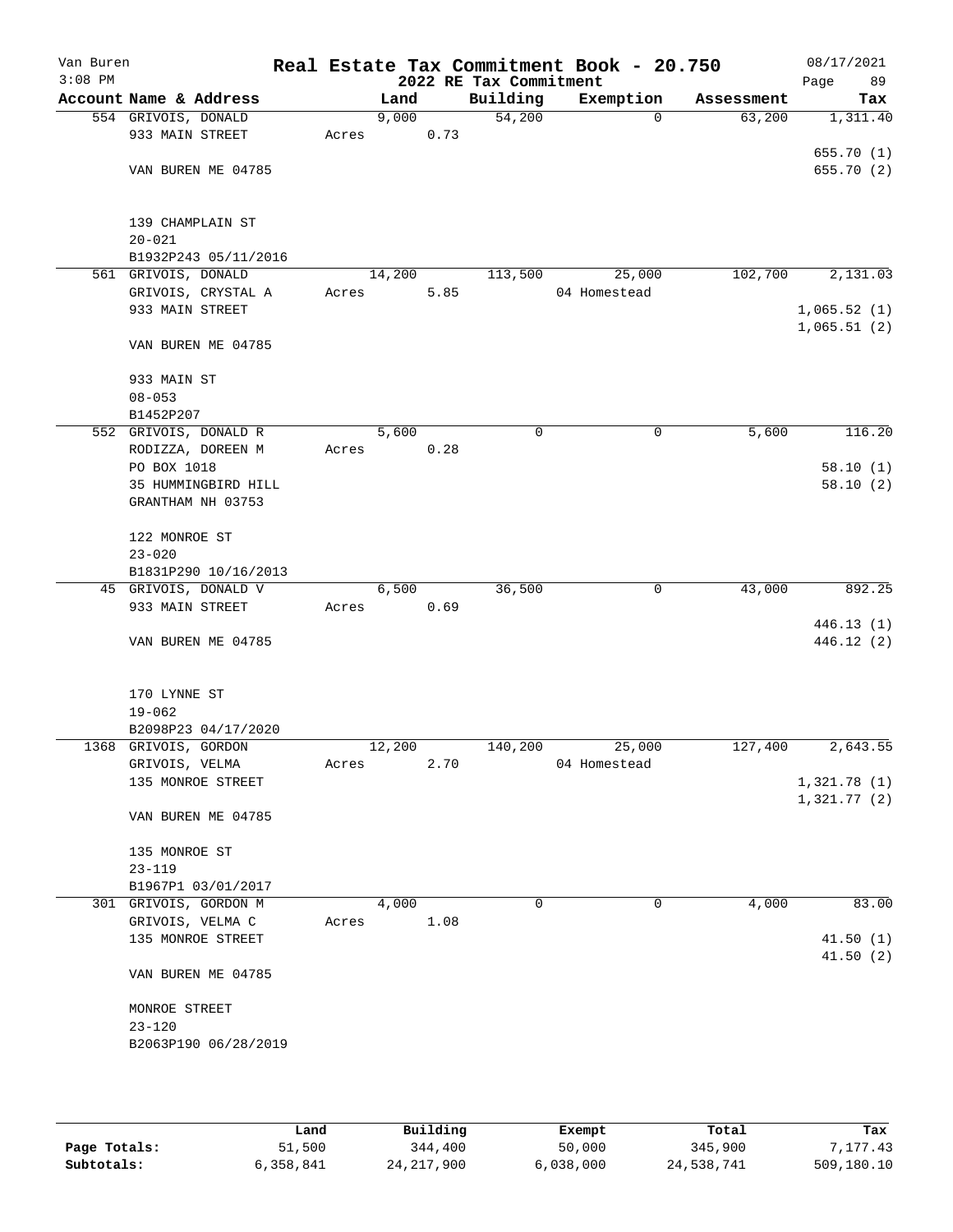| Van Buren<br>$3:08$ PM |                                                   |       |        |      | 2022 RE Tax Commitment | Real Estate Tax Commitment Book - 20.750 |            | 08/17/2021<br>90<br>Page |
|------------------------|---------------------------------------------------|-------|--------|------|------------------------|------------------------------------------|------------|--------------------------|
|                        | Account Name & Address                            |       | Land   |      | Building               | Exemption                                | Assessment | Tax                      |
|                        | 555 GRIVOIS, JAMES J &<br>GAETANE P (LIFE ESTATE) |       | 10,600 |      | 62,200                 | 25,000                                   | 47,800     | 991.85                   |
|                        | CYR, TAMMY                                        | Acres |        | 1.14 |                        | 04 Homestead                             |            |                          |
|                        | 150 CHAMPLAIN STREET                              |       |        |      |                        |                                          |            | 495.93 (1)               |
|                        | VAN BUREN ME 04785                                |       |        |      |                        |                                          |            | 495.92 (2)               |
|                        |                                                   |       |        |      |                        |                                          |            |                          |
|                        | 150 CHAMPLAIN ST                                  |       |        |      |                        |                                          |            |                          |
|                        | $19 - 063$                                        |       |        |      |                        |                                          |            |                          |
|                        | B1926P139 03/15/2016                              |       |        |      |                        |                                          |            |                          |
|                        | 556 GRIVOIS, NELSON G                             |       | 11,000 |      | 74,900                 | 31,000                                   | 54,900     | 1,139.18                 |
|                        | GRIVOIS, CLAUDETTE G                              | Acres |        | 1.52 |                        | 04 Homestead                             |            |                          |
|                        | 176 CHAMPLAIN STREET                              |       |        |      |                        | 02 Veteran                               |            | 569.59(1)<br>569.59(2)   |
|                        | VAN BUREN ME 04785                                |       |        |      |                        |                                          |            |                          |
|                        | 176 CHAMPLAIN ST                                  |       |        |      |                        |                                          |            |                          |
|                        | $19 - 072$                                        |       |        |      |                        |                                          |            |                          |
|                        | B827P115 08/30/1975                               |       |        |      |                        |                                          |            |                          |
|                        | 199 GROOM III, WILLIAM R                          |       | 6,600  |      | 100,400                | 0                                        | 107,000    | 2,220.25                 |
|                        | GROOM, ISABELLA A                                 | Acres |        | 0.39 |                        |                                          |            |                          |
|                        | 109 HIGH STREET                                   |       |        |      |                        |                                          |            | 1, 110.13(1)             |
|                        |                                                   |       |        |      |                        |                                          |            | 1,110.12(2)              |
|                        | VAN BUREN ME 04785                                |       |        |      |                        |                                          |            |                          |
|                        | 109 HIGH ST                                       |       |        |      |                        |                                          |            |                          |
|                        | $14 - 133$                                        |       |        |      |                        |                                          |            |                          |
|                        | B2145P273 02/04/2021 B414P702                     |       |        |      |                        |                                          |            |                          |
|                        | 563 GUERETTE, WAYNE                               |       | 13,100 |      | 110,200                | 25,000                                   | 98,300     | 2,039.73                 |
|                        | GUERRETTE, GLORIA A                               | Acres |        | 2.65 |                        | 04 Homestead                             |            |                          |
|                        | 868 MAIN ST                                       |       |        |      |                        |                                          |            | 1,019.87(1)              |
|                        |                                                   |       |        |      |                        |                                          |            | 1,019.86(2)              |
|                        | VAN BUREN ME 04785                                |       |        |      |                        |                                          |            |                          |
|                        | 868 MAIN ST                                       |       |        |      |                        |                                          |            |                          |
|                        | $08 - 037A$                                       |       |        |      |                        |                                          |            |                          |
|                        | 564 GUILLETTE, CHARLES O                          |       | 6,100  |      | 62,900                 | 25,000                                   | 44,000     | 913.00                   |
|                        | GUILLETTE, TINA R                                 | Acres |        | 0.34 |                        | 04 Homestead                             |            |                          |
|                        | 109 POND ROAD                                     |       |        |      |                        |                                          |            | 456.50(1)                |
|                        |                                                   |       |        |      |                        |                                          |            | 456.50 (2)               |
|                        | VAN BUREN ME 04785                                |       |        |      |                        |                                          |            |                          |
|                        | 109 POND RD                                       |       |        |      |                        |                                          |            |                          |
|                        | $16 - 009$                                        |       |        |      |                        |                                          |            |                          |
|                        | B1162P259 04/20/1999                              |       |        |      |                        |                                          |            |                          |
|                        | 565 GUILLETTE, CHARLES O                          |       | 4,700  |      | 49,900                 | 25,000                                   | 29,600     | 614.20                   |
|                        | BOUCHER, DALE J                                   | Acres |        | 0.20 |                        | 04 Homestead                             |            |                          |
|                        | 116 FERRY STREET                                  |       |        |      |                        |                                          |            | 307.10 (1)               |
|                        |                                                   |       |        |      |                        |                                          |            | 307.10(2)                |
|                        | VAN BUREN ME 04785                                |       |        |      |                        |                                          |            |                          |
|                        | 116 FERRY ST                                      |       |        |      |                        |                                          |            |                          |
|                        | $18 - 052$                                        |       |        |      |                        |                                          |            |                          |
|                        | B2061P157 06/18/2019 B408P300 01/04/1971          |       |        |      |                        |                                          |            |                          |
|                        |                                                   |       |        |      |                        |                                          |            |                          |
|                        |                                                   |       |        |      |                        |                                          |            |                          |

|              | Land      | Building   | Exempt    | Total      | Tax        |
|--------------|-----------|------------|-----------|------------|------------|
| Page Totals: | 52,100    | 460,500    | 131,000   | 381,600    | 7,918.21   |
| Subtotals:   | 6,410,941 | 24,678,400 | 6,169,000 | 24,920,341 | 517,098.31 |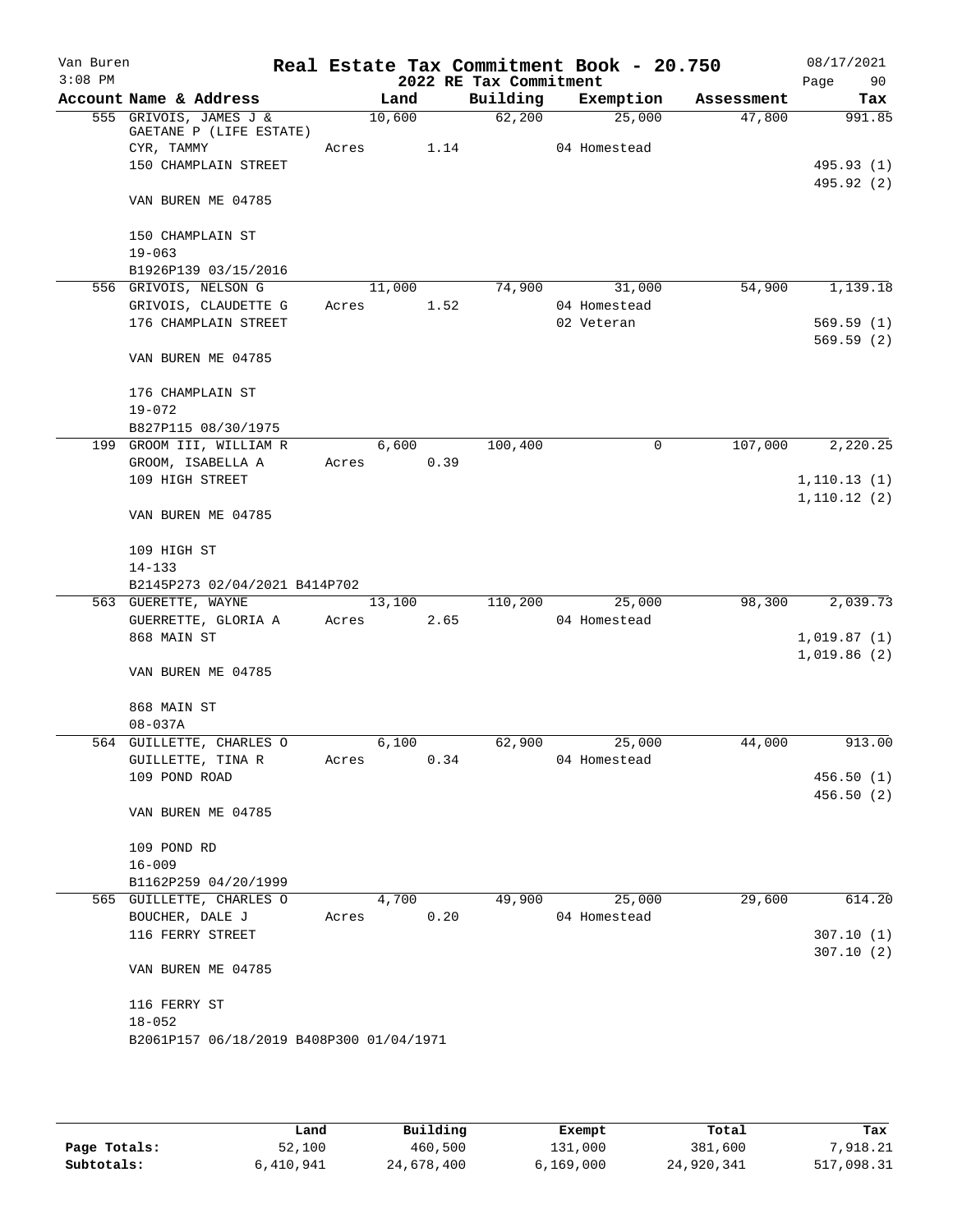| Van Buren    |                                                   |       |        |          |                        | Real Estate Tax Commitment Book - 20.750 |            | 08/17/2021                 |
|--------------|---------------------------------------------------|-------|--------|----------|------------------------|------------------------------------------|------------|----------------------------|
| $3:08$ PM    |                                                   |       |        |          | 2022 RE Tax Commitment |                                          |            | Page<br>91                 |
|              | Account Name & Address                            |       | Land   |          | Building               | Exemption                                | Assessment | Tax                        |
|              | 95 HACKETT, JACQUELINE D<br>147 LYNNE STREET      |       | 6,600  |          | 69,000                 | $\Omega$                                 | 75,600     | 1,568.70                   |
|              |                                                   | Acres |        | 0.40     |                        |                                          |            | 784.35 (1)                 |
|              | VAN BUREN ME 04785                                |       |        |          |                        |                                          |            | 784.35(2)                  |
|              |                                                   |       |        |          |                        |                                          |            |                            |
|              | 147 LYNNE ST                                      |       |        |          |                        |                                          |            |                            |
|              | $20 - 107$                                        |       |        |          |                        |                                          |            |                            |
|              | B2137P171 12/15/2020                              |       |        |          |                        |                                          |            |                            |
|              | 1257 HALL, JOYCE C; SIMPSON,                      |       | 15,100 |          | 67,400                 | 25,000                                   | 57,500     | 1,193.13                   |
|              | HANNAH MAE                                        |       |        |          |                        |                                          |            |                            |
|              | SETH HASTINGS; KATRINA<br>SCHOFIELD               | Acres |        | 9.30     |                        | 04 Homestead                             |            |                            |
|              | 802 MAIN STREET                                   |       |        |          |                        |                                          |            | 596.57(1)                  |
|              | VAN BUREN ME 04785                                |       |        |          |                        |                                          |            | 596.56(2)                  |
|              | 802 MAIN ST                                       |       |        |          |                        |                                          |            |                            |
|              | $08 - 027A$                                       |       |        |          |                        |                                          |            |                            |
|              | B2148P99 03/01/2021 B2120P221 09/18/2020 B1363P17 |       |        |          |                        |                                          |            |                            |
|              | 1166 HANKE, RICHARD T                             |       | 13,000 |          | 43,800                 | 25,000                                   | 31,800     | 659.85                     |
|              | 295 STATE STREET                                  | Acres |        | 2.42     |                        | 04 Homestead                             |            |                            |
|              |                                                   |       |        |          |                        |                                          |            | 329.93(1)                  |
|              | VAN BUREN ME 04785                                |       |        |          |                        |                                          |            | 329.92(2)                  |
|              | 295 STATE ST                                      |       |        |          |                        |                                          |            |                            |
|              | $03 - 012E$                                       |       |        |          |                        |                                          |            |                            |
|              | B1978P28 06/13/2017                               |       |        |          |                        |                                          |            |                            |
|              | 566 HANSON, RAYMOND E                             |       | 11,800 |          | 48,600                 | 0                                        | 60,400     | 1,253.30                   |
|              | HANSON, SHIRLEY M                                 | Acres |        | 0.84     |                        |                                          |            |                            |
|              | 257 MAIN STREET                                   |       |        |          |                        |                                          |            | 626.65(1)                  |
|              |                                                   |       |        |          |                        |                                          |            | 626.65(2)                  |
|              | VAN BUREN ME 04785                                |       |        |          |                        |                                          |            |                            |
|              | 640 MAIN ST                                       |       |        |          |                        |                                          |            |                            |
|              | $25 - 012$                                        |       |        |          |                        |                                          |            |                            |
|              | B1325P258                                         |       |        |          |                        |                                          |            |                            |
| 567          | HANSON, RAYMOND E                                 |       | 4,300  |          | 70,300                 | 25,000                                   | 49,600     | 1,029.20                   |
|              | HANSON, SHIRLEY M                                 | Acres |        | 0.17     |                        | 04 Homestead                             |            |                            |
|              | 257 MAIN STREET                                   |       |        |          |                        |                                          |            | 514.60(1)<br>514.60(2)     |
|              | VAN BUREN ME 04785                                |       |        |          |                        |                                          |            |                            |
|              | 257 MAIN ST                                       |       |        |          |                        |                                          |            |                            |
|              | $18 - 042$                                        |       |        |          |                        |                                          |            |                            |
|              | B1495P1                                           |       |        |          |                        |                                          |            |                            |
|              | 107 HARRELL, ADAM W                               |       | 9,500  |          | 108,900                | 0                                        | 118,400    | 2,456.80                   |
|              | 105 MAIN STREET                                   | Acres |        | 0.82     |                        |                                          |            |                            |
|              | VAN BUREN ME 04785                                |       |        |          |                        |                                          |            | 1,228.40(1)<br>1,228.40(2) |
|              |                                                   |       |        |          |                        |                                          |            |                            |
|              | 105 MAIN ST                                       |       |        |          |                        |                                          |            |                            |
|              | $14-124A$                                         |       |        |          |                        |                                          |            |                            |
|              | B2043P288 12/27/2018                              |       |        |          |                        |                                          |            |                            |
|              |                                                   |       |        |          |                        |                                          |            |                            |
|              | Land                                              |       |        | Building |                        | Exempt                                   | Total      | Tax                        |
| Page Totals: | 60,300                                            |       |        | 408,000  |                        | 75,000                                   | 393,300    | 8,160.98                   |

**Subtotals:** 6,471,241 25,086,400 6,244,000 25,313,641 525,259.29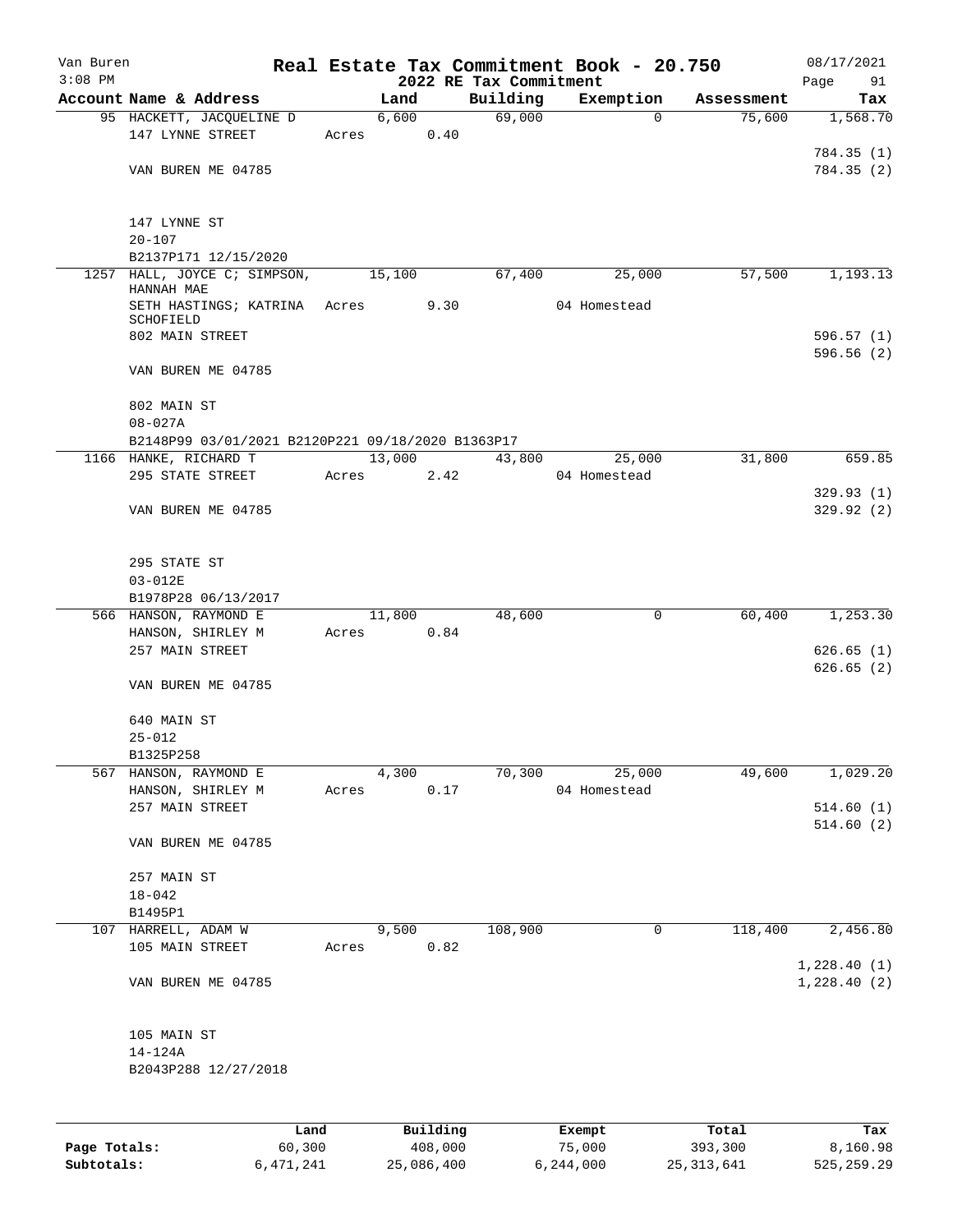| Van Buren<br>$3:08$ PM     |                                               |                 |                                    | Real Estate Tax Commitment Book - 20.750 |                       | 08/17/2021               |
|----------------------------|-----------------------------------------------|-----------------|------------------------------------|------------------------------------------|-----------------------|--------------------------|
|                            | Account Name & Address                        | Land            | 2022 RE Tax Commitment<br>Building | Exemption                                | Assessment            | 92<br>Page<br>Tax        |
|                            | 893 HARTWICH, BRUNO                           | 3,800           | 12,000                             | 15,800                                   | 0                     | 0.00                     |
|                            | 133 WILSON STREET                             |                 |                                    | 04 Homestead                             |                       |                          |
|                            | VAN BUREN ME 04785                            |                 |                                    |                                          |                       |                          |
|                            | 133 WILSON ST<br>$23 - 039$                   |                 |                                    |                                          |                       |                          |
|                            | B1270P286                                     |                 |                                    |                                          |                       |                          |
|                            | 559 HASETTE SHAMSIE, RACHEL                   | 15,500          |                                    | 0<br>0                                   | 15,500                | 321.63                   |
|                            | R<br>4002 CASTLE VALLEY<br>DRIVE              | Acres           | 35.00                              |                                          |                       |                          |
|                            | CORPUS CHRISTI TX 78410                       |                 |                                    |                                          |                       | 160.82(1)<br>160.81(2)   |
|                            | CASTONGUAY RD                                 |                 |                                    |                                          |                       |                          |
|                            | $02 - 032$<br>B2030P269 09/10/2018            |                 |                                    |                                          |                       |                          |
|                            | 560 HASETTE SHAMSIE, RACHEL                   | 20,600          |                                    | 0<br>0                                   | 20,600                | 427.45                   |
|                            | R<br>4002 CASTLE VALLEY<br>DRIVE              | Acres           | 40.00                              |                                          |                       |                          |
|                            | CORPUS CHRISTI TX 78410                       |                 |                                    |                                          |                       | 213.73(1)<br>213.72(2)   |
|                            | CASTONGUAY RD<br>$02 - 036$                   |                 |                                    |                                          |                       |                          |
|                            | B2030P269 09/10/2018                          |                 |                                    |                                          |                       |                          |
|                            | 572 HASSELL, BENJAMIN J<br>GRAHAM, JENNIFER A | 19,100<br>Acres | 24,600<br>43.00                    | 0                                        | 43,700                | 906.78                   |
|                            | 19 NOTRE DAME RD                              |                 |                                    |                                          |                       | 453.39 (1)<br>453.39 (2) |
|                            | GRAND ISLE ME 04746                           |                 |                                    |                                          |                       |                          |
|                            | 220 PARENT RD<br>$09 - 039$                   |                 |                                    |                                          |                       |                          |
|                            | B1769P126 06/25/2012                          |                 |                                    |                                          |                       |                          |
|                            | 575 HEBERT, ELIZABETH A<br>PO BOX 487         | 8,600<br>Acres  | 72,000<br>0.67                     | 25,000<br>04 Homestead                   | 55,600                | 1,153.70                 |
|                            |                                               |                 |                                    |                                          |                       | 576.85(1)                |
|                            | VAN BUREN ME 04785                            |                 |                                    |                                          |                       | 576.85(2)                |
|                            | 138 POPLAR ST<br>$16 - 023$                   |                 |                                    |                                          |                       |                          |
|                            | B935P94                                       |                 |                                    |                                          |                       |                          |
|                            | 578 HEBERT, GLORIA<br>2820 SOUTHWEST 105 AVE  | 5,700<br>Acres  | 70,200<br>0.29                     | 0                                        | 75,900                | 1,574.93<br>787.47 (1)   |
|                            | MIAMI FL 33165                                |                 |                                    |                                          |                       | 787.46 (2)               |
|                            | 109 POPLAR ST<br>$14 - 125$                   |                 |                                    |                                          |                       |                          |
|                            | B1957P77 11/29/2016                           |                 |                                    |                                          |                       |                          |
|                            | Land                                          |                 | Building                           | Exempt                                   | Total                 | Tax                      |
| Page Totals:<br>Subtotals: | 73,300<br>6,544,541                           | 25, 265, 200    | 178,800                            | 40,800<br>6,284,800                      | 211,300<br>25,524,941 | 4,384.49<br>529,643.78   |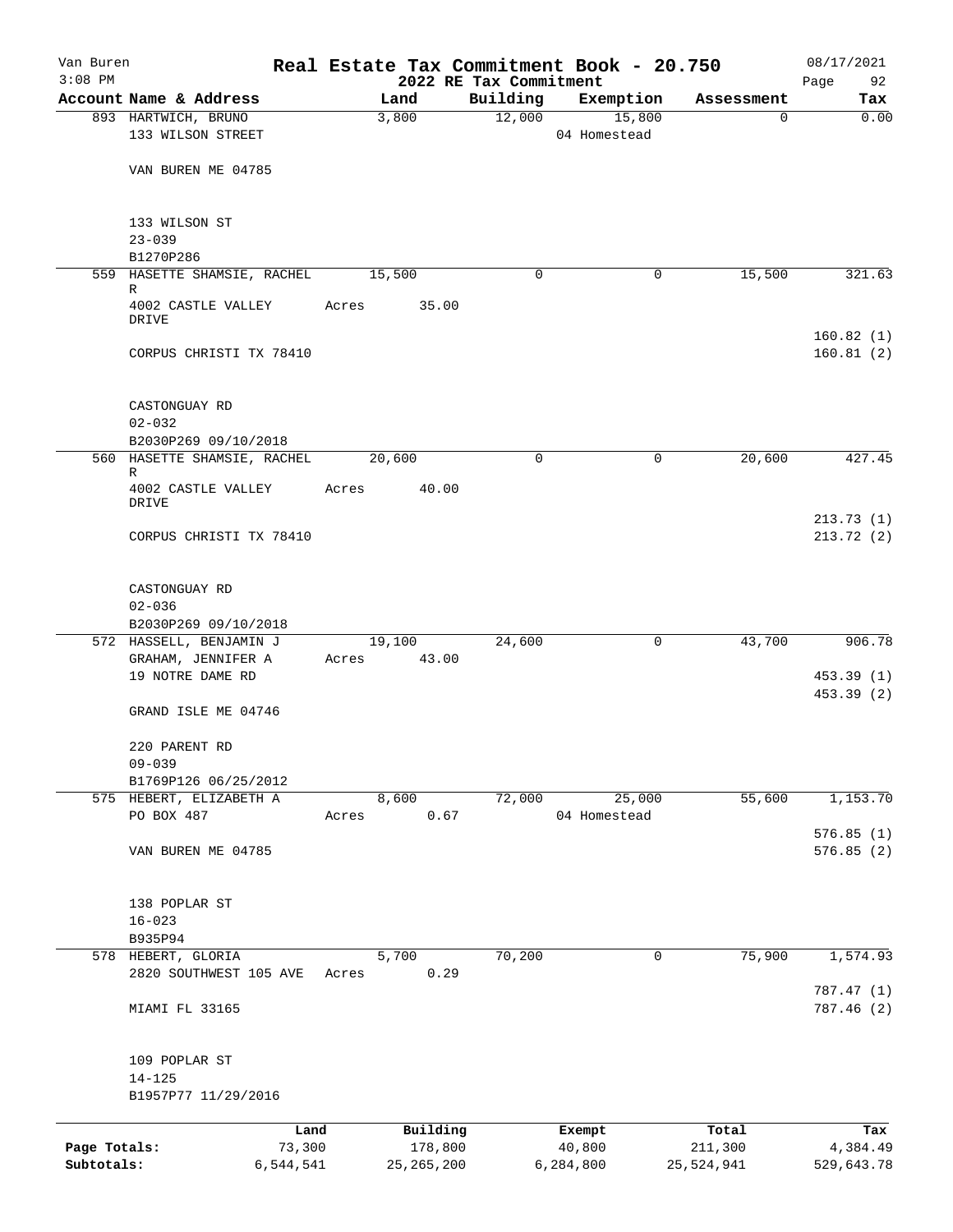| Van Buren |                        |       |        |      |                        | Real Estate Tax Commitment Book - 20.750 |            | 08/17/2021             |
|-----------|------------------------|-------|--------|------|------------------------|------------------------------------------|------------|------------------------|
| $3:08$ PM |                        |       |        |      | 2022 RE Tax Commitment |                                          |            | 93<br>Page             |
|           | Account Name & Address |       | Land   |      | Building               | Exemption                                | Assessment | Tax                    |
|           | 1074 HEBERT, JOHN      |       | 5,000  |      | 17,500                 | 0                                        | 22,500     | 466.88                 |
|           | HEBERT, AMY            | Acres |        | 0.23 |                        |                                          |            |                        |
|           | 138 PARK STREET        |       |        |      |                        |                                          |            | 233.44 (1)             |
|           |                        |       |        |      |                        |                                          |            | 233.44 (2)             |
|           | VAN BUREN ME 04785     |       |        |      |                        |                                          |            |                        |
|           |                        |       |        |      |                        |                                          |            |                        |
|           | 186 MAIN ST.           |       |        |      |                        |                                          |            |                        |
|           | $18 - 136$             |       |        |      |                        |                                          |            |                        |
|           | B1718P320 05/05/2011   |       |        |      |                        |                                          |            |                        |
|           | 1409 HEBERT, JOHN H    |       | 6,000  |      | 0                      | $\mathbf 0$                              | 6,000      | 124.50                 |
|           | 138 PARK STREET        | Acres |        | 9.00 |                        |                                          |            |                        |
|           |                        |       |        |      |                        |                                          |            | 62.25(1)               |
|           | VAN BUREN ME 04785     |       |        |      |                        |                                          |            | 62.25(2)               |
|           |                        |       |        |      |                        |                                          |            |                        |
|           |                        |       |        |      |                        |                                          |            |                        |
|           | OFF ALEXANDER RD       |       |        |      |                        |                                          |            |                        |
|           | $05 - 022$             |       |        |      |                        |                                          |            |                        |
|           | B1942P280 07/28/2016   |       |        |      |                        |                                          |            |                        |
|           |                        |       |        |      |                        |                                          |            |                        |
|           | 890 HEBERT, JOHN H JR  |       | 11,200 |      | 116,600                | 25,000                                   | 102,800    | 2,133.10               |
|           | HEBERT, AMY N          | Acres |        | 1.70 |                        | 04 Homestead                             |            |                        |
|           | 138 PARK STREET        |       |        |      |                        |                                          |            | 1,066.55(1)            |
|           |                        |       |        |      |                        |                                          |            | 1,066.55(2)            |
|           | VAN BUREN ME 04785     |       |        |      |                        |                                          |            |                        |
|           |                        |       |        |      |                        |                                          |            |                        |
|           | 138 PARK ST            |       |        |      |                        |                                          |            |                        |
|           | $17 - 059$             |       |        |      |                        |                                          |            |                        |
|           | B329P485               |       |        |      |                        |                                          |            |                        |
|           | 577 HEBERT, JOHN H JR  |       | 2,400  |      | 0                      | 0                                        | 2,400      | 49.80                  |
|           | HEBERT, AMY N          | Acres |        | 0.12 |                        |                                          |            |                        |
|           | 138 PARK STREET        |       |        |      |                        |                                          |            | 24.90(1)               |
|           |                        |       |        |      |                        |                                          |            | 24.90(2)               |
|           | VAN BUREN ME 04785     |       |        |      |                        |                                          |            |                        |
|           |                        |       |        |      |                        |                                          |            |                        |
|           | 74 MAIN ST             |       |        |      |                        |                                          |            |                        |
|           | $15 - 092A$            |       |        |      |                        |                                          |            |                        |
|           | B1793P227 12/19/2012   |       |        |      |                        |                                          |            |                        |
|           | 403 HEBERT, JOHN H JR  |       | 5,800  |      | 77,300                 | 0                                        | 83,100     | 1,724.33               |
|           | HEBERT, AMY N          | Acres |        | 0.30 |                        |                                          |            |                        |
|           | 138 PARK STREET        |       |        |      |                        |                                          |            | 862.17 (1)             |
|           |                        |       |        |      |                        |                                          |            | 862.16(2)              |
|           | VAN BUREN ME 04785     |       |        |      |                        |                                          |            |                        |
|           |                        |       |        |      |                        |                                          |            |                        |
|           | 192 MAIN ST            |       |        |      |                        |                                          |            |                        |
|           | $18 - 135$             |       |        |      |                        |                                          |            |                        |
|           | B1686P281 06/30/2010   |       |        |      |                        |                                          |            |                        |
|           | 576 HEBERT, JOHN H SR  |       | 5,500  |      | 104,000                | 25,000                                   | 84,500     | 1,753.38               |
|           | HEBERT, SYLVIA         | Acres |        | 0.27 |                        | 04 Homestead                             |            |                        |
|           |                        |       |        |      |                        |                                          |            |                        |
|           | PO BOX 157             |       |        |      |                        |                                          |            | 876.69(1)<br>876.69(2) |
|           |                        |       |        |      |                        |                                          |            |                        |
|           | VAN BUREN ME 04785     |       |        |      |                        |                                          |            |                        |
|           |                        |       |        |      |                        |                                          |            |                        |
|           | 135 ROOSEVELT AVE      |       |        |      |                        |                                          |            |                        |
|           | $14 - 117$             |       |        |      |                        |                                          |            |                        |
|           | B392P459               |       |        |      |                        |                                          |            |                        |
|           |                        |       |        |      |                        |                                          |            |                        |
|           |                        |       |        |      |                        |                                          |            |                        |

|              | Land      | Building   | Exempt    | Total      | Tax        |
|--------------|-----------|------------|-----------|------------|------------|
| Page Totals: | 35,900    | 315,400    | 50,000    | 301,300    | 6,251.99   |
| Subtotals:   | 6,580,441 | 25,580,600 | 6,334,800 | 25,826,241 | 535,895.77 |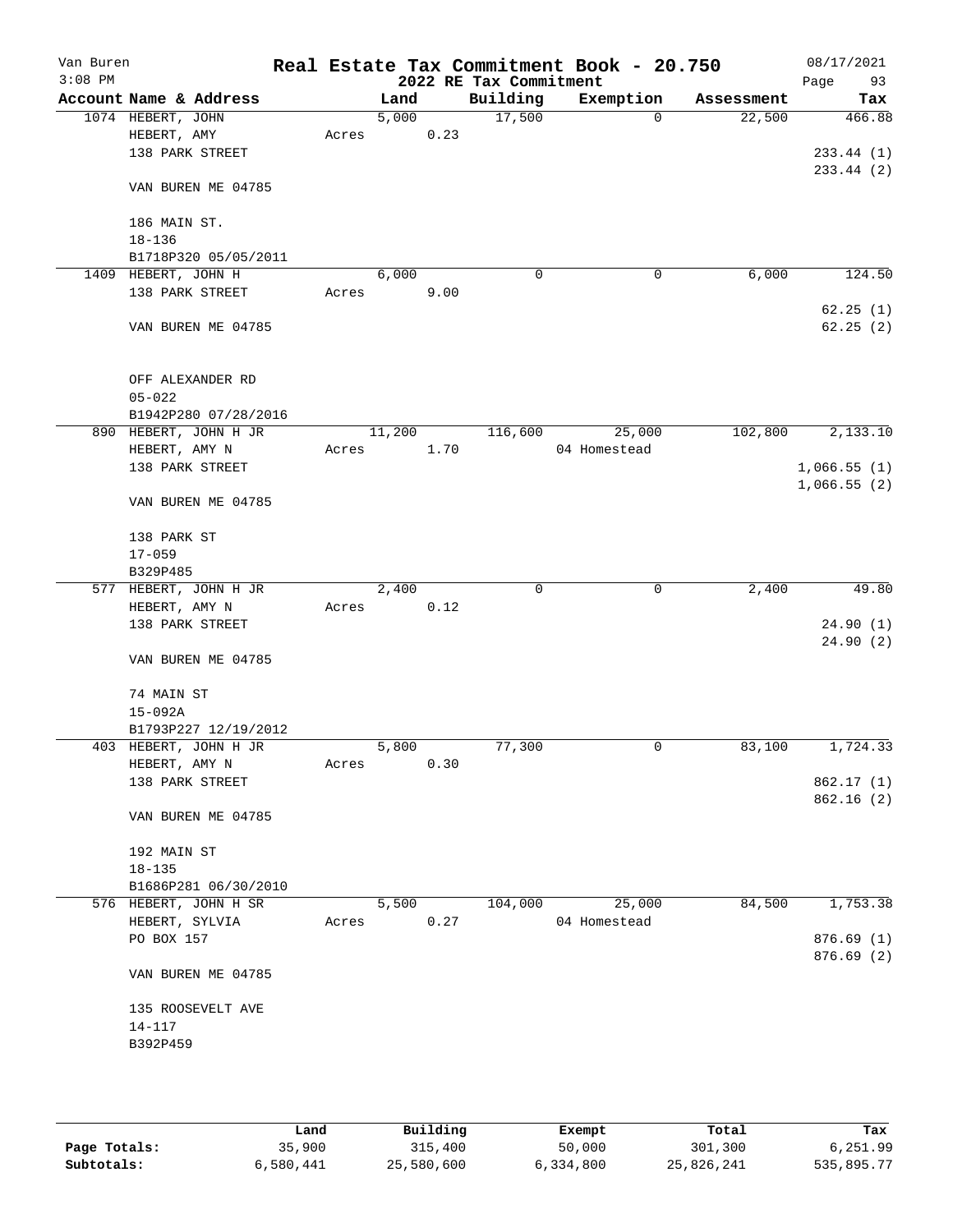| Van Buren |                                                                |       |                |                        | Real Estate Tax Commitment Book - 20.750 |            | 08/17/2021                 |
|-----------|----------------------------------------------------------------|-------|----------------|------------------------|------------------------------------------|------------|----------------------------|
| $3:08$ PM |                                                                |       |                | 2022 RE Tax Commitment |                                          |            | Page<br>94                 |
|           | Account Name & Address                                         |       | Land           | Building               | Exemption                                | Assessment | Tax                        |
|           | 1374 HERBERT VAILLANCOURT<br>FAMILY TRUST                      |       | 6,200          | 208,200                | 0                                        | 214,400    | 4,448.80                   |
|           | VAILLANCOURT, ANN,<br>PATRICK & LAJOIE, SUSAN<br>7 MAIN STREET | Acres | 0.35           |                        |                                          |            | 2, 224.40(1)               |
|           | VAN BUREN ME 04785                                             |       |                |                        |                                          |            | 2, 224.40 (2)              |
|           | 104 WASHINGTON AVE<br>$15 - 008$                               |       |                |                        |                                          |            |                            |
|           | B1877P322 12/18/2014                                           |       |                |                        |                                          |            |                            |
|           | 1375 HERBERT VAILLANCOURT<br>FAMILY TRUST                      |       | 5,800          | 120,400                | 0                                        | 126,200    | 2,618.65                   |
|           | VAILLANCOURT, ANN,<br>PATRICK & LAJOIE, SUSAN                  | Acres | 0.29           |                        |                                          |            |                            |
|           | 7 MAIN STREET                                                  |       |                |                        |                                          |            | 1,309.33(1)<br>1,309.32(2) |
|           | VAN BUREN ME 04785                                             |       |                |                        |                                          |            |                            |
|           | 98 MAIN ST<br>$15 - 037$                                       |       |                |                        |                                          |            |                            |
|           | B1877P322 12/18/2014                                           |       |                |                        |                                          |            |                            |
|           | 1382 HERBERT VAILLANCOURT<br>FAMILY TRUST                      |       | 6,300          | 74,900                 | 0                                        | 81,200     | 1,684.90                   |
|           | VAILLANCOURT, ANN,<br>PATRICK & LAJOIE, SUSAN                  | Acres | 0.36           |                        |                                          |            |                            |
|           | 7 MAIN STREET                                                  |       |                |                        |                                          |            | 842.45 (1)<br>842.45 (2)   |
|           | VAN BUREN ME 04785                                             |       |                |                        |                                          |            |                            |
|           | 181 MAIN ST<br>$17 - 005$                                      |       |                |                        |                                          |            |                            |
|           | B1877P322 12/18/2014                                           |       |                |                        |                                          |            |                            |
|           | 579 HEWS, BRIAN E                                              |       | 4,500          | 56,100                 | 0                                        | 60,600     | 1,257.45                   |
|           | HEWS, BILLIE S                                                 | Acres | 0.18           |                        |                                          |            |                            |
|           | PO BOX 451                                                     |       |                |                        |                                          |            | 628.73 (1)<br>628.72 (2)   |
|           | CROUSEVILLE ME 04738                                           |       |                |                        |                                          |            |                            |
|           | 110 MONROE ST                                                  |       |                |                        |                                          |            |                            |
|           | $23 - 025$                                                     |       |                |                        |                                          |            |                            |
|           | B795P267                                                       |       |                | $\Omega$               | 0                                        | 5,100      | 105.83                     |
|           | 1425 HILL, BART W<br>HILL, MARY J                              | Acres | 5,100<br>28.00 |                        |                                          |            |                            |
|           | PO BOX 25                                                      |       |                |                        |                                          |            | 52.92(1)                   |
|           |                                                                |       |                |                        |                                          |            | 52.91(2)                   |
|           | VAN BUREN ME 04785                                             |       |                |                        |                                          |            |                            |
|           | SETTLEMENT RD                                                  |       |                |                        |                                          |            |                            |
|           | $01 - 023$                                                     |       |                |                        |                                          |            |                            |
|           | B1864P61 08/15/2014 B1864P41 08/15/2014 B1864P40<br>08/15/2014 |       |                |                        |                                          |            |                            |

|              | Land      | Building   | Exempt    | Total        | Tax        |
|--------------|-----------|------------|-----------|--------------|------------|
| Page Totals: | 27,900    | 459,600    |           | 487,500      | 10,115.63  |
| Subtotals:   | 6,608,341 | 26,040,200 | 6,334,800 | 26, 313, 741 | 546,011.40 |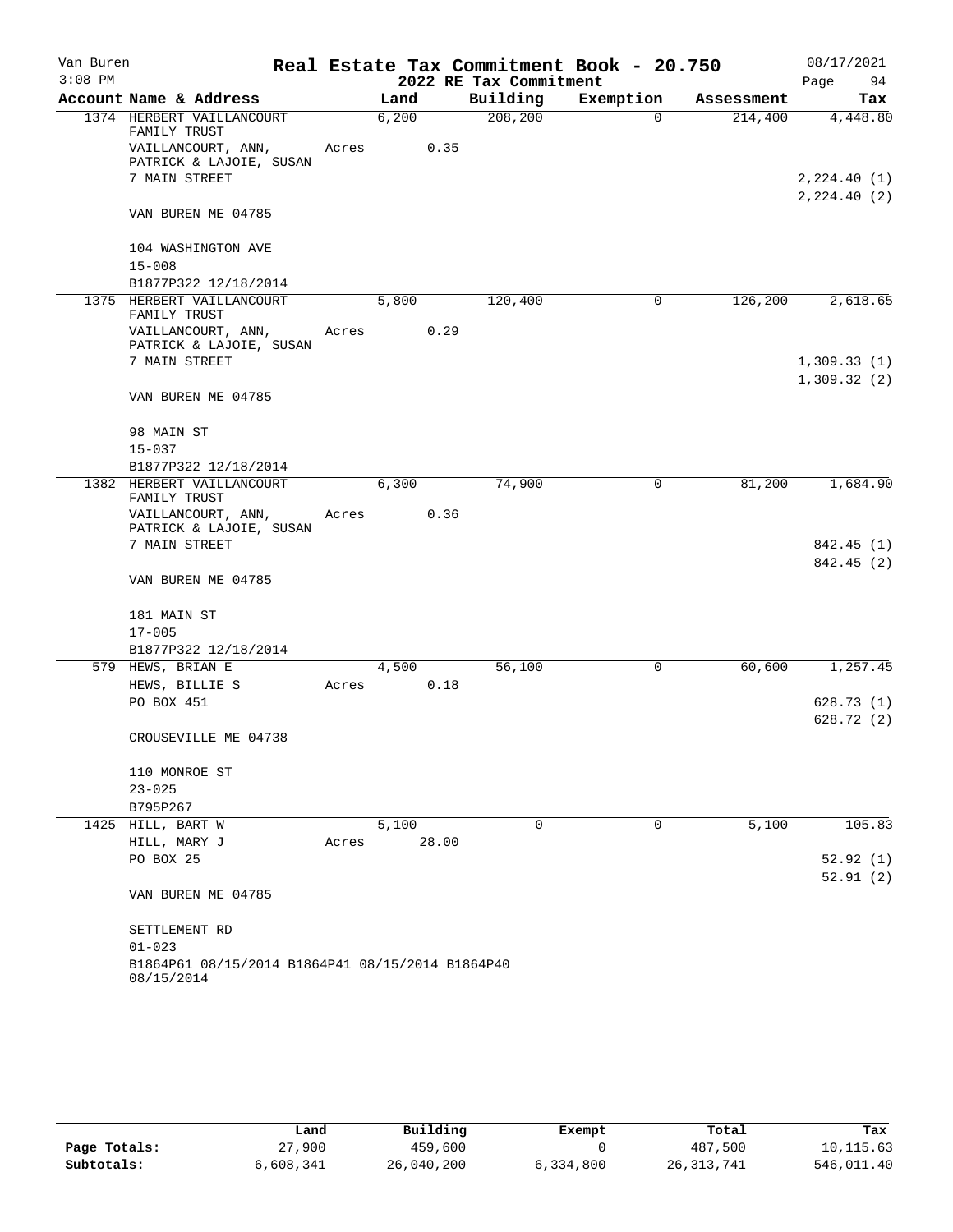| Van Buren<br>$3:08$ PM |                                            |       |                | 2022 RE Tax Commitment | Real Estate Tax Commitment Book - 20.750 |            | 08/17/2021<br>Page<br>95     |
|------------------------|--------------------------------------------|-------|----------------|------------------------|------------------------------------------|------------|------------------------------|
|                        | Account Name & Address                     |       | Land           | Building               | Exemption                                | Assessment | Tax                          |
|                        | 518 HOFFMAN, DOUGLAS A<br>697 MAIN STREET  | Acres | 10,000<br>0.91 | 96,500                 | $\Omega$                                 | 106,500    | 2,209.88                     |
|                        | VAN BUREN ME 04785                         |       |                |                        |                                          |            | 1, 104.94(1)<br>1, 104.94(2) |
|                        | 697 MAIN ST<br>$25 - 007$                  |       |                |                        |                                          |            |                              |
|                        | B2146P22 02/09/2021 B1925P320 03/11/2016   |       |                |                        |                                          |            |                              |
|                        | 488 HOFFMAN, DOUGLAS A                     |       | 7,500          | 400                    | 0                                        | 7,900      | 163.93                       |
|                        | 697 MAIN STREET                            | Acres | 0.51           |                        |                                          |            |                              |
|                        | VAN BUREN ME 04785                         |       |                |                        |                                          |            | 81.97(1)<br>81.96(2)         |
|                        | 700 MAIN ST<br>$25 - 008$                  |       |                |                        |                                          |            |                              |
|                        | B2146P22 02/09/2021 B1925P320 03/11/2016   |       |                |                        |                                          |            |                              |
|                        | 581 HONTO, ALEX M                          |       | 6,300          | 62,200                 | 25,000                                   | 43,500     | 902.63                       |
|                        | HONTO, LINDA M<br>129 MARION DRIVE         | Acres | 0.36           |                        | 04 Homestead                             |            | 451.32 (1)                   |
|                        |                                            |       |                |                        |                                          |            | 451.31(2)                    |
|                        | VAN BUREN ME 04785                         |       |                |                        |                                          |            |                              |
|                        | 129 MARION DR                              |       |                |                        |                                          |            |                              |
|                        | 18B-005                                    |       |                |                        |                                          |            |                              |
|                        | B1015P194<br>582 HOOK, THOMAS              |       | 10,900         | 122,000                | 25,000                                   | 107,900    | 2,238.93                     |
|                        | 113 MARIST COLLEGE                         | Acres | 1.40           |                        | 04 Homestead                             |            |                              |
|                        | DRIVE                                      |       |                |                        |                                          |            |                              |
|                        |                                            |       |                |                        |                                          |            | 1, 119.47(1)                 |
|                        | VAN BUREN ME 04785                         |       |                |                        |                                          |            | 1, 119.46(2)                 |
|                        | 113 MARIST COLLEGE DR                      |       |                |                        |                                          |            |                              |
|                        | $12B-003$                                  |       |                |                        |                                          |            |                              |
|                        | B1234P184                                  |       |                |                        |                                          |            |                              |
|                        | 584 HUESTIS, SHERRY D<br>128 CHURCH STREET | Acres | 10,500<br>1.00 | 97,500                 | 31,000<br>04 Homestead                   | 77,000     | 1,597.75                     |
|                        |                                            |       |                |                        | 27 Veteran (Widow)                       |            | 798.88 (1)                   |
|                        | VAN BUREN ME 04785                         |       |                |                        |                                          |            | 798.87 (2)                   |
|                        | 128 CHURCH STREET                          |       |                |                        |                                          |            |                              |
|                        | $23 - 106A$                                |       |                |                        |                                          |            |                              |
|                        | B1475P140                                  |       |                |                        |                                          |            |                              |
|                        | 1256 IERONIMO, JASPER                      |       | 5,000          | 60,000                 | 0                                        | 65,000     | 1,348.75                     |
|                        | PO BOX 270                                 | Acres | 0.25           |                        |                                          |            |                              |
|                        |                                            |       |                |                        |                                          |            | 674.38 (1)                   |
|                        | VAN BUREN ME 04785                         |       |                |                        |                                          |            | 674.37(2)                    |
|                        | 62 MAIN ST                                 |       |                |                        |                                          |            |                              |
|                        | $15 - 099$                                 |       |                |                        |                                          |            |                              |
|                        | B2046P273 01/28/2019                       |       |                |                        |                                          |            |                              |
|                        |                                            |       |                |                        |                                          |            |                              |
|                        |                                            |       |                |                        |                                          |            |                              |

|              | Land      | Building   | Exempt    | Total      | Tax        |
|--------------|-----------|------------|-----------|------------|------------|
| Page Totals: | 50,200    | 438,600    | 81,000    | 407,800    | 8,461.87   |
| Subtotals:   | 6,658,541 | 26,478,800 | 6,415,800 | 26,721,541 | 554,473.27 |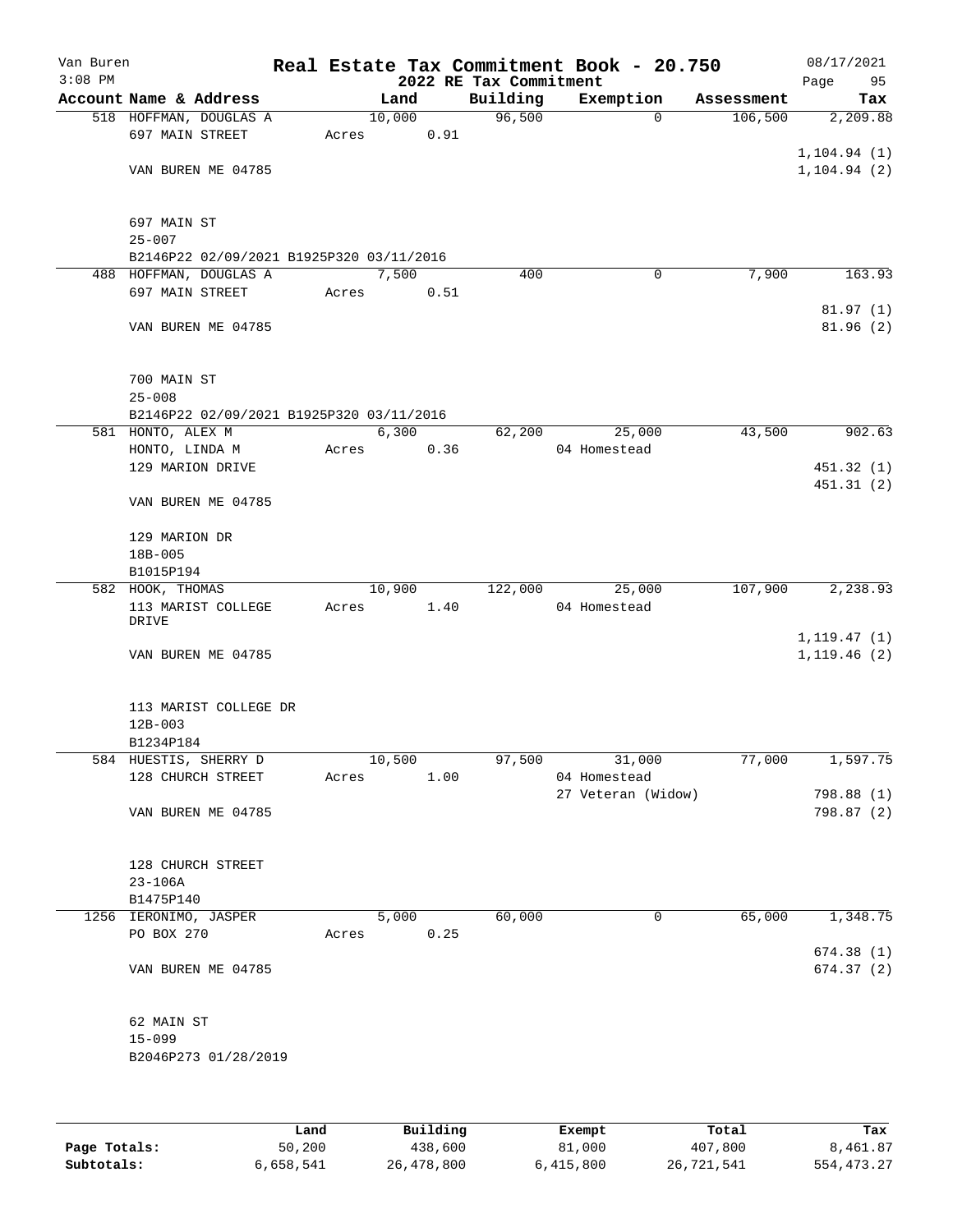| Van Buren<br>$3:08$ PM |                             |       |          |                                    | Real Estate Tax Commitment Book - 20.750 |            | 08/17/2021        |
|------------------------|-----------------------------|-------|----------|------------------------------------|------------------------------------------|------------|-------------------|
|                        | Account Name & Address      |       | Land     | 2022 RE Tax Commitment<br>Building | Exemption                                | Assessment | Page<br>96<br>Tax |
|                        | 1348 IERONIMO, JASPER       |       | 8,700    | 46,300                             | $\mathbf 0$                              | 55,000     | 1,141.25          |
|                        | PO BOX 270                  | Acres | 0.68     |                                    |                                          |            |                   |
|                        |                             |       |          |                                    |                                          |            | 570.63(1)         |
|                        | VAN BUREN ME 04785          |       |          |                                    |                                          |            | 570.62(2)         |
|                        |                             |       |          |                                    |                                          |            |                   |
|                        | 136 MAIN ST                 |       |          |                                    |                                          |            |                   |
|                        | $17 - 071$                  |       |          |                                    |                                          |            |                   |
|                        | B2092P125 12/30/2019        |       |          |                                    |                                          |            |                   |
|                        | 935 INHABITANTS OF THE TOWN |       | 3,500    | 26,100                             | 0                                        | 29,600     | 614.20            |
|                        | OF VAN BUREN                |       |          |                                    |                                          |            |                   |
|                        | 51 MAIN ST SUITE 101        | Acres | 0.11     |                                    |                                          |            |                   |
|                        |                             |       |          |                                    |                                          |            | 307.10(1)         |
|                        | VAN BUREN ME 04785          |       |          |                                    |                                          |            | 307.10(2)         |
|                        | 46 MAIN ST                  |       |          |                                    |                                          |            |                   |
|                        | $15 - 105$                  |       |          |                                    |                                          |            |                   |
|                        | B1490P53                    |       |          |                                    |                                          |            |                   |
|                        | 901 J.A. LAJOIE, LLC        |       | 4,200    | 86,200                             | 0                                        | 90,400     | 1,875.80          |
|                        | PO BOX 5                    | Acres | 0.21     |                                    |                                          |            |                   |
|                        |                             |       |          |                                    |                                          |            | 937.90 (1)        |
|                        | VAN BUREN ME 04785          |       |          |                                    |                                          |            | 937.90 (2)        |
|                        | 31 MAIN ST                  |       |          |                                    |                                          |            |                   |
|                        | $15 - 001$                  |       |          |                                    |                                          |            |                   |
|                        | B2016P235 05/25/2018        |       |          |                                    |                                          |            |                   |
|                        | 1267 J.A. LAJOIE, LLC       |       | 45,400   | $\mathbf 0$                        | 0                                        | 45,400     | 942.05            |
|                        | PO BOX 5                    | Acres | 123.00   |                                    |                                          |            |                   |
|                        |                             |       |          |                                    |                                          |            | 471.03(1)         |
|                        | VAN BUREN ME 04785          |       |          |                                    |                                          |            | 471.02(2)         |
|                        | MCKEAN FARM                 |       |          |                                    |                                          |            |                   |
|                        | $08 - 017A$                 |       |          |                                    |                                          |            |                   |
|                        | B1938P131 06/28/2016        |       |          |                                    |                                          |            |                   |
|                        | 1274 J.A. LAJOIE, LLC       |       | 20,500   | 0                                  | $\overline{0}$                           | 20,500     | 425.38            |
|                        | PO BOX 5                    | Acres | 42.00    |                                    |                                          |            |                   |
|                        |                             |       |          |                                    |                                          |            | 212.69(1)         |
|                        | VAN BUREN ME 04785          |       |          |                                    |                                          |            | 212.69(2)         |
|                        | MCKEAN FARM                 |       |          |                                    |                                          |            |                   |
|                        | 08-013C                     |       |          |                                    |                                          |            |                   |
|                        | B1938P131 06/28/2016        |       |          |                                    |                                          |            |                   |
|                        | 159 J.A. LAJOIE, LLC        |       | 18,500   | 0                                  | $\mathbf 0$                              | 18,500     | 383.88            |
|                        | PO BOX 5                    | Acres | 31.00    |                                    |                                          |            |                   |
|                        |                             |       |          |                                    |                                          |            | 191.94 (1)        |
|                        | VAN BUREN ME 04785          |       |          |                                    |                                          |            | 191.94 (2)        |
|                        | CASTONGUAY RD               |       |          |                                    |                                          |            |                   |
|                        | $02 - 034B$                 |       |          |                                    |                                          |            |                   |
|                        | B1995P1 10/30/2017          |       |          |                                    |                                          |            |                   |
|                        |                             |       |          |                                    |                                          |            |                   |
|                        | Land                        |       | Building |                                    | <b>Fromnt</b>                            | $T0+21$    | Tav               |

|              | Land      | Building   | Exempt    | Total      | Tax        |
|--------------|-----------|------------|-----------|------------|------------|
| Page Totals: | 100,800   | 158,600    |           | 259,400    | 5,382.56   |
| Subtotals:   | 6,759,341 | 26,637,400 | 6,415,800 | 26,980,941 | 559,855.83 |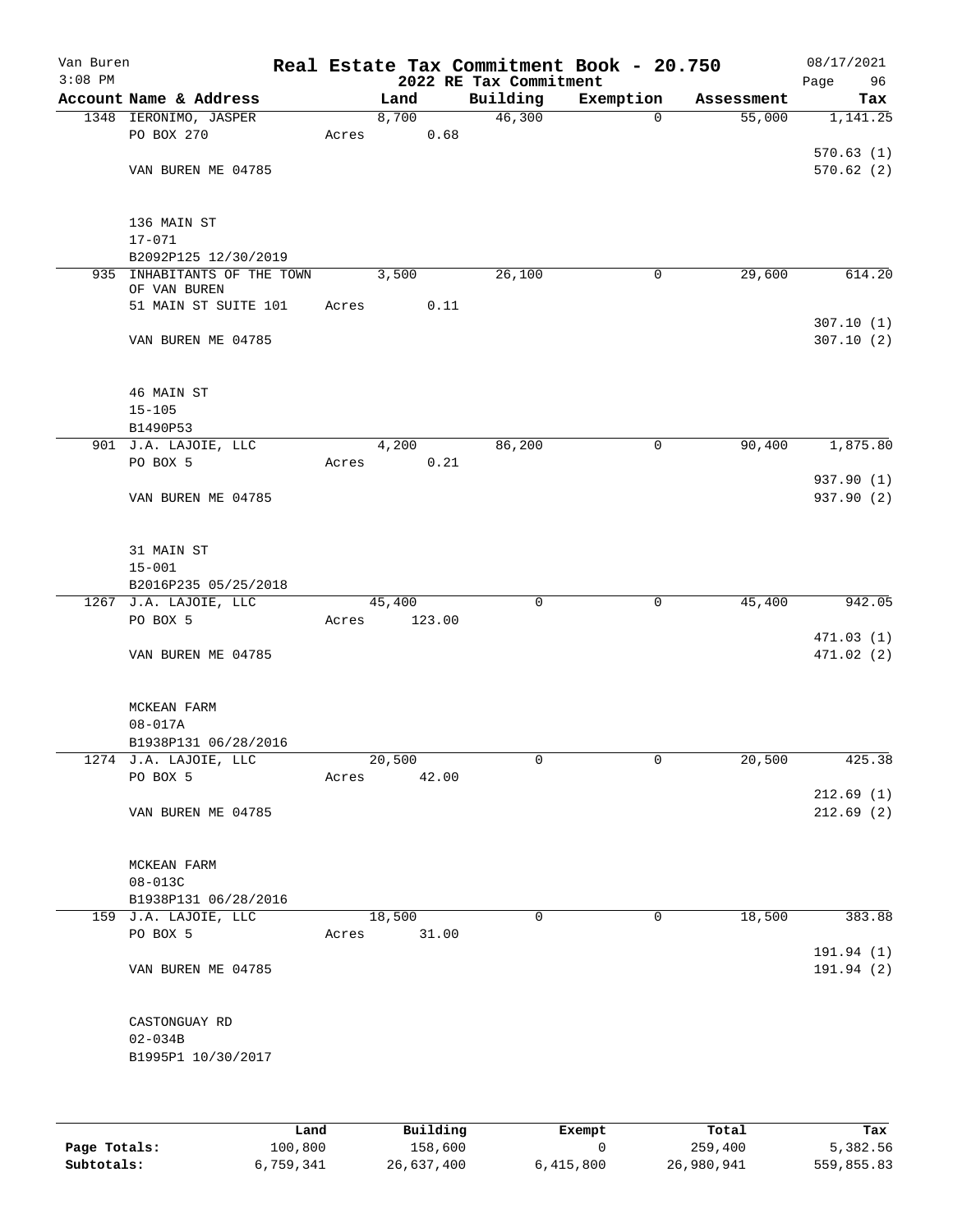| Van Buren<br>$3:08$ PM |                                               |       |        | 2022 RE Tax Commitment | Real Estate Tax Commitment Book - 20.750 |            | 08/17/2021<br>Page<br>97 |
|------------------------|-----------------------------------------------|-------|--------|------------------------|------------------------------------------|------------|--------------------------|
|                        | Account Name & Address                        |       | Land   | Building               | Exemption                                | Assessment | Tax                      |
|                        | 131 J.A. LAJOIE, LLC                          |       | 11,300 | 50,300                 | $\Omega$                                 | 61,600     | 1,278.20                 |
|                        | PO BOX 5                                      | Acres | 1.75   |                        |                                          |            |                          |
|                        |                                               |       |        |                        |                                          |            | 639.10(1)                |
|                        | VAN BUREN ME 04785                            |       |        |                        |                                          |            | 639.10 (2)               |
|                        |                                               |       |        |                        |                                          |            |                          |
|                        | 165 STATE ST                                  |       |        |                        |                                          |            |                          |
|                        | $12A-010$                                     |       |        |                        |                                          |            |                          |
|                        | B1938P131 06/28/2016                          |       |        |                        |                                          |            |                          |
|                        | 1595 J.A. LAJOIE, LLC                         |       | 14,600 | 0                      | 0                                        | 14,600     | 302.95                   |
|                        | PO BOX 5                                      | Acres | 26.00  |                        |                                          |            |                          |
|                        |                                               |       |        |                        |                                          |            | 151.48(1)                |
|                        | VAN BUREN ME 04785                            |       |        |                        |                                          |            | 151.47(2)                |
|                        |                                               |       |        |                        |                                          |            |                          |
|                        | DESJARDINS RD                                 |       |        |                        |                                          |            |                          |
|                        | $07 - 009A$                                   |       |        |                        |                                          |            |                          |
|                        | B1994P313 10/27/2017                          |       |        |                        |                                          |            |                          |
|                        | 1602 J.A. LAJOIE, LLC                         |       | 23,600 | 19,000                 | $\mathbf 0$                              | 42,600     | 883.95                   |
|                        | PO BOX 5                                      | Acres | 45.60  |                        |                                          |            | 441.98 (1)               |
|                        | VAN BUREN ME 04785                            |       |        |                        |                                          |            | 441.97 (2)               |
|                        |                                               |       |        |                        |                                          |            |                          |
|                        |                                               |       |        |                        |                                          |            |                          |
|                        | MARQUIS RD                                    |       |        |                        |                                          |            |                          |
|                        | $02 - 010B$                                   |       |        |                        |                                          |            |                          |
|                        | B2102P341 05/20/2020<br>1604 J.A. LAJOIE, LLC |       | 8,900  | $\mathbf 0$            | 0                                        | 8,900      | 184.68                   |
|                        | PO BOX 5                                      | Acres | 25.40  |                        |                                          |            |                          |
|                        |                                               |       |        |                        |                                          |            | 92.34(1)                 |
|                        | VAN BUREN ME 04785                            |       |        |                        |                                          |            | 92.34(2)                 |
|                        |                                               |       |        |                        |                                          |            |                          |
|                        | LAKE ROAD                                     |       |        |                        |                                          |            |                          |
|                        | $02 - 022C$                                   |       |        |                        |                                          |            |                          |
|                        | B2126P175 10/21/2020                          |       |        |                        |                                          |            |                          |
|                        | 585 JAMBARD, RITA                             |       | 8,800  | 31,200                 | 31,000                                   | 9,000      | 186.75                   |
|                        | 157 CHAMPLAIN STREET                          | Acres | 0.70   |                        | 02 Veteran                               |            |                          |
|                        |                                               |       |        |                        | 04 Homestead                             |            | 93.38(1)                 |
|                        | VAN BUREN ME 04785                            |       |        |                        |                                          |            | 93.37(2)                 |
|                        |                                               |       |        |                        |                                          |            |                          |
|                        | 157 CHAMPLAIN ST                              |       |        |                        |                                          |            |                          |
|                        | $19 - 021$                                    |       |        |                        |                                          |            |                          |
|                        | 249 JOAN CORMIER                              |       | 3,600  | 51,500                 | 31,000                                   | 24,100     | 500.08                   |
|                        | 116 CENTER ST APT 101                         | Acres | 0.12   |                        | 02 Veteran<br>04 Homestead               |            | 250.04(1)                |
|                        | VAN BUREN ME 04785                            |       |        |                        |                                          |            | 250.04(2)                |
|                        |                                               |       |        |                        |                                          |            |                          |
|                        |                                               |       |        |                        |                                          |            |                          |
|                        | 116 CENTER ST                                 |       |        |                        |                                          |            |                          |
|                        | $16 - 053$<br>B2146P152 02/22/2021 B1561P131  |       |        |                        |                                          |            |                          |
|                        |                                               |       |        |                        |                                          |            |                          |
|                        |                                               |       |        |                        |                                          |            |                          |
|                        |                                               |       |        |                        |                                          |            |                          |

|              | Land      | Building   | Exempt    | Total      | Tax        |
|--------------|-----------|------------|-----------|------------|------------|
| Page Totals: | 70,800    | 152,000    | 62,000    | 160,800    | 3,336.61   |
| Subtotals:   | 6,830,141 | 26,789,400 | 6,477,800 | 27,141,741 | 563,192.44 |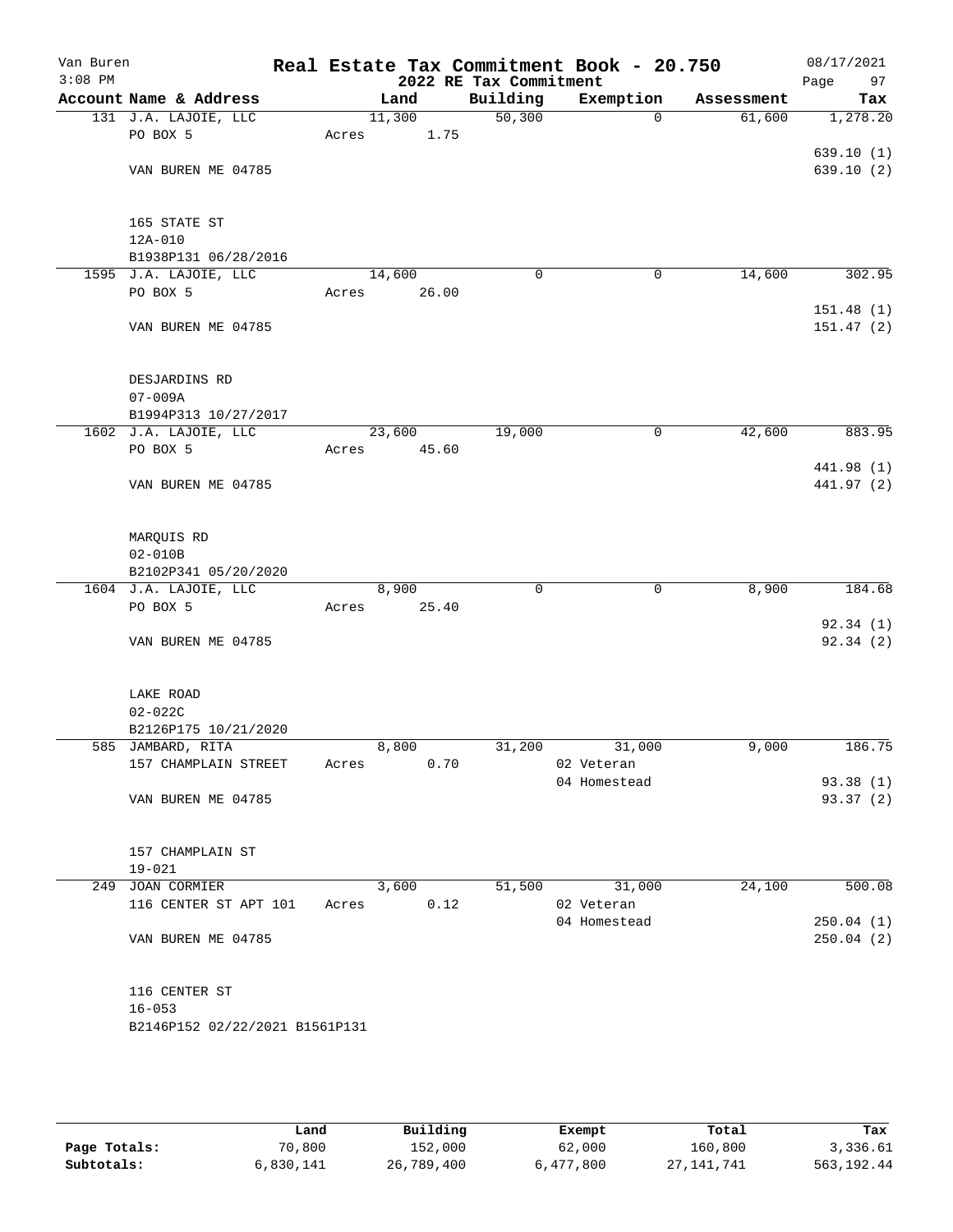| Van Buren    |                                               |       |        |          |                                    | Real Estate Tax Commitment Book - 20.750 |            | 08/17/2021             |
|--------------|-----------------------------------------------|-------|--------|----------|------------------------------------|------------------------------------------|------------|------------------------|
| $3:08$ PM    | Account Name & Address                        |       | Land   |          | 2022 RE Tax Commitment<br>Building | Exemption                                | Assessment | Page<br>98<br>Tax      |
|              | 1385 JP MORGAN CHASE BANK,                    |       | 10,600 |          | $\mathbf 0$                        | $\Omega$                                 | 10,600     | 219.95                 |
|              | ΝA<br>3415 VISION DRIVE                       | Acres |        | 1.08     |                                    |                                          |            |                        |
|              | COLUMBUS OH 43219                             |       |        |          |                                    |                                          |            | 109.98(1)<br>109.97(2) |
|              | RR 1                                          |       |        |          |                                    |                                          |            |                        |
|              | $23 - 118B$                                   |       |        |          |                                    |                                          |            |                        |
|              | B1667P138 01/19/2010<br>592 KALETA, DELCIA R  |       | 8,100  |          | 62,000                             | 31,000                                   | 39,100     | 811.33                 |
|              | 129 VIOLETTE STREET                           | Acres |        | 0.59     |                                    | 04 Homestead<br>03 Veteran (Non-Maine    |            | 405.67(1)              |
|              |                                               |       |        |          |                                    | Enlisted)                                |            |                        |
|              | VAN BUREN ME 04785                            |       |        |          |                                    |                                          |            | 405.66(2)              |
|              | 129 VIOLETTE ST                               |       |        |          |                                    |                                          |            |                        |
|              | $16 - 062$<br>B651P82                         |       |        |          |                                    |                                          |            |                        |
|              | 593 KATAHDIN TRUST COMPANY                    |       | 10,400 |          | 310,600                            | 0                                        | 321,000    | 6,660.75               |
|              | PO BOX 36                                     | Acres |        | 0.52     |                                    |                                          |            |                        |
|              |                                               |       |        |          |                                    |                                          |            | 3,330.38(1)            |
|              | HOULTON ME 04730                              |       |        |          |                                    |                                          |            | 3,330.37 (2)           |
|              | 29 MAIN ST<br>$13 - 027$                      |       |        |          |                                    |                                          |            |                        |
|              | B1231P264                                     |       |        |          |                                    |                                          |            |                        |
|              | 595 KEEGAN VARIETY, LLC                       |       | 2,400  |          | 36,900                             | 0                                        | 39,300     | 815.48                 |
|              | 564 MAIN STREET                               | Acres |        | 0.12     |                                    |                                          |            | 407.74 (1)             |
|              | VAN BUREN ME 04785                            |       |        |          |                                    |                                          |            | 407.74 (2)             |
|              | 564 MAIN ST                                   |       |        |          |                                    |                                          |            |                        |
|              | $24 - 016$                                    |       |        |          |                                    |                                          |            |                        |
|              | B1461P146<br>63 KENDRICK, JASON               |       | 5,500  |          | 15,900                             | 21,400                                   | 0          | 0.00                   |
|              | PO BOX 395                                    | Acres |        | 0.27     |                                    | 04 Homestead                             |            |                        |
|              | VAN BUREN ME 04785                            |       |        |          |                                    |                                          |            |                        |
|              | 211 CHAMPLAIN ST                              |       |        |          |                                    |                                          |            |                        |
|              | $19 - 052B$                                   |       |        |          |                                    |                                          |            |                        |
|              | B1715P250 03/25/2011<br>1070 KENNEDY, HEIDI M |       | 4,300  |          | 41,500                             | 25,000                                   | 20,800     | 431.60                 |
|              | 103 NOTRE DAME STREET                         | Acres |        | 0.17     |                                    | 04 Homestead                             |            | 215.80(1)              |
|              | VAN BUREN ME 04785                            |       |        |          |                                    |                                          |            | 215.80(2)              |
|              | 103 NOTRE DAME ST                             |       |        |          |                                    |                                          |            |                        |
|              | $17 - 024$                                    |       |        |          |                                    |                                          |            |                        |
|              | B1852P63 05/02/2014                           |       |        |          |                                    |                                          |            |                        |
|              | Land                                          |       |        | Building |                                    | Exempt                                   | Total      | Tax                    |
| Page Totals: | 41,300                                        |       |        | 466,900  |                                    | 77,400                                   | 430,800    | 8,939.11               |

**Subtotals:** 6,871,441 27,256,300 6,555,200 27,572,541 572,131.55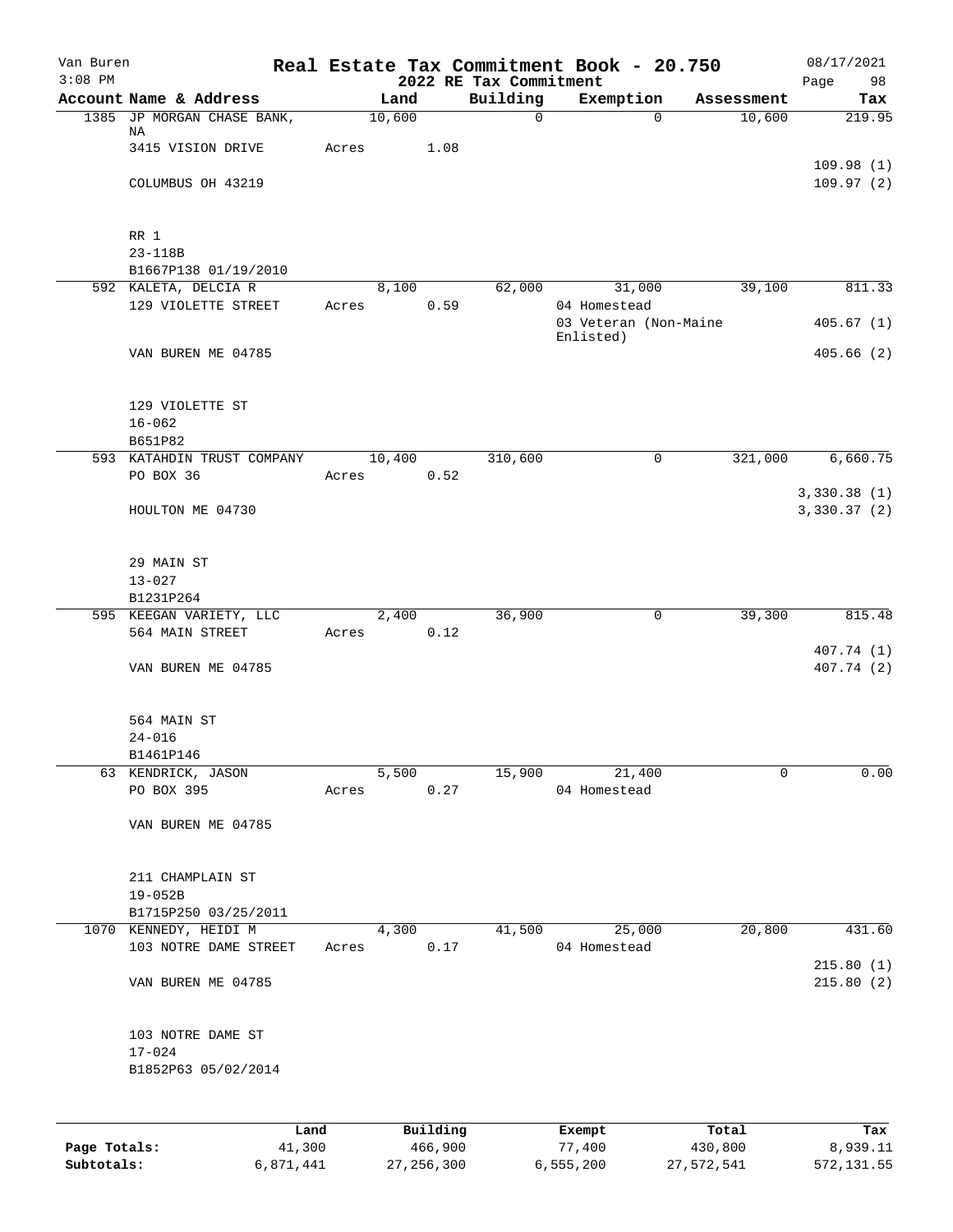| Van Buren<br>$3:08$ PM |                                         |       |       |      | 2022 RE Tax Commitment | Real Estate Tax Commitment Book - 20.750 |            | 08/17/2021<br>Page<br>99 |
|------------------------|-----------------------------------------|-------|-------|------|------------------------|------------------------------------------|------------|--------------------------|
|                        | Account Name & Address                  |       | Land  |      | Building               | Exemption                                | Assessment | Tax                      |
|                        | 1062 KENNEDY, HEIDI M                   |       | 3,800 |      | $\mathsf{O}$           | $\Omega$                                 | 3,800      | 78.85                    |
|                        | 103 NOTRE DAME STREET                   | Acres |       | 0.13 |                        |                                          |            |                          |
|                        |                                         |       |       |      |                        |                                          |            | 39.43(1)                 |
|                        | VAN BUREN ME 04785                      |       |       |      |                        |                                          |            | 39.42(2)                 |
|                        |                                         |       |       |      |                        |                                          |            |                          |
|                        | ST BRUNO ST                             |       |       |      |                        |                                          |            |                          |
|                        | $17 - 021$                              |       |       |      |                        |                                          |            |                          |
| 1277                   | B1852P65 05/02/2014<br>KIMBALL, DAVID C |       | 3,500 |      | 48,500                 | 25,000                                   | 27,000     | 560.25                   |
|                        | 118 CENTER STREET                       | Acres |       | 0.11 |                        | 04 Homestead                             |            |                          |
|                        |                                         |       |       |      |                        |                                          |            | 280.13(1)                |
|                        | VAN BUREN ME 04785                      |       |       |      |                        |                                          |            | 280.12 (2)               |
|                        | 118 CENTER ST                           |       |       |      |                        |                                          |            |                          |
|                        | $16 - 052$                              |       |       |      |                        |                                          |            |                          |
|                        | B2022P150 07/11/2018                    |       |       |      |                        |                                          |            |                          |
|                        | 700 KING, ERNEST J                      |       | 7,600 |      | 93,300                 | 31,000                                   | 69,900     | 1,450.43                 |
|                        | 237 MAIN STREET                         | Acres |       | 0.53 |                        | 04 Homestead                             |            |                          |
|                        |                                         |       |       |      |                        | 02 Veteran                               |            | 725.22(1)                |
|                        | VAN BUREN ME 04785                      |       |       |      |                        |                                          |            | 725.21(2)                |
|                        |                                         |       |       |      |                        |                                          |            |                          |
|                        | 237 MAIN ST                             |       |       |      |                        |                                          |            |                          |
|                        | $18 - 036$                              |       |       |      |                        |                                          |            |                          |
|                        | B1893P227 06/03/2015                    |       |       |      |                        |                                          |            |                          |
|                        | 598 KING, ERNEST K                      |       | 3,800 |      | 35,900                 | 25,000                                   | 14,700     | 305.03                   |
|                        | 114 PARK STREET                         | Acres |       | 0.13 |                        | 04 Homestead                             |            |                          |
|                        |                                         |       |       |      |                        |                                          |            | 152.52(1)                |
|                        | VAN BUREN ME 04785                      |       |       |      |                        |                                          |            | 152.51(2)                |
|                        | 114 PARK ST                             |       |       |      |                        |                                          |            |                          |
|                        | $17 - 065$                              |       |       |      |                        |                                          |            |                          |
|                        | B1206P118                               |       |       |      |                        |                                          |            |                          |
|                        | 323 KM CHASSE, LLC                      |       | 5,300 |      | 0                      | 0                                        | 5,300      | 109.98                   |
|                        | 150 LYNNE STREET                        | Acres |       | 0.25 |                        |                                          |            |                          |
|                        |                                         |       |       |      |                        |                                          |            | 54.99(1)                 |
|                        | VAN BUREN ME 04785                      |       |       |      |                        |                                          |            | 54.99(2)                 |
|                        | JACKSON ST                              |       |       |      |                        |                                          |            |                          |
|                        | $18 - 076$                              |       |       |      |                        |                                          |            |                          |
|                        | B2142P44 01/12/2021 B1037P243           |       |       |      |                        |                                          |            |                          |
|                        | 324 KM CHASSE, LLC                      |       | 5,200 |      | $\Omega$               | 0                                        | 5,200      | 107.90                   |
|                        | 150 LYNNE STREET                        | Acres |       | 0.26 |                        |                                          |            |                          |
|                        |                                         |       |       |      |                        |                                          |            | 53.95(1)                 |
|                        | VAN BUREN ME 04785                      |       |       |      |                        |                                          |            | 53.95(2)                 |
|                        | MAIN ST                                 |       |       |      |                        |                                          |            |                          |
|                        | $18 - 073$                              |       |       |      |                        |                                          |            |                          |
|                        | B2142P44 01/12/2021 B875P313            |       |       |      |                        |                                          |            |                          |
|                        |                                         |       |       |      |                        |                                          |            |                          |
|                        |                                         |       |       |      |                        |                                          |            |                          |

|              | Land      | Building   | Exempt    | Total      | Tax        |
|--------------|-----------|------------|-----------|------------|------------|
| Page Totals: | 29,200    | 177,700    | 81,000    | 125,900    | 2,612.44   |
| Subtotals:   | 6,900,641 | 27,434,000 | 6,636,200 | 27,698,441 | 574,743.99 |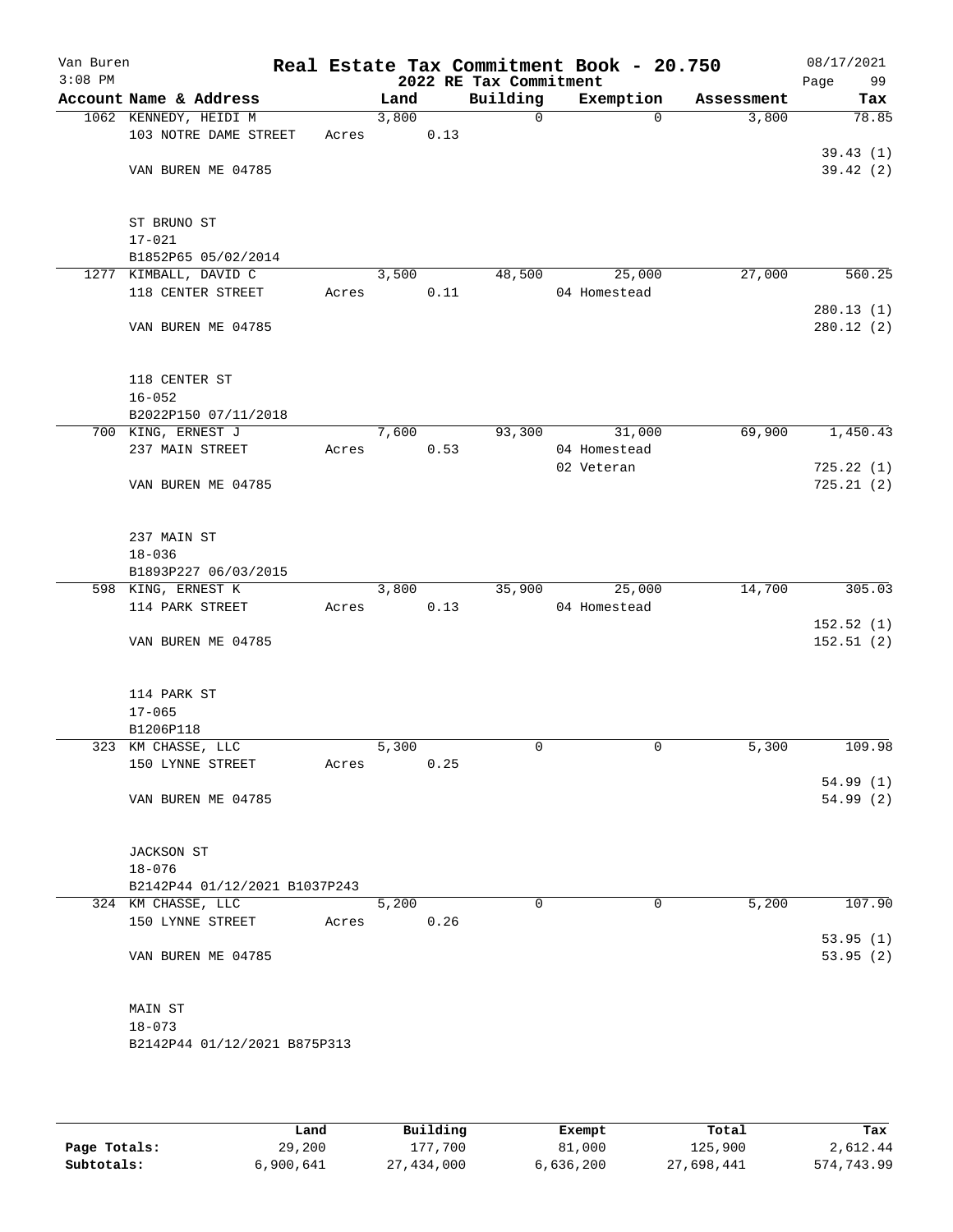| Van Buren<br>$3:08$ PM |                                           |       |        |      | 2022 RE Tax Commitment | Real Estate Tax Commitment Book - 20.750 |            | 08/17/2021<br>100<br>Page |
|------------------------|-------------------------------------------|-------|--------|------|------------------------|------------------------------------------|------------|---------------------------|
|                        | Account Name & Address                    |       | Land   |      | Building               | Exemption                                | Assessment | Tax                       |
|                        | 325 KM CHASSE, LLC                        |       | 21,000 |      | 74,200                 | $\Omega$                                 | 95,200     | 1,975.40                  |
|                        | 150 LYNNE STREET                          | Acres |        | 1.66 |                        |                                          |            |                           |
|                        |                                           |       |        |      |                        |                                          |            | 987.70 (1)                |
|                        | VAN BUREN ME 04785                        |       |        |      |                        |                                          |            | 987.70 (2)                |
|                        |                                           |       |        |      |                        |                                          |            |                           |
|                        |                                           |       |        |      |                        |                                          |            |                           |
|                        | 232 MAIN ST                               |       |        |      |                        |                                          |            |                           |
|                        | $18 - 071B$                               |       |        |      |                        |                                          |            |                           |
|                        | B2142P44 01/12/2021 B613P118              |       |        |      |                        |                                          |            |                           |
|                        | 600 KRAMARSKI, FRANCIS E                  |       | 4,500  |      | 62,300                 | 25,000                                   | 41,800     | 867.35                    |
|                        | KRAMARSKI, VIOLA A                        | Acres |        | 0.18 |                        | 04 Homestead                             |            |                           |
|                        | 155 HIGH STREET APT 101                   |       |        |      |                        |                                          |            | 433.68 (1)<br>433.67 (2)  |
|                        | VAN BUREN ME 04785                        |       |        |      |                        |                                          |            |                           |
|                        |                                           |       |        |      |                        |                                          |            |                           |
|                        | 155 HIGH ST                               |       |        |      |                        |                                          |            |                           |
|                        | $14 - 083$                                |       |        |      |                        |                                          |            |                           |
|                        | B1436P18                                  |       |        |      |                        |                                          |            |                           |
|                        | 147 KRIEGER, KEVIN                        |       | 10,600 |      | 66,700                 | 0                                        | 77,300     | 1,603.98                  |
|                        | BROOKSIDE MANOR MOTEL                     | Acres |        | 0.53 |                        |                                          |            |                           |
|                        | 140 MAIN STREET                           |       |        |      |                        |                                          |            | 801.99(1)                 |
|                        |                                           |       |        |      |                        |                                          |            | 801.99(2)                 |
|                        | VAN BUREN ME 04785                        |       |        |      |                        |                                          |            |                           |
|                        |                                           |       |        |      |                        |                                          |            |                           |
|                        | 142 MAIN STREET                           |       |        |      |                        |                                          |            |                           |
|                        | $17 - 068$                                |       |        |      |                        |                                          |            |                           |
|                        | B1469P307                                 |       |        |      |                        |                                          |            |                           |
|                        | 148 KRIEGER, KEVIN                        |       | 5,600  | 0.28 | 42,400                 | 25,000                                   | 23,000     | 477.25                    |
|                        | BROOKSIDE MANOR MOTEL<br>140 MAIN STREET  | Acres |        |      |                        | 04 Homestead                             |            | 238.63(1)                 |
|                        |                                           |       |        |      |                        |                                          |            | 238.62(2)                 |
|                        | VAN BUREN ME 04785                        |       |        |      |                        |                                          |            |                           |
|                        |                                           |       |        |      |                        |                                          |            |                           |
|                        | 140 MAIN ST                               |       |        |      |                        |                                          |            |                           |
|                        | $17 - 069$                                |       |        |      |                        |                                          |            |                           |
|                        | B1469P307 10/12/2005                      |       |        |      |                        |                                          |            |                           |
|                        | 127 KRUPA, ROBERT L JR                    |       | 6,000  |      | 44,900                 | 0                                        | 50,900     | 1,056.18                  |
|                        | 4023 COMLY STREET                         | Acres |        | 0.33 |                        |                                          |            |                           |
|                        |                                           |       |        |      |                        |                                          |            | 528.09(1)                 |
|                        | PHILADELPHIA PA 19135                     |       |        |      |                        |                                          |            | 528.09(2)                 |
|                        |                                           |       |        |      |                        |                                          |            |                           |
|                        |                                           |       |        |      |                        |                                          |            |                           |
|                        | 157 STATE ST                              |       |        |      |                        |                                          |            |                           |
|                        | 12A-007                                   |       |        |      |                        |                                          |            |                           |
|                        | B2100P350 B1099P193<br>602 LABBE, KENNETH |       | 10,500 |      | 127,400                | $\mathbf 0$                              | 137,900    | 2,861.43                  |
|                        | 177 LYNNE STREET                          | Acres |        | 1.04 |                        |                                          |            |                           |
|                        |                                           |       |        |      |                        |                                          |            | 1,430.72(1)               |
|                        | VAN BUREN ME 04785                        |       |        |      |                        |                                          |            | 1,430.71(2)               |
|                        |                                           |       |        |      |                        |                                          |            |                           |
|                        |                                           |       |        |      |                        |                                          |            |                           |
|                        | 268 MAIN ST                               |       |        |      |                        |                                          |            |                           |
|                        | $18 - 061$                                |       |        |      |                        |                                          |            |                           |
|                        | B1283P270                                 |       |        |      |                        |                                          |            |                           |
|                        |                                           |       |        |      |                        |                                          |            |                           |
|                        |                                           |       |        |      |                        |                                          |            |                           |

|              | Land      | Building   | Exempt    | Total      | Tax        |
|--------------|-----------|------------|-----------|------------|------------|
| Page Totals: | 58,200    | 417,900    | 50,000    | 426,100    | 8,841.59   |
| Subtotals:   | 6,958,841 | 27,851,900 | 6,686,200 | 28,124,541 | 583,585.58 |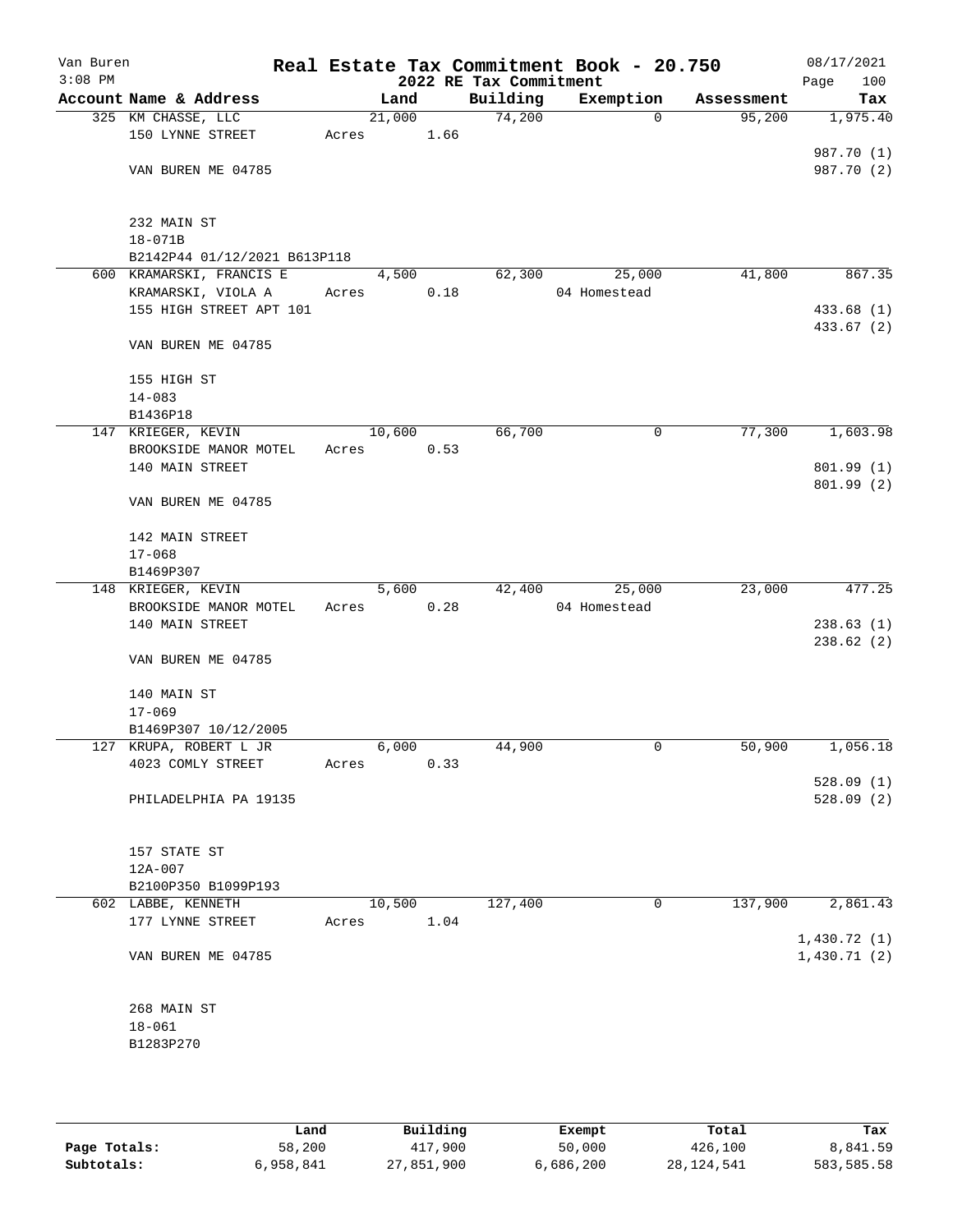| Van Buren<br>$3:08$ PM |                                                      |       |       |      | 2022 RE Tax Commitment | Real Estate Tax Commitment Book - 20.750 |            | 08/17/2021<br>Page<br>101 |
|------------------------|------------------------------------------------------|-------|-------|------|------------------------|------------------------------------------|------------|---------------------------|
|                        | Account Name & Address                               |       | Land  |      | Building               | Exemption                                | Assessment | Tax                       |
|                        | 603 LABBE, KENNETH H                                 |       | 6,100 |      | 61,900                 | 25,000                                   | 43,000     | 892.25                    |
|                        | 177 LYNNE STREET                                     | Acres |       | 0.34 |                        | 04 Homestead                             |            |                           |
|                        |                                                      |       |       |      |                        |                                          |            | 446.13(1)                 |
|                        | VAN BUREN ME 04785                                   |       |       |      |                        |                                          |            | 446.12 (2)                |
|                        |                                                      |       |       |      |                        |                                          |            |                           |
|                        |                                                      |       |       |      |                        |                                          |            |                           |
|                        | 177 LYNNE ST                                         |       |       |      |                        |                                          |            |                           |
|                        | $19 - 067$                                           |       |       |      |                        |                                          |            |                           |
|                        | B1205P324                                            |       |       |      |                        |                                          |            |                           |
|                        | 619 LABBE, KENNETH H<br>177 LYNNE STREET             |       | 3,800 |      | 0                      | 0                                        | 3,800      | 78.85                     |
|                        |                                                      | Acres |       | 0.13 |                        |                                          |            | 39.43(1)                  |
|                        | VAN BUREN ME 04785                                   |       |       |      |                        |                                          |            | 39.42 (2)                 |
|                        |                                                      |       |       |      |                        |                                          |            |                           |
|                        |                                                      |       |       |      |                        |                                          |            |                           |
|                        | MAIN ST                                              |       |       |      |                        |                                          |            |                           |
|                        | $18 - 062$                                           |       |       |      |                        |                                          |            |                           |
|                        | B1496P314                                            |       |       |      |                        |                                          |            |                           |
|                        | 617 LABBE, KENNETH H                                 |       | 3,200 |      | $\mathbf 0$            | $\mathbf 0$                              | 3,200      | 66.40                     |
|                        | 177 LYNNE STREET                                     | Acres |       | 3.20 |                        |                                          |            |                           |
|                        |                                                      |       |       |      |                        |                                          |            | 33.20(1)                  |
|                        | VAN BUREN ME 04785                                   |       |       |      |                        |                                          |            | 33.20(2)                  |
|                        |                                                      |       |       |      |                        |                                          |            |                           |
|                        | MAIN ST                                              |       |       |      |                        |                                          |            |                           |
|                        | $18 - 060$                                           |       |       |      |                        |                                          |            |                           |
|                        | B1496P314                                            |       |       |      |                        |                                          |            |                           |
|                        | 601 LABBE, VICKIE A                                  |       | 200   |      | $\mathbf 0$            | $\mathbf 0$                              | 200        | 4.15                      |
|                        | 25 PYA ROAD                                          | Acres |       | 0.17 |                        |                                          |            |                           |
|                        |                                                      |       |       |      |                        |                                          |            | 2.08(1)                   |
|                        | PORTLAND ME 04103                                    |       |       |      |                        |                                          |            | 2.07(2)                   |
|                        |                                                      |       |       |      |                        |                                          |            |                           |
|                        |                                                      |       |       |      |                        |                                          |            |                           |
|                        | SMITH ST.                                            |       |       |      |                        |                                          |            |                           |
|                        | $03A - 045$                                          |       |       |      |                        |                                          |            |                           |
|                        | B1747P249 01/05/2012 B489P219<br>624 LABRECK, LISA M |       | 4,700 |      | 86,000                 | 25,000                                   | 65,700     | 1,363.28                  |
|                        | 113 HILLSIDE STREET                                  | Acres |       | 0.20 |                        | 04 Homestead                             |            |                           |
|                        |                                                      |       |       |      |                        |                                          |            | 681.64(1)                 |
|                        | VAN BUREN ME 04785                                   |       |       |      |                        |                                          |            | 681.64(2)                 |
|                        |                                                      |       |       |      |                        |                                          |            |                           |
|                        |                                                      |       |       |      |                        |                                          |            |                           |
|                        | 113 HILLSIDE ST                                      |       |       |      |                        |                                          |            |                           |
|                        | $23 - 061$                                           |       |       |      |                        |                                          |            |                           |
|                        | B1375P87 10/21/2003                                  |       |       |      |                        |                                          |            |                           |
|                        | 626 LABRECQUE, LINDA A                               |       | 6,000 |      | 61,500                 | 31,000                                   | 36,500     | 757.38                    |
|                        | 1562 CHAPMAN ROAD                                    | Acres |       | 0.33 |                        | 02 Veteran                               |            |                           |
|                        |                                                      |       |       |      |                        | 04 Homestead                             |            | 378.69(1)                 |
|                        | CHAPMAN ME 04757                                     |       |       |      |                        |                                          |            | 378.69(2)                 |
|                        |                                                      |       |       |      |                        |                                          |            |                           |
|                        | 151 STATE ST                                         |       |       |      |                        |                                          |            |                           |
|                        | 12A-005                                              |       |       |      |                        |                                          |            |                           |
|                        | B810P128                                             |       |       |      |                        |                                          |            |                           |
|                        |                                                      |       |       |      |                        |                                          |            |                           |
|                        |                                                      |       |       |      |                        |                                          |            |                           |
|                        |                                                      |       |       |      |                        |                                          |            |                           |

|              | Land      | Building   | Exempt    | Total      | Tax        |
|--------------|-----------|------------|-----------|------------|------------|
| Page Totals: | 24,000    | 209,400    | 81,000    | 152,400    | 3,162.31   |
| Subtotals:   | 6,982,841 | 28,061,300 | 6,767,200 | 28,276,941 | 586,747.89 |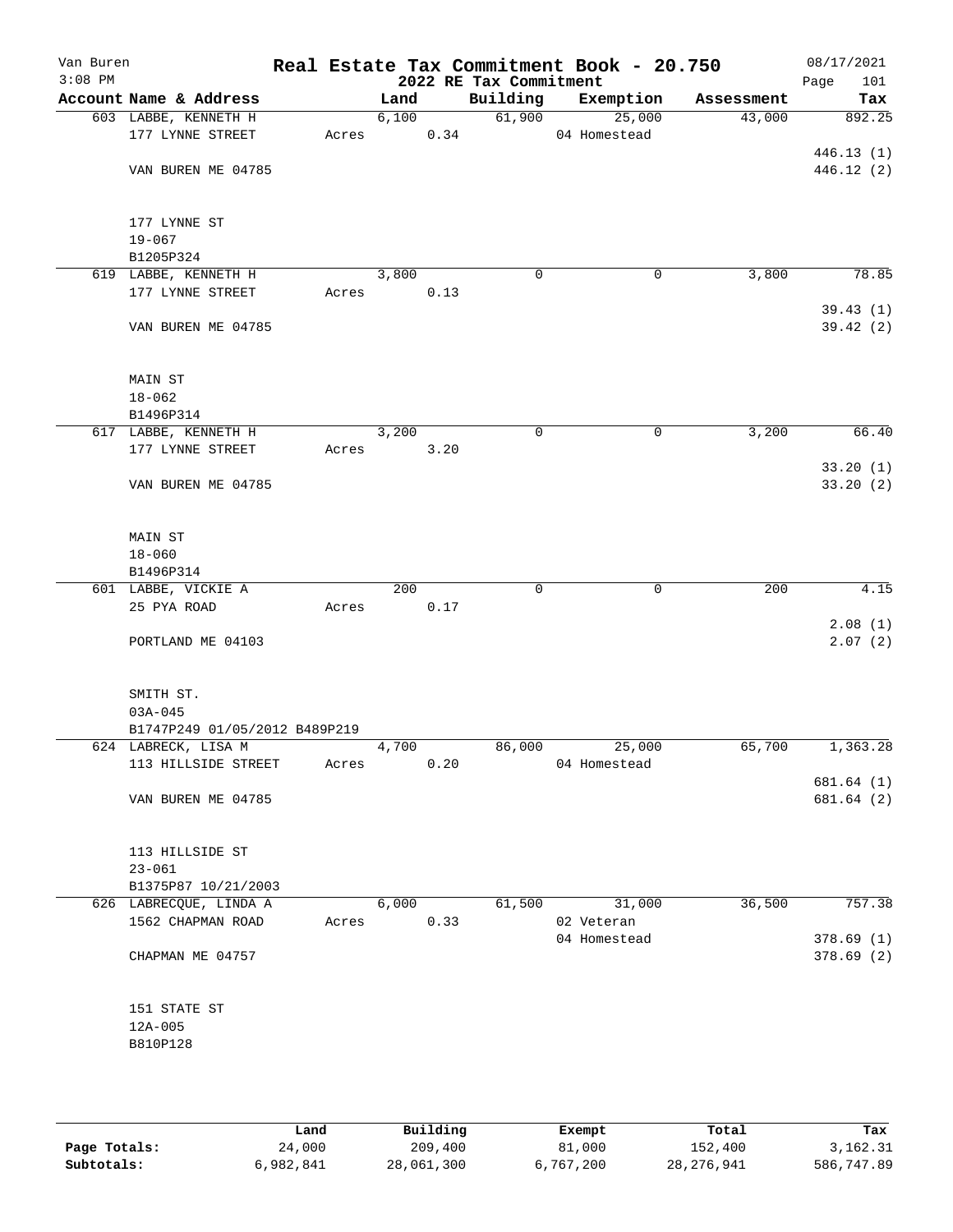| Van Buren |                                          |       |               |                        | Real Estate Tax Commitment Book - 20.750 |            | 08/17/2021  |
|-----------|------------------------------------------|-------|---------------|------------------------|------------------------------------------|------------|-------------|
| $3:08$ PM |                                          |       |               | 2022 RE Tax Commitment |                                          |            | 102<br>Page |
|           | Account Name & Address                   |       | Land          | Building               | Exemption<br>$\mathbf 0$                 | Assessment | Tax         |
|           | 191 LAFOREST, JOHN<br>P.O. BOX 8221      | Acres | 8,600<br>1.22 | 3,000                  |                                          | 11,600     | 240.70      |
|           |                                          |       |               |                        |                                          |            | 120.35(1)   |
|           | PORTLAND ME 04104                        |       |               |                        |                                          |            | 120.35(2)   |
|           |                                          |       |               |                        |                                          |            |             |
|           | 120 PARENT RD                            |       |               |                        |                                          |            |             |
|           | $09 - 041A$                              |       |               |                        |                                          |            |             |
|           | B2114P42 08/13/2020 B1901P109 07/30/2015 |       |               |                        |                                          |            |             |
|           | 628 LAGASSE, ALAN J                      |       | 4,800         | 87,400                 | 25,000                                   | 67,200     | 1,394.40    |
|           | LAGASSE, STELLA M                        | Acres | 0.21          |                        | 04 Homestead                             |            |             |
|           | 110 TYLER STREET                         |       |               |                        |                                          |            | 697.20(1)   |
|           | VAN BUREN ME 04785                       |       |               |                        |                                          |            | 697.20 (2)  |
|           | 110 TYLER ST                             |       |               |                        |                                          |            |             |
|           | $18 - 133$                               |       |               |                        |                                          |            |             |
|           | B640P29 02/05/1985                       |       |               |                        |                                          |            |             |
|           | 1596 LAGASSE, ALLAN J                    |       | 7,300         | 0                      | 0                                        | 7,300      | 151.48      |
|           | LAGASSE, STELLA M                        | Acres | 2.70          |                        |                                          |            |             |
|           | 110 TYLER STREET                         |       |               |                        |                                          |            | 75.74(1)    |
|           | VAN BUREN ME 04785                       |       |               |                        |                                          |            | 75.74(2)    |
|           | ROUTE 1                                  |       |               |                        |                                          |            |             |
|           | 08-048A                                  |       |               |                        |                                          |            |             |
|           | B1997P107 11/16/2017                     |       |               |                        |                                          |            |             |
|           | 1083 LAJOIE FUNERAL HOME,                |       | 3,300         | 3,600                  | $\mathbf 0$                              | 6,900      | 143.18      |
|           | <b>INC</b>                               |       |               |                        |                                          |            |             |
|           | 118 HIGH STREET STE 101 Acres            |       | 0.10          |                        |                                          |            | 71.59(1)    |
|           | VAN BUREN ME 04785                       |       |               |                        |                                          |            | 71.59(2)    |
|           | HIGH ST (PARKING LOT)                    |       |               |                        |                                          |            |             |
|           | 14-134A                                  |       |               |                        |                                          |            |             |
|           | B1821P256 08/01/2013                     |       |               |                        |                                          |            |             |
|           | 1084 LAJOIE FUNERAL HOME,                |       | 4,300         | 203,900                | 0                                        | 208,200    | 4,320.15    |
|           | INC<br>118 HIGH STREET STE 101 Acres     |       | 0.17          |                        |                                          |            |             |
|           |                                          |       |               |                        |                                          |            | 2,160.08(1) |
|           | VAN BUREN ME 04785                       |       |               |                        |                                          |            | 2,160.07(2) |
|           | 118 HIGH ST                              |       |               |                        |                                          |            |             |
|           | $14 - 122$                               |       |               |                        |                                          |            |             |
|           | B1821P256 08/01/2013                     |       |               |                        |                                          |            |             |
|           | 1592 LAJOIE GROWERS, LLC                 |       | 5,800         | 0                      | $\mathbf 0$                              | 5,800      | 120.35      |
|           | 121 FERRY STREET                         | Acres | 0.48          |                        |                                          |            |             |
|           |                                          |       |               |                        |                                          |            | 60.18(1)    |
|           | VAN BUREN ME 04785                       |       |               |                        |                                          |            | 60.17(2)    |
|           | PIERCE ST                                |       |               |                        |                                          |            |             |
|           | $18 - 048B$                              |       |               |                        |                                          |            |             |
|           | B1980P279 07/05/2017                     |       |               |                        |                                          |            |             |
|           |                                          |       |               |                        |                                          |            |             |
|           | Land                                     |       | Building      |                        | Exempt                                   | Total      | Tax         |

**Page Totals:** 34,100 297,900 25,000 307,000 6,370.26 **Subtotals:** 7,016,941 28,359,200 6,792,200 28,583,941 593,118.15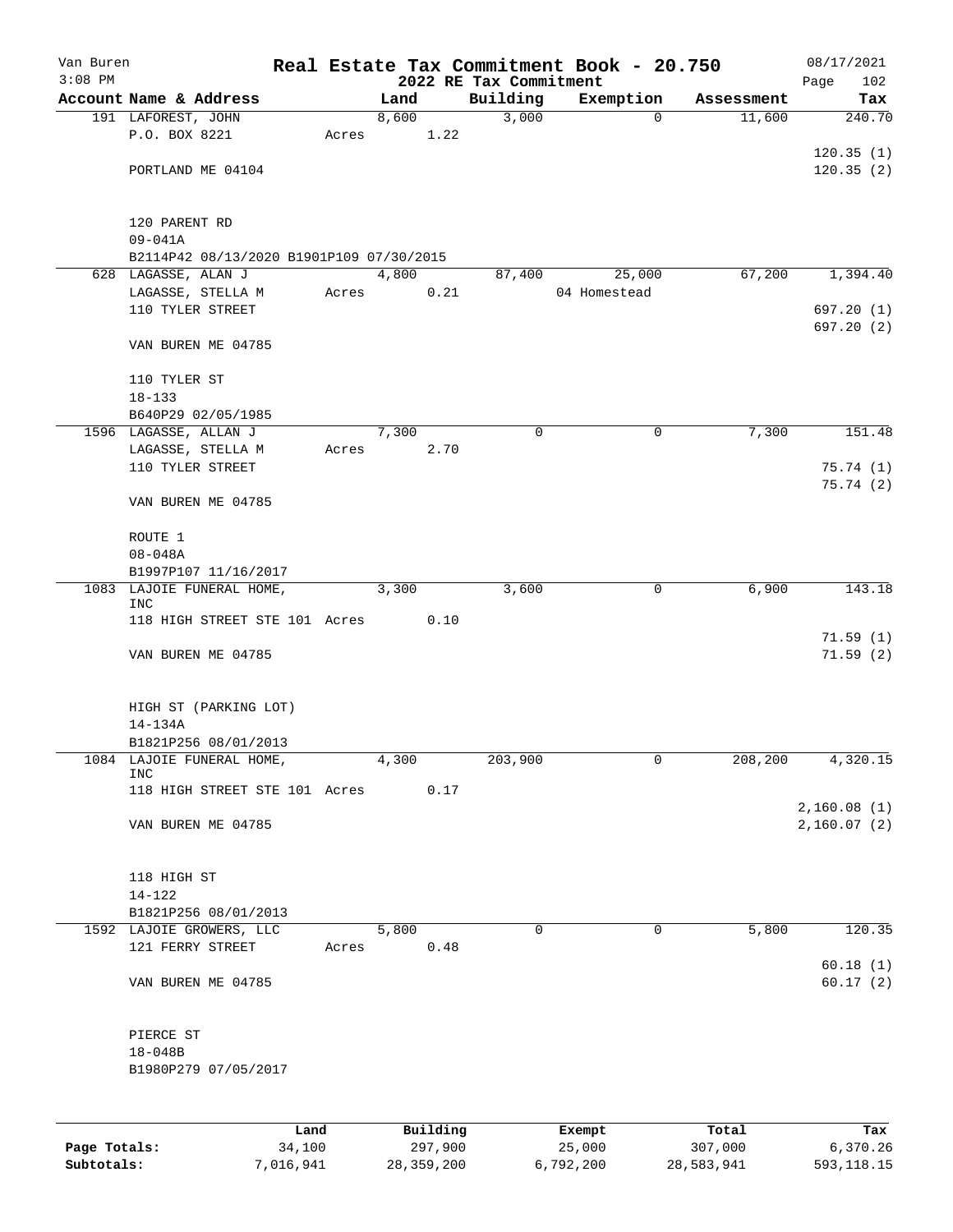| Van Buren |                          |       |        |          |                                    | Real Estate Tax Commitment Book - 20.750 |            | 08/17/2021             |
|-----------|--------------------------|-------|--------|----------|------------------------------------|------------------------------------------|------------|------------------------|
| $3:08$ PM | Account Name & Address   |       | Land   |          | 2022 RE Tax Commitment<br>Building | Exemption                                | Assessment | Page<br>103<br>Tax     |
|           | 1593 LAJOIE GROWERS, LLC |       | 3,400  |          | 0                                  | $\mathbf 0$                              | 3,400      | 70.55                  |
|           | 121 FERRY STREET         | Acres |        | 0.28     |                                    |                                          |            |                        |
|           |                          |       |        |          |                                    |                                          |            | 35.28(1)               |
|           | VAN BUREN ME 04785       |       |        |          |                                    |                                          |            | 35.27(2)               |
|           |                          |       |        |          |                                    |                                          |            |                        |
|           | PIERCE ST                |       |        |          |                                    |                                          |            |                        |
|           | $18 - 048C$              |       |        |          |                                    |                                          |            |                        |
|           | B1980P279 07/05/2017     |       |        |          |                                    |                                          |            |                        |
|           | 1580 LAJOIE GROWERS, LLC |       | 12,000 |          | 409,400                            | 0                                        | 421,400    | 8,744.05               |
|           | 121 FERRY STREET         | Acres |        | 1.00     |                                    |                                          |            |                        |
|           |                          |       |        |          |                                    |                                          |            | 4,372.03 (1)           |
|           | VAN BUREN ME 04785       |       |        |          |                                    |                                          |            | 4,372.02(2)            |
|           | 128 PIERCE ST            |       |        |          |                                    |                                          |            |                        |
|           | $18 - 048A$              |       |        |          |                                    |                                          |            |                        |
|           | B1899P109 07/20/2015     |       |        |          |                                    |                                          |            |                        |
|           | 1435 LAJOIE GROWERS, LLC |       | 15,300 |          | 0                                  | 0                                        | 15,300     | 317.48                 |
|           | 121 FERRY STREET         | Acres |        | 3.21     |                                    |                                          |            |                        |
|           |                          |       |        |          |                                    |                                          |            | 158.74(1)              |
|           | VAN BUREN ME 04785       |       |        |          |                                    |                                          |            | 158.74(2)              |
|           | PRODUCE DRIVE            |       |        |          |                                    |                                          |            |                        |
|           | $06 - 025D$              |       |        |          |                                    |                                          |            |                        |
|           | B1675P138 04/15/2010     |       |        |          |                                    |                                          |            |                        |
|           | 1541 LAJOIE GROWERS, LLC |       | 22,700 |          | $\mathbf 0$                        | $\mathbf 0$                              | 22,700     | 471.03                 |
|           | 121 FERRY STREET         | Acres |        | 8.13     |                                    |                                          |            |                        |
|           |                          |       |        |          |                                    |                                          |            | 235.52(1)              |
|           | VAN BUREN ME 04785       |       |        |          |                                    |                                          |            | 235.51(2)              |
|           | UPLAND ROAD              |       |        |          |                                    |                                          |            |                        |
|           | $14 - 035B$              |       |        |          |                                    |                                          |            |                        |
|           | B1731P233 08/10/2011     |       |        |          |                                    |                                          |            |                        |
|           | 1546 LAJOIE LIVING TRUST |       | 12,700 |          | 0                                  | 0                                        | 12,700     | 263.53                 |
|           | LAJOIE, DOMINIC &        | Acres |        | 14.50    |                                    |                                          |            |                        |
|           | RACHEL (TRUSTEES)        |       |        |          |                                    |                                          |            |                        |
|           | 140 ADAMS STREET         |       |        |          |                                    |                                          |            | 131.77 (1)             |
|           | VAN BUREN ME 04785       |       |        |          |                                    |                                          |            | 131.76(2)              |
|           | ADAMS STREET             |       |        |          |                                    |                                          |            |                        |
|           | $06 - 003C$              |       |        |          |                                    |                                          |            |                        |
|           | B1843P138 01/23/2014     |       |        |          |                                    |                                          |            |                        |
|           | 640 LAJOIE LIVING TRUST  |       | 27,200 |          | 0                                  | $\mathbf 0$                              | 27,200     | 564.40                 |
|           | LAJOIE, DOMINIC J. &     | Acres |        | 72.00    |                                    |                                          |            |                        |
|           | RACHEL M. (TRUSTEES)     |       |        |          |                                    |                                          |            |                        |
|           | 140 ADAMS STREET         |       |        |          |                                    |                                          |            | 282.20(1)<br>282.20(2) |
|           | VAN BUREN ME 04785       |       |        |          |                                    |                                          |            |                        |
|           | ALEXANDER RD             |       |        |          |                                    |                                          |            |                        |
|           | $07 - 020$               |       |        |          |                                    |                                          |            |                        |
|           | B1749P212 01/23/2012     |       |        |          |                                    |                                          |            |                        |
|           |                          |       |        |          |                                    |                                          |            |                        |
|           |                          | Land  |        | Building |                                    | Exempt                                   | Total      | Tax                    |

| Page Totals: | 93,300    | 409,400    |           | 502,700    | 10,431.04  |
|--------------|-----------|------------|-----------|------------|------------|
| Subtotals:   | 7,110,241 | 28,768,600 | 6,792,200 | 29,086,641 | 603,549.19 |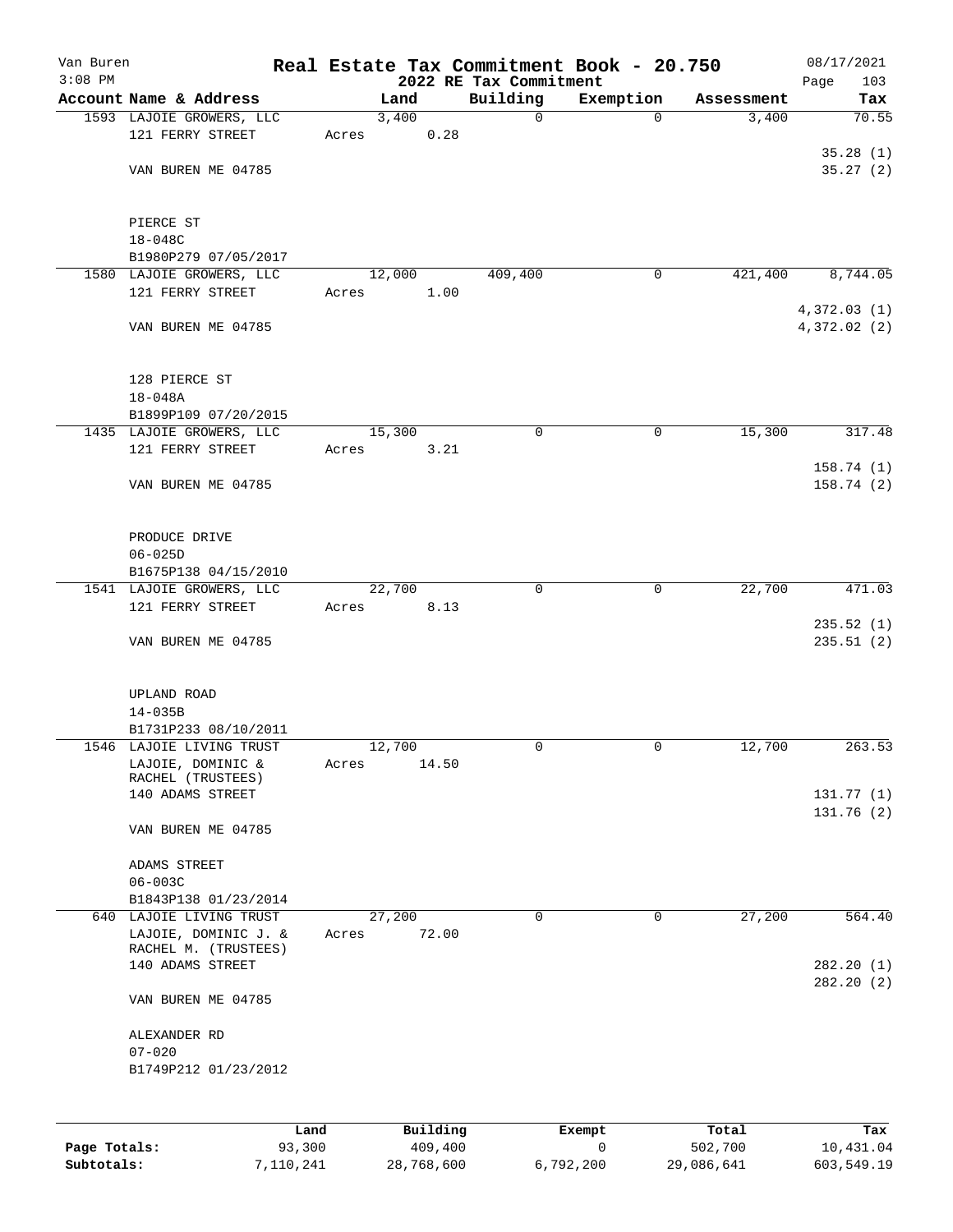| Van Buren |                                    |       |        |                        | Real Estate Tax Commitment Book - 20.750 |            | 08/17/2021             |
|-----------|------------------------------------|-------|--------|------------------------|------------------------------------------|------------|------------------------|
| $3:08$ PM |                                    |       |        | 2022 RE Tax Commitment |                                          |            | 104<br>Page            |
|           | Account Name & Address             |       | Land   | Building               | Exemption                                | Assessment | Tax                    |
|           | 631 LAJOIE, BRIAN J                |       | 5,800  | 78,100                 | 25,000                                   | 58,900     | 1,222.18               |
|           | LAJOIE, LORRAINE                   | Acres | 0.31   |                        | 04 Homestead                             |            |                        |
|           | 110 MCKINLEY STREET                |       |        |                        |                                          |            | 611.09(1)<br>611.09(2) |
|           | VAN BUREN ME 04785                 |       |        |                        |                                          |            |                        |
|           | 110 MCKINLEY ST                    |       |        |                        |                                          |            |                        |
|           | $14 - 140$                         |       |        |                        |                                          |            |                        |
|           | B529P163                           |       |        |                        |                                          |            |                        |
|           | 632 LAJOIE, DOMINIC J<br>(TRUSTEE) |       | 33,700 | $\mathbf 0$            | 0                                        | 33,700     | 699.28                 |
|           | LAJOIE, RACHEL M                   | Acres | 91.00  |                        |                                          |            |                        |
|           | (TRUSTEE)                          |       |        |                        |                                          |            |                        |
|           | 140 ADAMS STREET                   |       |        |                        |                                          |            | 349.64 (1)             |
|           | VAN BUREN ME 04785                 |       |        |                        |                                          |            | 349.64(2)              |
|           | ALEXANDER ROAD                     |       |        |                        |                                          |            |                        |
|           | $08 - 036B$                        |       |        |                        |                                          |            |                        |
|           | B1749P219 01/23/2012 B1359P182     |       |        |                        |                                          |            |                        |
|           | 634 LAJOIE, DOMINIC J              |       | 65,300 | $\mathbf 0$            | 0                                        | 65,300     | 1,354.98               |
|           | (TRUSTEE)                          |       |        |                        |                                          |            |                        |
|           | LAJOIE, RACHEL M<br>(TRUSTEE)      | Acres | 181.00 |                        |                                          |            |                        |
|           | 140 ADAMS STREET                   |       |        |                        |                                          |            | 677.49 (1)             |
|           |                                    |       |        |                        |                                          |            | 677.49(2)              |
|           | VAN BUREN ME 04785                 |       |        |                        |                                          |            |                        |
|           | ALEXANDER ROAD                     |       |        |                        |                                          |            |                        |
|           | $08 - 033A$                        |       |        |                        |                                          |            |                        |
|           | B1749P219 01/23/2012 B647P81       |       |        |                        |                                          |            |                        |
|           | 635 LAJOIE, DOMINIC J              |       | 64,000 | 51,000                 | 0                                        | 115,000    | 2,386.25               |
|           | (TRUSTEE)<br>LAJOIE, RACHEL M      | Acres | 163.00 |                        |                                          |            |                        |
|           | (TRUSTEE)                          |       |        |                        |                                          |            |                        |
|           | 140 ADAMS STREET                   |       |        |                        |                                          |            | 1, 193.13(1)           |
|           |                                    |       |        |                        |                                          |            | 1, 193.12(2)           |
|           | VAN BUREN ME 04785                 |       |        |                        |                                          |            |                        |
|           | RR 1                               |       |        |                        |                                          |            |                        |
|           | $08 - 053A$                        |       |        |                        |                                          |            |                        |
|           | B1749P212 01/23/2012               |       |        |                        |                                          |            |                        |
|           | 636 LAJOIE, DOMINIC J<br>(TRUSTEE) |       | 12,400 | 86,500                 | 0                                        | 98,900     | 2,052.18               |
|           | LAJOIE, RACHEL M<br>(TRUSTEE)      | Acres | 1.26   |                        |                                          |            |                        |
|           | 140 ADAMS STREET                   |       |        |                        |                                          |            | 1,026.09(1)            |
|           | VAN BUREN ME 04785                 |       |        |                        |                                          |            | 1,026.09(2)            |
|           | 171 UPLAND RD                      |       |        |                        |                                          |            |                        |
|           | $14 - 035A$                        |       |        |                        |                                          |            |                        |
|           | B1749P209 01/23/2012 B1025P55      |       |        |                        |                                          |            |                        |

|              | Land      | Building   | Exempt    | Total        | Tax        |
|--------------|-----------|------------|-----------|--------------|------------|
| Page Totals: | 181,200   | 215,600    | 25,000    | 371,800      | 7.714.87   |
| Subtotals:   | 7,291,441 | 28,984,200 | 6,817,200 | 29, 458, 441 | 611,264.06 |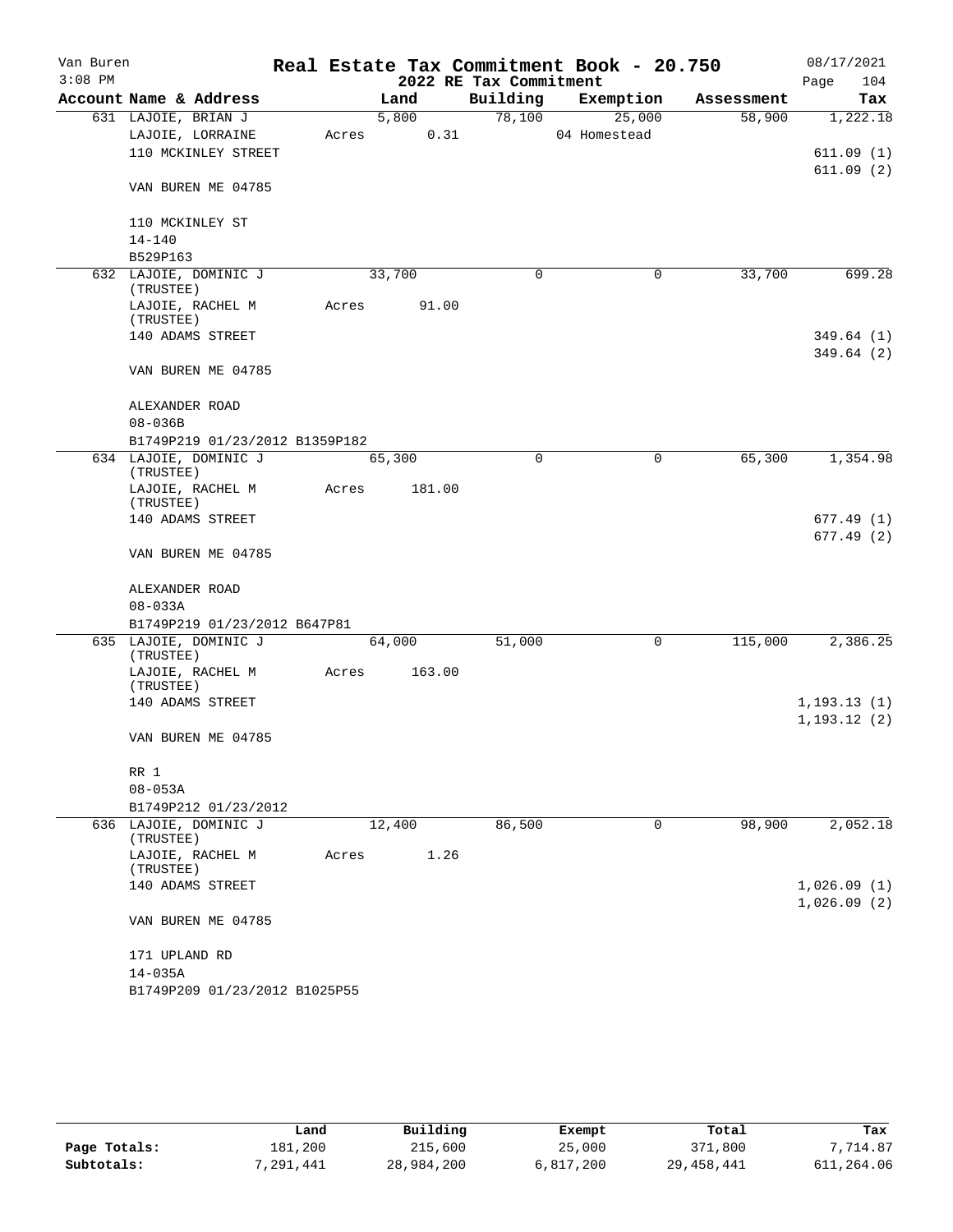| Van Buren |                                           |       |         |      |                        | Real Estate Tax Commitment Book - 20.750 |            | 08/17/2021               |
|-----------|-------------------------------------------|-------|---------|------|------------------------|------------------------------------------|------------|--------------------------|
| $3:08$ PM |                                           |       |         |      | 2022 RE Tax Commitment |                                          |            | 105<br>Page              |
|           | Account Name & Address                    |       | Land    |      | Building               | Exemption                                | Assessment | Tax                      |
|           | 638 LAJOIE, DOMINIC J<br>(TRUSTEE)        |       | 50, 500 |      | $\mathbf 0$            | $\Omega$                                 | 50, 500    | 1,047.88                 |
|           | LAJOIE, RACHEL M<br>(TRUSTEE)             | Acres | 177.00  |      |                        |                                          |            |                          |
|           | 140 ADAMS STREET                          |       |         |      |                        |                                          |            | 523.94(1)<br>523.94(2)   |
|           | VAN BUREN ME 04785                        |       |         |      |                        |                                          |            |                          |
|           | NOEL OUELLETTE FARM                       |       |         |      |                        |                                          |            |                          |
|           | $07 - 014$<br>B1749P212 01/23/2012        |       |         |      |                        |                                          |            |                          |
|           | 639 LAJOIE, DOMINIC J                     |       | 4,000   |      | 1,000                  | 0                                        | 5,000      | 103.75                   |
|           | (TRUSTEE)<br>LAJOIE, RACHEL M             | Acres |         | 0.25 |                        |                                          |            |                          |
|           | (TRUSTEE)                                 |       |         |      |                        |                                          |            |                          |
|           | 140 ADAMS STREET                          |       |         |      |                        |                                          |            | 51.88(1)<br>51.87(2)     |
|           | VAN BUREN ME 04785                        |       |         |      |                        |                                          |            |                          |
|           | VIOLETTE SIDING                           |       |         |      |                        |                                          |            |                          |
|           | $08 - 034C$                               |       |         |      |                        |                                          |            |                          |
|           | B1749P212 01/23/2012                      |       |         |      |                        |                                          |            |                          |
|           | 655 LAJOIE, DOMINIC J<br>(TRUSTEE)        |       | 500     |      | $\Omega$               | $\mathbf 0$                              | 500        | 10.38                    |
|           | LAJOIE, RACHEL M<br>(TRUSTEE)             | Acres |         | 3.00 |                        |                                          |            |                          |
|           | 140 ADAMS STREET                          |       |         |      |                        |                                          |            | 5.19(1)                  |
|           | VAN BUREN ME 04785                        |       |         |      |                        |                                          |            | 5.19(2)                  |
|           | OFF MAIN STREET                           |       |         |      |                        |                                          |            |                          |
|           | $08 - 033D$                               |       |         |      |                        |                                          |            |                          |
|           | B1749P222 01/23/2012 B1449P220            |       |         |      |                        |                                          |            |                          |
|           | 270 LAJOIE, DOMINIC J<br>(TRUSTEE)        |       | 14,400  |      | 195,200                | 25,000                                   | 184,600    | 3,830.45                 |
|           | LAJOIE, RACHEL M<br>(TRUSTEE)             | Acres |         | 4.90 |                        | 04 Homestead                             |            |                          |
|           | 140 ADAMS STREET                          |       |         |      |                        |                                          |            | 1,915.23(1)              |
|           | VAN BUREN ME 04785                        |       |         |      |                        |                                          |            | 1,915.22(2)              |
|           | 140 ADAMS ST                              |       |         |      |                        |                                          |            |                          |
|           | $06 - 003B$                               |       |         |      |                        |                                          |            |                          |
|           | B1749P224 01/23/2012 B1733P252 08/29/2011 |       |         |      |                        |                                          |            |                          |
|           | 642 LAJOIE, GERARD                        |       | 6,500   |      | 71,000                 | 25,000                                   | 52,500     | 1,089.38                 |
|           | LAJOIE, BERNADETTE                        | Acres |         | 0.38 |                        | 04 Homestead                             |            |                          |
|           | 112 JACKSON STREET                        |       |         |      |                        |                                          |            | 544.69 (1)<br>544.69 (2) |
|           | VAN BUREN ME 04785                        |       |         |      |                        |                                          |            |                          |
|           | 112 JACKSON ST                            |       |         |      |                        |                                          |            |                          |
|           | $18 - 091$                                |       |         |      |                        |                                          |            |                          |
|           | B931P228                                  |       |         |      |                        |                                          |            |                          |
|           |                                           |       |         |      |                        |                                          |            |                          |

|              | Land       | Building     | Exempt    | Total      | Tax        |
|--------------|------------|--------------|-----------|------------|------------|
| Page Totals: | 75,900     | 267,200      | 50,000    | 293,100    | 6,081.84   |
| Subtotals:   | , 367, 341 | 29, 251, 400 | 6,867,200 | 29,751,541 | 617,345.90 |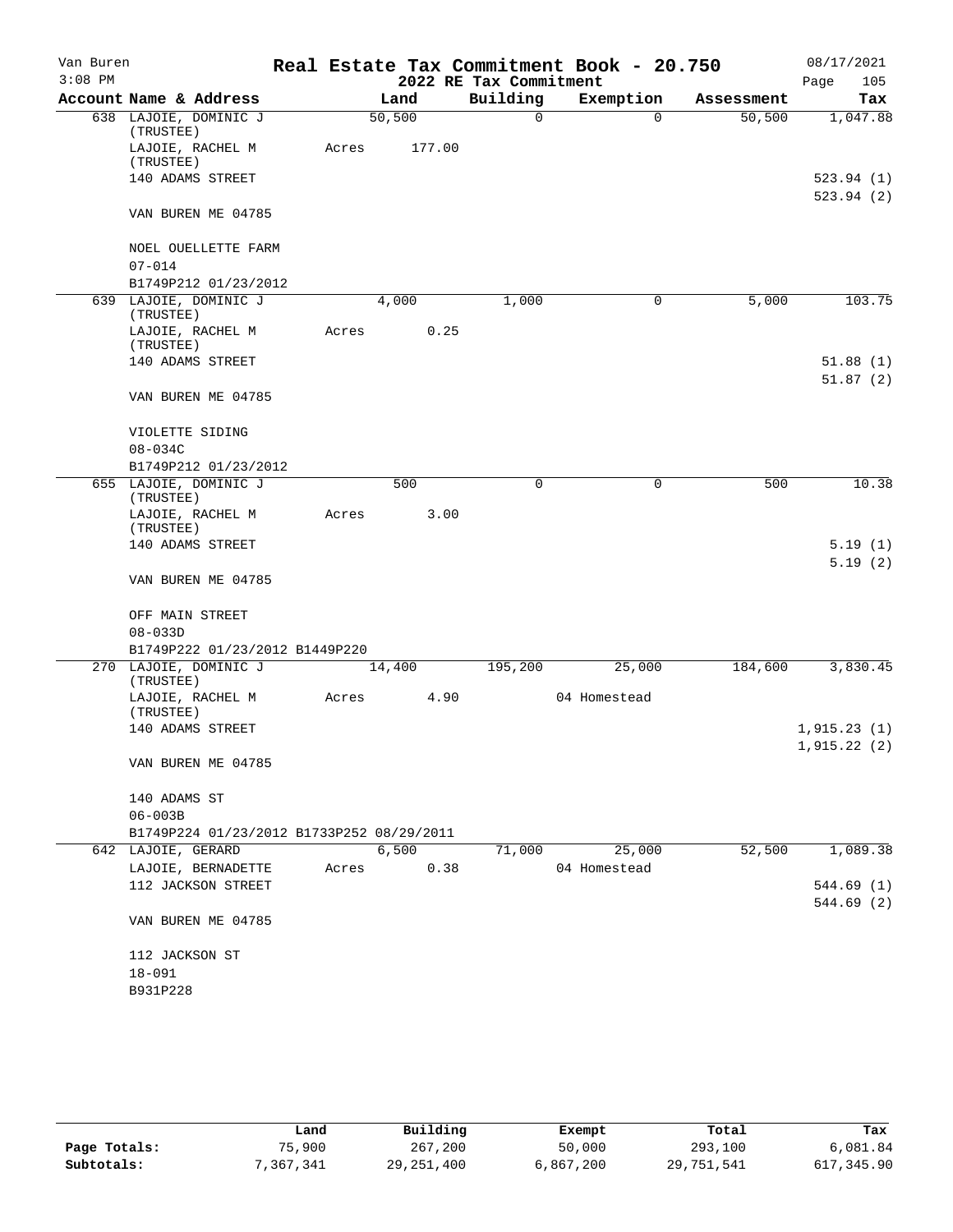| Van Buren |                                |       |                |                        | Real Estate Tax Commitment Book - 20.750 |                        | 08/17/2021      |
|-----------|--------------------------------|-------|----------------|------------------------|------------------------------------------|------------------------|-----------------|
| $3:08$ PM | Account Name & Address         |       |                | 2022 RE Tax Commitment |                                          |                        | 106<br>Page     |
|           | 93 LAJOIE, JAY G               |       | Land<br>20,000 | Building<br>155,100    | Exemption<br>25,000                      | Assessment<br>150, 100 | Tax<br>3,114.58 |
|           | LAJOIE, ASHLEY E               | Acres | 22.50          |                        | 04 Homestead                             |                        |                 |
|           | PO BOX 5                       |       |                |                        |                                          |                        | 1,557.29(1)     |
|           |                                |       |                |                        |                                          |                        | 1,557.29(2)     |
|           | VAN BUREN ME 04785             |       |                |                        |                                          |                        |                 |
|           |                                |       |                |                        |                                          |                        |                 |
|           | 109 LAKE RD                    |       |                |                        |                                          |                        |                 |
|           | $02 - 028$                     |       |                |                        |                                          |                        |                 |
|           | B2096P327 04/03/2020           |       |                |                        |                                          |                        |                 |
|           | 644 LAJOIE, JOHN P             |       | 27,600         | 158,500                | 25,000                                   | 161,100                | 3,342.83        |
|           | LAJOIE, PEGGY                  | Acres | 44.00          |                        | 04 Homestead                             |                        |                 |
|           | 745 MAIN STREET                |       |                |                        |                                          |                        | 1,671.42(1)     |
|           | VAN BUREN ME 04785             |       |                |                        |                                          |                        | 1,671.41(2)     |
|           |                                |       |                |                        |                                          |                        |                 |
|           | 745 MAIN ST                    |       |                |                        |                                          |                        |                 |
|           | $08 - 013D$                    |       |                |                        |                                          |                        |                 |
|           | B1321P247 08/16/2002           |       |                |                        |                                          |                        |                 |
|           | 645 LAJOIE, KENNETH R          |       | 4,800          | 36,200                 | 0                                        | 41,000                 | 850.75          |
|           | PO BOX 525                     | Acres | 0.21           |                        |                                          |                        |                 |
|           |                                |       |                |                        |                                          |                        | 425.38(1)       |
|           | <b>BATH ME 04530</b>           |       |                |                        |                                          |                        | 425.37(2)       |
|           | 109 WILSON ST                  |       |                |                        |                                          |                        |                 |
|           | $23 - 030$                     |       |                |                        |                                          |                        |                 |
|           | B597P297                       |       |                |                        |                                          |                        |                 |
|           | 646 LAJOIE, KENNETH R          |       | 4,900          | 46,900                 | $\mathbf 0$                              | 51,800                 | 1,074.85        |
|           | PO BOX 525                     | Acres | 0.22           |                        |                                          |                        |                 |
|           |                                |       |                |                        |                                          |                        | 537.43(1)       |
|           | <b>BATH ME 04530</b>           |       |                |                        |                                          |                        | 537.42(2)       |
|           |                                |       |                |                        |                                          |                        |                 |
|           | 113 WILSON ST                  |       |                |                        |                                          |                        |                 |
|           | $23 - 031$                     |       |                |                        |                                          |                        |                 |
|           | B828P138                       |       |                |                        |                                          |                        |                 |
|           | 647 LAJOIE, KIM (TRUSTEE)      |       | 4,300          | 0                      | 0                                        | 4,300                  | 89.23           |
|           | LAJOIE, GILBERT                | Acres | 10.00          |                        |                                          |                        |                 |
|           | (TRUSTEE)                      |       |                |                        |                                          |                        |                 |
|           | 34 MAIN STREET                 |       |                |                        |                                          |                        | 44.62 (1)       |
|           |                                |       |                |                        |                                          |                        | 44.61 (2)       |
|           | VAN BUREN ME 04785             |       |                |                        |                                          |                        |                 |
|           | OFF ALEXANDER RD               |       |                |                        |                                          |                        |                 |
|           | $08 - 005C$                    |       |                |                        |                                          |                        |                 |
|           | B1715P294 03/28/2011           |       |                |                        |                                          |                        |                 |
|           | 648 LAJOIE, KIM (TRUSTEE)      |       | 27,800         | 0                      | 0                                        | 27,800                 | 576.85          |
|           | LAJOIE, GILBERT                | Acres | 49.00          |                        |                                          |                        |                 |
|           | (TRUSTEE)<br>34 MAIN STREET    |       |                |                        |                                          |                        | 288.43(1)       |
|           |                                |       |                |                        |                                          |                        | 288.42(2)       |
|           | VAN BUREN ME 04785             |       |                |                        |                                          |                        |                 |
|           | ALEXANDER RD                   |       |                |                        |                                          |                        |                 |
|           | $09 - 006$                     |       |                |                        |                                          |                        |                 |
|           | B1715P249 03/28/2011 B1399P145 |       |                |                        |                                          |                        |                 |
|           |                                |       |                |                        |                                          |                        |                 |
|           |                                |       |                |                        |                                          |                        |                 |
|           |                                |       |                |                        |                                          |                        |                 |
|           |                                |       |                |                        |                                          |                        |                 |

|              | Land      | Building   | Exempt    | Total      | Tax        |
|--------------|-----------|------------|-----------|------------|------------|
| Page Totals: | 89,400    | 396,700    | 50,000    | 436,100    | 9,049.09   |
| Subtotals:   | 7,456,741 | 29,648,100 | 6,917,200 | 30,187,641 | 626,394.99 |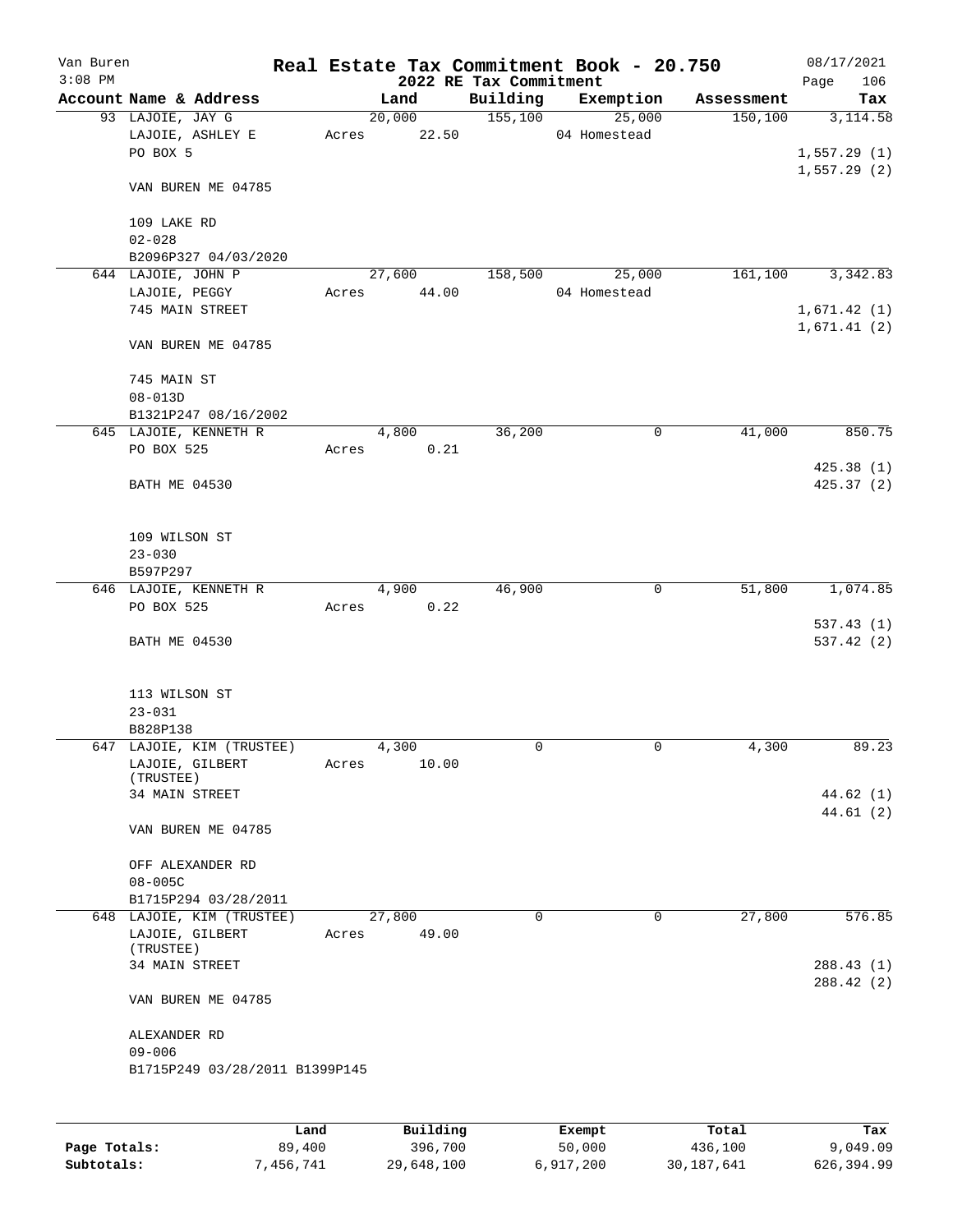| Van Buren |                        |                                                             |       |        |                        | Real Estate Tax Commitment Book - 20.750 |            | 08/17/2021  |
|-----------|------------------------|-------------------------------------------------------------|-------|--------|------------------------|------------------------------------------|------------|-------------|
| $3:08$ PM |                        |                                                             |       |        | 2022 RE Tax Commitment |                                          |            | 107<br>Page |
|           | Account Name & Address |                                                             |       | Land   | Building               | Exemption                                | Assessment | Tax         |
|           |                        | 649 LAJOIE, KIM (TRUSTEE)                                   |       | 3,500  | 30,600                 | 0                                        | 34,100     | 707.58      |
|           | LAJOIE, GILBERT        |                                                             | Acres | 0.19   |                        |                                          |            |             |
|           | (TRUSTEE)              |                                                             |       |        |                        |                                          |            |             |
|           | 34 MAIN STREET         |                                                             |       |        |                        |                                          |            | 353.79(1)   |
|           |                        |                                                             |       |        |                        |                                          |            | 353.79(2)   |
|           | VAN BUREN ME 04785     |                                                             |       |        |                        |                                          |            |             |
|           | 848 MAIN ST            |                                                             |       |        |                        |                                          |            |             |
|           | $08 - 034D$            |                                                             |       |        |                        |                                          |            |             |
|           |                        | B1715P294 03/28/2011 B1399P145                              |       |        |                        |                                          |            |             |
|           |                        | 650 LAJOIE, KIM (TRUSTEE)                                   |       | 9,300  | $\Omega$               | 0                                        | 9,300      | 192.98      |
|           | LAJOIE, GILBERT        |                                                             | Acres | 11.50  |                        |                                          |            |             |
|           | (TRUSTEE)              |                                                             |       |        |                        |                                          |            |             |
|           | 34 MAIN STREET         |                                                             |       |        |                        |                                          |            | 96.49(1)    |
|           |                        |                                                             |       |        |                        |                                          |            | 96.49(2)    |
|           | VAN BUREN ME 04785     |                                                             |       |        |                        |                                          |            |             |
|           |                        |                                                             |       |        |                        |                                          |            |             |
|           | US 1                   |                                                             |       |        |                        |                                          |            |             |
|           | $08 - 035C$            |                                                             |       |        |                        |                                          |            |             |
|           |                        | B1715P294 03/28/2011 B1399P145                              |       |        |                        |                                          |            |             |
|           |                        | 651 LAJOIE, KIM (TRUSTEE)                                   |       | 10,500 | 100,400                | 0                                        | 110,900    | 2,301.18    |
|           | LAJOIE, GILBERT        |                                                             | Acres | 1.00   |                        |                                          |            |             |
|           | (TRUSTEE)              |                                                             |       |        |                        |                                          |            |             |
|           | 34 MAIN STREET         |                                                             |       |        |                        |                                          |            | 1,150.59(1) |
|           |                        |                                                             |       |        |                        |                                          |            | 1,150.59(2) |
|           | VAN BUREN ME 04785     |                                                             |       |        |                        |                                          |            |             |
|           | 120 TOWER DR           |                                                             |       |        |                        |                                          |            |             |
|           | 12A-034                |                                                             |       |        |                        |                                          |            |             |
|           |                        | B1715P294 03/28/2011 B1715P288 03/28/2011 B1690P163         |       |        |                        |                                          |            |             |
|           |                        | 08/11/2010 B1069P290                                        |       |        |                        |                                          |            |             |
|           |                        | 656 LAJOIE, KIM (TRUSTEE)                                   |       | 16,100 | 0                      | 0                                        | 16,100     | 334.08      |
|           | LAJOIE, GILBERT        |                                                             | Acres | 37.87  |                        |                                          |            |             |
|           | (TRUSTEE)              |                                                             |       |        |                        |                                          |            |             |
|           | 34 MAIN STREET         |                                                             |       |        |                        |                                          |            | 167.04(1)   |
|           |                        |                                                             |       |        |                        |                                          |            | 167.04(2)   |
|           | VAN BUREN ME 04785     |                                                             |       |        |                        |                                          |            |             |
|           |                        |                                                             |       |        |                        |                                          |            |             |
|           | OFF US 1               |                                                             |       |        |                        |                                          |            |             |
|           | $08 - 005D$            |                                                             |       |        |                        |                                          |            |             |
|           |                        | B1715P294 03/28/2011 B1399P145<br>657 LAJOIE, KIM (TRUSTEE) |       | 13,900 | 0                      | 0                                        | 13,900     | 288.43      |
|           | LAJOIE, GILBERT        |                                                             | Acres | 32.50  |                        |                                          |            |             |
|           | (TRUSTEE)              |                                                             |       |        |                        |                                          |            |             |
|           | 34 MAIN STREET         |                                                             |       |        |                        |                                          |            | 144.22(1)   |
|           |                        |                                                             |       |        |                        |                                          |            | 144.21(2)   |
|           | VAN BUREN ME 04785     |                                                             |       |        |                        |                                          |            |             |
|           |                        |                                                             |       |        |                        |                                          |            |             |
|           | OFF SARA ROAD          |                                                             |       |        |                        |                                          |            |             |
|           | $07 - 008C$            |                                                             |       |        |                        |                                          |            |             |
|           |                        | B1715P294 03/28/2011                                        |       |        |                        |                                          |            |             |

|              | Land      | Building   | Exempt    | Total      | Tax        |
|--------------|-----------|------------|-----------|------------|------------|
| Page Totals: | 53,300    | 131,000    |           | 184,300    | 3,824.25   |
| Subtotals:   | 7,510,041 | 29,779,100 | 6.917.200 | 30,371,941 | 630,219.24 |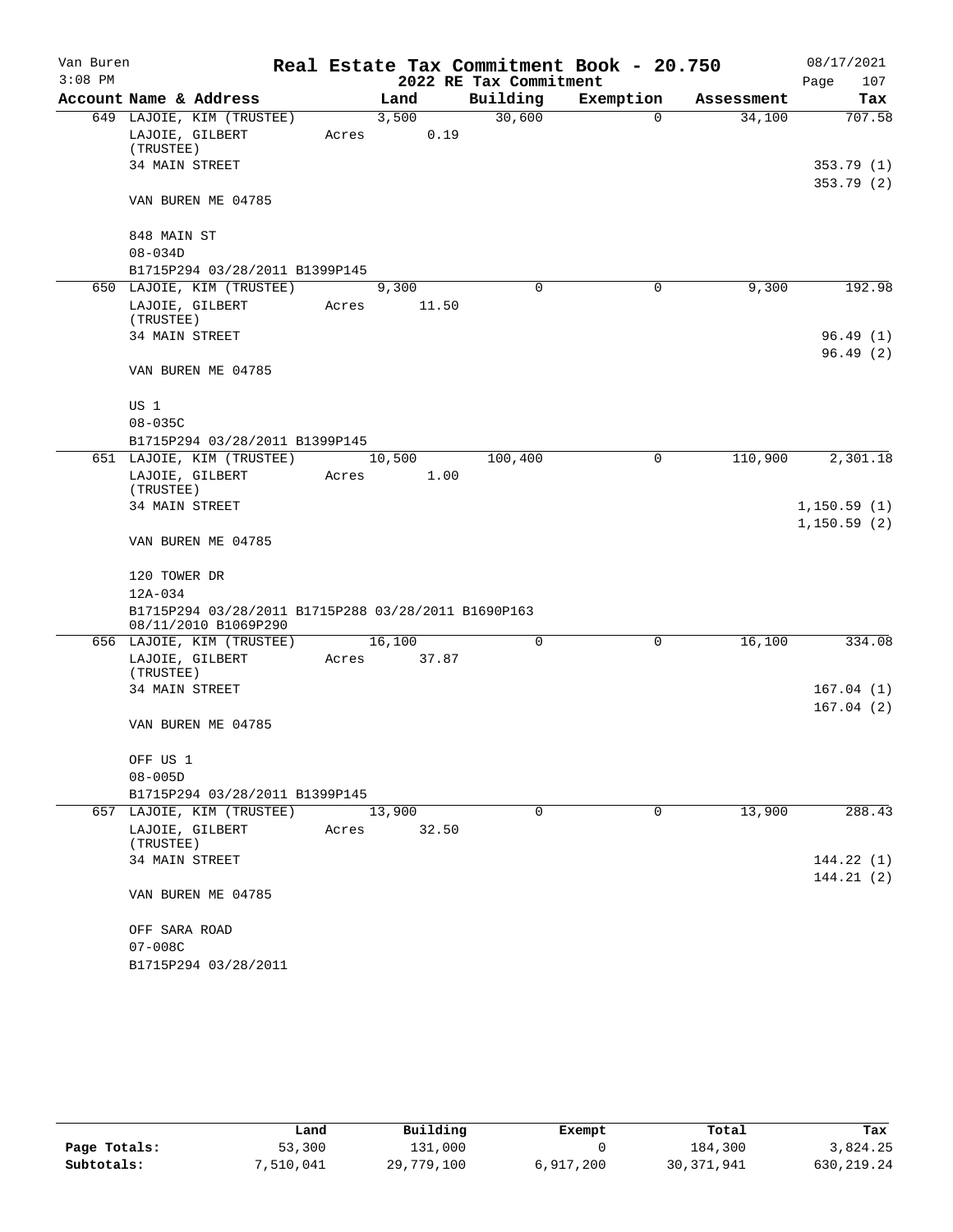| Van Buren<br>$3:08$ PM |                                                           |       |        |        | 2022 RE Tax Commitment | Real Estate Tax Commitment Book - 20.750 |            | 08/17/2021<br>108<br>Page |
|------------------------|-----------------------------------------------------------|-------|--------|--------|------------------------|------------------------------------------|------------|---------------------------|
|                        | Account Name & Address                                    |       | Land   |        | Building               | Exemption                                | Assessment | Tax                       |
|                        | 658 LAJOIE, KIM (TRUSTEE)<br>LAJOIE, GILBERT<br>(TRUSTEE) | Acres | 45,000 | 98.00  | 0                      | $\Omega$                                 | 45,000     | 933.75                    |
|                        | 34 MAIN STREET<br>VAN BUREN ME 04785                      |       |        |        |                        |                                          |            | 466.88(1)<br>466.87(2)    |
|                        | ALEXANDER RD.                                             |       |        |        |                        |                                          |            |                           |
|                        | $07 - 013$<br>B1715P294 03/28/2011 B1399P145              |       |        |        |                        |                                          |            |                           |
|                        | 1058 LAJOIE, LUCAS H                                      |       | 6,400  |        | 88,700                 | 0                                        | 95,100     | 1,973.33                  |
|                        | 122 JACKSON STREET                                        | Acres |        | 0.37   |                        |                                          |            | 986.67 (1)                |
|                        | VAN BUREN ME 04785                                        |       |        |        |                        |                                          |            | 986.66(2)                 |
|                        | 122 JACKSON ST<br>$18 - 089$                              |       |        |        |                        |                                          |            |                           |
|                        | B2075P102 09/27/2019<br>62 LAJOIE, MARC P                 |       | 7,300  |        | 100,600                | 25,000                                   | 82,900     | 1,720.18                  |
|                        | MARTELL, JULIE L                                          | Acres |        | 0.48   |                        | 04 Homestead                             |            |                           |
|                        | 321 MAIN STREET                                           |       |        |        |                        |                                          |            | 860.09(1)                 |
|                        |                                                           |       |        |        |                        |                                          |            | 860.09 (2)                |
|                        | VAN BUREN ME 04785                                        |       |        |        |                        |                                          |            |                           |
|                        | 321 MAIN ST                                               |       |        |        |                        |                                          |            |                           |
|                        | $20 - 051$                                                |       |        |        |                        |                                          |            |                           |
|                        | B1983P89 07/21/2017                                       |       |        |        |                        |                                          |            |                           |
|                        | 654 LAJOIE, ROGER J                                       |       | 4,900  |        | 43,100                 | 25,000                                   | 23,000     | 477.25                    |
|                        | LAJOIE, JACQUELINE N                                      | Acres |        | 0.22   |                        | 04 Homestead                             |            |                           |
|                        | 114 NOTRE DAME STREET                                     |       |        |        |                        |                                          |            | 238.63(1)                 |
|                        | VAN BUREN ME 04785                                        |       |        |        |                        |                                          |            | 238.62(2)                 |
|                        | 114 NOTRE DAME ST<br>$17 - 028$                           |       |        |        |                        |                                          |            |                           |
|                        | B1426P324                                                 |       |        |        |                        |                                          |            |                           |
|                        | 677 LAJOIE, SARAH L                                       |       | 7,900  |        | 49,100                 | $\frac{1}{25,000}$                       | 32,000     | 664.00                    |
|                        | 120 POPLAR STREET                                         | Acres |        | 0.57   |                        | 04 Homestead                             |            |                           |
|                        |                                                           |       |        |        |                        |                                          |            | 332.00(1)                 |
|                        | VAN BUREN ME 04785                                        |       |        |        |                        |                                          |            | 332.00 (2)                |
|                        | 120 POPLAR ST<br>$16 - 036$                               |       |        |        |                        |                                          |            |                           |
|                        | B1770P86 06/29/2012 B698P123                              |       |        |        |                        |                                          |            |                           |
|                        | 725 LAKEVILLE SHORES, INC.                                |       | 97,300 |        | $\Omega$               | 0                                        | 97,300     | 2,018.98                  |
|                        | PO BOX 96                                                 | Acres |        | 636.00 |                        |                                          |            | 1,009.49(1)               |
|                        | WINN ME 04457                                             |       |        |        |                        |                                          |            | 1,009.49(2)               |
|                        | SUGAR RIDGE RD                                            |       |        |        |                        |                                          |            |                           |
|                        | $11 - 007$                                                |       |        |        |                        |                                          |            |                           |
|                        | B1910P290 09/30/2015                                      |       |        |        |                        |                                          |            |                           |
|                        |                                                           |       |        |        |                        |                                          |            |                           |

|              | Land      | Building   | Exempt    | Total      | Tax        |
|--------------|-----------|------------|-----------|------------|------------|
| Page Totals: | 168,800   | 281,500    | 75,000    | 375,300    | 7.787.49   |
| Subtotals:   | 7,678,841 | 30,060,600 | 6.992.200 | 30,747,241 | 638,006.73 |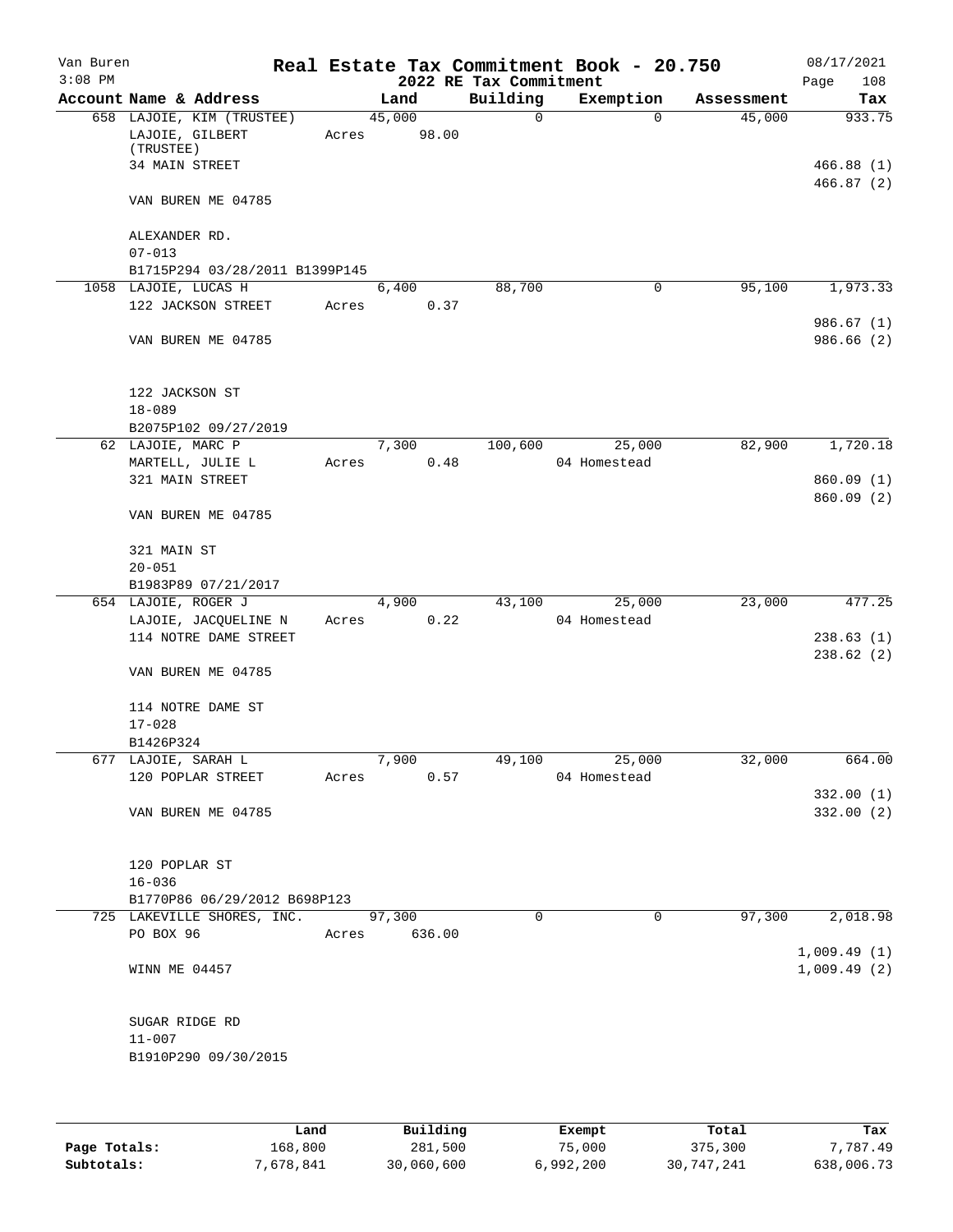| Van Buren<br>$3:08$ PM |                                                    |       |          |                                    | Real Estate Tax Commitment Book - 20.750 |                      | 08/17/2021               |
|------------------------|----------------------------------------------------|-------|----------|------------------------------------|------------------------------------------|----------------------|--------------------------|
|                        | Account Name & Address                             |       | Land     | 2022 RE Tax Commitment<br>Building |                                          |                      | Page<br>109<br>Tax       |
|                        | 1356 LANGFORD, VICTOR                              |       | 9,100    | 1,500                              | Exemption<br>0                           | Assessment<br>10,600 | 219.95                   |
|                        | LANGFORD, TANYA                                    | Acres | 31.00    |                                    |                                          |                      |                          |
|                        | 2521 LAKE ELLEN DRIVE                              |       |          |                                    |                                          |                      | 109.98(1)                |
|                        |                                                    |       |          |                                    |                                          |                      | 109.97(2)                |
|                        | TAMPA FL 33618                                     |       |          |                                    |                                          |                      |                          |
|                        | 1080 MAIN STREET                                   |       |          |                                    |                                          |                      |                          |
|                        | $09 - 012$                                         |       |          |                                    |                                          |                      |                          |
|                        | B2118P315 09/11/2020 B1967P7 03/01/2017            |       |          |                                    |                                          |                      |                          |
|                        | 785 LAPIERRE, CONNOR J                             |       | 5,800    | 108,000                            | 0                                        | 113,800              | 2,361.35                 |
|                        | LAPIERRE, ERIKA                                    | Acres | 0.31     |                                    |                                          |                      |                          |
|                        | PO BOX 155                                         |       |          |                                    |                                          |                      | 1,180.68(1)              |
|                        | VAN BUREN ME 04785                                 |       |          |                                    |                                          |                      | 1,180.67(2)              |
|                        |                                                    |       |          |                                    |                                          |                      |                          |
|                        | 132 LINCOLN ST                                     |       |          |                                    |                                          |                      |                          |
|                        | $14 - 012C$                                        |       |          |                                    |                                          |                      |                          |
|                        | B2102P4 05/19/2020 B711P192<br>661 LAPIERRE, RANDY |       | 5,100    | 0                                  | 0                                        | 5,100                | 105.83                   |
|                        | 60 PARK STREET                                     | Acres | 0.40     |                                    |                                          |                      |                          |
|                        |                                                    |       |          |                                    |                                          |                      | 52.92(1)                 |
|                        | EAST MILLINOCKET ME                                |       |          |                                    |                                          |                      | 52.91(2)                 |
|                        | 04430                                              |       |          |                                    |                                          |                      |                          |
|                        | 132 ST MARY'S BROOK RD                             |       |          |                                    |                                          |                      |                          |
|                        | $02 - 046$                                         |       |          |                                    |                                          |                      |                          |
|                        | B971P119                                           |       |          |                                    |                                          |                      |                          |
|                        | 273 LAPIERRE, TYLER                                |       | 6,000    | 65,000                             | 0                                        | 71,000               | 1,473.25                 |
|                        | 42 E OUELLETTE ROAD                                | Acres | 0.30     |                                    |                                          |                      |                          |
|                        |                                                    |       |          |                                    |                                          |                      | 736.63(1)                |
|                        | CYR PLANTATION ME 04785                            |       |          |                                    |                                          |                      | 736.62(2)                |
|                        |                                                    |       |          |                                    |                                          |                      |                          |
|                        | 39 MAIN ST                                         |       |          |                                    |                                          |                      |                          |
|                        | $15 - 004$                                         |       |          |                                    |                                          |                      |                          |
|                        | B1634P244 04/13/2009                               |       |          |                                    |                                          |                      |                          |
|                        | 735 LAPLANTE, BRIAN                                |       | 6,200    | 32,300                             | 0                                        | 38,500               | 798.88                   |
|                        | TRUSTEE FOR SCOTT<br>LAPLANTE                      | Acres | 0.35     |                                    |                                          |                      |                          |
|                        | 16 LONGFELLOW DRIVE                                |       |          |                                    |                                          |                      | 399.44 (1)               |
|                        |                                                    |       |          |                                    |                                          |                      | 399.44 (2)               |
|                        | NEWBURYPORT MA 09150                               |       |          |                                    |                                          |                      |                          |
|                        | 115 POND RD                                        |       |          |                                    |                                          |                      |                          |
|                        | $16 - 011$                                         |       |          |                                    |                                          |                      |                          |
|                        | B1751P56 02/07/2012 B1689P177 08/02/2010 B1188P78  |       |          |                                    |                                          |                      |                          |
|                        | 662 LAPLANTE, GEORGE J                             |       | 9,800    | 52,300                             | 0                                        | 62,100               | 1,288.58                 |
|                        | LAPLANTE, CATHY A                                  | Acres | 6.25     |                                    |                                          |                      |                          |
|                        | 147 CASTONGUAY RD                                  |       |          |                                    |                                          |                      | 644.29 (1)<br>644.29 (2) |
|                        | VAN BUREN ME 04785                                 |       |          |                                    |                                          |                      |                          |
|                        | CASTONGUAY RD                                      |       |          |                                    |                                          |                      |                          |
|                        | $03 - 032$                                         |       |          |                                    |                                          |                      |                          |
|                        | B759P120                                           |       |          |                                    |                                          |                      |                          |
|                        |                                                    |       |          |                                    |                                          |                      |                          |
|                        | Land                                               |       | Building |                                    |                                          | Total                | Tax                      |
| Page Totals:           | 42,000                                             |       | 259,100  |                                    | Exempt<br>$\mathsf{O}$                   | 301,100              | 6,247.84                 |

**Subtotals:** 7,720,841 30,319,700 6,992,200 31,048,341 644,254.57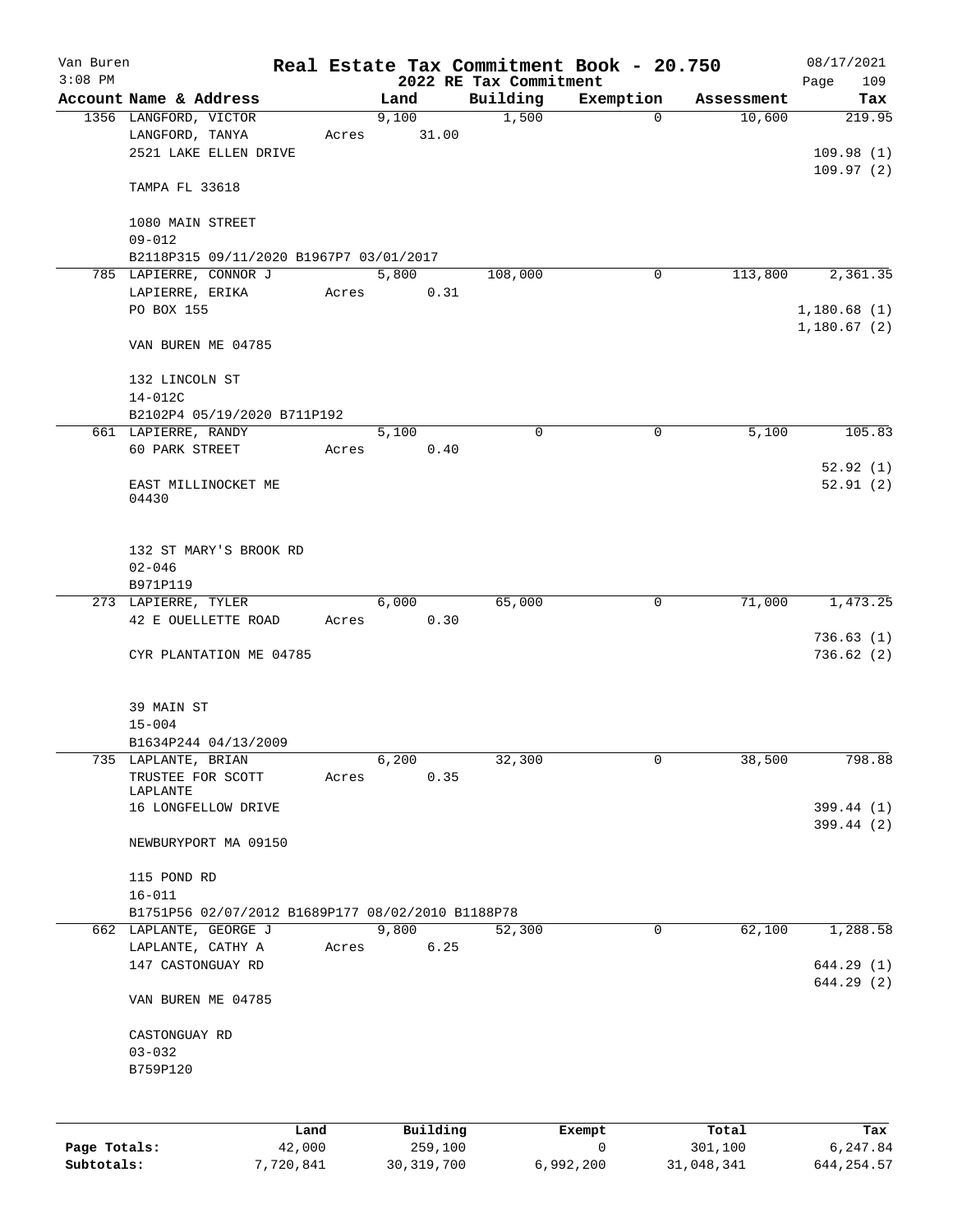| Van Buren |                                           |       |             |                        | Real Estate Tax Commitment Book - 20.750 |            | 08/17/2021   |
|-----------|-------------------------------------------|-------|-------------|------------------------|------------------------------------------|------------|--------------|
| $3:08$ PM |                                           |       |             | 2022 RE Tax Commitment |                                          |            | 110<br>Page  |
|           | Account Name & Address                    |       | Land        | Building               | Exemption                                | Assessment | Tax          |
|           | 663 LAPLANTE, GEORGE J                    |       | 35,300      | 131,800                | 25,000                                   | 142,100    | 2,948.58     |
|           | LAPLANTE, CATHY A                         |       | Acres 86.00 |                        | 04 Homestead                             |            |              |
|           | 147 CASTONGUAY RD                         |       |             |                        |                                          |            | 1,474.29(1)  |
|           |                                           |       |             |                        |                                          |            | 1,474.29(2)  |
|           | VAN BUREN ME 04785                        |       |             |                        |                                          |            |              |
|           |                                           |       |             |                        |                                          |            |              |
|           | 147 CASTONGUAY RD                         |       |             |                        |                                          |            |              |
|           | $03 - 034A$                               |       |             |                        |                                          |            |              |
|           | B683P80                                   |       |             |                        |                                          |            |              |
|           | 664 LAPLANTE, GEORGE J                    |       | 100         | $\mathbf 0$            | 0                                        | 100        | 2.08         |
|           | LAPLANTE, CATHY A                         | Acres | 0.10        |                        |                                          |            |              |
|           | 147 CASTONGUAY RD                         |       |             |                        |                                          |            | 1.04(1)      |
|           |                                           |       |             |                        |                                          |            | 1.04(2)      |
|           | VAN BUREN ME 04785                        |       |             |                        |                                          |            |              |
|           |                                           |       |             |                        |                                          |            |              |
|           | CASTONGUAY RD                             |       |             |                        |                                          |            |              |
|           | $03 - 036$                                |       |             |                        |                                          |            |              |
|           | B759P120                                  |       |             |                        |                                          |            |              |
|           |                                           |       |             |                        |                                          |            |              |
|           | 1345 LAPLANTE, JAMES L                    |       | 5,500       | 26,000                 | 0                                        | 31,500     | 653.63       |
|           | 122 BIRCH AVENUE                          |       | Acres 0.27  |                        |                                          |            |              |
|           |                                           |       |             |                        |                                          |            | 326.82(1)    |
|           | VAN BUREN ME 04785                        |       |             |                        |                                          |            | 326.81(2)    |
|           |                                           |       |             |                        |                                          |            |              |
|           |                                           |       |             |                        |                                          |            |              |
|           | 122 BIRCH AVE                             |       |             |                        |                                          |            |              |
|           | $17 - 023$                                |       |             |                        |                                          |            |              |
|           | B2147P288 02/22/2021 B1670P243 02/20/2010 |       |             |                        |                                          |            |              |
|           | 669 LAPLANTE, LOUIS A                     |       | 15,700      | 117,700                | 25,000                                   | 108,400    | 2,249.30     |
|           | LAPLANTE, LINDA J                         | Acres | 11.00       |                        | 04 Homestead                             |            |              |
|           | 193 LAKE ROAD                             |       |             |                        |                                          |            | 1, 124.65(1) |
|           |                                           |       |             |                        |                                          |            | 1, 124.65(2) |
|           | VAN BUREN ME 04785                        |       |             |                        |                                          |            |              |
|           |                                           |       |             |                        |                                          |            |              |
|           | 193 LAKE RD                               |       |             |                        |                                          |            |              |
|           | $02 - 017B$                               |       |             |                        |                                          |            |              |
|           | B573P198 09/09/1982                       |       |             |                        |                                          |            |              |
|           | 670 LAPLANTE, LOUIS A                     |       | 15,100      | 0                      | $\mathbf 0$                              | 15,100     | 313.33       |
|           | LAPLANTE, LINDA J                         | Acres | 26.00       |                        |                                          |            |              |
|           | 193 LAKE ROAD                             |       |             |                        |                                          |            | 156.67(1)    |
|           |                                           |       |             |                        |                                          |            | 156.66 (2)   |
|           | VAN BUREN ME 04785                        |       |             |                        |                                          |            |              |
|           |                                           |       |             |                        |                                          |            |              |
|           | LAKE RD                                   |       |             |                        |                                          |            |              |
|           | $05 - 004$                                |       |             |                        |                                          |            |              |
|           | B752P268                                  |       |             |                        |                                          |            |              |
|           | 671 LAPLANTE, LOUIS A                     |       | 13,000      | 41,800                 | 0                                        | 54,800     | 1,137.10     |
|           | LAPLANTE, LINDA J                         | Acres | 2.50        |                        |                                          |            |              |
|           | 193 LAKE ROAD                             |       |             |                        |                                          |            | 568.55(1)    |
|           |                                           |       |             |                        |                                          |            | 568.55(2)    |
|           | VAN BUREN ME 04785                        |       |             |                        |                                          |            |              |
|           |                                           |       |             |                        |                                          |            |              |
|           | 232 CASTONGUAY RD                         |       |             |                        |                                          |            |              |
|           | $02 - 031B$                               |       |             |                        |                                          |            |              |
|           | B1288P229                                 |       |             |                        |                                          |            |              |
|           |                                           |       |             |                        |                                          |            |              |
|           |                                           |       |             |                        |                                          |            |              |
|           |                                           |       |             |                        |                                          |            |              |
|           |                                           |       |             |                        |                                          |            |              |

|              | Land      | Building   | Exempt    | Total      | Tax        |
|--------------|-----------|------------|-----------|------------|------------|
| Page Totals: | 84,700    | 317,300    | 50,000    | 352,000    | 7,304.02   |
| Subtotals:   | 7,805,541 | 30,637,000 | 7,042,200 | 31,400,341 | 651,558.59 |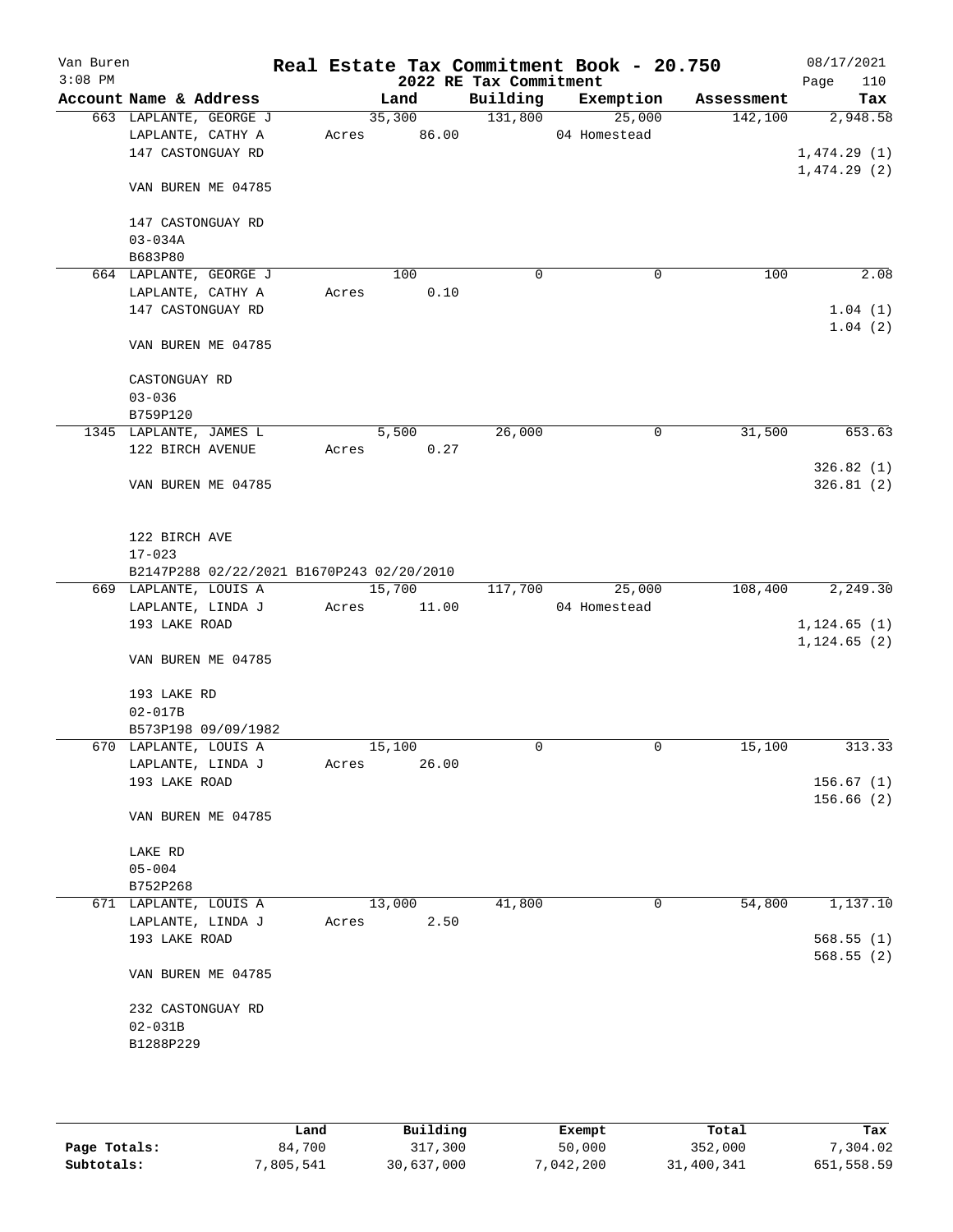| Van Buren<br>$3:08$ PM |                                    |       |        | 2022 RE Tax Commitment | Real Estate Tax Commitment Book - 20.750 |            | 08/17/2021<br>Page<br>111 |
|------------------------|------------------------------------|-------|--------|------------------------|------------------------------------------|------------|---------------------------|
|                        | Account Name & Address             |       | Land   | Building               | Exemption                                | Assessment | Tax                       |
|                        | 672 LAPLANTE, LOUIS A              |       | 4,200  | $\mathbf 0$            | $\Omega$                                 | 4,200      | 87.15                     |
|                        | LAPLANTE, LINDA J                  | Acres | 12.00  |                        |                                          |            |                           |
|                        | 193 LAKE ROAD                      |       |        |                        |                                          |            | 43.58(1)                  |
|                        |                                    |       |        |                        |                                          |            | 43.57 (2)                 |
|                        | VAN BUREN ME 04785                 |       |        |                        |                                          |            |                           |
|                        |                                    |       |        |                        |                                          |            |                           |
|                        | MARQUIS RD                         |       |        |                        |                                          |            |                           |
|                        | $02 - 020A$                        |       |        |                        |                                          |            |                           |
|                        | B994P267                           |       |        |                        |                                          |            |                           |
|                        | 684 LAPLANTE, LOUIS A              |       | 26,300 | 5,400                  | 0                                        | 31,700     | 657.78                    |
|                        | LAPLANTE, JEANNE                   | Acres | 45.00  |                        |                                          |            |                           |
|                        | 193 LAKE ROAD                      |       |        |                        |                                          |            | 328.89(1)                 |
|                        |                                    |       |        |                        |                                          |            | 328.89(2)                 |
|                        | VAN BUREN ME 04785                 |       |        |                        |                                          |            |                           |
|                        |                                    |       |        |                        |                                          |            |                           |
|                        | 147 LAKE RD                        |       |        |                        |                                          |            |                           |
|                        | $02 - 020$                         |       |        |                        |                                          |            |                           |
|                        | B1466P96                           |       |        |                        |                                          |            |                           |
|                        | 685 LAPLANTE, LOUIS A              |       | 17,500 | 0                      | 0                                        | 17,500     | 363.13                    |
|                        | LAPLANTE, JEANNE                   | Acres | 50.00  |                        |                                          |            |                           |
|                        | 193 LAKE ROAD                      |       |        |                        |                                          |            | 181.57(1)                 |
|                        |                                    |       |        |                        |                                          |            | 181.56(2)                 |
|                        | VAN BUREN ME 04785                 |       |        |                        |                                          |            |                           |
|                        |                                    |       |        |                        |                                          |            |                           |
|                        | LAKE RD                            |       |        |                        |                                          |            |                           |
|                        | $02 - 019$                         |       |        |                        |                                          |            |                           |
|                        | B1466P96 09/14/2005                |       |        |                        |                                          |            |                           |
|                        | 686 LAPLANTE, NICOLE M             |       | 6,000  | 59,200                 | 25,000                                   | 40,200     | 834.15                    |
|                        | LAPLANTE, ROCHELLE L               | Acres | 0.33   |                        | 04 Homestead                             |            |                           |
|                        | 155 POPLAR STREET                  |       |        |                        |                                          |            | 417.08(1)                 |
|                        |                                    |       |        |                        |                                          |            | 417.07(2)                 |
|                        | VAN BUREN ME 04785                 |       |        |                        |                                          |            |                           |
|                        |                                    |       |        |                        |                                          |            |                           |
|                        | 155 POPLAR ST                      |       |        |                        |                                          |            |                           |
|                        | $14 - 104$                         |       |        |                        |                                          |            |                           |
|                        | B1565P318                          |       |        |                        |                                          |            |                           |
|                        | 687 LAPLANTE, PETER R              |       | 1,800  | 0                      | 0                                        | 1,800      | 37.35                     |
|                        | LAPLANTE, DANA                     |       |        |                        |                                          |            |                           |
|                        | 109 HOOVER DRIVE                   |       |        |                        |                                          |            | 18.68(1)                  |
|                        |                                    |       |        |                        |                                          |            | 18.67(2)                  |
|                        | VAN BUREN ME 04785                 |       |        |                        |                                          |            |                           |
|                        |                                    |       |        |                        |                                          |            |                           |
|                        | 414 MAIN ST                        |       |        |                        |                                          |            |                           |
|                        |                                    |       |        |                        |                                          |            |                           |
|                        | $21 - 034$<br>B1504P323 06/16/2006 |       |        |                        |                                          |            |                           |
|                        | 929 LAPLANTE, PETER R              |       | 6,600  | 60,500                 | 25,000                                   | 42,100     | 873.58                    |
|                        | LAPLANTE, DANA-MICHELLE Acres      |       | 0.40   |                        | 04 Homestead                             |            |                           |
|                        | Н                                  |       |        |                        |                                          |            |                           |
|                        | 109 HOOVER DRIVE                   |       |        |                        |                                          |            | 436.79 (1)                |
|                        |                                    |       |        |                        |                                          |            | 436.79 (2)                |
|                        | VAN BUREN ME 04785                 |       |        |                        |                                          |            |                           |
|                        |                                    |       |        |                        |                                          |            |                           |
|                        | 109 HOOVER DR                      |       |        |                        |                                          |            |                           |
|                        | $14 - 022$                         |       |        |                        |                                          |            |                           |
|                        | B1591P91                           |       |        |                        |                                          |            |                           |
|                        |                                    |       |        |                        |                                          |            |                           |
|                        |                                    |       |        |                        |                                          |            |                           |
|                        |                                    |       |        |                        |                                          |            |                           |

|              | Land      | Building   | Exempt    | Total      | Tax         |
|--------------|-----------|------------|-----------|------------|-------------|
| Page Totals: | 62,400    | 125,100    | 50,000    | 137,500    | 2,853.14    |
| Subtotals:   | 7,867,941 | 30,762,100 | 7,092,200 | 31,537,841 | 654, 411.73 |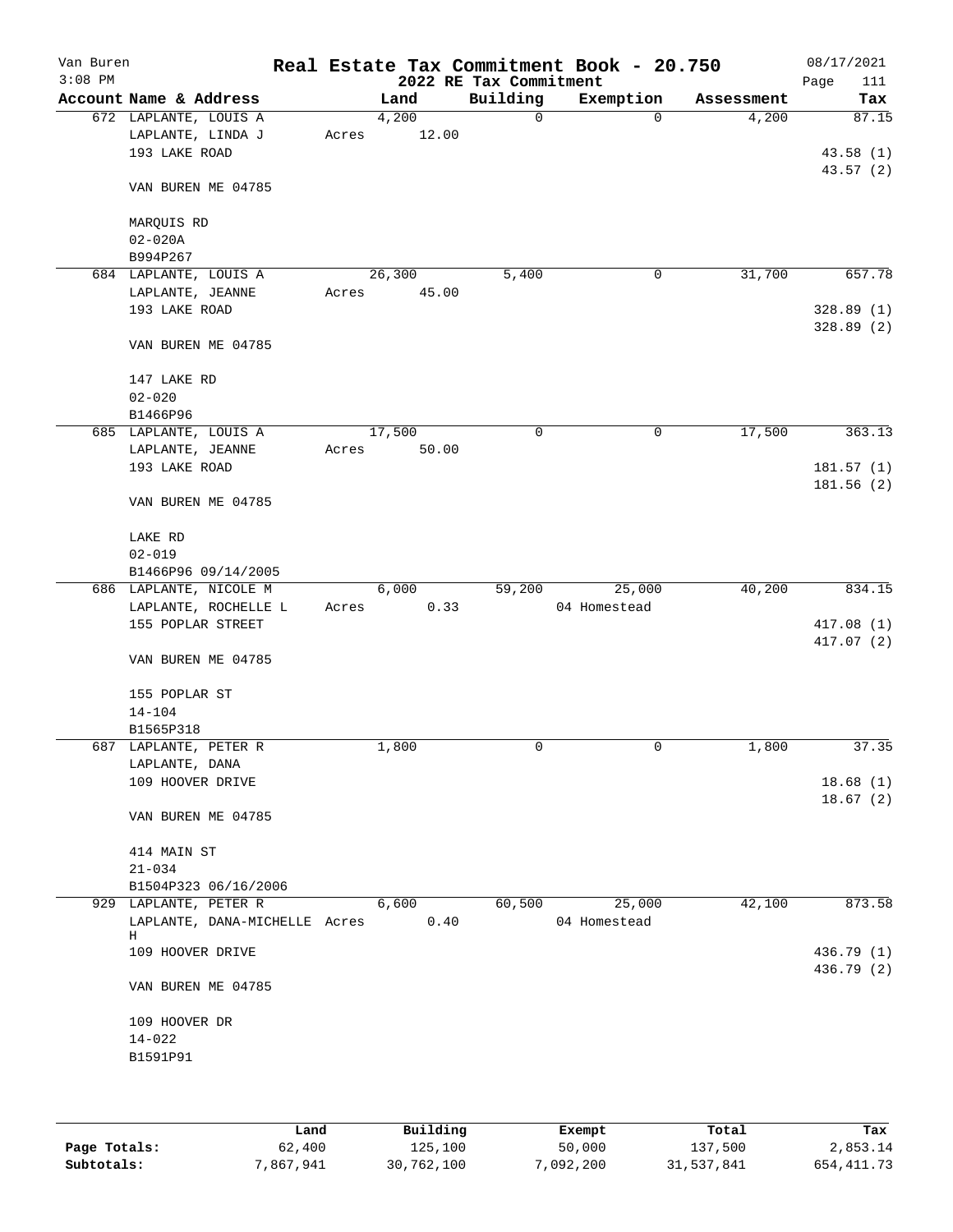| Van Buren<br>$3:08$ PM |                              |       |        | 2022 RE Tax Commitment | Real Estate Tax Commitment Book - 20.750 |            | 08/17/2021<br>Page<br>112 |
|------------------------|------------------------------|-------|--------|------------------------|------------------------------------------|------------|---------------------------|
|                        | Account Name & Address       |       | Land   | Building               | Exemption                                | Assessment | Tax                       |
|                        | 673 LAPLANTE, PIERRE         |       | 17,300 | $\mathbf 0$            | $\mathbf 0$                              | 17,300     | 358.98                    |
|                        | 1303 HAMLIN ROAD             | Acres | 44.10  |                        |                                          |            |                           |
|                        |                              |       |        |                        |                                          |            | 179.49(1)                 |
|                        | HAMLIN ME 04785              |       |        |                        |                                          |            | 179.49 (2)                |
|                        |                              |       |        |                        |                                          |            |                           |
|                        |                              |       |        |                        |                                          |            |                           |
|                        | MASSE RD                     |       |        |                        |                                          |            |                           |
|                        | $05 - 002$                   |       |        |                        |                                          |            |                           |
|                        | B797P41                      |       |        |                        |                                          |            |                           |
|                        | 674 LAPLANTE, PIERRE         |       | 8,600  | 0                      | 0                                        | 8,600      | 178.45                    |
|                        | 1303 HAMLIN ROAD             | Acres | 42.80  |                        |                                          |            |                           |
|                        |                              |       |        |                        |                                          |            | 89.23 (1)                 |
|                        | HAMLIN ME 04785              |       |        |                        |                                          |            | 89.22 (2)                 |
|                        |                              |       |        |                        |                                          |            |                           |
|                        |                              |       |        |                        |                                          |            |                           |
|                        | MASSE RD                     |       |        |                        |                                          |            |                           |
|                        | $02 - 014$                   |       |        |                        |                                          |            |                           |
|                        | B797P41 01/22/1990           |       |        |                        |                                          |            |                           |
|                        | 688 LAPLANTE, PIERRE J       |       | 10,100 | 61,000                 | 0                                        | 71,100     | 1,475.33                  |
|                        | 1303 HAMLIN ROAD             | Acres | 0.92   |                        |                                          |            |                           |
|                        |                              |       |        |                        |                                          |            | 737.67(1)                 |
|                        | HAMLIN ME 04785              |       |        |                        |                                          |            | 737.66(2)                 |
|                        |                              |       |        |                        |                                          |            |                           |
|                        |                              |       |        |                        |                                          |            |                           |
|                        | 125 MAIN ST                  |       |        |                        |                                          |            |                           |
|                        | $16 - 045$                   |       |        |                        |                                          |            |                           |
|                        | B1458P266                    |       |        |                        |                                          |            |                           |
|                        | 690 LAPLANTE, RICHARD        |       | 19,100 | 47,800                 | 0                                        | 66,900     | 1,388.18                  |
|                        | LAPLANTE, LUCILLE            | Acres | 38.69  |                        |                                          |            |                           |
|                        | 286 STATE STREET             |       |        |                        |                                          |            | 694.09 (1)                |
|                        |                              |       |        |                        |                                          |            | 694.09 (2)                |
|                        | VAN BUREN ME 04785           |       |        |                        |                                          |            |                           |
|                        |                              |       |        |                        |                                          |            |                           |
|                        | SUNSET AVE. (GARAGE)         |       |        |                        |                                          |            |                           |
|                        | $06 - 004$                   |       |        |                        |                                          |            |                           |
|                        | B1650P193 08/10/2009 B1514P8 |       |        |                        |                                          |            |                           |
|                        | 678 LAPLANTE, RICHARD        |       | 3,900  | 33,400                 | 0                                        | 37,300     | 773.98                    |
|                        | LAPLANTE, LUICILLE           | Acres | 0.14   |                        |                                          |            |                           |
|                        | 286 STATE STREET             |       |        |                        |                                          |            | 386.99 (1)                |
|                        |                              |       |        |                        |                                          |            | 386.99 (2)                |
|                        | VAN BUREN ME 04785           |       |        |                        |                                          |            |                           |
|                        |                              |       |        |                        |                                          |            |                           |
|                        | 452 MAIN ST                  |       |        |                        |                                          |            |                           |
|                        | $22 - 018$                   |       |        |                        |                                          |            |                           |
|                        | B698P148                     |       |        |                        |                                          |            |                           |
|                        | 680 LAPLANTE, RICHARD        |       | 12,400 | 166,100                | 25,000                                   | 153,500    | 3,185.13                  |
|                        | LAPLANTE, LUCILLE            | Acres | 0.98   |                        | 04 Homestead                             |            |                           |
|                        | 286 STATE STREET             |       |        |                        |                                          |            | 1,592.57(1)               |
|                        |                              |       |        |                        |                                          |            | 1,592.56(2)               |
|                        | VAN BUREN ME 04785           |       |        |                        |                                          |            |                           |
|                        |                              |       |        |                        |                                          |            |                           |
|                        | 286 STATE ST                 |       |        |                        |                                          |            |                           |
|                        | $03 - 024$                   |       |        |                        |                                          |            |                           |
|                        | B674P147                     |       |        |                        |                                          |            |                           |
|                        |                              |       |        |                        |                                          |            |                           |
|                        |                              |       |        |                        |                                          |            |                           |
|                        |                              |       |        |                        |                                          |            |                           |

|              | Land      | Building   | Exempt    | Total      | Tax        |
|--------------|-----------|------------|-----------|------------|------------|
| Page Totals: | 71,400    | 308,300    | 25,000    | 354,700    | 7,360.05   |
| Subtotals:   | 7,939,341 | 31,070,400 | 7,117,200 | 31,892,541 | 661,771.78 |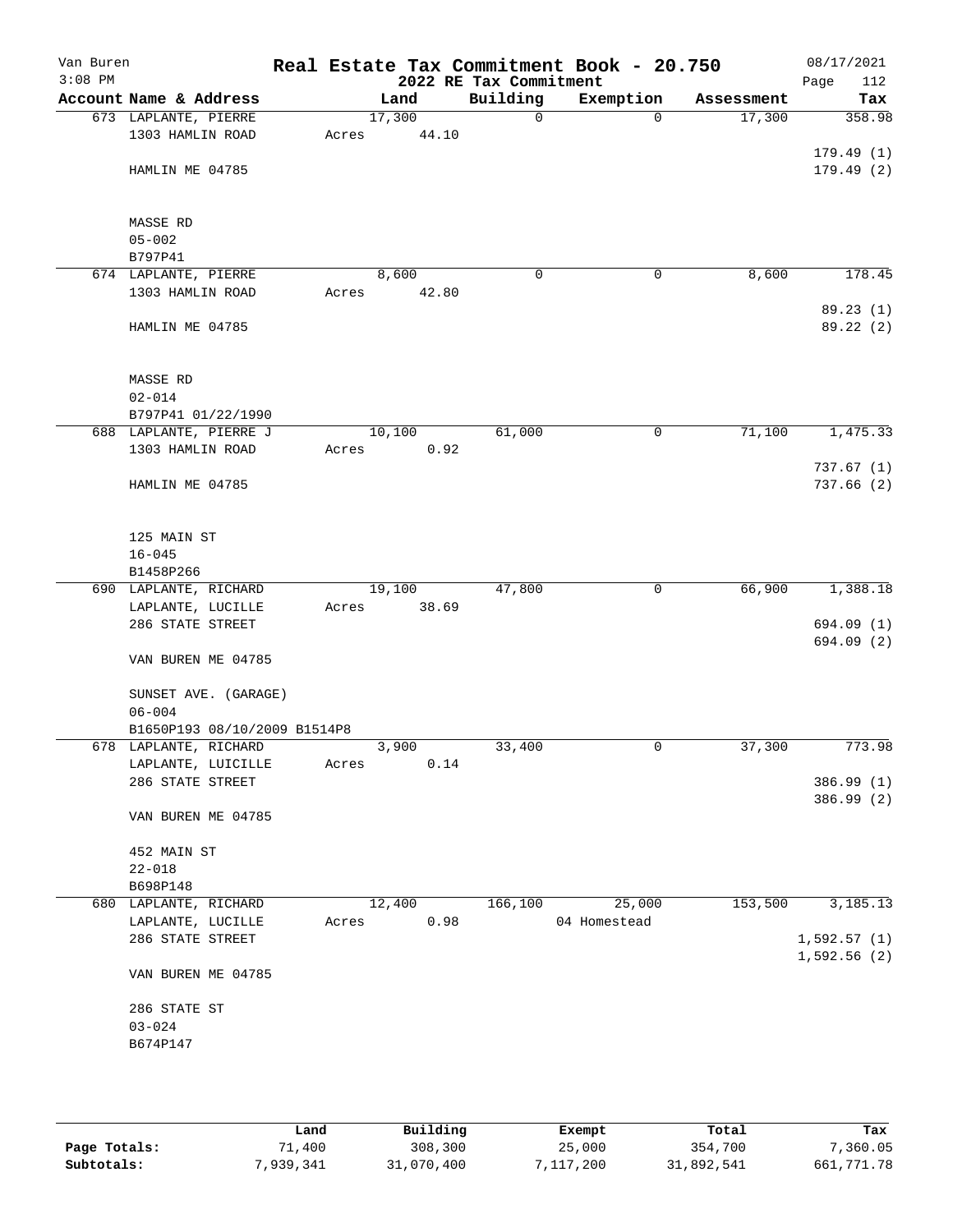| Van Buren |                                                    |       |        |      |                        | Real Estate Tax Commitment Book - 20.750 |            | 08/17/2021   |
|-----------|----------------------------------------------------|-------|--------|------|------------------------|------------------------------------------|------------|--------------|
| $3:08$ PM |                                                    |       |        |      | 2022 RE Tax Commitment |                                          |            | Page<br>113  |
|           | Account Name & Address                             |       | Land   |      | Building               | Exemption                                | Assessment | Tax          |
|           | 675 LAPLANTE, RICHARD                              |       | 49,800 |      | 741,673                | 0                                        | 791,473    | 16,423.06    |
|           | LAPLANTE, LUCILLE                                  | Acres |        | 7.04 |                        |                                          |            |              |
|           | 286 STATE STREET                                   |       |        |      |                        |                                          |            | 8, 211.53(1) |
|           |                                                    |       |        |      |                        |                                          |            | 8, 211.53(2) |
|           | VAN BUREN ME 04785                                 |       |        |      |                        |                                          |            |              |
|           |                                                    |       |        |      |                        |                                          |            |              |
|           | 101 LAPLANTE HGTS                                  |       |        |      |                        |                                          |            |              |
|           | 18C-001                                            |       |        |      |                        |                                          |            |              |
|           | B1336P215                                          |       |        |      |                        |                                          |            |              |
|           | 676 LAPLANTE, RICHARD                              |       | 46,200 |      | 449,900                | 0                                        | 496,100    | 10,294.08    |
|           | LAPLANTE, LUCILLE                                  | Acres |        | 4.40 |                        |                                          |            |              |
|           | 286 STATE STREET                                   |       |        |      |                        |                                          |            | 5, 147.04(1) |
|           |                                                    |       |        |      |                        |                                          |            | 5, 147.04(2) |
|           | VAN BUREN ME 04785                                 |       |        |      |                        |                                          |            |              |
|           |                                                    |       |        |      |                        |                                          |            |              |
|           | 101 LEOLA AVE (101-117)                            |       |        |      |                        |                                          |            |              |
|           |                                                    |       |        |      |                        |                                          |            |              |
|           | 18C-002                                            |       |        |      |                        |                                          |            |              |
|           | B1336P215                                          |       |        |      |                        |                                          |            |              |
|           | 730 LAPLANTE, RICHARD                              |       | 5,700  |      | 112,800                | 25,000                                   | 93,500     | 1,940.13     |
|           | LAPLANTE, LUCILLE                                  | Acres |        | 0.29 |                        | 04 Homestead                             |            |              |
|           | 286 STATE STREET                                   |       |        |      |                        |                                          |            | 970.07(1)    |
|           |                                                    |       |        |      |                        |                                          |            | 970.06(2)    |
|           | VAN BUREN ME 04785                                 |       |        |      |                        |                                          |            |              |
|           |                                                    |       |        |      |                        |                                          |            |              |
|           | 106 CLOVERHILL DR                                  |       |        |      |                        |                                          |            |              |
|           | $18 - 043$                                         |       |        |      |                        |                                          |            |              |
|           | B1747P262 01/05/2012 B1747P259 01/05/2012 B1188P78 |       |        |      |                        |                                          |            |              |
|           | 728 LAPLANTE, RICHARD                              |       | 19,400 |      | 0                      | $\mathbf 0$                              | 19,400     | 402.55       |
|           | LAPLANTE, LUCILLE                                  | Acres |        | 1.85 |                        |                                          |            |              |
|           | 286 STATE STREET                                   |       |        |      |                        |                                          |            | 201.28(1)    |
|           |                                                    |       |        |      |                        |                                          |            | 201.27(2)    |
|           | VAN BUREN ME 04785                                 |       |        |      |                        |                                          |            |              |
|           |                                                    |       |        |      |                        |                                          |            |              |
|           | CLOVERHILL DR                                      |       |        |      |                        |                                          |            |              |
|           | 18C-002E                                           |       |        |      |                        |                                          |            |              |
|           | B1650P193 08/10/2009 B1188P75                      |       |        |      |                        |                                          |            |              |
|           | 736 LAPLANTE, RICHARD                              |       | 12,000 |      | 0                      | $\mathbf 0$                              | 12,000     | 249.00       |
|           | LAPLANTE, LUCILLE                                  | Acres |        | 2.54 |                        |                                          |            |              |
|           | 286 STATE STREET                                   |       |        |      |                        |                                          |            | 124.50(1)    |
|           |                                                    |       |        |      |                        |                                          |            | 124.50(2)    |
|           | VAN BUREN ME 04785                                 |       |        |      |                        |                                          |            |              |
|           |                                                    |       |        |      |                        |                                          |            |              |
|           | CLOVERHILL DR                                      |       |        |      |                        |                                          |            |              |
|           | 18C-002D                                           |       |        |      |                        |                                          |            |              |
|           | B1650P193 08/10/2009 B1188P75                      |       |        |      |                        |                                          |            |              |
|           |                                                    |       |        |      | 123,100                | 25,000                                   | 107,600    | 2,232.70     |
|           | 667 LAPLANTE, ROCHELLE                             |       | 9,500  |      |                        |                                          |            |              |
|           | 106 MAIN STREET APT 101 Acres                      |       |        | 0.82 |                        | 04 Homestead                             |            |              |
|           |                                                    |       |        |      |                        |                                          |            | 1, 116.35(1) |
|           | VAN BUREN ME 04785                                 |       |        |      |                        |                                          |            | 1, 116.35(2) |
|           |                                                    |       |        |      |                        |                                          |            |              |
|           |                                                    |       |        |      |                        |                                          |            |              |
|           | 106 MAIN ST                                        |       |        |      |                        |                                          |            |              |
|           | $15 - 031$                                         |       |        |      |                        |                                          |            |              |
|           | B392P817                                           |       |        |      |                        |                                          |            |              |
|           |                                                    |       |        |      |                        |                                          |            |              |
|           |                                                    |       |        |      |                        |                                          |            |              |

|              | Land      | Building   | Exempt    | Total        | Tax          |
|--------------|-----------|------------|-----------|--------------|--------------|
| Page Totals: | 142,600   | l,427,473  | 50,000    | 1,520,073    | 31,541.52    |
| Subtotals:   | 8,081,941 | 32,497,873 | 7,167,200 | 33, 412, 614 | 693, 313, 30 |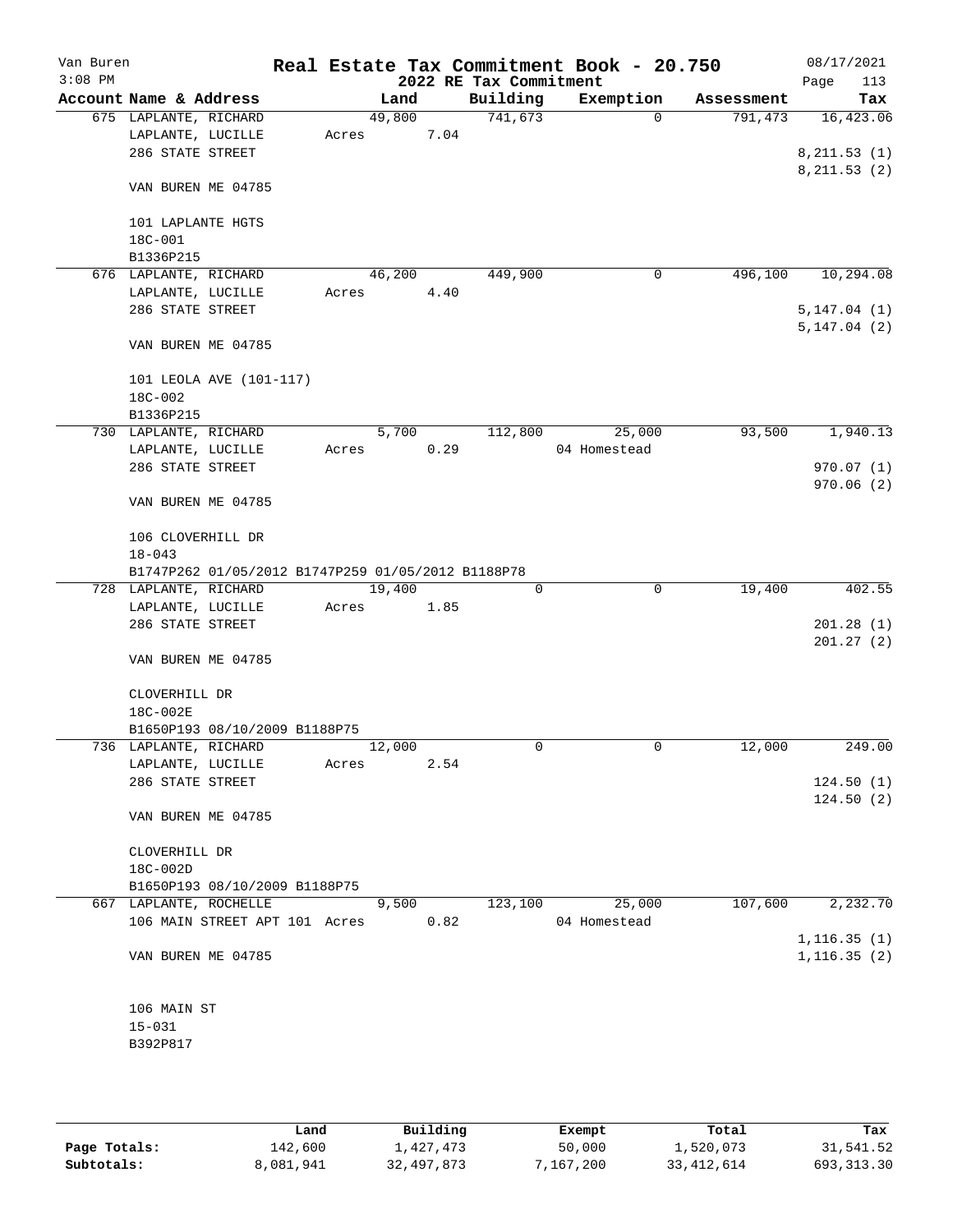| Van Buren<br>$3:08$ PM |                                              |       |        |       | 2022 RE Tax Commitment | Real Estate Tax Commitment Book - 20.750 |            | 08/17/2021<br>Page<br>114 |
|------------------------|----------------------------------------------|-------|--------|-------|------------------------|------------------------------------------|------------|---------------------------|
|                        | Account Name & Address                       |       | Land   |       | Building               | Exemption                                | Assessment | Tax                       |
|                        | 701 LAPOINTE (TRUST)<br>LAPOINTE, JOSEPH R & | Acres | 5,700  | 0.29  | 132,400                | 25,000<br>04 Homestead                   | 113,100    | 2,346.83                  |
|                        | AURORE<br>133 WASHINGTON AVENUE<br>APT 101   |       |        |       |                        |                                          |            | 1, 173.42(1)              |
|                        | VAN BUREN ME 04785                           |       |        |       |                        |                                          |            | 1, 173.41(2)              |
|                        | 111 MCKINLEY ST                              |       |        |       |                        |                                          |            |                           |
|                        | $14 - 020$                                   |       |        |       |                        |                                          |            |                           |
|                        | B819P34<br>692 LAPOINTE, DEAN M              |       | 11,300 |       | 44,300                 | 25,000                                   | 30,600     | 634.95                    |
|                        | 126 FERRY STREET                             | Acres |        | 1.76  |                        | 04 Homestead                             |            |                           |
|                        | VAN BUREN ME 04785                           |       |        |       |                        |                                          |            | 317.48(1)<br>317.47(2)    |
|                        | 126 FERRY ST                                 |       |        |       |                        |                                          |            |                           |
|                        | $18 - 050$                                   |       |        |       |                        |                                          |            |                           |
|                        | B1365P174<br>856 LAPOINTE, JAMES             |       | 8,100  |       | 68,800                 | 25,000                                   | 51,900     | 1,076.93                  |
|                        | 132 POPULAR STREET                           | Acres |        | 0.60  |                        | 04 Homestead                             |            | 538.47(1)                 |
|                        | VAN BUREN ME 04785                           |       |        |       |                        |                                          |            | 538.46(2)                 |
|                        | 132 POPLAR ST                                |       |        |       |                        |                                          |            |                           |
|                        | $16 - 024$<br>B1623P126 12/11/2008           |       |        |       |                        |                                          |            |                           |
|                        | 1342 LAPOINTE, JAMES P                       |       | 5,600  |       | $\mathbf 0$            | 0                                        | 5,600      | 116.20                    |
|                        | 132 POPULAR STREET                           | Acres |        | 0.28  |                        |                                          |            |                           |
|                        | VAN BUREN ME 04785                           |       |        |       |                        |                                          |            | 58.10(1)<br>58.10(2)      |
|                        | 199 FULTON ST                                |       |        |       |                        |                                          |            |                           |
|                        | $19 - 049$<br>B2065P210 07/16/2019           |       |        |       |                        |                                          |            |                           |
|                        | 1132 LAPOINTE, KELLY                         |       | 8,800  |       | 0                      | 0                                        | 8,800      | 182.60                    |
|                        | 44 ELMWOOD AVENUE                            | Acres |        | 11.50 |                        |                                          |            | 91.30(1)                  |
|                        | CARIBOU ME 04736                             |       |        |       |                        |                                          |            | 91.30(2)                  |
|                        | RR 1                                         |       |        |       |                        |                                          |            |                           |
|                        | $11 - 010A$                                  |       |        |       |                        |                                          |            |                           |
|                        | B1877P260 12/16/2014                         |       |        |       |                        |                                          |            |                           |
|                        | 630 LAPOINTE, KEVIN<br>LAPOINTE, TINA        | Acres | 5,100  | 0.24  | $\mathbf 0$            | $\mathbf 0$                              | 5,100      | 105.83                    |
|                        | 119 PARK STREET                              |       |        |       |                        |                                          |            | 52.92(1)<br>52.91(2)      |
|                        | VAN BUREN ME 04785                           |       |        |       |                        |                                          |            |                           |
|                        | 107 BIRCH AVE<br>$17 - 042$                  |       |        |       |                        |                                          |            |                           |
|                        | B1648P198 07/13/2009 B1078P206               |       |        |       |                        |                                          |            |                           |
|                        |                                              |       |        |       |                        |                                          |            |                           |
|                        |                                              |       |        |       |                        |                                          |            |                           |

|              | Land      | Building   | Exempt    | Total      | Tax        |
|--------------|-----------|------------|-----------|------------|------------|
| Page Totals: | 44,600    | 245,500    | 75,000    | 215,100    | 4,463.34   |
| Subtotals:   | 8,126,541 | 32,743,373 | 7,242,200 | 33,627,714 | 697,776.64 |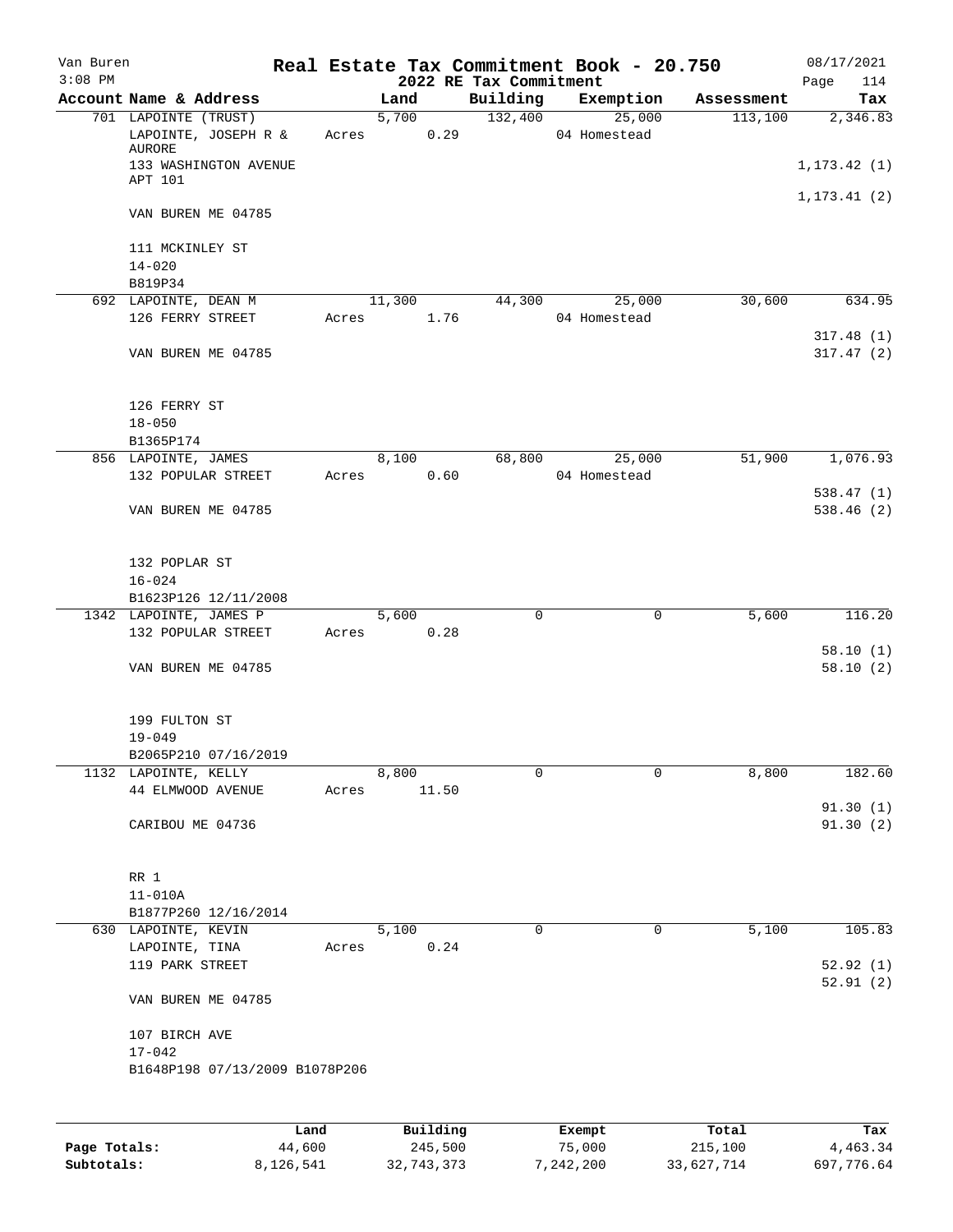| Van Buren<br>$3:08$ PM |                          |       |       |      | 2022 RE Tax Commitment | Real Estate Tax Commitment Book - 20.750 |            | 08/17/2021<br>Page<br>115 |
|------------------------|--------------------------|-------|-------|------|------------------------|------------------------------------------|------------|---------------------------|
|                        | Account Name & Address   |       | Land  |      | Building               | Exemption                                | Assessment | Tax                       |
|                        | 696 LAPOINTE, KEVIN J    |       | 7,500 |      | 174,900                | 25,000                                   | 157,400    | 3,266.05                  |
|                        | LAPOINTE, TINA A         | Acres |       | 0.51 |                        | 04 Homestead                             |            |                           |
|                        | 119 PARK STREET          |       |       |      |                        |                                          |            | 1,633.03(1)               |
|                        |                          |       |       |      |                        |                                          |            | 1,633.02(2)               |
|                        | VAN BUREN ME 04785       |       |       |      |                        |                                          |            |                           |
|                        |                          |       |       |      |                        |                                          |            |                           |
|                        | 119 PARK ST              |       |       |      |                        |                                          |            |                           |
|                        | $17 - 041$               |       |       |      |                        |                                          |            |                           |
|                        | B1343P212                |       |       |      |                        |                                          |            |                           |
|                        | 255 LAPOINTE, KEVIN J    |       | 4,800 |      | 0                      | 0                                        | 4,800      | 99.60                     |
|                        | LAPOINTE, TINA A         | Acres |       | 0.21 |                        |                                          |            |                           |
|                        | 119 PARK STREET          |       |       |      |                        |                                          |            | 49.80 (1)                 |
|                        |                          |       |       |      |                        |                                          |            | 49.80 (2)                 |
|                        | VAN BUREN ME 04785       |       |       |      |                        |                                          |            |                           |
|                        |                          |       |       |      |                        |                                          |            |                           |
|                        | 127 PARK ST              |       |       |      |                        |                                          |            |                           |
|                        | $17 - 039$               |       |       |      |                        |                                          |            |                           |
|                        | B2082P281 11/05/2019     |       |       |      |                        |                                          |            |                           |
|                        | 256 LAPOINTE, KEVIN J    |       | 4,700 |      | 0                      | 0                                        | 4,700      | 97.53                     |
|                        | LAPOINTE, TINA A         | Acres |       | 0.20 |                        |                                          |            |                           |
|                        | 119 PARK STREET          |       |       |      |                        |                                          |            | 48.77 (1)                 |
|                        |                          |       |       |      |                        |                                          |            | 48.76 (2)                 |
|                        | VAN BUREN ME 04785       |       |       |      |                        |                                          |            |                           |
|                        |                          |       |       |      |                        |                                          |            |                           |
|                        | BIRCH AVE                |       |       |      |                        |                                          |            |                           |
|                        | $17 - 038$               |       |       |      |                        |                                          |            |                           |
|                        | B2082P280 11/05/2019     |       |       |      |                        |                                          |            |                           |
|                        | 387 LAPOINTE, KEVIN J    |       | 3,900 |      | 7,100                  | 0                                        | 11,000     | 228.25                    |
|                        | LAPOINTE, TINA A         | Acres |       | 0.14 |                        |                                          |            |                           |
|                        | 119 PARK STREET          |       |       |      |                        |                                          |            | 114.13(1)                 |
|                        |                          |       |       |      |                        |                                          |            | 114.12(2)                 |
|                        | VAN BUREN ME 04785       |       |       |      |                        |                                          |            |                           |
|                        |                          |       |       |      |                        |                                          |            |                           |
|                        | 109 BIRCH AVE            |       |       |      |                        |                                          |            |                           |
|                        | $17 - 043$               |       |       |      |                        |                                          |            |                           |
|                        | B1706P17 07/30/2010      |       |       |      |                        |                                          |            |                           |
|                        | 697 LAPOINTE, MICHAEL J  |       | 5,300 |      | 113,600                | 25,000                                   | 93,900     | 1,948.43                  |
|                        | LAPOINTE, CHRISTINE C    | Acres |       | 0.25 |                        | 04 Homestead                             |            |                           |
|                        | 110 POPLAR STREET        |       |       |      |                        |                                          |            | 974.22(1)                 |
|                        |                          |       |       |      |                        |                                          |            | 974.21 (2)                |
|                        | VAN BUREN ME 04785       |       |       |      |                        |                                          |            |                           |
|                        |                          |       |       |      |                        |                                          |            |                           |
|                        | 110 POPLAR ST            |       |       |      |                        |                                          |            |                           |
|                        | $16 - 038$               |       |       |      |                        |                                          |            |                           |
|                        | B1780P86 09/14/2012      |       |       |      |                        |                                          |            |                           |
|                        | 1125 LAPOINTE, MICHAEL J |       | 5,600 |      | 93,800                 | 0                                        | 99,400     | 2,062.55                  |
|                        | LAPOINTE, CHRISTINE C    | Acres |       | 0.28 |                        |                                          |            |                           |
|                        | 110 POPLAR STREET        |       |       |      |                        |                                          |            | 1,031.28(1)               |
|                        |                          |       |       |      |                        |                                          |            | 1,031.27(2)               |
|                        | VAN BUREN ME 04785       |       |       |      |                        |                                          |            |                           |
|                        |                          |       |       |      |                        |                                          |            |                           |
|                        | 104 POPLAR ST            |       |       |      |                        |                                          |            |                           |
|                        | $16 - 040$               |       |       |      |                        |                                          |            |                           |
|                        | B2052P339 04/16/2019     |       |       |      |                        |                                          |            |                           |
|                        |                          |       |       |      |                        |                                          |            |                           |
|                        |                          |       |       |      |                        |                                          |            |                           |

|              | Land      | Building     | Exempt    | Total      | Tax        |
|--------------|-----------|--------------|-----------|------------|------------|
| Page Totals: | 31,800    | 389,400      | 50,000    | 371,200    | 7.702.41   |
| Subtotals:   | 8,158,341 | 33, 132, 773 | 7,292,200 | 33,998,914 | 705,479.05 |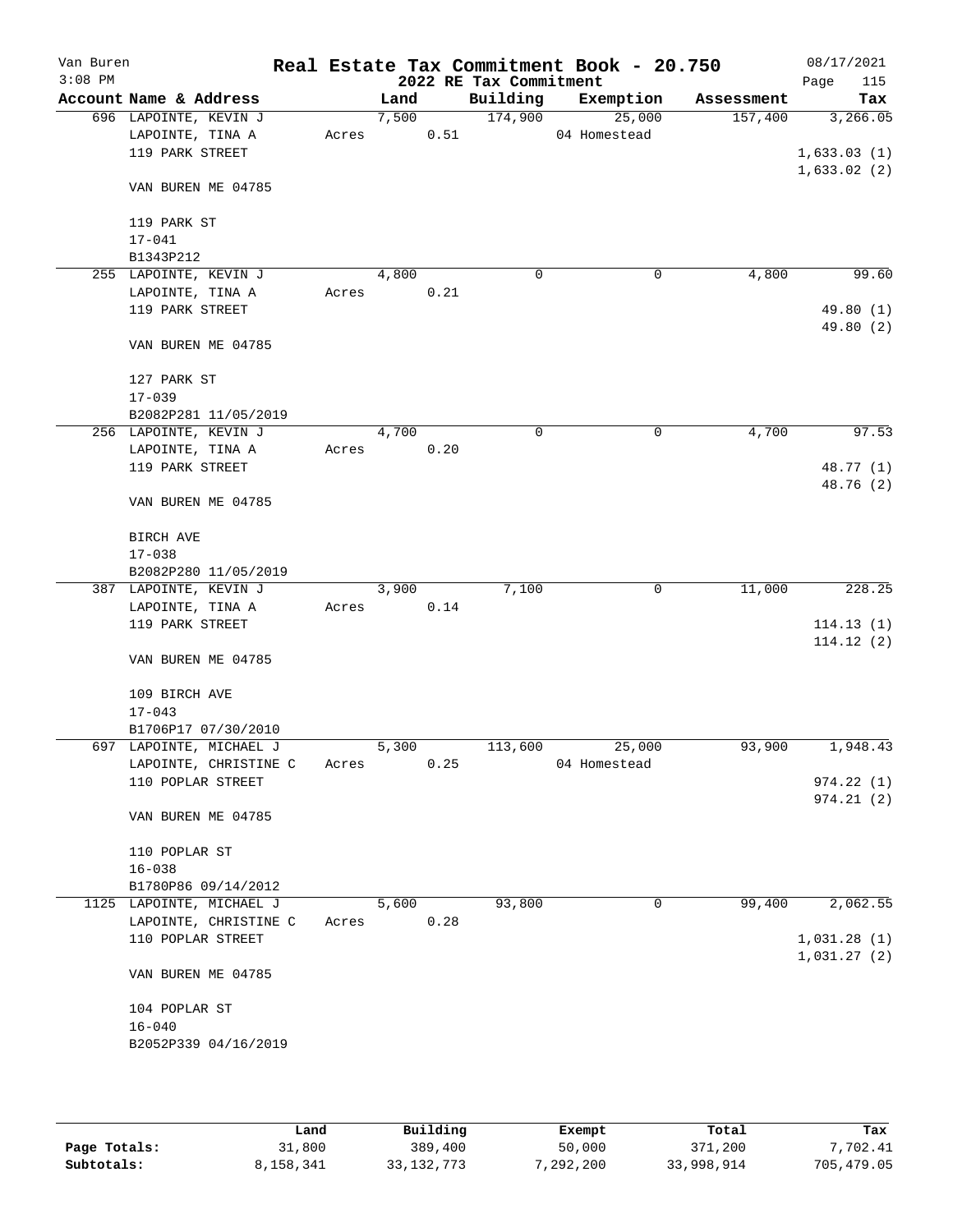| Van Buren<br>$3:08$ PM |                                                  |       |        |      | 2022 RE Tax Commitment | Real Estate Tax Commitment Book - 20.750 |            | 08/17/2021<br>116<br>Page |
|------------------------|--------------------------------------------------|-------|--------|------|------------------------|------------------------------------------|------------|---------------------------|
|                        | Account Name & Address                           |       | Land   |      | Building               | Exemption                                | Assessment | Tax                       |
|                        | 1598 LAPOINTE, MICHAEL J                         |       | 100    |      | $\mathbf 0$            | $\Omega$                                 | 100        | 2.08                      |
|                        | LAPOINTE, CHRISTINE C                            | Acres |        | 0.06 |                        |                                          |            |                           |
|                        | 110 POPLAR STREET                                |       |        |      |                        |                                          |            | 1.04(1)                   |
|                        |                                                  |       |        |      |                        |                                          |            | 1.04(2)                   |
|                        | VAN BUREN ME 04785                               |       |        |      |                        |                                          |            |                           |
|                        |                                                  |       |        |      |                        |                                          |            |                           |
|                        | POPLAR STREET                                    |       |        |      |                        |                                          |            |                           |
|                        | $16 - 040A$                                      |       |        |      |                        |                                          |            |                           |
|                        | B2039P303 11/16/2018                             |       |        |      |                        |                                          |            |                           |
|                        | 698 LAPOINTE, OMERINE                            |       | 9,000  |      | 68,000                 | 31,000                                   | 46,000     | 954.50                    |
|                        | LAPOINTE, JANICE S                               | Acres |        | 0.74 |                        | 02 Veteran                               |            |                           |
|                        | PO BOX 103                                       |       |        |      |                        | 04 Homestead                             |            | 477.25(1)                 |
|                        |                                                  |       |        |      |                        |                                          |            | 477.25 (2)                |
|                        | VAN BUREN ME 04785                               |       |        |      |                        |                                          |            |                           |
|                        |                                                  |       |        |      |                        |                                          |            |                           |
|                        | 180 STATE ST                                     |       |        |      |                        |                                          |            |                           |
|                        | 12A-019A                                         |       |        |      |                        |                                          |            |                           |
|                        | B2076P196 10/03/2019<br>699 LAPOINTE, RICHARD J  |       | 6,700  |      | 68,000                 | 25,000                                   | 49,700     | 1,031.28                  |
|                        | LAPOINTE, NICOLE P                               | Acres |        | 0.41 |                        | 04 Homestead                             |            |                           |
|                        | 161 LYNNE STREET                                 |       |        |      |                        |                                          |            | 515.64(1)                 |
|                        |                                                  |       |        |      |                        |                                          |            | 515.64(2)                 |
|                        | VAN BUREN ME 04785                               |       |        |      |                        |                                          |            |                           |
|                        |                                                  |       |        |      |                        |                                          |            |                           |
|                        | 161 LYNNE ST                                     |       |        |      |                        |                                          |            |                           |
|                        | $19 - 059$                                       |       |        |      |                        |                                          |            |                           |
|                        | B662P86                                          |       |        |      |                        |                                          |            |                           |
|                        | 1194 LARGENA, JAYTHAN                            |       | 2,100  |      | 26,900                 | 0                                        | 29,000     | 601.75                    |
|                        | LARGENA, GWENETH H                               | Acres |        | 0.04 |                        |                                          |            |                           |
|                        | 242 FAIRWAY ST. LINGER                           |       |        |      |                        |                                          |            | 300.88(1)                 |
|                        | LAKE                                             |       |        |      |                        |                                          |            |                           |
|                        |                                                  |       |        |      |                        |                                          |            | 300.87(2)                 |
|                        | CROSSVILLE TN 38571                              |       |        |      |                        |                                          |            |                           |
|                        |                                                  |       |        |      |                        |                                          |            |                           |
|                        | 116 WASHINGTON AVE                               |       |        |      |                        |                                          |            |                           |
|                        | $15 - 006$                                       |       |        |      |                        |                                          |            |                           |
|                        | B1730P77 08/01/2011 B1719P128 05/10/2011 B1296P8 |       |        |      |                        |                                          |            |                           |
|                        | 1175 LARRABEE, ALLEN W                           |       | 24,100 |      | 0                      | 0                                        | 24,100     | 500.08                    |
|                        | LARRABEE, PATRICAI S<br>990 N 14TH EAST          | Acres | 58.00  |      |                        |                                          |            |                           |
|                        |                                                  |       |        |      |                        |                                          |            | 250.04(1)                 |
|                        | MOUNTAIN HOME ID 83647                           |       |        |      |                        |                                          |            | 250.04(2)                 |
|                        |                                                  |       |        |      |                        |                                          |            |                           |
|                        | US 1                                             |       |        |      |                        |                                          |            |                           |
|                        | $09 - 016$                                       |       |        |      |                        |                                          |            |                           |
|                        | B1667P32 01/19/2010                              |       |        |      |                        |                                          |            |                           |
|                        | 703 LATHAM, ALPHENA M                            |       | 7,300  |      | 34,500                 | 25,000                                   | 16,800     | 348.60                    |
|                        | 1171 HAMILTON STREET                             | Acres |        | 0.48 |                        | 04 Homestead                             |            |                           |
|                        |                                                  |       |        |      |                        |                                          |            | 174.30(1)                 |
|                        | JACKSONVILLE FL 32205                            |       |        |      |                        |                                          |            | 174.30(2)                 |
|                        |                                                  |       |        |      |                        |                                          |            |                           |
|                        |                                                  |       |        |      |                        |                                          |            |                           |
|                        | 112 COOLIDGE ST                                  |       |        |      |                        |                                          |            |                           |
|                        | $15 - 111$                                       |       |        |      |                        |                                          |            |                           |
|                        | B575P158                                         |       |        |      |                        |                                          |            |                           |
|                        |                                                  |       |        |      |                        |                                          |            |                           |
|                        |                                                  |       |        |      |                        |                                          |            |                           |
|                        |                                                  |       |        |      |                        |                                          |            |                           |

|              | Land      | Building   | Exempt     | Total      | Tax        |
|--------------|-----------|------------|------------|------------|------------|
| Page Totals: | 49,300    | 197,400    | 81,000     | 165,700    | 3,438.29   |
| Subtotals:   | 8,207,641 | 33,330,173 | , 373, 200 | 34,164,614 | 708,917.34 |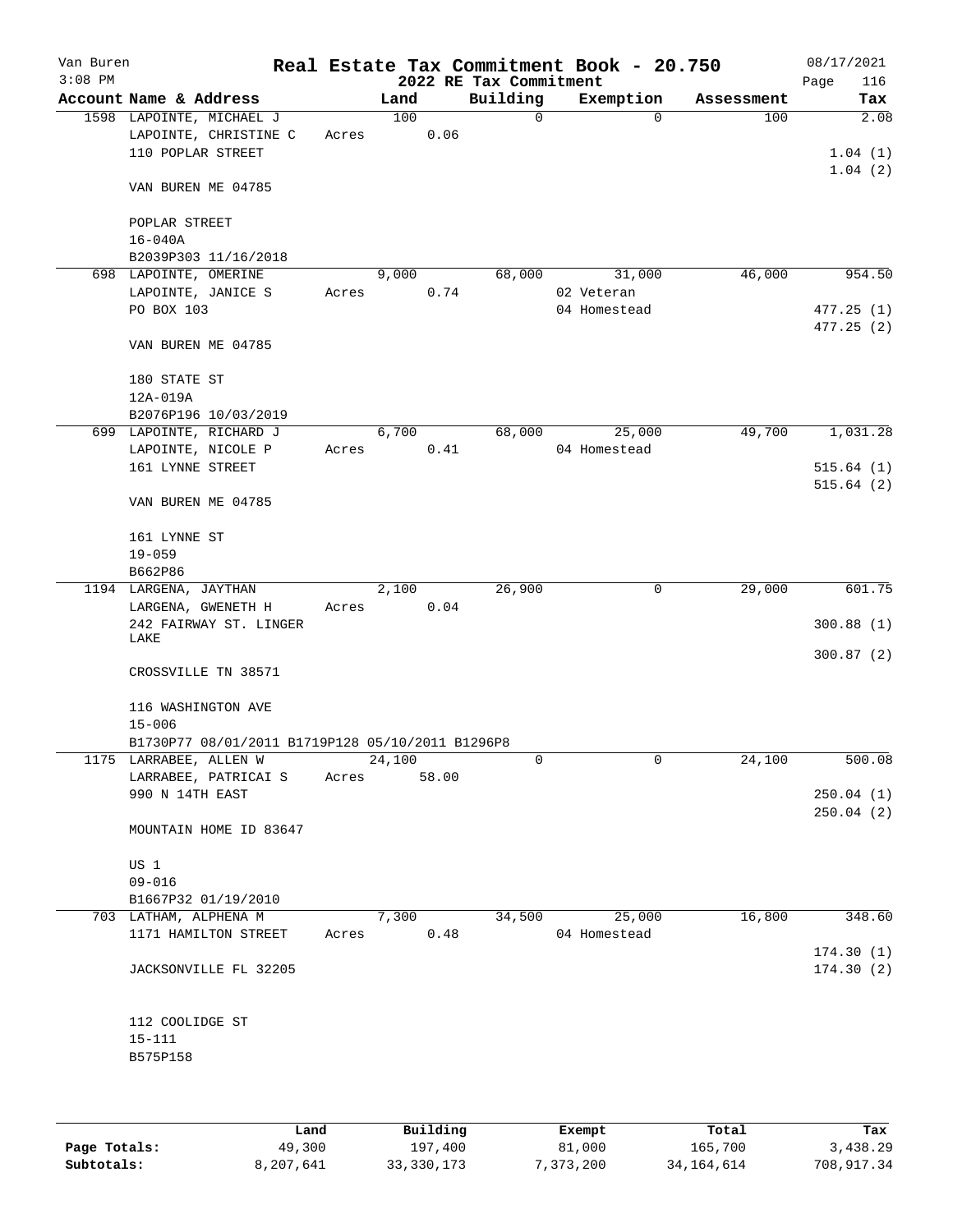| Van Buren<br>$3:08$ PM |                                         |       |       |      | 2022 RE Tax Commitment | Real Estate Tax Commitment Book - 20.750 |            | 08/17/2021<br>Page<br>117 |
|------------------------|-----------------------------------------|-------|-------|------|------------------------|------------------------------------------|------------|---------------------------|
|                        | Account Name & Address                  |       | Land  |      | Building               | Exemption                                | Assessment | Tax                       |
|                        | 706 LAUSIER, CINDY                      |       | 4,900 |      | 11,300                 | 16,200                                   | 0          | 0.00                      |
|                        | 113 BIRCH AVENUE                        | Acres |       | 0.22 |                        | 04 Homestead                             |            |                           |
|                        | VAN BUREN ME 04785                      |       |       |      |                        |                                          |            |                           |
|                        | 113 BIRCH AVENUE                        |       |       |      |                        |                                          |            |                           |
|                        | $17 - 044B$                             |       |       |      |                        |                                          |            |                           |
|                        | B1476P70                                |       |       |      |                        |                                          |            |                           |
|                        | 1023 LAUSIER, MARCEL                    |       | 4,700 |      | 36,900                 | 25,000                                   | 16,600     | 344.45                    |
|                        | BARBAGALLO-LAUSIER,<br>SANDRA           | Acres |       | 0.20 |                        | 04 Homestead                             |            |                           |
|                        | 122 HIGH STREET                         |       |       |      |                        |                                          |            | 172.23(1)                 |
|                        |                                         |       |       |      |                        |                                          |            | 172.22(2)                 |
|                        | VAN BUREN ME 04785                      |       |       |      |                        |                                          |            |                           |
|                        | 122 HIGH ST                             |       |       |      |                        |                                          |            |                           |
|                        | $14 - 114$                              |       |       |      |                        |                                          |            |                           |
|                        | B2005P333 02/05/2018                    |       |       |      |                        |                                          |            |                           |
|                        | 705 LAUSIER, REGINALD L                 |       | 4,600 |      | 42,100                 | 25,000                                   | 21,700     | 450.28                    |
|                        | LAUSIER, CLAUDETTE                      |       |       |      |                        | 04 Homestead                             |            |                           |
|                        | 144 MORSE STREET                        |       |       |      |                        |                                          |            | 225.14(1)                 |
|                        | VAN BUREN ME 04785                      |       |       |      |                        |                                          |            | 225.14(2)                 |
|                        | 144 MORSE ST                            |       |       |      |                        |                                          |            |                           |
|                        | $21 - 001$                              |       |       |      |                        |                                          |            |                           |
|                        | B1014P328                               |       |       |      |                        |                                          |            |                           |
|                        | 1542 LAUSIER, STEVE J                   |       | 2,900 |      | 79,700                 | 0                                        | 82,600     | 1,713.95                  |
|                        | 117 BERRY AVENUE                        | Acres |       | 0.36 |                        |                                          |            |                           |
|                        |                                         |       |       |      |                        |                                          |            | 856.98 (1)                |
|                        | VAN BUREN ME 04785                      |       |       |      |                        |                                          |            | 856.97 (2)                |
|                        | 117 BERRY AVE                           |       |       |      |                        |                                          |            |                           |
|                        | $23 - 106C$                             |       |       |      |                        |                                          |            |                           |
|                        | B2114P181 08/17/2020 B935P27 01/18/1994 |       |       |      |                        |                                          |            |                           |
|                        | 209 LAVALLEE, LINDA                     |       | 4,400 |      | 23,600                 | 0                                        | 28,000     | 581.00                    |
|                        | HARVEY, VIRGINIA<br>370 MAIN STREET     |       |       |      |                        |                                          |            | 290.50(1)                 |
|                        |                                         |       |       |      |                        |                                          |            | 290.50(2)                 |
|                        | VAN BUREN ME 04785                      |       |       |      |                        |                                          |            |                           |
|                        | 370 MAIN ST                             |       |       |      |                        |                                          |            |                           |
|                        | $21 - 043$                              |       |       |      |                        |                                          |            |                           |
|                        | B1904P296 08/26/2015                    |       |       |      |                        |                                          |            |                           |
|                        | 708 LAVERIERRE, MATILDA                 |       | 5,300 |      | 22,800                 | 25,000                                   | 3,100      | 64.33                     |
|                        | LAVERDIERE, JOHN                        | Acres |       | 0.25 |                        | 04 Homestead                             |            |                           |
|                        | 129 WILSON STREET                       |       |       |      |                        |                                          |            | 32.17(1)                  |
|                        | VAN BUREN ME 04785                      |       |       |      |                        |                                          |            | 32.16(2)                  |
|                        | 129 WILSON ST                           |       |       |      |                        |                                          |            |                           |
|                        | $23 - 038$                              |       |       |      |                        |                                          |            |                           |
|                        | B2076P45 10/01/2019                     |       |       |      |                        |                                          |            |                           |
|                        |                                         |       |       |      |                        |                                          |            |                           |
|                        |                                         |       |       |      |                        |                                          |            |                           |
|                        |                                         |       |       |      |                        |                                          |            |                           |

|              | Land      | Building   | Exempt    | Total      | Tax        |
|--------------|-----------|------------|-----------|------------|------------|
| Page Totals: | 26,800    | 216,400    | 91,200    | 152,000    | 3,154.01   |
| Subtotals:   | 8,234,441 | 33,546,573 | 7,464,400 | 34,316,614 | 712,071.35 |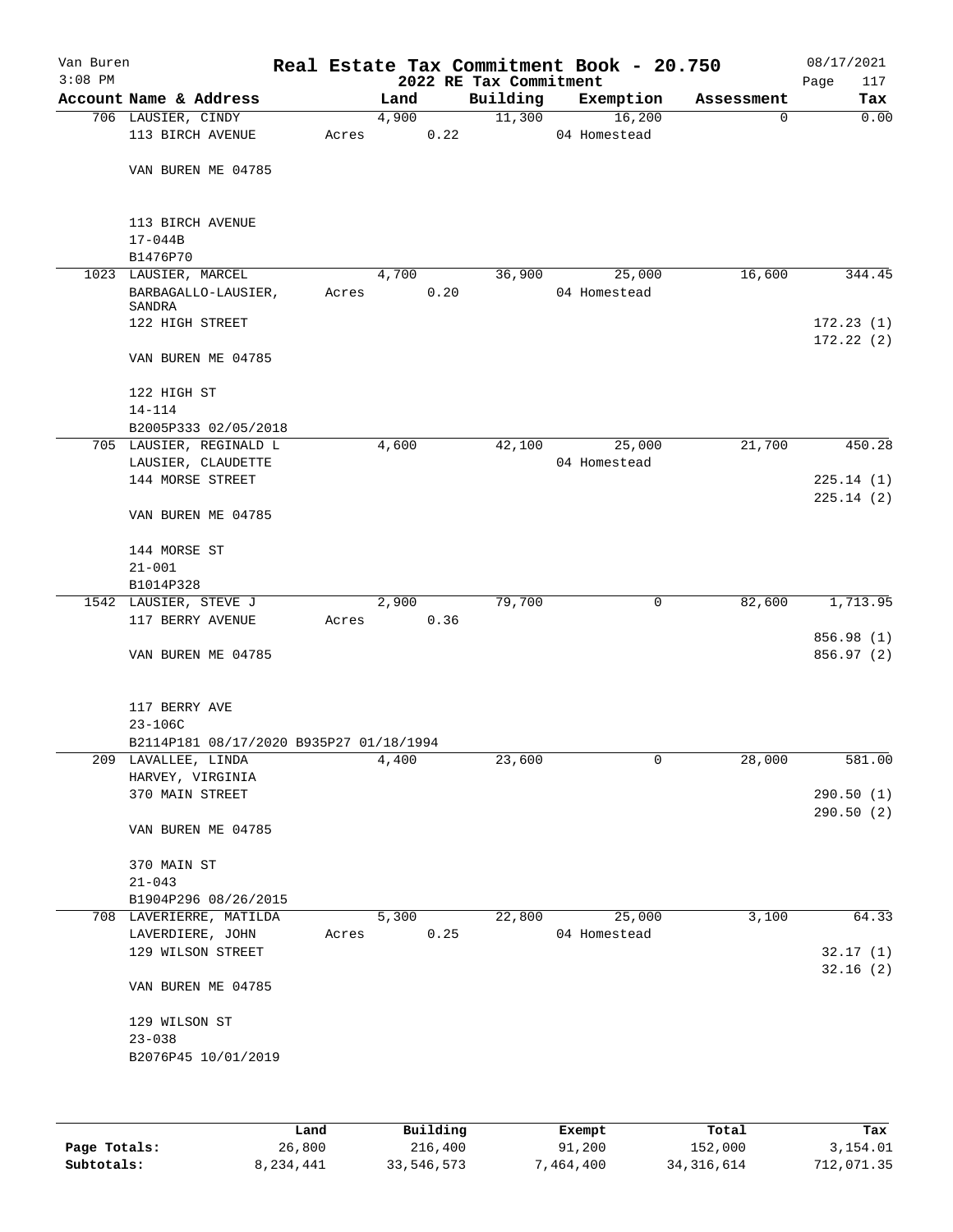| Van Buren<br>$3:08$ PM |                                  | Real Estate Tax Commitment Book - 20.750 | 2022 RE Tax Commitment |                       |            | 08/17/2021<br>Page<br>118 |
|------------------------|----------------------------------|------------------------------------------|------------------------|-----------------------|------------|---------------------------|
|                        | Account Name & Address           | Land                                     | Building               | Exemption             | Assessment | Tax                       |
|                        | 709 LAVOIE, ADAM R               | 12,700                                   | 89,900                 | 25,000                | 77,600     | 1,610.20                  |
|                        | LAVOIE, DARLENE D                | 1.50<br>Acres                            |                        | 04 Homestead          |            |                           |
|                        | 189 CASTONGUAY ROAD              |                                          |                        |                       |            | 805.10(1)                 |
|                        | VAN BUREN ME 04785               |                                          |                        |                       |            | 805.10(2)                 |
|                        | 189 CASTONGUAY RD<br>$02 - 034D$ |                                          |                        |                       |            |                           |
|                        | B1329P151                        |                                          |                        |                       |            |                           |
|                        | 666 LAVOIE, ADAM R               | 33,400                                   | 500                    | 0                     | 33,900     | 703.43                    |
|                        | LAVOIE, DARLENE D                | 72.00<br>Acres                           |                        |                       |            |                           |
|                        | 189 CASTONGUAY ROAD              |                                          |                        |                       |            | 351.72(1)                 |
|                        |                                  |                                          |                        |                       |            | 351.71(2)                 |
|                        | VAN BUREN ME 04785               |                                          |                        |                       |            |                           |
|                        | CASTONGUAY RD                    |                                          |                        |                       |            |                           |
|                        | $03 - 039$                       |                                          |                        |                       |            |                           |
|                        | B1979P100 06/23/2017             |                                          |                        |                       |            |                           |
|                        | 710 LAVOIE, MEDORE J             | 5,400                                    | 46,500                 | 31,000                | 20,900     | 433.68                    |
|                        | LAVOIE, DONNA M                  | 0.26<br>Acres                            |                        | 04 Homestead          |            |                           |
|                        | 136 MCKINLEY STREET              |                                          |                        | 03 Veteran (Non-Maine |            | 216.84(1)                 |
|                        |                                  |                                          |                        | Enlisted)             |            |                           |
|                        |                                  |                                          |                        |                       |            | 216.84(2)                 |
|                        | VAN BUREN ME 04785               |                                          |                        |                       |            |                           |
|                        |                                  |                                          |                        |                       |            |                           |
|                        | 136 MCKINLEY ST<br>$14 - 043$    |                                          |                        |                       |            |                           |
|                        | B1169P222                        |                                          |                        |                       |            |                           |
|                        | 711 LAVOIE, ROBERT J             | 7,700                                    | 47,700                 | 25,000                | 30,400     | 630.80                    |
|                        | LAVOIE, SUSAN                    | 0.54<br>Acres                            |                        | 04 Homestead          |            |                           |
|                        | 115 CLEVELAND AVENUE             |                                          |                        |                       |            | 315.40(1)                 |
|                        |                                  |                                          |                        |                       |            | 315.40(2)                 |
|                        | VAN BUREN ME 04785               |                                          |                        |                       |            |                           |
|                        | 115 CLEVELAND AVE                |                                          |                        |                       |            |                           |
|                        | $18 - 071D$                      |                                          |                        |                       |            |                           |
|                        | 239 LEARNARD, DELLA              | 7,000                                    | 58,500                 | 25,000                | 40,500     | 840.38                    |
|                        | PLOURDE, GERALDINE               | Acres<br>0.45                            |                        | 04 Homestead          |            |                           |
|                        | (HOMESTEAD)                      |                                          |                        |                       |            |                           |
|                        | 143 WILSON STREET                |                                          |                        |                       |            | 420.19(1)                 |
|                        |                                  |                                          |                        |                       |            | 420.19(2)                 |
|                        | VAN BUREN ME 04785               |                                          |                        |                       |            |                           |
|                        | 143 WILSON ST                    |                                          |                        |                       |            |                           |
|                        | $23 - 040$                       |                                          |                        |                       |            |                           |
|                        | B1737P85 09/30/2011              |                                          |                        |                       |            |                           |
|                        | 715 LEARNARD, HERBERT JR         | 3,800                                    | 15,100                 | 18,900                | 0          | 0.00                      |
|                        | 112 MAPLE STREET                 | 0.13<br>Acres                            |                        | 02 Veteran            |            |                           |
|                        |                                  |                                          |                        | 04 Homestead          |            |                           |
|                        | VAN BUREN ME 04785               |                                          |                        |                       |            |                           |
|                        |                                  |                                          |                        |                       |            |                           |
|                        | 112 MAPLE AVE                    |                                          |                        |                       |            |                           |
|                        | $16 - 020$                       |                                          |                        |                       |            |                           |
|                        | B968P316 10/21/1994              |                                          |                        |                       |            |                           |
|                        |                                  |                                          |                        |                       |            |                           |
|                        |                                  |                                          |                        |                       |            |                           |

|              | Land      | Building   | Exempt    | Total      | Tax        |
|--------------|-----------|------------|-----------|------------|------------|
| Page Totals: | 70,000    | 258,200    | 124,900   | 203,300    | 4,218.49   |
| Subtotals:   | 8,304,441 | 33,804,773 | 7,589,300 | 34,519,914 | 716,289.84 |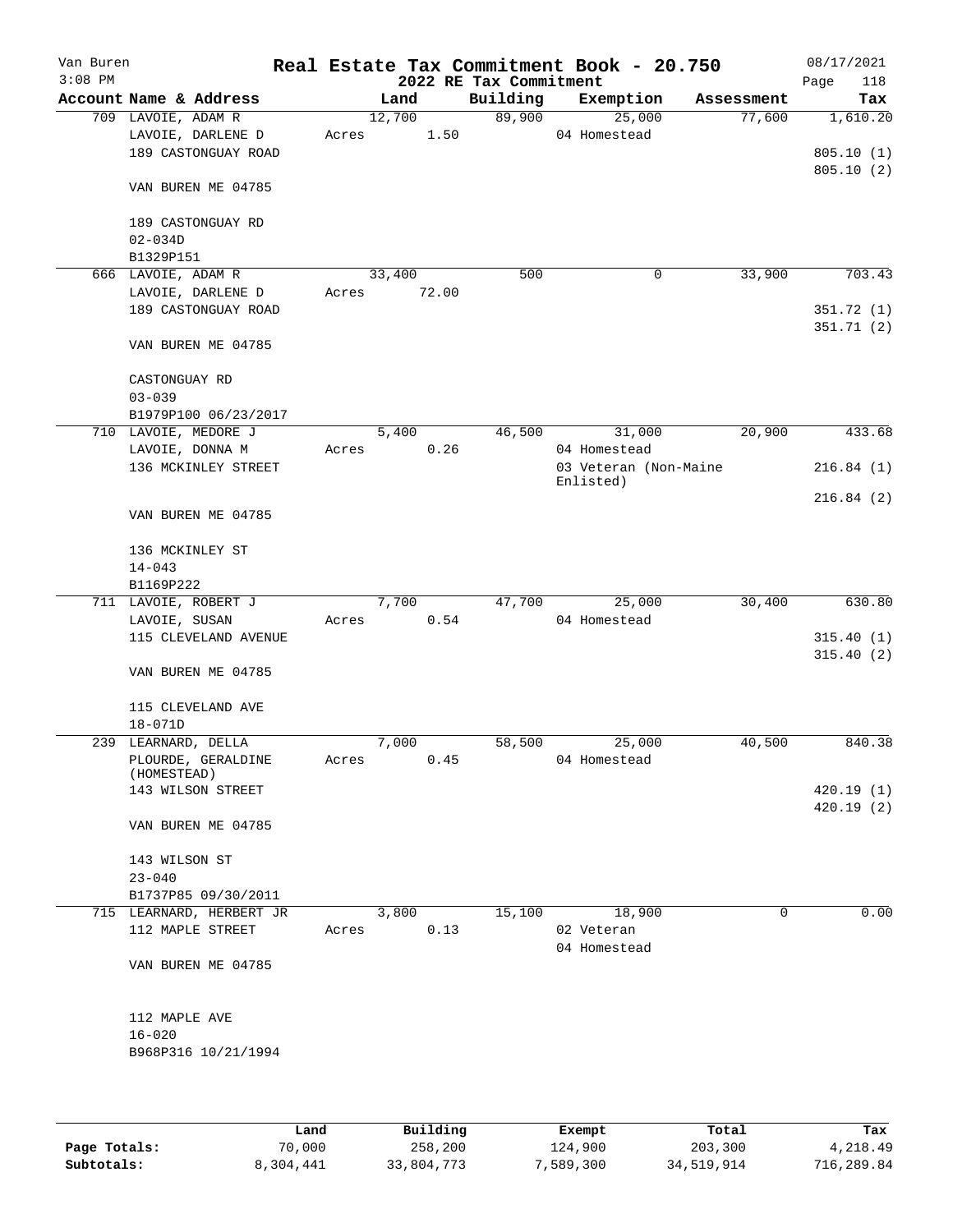| Van Buren<br>$3:08$ PM |                                                    |       |       |       | 2022 RE Tax Commitment | Real Estate Tax Commitment Book - 20.750 |            | 08/17/2021<br>Page<br>119 |
|------------------------|----------------------------------------------------|-------|-------|-------|------------------------|------------------------------------------|------------|---------------------------|
|                        | Account Name & Address                             |       | Land  |       | Building               | Exemption                                | Assessment | Tax                       |
|                        | 1011 LEARNARD, RICKY C                             |       | 8,400 |       | 59,100                 | $\mathbf 0$                              | 67,500     | 1,400.63                  |
|                        | 123 CHURCH STREET                                  | Acres |       | 0.64  |                        |                                          |            |                           |
|                        |                                                    |       |       |       |                        |                                          |            | 700.32(1)                 |
|                        | VAN BUREN ME 04785                                 |       |       |       |                        |                                          |            | 700.31(2)                 |
|                        |                                                    |       |       |       |                        |                                          |            |                           |
|                        |                                                    |       |       |       |                        |                                          |            |                           |
|                        | 283 MAIN ST                                        |       |       |       |                        |                                          |            |                           |
|                        | $20 - 027$                                         |       |       |       |                        |                                          |            |                           |
|                        | B1956P20 11/18/2016                                |       |       |       |                        |                                          |            |                           |
|                        | 1161 LEARNARD, RICKY C                             |       | 3,900 |       | 1,500                  | 0                                        | 5,400      | 112.05                    |
|                        | 123 CHURCH STREET                                  | Acres |       | 0.14  |                        |                                          |            |                           |
|                        |                                                    |       |       |       |                        |                                          |            | 56.03(1)                  |
|                        | VAN BUREN ME 04785                                 |       |       |       |                        |                                          |            | 56.02(2)                  |
|                        |                                                    |       |       |       |                        |                                          |            |                           |
|                        |                                                    |       |       |       |                        |                                          |            |                           |
|                        | 121 CHURCH ST                                      |       |       |       |                        |                                          |            |                           |
|                        | $23 - 103$                                         |       |       |       |                        |                                          |            |                           |
|                        | B1677P177 05/03/2010 B1658P238 10/20/2009 B699P222 |       |       |       |                        |                                          |            |                           |
|                        | 1211 LEARNARD, RICKY C                             |       | 3,900 |       | 38,900                 | 25,000                                   | 17,800     | 369.35                    |
|                        | 123 CHURCH STREET                                  | Acres |       | 0.14  |                        | 04 Homestead                             |            |                           |
|                        |                                                    |       |       |       |                        |                                          |            | 184.68(1)                 |
|                        | VAN BUREN ME 04785                                 |       |       |       |                        |                                          |            | 184.67(2)                 |
|                        |                                                    |       |       |       |                        |                                          |            |                           |
|                        |                                                    |       |       |       |                        |                                          |            |                           |
|                        | 123 CHURCH ST                                      |       |       |       |                        |                                          |            |                           |
|                        | $23 - 104$                                         |       |       |       |                        |                                          |            |                           |
|                        | B1652P12 08/19/2009                                |       |       |       |                        |                                          |            |                           |
|                        | 723 LEBEL, BRIAN ET AL                             |       | 8,800 |       | 15,200                 | 0                                        | 24,000     | 498.00                    |
|                        | CURRAN, JANA                                       | Acres |       | 60.00 |                        |                                          |            |                           |
|                        | 110 CLEVELAND AVENUE                               |       |       |       |                        |                                          |            | 249.00(1)                 |
|                        |                                                    |       |       |       |                        |                                          |            | 249.00(2)                 |
|                        | VAN BUREN ME 04785                                 |       |       |       |                        |                                          |            |                           |
|                        |                                                    |       |       |       |                        |                                          |            |                           |
|                        | 209 ST MARYS BROOK RD                              |       |       |       |                        |                                          |            |                           |
|                        | $02 - 049$                                         |       |       |       |                        |                                          |            |                           |
|                        | B1399P244 05/27/2004                               |       |       |       |                        |                                          |            |                           |
|                        | 719 LEBEL, CECILE A                                |       | 4,600 |       | 57,200                 | 31,000                                   | 30,800     | 639.10                    |
|                        | 225 MAIN STREET                                    | Acres |       | 0.19  |                        | 04 Homestead                             |            |                           |
|                        |                                                    |       |       |       |                        | 02 Veteran                               |            | 319.55(1)                 |
|                        | VAN BUREN ME 04785                                 |       |       |       |                        |                                          |            | 319.55(2)                 |
|                        |                                                    |       |       |       |                        |                                          |            |                           |
|                        |                                                    |       |       |       |                        |                                          |            |                           |
|                        | 225 MAIN ST                                        |       |       |       |                        |                                          |            |                           |
|                        | $18 - 024$                                         |       |       |       |                        |                                          |            |                           |
|                        | 74 LEBEL, GEORGETTE                                |       | 5,500 |       | 67,500                 | 25,000                                   | 48,000     | 996.00                    |
|                        | 123 POPLAR STREET                                  | Acres |       | 0.27  |                        | 04 Homestead                             |            |                           |
|                        |                                                    |       |       |       |                        |                                          |            | 498.00 (1)                |
|                        | VAN BUREN ME 04785                                 |       |       |       |                        |                                          |            | 498.00 (2)                |
|                        |                                                    |       |       |       |                        |                                          |            |                           |
|                        |                                                    |       |       |       |                        |                                          |            |                           |
|                        | 123 POPLAR ST                                      |       |       |       |                        |                                          |            |                           |
|                        | $14 - 118$                                         |       |       |       |                        |                                          |            |                           |
|                        | B1990P340 09/28/2017                               |       |       |       |                        |                                          |            |                           |
|                        |                                                    |       |       |       |                        |                                          |            |                           |
|                        |                                                    |       |       |       |                        |                                          |            |                           |

|              | Land      | Building   | Exempt    | Total      | Tax        |
|--------------|-----------|------------|-----------|------------|------------|
| Page Totals: | 35,100    | 239,400    | 81,000    | 193,500    | 4,015.13   |
| Subtotals:   | 8,339,541 | 34,044,173 | 7,670,300 | 34,713,414 | 720,304.97 |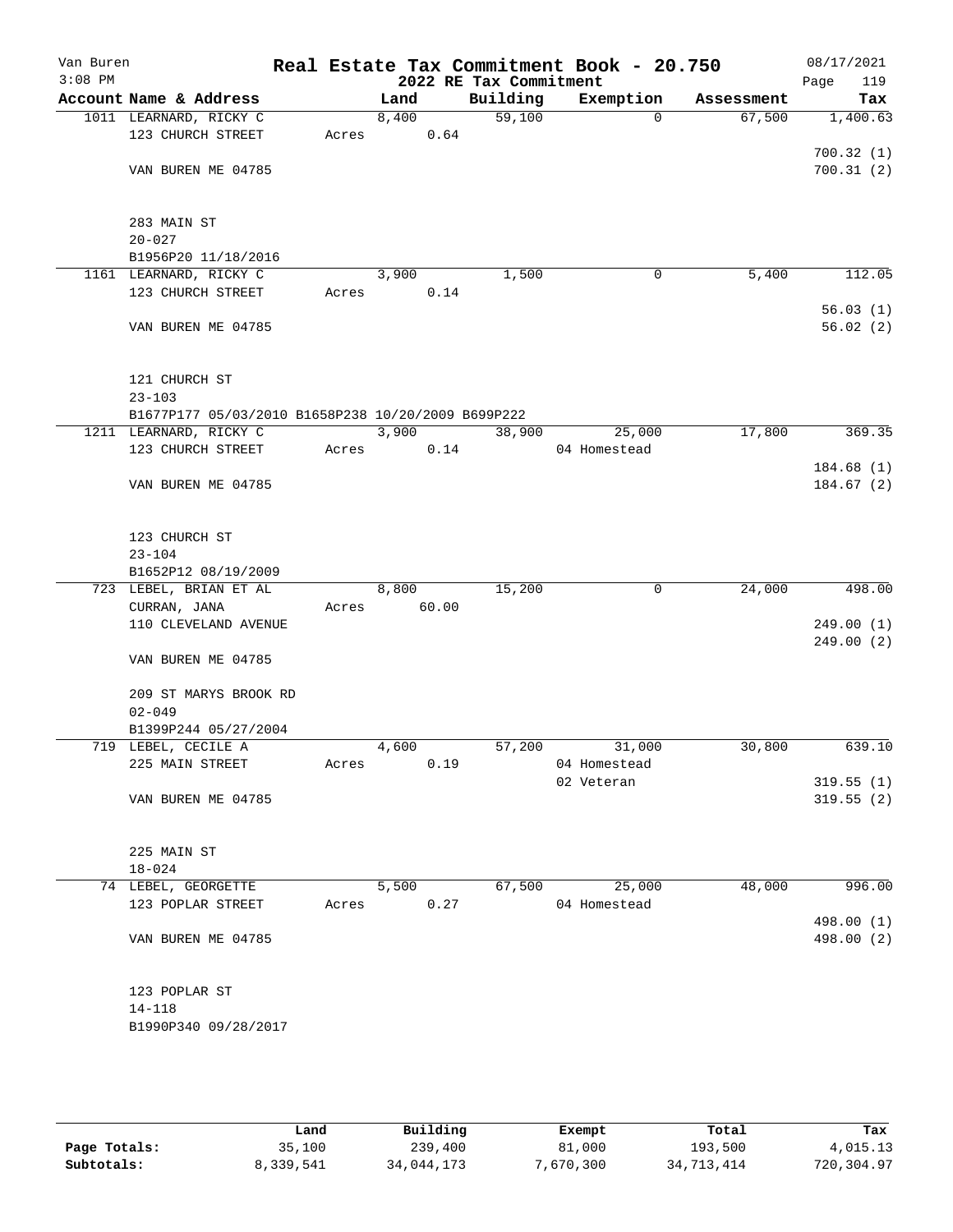| Van Buren<br>$3:08$ PM |                                         |       |        |       | 2022 RE Tax Commitment | Real Estate Tax Commitment Book - 20.750 |            | 08/17/2021<br>120<br>Page |
|------------------------|-----------------------------------------|-------|--------|-------|------------------------|------------------------------------------|------------|---------------------------|
|                        | Account Name & Address                  |       | Land   |       | Building               | Exemption                                | Assessment | Tax                       |
|                        | 724 LEBEL, OMER                         |       | 7,400  |       | 96,500                 | 25,000                                   | 78,900     | 1,637.18                  |
|                        | LEBEL, ROBERTINE                        | Acres |        | 0.50  |                        | 04 Homestead                             |            |                           |
|                        | 110 CLEVELAND AVENUE                    |       |        |       |                        |                                          |            | 818.59(1)                 |
|                        | VAN BUREN ME 04785                      |       |        |       |                        |                                          |            | 818.59(2)                 |
|                        | 110 CLEVELAND AVE                       |       |        |       |                        |                                          |            |                           |
|                        | $18 - 084$                              |       |        |       |                        |                                          |            |                           |
|                        | B375P710                                |       |        |       |                        |                                          |            |                           |
|                        | 722 LEBEL, OMER                         |       | 13,200 |       | $\mathbf 0$            | 0                                        | 13,200     | 273.90                    |
|                        | LEBEL, ROBERTINE                        | Acres |        | 3.70  |                        |                                          |            |                           |
|                        | 110 CLEVELAND AVENUE                    |       |        |       |                        |                                          |            | 136.95(1)<br>136.95(2)    |
|                        | VAN BUREN ME 04785                      |       |        |       |                        |                                          |            |                           |
|                        | CLEVELAND AVE                           |       |        |       |                        |                                          |            |                           |
|                        | $18 - 071A$                             |       |        |       |                        |                                          |            |                           |
|                        | B441P45                                 |       | 4,600  |       |                        |                                          |            |                           |
|                        | 627 LEFRANCOIS, NELKA                   |       |        |       | 33,700                 | 25,000<br>04 Homestead                   | 13,300     | 275.98                    |
|                        | LAFRANCOIS, GERALD J<br>505 MAIN STREET | Acres |        | 0.19  |                        |                                          |            | 137.99(1)                 |
|                        |                                         |       |        |       |                        |                                          |            | 137.99(2)                 |
|                        | VAN BUREN ME 04785                      |       |        |       |                        |                                          |            |                           |
|                        | 505 MAIN ST                             |       |        |       |                        |                                          |            |                           |
|                        | $22 - 003$                              |       |        |       |                        |                                          |            |                           |
|                        | B2027P158 08/15/2018                    |       |        |       |                        |                                          |            |                           |
|                        | 737 LEPAGE, ALLAN P                     |       | 14,400 |       | $\mathbf 0$            | $\mathbf 0$                              | 14,400     | 298.80                    |
|                        | P O BOX 34                              | Acres |        | 33.00 |                        |                                          |            |                           |
|                        |                                         |       |        |       |                        |                                          |            | 149.40(1)                 |
|                        | WEST KINGSTON RI 02892                  |       |        |       |                        |                                          |            | 149.40(2)                 |
|                        |                                         |       |        |       |                        |                                          |            |                           |
|                        | OFF DESJARDINS ROAD                     |       |        |       |                        |                                          |            |                           |
|                        | $07 - 018$                              |       |        |       |                        |                                          |            |                           |
|                        | B530P57 07/30/1980                      |       |        |       |                        |                                          |            |                           |
|                        | 741 LEVASSEUR, BENJAMIN J               |       | 14,100 |       | 0                      | 0                                        | 14,100     | 292.58                    |
|                        | 13387 GANDALL CT                        | Acres |        | 8.10  |                        |                                          |            |                           |
|                        |                                         |       |        |       |                        |                                          |            | 146.29(1)                 |
|                        | MANASSAS VA 20112                       |       |        |       |                        |                                          |            | 146.29(2)                 |
|                        | OFF PARK ST                             |       |        |       |                        |                                          |            |                           |
|                        | $17 - 058$                              |       |        |       |                        |                                          |            |                           |
|                        | B1979P266 06/28/2017                    |       |        |       |                        |                                          |            |                           |
|                        | 269 LEVASSEUR, CHRISTOPHER              |       | 2,300  |       | 30,000                 | 0                                        | 32,300     | 670.23                    |
|                        | 107 CHURCH STREET                       | Acres |        | 0.05  |                        |                                          |            |                           |
|                        |                                         |       |        |       |                        |                                          |            | 335.12(1)                 |
|                        | VAN BUREN ME 04785                      |       |        |       |                        |                                          |            | 335.11(2)                 |
|                        | 107 CHURCH ST                           |       |        |       |                        |                                          |            |                           |
|                        | $23 - 098$                              |       |        |       |                        |                                          |            |                           |
|                        | B2031P174 09/17/2018                    |       |        |       |                        |                                          |            |                           |
|                        |                                         |       |        |       |                        |                                          |            |                           |

|              | Land      | Building     | Exempt    | Total      | Tax         |
|--------------|-----------|--------------|-----------|------------|-------------|
| Page Totals: | 56,000    | 160,200      | 50,000    | 166,200    | 3,448.67    |
| Subtotals:   | 8,395,541 | 34, 204, 373 | 7,720,300 | 34,879,614 | 723, 753.64 |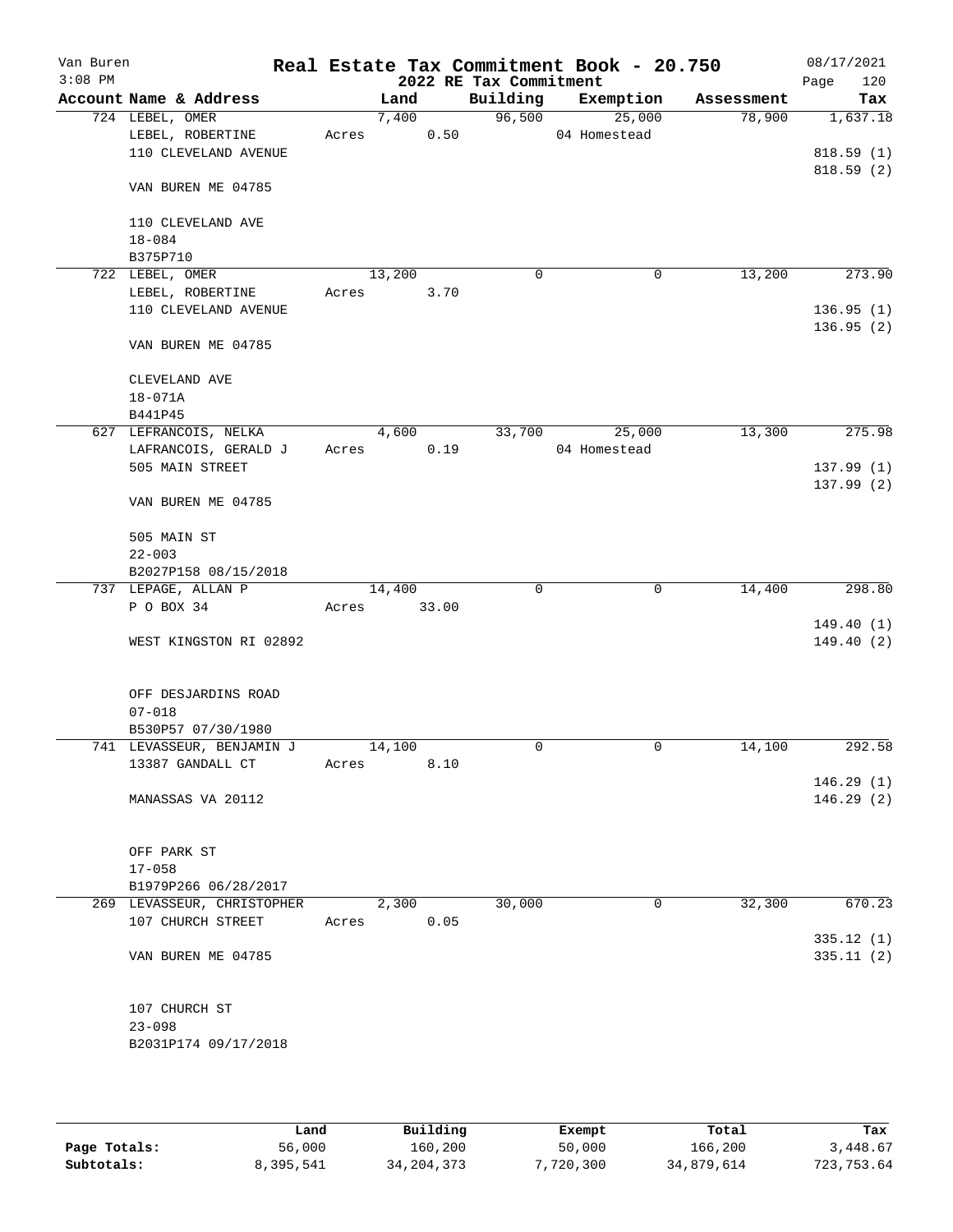| Van Buren<br>$3:08$ PM |                          |       |        |       | 2022 RE Tax Commitment | Real Estate Tax Commitment Book - 20.750 |            | 08/17/2021<br>Page<br>121 |
|------------------------|--------------------------|-------|--------|-------|------------------------|------------------------------------------|------------|---------------------------|
|                        | Account Name & Address   |       | Land   |       | Building               | Exemption                                | Assessment | Tax                       |
|                        | 742 LEVASSEUR, MICHAEL W |       | 7,000  |       | 41,600                 | $\Omega$                                 | 48,600     | 1,008.45                  |
|                        | LEVASSEUR, CHARLINE      | Acres |        | 0.44  |                        |                                          |            |                           |
|                        | 114 HIGH STREET          |       |        |       |                        |                                          |            | 504.23(1)                 |
|                        | VAN BUREN ME 04785       |       |        |       |                        |                                          |            | 504.22(2)                 |
|                        | 112 FULTON ST            |       |        |       |                        |                                          |            |                           |
|                        | $20 - 025$               |       |        |       |                        |                                          |            |                           |
|                        | B829P20                  |       |        |       |                        |                                          |            |                           |
|                        | 738 LEVASSEUR, MICHAEL W |       | 4,100  |       | 64,100                 | 25,000                                   | 43,200     | 896.40                    |
|                        | LEVASSEUR, CHARLINE      | Acres |        | 0.15  |                        | 04 Homestead                             |            |                           |
|                        | 114 HIGH STREET          |       |        |       |                        |                                          |            | 448.20 (1)                |
|                        | VAN BUREN ME 04785       |       |        |       |                        |                                          |            | 448.20 (2)                |
|                        | 114 HIGH ST              |       |        |       |                        |                                          |            |                           |
|                        | $14 - 123$               |       |        |       |                        |                                          |            |                           |
|                        | B1902P132 08/07/2015     |       |        |       |                        |                                          |            |                           |
|                        | 743 LEVASSEUR, PETER A   |       | 23,300 |       | 110,500                | 25,000                                   | 108,800    | 2,257.60                  |
|                        | LEVASSEUR, LEAH          | Acres |        | 35.00 |                        | 04 Homestead                             |            |                           |
|                        | 107 CASTONGUAY ROAD      |       |        |       |                        |                                          |            | 1,128.80(1)               |
|                        | VAN BUREN ME 04785       |       |        |       |                        |                                          |            | 1,128.80(2)               |
|                        | 107 CASTONGUAY RD        |       |        |       |                        |                                          |            |                           |
|                        | $03 - 028A$              |       |        |       |                        |                                          |            |                           |
|                        | B1373P252 B856P346       |       |        |       |                        |                                          |            |                           |
|                        | 818 LEVESQUE, ADAM R     |       | 8,300  |       | 70,900                 | 25,000                                   | 54,200     | 1,124.65                  |
|                        | OUELLETTE, MONIQUE L     | Acres |        | 0.63  |                        | 04 Homestead                             |            |                           |
|                        | 113 MADORE AVENUE        |       |        |       |                        |                                          |            | 562.33(1)                 |
|                        | VAN BUREN ME 04785       |       |        |       |                        |                                          |            | 562.32(2)                 |
|                        | 113 MADORE AVE           |       |        |       |                        |                                          |            |                           |
|                        | $14 - 091$               |       |        |       |                        |                                          |            |                           |
|                        | B2073P29 09/16/2019      |       |        |       |                        |                                          |            |                           |
|                        | 532 LEVESQUE, ADAM R     |       | 10,600 |       | 0                      | 0                                        | 10,600     | 219.95                    |
|                        | OUELLETTE, MONIQUE L     | Acres |        | 1.12  |                        |                                          |            |                           |
|                        | 113 MADORE AVENUE        |       |        |       |                        |                                          |            | 109.98(1)                 |
|                        |                          |       |        |       |                        |                                          |            | 109.97(2)                 |
|                        | VAN BUREN ME 04785       |       |        |       |                        |                                          |            |                           |
|                        | 169 POPLAR ST            |       |        |       |                        |                                          |            |                           |
|                        | $14 - 092$               |       |        |       |                        |                                          |            |                           |
|                        | B2083P256 12/04/2019     |       |        |       |                        |                                          |            |                           |
|                        | 746 LEVESQUE, ALYRE JR   |       | 4,500  |       | 74,100                 | 25,000                                   | 53,600     | 1,112.20                  |
|                        | 153 HIGH STREET          | Acres |        | 0.18  |                        | 04 Homestead                             |            |                           |
|                        |                          |       |        |       |                        |                                          |            | 556.10(1)                 |
|                        | VAN BUREN ME 04785       |       |        |       |                        |                                          |            | 556.10(2)                 |
|                        | 153 HIGH ST              |       |        |       |                        |                                          |            |                           |
|                        | $14 - 082$               |       |        |       |                        |                                          |            |                           |
|                        | B689P158                 |       |        |       |                        |                                          |            |                           |
|                        |                          |       |        |       |                        |                                          |            |                           |
|                        |                          |       |        |       |                        |                                          |            |                           |

|              | Land      | Building   | Exempt    | Total        | Tax          |
|--------------|-----------|------------|-----------|--------------|--------------|
| Page Totals: | 57,800    | 361,200    | 100,000   | 319,000      | 6,619.25     |
| Subtotals:   | 8,453,341 | 34,565,573 | 7,820,300 | 35, 198, 614 | 730, 372, 89 |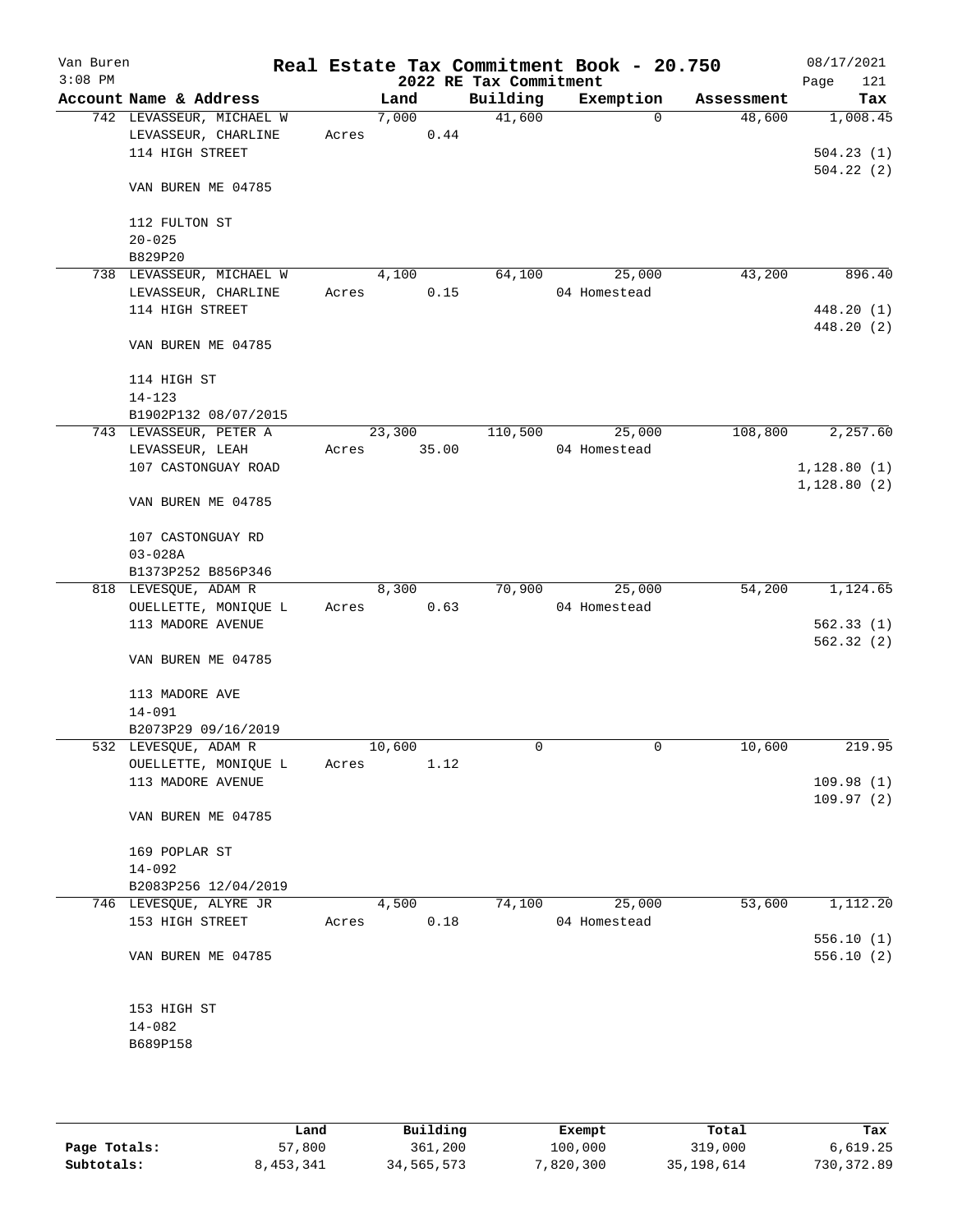| Van Buren |                                                     |       |        |                        | Real Estate Tax Commitment Book - 20.750 |            | 08/17/2021  |
|-----------|-----------------------------------------------------|-------|--------|------------------------|------------------------------------------|------------|-------------|
| $3:08$ PM |                                                     |       |        | 2022 RE Tax Commitment |                                          |            | Page<br>122 |
|           | Account Name & Address                              |       | Land   | Building               | Exemption                                | Assessment | Tax         |
|           | 748 LEVESQUE, ARLENE                                |       | 4,300  | 28,900                 | 25,000                                   | 8,200      | 170.15      |
|           | 101 MADORE AVENUE                                   | Acres | 0.17   |                        | 04 Homestead                             |            |             |
|           |                                                     |       |        |                        |                                          |            | 85.08(1)    |
|           | VAN BUREN ME 04785                                  |       |        |                        |                                          |            | 85.07(2)    |
|           | 101 MADORE AVE                                      |       |        |                        |                                          |            |             |
|           | $14 - 089$                                          |       |        |                        |                                          |            |             |
|           | B1280P55                                            |       |        |                        |                                          |            |             |
|           | 1587 LEVESQUE, BRIAN K                              |       | 6,500  | 0                      | 0                                        | 6,500      | 134.88      |
|           | LEVESQUE, JEFFREY R                                 | Acres | 2.50   |                        |                                          |            |             |
|           | 182 MARQUIS RD.                                     |       |        |                        |                                          |            | 67.44(1)    |
|           |                                                     |       |        |                        |                                          |            | 67.44(2)    |
|           | Van Buren ME 04785                                  |       |        |                        |                                          |            |             |
|           | OFF MARQUIS ROAD                                    |       |        |                        |                                          |            |             |
|           | $02 - 011A$                                         |       |        |                        |                                          |            |             |
|           | B1928P132 04/06/2016                                |       |        |                        |                                          |            |             |
|           | 770 LEVESOUE, BRIAN KEITH &<br><b>JEFFREY ROGER</b> |       | 16,500 | 68,500                 | 25,000                                   | 60,000     | 1,245.00    |
|           | LEVESQUE, ROGER J. &<br>JOYCE B. (LIFE ESTATE)      | Acres | 12.40  |                        | 04 Homestead                             |            |             |
|           | 182 MARQUIS ROAD                                    |       |        |                        |                                          |            | 622.50(1)   |
|           | VAN BUREN ME 04785                                  |       |        |                        |                                          |            | 622.50(2)   |
|           | 182 MARQUIS RD                                      |       |        |                        |                                          |            |             |
|           | $02 - 010$                                          |       |        |                        |                                          |            |             |
|           | B1898P192 07/13/2015                                |       |        |                        |                                          |            |             |
|           | 771 LEVESQUE, BRIAN KEITH &<br><b>JEFFREY ROGER</b> |       | 10,700 | 1,300                  | 0                                        | 12,000     | 249.00      |
|           | LEVESQUE, ROGER J. &<br>JOYCE B. (LIFE ESTATE)      | Acres | 33.00  |                        |                                          |            |             |
|           | 182 MARQUIS ROAD                                    |       |        |                        |                                          |            | 124.50(1)   |
|           |                                                     |       |        |                        |                                          |            | 124.50(2)   |
|           | VAN BUREN ME 04785                                  |       |        |                        |                                          |            |             |
|           | 302 SETTLEMENT RD                                   |       |        |                        |                                          |            |             |
|           | $01 - 013$                                          |       |        |                        |                                          |            |             |
|           | B1898P192 07/13/2015                                |       |        |                        |                                          |            |             |
| 772       | LEVESQUE, BRIAN KEITH &<br><b>JEFFREY ROGER</b>     |       | 5,300  | 0                      | 0                                        | 5,300      | 109.98      |
|           | LEVESQUE, ROGER J. &<br>JOYCE B. (LIFE ESTATE)      | Acres | 15.00  |                        |                                          |            |             |
|           | 182 MARQUIS ROAD                                    |       |        |                        |                                          |            | 54.99(1)    |
|           | VAN BUREN ME 04785                                  |       |        |                        |                                          |            | 54.99(2)    |
|           | MARQUIS RD                                          |       |        |                        |                                          |            |             |
|           | $02 - 009$                                          |       |        |                        |                                          |            |             |
|           | B1898P192 07/13/2015                                |       |        |                        |                                          |            |             |
|           |                                                     |       |        |                        |                                          |            |             |

|              | Land      | Building   | Exempt    | Total      | Tax        |
|--------------|-----------|------------|-----------|------------|------------|
| Page Totals: | 43,300    | 98,700     | 50,000    | 92,000     | 1,909.01   |
| Subtotals:   | 8,496,641 | 34,664,273 | 7,870,300 | 35,290,614 | 732,281.90 |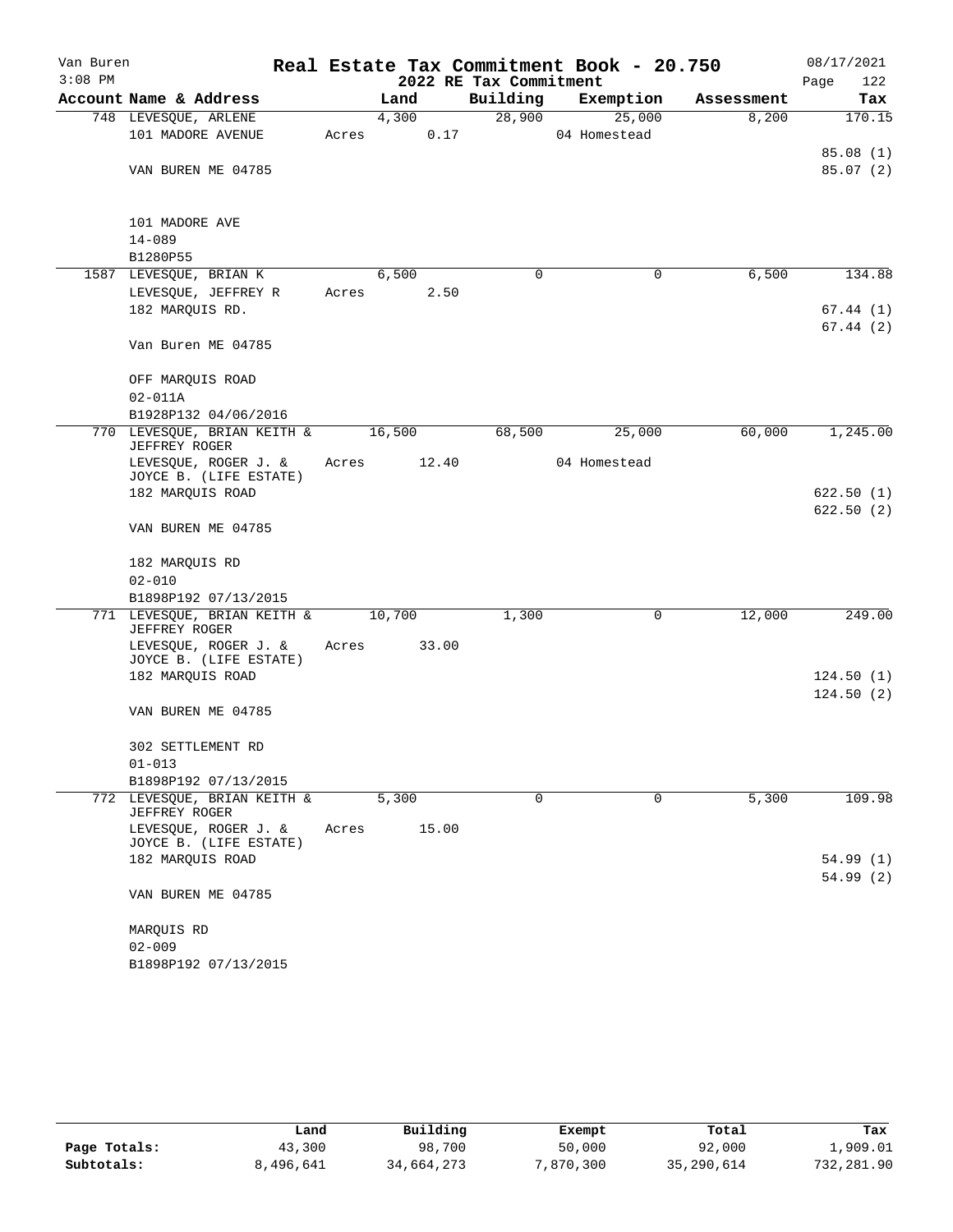| Van Buren<br>$3:08$ PM |                                           |       |        |      | 2022 RE Tax Commitment | Real Estate Tax Commitment Book - 20.750 |            | 08/17/2021<br>123     |
|------------------------|-------------------------------------------|-------|--------|------|------------------------|------------------------------------------|------------|-----------------------|
|                        | Account Name & Address                    |       | Land   |      | Building               | Exemption                                | Assessment | Page<br>Tax           |
|                        | 958 LEVESQUE, ERIC M                      |       | 9,100  |      | 0                      | $\Omega$                                 | 9,100      | 188.83                |
|                        | 331 MAIN STREET                           |       |        | 0.75 |                        |                                          |            |                       |
|                        |                                           | Acres |        |      |                        |                                          |            |                       |
|                        | VAN BUREN ME 04785                        |       |        |      |                        |                                          |            | 94.42 (1)<br>94.41(2) |
|                        |                                           |       |        |      |                        |                                          |            |                       |
|                        |                                           |       |        |      |                        |                                          |            |                       |
|                        | 330 MAIN ST                               |       |        |      |                        |                                          |            |                       |
|                        | $20 - 069$                                |       |        |      |                        |                                          |            |                       |
|                        | B2132P114 11/18/2020 B1975P224 05/18/2017 |       |        |      |                        |                                          |            |                       |
| 1248                   | LEVESQUE, ERIC M                          |       | 4,700  |      | 68,000                 | 25,000                                   | 47,700     | 989.78                |
|                        | 331 MAIN STREET                           | Acres |        | 0.20 |                        | 04 Homestead                             |            |                       |
|                        |                                           |       |        |      |                        |                                          |            | 494.89 (1)            |
|                        | VAN BUREN ME 04785                        |       |        |      |                        |                                          |            | 494.89 (2)            |
|                        |                                           |       |        |      |                        |                                          |            |                       |
|                        |                                           |       |        |      |                        |                                          |            |                       |
|                        | 331 MAIN ST                               |       |        |      |                        |                                          |            |                       |
|                        | $20 - 054$                                |       |        |      |                        |                                          |            |                       |
|                        | B1999P73 12/04/2017                       |       |        |      |                        |                                          |            | 161.85                |
|                        | 751 LEVESQUE, FERNAND                     |       | 7,800  |      | 0                      | 0                                        | 7,800      |                       |
|                        | LEVESQUE, ROBERTINE                       | Acres |        | 0.55 |                        |                                          |            |                       |
|                        | 129 CLOVERHILL DRIVE                      |       |        |      |                        |                                          |            | 80.93(1)              |
|                        |                                           |       |        |      |                        |                                          |            | 80.92(2)              |
|                        | VAN BUREN ME 04785 1G2                    |       |        |      |                        |                                          |            |                       |
|                        | 243 CHAMPLAIN ST                          |       |        |      |                        |                                          |            |                       |
|                        | $19 - 057$                                |       |        |      |                        |                                          |            |                       |
|                        | B477P48                                   |       |        |      |                        |                                          |            |                       |
|                        | 752 LEVESQUE, FERNAND R                   |       | 11,500 |      | 0                      | $\mathsf{O}$                             | 11,500     | 238.63                |
|                        | LEVESQUE, ROBERTINE                       | Acres |        | 2.00 |                        |                                          |            |                       |
|                        | 129 CLOVERHILL DRIVE                      |       |        |      |                        |                                          |            | 119.32(1)             |
|                        |                                           |       |        |      |                        |                                          |            | 119.31(2)             |
|                        | VAN BUREN ME 04785 1G2                    |       |        |      |                        |                                          |            |                       |
|                        |                                           |       |        |      |                        |                                          |            |                       |
|                        | CHAMPLAIN ST                              |       |        |      |                        |                                          |            |                       |
|                        | $06 - 006$                                |       |        |      |                        |                                          |            |                       |
|                        | B382P467                                  |       |        |      |                        |                                          |            |                       |
|                        | 753 LEVESQUE, FERNAND R                   |       | 6,800  |      | 104,200                | 25,000                                   | 86,000     | 1,784.50              |
|                        | LEVESQUE, ROBERTINE                       | Acres |        | 0.42 |                        | 04 Homestead                             |            |                       |
|                        | 129 CLOVERHILL DRIVE                      |       |        |      |                        |                                          |            | 892.25 (1)            |
|                        |                                           |       |        |      |                        |                                          |            | 892.25(2)             |
|                        | VAN BUREN ME 04785 1G2                    |       |        |      |                        |                                          |            |                       |
|                        |                                           |       |        |      |                        |                                          |            |                       |
|                        | 129 CLOVERHILL DR                         |       |        |      |                        |                                          |            |                       |
|                        | 18C-006                                   |       |        |      |                        |                                          |            |                       |
|                        | B446P146                                  |       |        |      |                        |                                          |            |                       |
|                        | 32 LEVESQUE, GAIL M                       |       | 5,800  |      | 60,000                 | 25,000                                   | 40,800     | 846.60                |
|                        | 104 PATRICIA STREET                       | Acres |        | 0.31 |                        | 04 Homestead                             |            |                       |
|                        |                                           |       |        |      |                        |                                          |            | 423.30(1)             |
|                        | VAN BUREN ME 04785                        |       |        |      |                        |                                          |            | 423.30(2)             |
|                        |                                           |       |        |      |                        |                                          |            |                       |
|                        | 104 PATRICIA ST                           |       |        |      |                        |                                          |            |                       |
|                        | $20 - 124$                                |       |        |      |                        |                                          |            |                       |
|                        | B2001P190 12/27/2017                      |       |        |      |                        |                                          |            |                       |
|                        |                                           |       |        |      |                        |                                          |            |                       |
|                        |                                           |       |        |      |                        |                                          |            |                       |

|              | Land      | Building   | Exempt    | Total        | Tax        |
|--------------|-----------|------------|-----------|--------------|------------|
| Page Totals: | 45,700    | 232,200    | 75,000    | 202,900      | 4,210.19   |
| Subtotals:   | 8,542,341 | 34,896,473 | 7,945,300 | 35, 493, 514 | 736,492.09 |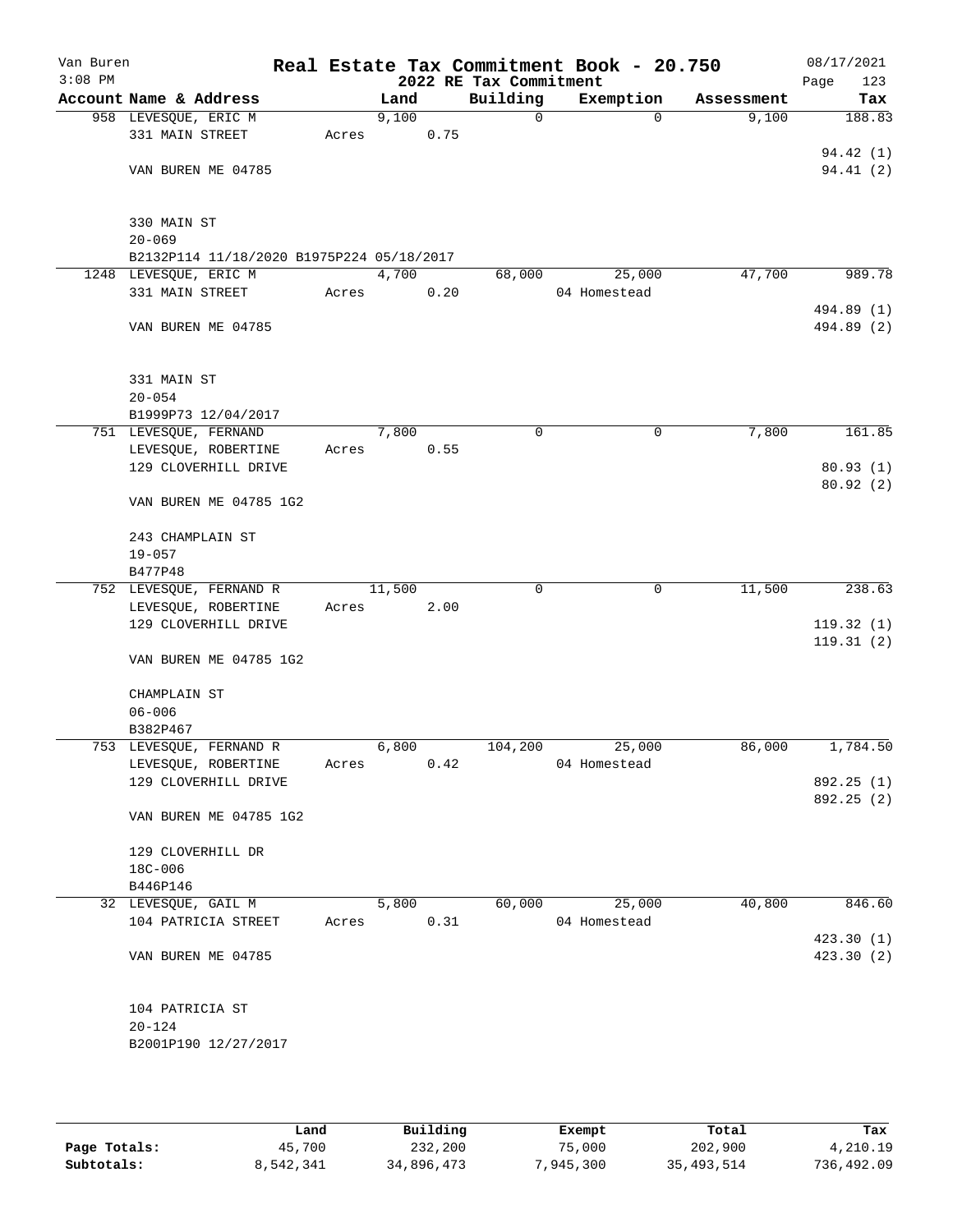| Van Buren<br>$3:08$ PM |                                   |       |        |      | 2022 RE Tax Commitment | Real Estate Tax Commitment Book - 20.750 |            | 08/17/2021<br>124<br>Page |
|------------------------|-----------------------------------|-------|--------|------|------------------------|------------------------------------------|------------|---------------------------|
|                        | Account Name & Address            |       | Land   |      | Building               | Exemption                                | Assessment | Tax                       |
|                        | 754 LEVESQUE, GARY R              |       | 10,100 |      | 32,900                 | 31,000                                   | 12,000     | 249.00                    |
|                        | LEVESQUE, BETTY J                 | Acres |        | 0.79 |                        | 04 Homestead                             |            |                           |
|                        | 162 CASTONGUAY ROAD               |       |        |      |                        | 02 Veteran                               |            | 124.50(1)                 |
|                        | VAN BUREN ME 04785                |       |        |      |                        |                                          |            | 124.50(2)                 |
|                        | 162 CASTONGUAY RD                 |       |        |      |                        |                                          |            |                           |
|                        | $03 - 040$                        |       |        |      |                        |                                          |            |                           |
|                        | B715P296 06/30/1987               |       |        |      |                        |                                          |            |                           |
|                        | 755 LEVESQUE, GENE                |       | 4,500  |      | 62,400                 | 25,000                                   | 41,900     | 869.43                    |
|                        | LEVESQUE, RACHEL L                | Acres |        | 0.18 |                        | 04 Homestead                             |            |                           |
|                        | 115 ADAMS STREET                  |       |        |      |                        |                                          |            | 434.72 (1)                |
|                        | VAN BUREN ME 04785                |       |        |      |                        |                                          |            | 434.71 (2)                |
|                        | 115 ADAMS ST                      |       |        |      |                        |                                          |            |                           |
|                        | $18 - 027$                        |       |        |      |                        |                                          |            |                           |
|                        | B683P151                          |       |        |      |                        |                                          |            |                           |
|                        | 756 LEVESQUE, GERALD JR           |       | 5,800  |      | 10,600                 | 16,400                                   | 0          | 0.00                      |
|                        | LEVESQUE, THERESE                 | Acres |        | 0.30 |                        | 04 Homestead                             |            |                           |
|                        | 154 MCKINLEY STREET               |       |        |      |                        |                                          |            |                           |
|                        | VAN BUREN ME 04785                |       |        |      |                        |                                          |            |                           |
|                        | 154 MCKINLEY ST                   |       |        |      |                        |                                          |            |                           |
|                        | $14 - 037$                        |       |        |      |                        |                                          |            |                           |
|                        | B686P112                          |       |        |      |                        |                                          |            |                           |
|                        | 757 LEVESQUE, IVAN P              |       | 10,900 |      | 72,700                 | 25,000                                   | 58,600     | 1,215.95                  |
|                        | LEVESQUE, EILEEN                  | Acres |        | 1.39 |                        | 04 Homestead                             |            |                           |
|                        | 182 CHAMPLAIN STREET              |       |        |      |                        |                                          |            | 607.98(1)                 |
|                        | VAN BUREN ME 04785                |       |        |      |                        |                                          |            | 607.97(2)                 |
|                        | 182 CHAMPLAIN ST                  |       |        |      |                        |                                          |            |                           |
|                        | $19 - 019$                        |       |        |      |                        |                                          |            |                           |
|                        | B412P197                          |       |        |      |                        |                                          |            |                           |
|                        | 764 LEVESQUE, JESSICA J           |       | 4,700  |      | 32,100                 | 0                                        | 36,800     | 763.60                    |
|                        | (TAX ACQUIRED)                    | Acres |        | 0.20 |                        |                                          |            |                           |
|                        | 115 WATERMILL ROAD                |       |        |      |                        |                                          |            | 381.80(1)                 |
|                        | VAN BUREN ME 04785                |       |        |      |                        |                                          |            | 381.80 (2)                |
|                        | 115 WATERMILL RD                  |       |        |      |                        |                                          |            |                           |
|                        | $16 - 027$                        |       |        |      |                        |                                          |            |                           |
|                        | B1921P187 01/25/2016              |       |        |      |                        |                                          |            |                           |
|                        | 758 LEVESQUE, MARLENE E           |       | 8,300  |      | 0                      | $\mathbf 0$                              | 8,300      | 172.23                    |
|                        | 478 MAIN STREET                   | Acres |        | 0.62 |                        |                                          |            |                           |
|                        |                                   |       |        |      |                        |                                          |            | 86.12(1)                  |
|                        | VAN BUREN ME 04785                |       |        |      |                        |                                          |            | 86.11(2)                  |
|                        |                                   |       |        |      |                        |                                          |            |                           |
|                        | 474 MAIN ST                       |       |        |      |                        |                                          |            |                           |
|                        | $22 - 011$<br>B910P152 06/18/1993 |       |        |      |                        |                                          |            |                           |
|                        |                                   |       |        |      |                        |                                          |            |                           |
|                        |                                   |       |        |      |                        |                                          |            |                           |

|              | Land      | Building   | Exempt    | Total      | Tax        |
|--------------|-----------|------------|-----------|------------|------------|
| Page Totals: | 44,300    | 210,700    | 97,400    | 157,600    | 3,270.21   |
| Subtotals:   | 8,586,641 | 35,107,173 | 8,042,700 | 35,651,114 | 739,762.30 |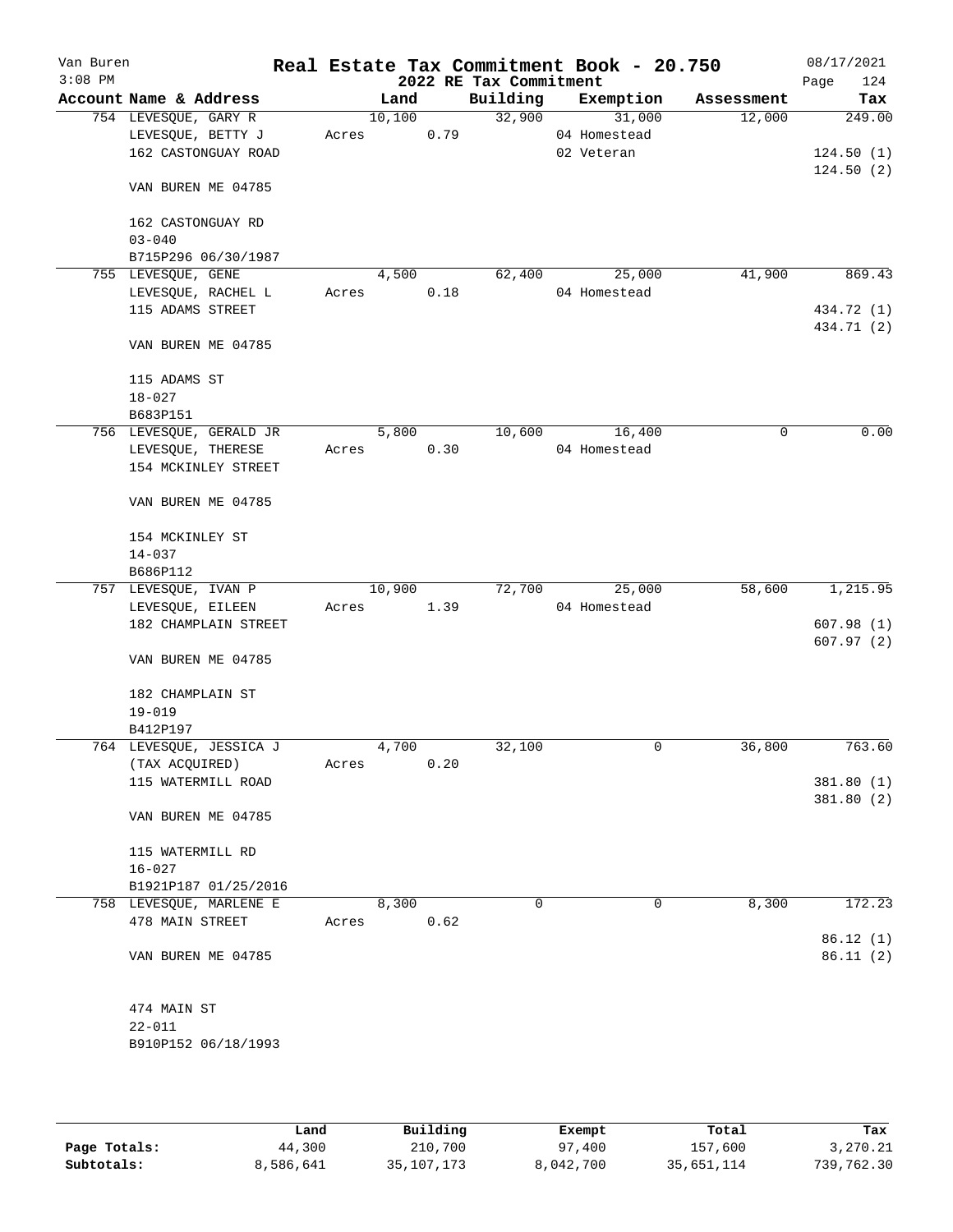| Van Buren<br>$3:08$ PM |                         |       |        |      | 2022 RE Tax Commitment | Real Estate Tax Commitment Book - 20.750 |            | 08/17/2021<br>125<br>Page |
|------------------------|-------------------------|-------|--------|------|------------------------|------------------------------------------|------------|---------------------------|
|                        | Account Name & Address  |       | Land   |      | Building               | Exemption                                | Assessment | Tax                       |
|                        | 759 LEVESQUE, MARLENE E |       | 3,800  |      | 77,800                 | 25,000                                   | 56,600     | 1,174.45                  |
|                        | 478 MAIN STREET         | Acres |        | 0.13 |                        | 04 Homestead                             |            |                           |
|                        |                         |       |        |      |                        |                                          |            | 587.23(1)                 |
|                        | VAN BUREN ME 04785      |       |        |      |                        |                                          |            | 587.22(2)                 |
|                        | 478 MAIN ST             |       |        |      |                        |                                          |            |                           |
|                        | $22 - 013$              |       |        |      |                        |                                          |            |                           |
|                        | B910P152 06/18/1993     |       |        |      |                        |                                          |            |                           |
|                        | 779 LEVESQUE, MAYNARD   |       | 4,600  |      | 64,900                 | 31,000                                   | 38,500     | 798.88                    |
|                        | C/O ANTOINE LEVESQUE    | Acres |        | 0.19 |                        | 27 Veteran (Widow)                       |            |                           |
|                        | 134 LYNNE STREET        |       |        |      |                        | 04 Homestead                             |            | 399.44(1)                 |
|                        | VAN BUREN ME 04785      |       |        |      |                        |                                          |            | 399.44 (2)                |
|                        | 126 ADAMS ST            |       |        |      |                        |                                          |            |                           |
|                        | $18 - 030$              |       |        |      |                        |                                          |            |                           |
|                        | B1479P316               |       |        |      |                        |                                          |            |                           |
|                        | 606 LEVESQUE, MAYNARD   |       | 10,600 |      | 0                      | 0                                        | 10,600     | 219.95                    |
|                        | LEVESQUE, ELAINE        | Acres |        | 1.12 |                        |                                          |            |                           |
|                        | 134 LYNNE STREET        |       |        |      |                        |                                          |            | 109.98(1)                 |
|                        | VAN BUREN ME 04785      |       |        |      |                        |                                          |            | 109.97(2)                 |
|                        |                         |       |        |      |                        |                                          |            |                           |
|                        | LABBE AVE               |       |        |      |                        |                                          |            |                           |
|                        | $20 - 113$              |       |        |      |                        |                                          |            |                           |
|                        | B1683P308 06/16/2010    |       |        |      |                        |                                          |            |                           |
|                        | 762 LEVESQUE, MAYNARD A |       | 10,300 |      | 95,600                 | 31,000                                   | 74,900     | 1,554.18                  |
|                        | LEVESQUE, ELAINE P      | Acres |        | 0.96 |                        | 04 Homestead                             |            |                           |
|                        | 134 LYNNE STREET        |       |        |      |                        | 02 Veteran                               |            | 777.09(1)                 |
|                        | VAN BUREN ME 04785      |       |        |      |                        |                                          |            | 777.09(2)                 |
|                        | 134 LYNNE ST            |       |        |      |                        |                                          |            |                           |
|                        | $20 - 100$              |       |        |      |                        |                                          |            |                           |
|                        | B394P879                |       |        |      |                        |                                          |            |                           |
|                        | 788 LEVESQUE, RALPH     |       | 3,900  |      | 39,400                 | 25,000                                   | 18,300     | 379.73                    |
|                        | LEVESQUE, LINDA         | Acres |        | 0.14 |                        | 04 Homestead                             |            |                           |
|                        | 117 CHURCH STREET       |       |        |      |                        |                                          |            | 189.87(1)                 |
|                        | VAN BUREN ME 04785      |       |        |      |                        |                                          |            | 189.86 (2)                |
|                        | 117 CHURCH ST           |       |        |      |                        |                                          |            |                           |
|                        | $23 - 102$              |       |        |      |                        |                                          |            |                           |
|                        | B1597P168               |       |        |      |                        |                                          |            |                           |
|                        | 765 LEVESQUE, REED A    |       | 3,800  |      | 24,000                 | 27,800                                   | 0          | 0.00                      |
|                        | LEVESQUE, JEANNE M      | Acres |        | 0.13 |                        | 04 Homestead                             |            |                           |
|                        | 150 ST BRUNO STREET     |       |        |      |                        | 02 Veteran                               |            |                           |
|                        | VAN BUREN ME 04785      |       |        |      |                        |                                          |            |                           |
|                        | 150 ST BRUNO ST         |       |        |      |                        |                                          |            |                           |
|                        | $17 - 013$              |       |        |      |                        |                                          |            |                           |
|                        |                         |       |        |      |                        |                                          |            |                           |
|                        |                         |       |        |      |                        |                                          |            |                           |
|                        |                         |       |        |      |                        |                                          |            |                           |

|              | Land      | Building   | Exempt    | Total      | Tax        |
|--------------|-----------|------------|-----------|------------|------------|
| Page Totals: | 37,000    | 301,700    | 139,800   | 198,900    | 4,127.19   |
| Subtotals:   | 8,623,641 | 35,408,873 | 8,182,500 | 35,850,014 | 743,889.49 |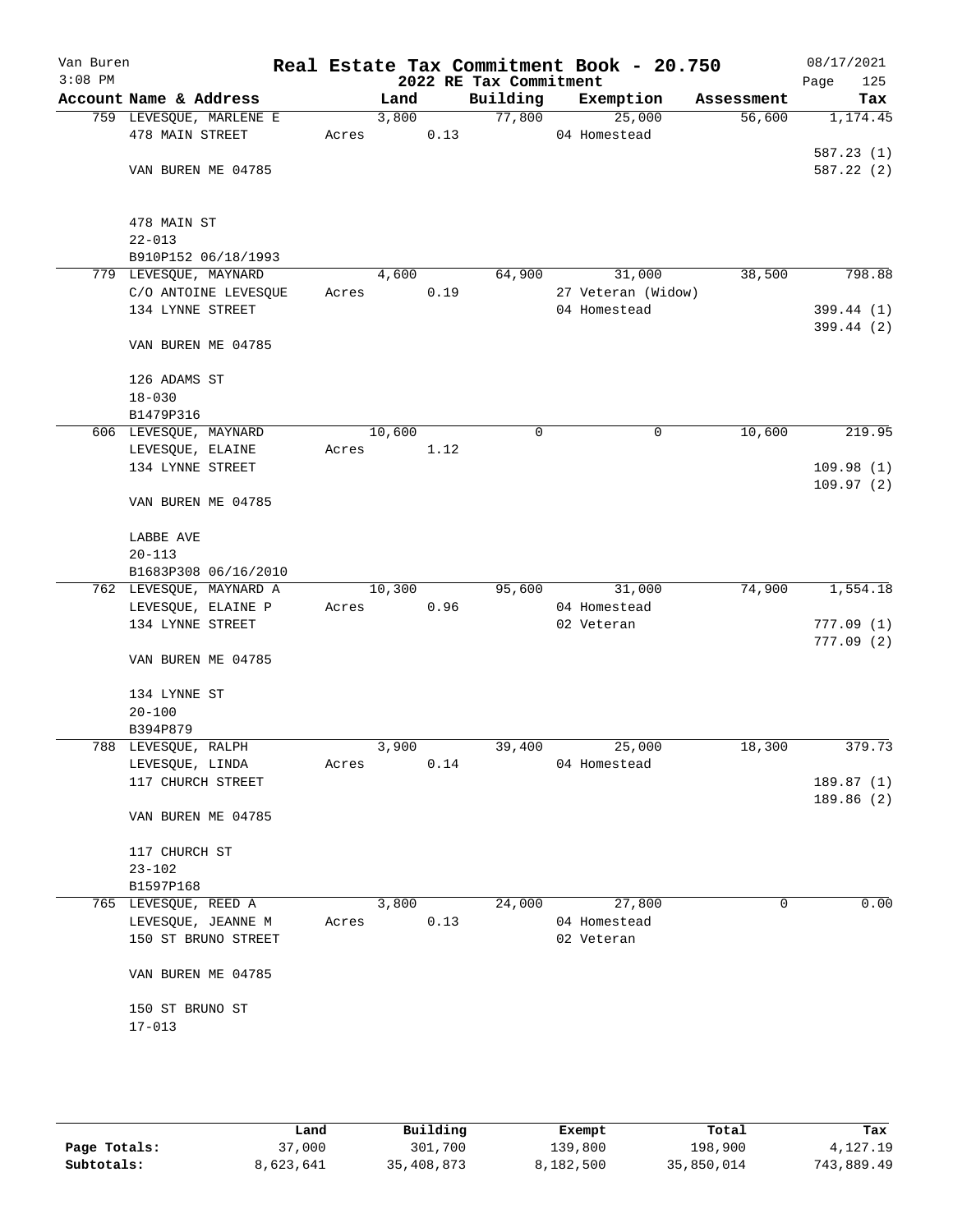| Van Buren<br>$3:08$ PM |                          |       |        |      | 2022 RE Tax Commitment | Real Estate Tax Commitment Book - 20.750 |                   | 08/17/2021<br>Page<br>126 |
|------------------------|--------------------------|-------|--------|------|------------------------|------------------------------------------|-------------------|---------------------------|
|                        | Account Name & Address   |       | Land   |      | Building               | Exemption                                | Assessment        | Tax                       |
|                        | 766 LEVESQUE, REED A     |       | 3,900  |      | 0                      |                                          | $\Omega$<br>3,900 | 80.93                     |
|                        | LEVESQUE, JEANNE M       | Acres |        | 0.14 |                        |                                          |                   |                           |
|                        | 150 ST BRUNO STREET      |       |        |      |                        |                                          |                   | 40.47(1)                  |
|                        |                          |       |        |      |                        |                                          |                   | 40.46(2)                  |
|                        | VAN BUREN ME 04785       |       |        |      |                        |                                          |                   |                           |
|                        |                          |       |        |      |                        |                                          |                   |                           |
|                        | ST BRUNO ST              |       |        |      |                        |                                          |                   |                           |
|                        | $17 - 014$               |       |        |      |                        |                                          |                   |                           |
|                        | B1414P109                |       |        |      |                        |                                          |                   |                           |
|                        | 767 LEVESQUE, RENO R     |       | 12,700 |      | 84,400                 | 25,000                                   | 72,100            | 1,496.08                  |
|                        | LEVESQUE, MONA M         | Acres |        | 1.50 |                        | 04 Homestead                             |                   |                           |
|                        | 257 LAKE ROAD            |       |        |      |                        |                                          |                   | 748.04 (1)                |
|                        |                          |       |        |      |                        |                                          |                   | 748.04 (2)                |
|                        | VAN BUREN ME 04785       |       |        |      |                        |                                          |                   |                           |
|                        |                          |       |        |      |                        |                                          |                   |                           |
|                        | 257 LAKE RD              |       |        |      |                        |                                          |                   |                           |
|                        | $05 - 011D$              |       |        |      |                        |                                          |                   |                           |
|                        | B1127P270 08/31/1998     |       |        |      |                        |                                          |                   |                           |
|                        | 1164 LEVESQUE, ROGER P   |       | 4,300  |      | 38,900                 | 25,000                                   | 18,200            | 377.65                    |
|                        | LEVESQUE, ERIC M         | Acres |        | 0.17 |                        | 04 Homestead                             |                   |                           |
|                        | 125 CHURCH STREET        |       |        |      |                        |                                          |                   | 188.83(1)                 |
|                        |                          |       |        |      |                        |                                          |                   | 188.82 (2)                |
|                        | VAN BUREN ME 04785       |       |        |      |                        |                                          |                   |                           |
|                        |                          |       |        |      |                        |                                          |                   |                           |
|                        | 125 CHURCH ST            |       |        |      |                        |                                          |                   |                           |
|                        | $23 - 105$               |       |        |      |                        |                                          |                   |                           |
|                        | B1851P28 04/22/2014      |       |        |      |                        |                                          |                   |                           |
|                        | 773 LEVESQUE, ROMEO JR   |       | 9,400  |      | 110,200                | 25,000                                   | 94,600            | 1,962.95                  |
|                        | LEVESQUE, BLANCHE        | Acres |        | 0.80 |                        | 04 Homestead                             |                   |                           |
|                        | 111 TOWER DRIVE          |       |        |      |                        |                                          |                   | 981.48 (1)                |
|                        |                          |       |        |      |                        |                                          |                   | 981.47 (2)                |
|                        | VAN BUREN ME 04785       |       |        |      |                        |                                          |                   |                           |
|                        |                          |       |        |      |                        |                                          |                   |                           |
|                        | 111 TOWER DR             |       |        |      |                        |                                          |                   |                           |
|                        | 12A-033A                 |       |        |      |                        |                                          |                   |                           |
|                        | B1143P315                |       |        |      |                        |                                          |                   |                           |
|                        | 774 LEVESQUE, RONALD G   |       | 7,200  |      | 91,500                 | 25,000                                   | 73,700            | 1,529.28                  |
|                        | LEVESQUE, SANDRA O       | Acres |        | 0.47 |                        | 04 Homestead                             |                   |                           |
|                        | 110 HIGH STREET          |       |        |      |                        |                                          |                   | 764.64(1)                 |
|                        |                          |       |        |      |                        |                                          |                   | 764.64 (2)                |
|                        | VAN BUREN ME 04785       |       |        |      |                        |                                          |                   |                           |
|                        |                          |       |        |      |                        |                                          |                   |                           |
|                        | 110 HIGH ST              |       |        |      |                        |                                          |                   |                           |
|                        | $15 - 027$               |       |        |      |                        |                                          |                   |                           |
|                        | B971P269                 |       |        |      |                        |                                          |                   |                           |
|                        | 775 LEVESQUE, ROSE MARIE |       | 8,100  |      | 24,380                 | 25,000                                   | 7,480             | 155.21                    |
|                        | 140 ST BRUNO STREET      | Acres |        | 0.60 |                        | 04 Homestead                             |                   |                           |
|                        |                          |       |        |      |                        |                                          |                   | 77.61(1)                  |
|                        | VAN BUREN ME 04785       |       |        |      |                        |                                          |                   | 77.60(2)                  |
|                        |                          |       |        |      |                        |                                          |                   |                           |
|                        |                          |       |        |      |                        |                                          |                   |                           |
|                        | 140 ST BRUNO ST          |       |        |      |                        |                                          |                   |                           |
|                        | $17 - 017$               |       |        |      |                        |                                          |                   |                           |
|                        | B631P102                 |       |        |      |                        |                                          |                   |                           |
|                        |                          |       |        |      |                        |                                          |                   |                           |
|                        |                          |       |        |      |                        |                                          |                   |                           |

|              | Land      | Building   | Exempt    | Total      | Tax        |
|--------------|-----------|------------|-----------|------------|------------|
| Page Totals: | 45,600    | 349,380    | 125,000   | 269,980    | 5.602.10   |
| Subtotals:   | 8,669,241 | 35,758,253 | 8,307,500 | 36,119,994 | 749,491.59 |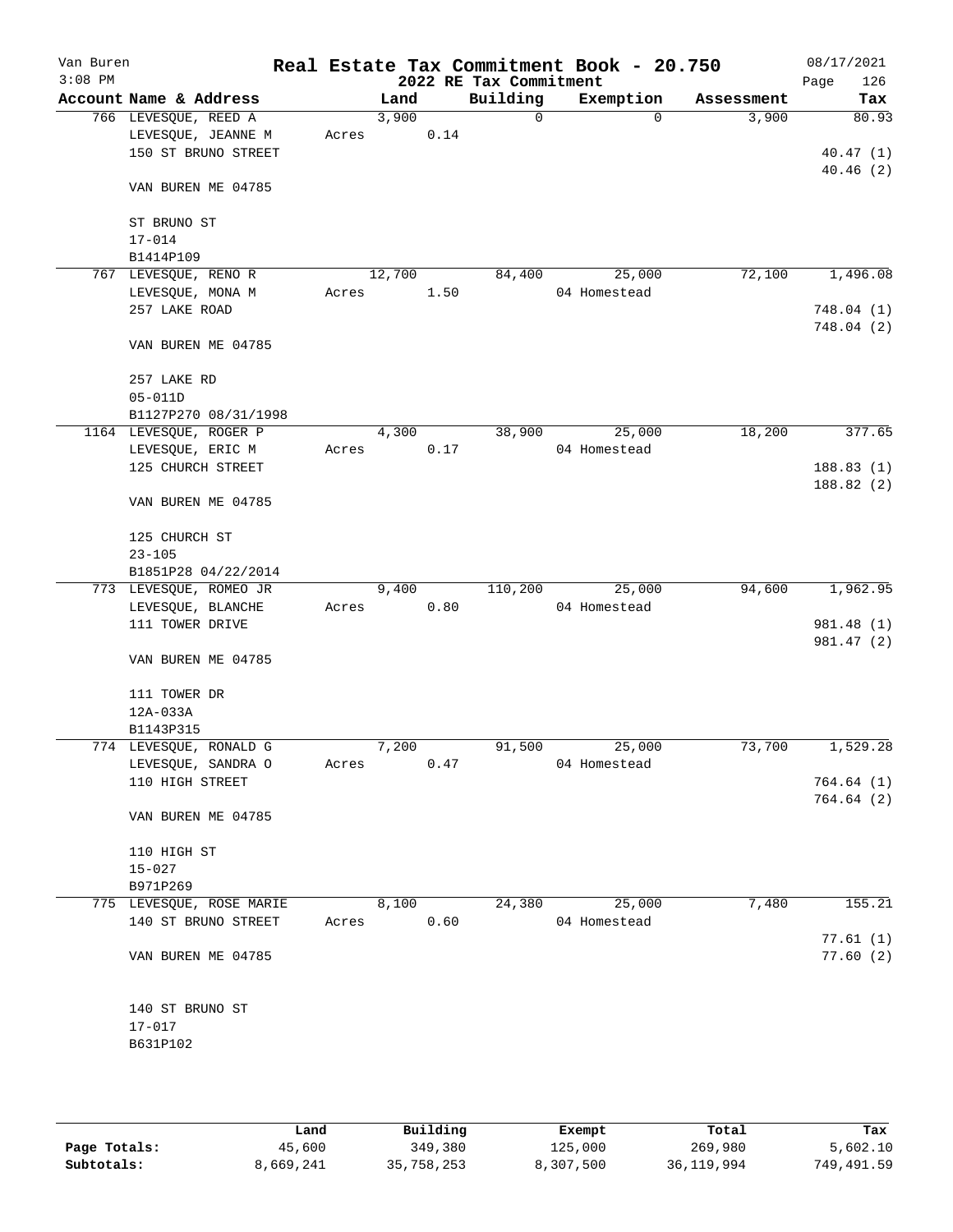| Van Buren<br>$3:08$ PM |                                                          |       |        | 2022 RE Tax Commitment | Real Estate Tax Commitment Book - 20.750 |            | 08/17/2021<br>127<br>Page |
|------------------------|----------------------------------------------------------|-------|--------|------------------------|------------------------------------------|------------|---------------------------|
|                        | Account Name & Address                                   |       | Land   | Building               | Exemption                                | Assessment | Tax                       |
|                        | 777 LEVESQUE, WAYNE                                      |       | 13,600 | 3,000                  | $\mathbf 0$                              | 16,600     | 344.45                    |
|                        | 17 MAIN STREET                                           | Acres | 0.68   |                        |                                          |            |                           |
|                        |                                                          |       |        |                        |                                          |            | 172.23(1)                 |
|                        | VAN BUREN ME 04785                                       |       |        |                        |                                          |            | 172.22(2)                 |
|                        |                                                          |       |        |                        |                                          |            |                           |
|                        |                                                          |       |        |                        |                                          |            |                           |
|                        | 17 MAIN ST                                               |       |        |                        |                                          |            |                           |
|                        | $13 - 005$                                               |       |        |                        |                                          |            |                           |
|                        | B1074P191                                                |       |        |                        |                                          |            |                           |
|                        | 921 LEWIS, DUSTY L                                       |       | 12,600 | 61,500                 | 25,000                                   | 49,100     | 1,018.83                  |
|                        | TAX ACQUIRED                                             | Acres | 1.15   |                        | 04 Homestead                             |            |                           |
|                        | 213 LAKE RD                                              |       |        |                        |                                          |            | 509.42(1)                 |
|                        |                                                          |       |        |                        |                                          |            | 509.41(2)                 |
|                        | VAN BUREN ME 04785                                       |       |        |                        |                                          |            |                           |
|                        |                                                          |       |        |                        |                                          |            |                           |
|                        | 213 LAKE RD                                              |       |        |                        |                                          |            |                           |
|                        | $05 - 007A$<br>B1927P266 03/30/2016 B1782P194 10/04/2012 |       |        |                        |                                          |            |                           |
|                        | 783 LIALA, LLC                                           |       | 27,100 | 0                      | 0                                        | 27,100     | 562.33                    |
|                        | 3157 NORTH RAINBOW                                       | Acres | 67.00  |                        |                                          |            |                           |
|                        | BLVD.                                                    |       |        |                        |                                          |            |                           |
|                        | NO. 175                                                  |       |        |                        |                                          |            | 281.17(1)                 |
|                        | LAS VEGAS NV 89108                                       |       |        |                        |                                          |            | 281.16(2)                 |
|                        |                                                          |       |        |                        |                                          |            |                           |
|                        |                                                          |       |        |                        |                                          |            |                           |
|                        | OFF DESJARDINS RD                                        |       |        |                        |                                          |            |                           |
|                        | $07 - 013A$                                              |       |        |                        |                                          |            |                           |
|                        | B1558P11                                                 |       |        |                        |                                          |            |                           |
|                        | 682 LILLY, DARIN                                         |       | 4,800  | 70,200                 | 25,000                                   | 50,000     | 1,037.50                  |
|                        | 250 MAIN STREET APT 11                                   | Acres | 0.21   |                        | 04 Homestead                             |            |                           |
|                        |                                                          |       |        |                        |                                          |            | 518.75(1)                 |
|                        | MADAWASKA ME 04756                                       |       |        |                        |                                          |            | 518.75(2)                 |
|                        |                                                          |       |        |                        |                                          |            |                           |
|                        | 118 HARRISON ST                                          |       |        |                        |                                          |            |                           |
|                        | $18 - 015$                                               |       |        |                        |                                          |            |                           |
|                        | B1756P53 03/29/2012                                      |       |        |                        |                                          |            |                           |
|                        | 586 LINET, SCOTT M                                       |       | 16,600 | 6,900                  | 0                                        | 23,500     | 487.63                    |
|                        | 13 CARON ROAD                                            | Acres | 40.00  |                        |                                          |            |                           |
|                        |                                                          |       |        |                        |                                          |            | 243.82 (1)                |
|                        | ST DAVID ME 04773                                        |       |        |                        |                                          |            | 243.81(2)                 |
|                        |                                                          |       |        |                        |                                          |            |                           |
|                        |                                                          |       |        |                        |                                          |            |                           |
|                        | 300 PARENT RD                                            |       |        |                        |                                          |            |                           |
|                        | $09 - 034$                                               |       |        |                        |                                          |            |                           |
|                        | B1816P216 06/01/2013                                     |       |        |                        |                                          |            |                           |
|                        | 786 LIZOTTE, JAMES D                                     |       | 11,700 | 0                      | 0                                        | 11,700     | 242.78                    |
|                        | LIZOTTE, DEDRA A                                         | Acres | 2.20   |                        |                                          |            |                           |
|                        | 840 ROCKY POINT ROAD                                     |       |        |                        |                                          |            | 121.39(1)                 |
|                        | ST DAVID ME 04773                                        |       |        |                        |                                          |            | 121.39(2)                 |
|                        |                                                          |       |        |                        |                                          |            |                           |
|                        | MCKINLEY ST                                              |       |        |                        |                                          |            |                           |
|                        | $14 - 034$                                               |       |        |                        |                                          |            |                           |
|                        | B1415P196                                                |       |        |                        |                                          |            |                           |
|                        |                                                          |       |        |                        |                                          |            |                           |
|                        |                                                          |       |        |                        |                                          |            |                           |
|                        |                                                          |       |        |                        |                                          |            |                           |

|              | úand      | Building   | Exempt    | Total      | Tax          |
|--------------|-----------|------------|-----------|------------|--------------|
| Page Totals: | 86,400    | 141,600    | 50,000    | 178,000    | 3,693.52     |
| Subtotals:   | 8,755,641 | 35,899,853 | 8,357,500 | 36,297,994 | 753, 185. 11 |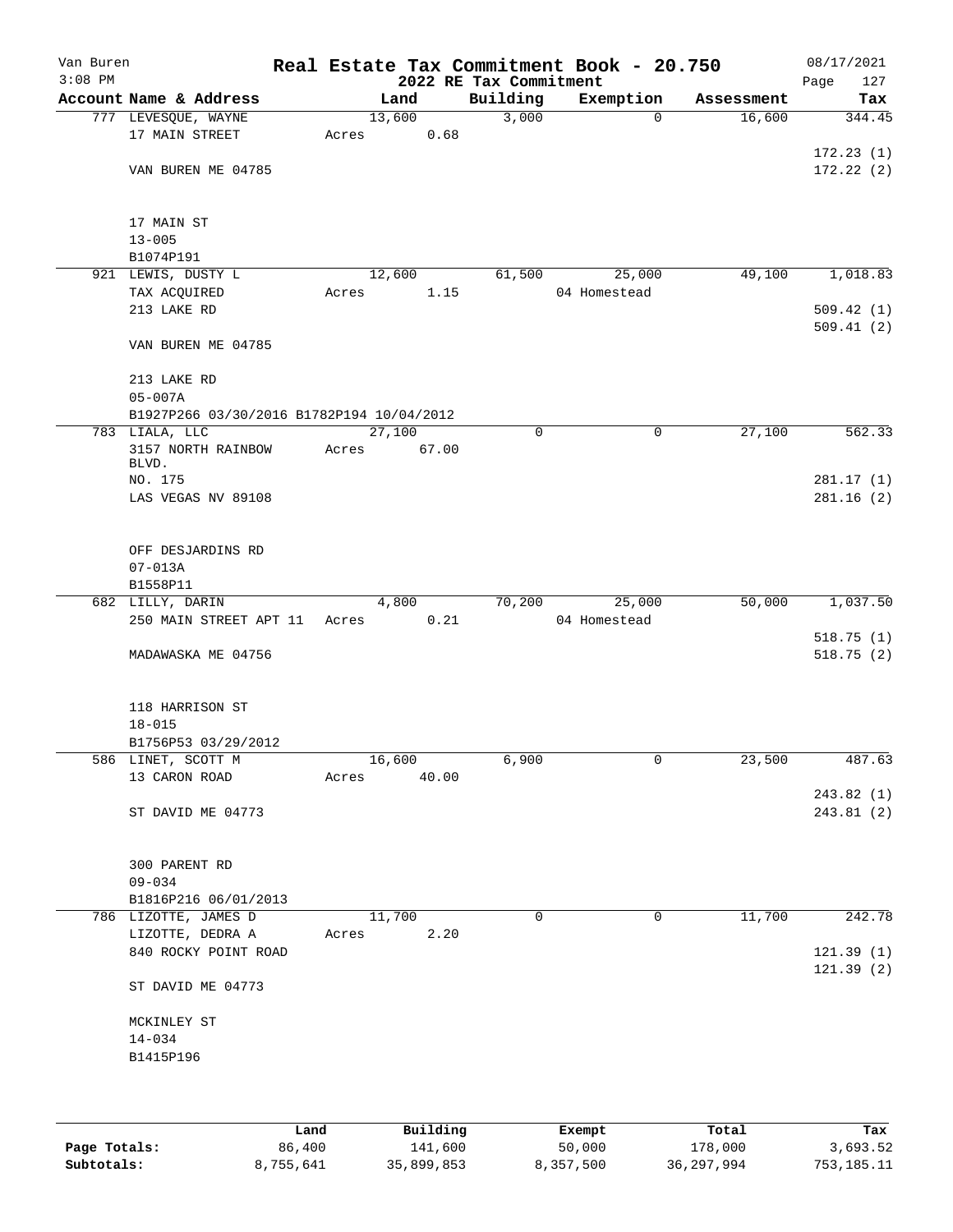| Van Buren<br>$3:08$ PM |                                                                  |       |               | 2022 RE Tax Commitment | Real Estate Tax Commitment Book - 20.750 |            | 08/17/2021<br>Page<br>128 |
|------------------------|------------------------------------------------------------------|-------|---------------|------------------------|------------------------------------------|------------|---------------------------|
|                        | Account Name & Address                                           |       | Land          | Building               | Exemption                                | Assessment | Tax                       |
|                        | 790 LIZOTTE, JAMES D<br>LIZOTTE, DEDRA A<br>840 ROCKY POINT ROAD | Acres | 9,000<br>0.45 | 125,600                | $\mathbf 0$                              | 134,600    | 2,792.95<br>1,396.48(1)   |
|                        | ST DAVID ME 04773                                                |       |               |                        |                                          |            | 1,396.47(2)               |
|                        | 38 MAIN STREET<br>$15 - 115$                                     |       |               |                        |                                          |            |                           |
|                        | B1475P247                                                        |       |               |                        |                                          |            |                           |
|                        | 1532 LIZOTTE, JOSEPH E                                           |       | 4,400         | 133,700                | 31,000                                   | 107,100    | 2, 222.33                 |
|                        | LIZOTTE, LORRAINE                                                | Acres | 0.46          |                        | 04 Homestead                             |            |                           |
|                        | 170 CLOVERHILL DRIVE                                             |       |               |                        | 02 Veteran                               |            | 1, 111.17(1)              |
|                        | VAN BUREN ME 04785                                               |       |               |                        |                                          |            | 1, 111.16(2)              |
|                        | 170 CLOVERHILL DR.                                               |       |               |                        |                                          |            |                           |
|                        | 18C-002H                                                         |       |               |                        |                                          |            |                           |
|                        | B1686P336 07/07/2010                                             |       |               |                        |                                          |            |                           |
|                        | 787 LIZOTTE, NICHOLAS J                                          |       | 5,300         | 33,900                 | 25,000                                   | 14,200     | 294.65                    |
|                        | LIZOTTE, TRACY L                                                 | Acres | 0.25          |                        | 04 Homestead                             |            |                           |
|                        | 111 GARFIELD AVENUE                                              |       |               |                        |                                          |            | 147.33(1)                 |
|                        | VAN BUREN ME 04785                                               |       |               |                        |                                          |            | 147.32(2)                 |
|                        | 111 GARFIELD AVE<br>$20 - 088$                                   |       |               |                        |                                          |            |                           |
|                        | B1244P249                                                        |       |               |                        |                                          |            |                           |
|                        | 1559 LOVEJOY, KATELYN                                            |       | 5,200         | 0                      | 0                                        | 5,200      | 107.90                    |
|                        | 1274 NORTH CRESCENT<br>HEIGHTS BLVD                              | Acres | 40.00         |                        |                                          |            |                           |
|                        | APT 236                                                          |       |               |                        |                                          |            | 53.95(1)                  |
|                        | WEST HOLLYWOOD CA 90046                                          |       |               |                        |                                          |            | 53.95(2)                  |
|                        | OFF ALEXANDER ROAD                                               |       |               |                        |                                          |            |                           |
|                        | $07 - 007D$                                                      |       |               |                        |                                          |            |                           |
|                        | B1737P173 09/17/2011                                             |       |               |                        |                                          |            |                           |
|                        | 597 LYONS, MANLEY                                                |       | 5,400         | 38,600                 | 0                                        | 44,000     | 913.00                    |
|                        | 333 MAIN STREET                                                  | Acres | 0.26          |                        |                                          |            |                           |
|                        | VAN BUREN ME 04785                                               |       |               |                        |                                          |            | 456.50(1)<br>456.50(2)    |
|                        |                                                                  |       |               |                        |                                          |            |                           |
|                        | 345 MAIN ST                                                      |       |               |                        |                                          |            |                           |
|                        | $20 - 058$                                                       |       |               |                        |                                          |            |                           |
|                        | B1975P183 05/17/2017                                             |       |               |                        |                                          |            |                           |
|                        | 792 LYONS, MANLEY B                                              |       | 5,300         | 33,800                 | 25,000                                   | 14,100     | 292.58                    |
|                        | LYONS, SUSAN A<br>333 MAIN STREET                                | Acres | 0.25          |                        | 04 Homestead                             |            |                           |
|                        |                                                                  |       |               |                        |                                          |            | 146.29(1)<br>146.29(2)    |
|                        | VAN BUREN ME 04785                                               |       |               |                        |                                          |            |                           |
|                        | 333 MAIN ST                                                      |       |               |                        |                                          |            |                           |
|                        | $20 - 055$                                                       |       |               |                        |                                          |            |                           |
|                        | B1538P218 03/26/2007                                             |       |               |                        |                                          |            |                           |
|                        |                                                                  |       |               |                        |                                          |            |                           |
|                        |                                                                  |       |               |                        |                                          |            |                           |
|                        |                                                                  |       |               |                        |                                          |            |                           |

|              | Land      | Building     | Exempt    | Total      | Tax        |
|--------------|-----------|--------------|-----------|------------|------------|
| Page Totals: | 34,600    | 365,600      | 81,000    | 319,200    | 6.623.41   |
| Subtotals:   | 8,790,241 | 36, 265, 453 | 8,438,500 | 36,617,194 | 759,808.52 |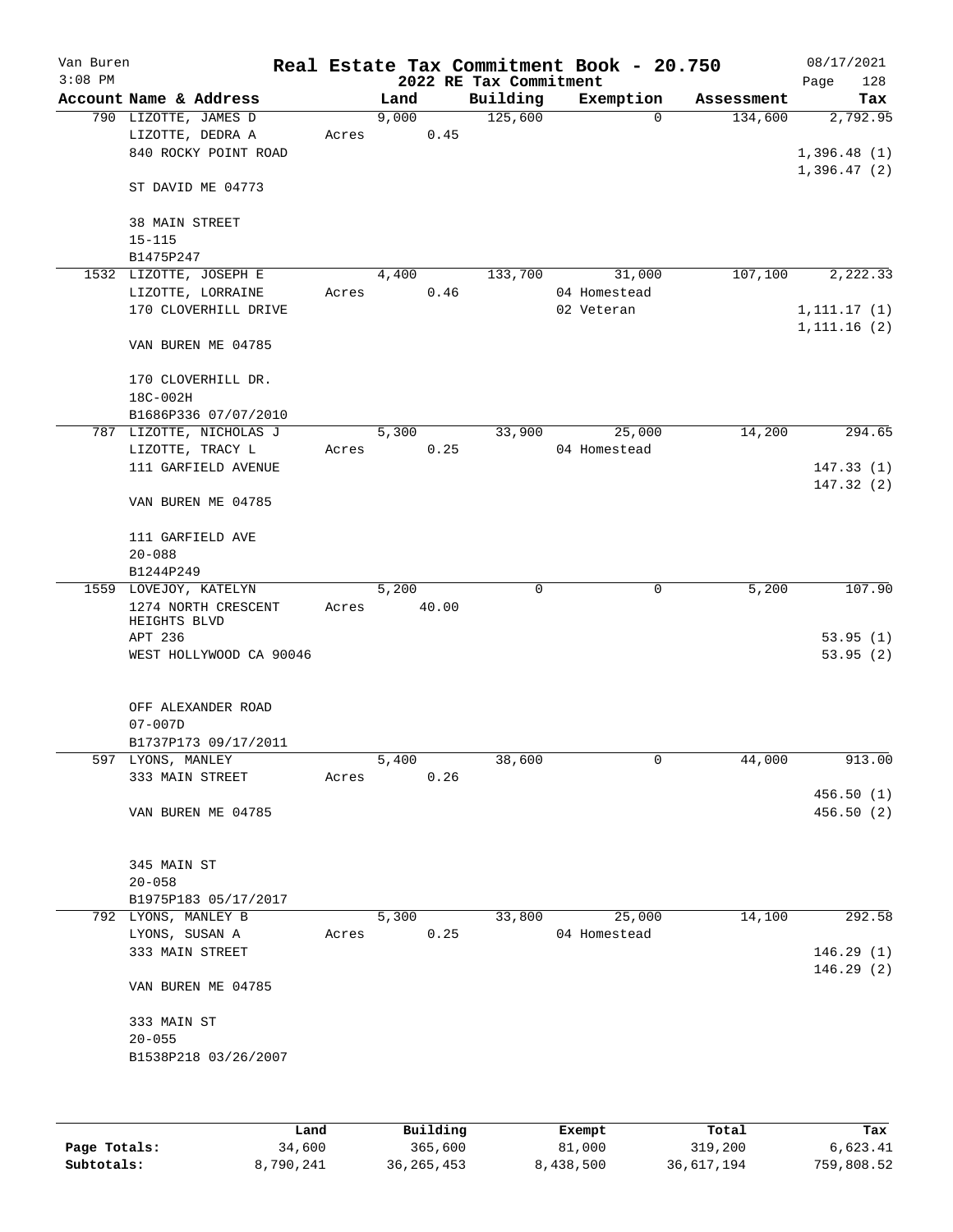| Van Buren<br>$3:08$ PM |                                |       |               |      |                        | Real Estate Tax Commitment Book - 20.750 |                       | 08/17/2021             |
|------------------------|--------------------------------|-------|---------------|------|------------------------|------------------------------------------|-----------------------|------------------------|
|                        | Account Name & Address         |       |               |      | 2022 RE Tax Commitment |                                          |                       | Page<br>129            |
|                        | 793 M&P REALTY CO, INC         |       | Land<br>4,000 |      | Building<br>139,100    | Exemption<br>$\Omega$                    | Assessment<br>143,100 | Tax<br>2,969.33        |
|                        | PO BOX 460                     | Acres |               | 0.20 |                        |                                          |                       |                        |
|                        |                                |       |               |      |                        |                                          |                       | 1,484.67(1)            |
|                        | YORK ME 03909                  |       |               |      |                        |                                          |                       | 1,484.66(2)            |
|                        |                                |       |               |      |                        |                                          |                       |                        |
|                        |                                |       |               |      |                        |                                          |                       |                        |
|                        | 42 MAIN ST (POST<br>$15 - 107$ |       |               |      |                        |                                          |                       |                        |
|                        | B295P468                       |       |               |      |                        |                                          |                       |                        |
|                        | 1182 M.W.C. PROPERTIES, LLC    |       | 4,500         |      | 31,400                 | 0                                        | 35,900                | 744.93                 |
|                        | 115 BARROWS POINT ROAD         | Acres |               | 0.18 |                        |                                          |                       |                        |
|                        |                                |       |               |      |                        |                                          |                       | 372.47(1)              |
|                        | NEWPORT ME 04953               |       |               |      |                        |                                          |                       | 372.46(2)              |
|                        |                                |       |               |      |                        |                                          |                       |                        |
|                        |                                |       |               |      |                        |                                          |                       |                        |
|                        | 122 PINE ST<br>$14 - 068$      |       |               |      |                        |                                          |                       |                        |
|                        | B1745P3 12/09/2011             |       |               |      |                        |                                          |                       |                        |
|                        | 795 MADORE, ANNIE (ESTATE)     |       | 5,600         |      | $\mathbf 0$            | 0                                        | 5,600                 | 116.20                 |
|                        | C/O PETER SMITH                | Acres |               | 4.40 |                        |                                          |                       |                        |
|                        | PO BOX 191                     |       |               |      |                        |                                          |                       | 58.10(1)               |
|                        |                                |       |               |      |                        |                                          |                       | 58.10(2)               |
|                        | VAN BUREN ME 04785             |       |               |      |                        |                                          |                       |                        |
|                        | END OF SMITH ST.               |       |               |      |                        |                                          |                       |                        |
|                        | $03A-032-044$                  |       |               |      |                        |                                          |                       |                        |
|                        | B1169P145                      |       |               |      |                        |                                          |                       |                        |
|                        | 796 MADORE, ANNIE (ESTATE)     |       | 7,900         |      | $\mathbf 0$            | 0                                        | 7,900                 | 163.93                 |
|                        | C/O PETER SMITH                | Acres |               | 6.24 |                        |                                          |                       |                        |
|                        | PO BOX 191                     |       |               |      |                        |                                          |                       | 81.97(1)               |
|                        |                                |       |               |      |                        |                                          |                       | 81.96(2)               |
|                        | VAN BUREN ME 04785             |       |               |      |                        |                                          |                       |                        |
|                        | RIVERVIEW DR                   |       |               |      |                        |                                          |                       |                        |
|                        | 03A-009-15&19-31               |       |               |      |                        |                                          |                       |                        |
|                        | B1169P145                      |       |               |      |                        |                                          |                       |                        |
|                        | 797 MADORE, ANNIE (ESTATE)     |       | 16,000        |      | 0                      | 0                                        | 16,000                | 332.00                 |
|                        | C/O PETER SMITH                | Acres |               | 8.00 |                        |                                          |                       |                        |
|                        | PO BOX 191                     |       |               |      |                        |                                          |                       | 166.00(1)              |
|                        | VAN BUREN ME 04785             |       |               |      |                        |                                          |                       | 166.00(2)              |
|                        |                                |       |               |      |                        |                                          |                       |                        |
|                        | RIVERVIEW DR                   |       |               |      |                        |                                          |                       |                        |
|                        | $03A-001-008$                  |       |               |      |                        |                                          |                       |                        |
|                        | B1169P145                      |       |               |      |                        |                                          |                       |                        |
|                        | 799 MADORE, CARLENE H          |       | 5,300         |      | 34,200                 | 25,000                                   | 14,500                | 300.88                 |
|                        | 132 CHAMPLAIN STREET           | Acres |               | 0.25 |                        | 04 Homestead                             |                       |                        |
|                        | VAN BUREN ME 04785             |       |               |      |                        |                                          |                       | 150.44(1)<br>150.44(2) |
|                        |                                |       |               |      |                        |                                          |                       |                        |
|                        |                                |       |               |      |                        |                                          |                       |                        |
|                        | 132 CHAMPLAIN ST.              |       |               |      |                        |                                          |                       |                        |
|                        | $20 - 043$                     |       |               |      |                        |                                          |                       |                        |
|                        | B972P133                       |       |               |      |                        |                                          |                       |                        |
|                        |                                |       |               |      |                        |                                          |                       |                        |
|                        |                                |       |               |      |                        |                                          |                       |                        |

|              | Land      | Building   | Exempt    | Total      | Tax          |
|--------------|-----------|------------|-----------|------------|--------------|
| Page Totals: | 43,300    | 204,700    | 25,000    | 223,000    | 4,627.27     |
| Subtotals:   | 8,833,541 | 36,470,153 | 8,463,500 | 36,840,194 | 764, 435. 79 |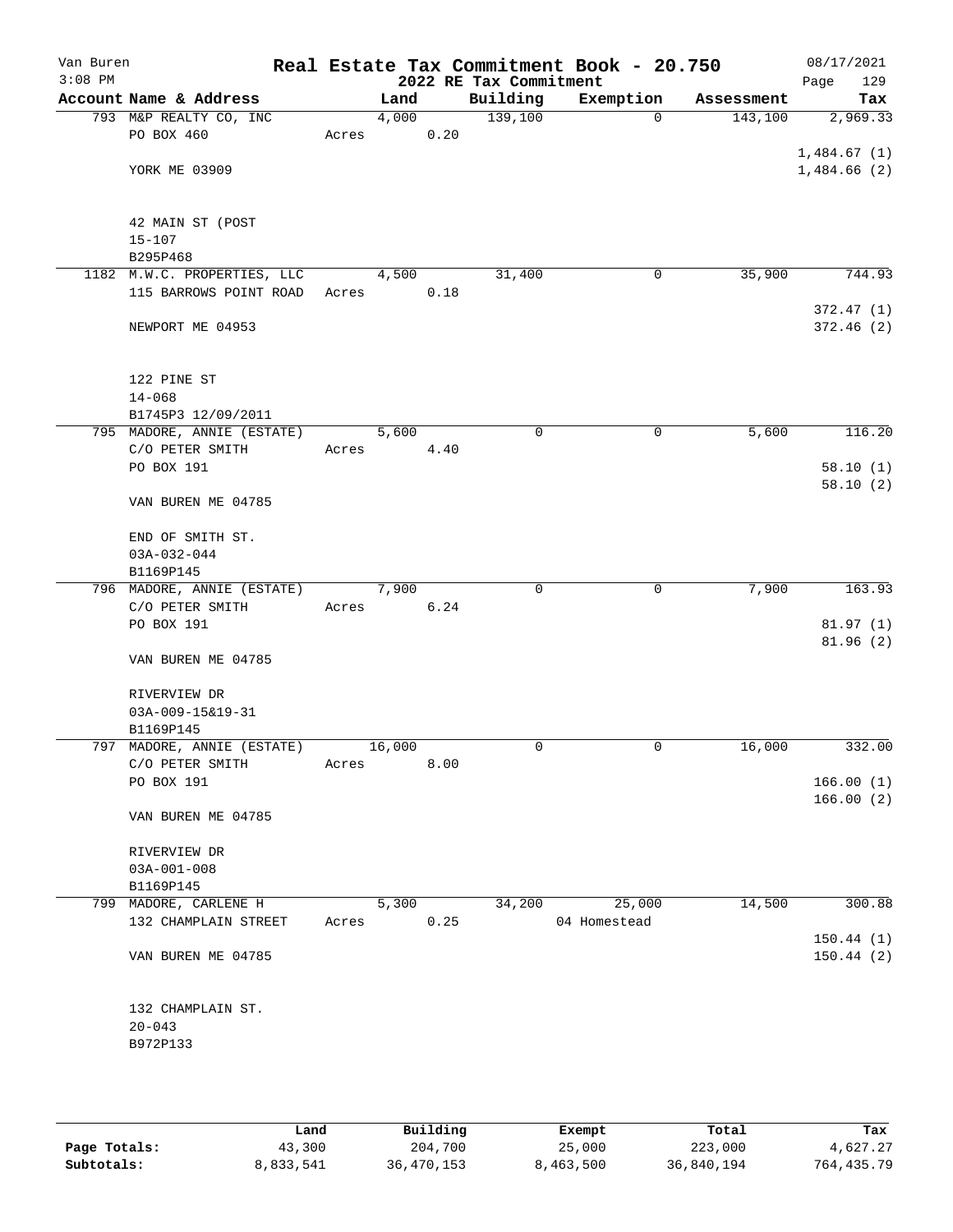| Van Buren<br>$3:08$ PM |                        |       |       |      | 2022 RE Tax Commitment | Real Estate Tax Commitment Book - 20.750 |            | 08/17/2021<br>130<br>Page |
|------------------------|------------------------|-------|-------|------|------------------------|------------------------------------------|------------|---------------------------|
|                        | Account Name & Address |       | Land  |      | Building               | Exemption                                | Assessment | Tax                       |
|                        | 800 MADORE, CLARENCE   |       | 4,300 |      | 0                      | $\Omega$                                 | 4,300      | 89.23                     |
|                        | MADORE, ROBERT P       | Acres |       | 0.17 |                        |                                          |            |                           |
|                        | 104 LEOLA AVENUE       |       |       |      |                        |                                          |            | 44.62(1)                  |
|                        | VAN BUREN ME 04785     |       |       |      |                        |                                          |            | 44.61 (2)                 |
|                        | PINE ST                |       |       |      |                        |                                          |            |                           |
|                        | $14 - 058$             |       |       |      |                        |                                          |            |                           |
|                        | B977P158               |       |       |      |                        |                                          |            |                           |
| 247                    | MADORE, GARY J         |       | 5,300 |      | $\mathbf 0$            | 0                                        | 5,300      | 109.98                    |
|                        | MADORE, MARY JEANNE    | Acres |       | 0.25 |                        |                                          |            |                           |
|                        | 15 HARRISON STREET     |       |       |      |                        |                                          |            | 54.99(1)                  |
|                        | CALAIS ME 04619        |       |       |      |                        |                                          |            | 54.99(2)                  |
|                        | CHAMPLAIN ST           |       |       |      |                        |                                          |            |                           |
|                        | $19 - 007$             |       |       |      |                        |                                          |            |                           |
|                        | B1859P199 06/26/2014   |       |       |      |                        |                                          |            |                           |
|                        | 805 MADORE, GENE G     |       | 9,700 |      | 82,000                 | 25,000                                   | 66,700     | 1,384.03                  |
|                        | MADORE, LINDA D        | Acres |       | 0.86 |                        | 04 Homestead                             |            |                           |
|                        | 123 MAPLE AVENUE       |       |       |      |                        |                                          |            | 692.02 (1)<br>692.01 (2)  |
|                        | VAN BUREN ME 04785     |       |       |      |                        |                                          |            |                           |
|                        | 123 MAPLE AVE          |       |       |      |                        |                                          |            |                           |
|                        | $16 - 017$             |       |       |      |                        |                                          |            |                           |
|                        | B653P122               |       |       |      |                        |                                          |            |                           |
|                        | 806 MADORE, GERARD E   |       | 5,700 |      | $\mathbf 0$            | 0                                        | 5,700      | 118.28                    |
|                        | MADORE, CARLENE        | Acres |       | 0.29 |                        |                                          |            |                           |
|                        | 158 VIOLETTE STREET    |       |       |      |                        |                                          |            | 59.14(1)                  |
|                        | VAN BUREN ME 04785     |       |       |      |                        |                                          |            | 59.14(2)                  |
|                        | VIOLETTE ST            |       |       |      |                        |                                          |            |                           |
|                        | $16 - 083B$            |       |       |      |                        |                                          |            |                           |
|                        | B1427P173              |       |       |      |                        |                                          |            |                           |
|                        | 395 MADORE, GLEN       |       | 5,100 |      | 94,000                 | 31,000                                   | 68,100     | 1,413.08                  |
|                        | PO BOX 11              | Acres |       | 0.24 |                        | 04 Homestead                             |            |                           |
|                        |                        |       |       |      |                        | 02 Veteran                               |            | 706.54(1)                 |
|                        | VAN BUREN ME 04785     |       |       |      |                        |                                          |            | 706.54(2)                 |
|                        | 126 TYLER ST           |       |       |      |                        |                                          |            |                           |
|                        | $18 - 124$             |       |       |      |                        |                                          |            |                           |
|                        | B1779P10 09/04/2012    |       |       |      |                        |                                          |            |                           |
|                        | 1144 MADORE, JIMMY DON |       | 6,600 |      | 62,700                 | 31,000                                   | 38,300     | 794.73                    |
|                        | 109 MAPLE AVENUE       | Acres |       | 0.40 |                        | 04 Homestead                             |            |                           |
|                        |                        |       |       |      |                        | 02 Veteran                               |            | 397.37 (1)                |
|                        | VAN BUREN ME 04785     |       |       |      |                        |                                          |            | 397.36 (2)                |
|                        | 109 MAPLE AVE          |       |       |      |                        |                                          |            |                           |
|                        | $16 - 007$             |       |       |      |                        |                                          |            |                           |
|                        | B1727P277 07/15/2011   |       |       |      |                        |                                          |            |                           |
|                        |                        |       |       |      |                        |                                          |            |                           |

|              | Land      | Building   | Exempt    | Total      | Tax          |
|--------------|-----------|------------|-----------|------------|--------------|
| Page Totals: | 36,700    | 238,700    | 87,000    | 188,400    | 3,909.33     |
| Subtotals:   | 8,870,241 | 36,708,853 | 8,550,500 | 37,028,594 | 768, 345. 12 |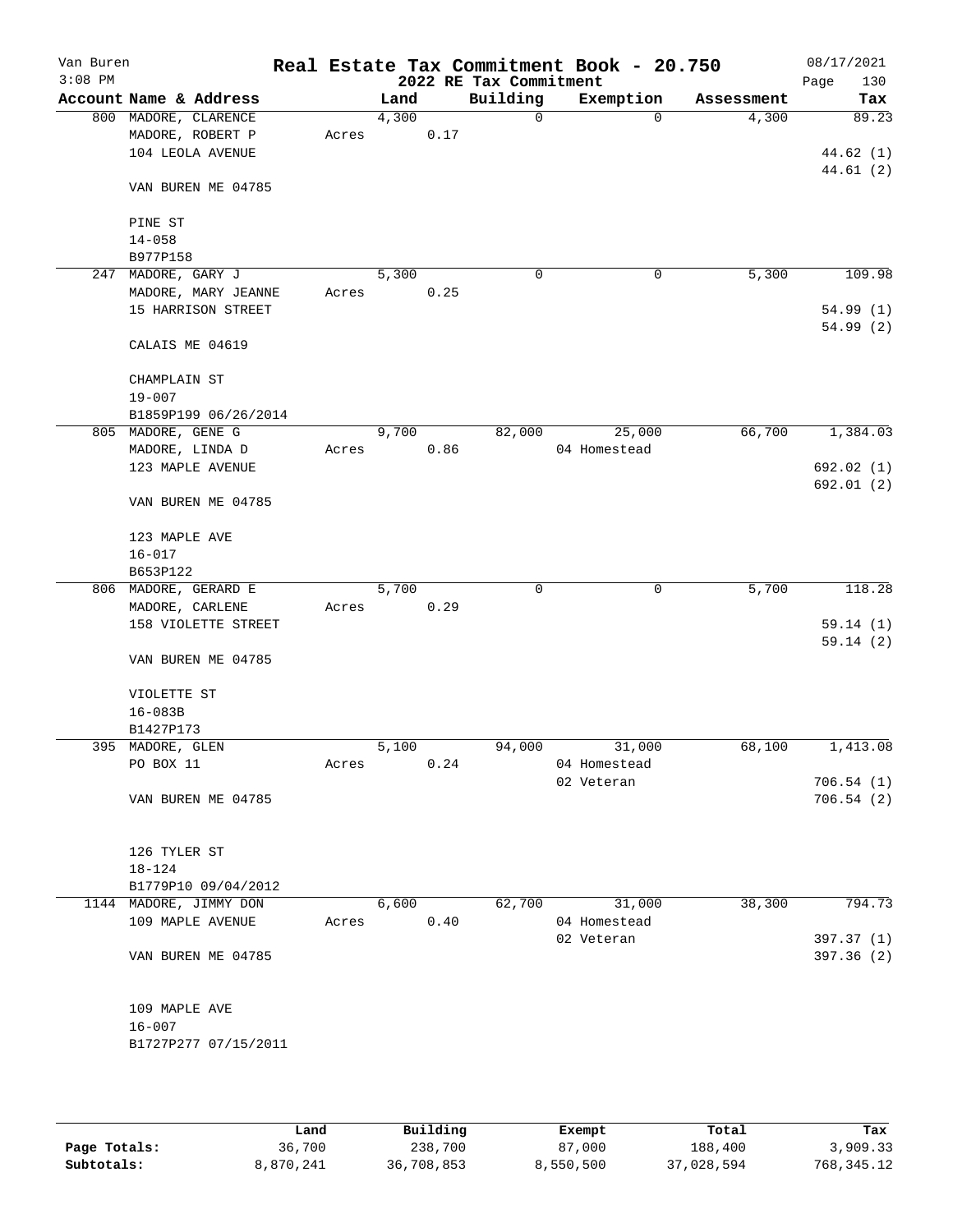| Van Buren |                         |                                          |       |        |      |                        | Real Estate Tax Commitment Book - 20.750 |            | 08/17/2021  |
|-----------|-------------------------|------------------------------------------|-------|--------|------|------------------------|------------------------------------------|------------|-------------|
| $3:08$ PM |                         |                                          |       |        |      | 2022 RE Tax Commitment |                                          |            | 131<br>Page |
|           |                         | Account Name & Address                   |       | Land   |      | Building               | Exemption                                | Assessment | Tax         |
|           |                         | 810 MADORE, LEO JAMES                    |       | 6,200  |      | 92,700                 | 25,000                                   | 73,900     | 1,533.43    |
|           | MADORE, LITA N          |                                          | Acres |        | 0.35 |                        | 04 Homestead                             |            |             |
|           |                         | 108 VIOLETTE STREET                      |       |        |      |                        |                                          |            | 766.72(1)   |
|           |                         | VAN BUREN ME 04785                       |       |        |      |                        |                                          |            | 766.71(2)   |
|           | 108 VIOLETTE ST         |                                          |       |        |      |                        |                                          |            |             |
|           | $17 - 001$              |                                          |       |        |      |                        |                                          |            |             |
|           | B772P291                |                                          |       |        |      |                        |                                          |            |             |
|           | 811 MADORE, LORNE J     |                                          |       | 10,600 |      | 150,800                | 31,000                                   | 130,400    | 2,705.80    |
|           | MADORE, DIANNE          |                                          | Acres |        | 1.10 |                        | 04 Homestead                             |            |             |
|           | 127 TOWER DRIVE         |                                          |       |        |      |                        | 02 Veteran                               |            | 1,352.90(1) |
|           |                         | VAN BUREN ME 04785                       |       |        |      |                        |                                          |            | 1,352.90(2) |
|           | 127 TOWER DR            |                                          |       |        |      |                        |                                          |            |             |
|           | $12B - 001$             |                                          |       |        |      |                        |                                          |            |             |
|           | B1047P81                |                                          |       |        |      |                        |                                          |            |             |
|           | 820 MADORE, MICHAEL     |                                          |       | 5,300  |      | 23,800                 | 25,000                                   | 4,100      | 85.08       |
|           |                         | 133 CHAMPLAIN STREET                     | Acres |        | 0.25 |                        | 04 Homestead                             |            |             |
|           |                         |                                          |       |        |      |                        |                                          |            | 42.54(1)    |
|           |                         | VAN BUREN ME 04785                       |       |        |      |                        |                                          |            | 42.54(2)    |
|           |                         | 133 CHAMPLAIN ST                         |       |        |      |                        |                                          |            |             |
|           | $20 - 019$<br>B1459P123 |                                          |       |        |      |                        |                                          |            |             |
|           | 144 MADORE, MICHAEL     |                                          |       | 4,700  |      | 17,300                 | 0                                        | 22,000     | 456.50      |
|           | MADORE, GINETTE         |                                          | Acres |        | 0.20 |                        |                                          |            |             |
|           | 23 SURRY DRIVE          |                                          |       |        |      |                        |                                          |            | 228.25(1)   |
|           |                         |                                          |       |        |      |                        |                                          |            | 228.25(2)   |
|           |                         | BRISTOL CT 06010                         |       |        |      |                        |                                          |            |             |
|           | $16 - 019$              | MAPLE AVE (WAREHOUSE)                    |       |        |      |                        |                                          |            |             |
|           |                         | B2004P33 01/18/2018                      |       |        |      |                        |                                          |            |             |
|           |                         | 809 MADORE, MICHAEL G SR                 |       | 5,700  |      | 47,600                 | 0                                        | 53,300     | 1,105.98    |
|           | 23 SURRY DRIVE          |                                          | Acres |        | 0.29 |                        |                                          |            |             |
|           |                         |                                          |       |        |      |                        |                                          |            | 552.99(1)   |
|           |                         | BRISTOL CT 06010                         |       |        |      |                        |                                          |            | 552.99(2)   |
|           | 111 MAPLE AVE           |                                          |       |        |      |                        |                                          |            |             |
|           | $16 - 008$              |                                          |       |        |      |                        |                                          |            |             |
|           |                         | B1747P174 01/30/2012                     |       |        |      |                        |                                          |            |             |
|           | 814 MADORE, PERCY O     |                                          |       | 7,400  |      | 120,600                | 25,000                                   | 103,000    | 2,137.25    |
|           |                         | MADORE, ARLENE D                         | Acres |        | 0.49 |                        | 04 Homestead                             |            |             |
|           |                         | 140 MCKINLEY STREET                      |       |        |      |                        |                                          |            | 1,068.63(1) |
|           |                         | VAN BUREN ME 04785                       |       |        |      |                        |                                          |            | 1,068.62(2) |
|           |                         |                                          |       |        |      |                        |                                          |            |             |
|           | 140 MCKINLEY ST         |                                          |       |        |      |                        |                                          |            |             |
|           | $14 - 042$              |                                          |       |        |      |                        |                                          |            |             |
|           |                         | B2092P307 02/26/2020 B420P374 06/19/1975 |       |        |      |                        |                                          |            |             |
|           |                         |                                          |       |        |      |                        |                                          |            |             |
|           |                         |                                          |       |        |      |                        |                                          |            |             |

|              | Land      | Building     | Exempt    | Total        | Tax        |
|--------------|-----------|--------------|-----------|--------------|------------|
| Page Totals: | 39,900    | 452,800      | 106,000   | 386,700      | 8,024.04   |
| Subtotals:   | 8,910,141 | 37, 161, 653 | 8,656,500 | 37, 415, 294 | 776,369.16 |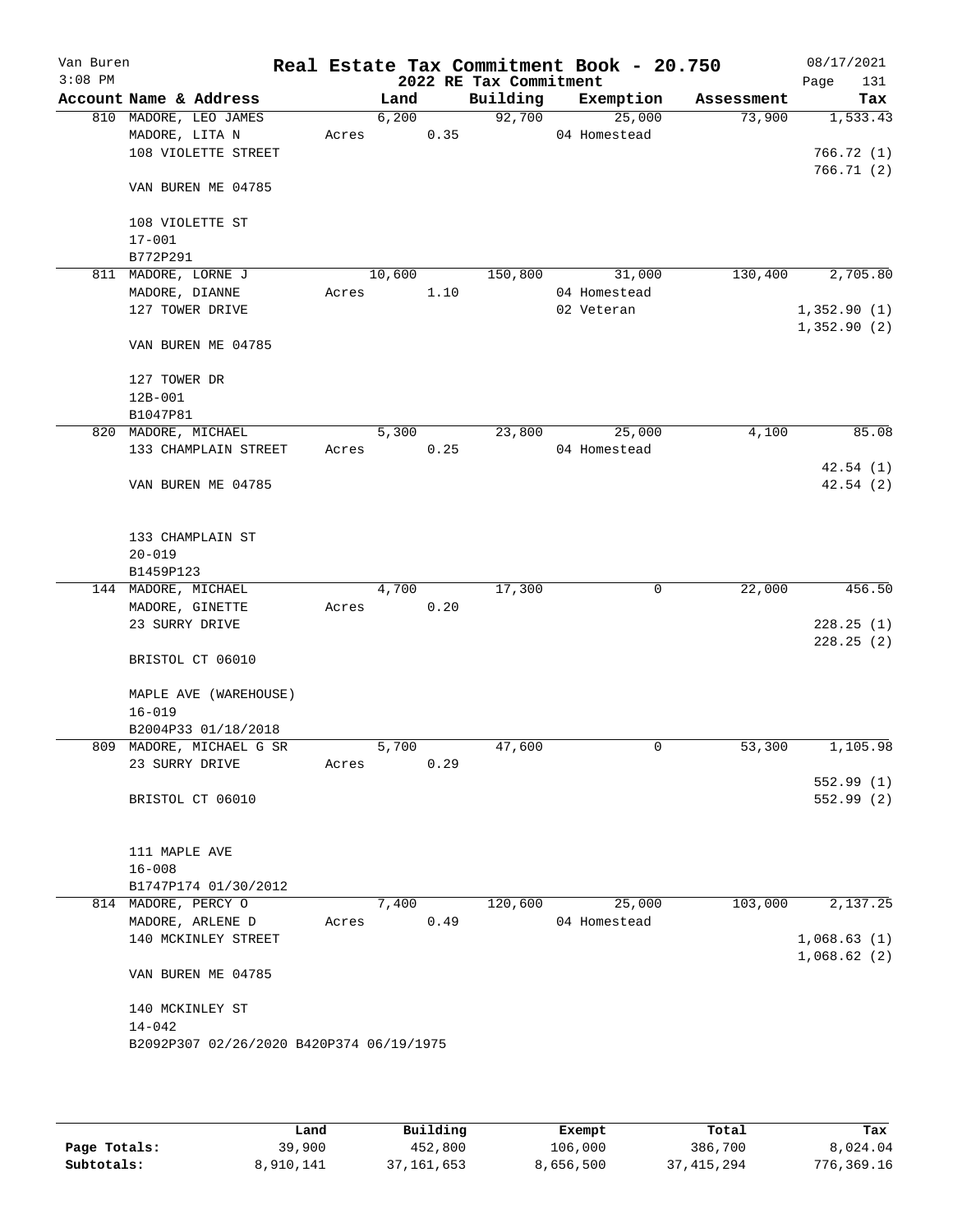| Van Buren<br>$3:08$ PM |                                                        |       |                     | 2022 RE Tax Commitment | Real Estate Tax Commitment Book - 20.750 |                  | 08/17/2021<br>132<br>Page |
|------------------------|--------------------------------------------------------|-------|---------------------|------------------------|------------------------------------------|------------------|---------------------------|
|                        | Account Name & Address                                 |       | Land                | Building               | Exemption                                | Assessment       | Tax                       |
|                        | 813 MADORE, PETER & MCBEE,                             |       | 5,100               | 43,100                 | 31,000                                   | 17,200           | 356.90                    |
|                        | LYNN M<br>MADORE, ARLENE C (LIFE<br>TENANCY)           | Acres | 0.24                |                        | 02 Veteran                               |                  |                           |
|                        | 110 JACKSON STREET                                     |       |                     |                        | 04 Homestead                             |                  | 178.45(1)                 |
|                        | C/O ARLENE MADORE                                      |       |                     |                        |                                          |                  | 178.45(2)                 |
|                        | VAN BUREN ME 04785                                     |       |                     |                        |                                          |                  |                           |
|                        | 110 JACKSON ST<br>$18 - 092$                           |       |                     |                        |                                          |                  |                           |
|                        | B1823P66 08/12/2013                                    |       |                     |                        |                                          |                  |                           |
|                        | 1117 MADORE, PETER J                                   |       | 7,300               | 109,700                | 25,000                                   | 92,000           | 1,909.00                  |
|                        | MADORE, STACEY S                                       | Acres | 0.48                |                        | 04 Homestead                             |                  |                           |
|                        | 173 VIOLETTE STREET                                    |       |                     |                        |                                          |                  | 954.50(1)<br>954.50 (2)   |
|                        | VAN BUREN ME 04785                                     |       |                     |                        |                                          |                  |                           |
|                        | 173 VIOLETTE ST                                        |       |                     |                        |                                          |                  |                           |
|                        | $16 - 065$                                             |       |                     |                        |                                          |                  |                           |
|                        | 816 MADORE, RODNEY P                                   |       | 7,000               | 61,600                 | 25,000                                   | 43,600           | 904.70                    |
|                        | MADORE, VANDA L                                        | Acres | 0.45                |                        | 04 Homestead                             |                  |                           |
|                        | 144 FULTON STREET                                      |       |                     |                        |                                          |                  | 452.35(1)<br>452.35(2)    |
|                        | VAN BUREN ME 04785                                     |       |                     |                        |                                          |                  |                           |
|                        | 144 FULTON ST                                          |       |                     |                        |                                          |                  |                           |
|                        | $19 - 046$                                             |       |                     |                        |                                          |                  |                           |
|                        | B1080P338                                              |       |                     |                        |                                          |                  |                           |
|                        | 823 MAINE RSA #1, INC<br>US CELLULAR REAL ESTATE Acres |       | 13,300<br>4.70      | 233,300                | 0                                        | 246,600          | 5,116.95                  |
|                        | TAXES<br>$C/O$ $D\&P$ #:                               |       |                     |                        |                                          |                  | 2,558.48(1)               |
|                        | 444-ME-0000444330                                      |       |                     |                        |                                          |                  |                           |
|                        | PO BOX 2629                                            |       |                     |                        |                                          |                  | 2,558.47(2)               |
|                        | ADDISON TX 75001                                       |       |                     |                        |                                          |                  |                           |
|                        | MARQUIS RD                                             |       |                     |                        |                                          |                  |                           |
|                        | $02 - 006A$                                            |       |                     |                        |                                          |                  |                           |
|                        | B980P18                                                |       |                     |                        |                                          |                  |                           |
| 824                    | MAINE WOODLANDS REALTY<br>COMPANY                      |       | 20,600              | 0                      | $\Omega$                                 | 20,600           | 427.45                    |
|                        | 300 UNION STREET                                       |       |                     |                        |                                          |                  |                           |
|                        | ATTN: JOCELYN KEAN                                     |       |                     |                        |                                          |                  | 213.73(1)                 |
|                        | PO BOX 5777                                            |       |                     |                        |                                          |                  | 213.72(2)                 |
|                        | SAINT JOHN NB E2L 4M3                                  |       |                     |                        |                                          |                  |                           |
|                        | OFF MAIN STREET                                        |       |                     |                        |                                          |                  |                           |
|                        | $21 - 041$                                             |       |                     |                        |                                          |                  |                           |
|                        | B1240P171                                              |       |                     |                        |                                          |                  |                           |
| 825                    | MAINE WOODLANDS REALTY<br>COMPANY                      |       | 5,000               | 0                      | 0                                        | 5,000            | 103.75                    |
|                        | 300 UNION STREET                                       | Acres | 0.23                |                        |                                          |                  |                           |
|                        | ATTN: JOCELYN KEAN                                     |       |                     |                        |                                          |                  | 51.88(1)                  |
|                        | PO BOX 5777                                            |       |                     |                        |                                          |                  | 51.87(2)                  |
|                        | SAINT JOHN NB E2L 4M3                                  |       |                     |                        |                                          |                  |                           |
|                        | MAIN ST                                                |       |                     |                        |                                          |                  |                           |
|                        | $20 - 063$                                             |       |                     |                        |                                          |                  |                           |
|                        |                                                        |       |                     |                        |                                          |                  |                           |
| Page Totals:           | Land<br>58,300                                         |       | Building<br>447,700 |                        | Exempt<br>81,000                         | Total<br>425,000 | Tax<br>8,818.75           |
| Subtotals:             | 8,968,441                                              |       | 37,609,353          |                        | 8,737,500                                | 37,840,294       | 785,187.91                |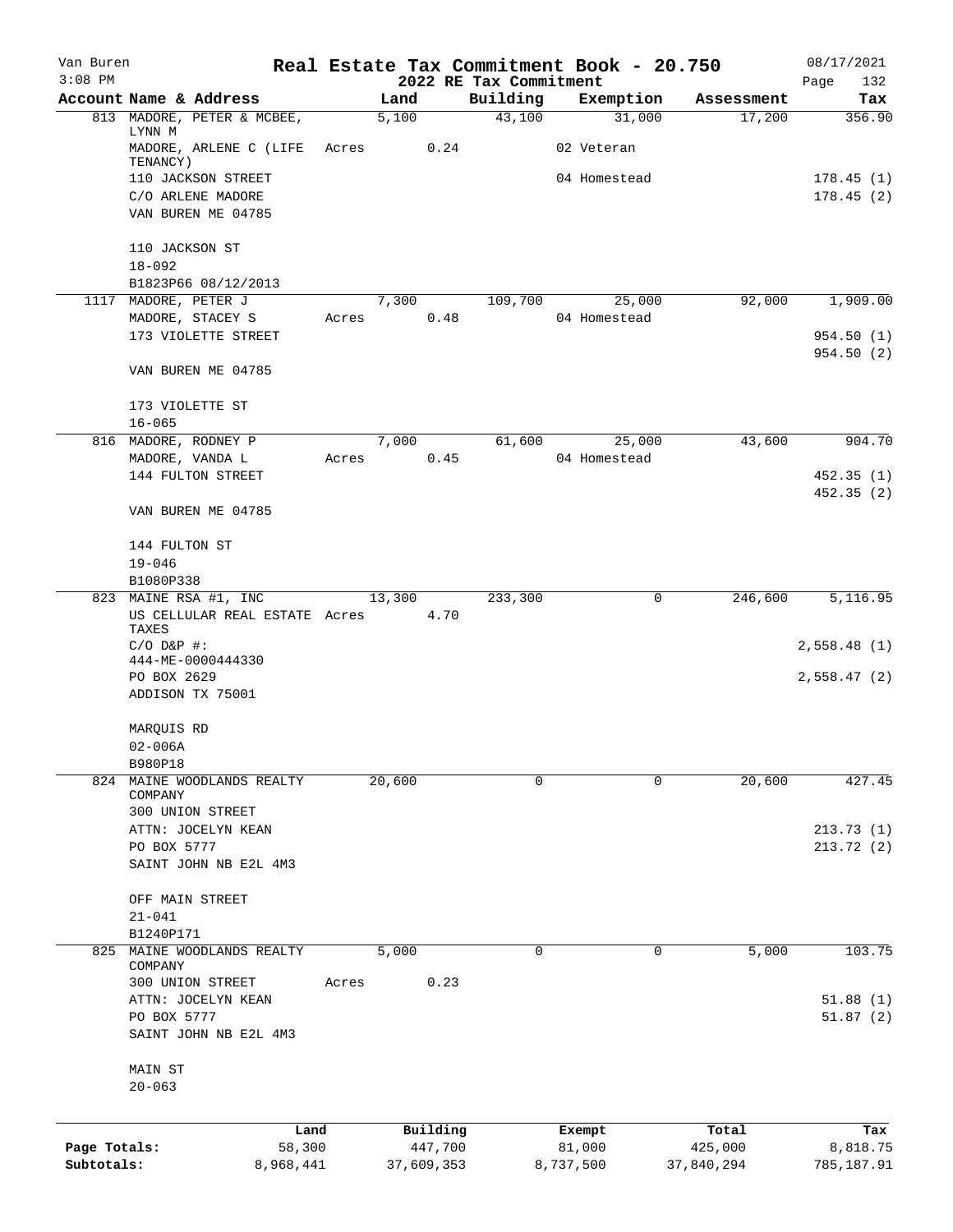| Van Buren<br>$3:08$ PM |                                       |       |            | 2022 RE Tax Commitment | Real Estate Tax Commitment Book - 20.750 |            | 08/17/2021<br>Page<br>133 |
|------------------------|---------------------------------------|-------|------------|------------------------|------------------------------------------|------------|---------------------------|
|                        | Account Name & Address                |       | Land       | Building               | Exemption                                | Assessment | Tax                       |
|                        | 826 MAINE WOODLANDS REALTY<br>COMPANY |       | 9,000      | $\mathbf 0$            | 0                                        | 9,000      | 186.75                    |
|                        | 300 UNION STREET                      | Acres | 28.00      |                        |                                          |            |                           |
|                        | ATTN: JOCELYN KEAN                    |       |            |                        |                                          |            | 93.38 (1)                 |
|                        | PO BOX 5777                           |       |            |                        |                                          |            | 93.37(2)                  |
|                        | SAINT JOHN NB E2L 4M3                 |       |            |                        |                                          |            |                           |
|                        | OFF LAKE RD                           |       |            |                        |                                          |            |                           |
|                        | $02 - 024$<br>B1214P86 06/23/2000     |       |            |                        |                                          |            |                           |
|                        | 827 MAINE WOODLANDS REALTY            |       | 22,000     | 0                      | 0                                        | 22,000     | 456.50                    |
|                        | COMPANY                               |       |            |                        |                                          |            |                           |
|                        | 300 UNION STREET                      | Acres | 45.00      |                        |                                          |            |                           |
|                        | ATTN: JOCELYN KEAN                    |       |            |                        |                                          |            | 228.25(1)                 |
|                        | PO BOX 5777                           |       |            |                        |                                          |            | 228.25(2)                 |
|                        | SAINT JOHN NB E2L 4M3                 |       |            |                        |                                          |            |                           |
|                        | MAIN ST                               |       |            |                        |                                          |            |                           |
|                        | $06 - 022$                            |       |            |                        |                                          |            |                           |
|                        | 828 MAINE WOODLANDS REALTY<br>COMPANY |       | 37,000     | 1,000                  | 0                                        | 38,000     | 788.50                    |
|                        | 300 UNION STREET                      | Acres | 82.00      |                        |                                          |            |                           |
|                        | ATTN: JOCELYN KEAN                    |       |            |                        |                                          |            | 394.25(1)                 |
|                        | PO BOX 5777                           |       |            |                        |                                          |            | 394.25(2)                 |
|                        | SAINT JOHN NB E2L 4M3                 |       |            |                        |                                          |            |                           |
|                        | LAKE RD                               |       |            |                        |                                          |            |                           |
|                        | $05 - 009$                            |       |            |                        |                                          |            |                           |
|                        | B954P187                              |       |            |                        |                                          |            |                           |
| 829                    | MAINE WOODLANDS REALTY<br>COMPANY     |       | 13,500     | 0                      | 0                                        | 13,500     | 280.13                    |
|                        | 300 UNION STREET                      | Acres | 36.00      |                        |                                          |            |                           |
|                        | ATTN: JOCELYN KEAN                    |       |            |                        |                                          |            | 140.07(1)                 |
|                        | PO BOX 5777                           |       |            |                        |                                          |            | 140.06(2)                 |
|                        | SAINT JOHN NB E2L 4M3                 |       |            |                        |                                          |            |                           |
|                        | OFF LAKE RD                           |       |            |                        |                                          |            |                           |
|                        | $05 - 028$                            |       |            |                        |                                          |            |                           |
|                        | B1220P324                             |       |            |                        |                                          |            |                           |
| 830                    | MAINE WOODLANDS REALTY<br>COMPANY     |       | 8,900      | 0                      | 0                                        | 8,900      | 184.68                    |
|                        | 300 UNION STREET                      | Acres | 3.50       |                        |                                          |            |                           |
|                        | ATTN: JOCELYN KEAN                    |       |            |                        |                                          |            | 92.34(1)                  |
|                        | PO BOX 5777                           |       |            |                        |                                          |            | 92.34(2)                  |
|                        | SAINT JOHN NB E2L 4M3                 |       |            |                        |                                          |            |                           |
|                        | ALEXANDER RD                          |       |            |                        |                                          |            |                           |
|                        | $06 - 007C$                           |       |            |                        |                                          |            |                           |
|                        | B1220P58                              |       |            |                        |                                          |            |                           |
|                        | 831 MAINE WOODLANDS REALTY<br>COMPANY |       | 13,100     | 0                      | 0                                        | 13,100     | 271.83                    |
|                        | 300 UNION STREET                      | Acres | 26.00      |                        |                                          |            |                           |
|                        | ATTN: JOCELYN KEAN                    |       |            |                        |                                          |            | 135.92(1)                 |
|                        | PO BOX 5777                           |       |            |                        |                                          |            | 135.91(2)                 |
|                        | SAINT JOHN NB E2L 4M3                 |       |            |                        |                                          |            |                           |
|                        | OFF LAKE RD                           |       |            |                        |                                          |            |                           |
|                        | $05 - 031A$                           |       |            |                        |                                          |            |                           |
|                        | B1232P295                             |       |            |                        |                                          |            |                           |
|                        | Land                                  |       | Building   |                        | Exempt                                   | Total      | Tax                       |
| Page Totals:           | 103,500                               |       | 1,000      |                        | 0                                        | 104,500    | 2,168.39                  |
| Subtotals:             | 9,071,941                             |       | 37,610,353 |                        | 8,737,500                                | 37,944,794 | 787,356.30                |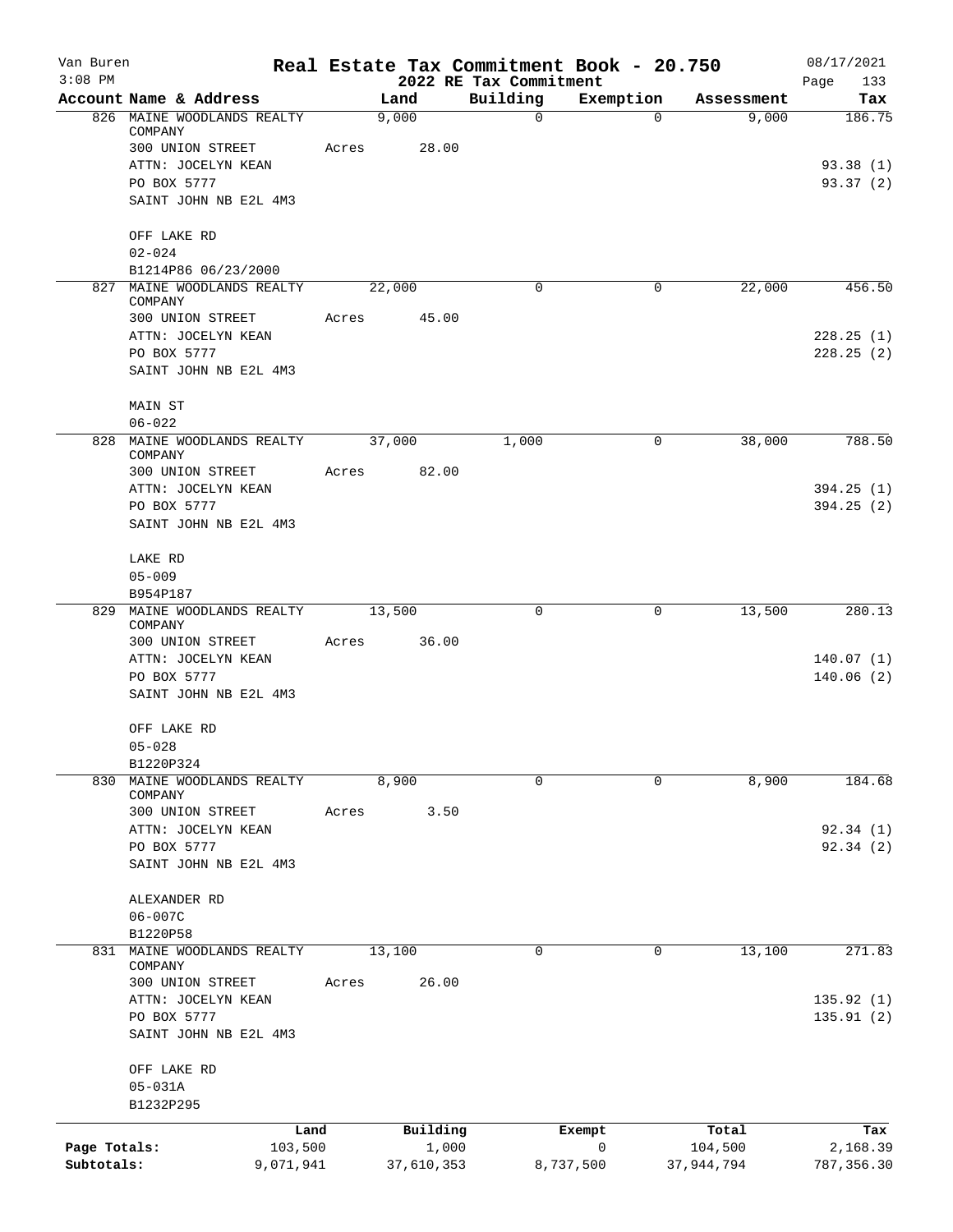| Account Name & Address<br>Building<br>Land<br>Exemption<br>Assessment<br>Tax<br>8,900<br>832 MAINE WOODLANDS REALTY<br>0<br>8,900<br>$\mathbf 0$<br>COMPANY<br>300 UNION STREET<br>11.21<br>Acres<br>ATTN: JOCELYN KEAN<br>PO BOX 5777<br>SAINT JOHN NB E2L 4M3<br>OFF RAILROAD RD<br>$05 - 034A$<br>B1228P64<br>12,400<br>833<br>MAINE WOODLANDS REALTY<br>12,400<br>0<br>0<br>COMPANY<br>26.00<br>300 UNION STREET<br>Acres<br>ATTN: JOCELYN KEAN<br>PO BOX 5777<br>SAINT JOHN NB E2L 4M3<br>OFF LAKE RD<br>$05 - 031$<br>B1232P318<br>19,300<br>834 MAINE WOODLANDS REALTY<br>19,300<br>0<br>0<br>COMPANY<br>300 UNION STREET<br>49.00<br>Acres<br>ATTN: JOCELYN KEAN<br>PO BOX 5777<br>SAINT JOHN NB E2L 4M3<br>ALEXANDER RD<br>$06 - 019$<br>B1234P15<br>21,300<br>21,300<br>835<br>MAINE WOODLANDS REALTY<br>0<br>0<br>COMPANY<br>300 UNION STREET<br>55.00<br>Acres<br>ATTN: JOCELYN KEAN<br>PO BOX 5777<br>SAINT JOHN NB E2L 4M3<br>LAKE RD<br>$05 - 014A$<br>B1236P149<br>10,600<br>0<br>$\mathbf 0$<br>10,600<br>836<br>MAINE WOODLANDS REALTY<br>COMPANY<br>26.00<br>300 UNION STREET<br>Acres<br>ATTN: JOCELYN KEAN<br>PO BOX 5777<br>SAINT JOHN NB E2L 4M3<br>ALEXANDER RD<br>$05 - 029$<br>B1234P15<br>MAINE WOODLANDS REALTY<br>11,100<br>0<br>0<br>11,100<br>837<br>COMPANY<br>11.10<br>300 UNION STREET<br>Acres<br>ATTN: JOCELYN KEAN<br>PO BOX 5777<br>SAINT JOHN NB E2L 4M3<br>LOG ROAD<br>$05 - 013A$<br>Building<br>Total<br>Land<br>Exempt<br>Tax<br>Page Totals:<br>83,600<br>0<br>0<br>83,600<br>Subtotals:<br>9,155,541<br>37,610,353<br>8,737,500<br>38,028,394 | Van Buren<br>$3:08$ PM |  | 2022 RE Tax Commitment | Real Estate Tax Commitment Book - 20.750 | 08/17/2021<br>Page<br>134 |
|--------------------------------------------------------------------------------------------------------------------------------------------------------------------------------------------------------------------------------------------------------------------------------------------------------------------------------------------------------------------------------------------------------------------------------------------------------------------------------------------------------------------------------------------------------------------------------------------------------------------------------------------------------------------------------------------------------------------------------------------------------------------------------------------------------------------------------------------------------------------------------------------------------------------------------------------------------------------------------------------------------------------------------------------------------------------------------------------------------------------------------------------------------------------------------------------------------------------------------------------------------------------------------------------------------------------------------------------------------------------------------------------------------------------------------------------------------------------------------------------------------------------------------------------------------------------------------------------|------------------------|--|------------------------|------------------------------------------|---------------------------|
|                                                                                                                                                                                                                                                                                                                                                                                                                                                                                                                                                                                                                                                                                                                                                                                                                                                                                                                                                                                                                                                                                                                                                                                                                                                                                                                                                                                                                                                                                                                                                                                            |                        |  |                        |                                          |                           |
| 92.34(1)<br>92.34(2)<br>257.30<br>128.65(1)<br>128.65(2)<br>400.48<br>200.24(1)<br>200.24(2)<br>441.98<br>220.99(1)<br>220.99(2)<br>219.95<br>109.98(1)<br>109.97(2)<br>230.33<br>115.17(1)<br>115.16(2)                                                                                                                                                                                                                                                                                                                                                                                                                                                                                                                                                                                                                                                                                                                                                                                                                                                                                                                                                                                                                                                                                                                                                                                                                                                                                                                                                                                   |                        |  |                        |                                          | 184.68                    |
|                                                                                                                                                                                                                                                                                                                                                                                                                                                                                                                                                                                                                                                                                                                                                                                                                                                                                                                                                                                                                                                                                                                                                                                                                                                                                                                                                                                                                                                                                                                                                                                            |                        |  |                        |                                          |                           |
|                                                                                                                                                                                                                                                                                                                                                                                                                                                                                                                                                                                                                                                                                                                                                                                                                                                                                                                                                                                                                                                                                                                                                                                                                                                                                                                                                                                                                                                                                                                                                                                            |                        |  |                        |                                          |                           |
|                                                                                                                                                                                                                                                                                                                                                                                                                                                                                                                                                                                                                                                                                                                                                                                                                                                                                                                                                                                                                                                                                                                                                                                                                                                                                                                                                                                                                                                                                                                                                                                            |                        |  |                        |                                          |                           |
|                                                                                                                                                                                                                                                                                                                                                                                                                                                                                                                                                                                                                                                                                                                                                                                                                                                                                                                                                                                                                                                                                                                                                                                                                                                                                                                                                                                                                                                                                                                                                                                            |                        |  |                        |                                          |                           |
|                                                                                                                                                                                                                                                                                                                                                                                                                                                                                                                                                                                                                                                                                                                                                                                                                                                                                                                                                                                                                                                                                                                                                                                                                                                                                                                                                                                                                                                                                                                                                                                            |                        |  |                        |                                          |                           |
|                                                                                                                                                                                                                                                                                                                                                                                                                                                                                                                                                                                                                                                                                                                                                                                                                                                                                                                                                                                                                                                                                                                                                                                                                                                                                                                                                                                                                                                                                                                                                                                            |                        |  |                        |                                          |                           |
|                                                                                                                                                                                                                                                                                                                                                                                                                                                                                                                                                                                                                                                                                                                                                                                                                                                                                                                                                                                                                                                                                                                                                                                                                                                                                                                                                                                                                                                                                                                                                                                            |                        |  |                        |                                          |                           |
|                                                                                                                                                                                                                                                                                                                                                                                                                                                                                                                                                                                                                                                                                                                                                                                                                                                                                                                                                                                                                                                                                                                                                                                                                                                                                                                                                                                                                                                                                                                                                                                            |                        |  |                        |                                          |                           |
|                                                                                                                                                                                                                                                                                                                                                                                                                                                                                                                                                                                                                                                                                                                                                                                                                                                                                                                                                                                                                                                                                                                                                                                                                                                                                                                                                                                                                                                                                                                                                                                            |                        |  |                        |                                          |                           |
|                                                                                                                                                                                                                                                                                                                                                                                                                                                                                                                                                                                                                                                                                                                                                                                                                                                                                                                                                                                                                                                                                                                                                                                                                                                                                                                                                                                                                                                                                                                                                                                            |                        |  |                        |                                          |                           |
|                                                                                                                                                                                                                                                                                                                                                                                                                                                                                                                                                                                                                                                                                                                                                                                                                                                                                                                                                                                                                                                                                                                                                                                                                                                                                                                                                                                                                                                                                                                                                                                            |                        |  |                        |                                          |                           |
|                                                                                                                                                                                                                                                                                                                                                                                                                                                                                                                                                                                                                                                                                                                                                                                                                                                                                                                                                                                                                                                                                                                                                                                                                                                                                                                                                                                                                                                                                                                                                                                            |                        |  |                        |                                          |                           |
|                                                                                                                                                                                                                                                                                                                                                                                                                                                                                                                                                                                                                                                                                                                                                                                                                                                                                                                                                                                                                                                                                                                                                                                                                                                                                                                                                                                                                                                                                                                                                                                            |                        |  |                        |                                          |                           |
|                                                                                                                                                                                                                                                                                                                                                                                                                                                                                                                                                                                                                                                                                                                                                                                                                                                                                                                                                                                                                                                                                                                                                                                                                                                                                                                                                                                                                                                                                                                                                                                            |                        |  |                        |                                          |                           |
|                                                                                                                                                                                                                                                                                                                                                                                                                                                                                                                                                                                                                                                                                                                                                                                                                                                                                                                                                                                                                                                                                                                                                                                                                                                                                                                                                                                                                                                                                                                                                                                            |                        |  |                        |                                          |                           |
|                                                                                                                                                                                                                                                                                                                                                                                                                                                                                                                                                                                                                                                                                                                                                                                                                                                                                                                                                                                                                                                                                                                                                                                                                                                                                                                                                                                                                                                                                                                                                                                            |                        |  |                        |                                          |                           |
|                                                                                                                                                                                                                                                                                                                                                                                                                                                                                                                                                                                                                                                                                                                                                                                                                                                                                                                                                                                                                                                                                                                                                                                                                                                                                                                                                                                                                                                                                                                                                                                            |                        |  |                        |                                          |                           |
|                                                                                                                                                                                                                                                                                                                                                                                                                                                                                                                                                                                                                                                                                                                                                                                                                                                                                                                                                                                                                                                                                                                                                                                                                                                                                                                                                                                                                                                                                                                                                                                            |                        |  |                        |                                          |                           |
|                                                                                                                                                                                                                                                                                                                                                                                                                                                                                                                                                                                                                                                                                                                                                                                                                                                                                                                                                                                                                                                                                                                                                                                                                                                                                                                                                                                                                                                                                                                                                                                            |                        |  |                        |                                          |                           |
|                                                                                                                                                                                                                                                                                                                                                                                                                                                                                                                                                                                                                                                                                                                                                                                                                                                                                                                                                                                                                                                                                                                                                                                                                                                                                                                                                                                                                                                                                                                                                                                            |                        |  |                        |                                          |                           |
|                                                                                                                                                                                                                                                                                                                                                                                                                                                                                                                                                                                                                                                                                                                                                                                                                                                                                                                                                                                                                                                                                                                                                                                                                                                                                                                                                                                                                                                                                                                                                                                            |                        |  |                        |                                          |                           |
|                                                                                                                                                                                                                                                                                                                                                                                                                                                                                                                                                                                                                                                                                                                                                                                                                                                                                                                                                                                                                                                                                                                                                                                                                                                                                                                                                                                                                                                                                                                                                                                            |                        |  |                        |                                          |                           |
|                                                                                                                                                                                                                                                                                                                                                                                                                                                                                                                                                                                                                                                                                                                                                                                                                                                                                                                                                                                                                                                                                                                                                                                                                                                                                                                                                                                                                                                                                                                                                                                            |                        |  |                        |                                          |                           |
|                                                                                                                                                                                                                                                                                                                                                                                                                                                                                                                                                                                                                                                                                                                                                                                                                                                                                                                                                                                                                                                                                                                                                                                                                                                                                                                                                                                                                                                                                                                                                                                            |                        |  |                        |                                          |                           |
|                                                                                                                                                                                                                                                                                                                                                                                                                                                                                                                                                                                                                                                                                                                                                                                                                                                                                                                                                                                                                                                                                                                                                                                                                                                                                                                                                                                                                                                                                                                                                                                            |                        |  |                        |                                          |                           |
|                                                                                                                                                                                                                                                                                                                                                                                                                                                                                                                                                                                                                                                                                                                                                                                                                                                                                                                                                                                                                                                                                                                                                                                                                                                                                                                                                                                                                                                                                                                                                                                            |                        |  |                        |                                          |                           |
|                                                                                                                                                                                                                                                                                                                                                                                                                                                                                                                                                                                                                                                                                                                                                                                                                                                                                                                                                                                                                                                                                                                                                                                                                                                                                                                                                                                                                                                                                                                                                                                            |                        |  |                        |                                          |                           |
|                                                                                                                                                                                                                                                                                                                                                                                                                                                                                                                                                                                                                                                                                                                                                                                                                                                                                                                                                                                                                                                                                                                                                                                                                                                                                                                                                                                                                                                                                                                                                                                            |                        |  |                        |                                          |                           |
|                                                                                                                                                                                                                                                                                                                                                                                                                                                                                                                                                                                                                                                                                                                                                                                                                                                                                                                                                                                                                                                                                                                                                                                                                                                                                                                                                                                                                                                                                                                                                                                            |                        |  |                        |                                          |                           |
|                                                                                                                                                                                                                                                                                                                                                                                                                                                                                                                                                                                                                                                                                                                                                                                                                                                                                                                                                                                                                                                                                                                                                                                                                                                                                                                                                                                                                                                                                                                                                                                            |                        |  |                        |                                          |                           |
|                                                                                                                                                                                                                                                                                                                                                                                                                                                                                                                                                                                                                                                                                                                                                                                                                                                                                                                                                                                                                                                                                                                                                                                                                                                                                                                                                                                                                                                                                                                                                                                            |                        |  |                        |                                          |                           |
|                                                                                                                                                                                                                                                                                                                                                                                                                                                                                                                                                                                                                                                                                                                                                                                                                                                                                                                                                                                                                                                                                                                                                                                                                                                                                                                                                                                                                                                                                                                                                                                            |                        |  |                        |                                          |                           |
|                                                                                                                                                                                                                                                                                                                                                                                                                                                                                                                                                                                                                                                                                                                                                                                                                                                                                                                                                                                                                                                                                                                                                                                                                                                                                                                                                                                                                                                                                                                                                                                            |                        |  |                        |                                          |                           |
|                                                                                                                                                                                                                                                                                                                                                                                                                                                                                                                                                                                                                                                                                                                                                                                                                                                                                                                                                                                                                                                                                                                                                                                                                                                                                                                                                                                                                                                                                                                                                                                            |                        |  |                        |                                          |                           |
|                                                                                                                                                                                                                                                                                                                                                                                                                                                                                                                                                                                                                                                                                                                                                                                                                                                                                                                                                                                                                                                                                                                                                                                                                                                                                                                                                                                                                                                                                                                                                                                            |                        |  |                        |                                          |                           |
|                                                                                                                                                                                                                                                                                                                                                                                                                                                                                                                                                                                                                                                                                                                                                                                                                                                                                                                                                                                                                                                                                                                                                                                                                                                                                                                                                                                                                                                                                                                                                                                            |                        |  |                        |                                          |                           |
|                                                                                                                                                                                                                                                                                                                                                                                                                                                                                                                                                                                                                                                                                                                                                                                                                                                                                                                                                                                                                                                                                                                                                                                                                                                                                                                                                                                                                                                                                                                                                                                            |                        |  |                        |                                          |                           |
|                                                                                                                                                                                                                                                                                                                                                                                                                                                                                                                                                                                                                                                                                                                                                                                                                                                                                                                                                                                                                                                                                                                                                                                                                                                                                                                                                                                                                                                                                                                                                                                            |                        |  |                        |                                          |                           |
|                                                                                                                                                                                                                                                                                                                                                                                                                                                                                                                                                                                                                                                                                                                                                                                                                                                                                                                                                                                                                                                                                                                                                                                                                                                                                                                                                                                                                                                                                                                                                                                            |                        |  |                        |                                          |                           |
|                                                                                                                                                                                                                                                                                                                                                                                                                                                                                                                                                                                                                                                                                                                                                                                                                                                                                                                                                                                                                                                                                                                                                                                                                                                                                                                                                                                                                                                                                                                                                                                            |                        |  |                        |                                          |                           |
|                                                                                                                                                                                                                                                                                                                                                                                                                                                                                                                                                                                                                                                                                                                                                                                                                                                                                                                                                                                                                                                                                                                                                                                                                                                                                                                                                                                                                                                                                                                                                                                            |                        |  |                        |                                          |                           |
|                                                                                                                                                                                                                                                                                                                                                                                                                                                                                                                                                                                                                                                                                                                                                                                                                                                                                                                                                                                                                                                                                                                                                                                                                                                                                                                                                                                                                                                                                                                                                                                            |                        |  |                        |                                          |                           |
|                                                                                                                                                                                                                                                                                                                                                                                                                                                                                                                                                                                                                                                                                                                                                                                                                                                                                                                                                                                                                                                                                                                                                                                                                                                                                                                                                                                                                                                                                                                                                                                            |                        |  |                        |                                          |                           |
|                                                                                                                                                                                                                                                                                                                                                                                                                                                                                                                                                                                                                                                                                                                                                                                                                                                                                                                                                                                                                                                                                                                                                                                                                                                                                                                                                                                                                                                                                                                                                                                            |                        |  |                        |                                          |                           |
|                                                                                                                                                                                                                                                                                                                                                                                                                                                                                                                                                                                                                                                                                                                                                                                                                                                                                                                                                                                                                                                                                                                                                                                                                                                                                                                                                                                                                                                                                                                                                                                            |                        |  |                        |                                          |                           |
| 789,091.02                                                                                                                                                                                                                                                                                                                                                                                                                                                                                                                                                                                                                                                                                                                                                                                                                                                                                                                                                                                                                                                                                                                                                                                                                                                                                                                                                                                                                                                                                                                                                                                 |                        |  |                        |                                          | 1,734.72                  |
|                                                                                                                                                                                                                                                                                                                                                                                                                                                                                                                                                                                                                                                                                                                                                                                                                                                                                                                                                                                                                                                                                                                                                                                                                                                                                                                                                                                                                                                                                                                                                                                            |                        |  |                        |                                          |                           |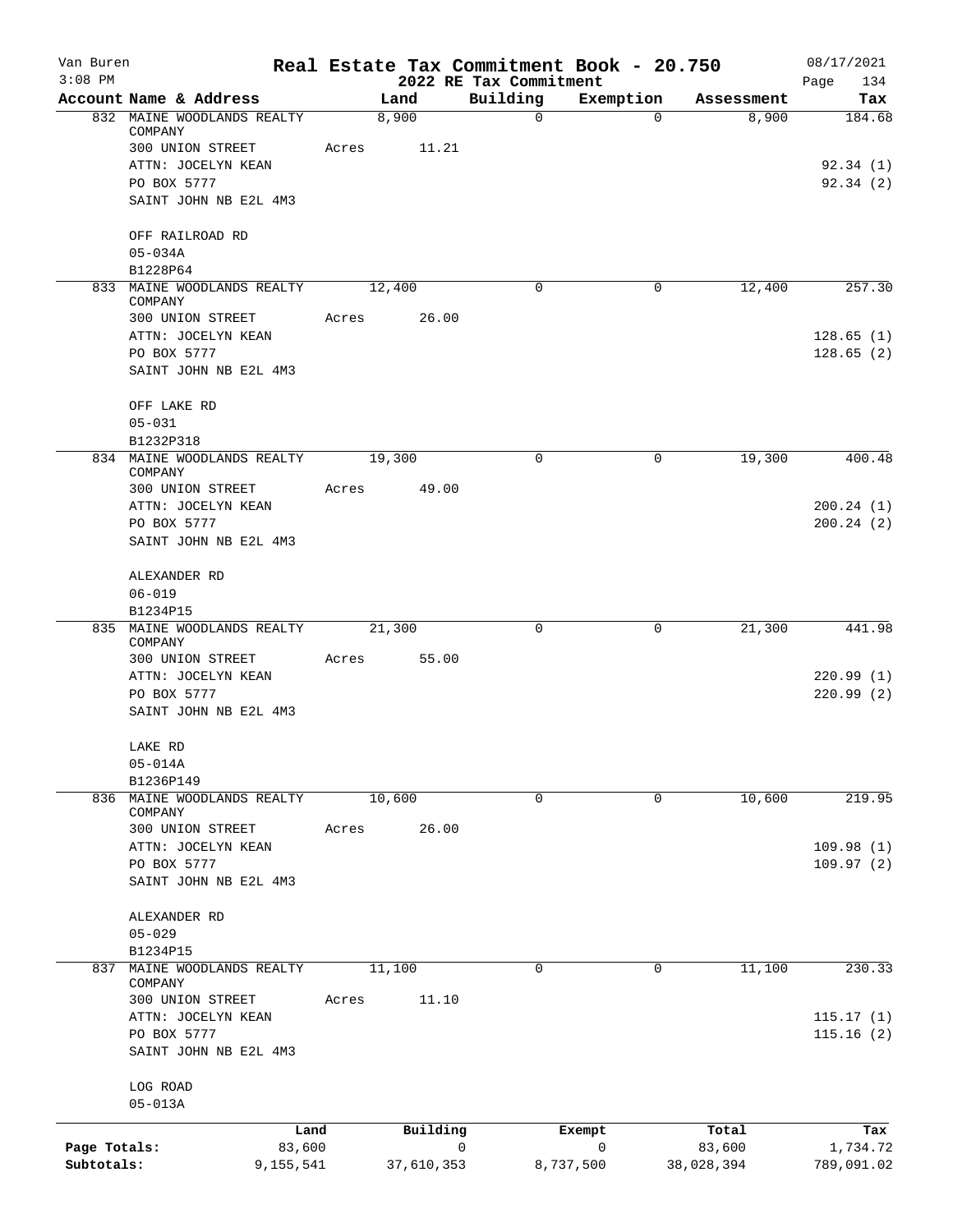| Van Buren    |                                 |       |        |          |                                    | Real Estate Tax Commitment Book - 20.750 |            | 08/17/2021         |
|--------------|---------------------------------|-------|--------|----------|------------------------------------|------------------------------------------|------------|--------------------|
| $3:08$ PM    | Account Name & Address          |       | Land   |          | 2022 RE Tax Commitment<br>Building | Exemption                                | Assessment | 135<br>Page<br>Tax |
|              | 838 MALDONADO, CARL J           |       | 11,300 |          | 79,500                             | 25,000                                   | 65,800     | 1,365.35           |
|              | PO BOX 371                      | Acres |        | 0.72     |                                    | 04 Homestead                             |            |                    |
|              |                                 |       |        |          |                                    |                                          |            | 682.68 (1)         |
|              | VAN BUREN ME 04785              |       |        |          |                                    |                                          |            | 682.67(2)          |
|              |                                 |       |        |          |                                    |                                          |            |                    |
|              | 236 CASTONGUAY RD               |       |        |          |                                    |                                          |            |                    |
|              | $02 - 031A$                     |       |        |          |                                    |                                          |            |                    |
|              | B1198P225                       |       |        |          |                                    |                                          |            |                    |
|              | 839 MALDONADO, CARL J           |       | 4,100  |          | 0                                  | 0                                        | 4,100      | 85.08              |
|              | SIROIS, CECILE M                | Acres |        | 1.39     |                                    |                                          |            |                    |
|              | PO BOX 371                      |       |        |          |                                    |                                          |            | 42.54(1)           |
|              |                                 |       |        |          |                                    |                                          |            | 42.54 (2)          |
|              | VAN BUREN ME 04785              |       |        |          |                                    |                                          |            |                    |
|              | LOT                             |       |        |          |                                    |                                          |            |                    |
|              | $02 - 031C$                     |       |        |          |                                    |                                          |            |                    |
|              | B1427P58                        |       |        |          |                                    |                                          |            |                    |
|              | 840 MALDONADO, RAMON L          |       | 6,600  |          | 64,400                             | 31,000                                   | 40,000     | 830.00             |
|              | MALDONADO, MARLENE M            | Acres |        | 0.40     |                                    | 03 Veteran (Non-Maine                    |            |                    |
|              | 132 FULTON STREET               |       |        |          |                                    | 04 Homestead                             |            | 415.00(1)          |
|              |                                 |       |        |          |                                    |                                          |            | 415.00(2)          |
|              | VAN BUREN ME 04785              |       |        |          |                                    |                                          |            |                    |
|              | 132 FULTON ST                   |       |        |          |                                    |                                          |            |                    |
|              | $20 - 014$                      |       |        |          |                                    |                                          |            |                    |
|              | B401P16                         |       |        |          |                                    |                                          |            |                    |
|              | 842 MARIAN DRIVE                |       | 21,400 |          | 421,800                            | 0                                        | 443,200    | 9,196.40           |
|              | APARTMENTS, INC                 |       |        |          |                                    |                                          |            |                    |
|              | BOUCHARD, ROBERT                | Acres |        | 2.36     |                                    |                                          |            |                    |
|              | 171 HILLSIDE STREET             |       |        |          |                                    |                                          |            | 4,598.20(1)        |
|              | VAN BUREN ME 04785              |       |        |          |                                    |                                          |            | 4,598.20(2)        |
|              |                                 |       |        |          |                                    |                                          |            |                    |
|              | 109 MARION DR                   |       |        |          |                                    |                                          |            |                    |
|              | $18 - 005B$                     |       |        |          |                                    |                                          |            |                    |
|              | B606P193                        |       |        |          |                                    |                                          |            |                    |
| 843          | MARIAN DRIVE<br>APARTMENTS, INC |       | 4,900  |          | 79,000                             | 0                                        | 83,900     | 1,740.93           |
|              | BOUCHARD, ROBERT                | Acres |        | 0.22     |                                    |                                          |            |                    |
|              | 171 HILLSIDE STREET             |       |        |          |                                    |                                          |            | 870.47 (1)         |
|              |                                 |       |        |          |                                    |                                          |            | 870.46 (2)         |
|              | VAN BUREN ME 04785              |       |        |          |                                    |                                          |            |                    |
|              | 170 MAIN ST                     |       |        |          |                                    |                                          |            |                    |
|              | $17 - 051$                      |       |        |          |                                    |                                          |            |                    |
|              | B1126P286                       |       |        |          |                                    |                                          |            |                    |
|              | 1266 MARQUIS WAYNE M.           |       | 12,800 |          | 0                                  | $\mathsf{O}$                             | 12,800     | 265.60             |
|              | 127 MCKINLEY STREET             | Acres |        | 1.50     |                                    |                                          |            |                    |
|              |                                 |       |        |          |                                    |                                          |            | 132.80(1)          |
|              | VAN BUREN ME 04785              |       |        |          |                                    |                                          |            | 132.80(2)          |
|              | 274 CHAMPLAIN ST                |       |        |          |                                    |                                          |            |                    |
|              | $06 - 015A$                     |       |        |          |                                    |                                          |            |                    |
|              | B1917P129 12/07/2015            |       |        |          |                                    |                                          |            |                    |
|              |                                 |       |        |          |                                    |                                          |            |                    |
|              |                                 |       |        |          |                                    |                                          |            |                    |
|              | Land                            |       |        | Building |                                    | Exempt                                   | Total      | Tax                |
| Page Totals: | 61,100                          |       |        | 644,700  |                                    | 56,000                                   | 649,800    | 13,483.36          |

**Subtotals:** 9,216,641 38,255,053 8,793,500 38,678,194 802,574.38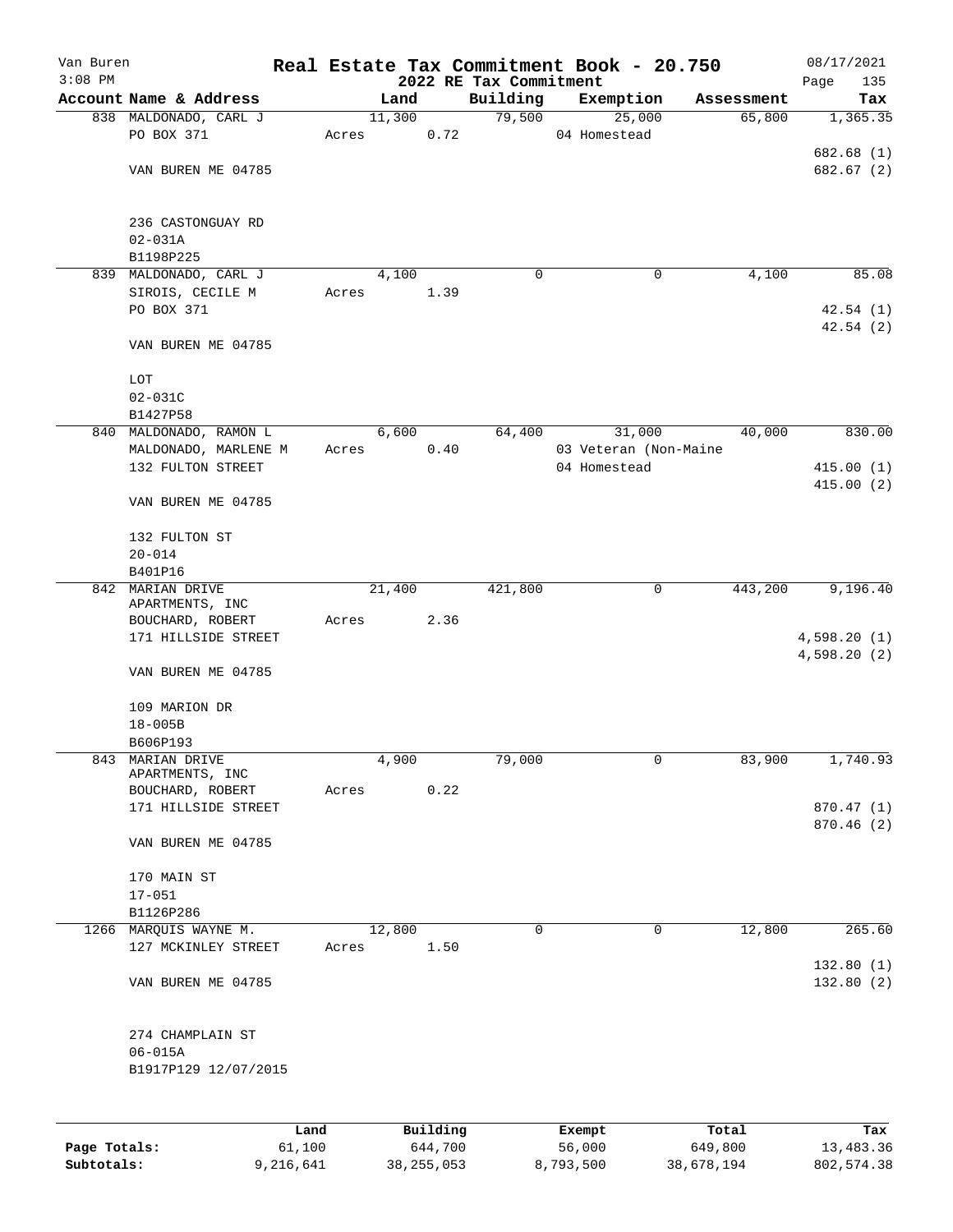| Van Buren |                                             |                 |      |                        | Real Estate Tax Commitment Book - 20.750 |            | 08/17/2021                 |
|-----------|---------------------------------------------|-----------------|------|------------------------|------------------------------------------|------------|----------------------------|
| $3:08$ PM |                                             |                 |      | 2022 RE Tax Commitment |                                          |            | Page<br>136                |
|           | Account Name & Address                      | Land            |      | Building               | Exemption                                | Assessment | Tax                        |
|           | 851 MARQUIS, ANGIE A<br>C/O RAYMOND MARQUIS | 11,700          | 4.32 | $\Omega$               | $\Omega$                                 | 11,700     | 242.78                     |
|           | 519 MAIN STREET                             | Acres           |      |                        |                                          |            | 121.39(1)                  |
|           |                                             |                 |      |                        |                                          |            | 121.39(2)                  |
|           | VAN BUREN ME 04785                          |                 |      |                        |                                          |            |                            |
|           | MAIN STREET                                 |                 |      |                        |                                          |            |                            |
|           | $06 - 025C$                                 |                 |      |                        |                                          |            |                            |
|           | B1470P339                                   |                 |      |                        |                                          |            |                            |
|           | 852 MARQUIS, DENISE J                       | 9,100           |      | 144,400                | 0                                        | 153,500    | 3,185.13                   |
|           | MARQUIS, ALICE C                            | Acres           | 0.75 |                        |                                          |            |                            |
|           | 8 MAIN STREET                               |                 |      |                        |                                          |            | 1,592.57(1)<br>1,592.56(2) |
|           | VAN BUREN ME 04785                          |                 |      |                        |                                          |            |                            |
|           | 127 MCKINLEY ST                             |                 |      |                        |                                          |            |                            |
|           | $14 - 027$                                  |                 |      |                        |                                          |            |                            |
|           | B1641P110 06/08/2009 B1589P271              |                 |      |                        |                                          |            |                            |
|           | 1156 MARQUIS, DENISE M<br>8 MAIN STREET     | 11,900<br>Acres | 2.38 | 119,100                | 25,000<br>04 Homestead                   | 106,000    | 2,199.50                   |
|           |                                             |                 |      |                        |                                          |            | 1,099.75(1)                |
|           | VAN BUREN ME 04785                          |                 |      |                        |                                          |            | 1,099.75(2)                |
|           |                                             |                 |      |                        |                                          |            |                            |
|           | 8 MAIN ST                                   |                 |      |                        |                                          |            |                            |
|           | $13 - 045$                                  |                 |      |                        |                                          |            |                            |
|           | B1927P186 03/28/2016                        |                 |      |                        |                                          |            |                            |
|           | 1009 MARQUIS, NATHAN A                      | 20,400          |      | 213,800                | 0                                        | 234,200    | 4,859.65                   |
|           | 231 STATE STREET                            | Acres           | 6.60 |                        |                                          |            |                            |
|           |                                             |                 |      |                        |                                          |            | 2,429.83(1)                |
|           | VAN BUREN ME 04785                          |                 |      |                        |                                          |            | 2,429.82(2)                |
|           | 287 CHAMPLAIN ST                            |                 |      |                        |                                          |            |                            |
|           | $06 - 005B$                                 |                 |      |                        |                                          |            |                            |
|           | 849 MARQUIS, NATHAN A                       | 13,500          |      | 228,800                | 0                                        | 242,300    | 5,027.73                   |
|           | 231 STATE STREET                            | Acres           | 2.00 |                        |                                          |            |                            |
|           |                                             |                 |      |                        |                                          |            | 2,513.87 (1)               |
|           | VAN BUREN ME 04785                          |                 |      |                        |                                          |            | 2,513.86 (2)               |
|           | 312 CHAMPLAIN ST                            |                 |      |                        |                                          |            |                            |
|           | $06 - 010$                                  |                 |      |                        |                                          |            |                            |
|           | B2050P257 03/22/2019                        |                 |      |                        |                                          |            |                            |
|           | 653 MARQUIS, NATHAN A                       | 1,700           |      | 0                      | 0                                        | 1,700      | 35.28                      |
|           | 231 STATE STREET                            | Acres           | 4.75 |                        |                                          |            |                            |
|           |                                             |                 |      |                        |                                          |            | 17.64(1)                   |
|           | VAN BUREN ME 04785                          |                 |      |                        |                                          |            | 17.64(2)                   |
|           | OFF MADORE ROAD                             |                 |      |                        |                                          |            |                            |
|           | $03 - 019A$                                 |                 |      |                        |                                          |            |                            |
|           | B2039P234 11/15/2018                        |                 |      |                        |                                          |            |                            |
|           |                                             |                 |      |                        |                                          |            |                            |

|              | Land      | Building   | Exempt    | Total        | Tax          |
|--------------|-----------|------------|-----------|--------------|--------------|
| Page Totals: | 68,300    | 706,100    | 25,000    | 749,400      | 15,550.07    |
| Subtotals:   | 9,284,941 | 38,961,153 | 8,818,500 | 39, 427, 594 | 818, 124. 45 |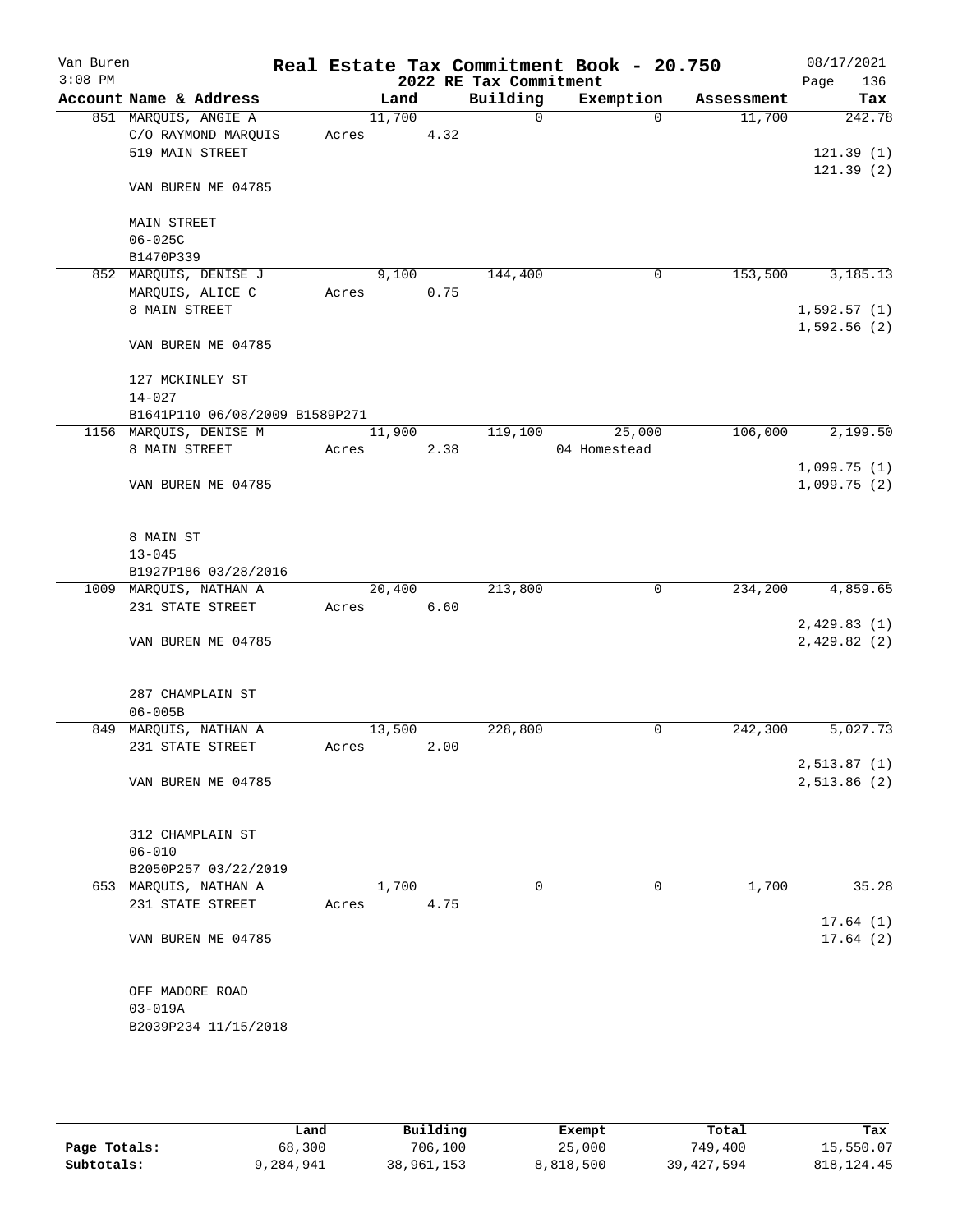| Van Buren<br>$3:08$ PM |                          |       |        | 2022 RE Tax Commitment | Real Estate Tax Commitment Book - 20.750 |            | 08/17/2021<br>137<br>Page |
|------------------------|--------------------------|-------|--------|------------------------|------------------------------------------|------------|---------------------------|
|                        | Account Name & Address   |       | Land   | Building               | Exemption                                | Assessment | Tax                       |
|                        | 1 MARQUIS, NATHAN A      |       | 57,100 | 149,900                | 0                                        | 207,000    | 4, 295.25                 |
|                        | 231 STATE STREET         | Acres | 36.79  |                        |                                          |            |                           |
|                        |                          |       |        |                        |                                          |            | 2, 147.63(1)              |
|                        | VAN BUREN ME 04785       |       |        |                        |                                          |            | 2,147.62(2)               |
|                        |                          |       |        |                        |                                          |            |                           |
|                        |                          |       |        |                        |                                          |            |                           |
|                        | 336 CHAMPLAIN ST (MILL)  |       |        |                        |                                          |            |                           |
|                        | $02 - 025A$              |       |        |                        |                                          |            |                           |
|                        | B1921P246 01/29/2016     |       |        |                        |                                          |            |                           |
|                        | 596 MARQUIS, NATHAN A    |       | 62,500 | 0                      | 0                                        | 62,500     | 1,296.88                  |
|                        | 231 STATE STREET         | Acres | 34.69  |                        |                                          |            |                           |
|                        |                          |       |        |                        |                                          |            | 648.44(1)                 |
|                        | VAN BUREN ME 04785       |       |        |                        |                                          |            | 648.44 (2)                |
|                        |                          |       |        |                        |                                          |            |                           |
|                        | CHAMPLAIN ST             |       |        |                        |                                          |            |                           |
|                        | $02 - 025C$              |       |        |                        |                                          |            |                           |
|                        | B1921P246 01/29/2016     |       |        |                        |                                          |            |                           |
|                        | 1554 MARQUIS, NATHAN A   |       | 17,300 | 318,200                | 0                                        | 335,500    | 6,961.63                  |
|                        | 231 STATE STREET         | Acres | 7.40   |                        |                                          |            |                           |
|                        |                          |       |        |                        |                                          |            | 3,480.82(1)               |
|                        | VAN BUREN ME 04785       |       |        |                        |                                          |            | 3,480.81(2)               |
|                        |                          |       |        |                        |                                          |            |                           |
|                        |                          |       |        |                        |                                          |            |                           |
|                        | 283 CHAMPLAIN STREET     |       |        |                        |                                          |            |                           |
|                        | $06 - 005C$              |       |        |                        |                                          |            |                           |
|                        | B1764P237 05/31/2012     |       |        |                        |                                          |            |                           |
|                        | 853 MARQUIS, PAUL & GARY |       | 53,400 | 78,400                 | 25,000                                   | 106,800    | 2,216.10                  |
|                        | C/O PHILIP & LEONA       | Acres | 128.80 |                        | 04 Homestead                             |            |                           |
|                        | MARQUIS                  |       |        |                        |                                          |            |                           |
|                        | 222 MARQUIS RD           |       |        |                        |                                          |            | 1,108.05(1)               |
|                        | VAN BUREN ME 04785       |       |        |                        |                                          |            | 1,108.05(2)               |
|                        |                          |       |        |                        |                                          |            |                           |
|                        | 222 MARQUIS RD           |       |        |                        |                                          |            |                           |
|                        | $02 - 006$               |       |        |                        |                                          |            |                           |
|                        | 854 MARQUIS, RAYMOND K   |       | 5,000  | 81,900                 | 31,000                                   | 55,900     | 1,159.93                  |
|                        | MARQUIS, JUDITH D        | Acres | 0.23   |                        | 04 Homestead                             |            |                           |
|                        | 519 MAIN STREET          |       |        |                        | 02 Veteran                               |            | 579.97(1)                 |
|                        |                          |       |        |                        |                                          |            | 579.96(2)                 |
|                        | VAN BUREN ME 04785       |       |        |                        |                                          |            |                           |
|                        |                          |       |        |                        |                                          |            |                           |
|                        | 519 MAIN ST              |       |        |                        |                                          |            |                           |
|                        | $23 - 115$               |       |        |                        |                                          |            |                           |
|                        | B1480P5                  |       |        |                        |                                          |            |                           |
|                        | 931 MARQUIS, WAYNE       |       | 3,900  | 28,900                 | $\mathbf 0$                              | 32,800     | 680.60                    |
|                        | 127 MCKINLEY STREET      | Acres | 0.14   |                        |                                          |            |                           |
|                        |                          |       |        |                        |                                          |            | 340.30(1)                 |
|                        | VAN BUREN ME 04785       |       |        |                        |                                          |            | 340.30 (2)                |
|                        |                          |       |        |                        |                                          |            |                           |
|                        |                          |       |        |                        |                                          |            |                           |
|                        | 110 PARK ST              |       |        |                        |                                          |            |                           |
|                        | $17 - 066$               |       |        |                        |                                          |            |                           |
|                        | B2008P280 03/02/2018     |       |        |                        |                                          |            |                           |
|                        |                          |       |        |                        |                                          |            |                           |

|              | Land      | Building   | Exempt    | Total      | Tax        |
|--------------|-----------|------------|-----------|------------|------------|
| Page Totals: | 199,200   | 657,300    | 56,000    | 800,500    | 16,610.39  |
| Subtotals:   | 9,484,141 | 39,618,453 | 8,874,500 | 40,228,094 | 834,734.84 |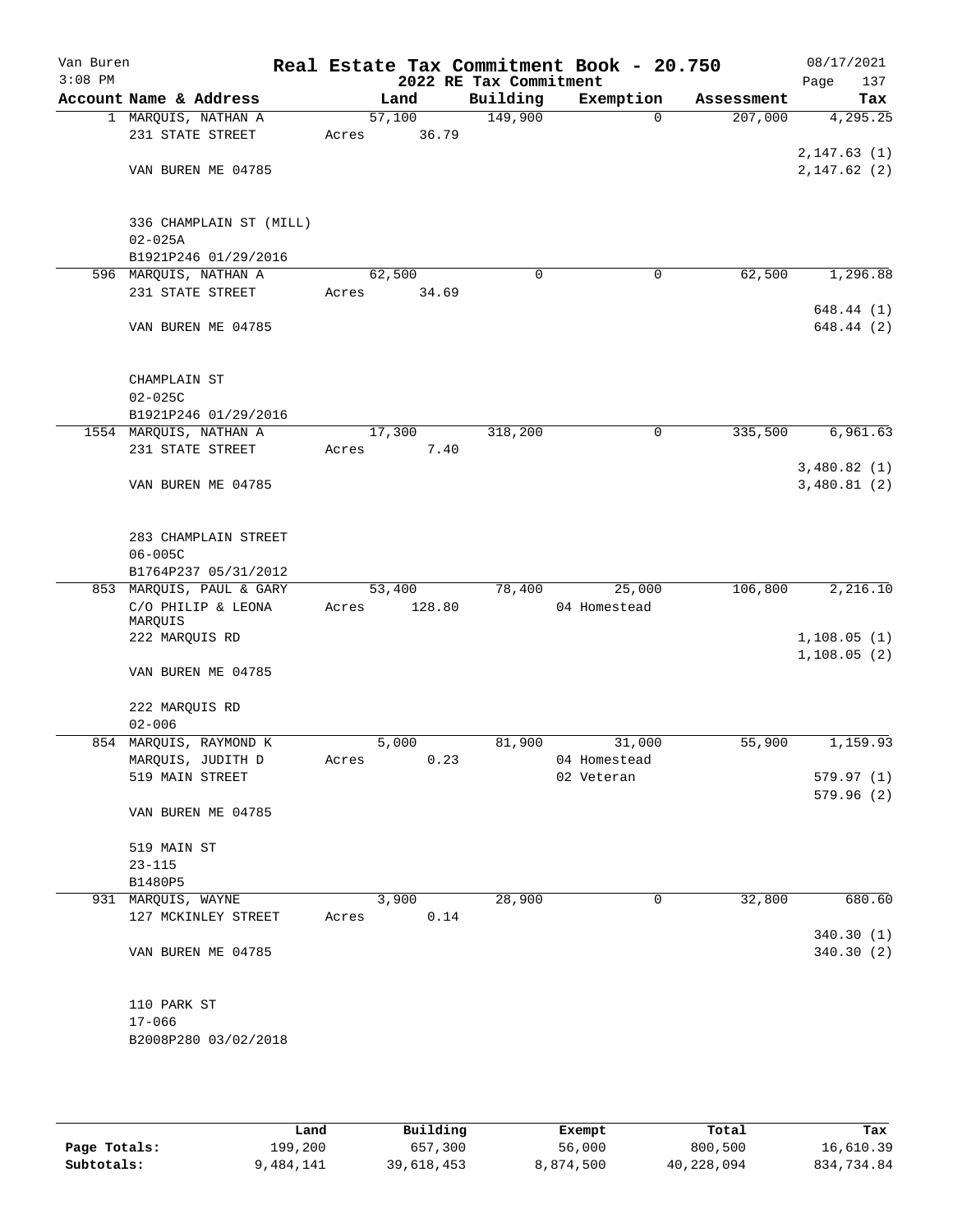| Van Buren<br>$3:08$ PM |                                            |       |        |        | 2022 RE Tax Commitment | Real Estate Tax Commitment Book - 20.750 |            | 08/17/2021<br>Page<br>138 |
|------------------------|--------------------------------------------|-------|--------|--------|------------------------|------------------------------------------|------------|---------------------------|
|                        | Account Name & Address                     |       | Land   |        | Building               | Exemption                                | Assessment | Tax                       |
|                        | 781 MARQUIS, WAYNE                         |       | 9,000  |        | 2,800                  | $\mathbf 0$                              | 11,800     | 244.85                    |
|                        | 127 MCKINLEY STREET                        | Acres |        | 0.75   |                        |                                          |            |                           |
|                        |                                            |       |        |        |                        |                                          |            | 122.43(1)                 |
|                        | VAN BUREN ME 04785                         |       |        |        |                        |                                          |            | 122.42(2)                 |
|                        |                                            |       |        |        |                        |                                          |            |                           |
|                        | 294 CHAMPLAIN ST                           |       |        |        |                        |                                          |            |                           |
|                        | $06 - 012$                                 |       |        |        |                        |                                          |            |                           |
|                        | B1942P190 07/27/2016                       |       |        |        |                        |                                          |            |                           |
|                        | 870 MARQUIS, WAYNE M                       |       | 6,500  |        | 5,800                  | 0                                        | 12,300     | 255.23                    |
|                        | MARQUIS, ALICE C                           | Acres |        | 0.38   |                        |                                          |            |                           |
|                        | 127 MCKINLEY STREET                        |       |        |        |                        |                                          |            | 127.62(1)                 |
|                        |                                            |       |        |        |                        |                                          |            | 127.61(2)                 |
|                        | VAN BUREN ME 04785                         |       |        |        |                        |                                          |            |                           |
|                        |                                            |       |        |        |                        |                                          |            |                           |
|                        | 131 MCKINLEY ST<br>$14 - 029$              |       |        |        |                        |                                          |            |                           |
|                        | B2017P293 06/06/2018                       |       |        |        |                        |                                          |            |                           |
|                        | 320 MARQUIS, WAYNE M                       |       | 3,500  |        | 6,000                  | $\mathbf 0$                              | 9,500      | 197.13                    |
|                        | 127 MCKINLEY STREET                        | Acres |        | 0.11   |                        |                                          |            |                           |
|                        |                                            |       |        |        |                        |                                          |            | 98.57(1)                  |
|                        | VAN BUREN ME 04785                         |       |        |        |                        |                                          |            | 98.56(2)                  |
|                        |                                            |       |        |        |                        |                                          |            |                           |
|                        |                                            |       |        |        |                        |                                          |            |                           |
|                        | 121 MCKINLEY ST                            |       |        |        |                        |                                          |            |                           |
|                        | $14 - 024$                                 |       |        |        |                        |                                          |            |                           |
|                        | B1675P249                                  |       | 7,100  |        | 0                      | 0                                        | 7,100      | 147.33                    |
|                        | 14 MARQUIS, WAYNE M<br>127 MCKINLEY STREET | Acres |        | 0.46   |                        |                                          |            |                           |
|                        |                                            |       |        |        |                        |                                          |            | 73.67(1)                  |
|                        | VAN BUREN ME 04785                         |       |        |        |                        |                                          |            | 73.66(2)                  |
|                        |                                            |       |        |        |                        |                                          |            |                           |
|                        |                                            |       |        |        |                        |                                          |            |                           |
|                        | MAIN ST                                    |       |        |        |                        |                                          |            |                           |
|                        | $25 - 006$                                 |       |        |        |                        |                                          |            |                           |
|                        | B1879P118 01/05/2015                       |       |        |        |                        |                                          |            |                           |
|                        | 15 MARQUIS, WAYNE M                        |       | 81,500 |        | 0                      | 0                                        | 81,500     | 1,691.13                  |
|                        | 127 MCKINLEY STREET                        | Acres |        | 229.00 |                        |                                          |            | 845.57(1)                 |
|                        | VAN BUREN ME 04785                         |       |        |        |                        |                                          |            | 845.56 (2)                |
|                        |                                            |       |        |        |                        |                                          |            |                           |
|                        |                                            |       |        |        |                        |                                          |            |                           |
|                        | RR 1                                       |       |        |        |                        |                                          |            |                           |
|                        | $08 - 002$                                 |       |        |        |                        |                                          |            |                           |
|                        | B1879P118 01/05/2015                       |       |        |        |                        |                                          |            |                           |
|                        | 16 MARQUIS, WAYNE M<br>127 MCKINLEY STREET |       | 57,800 | 168.00 | 0                      | 0                                        | 57,800     | 1,199.35                  |
|                        |                                            | Acres |        |        |                        |                                          |            | 599.68(1)                 |
|                        | VAN BUREN ME 04785                         |       |        |        |                        |                                          |            | 599.67(2)                 |
|                        |                                            |       |        |        |                        |                                          |            |                           |
|                        |                                            |       |        |        |                        |                                          |            |                           |
|                        | ALEXANDER RD                               |       |        |        |                        |                                          |            |                           |
|                        | $07 - 001$                                 |       |        |        |                        |                                          |            |                           |
|                        | B1915P227 11/17/2015 B1879P118 01/05/2015  |       |        |        |                        |                                          |            |                           |
|                        |                                            |       |        |        |                        |                                          |            |                           |

|              | Land      | Building   | Exempt    | Total      | Tax        |
|--------------|-----------|------------|-----------|------------|------------|
| Page Totals: | 165,400   | 14,600     |           | 180,000    | 3,735.02   |
| Subtotals:   | 9,649,541 | 39,633,053 | 8,874,500 | 40,408,094 | 838,469.86 |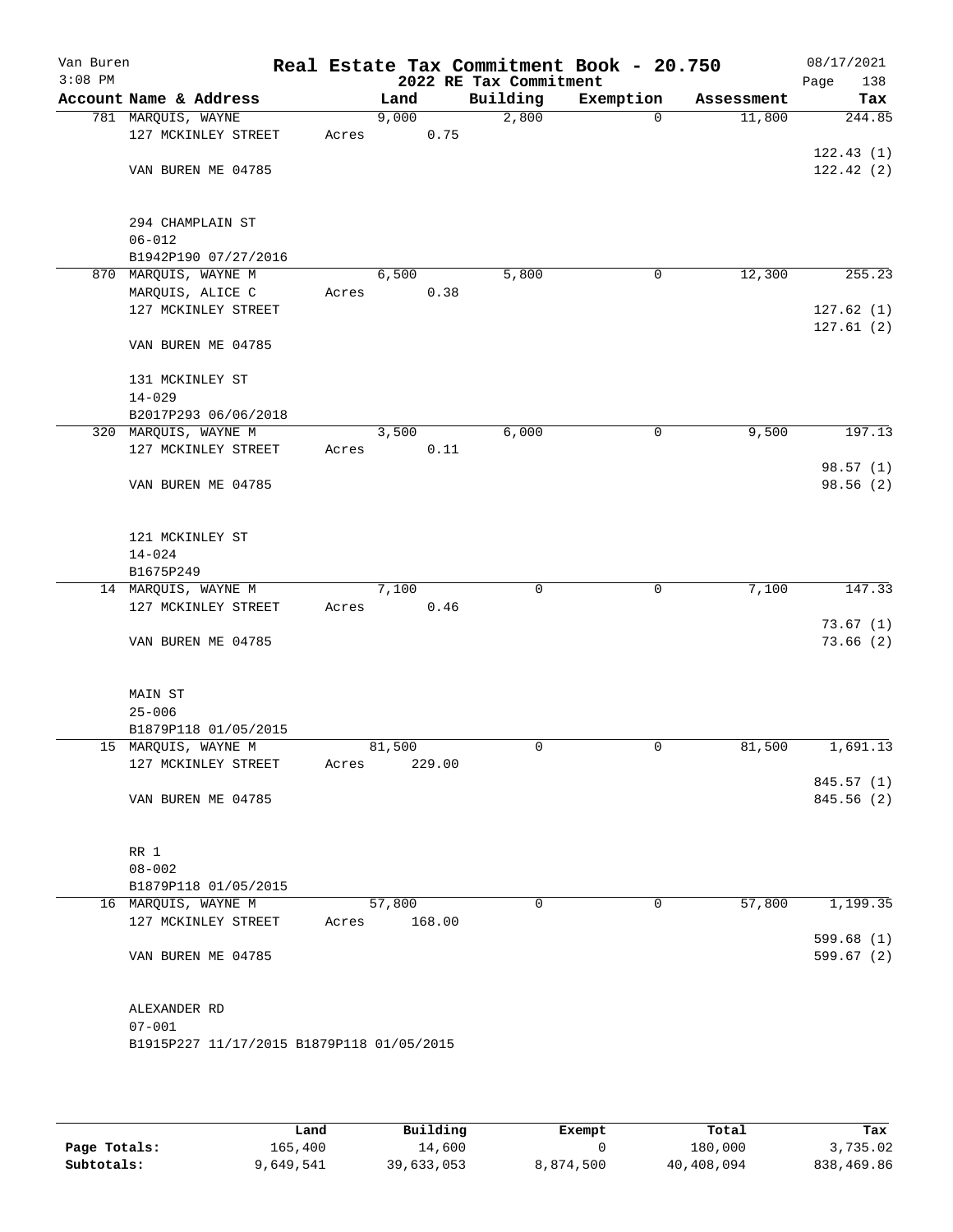| Van Buren<br>$3:08$ PM |                                            | Real Estate Tax Commitment Book - 20.750 | 2022 RE Tax Commitment |             |            | 08/17/2021<br>Page<br>139 |
|------------------------|--------------------------------------------|------------------------------------------|------------------------|-------------|------------|---------------------------|
|                        | Account Name & Address                     | Land                                     | Building               | Exemption   | Assessment | Tax                       |
|                        | 17 MARQUIS, WAYNE M                        | 79,300                                   | $\mathbf 0$            | $\mathbf 0$ | 79,300     | 1,645.48                  |
|                        | 127 MCKINLEY STREET                        | 220.55<br>Acres                          |                        |             |            |                           |
|                        |                                            |                                          |                        |             |            | 822.74 (1)                |
|                        | VAN BUREN ME 04785                         |                                          |                        |             |            | 822.74 (2)                |
|                        | RR 1                                       |                                          |                        |             |            |                           |
|                        | $08 - 001A$                                |                                          |                        |             |            |                           |
|                        | B1879P118 01/05/2015                       |                                          |                        |             |            |                           |
|                        | 8 MARQUIS, WAYNE M                         | 8,200                                    | 0                      | 0           | 8,200      | 170.15                    |
|                        | 127 MCKINLEY STREET                        | Acres<br>1.47                            |                        |             |            | 85.08(1)                  |
|                        | VAN BUREN ME 04785                         |                                          |                        |             |            | 85.07 (2)                 |
|                        | MAIN ST                                    |                                          |                        |             |            |                           |
|                        | $25 - 015$                                 |                                          |                        |             |            |                           |
|                        | B1879P118 01/05/2015                       |                                          |                        |             |            |                           |
|                        | 9 MARQUIS, WAYNE M                         | 134,600                                  | $\mathbf 0$            | $\mathbf 0$ | 134,600    | 2,792.95                  |
|                        | 127 MCKINLEY STREET                        | 394.00<br>Acres                          |                        |             |            |                           |
|                        |                                            |                                          |                        |             |            | 1,396.48(1)               |
|                        | VAN BUREN ME 04785                         |                                          |                        |             |            | 1,396.47(2)               |
|                        | RR 1                                       |                                          |                        |             |            |                           |
|                        | $08 - 030$                                 |                                          |                        |             |            |                           |
|                        | B1879P118 01/05/2015                       |                                          |                        |             |            |                           |
|                        | 11 MARQUIS, WAYNE M<br>127 MCKINLEY STREET | 13,900<br>2.25<br>Acres                  | $\mathbf 0$            | 0           | 13,900     | 288.43                    |
|                        |                                            |                                          |                        |             |            | 144.22(1)                 |
|                        | VAN BUREN ME 04785                         |                                          |                        |             |            | 144.21(2)                 |
|                        | CHAMPLAIN ST                               |                                          |                        |             |            |                           |
|                        | $06 - 013$                                 |                                          |                        |             |            |                           |
|                        | B1879P118 01/05/2015                       |                                          |                        |             |            |                           |
|                        | 12 MARQUIS, WAYNE M                        | 76,300                                   | 0                      | 0           | 76,300     | 1,583.23                  |
|                        | 127 MCKINLEY STREET                        | 235.00<br>Acres                          |                        |             |            |                           |
|                        | VAN BUREN ME 04785                         |                                          |                        |             |            | 791.62(1)<br>791.61(2)    |
|                        |                                            |                                          |                        |             |            |                           |
|                        | ALEXANDER RD                               |                                          |                        |             |            |                           |
|                        | $05 - 016$                                 |                                          |                        |             |            |                           |
|                        | B1879P118 01/05/2015                       |                                          |                        |             |            |                           |
|                        | 105 MARQUIS, WAYNE M                       | 26,700                                   | 0                      | 0           | 26,700     | 554.03                    |
|                        | 127 MCKINLEY STREET                        | 63.85<br>Acres                           |                        |             |            | 277.02(1)                 |
|                        | VAN BUREN ME 04785                         |                                          |                        |             |            | 277.01(2)                 |
|                        |                                            |                                          |                        |             |            |                           |
|                        | OFF RR 1                                   |                                          |                        |             |            |                           |
|                        | $08 - 043A$                                |                                          |                        |             |            |                           |
|                        | B1381P334                                  |                                          |                        |             |            |                           |
|                        |                                            |                                          |                        |             |            |                           |

|              | Land      | Building   | Exempt    | Total      | Tax        |
|--------------|-----------|------------|-----------|------------|------------|
| Page Totals: | 339,000   |            |           | 339,000    | 7,034.27   |
| Subtotals:   | 9,988,541 | 39,633,053 | 8,874,500 | 40,747,094 | 845,504.13 |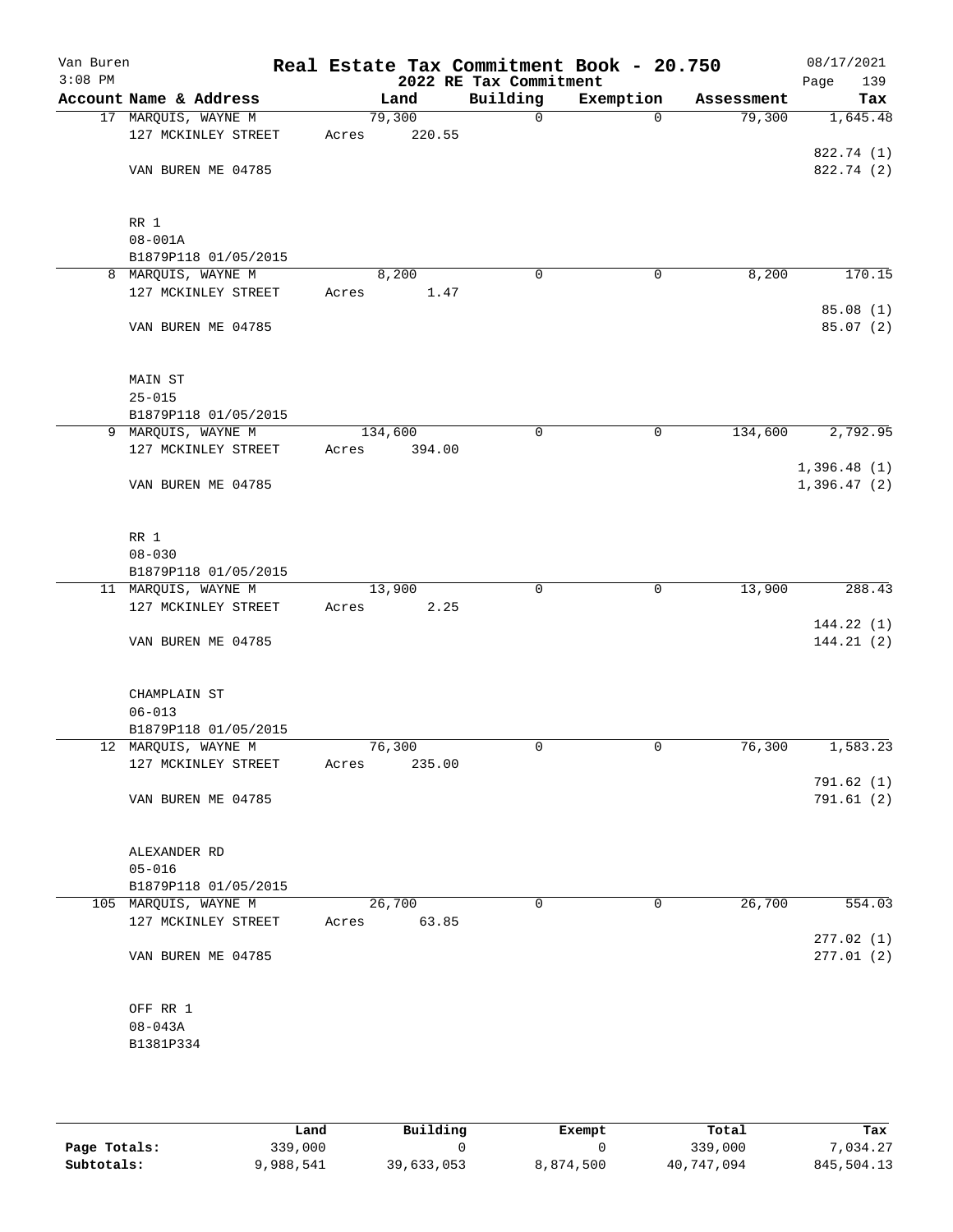| Van Buren<br>$3:08$ PM |                                              | Real Estate Tax Commitment Book - 20.750 | 2022 RE Tax Commitment |              |            | 08/17/2021<br>Page<br>140 |
|------------------------|----------------------------------------------|------------------------------------------|------------------------|--------------|------------|---------------------------|
|                        | Account Name & Address                       | Land                                     | Building               | Exemption    | Assessment | Tax                       |
|                        | 106 MARQUIS, WAYNE M                         | 19,600                                   | $\mathbf 0$            | $\Omega$     | 19,600     | 406.70                    |
|                        | 127 MCKINLEY STREET                          | 60.00<br>Acres                           |                        |              |            |                           |
|                        |                                              |                                          |                        |              |            | 203.35(1)                 |
|                        | VAN BUREN ME 04785                           |                                          |                        |              |            | 203.35(2)                 |
|                        |                                              |                                          |                        |              |            |                           |
|                        |                                              |                                          |                        |              |            |                           |
|                        | ALEXANDER RD                                 |                                          |                        |              |            |                           |
|                        | $08 - 044A$                                  |                                          |                        |              |            |                           |
|                        | B1454P289                                    |                                          |                        |              |            |                           |
|                        | 1570 MARQUIS, WAYNE M                        | 7,400                                    | 0                      | 0            | 7,400      | 153.55                    |
|                        | 127 MCKINLEY STREET                          | 13.50<br>Acres                           |                        |              |            | 76.78(1)                  |
|                        | VAN BUREN ME 04785                           |                                          |                        |              |            | 76.77(2)                  |
|                        |                                              |                                          |                        |              |            |                           |
|                        |                                              |                                          |                        |              |            |                           |
|                        | OFF CHAMPLAIN ST                             |                                          |                        |              |            |                           |
|                        | $06 - 004A$                                  |                                          |                        |              |            |                           |
|                        | B1808P130 05/16/2013 B1807P212 05/08/2013    |                                          |                        |              |            |                           |
|                        | 1572 MARQUIS, WAYNE M                        | 24,200                                   | 0                      | $\mathbf 0$  | 24,200     | 502.15                    |
|                        | 127 MCKINLEY STREET                          | 63.30<br>Acres                           |                        |              |            |                           |
|                        |                                              |                                          |                        |              |            | 251.08(1)                 |
|                        | VAN BUREN ME 04785                           |                                          |                        |              |            | 251.07(2)                 |
|                        |                                              |                                          |                        |              |            |                           |
|                        |                                              |                                          |                        |              |            |                           |
|                        | OFF MAIN ST                                  |                                          |                        |              |            |                           |
|                        | $10 - 005A$                                  |                                          |                        |              |            |                           |
|                        | B1801P211 03/20/2013                         |                                          |                        |              |            |                           |
|                        | 1591 MARQUIS, WAYNE M                        | 15,800                                   | $\Omega$               | $\mathbf 0$  | 15,800     | 327.85                    |
|                        | 127 MCKINLEY STREET                          | 3.50<br>Acres                            |                        |              |            |                           |
|                        | VAN BUREN ME 04785                           |                                          |                        |              |            | 163.93(1)<br>163.92(2)    |
|                        |                                              |                                          |                        |              |            |                           |
|                        |                                              |                                          |                        |              |            |                           |
|                        | CHAMPLAIN ST                                 |                                          |                        |              |            |                           |
|                        | $02 - 025B$                                  |                                          |                        |              |            |                           |
|                        | B1973P50 05/01/2017                          |                                          |                        |              |            |                           |
|                        | 1452 MARQUIS, WAYNE M                        | 17,400                                   | 0                      | 0            | 17,400     | 361.05                    |
|                        | 127 MCKINLEY STREET                          | 22.00<br>Acres                           |                        |              |            |                           |
|                        |                                              |                                          |                        |              |            | 180.53(1)                 |
|                        | VAN BUREN ME 04785                           |                                          |                        |              |            | 180.52(2)                 |
|                        |                                              |                                          |                        |              |            |                           |
|                        |                                              |                                          |                        |              |            |                           |
|                        | Champlain Street (GP)                        |                                          |                        |              |            |                           |
|                        | $06 - 007B$                                  |                                          |                        |              |            |                           |
|                        | B1973P50 05/01/2017<br>615 MARTIN, ANTHONY J | 16,200                                   | 124,500                | 25,000       | 115,700    | 2,400.78                  |
|                        | MARTIN, TOSHA L                              | 6.69<br>Acres                            |                        | 04 Homestead |            |                           |
|                        | 325 MAIN STREET                              |                                          |                        |              |            | 1, 200.39(1)              |
|                        |                                              |                                          |                        |              |            | 1, 200.39(2)              |
|                        | VAN BUREN ME 04785                           |                                          |                        |              |            |                           |
|                        |                                              |                                          |                        |              |            |                           |
|                        | 325 MAIN ST                                  |                                          |                        |              |            |                           |
|                        | $20 - 053$                                   |                                          |                        |              |            |                           |
|                        | B1889P229 04/30/2015                         |                                          |                        |              |            |                           |
|                        |                                              |                                          |                        |              |            |                           |
|                        |                                              |                                          |                        |              |            |                           |

|              | Land       | Building   | Exempt    | Total      | Tax        |
|--------------|------------|------------|-----------|------------|------------|
| Page Totals: | 100,600    | 124,500    | 25,000    | 200,100    | 4,152.08   |
| Subtotals:   | 10,089,141 | 39,757,553 | 8,899,500 | 40,947,194 | 849,656.21 |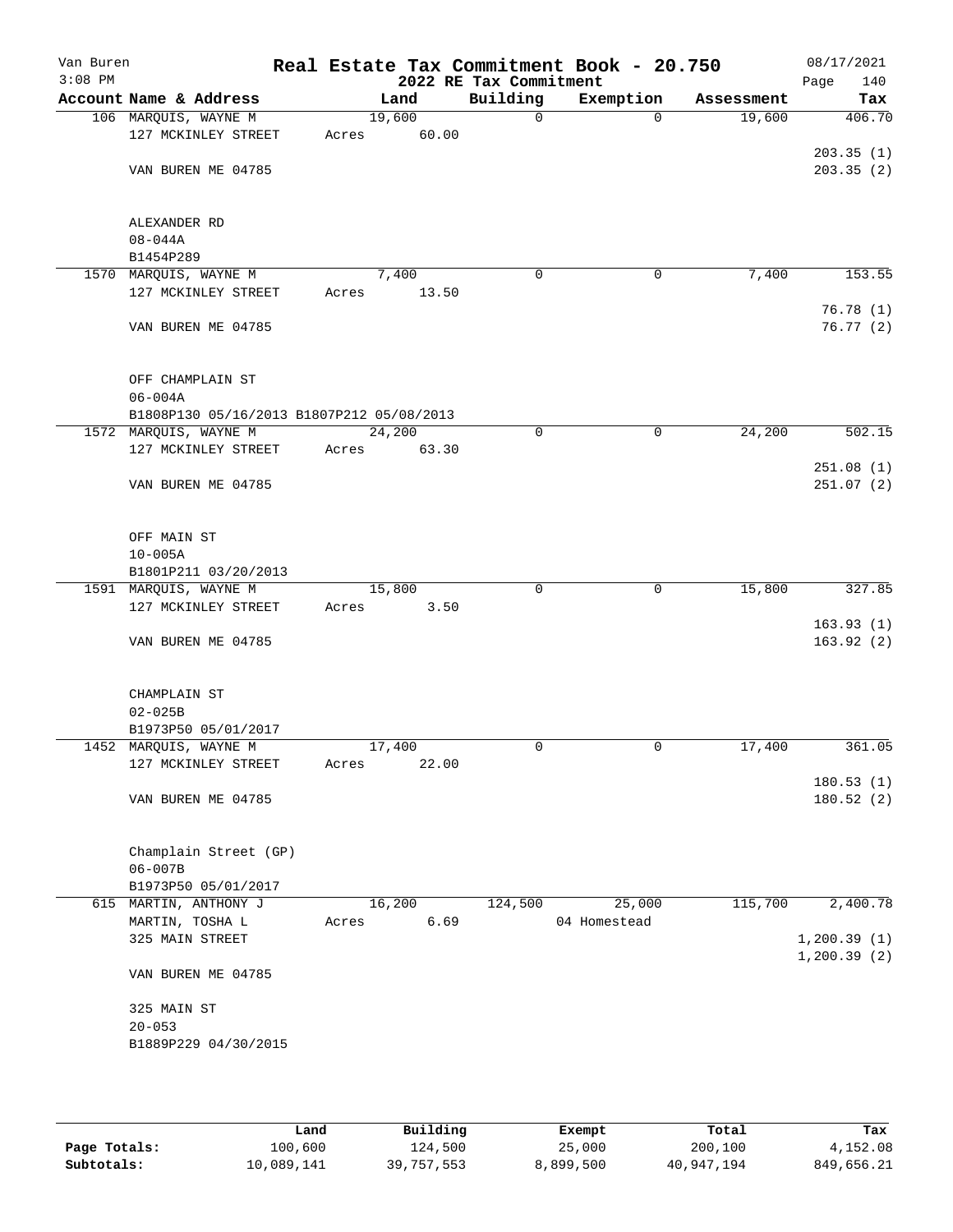| Van Buren<br>$3:08$ PM |                        |       |       |      | 2022 RE Tax Commitment | Real Estate Tax Commitment Book - 20.750 |            | 08/17/2021<br>Page<br>141 |
|------------------------|------------------------|-------|-------|------|------------------------|------------------------------------------|------------|---------------------------|
|                        | Account Name & Address |       | Land  |      | Building               | Exemption                                | Assessment | Tax                       |
|                        | 859 MARTIN, FERNAND J  |       | 4,300 |      | 23,600                 | $\Omega$                                 | 27,900     | 578.93                    |
|                        | MARTIN, MARSHA I       | Acres |       | 0.17 |                        |                                          |            |                           |
|                        | 5 JUDD STREET          |       |       |      |                        |                                          |            | 289.47 (1)                |
|                        |                        |       |       |      |                        |                                          |            | 289.46 (2)                |
|                        | PRESQUE ISLE ME 04769  |       |       |      |                        |                                          |            |                           |
|                        |                        |       |       |      |                        |                                          |            |                           |
|                        | 159 HIGH ST            |       |       |      |                        |                                          |            |                           |
|                        | $14 - 084$             |       |       |      |                        |                                          |            |                           |
|                        | B1178P52               |       |       |      |                        |                                          |            |                           |
| 857                    | MARTIN, GEORGIE        |       | 8,800 |      | 75,100                 | 25,000                                   | 58,900     | 1,222.18                  |
|                        | 130 LYNNE STREET       | Acres |       | 0.70 |                        | 04 Homestead                             |            |                           |
|                        |                        |       |       |      |                        |                                          |            | 611.09(1)                 |
|                        | VAN BUREN ME 04785     |       |       |      |                        |                                          |            | 611.09(2)                 |
|                        |                        |       |       |      |                        |                                          |            |                           |
|                        |                        |       |       |      |                        |                                          |            |                           |
|                        | 130 LYNNE ST           |       |       |      |                        |                                          |            |                           |
|                        | $20 - 099$             |       |       |      |                        |                                          |            |                           |
|                        | B1843P50 01/23/2014    |       |       |      |                        |                                          |            |                           |
|                        | 860 MARTIN, JAMES      |       | 6,100 |      | 82,800                 | 25,000                                   | 63,900     | 1,325.93                  |
|                        | MARTIN, DANIELLE       | Acres |       | 0.34 |                        | 04 Homestead                             |            |                           |
|                        | 197 LYNNE STREET       |       |       |      |                        |                                          |            | 662.97(1)                 |
|                        |                        |       |       |      |                        |                                          |            | 662.96(2)                 |
|                        | VAN BUREN ME 04785     |       |       |      |                        |                                          |            |                           |
|                        |                        |       |       |      |                        |                                          |            |                           |
|                        | 197 LYNNE ST           |       |       |      |                        |                                          |            |                           |
|                        | $19 - 081$             |       |       |      |                        |                                          |            |                           |
|                        |                        |       |       |      |                        |                                          |            |                           |
|                        | B1082P154 08/28/1997   |       |       |      |                        |                                          |            |                           |
|                        | 184 MARTIN, JUSTIN     |       | 6,100 |      | 53,600                 | 25,000                                   | 34,700     | 720.03                    |
|                        | MARTIN, NICHOLE        | Acres |       | 0.34 |                        | 04 Homestead                             |            |                           |
|                        | 193 LYNNE STREET       |       |       |      |                        |                                          |            | 360.02(1)                 |
|                        |                        |       |       |      |                        |                                          |            | 360.01(2)                 |
|                        | VAN BUREN ME 04785     |       |       |      |                        |                                          |            |                           |
|                        |                        |       |       |      |                        |                                          |            |                           |
|                        | 193 LYNNE ST           |       |       |      |                        |                                          |            |                           |
|                        | $19 - 079$             |       |       |      |                        |                                          |            |                           |
|                        | B2000P257 12/15/2017   |       |       |      |                        |                                          |            |                           |
|                        | 865 MARTIN, PHILIP L   |       | 5,300 |      | 89,900                 | 25,000                                   | 70,200     | 1,456.65                  |
|                        | MARTIN, GINETTE S      | Acres |       | 0.25 |                        | 04 Homestead                             |            |                           |
|                        | 144 POPLAR STREET      |       |       |      |                        |                                          |            | 728.33(1)                 |
|                        |                        |       |       |      |                        |                                          |            | 728.32(2)                 |
|                        | VAN BUREN ME 04785     |       |       |      |                        |                                          |            |                           |
|                        |                        |       |       |      |                        |                                          |            |                           |
|                        | 144 POPLAR ST          |       |       |      |                        |                                          |            |                           |
|                        | $16 - 006$             |       |       |      |                        |                                          |            |                           |
|                        | B438P341               |       |       |      |                        |                                          |            |                           |
|                        | 867 MARTIN, RONALD     |       | 5,400 |      | 80,700                 | 31,000                                   | 55,100     | 1,143.33                  |
|                        | MARTIN, DELLA L        | Acres |       | 0.26 |                        | 04 Homestead                             |            |                           |
|                        | 255 MAIN STREET        |       |       |      |                        | 02 Veteran                               |            | 571.67(1)                 |
|                        |                        |       |       |      |                        |                                          |            | 571.66(2)                 |
|                        | VAN BUREN ME 04785     |       |       |      |                        |                                          |            |                           |
|                        |                        |       |       |      |                        |                                          |            |                           |
|                        | 255 MAIN ST            |       |       |      |                        |                                          |            |                           |
|                        | $18 - 041$             |       |       |      |                        |                                          |            |                           |
|                        | B1213P32               |       |       |      |                        |                                          |            |                           |
|                        |                        |       |       |      |                        |                                          |            |                           |
|                        |                        |       |       |      |                        |                                          |            |                           |
|                        |                        |       |       |      |                        |                                          |            |                           |

|              | Land       | Building   | Exempt    | Total      | Tax        |
|--------------|------------|------------|-----------|------------|------------|
| Page Totals: | 36,000     | 405,700    | 131,000   | 310,700    | 6,447.05   |
| Subtotals:   | 10,125,141 | 40,163,253 | 9,030,500 | 41,257,894 | 856,103.26 |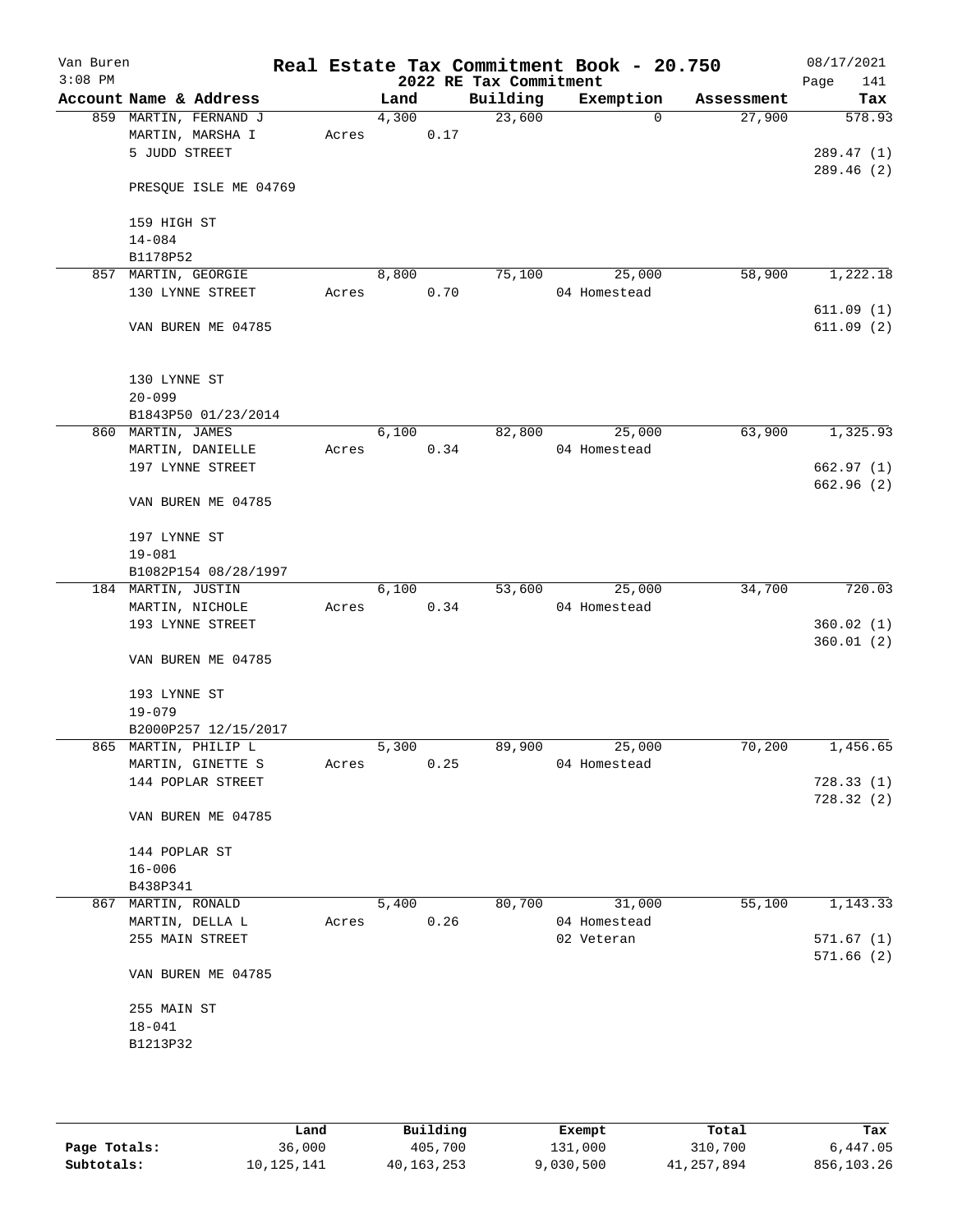| Van Buren |                                          |       |        |      |                        | Real Estate Tax Commitment Book - 20.750 |            | 08/17/2021                 |
|-----------|------------------------------------------|-------|--------|------|------------------------|------------------------------------------|------------|----------------------------|
| $3:08$ PM |                                          |       |        |      | 2022 RE Tax Commitment |                                          |            | 142<br>Page                |
|           | Account Name & Address                   |       | Land   |      | Building               | Exemption                                | Assessment | Tax                        |
|           | 907 MATTOON, WILLIAM                     |       | 7,000  |      | 41,100                 | $\mathbf 0$                              | 48,100     | 998.08                     |
|           | 156 POPLAR STREET                        | Acres |        | 0.45 |                        |                                          |            |                            |
|           |                                          |       |        |      |                        |                                          |            | 499.04 (1)                 |
|           | VAN BUREN ME 04785                       |       |        |      |                        |                                          |            | 499.04 (2)                 |
|           |                                          |       |        |      |                        |                                          |            |                            |
|           |                                          |       |        |      |                        |                                          |            |                            |
|           | 156 POPLAR ST                            |       |        |      |                        |                                          |            |                            |
|           | $16 - 002$                               |       |        |      |                        |                                          |            |                            |
|           | B2082P194 11/20/2019                     |       | 5,300  |      |                        |                                          |            |                            |
|           | 313 MATTSON, EDWARD                      |       |        |      | 96,000                 | $\mathbf 0$                              | 101,300    | 2,101.98                   |
|           | 116 ST. FRANCIS STREET                   | Acres |        | 0.25 |                        |                                          |            |                            |
|           | VAN BUREN ME 04785                       |       |        |      |                        |                                          |            | 1,050.99(1)<br>1,050.99(2) |
|           |                                          |       |        |      |                        |                                          |            |                            |
|           |                                          |       |        |      |                        |                                          |            |                            |
|           | 116 ST FRANCIS ST                        |       |        |      |                        |                                          |            |                            |
|           | $14 - 002$                               |       |        |      |                        |                                          |            |                            |
|           | B2149P265 03/09/2021 B986P317 05/08/1995 |       |        |      |                        |                                          |            |                            |
|           | 1417 MAXINE AND VAL                      |       | 11,100 |      | 59,900                 | 31,000                                   | 40,000     | 830.00                     |
|           | REVOCABLE TRUST                          |       |        |      |                        |                                          |            |                            |
|           | 194 BROWN HILL ROAD                      | Acres |        | 1.59 |                        | 02 Veteran                               |            |                            |
|           |                                          |       |        |      |                        | 04 Homestead                             |            | 415.00(1)                  |
|           | BELMONT NH 03220                         |       |        |      |                        |                                          |            | 415.00(2)                  |
|           |                                          |       |        |      |                        |                                          |            |                            |
|           |                                          |       |        |      |                        |                                          |            |                            |
|           | 109 VIOLETTE ST                          |       |        |      |                        |                                          |            |                            |
|           | $16 - 059$                               |       |        |      |                        |                                          |            |                            |
|           | B1924P92 02/29/2016                      |       |        |      |                        |                                          |            |                            |
|           | 1314 MAYWHOOR, KAITLYN                   |       | 10,200 |      | 17,500                 | 0                                        | 27,700     | 574.78                     |
|           | RICH, JARED                              | Acres |        | 0.50 |                        |                                          |            |                            |
|           | PO BOX 285                               |       |        |      |                        |                                          |            | 287.39(1)                  |
|           |                                          |       |        |      |                        |                                          |            | 287.39(2)                  |
|           | VAN BUREN ME 04785                       |       |        |      |                        |                                          |            |                            |
|           |                                          |       |        |      |                        |                                          |            |                            |
|           | 1296 MAIN ST                             |       |        |      |                        |                                          |            |                            |
|           | $11 - 010C$                              |       |        |      |                        |                                          |            |                            |
|           | B2064P57 07/08/2019                      |       |        |      |                        |                                          |            |                            |
|           | 327 MCBEE, DANNY D                       |       | 13,200 |      | 58,400                 | 25,000                                   | 46,600     | 966.95                     |
|           | MCBEE, LYNN M                            | Acres |        | 8.00 |                        | 04 Homestead                             |            |                            |
|           | 1195 MAIN STREET                         |       |        |      |                        |                                          |            | 483.48 (1)                 |
|           |                                          |       |        |      |                        |                                          |            | 483.47 (2)                 |
|           | VAN BUREN ME 04785                       |       |        |      |                        |                                          |            |                            |
|           |                                          |       |        |      |                        |                                          |            |                            |
|           | 1195 MAIN ST                             |       |        |      |                        |                                          |            |                            |
|           | $09 - 044$                               |       |        |      |                        |                                          |            |                            |
|           | B1609P277 08/20/2008                     |       |        |      |                        |                                          |            |                            |
|           | 170 MCCLARY, JAMES G                     |       | 4,700  |      | 34,500                 | 0                                        | 39,200     | 813.40                     |
|           | 121 WILSON STREET                        | Acres |        | 0.20 |                        |                                          |            |                            |
|           |                                          |       |        |      |                        |                                          |            | 406.70 (1)                 |
|           | VAN BUREN ME 04785                       |       |        |      |                        |                                          |            | 406.70(2)                  |
|           |                                          |       |        |      |                        |                                          |            |                            |
|           |                                          |       |        |      |                        |                                          |            |                            |
|           | 121 WILSON ST                            |       |        |      |                        |                                          |            |                            |
|           | $23 - 034$                               |       |        |      |                        |                                          |            |                            |
|           | B1973P48 05/01/2017                      |       |        |      |                        |                                          |            |                            |
|           |                                          |       |        |      |                        |                                          |            |                            |
|           |                                          |       |        |      |                        |                                          |            |                            |
|           |                                          |       |        |      |                        |                                          |            |                            |

|              | Land       | Building   | Exempt    | Total      | Tax          |
|--------------|------------|------------|-----------|------------|--------------|
| Page Totals: | 51,500     | 307,400    | 56,000    | 302,900    | 6.285.19     |
| Subtotals:   | 10,176,641 | 40,470,653 | 9,086,500 | 41,560,794 | 862, 388, 45 |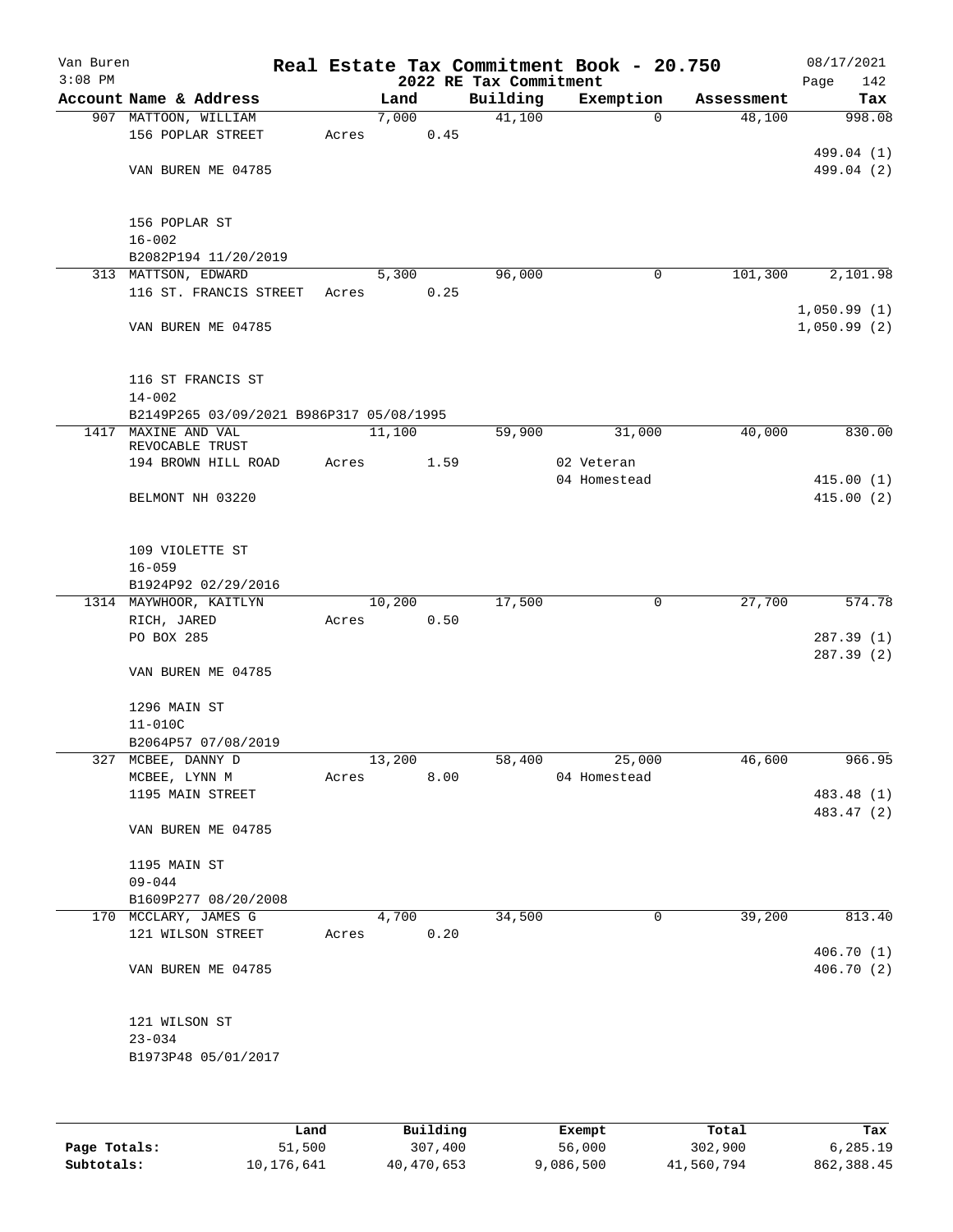| Van Buren<br>$3:08$ PM |                                           |       |        | 2022 RE Tax Commitment | Real Estate Tax Commitment Book - 20.750 |            | 08/17/2021<br>143<br>Page |
|------------------------|-------------------------------------------|-------|--------|------------------------|------------------------------------------|------------|---------------------------|
|                        | Account Name & Address                    |       | Land   | Building               | Exemption                                | Assessment | Tax                       |
|                        | 874 MCGOVERN, JAMES R                     |       | 5,000  | 33,800                 | $\Omega$                                 | 38,800     | 805.10                    |
|                        | MCGOVERN, SANDRA E                        | Acres | 0.23   |                        |                                          |            |                           |
|                        | 245 LIBERTY ROAD                          |       |        |                        |                                          |            | 402.55(1)                 |
|                        |                                           |       |        |                        |                                          |            | 402.55(2)                 |
|                        | EXETER RI 02822                           |       |        |                        |                                          |            |                           |
|                        |                                           |       |        |                        |                                          |            |                           |
|                        | 223 MAIN ST                               |       |        |                        |                                          |            |                           |
|                        | $18 - 023$                                |       |        |                        |                                          |            |                           |
|                        | B1558P180<br>1516 MCHATTEN, JR., ROWELL   |       | 2,900  | 65,600                 | 0                                        | 68,500     | 1,421.38                  |
|                        | Α.                                        |       |        |                        |                                          |            |                           |
|                        | PO BOX 481                                | Acres | 0.30   |                        |                                          |            |                           |
|                        |                                           |       |        |                        |                                          |            | 710.69(1)                 |
|                        | MAPLETON ME 04757                         |       |        |                        |                                          |            | 710.69(2)                 |
|                        |                                           |       |        |                        |                                          |            |                           |
|                        |                                           |       |        |                        |                                          |            |                           |
|                        | 566 MAIN ST                               |       |        |                        |                                          |            |                           |
|                        | $24 - 014$                                |       |        |                        |                                          |            |                           |
|                        | B1893P294 06/04/2015 B1893P292 06/04/2015 |       |        |                        |                                          |            |                           |
|                        | 877 MCINTYRE, DAVID                       |       | 5,800  | 44,000                 | 0                                        | 49,800     | 1,033.35                  |
|                        | MCINTYRE, PHYLLIS                         | Acres | 0.31   |                        |                                          |            |                           |
|                        | PO BOX 360                                |       |        |                        |                                          |            | 516.68(1)<br>516.67(2)    |
|                        | CARIBOU ME 04736                          |       |        |                        |                                          |            |                           |
|                        |                                           |       |        |                        |                                          |            |                           |
|                        | 109 LABBE AVE                             |       |        |                        |                                          |            |                           |
|                        | $20 - 115$                                |       |        |                        |                                          |            |                           |
|                        | B1054P278 11/19/1996                      |       |        |                        |                                          |            |                           |
|                        | 879 MCLAUGHLIN, JARRETT L                 |       | 20,100 | 193,200                | 25,000                                   | 188,300    | 3,907.23                  |
|                        | MCLAUGHLIN, JANET R                       | Acres | 10.59  |                        | 04 Homestead                             |            |                           |
|                        | 148 MARION DRIVE                          |       |        |                        |                                          |            | 1,953.62(1)               |
|                        |                                           |       |        |                        |                                          |            | 1,953.61(2)               |
|                        | VAN BUREN ME 04785                        |       |        |                        |                                          |            |                           |
|                        |                                           |       |        |                        |                                          |            |                           |
|                        | 148 MARION DR                             |       |        |                        |                                          |            |                           |
|                        | 18B-015<br>B602P55 07/19/1983             |       |        |                        |                                          |            |                           |
|                        | 880 MCLAUGHLIN, JARRETT L                 |       | 4,200  | 0                      | 0                                        | 4,200      | 87.15                     |
|                        | MCLAUGHLIN, JANET R                       | Acres | 12.00  |                        |                                          |            |                           |
|                        | 148 MARION DRIVE                          |       |        |                        |                                          |            | 43.58(1)                  |
|                        |                                           |       |        |                        |                                          |            | 43.57 (2)                 |
|                        | VAN BUREN ME 04785                        |       |        |                        |                                          |            |                           |
|                        |                                           |       |        |                        |                                          |            |                           |
|                        | OFF MARION DR                             |       |        |                        |                                          |            |                           |
|                        | $06 - 002$                                |       |        |                        |                                          |            |                           |
|                        | B602P55                                   |       |        |                        |                                          |            |                           |
| 1225                   | MEDINA, ASHLEY R                          |       | 5,700  | 16,200                 | 0                                        | 21,900     | 454.43                    |
|                        | 217 MAIN STREET                           | Acres | 0.29   |                        |                                          |            |                           |
|                        |                                           |       |        |                        |                                          |            | 227.22 (1)                |
|                        | VAN BUREN ME 04785                        |       |        |                        |                                          |            | 227.21(2)                 |
|                        |                                           |       |        |                        |                                          |            |                           |
|                        | 217 MAIN ST                               |       |        |                        |                                          |            |                           |
|                        | $18 - 021$                                |       |        |                        |                                          |            |                           |
|                        | B2152P330 03/25/2021 B2071P69 08/26/2019  |       |        |                        |                                          |            |                           |
|                        |                                           |       |        |                        |                                          |            |                           |
|                        |                                           |       |        |                        |                                          |            |                           |
|                        |                                           |       |        |                        |                                          |            |                           |

|              | Land       | Building   | Exempt    | Total      | Tax        |
|--------------|------------|------------|-----------|------------|------------|
| Page Totals: | 43,700     | 352,800    | 25,000    | 371,500    | 7,708.64   |
| Subtotals:   | 10,220,341 | 40,823,453 | 9,111,500 | 41,932,294 | 870,097.09 |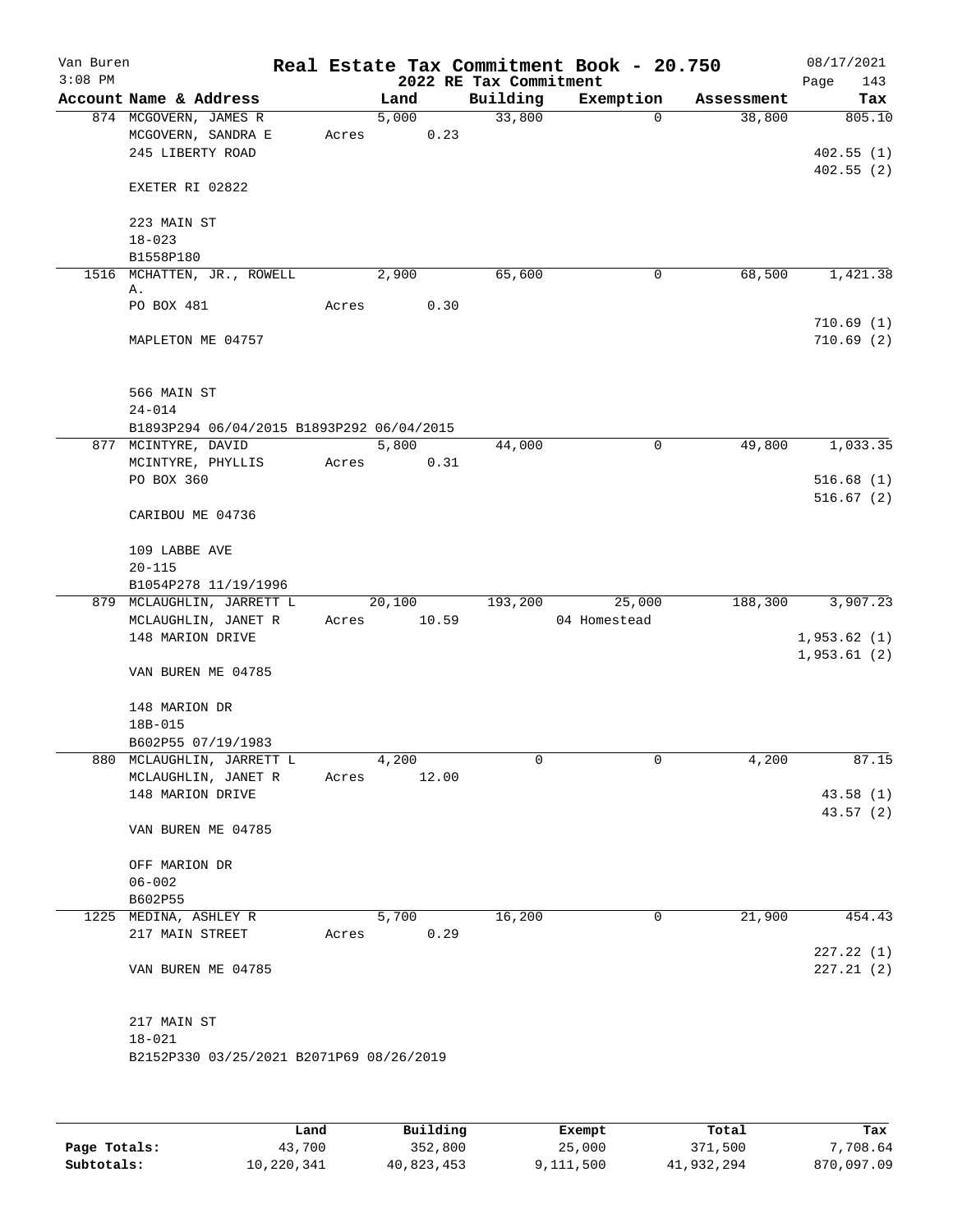| Van Buren |                                                                         |       |        |                        | Real Estate Tax Commitment Book - 20.750 |            | 08/17/2021   |
|-----------|-------------------------------------------------------------------------|-------|--------|------------------------|------------------------------------------|------------|--------------|
| $3:08$ PM |                                                                         |       |        | 2022 RE Tax Commitment |                                          |            | 144<br>Page  |
|           | Account Name & Address                                                  |       | Land   | Building               | Exemption                                | Assessment | Tax          |
|           | 855 METAYER DONALD                                                      |       | 5,100  | 82,000                 | $\mathbf 0$                              | 87,100     | 1,807.33     |
|           | 233 BUXTON ROAD                                                         | Acres | 0.24   |                        |                                          |            |              |
|           |                                                                         |       |        |                        |                                          |            | 903.67(1)    |
|           | SACO ME 04072                                                           |       |        |                        |                                          |            | 903.66(2)    |
|           |                                                                         |       |        |                        |                                          |            |              |
|           | 117 PINE ST                                                             |       |        |                        |                                          |            |              |
|           | $14 - 054$                                                              |       |        |                        |                                          |            |              |
|           | B1869P272 10/08/2014                                                    |       |        |                        |                                          |            |              |
|           | 729 METAYER, NORMAN A                                                   |       | 5,000  | 17,300                 | 0                                        | 22,300     | 462.73       |
|           | DESROSIERS-METAYER,                                                     | Acres | 0.23   |                        |                                          |            |              |
|           | THERESA                                                                 |       |        |                        |                                          |            |              |
|           | 119 LINCOLN STREET                                                      |       |        |                        |                                          |            | 231.37(1)    |
|           |                                                                         |       |        |                        |                                          |            | 231.36 (2)   |
|           | VAN BUREN ME 04785                                                      |       |        |                        |                                          |            |              |
|           |                                                                         |       |        |                        |                                          |            |              |
|           | 119 LINCOLN ST                                                          |       |        |                        |                                          |            |              |
|           | $14 - 011A$                                                             |       |        |                        |                                          |            |              |
|           | B2079P348 10/30/2019                                                    |       |        |                        |                                          |            |              |
|           | 1076 MICHAEL HOYT, TRUSTEE                                              | Acres | 10,200 | 163,400                | 25,000<br>04 Homestead                   | 148,600    | 3,083.45     |
|           | RONALD & DONNA J.<br>OUELLETTE, IRR. TRUST                              |       | 0.94   |                        |                                          |            |              |
|           | 123 MARIST COLLEGE                                                      |       |        |                        |                                          |            | 1,541.73(1)  |
|           | DRIVE                                                                   |       |        |                        |                                          |            |              |
|           |                                                                         |       |        |                        |                                          |            | 1,541.72 (2) |
|           | VAN BUREN ME 04785                                                      |       |        |                        |                                          |            |              |
|           |                                                                         |       |        |                        |                                          |            |              |
|           | 123 MARIST COLLEGE DR                                                   |       |        |                        |                                          |            |              |
|           | $12B - 005$                                                             |       |        |                        |                                          |            |              |
|           | B2002P104 12/29/2017 B2002P101 12/29/2017<br>1077 MICHAEL HOYT, TRUSTEE |       | 10,200 | $\Omega$               | 0                                        | 10,200     | 211.65       |
|           | RONALD & DONNA J.                                                       | Acres | 5.90   |                        |                                          |            |              |
|           | OUELLETTE, IRR. TRUST                                                   |       |        |                        |                                          |            |              |
|           | 123 MARIST COLLEGE                                                      |       |        |                        |                                          |            | 105.83(1)    |
|           | DRIVE                                                                   |       |        |                        |                                          |            |              |
|           |                                                                         |       |        |                        |                                          |            | 105.82(2)    |
|           | VAN BUREN ME 04785                                                      |       |        |                        |                                          |            |              |
|           |                                                                         |       |        |                        |                                          |            |              |
|           | MARIST COLLEGE DR<br>12B-007                                            |       |        |                        |                                          |            |              |
|           | B2002P104 12/29/2017 B2002P101 12/29/2017                               |       |        |                        |                                          |            |              |
|           | 1079 MICHAEL HOYT, TRUSTEE                                              |       | 9,900  | 0                      | 0                                        | 9,900      | 205.43       |
|           | RONALD & DONNA J.                                                       | Acres | 5.60   |                        |                                          |            |              |
|           | OUELLETTE, IRR. TRUST                                                   |       |        |                        |                                          |            |              |
|           | 123 MARIST COLLEGE                                                      |       |        |                        |                                          |            | 102.72(1)    |
|           | DRIVE                                                                   |       |        |                        |                                          |            |              |
|           | VAN BUREN ME 04785                                                      |       |        |                        |                                          |            | 102.71(2)    |
|           | MARIST COLLEGE DR                                                       |       |        |                        |                                          |            |              |
|           | $12B-008$                                                               |       |        |                        |                                          |            |              |
|           | B2002P104 12/29/2017 B2002P101 12/29/2017                               |       |        |                        |                                          |            |              |
|           |                                                                         |       |        |                        |                                          |            |              |

|              | Land       | Building   | Exempt    | Total      | Tax        |
|--------------|------------|------------|-----------|------------|------------|
| Page Totals: | 40,400     | 262,700    | 25,000    | 278,100    | 5,770.59   |
| Subtotals:   | 10,260,741 | 41,086,153 | 9,136,500 | 42,210,394 | 875,867.68 |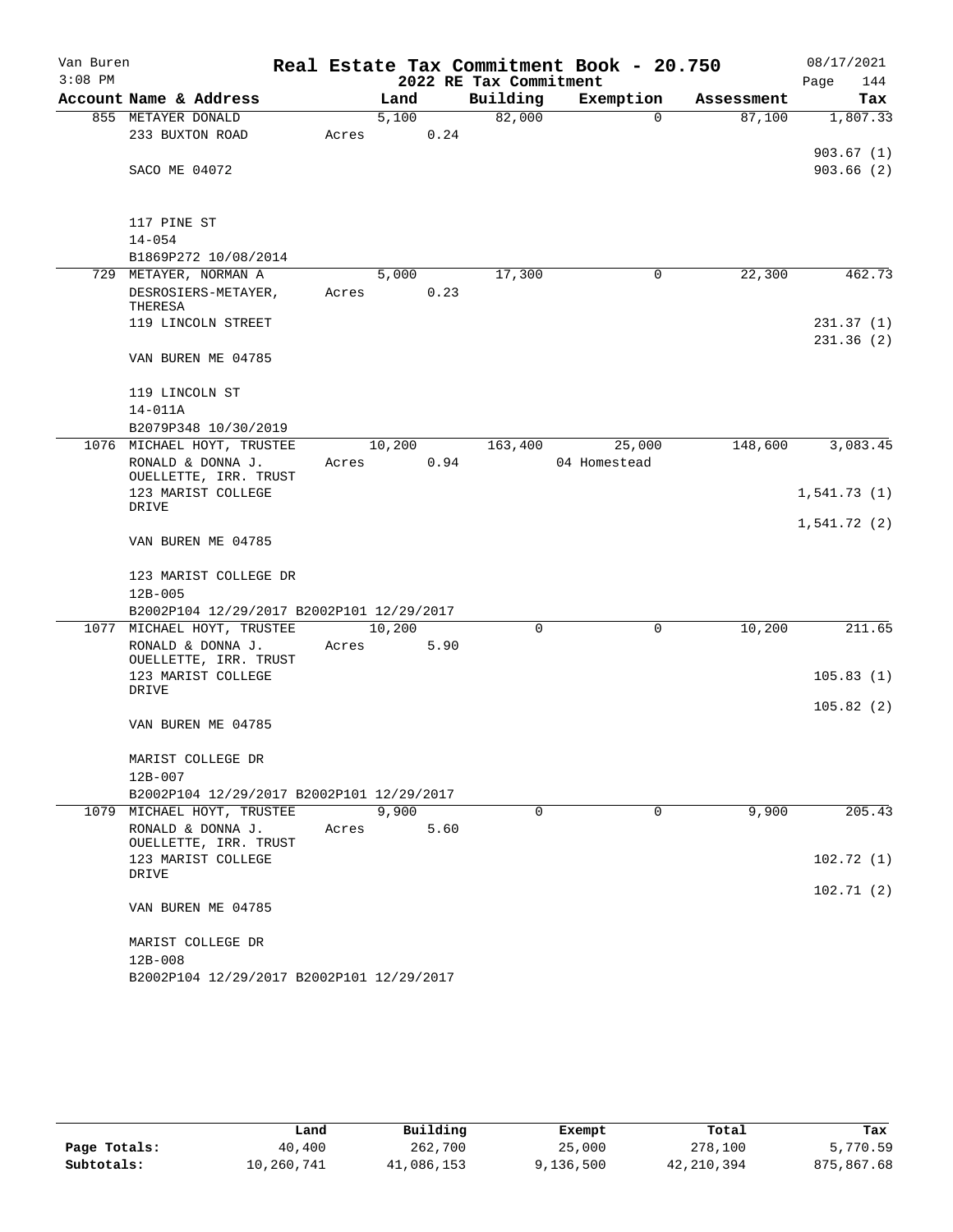| Van Buren<br>$3:08$ PM     |                                                                          |        |                         | 2022 RE Tax Commitment | Real Estate Tax Commitment Book - 20.750 |                         | 08/17/2021<br>Page<br>145 |
|----------------------------|--------------------------------------------------------------------------|--------|-------------------------|------------------------|------------------------------------------|-------------------------|---------------------------|
|                            | Account Name & Address                                                   |        | Land                    | Building               | Exemption                                | Assessment              | Tax                       |
|                            | 1089 MICHAEL HOYT, TRUSTEE<br>RONALD OUELLETTE &<br>DONNA J. OUELLETTE,  |        | 10,500<br>Acres 1.00    | 28,900                 | $\Omega$                                 | 39,400                  | 817.55                    |
|                            | IRR.<br>123 MARIST COLLEGE<br>DRIVE                                      |        |                         |                        |                                          |                         | 408.78 (1)                |
|                            | VAN BUREN ME 04785                                                       |        |                         |                        |                                          |                         | 408.77 (2)                |
|                            | 126 MARIST COLLEGE<br>$12B-006A$                                         |        |                         |                        |                                          |                         |                           |
|                            | B2002P104 12/29/2017 B2002P101 12/29/2017<br>1131 MICHAELSON, CHRISTOHER |        | 5,600                   | 71,300                 | 6,000                                    | 70,900                  | 1,471.18                  |
|                            | $\circ$                                                                  |        |                         |                        |                                          |                         |                           |
|                            | MICHAELSON, MARILYN R<br>129 ROOSEVELT AVE                               |        | 0.28<br>Acres           |                        | 03 Veteran (Non-Maine                    |                         | 735.59(1)<br>735.59(2)    |
|                            | VAN BUREN ME 04785                                                       |        |                         |                        |                                          |                         |                           |
|                            | 129 ROOSEVELT AVE<br>$14 - 116$                                          |        |                         |                        |                                          |                         |                           |
|                            | B2168P62 B1042P17                                                        |        | 6,200                   |                        | 10,400<br>16,600                         | 0                       | 0.00                      |
|                            | 884 MICHAUD, ARMAND J<br>501 MAIN STREET                                 | Acres  | 0.35                    |                        | 04 Homestead                             |                         |                           |
|                            | VAN BUREN ME 04785                                                       |        |                         |                        |                                          |                         |                           |
|                            | 501 MAIN ST<br>$22 - 002$                                                |        |                         |                        |                                          |                         |                           |
|                            | B1335P187                                                                |        |                         |                        |                                          |                         |                           |
|                            | 885 MICHAUD, ARMANDE J<br>113 PLEASANT ST                                |        | 6,600<br>0.39<br>Acres  |                        | 59,500<br>25,000<br>04 Homestead         | 41,100                  | 852.83<br>426.42(1)       |
|                            | FORT KENT ME 04743                                                       |        |                         |                        |                                          |                         | 426.41(2)                 |
|                            | 131 MAIN ST<br>$16 - 057$                                                |        |                         |                        |                                          |                         |                           |
|                            | B893P36                                                                  |        |                         |                        |                                          |                         |                           |
|                            | 887 MICHAUD, BRENDA<br>139 VIOLETTE STREET                               | Acres  | 8,800<br>0.71           | 39,800                 | 25,000<br>04 Homestead                   | 23,600                  | 489.70                    |
|                            | VAN BUREN ME 04785                                                       |        |                         |                        |                                          |                         | 244.85(1)<br>244.85 (2)   |
|                            | 139 VIOLETTE ST<br>$16 - 064$<br>B788P52                                 |        |                         |                        |                                          |                         |                           |
| 891                        | MICHAUD, DONALD J                                                        |        | 5,800                   | 23,100                 | 28,900                                   | 0                       | 0.00                      |
|                            | MICHAUD, ERNESTINE<br>134 HILLSIDE STREET                                | Acres  | 0.31                    |                        | 04 Homestead<br>02 Veteran               |                         |                           |
|                            | VAN BUREN ME 04785                                                       |        |                         |                        |                                          |                         |                           |
|                            | 134 HILLSIDE ST<br>$23 - 085$                                            |        |                         |                        |                                          |                         |                           |
|                            | B1028P33                                                                 |        |                         |                        |                                          |                         |                           |
|                            |                                                                          | Land   | Building                |                        | Exempt                                   | Total                   | Tax                       |
| Page Totals:<br>Subtotals: | 10,304,241                                                               | 43,500 | 233,000<br>41, 319, 153 |                        | 101,500<br>9,238,000                     | 175,000<br>42, 385, 394 | 3,631.26<br>879,498.94    |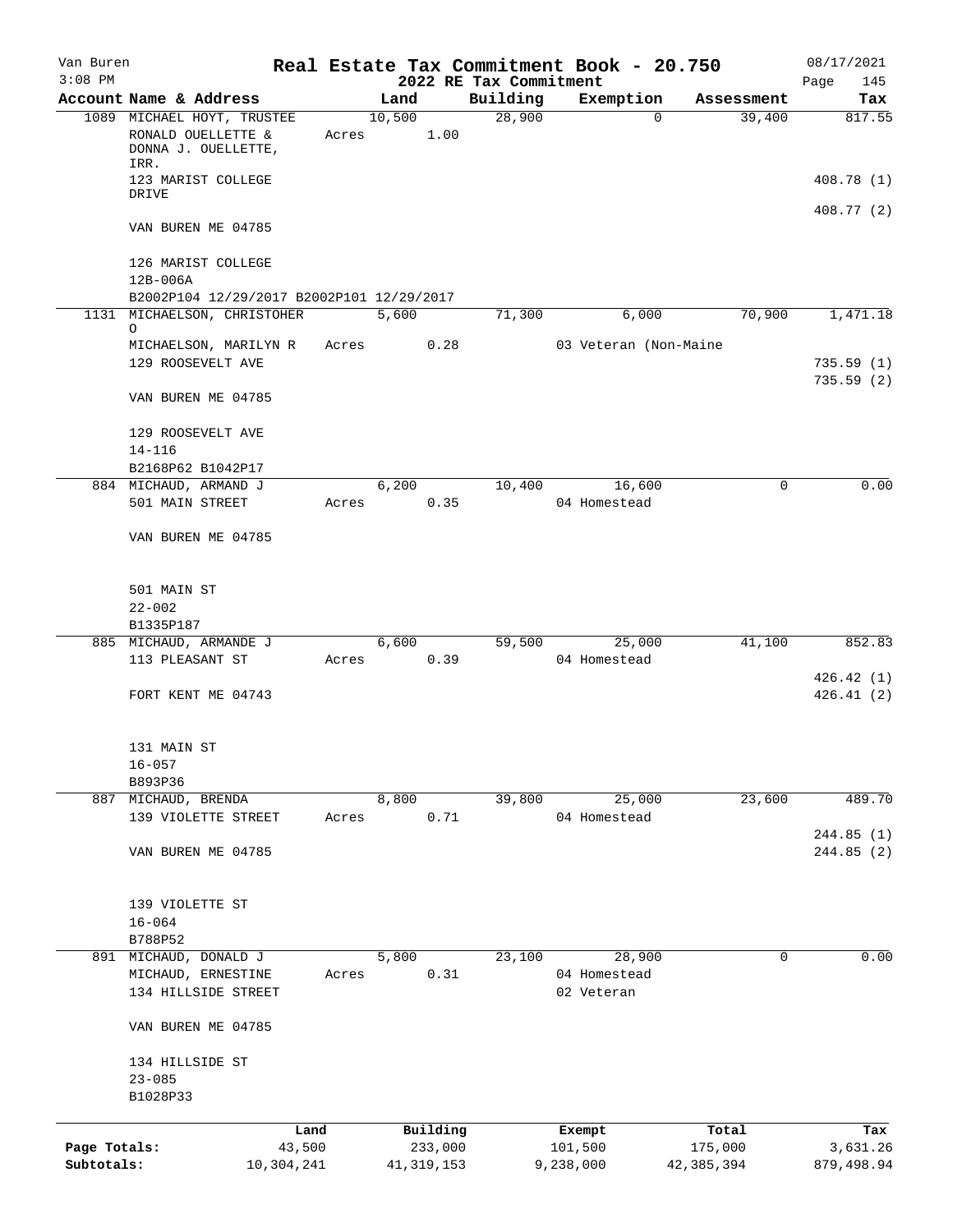| Van Buren<br>$3:08$ PM |                                                     |       |               | 2022 RE Tax Commitment | Real Estate Tax Commitment Book - 20.750 |            | 08/17/2021<br>Page<br>146 |
|------------------------|-----------------------------------------------------|-------|---------------|------------------------|------------------------------------------|------------|---------------------------|
|                        | Account Name & Address                              |       | Land          | Building               | Exemption                                | Assessment | Tax                       |
|                        | 892 MICHAUD, EMILY M<br>54 MORNINGSIDE DR APT<br>32 | Acres | 9,100<br>0.75 | 400                    | $\Omega$                                 | 9,500      | 197.13                    |
|                        | NEW YORK NY 10025                                   |       |               |                        |                                          |            | 98.57(1)<br>98.56(2)      |
|                        | MAIN ST<br>$14 - 124B$                              |       |               |                        |                                          |            |                           |
|                        | 894 MICHAUD, EUGENE                                 |       | $\mathbf 0$   | 500                    | 0                                        | 500        | 10.38                     |
|                        | 135 HIGH STREET                                     |       |               |                        |                                          |            |                           |
|                        | VAN BUREN ME 04785                                  |       |               |                        |                                          |            | 5.19(1)<br>5.19(2)        |
|                        | OFF ALEXANDER RD<br>$05 - 025 - T1$                 |       |               |                        |                                          |            |                           |
|                        | 569 MICHAUD, EUGENE                                 |       | 4,500         | 25,800                 | 25,000                                   | 5,300      | 109.98                    |
|                        | 135 HIGH STREET                                     | Acres | 0.18          |                        | 04 Homestead                             |            |                           |
|                        |                                                     |       |               |                        |                                          |            | 54.99(1)                  |
|                        | VAN BUREN ME 04785                                  |       |               |                        |                                          |            | 54.99 (2)                 |
|                        | 135 HIGH ST                                         |       |               |                        |                                          |            |                           |
|                        | $14 - 076$                                          |       |               |                        |                                          |            |                           |
|                        | B1806P240 01/15/2013                                |       |               |                        |                                          |            |                           |
|                        | 846 MICHAUD, GERALD                                 |       | 5,300         | $\Omega$               | 0                                        | 5,300      | 109.98                    |
|                        | MICHAUD, GLORIA                                     | Acres | 0.25          |                        |                                          |            |                           |
|                        | 293 MAIN STREET                                     |       |               |                        |                                          |            | 54.99(1)                  |
|                        | VAN BUREN ME 04785                                  |       |               |                        |                                          |            | 54.99(2)                  |
|                        | 299 MAIN ST                                         |       |               |                        |                                          |            |                           |
|                        | $20 - 031$                                          |       |               |                        |                                          |            |                           |
|                        | B1960P308 12/28/2016                                |       |               |                        |                                          |            |                           |
|                        | 847 MICHAUD, GERALD                                 |       | 5,300         | 0                      | 0                                        | 5,300      | 109.98                    |
|                        | MICHAUD, GLORIA<br>293 MAIN STREET                  | Acres | 0.25          |                        |                                          |            | 54.99(1)                  |
|                        |                                                     |       |               |                        |                                          |            | 54.99(2)                  |
|                        | VAN BUREN ME 04785                                  |       |               |                        |                                          |            |                           |
|                        | 299 MAIN ST                                         |       |               |                        |                                          |            |                           |
|                        | $20 - 032$                                          |       |               |                        |                                          |            |                           |
|                        | B1960P308 12/28/2016                                |       |               |                        |                                          |            |                           |
|                        | 895 MICHAUD, GERALD D                               |       | 9,900         | 13,800                 | 0                                        | 23,700     | 491.78                    |
|                        | MICHAUD, THERESE                                    | Acres | 11.75         |                        |                                          |            |                           |
|                        | 293 MAIN STREET                                     |       |               |                        |                                          |            | 245.89(1)                 |
|                        | VAN BUREN ME 04785                                  |       |               |                        |                                          |            | 245.89(2)                 |
|                        | 229 ALEXANDER RD                                    |       |               |                        |                                          |            |                           |
|                        | $05 - 024$                                          |       |               |                        |                                          |            |                           |
|                        | B729P46 10/01/1987                                  |       |               |                        |                                          |            |                           |
|                        |                                                     |       |               |                        |                                          |            |                           |

|              | Land       | Building   | Exempt    | Total      | Tax        |
|--------------|------------|------------|-----------|------------|------------|
| Page Totals: | 34,100     | 40,500     | 25,000    | 49,600     | 1,029.23   |
| Subtotals:   | 10,338,341 | 41,359,653 | 9,263,000 | 42,434,994 | 880,528.17 |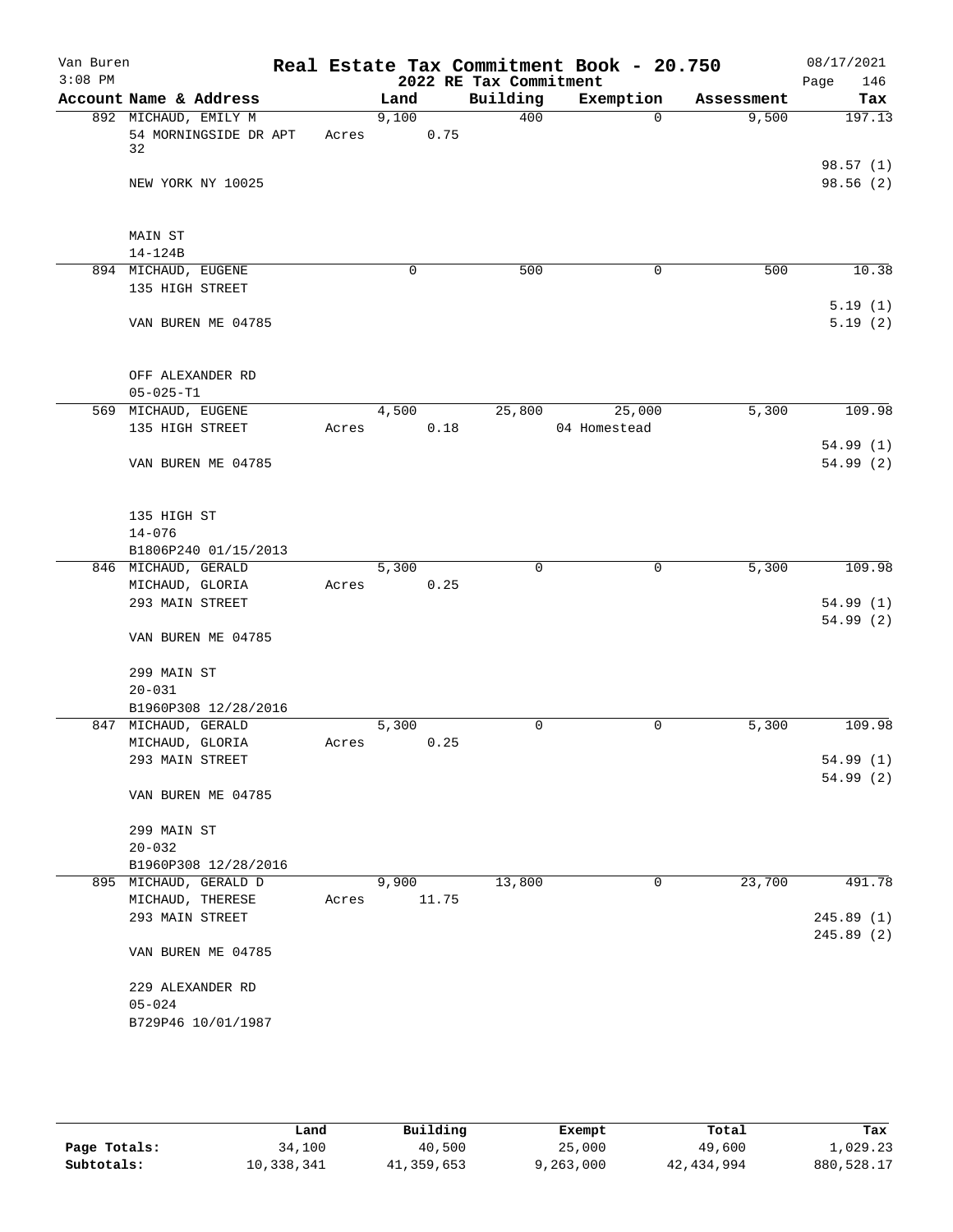| Van Buren<br>$3:08$ PM |                     |                               |       |        |       | 2022 RE Tax Commitment | Real Estate Tax Commitment Book - 20.750 |            | 08/17/2021<br>Page<br>147 |
|------------------------|---------------------|-------------------------------|-------|--------|-------|------------------------|------------------------------------------|------------|---------------------------|
|                        |                     | Account Name & Address        |       | Land   |       | Building               | Exemption                                | Assessment | Tax                       |
|                        |                     | 923 MICHAUD, GERALD D         |       | 6,400  |       | 65,800                 | 25,000                                   | 47,200     | 979.40                    |
|                        |                     | MICHAUD, ROLAND J             | Acres |        | 0.37  |                        | 04 Homestead                             |            |                           |
|                        | 293 MAIN STREET     |                               |       |        |       |                        |                                          |            | 489.70 (1)                |
|                        |                     |                               |       |        |       |                        |                                          |            | 489.70 (2)                |
|                        |                     | VAN BUREN ME 04785            |       |        |       |                        |                                          |            |                           |
|                        | 293 MAIN ST         |                               |       |        |       |                        |                                          |            |                           |
|                        | $20 - 029$          |                               |       |        |       |                        |                                          |            |                           |
|                        | B1326P61            |                               |       |        |       |                        |                                          |            |                           |
|                        |                     | 1582 MICHAUD, GERALD D        |       | 400    |       | $\mathbf 0$            | 0                                        | 400        | 8.30                      |
|                        |                     | MICHAUD, GLORIA M             | Acres |        | 0.04  |                        |                                          |            |                           |
|                        | 293 MAIN STREET     |                               |       |        |       |                        |                                          |            | 4.15(1)                   |
|                        |                     | VAN BUREN ME 04785            |       |        |       |                        |                                          |            | 4.15(2)                   |
|                        |                     |                               |       |        |       |                        |                                          |            |                           |
|                        | MAIN ST             |                               |       |        |       |                        |                                          |            |                           |
|                        | $20 - 029A$         |                               |       |        |       |                        |                                          |            |                           |
|                        |                     | B1899P163 07/20/2015          |       |        |       |                        |                                          |            |                           |
|                        | 899 MICHAUD, KEVIN  |                               |       | 13,900 |       | 50,600                 | 25,000                                   | 39,500     | 819.63                    |
|                        | MICHAUD, TAMMY      |                               | Acres |        | 5.00  |                        | 04 Homestead                             |            |                           |
|                        | 871 MAIN STREET     |                               |       |        |       |                        |                                          |            | 409.82(1)                 |
|                        |                     | VAN BUREN ME 04785            |       |        |       |                        |                                          |            | 409.81(2)                 |
|                        |                     |                               |       |        |       |                        |                                          |            |                           |
|                        | 871 MAIN ST         |                               |       |        |       |                        |                                          |            |                           |
|                        | $08 - 036C$         |                               |       |        |       |                        |                                          |            |                           |
|                        | B761P163            |                               |       |        |       |                        |                                          |            |                           |
|                        | 1310 MICHAUD, KEVIN |                               |       | 11,400 |       | $\mathbf 0$            | $\mathbf 0$                              | 11,400     | 236.55                    |
|                        | MICHAUD, TAMMY      |                               | Acres |        | 15.40 |                        |                                          |            |                           |
|                        | 871 MAIN STREET     |                               |       |        |       |                        |                                          |            | 118.28(1)                 |
|                        |                     |                               |       |        |       |                        |                                          |            | 118.27(2)                 |
|                        |                     | VAN BUREN ME 04785            |       |        |       |                        |                                          |            |                           |
|                        |                     |                               |       |        |       |                        |                                          |            |                           |
|                        | RR 1                |                               |       |        |       |                        |                                          |            |                           |
|                        | $08 - 037B$         |                               |       |        |       |                        |                                          |            |                           |
|                        | 198 MICHAUD, KEVIN  | B1628P22 B1620P282 11/24/2008 |       | 800    |       |                        | 0                                        | 26,500     | 549.88                    |
|                        |                     |                               |       |        |       | 25,700                 |                                          |            |                           |
|                        | MICHAUD, TAMMY      |                               | Acres |        | 0.04  |                        |                                          |            |                           |
|                        | 871 MAIN STREET     |                               |       |        |       |                        |                                          |            | 274.94(1)                 |
|                        |                     | VAN BUREN ME 04785            |       |        |       |                        |                                          |            | 274.94(2)                 |
|                        |                     |                               |       |        |       |                        |                                          |            |                           |
|                        | 69 MAIN ST          |                               |       |        |       |                        |                                          |            |                           |
|                        | $15 - 021$          |                               |       |        |       |                        |                                          |            |                           |
|                        |                     | B1741P350 11/10/2011 B411P240 |       |        |       |                        |                                          |            |                           |
|                        |                     | 898 MICHAUD, KEVIN J          |       | 4,800  |       | 12,000                 | 0                                        | 16,800     | 348.60                    |
|                        | 871 MAIN STREET     |                               | Acres |        | 0.21  |                        |                                          |            |                           |
|                        |                     | VAN BUREN ME 04785            |       |        |       |                        |                                          |            | 174.30(1)<br>174.30(2)    |
|                        | 137 HILLSIDE ST     |                               |       |        |       |                        |                                          |            |                           |
|                        | $23 - 069$          |                               |       |        |       |                        |                                          |            |                           |
|                        | B766P172            |                               |       |        |       |                        |                                          |            |                           |
|                        |                     |                               |       |        |       |                        |                                          |            |                           |
|                        |                     |                               |       |        |       |                        |                                          |            |                           |
|                        |                     |                               |       |        |       |                        |                                          |            |                           |

|              | Land       | Building   | Exempt    | Total      | Tax         |
|--------------|------------|------------|-----------|------------|-------------|
| Page Totals: | 37,700     | 154,100    | 50,000    | 141,800    | 2,942.36    |
| Subtotals:   | 10,376,041 | 41,513,753 | 9,313,000 | 42,576,794 | 883, 470.53 |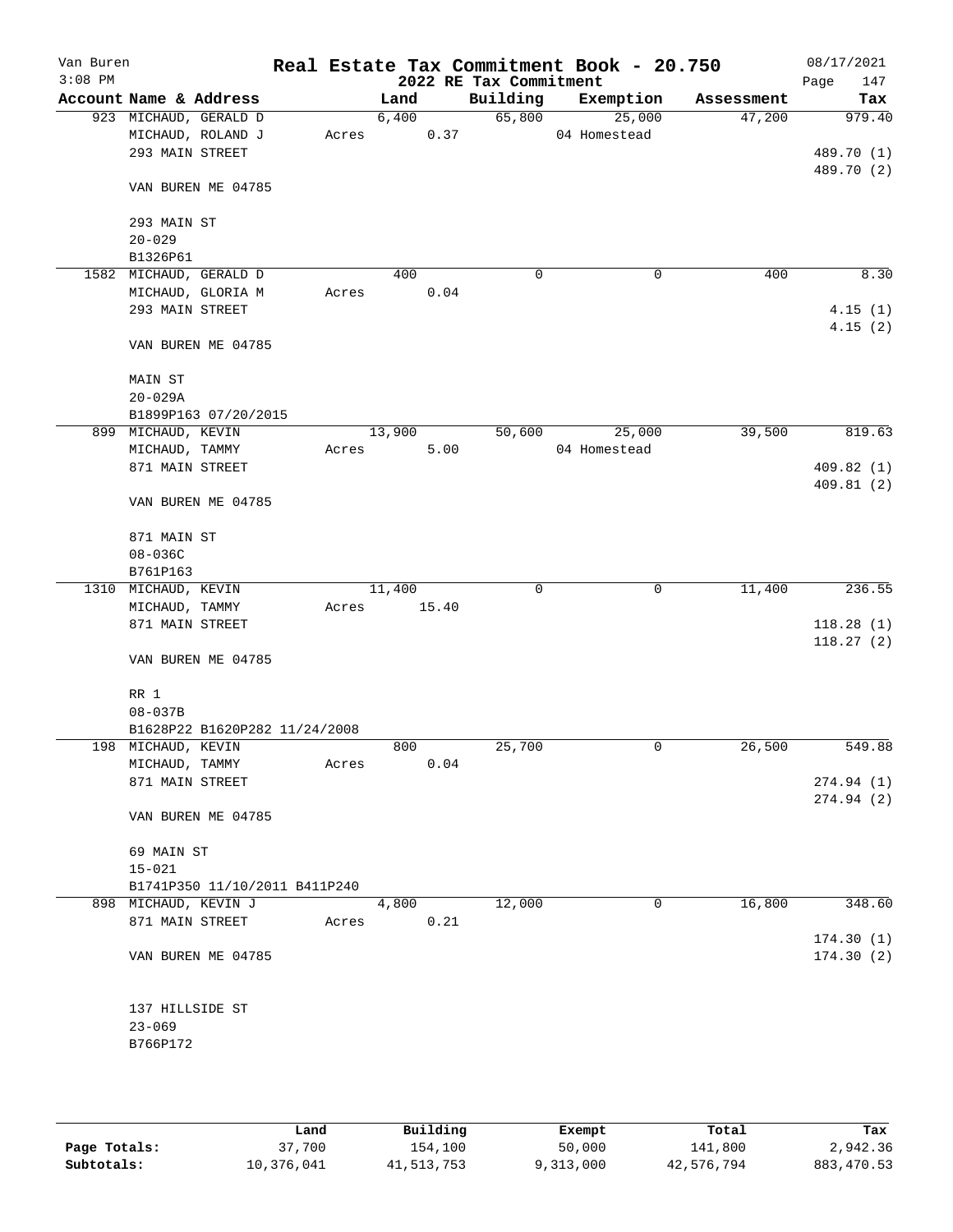| Van Buren<br>$3:08$ PM |                                        |       |        |        | 2022 RE Tax Commitment | Real Estate Tax Commitment Book - 20.750 |             |            | 08/17/2021<br>Page<br>148   |
|------------------------|----------------------------------------|-------|--------|--------|------------------------|------------------------------------------|-------------|------------|-----------------------------|
|                        | Account Name & Address                 |       | Land   |        | Building               | Exemption                                |             | Assessment | Tax                         |
|                        | 925 MICHAUD, LILLIAN L                 |       | 6,600  |        | 40,800                 | 25,000                                   |             | 22,400     | 464.80                      |
|                        | 131 PARK STREET                        | Acres |        | 0.39   |                        | 04 Homestead                             |             |            |                             |
|                        | VAN BUREN ME 04785                     |       |        |        |                        |                                          |             |            | 232.40(1)<br>232.40 (2)     |
|                        | 131 PARK ST                            |       |        |        |                        |                                          |             |            |                             |
|                        | $17 - 040$                             |       |        |        |                        |                                          |             |            |                             |
|                        | B644P43                                |       |        |        |                        |                                          |             |            |                             |
|                        | 219 MICHAUD, OLIVIA<br>PO BOX 57       | Acres | 7,500  | 0.51   | 125,200                |                                          | $\mathbf 0$ | 132,700    | 2,753.53                    |
|                        | VAN BUREN ME 04785                     |       |        |        |                        |                                          |             |            | 1,376.77(1)<br>1,376.76 (2) |
|                        | 158 CLOVERHILL DR                      |       |        |        |                        |                                          |             |            |                             |
|                        | 18C-002B                               |       |        |        |                        |                                          |             |            |                             |
|                        | B1750P292 02/06/2012                   |       |        |        |                        |                                          |             |            |                             |
|                        | 897 MICHAUD, PAMELA<br>361 MAIN STREET | Acres | 7,400  | 0.49   | 22,000                 | 29,400<br>04 Homestead<br>02 Veteran     |             | 0          | 0.00                        |
|                        | VAN BUREN ME 04785                     |       |        |        |                        |                                          |             |            |                             |
|                        | 361 MAIN ST<br>$20 - 059$              |       |        |        |                        |                                          |             |            |                             |
|                        | 903 MICHAUD, PATRICK                   |       | 21,300 |        | 0                      |                                          | $\mathbf 0$ | 21,300     | 441.98                      |
|                        | PO BOX 531                             | Acres |        | 117.00 |                        |                                          |             |            | 220.99 (1)                  |
|                        | OLD ORCHARD BEACH ME<br>04064          |       |        |        |                        |                                          |             |            | 220.99(2)                   |
|                        | RR 1<br>$11 - 006$<br>B566P122         |       |        |        |                        |                                          |             |            |                             |
|                        | 904 MICHAUD, PATRICK                   |       | 0      |        | 600                    |                                          | 0           | 600        | 12.45                       |
|                        | PO BOX 531                             |       |        |        |                        |                                          |             |            |                             |
|                        | OLD ORCHARD BEACH ME<br>04064          |       |        |        |                        |                                          |             |            | 6.23(1)<br>6.22(2)          |
|                        | BROOK AVE<br>$17 - 059 - T1$           |       |        |        |                        |                                          |             |            |                             |
|                        | 889 MICHAUD, PATRICK                   |       | 8,100  |        | 2,100                  |                                          | 0           | 10,200     | 211.65                      |
|                        | PO BOX 531<br>OLD ORCHARD BEACH ME     | Acres |        | 0.59   |                        |                                          |             |            | 105.83(1)<br>105.82(2)      |
|                        | 04064                                  |       |        |        |                        |                                          |             |            |                             |
|                        | 108 MONTCALM AVE                       |       |        |        |                        |                                          |             |            |                             |
|                        | $17 - 030$<br>B1712P218 07/15/2011     |       |        |        |                        |                                          |             |            |                             |
|                        |                                        |       |        |        |                        |                                          |             |            |                             |

|              | Land       | Building   | Exempt    | Total      | Tax         |
|--------------|------------|------------|-----------|------------|-------------|
| Page Totals: | 50,900     | 190,700    | 54,400    | 187,200    | 3,884.41    |
| Subtotals:   | 10,426,941 | 41,704,453 | 9,367,400 | 42,763,994 | 887, 354.94 |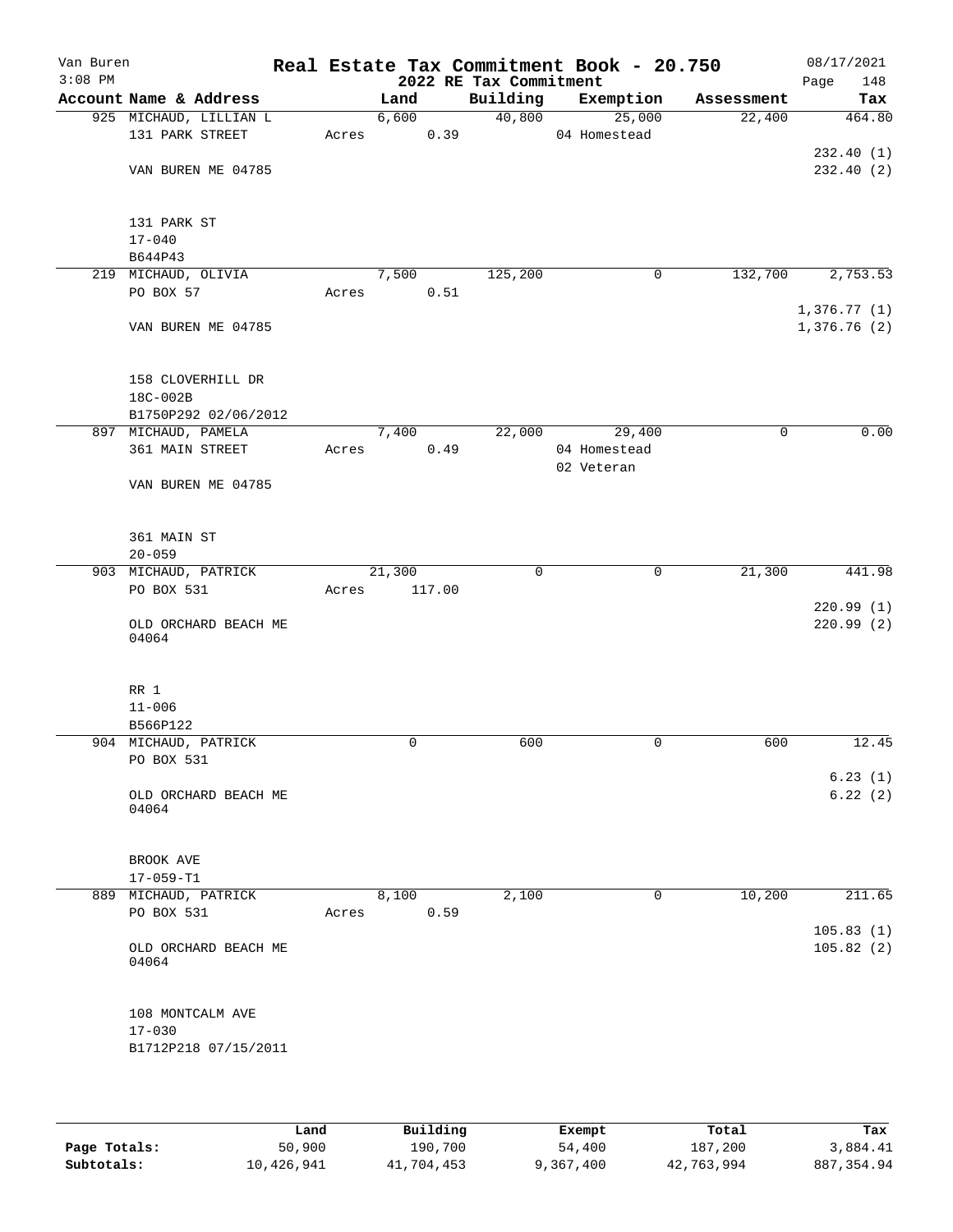| Van Buren<br>$3:08$ PM |                         |       |       |      | 2022 RE Tax Commitment | Real Estate Tax Commitment Book - 20.750 |            | 08/17/2021<br>149<br>Page |
|------------------------|-------------------------|-------|-------|------|------------------------|------------------------------------------|------------|---------------------------|
|                        | Account Name & Address  |       | Land  |      | Building               | Exemption                                | Assessment | Tax                       |
|                        | 492 MICHAUD, PAULA      |       | 4,700 |      | 19,700                 | 24,400                                   | 0          | 0.00                      |
|                        | 166 FULTON STREET       | Acres |       | 0.20 |                        | 04 Homestead                             |            |                           |
|                        | VAN BUREN ME 04785      |       |       |      |                        |                                          |            |                           |
|                        | 166 FULTON ST           |       |       |      |                        |                                          |            |                           |
|                        | 19-040A                 |       |       |      |                        |                                          |            |                           |
|                        | B1926P226 03/16/2016    |       |       |      |                        |                                          |            |                           |
|                        | 908 MICHAUD, PETER J    |       | 4,700 |      | 20,700                 | 0                                        | 25,400     | 527.05                    |
|                        | 131 MAIN STREET         | Acres |       | 0.20 |                        |                                          |            | 263.53(1)                 |
|                        | VAN BUREN ME 04785      |       |       |      |                        |                                          |            | 263.52(2)                 |
|                        | 138 MAIN ST             |       |       |      |                        |                                          |            |                           |
|                        | $17 - 070$              |       |       |      |                        |                                          |            |                           |
|                        | B920P7                  |       |       |      |                        |                                          |            |                           |
|                        | 883 MICHAUD, PRISCILLA  |       | 9,600 |      | 25,400                 | 25,000                                   | 10,000     | 207.50                    |
|                        | C/O GERTRUDE BROWN      | Acres |       | 0.83 |                        | 04 Homestead                             |            |                           |
|                        | 125 MONROE ST           |       |       |      |                        |                                          |            | 103.75(1)                 |
|                        | VAN BUREN ME 04785      |       |       |      |                        |                                          |            | 103.75(2)                 |
|                        | 496 MAIN ST             |       |       |      |                        |                                          |            |                           |
|                        | $22 - 009$              |       |       |      |                        |                                          |            |                           |
|                        | B615P330                |       |       |      |                        |                                          |            |                           |
|                        | 1061 MICHAUD, REBEKAH E |       | 7,000 |      | 55,500                 | 25,000                                   | 37,500     | 778.13                    |
|                        | MICHAUD, SCOTT R        | Acres |       | 0.44 |                        | 04 Homestead                             |            |                           |
|                        | 104 NOTRE DAME STREET   |       |       |      |                        |                                          |            | 389.07 (1)                |
|                        | VAN BUREN ME 04785      |       |       |      |                        |                                          |            | 389.06 (2)                |
|                        | 104 NOTRE DAME ST       |       |       |      |                        |                                          |            |                           |
|                        | $17 - 035$              |       |       |      |                        |                                          |            |                           |
|                        | B1952P43 10/18/2016     |       |       |      |                        |                                          |            |                           |
|                        | 1060 MICHAUD, REBEKAH E |       | 5,500 |      | 7,800                  | 0                                        | 13,300     | 275.98                    |
|                        | MICHAUD, SCOTT R        | Acres |       | 0.27 |                        |                                          |            |                           |
|                        | 104 NOTRE DAME STREET   |       |       |      |                        |                                          |            | 137.99(1)<br>137.99(2)    |
|                        | VAN BUREN ME 04785      |       |       |      |                        |                                          |            |                           |
|                        | BIRCH AVE               |       |       |      |                        |                                          |            |                           |
|                        | 17-044A                 |       |       |      |                        |                                          |            |                           |
|                        | B1952P43 10/18/2016     |       |       |      |                        |                                          |            |                           |
|                        | 910 MICHAUD, RENA M     |       | 5,800 |      | 35,700                 | 0                                        | 41,500     | 861.13                    |
|                        | 22751 PARTRIDGE LANE    | Acres |       | 0.31 |                        |                                          |            |                           |
|                        | BOX ELDER SD 57719      |       |       |      |                        |                                          |            | 430.57 (1)<br>430.56 (2)  |
|                        |                         |       |       |      |                        |                                          |            |                           |
|                        | 159 POPLAR ST           |       |       |      |                        |                                          |            |                           |
|                        | $14 - 105$              |       |       |      |                        |                                          |            |                           |
|                        | B738P28                 |       |       |      |                        |                                          |            |                           |
|                        |                         |       |       |      |                        |                                          |            |                           |

|              | Land       | Building   | Exempt    | Total      | Tax        |
|--------------|------------|------------|-----------|------------|------------|
| Page Totals: | 37,300     | 164,800    | 74,400    | 127,700    | 2,649.79   |
| Subtotals:   | 10,464,241 | 41,869,253 | 9,441,800 | 42,891,694 | 890,004.73 |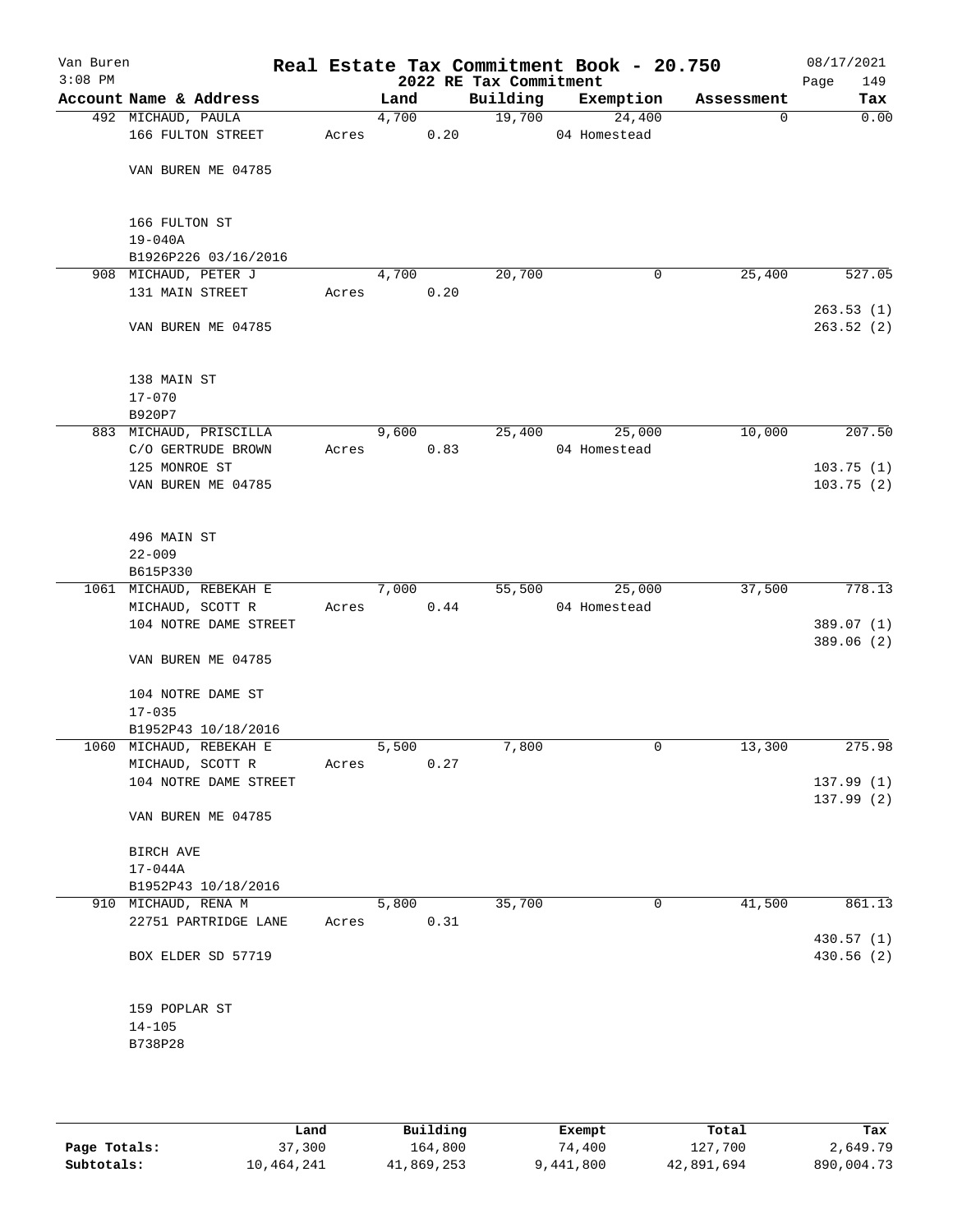| Van Buren<br>$3:08$ PM |                                |       |        |      | 2022 RE Tax Commitment | Real Estate Tax Commitment Book - 20.750 |            | 08/17/2021<br>Page<br>150 |
|------------------------|--------------------------------|-------|--------|------|------------------------|------------------------------------------|------------|---------------------------|
|                        | Account Name & Address         |       | Land   |      | Building               | Exemption                                | Assessment | Tax                       |
|                        | 912 MICHAUD, RICKY J           |       | 7,200  |      |                        | 10,600<br>17,800                         | 0          | 0.00                      |
|                        | MICHAUD, NANCY A               | Acres |        | 0.47 |                        | 04 Homestead                             |            |                           |
|                        | 108 MADORE AVENUE              |       |        |      |                        |                                          |            |                           |
|                        |                                |       |        |      |                        |                                          |            |                           |
|                        | VAN BUREN ME 04785             |       |        |      |                        |                                          |            |                           |
|                        | 108 MADORE AVE                 |       |        |      |                        |                                          |            |                           |
|                        | $14 - 095$                     |       |        |      |                        |                                          |            |                           |
|                        | 914 MICHAUD, RITA M            |       | 6,700  |      | 35,000                 | 0                                        | 41,700     | 865.28                    |
|                        | PO BOX 183                     | Acres |        | 0.41 |                        |                                          |            |                           |
|                        |                                |       |        |      |                        |                                          |            | 432.64 (1)                |
|                        | VAN BUREN ME 04785             |       |        |      |                        |                                          |            | 432.64 (2)                |
|                        | 326 MAIN ST                    |       |        |      |                        |                                          |            |                           |
|                        | $20 - 070$                     |       |        |      |                        |                                          |            |                           |
|                        | B1124P61                       |       |        |      |                        |                                          |            |                           |
|                        | 1296 MICHAUD, RITA M           |       | 12,500 |      | 40,600                 | 25,000                                   | 28,100     | 583.08                    |
|                        | PO BOX 183                     | Acres |        | 1.00 |                        | 04 Homestead                             |            |                           |
|                        |                                |       |        |      |                        |                                          |            | 291.54 (1)                |
|                        | VAN BUREN ME 04785             |       |        |      |                        |                                          |            | 291.54(2)                 |
|                        | 126 ST MARY'S BROOK RD         |       |        |      |                        |                                          |            |                           |
|                        | $02 - 044$                     |       |        |      |                        |                                          |            |                           |
|                        | B1640P177 06/02/2009           |       |        |      |                        |                                          |            |                           |
|                        | 938 MICHAUD, RODNEY            |       | 13,000 |      | 40,300                 | 25,000                                   | 28,300     | 587.23                    |
|                        | MICHAUD, PAULA                 | Acres |        | 2.29 |                        | 04 Homestead                             |            |                           |
|                        | 632 MAIN STREET                |       |        |      |                        |                                          |            | 293.62(1)                 |
|                        |                                |       |        |      |                        |                                          |            | 293.61(2)                 |
|                        | VAN BUREN ME 04785             |       |        |      |                        |                                          |            |                           |
|                        | 632 MAIN ST                    |       |        |      |                        |                                          |            |                           |
|                        | $25 - 014$                     |       |        |      |                        |                                          |            |                           |
|                        | B1583P104                      |       |        |      |                        |                                          |            |                           |
|                        | 922 MICHAUD, ROLAND J          |       | 2,800  |      | 0                      | 0                                        | 2,800      | 58.10                     |
|                        | MICHAUD, THERESA               | Acres |        | 0.50 |                        |                                          |            |                           |
|                        | 293 MAIN STREET                |       |        |      |                        |                                          |            | 29.05(1)                  |
|                        | VAN BUREN ME 04785             |       |        |      |                        |                                          |            | 29.05(2)                  |
|                        |                                |       |        |      |                        |                                          |            |                           |
|                        | OFF ALEXANDER RD<br>$05 - 025$ |       |        |      |                        |                                          |            |                           |
|                        | 924 MICHAUD, ROLAND J &        |       | 7,500  |      | 0                      | 0                                        | 7,500      | 155.63                    |
|                        | THERESE                        |       |        |      |                        |                                          |            |                           |
|                        | DESJARDINS, LINDA M            | Acres |        | 7.00 |                        |                                          |            |                           |
|                        | 293 MAIN STREET                |       |        |      |                        |                                          |            | 77.82 (1)                 |
|                        | VAN BUREN ME 04785             |       |        |      |                        |                                          |            | 77.81(2)                  |
|                        |                                |       |        |      |                        |                                          |            |                           |
|                        | ALEXANDER RD                   |       |        |      |                        |                                          |            |                           |
|                        | $05 - 023$                     |       |        |      |                        |                                          |            |                           |
|                        | B861P147                       |       |        |      |                        |                                          |            |                           |
|                        |                                |       |        |      |                        |                                          |            |                           |
|                        |                                |       |        |      |                        |                                          |            |                           |

|              | Land       | Building   | Exempt    | Total      | Tax        |
|--------------|------------|------------|-----------|------------|------------|
| Page Totals: | 49,700     | 126,500    | 67,800    | 108,400    | 2,249.32   |
| Subtotals:   | 10,513,941 | 41,995,753 | 9,509,600 | 43,000,094 | 892,254.05 |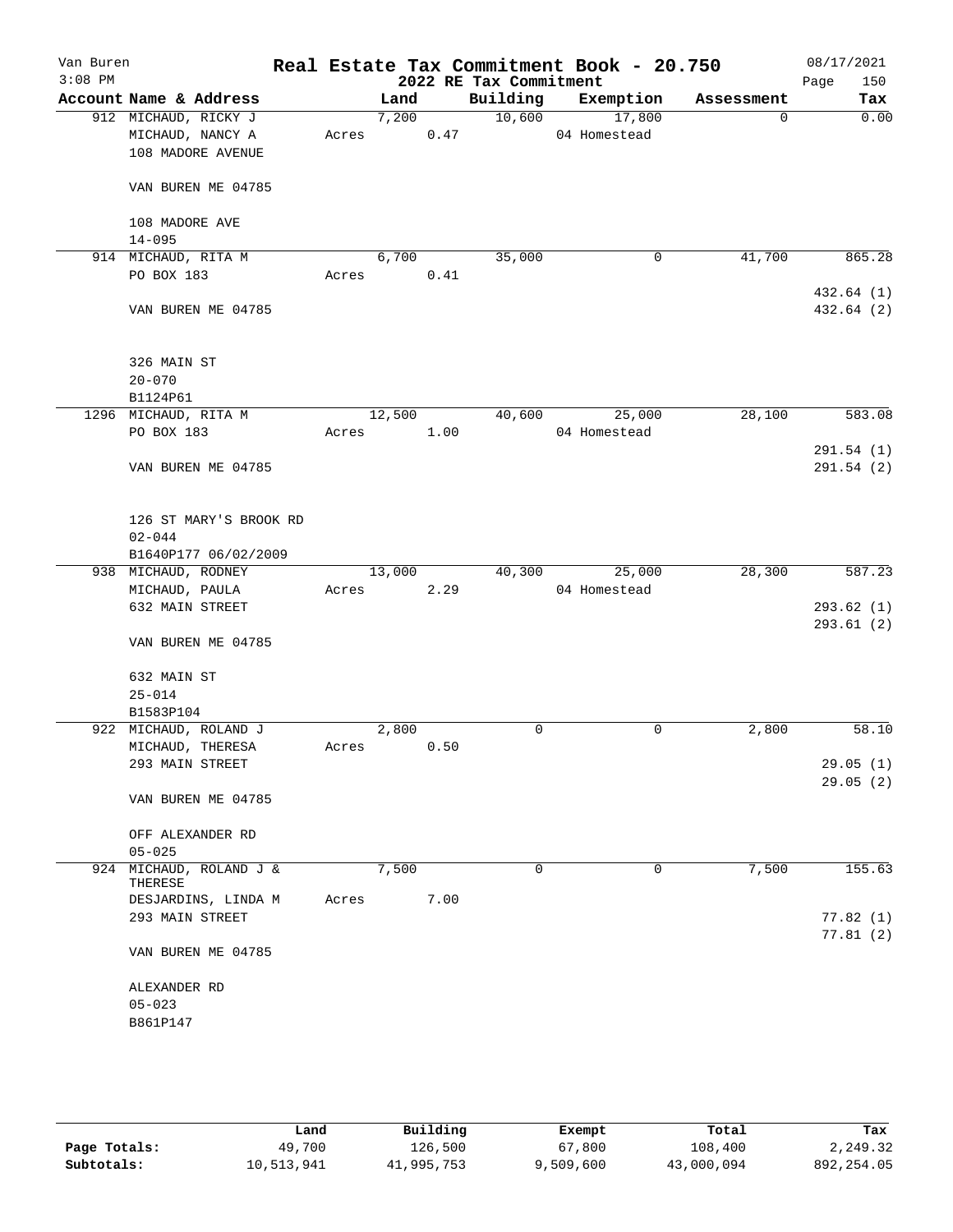| Van Buren |                                                     |       |        |       |                        | Real Estate Tax Commitment Book - 20.750 |            | 08/17/2021             |
|-----------|-----------------------------------------------------|-------|--------|-------|------------------------|------------------------------------------|------------|------------------------|
| $3:08$ PM |                                                     |       |        |       | 2022 RE Tax Commitment |                                          |            | 151<br>Page            |
|           | Account Name & Address                              |       | Land   |       | Building               | Exemption                                | Assessment | Tax                    |
|           | 926 MICHAUD, RONALD S                               |       | 10,500 |       | 140,900                | 25,000                                   | 126,400    | 2,622.80               |
|           | MICHAUD, SIMONE                                     | Acres |        | 1.00  |                        | 04 Homestead                             |            |                        |
|           | 273 MAIN STREET                                     |       |        |       |                        |                                          |            | 1,311.40(1)            |
|           | VAN BUREN ME 04785                                  |       |        |       |                        |                                          |            | 1,311.40(2)            |
|           | 273 MAIN ST                                         |       |        |       |                        |                                          |            |                        |
|           | $18 - 047$                                          |       |        |       |                        |                                          |            |                        |
|           | B726P168                                            |       |        |       |                        |                                          |            |                        |
| 927       | MICHAUD, RONALD S                                   |       | 2,300  |       | $\mathbf 0$            | 0                                        | 2,300      | 47.73                  |
|           | MICHAUD, SIMONE                                     | Acres |        | 18.00 |                        |                                          |            |                        |
|           | 273 MAIN STREET                                     |       |        |       |                        |                                          |            | 23.87(1)               |
|           | VAN BUREN ME 04785                                  |       |        |       |                        |                                          |            | 23.86(2)               |
|           |                                                     |       |        |       |                        |                                          |            |                        |
|           | FULTON ST                                           |       |        |       |                        |                                          |            |                        |
|           | $06 - 005A$                                         |       |        |       |                        |                                          |            |                        |
|           | B686P27 07/30/1986                                  |       |        |       |                        |                                          |            |                        |
|           | 928 MICHAUD, SCOTT J                                |       | 6,200  |       | 102,000                | 25,000                                   | 83,200     | 1,726.40               |
|           | PO BOX 161                                          | Acres |        | 0.35  |                        | 04 Homestead                             |            |                        |
|           | VAN BUREN ME 04785                                  |       |        |       |                        |                                          |            | 863.20(1)<br>863.20(2) |
|           |                                                     |       |        |       |                        |                                          |            |                        |
|           | 122 CHAMPLAIN ST                                    |       |        |       |                        |                                          |            |                        |
|           | $20 - 045$                                          |       |        |       |                        |                                          |            |                        |
|           | B1264P161                                           |       |        |       |                        |                                          |            |                        |
|           | 1410 MICHAUD, SCOTT J                               |       | 5,100  |       | 51,500                 | 0                                        | 56,600     | 1,174.45               |
|           | PO BOX 161                                          | Acres |        | 0.24  |                        |                                          |            |                        |
|           |                                                     |       |        |       |                        |                                          |            | 587.23(1)              |
|           | VAN BUREN ME 04785                                  |       |        |       |                        |                                          |            | 587.22 (2)             |
|           |                                                     |       |        |       |                        |                                          |            |                        |
|           | 130 HIGH ST                                         |       |        |       |                        |                                          |            |                        |
|           | $14 - 112$                                          |       |        |       |                        |                                          |            |                        |
|           | B2147P222 02/23/2021 B2123P166 10/02/2020 B1614P255 |       |        |       |                        |                                          |            |                        |
|           | 09/23/2008 B824P92<br>89 MICHAUD, WADE L            |       | 400    |       | 15,900                 | 0                                        | 16,300     | 338.23                 |
|           | 60 MAIN STREET                                      | Acres |        | 0.02  |                        |                                          |            |                        |
|           |                                                     |       |        |       |                        |                                          |            | 169.12(1)              |
|           | VAN BUREN ME 04785                                  |       |        |       |                        |                                          |            | 169.11(2)              |
|           |                                                     |       |        |       |                        |                                          |            |                        |
|           |                                                     |       |        |       |                        |                                          |            |                        |
|           | 60 MAIN ST                                          |       |        |       |                        |                                          |            |                        |
|           | $15 - 100$                                          |       |        |       |                        |                                          |            |                        |
|           | B2064P329 07/02/2019                                |       |        |       |                        |                                          |            |                        |
|           | 940 MICHELLE RIOUX COMPANY                          |       | 6,100  |       | 0                      | 0                                        | 6,100      | 126.58                 |
|           | 107 JEFFERSON STREET                                | Acres |        | 0.34  |                        |                                          |            |                        |
|           |                                                     |       |        |       |                        |                                          |            | 63.29(1)               |
|           | VAN BUREN ME 04785                                  |       |        |       |                        |                                          |            | 63.29(2)               |
|           | 111 JEFFERSON ST                                    |       |        |       |                        |                                          |            |                        |
|           | 14-010A                                             |       |        |       |                        |                                          |            |                        |
|           | B1391P189                                           |       |        |       |                        |                                          |            |                        |
|           |                                                     |       |        |       |                        |                                          |            |                        |
|           |                                                     |       |        |       |                        |                                          |            |                        |
|           |                                                     |       |        |       |                        |                                          |            |                        |

|              | Land       | Building   | Exempt    | Total      | Tax        |
|--------------|------------|------------|-----------|------------|------------|
| Page Totals: | 30,600     | 310,300    | 50,000    | 290,900    | 6.036.19   |
| Subtotals:   | 10,544,541 | 42,306,053 | 9,559,600 | 43,290,994 | 898,290.24 |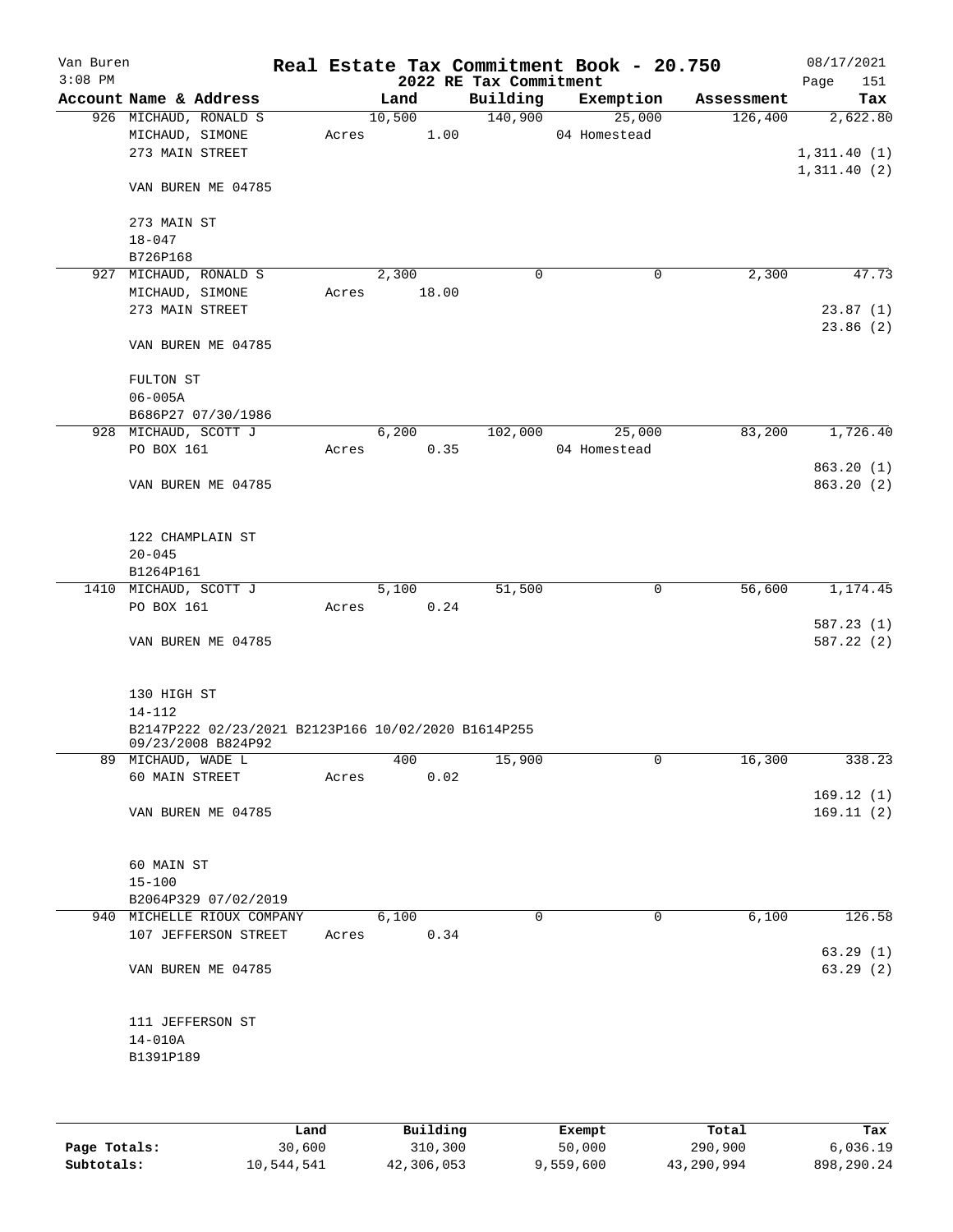| Van Buren    |                                    |                     |                                    | Real Estate Tax Commitment Book - 20.750 |                  | 08/17/2021               |
|--------------|------------------------------------|---------------------|------------------------------------|------------------------------------------|------------------|--------------------------|
| $3:08$ PM    | Account Name & Address             | Land                | 2022 RE Tax Commitment<br>Building |                                          | Assessment       | Page<br>152              |
|              | 941 MICHELLE RIOUX COMPANY         | 7,800               | 141,500                            | Exemption<br>$\mathbf 0$                 | 149,300          | Tax<br>3,097.98          |
|              | 107 JEFFERSON STREET               | Acres               | 0.39                               |                                          |                  |                          |
|              |                                    |                     |                                    |                                          |                  | 1,548.99(1)              |
|              | VAN BUREN ME 04785                 |                     |                                    |                                          |                  | 1,548.99(2)              |
|              |                                    |                     |                                    |                                          |                  |                          |
|              | 52 MAIN ST                         |                     |                                    |                                          |                  |                          |
|              | $15 - 103$                         |                     |                                    |                                          |                  |                          |
|              | B1065P131                          |                     |                                    |                                          |                  |                          |
|              | 943 MICHELLE RIOUX COMPANY         | 12,000              | 183,900                            | 0                                        | 195,900          | 4,064.93                 |
|              | 107 JEFFERSON STREET               | Acres               | 0.60                               |                                          |                  |                          |
|              |                                    |                     |                                    |                                          |                  | 2,032.47(1)              |
|              | VAN BUREN ME 04785                 |                     |                                    |                                          |                  | 2,032.46 (2)             |
|              | 107 JEFFERSON ST                   |                     |                                    |                                          |                  |                          |
|              | $14 - 004B$                        |                     |                                    |                                          |                  |                          |
|              | B1065P131                          |                     |                                    |                                          |                  |                          |
|              | 794 MODE, CODY                     | 6,500               | 11,300                             | 0                                        | 17,800           | 369.35                   |
|              | MODE, LEA ROSEARL<br><b>DAFFON</b> | Acres               | 0.38                               |                                          |                  |                          |
|              | 128 JACKSON STREET                 |                     |                                    |                                          |                  | 184.68(1)                |
|              | VAN BUREN ME 04785                 |                     |                                    |                                          |                  | 184.67(2)                |
|              | 456 MAIN ST                        |                     |                                    |                                          |                  |                          |
|              | $22 - 017$                         |                     |                                    |                                          |                  |                          |
|              | B2001P197 12/27/2017               |                     |                                    |                                          |                  |                          |
|              | 704 MODE, CODY WAYNE               | 5,400               | 32,900                             | 25,000                                   | 13,300           | 275.98                   |
|              | MODE, LEA ROSEARL<br>DAFFON        | Acres               | 0.26                               | 04 Homestead                             |                  |                          |
|              | 128 JACKSON STREET                 |                     |                                    |                                          |                  | 137.99(1)                |
|              |                                    |                     |                                    |                                          |                  | 137.99(2)                |
|              | VAN BUREN ME 04785                 |                     |                                    |                                          |                  |                          |
|              | 128 JACKSON ST                     |                     |                                    |                                          |                  |                          |
|              | $18 - 088$                         |                     |                                    |                                          |                  |                          |
|              | B1929P227 04/15/2016               |                     |                                    |                                          |                  |                          |
| 1325         | MORALES, JUAN                      | 11,900              | 107,500                            | 25,000                                   | 94,400           | 1,958.80                 |
|              | 475 MAIN STREET                    | Acres               | 6.70                               | 04 Homestead                             |                  |                          |
|              | VAN BUREN ME 04785                 |                     |                                    |                                          |                  | 979.40 (1)<br>979.40 (2) |
|              |                                    |                     |                                    |                                          |                  |                          |
|              | 475 MAIN ST                        |                     |                                    |                                          |                  |                          |
|              | $06 - 025$                         |                     |                                    |                                          |                  |                          |
|              | B2083P3 11/01/2019                 |                     |                                    |                                          |                  |                          |
|              | 961 MORIN, GERARD J                | 26,900              | 8,300                              | 25,000                                   | 10,200           | 211.65                   |
|              | 184 MAIN STREET                    | 42.00<br>Acres      |                                    | 04 Homestead                             |                  | 105.83(1)                |
|              | VAN BUREN ME 04785                 |                     |                                    |                                          |                  | 105.82(2)                |
|              | 143 MASSE RD                       |                     |                                    |                                          |                  |                          |
|              | $02 - 012$                         |                     |                                    |                                          |                  |                          |
|              | B447P248                           |                     |                                    |                                          |                  |                          |
|              |                                    |                     |                                    |                                          |                  |                          |
|              |                                    |                     |                                    |                                          |                  |                          |
| Page Totals: | Land<br>70,500                     | Building<br>485,400 |                                    | Exempt<br>75,000                         | Total<br>480,900 | Tax<br>9,978.69          |
|              |                                    |                     |                                    |                                          |                  |                          |

**Subtotals:** 10,615,041 42,791,453 9,634,600 43,771,894 908,268.93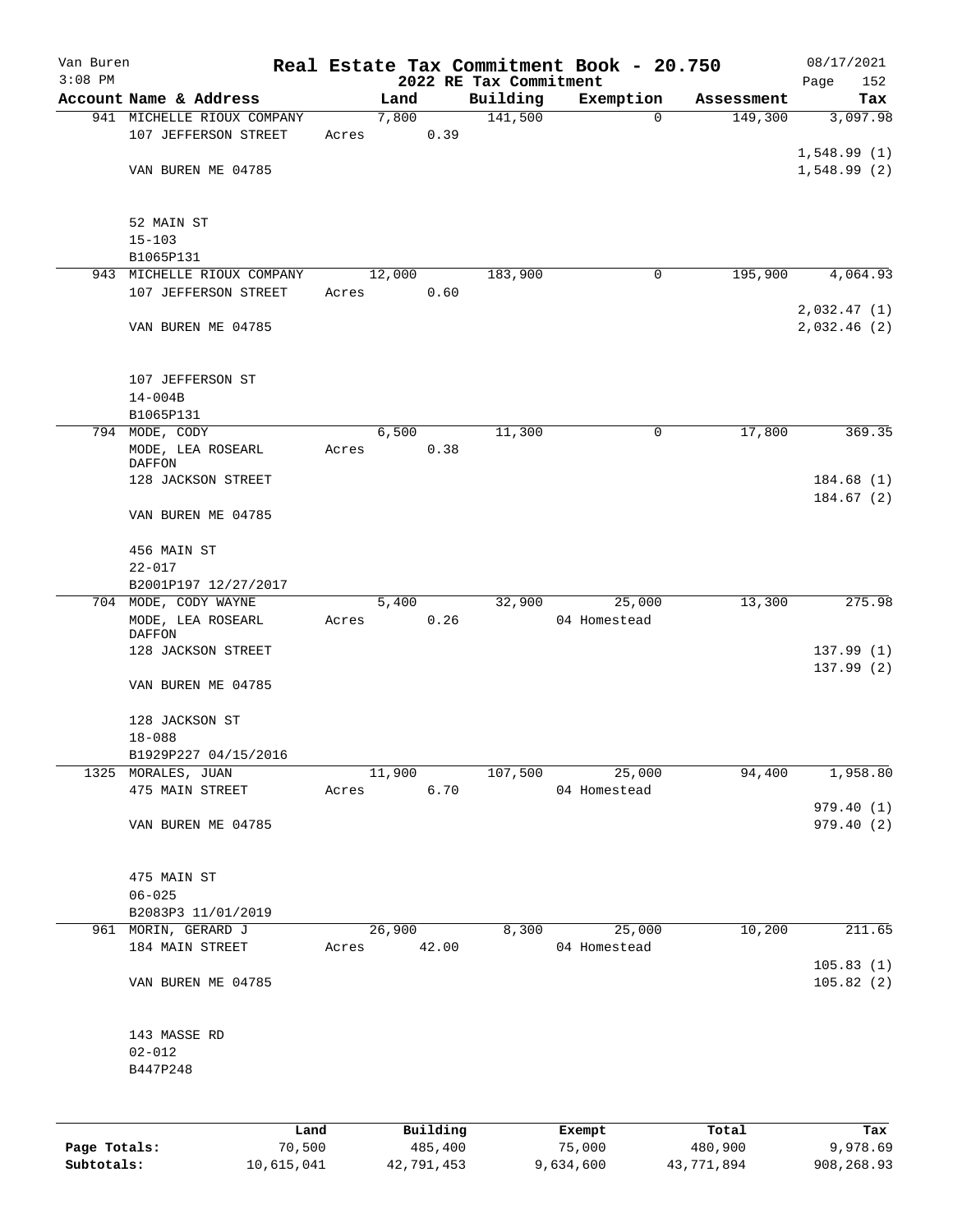| Van Buren<br>$3:08$ PM |                                             |       |        | 2022 RE Tax Commitment | Real Estate Tax Commitment Book - 20.750 |            | 08/17/2021<br>153<br>Page |
|------------------------|---------------------------------------------|-------|--------|------------------------|------------------------------------------|------------|---------------------------|
|                        | Account Name & Address                      |       | Land   | Building               | Exemption                                | Assessment | Tax                       |
|                        | 960 MORIN, JEAN                             |       | 6,000  | 24,600                 | 0                                        | 30,600     | 634.95                    |
|                        | 144 MASSE ROAD                              | Acres | 0.33   |                        |                                          |            |                           |
|                        |                                             |       |        |                        |                                          |            | 317.48(1)                 |
|                        | VAN BUREN ME 04785                          |       |        |                        |                                          |            | 317.47(2)                 |
|                        |                                             |       |        |                        |                                          |            |                           |
|                        |                                             |       |        |                        |                                          |            |                           |
|                        | 184 MAIN ST                                 |       |        |                        |                                          |            |                           |
|                        | $18 - 137$                                  |       |        |                        |                                          |            |                           |
|                        | B1652P112 08/24/2009                        |       |        |                        |                                          |            |                           |
|                        | 967 MORIN, JOHN P                           |       | 5,700  | 40,600                 | 25,000                                   | 21,300     | 441.98                    |
|                        | MORIN, JHERI E                              | Acres | 0.34   |                        | 04 Homestead                             |            |                           |
|                        | 981 MAIN STREET                             |       |        |                        |                                          |            | 220.99(1)                 |
|                        |                                             |       |        |                        |                                          |            | 220.99 (2)                |
|                        | VAN BUREN ME 04785                          |       |        |                        |                                          |            |                           |
|                        |                                             |       |        |                        |                                          |            |                           |
|                        | 981 MAIN ST                                 |       |        |                        |                                          |            |                           |
|                        | $10 - 008A$                                 |       |        |                        |                                          |            |                           |
|                        | B1295P67                                    |       |        |                        |                                          |            |                           |
|                        | 969 MORIN, STEVEN V                         |       | 9,900  | 500                    | 0                                        | 10,400     | 215.80                    |
|                        | 314 MAIN STREET                             | Acres | 0.60   |                        |                                          |            |                           |
|                        | APT 202                                     |       |        |                        |                                          |            | 107.90(1)                 |
|                        | VAN BUREN ME 04785                          |       |        |                        |                                          |            | 107.90(2)                 |
|                        |                                             |       |        |                        |                                          |            |                           |
|                        |                                             |       |        |                        |                                          |            |                           |
|                        | 963 MAIN ST                                 |       |        |                        |                                          |            |                           |
|                        | $07 - 012A$                                 |       |        |                        |                                          |            |                           |
|                        | B2065P240 06/24/2019<br>962 MORIN, STEVEN V |       | 70,400 | $\Omega$               | $\mathsf{O}$                             | 70,400     | 1,460.80                  |
|                        | DUHANEY MORIN, CARLA                        |       | 195.00 |                        |                                          |            |                           |
|                        |                                             | Acres |        |                        |                                          |            |                           |
|                        | 314 MAIN STREET<br>APT 202                  |       |        |                        |                                          |            | 730.40(1)<br>730.40(2)    |
|                        | VAN BUREN ME 04785                          |       |        |                        |                                          |            |                           |
|                        |                                             |       |        |                        |                                          |            |                           |
|                        | ALEXANDER RD                                |       |        |                        |                                          |            |                           |
|                        | $09 - 031$                                  |       |        |                        |                                          |            |                           |
|                        | B2065P240 06/24/2019                        |       |        |                        |                                          |            |                           |
|                        | 963 MORIN, STEVEN V                         |       | 4,700  | 0                      | 0                                        | 4,700      | 97.53                     |
|                        | DUHANEY MORIN, CARLA                        | Acres | 18.00  |                        |                                          |            |                           |
|                        | 314 MAIN STREET                             |       |        |                        |                                          |            | 48.77 (1)                 |
|                        | APT 202                                     |       |        |                        |                                          |            | 48.76 (2)                 |
|                        | VAN BUREN ME 04785                          |       |        |                        |                                          |            |                           |
|                        |                                             |       |        |                        |                                          |            |                           |
|                        | R-ROUTE 1                                   |       |        |                        |                                          |            |                           |
|                        | $10 - 003$                                  |       |        |                        |                                          |            |                           |
|                        | B2065P240 06/24/2019                        |       |        |                        |                                          |            |                           |
|                        | 966 MORIN, STEVEN V                         |       | 30,400 | 0                      | 0                                        | 30,400     | 630.80                    |
|                        | 314 MAIN STREET                             | Acres | 71.40  |                        |                                          |            |                           |
|                        | APT 202                                     |       |        |                        |                                          |            | 315.40(1)                 |
|                        | VAN BUREN ME 04785                          |       |        |                        |                                          |            | 315.40(2)                 |
|                        |                                             |       |        |                        |                                          |            |                           |
|                        |                                             |       |        |                        |                                          |            |                           |
|                        | 967 MAIN ST                                 |       |        |                        |                                          |            |                           |
|                        | $07 - 012$                                  |       |        |                        |                                          |            |                           |
|                        | B2065P240 06/24/2019                        |       |        |                        |                                          |            |                           |
|                        |                                             |       |        |                        |                                          |            |                           |
|                        |                                             |       |        |                        |                                          |            |                           |

|              | Land       | Building   | Exempt    | Total      | Tax        |
|--------------|------------|------------|-----------|------------|------------|
| Page Totals: | 127,100    | 65,700     | 25,000    | 167,800    | 3,481.86   |
| Subtotals:   | 10,742,141 | 42,857,153 | 9,659,600 | 43,939,694 | 911,750.79 |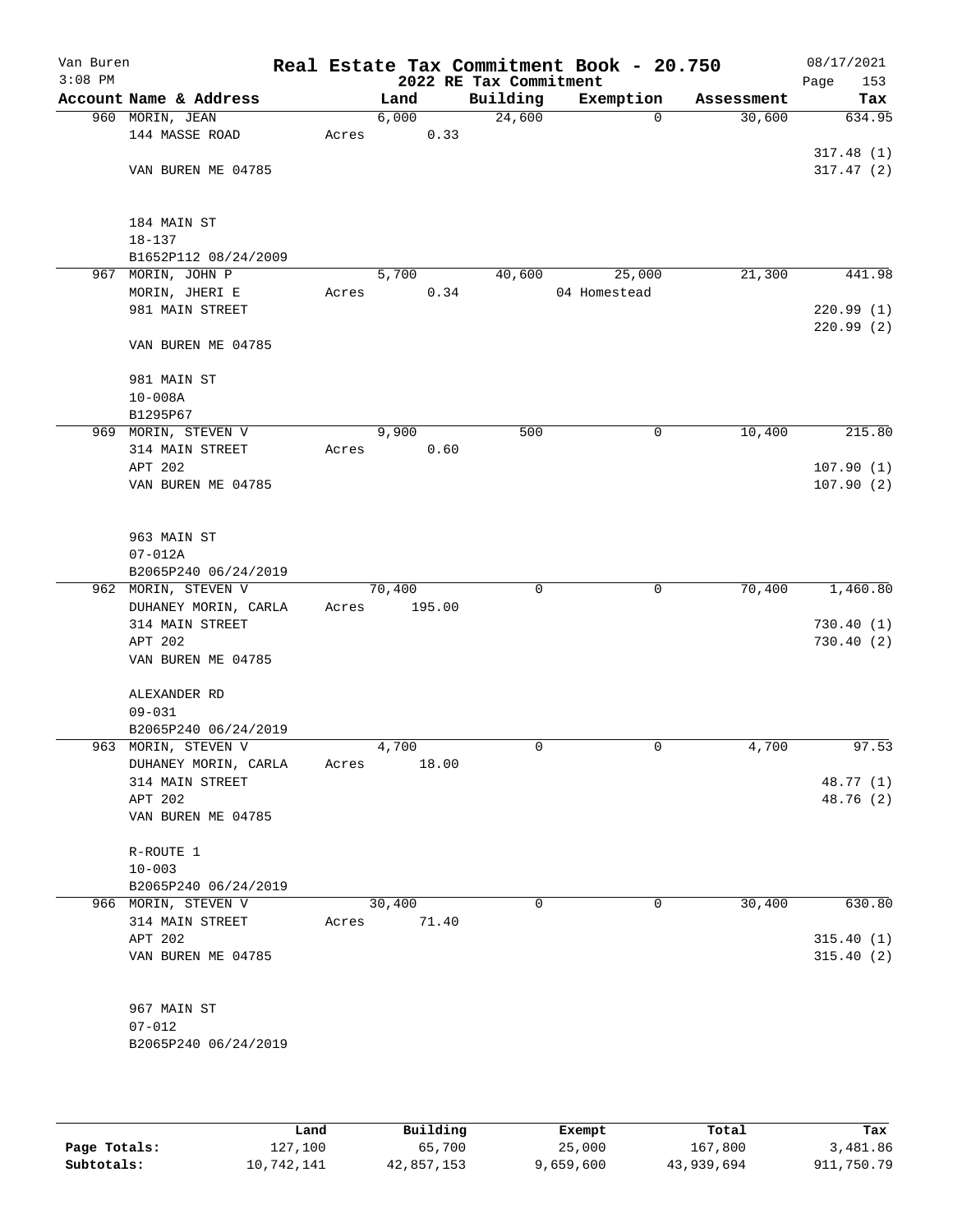| Van Buren    |                                                                  |       |                     |                                    | Real Estate Tax Commitment Book - 20.750 |                      | 08/17/2021      |
|--------------|------------------------------------------------------------------|-------|---------------------|------------------------------------|------------------------------------------|----------------------|-----------------|
| $3:08$ PM    | Account Name & Address                                           |       | Land                | 2022 RE Tax Commitment<br>Building |                                          |                      | 154<br>Page     |
|              | 668 MORR, MICHAEL                                                |       | 10,100              | 0                                  | Exemption<br>$\Omega$                    | Assessment<br>10,100 | Tax<br>209.58   |
|              | 119 CROSKEY BOULEVARD                                            | Acres | 37.00               |                                    |                                          |                      |                 |
|              |                                                                  |       |                     |                                    |                                          |                      | 104.79(1)       |
|              | MEDWAY OH 45341                                                  |       |                     |                                    |                                          |                      | 104.79(2)       |
|              |                                                                  |       |                     |                                    |                                          |                      |                 |
|              | MARQUIS RD                                                       |       |                     |                                    |                                          |                      |                 |
|              | $02 - 054$<br>B2139P261 12/28/2020 B2126P177 10/21/2020 B2115P51 |       |                     |                                    |                                          |                      |                 |
|              | 08/20/2020 B628P253                                              |       |                     |                                    |                                          |                      |                 |
|              | 970 MORRIS, GERALDINE                                            |       | 6,000               | 34,700                             | $\mathbf 0$                              | 40,700               | 844.53          |
|              | C/O ROBERT A. SULLIVAN<br>(PR)                                   | Acres | 0.33                |                                    |                                          |                      |                 |
|              | 181 PROCTOR ROAD                                                 |       |                     |                                    |                                          |                      | 422.27(1)       |
|              | C/O ROBERT SULLIVAN PR                                           |       |                     |                                    |                                          |                      | 422.26(2)       |
|              | ARUNDEL ME 04046                                                 |       |                     |                                    |                                          |                      |                 |
|              | 131 STATE ST                                                     |       |                     |                                    |                                          |                      |                 |
|              | $13 - 015$                                                       |       |                     |                                    |                                          |                      |                 |
|              | 973 MORROW, CARL J                                               |       | 6,600               | 111,800                            | 25,000                                   | 93,400               | 1,938.05        |
|              | MORROW, KAREN M<br>104 ADAMS STREET APT                          | Acres | 0.39                |                                    | 04 Homestead                             |                      | 969.03(1)       |
|              | 101                                                              |       |                     |                                    |                                          |                      |                 |
|              | VAN BUREN ME 04785                                               |       |                     |                                    |                                          |                      | 969.02(2)       |
|              |                                                                  |       |                     |                                    |                                          |                      |                 |
|              | 104 ADAMS ST<br>$18 - 034$                                       |       |                     |                                    |                                          |                      |                 |
|              | 1534 MORROW, CARL J                                              |       | 7,400               | $\mathbf 0$                        | 0                                        | 7,400                | 153.55          |
|              | MORROW, KAREN                                                    | Acres | 3.60                |                                    |                                          |                      |                 |
|              | 104 ADAMS STREET APT<br>101                                      |       |                     |                                    |                                          |                      | 76.78(1)        |
|              |                                                                  |       |                     |                                    |                                          |                      | 76.77(2)        |
|              | VAN BUREN ME 04785                                               |       |                     |                                    |                                          |                      |                 |
|              | OFF MAIN STREET                                                  |       |                     |                                    |                                          |                      |                 |
|              | $18 - 034A$                                                      |       |                     |                                    |                                          |                      |                 |
|              | B1706P216 12/21/2010                                             |       |                     |                                    |                                          |                      |                 |
| 974          | MORROW, GERALD J &<br>DIANE                                      |       | 3,500               | 49,800                             | 31,000                                   | 22,300               | 462.73          |
|              | MORROW, DANIEL                                                   | Acres | 0.11                |                                    | 04 Homestead                             |                      |                 |
|              | 115 ST JOHN AVENUE                                               |       |                     |                                    | 02 Veteran                               |                      | 231.37(1)       |
|              |                                                                  |       |                     |                                    |                                          |                      | 231.36 (2)      |
|              | VAN BUREN ME 04785                                               |       |                     |                                    |                                          |                      |                 |
|              | 115 ST JOHN AVE                                                  |       |                     |                                    |                                          |                      |                 |
|              | $15 - 077$                                                       |       |                     |                                    |                                          |                      |                 |
|              | B1913P115 10/22/2015<br>265 MORROW, MICKEL J                     |       | 4,300               | 69,000                             | $\mathbf 0$                              | 73,300               | 1,520.98        |
|              | MORROW, PAIGE M                                                  | Acres | 0.29                |                                    |                                          |                      |                 |
|              | 102 GARFIELD AVENUE                                              |       |                     |                                    |                                          |                      | 760.49(1)       |
|              |                                                                  |       |                     |                                    |                                          |                      | 760.49 (2)      |
|              | VAN BUREN ME 04785                                               |       |                     |                                    |                                          |                      |                 |
|              | 102 GARFIELD AVE                                                 |       |                     |                                    |                                          |                      |                 |
|              | $20 - 084$                                                       |       |                     |                                    |                                          |                      |                 |
|              | B2062P90 06/24/2019                                              |       |                     |                                    |                                          |                      |                 |
|              |                                                                  |       |                     |                                    |                                          |                      |                 |
| Page Totals: | 37,900                                                           | Land  | Building<br>265,300 |                                    | Exempt<br>56,000                         | Total<br>247,200     | Tax<br>5,129.42 |
| Subtotals:   | 10,780,041                                                       |       | 43, 122, 453        |                                    | 9,715,600                                | 44,186,894           | 916,880.21      |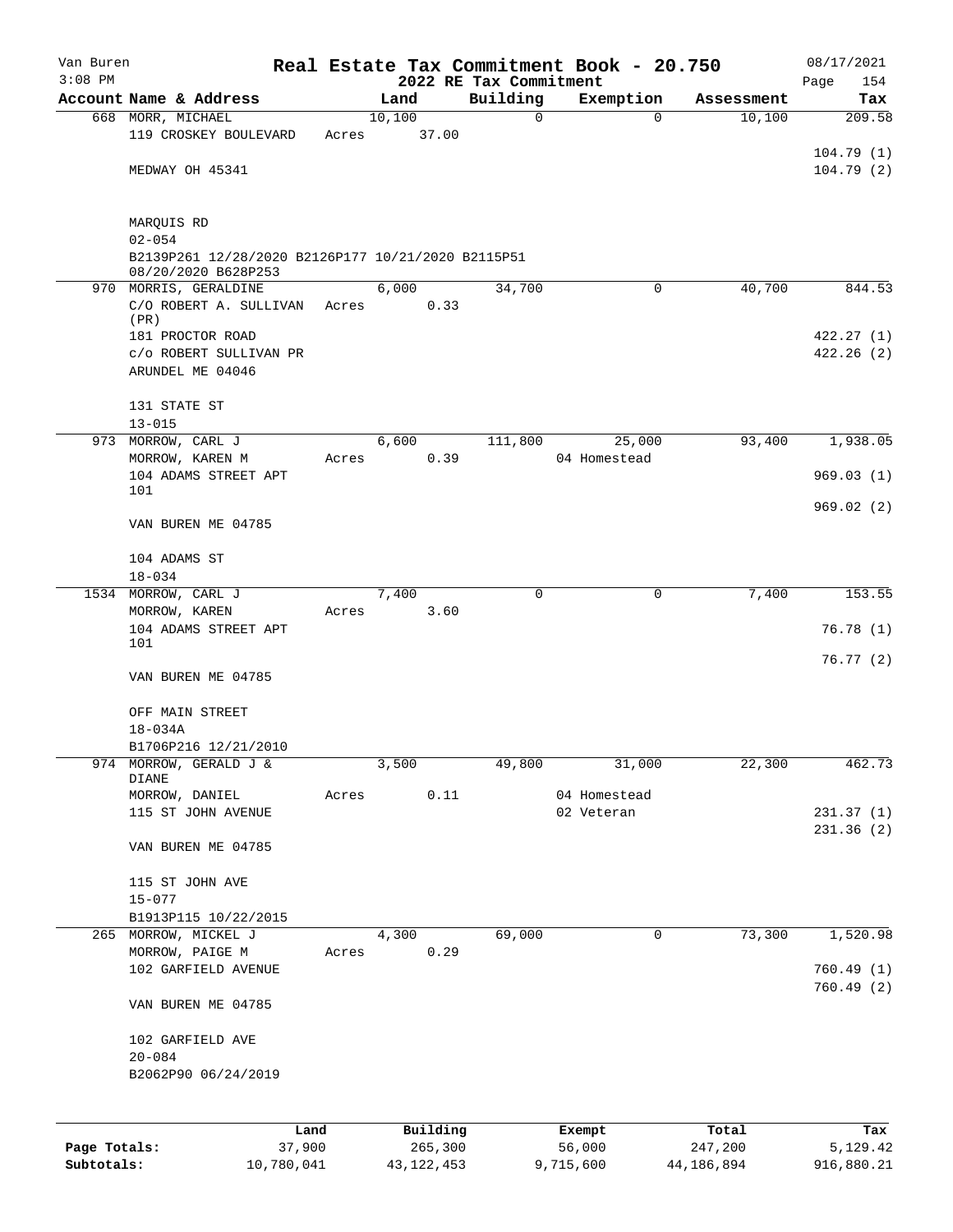| Van Buren<br>$3:08$ PM |                        |       |        |       | Real Estate Tax Commitment Book - 20.750<br>2022 RE Tax Commitment |            |              |            | 08/17/2021<br>155<br>Page |
|------------------------|------------------------|-------|--------|-------|--------------------------------------------------------------------|------------|--------------|------------|---------------------------|
|                        | Account Name & Address |       | Land   |       | Building                                                           |            | Exemption    | Assessment | Tax                       |
|                        | 791 MORROW, NANCY M    |       | 10,500 |       | 89,100                                                             |            | 25,000       | 74,600     | 1,547.95                  |
|                        | RUSSO, MARTHA D        | Acres |        | 1.03  |                                                                    |            | 04 Homestead |            |                           |
|                        | 132 WATERMILL ROAD     |       |        |       |                                                                    |            |              |            | 773.98(1)                 |
|                        |                        |       |        |       |                                                                    |            |              |            | 773.97(2)                 |
|                        | VAN BUREN ME 04785     |       |        |       |                                                                    |            |              |            |                           |
|                        |                        |       |        |       |                                                                    |            |              |            |                           |
|                        | 132 WATERMILL RD       |       |        |       |                                                                    |            |              |            |                           |
|                        | $16 - 030$             |       |        |       |                                                                    |            |              |            |                           |
|                        | B1945P93 08/16/2016    |       |        |       |                                                                    |            |              |            |                           |
|                        | 975 MORROW, PETER J    |       | 10,200 |       | 38,500                                                             |            | $\mathsf{O}$ | 48,700     | 1,010.53                  |
|                        | 205 STATE STREET       | Acres |        | 0.95  |                                                                    |            |              |            |                           |
|                        |                        |       |        |       |                                                                    |            |              |            | 505.27(1)                 |
|                        | VAN BUREN ME 04785     |       |        |       |                                                                    |            |              |            | 505.26(2)                 |
|                        |                        |       |        |       |                                                                    |            |              |            |                           |
|                        |                        |       |        |       |                                                                    |            |              |            |                           |
|                        | 205 STATE ST           |       |        |       |                                                                    |            |              |            |                           |
|                        | $12A-012$              |       |        |       |                                                                    |            |              |            |                           |
|                        | B705P62                |       |        |       |                                                                    |            |              |            |                           |
|                        | 976 MORROW, PETER J    |       | 22,700 |       | 0                                                                  |            | 0            | 22,700     | 471.03                    |
|                        | 205 STATE STREET       | Acres |        | 78.00 |                                                                    |            |              |            |                           |
|                        |                        |       |        |       |                                                                    |            |              |            | 235.52(1)                 |
|                        | VAN BUREN ME 04785     |       |        |       |                                                                    |            |              |            | 235.51(2)                 |
|                        |                        |       |        |       |                                                                    |            |              |            |                           |
|                        | OFF ALEXANDER RD       |       |        |       |                                                                    |            |              |            |                           |
|                        | $05 - 015$             |       |        |       |                                                                    |            |              |            |                           |
|                        | B909P282               |       |        |       |                                                                    |            |              |            |                           |
|                        | 253 MORROW, RODNEY     |       | 6,500  |       | 46,000                                                             |            | 31,000       | 21,500     | 446.13                    |
|                        | 119 HARRISON STREET    | Acres |        | 0.38  |                                                                    |            | 04 Homestead |            |                           |
|                        |                        |       |        |       |                                                                    | 02 Veteran |              |            | 223.07(1)                 |
|                        | VAN BUREN ME 04785     |       |        |       |                                                                    |            |              |            | 223.06(2)                 |
|                        |                        |       |        |       |                                                                    |            |              |            |                           |
|                        |                        |       |        |       |                                                                    |            |              |            |                           |
|                        | 119 HARRISON ST        |       |        |       |                                                                    |            |              |            |                           |
|                        | $18 - 012$             |       |        |       |                                                                    |            |              |            |                           |
|                        | B1954P83 11/02/2016    |       |        |       |                                                                    |            |              |            |                           |
|                        | 977 MORROW, WAYNE      |       | 6,000  |       | 72,800                                                             |            | 25,000       | 53,800     | 1,116.35                  |
|                        | 164 MAIN STREET        | Acres |        | 0.33  |                                                                    |            | 04 Homestead |            |                           |
|                        |                        |       |        |       |                                                                    |            |              |            | 558.18(1)                 |
|                        | VAN BUREN ME 04785     |       |        |       |                                                                    |            |              |            | 558.17(2)                 |
|                        |                        |       |        |       |                                                                    |            |              |            |                           |
|                        |                        |       |        |       |                                                                    |            |              |            |                           |
|                        | 164 MAIN ST            |       |        |       |                                                                    |            |              |            |                           |
|                        | $17 - 053$             |       |        |       |                                                                    |            |              |            |                           |
|                        | B877P89                |       |        |       |                                                                    |            |              |            |                           |
|                        | 911 MORROW, WENDY S    |       | 6,700  |       | 39,200                                                             |            | 25,000       | 20,900     | 433.68                    |
|                        | MORROW, ANDREW         | Acres |        | 0.41  |                                                                    |            | 04 Homestead |            |                           |
|                        | 135 HILLSIDE STREET    |       |        |       |                                                                    |            |              |            | 216.84(1)                 |
|                        |                        |       |        |       |                                                                    |            |              |            | 216.84(2)                 |
|                        | VAN BUREN ME 04785     |       |        |       |                                                                    |            |              |            |                           |
|                        |                        |       |        |       |                                                                    |            |              |            |                           |
|                        | 135 HILLSIDE ST        |       |        |       |                                                                    |            |              |            |                           |
|                        | $23 - 067$             |       |        |       |                                                                    |            |              |            |                           |
|                        | B2093P207 02/28/2020   |       |        |       |                                                                    |            |              |            |                           |
|                        |                        |       |        |       |                                                                    |            |              |            |                           |
|                        |                        |       |        |       |                                                                    |            |              |            |                           |

|              | Land       | Building   | Exempt    | Total      | Tax        |
|--------------|------------|------------|-----------|------------|------------|
| Page Totals: | 62,600     | 285,600    | 106,000   | 242,200    | 5,025.67   |
| Subtotals:   | 10,842,641 | 43,408,053 | 9,821,600 | 44,429,094 | 921,905.88 |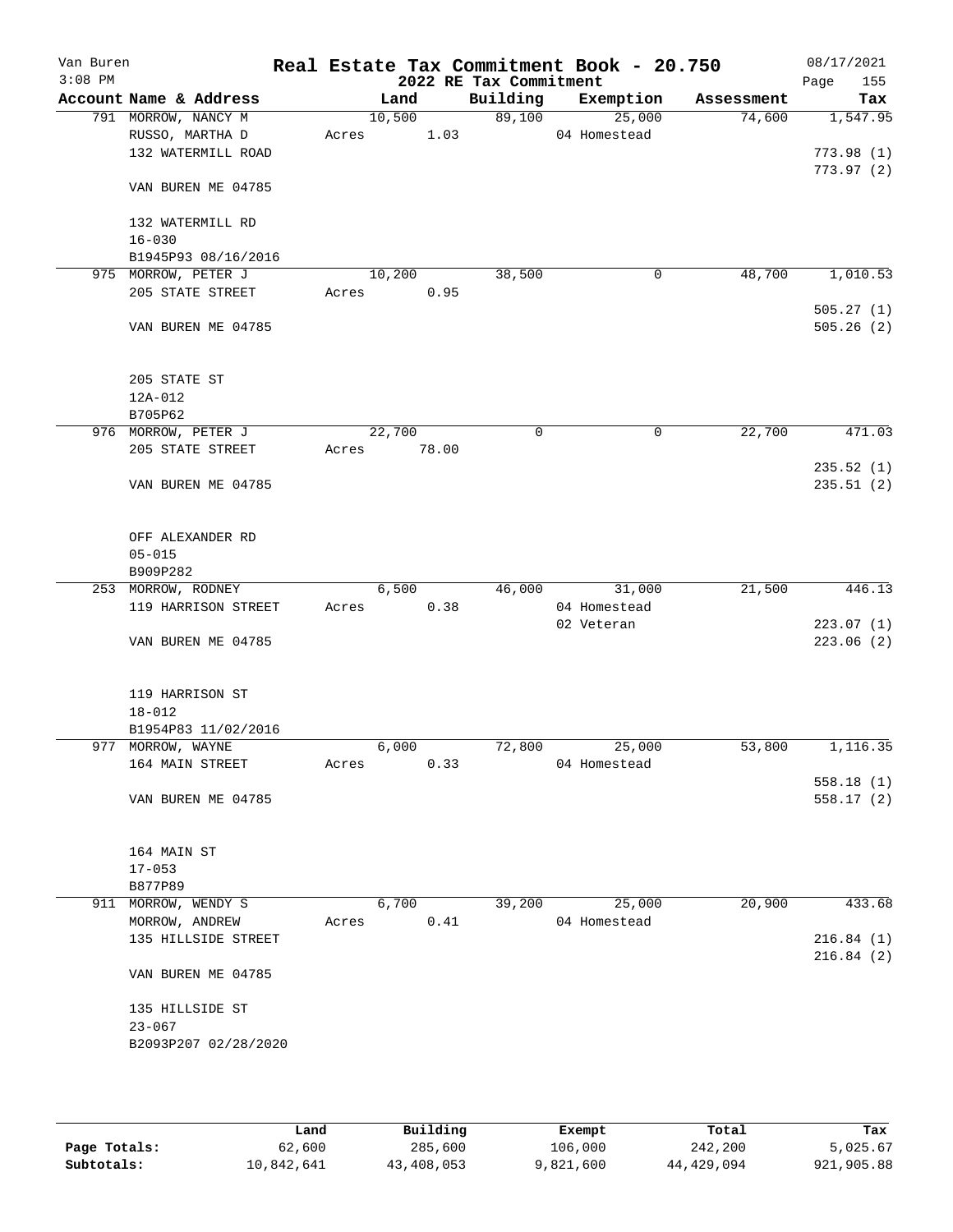| Van Buren |                        |       |        |                        | Real Estate Tax Commitment Book - 20.750 |            | 08/17/2021  |
|-----------|------------------------|-------|--------|------------------------|------------------------------------------|------------|-------------|
| $3:08$ PM |                        |       |        | 2022 RE Tax Commitment |                                          |            | Page<br>156 |
|           | Account Name & Address |       | Land   | Building               | Exemption                                | Assessment | Tax         |
|           | 979 MULLINS, ORA MAE   |       | 7,000  | 58,800                 | $\mathbf 0$                              | 65,800     | 1,365.35    |
|           | 11653 PIERVIEW ROAD    | Acres | 0.45   |                        |                                          |            |             |
|           |                        |       |        |                        |                                          |            | 682.68 (1)  |
|           | DADE CITY FL 33525     |       |        |                        |                                          |            | 682.67 (2)  |
|           | 121 HARRISON ST        |       |        |                        |                                          |            |             |
|           | $18 - 013$             |       |        |                        |                                          |            |             |
|           | B1565P5                |       |        |                        |                                          |            |             |
|           | 896 MULVEY, PATRICIA   |       | 6,000  | 64,600                 | 31,000                                   | 39,600     | 821.70      |
|           | 127 STATE STREET       | Acres | 0.33   |                        | 27 Veteran (Widow)                       |            |             |
|           |                        |       |        |                        | 04 Homestead                             |            | 410.85(1)   |
|           |                        |       |        |                        |                                          |            | 410.85(2)   |
|           | VAN BUREN ME 04785     |       |        |                        |                                          |            |             |
|           | 127 STATE ST           |       |        |                        |                                          |            |             |
|           | $13 - 014$             |       |        |                        |                                          |            |             |
|           | B1836P68 11/15/2013    |       |        |                        |                                          |            |             |
|           | 445 MWC PROPERTIES     |       | 11,200 | $\mathbf 0$            | 0                                        | 11,200     | 232.40      |
|           | 115 BARROWS POINT ROAD | Acres | 14.00  |                        |                                          |            |             |
|           |                        |       |        |                        |                                          |            | 116.20(1)   |
|           | NEWPORT ME 04953       |       |        |                        |                                          |            | 116.20(2)   |
|           |                        |       |        |                        |                                          |            |             |
|           | 1198 MAIN ST           |       |        |                        |                                          |            |             |
|           | $09 - 043$             |       |        |                        |                                          |            |             |
|           | B2027P46 08/13/2018    |       |        |                        |                                          |            |             |
|           | 996 NADEAU RONALD R    |       | 5,200  | $\mathbf 0$            | $\mathbf 0$                              | 5,200      | 107.90      |
|           | NADEAU JEANNINE G      | Acres | 0.97   |                        |                                          |            |             |
|           | 130 PINE ST            |       |        |                        |                                          |            | 53.95(1)    |
|           |                        |       |        |                        |                                          |            | 53.95(2)    |
|           | VAN BUREN ME 04785     |       |        |                        |                                          |            |             |
|           | OFF TOWER DR           |       |        |                        |                                          |            |             |
|           | $12A-058$              |       |        |                        |                                          |            |             |
|           | B1166P165              |       |        |                        |                                          |            |             |
|           | 983 NADEAU, ARMAND L   |       | 8,300  | 43,700                 | 25,000                                   | 27,000     | 560.25      |
|           | 135 STATE ST           | Acres | 0.62   |                        | 04 Homestead                             |            |             |
|           |                        |       |        |                        |                                          |            | 280.13(1)   |
|           | VAN BUREN ME 04785     |       |        |                        |                                          |            | 280.12(2)   |
|           |                        |       |        |                        |                                          |            |             |
|           | 135 STATE ST           |       |        |                        |                                          |            |             |
|           | $13 - 017$             |       |        |                        |                                          |            |             |
|           | B984P328               |       |        |                        |                                          |            |             |
|           | 982 NADEAU, FERNAND    |       | 6,600  | 0                      | 0                                        | 6,600      | 136.95      |
|           | PO BOX 861             |       |        |                        |                                          |            |             |
|           |                        |       |        |                        |                                          |            | 68.48(1)    |
|           | SCARBOROUGH ME 04070   |       |        |                        |                                          |            | 68.47 (2)   |
|           |                        |       |        |                        |                                          |            |             |
|           | WRIGHT ST              |       |        |                        |                                          |            |             |
|           | $21 - 017A$            |       |        |                        |                                          |            |             |
|           |                        |       |        |                        |                                          |            |             |

|              | Land       | Building   | Exempt    | Total      | Tax         |
|--------------|------------|------------|-----------|------------|-------------|
| Page Totals: | 44,300     | 167,100    | 56,000    | 155,400    | 3,224.55    |
| Subtotals:   | 10,886,941 | 43,575,153 | 9,877,600 | 44,584,494 | 925, 130.43 |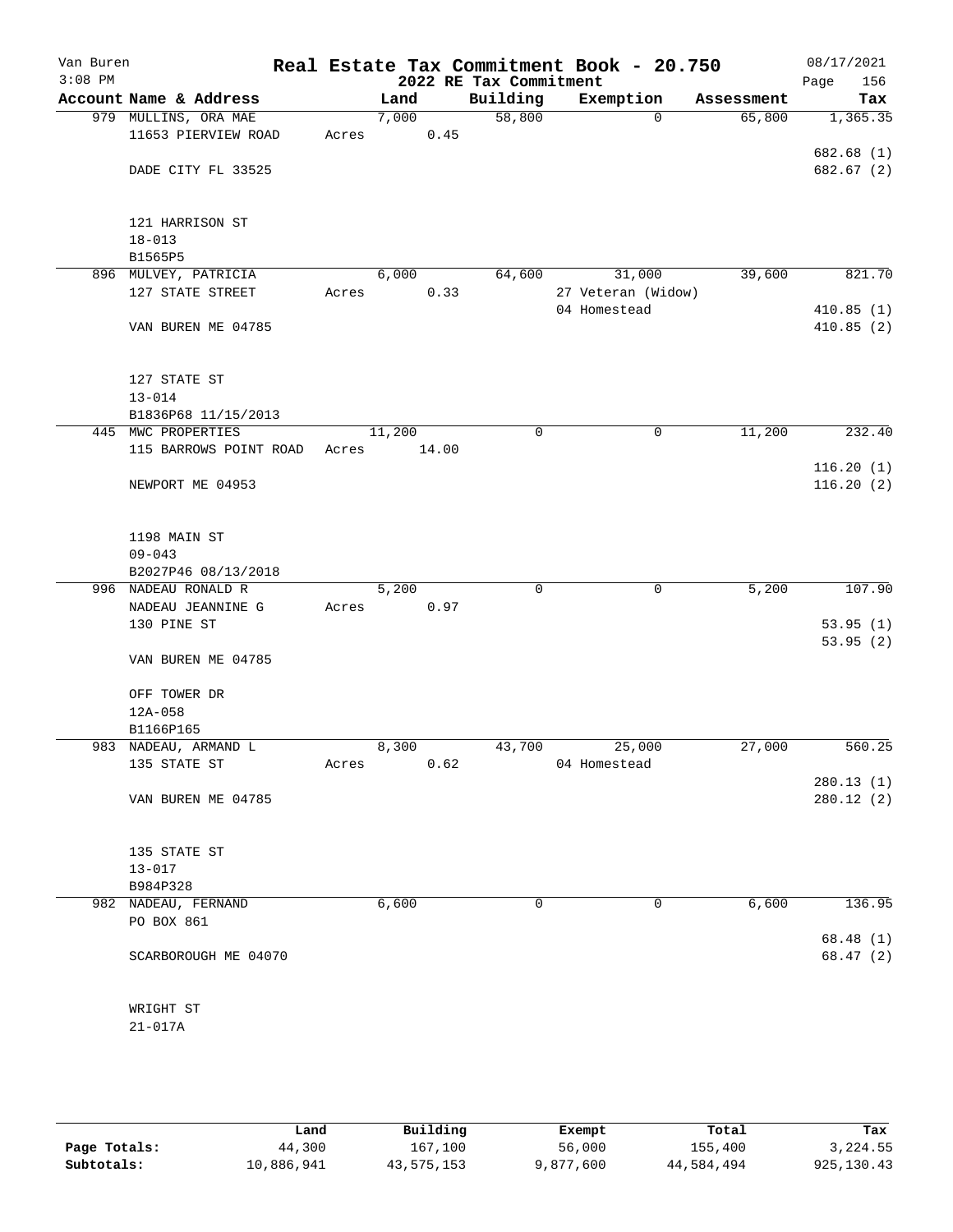| Van Buren                  |                                                            |         |                       |                        | Real Estate Tax Commitment Book - 20.750 |                       | 08/17/2021              |
|----------------------------|------------------------------------------------------------|---------|-----------------------|------------------------|------------------------------------------|-----------------------|-------------------------|
| $3:08$ PM                  | Account Name & Address                                     |         |                       | 2022 RE Tax Commitment |                                          |                       | 157<br>Page             |
|                            | 981 NADEAU, LINDA                                          |         | Land<br>5,800         | Building<br>31,700     | Exemption<br>25,000                      | Assessment<br>12,500  | Tax<br>259.38           |
|                            | 127 WRIGHT STREET                                          |         |                       |                        | 04 Homestead                             |                       |                         |
|                            | VAN BUREN ME 04785                                         |         |                       |                        |                                          |                       | 129.69(1)<br>129.69(2)  |
|                            | 127 WRIGHT ST<br>$21 - 017$                                |         |                       |                        |                                          |                       |                         |
|                            | B1558P288                                                  |         |                       |                        |                                          |                       |                         |
|                            | 984 NADEAU, NICOLE A                                       |         | 38,000                | 0                      | 0                                        | 38,000                | 788.50                  |
|                            | 6925 SOUTHEAST<br>WOODSTOCK BLVD                           | Acres   | 118.00                |                        |                                          |                       |                         |
|                            | PORTLAND OR 97206                                          |         |                       |                        |                                          |                       | 394.25(1)<br>394.25(2)  |
|                            | LAKE RD                                                    |         |                       |                        |                                          |                       |                         |
|                            | $04 - 025$                                                 |         |                       |                        |                                          |                       |                         |
| 1008                       | B1326P180                                                  |         | 4,500                 | 65,900                 | 0                                        | 70,400                | 1,460.80                |
|                            | NADEAU, NICOLE A<br>C/O NADEAU, RONALD &<br><b>JEANINE</b> | Acres   | 0.18                  |                        |                                          |                       |                         |
|                            | 6925 SOUTHEAST<br>WOODSTOCK BLVD                           |         |                       |                        |                                          |                       | 730.40(1)               |
|                            | PORTLAND OR 97206                                          |         |                       |                        |                                          |                       | 730.40(2)               |
|                            | 130 PINE ST<br>$14 - 066$                                  |         |                       |                        |                                          |                       |                         |
|                            | B1588P83                                                   |         |                       |                        |                                          |                       |                         |
|                            | 985 NADEAU, PAUL J                                         |         | 9,300                 | 96,400                 | 25,000                                   | 80,700                | 1,674.53                |
|                            | NADEAU, ANNE                                               | Acres   | 0.78                  |                        | 04 Homestead                             |                       |                         |
|                            | 186 STATE STREET                                           |         |                       |                        |                                          |                       | 837.27 (1)              |
|                            | VAN BUREN ME 04785                                         |         |                       |                        |                                          |                       | 837.26 (2)              |
|                            | 186 STATE ST                                               |         |                       |                        |                                          |                       |                         |
|                            | 12A-019B<br>B510P17                                        |         |                       |                        |                                          |                       |                         |
|                            | 986 NADEAU, RONALD                                         |         | 48,100                | $\mathbf 0$            | 0                                        | 48,100                | 998.08                  |
|                            | NADEAU, JEANNINE G                                         | Acres   | 161.00                |                        |                                          |                       |                         |
|                            | 130 PINE ST                                                |         |                       |                        |                                          |                       | 499.04 (1)              |
|                            | VAN BUREN ME 04785                                         |         |                       |                        |                                          |                       | 499.04 (2)              |
|                            | OFF LAKE RD                                                |         |                       |                        |                                          |                       |                         |
|                            | $04 - 006$<br>B1150P89                                     |         |                       |                        |                                          |                       |                         |
|                            | 987 NADEAU, RONALD                                         |         | 42,300                | 0                      | 0                                        | 42,300                | 877.73                  |
|                            | NADEAU, JEANNINE G<br>130 PINE ST                          | Acres   | 160.00                |                        |                                          |                       | 438.87 (1)              |
|                            |                                                            |         |                       |                        |                                          |                       | 438.86 (2)              |
|                            | VAN BUREN ME 04785                                         |         |                       |                        |                                          |                       |                         |
|                            | OFF LAKE RD                                                |         |                       |                        |                                          |                       |                         |
|                            | $04 - 005$<br>B1150P89                                     |         |                       |                        |                                          |                       |                         |
|                            |                                                            | Land    | Building              |                        | Exempt                                   | Total                 | Tax                     |
| Page Totals:<br>Subtotals: | 11,034,941                                                 | 148,000 | 194,000<br>43,769,153 |                        | 50,000<br>9,927,600                      | 292,000<br>44,876,494 | 6,059.02<br>931, 189.45 |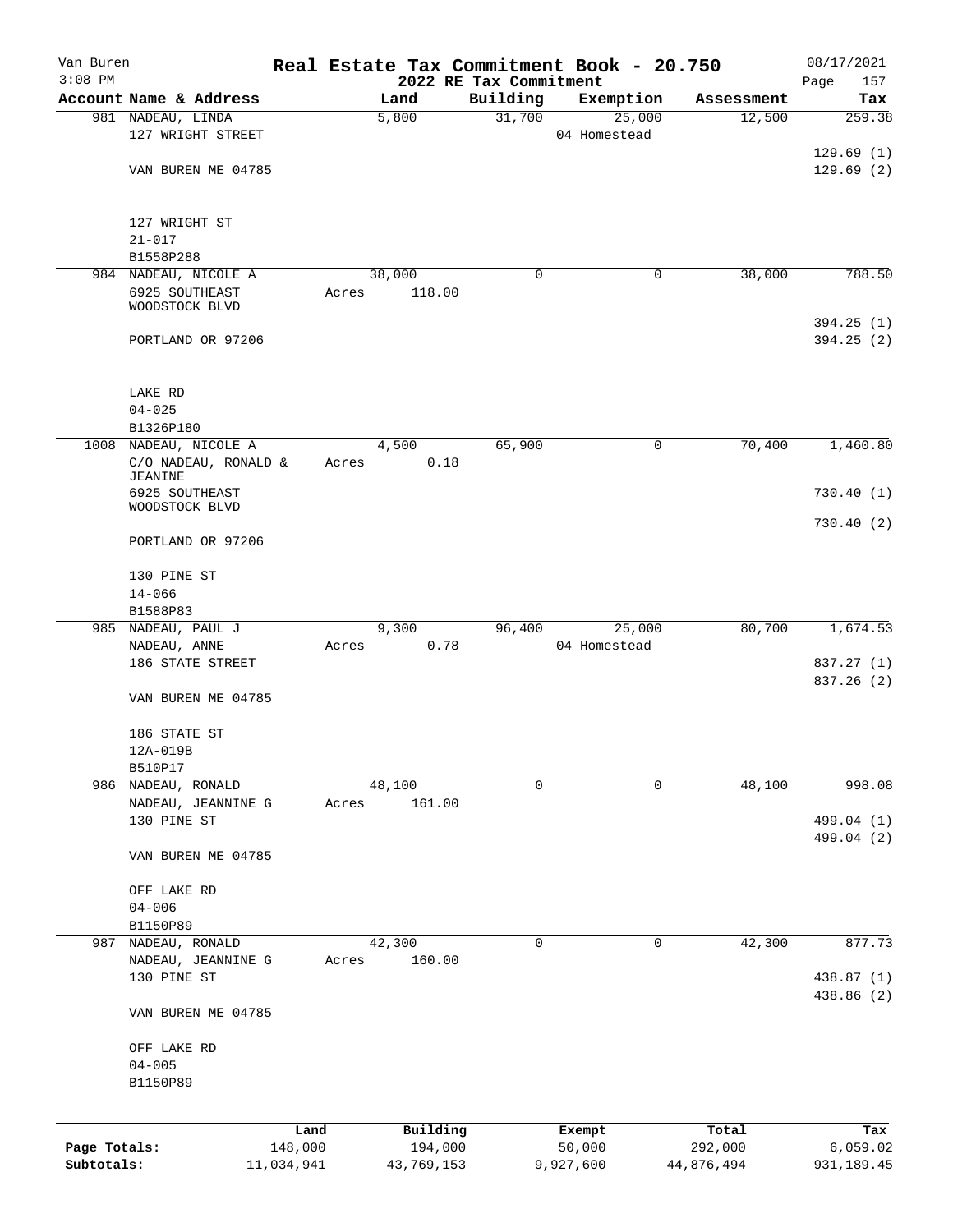| Van Buren<br>$3:08$ PM |                        |       |        | 2022 RE Tax Commitment | Real Estate Tax Commitment Book - 20.750 |            | 08/17/2021<br>158<br>Page |
|------------------------|------------------------|-------|--------|------------------------|------------------------------------------|------------|---------------------------|
|                        | Account Name & Address |       | Land   | Building               | Exemption                                | Assessment | Tax                       |
|                        | 988 NADEAU, RONALD     |       | 50,000 | $\mathbf 0$            | $\Omega$                                 | 50,000     | 1,037.50                  |
|                        | NADEAU, JEANNINE G     | Acres | 160.00 |                        |                                          |            |                           |
|                        | 130 PINE ST            |       |        |                        |                                          |            | 518.75(1)                 |
|                        |                        |       |        |                        |                                          |            | 518.75(2)                 |
|                        | VAN BUREN ME 04785     |       |        |                        |                                          |            |                           |
|                        |                        |       |        |                        |                                          |            |                           |
|                        | OFF LAKE RD            |       |        |                        |                                          |            |                           |
|                        | $04 - 007$             |       |        |                        |                                          |            |                           |
|                        | B1150P89               |       |        |                        |                                          |            |                           |
| 989                    | NADEAU, RONALD B       |       | 22,700 | 0                      | 0                                        | 22,700     | 471.03                    |
|                        | 130 PINE ST            | Acres | 47.00  |                        |                                          |            |                           |
|                        |                        |       |        |                        |                                          |            | 235.52(1)                 |
|                        | VAN BUREN ME 04785     |       |        |                        |                                          |            | 235.51(2)                 |
|                        |                        |       |        |                        |                                          |            |                           |
|                        |                        |       |        |                        |                                          |            |                           |
|                        | LAKE RD                |       |        |                        |                                          |            |                           |
|                        | $05 - 007$             |       |        |                        |                                          |            |                           |
|                        | B399P518               |       |        |                        |                                          |            |                           |
|                        | 991 NADEAU, RONALD R   |       | 13,400 | 0                      | 0                                        | 13,400     | 278.05                    |
|                        |                        |       |        |                        |                                          |            |                           |
|                        | NADEAU, JEANNINE       | Acres | 18.00  |                        |                                          |            |                           |
|                        | 130 PINE ST            |       |        |                        |                                          |            | 139.03(1)                 |
|                        |                        |       |        |                        |                                          |            | 139.02(2)                 |
|                        | VAN BUREN ME 04785     |       |        |                        |                                          |            |                           |
|                        |                        |       |        |                        |                                          |            |                           |
|                        | LAKE RD                |       |        |                        |                                          |            |                           |
|                        | $05 - 006$             |       |        |                        |                                          |            |                           |
|                        | B399P518               |       |        |                        |                                          |            |                           |
|                        | 993 NADEAU, RONALD R   |       | 13,400 | 0                      | 0                                        | 13,400     | 278.05                    |
|                        | NADEAU, RONALD         | Acres | 37.50  |                        |                                          |            |                           |
|                        | 130 PINE ST            |       |        |                        |                                          |            | 139.03(1)                 |
|                        |                        |       |        |                        |                                          |            | 139.02(2)                 |
|                        | VAN BUREN ME 04785     |       |        |                        |                                          |            |                           |
|                        |                        |       |        |                        |                                          |            |                           |
|                        | OFF CASTONGUAY ROAD    |       |        |                        |                                          |            |                           |
|                        | 03-011B2325A25C26      |       |        |                        |                                          |            |                           |
|                        | B1166P165              |       |        |                        |                                          |            |                           |
|                        | 994 NADEAU, RONALD R   |       | 400    | 0                      | 0                                        | 400        | 8.30                      |
|                        | NADEAU, JEANNINE       | Acres | 1.00   |                        |                                          |            |                           |
|                        | 130 PINE ST            |       |        |                        |                                          |            | 4.15(1)                   |
|                        |                        |       |        |                        |                                          |            | 4.15(2)                   |
|                        | VAN BUREN ME 04785     |       |        |                        |                                          |            |                           |
|                        |                        |       |        |                        |                                          |            |                           |
|                        | LAKE RD                |       |        |                        |                                          |            |                           |
|                        | $04 - 024$             |       |        |                        |                                          |            |                           |
|                        | B721P332               |       |        |                        |                                          |            |                           |
|                        | 1000 NADEAU, RONALD R  |       | 5,600  | $\mathbf 0$            | 0                                        | 5,600      | 116.20                    |
|                        |                        |       |        |                        |                                          |            |                           |
|                        | NADEAU, JEANNINE G     | Acres | 1.30   |                        |                                          |            |                           |
|                        | 130 PINE ST            |       |        |                        |                                          |            | 58.10(1)                  |
|                        |                        |       |        |                        |                                          |            | 58.10(2)                  |
|                        | VAN BUREN ME 04785     |       |        |                        |                                          |            |                           |
|                        |                        |       |        |                        |                                          |            |                           |
|                        | OFF TOWER DR           |       |        |                        |                                          |            |                           |
|                        | $12A-065$              |       |        |                        |                                          |            |                           |
|                        | B1166P165              |       |        |                        |                                          |            |                           |
|                        |                        |       |        |                        |                                          |            |                           |
|                        |                        |       |        |                        |                                          |            |                           |

|              | Land       | Building   | Exempt    | Total      | Tax         |
|--------------|------------|------------|-----------|------------|-------------|
| Page Totals: | 105,500    |            |           | 105,500    | 2,189.13    |
| Subtotals:   | 11,140,441 | 43,769,153 | 9,927,600 | 44,981,994 | 933, 378.58 |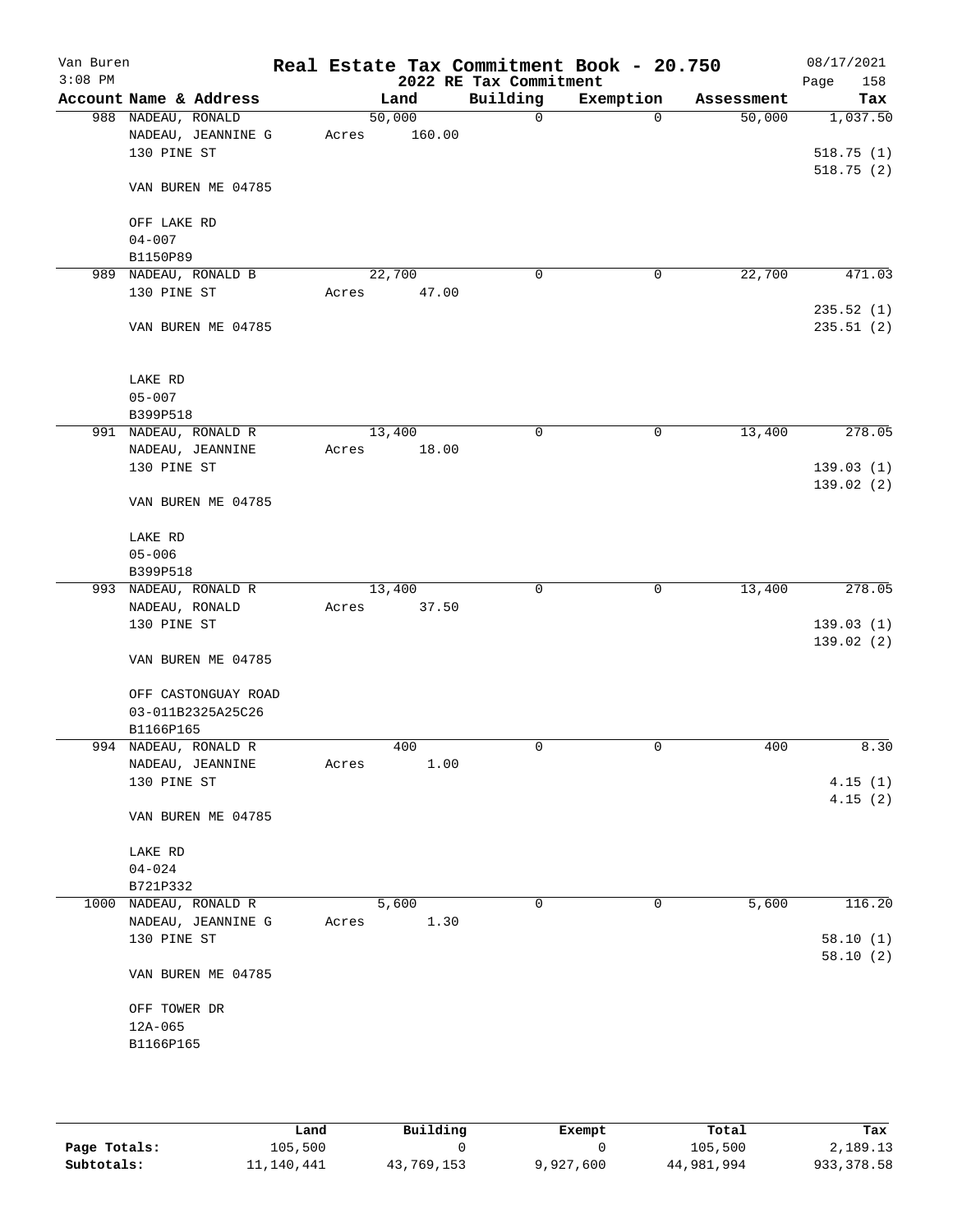| Van Buren    |                                                   |       |                   |                                    | Real Estate Tax Commitment Book - 20.750 |                  | 08/17/2021         |
|--------------|---------------------------------------------------|-------|-------------------|------------------------------------|------------------------------------------|------------------|--------------------|
| $3:08$ PM    | Account Name & Address                            |       | Land              | 2022 RE Tax Commitment<br>Building | Exemption                                | Assessment       | Page<br>159<br>Tax |
|              | 1004 NADEAU, RONALD R                             |       | 21,500            | $\mathsf{O}$                       | 0                                        | 21,500           | 446.13             |
|              | NADEAU, JEANNINE                                  | Acres | 52.00             |                                    |                                          |                  |                    |
|              | 130 PINE ST                                       |       |                   |                                    |                                          |                  | 223.07(1)          |
|              |                                                   |       |                   |                                    |                                          |                  | 223.06(2)          |
|              | VAN BUREN ME 04785                                |       |                   |                                    |                                          |                  |                    |
|              | CASTONGUAY RD                                     |       |                   |                                    |                                          |                  |                    |
|              | $03 - 029$                                        |       |                   |                                    |                                          |                  |                    |
|              | B394P567                                          |       |                   |                                    |                                          |                  |                    |
|              | 1006 NADEAU, RONALD R                             |       | 11,900            | $\mathbf 0$                        | 0                                        | 11,900           | 246.93             |
|              | NADEAU, JEANNINE G                                | Acres | 85.50             |                                    |                                          |                  |                    |
|              | 130 PINE ST                                       |       |                   |                                    |                                          |                  | 123.47(1)          |
|              |                                                   |       |                   |                                    |                                          |                  | 123.46(2)          |
|              | VAN BUREN ME 04785                                |       |                   |                                    |                                          |                  |                    |
|              | LAKE RD                                           |       |                   |                                    |                                          |                  |                    |
|              | $02 - 017$                                        |       |                   |                                    |                                          |                  |                    |
|              | B1188P242                                         |       |                   |                                    |                                          |                  |                    |
|              | 1007 NADEAU, RONALD R                             |       | 110,100           | 1,900                              | $\mathsf{O}$                             | 112,000          | 2,324.00           |
|              | NADEAU, JEANNINE                                  | Acres | 632.00            |                                    |                                          |                  |                    |
|              | 130 PINE ST                                       |       |                   |                                    |                                          |                  | 1,162.00(1)        |
|              |                                                   |       |                   |                                    |                                          |                  | 1,162.00(2)        |
|              | VAN BUREN ME 04785                                |       |                   |                                    |                                          |                  |                    |
|              | LAKE RD                                           |       |                   |                                    |                                          |                  |                    |
|              | $04 - 003$ & 004                                  |       |                   |                                    |                                          |                  |                    |
|              | B607P133 10/03/1983 B721P332 09/08/1987           |       |                   |                                    |                                          |                  |                    |
|              | 1261 NADEAU, RONALD R                             |       | 62,200            | $\mathbf 0$                        | $\mathbf 0$                              | 62,200           | 1,290.65           |
|              | NADEAU, JEANNINE                                  | Acres | 343.00            |                                    |                                          |                  |                    |
|              | 130 PINE ST                                       |       |                   |                                    |                                          |                  | 645.33(1)          |
|              | VAN BUREN ME 04785                                |       |                   |                                    |                                          |                  | 645.32(2)          |
|              | OFF TRACK BED                                     |       |                   |                                    |                                          |                  |                    |
|              | $03 - 004, 7 - 9, 30, 37$                         |       |                   |                                    |                                          |                  |                    |
|              | B1054P75 06/25/1996 B394P567 05/10/1972 B418P331  |       |                   |                                    |                                          |                  |                    |
|              | 02/25/1975 B766P80 07/20/1987 B1054P78 06/25/1996 |       |                   |                                    |                                          |                  |                    |
|              | B1877P258 12/16/2014                              |       |                   |                                    |                                          |                  |                    |
|              | 815 NADEAU, RONALD R                              |       | 3,900             | 0                                  | 0                                        | 3,900            | 80.93              |
|              | NADEAU, JEANNINE                                  | Acres | 0.14              |                                    |                                          |                  |                    |
|              | 130 PINE ST                                       |       |                   |                                    |                                          |                  | 40.47(1)           |
|              | VAN BUREN ME 04785                                |       |                   |                                    |                                          |                  | 40.46(2)           |
|              | PINE ST                                           |       |                   |                                    |                                          |                  |                    |
|              | $14 - 057A$                                       |       |                   |                                    |                                          |                  |                    |
|              | B1624P230 12/20/2008                              |       |                   |                                    |                                          |                  |                    |
|              | 1540 NADEAU, RONALD R                             |       | 11,800            | $\mathbf 0$                        | $\mathbf 0$                              | 11,800           | 244.85             |
|              | NADEAU, JEANNINE                                  | Acres | 25.50             |                                    |                                          |                  |                    |
|              | 130 PINE ST                                       |       |                   |                                    |                                          |                  | 122.43(1)          |
|              |                                                   |       |                   |                                    |                                          |                  | 122.42(2)          |
|              | VAN BUREN ME 04785                                |       |                   |                                    |                                          |                  |                    |
|              | OFF TRACK BED                                     |       |                   |                                    |                                          |                  |                    |
|              | $06 - 002A$                                       |       |                   |                                    |                                          |                  |                    |
|              | B1877P258 12/16/2014                              |       |                   |                                    |                                          |                  |                    |
|              |                                                   |       |                   |                                    |                                          |                  |                    |
|              |                                                   |       |                   |                                    |                                          |                  |                    |
| Page Totals: | 221,400                                           | Land  | Building<br>1,900 |                                    | Exempt<br>0                              | Total<br>223,300 | Tax<br>4,633.49    |

**Subtotals:** 11,361,841 43,771,053 9,927,600 45,205,294 938,012.07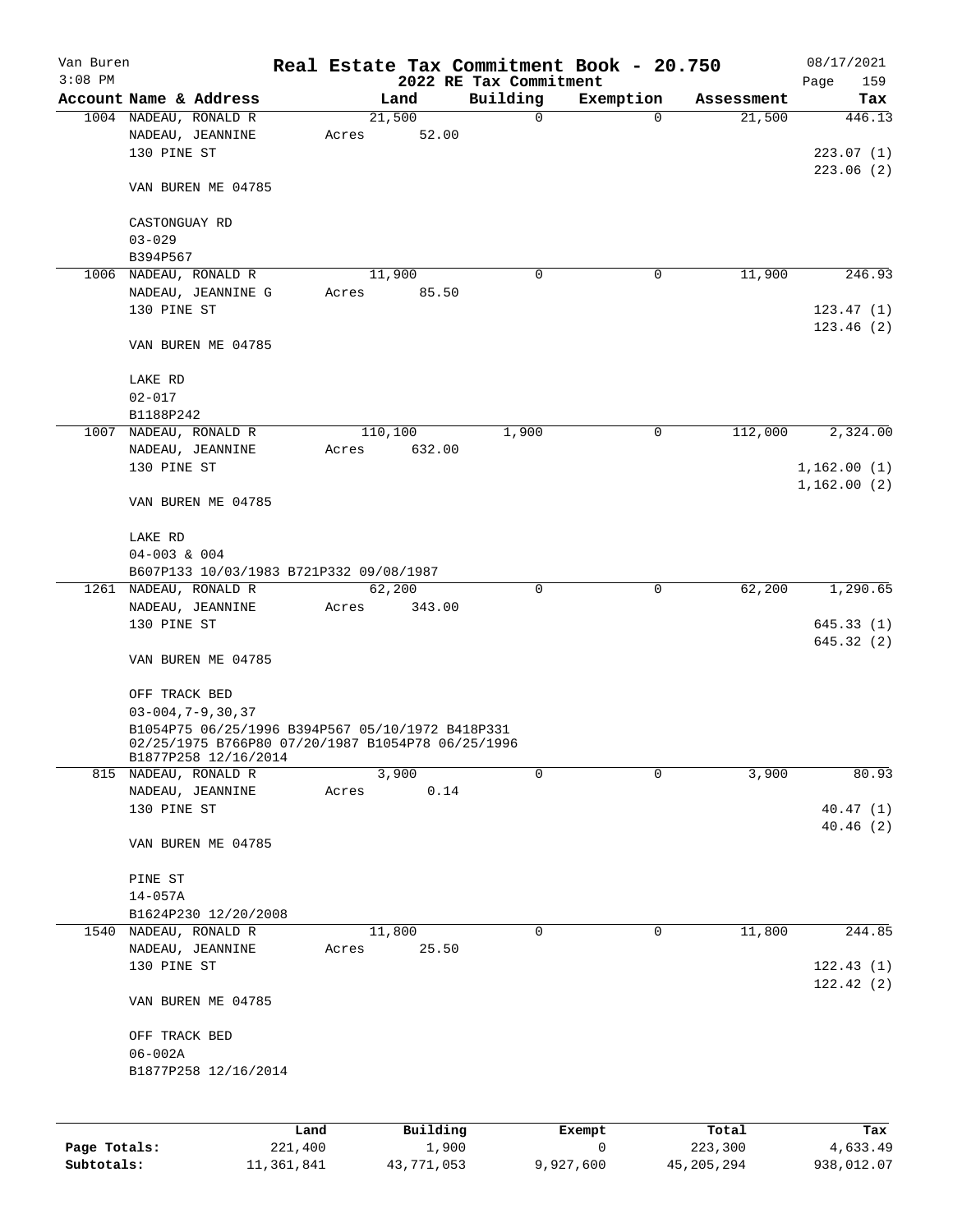| Van Buren<br>$3:08$ PM |                                          |        |      | 2022 RE Tax Commitment | Real Estate Tax Commitment Book - 20.750 |            | 08/17/2021<br>Page<br>160 |
|------------------------|------------------------------------------|--------|------|------------------------|------------------------------------------|------------|---------------------------|
|                        | Account Name & Address                   | Land   |      | Building               | Exemption                                | Assessment | Tax                       |
|                        | 1048 NATHAN MARQUIS                      | 12,000 |      | 175,100                | 25,000                                   | 162,100    | 3,363.58                  |
|                        | MARQUIS, ELISE R                         | Acres  | 2.47 |                        | 04 Homestead                             |            |                           |
|                        | 231 STATE STREET                         |        |      |                        |                                          |            | 1,681.79(1)               |
|                        | VAN BUREN ME 04785                       |        |      |                        |                                          |            | 1,681.79(2)               |
|                        |                                          |        |      |                        |                                          |            |                           |
|                        | 231 STATE ST                             |        |      |                        |                                          |            |                           |
|                        | $03 - 012F$                              |        |      |                        |                                          |            |                           |
|                        | B2021P287 07/05/2018                     |        |      |                        |                                          |            |                           |
| 1010                   | NEW BRUNSWICK ELECTRIC                   | 87,500 |      | $\mathbf 0$            | 0                                        | 87,500     | 1,815.63                  |
|                        | POWER                                    |        |      |                        |                                          |            |                           |
|                        | REAL ESTATE DEPARTMENT                   |        |      |                        |                                          |            |                           |
|                        | PO BOX 2000                              |        |      |                        |                                          |            | 907.82(1)                 |
|                        |                                          |        |      |                        |                                          |            | 907.81(2)                 |
|                        | FREDERICTON NB E3B4X                     |        |      |                        |                                          |            |                           |
|                        |                                          |        |      |                        |                                          |            |                           |
|                        | HAMLIN TOWN LINE                         |        |      |                        |                                          |            |                           |
|                        | $01 - 000$                               |        |      |                        |                                          |            |                           |
|                        | 768 NICHOLSON, TIMOTHY G                 | 10,600 |      | $\mathbf 0$            | $\mathbf 0$                              | 10,600     | 219.95                    |
|                        | 21 FOSTER STREET                         | Acres  | 1.14 |                        |                                          |            |                           |
|                        |                                          |        |      |                        |                                          |            | 109.98(1)                 |
|                        | SAUGUS MA 01906                          |        |      |                        |                                          |            | 109.97(2)                 |
|                        |                                          |        |      |                        |                                          |            |                           |
|                        | CHAMPLAIN ST                             |        |      |                        |                                          |            |                           |
|                        | $19 - 074$                               |        |      |                        |                                          |            |                           |
|                        | B2139P170 12/28/2020 B1864P10 08/14/2014 |        |      |                        |                                          |            |                           |
|                        | 192 NICHOLSON, TIMOTHY G                 | 10,700 |      | 77,200                 | $\mathbf 0$                              | 87,900     | 1,823.93                  |
|                        | 21 FOSTER STREET                         | Acres  | 1.16 |                        |                                          |            |                           |
|                        |                                          |        |      |                        |                                          |            | 911.97(1)                 |
|                        | SAUGUS MA 01906                          |        |      |                        |                                          |            | 911.96(2)                 |
|                        |                                          |        |      |                        |                                          |            |                           |
|                        |                                          |        |      |                        |                                          |            |                           |
|                        | 156 CHAMPLAIN ST                         |        |      |                        |                                          |            |                           |
|                        | $19 - 075$                               |        |      |                        |                                          |            |                           |
|                        | B2139P170 12/28/2020 B875P177            |        |      |                        |                                          |            |                           |
|                        | 919 NORSTATE FEDERAL CREDIT              | 4,500  |      | 38,800                 | 0                                        | 43,300     | 898.48                    |
|                        | UNION                                    |        |      |                        |                                          |            |                           |
|                        | 78 FOX STREET                            | Acres  | 0.18 |                        |                                          |            |                           |
|                        |                                          |        |      |                        |                                          |            | 449.24 (1)                |
|                        | MADAWASKA ME 04756                       |        |      |                        |                                          |            | 449.24 (2)                |
|                        |                                          |        |      |                        |                                          |            |                           |
|                        |                                          |        |      |                        |                                          |            |                           |
|                        | 112 PINE ST                              |        |      |                        |                                          |            |                           |
|                        | $14 - 071B$                              |        |      |                        |                                          |            |                           |
| 1012                   | B1109P250                                |        |      |                        | 0                                        | 205,100    | 4,255.83                  |
|                        | NORSTATE FEDERAL CREDIT<br>UNION         | 21,200 |      | 183,900                |                                          |            |                           |
|                        | 78 FOX STREET                            | Acres  | 1.82 |                        |                                          |            |                           |
|                        |                                          |        |      |                        |                                          |            | 2,127.92 (1)              |
|                        | MADAWASKA ME 04756                       |        |      |                        |                                          |            | 2,127.91(2)               |
|                        |                                          |        |      |                        |                                          |            |                           |
|                        |                                          |        |      |                        |                                          |            |                           |
|                        | 156 MAIN ST                              |        |      |                        |                                          |            |                           |
|                        | $17 - 056$                               |        |      |                        |                                          |            |                           |
|                        |                                          |        |      |                        |                                          |            |                           |
|                        |                                          |        |      |                        |                                          |            |                           |
|                        |                                          |        |      |                        |                                          |            |                           |

|              | Land       | Building     | Exempt    | Total      | Tax         |
|--------------|------------|--------------|-----------|------------|-------------|
| Page Totals: | 146,500    | 475,000      | 25,000    | 596,500    | 12,377.40   |
| Subtotals:   | 11,508,341 | 44, 246, 053 | 9,952,600 | 45,801,794 | 950, 389.47 |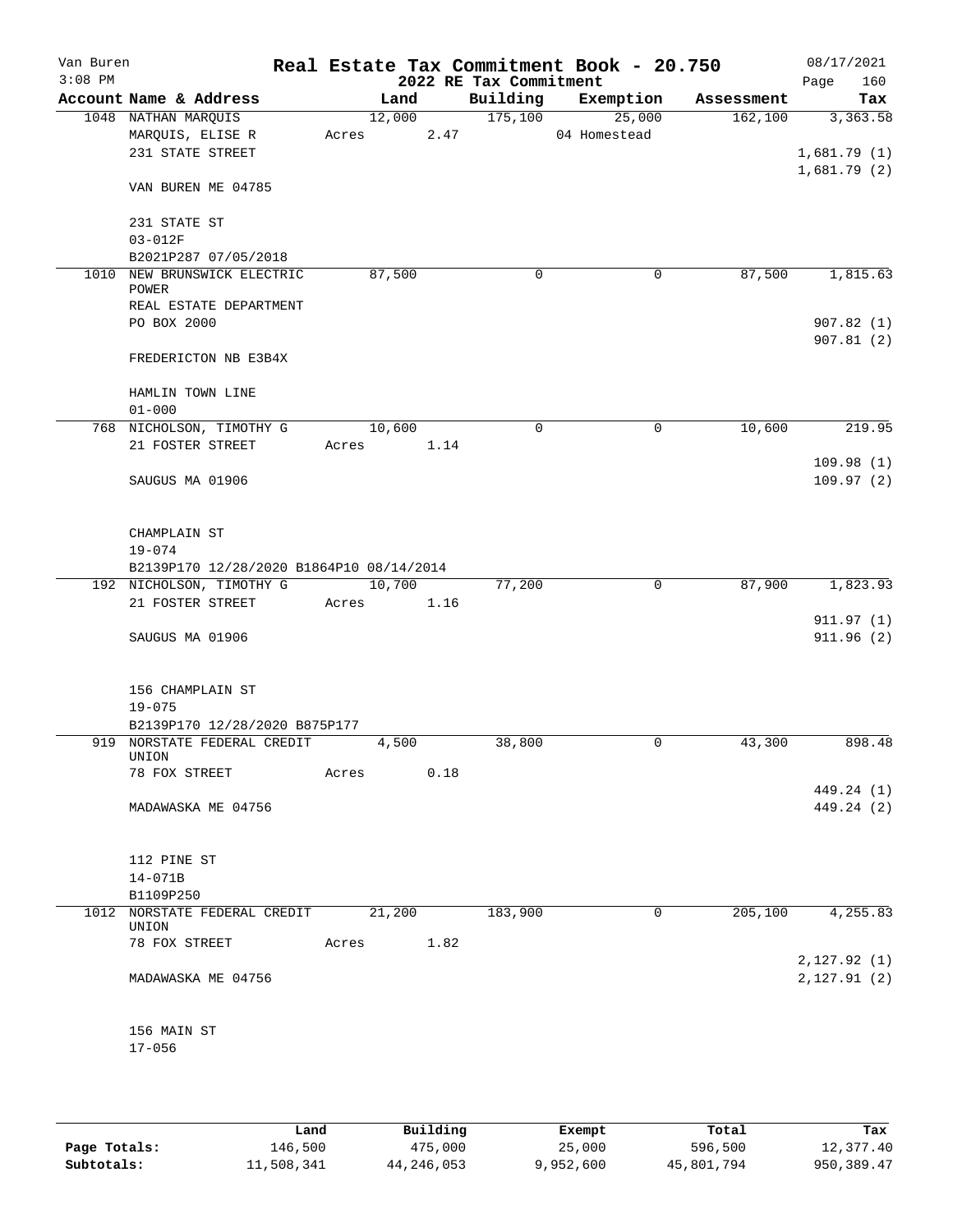| Van Buren |                                                      |        |      |                        | Real Estate Tax Commitment Book - 20.750 |            | 08/17/2021             |
|-----------|------------------------------------------------------|--------|------|------------------------|------------------------------------------|------------|------------------------|
| $3:08$ PM |                                                      |        |      | 2022 RE Tax Commitment |                                          |            | 161<br>Page            |
|           | Account Name & Address                               | Land   |      | Building               | Exemption                                | Assessment | Tax                    |
|           | 1013 NORTHERN AROOSTOOK<br>ASSOCIATES                | 50,200 |      | 423,700                | $\mathbf 0$                              | 473,900    | 9,833.43               |
|           | LIBERTY MGT GROUP INC                                | Acres  | 2.51 |                        |                                          |            |                        |
|           | 247 COMMERCIAL STREET,<br>STE A                      |        |      |                        |                                          |            | 4,916.72(1)            |
|           | ROCKPORT ME 04856                                    |        |      |                        |                                          |            | 4,916.71(2)            |
|           | 1 MAIN ST                                            |        |      |                        |                                          |            |                        |
|           | $13 - 001A$                                          |        |      |                        |                                          |            |                        |
|           | B610P228 10/27/1983<br>491 NORTHERN FINANCIAL HOME   | 5,900  |      | 35,800                 | $\mathbf 0$                              | 41,700     | 865.28                 |
|           | MORTGAGE CORP                                        |        |      |                        |                                          |            |                        |
|           | PO BOX 1461                                          | Acres  | 0.32 |                        |                                          |            |                        |
|           |                                                      |        |      |                        |                                          |            | 432.64 (1)             |
|           | BUZZARDS BAY MA 02532                                |        |      |                        |                                          |            | 432.64 (2)             |
|           | 13 MAIN ST                                           |        |      |                        |                                          |            |                        |
|           | $13 - 003$                                           |        |      |                        |                                          |            |                        |
|           | B1975P225 05/18/2017                                 |        |      |                        |                                          |            |                        |
| 1015      | NORTHERN NEW ENGLAND<br>TELEPHONE OPERATIONS,<br>LLC | 4,000  |      | 50,400                 | $\mathbf 0$                              | 54,400     | 1,128.80               |
|           | 770 ELM STREET                                       | Acres  | 0.20 |                        |                                          |            |                        |
|           | 2ND FLOOR<br>MANCHESTER NH 03101                     |        |      |                        |                                          |            | 564.40(1)<br>564.40(2) |
|           | 102 ST JOHN AVE                                      |        |      |                        |                                          |            |                        |
|           | $15 - 072$                                           |        |      |                        |                                          |            |                        |
|           | B1590P162                                            |        |      |                        |                                          |            |                        |
|           | 1528 NORTHERN STORAGE, INC.                          | 22,400 |      | $\mathbf 0$            | 0                                        | 22,400     | 464.80                 |
|           | PO BOX 1448                                          | Acres  | 2.60 |                        |                                          |            |                        |
|           |                                                      |        |      |                        |                                          |            | 232.40(1)              |
|           | CARIBOU ME 04736                                     |        |      |                        |                                          |            | 232.40 (2)             |
|           | MAIN ST                                              |        |      |                        |                                          |            |                        |
|           | $13 - 041$                                           |        |      |                        |                                          |            |                        |
|           | B2013P230 04/26/2018                                 |        |      |                        |                                          |            |                        |
|           | 1404 NUNEZ, ANNA K                                   | 6,600  |      | 77,400                 | 25,000                                   | 59,000     | 1,224.25               |
|           | 4754 ENGLISH AVE UNIT<br>103A                        | Acres  | 0.39 |                        | 04 Homestead                             |            |                        |
|           | C/O (PR) ANA ESTRADA                                 |        |      |                        |                                          |            | 612.13(1)              |
|           | FORT MEADE MD 20755                                  |        |      |                        |                                          |            | 612.12(2)              |
|           | 108 CENTER ST<br>$16 - 056$                          |        |      |                        |                                          |            |                        |
|           | B1743P113 11/23/2011                                 |        |      |                        |                                          |            |                        |
|           |                                                      |        |      |                        |                                          |            |                        |

|              | Land       | Building   |           | Total      | Tax        |
|--------------|------------|------------|-----------|------------|------------|
|              |            |            | Exempt    |            |            |
| Page Totals: | 89,100     | 587,300    | 25,000    | 651,400    | 13,516.56  |
| Subtotals:   | 11,597,441 | 44,833,353 | 9,977,600 | 46,453,194 | 963,906.03 |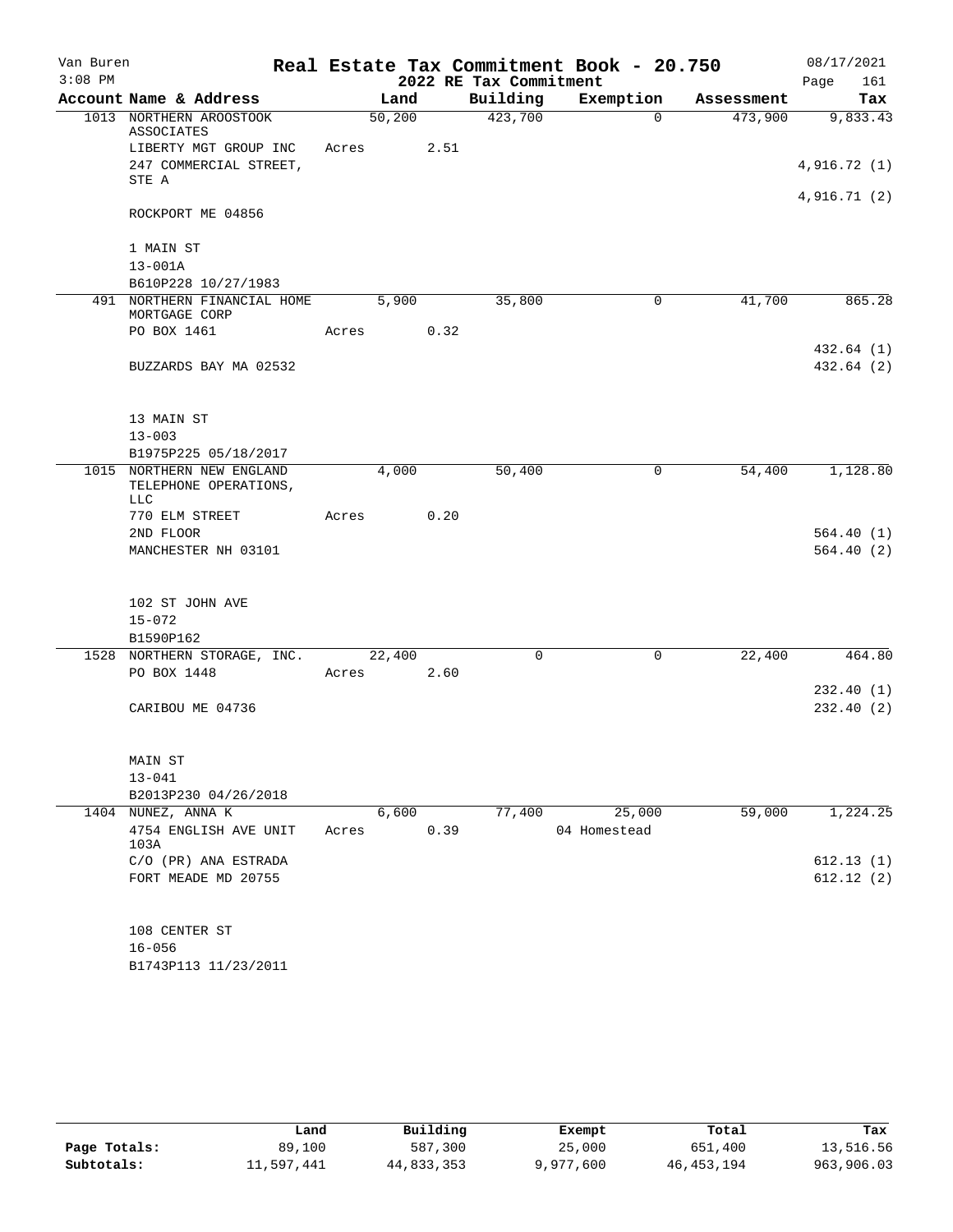| Van Buren<br>$3:08$ PM |                                          |       |       |      | 2022 RE Tax Commitment | Real Estate Tax Commitment Book - 20.750 |            | 08/17/2021<br>162<br>Page |
|------------------------|------------------------------------------|-------|-------|------|------------------------|------------------------------------------|------------|---------------------------|
|                        | Account Name & Address                   |       | Land  |      | Building               | Exemption                                | Assessment | Tax                       |
|                        | 1311 NUNEZ, EDWIN                        |       | 4,900 |      | 51,200                 | 25,000                                   | 31,100     | 645.33                    |
|                        | LABRECK, ANNA                            | Acres |       | 0.22 |                        | 04 Homestead                             |            |                           |
|                        | 105 COTE STREET                          |       |       |      |                        |                                          |            | 322.67(1)                 |
|                        |                                          |       |       |      |                        |                                          |            | 322.66(2)                 |
|                        | VAN BUREN ME 04785                       |       |       |      |                        |                                          |            |                           |
|                        | 105 COTE ST                              |       |       |      |                        |                                          |            |                           |
|                        | $18 - 111$                               |       |       |      |                        |                                          |            |                           |
|                        | B2069P240 08/09/2019                     |       |       |      |                        |                                          |            |                           |
|                        | 425 OCZKOWSKI, PATRICIA A                |       | 4,500 |      | 89,500                 | 31,000                                   | 63,000     | 1,307.25                  |
|                        | 103 ROOSEVELT AVENUE                     | Acres |       | 0.18 |                        | 04 Homestead                             |            |                           |
|                        |                                          |       |       |      |                        | 03 Veteran (Non-Maine<br>Enlisted)       |            | 653.63(1)                 |
|                        | VAN BUREN ME 04785                       |       |       |      |                        |                                          |            | 653.62(2)                 |
|                        |                                          |       |       |      |                        |                                          |            |                           |
|                        | 103 ROOSEVELT AVE                        |       |       |      |                        |                                          |            |                           |
|                        | $14 - 048$                               |       |       |      |                        |                                          |            |                           |
|                        | B1914P49 10/30/2015                      |       |       |      |                        |                                          |            |                           |
|                        | 1018 O'NEIL, KAREN                       |       | 5,500 |      | 51,500                 | 25,000                                   | 32,000     | 664.00                    |
|                        | 111 FULTON STREET                        | Acres |       | 0.27 |                        | 04 Homestead                             |            |                           |
|                        |                                          |       |       |      |                        |                                          |            | 332.00(1)                 |
|                        | VAN BUREN ME 04785                       |       |       |      |                        |                                          |            | 332.00 (2)                |
|                        | 111 FULTON ST                            |       |       |      |                        |                                          |            |                           |
|                        | $20 - 003$                               |       |       |      |                        |                                          |            |                           |
|                        | B852P204                                 |       |       |      |                        |                                          |            |                           |
|                        | 1019 OPTO-DENT, INC                      |       | 3,800 |      | 80,700                 | 0                                        | 84,500     | 1,753.38                  |
|                        | C/O CHARLES PLOURDE                      | Acres |       | 0.19 |                        |                                          |            |                           |
|                        | PO BOX 300                               |       |       |      |                        |                                          |            | 876.69(1)                 |
|                        |                                          |       |       |      |                        |                                          |            | 876.69(2)                 |
|                        | VAN BUREN ME 04785                       |       |       |      |                        |                                          |            |                           |
|                        | 67 MAIN ST                               |       |       |      |                        |                                          |            |                           |
|                        | $15 - 020$                               |       |       |      |                        |                                          |            |                           |
|                        | B1076P309 07/11/1997                     |       |       |      |                        |                                          |            |                           |
|                        | 1025 OUELLET, DONALDA<br>682 HAMLIN ROAD |       | 6,000 |      | 42,800                 | 0                                        | 48,800     | 1,012.60                  |
|                        |                                          | Acres |       | 0.33 |                        |                                          |            | 506.30(1)                 |
|                        | HAMLIN ME 04785                          |       |       |      |                        |                                          |            | 506.30(2)                 |
|                        |                                          |       |       |      |                        |                                          |            |                           |
|                        | 118 ST BRUNO ST                          |       |       |      |                        |                                          |            |                           |
|                        | $17 - 045$                               |       |       |      |                        |                                          |            |                           |
|                        | B1942P195 07/27/2016                     |       |       |      |                        |                                          |            |                           |
|                        | 1029 OUELLET, DONALDA S                  |       | 5,800 |      | 40,300                 | 0                                        | 46,100     | 956.58                    |
|                        | 682 HAMLIN ROAD                          | Acres |       | 0.30 |                        |                                          |            |                           |
|                        |                                          |       |       |      |                        |                                          |            | 478.29(1)                 |
|                        | HAMLIN ME 04785                          |       |       |      |                        |                                          |            | 478.29 (2)                |
|                        | 150 MCKINLEY ST                          |       |       |      |                        |                                          |            |                           |
|                        | $14 - 038$                               |       |       |      |                        |                                          |            |                           |
|                        | B1942P195 07/27/2016                     |       |       |      |                        |                                          |            |                           |
|                        |                                          |       |       |      |                        |                                          |            |                           |
|                        |                                          |       |       |      |                        |                                          |            |                           |
|                        |                                          |       |       |      |                        |                                          |            |                           |

|              | Land       | Building   | Exempt     | Total      | Tax          |
|--------------|------------|------------|------------|------------|--------------|
| Page Totals: | 30,500     | 356,000    | 81,000     | 305,500    | 6,339.14     |
| Subtotals:   | 11,627,941 | 45,189,353 | 10,058,600 | 46,758,694 | 970, 245. 17 |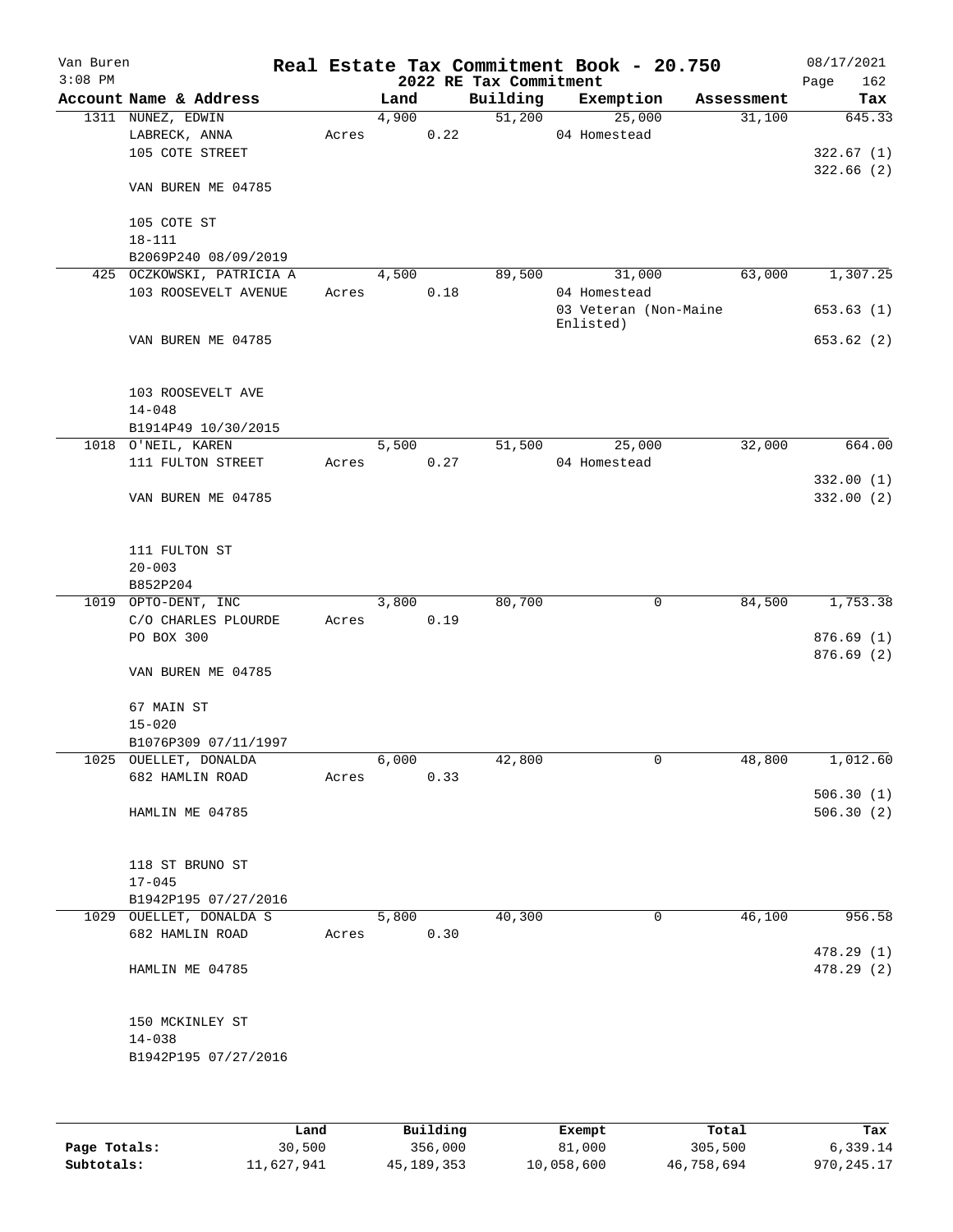| Van Buren<br>$3:08$ PM |                                         |       |        |      | 2022 RE Tax Commitment | Real Estate Tax Commitment Book - 20.750 |            | 08/17/2021<br>163<br>Page |
|------------------------|-----------------------------------------|-------|--------|------|------------------------|------------------------------------------|------------|---------------------------|
|                        | Account Name & Address                  |       | Land   |      | Building               | Exemption                                | Assessment | Tax                       |
|                        | 1021 OUELLET, DONALDA S                 |       | 6,100  |      | 42,800                 | $\Omega$                                 | 48,900     | 1,014.68                  |
|                        | 682 HAMLIN ROAD                         | Acres |        | 0.34 |                        |                                          |            |                           |
|                        |                                         |       |        |      |                        |                                          |            | 507.34(1)                 |
|                        | HAMLIN ME 04785                         |       |        |      |                        |                                          |            | 507.34(2)                 |
|                        |                                         |       |        |      |                        |                                          |            |                           |
|                        | 317 MAIN ST                             |       |        |      |                        |                                          |            |                           |
|                        | $20 - 049$                              |       |        |      |                        |                                          |            |                           |
|                        | B1942P195 07/27/2016                    |       |        |      |                        |                                          |            |                           |
|                        | 1027 OUELLET, DONALDA S                 |       | 1,200  |      | 12,500                 | $\mathbf 0$                              | 13,700     | 284.28                    |
|                        | 682 HAMLIN ROAD                         | Acres |        | 0.11 |                        |                                          |            |                           |
|                        |                                         |       |        |      |                        |                                          |            | 142.14(1)                 |
|                        | HAMLIN ME 04785                         |       |        |      |                        |                                          |            | 142.14(2)                 |
|                        |                                         |       |        |      |                        |                                          |            |                           |
|                        |                                         |       |        |      |                        |                                          |            |                           |
|                        | 129 HIGH ST                             |       |        |      |                        |                                          |            |                           |
|                        | 14-071C                                 |       |        |      |                        |                                          |            |                           |
|                        | B1942P195 07/27/2016                    |       |        |      |                        |                                          |            |                           |
|                        | 1020 OUELLET, DONALDA S                 |       | 4,700  |      | 62,100                 | $\mathbf 0$                              | 66,800     | 1,386.10                  |
|                        | 682 HAMLIN ROAD                         | Acres |        | 0.20 |                        |                                          |            |                           |
|                        | HAMLIN ME 04785                         |       |        |      |                        |                                          |            | 693.05 (1)<br>693.05(2)   |
|                        |                                         |       |        |      |                        |                                          |            |                           |
|                        |                                         |       |        |      |                        |                                          |            |                           |
|                        | 123 FULTON ST                           |       |        |      |                        |                                          |            |                           |
|                        | $20 - 007$                              |       |        |      |                        |                                          |            |                           |
|                        | B1942P195 07/27/2016                    |       |        |      |                        |                                          |            |                           |
|                        | 1031 OUELLET, MITCHELL R                |       | 2,400  |      | $\mathbf 0$            | 0                                        | 2,400      | 49.80                     |
|                        | 1484 AROOSTOOK ROAD                     | Acres |        | 0.12 |                        |                                          |            |                           |
|                        |                                         |       |        |      |                        |                                          |            | 24.90(1)                  |
|                        | WALLAGRASS ME 04781                     |       |        |      |                        |                                          |            | 24.90(2)                  |
|                        |                                         |       |        |      |                        |                                          |            |                           |
|                        | 48 MAIN ST                              |       |        |      |                        |                                          |            |                           |
|                        | $15 - 104$                              |       |        |      |                        |                                          |            |                           |
|                        | B1672P252 03/17/2010 B1324P116          |       |        |      |                        |                                          |            |                           |
|                        | 1072 OUELLETTE ROBERT D                 |       | 10,500 |      | 98,000                 | 25,000                                   | 83,500     | 1,732.63                  |
|                        | OUELLETTE MARIE Y                       | Acres |        | 1.03 |                        | 04 Homestead                             |            |                           |
|                        | 141 TOWER DRIVE                         |       |        |      |                        |                                          |            | 866.32 (1)                |
|                        |                                         |       |        |      |                        |                                          |            | 866.31(2)                 |
|                        | VAN BUREN ME 04785                      |       |        |      |                        |                                          |            |                           |
|                        |                                         |       |        |      |                        |                                          |            |                           |
|                        | 141 TOWER DR                            |       |        |      |                        |                                          |            |                           |
|                        | 12B-002                                 |       |        |      |                        |                                          |            |                           |
|                        | B603P313                                |       |        |      |                        |                                          |            |                           |
|                        | 1075 OUELLETTE RODNEY                   |       | 6,800  |      | 71,800                 | 25,000                                   | 53,600     | 1,112.20                  |
|                        | OUELLETTE DIANE<br>133 CLOVERHILL DRIVE | Acres |        | 0.42 |                        | 04 Homestead                             |            | 556.10(1)                 |
|                        |                                         |       |        |      |                        |                                          |            | 556.10(2)                 |
|                        | VAN BUREN ME 04785                      |       |        |      |                        |                                          |            |                           |
|                        |                                         |       |        |      |                        |                                          |            |                           |
|                        | 133 CLOVERHILL DR                       |       |        |      |                        |                                          |            |                           |
|                        | 18C-007                                 |       |        |      |                        |                                          |            |                           |
|                        | B1571P349                               |       |        |      |                        |                                          |            |                           |
|                        |                                         |       |        |      |                        |                                          |            |                           |
|                        |                                         |       |        |      |                        |                                          |            |                           |
|                        |                                         |       |        |      |                        |                                          |            |                           |

|              | Land       | Building   | Exempt     | Total      | Tax        |
|--------------|------------|------------|------------|------------|------------|
| Page Totals: | 31,700     | 287,200    | 50,000     | 268,900    | 5,579.69   |
| Subtotals:   | 11,659,641 | 45,476,553 | 10,108,600 | 47,027,594 | 975,824.86 |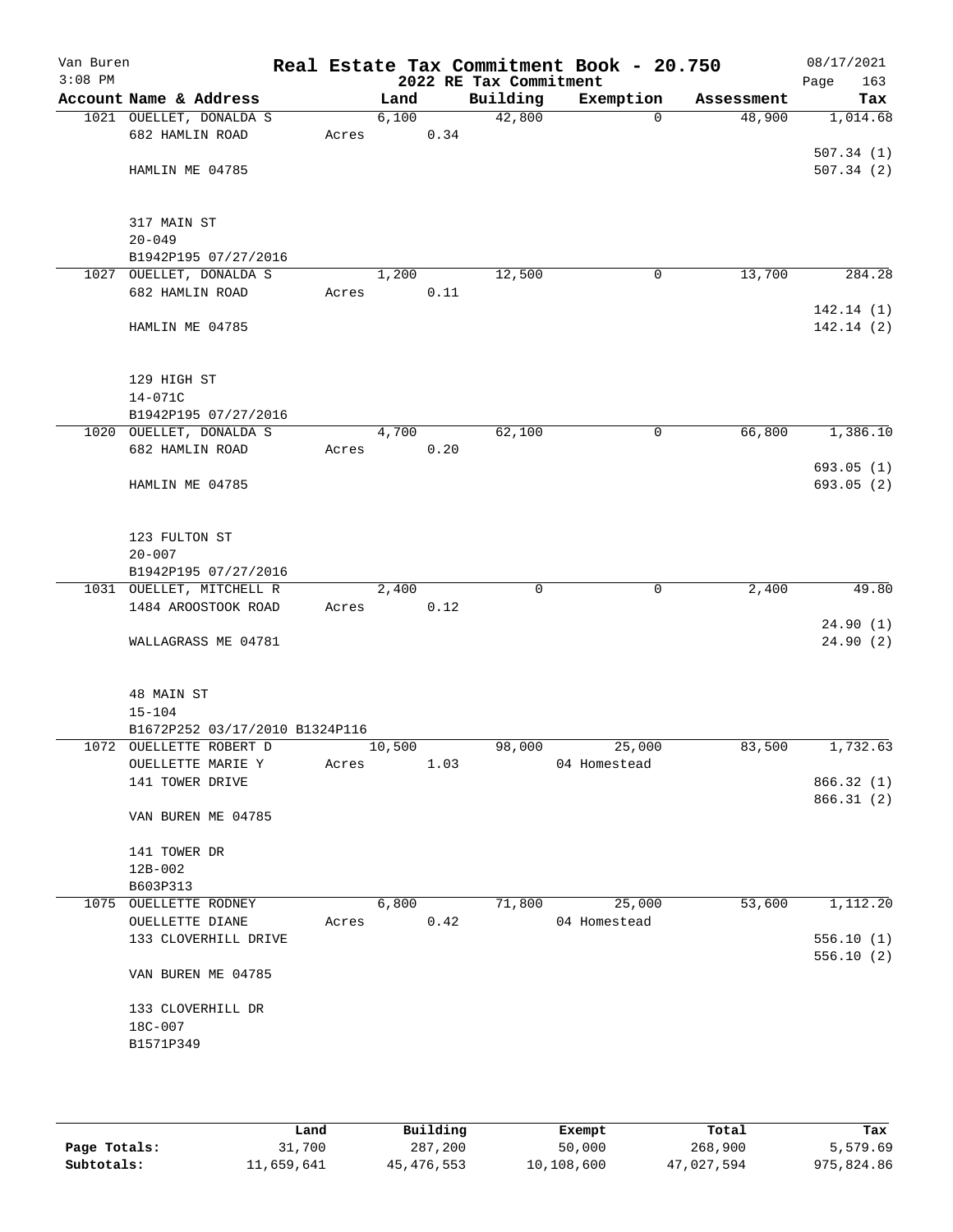| Van Buren<br>$3:08$ PM |                                                                                              |       |        |      | 2022 RE Tax Commitment | Real Estate Tax Commitment Book - 20.750 |             | 08/17/2021<br>164<br>Page |
|------------------------|----------------------------------------------------------------------------------------------|-------|--------|------|------------------------|------------------------------------------|-------------|---------------------------|
|                        | Account Name & Address                                                                       |       | Land   |      | Building               | Exemption                                | Assessment  | Tax                       |
|                        | 1081 OUELLETTE SCOTT N                                                                       |       | 9,800  |      |                        | 97,800<br>25,000                         | 82,600      | 1,713.95                  |
|                        | OUELLETTE BECKY L                                                                            | Acres |        | 0.87 |                        | 04 Homestead                             |             |                           |
|                        | 110 POND ROAD                                                                                |       |        |      |                        |                                          |             | 856.98 (1)                |
|                        |                                                                                              |       |        |      |                        |                                          |             | 856.97 (2)                |
|                        | VAN BUREN ME 04785                                                                           |       |        |      |                        |                                          |             |                           |
|                        |                                                                                              |       |        |      |                        |                                          |             |                           |
|                        | 110 POND RD                                                                                  |       |        |      |                        |                                          |             |                           |
|                        | $16 - 014$                                                                                   |       |        |      |                        |                                          |             |                           |
|                        | B1210P106                                                                                    |       |        |      |                        |                                          |             |                           |
|                        | 1082 OUELLETTE SCOTT P                                                                       |       | 5,100  |      | 16,100                 | 21,200                                   | $\mathbf 0$ | 0.00                      |
|                        | 168 HIGH STREET                                                                              | Acres |        | 0.24 |                        | 04 Homestead                             |             |                           |
|                        |                                                                                              |       |        |      |                        |                                          |             |                           |
|                        | VAN BUREN ME 04785                                                                           |       |        |      |                        |                                          |             |                           |
|                        |                                                                                              |       |        |      |                        |                                          |             |                           |
|                        |                                                                                              |       |        |      |                        |                                          |             |                           |
|                        | 168 HIGH ST                                                                                  |       |        |      |                        |                                          |             |                           |
|                        | $14 - 088$                                                                                   |       |        |      |                        |                                          |             |                           |
|                        | B1251P318                                                                                    |       |        |      |                        |                                          |             |                           |
|                        | 360 OUELLETTE, BRITTANY E                                                                    |       | 4,500  |      | 39,700                 | 0                                        | 44,200      | 917.15                    |
|                        | PARENT, KEITH                                                                                | Acres |        | 0.18 |                        |                                          |             |                           |
|                        | 111 TYLER STREET                                                                             |       |        |      |                        |                                          |             | 458.58 (1)                |
|                        |                                                                                              |       |        |      |                        |                                          |             | 458.57 (2)                |
|                        | VAN BUREN ME 04785                                                                           |       |        |      |                        |                                          |             |                           |
|                        |                                                                                              |       |        |      |                        |                                          |             |                           |
|                        | 111 TYLER ST                                                                                 |       |        |      |                        |                                          |             |                           |
|                        | $18 - 102$                                                                                   |       |        |      |                        |                                          |             |                           |
|                        |                                                                                              |       |        |      |                        |                                          |             |                           |
|                        | B2073P133 09/17/2019                                                                         |       |        |      |                        |                                          |             |                           |
|                        | 1087 OUELLETTE, CHARLES                                                                      |       | 4,800  |      | 12,600                 | 0                                        | 17,400      | 361.05                    |
|                        | OUELLETTE, VELMA                                                                             | Acres |        | 0.21 |                        |                                          |             |                           |
|                        | 330 STATE ST                                                                                 |       |        |      |                        |                                          |             | 180.53(1)                 |
|                        |                                                                                              |       |        |      |                        |                                          |             | 180.52(2)                 |
|                        | VAN BUREN ME 04785                                                                           |       |        |      |                        |                                          |             |                           |
|                        |                                                                                              |       |        |      |                        |                                          |             |                           |
|                        | 105 ST JOHN AVE                                                                              |       |        |      |                        |                                          |             |                           |
|                        | $15 - 074$                                                                                   |       |        |      |                        |                                          |             |                           |
|                        | B1490P331 04/06/2006                                                                         |       |        |      |                        |                                          |             |                           |
|                        | 1037 OUELLETTE, CHARLES                                                                      |       | 4,600  |      | 56,000                 | 0                                        | 60,600      | 1,257.45                  |
|                        | $\begin{minipage}{.4\linewidth} \textbf{OUELLETTE}\textit{, } \textbf{VELMA} \end{minipage}$ | Acres |        | 0.23 |                        |                                          |             |                           |
|                        | 330 STATE ST                                                                                 |       |        |      |                        |                                          |             | 628.73(1)                 |
|                        |                                                                                              |       |        |      |                        |                                          |             | 628.72(2)                 |
|                        | VAN BUREN ME 04785                                                                           |       |        |      |                        |                                          |             |                           |
|                        |                                                                                              |       |        |      |                        |                                          |             |                           |
|                        | 44 MAIN ST                                                                                   |       |        |      |                        |                                          |             |                           |
|                        | $15 - 106$                                                                                   |       |        |      |                        |                                          |             |                           |
|                        | B1343P186                                                                                    |       |        |      |                        |                                          |             |                           |
|                        | 1038 OUELLETTE, CHARLES G                                                                    |       | 10,400 |      | 33,300                 | 0                                        | 43,700      | 906.78                    |
|                        | OUELLETTE, VELMA A                                                                           | Acres |        | 0.52 |                        |                                          |             |                           |
|                        | 330 STATE ST                                                                                 |       |        |      |                        |                                          |             | 453.39 (1)                |
|                        |                                                                                              |       |        |      |                        |                                          |             | 453.39 (2)                |
|                        | VAN BUREN ME 04785                                                                           |       |        |      |                        |                                          |             |                           |
|                        |                                                                                              |       |        |      |                        |                                          |             |                           |
|                        | 236 MAIN ST                                                                                  |       |        |      |                        |                                          |             |                           |
|                        | $18 - 070A$                                                                                  |       |        |      |                        |                                          |             |                           |
|                        | B988P176                                                                                     |       |        |      |                        |                                          |             |                           |
|                        |                                                                                              |       |        |      |                        |                                          |             |                           |
|                        |                                                                                              |       |        |      |                        |                                          |             |                           |
|                        |                                                                                              |       |        |      |                        |                                          |             |                           |

|              | Land       | Building   | Exempt     | Total      | Tax        |
|--------------|------------|------------|------------|------------|------------|
| Page Totals: | 39,200     | 255,500    | 46,200     | 248,500    | 5,156.38   |
| Subtotals:   | 11,698,841 | 45,732,053 | 10,154,800 | 47,276,094 | 980,981.24 |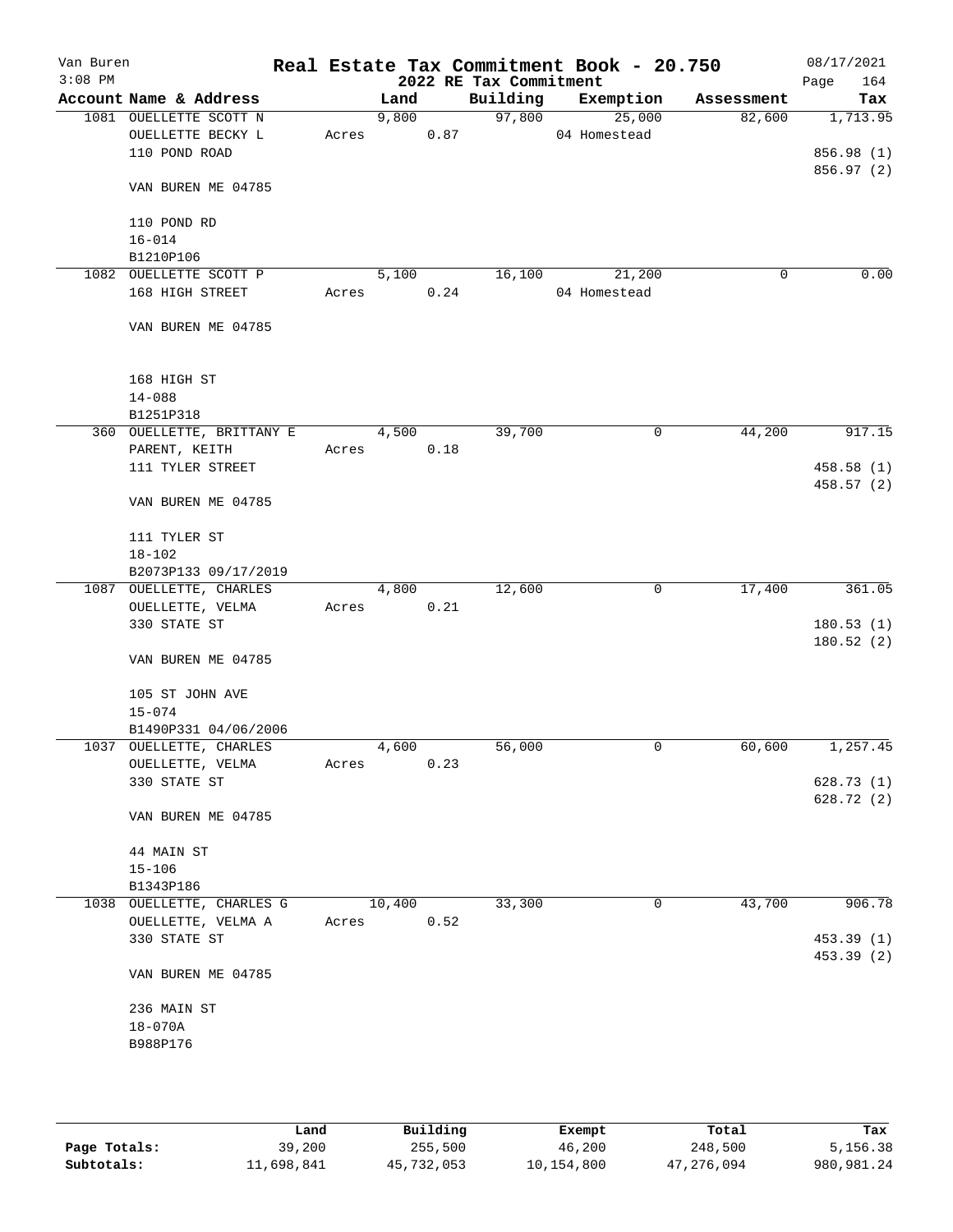| Van Buren<br>$3:08$ PM |                           |            |      | 2022 RE Tax Commitment | Real Estate Tax Commitment Book - 20.750 |             | 08/17/2021<br>Page<br>165 |
|------------------------|---------------------------|------------|------|------------------------|------------------------------------------|-------------|---------------------------|
|                        | Account Name & Address    | Land       |      | Building               | Exemption                                | Assessment  | Tax                       |
|                        | 1039 OUELLETTE, CHARLES G | 12,900     |      | 91,300                 | 25,000                                   | 79,200      | 1,643.40                  |
|                        | OUELLETTE, VELMA A        | Acres 2.00 |      |                        | 04 Homestead                             |             |                           |
|                        | 330 STATE ST              |            |      |                        |                                          |             | 821.70 (1)                |
|                        |                           |            |      |                        |                                          |             | 821.70 (2)                |
|                        | VAN BUREN ME 04785        |            |      |                        |                                          |             |                           |
|                        | 330 STATE ST              |            |      |                        |                                          |             |                           |
|                        | $03 - 022$                |            |      |                        |                                          |             |                           |
|                        | B725P65                   |            |      |                        |                                          |             |                           |
|                        | 1042 OUELLETTE, DANIEL JR | 11,000     |      | 91,700                 | 25,000                                   | 77,700      | 1,612.28                  |
|                        | OUELLETTE, BRENDA E       | Acres      | 1.47 |                        | 04 Homestead                             |             |                           |
|                        | 142 STATE STREET          |            |      |                        |                                          |             | 806.14(1)                 |
|                        |                           |            |      |                        |                                          |             | 806.14(2)                 |
|                        | VAN BUREN ME 04785        |            |      |                        |                                          |             |                           |
|                        | 142 STATE ST              |            |      |                        |                                          |             |                           |
|                        | $12A - 026$               |            |      |                        |                                          |             |                           |
|                        | B1055P98                  |            |      |                        |                                          |             |                           |
|                        | 1043 OUELLETTE, DONALD L  | 9,300      |      | 61,900                 | 25,000                                   | 46,200      | 958.65                    |
|                        | OUELLETTE, CARMEN         | Acres      | 0.78 |                        | 04 Homestead                             |             |                           |
|                        | 156 HIGH STREET           |            |      |                        |                                          |             | 479.33 (1)                |
|                        |                           |            |      |                        |                                          |             | 479.32 (2)                |
|                        | VAN BUREN ME 04785        |            |      |                        |                                          |             |                           |
|                        | 156 HIGH ST               |            |      |                        |                                          |             |                           |
|                        | $14 - 098$                |            |      |                        |                                          |             |                           |
|                        | B450P255                  |            |      |                        |                                          |             |                           |
|                        | 936 OUELLETTE, GARY J     | 4,700      |      | 35,900                 |                                          | 40,600<br>0 | 842.45                    |
|                        | OUELLETTE, ANGELA M       | Acres      | 0.20 |                        |                                          |             |                           |
|                        | 109 CHAMPLAIN STREET      |            |      |                        |                                          |             | 421.23(1)                 |
|                        |                           |            |      |                        |                                          |             | 421.22(2)                 |
|                        | VAN BUREN ME 04785        |            |      |                        |                                          |             |                           |
|                        | 109 CHAMPLAIN ST          |            |      |                        |                                          |             |                           |
|                        | $20 - 033$                |            |      |                        |                                          |             |                           |
|                        | B2101P198 05/05/2020      |            |      |                        |                                          |             |                           |
|                        | 1045 OUELLETTE, GARY S    | 8,500      |      | 41,900                 | 25,000                                   | 25,400      | 527.05                    |
|                        | OUELLETTE, LINDA M        | Acres      | 0.66 |                        | 04 Homestead                             |             |                           |
|                        | 156 STATE STREET          |            |      |                        |                                          |             | 263.53(1)                 |
|                        | VAN BUREN ME 04785        |            |      |                        |                                          |             | 263.52(2)                 |
|                        |                           |            |      |                        |                                          |             |                           |
|                        | 156 STATE ST              |            |      |                        |                                          |             |                           |
|                        | 12A-023                   |            |      |                        |                                          |             |                           |
|                        | B960P272                  |            |      |                        |                                          |             |                           |
|                        | 1030 OUELLETTE, GENE C    | 5,800      |      | 67,300                 |                                          | 73,100<br>0 | 1,516.83                  |
|                        | OUELLETTE, MILLIE A       | Acres      | 0.31 |                        |                                          |             |                           |
|                        | 192 LYNNE ST              |            |      |                        |                                          |             | 758.42(1)                 |
|                        |                           |            |      |                        |                                          |             | 758.41(2)                 |
|                        | VAN BUREN ME 04785        |            |      |                        |                                          |             |                           |
|                        | 192 LYNNE ST              |            |      |                        |                                          |             |                           |
|                        | $19 - 080$                |            |      |                        |                                          |             |                           |
|                        | B2086P225 12/18/2019      |            |      |                        |                                          |             |                           |
|                        |                           |            |      |                        |                                          |             |                           |
|                        |                           |            |      |                        |                                          |             |                           |

|              | Land       | Building   | Exempt     | Total      | Tax        |
|--------------|------------|------------|------------|------------|------------|
| Page Totals: | 52,200     | 390,000    | 100,000    | 342,200    | 7,100.66   |
| Subtotals:   | 11,751,041 | 46,122,053 | 10,254,800 | 47,618,294 | 988,081.90 |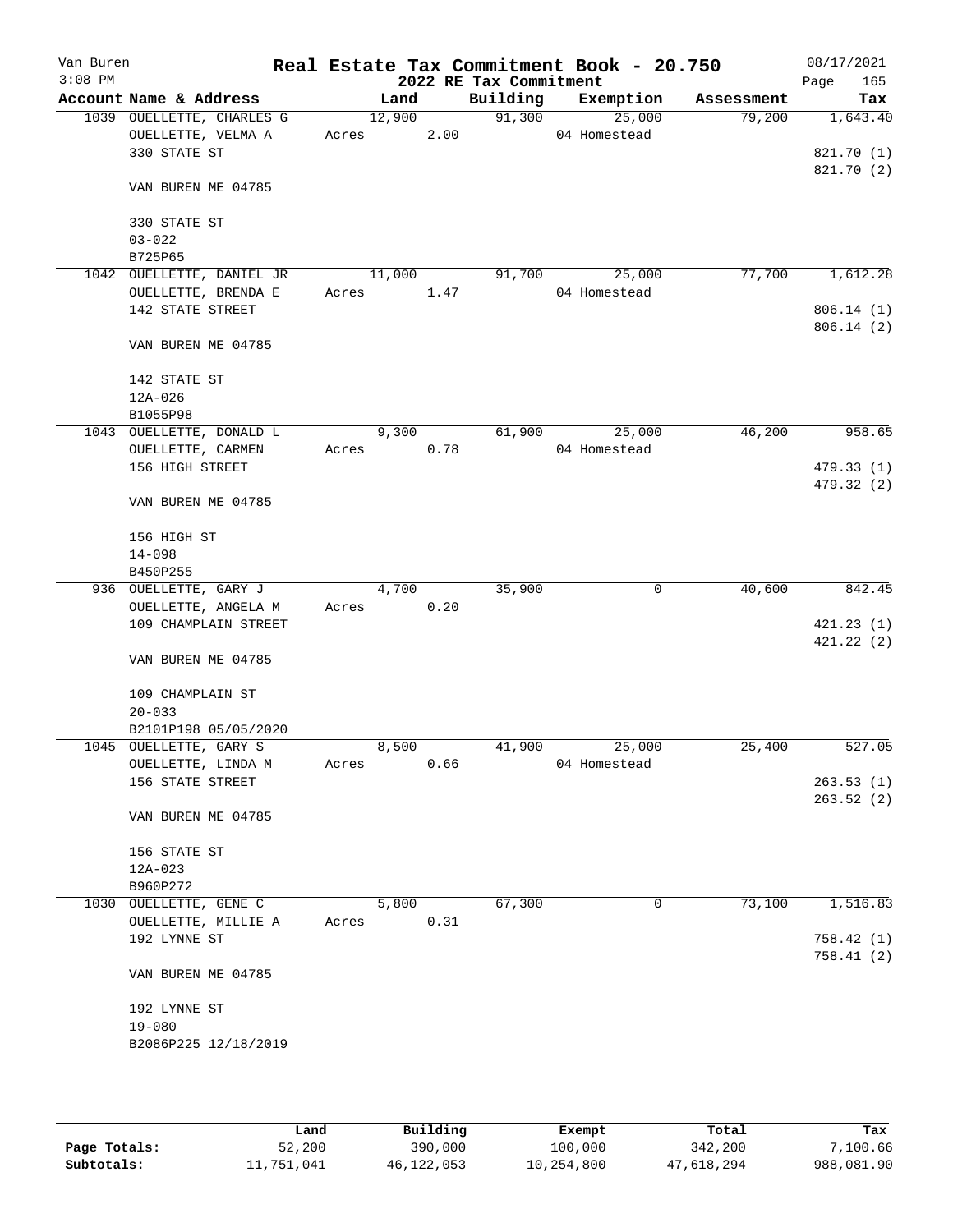| Van Buren    |                                                              |       |          |                        | Real Estate Tax Commitment Book - 20.750 |            | 08/17/2021             |
|--------------|--------------------------------------------------------------|-------|----------|------------------------|------------------------------------------|------------|------------------------|
| $3:08$ PM    |                                                              |       |          | 2022 RE Tax Commitment |                                          |            | 166<br>Page            |
|              | Account Name & Address                                       |       | Land     | Building               | Exemption                                | Assessment | Tax                    |
|              | 1047 OUELLETTE, GLORIA J                                     |       | 7,600    | 20,000                 | $\Omega$                                 | 27,600     | 572.70                 |
|              | PO BOX 142                                                   | Acres | 0.52     |                        |                                          |            |                        |
|              | VAN BUREN ME 04785                                           |       |          |                        |                                          |            | 286.35(1)<br>286.35(2) |
|              |                                                              |       |          |                        |                                          |            |                        |
|              |                                                              |       |          |                        |                                          |            |                        |
|              | 141 MARION DR                                                |       |          |                        |                                          |            |                        |
|              | 18B-013<br>B1912P24 10/09/2015 B1907P274 09/08/2015 B718P107 |       |          |                        |                                          |            |                        |
|              | 08/03/1987                                                   |       |          |                        |                                          |            |                        |
|              | 1046 OUELLETTE, GORDON D.<br>(LIFE ESTATE)                   |       | 6,000    | 70,200                 | 35,000                                   | 41,200     | 854.90                 |
|              | OUELLETTE, KENNETH C                                         | Acres | 0.33     |                        | 04 Homestead                             |            |                        |
|              | 75 LAPLANTE ROAD                                             |       |          |                        | 25 Blind                                 |            | 427.45(1)              |
|              |                                                              |       |          |                        | 02 Veteran                               |            | 427.45(2)              |
|              | CYR PLANTATION ME 04785                                      |       |          |                        |                                          |            |                        |
|              | 140 MARION DR                                                |       |          |                        |                                          |            |                        |
|              | 18B-014                                                      |       |          |                        |                                          |            |                        |
|              | B1923P314 02/26/2016                                         |       |          |                        |                                          |            |                        |
|              | 900 OUELLETTE, JACOB                                         |       | 5,300    | 87,900                 | 25,000                                   | 68,200     | 1,415.15               |
|              | 109 ST FRANCIS STREET                                        | Acres | 0.25     |                        | 04 Homestead                             |            |                        |
|              |                                                              |       |          |                        |                                          |            | 707.58(1)              |
|              | VAN BUREN ME 04785                                           |       |          |                        |                                          |            | 707.57(2)              |
|              |                                                              |       |          |                        |                                          |            |                        |
|              | 109 ST FRANCIS ST                                            |       |          |                        |                                          |            |                        |
|              | $13 - 029$                                                   |       |          |                        |                                          |            |                        |
|              | B1693P270 08/26/2010 B1387P296<br>808 OUELLETTE, JASON L     |       | 6,100    | 77,200                 | 25,000                                   | 58,300     | 1,209.73               |
|              | OUELLETTE, LILLIAN L                                         | Acres | 0.34     |                        | 04 Homestead                             |            |                        |
|              | 181 LYNNE STREET                                             |       |          |                        |                                          |            | 604.87(1)              |
|              |                                                              |       |          |                        |                                          |            | 604.86(2)              |
|              | VAN BUREN ME 04785                                           |       |          |                        |                                          |            |                        |
|              | 181 LYNNE ST                                                 |       |          |                        |                                          |            |                        |
|              | $19 - 069$                                                   |       |          |                        |                                          |            |                        |
|              | B1933P248 05/20/2016                                         |       |          |                        |                                          |            |                        |
| 318          | OUELLETTE, JERRY L                                           |       | 5,800    | 82,800                 | 25,000                                   | 63,600     | 1,319.70               |
|              | 54 CENTRAL AVENUE                                            | Acres | 0.30     |                        | 04 Homestead                             |            |                        |
|              |                                                              |       |          |                        |                                          |            | 659.85 (1)             |
|              | WATERVILLE ME 04901                                          |       |          |                        |                                          |            | 659.85(2)              |
|              |                                                              |       |          |                        |                                          |            |                        |
|              | 132 VIOLETTE ST                                              |       |          |                        |                                          |            |                        |
|              | $16 - 071$                                                   |       |          |                        |                                          |            |                        |
|              | B1686P68 06/30/2010<br>546 OUELLETTE, JERRY L                |       | 4,100    | 68,100                 | 0                                        | 72,200     | 1,498.15               |
|              | 54 CENTRAL AVENUE                                            | Acres | 0.15     |                        |                                          |            |                        |
|              |                                                              |       |          |                        |                                          |            | 749.08(1)              |
|              | WATERVILLE ME 04901                                          |       |          |                        |                                          |            | 749.07 (2)             |
|              |                                                              |       |          |                        |                                          |            |                        |
|              | 108 ROOSEVELT AVE                                            |       |          |                        |                                          |            |                        |
|              | $14 - 137$                                                   |       |          |                        |                                          |            |                        |
|              | B1059P116                                                    |       |          |                        |                                          |            |                        |
|              |                                                              |       |          |                        |                                          |            |                        |
|              |                                                              |       |          |                        |                                          |            |                        |
|              | Land                                                         |       | Building |                        | Exempt                                   | Total      | Tax                    |
| Page Totals: | 34,900                                                       |       | 406,200  |                        | 110,000                                  | 331,100    | 6,870.33               |

**Subtotals:** 11,785,941 46,528,253 10,364,800 47,949,394 994,952.23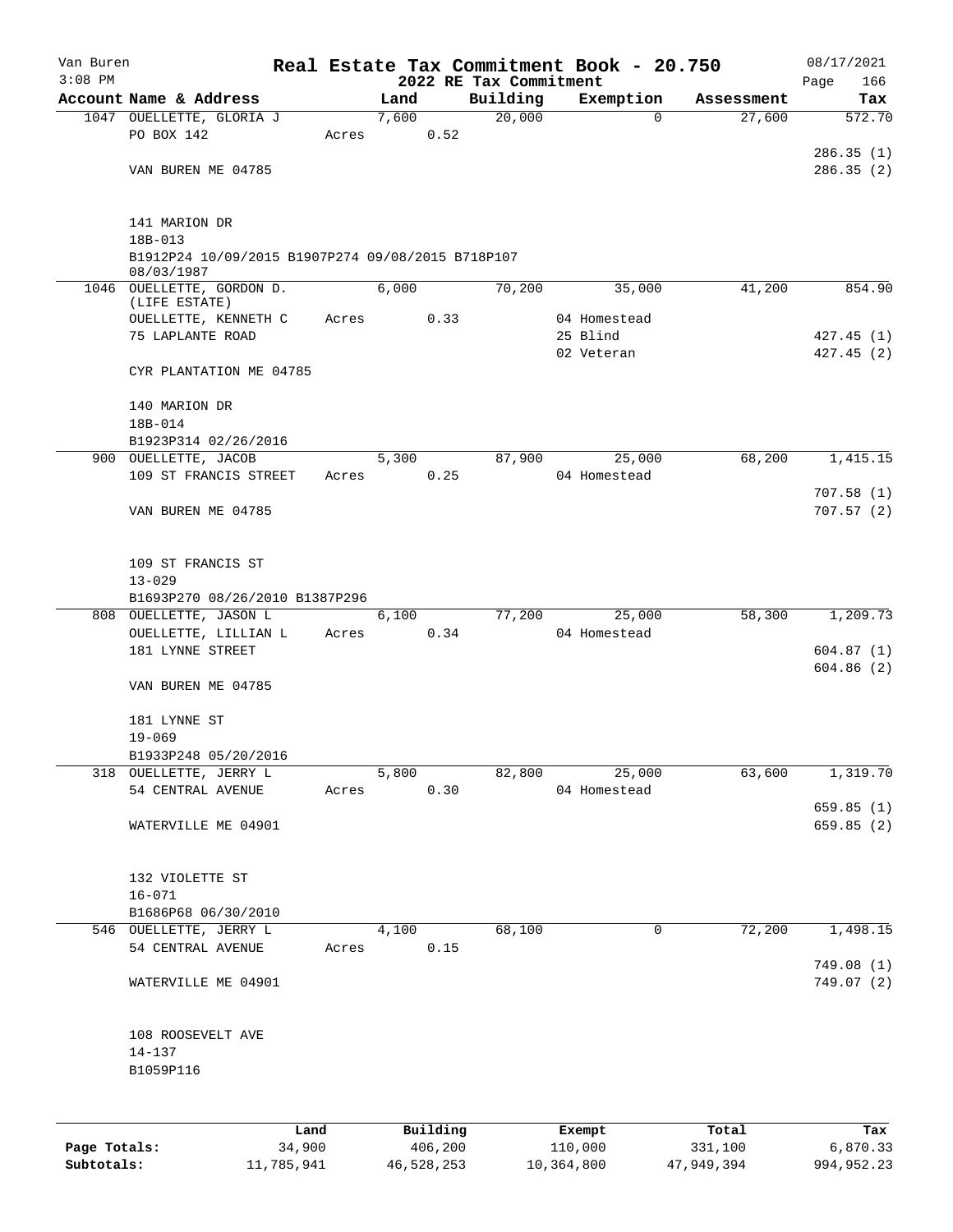| Van Buren<br>$3:08$ PM |                                                |       |        | 2022 RE Tax Commitment | Real Estate Tax Commitment Book - 20.750 |            | 08/17/2021<br>167 |
|------------------------|------------------------------------------------|-------|--------|------------------------|------------------------------------------|------------|-------------------|
|                        | Account Name & Address                         |       | Land   | Building               | Exemption                                | Assessment | Page<br>Tax       |
|                        | 1240 OUELLETTE, JOEY                           |       | 13,000 | 14,800                 | $\mathbf 0$                              | 27,800     | 576.85            |
|                        | 199 LAKE ROAD                                  | Acres | 15.20  |                        |                                          |            |                   |
|                        |                                                |       |        |                        |                                          |            | 288.43(1)         |
|                        | VAN BUREN ME 04785                             |       |        |                        |                                          |            | 288.42(2)         |
|                        |                                                |       |        |                        |                                          |            |                   |
|                        |                                                |       |        |                        |                                          |            |                   |
|                        | 207 LAKE RD                                    |       |        |                        |                                          |            |                   |
|                        | $02 - 016$                                     |       |        |                        |                                          |            |                   |
|                        | B1837P252 10/07/2013                           |       |        |                        |                                          |            |                   |
|                        | 1241 OUELLETTE, JOEY                           |       | 5,700  | 2,500                  | 0                                        | 8,200      | 170.15            |
|                        | 199 LAKE ROAD                                  | Acres | 0.50   |                        |                                          |            |                   |
|                        |                                                |       |        |                        |                                          |            | 85.08(1)          |
|                        | VAN BUREN ME 04785                             |       |        |                        |                                          |            | 85.07(2)          |
|                        |                                                |       |        |                        |                                          |            |                   |
|                        |                                                |       |        |                        |                                          |            |                   |
|                        | 203 LAKE RD                                    |       |        |                        |                                          |            |                   |
|                        | $02 - 016A$                                    |       |        |                        |                                          |            |                   |
|                        | B1837P253 10/07/2013<br>1051 OUELLETTE, JOHN E |       | 6,300  | 95,600                 | 25,000                                   | 76,900     | 1,595.68          |
|                        | OUELLETTE, DARLENE M                           | Acres | 0.36   |                        | 04 Homestead                             |            |                   |
|                        | 117 ROOSEVELT AVENUE                           |       |        |                        |                                          |            | 797.84 (1)        |
|                        |                                                |       |        |                        |                                          |            | 797.84 (2)        |
|                        | VAN BUREN ME 04785                             |       |        |                        |                                          |            |                   |
|                        |                                                |       |        |                        |                                          |            |                   |
|                        | 117 ROOSEVELT AVE                              |       |        |                        |                                          |            |                   |
|                        | $14 - 074$                                     |       |        |                        |                                          |            |                   |
|                        | B1187P59 10/04/1999                            |       |        |                        |                                          |            |                   |
|                        | 1053 OUELLETTE, KEITH                          |       | 2,000  | 34,600                 | $\mathbf 0$                              | 36,600     | 759.45            |
|                        | OUELLETTE, DARLENE                             | Acres | 0.10   |                        |                                          |            |                   |
|                        | PO BOX 422                                     |       |        |                        |                                          |            | 379.73(1)         |
|                        |                                                |       |        |                        |                                          |            | 379.72 (2)        |
|                        | VAN BUREN ME 04785                             |       |        |                        |                                          |            |                   |
|                        |                                                |       |        |                        |                                          |            |                   |
|                        | 70 MAIN ST                                     |       |        |                        |                                          |            |                   |
|                        | $15 - 095$                                     |       |        |                        |                                          |            |                   |
|                        | B927P325<br>1054 OUELLETTE, KEITH              |       | 14,500 | 189,400                | 25,000                                   | 178,900    | 3,712.18          |
|                        | OUELLETTE, DARLENE                             | Acres | 6.70   |                        | 04 Homestead                             |            |                   |
|                        | PO BOX 422                                     |       |        |                        |                                          |            | 1,856.09(1)       |
|                        |                                                |       |        |                        |                                          |            | 1,856.09(2)       |
|                        | VAN BUREN ME 04785                             |       |        |                        |                                          |            |                   |
|                        |                                                |       |        |                        |                                          |            |                   |
|                        | 285 STATE ST                                   |       |        |                        |                                          |            |                   |
|                        | $03 - 012H$                                    |       |        |                        |                                          |            |                   |
|                        | B1193P44                                       |       |        |                        |                                          |            |                   |
|                        | 1071 OUELLETTE, KEITH J                        |       | 5,800  | 71,400                 | 0                                        | 77,200     | 1,601.90          |
|                        | PO BOX 422                                     | Acres | 0.30   |                        |                                          |            |                   |
|                        |                                                |       |        |                        |                                          |            | 800.95(1)         |
|                        | VAN BUREN ME 04785                             |       |        |                        |                                          |            | 800.95 (2)        |
|                        |                                                |       |        |                        |                                          |            |                   |
|                        |                                                |       |        |                        |                                          |            |                   |
|                        | 109 COTE ST                                    |       |        |                        |                                          |            |                   |
|                        | $18 - 112$                                     |       |        |                        |                                          |            |                   |
|                        | B2113P26 08/06/2020 B289P128                   |       |        |                        |                                          |            |                   |
|                        |                                                |       |        |                        |                                          |            |                   |

|              | Land       | Building   | Exempt     | Total        | Tax          |
|--------------|------------|------------|------------|--------------|--------------|
| Page Totals: | 47,300     | 408,300    | 50,000     | 405,600      | 8,416.21     |
| Subtotals:   | 11,833,241 | 46,936,553 | 10,414,800 | 48, 354, 994 | 1,003,368.44 |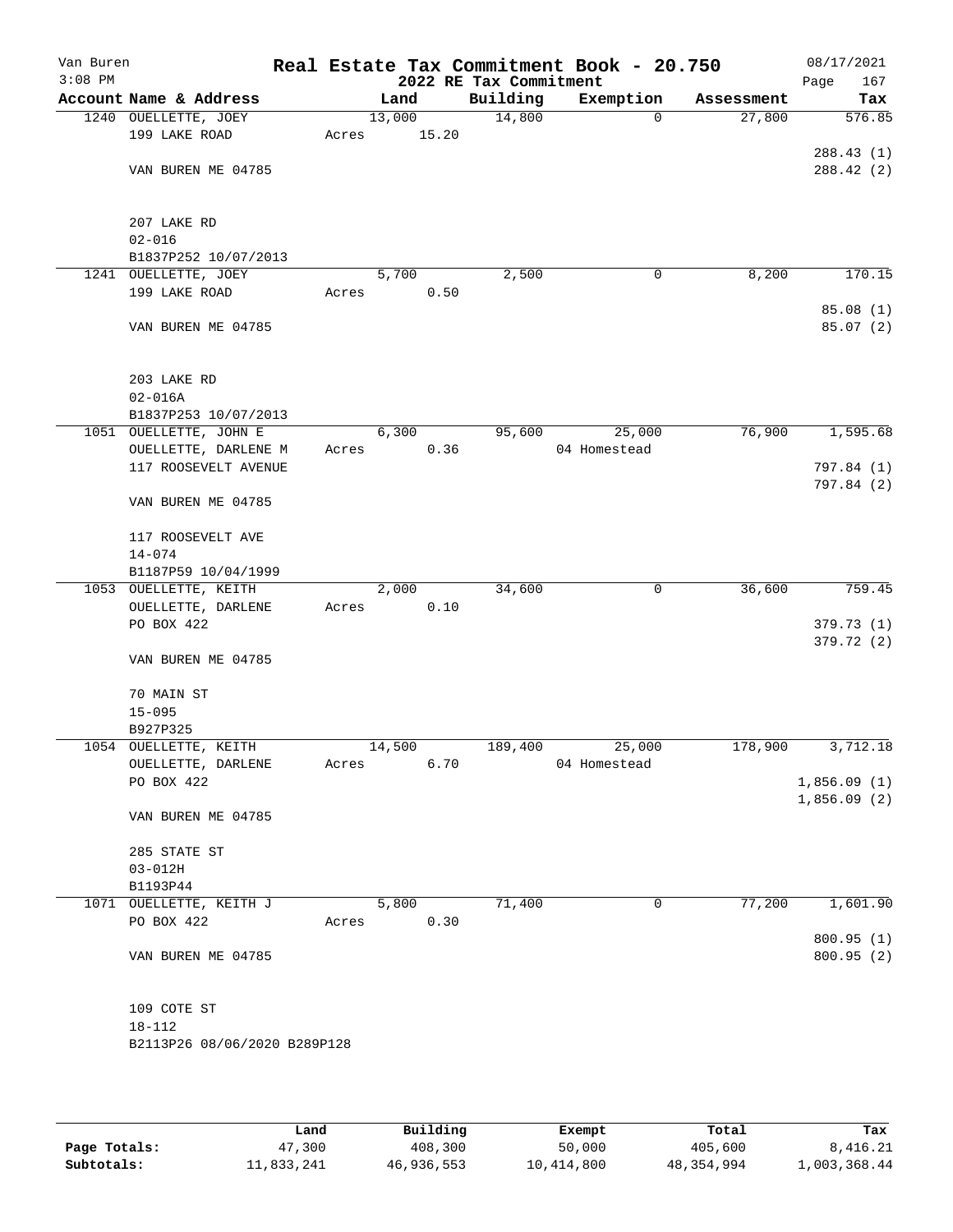| Van Buren<br>$3:08$ PM |                                                         |       |                                |          | Real Estate Tax Commitment Book - 20.750 |                  | 08/17/2021             |
|------------------------|---------------------------------------------------------|-------|--------------------------------|----------|------------------------------------------|------------------|------------------------|
|                        | Account Name & Address                                  |       | 2022 RE Tax Commitment<br>Land | Building | Exemption                                | Assessment       | 168<br>Page<br>Tax     |
|                        | 1073 OUELLETTE, KIRT R & KIM                            |       | 9,600                          | 59,900   | 25,000                                   | 44,500           | 923.38                 |
|                        | R                                                       |       |                                |          |                                          |                  |                        |
|                        | LIFE ESTATE OF                                          | Acres | 0.83                           |          | 04 Homestead                             |                  |                        |
|                        | OUELLETTE, ROBERT J. &<br>CAROL A.                      |       |                                |          |                                          |                  |                        |
|                        | 131 LYNNE STREET                                        |       |                                |          |                                          |                  | 461.69(1)              |
|                        | VAN BUREN ME 04785                                      |       |                                |          |                                          |                  | 461.69(2)              |
|                        | 131 LYNNE ST                                            |       |                                |          |                                          |                  |                        |
|                        | $20 - 104$                                              |       |                                |          |                                          |                  |                        |
|                        | B1627P46 01/23/2009                                     |       |                                |          |                                          |                  |                        |
|                        | 1057 OUELLETTE, LEE J                                   |       | 4,800                          | 80,500   | 25,000                                   | 60,300           | 1,251.23               |
|                        | OUELLETTE, LORI                                         | Acres | 0.21                           |          | 04 Homestead                             |                  |                        |
|                        | 104 COTE STREET                                         |       |                                |          |                                          |                  | 625.62(1)<br>625.61(2) |
|                        | VAN BUREN ME 04785                                      |       |                                |          |                                          |                  |                        |
|                        | 104 COTE ST                                             |       |                                |          |                                          |                  |                        |
|                        | $18 - 118$                                              |       |                                |          |                                          |                  |                        |
|                        | B1082P141 08/22/1997                                    |       |                                |          |                                          |                  |                        |
|                        | 1226 OUELLETTE, LORNA                                   |       | 5,800                          | $\Omega$ | 0                                        | 5,800            | 120.35                 |
|                        | 186 CHAMPLAIN STREET                                    | Acres | 0.30                           |          |                                          |                  |                        |
|                        |                                                         |       |                                |          |                                          |                  | 60.18(1)               |
|                        | VAN BUREN ME 04785                                      |       |                                |          |                                          |                  | 60.17(2)               |
|                        | 203 CHAMPLAIN ST                                        |       |                                |          |                                          |                  |                        |
|                        | $19 - 050$                                              |       |                                |          |                                          |                  |                        |
|                        | B2063P72 02/28/2019                                     |       |                                |          |                                          |                  |                        |
|                        | 1319 OUELLETTE, MAURICE JR                              |       | 3,500                          | 53,500   | 25,000                                   | 32,000           | 664.00                 |
|                        | 119 MCKINLEY STREET                                     | Acres | 0.11                           |          | 04 Homestead                             |                  |                        |
|                        |                                                         |       |                                |          |                                          |                  | 332.00(1)              |
|                        | VAN BUREN ME 04785                                      |       |                                |          |                                          |                  | 332.00 (2)             |
|                        | 119 MCKINLEY ST                                         |       |                                |          |                                          |                  |                        |
|                        | $14 - 023$                                              |       |                                |          |                                          |                  |                        |
|                        | B1676P190 04/26/2010                                    |       |                                |          |                                          |                  |                        |
|                        | 659 OUELLETTE, MICHAEL D                                |       | 7,900                          | 42,800   | 25,000                                   | 25,700           | 533.28                 |
|                        | 146 MCKINLEY STREET                                     | Acres | 0.56                           |          | 04 Homestead                             |                  |                        |
|                        | VAN BUREN ME 04785                                      |       |                                |          |                                          |                  | 266.64(1)<br>266.64(2) |
|                        |                                                         |       |                                |          |                                          |                  |                        |
|                        | 146 MCKINLEY ST                                         |       |                                |          |                                          |                  |                        |
|                        | $14 - 040$<br>B2092P307 02/26/2020 B2080P327 10/23/2019 |       |                                |          |                                          |                  |                        |
|                        | 1063 OUELLETTE, MONA                                    |       | 4,200                          | 47,800   | 25,000                                   | 27,000           | 560.25                 |
|                        | 115 MCKINLEY STREET                                     | Acres | 0.16                           |          | 04 Homestead                             |                  |                        |
|                        |                                                         |       |                                |          |                                          |                  | 280.13(1)              |
|                        | VAN BUREN ME 04785                                      |       |                                |          |                                          |                  | 280.12 (2)             |
|                        | 115 MCKINLEY ST                                         |       |                                |          |                                          |                  |                        |
|                        | $14 - 021$                                              |       |                                |          |                                          |                  |                        |
|                        | B1044P19                                                |       |                                |          |                                          |                  |                        |
|                        |                                                         |       |                                |          |                                          |                  |                        |
| Page Totals:           | Land<br>35,800                                          |       | Building<br>284,500            |          | Exempt<br>125,000                        | Total<br>195,300 | Tax<br>4,052.49        |
| Subtotals:             | 11,869,041                                              |       | 47, 221, 053                   |          | 10,539,800                               | 48,550,294       | 1,007,420.93           |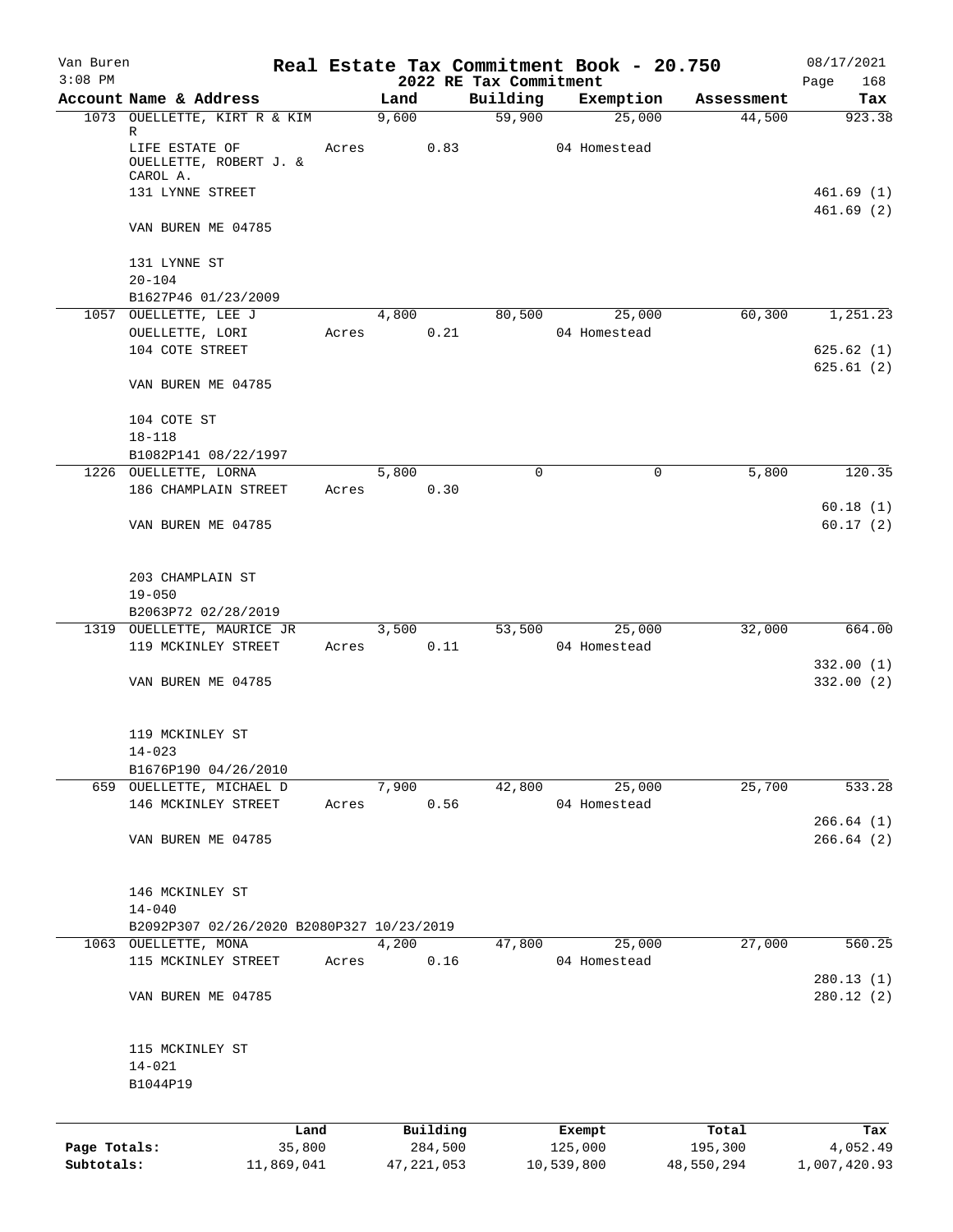| Van Buren<br>$3:08$ PM |                                                 |       |        |       | 2022 RE Tax Commitment | Real Estate Tax Commitment Book - 20.750 |            | 08/17/2021<br>169<br>Page |
|------------------------|-------------------------------------------------|-------|--------|-------|------------------------|------------------------------------------|------------|---------------------------|
|                        | Account Name & Address                          |       | Land   |       | Building               | Exemption                                | Assessment | Tax                       |
|                        | 1067 OUELLETTE, PETER                           |       | 13,200 |       | 108,800                | 0                                        | 122,000    | 2,531.50                  |
|                        | 200 CHAMPLAIN STREET                            | Acres |        | 0.66  |                        |                                          |            | 1,265.75(1)               |
|                        | VAN BUREN ME 04785                              |       |        |       |                        |                                          |            | 1, 265.75(2)              |
|                        | 200 CHAMPLAIN ST                                |       |        |       |                        |                                          |            |                           |
|                        | $19 - 013$                                      |       |        |       |                        |                                          |            |                           |
|                        | B1526P166 11/13/2006<br>1068 OUELLETTE, PETER C |       | 5,800  |       | 2,500                  | 0                                        | 8,300      | 172.23                    |
|                        | OUELLETTE, MYLES P                              | Acres |        | 0.30  |                        |                                          |            |                           |
|                        | PO BOX 415                                      |       |        |       |                        |                                          |            | 86.12(1)<br>86.11(2)      |
|                        | VAN BUREN ME 04785                              |       |        |       |                        |                                          |            |                           |
|                        | CHAMPLAIN ST<br>$19 - 010$                      |       |        |       |                        |                                          |            |                           |
|                        | B2061P285 06/24/2019                            |       |        |       |                        |                                          |            |                           |
|                        | 1088 OUELLETTE, PETER C                         |       | 7,400  |       | 0                      | $\mathbf 0$                              | 7,400      | 153.55                    |
|                        | CORMIER, MEGAN V                                | Acres |        | 3.15  |                        |                                          |            |                           |
|                        | 200 CHAMPLAIN STREET                            |       |        |       |                        |                                          |            | 76.78(1)<br>76.77(2)      |
|                        | VAN BUREN ME 04785                              |       |        |       |                        |                                          |            |                           |
|                        | S SIDE LYNNE ST                                 |       |        |       |                        |                                          |            |                           |
|                        | $19 - 111$                                      |       |        |       |                        |                                          |            |                           |
|                        | B1880P209 01/26/2015 B1446P287                  |       |        |       |                        |                                          |            |                           |
|                        | 1214 OUELLETTE, PETER C                         |       | 8,100  |       | 5,200                  | $\mathbf 0$                              | 13,300     | 275.98                    |
|                        | OUELLETTE, MEGAN V                              | Acres |        | 0.60  |                        |                                          |            |                           |
|                        | 200 CHAMPLAIN STREET                            |       |        |       |                        |                                          |            | 137.99(1)                 |
|                        | VAN BUREN ME 04785                              |       |        |       |                        |                                          |            | 137.99(2)                 |
|                        | 106 ALEXANDER RD<br>$19 - 002$                  |       |        |       |                        |                                          |            |                           |
|                        | B1670P170 02/25/2010 B1654P51 08/31/2009        |       |        |       |                        |                                          |            |                           |
|                        | 621 OUELLETTE, PETER C                          |       | 14,300 |       | $\Omega$               | 0                                        | 14,300     | 296.73                    |
|                        | OUELLETTE, MEGAN V                              | Acres |        | 12.63 |                        |                                          |            |                           |
|                        | 200 CHAMPLAIN STREET                            |       |        |       |                        |                                          |            | 148.37(1)                 |
|                        | VAN BUREN ME 04785                              |       |        |       |                        |                                          |            | 148.36(2)                 |
|                        | N SIDE PATRICIA ST                              |       |        |       |                        |                                          |            |                           |
|                        | $19 - 108$                                      |       |        |       |                        |                                          |            |                           |
|                        | B1684P145 06/21/2010                            |       |        |       |                        |                                          |            |                           |
|                        | 1583 OUELLETTE, PETER C                         |       | 9,600  |       | $\Omega$               | 0                                        | 9,600      | 199.20                    |
|                        | CORMIER, MEGAN<br>200 CHAMPLAIN STREET          | Acres |        | 1.10  |                        |                                          |            | 99.60(1)                  |
|                        |                                                 |       |        |       |                        |                                          |            | 99.60 (2)                 |
|                        | VAN BUREN ME 04785                              |       |        |       |                        |                                          |            |                           |
|                        | CHAMPLAIN ST                                    |       |        |       |                        |                                          |            |                           |
|                        | $19 - 012$                                      |       |        |       |                        |                                          |            |                           |
|                        | B1899P336 07/21/2015 B1880P209 01/26/2015       |       |        |       |                        |                                          |            |                           |
|                        |                                                 |       |        |       |                        |                                          |            |                           |

|              | Land       | Building     | Exempt     | Total      | Tax          |
|--------------|------------|--------------|------------|------------|--------------|
| Page Totals: | 58,400     | 116,500      |            | 174,900    | 3,629.19     |
| Subtotals:   | 11,927,441 | 47, 337, 553 | 10,539,800 | 48,725,194 | 1,011,050.12 |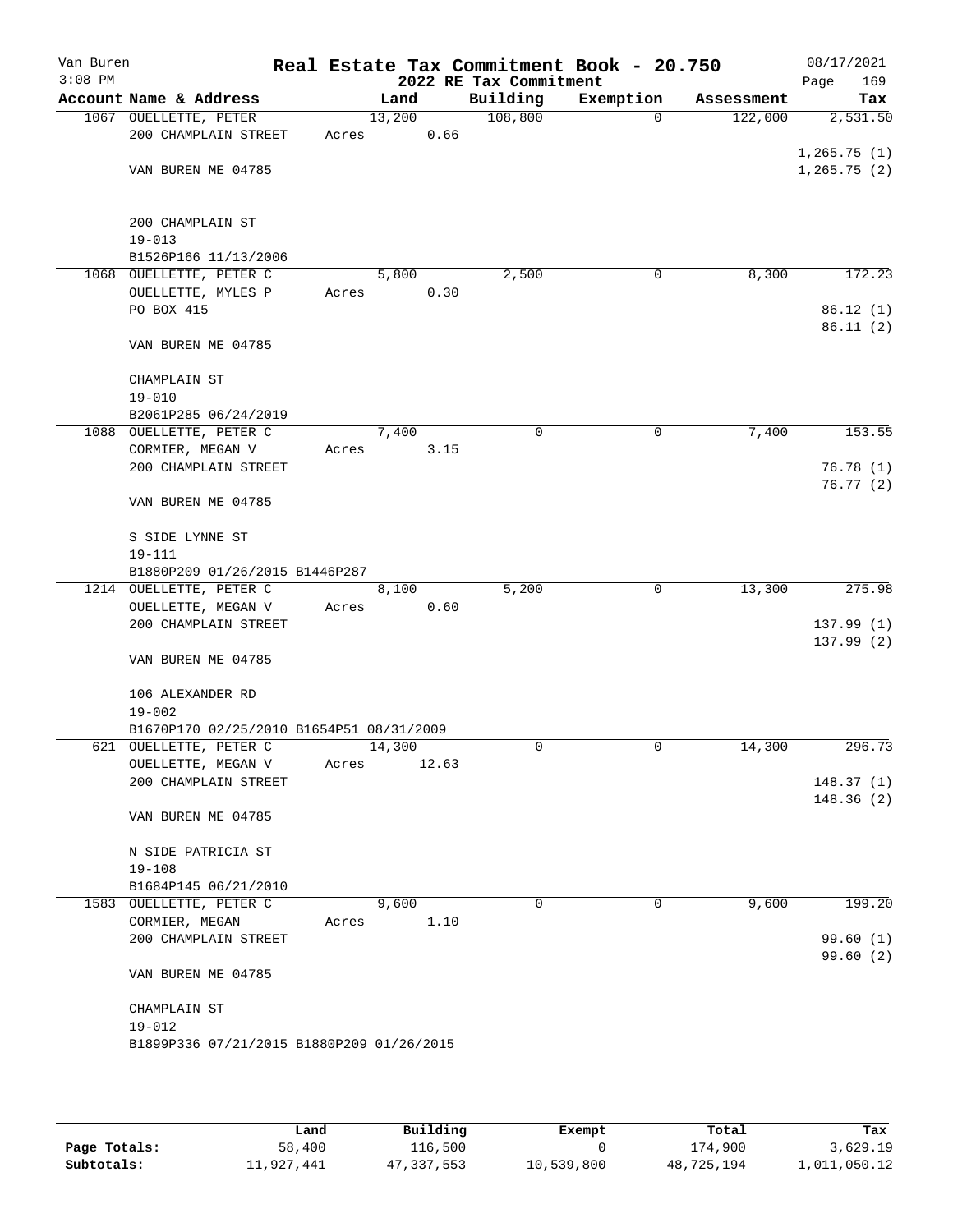| Van Buren |                                           |       |       |      |                        | Real Estate Tax Commitment Book - 20.750 |            | 08/17/2021               |
|-----------|-------------------------------------------|-------|-------|------|------------------------|------------------------------------------|------------|--------------------------|
| $3:08$ PM |                                           |       |       |      | 2022 RE Tax Commitment |                                          |            | Page<br>170              |
|           | Account Name & Address                    |       | Land  |      | Building               | Exemption                                | Assessment | Tax                      |
|           | 1064 OUELLETTE, SCOTT N                   |       | 4,500 |      | 77,100                 | 0                                        | 81,600     | 1,693.20                 |
|           | 110 POND ROAD                             | Acres |       | 0.18 |                        |                                          |            |                          |
|           | VAN BUREN ME 04785                        |       |       |      |                        |                                          |            | 846.60 (1)<br>846.60 (2) |
|           |                                           |       |       |      |                        |                                          |            |                          |
|           |                                           |       |       |      |                        |                                          |            |                          |
|           | 149 HIGH ST                               |       |       |      |                        |                                          |            |                          |
|           | $14 - 081$                                |       |       |      |                        |                                          |            |                          |
|           | B1885P68 03/25/2015                       |       |       |      |                        |                                          |            |                          |
|           | 1065 OUELLETTE, SCOTT N                   |       | 3,800 |      | 52,100                 | 0                                        | 55,900     | 1,159.93                 |
|           | 110 POND ROAD                             | Acres |       | 0.13 |                        |                                          |            |                          |
|           | VAN BUREN ME 04785                        |       |       |      |                        |                                          |            | 579.97(1)<br>579.96 (2)  |
|           |                                           |       |       |      |                        |                                          |            |                          |
|           |                                           |       |       |      |                        |                                          |            |                          |
|           | 104 ROOSEVELT AVE                         |       |       |      |                        |                                          |            |                          |
|           | $14 - 138$                                |       |       |      |                        |                                          |            |                          |
|           | B1976P283 06/01/2017                      |       |       |      |                        |                                          |            |                          |
|           | 872 OUELLETTE, STEPHAN M                  |       | 1,500 |      | 31,000                 | 0                                        | 32,500     | 674.38                   |
|           | C/O MICHAEL OUELLETTE                     | Acres |       | 0.02 |                        |                                          |            |                          |
|           | 146 MCKINLEY STREET<br>VAN BUREN ME 04785 |       |       |      |                        |                                          |            | 337.19(1)                |
|           |                                           |       |       |      |                        |                                          |            | 337.19(2)                |
|           | 115 ST FRANCIS ST.                        |       |       |      |                        |                                          |            |                          |
|           | $13 - 032$                                |       |       |      |                        |                                          |            |                          |
|           | B2079P92 10/23/2019                       |       |       |      |                        |                                          |            |                          |
|           | 1085 OUELLETTE, VERNON R                  |       | 9,000 |      | 113,900                | 0                                        | 122,900    | 2,550.18                 |
|           | OUELLETTE, ELAINE B &                     | Acres |       | 0.73 |                        |                                          |            |                          |
|           | JENNIFER                                  |       |       |      |                        |                                          |            |                          |
|           | 167 LYNNE STREET                          |       |       |      |                        |                                          |            | 1, 275.09(1)             |
|           |                                           |       |       |      |                        |                                          |            | 1, 275.09(2)             |
|           | VAN BUREN ME 04785                        |       |       |      |                        |                                          |            |                          |
|           | 167 LYNNE ST                              |       |       |      |                        |                                          |            |                          |
|           | $19 - 061$                                |       |       |      |                        |                                          |            |                          |
|           | B1990P257 09/28/2017 B503P115 05/17/1979  |       |       |      |                        |                                          |            |                          |
|           | 213 OUELLETTE, WAYNE                      |       | 5,600 |      | 20,400                 | 25,000                                   | 1,000      | 20.75                    |
|           | 115 FULTON STREET                         | Acres |       | 0.28 |                        | 04 Homestead                             |            |                          |
|           |                                           |       |       |      |                        |                                          |            | 10.38(1)                 |
|           | VAN BUREN ME 04785                        |       |       |      |                        |                                          |            | 10.37(2)                 |
|           |                                           |       |       |      |                        |                                          |            |                          |
|           | 115 FULTON ST                             |       |       |      |                        |                                          |            |                          |
|           | $20 - 004$                                |       |       |      |                        |                                          |            |                          |
|           | B1865P121 08/21/2014                      |       |       |      |                        |                                          |            |                          |
|           | 1086 OUELLETTE, WAYNE J                   |       | 7,400 |      | 54,200                 | 25,000                                   | 36,600     | 759.45                   |
|           | OUELLETTE, LORNA L M                      | Acres |       | 0.50 |                        | 04 Homestead                             |            |                          |
|           | 186 CHAMPLAIN STREET                      |       |       |      |                        |                                          |            | 379.73 (1)               |
|           |                                           |       |       |      |                        |                                          |            | 379.72 (2)               |
|           | VAN BUREN ME 04785                        |       |       |      |                        |                                          |            |                          |
|           | 186 CHAMPLAIN ST                          |       |       |      |                        |                                          |            |                          |
|           | $19 - 017$                                |       |       |      |                        |                                          |            |                          |
|           |                                           |       |       |      |                        |                                          |            |                          |
|           |                                           |       |       |      |                        |                                          |            |                          |

|              | Land       | Building   | Exempt     | Total      | Tax          |
|--------------|------------|------------|------------|------------|--------------|
| Page Totals: | 31,800     | 348,700    | 50,000     | 330,500    | 6,857.89     |
| Subtotals:   | 11,959,241 | 47,686,253 | 10,589,800 | 49,055,694 | l,017,908.01 |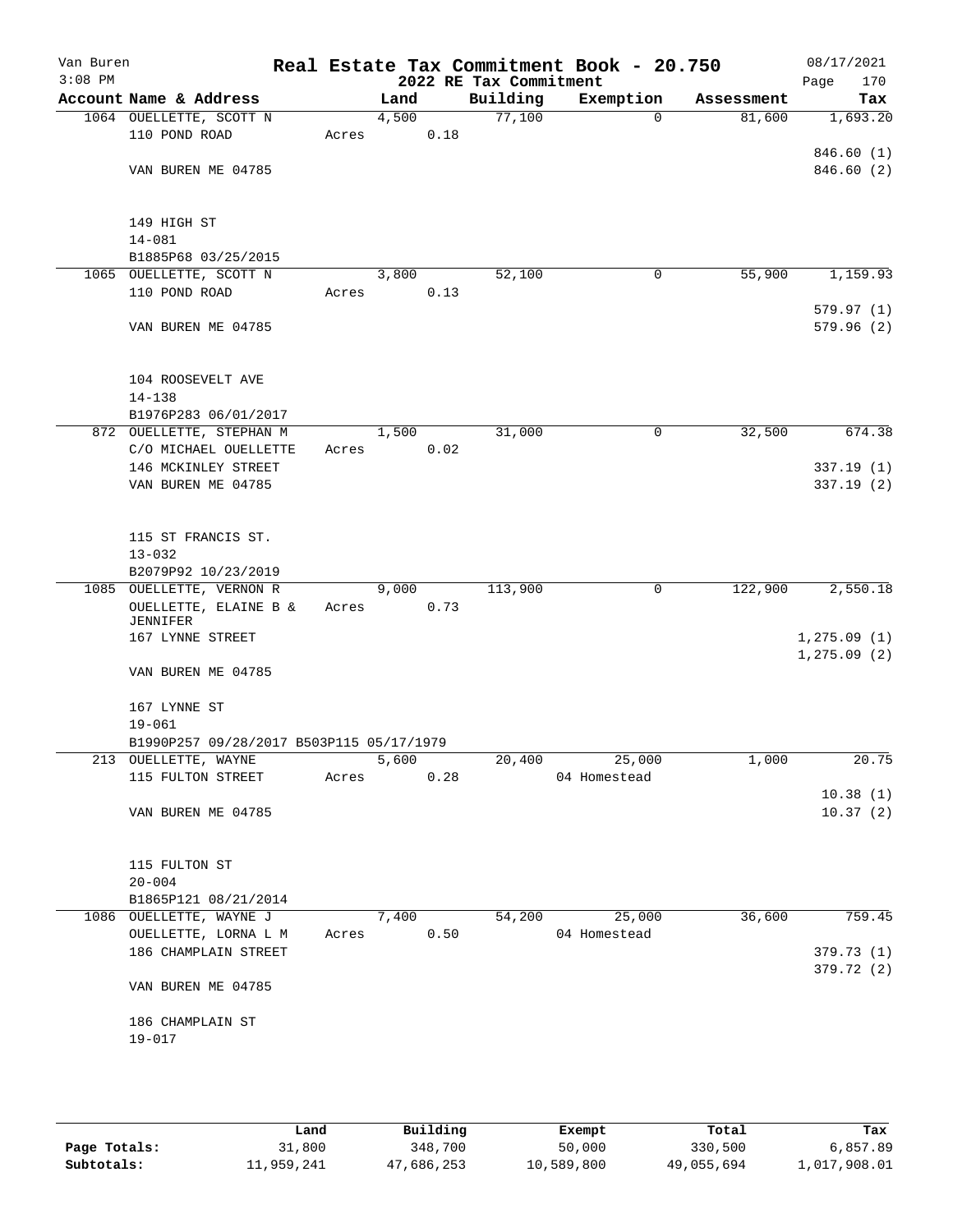| Van Buren |                                                                  |             |        |                       |                                    | Real Estate Tax Commitment Book - 20.750 |            | 08/17/2021               |
|-----------|------------------------------------------------------------------|-------------|--------|-----------------------|------------------------------------|------------------------------------------|------------|--------------------------|
| $3:08$ PM | Account Name & Address                                           |             | Land   |                       | 2022 RE Tax Commitment<br>Building | Exemption                                | Assessment | 171<br>Page<br>Tax       |
|           | 1094 PARADIS, ALLISON A                                          |             | 13,800 |                       | 60,700                             | 25,000                                   | 49,500     | 1,027.13                 |
|           | PO BOX 582                                                       | Acres       |        | 4.59                  |                                    | 04 Homestead                             |            |                          |
|           |                                                                  |             |        |                       |                                    |                                          |            | 513.57(1)                |
|           | VAN BUREN ME 04785                                               |             |        |                       |                                    |                                          |            | 513.56(2)                |
|           | 228 MARQUIS RD                                                   |             |        |                       |                                    |                                          |            |                          |
|           | $02 - 006B$                                                      |             |        |                       |                                    |                                          |            |                          |
|           | B2008P87 02/27/2018                                              |             |        |                       |                                    |                                          |            |                          |
|           | 258 PARADIS, GLENDA B                                            |             | 6,900  |                       | 72,100                             | 0                                        | 79,000     | 1,639.25                 |
|           | PO BOX 241                                                       | Acres       |        | 0.43                  |                                    |                                          |            |                          |
|           | VAN BUREN ME 04785                                               |             |        |                       |                                    |                                          |            | 819.63 (1)<br>819.62 (2) |
|           |                                                                  |             |        |                       |                                    |                                          |            |                          |
|           | 137 MAIN ST<br>$16 - 058$                                        |             |        |                       |                                    |                                          |            |                          |
|           | B2099P198 04/29/2020 B1739P213 10/24/2011 B1683P83<br>06/10/2010 |             |        |                       |                                    |                                          |            |                          |
|           | 1549 PARADIS, JAMES                                              |             | 2,600  |                       | $\mathbf 0$                        | 0                                        | 2,600      | 53.95                    |
|           | PO BOX 61                                                        | Acres       |        | 0.55                  |                                    |                                          |            |                          |
|           | STOCKHOLM ME 04783                                               |             |        |                       |                                    |                                          |            | 26.98(1)<br>26.97(2)     |
|           | TRUMAN STREET                                                    |             |        |                       |                                    |                                          |            |                          |
|           | 12A-043A                                                         |             |        |                       |                                    |                                          |            |                          |
|           | B1616P294 09/16/2008                                             |             |        |                       |                                    |                                          |            |                          |
|           | 1093 PARADIS, JAMES C                                            |             | 38,100 |                       | $\mathbf 0$                        | $\mathbf 0$                              | 38,100     | 790.58                   |
|           | PO BOX 61                                                        | Acres       |        | 94.00                 |                                    |                                          |            |                          |
|           | STOCKHOLM ME 04783                                               |             |        |                       |                                    |                                          |            | 395.29(1)<br>395.29(2)   |
|           |                                                                  |             |        |                       |                                    |                                          |            |                          |
|           | OFF MAIN ST                                                      |             |        |                       |                                    |                                          |            |                          |
|           | $03 - 013$                                                       |             |        |                       |                                    |                                          |            |                          |
|           | B687P13<br>1091 PARADIS, NEIL R                                  |             | 13,000 |                       | 0                                  | 0                                        | 13,000     | 269.75                   |
|           | PO BOX 106                                                       | Acres       |        | 0.65                  |                                    |                                          |            |                          |
|           |                                                                  |             |        |                       |                                    |                                          |            | 134.88(1)                |
|           | VAN BUREN ME 04785                                               |             |        |                       |                                    |                                          |            | 134.87(2)                |
|           | STATE ST                                                         |             |        |                       |                                    |                                          |            |                          |
|           | $13 - 012$                                                       |             |        |                       |                                    |                                          |            |                          |
|           | B474P12                                                          |             |        |                       |                                    |                                          |            |                          |
|           | 1100 PARENT, BRIAN J                                             |             | 2,900  |                       | 0                                  | 0                                        | 2,900      | 60.18                    |
|           | PARENT, RHONDA M<br>118 WRIGHT STREET                            |             |        |                       |                                    |                                          |            | 30.09(1)                 |
|           | VAN BUREN ME 04785                                               |             |        |                       |                                    |                                          |            | 30.09(2)                 |
|           | OFF WRIGHT ST                                                    |             |        |                       |                                    |                                          |            |                          |
|           | $21 - 019A$                                                      |             |        |                       |                                    |                                          |            |                          |
|           | B1077P261                                                        |             |        |                       |                                    |                                          |            |                          |
|           |                                                                  |             |        |                       |                                    |                                          |            |                          |
|           |                                                                  | <b>Tand</b> |        | $P_{\text{u}}$ ilding |                                    | $F$ vomnt                                | $T$ otal   |                          |

|              | Land       | Building   | Exempt     | Total      | Tax          |
|--------------|------------|------------|------------|------------|--------------|
| Page Totals: | 77,300     | 132,800    | 25,000     | 185,100    | 3,840.84     |
| Subtotals:   | 12,036,541 | 47,819,053 | 10,614,800 | 49,240,794 | 1,021,748.85 |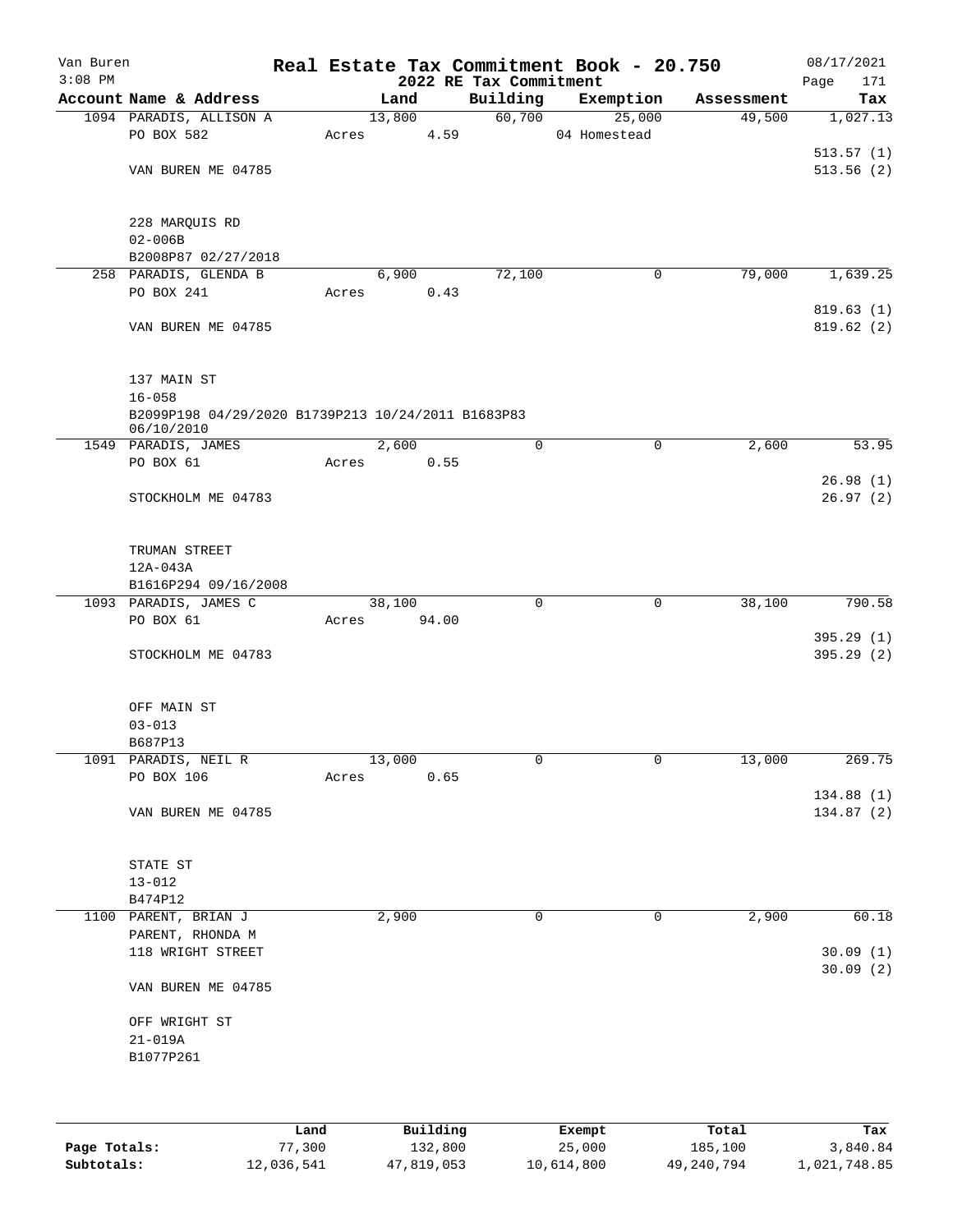| Van Buren<br>$3:08$ PM |                        |       |        | 2022 RE Tax Commitment | Real Estate Tax Commitment Book - 20.750 |            | 08/17/2021<br>172<br>Page |
|------------------------|------------------------|-------|--------|------------------------|------------------------------------------|------------|---------------------------|
|                        | Account Name & Address |       | Land   | Building               | Exemption                                | Assessment | Tax                       |
|                        | 1099 PARENT, BRIAN J   |       | 5,300  | 109,400                | 25,000                                   | 89,700     | 1,861.28                  |
|                        | PARENT, RHONDA M       |       |        |                        | 04 Homestead                             |            |                           |
|                        | 118 WRIGHT STREET      |       |        |                        |                                          |            | 930.64(1)                 |
|                        | VAN BUREN ME 04785     |       |        |                        |                                          |            | 930.64(2)                 |
|                        | 118 WRIGHT ST          |       |        |                        |                                          |            |                           |
|                        | $21 - 019$             |       |        |                        |                                          |            |                           |
|                        | B771P262               |       |        |                        |                                          |            |                           |
|                        | 1102 PARENT, DONALD P  |       | 10,500 | 0                      | 0                                        | 10,500     | 217.88                    |
|                        | PARENT, KATHLEEN A     | Acres | 8.00   |                        |                                          |            |                           |
|                        | PO BOX 234             |       |        |                        |                                          |            | 108.94(1)                 |
|                        | VAN BUREN ME 04785     |       |        |                        |                                          |            | 108.94(2)                 |
|                        | LAKE RD                |       |        |                        |                                          |            |                           |
|                        | $05 - 010B$            |       |        |                        |                                          |            |                           |
|                        | 1104 PARENT, GERALD O  |       | 17,900 | 97,300                 | 25,000                                   | 90,200     | 1,871.65                  |
|                        | 1046 MAIN STREET       | Acres | 16.50  |                        | 04 Homestead                             |            |                           |
|                        |                        |       |        |                        |                                          |            | 935.83(1)                 |
|                        | VAN BUREN ME 04785     |       |        |                        |                                          |            | 935.82 (2)                |
|                        | 1046 MAIN ST           |       |        |                        |                                          |            |                           |
|                        | $10 - 018$             |       |        |                        |                                          |            |                           |
|                        | B1368P22 08/27/2003    |       |        |                        |                                          |            |                           |
|                        | 1105 PARENT, GERARD H  |       | 13,200 | 0                      | 0                                        | 13,200     | 273.90                    |
|                        | PARENT, BARBARA A      | Acres | 17.50  |                        |                                          |            |                           |
|                        | 177 LAKE ROAD          |       |        |                        |                                          |            | 136.95(1)                 |
|                        | VAN BUREN ME 04785     |       |        |                        |                                          |            | 136.95(2)                 |
|                        | LAKE RD                |       |        |                        |                                          |            |                           |
|                        | $05 - 011C$            |       |        |                        |                                          |            |                           |
|                        | B462P159               |       |        |                        |                                          |            |                           |
|                        | 1106 PARENT, GERARD H  |       | 12,600 | 44,000                 | 31,000                                   | 25,600     | 531.20                    |
|                        | PARENT, BARBARA A      | Acres | 1.42   |                        | 04 Homestead                             |            |                           |
|                        | 177 LAKE ROAD          |       |        |                        | 02 Veteran                               |            | 265.60(1)                 |
|                        |                        |       |        |                        |                                          |            | 265.60(2)                 |
|                        | VAN BUREN ME 04785     |       |        |                        |                                          |            |                           |
|                        | 177 LAKE RD            |       |        |                        |                                          |            |                           |
|                        | $02 - 018$             |       |        |                        |                                          |            |                           |
|                        | B383P110 01/17/1971    |       |        |                        |                                          |            |                           |
|                        | 1107 PARENT, GERARD H  |       | 15,100 | 0                      | $\mathbf 0$                              | 15,100     | 313.33                    |
|                        | PARENT, BARBARA A      | Acres | 26.00  |                        |                                          |            |                           |
|                        | 177 LAKE ROAD          |       |        |                        |                                          |            | 156.67(1)                 |
|                        | VAN BUREN ME 04785     |       |        |                        |                                          |            | 156.66 (2)                |
|                        |                        |       |        |                        |                                          |            |                           |
|                        | LAKE RD                |       |        |                        |                                          |            |                           |
|                        | $05 - 004A$            |       |        |                        |                                          |            |                           |
|                        | B752P265               |       |        |                        |                                          |            |                           |
|                        |                        |       |        |                        |                                          |            |                           |
|                        |                        |       |        |                        |                                          |            |                           |

|              | Land         | Building   | Exempt     | Total      | Tax          |
|--------------|--------------|------------|------------|------------|--------------|
| Page Totals: | 74,600       | 250,700    | 81,000     | 244,300    | 5,069.24     |
| Subtotals:   | 12, 111, 141 | 48,069,753 | 10,695,800 | 49,485,094 | 1,026,818.09 |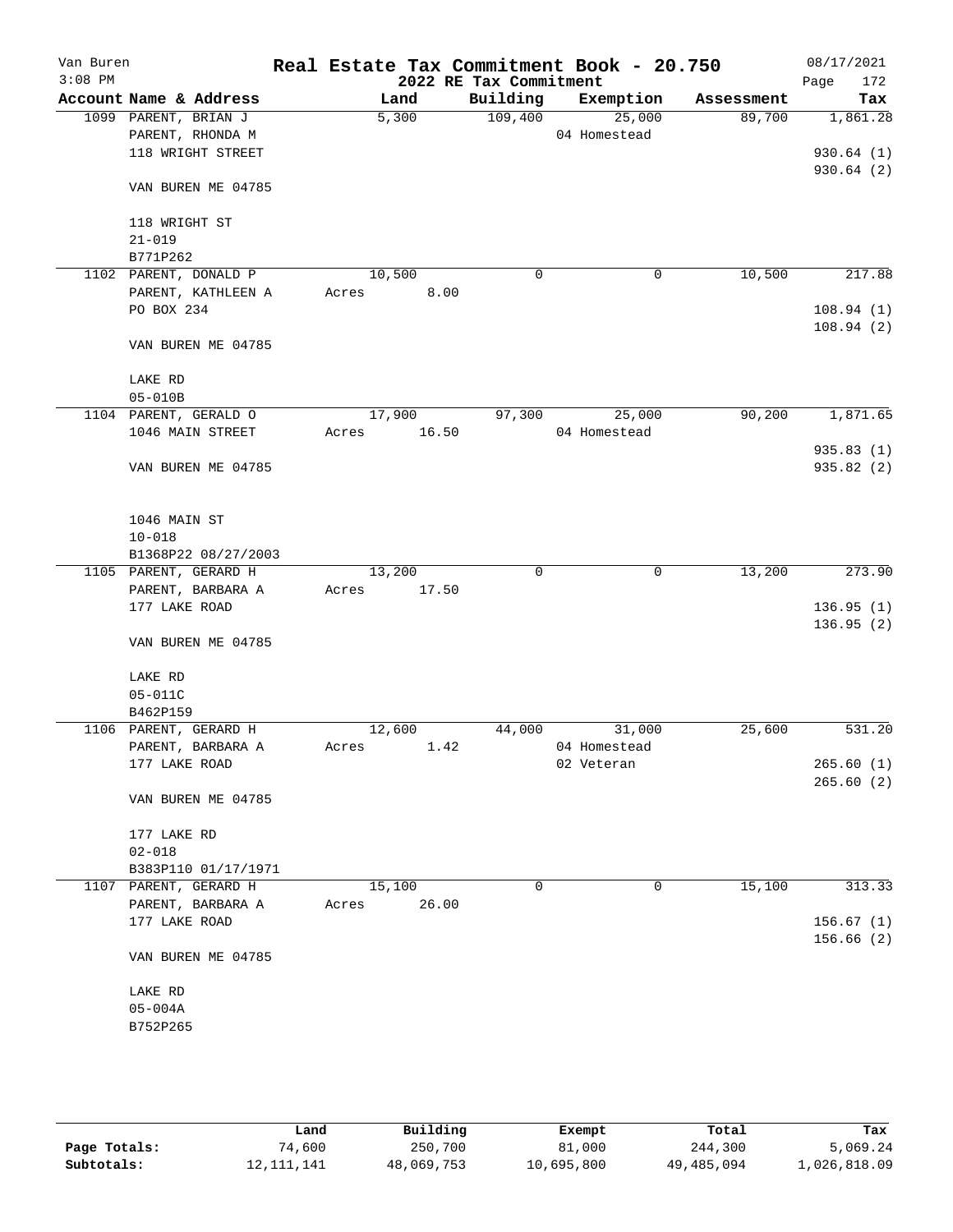| Van Buren<br>$3:08$ PM |                        |       |        |       | 2022 RE Tax Commitment | Real Estate Tax Commitment Book - 20.750 |            | 08/17/2021<br>173    |
|------------------------|------------------------|-------|--------|-------|------------------------|------------------------------------------|------------|----------------------|
|                        | Account Name & Address |       | Land   |       | Building               | Exemption                                | Assessment | Page<br>Tax          |
|                        | 1108 PARENT, JOHN F    |       | 6,100  |       | 53,300                 | 25,000                                   | 34,400     | 713.80               |
|                        | PARENT, MURIEL A       | Acres |        | 0.34  |                        | 04 Homestead                             |            |                      |
|                        | 173 LYNNE STREET       |       |        |       |                        |                                          |            | 356.90(1)            |
|                        |                        |       |        |       |                        |                                          |            | 356.90(2)            |
|                        | VAN BUREN ME 04785     |       |        |       |                        |                                          |            |                      |
|                        | 173 LYNNE ST           |       |        |       |                        |                                          |            |                      |
|                        | $19 - 065$             |       |        |       |                        |                                          |            |                      |
|                        | B807P170               |       |        |       |                        |                                          |            |                      |
|                        | 1149 PARENT, KEITH     |       | 5,000  |       | 0                      | 0                                        | 5,000      | 103.75               |
|                        | 111 TYLER STREET       | Acres |        | 0.23  |                        |                                          |            |                      |
|                        | VAN BUREN ME 04785     |       |        |       |                        |                                          |            | 51.88(1)<br>51.87(2) |
|                        | 120 TYLER ST           |       |        |       |                        |                                          |            |                      |
|                        | $18 - 128$             |       |        |       |                        |                                          |            |                      |
|                        | B2059P41 05/28/2019    |       |        |       |                        |                                          |            |                      |
|                        | 1111 PARENT, NORMAN    |       | 24,300 |       | 0                      | 0                                        | 24,300     | 504.23               |
|                        | PARENT, JENNIFER       | Acres |        | 51.57 |                        |                                          |            |                      |
|                        | 249 LAKE ROAD          |       |        |       |                        |                                          |            | 252.12(1)            |
|                        |                        |       |        |       |                        |                                          |            | 252.11(2)            |
|                        | VAN BUREN ME 04785     |       |        |       |                        |                                          |            |                      |
|                        | LAKE RD                |       |        |       |                        |                                          |            |                      |
|                        | $05 - 010A$            |       |        |       |                        |                                          |            |                      |
|                        | B540P12                |       |        |       |                        |                                          |            |                      |
|                        | 1112 PARENT, NORMAN    |       | 32,600 |       | 121,900                | 25,000                                   | 129,500    | 2,687.13             |
|                        | PARENT, JENNIFER       | Acres |        | 63.00 |                        | 04 Homestead                             |            |                      |
|                        | 249 LAKE ROAD          |       |        |       |                        |                                          |            | 1,343.57(1)          |
|                        | VAN BUREN ME 04785     |       |        |       |                        |                                          |            | 1,343.56 (2)         |
|                        |                        |       |        |       |                        |                                          |            |                      |
|                        | 249 LAKE RD            |       |        |       |                        |                                          |            |                      |
|                        | $05 - 011$             |       |        |       |                        |                                          |            |                      |
|                        | B462P161               |       |        |       |                        |                                          |            |                      |
|                        | 1121 PARENT, NORMAN    |       | 3,500  |       | $\mathbf 0$            | $\mathbf 0$                              | 3,500      | 72.63                |
|                        | PARENT, JENNIFER       | Acres |        | 10.00 |                        |                                          |            |                      |
|                        | 249 LAKE ROAD          |       |        |       |                        |                                          |            | 36.32(1)             |
|                        | VAN BUREN ME 04785     |       |        |       |                        |                                          |            | 36.31(2)             |
|                        |                        |       |        |       |                        |                                          |            |                      |
|                        | MARQUIS RD             |       |        |       |                        |                                          |            |                      |
|                        | $02 - 021$             |       |        |       |                        |                                          |            |                      |
|                        | B1450P294              |       |        |       |                        |                                          |            |                      |
|                        | 439 PARENT, NORMAN     |       | 18,700 |       | $\mathbf 0$            | $\mathbf 0$                              | 18,700     | 388.03               |
|                        | PARENT, JENNIFER       | Acres |        | 55.00 |                        |                                          |            |                      |
|                        | 249 LAKE ROAD          |       |        |       |                        |                                          |            | 194.02 (1)           |
|                        | VAN BUREN ME 04785     |       |        |       |                        |                                          |            | 194.01 (2)           |
|                        |                        |       |        |       |                        |                                          |            |                      |
|                        | RR 1                   |       |        |       |                        |                                          |            |                      |
|                        | $09 - 005$             |       |        |       |                        |                                          |            |                      |
|                        | B1543P250 05/04/2007   |       |        |       |                        |                                          |            |                      |
|                        |                        |       |        |       |                        |                                          |            |                      |
|                        |                        |       |        |       |                        |                                          |            |                      |

|              | Land       | Building     | Exempt     | Total      | Tax          |
|--------------|------------|--------------|------------|------------|--------------|
| Page Totals: | 90,200     | 175,200      | 50,000     | 215,400    | 4,469.57     |
| Subtotals:   | 12,201,341 | 48, 244, 953 | 10,745,800 | 49,700,494 | 1,031,287.66 |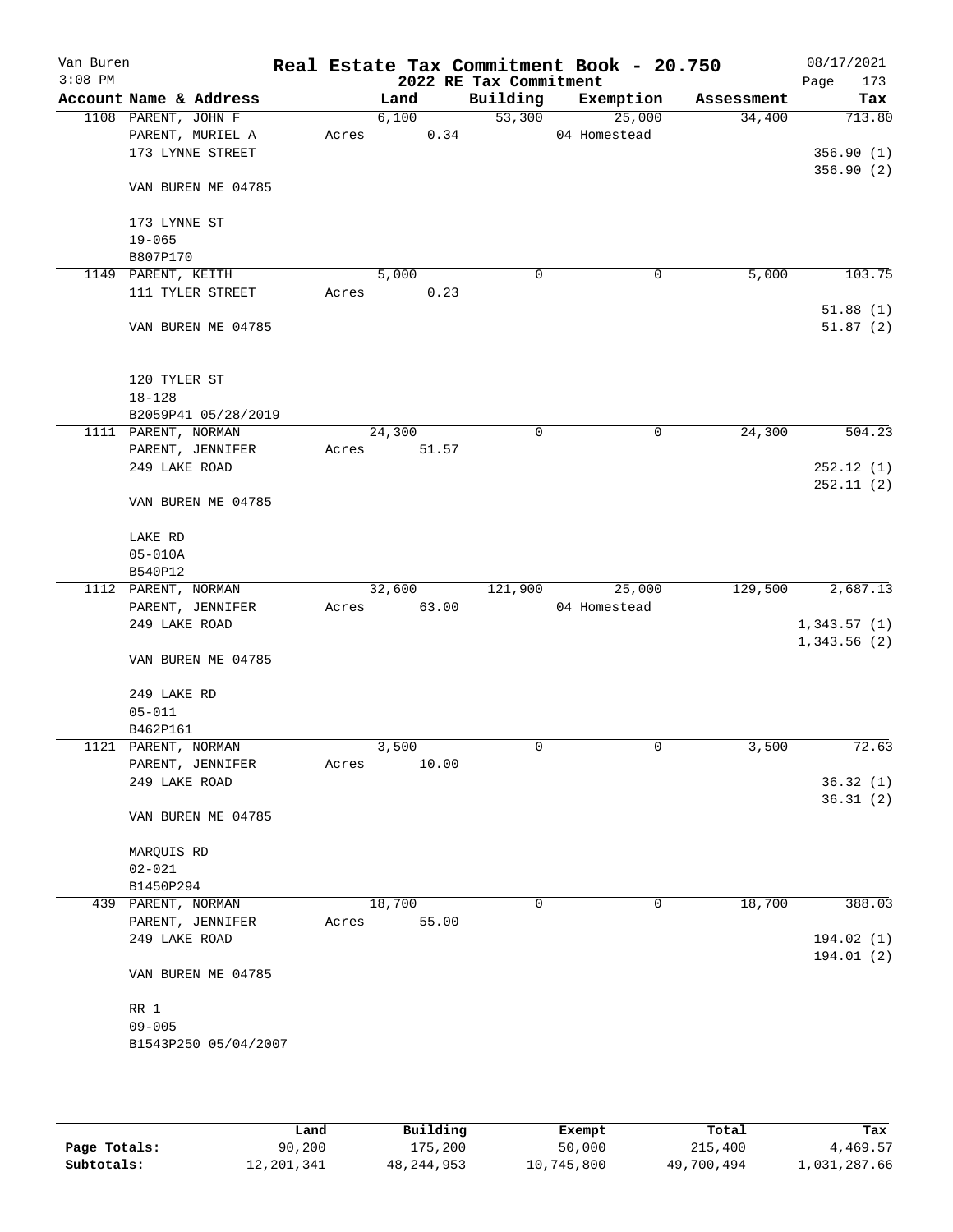| Van Buren<br>$3:08$ PM |                        |       |        |       | 2022 RE Tax Commitment | Real Estate Tax Commitment Book - 20.750 |            | 08/17/2021<br>Page<br>174 |
|------------------------|------------------------|-------|--------|-------|------------------------|------------------------------------------|------------|---------------------------|
|                        | Account Name & Address |       | Land   |       | Building               | Exemption                                | Assessment | Tax                       |
|                        | 321 PARENT, NORMAN J   |       | 8,400  |       | $\mathsf{O}$           | $\mathbf 0$                              | 8,400      | 174.30                    |
|                        | PARENT, JENNIFER M     | Acres |        | 3.30  |                        |                                          |            |                           |
|                        | 249 LAKE ROAD          |       |        |       |                        |                                          |            | 87.15(1)                  |
|                        |                        |       |        |       |                        |                                          |            | 87.15(2)                  |
|                        | VAN BUREN ME 04785     |       |        |       |                        |                                          |            |                           |
|                        |                        |       |        |       |                        |                                          |            |                           |
|                        | RR 1 (OLD HOUSE)       |       |        |       |                        |                                          |            |                           |
|                        | $08 - 048$             |       |        |       |                        |                                          |            |                           |
|                        | B1971P312 04/18/2017   |       |        |       |                        |                                          |            |                           |
|                        | 720 PARENT, NORMAN J   |       | 12,300 |       | 0                      | 0                                        | 12,300     | 255.23                    |
|                        | PARENT, JENNIFER M     | Acres |        | 38.00 |                        |                                          |            |                           |
|                        |                        |       |        |       |                        |                                          |            |                           |
|                        | 249 LAKE ROAD          |       |        |       |                        |                                          |            | 127.62(1)                 |
|                        |                        |       |        |       |                        |                                          |            | 127.61(2)                 |
|                        | VAN BUREN ME 04785     |       |        |       |                        |                                          |            |                           |
|                        |                        |       |        |       |                        |                                          |            |                           |
|                        | CASTONGUAY RD          |       |        |       |                        |                                          |            |                           |
|                        | $02 - 035$             |       |        |       |                        |                                          |            |                           |
|                        | B1622P176 12/12/2008   |       |        |       |                        |                                          |            |                           |
|                        | 721 PARENT, NORMAN J   |       | 12,300 |       | 2,800                  | 0                                        | 15,100     | 313.33                    |
|                        | PARENT, JENNIFER M     | Acres |        | 9.00  |                        |                                          |            |                           |
|                        | 249 LAKE ROAD          |       |        |       |                        |                                          |            | 156.67(1)                 |
|                        |                        |       |        |       |                        |                                          |            | 156.66(2)                 |
|                        | VAN BUREN ME 04785     |       |        |       |                        |                                          |            |                           |
|                        |                        |       |        |       |                        |                                          |            |                           |
|                        | 198 CASTONGUAY RD      |       |        |       |                        |                                          |            |                           |
|                        | $02 - 033A$            |       |        |       |                        |                                          |            |                           |
|                        | B1622P176 12/15/2008   |       |        |       |                        |                                          |            |                           |
|                        | 1561 PARENT, NORMAN J  |       | 30,300 |       | $\mathbf 0$            | $\mathbf 0$                              | 30,300     | 628.73                    |
|                        | PARENT, JENNIFER M     |       |        | 77.00 |                        |                                          |            |                           |
|                        |                        | Acres |        |       |                        |                                          |            |                           |
|                        | 249 LAKE ROAD          |       |        |       |                        |                                          |            | 314.37(1)                 |
|                        |                        |       |        |       |                        |                                          |            | 314.36(2)                 |
|                        | VAN BUREN ME 04785     |       |        |       |                        |                                          |            |                           |
|                        |                        |       |        |       |                        |                                          |            |                           |
|                        | OFF ALEXANDER ROAD     |       |        |       |                        |                                          |            |                           |
|                        | $08 - 047B$            |       |        |       |                        |                                          |            |                           |
|                        | B1771P329 07/12/2012   |       |        |       |                        |                                          |            |                           |
|                        | 1113 PARENT, PHILIP J  |       | 5,400  |       | 0                      | 0                                        | 5,400      | 112.05                    |
|                        | C/O PHILIP J PARENT    | Acres |        | 0.26  |                        |                                          |            |                           |
|                        | 127 CHAMPLAIN STREET   |       |        |       |                        |                                          |            | 56.03(1)                  |
|                        |                        |       |        |       |                        |                                          |            | 56.02(2)                  |
|                        | VAN BUREN ME 04785     |       |        |       |                        |                                          |            |                           |
|                        |                        |       |        |       |                        |                                          |            |                           |
|                        | 127 CHAMPLAIN ST       |       |        |       |                        |                                          |            |                           |
|                        | $20 - 039$             |       |        |       |                        |                                          |            |                           |
|                        | B718P205 05/27/1987    |       |        |       |                        |                                          |            |                           |
|                        | 1114 PARENT, PHILIP P  |       | 4,200  |       | 0                      | 0                                        | 4,200      | 87.15                     |
|                        | PARENT, MARGUERITE     | Acres |        | 0.16  |                        |                                          |            |                           |
|                        | PO BOX 9               |       |        |       |                        |                                          |            | 43.58 (1)                 |
|                        |                        |       |        |       |                        |                                          |            |                           |
|                        |                        |       |        |       |                        |                                          |            | 43.57(2)                  |
|                        | VAN BUREN ME 04785     |       |        |       |                        |                                          |            |                           |
|                        |                        |       |        |       |                        |                                          |            |                           |
|                        | ST. FRANCIS STREET     |       |        |       |                        |                                          |            |                           |
|                        | $13 - 025A$            |       |        |       |                        |                                          |            |                           |
|                        | B446P81                |       |        |       |                        |                                          |            |                           |
|                        |                        |       |        |       |                        |                                          |            |                           |
|                        |                        |       |        |       |                        |                                          |            |                           |

|              | Land       | Building     | Exempt     | Total      | Tax          |
|--------------|------------|--------------|------------|------------|--------------|
| Page Totals: | 72,900     | 2,800        |            | 75,700     | 1,570.79     |
| Subtotals:   | 12,274,241 | 48, 247, 753 | 10,745,800 | 49,776,194 | 1,032,858.45 |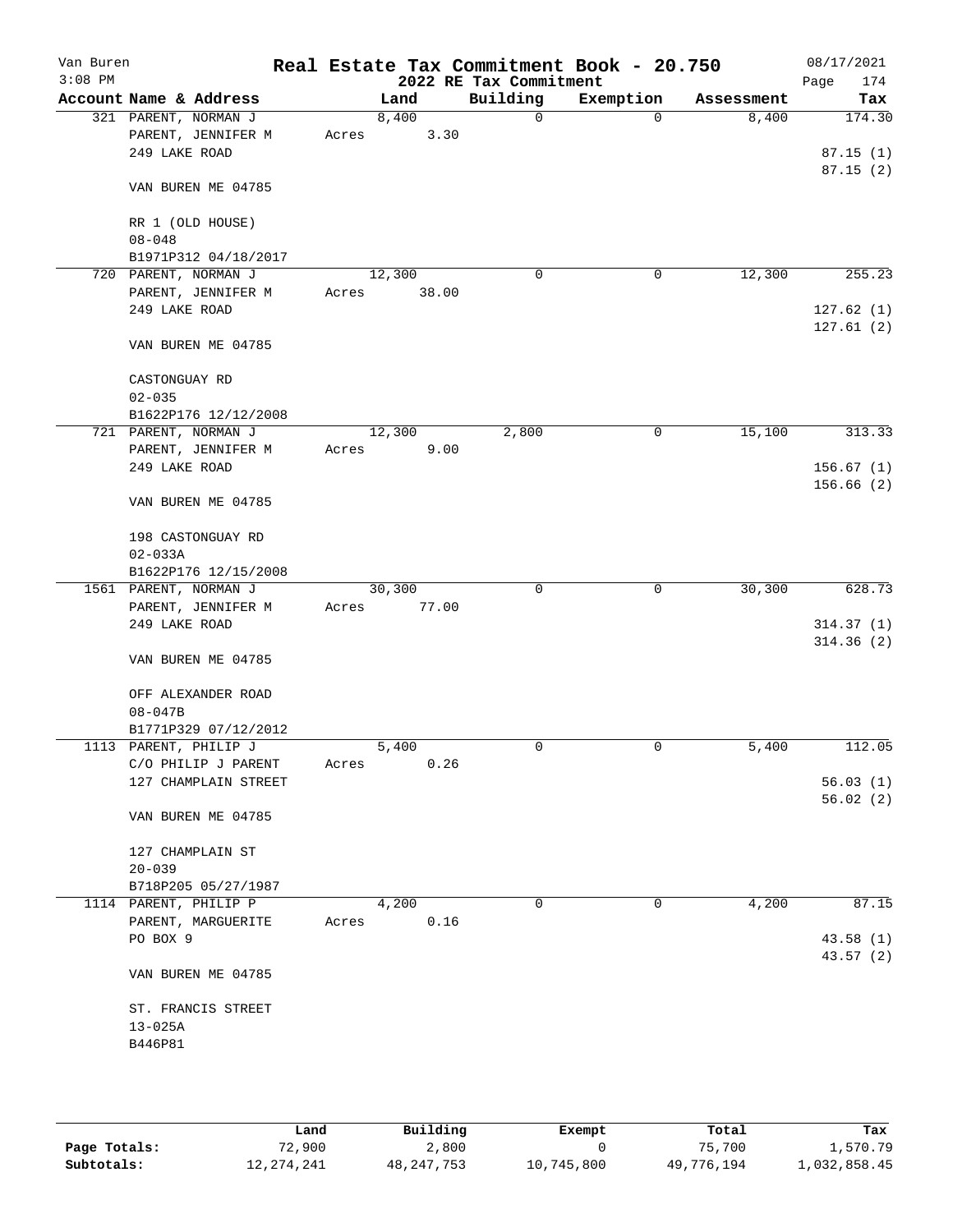| Van Buren<br>$3:08$ PM |                                           |       |       |      | 2022 RE Tax Commitment | Real Estate Tax Commitment Book - 20.750 |            | 08/17/2021<br>175 |
|------------------------|-------------------------------------------|-------|-------|------|------------------------|------------------------------------------|------------|-------------------|
|                        | Account Name & Address                    |       | Land  |      | Building               | Exemption                                | Assessment | Page<br>Tax       |
|                        | 1115 PARENT, PHILIP P                     |       | 6,300 |      | 120, 300               | 25,000                                   | 101,600    | 2,108.20          |
|                        | OLSON, LOUISE A PARENT                    | Acres |       | 0.36 |                        | 04 Homestead                             |            |                   |
|                        | PO BOX 9                                  |       |       |      |                        |                                          |            | 1,054.10(1)       |
|                        |                                           |       |       |      |                        |                                          |            | 1,054.10(2)       |
|                        | VAN BUREN ME 04785                        |       |       |      |                        |                                          |            |                   |
|                        |                                           |       |       |      |                        |                                          |            |                   |
|                        | 107 ST FRANCIS ST                         |       |       |      |                        |                                          |            |                   |
|                        | $13 - 028$                                |       |       |      |                        |                                          |            |                   |
|                        | B1891P329 05/18/2015                      |       |       |      |                        |                                          |            |                   |
|                        | 1116 PARENT, PHILIP P                     |       | 4,800 |      | 49,200                 | 0                                        | 54,000     | 1,120.50          |
|                        | OLSON, LOUISE A PARENT                    | Acres |       | 0.24 |                        |                                          |            |                   |
|                        | PO BOX 9                                  |       |       |      |                        |                                          |            | 560.25(1)         |
|                        |                                           |       |       |      |                        |                                          |            | 560.25(2)         |
|                        | VAN BUREN ME 04785                        |       |       |      |                        |                                          |            |                   |
|                        | 64 MAIN ST                                |       |       |      |                        |                                          |            |                   |
|                        |                                           |       |       |      |                        |                                          |            |                   |
|                        | $15 - 098A$<br>B1891P327 05/18/2015       |       |       |      |                        |                                          |            |                   |
|                        | 1109 PARENT, PHILIP P                     |       | 7,400 |      | 59,100                 | 0                                        | 66,500     | 1,379.88          |
|                        | OLSON, LOUISE A PARENT                    | Acres |       | 0.37 |                        |                                          |            |                   |
|                        | PO BOX 9                                  |       |       |      |                        |                                          |            | 689.94 (1)        |
|                        |                                           |       |       |      |                        |                                          |            | 689.94 (2)        |
|                        | VAN BUREN ME 04785                        |       |       |      |                        |                                          |            |                   |
|                        |                                           |       |       |      |                        |                                          |            |                   |
|                        | 33 MAIN ST                                |       |       |      |                        |                                          |            |                   |
|                        | $15 - 002$                                |       |       |      |                        |                                          |            |                   |
|                        | B1891P325 05/18/2015 B1891P323 05/18/2015 |       |       |      |                        |                                          |            |                   |
|                        | 693 PARENT, RHONDA M                      |       | 7,000 |      | 69,300                 | 0                                        | 76,300     | 1,583.23          |
|                        | 118 WRIGHT STREET                         | Acres |       | 0.76 |                        |                                          |            |                   |
|                        |                                           |       |       |      |                        |                                          |            | 791.62(1)         |
|                        | VAN BUREN ME 04785                        |       |       |      |                        |                                          |            | 791.61 (2)        |
|                        |                                           |       |       |      |                        |                                          |            |                   |
|                        |                                           |       |       |      |                        |                                          |            |                   |
|                        | 113 WRIGHT ST                             |       |       |      |                        |                                          |            |                   |
|                        | $21 - 014A$                               |       |       |      |                        |                                          |            |                   |
|                        | B2022P136 07/10/2018                      |       | 4,900 |      | 66,200                 | 25,000                                   | 46,100     | 956.58            |
|                        | 1118 PARENT, RICHARD<br>PARENT, TAMMY A   | Acres |       | 0.22 |                        | 04 Homestead                             |            |                   |
|                        | PO BOX 274                                |       |       |      |                        |                                          |            | 478.29(1)         |
|                        |                                           |       |       |      |                        |                                          |            | 478.29 (2)        |
|                        | VAN BUREN ME 04785                        |       |       |      |                        |                                          |            |                   |
|                        |                                           |       |       |      |                        |                                          |            |                   |
|                        | 119 TYLER ST                              |       |       |      |                        |                                          |            |                   |
|                        | $18 - 105$                                |       |       |      |                        |                                          |            |                   |
|                        | B833P142                                  |       |       |      |                        |                                          |            |                   |
|                        | 1231 PARENT, RICHARD                      |       | 6,100 |      | 26,100                 | $\mathbf 0$                              | 32,200     | 668.15            |
|                        | PARENT, TAMMY A                           | Acres |       | 0.34 |                        |                                          |            |                   |
|                        | PO BOX 274                                |       |       |      |                        |                                          |            | 334.08 (1)        |
|                        |                                           |       |       |      |                        |                                          |            | 334.07 (2)        |
|                        | VAN BUREN ME 04785                        |       |       |      |                        |                                          |            |                   |
|                        |                                           |       |       |      |                        |                                          |            |                   |
|                        | 115 TYLER ST                              |       |       |      |                        |                                          |            |                   |
|                        | $18 - 104$                                |       |       |      |                        |                                          |            |                   |
|                        | B1963P317 01/30/2017                      |       |       |      |                        |                                          |            |                   |
|                        |                                           |       |       |      |                        |                                          |            |                   |
|                        |                                           |       |       |      |                        |                                          |            |                   |

|              | Land       | Building   | Exempt     | Total      | Tax          |
|--------------|------------|------------|------------|------------|--------------|
| Page Totals: | 36,500     | 390,200    | 50,000     | 376,700    | 7,816.54     |
| Subtotals:   | 12,310,741 | 48,637,953 | 10,795,800 | 50,152,894 | 1,040,674.99 |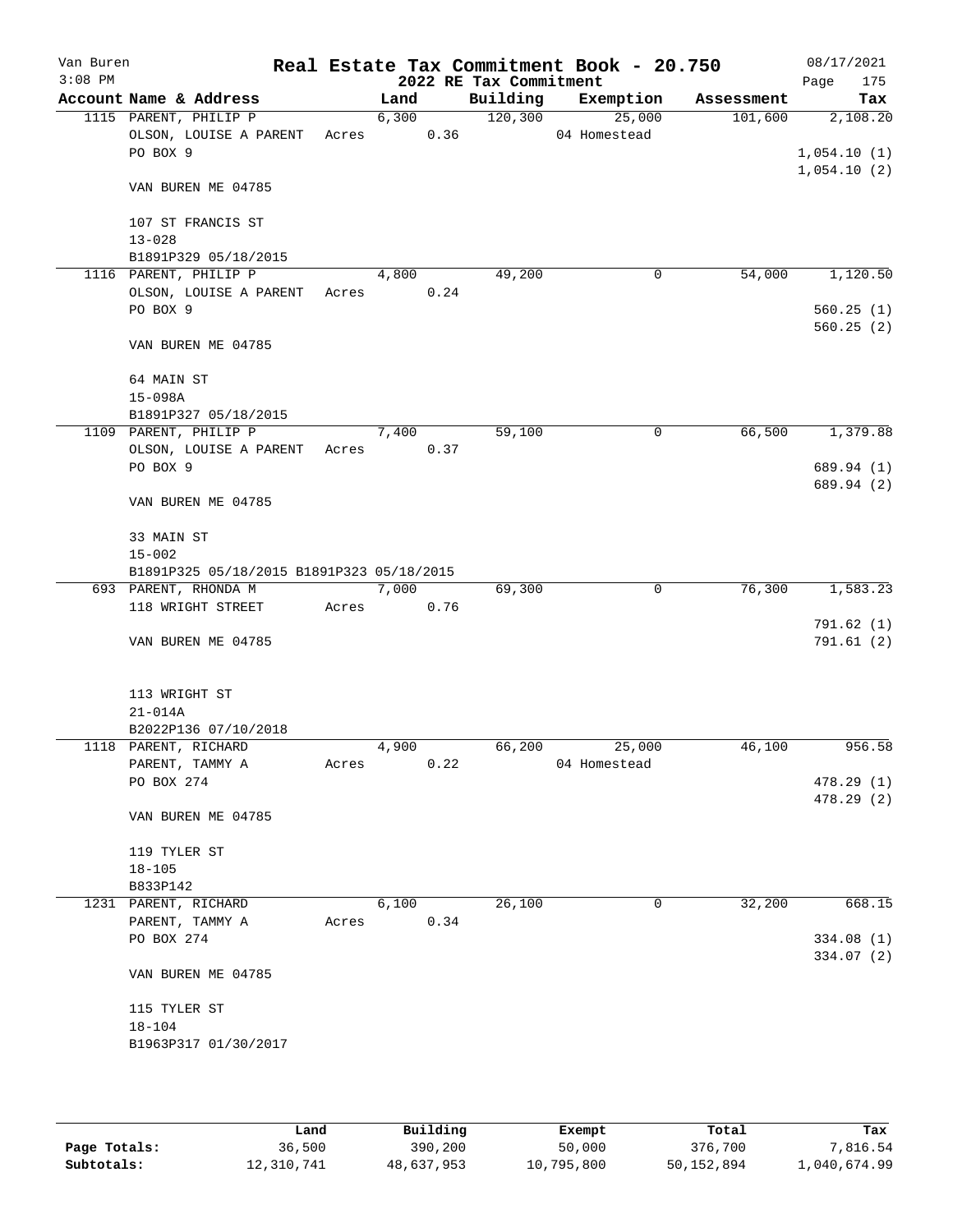| Van Buren<br>$3:08$ PM |                           |       |        |      | 2022 RE Tax Commitment | Real Estate Tax Commitment Book - 20.750 |                        | 08/17/2021<br>176<br>Page |
|------------------------|---------------------------|-------|--------|------|------------------------|------------------------------------------|------------------------|---------------------------|
|                        | Account Name & Address    |       | Land   |      | Building               | Exemption                                | Assessment             | Tax                       |
|                        | 244 PARENT, STEPHEN       |       | 5,600  |      | 41,600                 |                                          | $\Omega$<br>47,200     | 979.40                    |
|                        | PARENT, SHERYL            | Acres |        | 0.28 |                        |                                          |                        |                           |
|                        | 344 MAIN STREET           |       |        |      |                        |                                          |                        | 489.70 (1)                |
|                        |                           |       |        |      |                        |                                          |                        | 489.70 (2)                |
|                        | VAN BUREN ME 04785        |       |        |      |                        |                                          |                        |                           |
|                        | 336 MAIN ST               |       |        |      |                        |                                          |                        |                           |
|                        | $20 - 067$                |       |        |      |                        |                                          |                        |                           |
|                        | B1703P87 11/23/2010       |       |        |      |                        |                                          |                        |                           |
|                        | 1120 PARENT, STEPHEN P J  |       | 6,100  |      | 55,100                 | 25,000                                   | 36,200                 | 751.15                    |
|                        | PARENT, SHERYL A          | Acres |        | 0.34 |                        | 04 Homestead                             |                        |                           |
|                        | 344 MAIN STREET           |       |        |      |                        |                                          |                        | 375.58(1)                 |
|                        | VAN BUREN ME 04785        |       |        |      |                        |                                          |                        | 375.57(2)                 |
|                        | 344 MAIN ST               |       |        |      |                        |                                          |                        |                           |
|                        | $20 - 065$                |       |        |      |                        |                                          |                        |                           |
|                        | B712P177                  |       |        |      |                        |                                          |                        |                           |
|                        | 1078 PARKER HOLDINGS, LLC |       | 20,700 |      | 106,500                |                                          | $\mathbf 0$<br>127,200 | 2,639.40                  |
|                        | PO BOX 99                 | Acres |        | 1.48 |                        |                                          |                        |                           |
|                        |                           |       |        |      |                        |                                          |                        | 1,319.70(1)               |
|                        | VAN BUREN ME 04785        |       |        |      |                        |                                          |                        | 1,319.70(2)               |
|                        | 228 STATE ST              |       |        |      |                        |                                          |                        |                           |
|                        | 12A-014                   |       |        |      |                        |                                          |                        |                           |
|                        | B2044P69 01/02/2019       |       |        |      |                        |                                          |                        |                           |
|                        | 1123 PARKER, PAULINE L    |       | 2,800  |      | 29,000                 | 25,000                                   | 6,800                  | 141.10                    |
|                        | 396 MAIN STREET           |       |        |      |                        | 04 Homestead                             |                        |                           |
|                        |                           |       |        |      |                        |                                          |                        | 70.55(1)                  |
|                        | VAN BUREN ME 04785        |       |        |      |                        |                                          |                        | 70.55(2)                  |
|                        | 396 MAIN ST               |       |        |      |                        |                                          |                        |                           |
|                        | $21 - 038$                |       |        |      |                        |                                          |                        |                           |
|                        | B1006P253                 |       |        |      |                        |                                          |                        |                           |
|                        | 1315 PARKER, WALTER S JR  |       | 2,900  |      | 0                      |                                          | 2,900<br>$\mathbf 0$   | 60.18                     |
|                        | PARKER, JOANNE S          | Acres |        | 0.31 |                        |                                          |                        |                           |
|                        | 184 LYNNE STREET          |       |        |      |                        |                                          |                        | 30.09(1)                  |
|                        | VAN BUREN ME 04785        |       |        |      |                        |                                          |                        | 30.09(2)                  |
|                        | PATRICIA STREET           |       |        |      |                        |                                          |                        |                           |
|                        | $19 - 097$                |       |        |      |                        |                                          |                        |                           |
|                        | B1794P204 01/04/2013      |       |        |      |                        |                                          |                        |                           |
|                        | 1304 PARKER, WALTER S JR  |       | 5,800  |      | 86,500                 | 25,000                                   | 67,300                 | 1,396.48                  |
|                        | PARKER, JOANNE S          | Acres |        | 0.31 |                        | 04 Homestead                             |                        |                           |
|                        | 184 LYNNE STREET          |       |        |      |                        |                                          |                        | 698.24(1)                 |
|                        |                           |       |        |      |                        |                                          |                        | 698.24(2)                 |
|                        | VAN BUREN ME 04785        |       |        |      |                        |                                          |                        |                           |
|                        | 184 LYNNE ST              |       |        |      |                        |                                          |                        |                           |
|                        | $19 - 070$                |       |        |      |                        |                                          |                        |                           |
|                        | B1794P204 01/04/2013      |       |        |      |                        |                                          |                        |                           |
|                        |                           |       |        |      |                        |                                          |                        |                           |
|                        |                           |       |        |      |                        |                                          |                        |                           |

|              | Land       | Building   | Exempt     | Total      | Tax          |
|--------------|------------|------------|------------|------------|--------------|
| Page Totals: | 43,900     | 318,700    | 75,000     | 287,600    | 5,967.71     |
| Subtotals:   | 12,354,641 | 48,956,653 | 10,870,800 | 50,440,494 | 1,046,642.70 |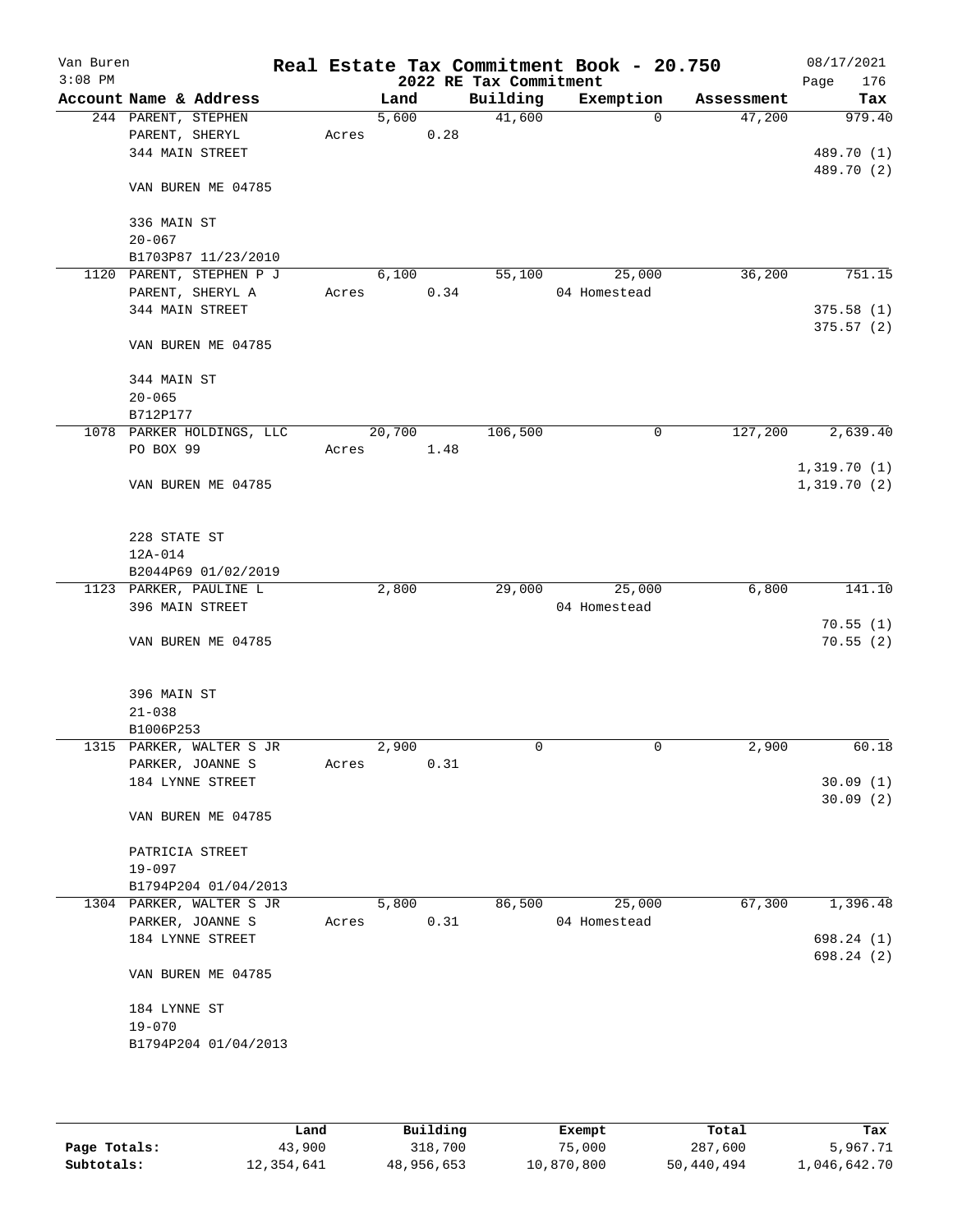| Van Buren |                               |       |        |       |                        | Real Estate Tax Commitment Book - 20.750 |            | 08/17/2021  |
|-----------|-------------------------------|-------|--------|-------|------------------------|------------------------------------------|------------|-------------|
| $3:08$ PM |                               |       |        |       | 2022 RE Tax Commitment |                                          |            | 177<br>Page |
|           | Account Name & Address        |       | Land   |       | Building               | Exemption                                | Assessment | Tax         |
|           | 1124 PARSONS, JEANNETTE       |       | 4,500  |       | 70,600                 | 25,000                                   | 50,100     | 1,039.58    |
|           | 115 COTE STREET               | Acres |        | 0.18  |                        | 04 Homestead                             |            |             |
|           |                               |       |        |       |                        |                                          |            | 519.79(1)   |
|           |                               |       |        |       |                        |                                          |            |             |
|           | VAN BUREN ME 04785            |       |        |       |                        |                                          |            | 519.79(2)   |
|           |                               |       |        |       |                        |                                          |            |             |
|           |                               |       |        |       |                        |                                          |            |             |
|           | 115 COTE ST                   |       |        |       |                        |                                          |            |             |
|           | $18 - 114$                    |       |        |       |                        |                                          |            |             |
|           | B680P170                      |       |        |       |                        |                                          |            |             |
|           | 1243 PATE, TERRY              |       | 6,600  |       | 1,500                  | 0                                        | 8,100      | 168.08      |
|           | 3130 PHEASANT RUN             | Acres |        | 0.69  |                        |                                          |            |             |
|           |                               |       |        |       |                        |                                          |            | 84.04 (1)   |
|           | HUMBLE TX 77396               |       |        |       |                        |                                          |            | 84.04 (2)   |
|           |                               |       |        |       |                        |                                          |            |             |
|           |                               |       |        |       |                        |                                          |            |             |
|           |                               |       |        |       |                        |                                          |            |             |
|           | 209 LAKE RD                   |       |        |       |                        |                                          |            |             |
|           | $02 - 016B$                   |       |        |       |                        |                                          |            |             |
|           | B1659P201 10/29/2009          |       |        |       |                        |                                          |            |             |
|           | 1126 PAYNE, ESQUAREE R        |       | 21,600 |       | 11,700                 | 25,000                                   | 8,300      | 172.23      |
|           | PO BOX 294                    | Acres |        | 52.00 |                        | 04 Homestead                             |            |             |
|           |                               |       |        |       |                        |                                          |            | 86.12(1)    |
|           | VAN BUREN ME 04785            |       |        |       |                        |                                          |            | 86.11(2)    |
|           |                               |       |        |       |                        |                                          |            |             |
|           |                               |       |        |       |                        |                                          |            |             |
|           |                               |       |        |       |                        |                                          |            |             |
|           | 144 ESQUAREE RD               |       |        |       |                        |                                          |            |             |
|           | $09 - 037$                    |       |        |       |                        |                                          |            |             |
|           | B534P41                       |       |        |       |                        |                                          |            |             |
|           | 1127 PELLENZ, NICOLE M        |       | 6,600  |       | 0                      | $\mathbf 0$                              | 6,600      | 136.95      |
|           | PELLENZ, JASON P              | Acres |        | 0.39  |                        |                                          |            |             |
|           | 6 WOODLAND RD                 |       |        |       |                        |                                          |            | 68.48(1)    |
|           |                               |       |        |       |                        |                                          |            | 68.47(2)    |
|           | SCARBOROUGH ME 04074          |       |        |       |                        |                                          |            |             |
|           |                               |       |        |       |                        |                                          |            |             |
|           | 120 ADAMS ST                  |       |        |       |                        |                                          |            |             |
|           |                               |       |        |       |                        |                                          |            |             |
|           | $18 - 031$                    |       |        |       |                        |                                          |            |             |
|           | B1517P153                     |       |        |       |                        |                                          |            |             |
|           | 1128 PELLETIER, CLAUDETTE     |       | 8,100  |       | 59,600                 | 25,000                                   | 42,700     | 886.03      |
|           | PELLETIER, MICHAEL &          | Acres |        | 0.59  |                        | 04 Homestead                             |            |             |
|           | LISETTE                       |       |        |       |                        |                                          |            |             |
|           | 113 LYNNE STREET              |       |        |       |                        |                                          |            | 443.02 (1)  |
|           |                               |       |        |       |                        |                                          |            | 443.01 (2)  |
|           | VAN BUREN ME 04785            |       |        |       |                        |                                          |            |             |
|           |                               |       |        |       |                        |                                          |            |             |
|           | 113 LYNNE ST                  |       |        |       |                        |                                          |            |             |
|           | $20 - 052$                    |       |        |       |                        |                                          |            |             |
|           | B1687P165 07/14/2010 B450P142 |       |        |       |                        |                                          |            |             |
|           | 1129 PELLETIER, DANIEL A      |       | 7,000  |       | 85,300                 | 25,000                                   | 67,300     | 1,396.48    |
|           |                               |       |        |       |                        |                                          |            |             |
|           | PELLETIER, BARBARA A          | Acres |        | 0.45  |                        | 04 Homestead                             |            |             |
|           | 116 MARION DRIVE              |       |        |       |                        |                                          |            | 698.24(1)   |
|           |                               |       |        |       |                        |                                          |            | 698.24(2)   |
|           | VAN BUREN ME 04785            |       |        |       |                        |                                          |            |             |
|           |                               |       |        |       |                        |                                          |            |             |
|           | 116 MARION DR                 |       |        |       |                        |                                          |            |             |
|           | $18 - 005C$                   |       |        |       |                        |                                          |            |             |
|           | B413P318 08/13/1974           |       |        |       |                        |                                          |            |             |
|           |                               |       |        |       |                        |                                          |            |             |
|           |                               |       |        |       |                        |                                          |            |             |
|           |                               |       |        |       |                        |                                          |            |             |

|              | Land       | Building     | Exempt     | Total      | Tax          |
|--------------|------------|--------------|------------|------------|--------------|
| Page Totals: | 54,400     | 228,700      | 100,000    | 183,100    | 3,799.35     |
| Subtotals:   | 12,409,041 | 49, 185, 353 | 10,970,800 | 50,623,594 | 1,050,442.05 |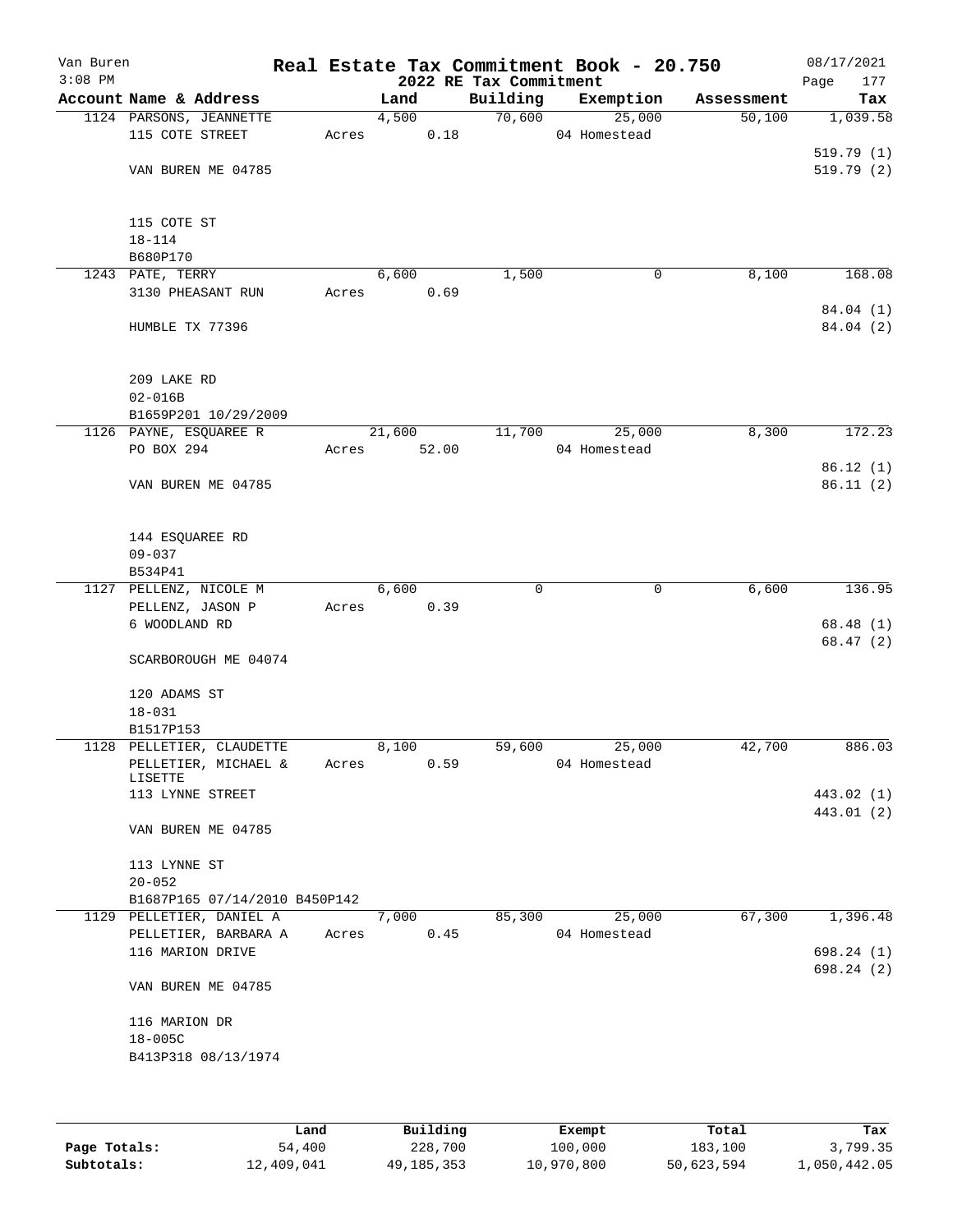| Van Buren<br>$3:08$ PM |                           |       |        |       | 2022 RE Tax Commitment | Real Estate Tax Commitment Book - 20.750 |            | 08/17/2021<br>178<br>Page |
|------------------------|---------------------------|-------|--------|-------|------------------------|------------------------------------------|------------|---------------------------|
|                        | Account Name & Address    |       | Land   |       | Building               | Exemption                                | Assessment | Tax                       |
|                        | 1133 PELLETIER, DONALD    |       | 5,800  |       | 61,900                 | 25,000                                   | 42,700     | 886.03                    |
|                        | PELLETIER, LILLIAN        | Acres |        | 0.31  |                        | 04 Homestead                             |            |                           |
|                        | 190 LYNNE STREET          |       |        |       |                        |                                          |            | 443.02 (1)                |
|                        | VAN BUREN ME 04785        |       |        |       |                        |                                          |            | 443.01 (2)                |
|                        | 190 LYNNE ST              |       |        |       |                        |                                          |            |                           |
|                        | $19 - 078$                |       |        |       |                        |                                          |            |                           |
|                        | B781P26                   |       |        |       |                        |                                          |            |                           |
|                        | 1134 PELLETIER, DONALD    |       | 2,900  |       | $\mathbf 0$            | $\mathbf 0$                              | 2,900      | 60.18                     |
|                        | PELLETIER, LILLIAN        | Acres |        | 0.31  |                        |                                          |            |                           |
|                        | 190 LYNNE STREET          |       |        |       |                        |                                          |            | 30.09(1)                  |
|                        | VAN BUREN ME 04785        |       |        |       |                        |                                          |            | 30.09(2)                  |
|                        | PATRICIA ST               |       |        |       |                        |                                          |            |                           |
|                        | $19 - 099$                |       |        |       |                        |                                          |            |                           |
|                        | B1279P262                 |       |        |       |                        |                                          |            |                           |
|                        | 1235 PELLETIER, ERIK B    |       | 3,600  |       | 87,300                 | 25,000                                   | 65,900     | 1,367.43                  |
|                        | 109 CHURCH STREET         | Acres |        | 0.12  |                        | 04 Homestead                             |            |                           |
|                        |                           |       |        |       |                        |                                          |            | 683.72 (1)                |
|                        | VAN BUREN ME 04785        |       |        |       |                        |                                          |            | 683.71 (2)                |
|                        | 109 CHURCH ST             |       |        |       |                        |                                          |            |                           |
|                        | $23 - 099$                |       |        |       |                        |                                          |            |                           |
|                        | B1880P95 01/21/2015       |       |        |       |                        |                                          |            |                           |
|                        | 1135 PELLETIER, JOHN B    |       | 5,800  |       | 156,700                | 25,000                                   | 137,500    | 2,853.13                  |
|                        | PELLETIER, NOREEN         | Acres |        | 0.30  |                        | 04 Homestead                             |            |                           |
|                        | 199 MAIN STREET           |       |        |       |                        |                                          |            | 1,426.57(1)               |
|                        | VAN BUREN ME 04785        |       |        |       |                        |                                          |            | 1,426.56(2)               |
|                        | 199 MAIN ST               |       |        |       |                        |                                          |            |                           |
|                        | $18 - 005A$               |       |        |       |                        |                                          |            |                           |
|                        | B796P312                  |       |        |       |                        |                                          |            |                           |
|                        | 1142 PELLETIER, JOHN B    |       | 4,300  |       | 0                      | 0                                        | 4,300      | 89.23                     |
|                        | 199 MAIN STREET           | Acres |        | 0.17  |                        |                                          |            | 44.62 (1)                 |
|                        | VAN BUREN ME 04785        |       |        |       |                        |                                          |            | 44.61 (2)                 |
|                        |                           |       |        |       |                        |                                          |            |                           |
|                        | 162 MAIN ST               |       |        |       |                        |                                          |            |                           |
|                        | $17 - 054$                |       |        |       |                        |                                          |            |                           |
|                        | B1505P301                 |       |        |       |                        |                                          |            |                           |
|                        | 1138 PELLETIER, REYNOLD M |       | 20,100 |       | 105,300                | 31,000                                   | 94,400     | 1,958.80                  |
|                        | PELLETIER, ARMANDE A      | Acres |        | 29.00 |                        | 04 Homestead                             |            |                           |
|                        | 213 CASTONGUAY ROAD       |       |        |       |                        | 02 Veteran                               |            | 979.40(1)                 |
|                        | VAN BUREN ME 04785        |       |        |       |                        |                                          |            | 979.40(2)                 |
|                        | 213 CASTONGUAY RD         |       |        |       |                        |                                          |            |                           |
|                        | $02 - 037A$               |       |        |       |                        |                                          |            |                           |
|                        | B478P65                   |       |        |       |                        |                                          |            |                           |
|                        |                           |       |        |       |                        |                                          |            |                           |
|                        |                           |       |        |       |                        |                                          |            |                           |
|                        |                           |       |        |       |                        |                                          |            |                           |

|              | Land       | Building   | Exempt     | Total      | Tax          |
|--------------|------------|------------|------------|------------|--------------|
| Page Totals: | 42,500     | 411,200    | 106,000    | 347,700    | 7,214.80     |
| Subtotals:   | 12,451,541 | 49,596,553 | 11,076,800 | 50,971,294 | 1,057,656.85 |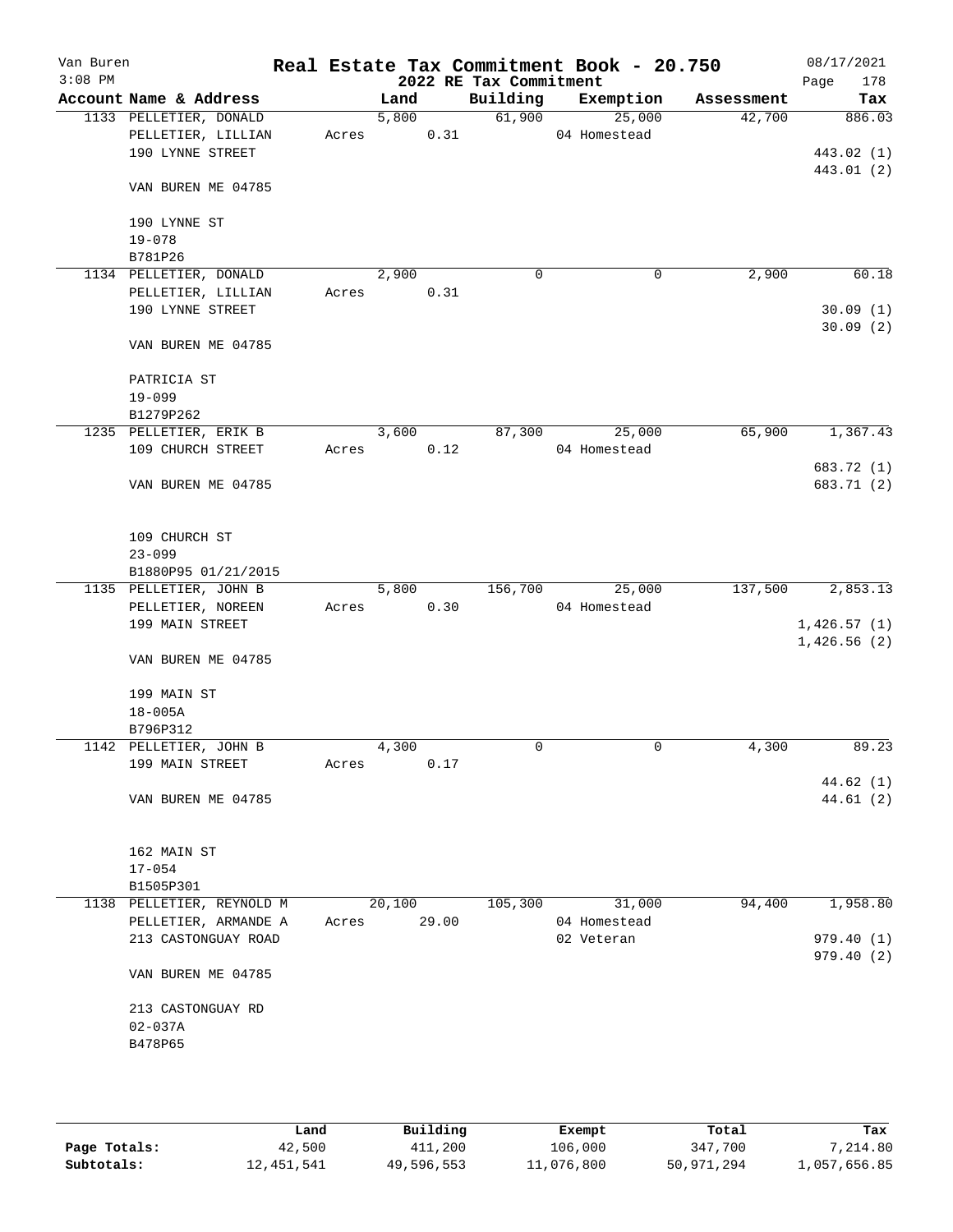| Van Buren |                                          |       |        |                        | Real Estate Tax Commitment Book - 20.750 |            | 08/17/2021                 |
|-----------|------------------------------------------|-------|--------|------------------------|------------------------------------------|------------|----------------------------|
| $3:08$ PM |                                          |       |        | 2022 RE Tax Commitment |                                          |            | 179<br>Page                |
|           | Account Name & Address                   |       | Land   | Building               | Exemption                                | Assessment | Tax                        |
|           | 909 PELLETIER, TRAVIS                    |       | 8,000  | 127,800                | $\Omega$                                 | 135,800    | 2,817.85                   |
|           | PELLETIER, DANIKA                        | Acres | 0.58   |                        |                                          |            |                            |
|           | 109 BROOKE AVENUE                        |       |        |                        |                                          |            | 1,408.93(1)                |
|           | VAN BUREN ME 04785                       |       |        |                        |                                          |            | 1,408.92(2)                |
|           | 109 BROOK AVE                            |       |        |                        |                                          |            |                            |
|           | $17 - 060$                               |       |        |                        |                                          |            |                            |
|           | B1989P246 09/15/2017                     |       |        |                        |                                          |            |                            |
|           | 1143 PENNINGTON, TANYA A                 |       | 6,900  | 0                      | 0                                        | 6,900      | 143.18                     |
|           | PO BOX 13                                | Acres | 0.43   |                        |                                          |            |                            |
|           | PEQUATUCK CT 06781                       |       |        |                        |                                          |            | 71.59(1)<br>71.59(2)       |
|           | CHAMPLAIN ST                             |       |        |                        |                                          |            |                            |
|           | $20 - 037$                               |       |        |                        |                                          |            |                            |
|           | B1494P316                                |       |        |                        |                                          |            |                            |
|           | 1016 PERREAULT, ALEX M                   |       | 25,400 | 0                      | 0                                        | 25,400     | 527.05                     |
|           | PO BOX 372                               | Acres | 41.00  |                        |                                          |            |                            |
|           |                                          |       |        |                        |                                          |            | 263.53(1)                  |
|           | VAN BUREN ME 04785                       |       |        |                        |                                          |            | 263.52(2)                  |
|           | 236 ST MARY'S BROOK RD                   |       |        |                        |                                          |            |                            |
|           | $02 - 003A$                              |       |        |                        |                                          |            |                            |
|           | B2104P101 06/08/2020 B601P129            |       |        |                        |                                          |            |                            |
|           | 1427 PERREAULT, ALEX M                   |       | 30,500 | 0                      | $\mathbf 0$                              | 30,500     | 632.88                     |
|           | PO BOX 372                               | Acres | 73.00  |                        |                                          |            |                            |
|           |                                          |       |        |                        |                                          |            | 316.44(1)                  |
|           | VAN BUREN ME 04785                       |       |        |                        |                                          |            | 316.44(2)                  |
|           | OFF ST. MARY'S BROOK                     |       |        |                        |                                          |            |                            |
|           | $02 - 052$                               |       |        |                        |                                          |            |                            |
|           | B2104P101 06/08/2020 B2072P77 08/09/2019 |       |        |                        |                                          |            |                            |
|           | 804 PERREAULT, CONRAD J<br>(TRUSTEE)     |       | 4,800  | 0                      | 0                                        | 4,800      | 99.60                      |
|           | 162 POPLAR STREET                        | Acres | 4.00   |                        |                                          |            |                            |
|           |                                          |       |        |                        |                                          |            | 49.80 (1)                  |
|           | VAN BUREN ME 04785                       |       |        |                        |                                          |            | 49.80 (2)                  |
|           | POPLAR ST                                |       |        |                        |                                          |            |                            |
|           | $03 - 006$                               |       |        |                        |                                          |            |                            |
|           | B1703P74 11/02/2010 B1674P349 04/08/2010 |       |        |                        |                                          |            |                            |
|           | 200 PERREAULT, CONRAD J                  |       | 10,600 | 161,800                | 25,000                                   | 147,400    | 3,058.55                   |
|           | (TRUSTEE)                                |       |        |                        |                                          |            |                            |
|           | 162 POPLAR STREET                        | Acres | 1.07   |                        | 04 Homestead                             |            |                            |
|           | VAN BUREN ME 04785                       |       |        |                        |                                          |            | 1,529.28(1)<br>1,529.27(2) |
|           | 162 POPLAR ST                            |       |        |                        |                                          |            |                            |
|           | $16 - 079$                               |       |        |                        |                                          |            |                            |
|           | B1703P70 11/02/2010                      |       |        |                        |                                          |            |                            |
|           |                                          |       |        |                        |                                          |            |                            |
|           |                                          |       |        |                        |                                          |            |                            |
|           |                                          |       |        |                        |                                          |            |                            |

|              | Land       | Building   | Exempt     | Total      | Tax          |
|--------------|------------|------------|------------|------------|--------------|
| Page Totals: | 86,200     | 289,600    | 25,000     | 350,800    | 7,279.11     |
| Subtotals:   | 12,537,741 | 49,886,153 | 11,101,800 | 51,322,094 | 1,064,935.96 |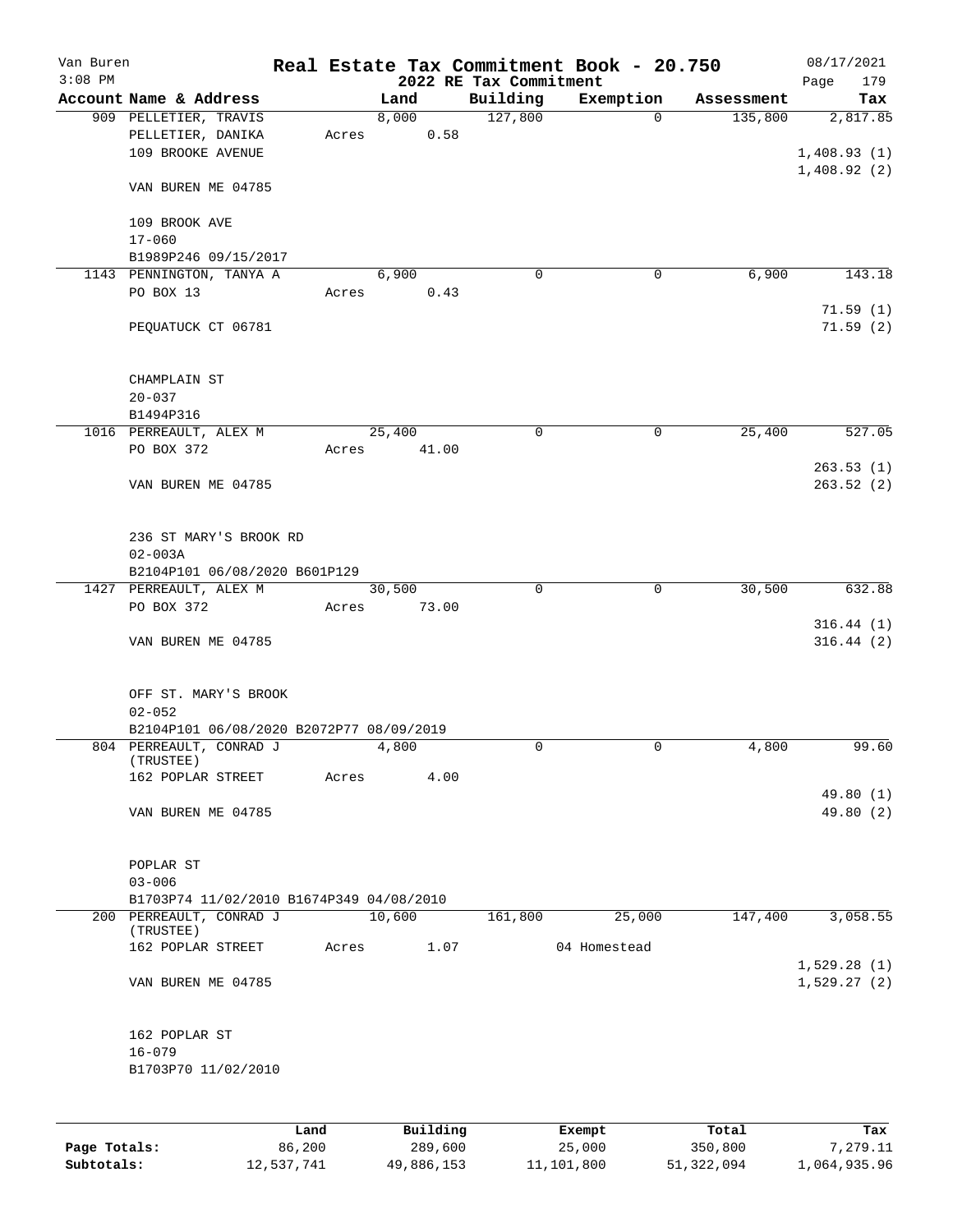| Van Buren<br>$3:08$ PM |                                                                                 |       |        |      | 2022 RE Tax Commitment | Real Estate Tax Commitment Book - 20.750 |            | 08/17/2021<br>180<br>Page |
|------------------------|---------------------------------------------------------------------------------|-------|--------|------|------------------------|------------------------------------------|------------|---------------------------|
|                        | Account Name & Address                                                          |       | Land   |      | Building               | Exemption                                | Assessment | Tax                       |
|                        | 971 PERREAULT, DONNA                                                            |       | 8,700  |      | 105,300                | 0                                        | 114,000    | 2,365.50                  |
|                        | 142 LAPLANTE HEIGHTS                                                            | Acres |        | 0.68 |                        |                                          |            |                           |
|                        |                                                                                 |       |        |      |                        |                                          |            | 1,182.75(1)               |
|                        | VAN BUREN ME 04785                                                              |       |        |      |                        |                                          |            | 1,182.75(2)               |
|                        |                                                                                 |       |        |      |                        |                                          |            |                           |
|                        |                                                                                 |       |        |      |                        |                                          |            |                           |
|                        | 142 LAPLANTE HEIGHTS                                                            |       |        |      |                        |                                          |            |                           |
|                        | 18C-001A                                                                        |       |        |      |                        |                                          |            |                           |
|                        | B1992P47 10/04/2017                                                             |       |        |      |                        |                                          |            |                           |
|                        | 489 PERREAULT, GERARD J                                                         |       | 4,700  |      | 36,200                 | 25,000                                   | 15,900     | 329.93                    |
|                        | 137 MCKINLEY STREET                                                             | Acres |        | 0.20 |                        | 04 Homestead                             |            |                           |
|                        |                                                                                 |       |        |      |                        |                                          |            | 164.97(1)                 |
|                        | VAN BUREN ME 04785                                                              |       |        |      |                        |                                          |            | 164.96(2)                 |
|                        |                                                                                 |       |        |      |                        |                                          |            |                           |
|                        | 137 MCKINLEY ST                                                                 |       |        |      |                        |                                          |            |                           |
|                        | $14 - 031$                                                                      |       |        |      |                        |                                          |            |                           |
|                        | B2074P63 09/20/2019                                                             |       |        |      |                        |                                          |            |                           |
|                        | 410 PERRO HOLDINGS, LLC                                                         |       | 8,000  |      | 90,300                 | $\mathsf{O}$                             | 98,300     | 2,039.73                  |
|                        | 34 MAIN STREET                                                                  | Acres |        | 0.58 |                        |                                          |            |                           |
|                        |                                                                                 |       |        |      |                        |                                          |            | 1,019.87(1)               |
|                        | VAN BUREN ME 04785                                                              |       |        |      |                        |                                          |            | 1,019.86(2)               |
|                        |                                                                                 |       |        |      |                        |                                          |            |                           |
|                        |                                                                                 |       |        |      |                        |                                          |            |                           |
|                        | 30 MAIN ST                                                                      |       |        |      |                        |                                          |            |                           |
|                        | $13 - 036$                                                                      |       |        |      |                        |                                          |            |                           |
|                        | B2035P236 10/19/2018                                                            |       |        |      |                        |                                          |            |                           |
|                        | 1176 PERRO HOLDINGS, LLC                                                        |       | 18,600 |      | 133,300                | $\mathbf 0$                              | 151,900    | 3,151.93                  |
|                        | 34 MAIN STREET                                                                  | Acres |        | 0.93 |                        |                                          |            |                           |
|                        |                                                                                 |       |        |      |                        |                                          |            | 1,575.97(1)               |
|                        | VAN BUREN ME 04785                                                              |       |        |      |                        |                                          |            | 1,575.96(2)               |
|                        |                                                                                 |       |        |      |                        |                                          |            |                           |
|                        | 83 MAIN ST                                                                      |       |        |      |                        |                                          |            |                           |
|                        | $15 - 025$                                                                      |       |        |      |                        |                                          |            |                           |
|                        | B2060P229 06/11/2019                                                            |       |        |      |                        |                                          |            |                           |
|                        | 1157 PERRO HOLDINGS, LLC                                                        |       | 6,800  |      | 0                      | $\mathbf 0$                              | 6,800      | 141.10                    |
|                        | 34 MAIN STREET                                                                  | Acres |        | 9.00 |                        |                                          |            |                           |
|                        |                                                                                 |       |        |      |                        |                                          |            | 70.55(1)                  |
|                        | VAN BUREN ME 04785                                                              |       |        |      |                        |                                          |            | 70.55(2)                  |
|                        |                                                                                 |       |        |      |                        |                                          |            |                           |
|                        |                                                                                 |       |        |      |                        |                                          |            |                           |
|                        | UPLAND RD.                                                                      |       |        |      |                        |                                          |            |                           |
|                        | $03 - 010$                                                                      |       |        |      |                        |                                          |            |                           |
|                        | B1690P252 08/11/2010 B1595P194 05/19/2008 B1480P343<br>1159 PERRO HOLDINGS, LLC |       | 18,300 |      | 1,200                  | 0                                        | 19,500     | 404.63                    |
|                        | 34 MAIN STREET                                                                  | Acres |        | 8.80 |                        |                                          |            |                           |
|                        |                                                                                 |       |        |      |                        |                                          |            | 202.32(1)                 |
|                        | VAN BUREN ME 04785                                                              |       |        |      |                        |                                          |            | 202.31(2)                 |
|                        |                                                                                 |       |        |      |                        |                                          |            |                           |
|                        |                                                                                 |       |        |      |                        |                                          |            |                           |
|                        | UPLAND RD.                                                                      |       |        |      |                        |                                          |            |                           |
|                        | $03 - 011A$                                                                     |       |        |      |                        |                                          |            |                           |
|                        | B1690P252 08/11/2010 B1595P197 05/19/2008 B1471P191                             |       |        |      |                        |                                          |            |                           |
|                        |                                                                                 |       |        |      |                        |                                          |            |                           |
|                        |                                                                                 |       |        |      |                        |                                          |            |                           |

|              | Land       | Building     | Exempt     | Total      | Tax          |
|--------------|------------|--------------|------------|------------|--------------|
| Page Totals: | 65,100     | 366,300      | 25,000     | 406,400    | 8,432.82     |
| Subtotals:   | 12,602,841 | 50, 252, 453 | 11,126,800 | 51,728,494 | 1,073,368.78 |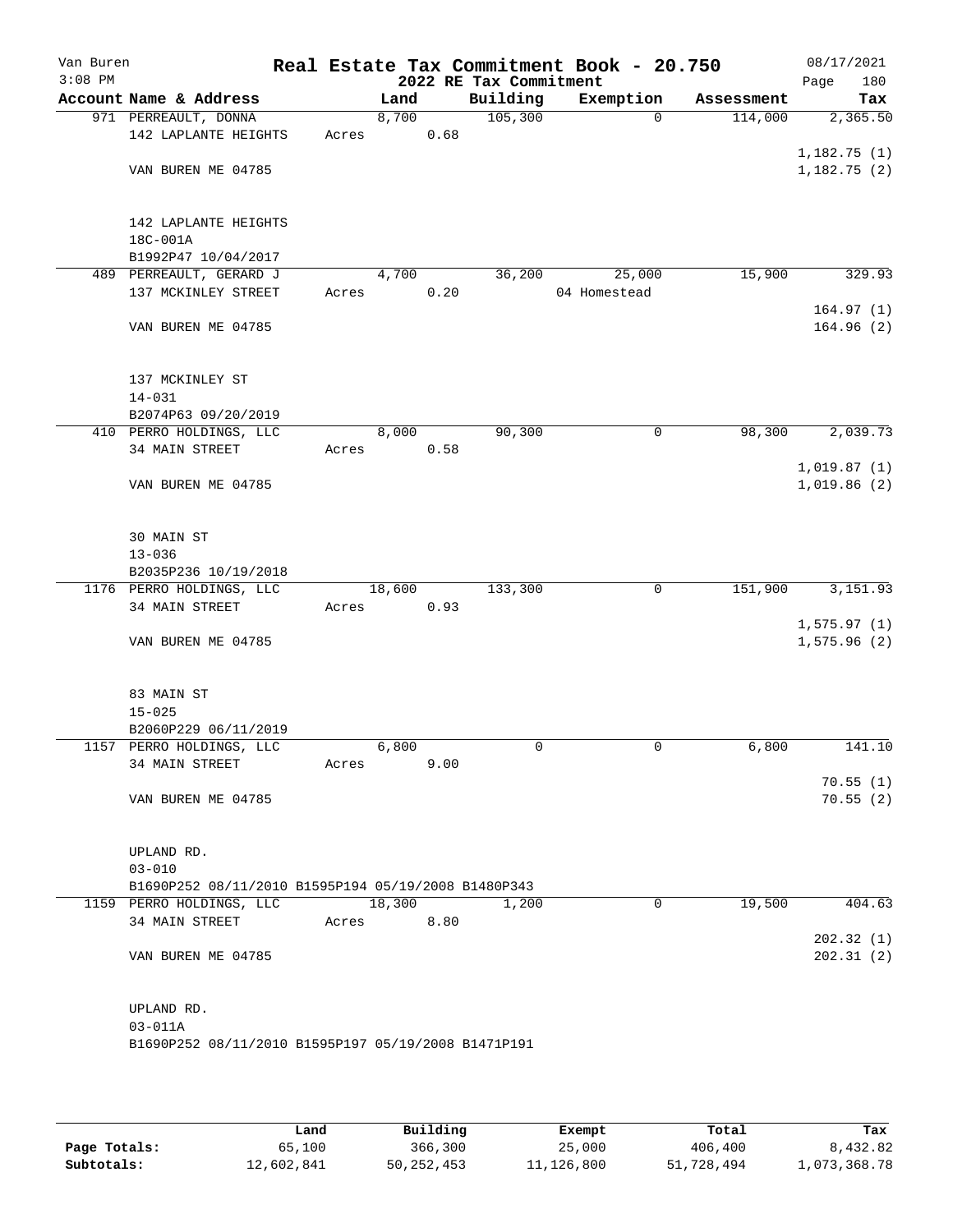| Van Buren |                                                    |       |        |       |                        | Real Estate Tax Commitment Book - 20.750 |            | 08/17/2021  |
|-----------|----------------------------------------------------|-------|--------|-------|------------------------|------------------------------------------|------------|-------------|
| $3:08$ PM |                                                    |       |        |       | 2022 RE Tax Commitment |                                          |            | Page<br>181 |
|           | Account Name & Address                             |       | Land   |       | Building               | Exemption                                | Assessment | Tax         |
|           | 1153 PERRO HOLDINGS, LLC                           |       | 9,600  |       | 500                    | $\Omega$                                 | 10,100     | 209.58      |
|           | 34 MAIN STREET                                     | Acres |        | 0.48  |                        |                                          |            |             |
|           |                                                    |       |        |       |                        |                                          |            | 104.79(1)   |
|           | VAN BUREN ME 04785                                 |       |        |       |                        |                                          |            | 104.79(2)   |
|           |                                                    |       |        |       |                        |                                          |            |             |
|           |                                                    |       |        |       |                        |                                          |            |             |
|           | COOLIDGE STREET<br>$15 - 110$                      |       |        |       |                        |                                          |            |             |
|           | B1690P247 08/11/2010 B1595P192 05/19/2008 B762P291 |       |        |       |                        |                                          |            |             |
|           | 1154 PERRO HOLDINGS, LLC                           |       | 20,100 |       | 122,000                | 0                                        | 142,100    | 2,948.58    |
|           | C/O TULSA                                          | Acres |        | 1.07  |                        |                                          |            |             |
|           | 34 MAIN STREET                                     |       |        |       |                        |                                          |            | 1,474.29(1) |
|           |                                                    |       |        |       |                        |                                          |            | 1,474.29(2) |
|           | VAN BUREN ME 04785                                 |       |        |       |                        |                                          |            |             |
|           |                                                    |       |        |       |                        |                                          |            |             |
|           | 34 MAIN ST                                         |       |        |       |                        |                                          |            |             |
|           | 15-116B                                            |       |        |       |                        |                                          |            |             |
|           | B1690P241 08/11/2010 B1595P190 05/19/2008 B494P251 |       |        |       |                        |                                          |            |             |
|           | 1155 PERRO HOLDINGS, LLC                           |       | 5,200  |       | 28,000                 | $\mathbf 0$                              | 33,200     | 688.90      |
|           | 34 MAIN STREET                                     | Acres |        | 0.26  |                        |                                          |            |             |
|           |                                                    |       |        |       |                        |                                          |            | 344.45(1)   |
|           | VAN BUREN ME 04785                                 |       |        |       |                        |                                          |            | 344.45(2)   |
|           |                                                    |       |        |       |                        |                                          |            |             |
|           |                                                    |       |        |       |                        |                                          |            |             |
|           | 36 MAIN ST                                         |       |        |       |                        |                                          |            |             |
|           | $15 - 116A$                                        |       |        |       |                        |                                          |            |             |
|           | B1690P243 07/29/2010                               |       |        |       |                        |                                          |            |             |
|           | 1574 PETER C. OUELLETTE<br>OUELLETTE, MYLES P      |       | 2,900  | 0.30  | 48,800                 | 25,000<br>04 Homestead                   | 26,700     | 554.03      |
|           | PO BOX 415                                         | Acres |        |       |                        |                                          |            | 277.02(1)   |
|           |                                                    |       |        |       |                        |                                          |            | 277.01(2)   |
|           | VAN BUREN ME 04785                                 |       |        |       |                        |                                          |            |             |
|           |                                                    |       |        |       |                        |                                          |            |             |
|           | 208 CHAMPLAIN ST                                   |       |        |       |                        |                                          |            |             |
|           | $19 - 011$                                         |       |        |       |                        |                                          |            |             |
|           | B2061P285 06/19/2019                               |       |        |       |                        |                                          |            |             |
|           | 1162 PINETTE, ANTHONY J                            |       | 14,100 |       | 54,200                 | 25,000                                   | 43,300     | 898.48      |
|           | 895 MAIN STREET                                    | Acres |        | 5.70  |                        | 04 Homestead                             |            |             |
|           |                                                    |       |        |       |                        |                                          |            | 449.24 (1)  |
|           | VAN BUREN ME 04785                                 |       |        |       |                        |                                          |            | 449.24 (2)  |
|           |                                                    |       |        |       |                        |                                          |            |             |
|           |                                                    |       |        |       |                        |                                          |            |             |
|           | 895 MAIN ST (HOUSE)                                |       |        |       |                        |                                          |            |             |
|           | $08 - 042$                                         |       |        |       |                        |                                          |            |             |
|           | B1987P112 08/25/2017                               |       |        |       |                        |                                          |            |             |
|           | 1163 PINETTE, ANTHONY J                            |       | 9,400  |       | 21,600                 | 0                                        | 31,000     | 643.25      |
|           | 895 MAIN STREET                                    | Acres |        | 12.01 |                        |                                          |            | 321.63(1)   |
|           | VAN BUREN ME 04785                                 |       |        |       |                        |                                          |            | 321.62(2)   |
|           |                                                    |       |        |       |                        |                                          |            |             |
|           |                                                    |       |        |       |                        |                                          |            |             |
|           | 892 MAIN ST                                        |       |        |       |                        |                                          |            |             |
|           | $08 - 040$                                         |       |        |       |                        |                                          |            |             |
|           | B1987P112 08/25/2017                               |       |        |       |                        |                                          |            |             |
|           |                                                    |       |        |       |                        |                                          |            |             |
|           |                                                    |       |        |       |                        |                                          |            |             |

|              | Land       | Building   | Exempt     | Total      | Tax          |
|--------------|------------|------------|------------|------------|--------------|
| Page Totals: | 61,300     | 275,100    | 50,000     | 286,400    | 5,942.82     |
| Subtotals:   | 12,664,141 | 50,527,553 | 11,176,800 | 52,014,894 | 1,079,311.60 |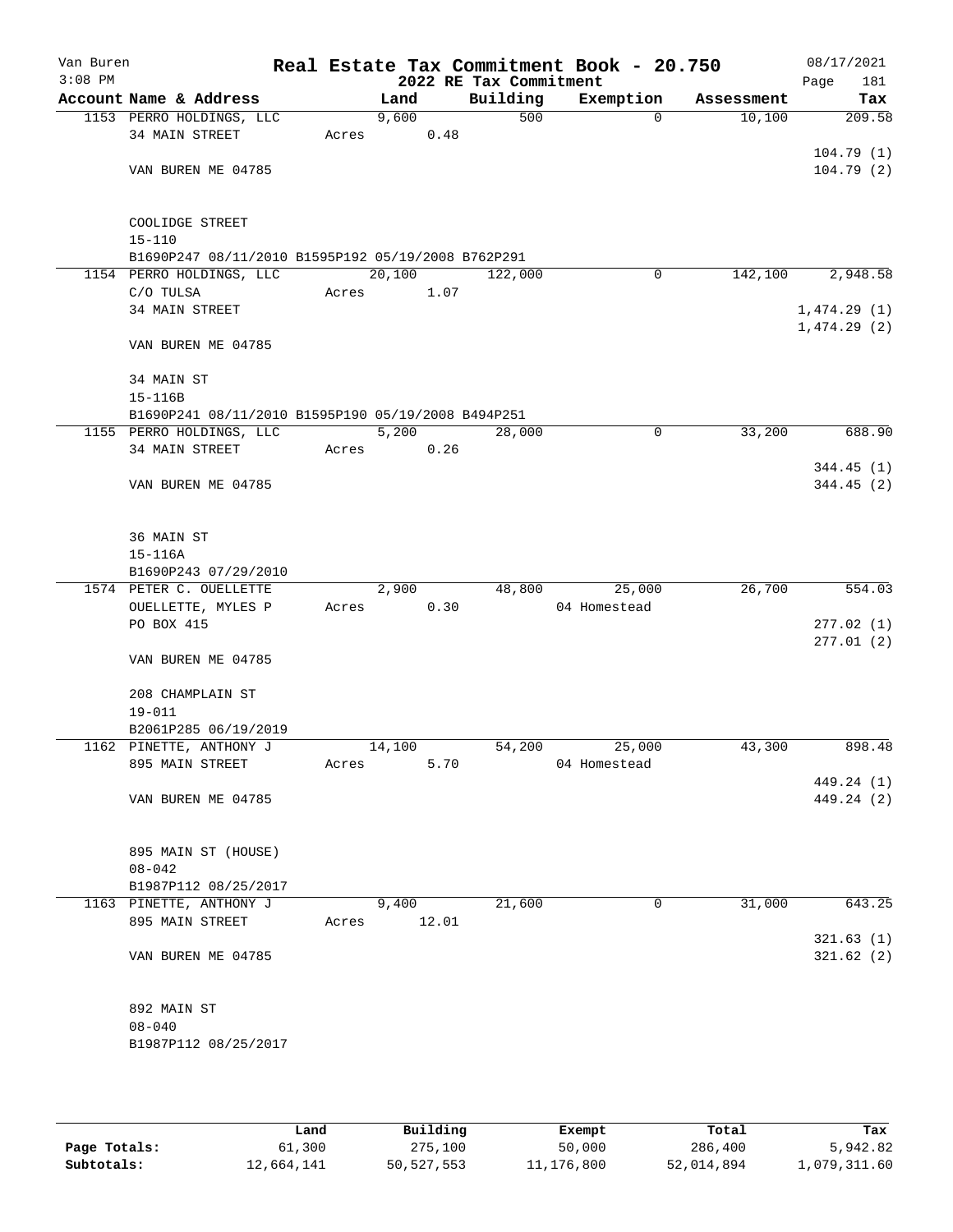| Van Buren<br>$3:08$ PM |                                           |       |       |       | 2022 RE Tax Commitment | Real Estate Tax Commitment Book - 20.750 |            | 08/17/2021<br>182<br>Page |
|------------------------|-------------------------------------------|-------|-------|-------|------------------------|------------------------------------------|------------|---------------------------|
|                        | Account Name & Address                    |       | Land  |       | Building               | Exemption                                | Assessment | Tax                       |
|                        | 1141 PINETTE, JARED                       |       | 4,500 |       | 37,100                 | 25,000                                   | 16,600     | 344.45                    |
|                        | 119 WILSON STREET                         | Acres |       | 0.18  |                        | 04 Homestead                             |            |                           |
|                        |                                           |       |       |       |                        |                                          |            | 172.23(1)                 |
|                        | VAN BUREN ME 04785                        |       |       |       |                        |                                          |            | 172.22(2)                 |
|                        |                                           |       |       |       |                        |                                          |            |                           |
|                        |                                           |       |       |       |                        |                                          |            |                           |
|                        | 115 WILSON ST                             |       |       |       |                        |                                          |            |                           |
|                        | $23 - 032$                                |       |       |       |                        |                                          |            |                           |
|                        | B1834P322 10/17/2013                      |       |       |       |                        |                                          |            |                           |
|                        | 1260 PINETTE, JARED O                     |       | 4,600 |       | 37,400                 | 0                                        | 42,000     | 871.50                    |
|                        | PINETTE, NATHALIE M                       | Acres |       | 0.19  |                        |                                          |            |                           |
|                        | 119 WILSON STREET                         |       |       |       |                        |                                          |            | 435.75 (1)                |
|                        | VAN BUREN ME 04785                        |       |       |       |                        |                                          |            | 435.75 (2)                |
|                        |                                           |       |       |       |                        |                                          |            |                           |
|                        | 119 WILSON ST                             |       |       |       |                        |                                          |            |                           |
|                        | $23 - 033$                                |       |       |       |                        |                                          |            |                           |
|                        | B1971P53 04/10/2017                       |       |       |       |                        |                                          |            |                           |
|                        | 1024 PITRE, ROSAIRE                       |       | 4,700 |       | 800                    | 0                                        | 5,500      | 114.13                    |
|                        | PITRE, CLAUDETTE                          | Acres |       | 0.20  |                        |                                          |            |                           |
|                        | 114 LAPLANTE HEIGHTS                      |       |       |       |                        |                                          |            | 57.07(1)                  |
|                        |                                           |       |       |       |                        |                                          |            | 57.06(2)                  |
|                        | VAN BUREN ME 04785                        |       |       |       |                        |                                          |            |                           |
|                        |                                           |       |       |       |                        |                                          |            |                           |
|                        | 169 CHAMPLAIN ST                          |       |       |       |                        |                                          |            |                           |
|                        | $19 - 024$                                |       |       |       |                        |                                          |            |                           |
|                        | B1999P332 12/11/2017                      |       |       |       |                        |                                          |            |                           |
|                        | 1167 PITRE, SANDRA                        |       | 7,500 |       | 84,300                 | 25,000                                   | 66,800     | 1,386.10                  |
|                        | 181 STATE STREET                          | Acres |       | 0.91  |                        | 04 Homestead                             |            | 693.05(1)                 |
|                        | VAN BUREN ME 04785                        |       |       |       |                        |                                          |            | 693.05 (2)                |
|                        |                                           |       |       |       |                        |                                          |            |                           |
|                        |                                           |       |       |       |                        |                                          |            |                           |
|                        | 181 STATE ST                              |       |       |       |                        |                                          |            |                           |
|                        | 12A-029                                   |       |       |       |                        |                                          |            |                           |
|                        | B1506P88 07/12/2006 B414P27 08/31/1974    |       |       |       |                        |                                          |            |                           |
|                        | 1169 PLOURDE, CHARLES M                   |       | 7,900 |       | 123,900                | 25,000                                   | 106,800    | 2,216.10                  |
|                        | PLOURDE, LINDA D                          | Acres |       | 0.57  |                        | 04 Homestead                             |            |                           |
|                        | PO BOX 300                                |       |       |       |                        |                                          |            | 1,108.05(1)               |
|                        |                                           |       |       |       |                        |                                          |            | 1,108.05(2)               |
|                        | VAN BUREN ME 04785                        |       |       |       |                        |                                          |            |                           |
|                        |                                           |       |       |       |                        |                                          |            |                           |
|                        | 110 MAIN ST                               |       |       |       |                        |                                          |            |                           |
|                        | $17 - 086$<br>B1014P26 01/03/1996 B763P98 |       |       |       |                        |                                          |            |                           |
|                        | 1177 PLUMMER-CLOUTIER, JULIE              |       | 6,900 |       | $\Omega$               | 0                                        | 6,900      | 143.18                    |
|                        | 85 PAYNE ROAD                             | Acres |       | 10.00 |                        |                                          |            |                           |
|                        |                                           |       |       |       |                        |                                          |            | 71.59(1)                  |
|                        | SCARBOROUGH ME 04074                      |       |       |       |                        |                                          |            | 71.59(2)                  |
|                        |                                           |       |       |       |                        |                                          |            |                           |
|                        |                                           |       |       |       |                        |                                          |            |                           |
|                        | DESJARDINS ROAD                           |       |       |       |                        |                                          |            |                           |
|                        | $07 - 011B$                               |       |       |       |                        |                                          |            |                           |
|                        | B1578P98                                  |       |       |       |                        |                                          |            |                           |
|                        |                                           |       |       |       |                        |                                          |            |                           |
|                        |                                           |       |       |       |                        |                                          |            |                           |

|              | Land       | Building   | Exempt     | Total      | Tax          |
|--------------|------------|------------|------------|------------|--------------|
| Page Totals: | 36,100     | 283,500    | 75,000     | 244,600    | 5,075.46     |
| Subtotals:   | 12,700,241 | 50,811,053 | 11,251,800 | 52,259,494 | 1,084,387.06 |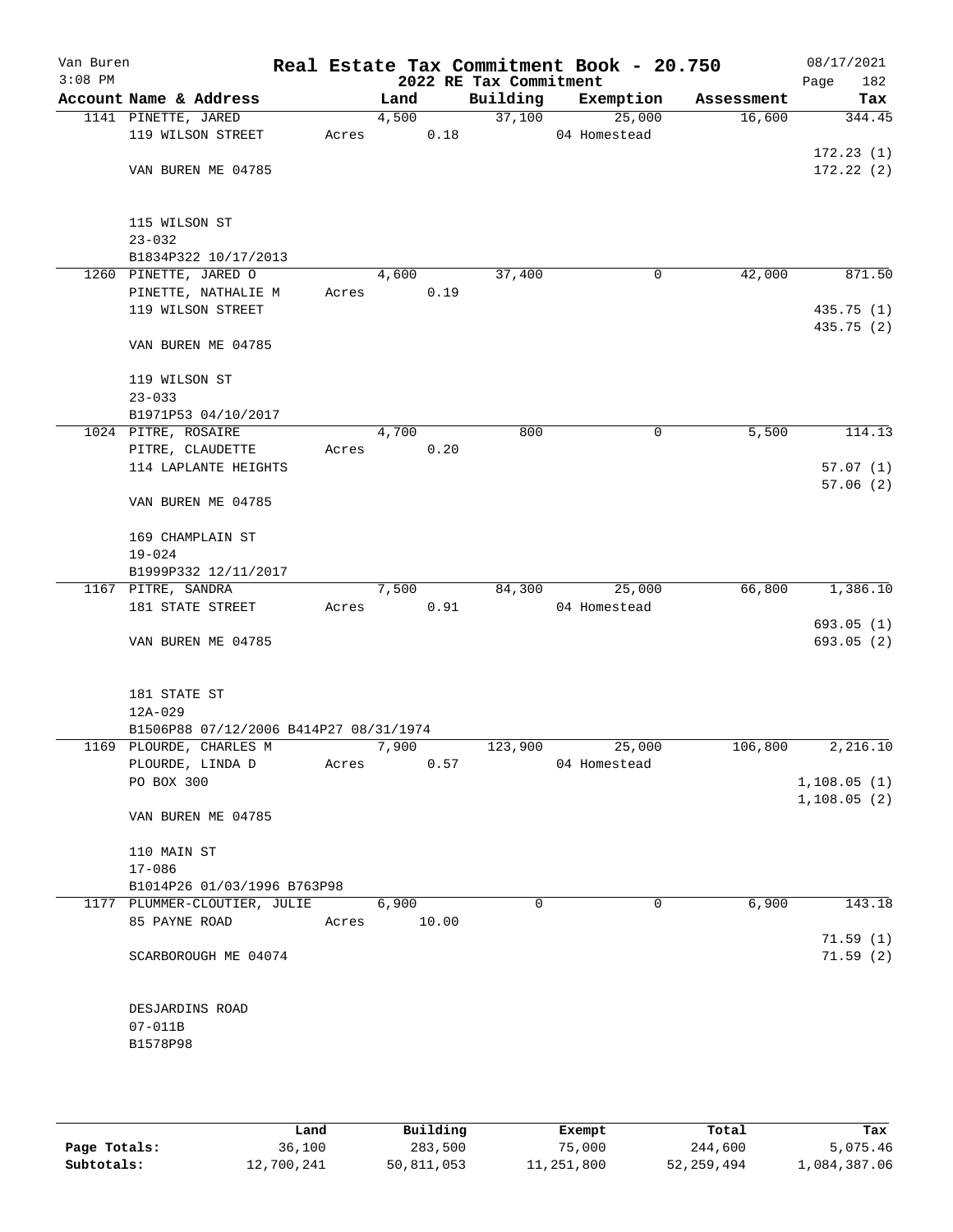| Van Buren<br>$3:08$ PM |                                        |       |                      |      | 2022 RE Tax Commitment | Real Estate Tax Commitment Book - 20.750 |            | 08/17/2021<br>183<br>Page |
|------------------------|----------------------------------------|-------|----------------------|------|------------------------|------------------------------------------|------------|---------------------------|
|                        | Account Name & Address                 |       | Land                 |      | Building               | Exemption                                | Assessment | Tax                       |
|                        | 1170 POITRAS, ETIENNE D                |       | 5,000                |      | 73,300                 | 25,000                                   | 53,300     | 1,105.98                  |
|                        | POITRAS, MARLENE                       | Acres |                      | 0.23 |                        | 04 Homestead                             |            |                           |
|                        | 119 OLD MILL STREET                    |       |                      |      |                        |                                          |            | 552.99(1)                 |
|                        | VAN BUREN ME 04785                     |       |                      |      |                        |                                          |            | 552.99(2)                 |
|                        | 119 OLD MILL RD                        |       |                      |      |                        |                                          |            |                           |
|                        | $24 - 009$                             |       |                      |      |                        |                                          |            |                           |
|                        | B655P119<br>1171 POITRAS, MICHAEL D    |       | 4,500                |      | 18,300                 | 22,800                                   | 0          | 0.00                      |
|                        | 117 MCBRIDE AVENUE                     | Acres |                      | 0.18 |                        | 04 Homestead                             |            |                           |
|                        | VAN BUREN ME 04785                     |       |                      |      |                        |                                          |            |                           |
|                        | 117 MCBRIDE AVE                        |       |                      |      |                        |                                          |            |                           |
|                        | $15 - 053$                             |       |                      |      |                        |                                          |            |                           |
|                        | B897P107                               |       |                      |      |                        |                                          |            |                           |
|                        | 1172 POITRAS, NORMAND D                |       | 12,500<br>Acres 1.00 |      | 63,100                 | 25,000                                   | 50,600     | 1,049.95                  |
|                        | POITRAS, ANNE<br>169 CASTONGUAY ROAD   |       |                      |      |                        | 04 Homestead                             |            | 524.98 (1)                |
|                        |                                        |       |                      |      |                        |                                          |            | 524.97(2)                 |
|                        | VAN BUREN ME 04785                     |       |                      |      |                        |                                          |            |                           |
|                        | 169 CASTONGUAY RD                      |       |                      |      |                        |                                          |            |                           |
|                        | $03 - 042A$                            |       |                      |      |                        |                                          |            |                           |
|                        | B957P60 09/15/1994                     |       |                      |      |                        |                                          |            |                           |
|                        | 841 POITRAS, STEVE D                   |       | 4,500                |      | 63,300                 | 25,000                                   | 42,800     | 888.10                    |
|                        | POITRAS, ANNE-MARIE                    | Acres |                      | 0.18 |                        | 04 Homestead                             |            |                           |
|                        | 122 VIOLETTE STREET                    |       |                      |      |                        |                                          |            | 444.05 (1)                |
|                        | VAN BUREN ME 04785                     |       |                      |      |                        |                                          |            | 444.05 (2)                |
|                        |                                        |       |                      |      |                        |                                          |            |                           |
|                        | 122 VIOLETTE ST                        |       |                      |      |                        |                                          |            |                           |
|                        | $16 - 074$                             |       |                      |      |                        |                                          |            |                           |
|                        | B1968P7 03/13/2017                     |       |                      |      |                        |                                          |            |                           |
|                        | 1173 POITRAS, STEVEN E                 |       | 4,600                |      | 99,400                 | 25,000                                   | 79,000     | 1,639.25                  |
|                        | POITRAS, DIANE L                       |       |                      |      |                        | 04 Homestead                             |            |                           |
|                        | 121 MORSE STREET                       |       |                      |      |                        |                                          |            | 819.63(1)<br>819.62 (2)   |
|                        | VAN BUREN ME 04785                     |       |                      |      |                        |                                          |            |                           |
|                        | 121 MORSE ST                           |       |                      |      |                        |                                          |            |                           |
|                        | $21 - 048$                             |       |                      |      |                        |                                          |            |                           |
|                        | B1061P157                              |       |                      |      |                        |                                          |            |                           |
|                        | 1212 POND, CHEREE D                    |       | 8,100                |      | 64,600                 | 25,000                                   | 47,700     | 989.78                    |
|                        | 107 MORSE STREET                       | Acres |                      | 0.60 |                        | 04 Homestead                             |            |                           |
|                        |                                        |       |                      |      |                        |                                          |            | 494.89 (1)                |
|                        | VAN BUREN ME 04785                     |       |                      |      |                        |                                          |            | 494.89 (2)                |
|                        | 107 MORSE ST                           |       |                      |      |                        |                                          |            |                           |
|                        | $21 - 046$                             |       |                      |      |                        |                                          |            |                           |
|                        | B2105P1 06/15/2020 B2038P67 10/31/2018 |       |                      |      |                        |                                          |            |                           |
|                        |                                        |       |                      |      |                        |                                          |            |                           |

|              | Land       | Building   | Exempt     | Total      | Tax          |
|--------------|------------|------------|------------|------------|--------------|
| Page Totals: | 39,200     | 382,000    | 147,800    | 273,400    | 5,673.06     |
| Subtotals:   | 12,739,441 | 51,193,053 | 11,399,600 | 52,532,894 | l,090,060.12 |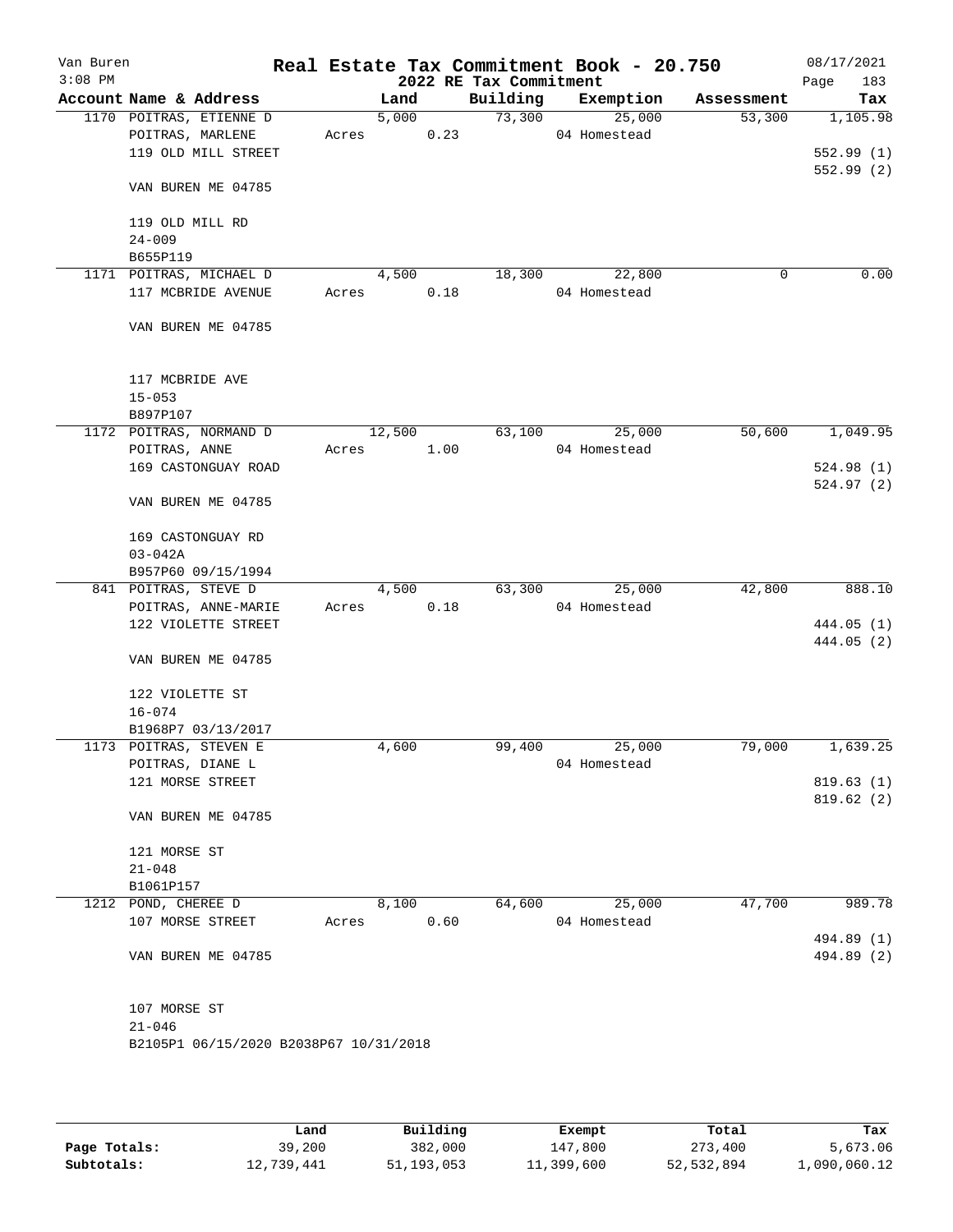| Van Buren<br>$3:08$ PM |                                           |       |          | 2022 RE Tax Commitment | Real Estate Tax Commitment Book - 20.750 |            | 08/17/2021<br>Page<br>184 |
|------------------------|-------------------------------------------|-------|----------|------------------------|------------------------------------------|------------|---------------------------|
|                        | Account Name & Address                    |       | Land     | Building               | Exemption                                | Assessment | Tax                       |
|                        | 1174 PORTER, GORDON C                     |       | 6,700    | 68,700                 | 25,000                                   | 50,400     | 1,045.80                  |
|                        | PORTER, DIANE D                           | Acres | 0.41     |                        | 04 Homestead                             |            |                           |
|                        | 209 MAIN STREET                           |       |          |                        |                                          |            | 522.90(1)                 |
|                        |                                           |       |          |                        |                                          |            | 522.90(2)                 |
|                        | VAN BUREN ME 04785                        |       |          |                        |                                          |            |                           |
|                        | 209 MAIN ST                               |       |          |                        |                                          |            |                           |
|                        | $18 - 008$                                |       |          |                        |                                          |            |                           |
|                        | B1136P226                                 |       |          |                        |                                          |            |                           |
|                        | 866 POWDERLY, HENRY E                     |       | 4,800    | 57,400                 | 25,000                                   | 37,200     | 771.90                    |
|                        | POWDERLY, DELLA                           | Acres | 0.21     |                        | 04 Homestead                             |            |                           |
|                        | 10 CANTER CIRCLE                          |       |          |                        |                                          |            | 385.95(1)                 |
|                        |                                           |       |          |                        |                                          |            | 385.95(2)                 |
|                        | PAWLING NY 12564                          |       |          |                        |                                          |            |                           |
|                        | 146 POPLAR ST                             |       |          |                        |                                          |            |                           |
|                        | $16 - 005$                                |       |          |                        |                                          |            |                           |
|                        | B1989P189 09/14/2017                      |       |          |                        |                                          |            |                           |
|                        | 214 POWER, DAVID J                        |       | 4,900    | 27,300                 | 0                                        | 32,200     | 668.15                    |
|                        | FERREL, JESSICA T                         | Acres | 0.22     |                        |                                          |            |                           |
|                        | 33281 BLANCO ROAD                         |       |          |                        |                                          |            | 334.08 (1)                |
|                        |                                           |       |          |                        |                                          |            | 334.07 (2)                |
|                        | BULVERDE TX 78163                         |       |          |                        |                                          |            |                           |
|                        | 198 MAIN ST                               |       |          |                        |                                          |            |                           |
|                        | $18 - 098$                                |       |          |                        |                                          |            |                           |
|                        | B2153P263 03/31/2021 B2093P267 02/19/2020 |       |          |                        |                                          |            |                           |
|                        | 319 PUDUR, REKHA                          |       | 4,700    | 37,100                 | 0                                        | 41,800     | 867.35                    |
|                        | 2213 NORWICH STREET                       | Acres | 0.20     |                        |                                          |            |                           |
|                        |                                           |       |          |                        |                                          |            | 433.68 (1)                |
|                        | FLOWER MOUND TX 75028                     |       |          |                        |                                          |            | 433.67 (2)                |
|                        |                                           |       |          |                        |                                          |            |                           |
|                        | 540 MAIN ST                               |       |          |                        |                                          |            |                           |
|                        | $23 - 006$                                |       |          |                        |                                          |            |                           |
|                        | B2065P212 07/17/2019                      |       |          |                        |                                          |            |                           |
|                        | 1178 R&D THIFTWAY, LLC                    |       | 17,400   | 238,100                | 0                                        | 255,500    | 5,301.63                  |
|                        | OUELLETTE, RONALD &                       | Acres | 0.87     |                        |                                          |            |                           |
|                        | <b>DONNA</b><br>123 MARIST COLLEGE        |       |          |                        |                                          |            | 2,650.82(1)               |
|                        | DRIVE                                     |       |          |                        |                                          |            |                           |
|                        |                                           |       |          |                        |                                          |            | 2,650.81(2)               |
|                        | VAN BUREN ME 04785                        |       |          |                        |                                          |            |                           |
|                        | 73 MAIN ST                                |       |          |                        |                                          |            |                           |
|                        | $15 - 022$                                |       |          |                        |                                          |            |                           |
|                        | B1281P530                                 |       |          |                        |                                          |            |                           |
|                        | 1103 REAMER, WILLIAM J                    |       | 13,900   | 92,200                 | 25,000                                   | 81,100     | 1,682.83                  |
|                        | 245 LAKE ROAD                             | Acres | 4.90     |                        | 04 Homestead                             |            |                           |
|                        |                                           |       |          |                        |                                          |            | 841.42 (1)                |
|                        | VAN BUREN ME 04945                        |       |          |                        |                                          |            | 841.41 (2)                |
|                        | 245 LAKE RD                               |       |          |                        |                                          |            |                           |
|                        | $05 - 011B$                               |       |          |                        |                                          |            |                           |
|                        | B1873P33 10/31/2014                       |       |          |                        |                                          |            |                           |
|                        |                                           |       |          |                        |                                          |            |                           |
|                        |                                           |       |          |                        |                                          |            |                           |
|                        |                                           | Land, | Building |                        | <b>Exempt</b>                            | Total      | Tax                       |

|              | Land       | Building   | Exempt     | Total      | Tax          |
|--------------|------------|------------|------------|------------|--------------|
| Page Totals: | 52,400     | 520,800    | 75,000     | 498,200    | 10,337.66    |
| Subtotals:   | 12,791,841 | 51,713,853 | 11,474,600 | 53,031,094 | 1,100,397.78 |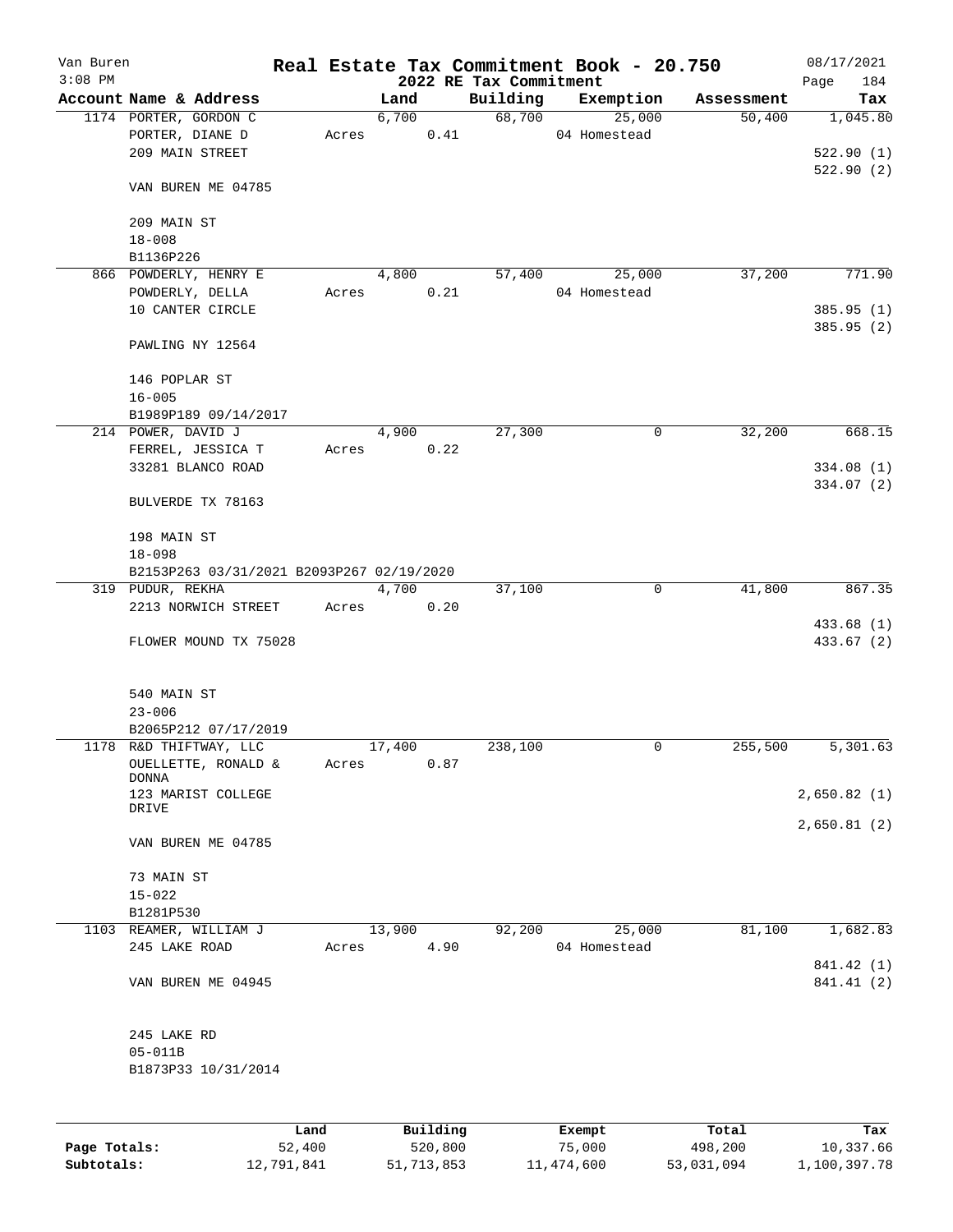| Van Buren    |                                                    |       |                        |          | Real Estate Tax Commitment Book - 20.750 |                      | 08/17/2021             |
|--------------|----------------------------------------------------|-------|------------------------|----------|------------------------------------------|----------------------|------------------------|
| $3:08$ PM    | Account Name & Address                             |       | 2022 RE Tax Commitment |          |                                          |                      | 185<br>Page            |
|              | 873 REED, DANIEL F                                 |       | Land<br>8,100          | Building | Exemption<br>61,900<br>25,000            | Assessment<br>45,000 | Tax<br>933.75          |
|              | MCCLUSKEY, KERSTIN I<br>124 WATERMILL ROAD         | Acres | 0.60                   |          | 04 Homestead                             |                      | 466.88(1)              |
|              | VAN BUREN ME 04785                                 |       |                        |          |                                          |                      | 466.87(2)              |
|              | 124 WATERMILL RD<br>$16 - 031$                     |       |                        |          |                                          |                      |                        |
|              | B1966P190 02/23/2017                               |       |                        |          |                                          |                      |                        |
|              | 1259 REED, JANICE C                                |       | 6,000                  | 61,600   | 25,000                                   | 42,600               | 883.95                 |
|              | 123 STATE STREET                                   | Acres | 0.33                   |          | 04 Homestead                             |                      |                        |
|              |                                                    |       |                        |          |                                          |                      | 441.98 (1)             |
|              | VAN BUREN ME 04785                                 |       |                        |          |                                          |                      | 441.97 (2)             |
|              | 123 STATE ST                                       |       |                        |          |                                          |                      |                        |
|              | $13 - 013$                                         |       |                        |          |                                          |                      |                        |
|              | B2022P204 07/11/2018                               |       |                        |          |                                          |                      |                        |
|              | 1600 RIOUX TIMBER HOLDINGS<br>LLC                  |       | 23,100                 | 0        | $\mathbf 0$                              | 23,100               | 479.33                 |
|              | 107 JEFFERSON ST                                   | Acres | 44.00                  |          |                                          |                      |                        |
|              |                                                    |       |                        |          |                                          |                      | 239.67(1)              |
|              | VAN BUREN ME 04785                                 |       |                        |          |                                          |                      | 239.66(2)              |
|              | OFF RR 1                                           |       |                        |          |                                          |                      |                        |
|              | $09 - 003$                                         |       |                        |          |                                          |                      |                        |
|              | B2091P211 02/13/2020<br>1605 RIOUX TIMBER HOLDINGS |       | 31,700                 | 0        | 0                                        | 31,700               | 657.78                 |
|              | LLC                                                |       |                        |          |                                          |                      |                        |
|              | 107 JEFFERSON ST                                   | Acres | 90.00                  |          |                                          |                      |                        |
|              |                                                    |       |                        |          |                                          |                      | 328.89(1)              |
|              | VAN BUREN ME 04785                                 |       |                        |          |                                          |                      | 328.89 (2)             |
|              | ALEXANDER RD                                       |       |                        |          |                                          |                      |                        |
|              | $05 - 021B$                                        |       |                        |          |                                          |                      |                        |
|              | B2150P24 03/11/2021                                |       |                        |          |                                          |                      |                        |
| 307          | RIOUX, CHANTAL TATYANA<br>$OLGA$                   |       | 23,700                 | 0        | $\mathbf 0$                              | 23,700               | 491.78                 |
|              | 101 JEFFERSON STREET<br>APT 201                    | Acres | 62.00                  |          |                                          |                      |                        |
|              | VAN BUREN ME 04785                                 |       |                        |          |                                          |                      | 245.89(1)<br>245.89(2) |
|              |                                                    |       |                        |          |                                          |                      |                        |
|              | PARENT RD                                          |       |                        |          |                                          |                      |                        |
|              | $09 - 036$                                         |       |                        |          |                                          |                      |                        |
|              | B1836P197 11/11/2013<br>484 RIOUX, GABRIEL         |       | 8,100                  | 0        | 0                                        | 8,100                | 168.08                 |
|              |                                                    | Acres | 0.60                   |          |                                          |                      |                        |
|              | RIOUX, MICHELLE<br>17 RIVERVIEW DRIVE              |       |                        |          |                                          |                      | 84.04 (1)              |
|              | HAMLIN ME 04785                                    |       |                        |          |                                          |                      | 84.04 (2)              |
|              | MAIN ST                                            |       |                        |          |                                          |                      |                        |
|              | $22 - 010$                                         |       |                        |          |                                          |                      |                        |
|              | B820P267                                           |       |                        |          |                                          |                      |                        |
|              |                                                    |       |                        |          |                                          |                      |                        |
| Page Totals: | Land<br>100,700                                    |       | Building<br>123,500    |          | Exempt<br>50,000                         | Total<br>174,200     | Tax<br>3,614.67        |
| Subtotals:   | 12,892,541                                         |       | 51,837,353             |          | 11,524,600                               | 53, 205, 294         | 1,104,012.45           |
|              |                                                    |       |                        |          |                                          |                      |                        |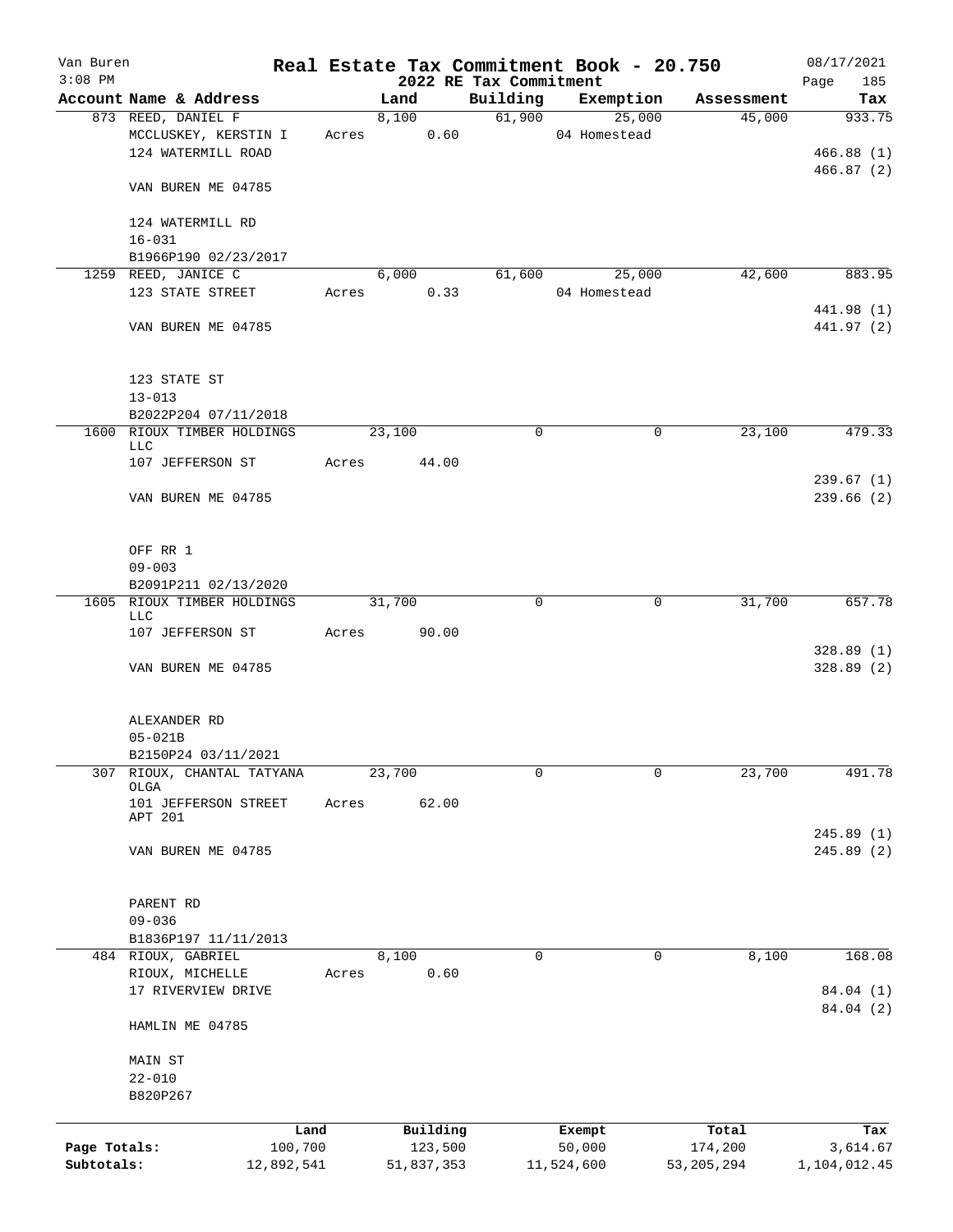| Van Buren    |                                                                   |         |                  |                        | Real Estate Tax Commitment Book - 20.750 |              | 08/17/2021                 |
|--------------|-------------------------------------------------------------------|---------|------------------|------------------------|------------------------------------------|--------------|----------------------------|
| $3:08$ PM    |                                                                   |         |                  | 2022 RE Tax Commitment |                                          |              | 186<br>Page                |
|              | Account Name & Address                                            |         | Land             | Building<br>0          | Exemption<br>$\Omega$                    | Assessment   | Tax                        |
|              | 1193 RIOUX, GABRIEL<br>17 RIVERVIEW DRIVE                         | Acres   | 20,800<br>161.00 |                        |                                          | 20,800       | 431.60                     |
|              |                                                                   |         |                  |                        |                                          |              | 215.80(1)                  |
|              | HAMLIN ME 04785                                                   |         |                  |                        |                                          |              | 215.80(2)                  |
|              |                                                                   |         |                  |                        |                                          |              |                            |
|              |                                                                   |         |                  |                        |                                          |              |                            |
|              | CYR RD                                                            |         |                  |                        |                                          |              |                            |
|              | $04 - 015$                                                        |         |                  |                        |                                          |              |                            |
|              | B1519P192 10/11/2006                                              |         |                  |                        |                                          |              |                            |
|              | 120 RIOUX, GUILDO                                                 |         | 10,000           | 0                      | 0                                        | 10,000       | 207.50                     |
|              | RIOUX, JOHNNA L                                                   | Acres   | 6.58             |                        |                                          |              |                            |
|              | 1903 LONGSTROTH AVE                                               |         |                  |                        |                                          |              | 103.75(1)                  |
|              |                                                                   |         |                  |                        |                                          |              | 103.75(2)                  |
|              | NORTH PORT FL                                                     |         |                  |                        |                                          |              |                            |
|              | 34288-3829                                                        |         |                  |                        |                                          |              |                            |
|              |                                                                   |         |                  |                        |                                          |              |                            |
|              | OFF MAIN ST                                                       |         |                  |                        |                                          |              |                            |
|              | $25 - 016A$                                                       |         |                  |                        |                                          |              |                            |
|              | B1414P85                                                          |         |                  |                        |                                          |              |                            |
|              | 1189 RIOUX, GUILDO S                                              |         | 39,500           | $\mathbf 0$            | 0                                        | 39,500       | 819.63                     |
|              | 1903 LONGSTROTH AVE                                               | Acres   | 98.00            |                        |                                          |              |                            |
|              |                                                                   |         |                  |                        |                                          |              | 409.82(1)                  |
|              | NORTH PORT FL                                                     |         |                  |                        |                                          |              | 409.81 (2)                 |
|              | 34288-3829                                                        |         |                  |                        |                                          |              |                            |
|              |                                                                   |         |                  |                        |                                          |              |                            |
|              |                                                                   |         |                  |                        |                                          |              |                            |
|              | 668 MAIN ST                                                       |         |                  |                        |                                          |              |                            |
|              | $08 - 003$                                                        |         |                  |                        |                                          |              |                            |
|              | B2048P243 02/19/2019 B1012P243 11/15/1995<br>1431 RIOUX, GUILDO S |         | 11,200           | 75,400                 | 0                                        | 86,600       | 1,796.95                   |
|              | RIOUX, JOHNNA L                                                   | Acres   | 0.70             |                        |                                          |              |                            |
|              | 1903 LONGSTROTH AVE                                               |         |                  |                        |                                          |              | 898.48 (1)                 |
|              |                                                                   |         |                  |                        |                                          |              | 898.47 (2)                 |
|              | NORTH PORT FL                                                     |         |                  |                        |                                          |              |                            |
|              | 34288-3829                                                        |         |                  |                        |                                          |              |                            |
|              |                                                                   |         |                  |                        |                                          |              |                            |
|              | 668 MAIN ST.                                                      |         |                  |                        |                                          |              |                            |
|              | $25 - 009$                                                        |         |                  |                        |                                          |              |                            |
|              | B1003P264 10/02/1995                                              |         |                  |                        |                                          |              |                            |
|              | 1190 RIOUX, JEAN PAUL                                             |         | 1,800            | 0                      | $\mathbf 0$                              | 1,800        | 37.35                      |
|              | RIOUX, HUGUETTE                                                   | Acres   | 5.00             |                        |                                          |              |                            |
|              | 1386 MAIN STREET                                                  |         |                  |                        |                                          |              | 18.68(1)                   |
|              |                                                                   |         |                  |                        |                                          |              | 18.67(2)                   |
|              | VAN BUREN ME 04785                                                |         |                  |                        |                                          |              |                            |
|              |                                                                   |         |                  |                        |                                          |              |                            |
|              | RR 1                                                              |         |                  |                        |                                          |              |                            |
|              | $11 - 004$                                                        |         |                  |                        |                                          |              |                            |
|              | B306P249                                                          |         |                  |                        |                                          |              |                            |
|              | 1192 RIOUX, JEAN PAUL<br>RIOUX, HUGUETTE                          | Acres   | 18,700<br>19.79  | 159,600                | 25,000<br>04 Homestead                   | 153,300      | 3,180.98                   |
|              | 1386 MAIN STREET                                                  |         |                  |                        |                                          |              |                            |
|              |                                                                   |         |                  |                        |                                          |              | 1,590.49(1)<br>1,590.49(2) |
|              | VAN BUREN ME 04785                                                |         |                  |                        |                                          |              |                            |
|              |                                                                   |         |                  |                        |                                          |              |                            |
|              | 1386 MAIN ST                                                      |         |                  |                        |                                          |              |                            |
|              | $11 - 005$                                                        |         |                  |                        |                                          |              |                            |
|              | B306P349                                                          |         |                  |                        |                                          |              |                            |
|              |                                                                   |         |                  |                        |                                          |              |                            |
|              |                                                                   |         |                  |                        |                                          |              |                            |
|              |                                                                   | Land    | Building         |                        | Exempt                                   | Total        | Tax                        |
| Page Totals: |                                                                   | 102,000 | 235,000          |                        | 25,000                                   | 312,000      | 6,474.01                   |
| Subtotals:   | 12,994,541                                                        |         | 52,072,353       |                        | 11,549,600                               | 53, 517, 294 | 1,110,486.46               |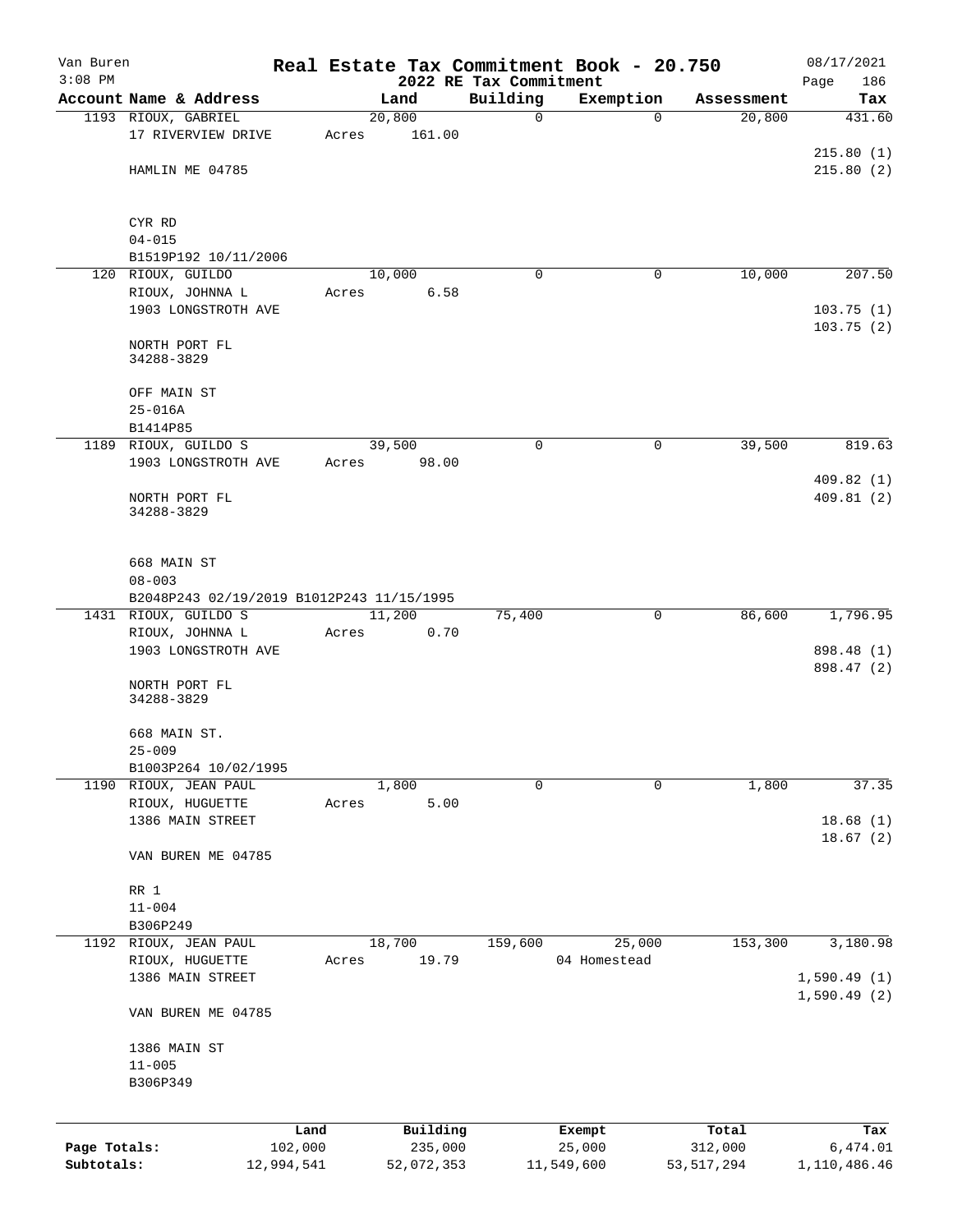| Van Buren |                              |       |       |      |                        | Real Estate Tax Commitment Book - 20.750 |            | 08/17/2021  |
|-----------|------------------------------|-------|-------|------|------------------------|------------------------------------------|------------|-------------|
| $3:08$ PM |                              |       |       |      | 2022 RE Tax Commitment |                                          |            | Page<br>187 |
|           | Account Name & Address       |       | Land  |      | Building               | Exemption                                | Assessment | Tax         |
|           | 1601 RIVAS, WALDO            |       | 9,200 |      | $\mathbf 0$            | $\Omega$                                 | 9,200      | 190.90      |
|           | 1032 NW 85 TER               | Acres |       | 4.50 |                        |                                          |            |             |
|           |                              |       |       |      |                        |                                          |            | 95.45(1)    |
|           | PLANTATION FL 33322          |       |       |      |                        |                                          |            | 95.45(2)    |
|           |                              |       |       |      |                        |                                          |            |             |
|           |                              |       |       |      |                        |                                          |            |             |
|           | US 1                         |       |       |      |                        |                                          |            |             |
|           | $08 - 035D$                  |       |       |      |                        |                                          |            |             |
|           | B2098P27 03/18/2020          |       |       |      |                        |                                          |            |             |
|           | 1022 ROCKHOLD, DANIEL        |       | 4,600 |      | 33,100                 | 0                                        | 37,700     | 782.28      |
|           | 127 FULTON STREET            | Acres |       | 0.19 |                        |                                          |            |             |
|           |                              |       |       |      |                        |                                          |            | 391.14(1)   |
|           | VAN BUREN ME 04785           |       |       |      |                        |                                          |            | 391.14 (2)  |
|           |                              |       |       |      |                        |                                          |            |             |
|           |                              |       |       |      |                        |                                          |            |             |
|           | 127 FULTON ST                |       |       |      |                        |                                          |            |             |
|           | $20 - 008$                   |       |       |      |                        |                                          |            |             |
|           | B1955P202 11/14/2016         |       |       |      |                        |                                          |            |             |
|           | 1032 ROCKHOLD, KIMBERLY      |       | 4,800 |      | 37,400                 | $\mathbf 0$                              | 42,200     | 875.65      |
|           | DESJARDINS, DANIEL J         | Acres |       | 0.21 |                        |                                          |            |             |
|           | (56 MAIN STREET)             |       |       |      |                        |                                          |            | 437.83 (1)  |
|           | PO BOX 33                    |       |       |      |                        |                                          |            | 437.82 (2)  |
|           | VAN BUREN ME 04785           |       |       |      |                        |                                          |            |             |
|           |                              |       |       |      |                        |                                          |            |             |
|           | 109 NOTRE DAME<br>$17 - 026$ |       |       |      |                        |                                          |            |             |
|           | B1860P293 07/14/2014         |       |       |      |                        |                                          |            |             |
|           | 1196 ROCKHOLD, KIMBERLY      |       | 5,400 |      | 54,900                 | 25,000                                   | 35,300     | 732.48      |
|           | DESJARDINS, DANIEL           | Acres |       | 0.26 |                        | 04 Homestead                             |            |             |
|           | (56 MAIN STREET)             |       |       |      |                        |                                          |            | 366.24(1)   |
|           | PO BOX 33                    |       |       |      |                        |                                          |            | 366.24(2)   |
|           | VAN BUREN ME 04785           |       |       |      |                        |                                          |            |             |
|           |                              |       |       |      |                        |                                          |            |             |
|           | 112 HARRISON ST              |       |       |      |                        |                                          |            |             |
|           | $18 - 017$                   |       |       |      |                        |                                          |            |             |
|           | B1380P163                    |       |       |      |                        |                                          |            |             |
|           | 261 ROCKHOLD, KIMBERLY       |       | 4,600 |      | 31,900                 | 0                                        | 36,500     | 757.38      |
|           | DESJARDINS, DANIEL J         | Acres |       | 0.19 |                        |                                          |            |             |
|           | (56 MAIN STREET)             |       |       |      |                        |                                          |            | 378.69(1)   |
|           | PO BOX 33                    |       |       |      |                        |                                          |            | 378.69(2)   |
|           | VAN BUREN ME 04785           |       |       |      |                        |                                          |            |             |
|           |                              |       |       |      |                        |                                          |            |             |
|           | 119 JACKSON ST               |       |       |      |                        |                                          |            |             |
|           | $18 - 080$                   |       |       |      |                        |                                          |            |             |
|           | B1860P293 07/14/2014         |       |       |      |                        |                                          |            |             |
|           | 218 ROCKWELL, ROBERTINE T    |       | 7,100 |      | 57,500                 | 25,000                                   | 39,600     | 821.70      |
|           | 145 CLOVERHILL DRIVE         | Acres |       | 0.46 |                        | 04 Homestead                             |            |             |
|           |                              |       |       |      |                        |                                          |            | 410.85(1)   |
|           | VAN BUREN ME 04785           |       |       |      |                        |                                          |            | 410.85(2)   |
|           |                              |       |       |      |                        |                                          |            |             |
|           |                              |       |       |      |                        |                                          |            |             |
|           | 145 CLOVERHILL DR            |       |       |      |                        |                                          |            |             |
|           | 18C-009                      |       |       |      |                        |                                          |            |             |
|           | B1826P87 09/04/2013          |       |       |      |                        |                                          |            |             |
|           |                              |       |       |      |                        |                                          |            |             |
|           |                              |       |       |      |                        |                                          |            |             |

|              | Land       | Building     | Exempt     | Total      | Tax            |
|--------------|------------|--------------|------------|------------|----------------|
| Page Totals: | 35,700     | 214,800      | 50,000     | 200,500    | 4,160.39       |
| Subtotals:   | 13,030,241 | 52, 287, 153 | 11,599,600 | 53,717,794 | 1, 114, 646.85 |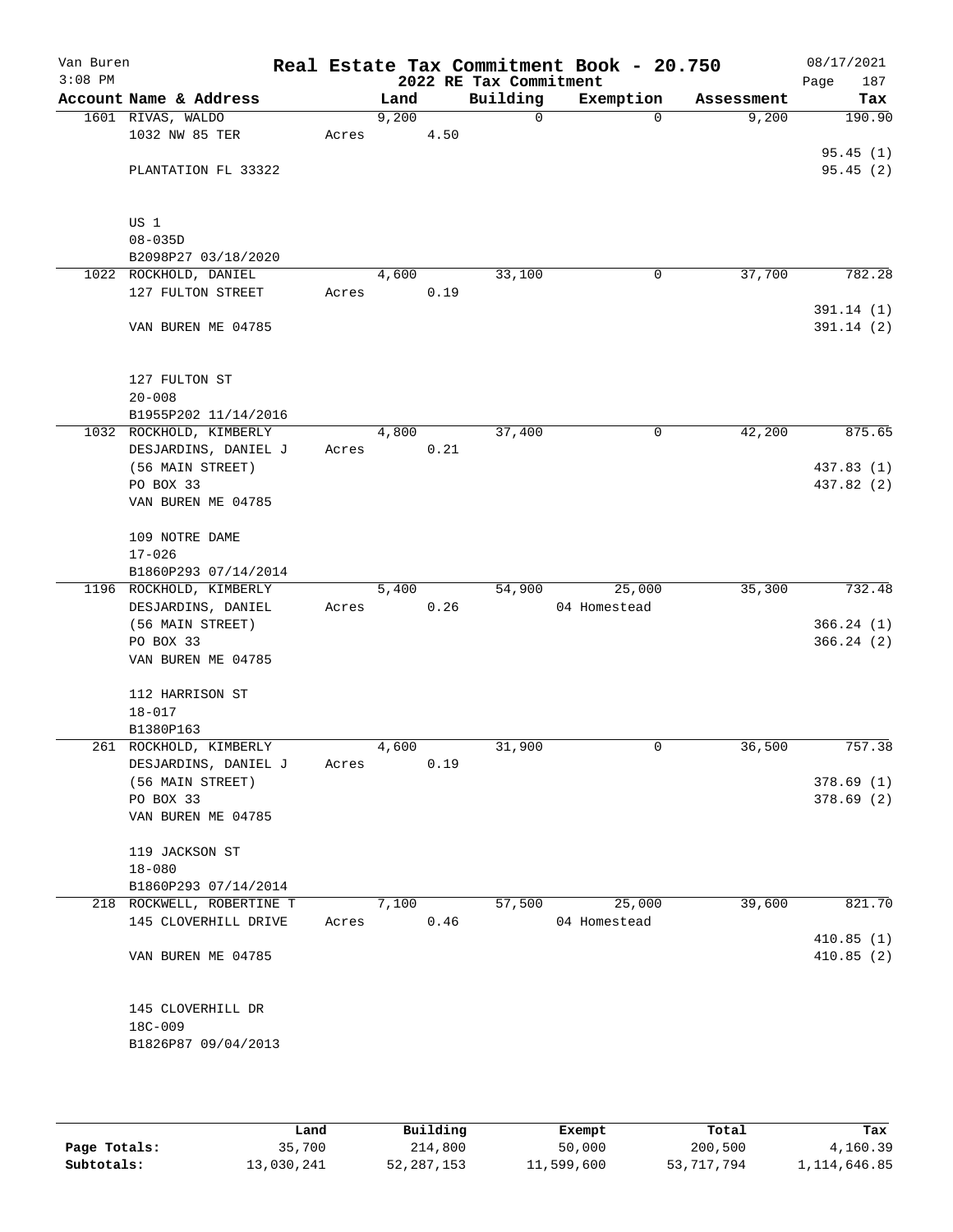| Van Buren<br>$3:08$ PM |                             |       |        |       | 2022 RE Tax Commitment | Real Estate Tax Commitment Book - 20.750 |            | 08/17/2021<br>Page<br>188 |
|------------------------|-----------------------------|-------|--------|-------|------------------------|------------------------------------------|------------|---------------------------|
|                        | Account Name & Address      |       | Land   |       | Building               | Exemption                                | Assessment | Tax                       |
|                        | 551 RODIZZA, DOREEN M       |       | 3,600  |       | 0                      | $\Omega$                                 | 3,600      | 74.70                     |
|                        | PO BOX 1018                 | Acres |        | 0.12  |                        |                                          |            |                           |
|                        | 35 HUMMINGBIRD HILL         |       |        |       |                        |                                          |            | 37.35(1)                  |
|                        | GRANTHAM NH 03753           |       |        |       |                        |                                          |            | 37.35(2)                  |
|                        |                             |       |        |       |                        |                                          |            |                           |
|                        |                             |       |        |       |                        |                                          |            |                           |
|                        | MONROE ST                   |       |        |       |                        |                                          |            |                           |
|                        | $23 - 019$                  |       |        |       |                        |                                          |            |                           |
|                        | B1831P290 10/16/2013        |       |        |       |                        |                                          |            |                           |
|                        | 1198 ROLFSEMA, JENNIFER ANN |       | 3,900  |       | 8,900                  | $\mathsf{O}$                             | 12,800     | 265.60                    |
|                        | 105 VARNUM AVE              | Acres |        | 0.14  |                        |                                          |            |                           |
|                        |                             |       |        |       |                        |                                          |            | 132.80(1)                 |
|                        | PAWTUCKET RI 02860          |       |        |       |                        |                                          |            | 132.80 (2)                |
|                        |                             |       |        |       |                        |                                          |            |                           |
|                        |                             |       |        |       |                        |                                          |            |                           |
|                        | 109 WATERMILL RD            |       |        |       |                        |                                          |            |                           |
|                        | $16 - 025$                  |       |        |       |                        |                                          |            |                           |
|                        | B1419P61                    |       |        |       |                        |                                          |            |                           |
|                        | 1199 ROLFSEMA, MONICA FARIA |       | 7,700  |       | 31,100                 | 0                                        | 38,800     | 805.10                    |
|                        | ROLFSEMA, MARK GEORGE       | Acres |        | 0.54  |                        |                                          |            |                           |
|                        | 43 LAFAYETTE STREET         |       |        |       |                        |                                          |            | 402.55(1)                 |
|                        | LOWELL MA 01854             |       |        |       |                        |                                          |            | 402.55(2)                 |
|                        |                             |       |        |       |                        |                                          |            |                           |
|                        | 127 POPLAR ST               |       |        |       |                        |                                          |            |                           |
|                        | $14 - 120$                  |       |        |       |                        |                                          |            |                           |
|                        | B1410P73                    |       |        |       |                        |                                          |            |                           |
|                        | 1202 Rossignol, Beatrice    |       | 8,100  |       | 35,100                 | 25,000                                   | 18,200     | 377.65                    |
|                        | 181 CHAMPLAIN STREET        | Acres |        | 0.60  |                        | 04 Homestead                             |            |                           |
|                        |                             |       |        |       |                        |                                          |            | 188.83(1)                 |
|                        | VAN BUREN ME 04785          |       |        |       |                        |                                          |            | 188.82 (2)                |
|                        |                             |       |        |       |                        |                                          |            |                           |
|                        |                             |       |        |       |                        |                                          |            |                           |
|                        | 181 CHAMPLAIN ST            |       |        |       |                        |                                          |            |                           |
|                        | $19 - 028$                  |       |        |       |                        |                                          |            |                           |
|                        | 1204 ROSSIGNOL, JOHN R      |       | 7,600  |       | 121,900                | 25,000                                   | 104,500    | 2,168.38                  |
|                        | ROSSIGNOL, MONA             | Acres |        | 0.53  |                        | 04 Homestead                             |            |                           |
|                        | 128 MCKINLEY STREET         |       |        |       |                        |                                          |            | 1,084.19(1)               |
|                        |                             |       |        |       |                        |                                          |            | 1,084.19(2)               |
|                        | VAN BUREN ME 04785          |       |        |       |                        |                                          |            |                           |
|                        |                             |       |        |       |                        |                                          |            |                           |
|                        | 128 MCKINLEY ST             |       |        |       |                        |                                          |            |                           |
|                        | $14 - 046$                  |       |        |       |                        |                                          |            |                           |
|                        | B382P37                     |       |        |       |                        |                                          |            |                           |
|                        | 1205 ROSSIGNOL, JOSEPH      |       | 22,600 |       | 69,000                 | 25,000                                   | 66,600     | 1,381.95                  |
|                        | ROSSIGNOL, EILEEN           | Acres |        | 20.50 |                        | 04 Homestead                             |            |                           |
|                        | 252 CHAMPLAIN STREET        |       |        |       |                        |                                          |            | 690.98 (1)                |
|                        |                             |       |        |       |                        |                                          |            | 690.97 (2)                |
|                        | VAN BUREN ME 04785          |       |        |       |                        |                                          |            |                           |
|                        |                             |       |        |       |                        |                                          |            |                           |
|                        | 252 CHAMPLAIN ST            |       |        |       |                        |                                          |            |                           |
|                        | $06 - 007A$                 |       |        |       |                        |                                          |            |                           |
|                        | B388P588                    |       |        |       |                        |                                          |            |                           |
|                        |                             |       |        |       |                        |                                          |            |                           |
|                        |                             |       |        |       |                        |                                          |            |                           |
|                        |                             |       |        |       |                        |                                          |            |                           |

|              | Land       | Building     | Exempt     | Total      | Tax             |
|--------------|------------|--------------|------------|------------|-----------------|
| Page Totals: | 53,500     | 266,000      | 75,000     | 244,500    | 5,073.38        |
| Subtotals:   | 13,083,741 | 52, 553, 153 | 11,674,600 | 53,962,294 | 1, 119, 720, 23 |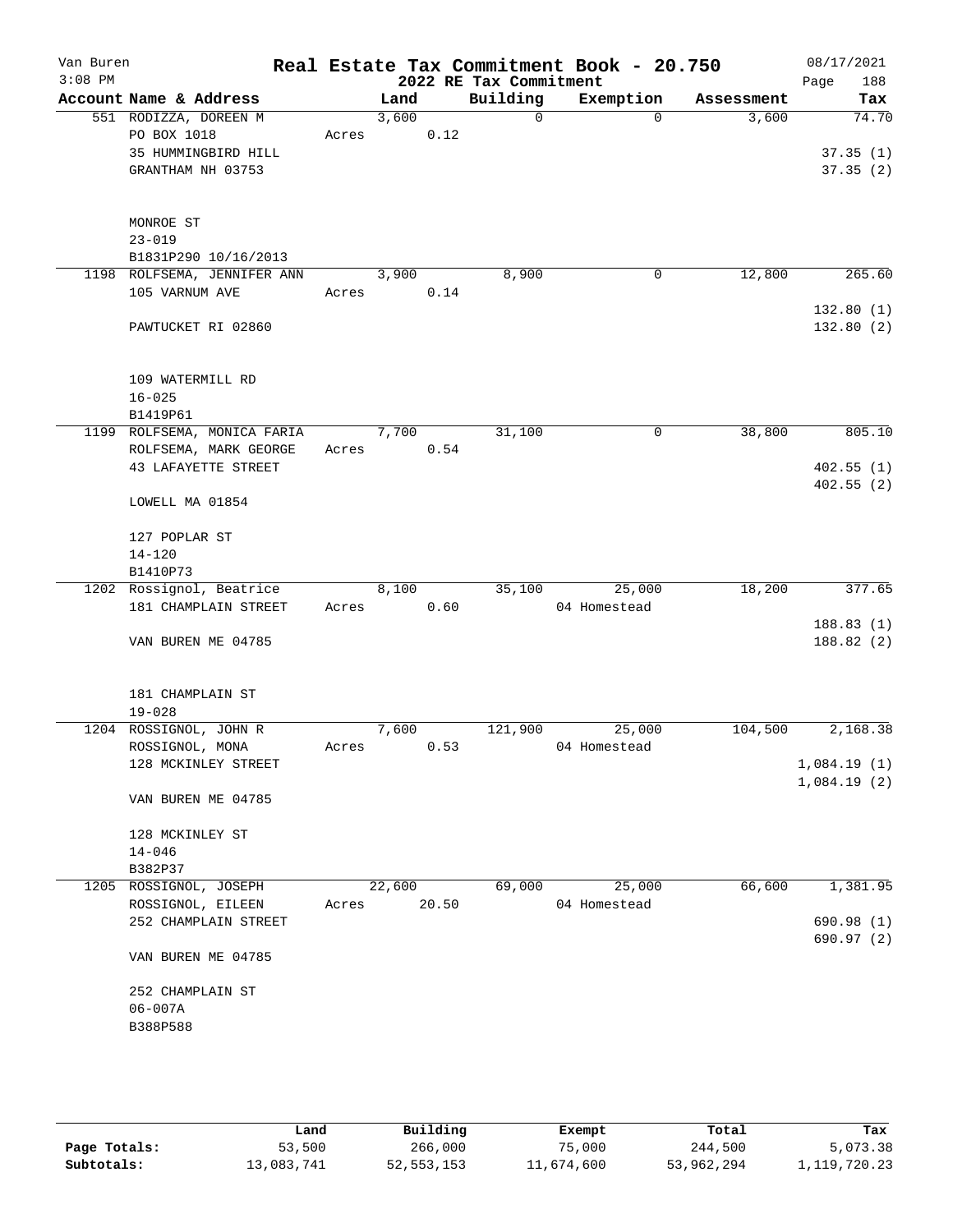| Van Buren |                                           |       |          |                        | Real Estate Tax Commitment Book - 20.750 |            | 08/17/2021  |
|-----------|-------------------------------------------|-------|----------|------------------------|------------------------------------------|------------|-------------|
| $3:08$ PM |                                           |       |          | 2022 RE Tax Commitment |                                          |            | 189<br>Page |
|           | Account Name & Address                    |       | Land     | Building               | Exemption                                | Assessment | Tax         |
|           | 1206 ROSSIGNOL, LARRY                     |       | 7,300    | 43,700                 | 25,000                                   | 26,000     | 539.50      |
|           | GAGNON, CAROL                             | Acres | 0.48     |                        | 04 Homestead                             |            |             |
|           | 134 MONROE STREET                         |       |          |                        |                                          |            | 269.75(1)   |
|           |                                           |       |          |                        |                                          |            | 269.75(2)   |
|           | VAN BUREN ME 04785                        |       |          |                        |                                          |            |             |
|           |                                           |       |          |                        |                                          |            |             |
|           | 134 MONROE ST                             |       |          |                        |                                          |            |             |
|           | $23 - 017$                                |       |          |                        |                                          |            |             |
|           | B771P260                                  |       |          |                        |                                          |            |             |
|           | 1213 ROSSIGNOL, MARK N                    |       | 7,400    | 0                      | 0                                        | 7,400      | 153.55      |
|           | C/O PAT ROSSIGNOL                         |       |          |                        |                                          |            |             |
|           | 5300 W. IRLO                              |       |          |                        |                                          |            | 76.78(1)    |
|           | BRONSON MEMORIAL HWY                      |       |          |                        |                                          |            | 76.77(2)    |
|           | #79                                       |       |          |                        |                                          |            |             |
|           | KISSIMMEE FL 34746                        |       |          |                        |                                          |            |             |
|           |                                           |       |          |                        |                                          |            |             |
|           | MORSE STREET                              |       |          |                        |                                          |            |             |
|           | $21 - 047$                                |       |          |                        |                                          |            |             |
|           | B1509P63                                  |       |          |                        |                                          |            |             |
|           | 1209 ROSSIGNOL, MATHEW A                  |       | 4,500    | 110,400                | 25,000                                   | 89,900     | 1,865.43    |
|           | ROSSIGNOL, MONIQUE D                      | Acres | 0.18     |                        | 04 Homestead                             |            |             |
|           | 115 ROOSEVELT AVENUE                      |       |          |                        |                                          |            | 932.72 (1)  |
|           |                                           |       |          |                        |                                          |            | 932.71 (2)  |
|           | VAN BUREN ME 04785                        |       |          |                        |                                          |            |             |
|           |                                           |       |          |                        |                                          |            |             |
|           | 115 ROOSEVELT AVE                         |       |          |                        |                                          |            |             |
|           | $14 - 073$                                |       |          |                        |                                          |            |             |
|           | B943P259                                  |       |          |                        |                                          |            |             |
|           | 1210 ROSSIGNOL, PERCY L                   |       | 5,900    | 57,000                 | 31,000                                   | 31,900     | 661.93      |
|           | ROSSIGNOL, CLAUDETTE                      | Acres | 0.32     |                        | 02 Veteran                               |            |             |
|           | 154 STATE STREET                          |       |          |                        | 04 Homestead                             |            | 330.97(1)   |
|           |                                           |       |          |                        |                                          |            | 330.96(2)   |
|           | VAN BUREN ME 04785                        |       |          |                        |                                          |            |             |
|           |                                           |       |          |                        |                                          |            |             |
|           | 154 STATE ST                              |       |          |                        |                                          |            |             |
|           | 12A-024                                   |       |          |                        |                                          |            |             |
|           | B257P118                                  |       |          |                        |                                          |            |             |
|           | 937 ROSSIGNOL, RICKY E                    |       | 4,700    | 58,300                 | 0                                        | 63,000     | 1,307.25    |
|           | 106 FERRY STREET                          | Acres | 0.20     |                        |                                          |            |             |
|           |                                           |       |          |                        |                                          |            | 653.63(1)   |
|           | VAN BUREN ME 04785                        |       |          |                        |                                          |            | 653.62(2)   |
|           |                                           |       |          |                        |                                          |            |             |
|           |                                           |       |          |                        |                                          |            |             |
|           | 106 FERRY ST                              |       |          |                        |                                          |            |             |
|           | $18 - 056$                                |       |          |                        |                                          |            |             |
|           | B2154P113 04/01/2021 B1807P151 05/02/2013 |       |          |                        |                                          |            |             |
|           | 415 ROSSIGNOL, ROBERT                     |       | $\Omega$ | 10,900                 | 0                                        | 10,900     | 226.18      |
|           | ROSSIGNOL, ALMA                           |       |          |                        |                                          |            |             |
|           | 101 JEFFERSON STREET                      |       |          |                        |                                          |            | 113.09(1)   |
|           | APT 101                                   |       |          |                        |                                          |            |             |
|           |                                           |       |          |                        |                                          |            | 113.09(2)   |
|           | VAN BUREN ME 04785                        |       |          |                        |                                          |            |             |
|           |                                           |       |          |                        |                                          |            |             |
|           | LEASED B&A LAND                           |       |          |                        |                                          |            |             |
|           | $13 - 025 - T1$                           |       |          |                        |                                          |            |             |
|           | B1889P146 04/27/2015                      |       |          |                        |                                          |            |             |
|           |                                           |       |          |                        |                                          |            |             |
|           |                                           |       |          |                        |                                          |            |             |
|           |                                           | Land  | Building |                        | Exempt.                                  | Total      | Tax         |

|              | Land       | Building   | Exempt     | Total      | Tax          |
|--------------|------------|------------|------------|------------|--------------|
| Page Totals: | 29,800     | 280,300    | 81,000     | 229,100    | 4,753.84     |
| Subtotals:   | 13,113,541 | 52,833,453 | 11,755,600 | 54,191,394 | 1,124,474.07 |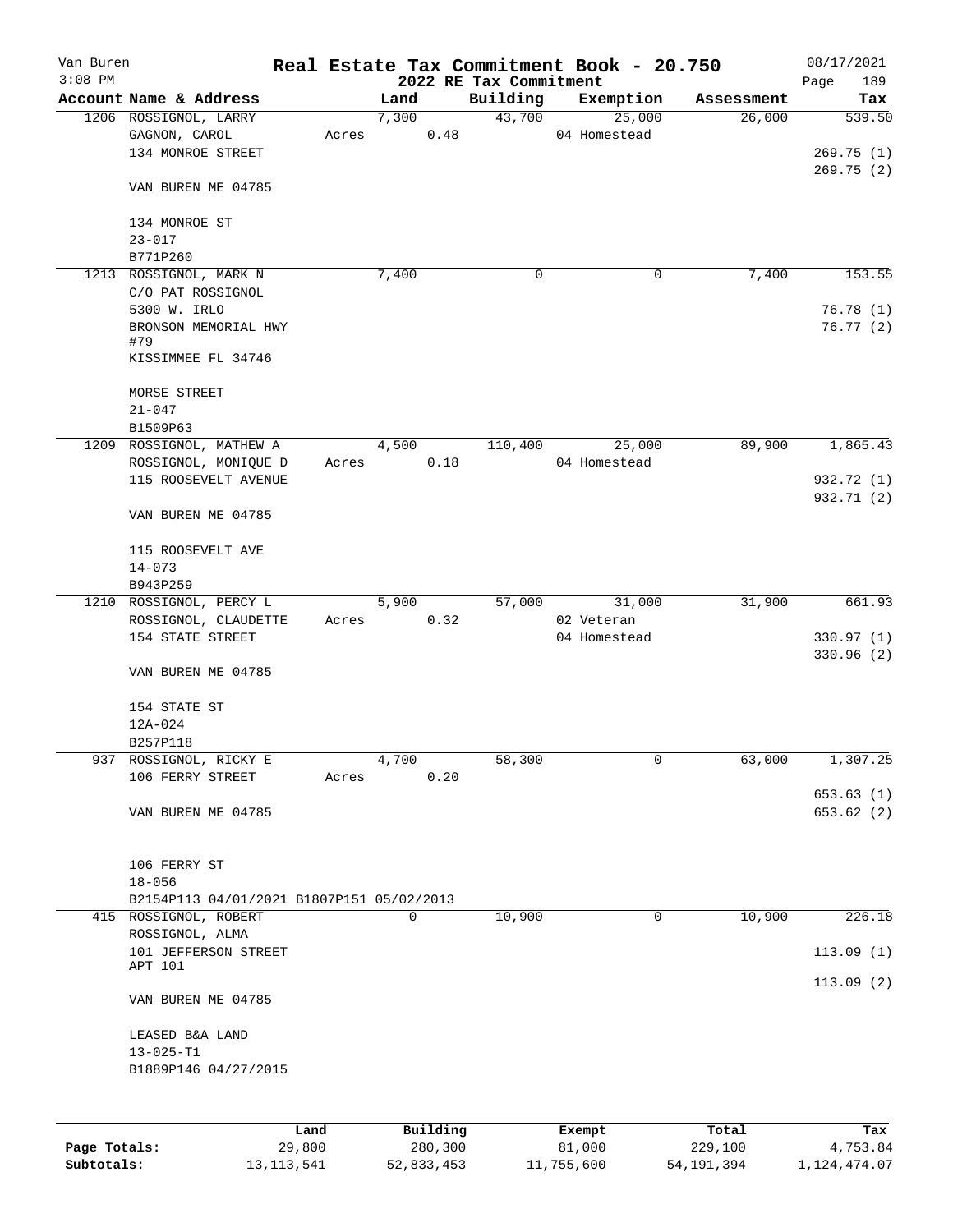| Van Buren<br>$3:08$ PM |                                |                        |       |        |      | Real Estate Tax Commitment Book - 20.750<br>2022 RE Tax Commitment |              |            | 08/17/2021<br>190<br>Page |
|------------------------|--------------------------------|------------------------|-------|--------|------|--------------------------------------------------------------------|--------------|------------|---------------------------|
|                        | Account Name & Address         |                        |       | Land   |      | Building                                                           | Exemption    | Assessment | Tax                       |
|                        |                                | 1187 ROUNDS, DENISON W |       | 4,600  |      | 54,500                                                             | $\Omega$     | 59,100     | 1,226.33                  |
|                        |                                | ROUNDS, PAULETTE M     | Acres |        | 0.19 |                                                                    |              |            |                           |
|                        |                                | 31 CRESCENT STREET     |       |        |      |                                                                    |              |            | 613.17(1)                 |
|                        |                                | SPRINGFIELD VT 05156   |       |        |      |                                                                    |              |            | 613.16(2)                 |
|                        | 120 CENTER ST                  |                        |       |        |      |                                                                    |              |            |                           |
|                        | $16 - 051$                     |                        |       |        |      |                                                                    |              |            |                           |
|                        | B1554P38<br>1216 ROY, ANN      |                        |       | 12,900 |      | 62,700                                                             | 25,000       | 50,600     | 1,049.95                  |
|                        | ROY, RONALD P                  |                        | Acres |        | 2.00 |                                                                    | 04 Homestead |            |                           |
|                        |                                | 120 ST MARY BROOK RD   |       |        |      |                                                                    |              |            | 524.98(1)                 |
|                        |                                |                        |       |        |      |                                                                    |              |            | 524.97(2)                 |
|                        |                                | VAN BUREN ME 04785     |       |        |      |                                                                    |              |            |                           |
|                        |                                | 120 ST MARY'S BROOK RD |       |        |      |                                                                    |              |            |                           |
|                        | $02 - 043$                     |                        |       |        |      |                                                                    |              |            |                           |
|                        | B1113P165<br>1217 ROY, BETTY A |                        |       | 7,400  |      | 85,800                                                             | 25,000       | 68,200     | 1,415.15                  |
|                        | ROY, KENNETH A                 |                        | Acres |        | 0.49 |                                                                    | 04 Homestead |            |                           |
|                        |                                | 124 HILLSIDE STREET    |       |        |      |                                                                    |              |            | 707.58(1)                 |
|                        |                                |                        |       |        |      |                                                                    |              |            | 707.57(2)                 |
|                        |                                | VAN BUREN ME 04785     |       |        |      |                                                                    |              |            |                           |
|                        | 124 HILLSIDE ST                |                        |       |        |      |                                                                    |              |            |                           |
|                        | $23 - 087$                     |                        |       |        |      |                                                                    |              |            |                           |
|                        | B1107P148                      |                        |       |        |      |                                                                    |              |            |                           |
|                        | 1218 ROY, CARL E               |                        |       | 4,900  |      | 41,300                                                             | 25,000       | 21,200     | 439.90                    |
|                        | PO BOX 427                     |                        | Acres |        | 0.22 |                                                                    | 04 Homestead |            |                           |
|                        |                                |                        |       |        |      |                                                                    |              |            | 219.95(1)                 |
|                        |                                | VAN BUREN ME 04785     |       |        |      |                                                                    |              |            | 219.95(2)                 |
|                        | 116 POPLAR ST                  |                        |       |        |      |                                                                    |              |            |                           |
|                        | $16 - 037$                     |                        |       |        |      |                                                                    |              |            |                           |
|                        | B857P4                         |                        |       |        |      |                                                                    |              |            |                           |
|                        | 1220 ROY, CYNTHIA M            |                        |       | 4,100  |      | 31,400                                                             | 25,000       | 10,500     | 217.88                    |
|                        | ROY, JEANNOT R                 |                        | Acres |        | 0.15 |                                                                    | 04 Homestead |            |                           |
|                        |                                | 108 WILSON STREET      |       |        |      |                                                                    |              |            | 108.94(1)                 |
|                        |                                | VAN BUREN ME 04785     |       |        |      |                                                                    |              |            | 108.94(2)                 |
|                        | 108 WILSON ST                  |                        |       |        |      |                                                                    |              |            |                           |
|                        | $23 - 052$                     |                        |       |        |      |                                                                    |              |            |                           |
|                        | B1160P100                      |                        |       |        |      |                                                                    |              |            |                           |
|                        | 1318 ROY, EDMUND J             |                        |       | 8,500  |      | 44,600                                                             | 0            | 53,100     | 1,101.83                  |
|                        | 811 MAIN STREET                |                        | Acres |        | 0.25 |                                                                    |              |            |                           |
|                        |                                |                        |       |        |      |                                                                    |              |            | 550.92(1)                 |
|                        |                                | VAN BUREN ME 04785     |       |        |      |                                                                    |              |            | 550.91(2)                 |
|                        | 811 MAIN ST                    |                        |       |        |      |                                                                    |              |            |                           |
|                        | $08 - 029$                     |                        |       |        |      |                                                                    |              |            |                           |
|                        |                                | B1714P313 03/17/2011   |       |        |      |                                                                    |              |            |                           |
|                        |                                |                        |       |        |      |                                                                    |              |            |                           |

|              | Land         | Building   | Exempt     | Total      | Tax          |
|--------------|--------------|------------|------------|------------|--------------|
| Page Totals: | 42,400       | 320,300    | 100,000    | 262,700    | 5,451.04     |
| Subtotals:   | 13, 155, 941 | 53,153,753 | 11,855,600 | 54,454,094 | 1,129,925.11 |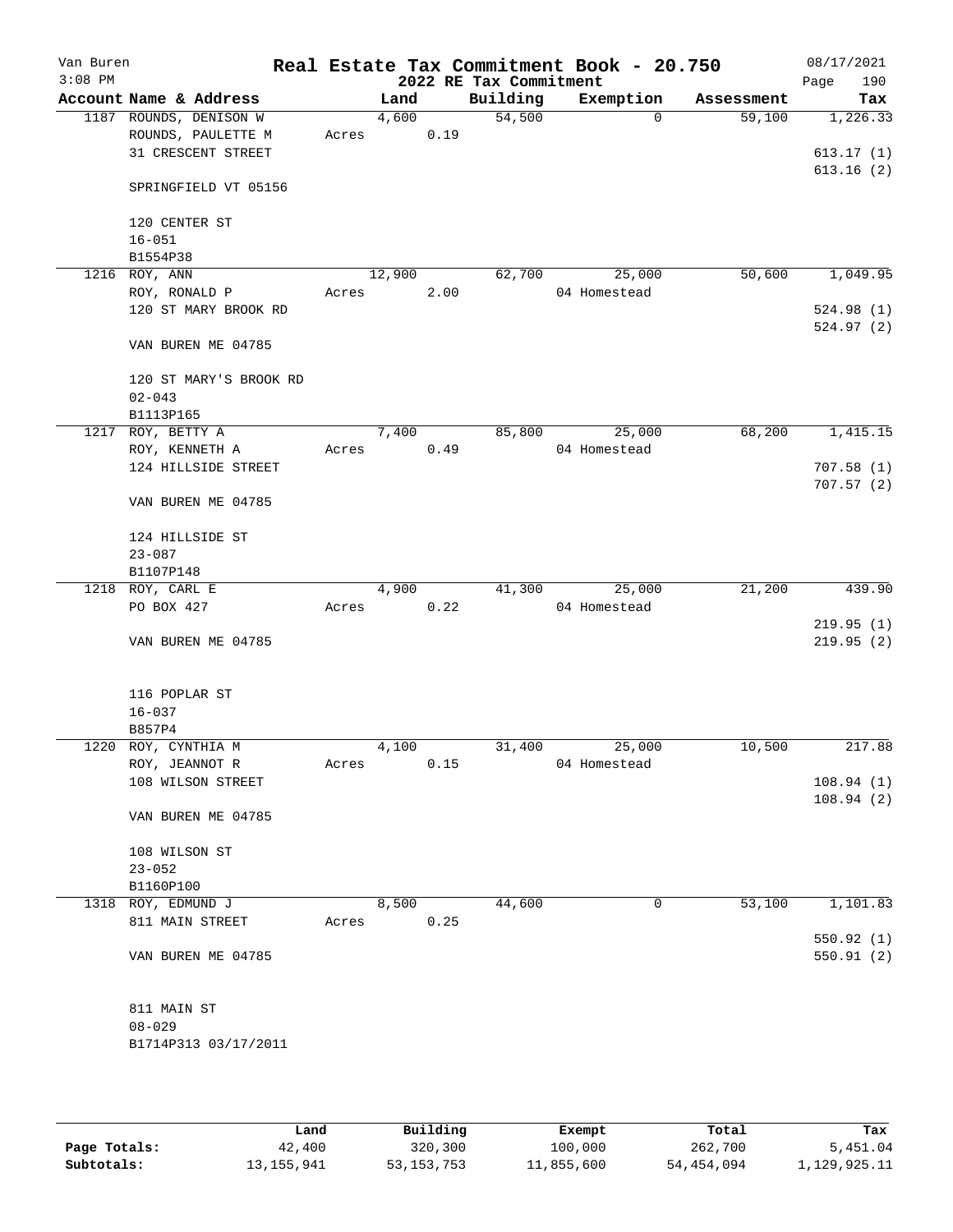| Van Buren<br>$3:08$ PM |                                                            |       |               |                                    | Real Estate Tax Commitment Book - 20.750 |            | 08/17/2021             |
|------------------------|------------------------------------------------------------|-------|---------------|------------------------------------|------------------------------------------|------------|------------------------|
|                        | Account Name & Address                                     |       | Land          | 2022 RE Tax Commitment<br>Building | Exemption                                | Assessment | 191<br>Page<br>Tax     |
|                        | 1160 ROY, JEANNOT                                          |       | 5,100         | 8,300                              | $\mathbf 0$                              | 13,400     | 278.05                 |
|                        | ROY, CYNTHIA                                               | Acres | 0.24          |                                    |                                          |            |                        |
|                        | 108 WILSON STREET                                          |       |               |                                    |                                          |            | 139.03(1)              |
|                        |                                                            |       |               |                                    |                                          |            | 139.02(2)              |
|                        | VAN BUREN ME 04785                                         |       |               |                                    |                                          |            |                        |
|                        |                                                            |       |               |                                    |                                          |            |                        |
|                        | 557 MAIN ST                                                |       |               |                                    |                                          |            |                        |
|                        | $23 - 054$                                                 |       |               |                                    |                                          |            |                        |
| 1219                   | B1672P213 03/16/2010 B1659P271 11/02/2009<br>ROY, JOSEPH C |       | 6,000         | 76,100                             | 31,000                                   | 51,100     | 1,060.33               |
|                        | ROY, CECILE M                                              | Acres | 0.33          |                                    | 04 Homestead                             |            |                        |
|                        | 134 MARION DRIVE                                           |       |               |                                    | 02 Veteran                               |            | 530.17(1)              |
|                        |                                                            |       |               |                                    |                                          |            | 530.16(2)              |
|                        | VAN BUREN ME 04785                                         |       |               |                                    |                                          |            |                        |
|                        |                                                            |       |               |                                    |                                          |            |                        |
|                        | 134 MARION DR                                              |       |               |                                    |                                          |            |                        |
|                        | 18B-010                                                    |       |               |                                    |                                          |            |                        |
|                        | B405P372 08/23/1973                                        |       |               |                                    |                                          |            |                        |
|                        | 1222 ROY, LEE J<br>191 MAIN STREET                         | Acres | 5,200<br>0.44 | 44,900                             | 25,000<br>04 Homestead                   | 25,100     | 520.83                 |
|                        |                                                            |       |               |                                    |                                          |            | 260.42(1)              |
|                        | VAN BUREN ME 04785                                         |       |               |                                    |                                          |            | 260.41(2)              |
|                        |                                                            |       |               |                                    |                                          |            |                        |
|                        |                                                            |       |               |                                    |                                          |            |                        |
|                        | 191 MAIN ST                                                |       |               |                                    |                                          |            |                        |
|                        | $18 - 002$                                                 |       |               |                                    |                                          |            |                        |
|                        | B1876P135 12/02/2014                                       |       |               |                                    |                                          |            |                        |
|                        | 1223 ROY, MEDLEY                                           |       | 8,400         | 2,400                              | $\mathsf{O}$                             | 10,800     | 224.10                 |
|                        | C/O TINA ROY-AYOTTE                                        | Acres | 0.64          |                                    |                                          |            |                        |
|                        | 117 LORDS ROAD                                             |       |               |                                    |                                          |            | 112.05(1)<br>112.05(2) |
|                        | NORTH WATERBORO ME                                         |       |               |                                    |                                          |            |                        |
|                        | 04061                                                      |       |               |                                    |                                          |            |                        |
|                        |                                                            |       |               |                                    |                                          |            |                        |
|                        | 116 ROY DR                                                 |       |               |                                    |                                          |            |                        |
|                        | $16 - 042$                                                 |       |               |                                    |                                          |            |                        |
|                        | B1914P120 11/02/2015<br>1258 ROY, MELISSA L                |       |               |                                    |                                          |            |                        |
|                        | 120 WILSON STREET                                          | Acres | 4,700<br>0.20 | 36,900                             | 25,000<br>04 Homestead                   | 16,600     | 344.45                 |
|                        |                                                            |       |               |                                    |                                          |            | 172.23(1)              |
|                        | VAN BUREN ME 04785                                         |       |               |                                    |                                          |            | 172.22(2)              |
|                        |                                                            |       |               |                                    |                                          |            |                        |
|                        |                                                            |       |               |                                    |                                          |            |                        |
|                        | 120 WILSON ST                                              |       |               |                                    |                                          |            |                        |
|                        | $23 - 048$                                                 |       |               |                                    |                                          |            |                        |
|                        | B2021P245 07/05/2018                                       |       |               |                                    |                                          |            | 211.65                 |
| 1229                   | ROY, MICHAEL J & MARIE<br>Е                                |       | 10,700        | 24,500                             | 25,000                                   | 10,200     |                        |
|                        | ROY, MARK J                                                | Acres | 1.15          |                                    | 04 Homestead                             |            |                        |
|                        | 18 MAIN STREET                                             |       |               |                                    |                                          |            | 105.83(1)              |
|                        |                                                            |       |               |                                    |                                          |            | 105.82(2)              |
|                        | VAN BUREN ME 04785                                         |       |               |                                    |                                          |            |                        |
|                        |                                                            |       |               |                                    |                                          |            |                        |
|                        | 18 MAIN ST (REAR LOT)                                      |       |               |                                    |                                          |            |                        |
|                        | $13 - 043B$                                                |       |               |                                    |                                          |            |                        |
|                        | B1452P158                                                  |       |               |                                    |                                          |            |                        |
|                        |                                                            |       |               |                                    |                                          |            |                        |
|                        |                                                            | Land, | Building      |                                    | Exempt                                   | Total      | Tax                    |
|                        |                                                            |       |               |                                    |                                          |            |                        |

|              | Land       | Building     | Exempt     | Total      | Tax          |
|--------------|------------|--------------|------------|------------|--------------|
| Page Totals: | 40,100     | 193,100      | 106,000    | 127,200    | 2,639.41     |
| Subtotals:   | 13,196,041 | 53, 346, 853 | 11,961,600 | 54,581,294 | 1,132,564.52 |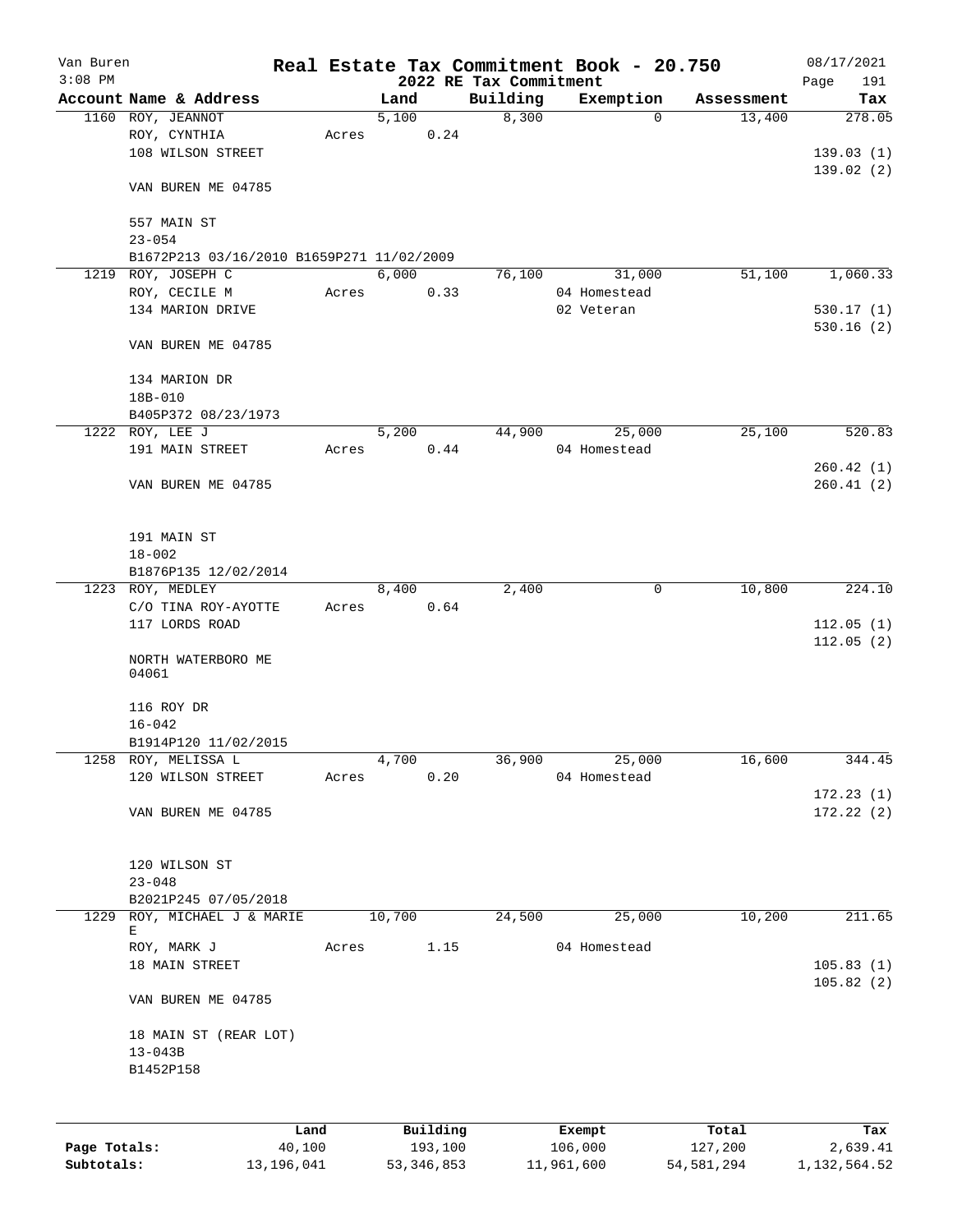| Van Buren<br>$3:08$ PM |                                          |       |               | 2022 RE Tax Commitment | Real Estate Tax Commitment Book - 20.750 |            | 08/17/2021<br>Page<br>192 |
|------------------------|------------------------------------------|-------|---------------|------------------------|------------------------------------------|------------|---------------------------|
|                        | Account Name & Address                   |       | Land          | Building               | Exemption                                | Assessment | Tax                       |
|                        | 1230 ROY, MICHAEL J & MARIE              |       | 5,000         | $\mathbf 0$            | $\Omega$                                 | 5,000      | 103.75                    |
|                        | Е                                        |       |               |                        |                                          |            |                           |
|                        | ROY, MARK J                              | Acres | 0.23          |                        |                                          |            |                           |
|                        | 18 MAIN STREET                           |       |               |                        |                                          |            | 51.88(1)                  |
|                        | VAN BUREN ME 04785                       |       |               |                        |                                          |            | 51.87(2)                  |
|                        | 16 MAIN ST                               |       |               |                        |                                          |            |                           |
|                        | $13 - 043A$                              |       |               |                        |                                          |            |                           |
|                        | B1452P156                                |       |               |                        |                                          |            |                           |
|                        | 1228 ROY, ROBERT G                       |       | 5,600         | 41,200                 | 31,000                                   | 15,800     | 327.85                    |
|                        | 110 ADAMS STREET                         |       | 0.28<br>Acres |                        | 04 Homestead                             |            |                           |
|                        |                                          |       |               |                        | 02 Veteran                               |            | 163.93(1)                 |
|                        | VAN BUREN ME 04785                       |       |               |                        |                                          |            | 163.92(2)                 |
|                        | 233 MAIN ST                              |       |               |                        |                                          |            |                           |
|                        | $18 - 035$                               |       |               |                        |                                          |            |                           |
|                        | B1461P269                                |       |               |                        |                                          |            |                           |
|                        | 1221 ROY, ROBERT G                       |       | 4,700         | 15,900                 | 0                                        | 20,600     | 427.45                    |
|                        | 110 ADAMS STREET                         |       | 0.20<br>Acres |                        |                                          |            |                           |
|                        | VAN BUREN ME 04785                       |       |               |                        |                                          |            | 213.73(1)<br>213.72(2)    |
|                        |                                          |       |               |                        |                                          |            |                           |
|                        | 110 ADAMS ST                             |       |               |                        |                                          |            |                           |
|                        | $18 - 033$                               |       |               |                        |                                          |            |                           |
|                        | B1683P315 06/16/2010 B406P702            |       |               |                        |                                          |            |                           |
|                        | 881 ROYAL RIVER, LLC                     |       | 4,600         | 22,300                 | 0                                        | 26,900     | 558.18                    |
|                        | 60 PINELAND DRIVE STE                    | Acres | 0.19          |                        |                                          |            |                           |
|                        | 312                                      |       |               |                        |                                          |            |                           |
|                        |                                          |       |               |                        |                                          |            | 279.09(1)                 |
|                        | NEW GLOUCESTER ME 04260                  |       |               |                        |                                          |            | 279.09 (2)                |
|                        | 129 FULTON ST                            |       |               |                        |                                          |            |                           |
|                        | $20 - 009$                               |       |               |                        |                                          |            |                           |
|                        | B1974P131 05/09/2017                     |       |               |                        |                                          |            |                           |
|                        | 869 RUEST, JASON                         |       | 6,400         | 50,800                 | 0                                        | 57,200     | 1,186.90                  |
|                        | DUPREY, MEGAN M                          | Acres | 0.37          |                        |                                          |            |                           |
|                        | 112 TYLER STREET                         |       |               |                        |                                          |            | 593.45(1)                 |
|                        | VAN BUREN ME 04785                       |       |               |                        |                                          |            | 593.45(2)                 |
|                        | 112 TYLER ST                             |       |               |                        |                                          |            |                           |
|                        | $18 - 132$                               |       |               |                        |                                          |            |                           |
|                        | B2141P154 01/07/2021 B1780P98 09/14/2012 |       |               |                        |                                          |            |                           |
|                        | 1237 RUEST, MARCEL J                     |       | 6,000         | 59,800                 | 25,000                                   | 40,800     | 846.60                    |
|                        | RUEST, NANCY MARIE                       | Acres | 0.33          |                        | 04 Homestead                             |            |                           |
|                        | 141 STATE STREET                         |       |               |                        |                                          |            | 423.30(1)                 |
|                        | VAN BUREN ME 04785                       |       |               |                        |                                          |            | 423.30(2)                 |
|                        |                                          |       |               |                        |                                          |            |                           |
|                        | 141 STATE ST                             |       |               |                        |                                          |            |                           |
|                        | 12A-001<br>B1486P194 02/27/2006          |       |               |                        |                                          |            |                           |
|                        |                                          |       |               |                        |                                          |            |                           |
|                        |                                          |       |               |                        |                                          |            |                           |
|                        | Land                                     |       | Building      |                        | Exempt                                   | Total      | Tax                       |

|              | Land         | Building   | Exempt     | Total      | Tax          |
|--------------|--------------|------------|------------|------------|--------------|
| Page Totals: | 32,300       | 190,000    | 56,000     | 166,300    | 3,450.73     |
| Subtotals:   | 13, 228, 341 | 53,536,853 | 12,017,600 | 54,747,594 | 1,136,015.25 |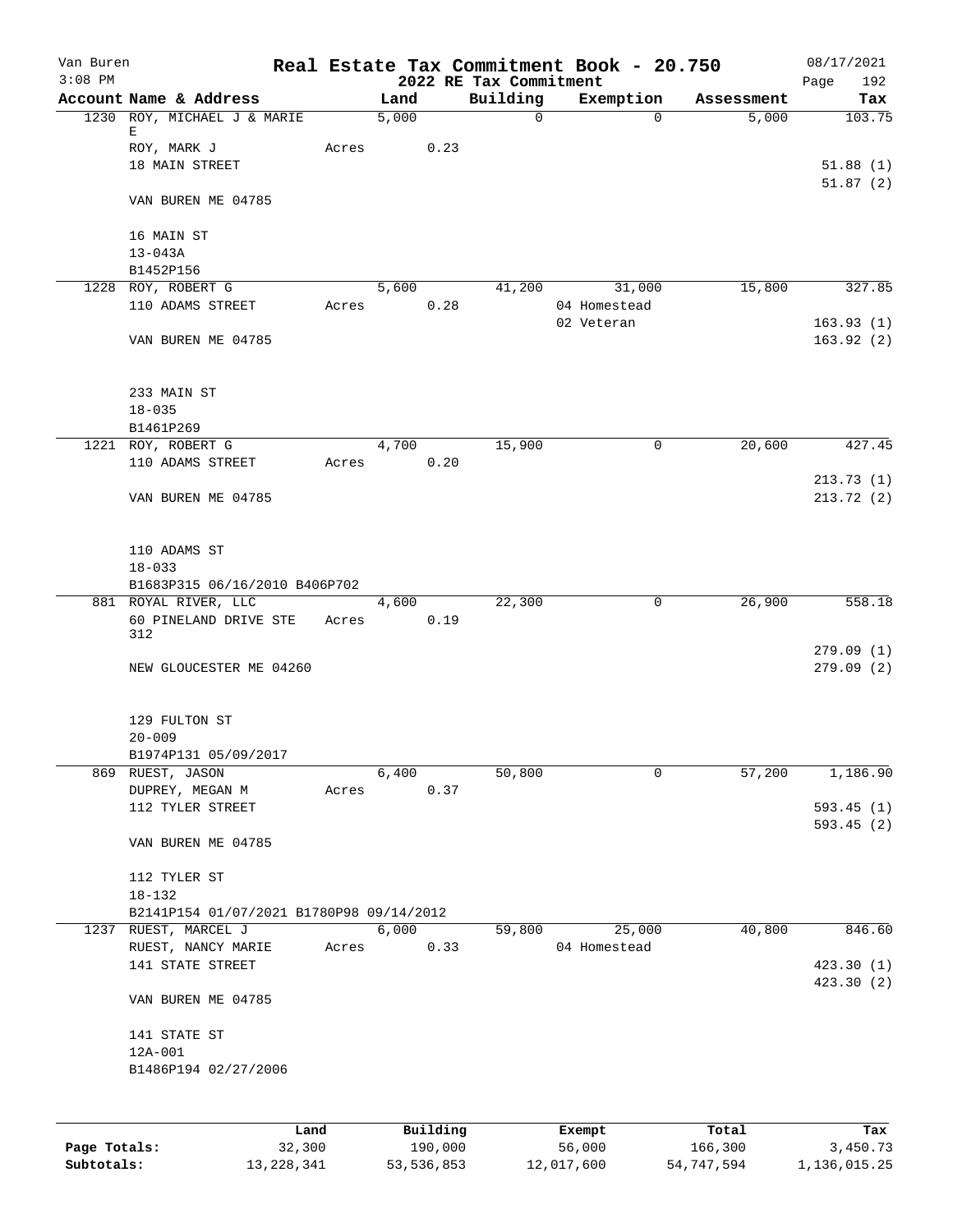| Van Buren |                                                                   |       |                        |                                    | Real Estate Tax Commitment Book - 20.750 |            | 08/17/2021         |
|-----------|-------------------------------------------------------------------|-------|------------------------|------------------------------------|------------------------------------------|------------|--------------------|
| $3:08$ PM | Account Name & Address                                            |       | Land                   | 2022 RE Tax Commitment<br>Building | Exemption                                | Assessment | 193<br>Page<br>Tax |
|           | 1391 RUEST, ROLAND J                                              |       | 3,800                  | 68,000                             | 25,000                                   | 46,800     | 971.10             |
|           | 563 MAIN STREET                                                   | Acres | 0.13                   |                                    | 04 Homestead                             |            |                    |
|           |                                                                   |       |                        |                                    |                                          |            | 485.55(1)          |
|           | VAN BUREN ME 04785                                                |       |                        |                                    |                                          |            | 485.55(2)          |
|           |                                                                   |       |                        |                                    |                                          |            |                    |
|           |                                                                   |       |                        |                                    |                                          |            |                    |
|           | 563 MAIN ST                                                       |       |                        |                                    |                                          |            |                    |
|           | $23 - 057$<br>B1945P302 08/19/2016                                |       |                        |                                    |                                          |            |                    |
|           | 1239 RYDER, CLARK RAY                                             |       | 6,700                  | 0                                  | 0                                        | 6,700      | 139.03             |
|           | RYDER, MIKA                                                       | Acres | 12.50                  |                                    |                                          |            |                    |
|           | 444 S TUSTIN ST                                                   |       |                        |                                    |                                          |            | 69.52(1)           |
|           | D <sub>3</sub>                                                    |       |                        |                                    |                                          |            | 69.51(2)           |
|           | ORANGE CA 92866                                                   |       |                        |                                    |                                          |            |                    |
|           |                                                                   |       |                        |                                    |                                          |            |                    |
|           | ALEXANDER RD                                                      |       |                        |                                    |                                          |            |                    |
|           | $05 - 019$<br>B653P118                                            |       |                        |                                    |                                          |            |                    |
|           | 1506 SAMAN, SARMAD                                                |       | 2,700                  | 0                                  | 0                                        | 2,700      | 56.03              |
|           | 179 DESIMONE DRIVE                                                | Acres | 0.20                   |                                    |                                          |            |                    |
|           |                                                                   |       |                        |                                    |                                          |            | 28.02(1)           |
|           | MARLBOROUGH MA 01752                                              |       |                        |                                    |                                          |            | 28.01(2)           |
|           |                                                                   |       |                        |                                    |                                          |            |                    |
|           |                                                                   |       |                        |                                    |                                          |            |                    |
|           | Behind Gregg Sirois                                               |       |                        |                                    |                                          |            |                    |
|           | $21 - 040A$                                                       |       |                        |                                    |                                          |            |                    |
|           | B2120P302 09/21/2020 B1952P158 10/20/2016<br>778 SAUCIER, DAVID A |       | 4,900                  | 70,200                             | 31,000                                   | 44,100     | 915.08             |
|           | SAUCIER, SANDRA A                                                 | Acres | 0.22                   |                                    | 04 Homestead                             |            |                    |
|           | 116 COTE STREET                                                   |       |                        |                                    | 02 Veteran                               |            | 457.54 (1)         |
|           |                                                                   |       |                        |                                    |                                          |            | 457.54 (2)         |
|           | VAN BUREN ME 04785                                                |       |                        |                                    |                                          |            |                    |
|           |                                                                   |       |                        |                                    |                                          |            |                    |
|           | 116 COTE ST                                                       |       |                        |                                    |                                          |            |                    |
|           | $18 - 115$                                                        |       |                        |                                    |                                          |            |                    |
|           | B1998P156 11/28/2017<br>763 SAUCIER, EDMUND J III                 |       | 10,000                 | 42,800                             | 0                                        | 52,800     | 1,095.60           |
|           | SAUCIER, SANDY L                                                  | Acres | ${\tt 0}$ . ${\tt 50}$ |                                    |                                          |            |                    |
|           | 130 ROOSEVELT AVENUE                                              |       |                        |                                    |                                          |            | 547.80 (1)         |
|           | APT 201                                                           |       |                        |                                    |                                          |            |                    |
|           |                                                                   |       |                        |                                    |                                          |            | 547.80 (2)         |
|           | VAN BUREN ME 04785                                                |       |                        |                                    |                                          |            |                    |
|           | 298 MAIN ST                                                       |       |                        |                                    |                                          |            |                    |
|           | $20 - 091$                                                        |       |                        |                                    |                                          |            |                    |
|           | B1674P29 03/31/2010 B1613P214 09/11/2008                          |       |                        |                                    |                                          |            |                    |
|           | 1244 SAUCIER, EDMUND J III                                        |       | 4,500                  | 65,200                             | 25,000                                   | 44,700     | 927.53             |
|           | SAUCIER, SANDY L                                                  | Acres | 0.18                   |                                    | 04 Homestead                             |            |                    |
|           | 130 ROOSEVELT AVENUE                                              |       |                        |                                    |                                          |            | 463.77 (1)         |
|           | APT 201                                                           |       |                        |                                    |                                          |            | 463.76 (2)         |
|           | VAN BUREN ME 04785                                                |       |                        |                                    |                                          |            |                    |
|           | 130 ROOSEVELT AVE                                                 |       |                        |                                    |                                          |            |                    |
|           | $14 - 127$                                                        |       |                        |                                    |                                          |            |                    |
|           | B959P170                                                          |       |                        |                                    |                                          |            |                    |
|           |                                                                   |       |                        |                                    |                                          |            |                    |
|           |                                                                   |       |                        |                                    |                                          |            |                    |
|           |                                                                   | Land  | Building               |                                    | Exempt                                   | Total      | Tax                |

|              | Land.      | Building   | Exempt     | тосат      | rax.         |
|--------------|------------|------------|------------|------------|--------------|
| Page Totals: | 32,600     | 246,200    | 81,000     | 197,800    | 4,104.37     |
| Subtotals:   | 13,260,941 | 53,783,053 | 12,098,600 | 54,945,394 | 1,140,119.62 |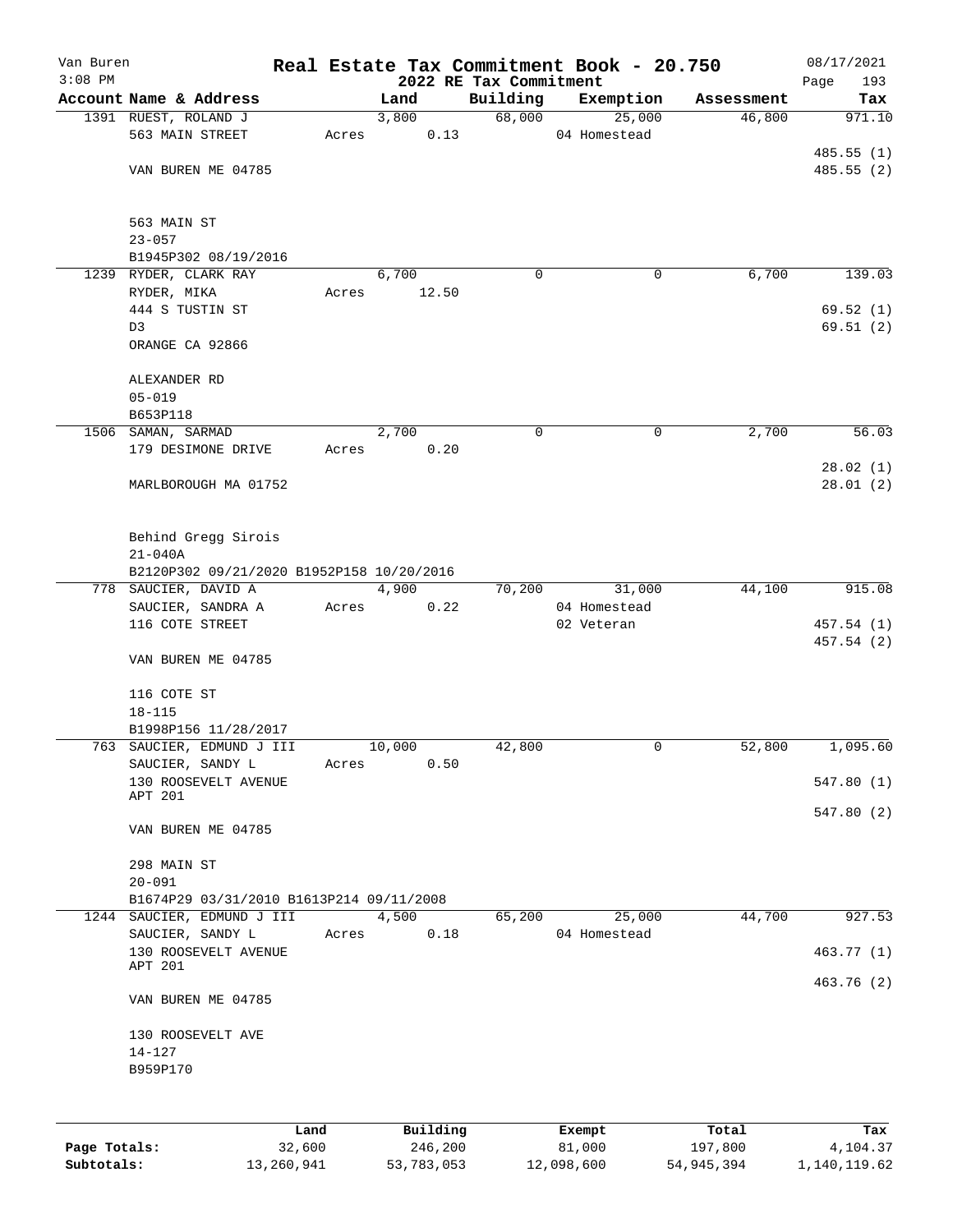| Van Buren<br>$3:08$ PM |                                           |       | 2022 RE Tax Commitment |          | Real Estate Tax Commitment Book - 20.750 |              | 08/17/2021<br>194<br>Page |
|------------------------|-------------------------------------------|-------|------------------------|----------|------------------------------------------|--------------|---------------------------|
|                        | Account Name & Address                    |       | Land                   | Building | Exemption                                | Assessment   | Tax                       |
|                        | 1245 SAUCIER, EDMUND J III                |       | 3,600                  | 34,100   | $\mathbf{0}$                             | 37,700       | 782.28                    |
|                        | SAUCIER, SANDY L                          |       | 0.18<br>Acres          |          |                                          |              |                           |
|                        | 130 ROOSEVELT AVENUE                      |       |                        |          |                                          |              | 391.14(1)                 |
|                        | APT 201                                   |       |                        |          |                                          |              |                           |
|                        | VAN BUREN ME 04785                        |       |                        |          |                                          |              | 391.14(2)                 |
|                        | 106 LAFAYETTE ST                          |       |                        |          |                                          |              |                           |
|                        | $15 - 016$                                |       |                        |          |                                          |              |                           |
|                        | B1308P38                                  |       |                        |          |                                          |              |                           |
|                        | 1246 SAUCIER, EDMUND J III                |       | 3,900                  | 73,600   | 0                                        | 77,500       | 1,608.13                  |
|                        | SAUCIER, SANDY L                          | Acres | 0.14                   |          |                                          |              |                           |
|                        | 130 ROOSEVELT AVENUE                      |       |                        |          |                                          |              | 804.07(1)                 |
|                        | APT 201                                   |       |                        |          |                                          |              | 804.06 (2)                |
|                        | VAN BUREN ME 04785                        |       |                        |          |                                          |              |                           |
|                        | 113 PINE ST                               |       |                        |          |                                          |              |                           |
|                        | $14 - 053$                                |       |                        |          |                                          |              |                           |
|                        | B1401P169                                 |       |                        |          |                                          |              |                           |
|                        | 1247 SAUCIER, EDMUND J III                |       | 3,800                  | 31,400   | 0                                        | 35,200       | 730.40                    |
|                        | SAUCIER, SANDY L                          | Acres | 0.13                   |          |                                          |              |                           |
|                        | 130 ROOSEVELT AVENUE                      |       |                        |          |                                          |              | 365.20(1)                 |
|                        | APT 201                                   |       |                        |          |                                          |              | 365.20(2)                 |
|                        | VAN BUREN ME 04785                        |       |                        |          |                                          |              |                           |
|                        | 126 WASHINGTON AVE                        |       |                        |          |                                          |              |                           |
|                        | $15 - 015$                                |       |                        |          |                                          |              |                           |
|                        | B1308P36                                  |       |                        |          |                                          |              |                           |
|                        | 1249 SAUCIER, EDMUND J III                |       | 9,000                  | 100,200  | 0                                        | 109,200      | 2,265.90                  |
|                        | SAUCIER, SANDY L                          | Acres | 14.81                  |          |                                          |              |                           |
|                        | 130 ROOSEVELT AVENUE                      |       |                        |          |                                          |              | 1, 132.95(1)              |
|                        | APT 201                                   |       |                        |          |                                          |              | 1, 132.95(2)              |
|                        | VAN BUREN ME 04785                        |       |                        |          |                                          |              |                           |
|                        | 240 CASTONGUAY RD                         |       |                        |          |                                          |              |                           |
|                        | $02 - 027$                                |       |                        |          |                                          |              |                           |
|                        | B1538P8                                   |       |                        |          |                                          |              |                           |
|                        | 571 SAUCIER, EDMUND J III                 |       | 3,900                  | 0        | $\mathbf 0$                              | 3,900        | 80.93                     |
|                        | SAUCIER, SANDY L                          | Acres | 0.14                   |          |                                          |              |                           |
|                        | 130 ROOSEVELT AVENUE                      |       |                        |          |                                          |              | 40.47(1)                  |
|                        | APT 201                                   |       |                        |          |                                          |              | 40.46(2)                  |
|                        | VAN BUREN ME 04785                        |       |                        |          |                                          |              |                           |
|                        | 111 PINE ST                               |       |                        |          |                                          |              |                           |
|                        | $14 - 052$                                |       |                        |          |                                          |              |                           |
|                        | B1891P25 05/11/2015                       |       |                        |          |                                          |              |                           |
|                        | 623 SAUCIER, MICHAEL                      |       | 8,300                  | 39,300   | 25,000                                   | 22,600       | 468.95                    |
|                        | 273 LOMBARD ROAD                          | Acres | 0.63                   |          | 04 Homestead                             |              |                           |
|                        | CARIBOU ME 04736                          |       |                        |          |                                          |              | 234.48(1)<br>234.47 (2)   |
|                        |                                           |       |                        |          |                                          |              |                           |
|                        | 119 MONROE ST                             |       |                        |          |                                          |              |                           |
|                        | $23 - 015$                                |       |                        |          |                                          |              |                           |
|                        | B1997P214 11/20/2017 B1878P338 12/31/2014 |       |                        |          |                                          |              |                           |
|                        | Land                                      |       | Building               |          | Exempt                                   | Total        | Tax                       |
| Page Totals:           | 32,500                                    |       | 278,600                |          | 25,000                                   | 286,100      | 5,936.59                  |
| Subtotals:             | 13, 293, 441                              |       | 54,061,653             |          | 12, 123, 600                             | 55, 231, 494 | 1, 146, 056. 21           |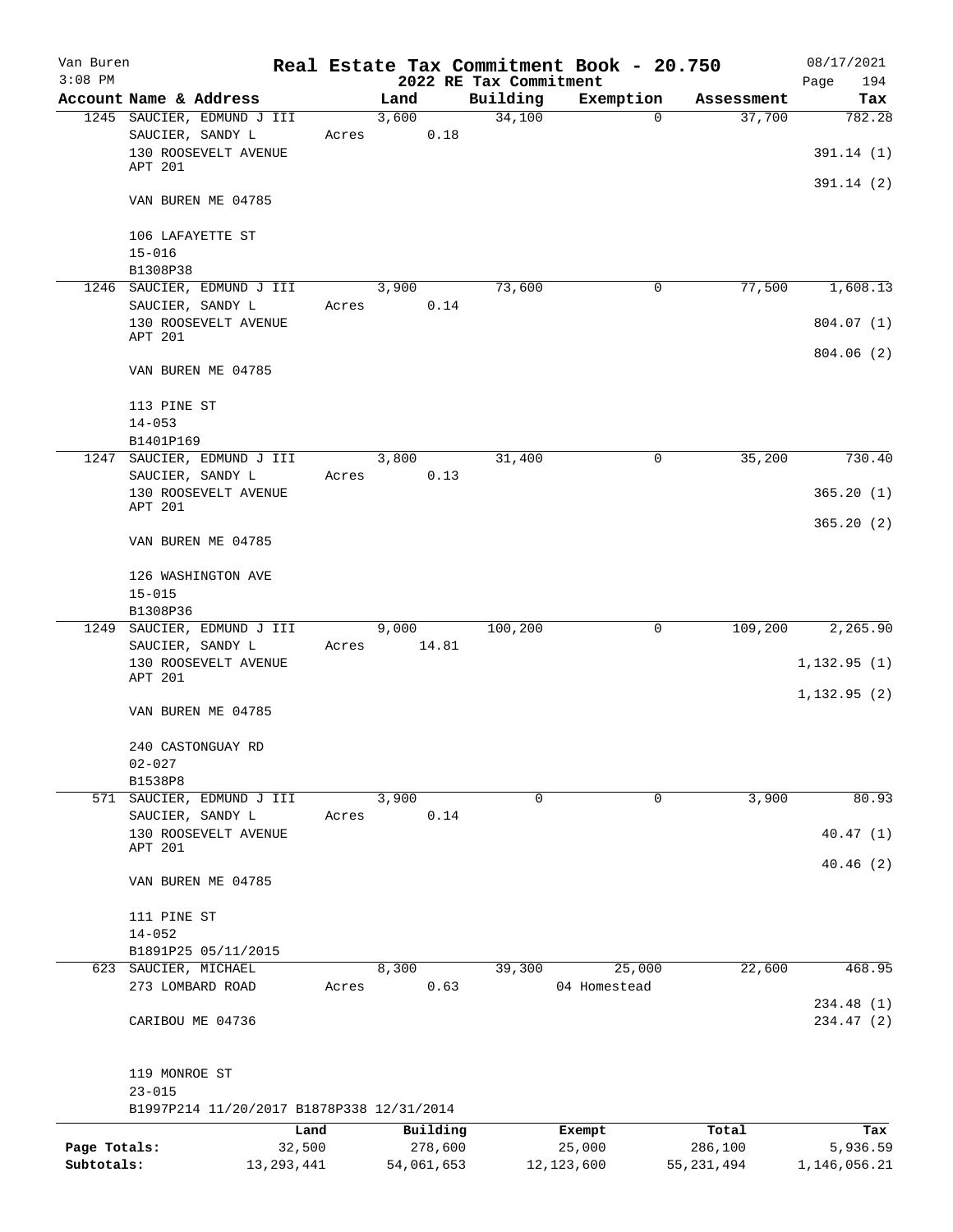| Van Buren<br>$3:08$ PM |                                                  |        |       | 2022 RE Tax Commitment | Real Estate Tax Commitment Book - 20.750 |            | 08/17/2021<br>195<br>Page |
|------------------------|--------------------------------------------------|--------|-------|------------------------|------------------------------------------|------------|---------------------------|
|                        | Account Name & Address                           |        | Land  | Building               | Exemption                                | Assessment | Tax                       |
|                        | 1353 SBA TOWERS X, LLC                           | 9,100  |       | 37,200                 | 0                                        | 46,300     | 960.73                    |
|                        | 8051 CONGRESS AVENUE                             | Acres  | 4.13  |                        |                                          |            |                           |
|                        |                                                  |        |       |                        |                                          |            | 480.37 (1)                |
|                        | BOCA RATON FL 33487                              |        |       |                        |                                          |            | 480.36(2)                 |
|                        |                                                  |        |       |                        |                                          |            |                           |
|                        | 141 CASTONGUAY RD                                |        |       |                        |                                          |            |                           |
|                        | $03 - 034B$                                      |        |       |                        |                                          |            |                           |
|                        | B2140P298 01/04/2021 B1890P16 05/01/2015         |        |       |                        |                                          |            |                           |
|                        | 1432 SCHICK, JARRETT                             | 13,500 |       | 40,700                 | 0                                        | 54,200     | 1,124.65                  |
|                        | SCHICK, CHELSEA                                  | Acres  | 3.86  |                        |                                          |            |                           |
|                        | 658 MAIN STREET                                  |        |       |                        |                                          |            | 562.33(1)                 |
|                        | LINCOLN ME 04457                                 |        |       |                        |                                          |            | 562.32(2)                 |
|                        |                                                  |        |       |                        |                                          |            |                           |
|                        | 140 LAKE ROAD                                    |        |       |                        |                                          |            |                           |
|                        | $02 - 023B$                                      |        |       |                        |                                          |            |                           |
|                        | B2148P314 03/03/2021 B1603P21 06/20/2008         |        |       |                        |                                          |            |                           |
|                        | 1418 SCHULMAN, STEVEN                            | 18,500 |       | $\mathbf 0$            | 0                                        | 18,500     | 383.88                    |
|                        | 6344 N SANTA MONICA                              | Acres  | 31.00 |                        |                                          |            |                           |
|                        | <b>BLVD</b>                                      |        |       |                        |                                          |            | 191.94 (1)                |
|                        | MILWAUKEE WI 53217                               |        |       |                        |                                          |            | 191.94 (2)                |
|                        |                                                  |        |       |                        |                                          |            |                           |
|                        |                                                  |        |       |                        |                                          |            |                           |
|                        | ALEXANDER RD                                     |        |       |                        |                                          |            |                           |
|                        | $05 - 020A$                                      |        |       |                        |                                          |            |                           |
|                        | B1642P136 06/15/2009<br>1186 SCHULTZ, JACQUELINE |        | 2,600 | 35,700                 | 25,000                                   | 13,300     | 275.98                    |
|                        | P.O. BOX 221                                     | Acres  | 0.06  |                        | 04 Homestead                             |            |                           |
|                        |                                                  |        |       |                        |                                          |            | 137.99(1)                 |
|                        | VAN BUREN ME 04785                               |        |       |                        |                                          |            | 137.99(2)                 |
|                        |                                                  |        |       |                        |                                          |            |                           |
|                        |                                                  |        |       |                        |                                          |            |                           |
|                        | 108 BRIDGE STREET<br>$15 - 085$                  |        |       |                        |                                          |            |                           |
|                        | B1927P267 03/30/2016 B1713P13 02/25/2011         |        |       |                        |                                          |            |                           |
|                        | 385 SCHWEIZER, FRANK W                           |        | 4,800 | 45,500                 | 0                                        | 50,300     | 1,043.73                  |
|                        | SCHWEIZER, MARY K                                | Acres  | 0.21  |                        |                                          |            |                           |
|                        | 105 CYR AVENUE                                   |        |       |                        |                                          |            | 521.87(1)                 |
|                        |                                                  |        |       |                        |                                          |            | 521.86(2)                 |
|                        | VAN BUREN ME 04785                               |        |       |                        |                                          |            |                           |
|                        | 105 CYR AVE                                      |        |       |                        |                                          |            |                           |
|                        | $18 - 109$                                       |        |       |                        |                                          |            |                           |
|                        | B2134P291 12/01/2020 B472P349                    |        |       |                        |                                          |            |                           |
|                        | 886 SCOTTI, CHRISTOPHER                          |        | 6,700 | 51,500                 | 0                                        | 58,200     | 1,207.65                  |
|                        | SCOTTI, GLORIA                                   | Acres  | 0.41  |                        |                                          |            |                           |
|                        | 150 HIGH STREET                                  |        |       |                        |                                          |            | 603.83(1)                 |
|                        |                                                  |        |       |                        |                                          |            | 603.82(2)                 |
|                        | VAN BUREN ME 04785                               |        |       |                        |                                          |            |                           |
|                        | 150 HIGH ST                                      |        |       |                        |                                          |            |                           |
|                        | $14 - 106$                                       |        |       |                        |                                          |            |                           |
|                        | B2068P75 08/06/2019                              |        |       |                        |                                          |            |                           |
|                        |                                                  |        |       |                        |                                          |            |                           |
|                        |                                                  |        |       |                        |                                          |            |                           |

|              | Land       | Building     | Exempt     | Total      | Tax          |
|--------------|------------|--------------|------------|------------|--------------|
| Page Totals: | 55,200     | 210,600      | 25,000     | 240,800    | 4,996.62     |
| Subtotals:   | 13,348,641 | 54, 272, 253 | 12,148,600 | 55,472,294 | 1,151,052.83 |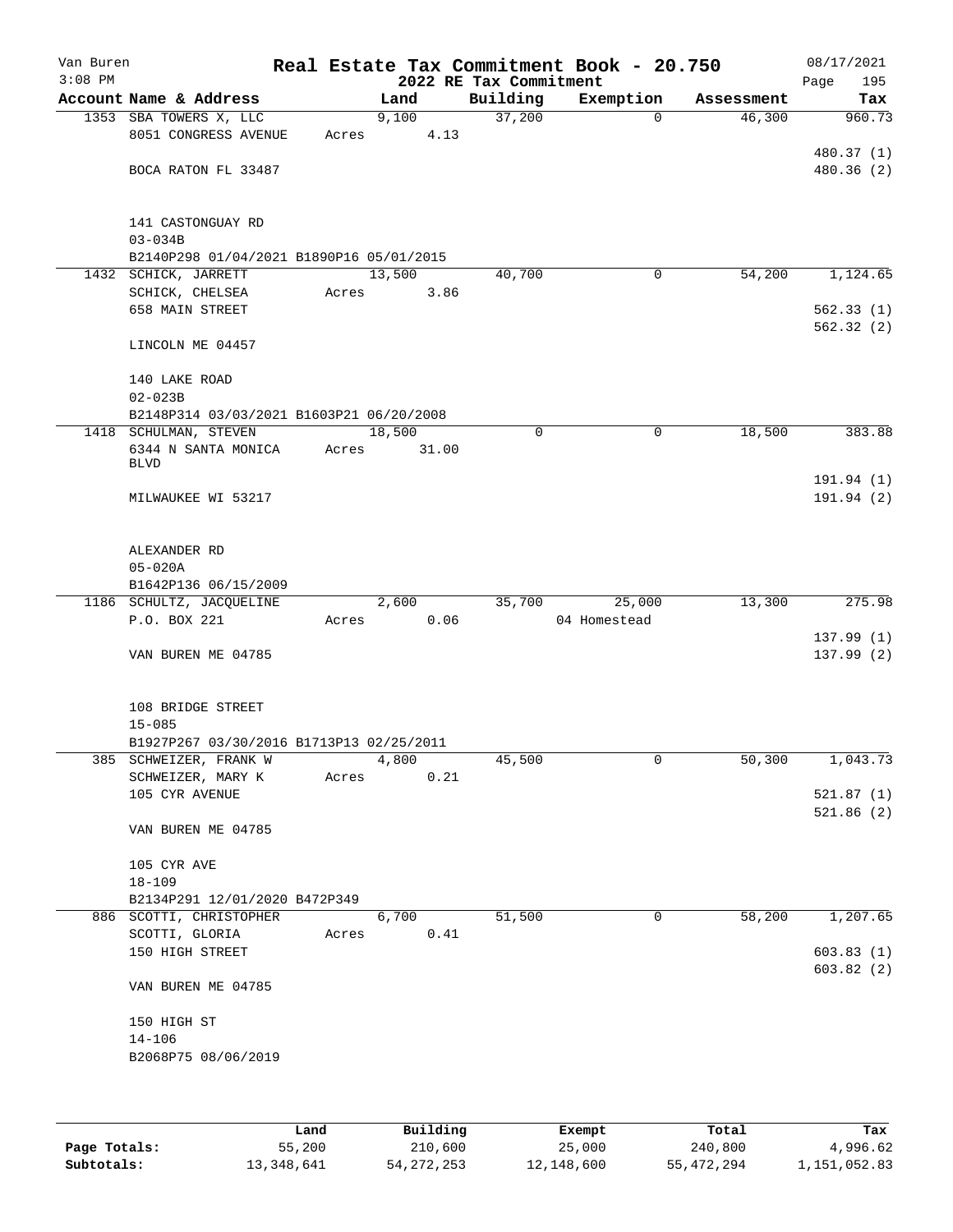| Van Buren<br>$3:08$ PM |                        |       |        |       | 2022 RE Tax Commitment | Real Estate Tax Commitment Book - 20.750 |            | 08/17/2021<br>196<br>Page |
|------------------------|------------------------|-------|--------|-------|------------------------|------------------------------------------|------------|---------------------------|
|                        | Account Name & Address |       | Land   |       | Building               | Exemption                                | Assessment | Tax                       |
|                        | 226 SEARLES, GLENN     |       | 12,400 |       | 18,600                 | $\Omega$                                 | 31,000     | 643.25                    |
|                        | SEARLES, CAROL         | Acres |        | 29.00 |                        |                                          |            |                           |
|                        | 195 CHAMPLAIN STREET   |       |        |       |                        |                                          |            | 321.63(1)                 |
|                        |                        |       |        |       |                        |                                          |            | 321.62(2)                 |
|                        | VAN BUREN ME 04785     |       |        |       |                        |                                          |            |                           |
|                        | 207 ALEXANDER RD       |       |        |       |                        |                                          |            |                           |
|                        | $05 - 027$             |       |        |       |                        |                                          |            |                           |
|                        | B1986P6 08/14/2017     |       |        |       |                        |                                          |            |                           |
| 1250                   | SEARLES, GLENN E       |       | 4,700  |       | 66,500                 | 25,000                                   | 46,200     | 958.65                    |
|                        | SEARLES, CAROL L       | Acres |        | 0.20  |                        | 04 Homestead                             |            |                           |
|                        | 195 CHAMPLAIN STREET   |       |        |       |                        |                                          |            | 479.33 (1)                |
|                        | VAN BUREN ME 04785     |       |        |       |                        |                                          |            | 479.32 (2)                |
|                        | 195 CHAMPLAIN ST       |       |        |       |                        |                                          |            |                           |
|                        | $19 - 033$             |       |        |       |                        |                                          |            |                           |
|                        | B1412P111 08/04/2004   |       |        |       |                        |                                          |            |                           |
|                        | 1251 SEARLES, KARL M   |       | 13,300 |       | 101,000                | 25,000                                   | 89,300     | 1,852.98                  |
|                        | SEARLES, TAMMY M       | Acres |        | 3.30  |                        | 04 Homestead                             |            |                           |
|                        | 1019 MAIN STREET       |       |        |       |                        |                                          |            | 926.49(1)                 |
|                        |                        |       |        |       |                        |                                          |            | 926.49(2)                 |
|                        | VAN BUREN ME 04785     |       |        |       |                        |                                          |            |                           |
|                        | 1019 MAIN ST           |       |        |       |                        |                                          |            |                           |
|                        | $10 - 015B$            |       |        |       |                        |                                          |            |                           |
|                        | B1208P32               |       |        |       |                        |                                          |            |                           |
|                        | 1252 SEARLES, ROGER    |       | 4,100  |       | $\mathbf 0$            | 0                                        | 4,100      | 85.08                     |
|                        | SEARLES, ROSE MARIE    | Acres |        | 0.15  |                        |                                          |            |                           |
|                        | 156 HILLSIDE STREET    |       |        |       |                        |                                          |            | 42.54(1)                  |
|                        |                        |       |        |       |                        |                                          |            | 42.54(2)                  |
|                        | VAN BUREN ME 04785     |       |        |       |                        |                                          |            |                           |
|                        | HILLSIDE ST            |       |        |       |                        |                                          |            |                           |
|                        | $23 - 076$             |       |        |       |                        |                                          |            |                           |
|                        | B1017P44               |       |        |       |                        |                                          |            |                           |
|                        | 496 SEARLES, ROGER     |       | 10,600 |       | 0                      | $\mathsf{O}$                             | 10,600     | 219.95                    |
|                        | 156 HILLSIDE STREET    | Acres |        | 1.10  |                        |                                          |            |                           |
|                        |                        |       |        |       |                        |                                          |            | 109.98(1)                 |
|                        | VAN BUREN ME 04785     |       |        |       |                        |                                          |            | 109.97(2)                 |
|                        |                        |       |        |       |                        |                                          |            |                           |
|                        | HILLSIDE ST            |       |        |       |                        |                                          |            |                           |
|                        | $23 - 075B$            |       |        |       |                        |                                          |            |                           |
|                        | 1253 SEARLES, ROGER E  |       | 5,600  |       | 45,200                 | 25,000                                   | 25,800     | 535.35                    |
|                        | SEARLES, ROSE MARIE    | Acres |        | 0.28  |                        | 04 Homestead                             |            |                           |
|                        | 156 HILLSIDE STREET    |       |        |       |                        |                                          |            | 267.68(1)                 |
|                        | VAN BUREN ME 04785     |       |        |       |                        |                                          |            | 267.67(2)                 |
|                        |                        |       |        |       |                        |                                          |            |                           |
|                        | 156 HILLSIDE ST        |       |        |       |                        |                                          |            |                           |
|                        | $23 - 077$             |       |        |       |                        |                                          |            |                           |
|                        | B657P304               |       |        |       |                        |                                          |            |                           |
|                        |                        |       |        |       |                        |                                          |            |                           |
|                        |                        |       |        |       |                        |                                          |            |                           |

|              | Land       | Building   | Exempt     | Total      | Tax          |
|--------------|------------|------------|------------|------------|--------------|
| Page Totals: | 50,700     | 231,300    | 75,000     | 207,000    | 4,295.26     |
| Subtotals:   | 13,399,341 | 54,503,553 | 12,223,600 | 55,679,294 | 1,155,348.09 |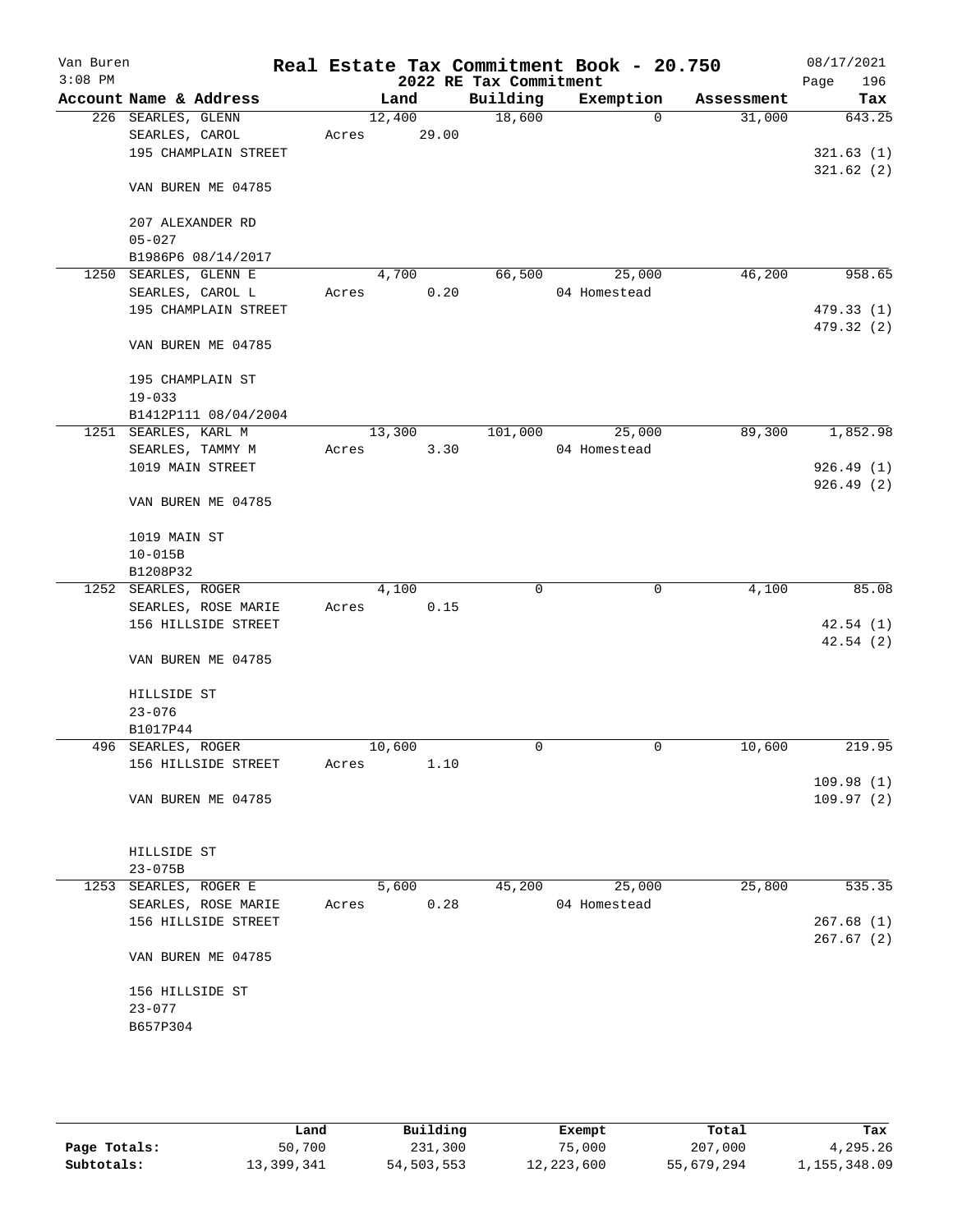| Van Buren<br>$3:08$ PM |                          |       |        |      | 2022 RE Tax Commitment | Real Estate Tax Commitment Book - 20.750 |            | 08/17/2021<br>Page<br>197 |
|------------------------|--------------------------|-------|--------|------|------------------------|------------------------------------------|------------|---------------------------|
|                        | Account Name & Address   |       | Land   |      | Building               | Exemption                                | Assessment | Tax                       |
|                        | 1509 SEARLES, ROGER E    |       | 1,300  |      | $\mathbf 0$            | $\Omega$                                 | 1,300      | 26.98                     |
|                        | SEARLES, ROSE MARIE      | Acres |        | 0.14 |                        |                                          |            |                           |
|                        | 156 HILLSIDE STREET      |       |        |      |                        |                                          |            | 13.49(1)                  |
|                        |                          |       |        |      |                        |                                          |            | 13.49(2)                  |
|                        | VAN BUREN ME 04785       |       |        |      |                        |                                          |            |                           |
|                        | HILLSIDE ST              |       |        |      |                        |                                          |            |                           |
|                        | $23 - 080$               |       |        |      |                        |                                          |            |                           |
|                        | B1911P173                |       |        |      |                        |                                          |            |                           |
| 1543                   | SEARLES, ROGER E         |       | 4,800  |      | $\mathbf 0$            | 0                                        | 4,800      | 99.60                     |
|                        | SEARLES, ROSE MARIE      | Acres |        | 1.00 |                        |                                          |            |                           |
|                        | 156 HILLSIDE STREET      |       |        |      |                        |                                          |            | 49.80 (1)                 |
|                        |                          |       |        |      |                        |                                          |            | 49.80 (2)                 |
|                        | VAN BUREN ME 04785       |       |        |      |                        |                                          |            |                           |
|                        | OFF HILLSIDE STREET      |       |        |      |                        |                                          |            |                           |
|                        | $23 - 106D$              |       |        |      |                        |                                          |            |                           |
|                        | B1911P173 10/05/2015     |       |        |      |                        |                                          |            |                           |
|                        | 1341 SEARLES, ROGER E    |       | 4,300  |      | 0                      | 0                                        | 4,300      | 89.23                     |
|                        | SEARLES, ROSE MARIE      | Acres |        | 0.17 |                        |                                          |            |                           |
|                        | 156 HILLSIDE STREET      |       |        |      |                        |                                          |            | 44.62(1)                  |
|                        |                          |       |        |      |                        |                                          |            | 44.61(2)                  |
|                        | VAN BUREN ME 04785       |       |        |      |                        |                                          |            |                           |
|                        | 150 HILLSIDE ST          |       |        |      |                        |                                          |            |                           |
|                        | $23 - 079$               |       |        |      |                        |                                          |            |                           |
|                        | B1911P173 10/05/2015     |       |        |      |                        |                                          |            |                           |
|                        | 1564 SEARLES, ROSE MARIE |       | 4,700  |      | $\mathbf 0$            | 0                                        | 4,700      | 97.53                     |
|                        | 156 HILLSIDE STREET      | Acres |        | 0.79 |                        |                                          |            |                           |
|                        |                          |       |        |      |                        |                                          |            | 48.77 (1)                 |
|                        | VAN BUREN ME 04785       |       |        |      |                        |                                          |            | 48.76 (2)                 |
|                        | HILLSIDE ST              |       |        |      |                        |                                          |            |                           |
|                        | $06 - 029B$              |       |        |      |                        |                                          |            |                           |
|                        | B1783P154 10/10/2012     |       |        |      |                        |                                          |            |                           |
|                        | 1254 SEARLES, ROSE MARIE |       | 5,000  |      | 48,200                 | 0                                        | 53,200     | 1,103.90                  |
|                        | 156 HILLSIDE STREET      | Acres |        | 0.23 |                        |                                          |            |                           |
|                        |                          |       |        |      |                        |                                          |            | 551.95(1)                 |
|                        | VAN BUREN ME 04785       |       |        |      |                        |                                          |            | 551.95(2)                 |
|                        |                          |       |        |      |                        |                                          |            |                           |
|                        | 111 COOLIDGE ST          |       |        |      |                        |                                          |            |                           |
|                        | $15 - 073$               |       |        |      |                        |                                          |            |                           |
|                        | B1501P138                |       |        |      |                        |                                          |            |                           |
|                        | 450 SEARLES, ROSE MARIE  |       | 11,200 |      | 87,500                 | 0                                        | 98,700     | 2,048.03                  |
|                        | 156 HILLSIDE STREET      | Acres |        | 1.67 |                        |                                          |            |                           |
|                        |                          |       |        |      |                        |                                          |            | 1,024.02(1)               |
|                        | VAN BUREN ME 04785       |       |        |      |                        |                                          |            | 1,024.01(2)               |
|                        |                          |       |        |      |                        |                                          |            |                           |
|                        | 314 MAIN ST              |       |        |      |                        |                                          |            |                           |
|                        | $20 - 075$               |       |        |      |                        |                                          |            |                           |
|                        | B1999P39 12/04/2017      |       |        |      |                        |                                          |            |                           |
|                        |                          |       |        |      |                        |                                          |            |                           |

|              | Land       | Building   | Exempt     | Total      | Tax          |
|--------------|------------|------------|------------|------------|--------------|
| Page Totals: | 31,300     | 135,700    |            | 167,000    | 3,465.27     |
| Subtotals:   | 13,430,641 | 54,639,253 | 12,223,600 | 55,846,294 | 1,158,813.36 |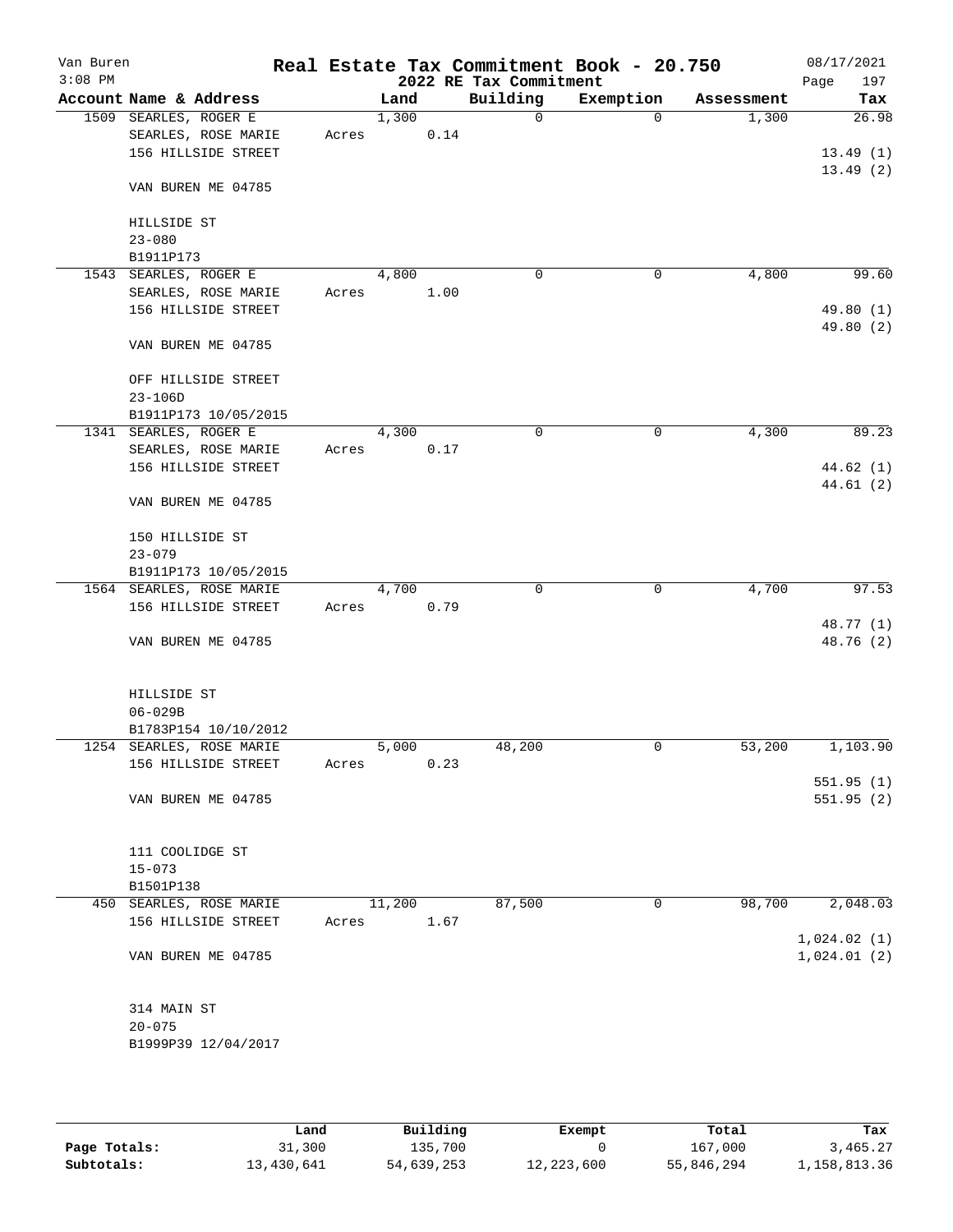| Van Buren |                                                                   |       |        |       |                        | Real Estate Tax Commitment Book - 20.750 |            | 08/17/2021  |
|-----------|-------------------------------------------------------------------|-------|--------|-------|------------------------|------------------------------------------|------------|-------------|
| $3:08$ PM |                                                                   |       |        |       | 2022 RE Tax Commitment |                                          |            | 198<br>Page |
|           | Account Name & Address                                            |       | Land   |       | Building               | Exemption                                | Assessment | Tax         |
|           | 916 SIMONE, SCOTT V                                               |       | 4,300  |       | 57,800                 | 0                                        | 62,100     | 1,288.58    |
|           | SIMONE, KAITLIN M                                                 | Acres |        | 0.17  |                        |                                          |            |             |
|           | 138 ST BRUNO STREET                                               |       |        |       |                        |                                          |            | 644.29(1)   |
|           | VAN BUREN ME 04785                                                |       |        |       |                        |                                          |            | 644.29(2)   |
|           | 138 ST BRUNO ST                                                   |       |        |       |                        |                                          |            |             |
|           | $17 - 018$<br>B2124P326 08/20/2020 B2092P129 02/21/2020 B2073P325 |       |        |       |                        |                                          |            |             |
|           | 09/16/2019<br>123 SIROIS, GARY                                    |       | 4,900  |       | 81,700                 | 25,000                                   | 61,600     | 1,278.20    |
|           | SIROIS, DEBRA                                                     | Acres |        | 0.22  |                        | 04 Homestead                             |            |             |
|           | 272 MAIN STREET                                                   |       |        |       |                        |                                          |            | 639.10(1)   |
|           |                                                                   |       |        |       |                        |                                          |            | 639.10(2)   |
|           | VAN BUREN ME 04785                                                |       |        |       |                        |                                          |            |             |
|           | 272 MAIN ST                                                       |       |        |       |                        |                                          |            |             |
|           | $18 - 058$                                                        |       |        |       |                        |                                          |            |             |
|           | B1933P135 05/18/2016                                              |       |        |       |                        |                                          |            |             |
|           | 1262 SIROIS, GREGORY L                                            |       | 12,500 |       | 35,400                 | 25,000                                   | 22,900     | 475.18      |
|           | 374 MAIN STREET                                                   |       |        |       |                        | 04 Homestead                             |            | 237.59(1)   |
|           | VAN BUREN ME 04785                                                |       |        |       |                        |                                          |            | 237.59(2)   |
|           |                                                                   |       |        |       |                        |                                          |            |             |
|           | 374 MAIN ST                                                       |       |        |       |                        |                                          |            |             |
|           | $21 - 040B$<br>B453P309                                           |       |        |       |                        |                                          |            |             |
|           | 784 SIROIS, JEFFERY                                               |       | 3,800  |       | 29,400                 | 25,000                                   | 8,200      | 170.15      |
|           | AYOTTE, THERESA                                                   | Acres |        | 0.13  |                        | 04 Homestead                             |            |             |
|           | 112 WILSON STREET                                                 |       |        |       |                        |                                          |            | 85.08(1)    |
|           |                                                                   |       |        |       |                        |                                          |            | 85.07(2)    |
|           | VAN BUREN ME 04785                                                |       |        |       |                        |                                          |            |             |
|           | 112 WILSON ST                                                     |       |        |       |                        |                                          |            |             |
|           | $23 - 051$                                                        |       |        |       |                        |                                          |            |             |
|           | B1606P299 07/30/2008                                              |       |        |       |                        |                                          |            |             |
|           | 1264 Sirois, Jesse                                                |       | 16,200 |       | 0                      | 0                                        | 16,200     | 336.15      |
|           | PO BOX 125                                                        | Acres |        | 39.00 |                        |                                          |            |             |
|           |                                                                   |       |        |       |                        |                                          |            | 168.08(1)   |
|           | VAN BUREN ME 04785                                                |       |        |       |                        |                                          |            | 168.07(2)   |
|           | OFF DESJARDINS ROAD                                               |       |        |       |                        |                                          |            |             |
|           | $07 - 015$                                                        |       |        |       |                        |                                          |            |             |
|           | B668P286                                                          |       |        |       |                        |                                          |            |             |
|           | 1303 Sirois, Jesse                                                |       | 7,400  |       | 5,800                  | 0                                        | 13,200     | 273.90      |
|           | PO BOX 125                                                        | Acres |        | 0.50  |                        |                                          |            |             |
|           |                                                                   |       |        |       |                        |                                          |            | 136.95(1)   |
|           | VAN BUREN ME 04785                                                |       |        |       |                        |                                          |            | 136.95(2)   |
|           | 534 MAIN ST                                                       |       |        |       |                        |                                          |            |             |
|           | $23 - 008$                                                        |       |        |       |                        |                                          |            |             |
|           | B2035P199 10/18/2018                                              |       |        |       |                        |                                          |            |             |
|           |                                                                   |       |        |       |                        |                                          |            |             |
|           |                                                                   |       |        |       |                        |                                          |            |             |

|              | Land       | Building   | Exempt     | Total      | Tax          |
|--------------|------------|------------|------------|------------|--------------|
| Page Totals: | 49,100     | 210,100    | 75,000     | 184,200    | 3,822.16     |
| Subtotals:   | 13,479,741 | 54,849,353 | 12,298,600 | 56,030,494 | 1,162,635.52 |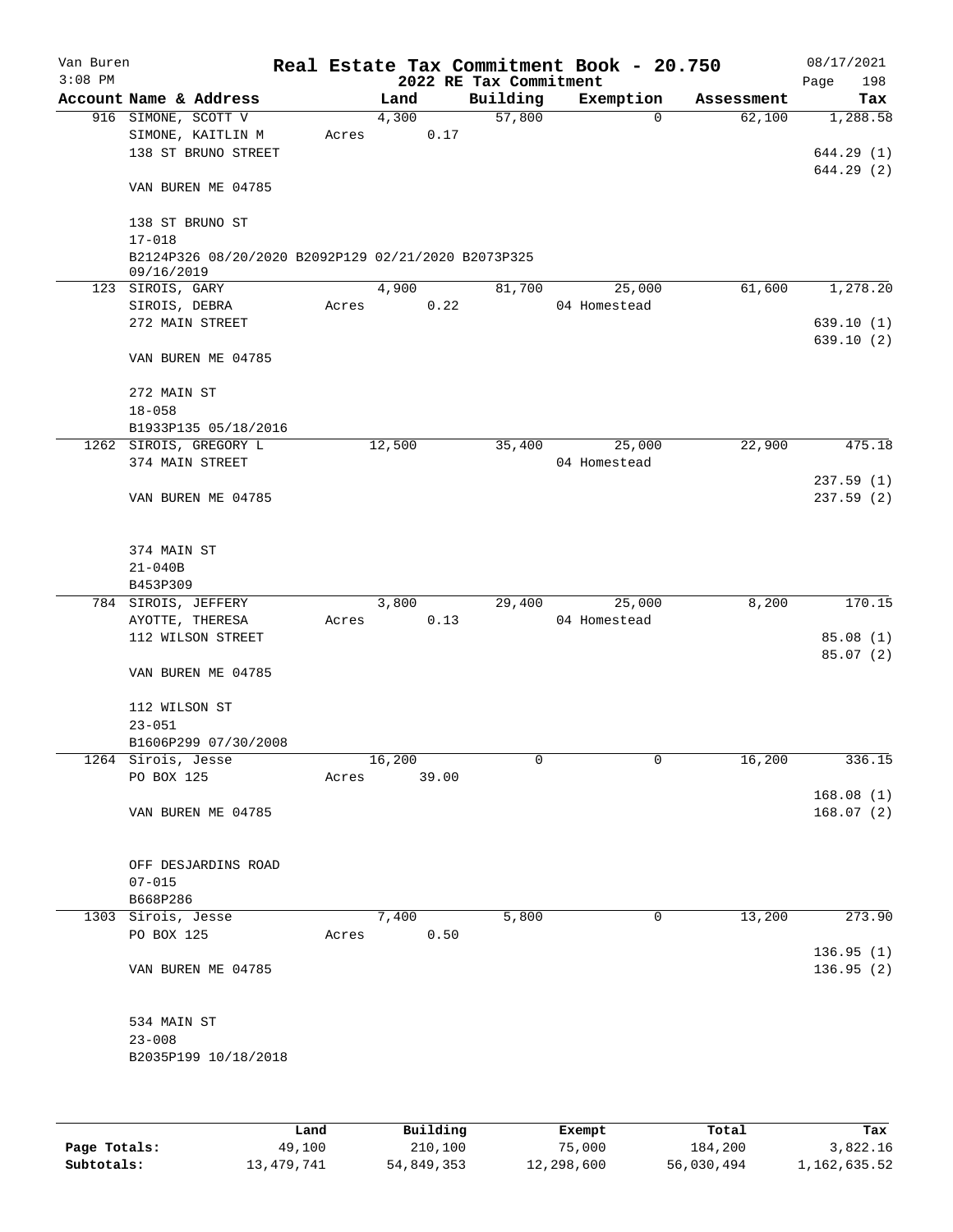| Van Buren<br>$3:08$ PM |                                                                  |       |       |      | 2022 RE Tax Commitment | Real Estate Tax Commitment Book - 20.750 |            | 08/17/2021<br>Page<br>199 |
|------------------------|------------------------------------------------------------------|-------|-------|------|------------------------|------------------------------------------|------------|---------------------------|
|                        | Account Name & Address                                           |       | Land  |      | Building               | Exemption                                | Assessment | Tax                       |
|                        | 1273 SIROIS, KENNETH                                             |       | 5,000 |      | 67,500                 | 25,000                                   | 47,500     | 985.63                    |
|                        | SIROIS, JOAN                                                     | Acres |       | 0.23 |                        | 04 Homestead                             |            |                           |
|                        | 559 MAIN STREET                                                  |       |       |      |                        |                                          |            | 492.82 (1)                |
|                        |                                                                  |       |       |      |                        |                                          |            | 492.81 (2)                |
|                        | VAN BUREN ME 04785                                               |       |       |      |                        |                                          |            |                           |
|                        | 559 MAIN ST                                                      |       |       |      |                        |                                          |            |                           |
|                        | $23 - 055$                                                       |       |       |      |                        |                                          |            |                           |
|                        | B1869P278 10/09/2014                                             |       |       |      |                        |                                          |            |                           |
|                        | 1302 SIROIS, KENNETH                                             |       | 9,000 |      | 0                      | 0                                        | 9,000      | 186.75                    |
|                        | 559 MAIN STREET                                                  | Acres |       | 5.50 |                        |                                          |            |                           |
|                        | VAN BUREN ME 04785                                               |       |       |      |                        |                                          |            | 93.38(1)<br>93.37 (2)     |
|                        | RR 1                                                             |       |       |      |                        |                                          |            |                           |
|                        | $08 - 045$                                                       |       |       |      |                        |                                          |            |                           |
|                        | B1612P262 08/28/2008                                             |       |       |      |                        |                                          |            |                           |
|                        | 1275 SIROIS, LISA A                                              |       | 3,600 |      | 50,000                 | 25,000                                   | 28,600     | 593.45                    |
|                        | 125 TYLER STREET                                                 | Acres |       | 0.12 |                        | 04 Homestead                             |            |                           |
|                        |                                                                  |       |       |      |                        |                                          |            | 296.73 (1)                |
|                        | VAN BUREN ME 04785                                               |       |       |      |                        |                                          |            | 296.72 (2)                |
|                        | 125 TYLER ST                                                     |       |       |      |                        |                                          |            |                           |
|                        | $18 - 107$                                                       |       |       |      |                        |                                          |            |                           |
|                        | B1578P194                                                        |       |       |      |                        |                                          |            |                           |
|                        | 802 SIROIS, MELISSA L                                            |       | 6,800 |      | 12,900                 | 0                                        | 19,700     | 408.78                    |
|                        | 123 CLOVERHILL DRIVE                                             | Acres |       | 0.42 |                        |                                          |            |                           |
|                        |                                                                  |       |       |      |                        |                                          |            | 204.39(1)                 |
|                        | VAN BUREN ME 04785                                               |       |       |      |                        |                                          |            | 204.39 (2)                |
|                        | 123 CLOVERHILL DR                                                |       |       |      |                        |                                          |            |                           |
|                        | $18C - 005$                                                      |       |       |      |                        |                                          |            |                           |
|                        | B2146P217 02/22/2021 B1703P72 11/02/2010 B1662P240<br>07/28/2009 |       |       |      |                        |                                          |            |                           |
|                        | 1268 SIROIS, PAUL                                                |       | 7,700 |      | 0                      | 0                                        | 7,700      | 159.78                    |
|                        | 3 TELO ROAD                                                      | Acres |       | 0.54 |                        |                                          |            |                           |
|                        |                                                                  |       |       |      |                        |                                          |            | 79.89 (1)                 |
|                        | WINDHAM NH 03087                                                 |       |       |      |                        |                                          |            | 79.89 (2)                 |
|                        | STATE ST                                                         |       |       |      |                        |                                          |            |                           |
|                        | 12A-019C                                                         |       |       |      |                        |                                          |            |                           |
|                        | B1166P164                                                        |       |       |      |                        |                                          |            |                           |
|                        | 1269 SIROIS, PAUL                                                |       | 400   |      | 0                      | 0                                        | 400        | 8.30                      |
|                        | 3 TELO ROAD                                                      | Acres |       | 1.00 |                        |                                          |            |                           |
|                        |                                                                  |       |       |      |                        |                                          |            | 4.15(1)                   |
|                        | WINDHAM NH 03087                                                 |       |       |      |                        |                                          |            | 4.15(2)                   |
|                        | UPLAND RD                                                        |       |       |      |                        |                                          |            |                           |
|                        | $03 - 011$                                                       |       |       |      |                        |                                          |            |                           |
|                        | B1143P325                                                        |       |       |      |                        |                                          |            |                           |
|                        |                                                                  |       |       |      |                        |                                          |            |                           |
|                        |                                                                  |       |       |      |                        |                                          |            |                           |
|                        |                                                                  |       |       |      |                        |                                          |            |                           |

|              | Land       | Building   | Exempt     | Total      | Tax          |
|--------------|------------|------------|------------|------------|--------------|
| Page Totals: | 32,500     | 130,400    | 50,000     | 112,900    | 2,342.69     |
| Subtotals:   | 13,512,241 | 54,979,753 | 12,348,600 | 56,143,394 | 1,164,978.21 |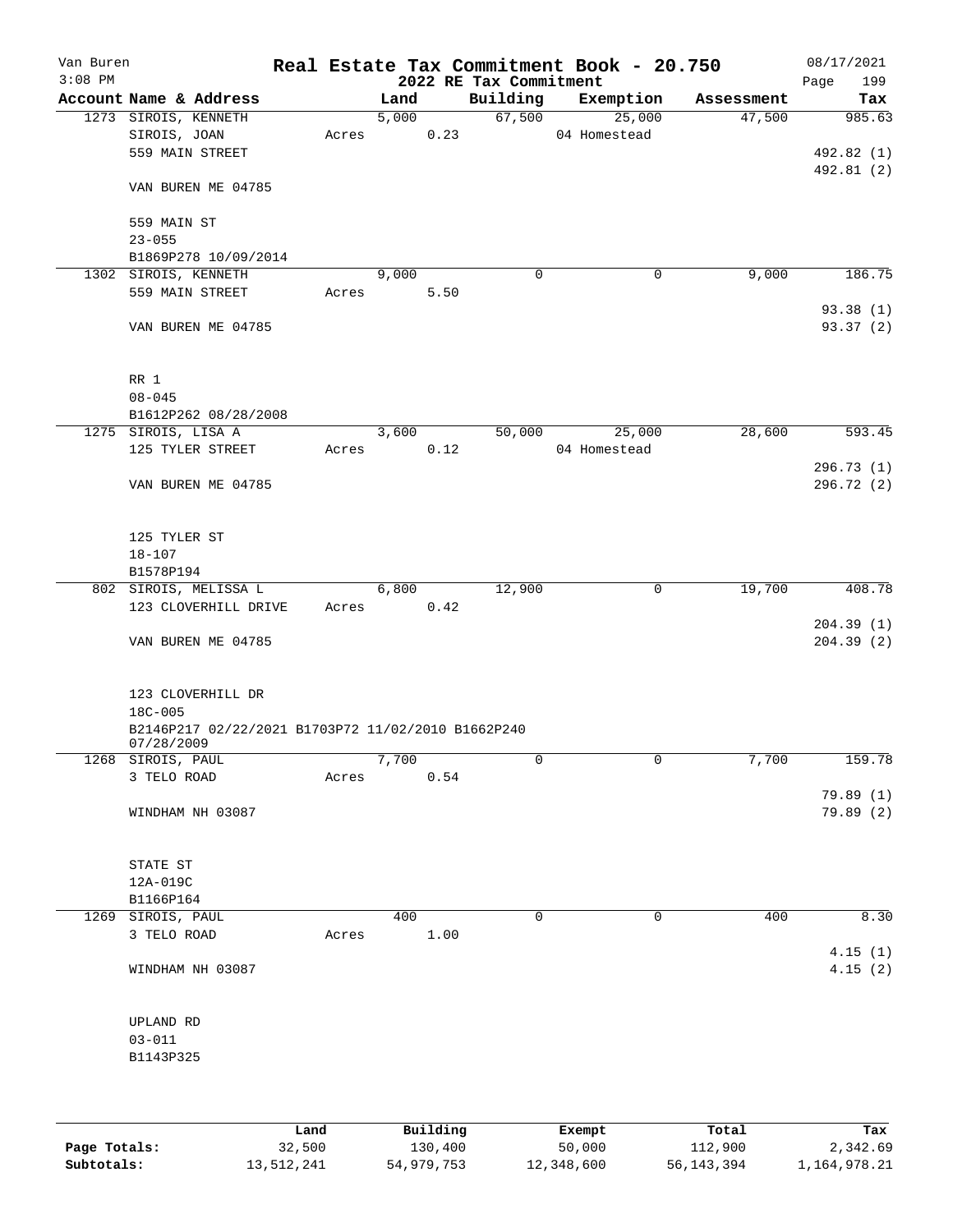| Van Buren<br>$3:08$ PM |                        |       |       |       | 2022 RE Tax Commitment | Real Estate Tax Commitment Book - 20.750 |            | 08/17/2021<br>200<br>Page |
|------------------------|------------------------|-------|-------|-------|------------------------|------------------------------------------|------------|---------------------------|
|                        | Account Name & Address |       | Land  |       | Building               | Exemption                                | Assessment | Tax                       |
|                        | 1270 SIROIS, PIERRE G  |       | 6,600 |       | 76,700                 | 25,000                                   | 58,300     | 1,209.73                  |
|                        | SIROIS, LINDA M        | Acres |       | 0.40  |                        | 04 Homestead                             |            |                           |
|                        | 140 CHAMPLAIN STREET   |       |       |       |                        |                                          |            | 604.87(1)                 |
|                        | VAN BUREN ME 04785     |       |       |       |                        |                                          |            | 604.86(2)                 |
|                        | 140 CHAMPLAIN ST       |       |       |       |                        |                                          |            |                           |
|                        | $20 - 040$             |       |       |       |                        |                                          |            |                           |
|                        | B996P253 07/26/1995    |       |       |       |                        |                                          |            |                           |
|                        | 1298 SIROIS, PIERRE G  |       | 9,200 |       | 32,500                 | 0                                        | 41,700     | 865.28                    |
|                        | SIROIS, LINDA M        | Acres |       | 0.35  |                        |                                          |            |                           |
|                        | 140 CHAMPLAIN STREET   |       |       |       |                        |                                          |            | 432.64 (1)                |
|                        | VAN BUREN ME 04785     |       |       |       |                        |                                          |            | 432.64 (2)                |
|                        | 646 MAIN ST            |       |       |       |                        |                                          |            |                           |
|                        | $25 - 010$             |       |       |       |                        |                                          |            |                           |
|                        | B1929P69 04/13/2016    |       |       |       |                        |                                          |            |                           |
|                        | 1140 SIROIS, PIERRE G  |       | 4,700 |       | 24,200                 | $\mathsf{O}$                             | 28,900     | 599.68                    |
|                        | 140 CHAMPLAIN STREET   | Acres |       | 0.20  |                        |                                          |            |                           |
|                        |                        |       |       |       |                        |                                          |            | 299.84 (1)                |
|                        | VAN BUREN ME 04785     |       |       |       |                        |                                          |            | 299.84 (2)                |
|                        | 180 FULTON ST          |       |       |       |                        |                                          |            |                           |
|                        | $19 - 035$             |       |       |       |                        |                                          |            |                           |
|                        | B1788P342 11/19/2012   |       |       |       |                        |                                          |            |                           |
|                        | 920 SIROIS, PIERRE G   |       | 8,100 |       | 54,900                 | $\mathbf 0$                              | 63,000     | 1,307.25                  |
|                        | 140 CHAMPLAIN STREET   | Acres |       | 0.60  |                        |                                          |            |                           |
|                        | VAN BUREN ME 04785     |       |       |       |                        |                                          |            | 653.63(1)<br>653.62(2)    |
|                        | 136 FULTON ST          |       |       |       |                        |                                          |            |                           |
|                        | $20 - 012$             |       |       |       |                        |                                          |            |                           |
|                        | B1900P95 07/23/2015    |       |       |       |                        |                                          |            |                           |
|                        | 536 SIROIS, PIERRE G   |       | 7,300 |       | 0                      | $\mathbf 0$                              | 7,300      | 151.48                    |
|                        | SIROIS, LINDA M        | Acres |       | 0.12  |                        |                                          |            |                           |
|                        | 140 CHAMPLAIN STREET   |       |       |       |                        |                                          |            | 75.74(1)                  |
|                        | VAN BUREN ME 04785     |       |       |       |                        |                                          |            | 75.74(2)                  |
|                        | 642 MAIN ST            |       |       |       |                        |                                          |            |                           |
|                        | $25 - 011$             |       |       |       |                        |                                          |            |                           |
|                        | B1975P226 05/18/2017   |       |       |       |                        |                                          |            |                           |
|                        | 1271 SIROIS, RICKY R   |       | 8,100 |       | 0                      | 0                                        | 8,100      | 168.08                    |
|                        | 951 MAIN STREET        | Acres |       | 17.50 |                        |                                          |            |                           |
|                        |                        |       |       |       |                        |                                          |            | 84.04 (1)                 |
|                        | VAN BUREN ME 04785     |       |       |       |                        |                                          |            | 84.04 (2)                 |
|                        | RR 1                   |       |       |       |                        |                                          |            |                           |
|                        | $10 - 001$             |       |       |       |                        |                                          |            |                           |
|                        | B984P180               |       |       |       |                        |                                          |            |                           |
|                        |                        |       |       |       |                        |                                          |            |                           |

|              | Land       | Building   | Exempt     | Total      | Tax          |
|--------------|------------|------------|------------|------------|--------------|
| Page Totals: | 44,000     | 188,300    | 25,000     | 207,300    | 4,301.50     |
| Subtotals:   | 13,556,241 | 55,168,053 | 12,373,600 | 56,350,694 | l,169,279.71 |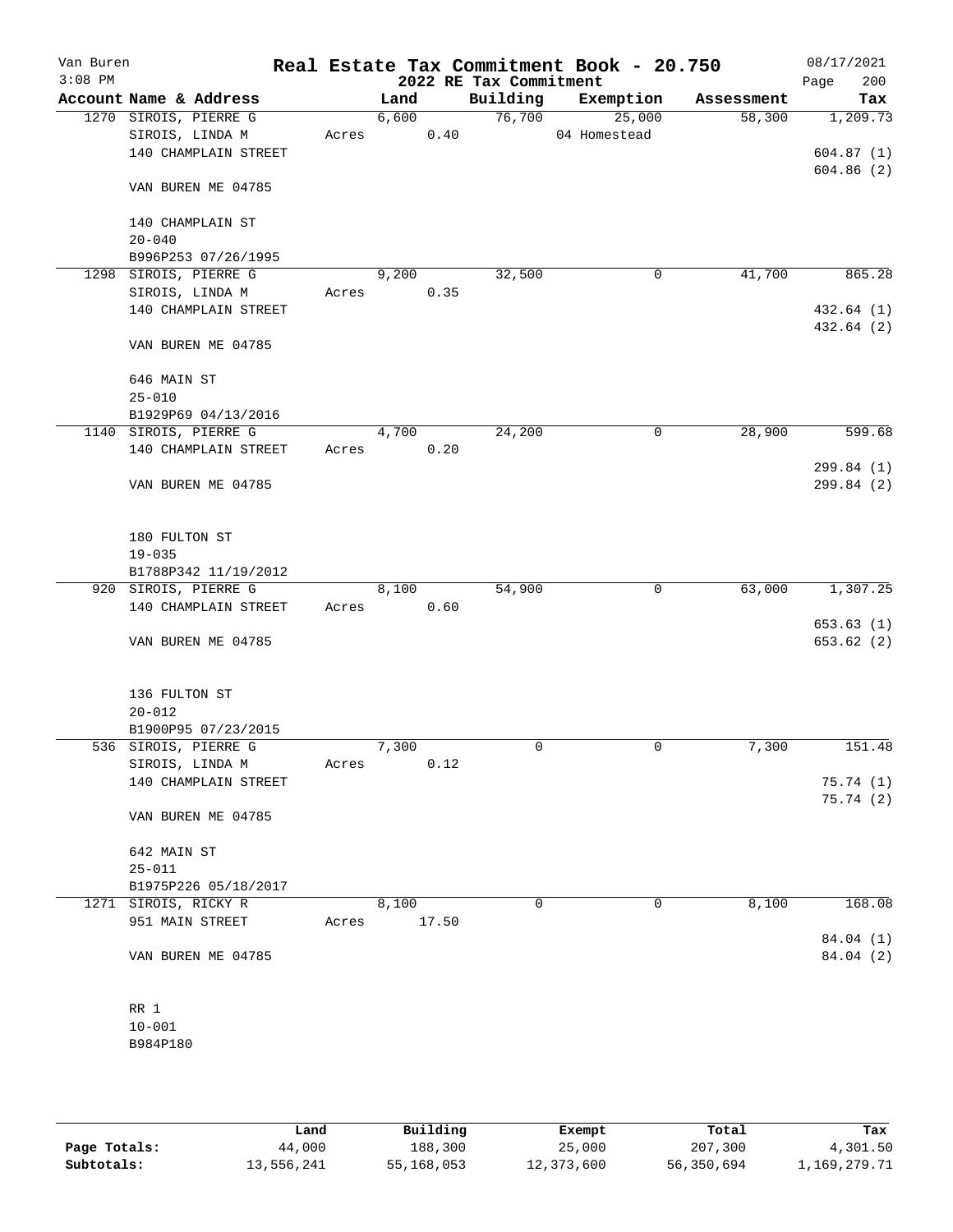| Van Buren |                                          |       |        |                        | Real Estate Tax Commitment Book - 20.750 |            | 08/17/2021  |
|-----------|------------------------------------------|-------|--------|------------------------|------------------------------------------|------------|-------------|
| $3:08$ PM |                                          |       |        | 2022 RE Tax Commitment |                                          |            | 201<br>Page |
|           | Account Name & Address                   |       | Land   | Building               | Exemption                                | Assessment | Tax         |
|           | 1272 SIROIS, RICKY R                     |       | 26,500 | 87,100                 | 25,000                                   | 88,600     | 1,838.45    |
|           | CYR, JESSICA L                           | Acres | 44.00  |                        | 04 Homestead                             |            |             |
|           | 951 MAIN STREET                          |       |        |                        |                                          |            | 919.23(1)   |
|           |                                          |       |        |                        |                                          |            | 919.22(2)   |
|           | VAN BUREN ME 04785                       |       |        |                        |                                          |            |             |
|           |                                          |       |        |                        |                                          |            |             |
|           | 951 MAIN ST                              |       |        |                        |                                          |            |             |
|           | $08 - 054$                               |       |        |                        |                                          |            |             |
|           | B1715P308 03/29/2011 B1007P70 03/29/2011 |       |        |                        |                                          |            |             |
|           | 1350 SMALL WOODLAND OWNERS               |       | 10,300 | $\mathbf 0$            | 0                                        | 10,300     | 213.73      |
|           | ASSOCIATION OF MAINE                     |       |        |                        |                                          |            |             |
|           | PO BOX 836                               | Acres | 77.10  |                        |                                          |            |             |
|           |                                          |       |        |                        |                                          |            | 106.87(1)   |
|           | AUGUSTA ME 04332                         |       |        |                        |                                          |            | 106.86(2)   |
|           |                                          |       |        |                        |                                          |            |             |
|           |                                          |       |        |                        |                                          |            |             |
|           | PARENT RD                                |       |        |                        |                                          |            |             |
|           | $09 - 040$                               |       |        |                        |                                          |            |             |
|           | B2040P341 11/30/2018                     |       |        |                        |                                          |            |             |
|           | 1276 SMITH, MICHAEL C                    |       | 5,800  | 55,500                 | 25,000                                   | 36,300     | 753.23      |
|           | SMITH, DONNA                             | Acres | 0.31   |                        | 04 Homestead                             |            |             |
|           | 126 CHAMPLAIN STREET                     |       |        |                        |                                          |            | 376.62(1)   |
|           |                                          |       |        |                        |                                          |            | 376.61(2)   |
|           | VAN BUREN ME 04785                       |       |        |                        |                                          |            |             |
|           |                                          |       |        |                        |                                          |            |             |
|           | 126 CHAMPLAIN ST                         |       |        |                        |                                          |            |             |
|           | $20 - 044$                               |       |        |                        |                                          |            |             |
|           | B827P24 01/07/1991                       |       |        |                        |                                          |            |             |
|           | 1278 SMITH, ROBERT J                     |       | 4,500  | 67,000                 | 25,000                                   | 46,500     | 964.88      |
|           | PARENT, KELSEY H                         | Acres | 0.18   |                        | 04 Homestead                             |            |             |
|           | 124 VIOLETTE STREET                      |       |        |                        |                                          |            | 482.44 (1)  |
|           |                                          |       |        |                        |                                          |            | 482.44 (2)  |
|           | VAN BUREN ME 04785                       |       |        |                        |                                          |            |             |
|           |                                          |       |        |                        |                                          |            |             |
|           | 124 VIOLETTE ST                          |       |        |                        |                                          |            |             |
|           | $16 - 073$                               |       |        |                        |                                          |            |             |
|           | B1972P295 04/27/2017 B1439P231           |       |        |                        |                                          |            |             |
|           | 1281 SMITH, ROBERT J                     |       | 13,000 | 13,300                 | $\mathsf{O}$                             | 26,300     | 545.73      |
|           | 124 VIOLETTE STREET                      | Acres | 4.61   |                        |                                          |            |             |
|           |                                          |       |        |                        |                                          |            | 272.87(1)   |
|           | VAN BUREN ME 04785                       |       |        |                        |                                          |            | 272.86(2)   |
|           |                                          |       |        |                        |                                          |            |             |
|           |                                          |       |        |                        |                                          |            |             |
|           | 375 CHAMPLAIN ST                         |       |        |                        |                                          |            |             |
|           | $03 - 001D$                              |       |        |                        |                                          |            |             |
|           | B1464P342                                |       |        |                        |                                          |            |             |
|           | 574 SMITH, SANDRA M                      |       | 14,700 | $\Omega$               | 0                                        | 14,700     | 305.03      |
|           | PO BOX 853                               | Acres | 34.00  |                        |                                          |            |             |
|           |                                          |       |        |                        |                                          |            | 152.52 (1)  |
|           | LYMAN ME 04002                           |       |        |                        |                                          |            | 152.51(2)   |
|           |                                          |       |        |                        |                                          |            |             |
|           |                                          |       |        |                        |                                          |            |             |
|           | ESQUAREE ROAD                            |       |        |                        |                                          |            |             |
|           | $09 - 047$                               |       |        |                        |                                          |            |             |
|           | B956P25                                  |       |        |                        |                                          |            |             |
|           |                                          |       |        |                        |                                          |            |             |
|           |                                          |       |        |                        |                                          |            |             |
|           |                                          |       |        |                        |                                          |            |             |
|           |                                          |       |        |                        |                                          |            |             |

|              | Land       | Building   | Exempt     | Total      | Tax          |
|--------------|------------|------------|------------|------------|--------------|
| Page Totals: | 74,800     | 222,900    | 75,000     | 222,700    | 4,621.05     |
| Subtotals:   | 13,631,041 | 55,390,953 | 12,448,600 | 56,573,394 | 1,173,900.76 |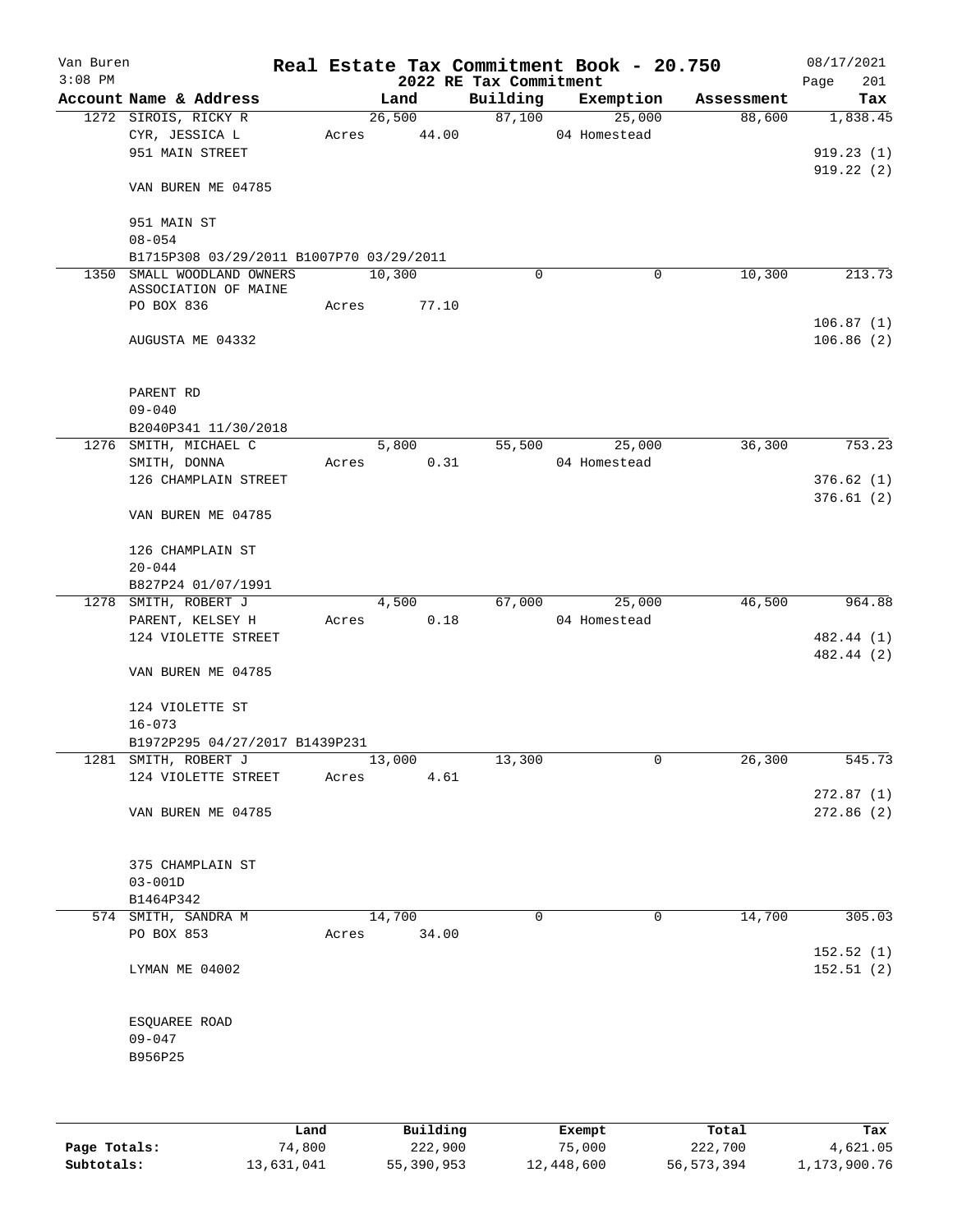| Van Buren |                                    |       |        |      |                        | Real Estate Tax Commitment Book - 20.750 |            | 08/17/2021  |
|-----------|------------------------------------|-------|--------|------|------------------------|------------------------------------------|------------|-------------|
| $3:08$ PM |                                    |       |        |      | 2022 RE Tax Commitment |                                          |            | 202<br>Page |
|           | Account Name & Address             |       | Land   |      | Building               | Exemption                                | Assessment | Tax         |
|           | 1282 SMITH, THEODORE M             |       | 4,700  |      | 59,600                 | 25,000                                   | 39,300     | 815.48      |
|           | SMITH, REBECCA M<br>37 MAIN STREET | Acres |        | 0.20 |                        | 04 Homestead                             |            | 407.74 (1)  |
|           |                                    |       |        |      |                        |                                          |            | 407.74 (2)  |
|           | VAN BUREN ME 04785                 |       |        |      |                        |                                          |            |             |
|           | 37 MAIN ST.                        |       |        |      |                        |                                          |            |             |
|           | $15 - 003$                         |       |        |      |                        |                                          |            |             |
|           | B1474P62<br>1426 SMITH, WILLIAM    |       | 2,400  |      | 32,600                 | 0                                        | 35,000     | 726.25      |
|           | SMITH, IRMA                        | Acres |        | 0.12 |                        |                                          |            |             |
|           | PO BOX 7                           |       |        |      |                        |                                          |            | 363.13(1)   |
|           |                                    |       |        |      |                        |                                          |            | 363.12(2)   |
|           | VAN BUREN ME 04785                 |       |        |      |                        |                                          |            |             |
|           | 41 MAIN ST                         |       |        |      |                        |                                          |            |             |
|           | $15 - 010$                         |       |        |      |                        |                                          |            |             |
|           | B1071P193                          |       |        |      |                        |                                          |            |             |
|           | 1279 SMITH, WILLIAM J              |       | 4,000  |      | 95,600                 | 0                                        | 99,600     | 2,066.70    |
|           | SMITH, DAVID T                     | Acres |        | 0.20 |                        |                                          |            |             |
|           | PO BOX 7                           |       |        |      |                        |                                          |            | 1,033.35(1) |
|           | VAN BUREN ME 04785                 |       |        |      |                        |                                          |            | 1,033.35(2) |
|           |                                    |       |        |      |                        |                                          |            |             |
|           | 78 MAIN ST<br>$15 - 091$           |       |        |      |                        |                                          |            |             |
|           | B473P336                           |       |        |      |                        |                                          |            |             |
|           | 1280 SMITH, WILLIAM J              |       | 4,200  |      | 72,300                 | 6,000                                    | 70,500     | 1,462.88    |
|           | SMITH, IRMA L                      | Acres |        | 0.21 |                        | 02 Veteran                               |            |             |
|           | PO BOX 7                           |       |        |      |                        |                                          |            | 731.44 (1)  |
|           |                                    |       |        |      |                        |                                          |            | 731.44(2)   |
|           | VAN BUREN ME 04785                 |       |        |      |                        |                                          |            |             |
|           | 43 MAIN ST                         |       |        |      |                        |                                          |            |             |
|           | $15 - 011A$                        |       |        |      |                        |                                          |            |             |
|           | B1591P76                           |       |        |      |                        |                                          |            |             |
| 497       | SNOW, MICHELLE L                   |       | 3,600  |      | 29,300                 | 0                                        | 32,900     | 682.68      |
|           | 543 MAIN ST APT 1                  | Acres |        | 0.12 |                        |                                          |            |             |
|           |                                    |       |        |      |                        |                                          |            | 341.34(1)   |
|           | VAN BUREN ME 04785                 |       |        |      |                        |                                          |            | 341.34(2)   |
|           | 183 MAIN ST                        |       |        |      |                        |                                          |            |             |
|           | $17 - 006$                         |       |        |      |                        |                                          |            |             |
|           | B1889P75 04/27/2015                |       |        |      |                        |                                          |            |             |
|           | 1283 SOEDER, FREDRICK              |       | 11,500 |      | 62,000                 | 25,000                                   | 48,500     | 1,006.38    |
|           | 14 MAIN STREET                     | Acres |        | 2.00 |                        | 04 Homestead                             |            |             |
|           |                                    |       |        |      |                        |                                          |            | 503.19(1)   |
|           | VAN BUREN ME 04785                 |       |        |      |                        |                                          |            | 503.19(2)   |
|           | 14 MAIN ST.                        |       |        |      |                        |                                          |            |             |
|           | $13 - 044$                         |       |        |      |                        |                                          |            |             |
|           | B1757P196 04/13/2012               |       |        |      |                        |                                          |            |             |
|           |                                    |       |        |      |                        |                                          |            |             |
|           |                                    |       |        |      |                        |                                          |            |             |

|              | Land       | Building   | Exempt     | Total      | Tax          |
|--------------|------------|------------|------------|------------|--------------|
| Page Totals: | 30,400     | 351,400    | 56,000     | 325,800    | 6,760.37     |
| Subtotals:   | 13,661,441 | 55,742,353 | 12,504,600 | 56,899,194 | 1,180,661.13 |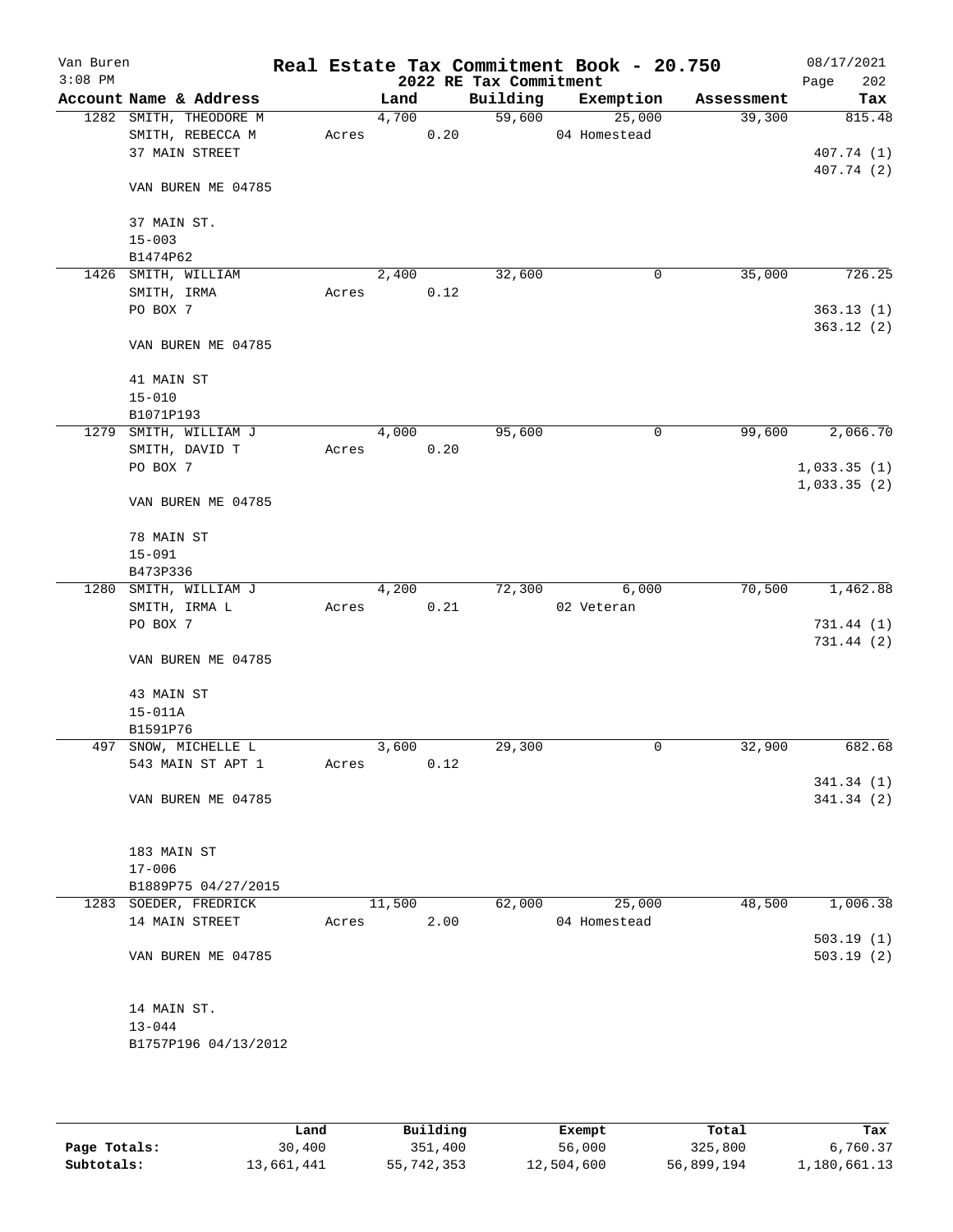| Van Buren<br>$3:08$ PM |                             |       |        |      | 2022 RE Tax Commitment | Real Estate Tax Commitment Book - 20.750 |            | 08/17/2021<br>203<br>Page |
|------------------------|-----------------------------|-------|--------|------|------------------------|------------------------------------------|------------|---------------------------|
|                        | Account Name & Address      |       | Land   |      | Building               | Exemption                                | Assessment | Tax                       |
|                        | 328 SOUCIER, DONALD J       |       | 5,400  |      | 27,000                 | $\mathbf 0$                              | 32,400     | 672.30                    |
|                        | PO BOX 325                  | Acres |        | 0.26 |                        |                                          |            |                           |
|                        |                             |       |        |      |                        |                                          |            | 336.15(1)                 |
|                        | VAN BUREN ME 04785          |       |        |      |                        |                                          |            | 336.15(2)                 |
|                        | 189 CHAMPLAIN ST            |       |        |      |                        |                                          |            |                           |
|                        | $19 - 032$                  |       |        |      |                        |                                          |            |                           |
|                        | B2068P343 08/12/2019        |       |        |      |                        |                                          |            |                           |
|                        | 1284 SOUCY, ALLEN           |       | 4,600  |      | 138,100                | 25,000                                   | 117,700    | 2,442.28                  |
|                        | SOUCY, SHELIA               | Acres |        | 0.19 |                        | 04 Homestead                             |            |                           |
|                        | 101 BERRY AVENUE            |       |        |      |                        |                                          |            | 1,221.14(1)               |
|                        | VAN BUREN ME 04785          |       |        |      |                        |                                          |            | 1,221.14(2)               |
|                        | 101 BERRY AVE               |       |        |      |                        |                                          |            |                           |
|                        | $23 - 045$                  |       |        |      |                        |                                          |            |                           |
|                        | B844P109                    |       |        |      |                        |                                          |            |                           |
|                        | 1285 SOUCY, ALLEN R         |       | 12,300 |      | 0                      | 0                                        | 12,300     | 255.23                    |
|                        | SOUCY, SHEILA M             | Acres |        | 6.10 |                        |                                          |            |                           |
|                        | 101 BERRY AVENUE            |       |        |      |                        |                                          |            | 127.62(1)<br>127.61(2)    |
|                        | VAN BUREN ME 04785          |       |        |      |                        |                                          |            |                           |
|                        | WILSON ST                   |       |        |      |                        |                                          |            |                           |
|                        | $23 - 041$                  |       |        |      |                        |                                          |            |                           |
|                        | B1196P133                   |       |        |      |                        |                                          |            |                           |
|                        | 1286 SOUCY, ALLEN R         |       | 4,600  |      | 9,000                  | $\mathbf 0$                              | 13,600     | 282.20                    |
|                        | SOUCY, SHEILA M             | Acres |        | 0.19 |                        |                                          |            |                           |
|                        | 101 BERRY AVENUE            |       |        |      |                        |                                          |            | 141.10(1)<br>141.10(2)    |
|                        | VAN BUREN ME 04785          |       |        |      |                        |                                          |            |                           |
|                        | 134 WILSON ST               |       |        |      |                        |                                          |            |                           |
|                        | $23 - 044$                  |       |        |      |                        |                                          |            |                           |
|                        | B1196P133                   |       |        |      |                        |                                          |            |                           |
|                        | 1208 SOUCY, ALLEN R         |       | 3,600  |      | 0                      | 0                                        | 3,600      | 74.70                     |
|                        | SOUCY, SHEILA M             | Acres |        | 0.12 |                        |                                          |            |                           |
|                        | 101 BERRY AVENUE            |       |        |      |                        |                                          |            | 37.35(1)<br>37.35(2)      |
|                        | VAN BUREN ME 04785          |       |        |      |                        |                                          |            |                           |
|                        | 138 WILSON ST               |       |        |      |                        |                                          |            |                           |
|                        | $23 - 043$                  |       |        |      |                        |                                          |            |                           |
|                        | B1720P13 05/19/2011         |       |        |      |                        |                                          |            |                           |
|                        | 1197 SOUCY, ALLEN R         |       | 4,800  |      | 21,000                 | 0                                        | 25,800     | 535.35                    |
|                        | SOUCY, SHEILA M             | Acres |        | 0.21 |                        |                                          |            |                           |
|                        | 101 BERRY AVENUE            |       |        |      |                        |                                          |            | 267.68(1)                 |
|                        | VAN BUREN ME 04785          |       |        |      |                        |                                          |            | 267.67(2)                 |
|                        |                             |       |        |      |                        |                                          |            |                           |
|                        | 108 BERRY AVE<br>$23 - 065$ |       |        |      |                        |                                          |            |                           |
|                        | B1716P4 03/31/2011          |       |        |      |                        |                                          |            |                           |
|                        |                             |       |        |      |                        |                                          |            |                           |
|                        |                             |       |        |      |                        |                                          |            |                           |

|              | Land       | Building   | Exempt     | Total      | Tax          |
|--------------|------------|------------|------------|------------|--------------|
| Page Totals: | 35,300     | 195,100    | 25,000     | 205,400    | 4,262.06     |
| Subtotals:   | 13,696,741 | 55,937,453 | 12,529,600 | 57,104,594 | 1,184,923.19 |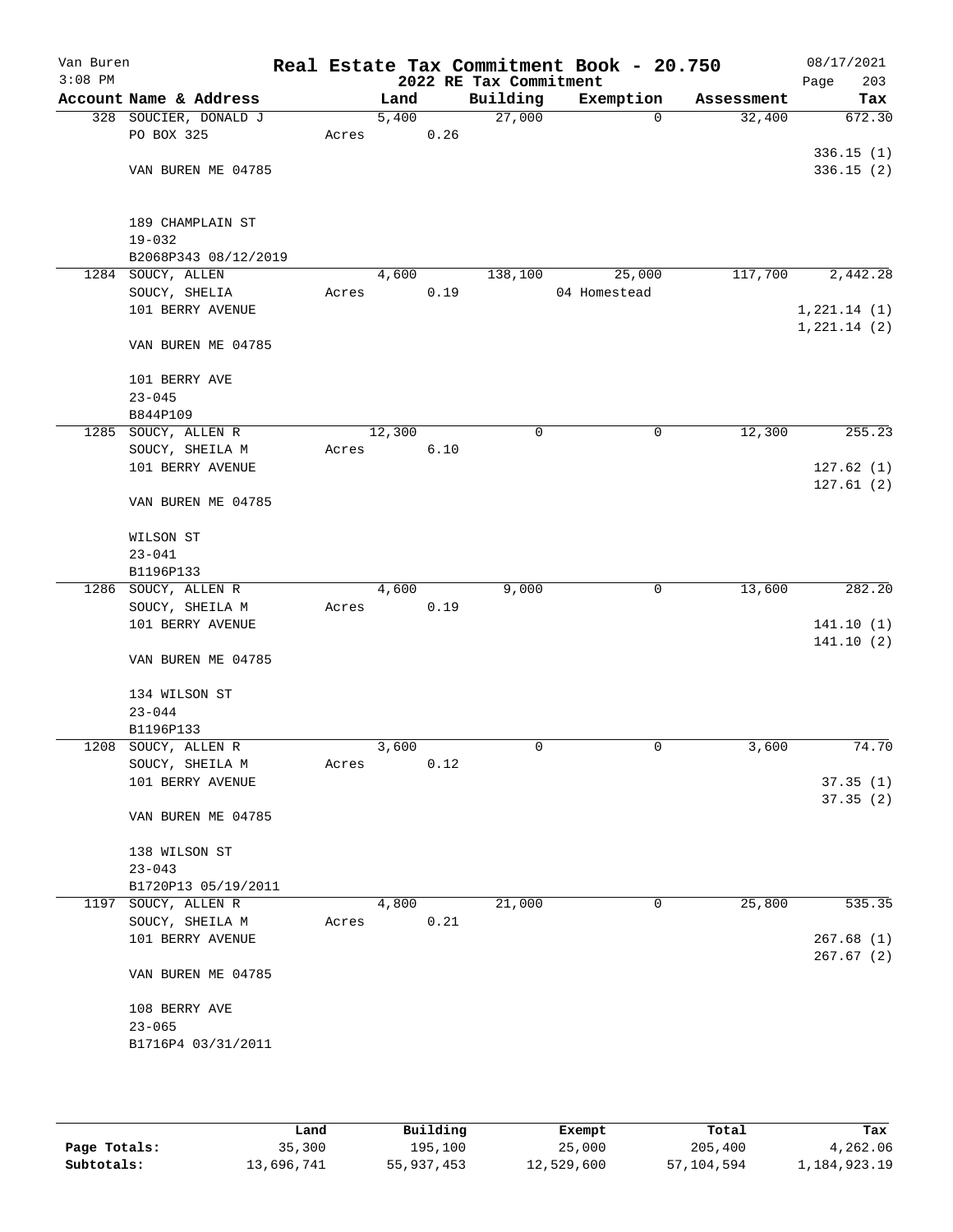| Van Buren<br>$3:08$ PM |                                         |       |       |      | 2022 RE Tax Commitment | Real Estate Tax Commitment Book - 20.750 |            | 08/17/2021<br>204<br>Page |
|------------------------|-----------------------------------------|-------|-------|------|------------------------|------------------------------------------|------------|---------------------------|
|                        | Account Name & Address                  |       | Land  |      | Building               | Exemption                                | Assessment | Tax                       |
|                        | 625 SOUCY, ALLEN R                      |       | 4,500 |      | 35,300                 | $\mathbf 0$                              | 39,800     | 825.85                    |
|                        | SOUCY, SHEILA M                         | Acres |       | 0.18 |                        |                                          |            |                           |
|                        | 101 BERRY AVENUE                        |       |       |      |                        |                                          |            | 412.93(1)                 |
|                        |                                         |       |       |      |                        |                                          |            | 412.92(2)                 |
|                        | VAN BUREN ME 04785                      |       |       |      |                        |                                          |            |                           |
|                        |                                         |       |       |      |                        |                                          |            |                           |
|                        | 123 HILLSIDE ST                         |       |       |      |                        |                                          |            |                           |
|                        | $23 - 064$                              |       |       |      |                        |                                          |            |                           |
|                        | B1469P310                               |       |       |      |                        |                                          |            |                           |
| 58                     | SOUCY, ALLEN R                          |       | 2,200 |      | 44,400                 | 0                                        | 46,600     | 966.95                    |
|                        | SOUCY, SHEILA M<br>101 BERRY AVENUE     |       |       |      |                        |                                          |            | 483.48 (1)                |
|                        |                                         |       |       |      |                        |                                          |            | 483.47 (2)                |
|                        | VAN BUREN ME 04785                      |       |       |      |                        |                                          |            |                           |
|                        |                                         |       |       |      |                        |                                          |            |                           |
|                        | 402 MAIN ST                             |       |       |      |                        |                                          |            |                           |
|                        | $21 - 037$                              |       |       |      |                        |                                          |            |                           |
|                        | B2008P194 03/01/2018                    |       |       |      |                        |                                          |            |                           |
|                        | 103 SOUCY, ALLEN R                      |       | 4,700 |      | 49,400                 | 0                                        | 54,100     | 1,122.58                  |
|                        | SOUCY, SHEILA M                         | Acres |       | 0.20 |                        |                                          |            |                           |
|                        | 101 BERRY AVENUE                        |       |       |      |                        |                                          |            | 561.29(1)                 |
|                        |                                         |       |       |      |                        |                                          |            | 561.29(2)                 |
|                        | VAN BUREN ME 04785                      |       |       |      |                        |                                          |            |                           |
|                        |                                         |       |       |      |                        |                                          |            |                           |
|                        | 168 MAIN ST                             |       |       |      |                        |                                          |            |                           |
|                        | $17 - 052$                              |       |       |      |                        |                                          |            |                           |
|                        | B2071P281 08/12/2019                    |       |       |      | 30,800                 |                                          | 35,100     | 728.33                    |
|                        | 234 SOUCY, CHELSEA L<br>SOUCY, SHEILA M | Acres | 4,300 | 0.17 |                        | 0                                        |            |                           |
|                        | 104 BERRY AVENUE                        |       |       |      |                        |                                          |            | 364.17(1)                 |
|                        |                                         |       |       |      |                        |                                          |            | 364.16(2)                 |
|                        | VAN BUREN ME 04785                      |       |       |      |                        |                                          |            |                           |
|                        |                                         |       |       |      |                        |                                          |            |                           |
|                        | 104 BERRY AVE                           |       |       |      |                        |                                          |            |                           |
|                        | $23 - 046$                              |       |       |      |                        |                                          |            |                           |
|                        | B2055P1 05/01/2019                      |       |       |      |                        |                                          |            |                           |
|                        | 424 SOUCY, CLAUDETTE M                  |       | 5,800 |      | 78,700                 | 25,000                                   | 59,500     | 1,234.63                  |
|                        | 180 LYNNE STREET                        | Acres |       | 0.31 |                        | 04 Homestead                             |            |                           |
|                        |                                         |       |       |      |                        |                                          |            | 617.32(1)                 |
|                        | VAN BUREN ME 04785                      |       |       |      |                        |                                          |            | 617.31(2)                 |
|                        |                                         |       |       |      |                        |                                          |            |                           |
|                        | 180 LYNNE ST                            |       |       |      |                        |                                          |            |                           |
|                        | $19 - 068$                              |       |       |      |                        |                                          |            |                           |
|                        | B913P119                                |       |       |      |                        |                                          |            |                           |
|                        | 1287 SOUCY, DAVID G                     |       | 7,800 |      | 76,700                 | 25,000                                   | 59,500     | 1,234.63                  |
|                        | SOUCY, JANINE M                         | Acres |       | 0.55 |                        | 04 Homestead                             |            |                           |
|                        | 144 LYNNE STREET                        |       |       |      |                        |                                          |            | 617.32(1)                 |
|                        |                                         |       |       |      |                        |                                          |            | 617.31(2)                 |
|                        | VAN BUREN ME 04785                      |       |       |      |                        |                                          |            |                           |
|                        |                                         |       |       |      |                        |                                          |            |                           |
|                        | 144 LYNNE ST                            |       |       |      |                        |                                          |            |                           |
|                        | $20 - 101$                              |       |       |      |                        |                                          |            |                           |
|                        | B1223P309                               |       |       |      |                        |                                          |            |                           |
|                        |                                         |       |       |      |                        |                                          |            |                           |
|                        |                                         |       |       |      |                        |                                          |            |                           |

|              | Land       | Building     | Exempt     | Total      | Tax          |
|--------------|------------|--------------|------------|------------|--------------|
| Page Totals: | 29,300     | 315,300      | 50,000     | 294,600    | 6,112.97     |
| Subtotals:   | 13,726,041 | 56, 252, 753 | 12,579,600 | 57,399,194 | 1,191,036.16 |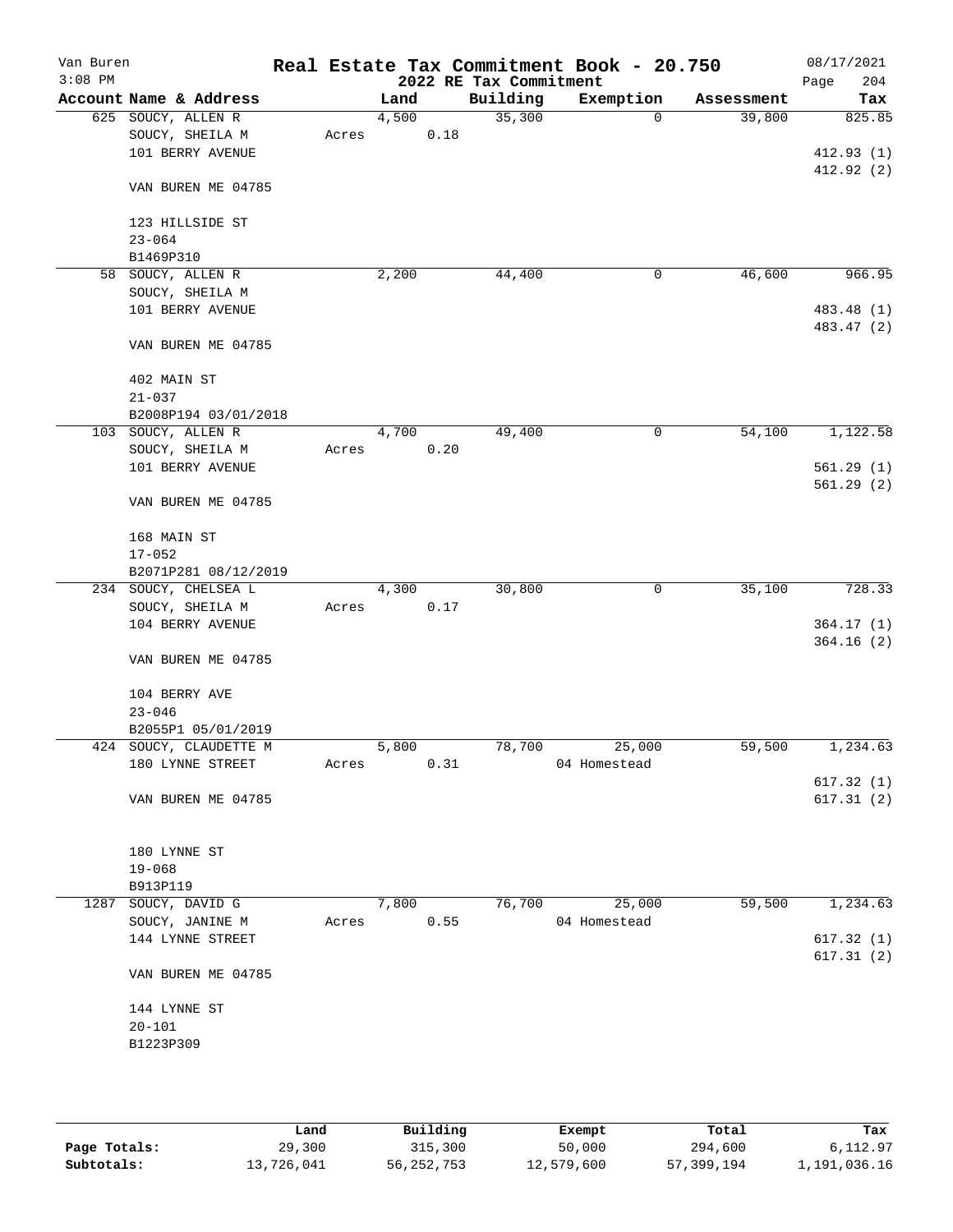| Van Buren<br>$3:08$ PM |                                        |       |       |      | 2022 RE Tax Commitment | Real Estate Tax Commitment Book - 20.750 |            | 08/17/2021<br>Page<br>205 |
|------------------------|----------------------------------------|-------|-------|------|------------------------|------------------------------------------|------------|---------------------------|
|                        | Account Name & Address                 |       | Land  |      | Building               | Exemption                                | Assessment | Tax                       |
|                        | 1288 SOUCY, DAVID G                    |       | 5,800 |      | $\mathsf{O}$           | $\Omega$                                 | 5,800      | 120.35                    |
|                        | SOUCY, JANINE M                        | Acres |       | 0.31 |                        |                                          |            |                           |
|                        | 144 LYNNE STREET                       |       |       |      |                        |                                          |            | 60.18(1)                  |
|                        |                                        |       |       |      |                        |                                          |            | 60.17(2)                  |
|                        | VAN BUREN ME 04785                     |       |       |      |                        |                                          |            |                           |
|                        |                                        |       |       |      |                        |                                          |            |                           |
|                        | PATRICIA ST                            |       |       |      |                        |                                          |            |                           |
|                        | $20 - 116$                             |       | 6,000 |      |                        | 25,000                                   |            | 612.13                    |
|                        | 1289 SOUCY, DEBBY C<br>538 MAIN STREET | Acres |       | 0.33 | 48,500                 | 04 Homestead                             | 29,500     |                           |
|                        |                                        |       |       |      |                        |                                          |            | 306.07(1)                 |
|                        | VAN BUREN ME 04785                     |       |       |      |                        |                                          |            | 306.06(2)                 |
|                        |                                        |       |       |      |                        |                                          |            |                           |
|                        |                                        |       |       |      |                        |                                          |            |                           |
|                        | 538 MAIN ST                            |       |       |      |                        |                                          |            |                           |
|                        | $23 - 007$                             |       |       |      |                        |                                          |            |                           |
|                        | B1379P23                               |       |       |      |                        |                                          |            |                           |
|                        | 1335 SOUCY, EVELYN I                   |       | 6,600 |      | 36,900                 | 0                                        | 43,500     | 902.63                    |
|                        | 182 ST FRANCIS STREET                  | Acres |       | 0.40 |                        |                                          |            |                           |
|                        |                                        |       |       |      |                        |                                          |            | 451.32(1)                 |
|                        | VAN BUREN ME 04785                     |       |       |      |                        |                                          |            | 451.31(2)                 |
|                        |                                        |       |       |      |                        |                                          |            |                           |
|                        |                                        |       |       |      |                        |                                          |            |                           |
|                        | 137 PINE ST                            |       |       |      |                        |                                          |            |                           |
|                        | $14 - 059$                             |       |       |      |                        |                                          |            |                           |
|                        | B1773P316 07/18/2012 B1308P23          |       |       |      |                        |                                          |            |                           |
|                        | 1291 SOUCY, JOHN E                     |       | 5,800 |      | 1,900                  | 0                                        | 7,700      | 159.78                    |
|                        | SOUCY, EVELYN I                        | Acres |       | 0.31 |                        |                                          |            |                           |
|                        | 182 ST FRANCIS STREET                  |       |       |      |                        |                                          |            | 79.89(1)                  |
|                        |                                        |       |       |      |                        |                                          |            | 79.89 (2)                 |
|                        | VAN BUREN ME 04785                     |       |       |      |                        |                                          |            |                           |
|                        |                                        |       |       |      |                        |                                          |            |                           |
|                        | PATRICIA ST N/S                        |       |       |      |                        |                                          |            |                           |
|                        | $20 - 121$                             |       |       |      |                        |                                          |            |                           |
|                        | B1354P266                              |       |       |      |                        |                                          |            |                           |
|                        | 1292 SOUCY, JOHN E JR                  |       | 7,000 |      | 66,400                 | 25,000                                   | 48,400     | 1,004.30                  |
|                        | SOUCY, EVELYN I                        | Acres |       | 0.45 |                        | 04 Homestead                             |            |                           |
|                        | 182 ST FRANCIS STREET                  |       |       |      |                        |                                          |            | 502.15(1)                 |
|                        | VAN BUREN ME 04785                     |       |       |      |                        |                                          |            | 502.15(2)                 |
|                        |                                        |       |       |      |                        |                                          |            |                           |
|                        | 182 ST FRANCIS ST                      |       |       |      |                        |                                          |            |                           |
|                        | $14 - 036$                             |       |       |      |                        |                                          |            |                           |
|                        | B1308P20                               |       |       |      |                        |                                          |            |                           |
|                        | 1290 SOUCY, MICHELLE                   |       | 1,600 |      | 0                      | 0                                        | 1,600      | 33.20                     |
|                        | 184C RUE PRINCIPAL                     |       |       |      |                        |                                          |            |                           |
|                        |                                        |       |       |      |                        |                                          |            | 16.60(1)                  |
|                        | ST BASILE NB E7C 1H6                   |       |       |      |                        |                                          |            | 16.60(2)                  |
|                        |                                        |       |       |      |                        |                                          |            |                           |
|                        |                                        |       |       |      |                        |                                          |            |                           |
|                        | MAIN ST                                |       |       |      |                        |                                          |            |                           |
|                        | $22 - 019$                             |       |       |      |                        |                                          |            |                           |
|                        | B2021P335 07/09/2018                   |       |       |      |                        |                                          |            |                           |
|                        |                                        |       |       |      |                        |                                          |            |                           |
|                        |                                        |       |       |      |                        |                                          |            |                           |

|              | Land       | Building   | Exempt     | Total      | Tax          |
|--------------|------------|------------|------------|------------|--------------|
| Page Totals: | 32,800     | 153,700    | 50,000     | 136,500    | 2,832.39     |
| Subtotals:   | 13,758,841 | 56,406,453 | 12,629,600 | 57,535,694 | 1,193,868.55 |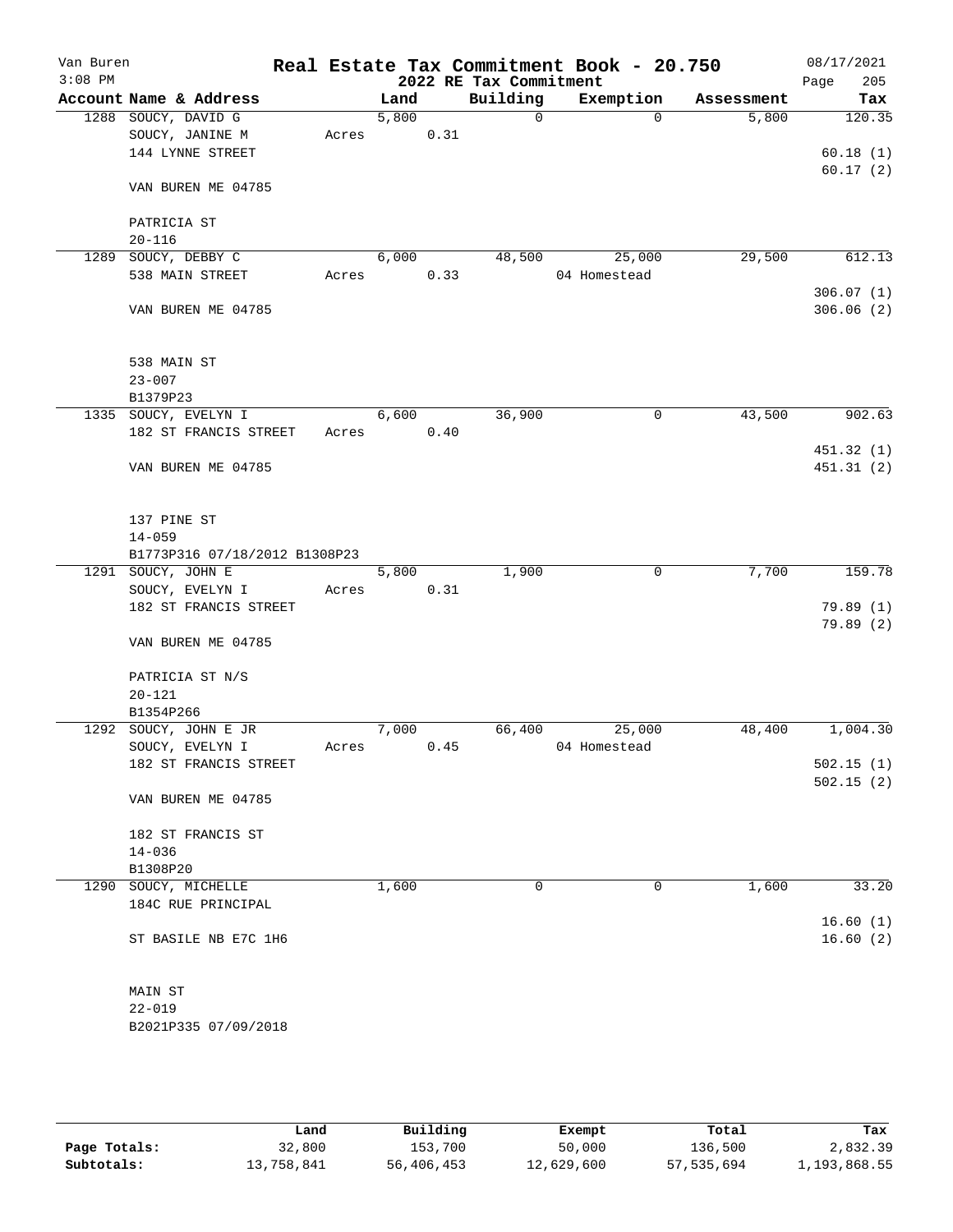| Van Buren    |                               |        |          |                        | Real Estate Tax Commitment Book - 20.750 |            | 08/17/2021              |
|--------------|-------------------------------|--------|----------|------------------------|------------------------------------------|------------|-------------------------|
| $3:08$ PM    |                               |        |          | 2022 RE Tax Commitment |                                          |            | 206<br>Page             |
|              | Account Name & Address        |        | Land     | Building               | Exemption                                | Assessment | Tax                     |
|              | 102 SOUCY, RODNEY J JR        |        | 5,000    | 26,100                 | $\mathbf 0$                              | 31,100     | 645.33                  |
|              | 258 LAKE ROAD                 | Acres  | 0.25     |                        |                                          |            |                         |
|              |                               |        |          |                        |                                          |            | 322.67(1)               |
|              | VAN BUREN ME 04785            |        |          |                        |                                          |            | 322.66(2)               |
|              |                               |        |          |                        |                                          |            |                         |
|              | 105 LAFAYETTE ST              |        |          |                        |                                          |            |                         |
|              | $15 - 005$                    |        |          |                        |                                          |            |                         |
|              | B1780P329 09/21/2012          |        |          |                        |                                          |            |                         |
|              | 1293 SOUCY, RODNEY JR         |        | 14,600   | 85,800                 | 25,000                                   | 75,400     | 1,564.55                |
|              | DAVIS, KELLY V                | Acres  | 6.91     |                        | 04 Homestead                             |            |                         |
|              | 258 LAKE ROAD                 |        |          |                        |                                          |            | 782.28(1)<br>782.27 (2) |
|              | VAN BUREN ME 04785            |        |          |                        |                                          |            |                         |
|              | 258 LAKE RD                   |        |          |                        |                                          |            |                         |
|              | $05 - 010C$                   |        |          |                        |                                          |            |                         |
|              | B1924P94 03/01/2016           |        |          |                        |                                          |            |                         |
|              | 731 SOUCY, TAYLOR R           |        | 1,600    | 42,900                 | 0                                        | 44,500     | 923.38                  |
|              | 697 MAIN STREET               |        |          |                        |                                          |            |                         |
|              |                               |        |          |                        |                                          |            | 461.69(1)               |
|              | VAN BUREN ME 04785            |        |          |                        |                                          |            | 461.69(2)               |
|              |                               |        |          |                        |                                          |            |                         |
|              |                               |        |          |                        |                                          |            |                         |
|              | 410 MAIN ST                   |        |          |                        |                                          |            |                         |
|              | $21 - 035$                    |        |          |                        |                                          |            |                         |
|              | B2102P274 05/26/2020 B1617P87 |        |          |                        |                                          |            |                         |
|              | 182 SPROTTE, TIMOTHY ALAN     |        | 16,400   | 121,700                | $\mathbf 0$                              | 138,100    | 2,865.58                |
|              | SPROTTE, ELIZABETH<br>JEANNE  | Acres  | 12.00    |                        |                                          |            |                         |
|              | 1104 MAIN STREET              |        |          |                        |                                          |            | 1,432.79(1)             |
|              |                               |        |          |                        |                                          |            | 1,432.79(2)             |
|              | VAN BUREN ME 04785            |        |          |                        |                                          |            |                         |
|              | 1104 MAIN ST                  |        |          |                        |                                          |            |                         |
|              | $09 - 015$                    |        |          |                        |                                          |            |                         |
|              | B2104P225 06/10/2020 B1124P10 |        |          |                        |                                          |            |                         |
| 228          | SRD RENTALS                   |        | 12,000   | 207,700                | 0                                        | 219,700    | 4,558.78                |
|              | C/O AROOSTOOK                 | Acres  | 0.60     |                        |                                          |            |                         |
|              | HOSPITALITY INN               |        |          |                        |                                          |            |                         |
|              | PO BOX 455                    |        |          |                        |                                          |            | 2,279.39 (1)            |
|              |                               |        |          |                        |                                          |            | 2,279.39 (2)            |
|              | WASHBURN ME 04786             |        |          |                        |                                          |            |                         |
|              | 95 MAIN ST                    |        |          |                        |                                          |            |                         |
|              | $15 - 030$                    |        |          |                        |                                          |            |                         |
|              | B1624P336 01/06/2009          |        |          |                        |                                          |            |                         |
|              | 1313 ST PIERRE, JACQUES R     |        | 4,700    | 22,400                 | 0                                        | 27,100     | 562.33                  |
|              | HATCH, TAMMY                  |        |          |                        |                                          |            |                         |
|              | PO BOX 333                    |        |          |                        |                                          |            | 281.17(1)               |
|              |                               |        |          |                        |                                          |            | 281.16(2)               |
|              | VAN BUREN ME 04785            |        |          |                        |                                          |            |                         |
|              | 438 MAIN ST                   |        |          |                        |                                          |            |                         |
|              | $21 - 028$                    |        |          |                        |                                          |            |                         |
|              | B2080P31 09/18/2019           |        |          |                        |                                          |            |                         |
|              |                               |        |          |                        |                                          |            |                         |
|              |                               |        |          |                        |                                          |            |                         |
|              |                               | Land   | Building |                        | Exempt                                   | Total      | Tax                     |
| Page Totals: |                               | 54,300 | 506,600  |                        | 25,000                                   | 535,900    | 11, 119.95              |

**Subtotals:** 13,813,141 56,913,053 12,654,600 58,071,594 1,204,988.50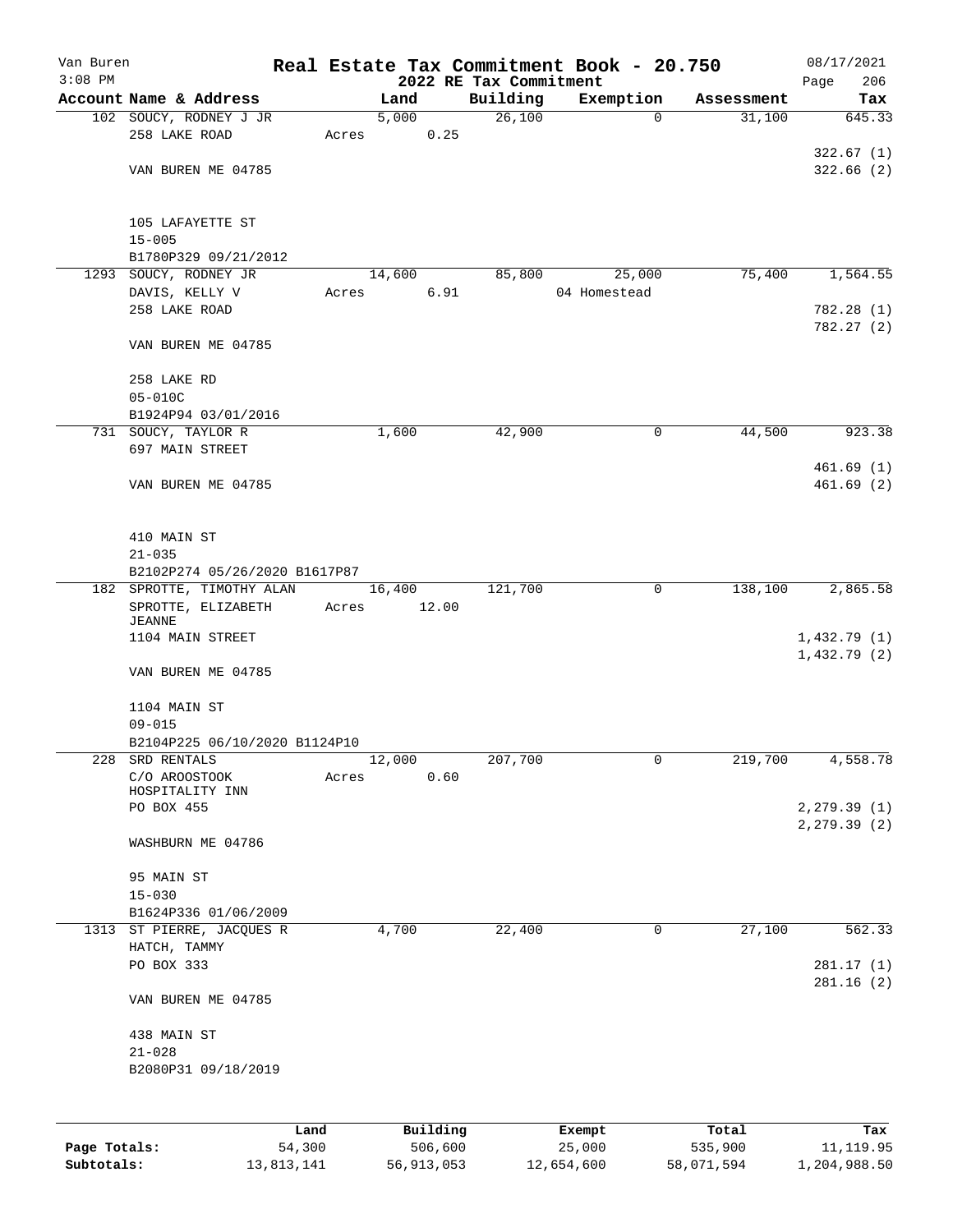| Van Buren<br>$3:08$ PM |                                                  |       |        |      | 2022 RE Tax Commitment | Real Estate Tax Commitment Book - 20.750 |            | 08/17/2021<br>207<br>Page |
|------------------------|--------------------------------------------------|-------|--------|------|------------------------|------------------------------------------|------------|---------------------------|
|                        | Account Name & Address                           |       | Land   |      | Building               | Exemption                                | Assessment | Tax                       |
|                        | 1294 ST. AMAND, DORIS L                          |       | 10,600 |      |                        | 64,300<br>25,000                         | 49,900     | 1,035.43                  |
|                        | 168 CHAMPLAIN STREET                             | Acres |        | 1.14 |                        | 04 Homestead                             |            |                           |
|                        |                                                  |       |        |      |                        |                                          |            | 517.72(1)                 |
|                        | VAN BUREN ME 04785                               |       |        |      |                        |                                          |            | 517.71(2)                 |
|                        | 168 CHAMPLAIN ST                                 |       |        |      |                        |                                          |            |                           |
|                        | $19 - 073$                                       |       |        |      |                        |                                          |            |                           |
|                        | B703P253                                         |       |        |      |                        |                                          |            |                           |
|                        | 1295 ST. AMAND, GARY G                           |       | 9,000  |      | 0                      | 0                                        | 9,000      | 186.75                    |
|                        | ST. AMAND, PATRICIA                              | Acres |        | 0.75 |                        |                                          |            |                           |
|                        | 108 ROLLING HILLS DRIVE                          |       |        |      |                        |                                          |            | 93.38(1)                  |
|                        |                                                  |       |        |      |                        |                                          |            | 93.37 (2)                 |
|                        | VINE GROVE KY 40175                              |       |        |      |                        |                                          |            |                           |
|                        | OFF CHAMPLAIN STREET                             |       |        |      |                        |                                          |            |                           |
|                        | $06 - 008$                                       |       |        |      |                        |                                          |            |                           |
|                        | B781P31                                          |       |        |      |                        |                                          |            |                           |
|                        | 1301 ST. PIERRE, ALTON                           |       | 4,500  |      | 25,500                 | 25,000                                   | 5,000      | 103.75                    |
|                        | ST. PIERRE, DANIEL                               | Acres |        | 0.18 |                        | 04 Homestead                             |            |                           |
|                        | 112 FERRY STREET                                 |       |        |      |                        |                                          |            | 51.88(1)<br>51.87(2)      |
|                        | VAN BUREN ME 04785                               |       |        |      |                        |                                          |            |                           |
|                        | 112 FERRY ST                                     |       |        |      |                        |                                          |            |                           |
|                        | $18 - 054$                                       |       |        |      |                        |                                          |            |                           |
|                        | B1204P7                                          |       |        |      |                        |                                          |            |                           |
|                        | 1347 ST. PIERRE, GERALD                          |       | 7,100  |      | $\mathbf 0$            | $\mathbf 0$                              | 7,100      | 147.33                    |
|                        | ST. PIERRE, CATHERINE                            | Acres |        | 0.46 |                        |                                          |            |                           |
|                        | 34 RIVERVIEW DRIVE                               |       |        |      |                        |                                          |            | 73.67(1)                  |
|                        | HAMLIN ME 04785                                  |       |        |      |                        |                                          |            | 73.66(2)                  |
|                        |                                                  |       |        |      |                        |                                          |            |                           |
|                        | CLOVERHILL DR                                    |       |        |      |                        |                                          |            |                           |
|                        | 18C-002F                                         |       |        |      |                        |                                          |            |                           |
|                        | B1948P39 09/12/2016<br>1305 ST. PIERRE, HAROLD S |       | 6,100  |      | 29,300                 | 25,000                                   | 10,400     | 215.80                    |
|                        | ST. PIERRE, GRACE M                              | Acres |        | 0.34 |                        | 04 Homestead                             |            |                           |
|                        | 111 PIERCE STREET                                |       |        |      |                        |                                          |            | 107.90(1)                 |
|                        |                                                  |       |        |      |                        |                                          |            | 107.90(2)                 |
|                        | VAN BUREN ME 04785                               |       |        |      |                        |                                          |            |                           |
|                        | 111 PIERCE ST                                    |       |        |      |                        |                                          |            |                           |
|                        | $20 - 079$                                       |       |        |      |                        |                                          |            |                           |
|                        | B411P365                                         |       |        |      |                        |                                          |            |                           |
|                        | 1306 ST. PIERRE, JACQUES                         |       | 7,000  |      | 52,300                 | 25,000                                   | 34,300     | 711.73                    |
|                        | PO BOX 333                                       |       |        |      |                        | 04 Homestead                             |            |                           |
|                        |                                                  |       |        |      |                        |                                          |            | 355.87(1)                 |
|                        | VAN BUREN ME 04785                               |       |        |      |                        |                                          |            | 355.86(2)                 |
|                        |                                                  |       |        |      |                        |                                          |            |                           |
|                        | 427 MAIN ST                                      |       |        |      |                        |                                          |            |                           |
|                        | $21 - 027A$                                      |       |        |      |                        |                                          |            |                           |
|                        |                                                  |       |        |      |                        |                                          |            |                           |
|                        |                                                  |       |        |      |                        |                                          |            |                           |

|              | Land       | Building   | Exempt     | Total      | Tax          |
|--------------|------------|------------|------------|------------|--------------|
| Page Totals: | 44,300     | 171,400    | 100,000    | 115,700    | 2,400.79     |
| Subtotals:   | 13,857,441 | 57,084,453 | 12,754,600 | 58,187,294 | l,207,389.29 |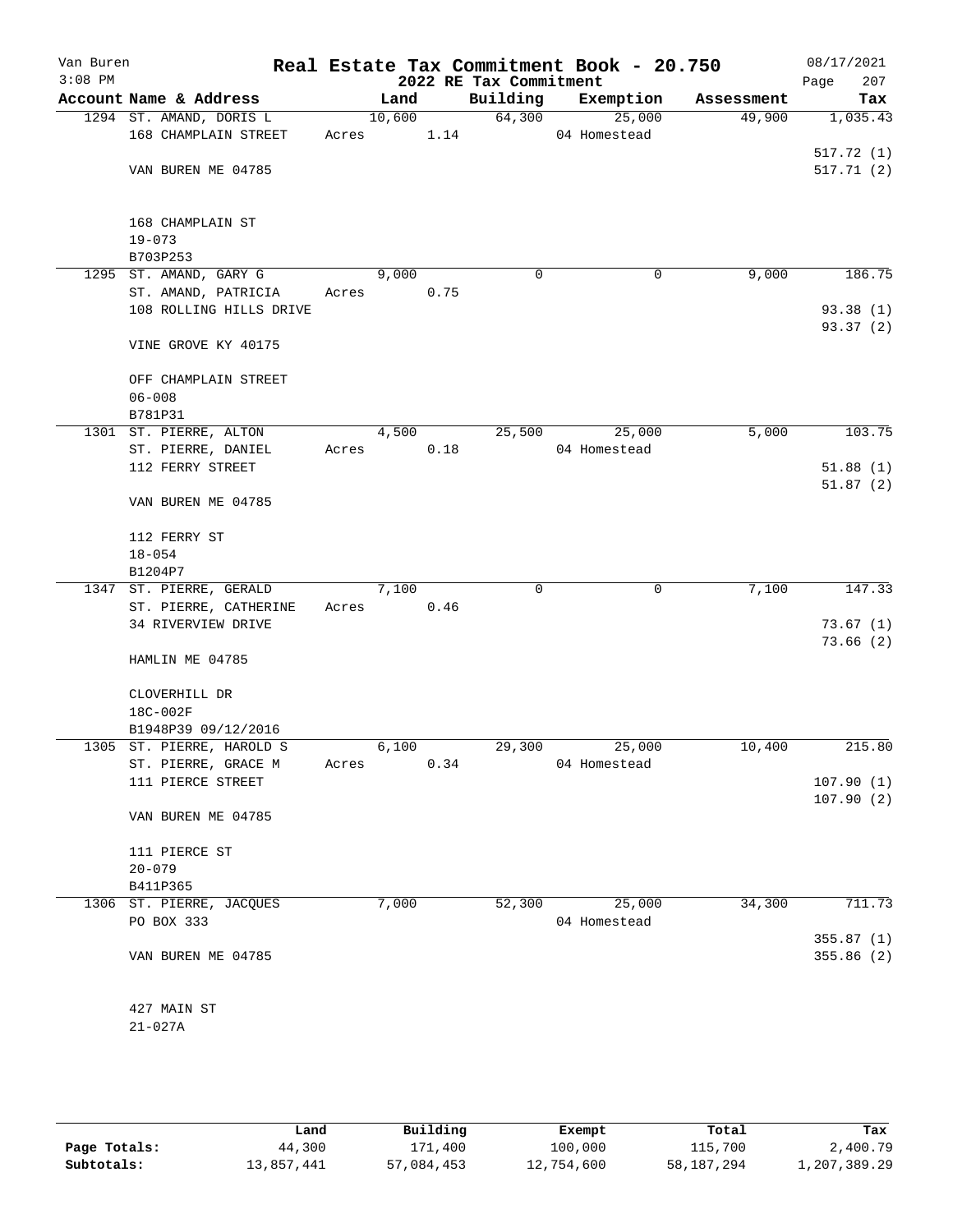| Van Buren<br>$3:08$ PM |                                                 |       |        |       | 2022 RE Tax Commitment | Real Estate Tax Commitment Book - 20.750 |            | 08/17/2021<br>Page<br>208 |
|------------------------|-------------------------------------------------|-------|--------|-------|------------------------|------------------------------------------|------------|---------------------------|
|                        | Account Name & Address                          |       | Land   |       | Building               | Exemption                                | Assessment | Tax                       |
|                        | 679 ST. PIERRE, JACQUES                         |       | 4,100  |       | 69,100                 | $\mathbf 0$                              | 73,200     | 1,518.90                  |
|                        | PO BOX 333                                      | Acres |        | 0.15  |                        |                                          |            |                           |
|                        |                                                 |       |        |       |                        |                                          |            | 759.45(1)                 |
|                        | VAN BUREN ME 04785                              |       |        |       |                        |                                          |            | 759.45 (2)                |
|                        |                                                 |       |        |       |                        |                                          |            |                           |
|                        | 118 ST FRANCIS ST                               |       |        |       |                        |                                          |            |                           |
|                        | $14 - 001$                                      |       |        |       |                        |                                          |            |                           |
|                        | B1889P286 04/01/2015                            |       |        |       |                        |                                          |            |                           |
|                        | 233 ST. PIERRE, JACQUES                         |       | 5,100  |       | 30,800                 | 0                                        | 35,900     | 744.93                    |
|                        | PO BOX 333                                      | Acres |        | 0.24  |                        |                                          |            |                           |
|                        | VAN BUREN ME 04785                              |       |        |       |                        |                                          |            | 372.47(1)<br>372.46 (2)   |
|                        |                                                 |       |        |       |                        |                                          |            |                           |
|                        |                                                 |       |        |       |                        |                                          |            |                           |
|                        | 113 MCBRIDE AVE                                 |       |        |       |                        |                                          |            |                           |
|                        | $15 - 051$                                      |       |        |       |                        |                                          |            |                           |
|                        | B1796P8 11/21/2012                              |       |        |       |                        |                                          |            |                           |
|                        | 68 ST. PIERRE, JACQUES                          |       | 2,800  |       | 0                      | 0                                        | 2,800      | 58.10                     |
|                        | PO BOX 333                                      |       |        |       |                        |                                          |            | 29.05(1)                  |
|                        | VAN BUREN ME 04785                              |       |        |       |                        |                                          |            | 29.05(2)                  |
|                        |                                                 |       |        |       |                        |                                          |            |                           |
|                        |                                                 |       |        |       |                        |                                          |            |                           |
|                        | MAIN ST                                         |       |        |       |                        |                                          |            |                           |
|                        | $21 - 029$                                      |       |        |       |                        |                                          |            |                           |
|                        | B1945P38 08/15/2016<br>1369 ST. PIERRE, KEVIN M |       | 5,600  |       | 101,700                | 25,000                                   | 82,300     | 1,707.73                  |
|                        | LEVASSEUR, WANDA L                              | Acres |        | 0.28  |                        | 04 Homestead                             |            |                           |
|                        | 111 CHURCH STREET                               |       |        |       |                        |                                          |            | 853.87 (1)                |
|                        |                                                 |       |        |       |                        |                                          |            | 853.86 (2)                |
|                        | VAN BUREN ME 04785                              |       |        |       |                        |                                          |            |                           |
|                        |                                                 |       |        |       |                        |                                          |            |                           |
|                        | 111 CHURCH ST                                   |       |        |       |                        |                                          |            |                           |
|                        | $23 - 100$<br>B1619P85 11/04/2008               |       |        |       |                        |                                          |            |                           |
|                        | 1312 ST. PIERRE, ROLAND                         |       | 4,700  |       | 66,900                 | 31,000                                   | 40,600     | 842.45                    |
|                        | ST. PIERRE, THERESA                             | Acres |        | 0.20  |                        | 02 Veteran                               |            |                           |
|                        | 108 CYR AVENUE                                  |       |        |       |                        | 04 Homestead                             |            | 421.23(1)                 |
|                        |                                                 |       |        |       |                        |                                          |            | 421.22(2)                 |
|                        | VAN BUREN ME 04785                              |       |        |       |                        |                                          |            |                           |
|                        | 108 CYR AVE                                     |       |        |       |                        |                                          |            |                           |
|                        | $18 - 121$                                      |       |        |       |                        |                                          |            |                           |
|                        | B862P271                                        |       |        |       |                        |                                          |            |                           |
|                        | 1316 STAFFIER, PAUL R                           |       | 16,900 |       | 0                      | 0                                        | 16,900     | 350.68                    |
|                        | (ESTATE OF)                                     |       |        |       |                        |                                          |            |                           |
|                        | C/O DONNA STAFFIER<br>SOMMERS                   | Acres |        | 41.00 |                        |                                          |            |                           |
|                        | 8 NICHOLS ROAD                                  |       |        |       |                        |                                          |            | 175.34(1)                 |
|                        |                                                 |       |        |       |                        |                                          |            | 175.34(2)                 |
|                        | AMHERST NH 03031                                |       |        |       |                        |                                          |            |                           |
|                        | OFF DESJARDINS ROAD                             |       |        |       |                        |                                          |            |                           |
|                        | $07 - 007C$                                     |       |        |       |                        |                                          |            |                           |
|                        |                                                 |       |        |       |                        |                                          |            |                           |
|                        |                                                 |       |        |       |                        |                                          |            |                           |
|                        |                                                 |       |        |       |                        |                                          |            |                           |
|                        |                                                 |       |        |       |                        |                                          |            |                           |

|              | Land       | Building   | Exempt     | Total      | Tax          |
|--------------|------------|------------|------------|------------|--------------|
| Page Totals: | 39,200     | 268,500    | 56,000     | 251,700    | 5,222.79     |
| Subtotals:   | 13,896,641 | 57,352,953 | 12,810,600 | 58,438,994 | 1,212,612.08 |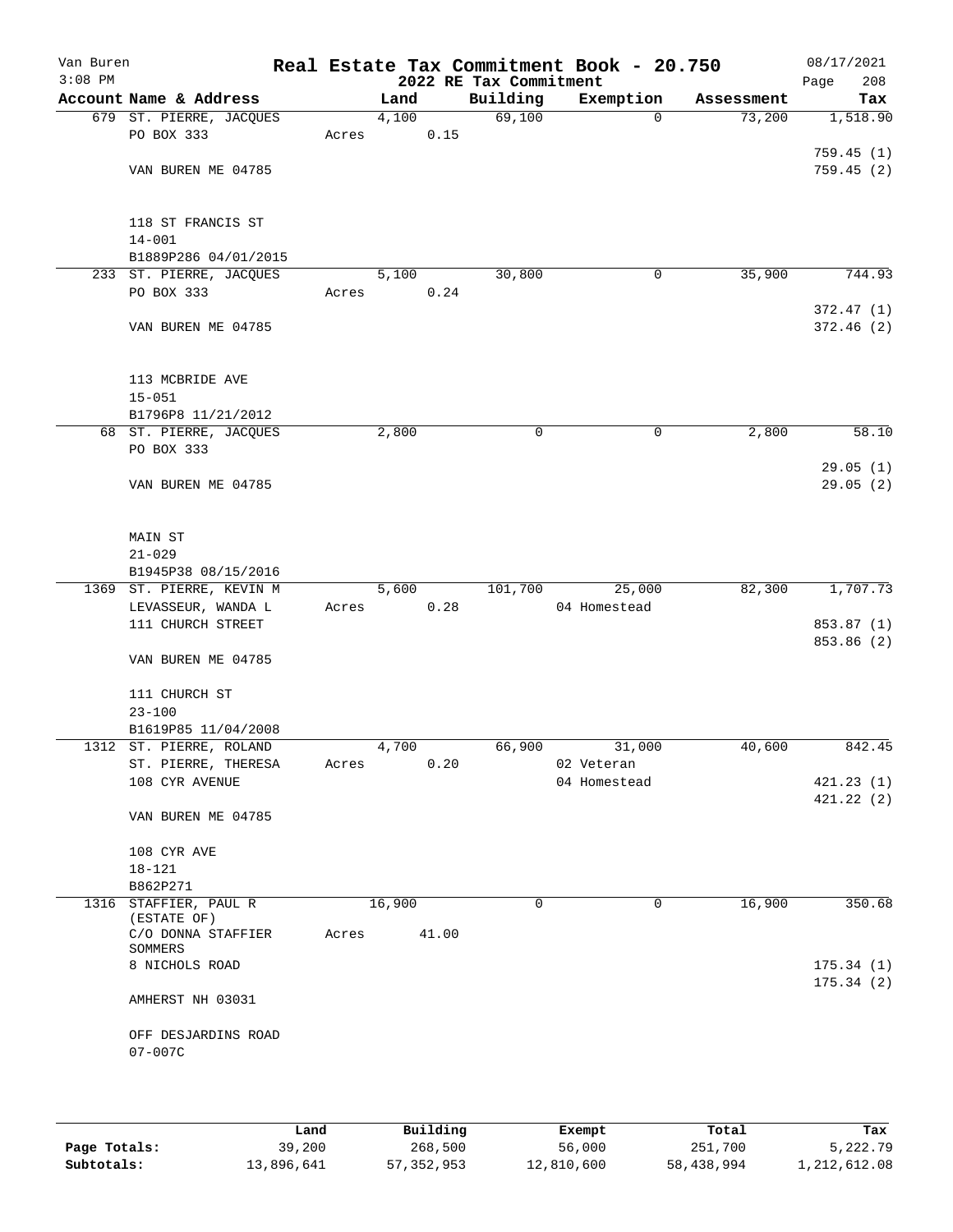| Van Buren<br>$3:08$ PM |                                        |       |                     |                                    | Real Estate Tax Commitment Book - 20.750 |                  | 08/17/2021               |
|------------------------|----------------------------------------|-------|---------------------|------------------------------------|------------------------------------------|------------------|--------------------------|
|                        | Account Name & Address                 |       | Land                | 2022 RE Tax Commitment<br>Building | Exemption                                | Assessment       | 209<br>Page<br>Tax       |
|                        | 1201 STATEWIDE HOUSING                 |       | 4,200               | 24,300                             | 0                                        | 28,500           | 591.38                   |
|                        | SOLUTIONS, LLC                         |       |                     |                                    |                                          |                  |                          |
|                        | 14387 MONTEVISTA ROAD                  | Acres | 0.16                |                                    |                                          |                  |                          |
|                        | GROVELAND FL 34736                     |       |                     |                                    |                                          |                  | 295.69(1)<br>295.69(2)   |
|                        |                                        |       |                     |                                    |                                          |                  |                          |
|                        |                                        |       |                     |                                    |                                          |                  |                          |
|                        | 116 ST BRUNO ST<br>$17 - 046$          |       |                     |                                    |                                          |                  |                          |
|                        | B2004P264 01/25/2018                   |       |                     |                                    |                                          |                  |                          |
|                        | 429 STEPHENSON, GEORGE R               |       | 4,300               | 42,300                             | $\mathbf 0$                              | 46,600           | 966.95                   |
|                        | FAX BILLS TO (USDA):                   | Acres | 0.17                |                                    |                                          |                  |                          |
|                        | $1 - 855 - 602 - 4115$                 |       |                     |                                    |                                          |                  | 483.48 (1)               |
|                        | VAN BUREN ME 04785                     |       |                     |                                    |                                          |                  | 483.47 (2)               |
|                        | 106 HOOVER DR                          |       |                     |                                    |                                          |                  |                          |
|                        | $14 - 022A$                            |       |                     |                                    |                                          |                  |                          |
|                        | B1865P203 08/22/2014                   |       |                     |                                    |                                          |                  |                          |
| 1429                   | STONE, PENNY                           |       | 5,800               | 56,100                             | 0                                        | 61,900           | 1,284.43                 |
|                        | 1148 INDEPENDENCE ROAD                 | Acres | 0.31                |                                    |                                          |                  |                          |
|                        | MOKELUMNE CA 95245                     |       |                     |                                    |                                          |                  | 642.22 (1)<br>642.21 (2) |
|                        |                                        |       |                     |                                    |                                          |                  |                          |
|                        | 178 LYNNE ST                           |       |                     |                                    |                                          |                  |                          |
|                        | $19 - 066$                             |       |                     |                                    |                                          |                  |                          |
|                        | B2131P295 11/13/2020 B1458P311         |       |                     |                                    |                                          |                  |                          |
|                        | 1320 STRECK, ROBIN                     |       | 13,700              | 2,000                              | 0                                        | 15,700           | 325.78                   |
|                        | STRECK, PATRICIA A<br>8 HILLSBORO ROAD | Acres | 4.50                |                                    |                                          |                  | 162.89(1)                |
|                        |                                        |       |                     |                                    |                                          |                  | 162.89(2)                |
|                        | CLARKSVILLE TN 37042<br>6213           |       |                     |                                    |                                          |                  |                          |
|                        | 1007 MAIN ST                           |       |                     |                                    |                                          |                  |                          |
|                        | $10 - 014$                             |       |                     |                                    |                                          |                  |                          |
|                        | B641P67<br>336 SULLIVAN, ANTHONY       |       | 14,200              | 0                                  | $\mathbf 0$                              | 14,200           | 294.65                   |
|                        | PROVOST, MICHELLE J                    | Acres | 30.00               |                                    |                                          |                  |                          |
|                        | PO BOX 187                             |       |                     |                                    |                                          |                  | 147.33(1)                |
|                        | EAST WILTON ME 04234                   |       |                     |                                    |                                          |                  | 147.32(2)                |
|                        |                                        |       |                     |                                    |                                          |                  |                          |
|                        | OFF DESJARDINS ROAD                    |       |                     |                                    |                                          |                  |                          |
|                        | $07 - 008B$<br>B1807P149 04/30/2013    |       |                     |                                    |                                          |                  |                          |
|                        | 1322 SWEENEY, JAMES M                  |       | 47,700              | 0                                  | 0                                        | 47,700           | 989.78                   |
|                        | SWEENEY, KAREN ANN                     | Acres | 148.00              |                                    |                                          |                  |                          |
|                        | 1301 ALFRED ROAD                       |       |                     |                                    |                                          |                  | 494.89 (1)               |
|                        |                                        |       |                     |                                    |                                          |                  | 494.89 (2)               |
|                        | LYMAN ME 04002                         |       |                     |                                    |                                          |                  |                          |
|                        | MASSE RD                               |       |                     |                                    |                                          |                  |                          |
|                        | $01 - 016$                             |       |                     |                                    |                                          |                  |                          |
|                        | B408P776 11/30/1973                    |       |                     |                                    |                                          |                  |                          |
|                        |                                        |       |                     |                                    |                                          |                  |                          |
|                        |                                        |       |                     |                                    |                                          |                  |                          |
| Page Totals:           | Land<br>89,900                         |       | Building<br>124,700 |                                    | Exempt<br>0                              | Total<br>214,600 | Tax<br>4,452.97          |

**Subtotals:** 13,986,541 57,477,653 12,810,600 58,653,594 1,217,065.05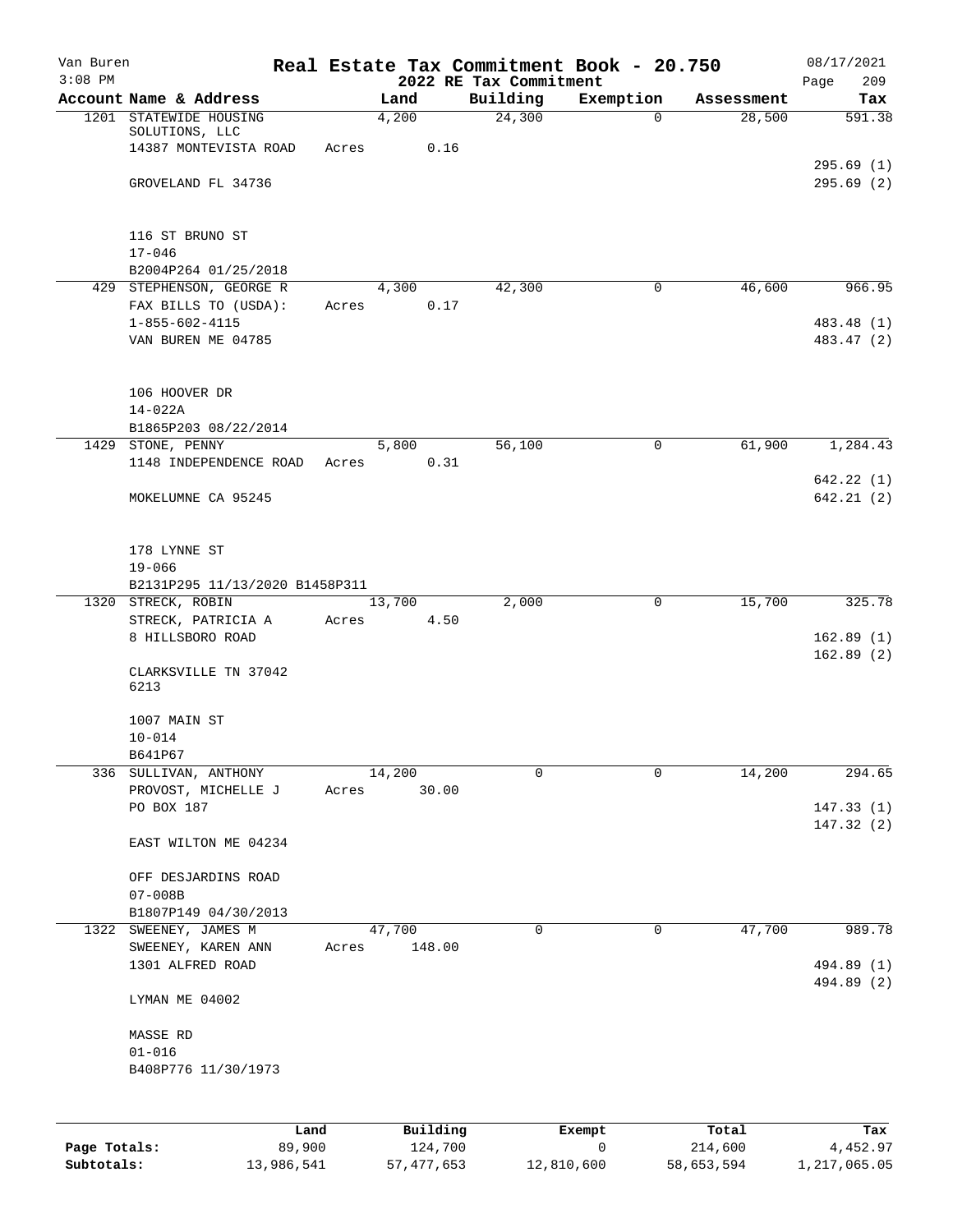| Van Buren<br>$3:08$ PM |                                                  |       |        |       | 2022 RE Tax Commitment | Real Estate Tax Commitment Book - 20.750 |            | 08/17/2021<br>210<br>Page |
|------------------------|--------------------------------------------------|-------|--------|-------|------------------------|------------------------------------------|------------|---------------------------|
|                        | Account Name & Address                           |       | Land   |       | Building               | Exemption                                | Assessment | Tax                       |
|                        | 1323 SWEENEY, ROBERT                             |       | 16,800 |       | $\Omega$               | $\Omega$                                 | 16,800     | 348.60                    |
|                        | C/O SWEENEY, KEVIN                               | Acres |        | 41.50 |                        |                                          |            |                           |
|                        | 1301 ALFRED ROAD                                 |       |        |       |                        |                                          |            | 174.30(1)                 |
|                        | LYMAN ME 04002                                   |       |        |       |                        |                                          |            | 174.30(2)                 |
|                        | MASSE RD                                         |       |        |       |                        |                                          |            |                           |
|                        | $05 - 001$                                       |       |        |       |                        |                                          |            |                           |
|                        | B917P258                                         |       |        |       |                        |                                          |            |                           |
|                        | 978 SWETT, FRANK MARION                          |       | 39,900 |       | $\mathbf 0$            | 0                                        | 39,900     | 827.93                    |
|                        | 66 SWETTS DRIVE                                  | Acres |        | 92.00 |                        |                                          |            |                           |
|                        | ZEBULON NC 27597                                 |       |        |       |                        |                                          |            | 413.97 (1)<br>413.96 (2)  |
|                        | OFF OF US 1                                      |       |        |       |                        |                                          |            |                           |
|                        | $09 - 017$                                       |       |        |       |                        |                                          |            |                           |
|                        | B1744P13 11/17/2011                              |       |        |       |                        |                                          |            |                           |
|                        | 1324 SYTULEK, GARY J                             |       | 6,600  |       | 40,500                 | $\mathbf 0$                              | 47,100     | 977.33                    |
|                        | SYTULEK, DEBORAH A<br>443 CARIBOU ROAD           | Acres |        | 0.40  |                        |                                          |            | 488.67 (1)                |
|                        |                                                  |       |        |       |                        |                                          |            | 488.66 (2)                |
|                        | CYR PLANTATION ME 04785                          |       |        |       |                        |                                          |            |                           |
|                        | 111 ROSSIGNOL DR                                 |       |        |       |                        |                                          |            |                           |
|                        | 14-132C                                          |       |        |       |                        |                                          |            |                           |
|                        | B1463P80                                         |       |        |       |                        |                                          |            |                           |
|                        | 129 SYTULEK, JOSEPH J                            |       | 19,000 |       | 93,300                 | 6,000                                    | 106,300    | 2,205.73                  |
|                        | SYTULEK, EILEEN M J                              | Acres |        | 9.50  |                        | 03 Veteran (Non-Maine                    |            |                           |
|                        | 171 STATE STREET                                 |       |        |       |                        |                                          |            | 1,102.87(1)               |
|                        | VAN BUREN ME 04785                               |       |        |       |                        |                                          |            | 1,102.86(2)               |
|                        | 171 STATE ST<br>$12A-030$                        |       |        |       |                        |                                          |            |                           |
|                        | B2097P99 04/13/2020 B1659P6 10/23/2009 B1223P207 |       |        |       |                        |                                          |            |                           |
|                        | 1185 TAFERNER, ANNE P                            |       | 13,800 |       | 91,300                 | 25,000                                   | 80,100     | 1,662.08                  |
|                        | TAFERNER, MARIA A                                | Acres |        | 4.70  |                        | 04 Homestead                             |            |                           |
|                        | 127 LAKE ROAD                                    |       |        |       |                        |                                          |            | 831.04 (1)                |
|                        | VAN BUREN ME 04785                               |       |        |       |                        |                                          |            | 831.04 (2)                |
|                        | 127 LAKE RD                                      |       |        |       |                        |                                          |            |                           |
|                        | $02 - 022$                                       |       |        |       |                        |                                          |            |                           |
|                        | B1897P179 07/02/2015                             |       |        |       |                        |                                          |            |                           |
|                        | 1578 TAFERNER, ANNE P                            |       | 6,500  |       | 6,900                  | 0                                        | 13,400     | 278.05                    |
|                        | TAFERNER, MARIA A                                | Acres |        | 2.35  |                        |                                          |            |                           |
|                        | 127 LAKE ROAD                                    |       |        |       |                        |                                          |            | 139.03(1)                 |
|                        | VAN BUREN ME 04785                               |       |        |       |                        |                                          |            | 139.02(2)                 |
|                        |                                                  |       |        |       |                        |                                          |            |                           |
|                        | LAKE ROAD                                        |       |        |       |                        |                                          |            |                           |
|                        | $02 - 022A$                                      |       |        |       |                        |                                          |            |                           |
|                        | B1916P156 11/23/2015                             |       |        |       |                        |                                          |            |                           |
|                        |                                                  |       |        |       |                        |                                          |            |                           |

|              | Land       | Building   | Exempt     | Total      | Tax          |
|--------------|------------|------------|------------|------------|--------------|
| Page Totals: | 102,600    | 232,000    | 31,000     | 303,600    | 6,299.72     |
| Subtotals:   | 14,089,141 | 57,709,653 | 12,841,600 | 58,957,194 | 1,223,364.77 |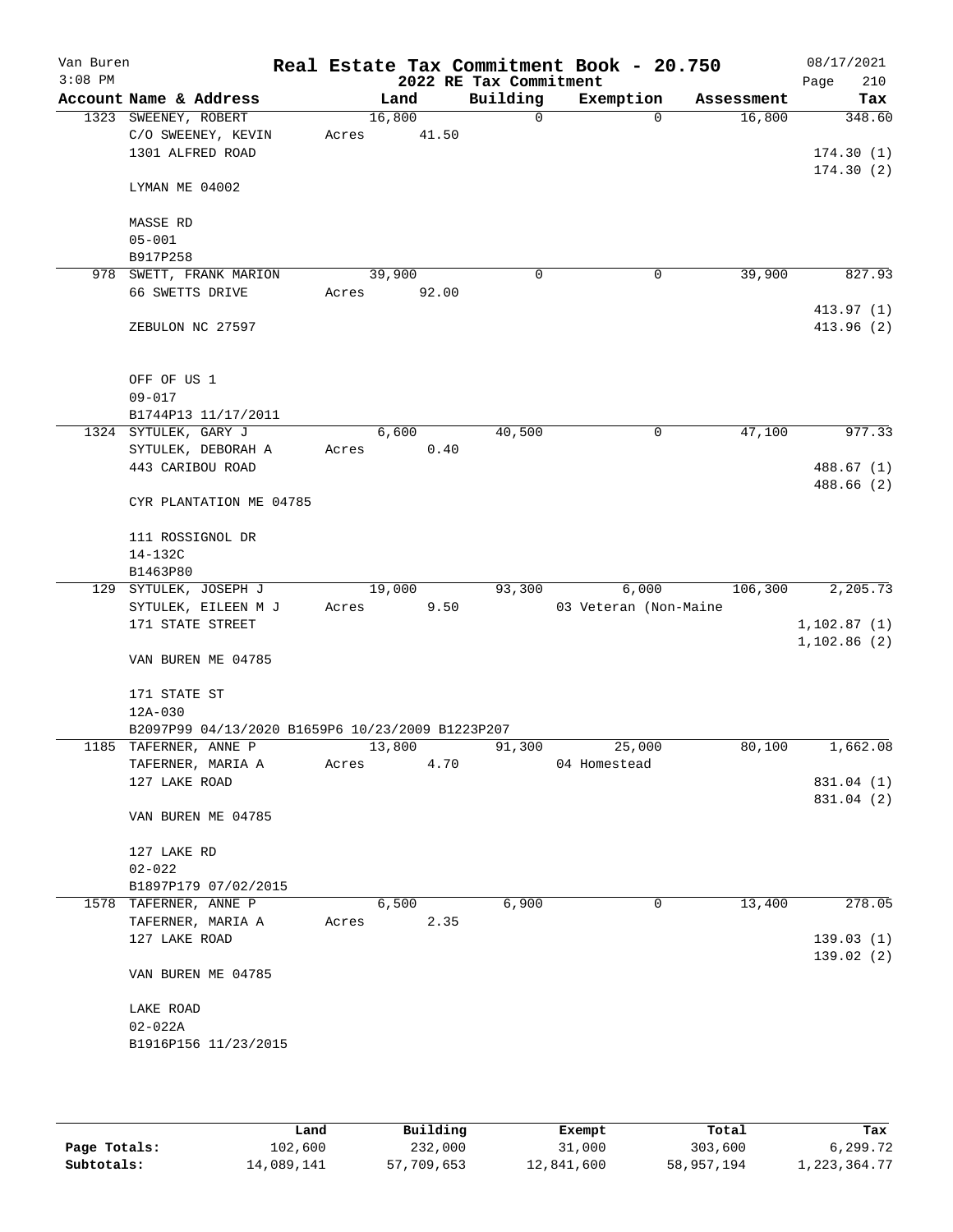| Van Buren<br>$3:08$ PM |                        |                                           |       |        | 2022 RE Tax Commitment | Real Estate Tax Commitment Book - 20.750 |            | 08/17/2021<br>211<br>Page |
|------------------------|------------------------|-------------------------------------------|-------|--------|------------------------|------------------------------------------|------------|---------------------------|
|                        | Account Name & Address |                                           |       | Land   | Building               | Exemption                                | Assessment | Tax                       |
|                        | 1326 TARDIF, RONALD G  |                                           |       | 4,800  | 59,100                 | $\Omega$                                 | 63,900     | 1,325.93                  |
|                        | TARDIF, JUNE Y         | 1203 LONG PLAINS ROAD                     | Acres | 0.21   |                        |                                          |            | 662.97(1)                 |
|                        |                        |                                           |       |        |                        |                                          |            | 662.96(2)                 |
|                        | BUXTON ME 04093        |                                           |       |        |                        |                                          |            |                           |
|                        | 126 HIGH ST            |                                           |       |        |                        |                                          |            |                           |
|                        | $14 - 113$             |                                           |       |        |                        |                                          |            |                           |
|                        | B1413P192              |                                           |       |        |                        |                                          |            |                           |
|                        |                        | 1327 TARDIF, RUSSELL G                    |       | 9,300  | 32,200                 | 25,000                                   | 16,500     | 342.38                    |
|                        | TARDIF, DARYLIN        |                                           | Acres | 0.79   |                        | 04 Homestead                             |            |                           |
|                        |                        | 188 CHAMPLAIN STREET                      |       |        |                        |                                          |            | 171.19(1)                 |
|                        |                        | VAN BUREN ME 04785                        |       |        |                        |                                          |            | 171.19(2)                 |
|                        | 188 CHAMPLAIN ST       |                                           |       |        |                        |                                          |            |                           |
|                        | $19 - 016$             |                                           |       |        |                        |                                          |            |                           |
|                        | 1308 TEA, ELIZABETH A  |                                           |       | 12,600 | $\mathbf 0$            | $\mathbf 0$                              | 12,600     | 261.45                    |
|                        | 975 MAIN STREET        |                                           | Acres | 20.50  |                        |                                          |            |                           |
|                        |                        | VAN BUREN ME 04785                        |       |        |                        |                                          |            | 130.73(1)<br>130.72(2)    |
|                        | RR 1                   |                                           |       |        |                        |                                          |            |                           |
|                        | $10 - 006$             |                                           |       |        |                        |                                          |            |                           |
|                        |                        | B2145P242 02/03/2021 B409P691             |       |        |                        |                                          |            |                           |
|                        |                        | 1309 TEA, ELIZABETH A                     |       | 13,800 | 81,300                 | $\mathbf 0$                              | 95,100     | 1,973.33                  |
|                        | 975 MAIN STREET        |                                           | Acres | 4.70   |                        |                                          |            |                           |
|                        |                        |                                           |       |        |                        |                                          |            | 986.67(1)                 |
|                        |                        | VAN BUREN ME 04785                        |       |        |                        |                                          |            | 986.66(2)                 |
|                        | 975 MAIN ST            |                                           |       |        |                        |                                          |            |                           |
|                        | $10 - 005$             |                                           |       |        |                        |                                          |            |                           |
|                        |                        | B2145P242 02/03/2021 B2028P290 08/24/2018 |       |        |                        |                                          |            |                           |
|                        |                        | 1329 THE VAN BUREN TRUST                  |       | 4,600  | 0                      | 0                                        | 4,600      | 95.45                     |
|                        |                        | 1780 BENNETT ROAD                         | Acres | 0.19   |                        |                                          |            | 47.73 (1)                 |
|                        | GRAYSON GA 30017       |                                           |       |        |                        |                                          |            | 47.72 (2)                 |
|                        | 131 FULTON ST          |                                           |       |        |                        |                                          |            |                           |
|                        | $20 - 010$             |                                           |       |        |                        |                                          |            |                           |
|                        | B1583P73               |                                           |       |        |                        |                                          |            |                           |
|                        |                        | 229 THERIAULT, CARRIE                     |       | 4,200  | 39,600                 | 0                                        | 43,800     | 908.85                    |
|                        |                        | 160 ST BRUNO STREET                       | Acres | 0.16   |                        |                                          |            |                           |
|                        |                        |                                           |       |        |                        |                                          |            | 454.43 (1)                |
|                        |                        | VAN BUREN ME 04785                        |       |        |                        |                                          |            | 454.42 (2)                |
|                        | 160 ST BRUNO ST        |                                           |       |        |                        |                                          |            |                           |
|                        | $17 - 009$             |                                           |       |        |                        |                                          |            |                           |
|                        |                        | B2028P125 08/20/2018                      |       |        |                        |                                          |            |                           |
|                        |                        |                                           |       |        |                        |                                          |            |                           |

|              | Land         | Building   |            |              |              |
|--------------|--------------|------------|------------|--------------|--------------|
|              |              |            | Exempt     | Total        | Tax          |
| Page Totals: | 49,300       | 212,200    | 25,000     | 236,500      | 4,907.39     |
| Subtotals:   | 14, 138, 441 | 57,921,853 | 12,866,600 | 59, 193, 694 | 1,228,272.16 |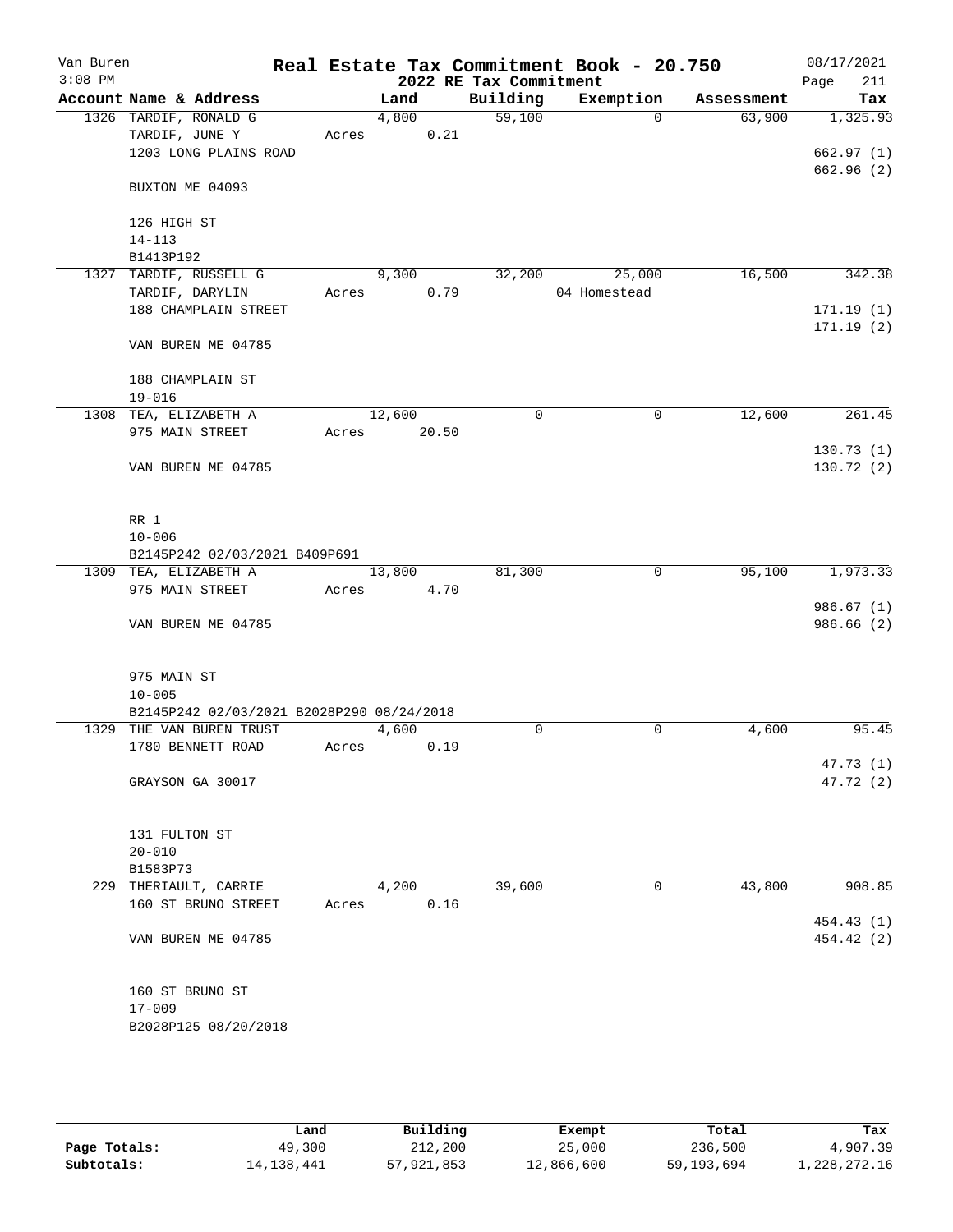| Van Buren<br>$3:08$ PM        |                                                     |       |        |       | 2022 RE Tax Commitment | Real Estate Tax Commitment Book - 20.750 |            | 08/17/2021<br>212<br>Page |
|-------------------------------|-----------------------------------------------------|-------|--------|-------|------------------------|------------------------------------------|------------|---------------------------|
|                               | Account Name & Address                              |       | Land   |       | Building               | Exemption                                | Assessment | Tax                       |
|                               | 230 THERIAULT, CARRIE                               |       | 3,300  |       | $\mathsf{O}$           | $\Omega$                                 | 3,300      | 68.48                     |
|                               | 160 ST BRUNO STREET                                 | Acres |        | 0.10  |                        |                                          |            |                           |
|                               |                                                     |       |        |       |                        |                                          |            | 34.24(1)                  |
|                               | VAN BUREN ME 04785                                  |       |        |       |                        |                                          |            | 34.24(2)                  |
|                               | ST. BRUNO STREET                                    |       |        |       |                        |                                          |            |                           |
|                               | $18 - 087B$                                         |       |        |       |                        |                                          |            |                           |
|                               | B2040P4 11/19/2018                                  |       |        |       |                        |                                          |            |                           |
|                               | 882 THERIAULT, GARIK M                              |       | 4,600  |       | 77,600                 | 0                                        | 82,200     | 1,705.65                  |
|                               | 132 STATE STREET                                    | Acres |        | 0.20  |                        |                                          |            |                           |
|                               |                                                     |       |        |       |                        |                                          |            | 852.83 (1)                |
|                               | VAN BUREN ME 04785                                  |       |        |       |                        |                                          |            | 852.82 (2)                |
|                               | 132 STATE ST                                        |       |        |       |                        |                                          |            |                           |
|                               | $13 - 021$                                          |       |        |       |                        |                                          |            |                           |
|                               | B2122P270 09/29/2020 B1884P264 03/20/2015           |       |        |       |                        |                                          |            |                           |
|                               | 251 THERIAULT, JAMIE L                              |       | 11,200 |       | 77,600                 | 25,000                                   | 63,800     | 1,323.85                  |
|                               | 727 MAIN STREET                                     | Acres |        | 0.70  |                        | 04 Homestead                             |            |                           |
|                               |                                                     |       |        |       |                        |                                          |            | 661.93(1)                 |
|                               | VAN BUREN ME 04785                                  |       |        |       |                        |                                          |            | 661.92(2)                 |
|                               | 727 MAIN STREET                                     |       |        |       |                        |                                          |            |                           |
|                               | $08 - 005B$                                         |       |        |       |                        |                                          |            |                           |
|                               | B1720P127 05/24/2011 B1709P69 01/10/2011            |       |        |       |                        |                                          |            |                           |
|                               | 580 THERIAULT, JAMIE L                              |       | 16,200 |       | 300                    | 0                                        | 16,500     | 342.38                    |
|                               | 727 MAIN STREET                                     | Acres |        | 33.80 |                        |                                          |            |                           |
|                               | VAN BUREN ME 04785                                  |       |        |       |                        |                                          |            | 171.19(1)<br>171.19(2)    |
|                               |                                                     |       |        |       |                        |                                          |            |                           |
|                               | MAIN ST.                                            |       |        |       |                        |                                          |            |                           |
|                               | $08 - 005A$                                         |       |        |       |                        |                                          |            |                           |
|                               | B1769P308 06/28/2012 B1769P306 06/28/2012 B1550P302 |       |        |       |                        |                                          |            |                           |
|                               | 84 THIBODEAU, ARNOLD                                |       | 4,200  |       | 42,600                 | 0                                        | 46,800     | 971.10                    |
|                               | 116 MONROE STREET                                   | Acres |        | 0.16  |                        |                                          |            |                           |
|                               | VAN BUREN ME 04785                                  |       |        |       |                        |                                          |            | 485.55(1)<br>485.55(2)    |
|                               |                                                     |       |        |       |                        |                                          |            |                           |
|                               | 116 MONROE ST                                       |       |        |       |                        |                                          |            |                           |
|                               | $23 - 022$                                          |       |        |       |                        |                                          |            |                           |
|                               | B2124P72 10/07/2020 B1867P182 09/12/2014            |       |        |       |                        |                                          |            | 1,973.33                  |
|                               | 1343 THIBODEAU, GAIL                                |       | 14,800 |       | 80,300                 | 0                                        | 95,100     |                           |
|                               | THIBODEAU, GARY                                     | Acres |        | 7.60  |                        |                                          |            |                           |
|                               | 1169 WESTERN AVENUE                                 |       |        |       |                        |                                          |            | 986.67(1)<br>986.66(2)    |
|                               | HAMPDEN ME 04444                                    |       |        |       |                        |                                          |            |                           |
|                               | 907 MAIN ST                                         |       |        |       |                        |                                          |            |                           |
| B1687P324 07/16/2010 B417P744 | $08 - 044B$                                         |       |        |       |                        |                                          |            |                           |
|                               |                                                     |       |        |       |                        |                                          |            |                           |

|              | Land         | Building   | Exempt     | Total      | Tax          |
|--------------|--------------|------------|------------|------------|--------------|
| Page Totals: | 54,300       | 278,400    | 25,000     | 307,700    | 6,384.79     |
| Subtotals:   | 14, 192, 741 | 58,200,253 | 12,891,600 | 59,501,394 | 1,234,656.95 |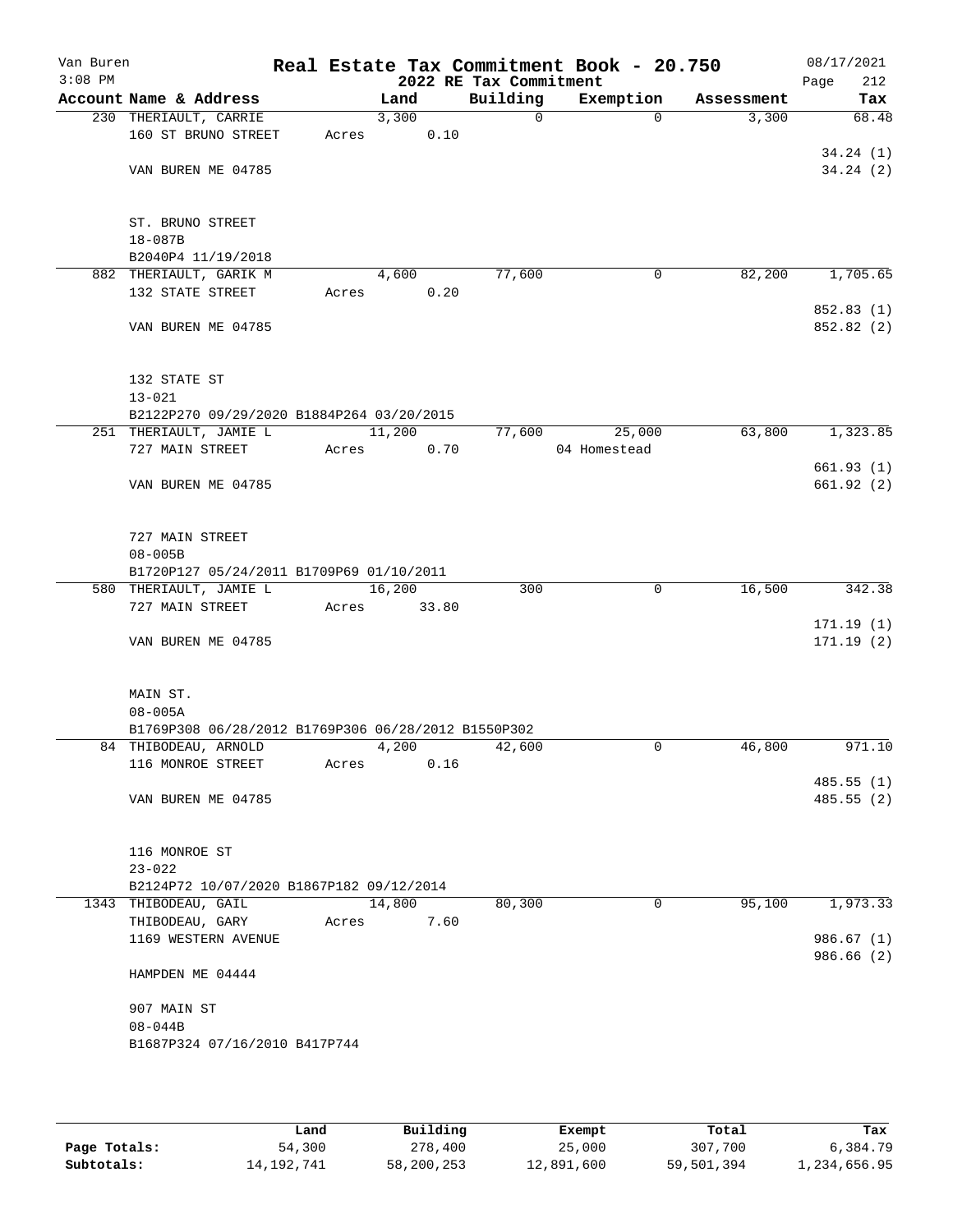| Van Buren<br>$3:08$ PM |                          |       |        |      |                                    | Real Estate Tax Commitment Book - 20.750 |            | 08/17/2021         |
|------------------------|--------------------------|-------|--------|------|------------------------------------|------------------------------------------|------------|--------------------|
|                        | Account Name & Address   |       | Land   |      | 2022 RE Tax Commitment<br>Building | Exemption                                | Assessment | 213<br>Page<br>Tax |
|                        | 1337 THIBODEAU, GISELE   |       | 8,100  |      | 59,000                             | 25,000                                   | 42,100     | 873.58             |
|                        | 464 MAIN STREET          | Acres |        | 0.60 |                                    | 04 Homestead                             |            |                    |
|                        |                          |       |        |      |                                    |                                          |            | 436.79 (1)         |
|                        | VAN BUREN ME 04785       |       |        |      |                                    |                                          |            | 436.79 (2)         |
|                        |                          |       |        |      |                                    |                                          |            |                    |
|                        |                          |       |        |      |                                    |                                          |            |                    |
|                        | 464 MAIN ST              |       |        |      |                                    |                                          |            |                    |
|                        | $22 - 016A$<br>B705P50   |       |        |      |                                    |                                          |            |                    |
|                        | 1338 THIBODEAU, JAMES A  |       | 10,600 |      | 116,500                            | 25,000                                   | 102,100    | 2,118.58           |
|                        | THIBODEAU, BARBARA S     | Acres |        | 1.05 |                                    | 04 Homestead                             |            |                    |
|                        | 148 VIOLETTE STREET      |       |        |      |                                    |                                          |            | 1,059.29(1)        |
|                        |                          |       |        |      |                                    |                                          |            | 1,059.29(2)        |
|                        | VAN BUREN ME 04785       |       |        |      |                                    |                                          |            |                    |
|                        | 148 VIOLETTE ST          |       |        |      |                                    |                                          |            |                    |
|                        | $16 - 068$               |       |        |      |                                    |                                          |            |                    |
|                        | B1266P256                |       |        |      |                                    |                                          |            |                    |
|                        | 1340 THIBODEAU, NORMAN L |       | 3,900  |      | 60,700                             | 31,000                                   | 33,600     | 697.20             |
|                        | 138 HILLSIDE STREET      | Acres |        | 0.14 |                                    | 04 Homestead                             |            |                    |
|                        |                          |       |        |      |                                    | 02 Veteran                               |            | 348.60(1)          |
|                        | VAN BUREN ME 04785       |       |        |      |                                    |                                          |            | 348.60(2)          |
|                        |                          |       |        |      |                                    |                                          |            |                    |
|                        | 138 HILLSIDE ST          |       |        |      |                                    |                                          |            |                    |
|                        | $23 - 082$               |       |        |      |                                    |                                          |            |                    |
|                        | B402P356                 |       |        |      |                                    |                                          |            |                    |
|                        | 594 THIBODEAU, NORMAN M  |       | 3,000  |      | 21,600                             | 24,600                                   | 0          | 0.00               |
|                        | THIBODEAU, THOMAS O      | Acres |        | 0.08 |                                    | 04 Homestead                             |            |                    |
|                        | 101 ROSSIGNOL DRIVE      |       |        |      |                                    |                                          |            |                    |
|                        |                          |       |        |      |                                    |                                          |            |                    |
|                        | VAN BUREN ME 04785       |       |        |      |                                    |                                          |            |                    |
|                        | 101 ROSSIGNOL DR         |       |        |      |                                    |                                          |            |                    |
|                        | $14 - 130$               |       |        |      |                                    |                                          |            |                    |
|                        | B2012P71 04/10/2018      |       |        |      |                                    |                                          |            |                    |
|                        | 1344 THIVIERGE, GARY J   |       | 8,700  |      | 0                                  | 0                                        | 8,700      | 180.53             |
|                        | THIVIERGE, BERNADETTE    | Acres |        | 3.00 |                                    |                                          |            |                    |
|                        | PO BOX 472               |       |        |      |                                    |                                          |            | 90.27(1)           |
|                        |                          |       |        |      |                                    |                                          |            | 90.26(2)           |
|                        | VAN BUREN ME 04785       |       |        |      |                                    |                                          |            |                    |
|                        | LAKE RD                  |       |        |      |                                    |                                          |            |                    |
|                        | $02 - 020B$              |       |        |      |                                    |                                          |            |                    |
|                        | B799P224                 |       |        |      |                                    |                                          |            |                    |
|                        | 1346 THIVIERGE, GARY J   |       | 5,500  |      | 49,300                             | 25,000                                   | 29,800     | 618.35             |
|                        | THIVIERGE, BERNADETTE    | Acres |        | 0.27 |                                    | 04 Homestead                             |            |                    |
|                        | PO BOX 472               |       |        |      |                                    |                                          |            | 309.18(1)          |
|                        |                          |       |        |      |                                    |                                          |            | 309.17(2)          |
|                        | VAN BUREN ME 04785       |       |        |      |                                    |                                          |            |                    |
|                        | 207 CHAMPLAIN ST         |       |        |      |                                    |                                          |            |                    |
|                        | $19 - 051$               |       |        |      |                                    |                                          |            |                    |
|                        |                          |       |        |      |                                    |                                          |            |                    |
|                        |                          |       |        |      |                                    |                                          |            |                    |

|              | Land         | Building   | Exempt     | Total      | Tax          |
|--------------|--------------|------------|------------|------------|--------------|
| Page Totals: | 39,800       | 307,100    | 130,600    | 216,300    | 4,488.24     |
| Subtotals:   | 14, 232, 541 | 58,507,353 | 13,022,200 | 59,717,694 | l,239,145.19 |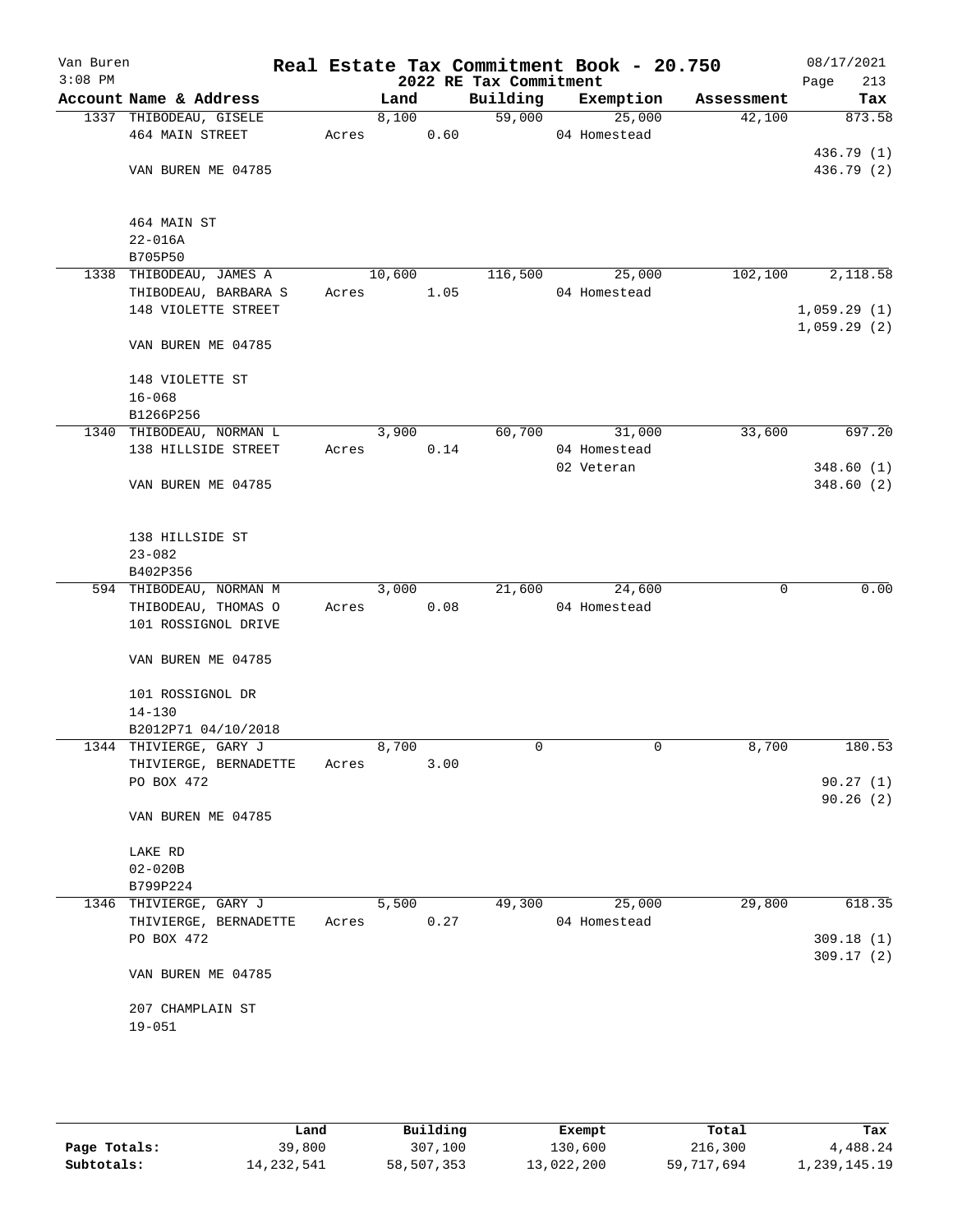| Van Buren<br>$3:08$ PM |                          |       |        | 2022 RE Tax Commitment | Real Estate Tax Commitment Book - 20.750 |            | 08/17/2021<br>214<br>Page |
|------------------------|--------------------------|-------|--------|------------------------|------------------------------------------|------------|---------------------------|
|                        | Account Name & Address   |       | Land   | Building               | Exemption                                | Assessment | Tax                       |
|                        | 1393 THOMPSON, SAMUEL    |       | 5,900  | 48,800                 | 0                                        | 54,700     | 1,135.03                  |
|                        | 335 MAIN STREET          | Acres | 0.32   |                        |                                          |            |                           |
|                        |                          |       |        |                        |                                          |            | 567.52(1)                 |
|                        | VAN BUREN ME 04785       |       |        |                        |                                          |            | 567.51(2)                 |
|                        |                          |       |        |                        |                                          |            |                           |
|                        | 335 MAIN ST              |       |        |                        |                                          |            |                           |
|                        | $20 - 056$               |       |        |                        |                                          |            |                           |
|                        | B2153P202 03/30/2021     |       |        |                        |                                          |            |                           |
|                        | 1349 TILLEY, FRANKLIN D  |       | 12,500 | 80,700                 | 31,000                                   | 62,200     | 1,290.65                  |
|                        | TILLEY, LORETTE          | Acres | 1.12   |                        | 04 Homestead                             |            |                           |
|                        | 4540 W TUMACACORI DRIVE  |       |        |                        | 02 Veteran                               |            | 645.33(1)<br>645.32 (2)   |
|                        | AMADO AZ 85645           |       |        |                        |                                          |            |                           |
|                        | 1172 MAIN ST             |       |        |                        |                                          |            |                           |
|                        | $09 - 023B$              |       |        |                        |                                          |            |                           |
|                        | B1332P18                 |       |        |                        |                                          |            |                           |
|                        | 1351 TILLEY, TRACEY      |       | 87,500 | 0                      | 0                                        | 87,500     | 1,815.63                  |
|                        | GRAY, ROBYN LYNNE        | Acres | 295.00 |                        |                                          |            |                           |
|                        | 4540 W TUMACACORI DRIVE  |       |        |                        |                                          |            | 907.82(1)                 |
|                        | AMADO AZ 85645           |       |        |                        |                                          |            | 907.81(2)                 |
|                        | RR 1                     |       |        |                        |                                          |            |                           |
|                        | $09 - 018$               |       |        |                        |                                          |            |                           |
|                        | B2034P38 10/05/2018      |       |        |                        |                                          |            |                           |
|                        | 1352 TILLEY, TRACEY LISA |       | 13,600 | $\Omega$               | $\mathbf 0$                              | 13,600     | 282.20                    |
|                        | GRAY, ROBYN LYNNE        | Acres | 20.00  |                        |                                          |            |                           |
|                        | 4540 W TUMACACORI DRIVE  |       |        |                        |                                          |            | 141.10(1)                 |
|                        | AMADO AZ 85645           |       |        |                        |                                          |            | 141.10(2)                 |
|                        | RR 1                     |       |        |                        |                                          |            |                           |
|                        | $09 - 042$               |       |        |                        |                                          |            |                           |
|                        | B2034P38 10/05/2018      |       |        |                        |                                          |            |                           |
|                        | 1419 TMC OF MAINE, LLC   |       | 4,100  | 37,600                 | 0                                        | 41,700     | 865.28                    |
|                        | PO BOX 340               | Acres | 0.15   |                        |                                          |            |                           |
|                        |                          |       |        |                        |                                          |            | 432.64 (1)                |
|                        | CARIBOU ME 04736         |       |        |                        |                                          |            | 432.64 (2)                |
|                        | 107 PINE ST              |       |        |                        |                                          |            |                           |
|                        | $14 - 051$               |       |        |                        |                                          |            |                           |
|                        | B1965P262 02/15/2017     |       |        |                        |                                          |            |                           |
|                        | 878 TMC OF MAINE, LLC    |       | 5,600  | 36,000                 | 0                                        | 41,600     | 863.20                    |
|                        | PO BOX 340               | Acres | 0.28   |                        |                                          |            |                           |
|                        |                          |       |        |                        |                                          |            | 431.60(1)                 |
|                        | CARIBOU ME 04736         |       |        |                        |                                          |            | 431.60 (2)                |
|                        | 567 MAIN ST              |       |        |                        |                                          |            |                           |
|                        | $23 - 096$               |       |        |                        |                                          |            |                           |
|                        | B1832P106 10/18/2013     |       |        |                        |                                          |            |                           |
|                        |                          |       |        |                        |                                          |            |                           |

|              | Land       | Building   | Exempt     | Total      | Tax          |
|--------------|------------|------------|------------|------------|--------------|
| Page Totals: | 129,200    | 203,100    | 31,000     | 301,300    | 6,251.99     |
| Subtotals:   | 14,361,741 | 58,710,453 | 13,053,200 | 60,018,994 | 1,245,397.18 |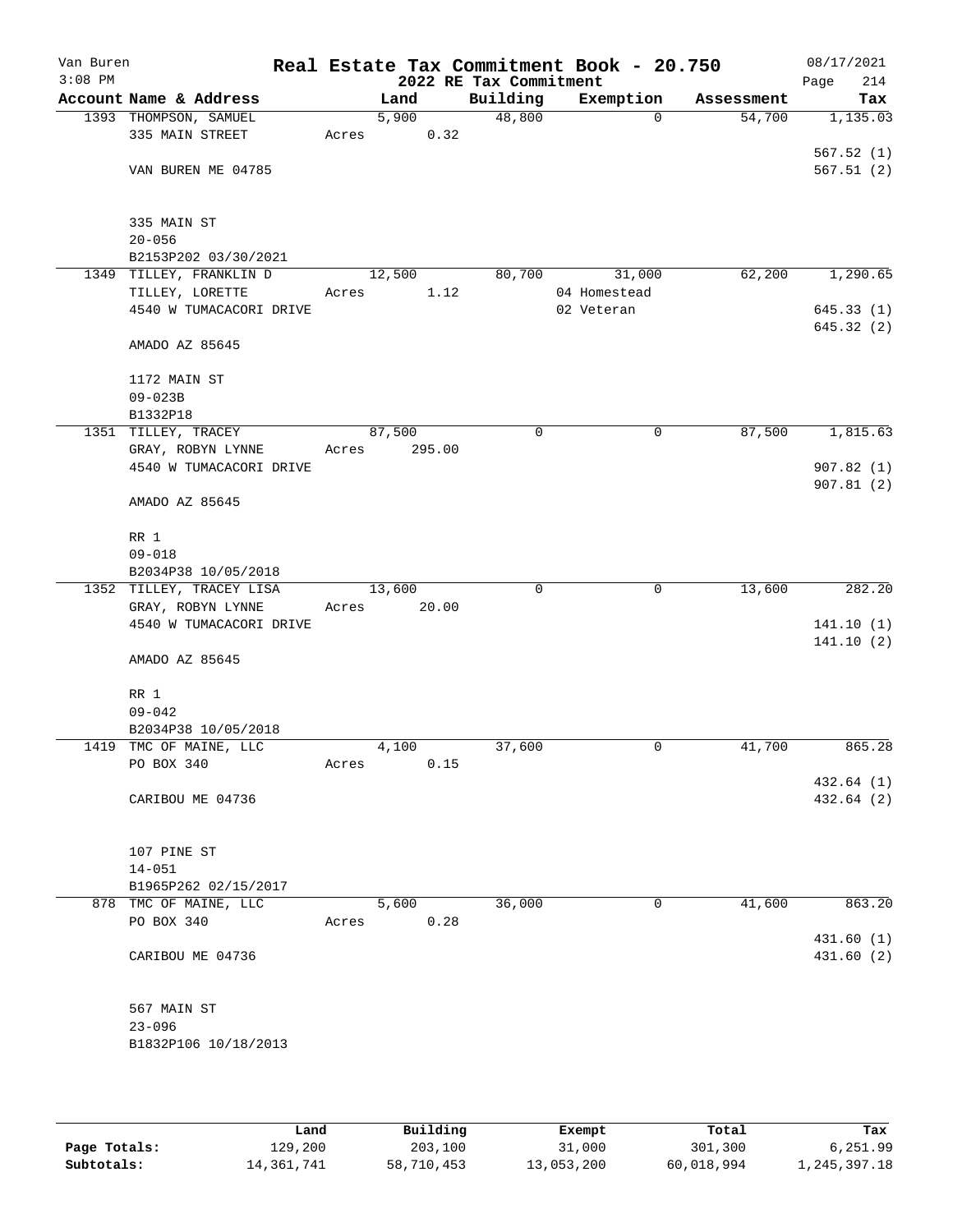| Van Buren<br>$3:08$ PM |                           |       |         | 2022 RE Tax Commitment | Real Estate Tax Commitment Book - 20.750 |            | 08/17/2021<br>215<br>Page |
|------------------------|---------------------------|-------|---------|------------------------|------------------------------------------|------------|---------------------------|
|                        | Account Name & Address    |       | Land    | Building               | Exemption                                | Assessment | Tax                       |
|                        | 257 TRACY, SUSAN          |       | 4,700   | 24,300                 | 25,000                                   | 4,000      | 83.00                     |
|                        | 144 PINE STREET           | Acres | 0.20    |                        | 04 Homestead                             |            |                           |
|                        |                           |       |         |                        |                                          |            | 41.50(1)                  |
|                        | VAN BUREN ME 04785        |       |         |                        |                                          |            | 41.50(2)                  |
|                        |                           |       |         |                        |                                          |            |                           |
|                        |                           |       |         |                        |                                          |            |                           |
|                        | 144 PINE ST               |       |         |                        |                                          |            |                           |
|                        | $14 - 061$                |       |         |                        |                                          |            |                           |
|                        | B1797P189 02/07/2013      |       |         |                        |                                          |            |                           |
|                        | 1017 TROEGER, CRAIG       |       | 50,000  | 900                    | 0                                        | 50,900     | 1,056.18                  |
|                        | TROEGER, NANCY            | Acres | 317.00  |                        |                                          |            |                           |
|                        | PO BOX 307                |       |         |                        |                                          |            | 528.09(1)                 |
|                        |                           |       |         |                        |                                          |            | 528.09(2)                 |
|                        | VAN BUREN ME 04785        |       |         |                        |                                          |            |                           |
|                        | OFF SETTLEMENT RD         |       |         |                        |                                          |            |                           |
|                        | $01 - 001$                |       |         |                        |                                          |            |                           |
|                        | B1776P344 08/13/2012      |       |         |                        |                                          |            |                           |
|                        | 1423 TROEGER, CRAIG       |       | 6,900   | 13,000                 | 0                                        | 19,900     | 412.93                    |
|                        | TROEGER, NANCY            | Acres | 0.75    |                        |                                          |            |                           |
|                        | PO BOX 307                |       |         |                        |                                          |            | 206.47(1)                 |
|                        |                           |       |         |                        |                                          |            | 206.46(2)                 |
|                        | VAN BUREN ME 04785        |       |         |                        |                                          |            |                           |
|                        |                           |       |         |                        |                                          |            |                           |
|                        | 240 MARQUIS RD            |       |         |                        |                                          |            |                           |
|                        | $02 - 005D$               |       |         |                        |                                          |            |                           |
|                        | B1727P21 07/05/2011       |       |         |                        |                                          |            |                           |
|                        | 1359 TROEGER, CRAIG       |       | 13,300  | $\Omega$               | $\mathbf 0$                              | 13,300     | 275.98                    |
|                        | TROEGER, NANCY            | Acres | 38.00   |                        |                                          |            |                           |
|                        | PO BOX 307                |       |         |                        |                                          |            | 137.99(1)                 |
|                        |                           |       |         |                        |                                          |            | 137.99(2)                 |
|                        | VAN BUREN ME 04785        |       |         |                        |                                          |            |                           |
|                        |                           |       |         |                        |                                          |            |                           |
|                        | MARQUIS RD<br>$02 - 005B$ |       |         |                        |                                          |            |                           |
|                        | B1678P198 05/11/2010      |       |         |                        |                                          |            |                           |
|                        | 1360 TROEGER, CRAIG R     |       | 102,100 | 67,700                 | 25,000                                   | 144,800    | 3,004.60                  |
|                        | PO BOX 307                | Acres | 618.00  |                        | 04 Homestead                             |            |                           |
|                        |                           |       |         |                        |                                          |            | 1,502.30(1)               |
|                        | VAN BUREN ME 04785        |       |         |                        |                                          |            | 1,502.30(2)               |
|                        |                           |       |         |                        |                                          |            |                           |
|                        |                           |       |         |                        |                                          |            |                           |
|                        | 323 SETTLEMENT RD         |       |         |                        |                                          |            |                           |
|                        | $01 - 008A$               |       |         |                        |                                          |            |                           |
|                        | B889P104 11/20/1992       |       |         |                        |                                          |            |                           |
|                        | 252 TRUE, VINCENT         |       | 6,100   | 14,300                 | $\mathbf 0$                              | 20,400     | 423.30                    |
|                        | PO BOX 856                |       |         |                        |                                          |            |                           |
|                        |                           |       |         |                        |                                          |            | 211.65(1)                 |
|                        | HOULTON ME 04730          |       |         |                        |                                          |            | 211.65(2)                 |
|                        |                           |       |         |                        |                                          |            |                           |
|                        | 348 MAIN ST               |       |         |                        |                                          |            |                           |
|                        | $20 - 064$                |       |         |                        |                                          |            |                           |
|                        | B2047P212 02/08/2019      |       |         |                        |                                          |            |                           |
|                        |                           |       |         |                        |                                          |            |                           |
|                        |                           |       |         |                        |                                          |            |                           |

|              | Land       | Building   | Exempt     | Total      | Tax          |
|--------------|------------|------------|------------|------------|--------------|
| Page Totals: | 183,100    | 120,200    | 50,000     | 253,300    | 5,255.99     |
| Subtotals:   | 14,544,841 | 58,830,653 | 13,103,200 | 60,272,294 | 1,250,653.17 |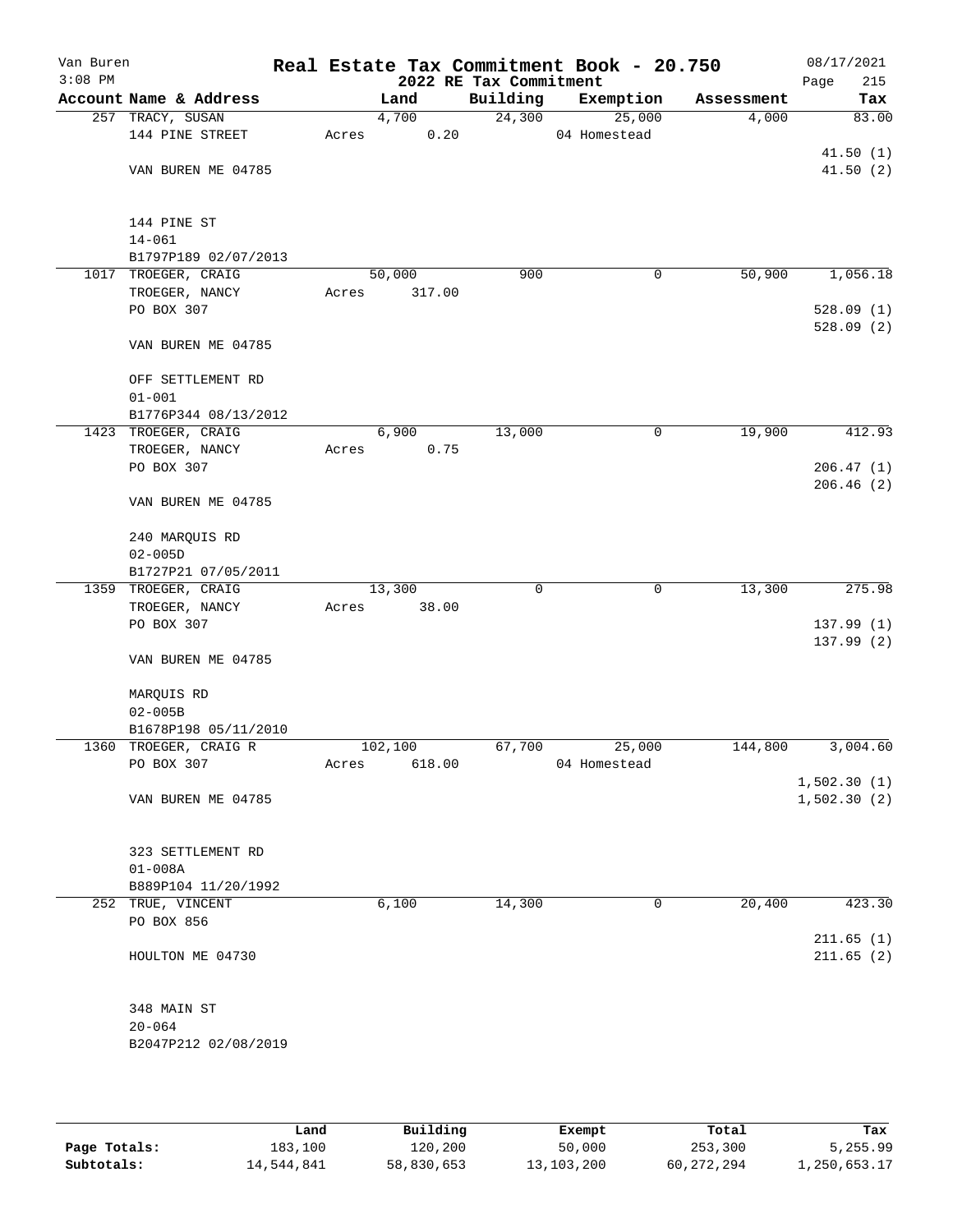| Van Buren |               |                                                    |       |        |      |                        | Real Estate Tax Commitment Book - 20.750 |                       |            | 08/17/2021  |
|-----------|---------------|----------------------------------------------------|-------|--------|------|------------------------|------------------------------------------|-----------------------|------------|-------------|
| $3:08$ PM |               |                                                    |       |        |      | 2022 RE Tax Commitment |                                          |                       |            | Page<br>216 |
|           |               | Account Name & Address                             |       | Land   |      |                        | Building Exemption                       |                       | Assessment | Tax         |
|           |               | 643 TUTOLO, JESSIE A                               |       | 8,100  |      |                        | 50,600                                   | 31,000                | 27,700     | 574.78      |
|           |               | 125 WILSON STREET                                  | Acres |        | 0.60 |                        | 04 Homestead                             |                       |            |             |
|           |               |                                                    |       |        |      |                        | Enlisted)                                | 03 Veteran (Non-Maine |            | 287.39(1)   |
|           |               | VAN BUREN ME 04785                                 |       |        |      |                        |                                          |                       |            | 287.39(2)   |
|           |               |                                                    |       |        |      |                        |                                          |                       |            |             |
|           | 125 WILSON ST |                                                    |       |        |      |                        |                                          |                       |            |             |
|           | $23 - 036$    |                                                    |       |        |      |                        |                                          |                       |            |             |
|           |               | B2016P61 05/24/2018                                |       |        |      |                        |                                          |                       |            |             |
|           |               | 1263 VAILLANCOURT HOLDINGS,                        |       | 7,800  |      | $\Omega$               |                                          | $\Omega$              | 7,800      | 161.85      |
|           | LLC           | 525 MAIN STREET                                    | Acres |        | 0.55 |                        |                                          |                       |            |             |
|           |               |                                                    |       |        |      |                        |                                          |                       |            | 80.93(1)    |
|           |               | VAN BUREN ME 04785                                 |       |        |      |                        |                                          |                       |            | 80.92(2)    |
|           |               |                                                    |       |        |      |                        |                                          |                       |            |             |
|           | MAIN ST       |                                                    |       |        |      |                        |                                          |                       |            |             |
|           | $22 - 004$    |                                                    |       |        |      |                        |                                          |                       |            |             |
|           |               | B1743P320 12/02/2011 B1662P128 11/30/2009 B668P286 |       |        |      |                        |                                          |                       |            |             |
|           |               | 591 VAILLANCOURT HOLDINGS,                         |       | 12,700 |      | 74,600                 |                                          | 0                     | 87,300     | 1,811.48    |
|           | <b>LLC</b>    |                                                    |       |        |      |                        |                                          |                       |            |             |
|           | INSPECTION    | DBA: VAILLANCOURT                                  | Acres |        | 1.49 |                        |                                          |                       |            |             |
|           |               | 525 MAIN STREET                                    |       |        |      |                        |                                          |                       |            | 905.74(1)   |
|           |               |                                                    |       |        |      |                        |                                          |                       |            | 905.74(2)   |
|           |               | VAN BUREN ME 04785                                 |       |        |      |                        |                                          |                       |            |             |
|           |               |                                                    |       |        |      |                        |                                          |                       |            |             |
|           | 135 FERRY ST  |                                                    |       |        |      |                        |                                          |                       |            |             |
|           | $18 - 049$    |                                                    |       |        |      |                        |                                          |                       |            |             |
|           |               | B1743P328 12/02/2011 B1384P51                      |       |        |      |                        |                                          |                       |            |             |
|           |               | 1386 VAILLANCOURT HOLDINGS,                        |       | 5,600  |      | 76,500                 |                                          | 0                     | 82,100     | 1,703.58    |
|           | <b>LLC</b>    | 525 MAIN STREET                                    | Acres | 1.36   |      |                        |                                          |                       |            |             |
|           |               |                                                    |       |        |      |                        |                                          |                       |            | 851.79 (1)  |
|           |               | VAN BUREN ME 04785                                 |       |        |      |                        |                                          |                       |            | 851.79 (2)  |
|           |               |                                                    |       |        |      |                        |                                          |                       |            |             |
|           |               | MAIN ST (KEEGAN)                                   |       |        |      |                        |                                          |                       |            |             |
|           | $22 - 005A$   |                                                    |       |        |      |                        |                                          |                       |            |             |
|           |               | B1743P330 11/30/2011 B1527P345                     |       |        |      |                        |                                          |                       |            |             |
|           | <b>LLC</b>    | 1363 VAILLANCOURT HOLDINGS,                        |       | 20,400 |      | 94,000                 |                                          | 0                     | 114,400    | 2,373.80    |
|           |               | 525 MAIN STREET                                    | Acres |        | 1.27 |                        |                                          |                       |            |             |
|           |               |                                                    |       |        |      |                        |                                          |                       |            | 1,186.90(1) |
|           |               | VAN BUREN ME 04785                                 |       |        |      |                        |                                          |                       |            | 1,186.90(2) |
|           | 525 MAIN ST   |                                                    |       |        |      |                        |                                          |                       |            |             |
|           | $23 - 114$    |                                                    |       |        |      |                        |                                          |                       |            |             |
|           |               |                                                    |       |        |      |                        |                                          |                       |            |             |

| B1743P314 12/02/2011 B1519P165 |  |
|--------------------------------|--|
|                                |  |

|              | Land       | Building   | Exempt     | Total      | Tax          |
|--------------|------------|------------|------------|------------|--------------|
| Page Totals: | 54,600     | 295,700    | 31,000     | 319,300    | 6.625.49     |
| Subtotals:   | 14,599,441 | 59,126,353 | 13,134,200 | 60,591,594 | 1,257,278.66 |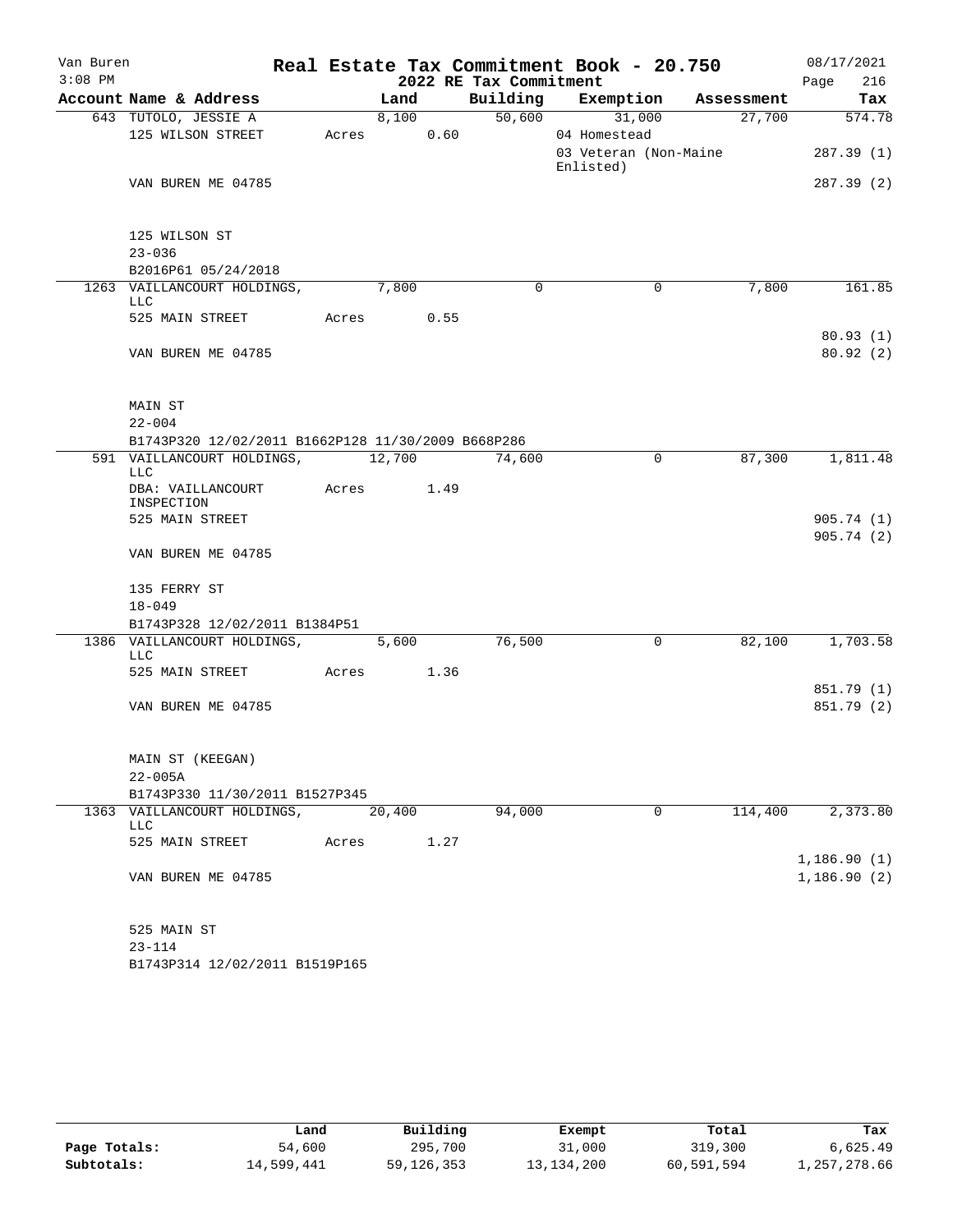| Van Buren |                                           |        |        |      |                        | Real Estate Tax Commitment Book - 20.750 |            | 08/17/2021             |          |
|-----------|-------------------------------------------|--------|--------|------|------------------------|------------------------------------------|------------|------------------------|----------|
| $3:08$ PM |                                           |        |        |      | 2022 RE Tax Commitment |                                          |            | Page                   | 217      |
|           | Account Name & Address                    |        | Land   |      | Building               | Exemption                                | Assessment |                        | Tax      |
|           | 1364 VAILLANCOURT HOLDINGS,<br><b>LLC</b> |        | 10,800 |      | 12,200                 | $\Omega$                                 | 23,000     |                        | 477.25   |
|           | 525 MAIN STREET                           | Acres  |        | 0.54 |                        |                                          |            | 238.63(1)              |          |
|           | VAN BUREN ME 04785                        |        |        |      |                        |                                          |            | 238.62 (2)             |          |
|           | 526 MAIN ST                               |        |        |      |                        |                                          |            |                        |          |
|           | $22 - 005$                                |        |        |      |                        |                                          |            |                        |          |
|           | B1743P318 12/02/2011 B1519P165            |        |        |      |                        |                                          |            |                        |          |
|           | 1371 VAILLANCOURT HOLDINGS,<br>LLC        |        | 10,700 |      | $\Omega$               | 0                                        | 10,700     |                        | 222.03   |
|           | 525 MAIN STREET                           | Acres  |        | 1.20 |                        |                                          |            | 111.02(1)              |          |
|           | VAN BUREN ME 04785                        |        |        |      |                        |                                          |            | 111.01(2)              |          |
|           | 110 CHURCH ST                             |        |        |      |                        |                                          |            |                        |          |
|           | $23 - 110A$                               |        |        |      |                        |                                          |            |                        |          |
|           | B1743P325 12/02/2011                      |        |        |      |                        |                                          |            |                        |          |
|           | 1372 VAILLANCOURT HOLDINGS,<br><b>LLC</b> | 10,300 |        |      | 93,400                 | 0                                        | 103,700    |                        | 2,151.78 |
|           | 525 MAIN STREET                           | Acres  |        | 0.96 |                        |                                          |            | 1,075.89(1)            |          |
|           | VAN BUREN ME 04785                        |        |        |      |                        |                                          |            | 1,075.89(2)            |          |
|           | 110 CHURCH ST                             |        |        |      |                        |                                          |            |                        |          |
|           | $23 - 107$                                |        |        |      |                        |                                          |            |                        |          |
|           | B1743P325 12/02/2011 B786P208             |        |        |      |                        |                                          |            |                        |          |
|           | 588 VAILLANCOURT LIVING<br>TRUST          |        | 17,300 |      | $\mathbf 0$            | 0                                        | 17,300     |                        | 358.98   |
|           | PO BOX 10                                 | Acres  |        | 7.79 |                        |                                          |            |                        |          |
|           | VAN BUREN ME 04785                        |        |        |      |                        |                                          |            | 179.49(1)<br>179.49(2) |          |
|           |                                           |        |        |      |                        |                                          |            |                        |          |
|           | STATE ST                                  |        |        |      |                        |                                          |            |                        |          |
|           | $03 - 012G$                               |        |        |      |                        |                                          |            |                        |          |
|           | B1932P216 05/09/2016                      |        |        |      |                        |                                          |            |                        |          |
| 1049      | VAILLANCOURT LIVING<br>TRUST              |        | 7,400  |      | 3,100                  | $\mathbf 0$                              | 10,500     |                        | 217.88   |
|           | VAILLANCOURT, GARY J &<br>DIANE M         | Acres  |        | 0.50 |                        |                                          |            |                        |          |
|           | PO BOX 10                                 |        |        |      |                        |                                          |            | 108.94(1)              |          |
|           | VAN BUREN ME 04785                        |        |        |      |                        |                                          |            | 108.94(2)              |          |
|           | 203 STATE ST.                             |        |        |      |                        |                                          |            |                        |          |
|           | 12A-012A                                  |        |        |      |                        |                                          |            |                        |          |
|           | B1762P36 05/14/2012 B1408P39              |        |        |      |                        |                                          |            |                        |          |

|              | Land       | Building     | Exempt       | Total      | Tax          |
|--------------|------------|--------------|--------------|------------|--------------|
| Page Totals: | 56,500     | 108,700      |              | 165,200    | 3,427.92     |
| Subtotals:   | 14,655,941 | 59, 235, 053 | 13, 134, 200 | 60,756,794 | 1,260,706.58 |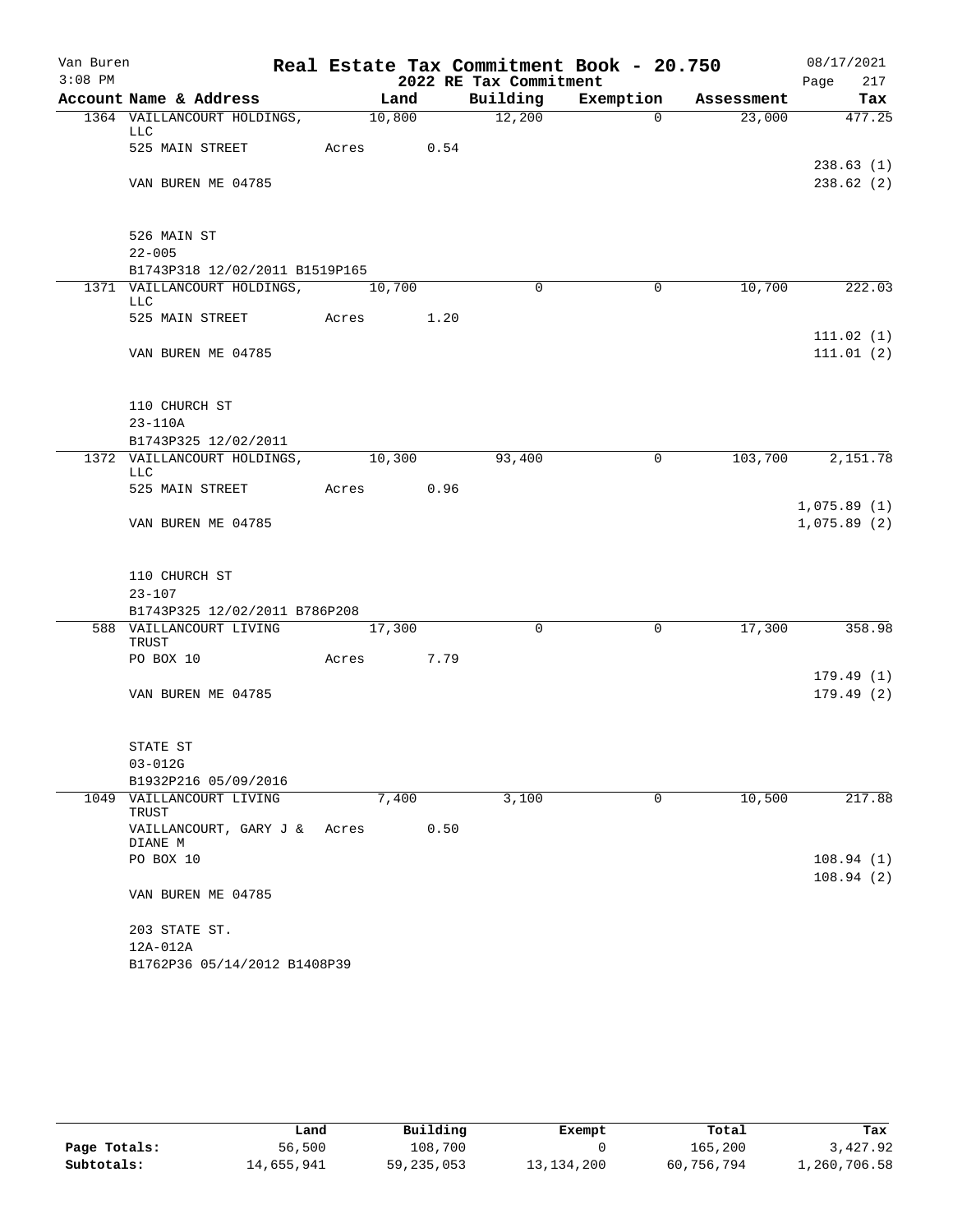| Van Buren                  |                                                         |                      |       |        |                         |                                    | Real Estate Tax Commitment Book - 20.750 |                       | 08/17/2021               |
|----------------------------|---------------------------------------------------------|----------------------|-------|--------|-------------------------|------------------------------------|------------------------------------------|-----------------------|--------------------------|
| $3:08$ PM                  | Account Name & Address                                  |                      |       | Land   |                         | 2022 RE Tax Commitment<br>Building | Exemption                                | Assessment            | 218<br>Page<br>Tax       |
|                            | 1119 VAILLANCOURT LIVING<br>TRUST DATED JUNE 8,         |                      |       | 10,500 |                         | 61,200                             | $\mathbf 0$                              | 71,700                | 1,487.78                 |
|                            | 2011<br>PO BOX 10                                       |                      | Acres |        | 1.03                    |                                    |                                          |                       |                          |
|                            | VAN BUREN ME 04785                                      |                      |       |        |                         |                                    |                                          |                       | 743.89(1)<br>743.89(2)   |
|                            | 117 VIOLETTE ST                                         |                      |       |        |                         |                                    |                                          |                       |                          |
|                            | $16 - 078$<br>B2094P92 02/14/2020                       |                      |       |        |                         |                                    |                                          |                       |                          |
|                            | 1603 VAILLANCOURT LIVING<br>TRUST DATED JUNE 8,<br>2011 |                      |       | 500    |                         | 0                                  | 0                                        | 500                   | 10.38                    |
|                            | PO BOX 10                                               |                      | Acres |        | 1.45                    |                                    |                                          |                       |                          |
|                            | VAN BUREN ME 04785                                      |                      |       |        |                         |                                    |                                          |                       | 5.19(1)<br>5.19(2)       |
|                            | RR 1                                                    |                      |       |        |                         |                                    |                                          |                       |                          |
|                            | $08 - 001B$<br>B2117P342 09/08/2020                     |                      |       |        |                         |                                    |                                          |                       |                          |
|                            | 181 VAILLANCOURT, GARY                                  |                      |       | 4,500  |                         | 47,700                             | 0                                        | 52,200                | 1,083.15                 |
|                            | VAILLANCOURT, DIANE<br>PO BOX 10                        |                      | Acres |        | 0.18                    |                                    |                                          |                       | 541.58(1)<br>541.57(2)   |
|                            | VAN BUREN ME 04785                                      |                      |       |        |                         |                                    |                                          |                       |                          |
|                            | 106 HILLSIDE ST<br>$23 - 094$                           |                      |       |        |                         |                                    |                                          |                       |                          |
|                            | B1897P323 07/06/2015                                    |                      |       |        |                         |                                    |                                          |                       |                          |
|                            | 193 VAILLANCOURT, GARY<br>VAILLANCOURT, DIANE           |                      | Acres | 6,300  | 0.36                    | $\Omega$                           | 0                                        | 6,300                 | 130.73                   |
|                            | PO BOX 10                                               |                      |       |        |                         |                                    |                                          |                       | 65.37(1)<br>65.36(2)     |
|                            | VAN BUREN ME 04785                                      |                      |       |        |                         |                                    |                                          |                       |                          |
|                            | 159 STATE ST<br>$12A - 008$                             |                      |       |        |                         |                                    |                                          |                       |                          |
|                            | B1941P335 07/22/2016                                    |                      |       |        |                         |                                    |                                          |                       |                          |
|                            | 1599 VAILLANCOURT, GARY J                               |                      |       | 10,100 |                         | $\mathbf 0$                        | $\mathbf 0$                              | 10,100                | 209.58                   |
|                            | VAILLANCOURT, DIANE M<br>PO BOX 10                      |                      | Acres |        | 3.08                    |                                    |                                          |                       | 104.79(1)                |
|                            | VAN BUREN ME 04785                                      |                      |       |        |                         |                                    |                                          |                       | 104.79(2)                |
|                            | MONROE STREET                                           |                      |       |        |                         |                                    |                                          |                       |                          |
|                            | $23 - 119A$                                             |                      |       |        |                         |                                    |                                          |                       |                          |
|                            | B1967P1 03/01/2017 B1743P309 12/02/2011                 |                      |       |        |                         |                                    |                                          |                       |                          |
|                            | 1378 VAILLANCOURT, LARRY J                              |                      |       | 5,300  |                         | 87,200                             | 25,000                                   | 67,500                | 1,400.63                 |
|                            | VAILLANCOURT, ENOLA G<br>118 ROOSEVELT AVENUE           |                      | Acres |        | 0.25                    |                                    | 04 Homestead                             |                       | 700.32(1)<br>700.31(2)   |
|                            | VAN BUREN ME 04785                                      |                      |       |        |                         |                                    |                                          |                       |                          |
|                            | 118 ROOSEVELT AVE<br>$14 - 134$                         |                      |       |        |                         |                                    |                                          |                       |                          |
|                            | B711P255                                                |                      |       |        |                         |                                    |                                          |                       |                          |
|                            |                                                         | Land                 |       |        | Building                |                                    | Exempt                                   | Total                 | Tax                      |
| Page Totals:<br>Subtotals: |                                                         | 37,200<br>14,693,141 |       |        | 196,100<br>59, 431, 153 |                                    | 25,000<br>13, 159, 200                   | 208,300<br>60,965,094 | 4,322.25<br>1,265,028.83 |
|                            |                                                         |                      |       |        |                         |                                    |                                          |                       |                          |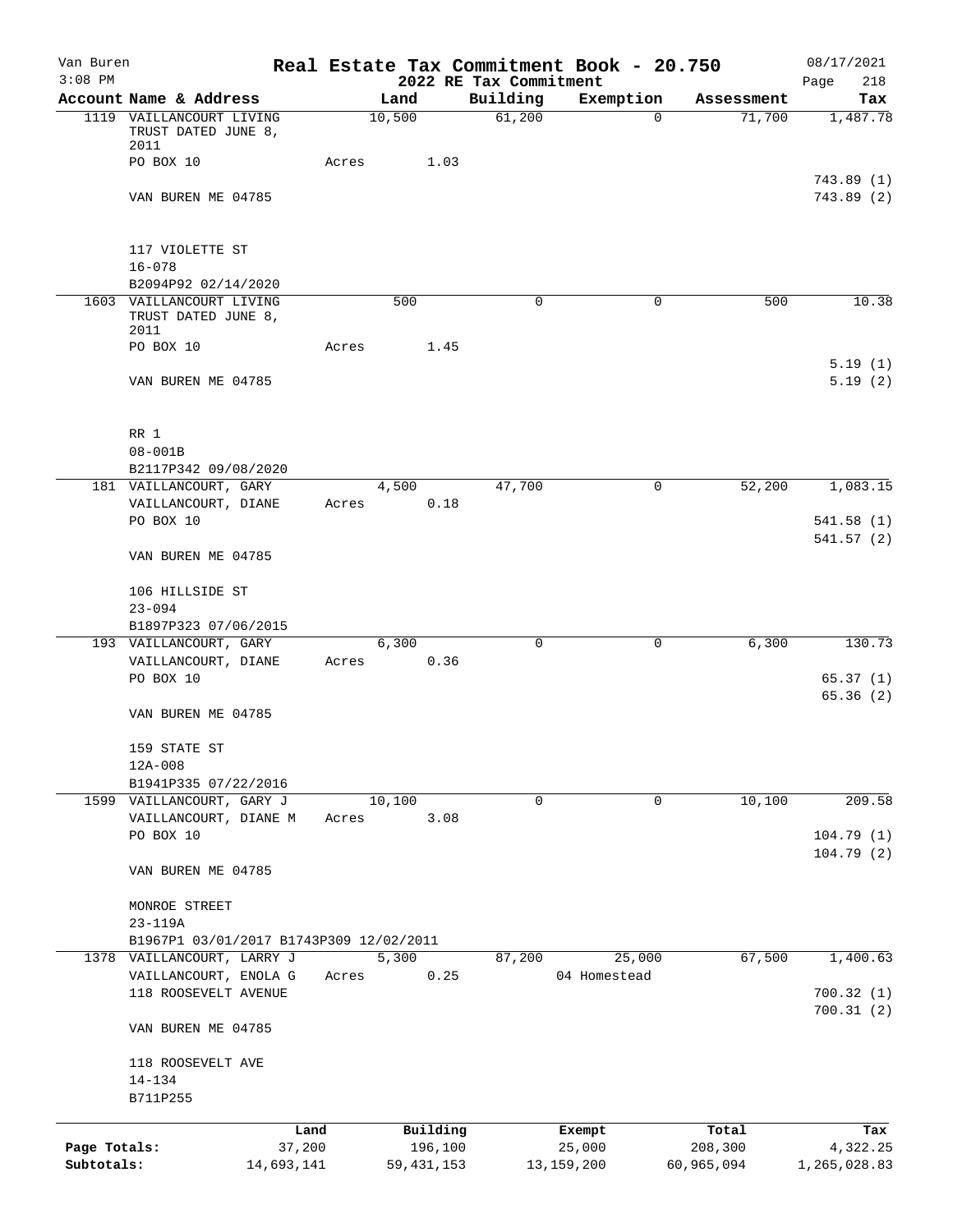| Van Buren    |                                                                   |                 |            |                        | Real Estate Tax Commitment Book - 20.750 |            | 08/17/2021                   |
|--------------|-------------------------------------------------------------------|-----------------|------------|------------------------|------------------------------------------|------------|------------------------------|
| $3:08$ PM    |                                                                   |                 |            | 2022 RE Tax Commitment |                                          |            | 219<br>Page                  |
|              | Account Name & Address                                            | Land            |            | Building               | Exemption                                | Assessment | Tax                          |
|              | 1381 VAILLANCOURT, PATRICK H<br>D/B/A VAILLANCOURT<br>LUMBER, INC | 6,400<br>Acres  | 0.32       | 38,000                 | $\Omega$                                 | 44,400     | 921.30                       |
|              | 7 MAIN STREET                                                     |                 |            |                        |                                          |            | 460.65(1)                    |
|              | VAN BUREN ME 04785                                                |                 |            |                        |                                          |            | 460.65(2)                    |
|              | 100 MAIN ST<br>$15 - 036$                                         |                 |            |                        |                                          |            |                              |
|              | B943P289                                                          |                 |            |                        |                                          |            |                              |
|              | 1387 VAILLANCOURT, PATRICK H                                      | 11,900          |            | 122,400                | 25,000                                   | 109,300    | 2,267.98                     |
|              | VAILLANCOURT, LISA M                                              | Acres           | 2.41       |                        | 04 Homestead                             |            |                              |
|              | 7 MAIN STREET                                                     |                 |            |                        |                                          |            | 1, 133.99(1)<br>1, 133.99(2) |
|              | VAN BUREN ME 04785                                                |                 |            |                        |                                          |            |                              |
|              | 7 MAIN ST                                                         |                 |            |                        |                                          |            |                              |
|              | $13 - 001$                                                        |                 |            |                        |                                          |            |                              |
|              | B1524P110                                                         |                 |            |                        |                                          |            |                              |
|              | 1377 VAILLANCOURT, PAUL J<br>119 VIOLETTE STREET                  | 10,500<br>Acres | 1.04       | 93,000                 | 25,000<br>04 Homestead                   | 78,500     | 1,628.88                     |
|              |                                                                   |                 |            |                        |                                          |            | 814.44 (1)                   |
|              | VAN BUREN ME 04785                                                |                 |            |                        |                                          |            | 814.44 (2)                   |
|              | 119 VIOLETTE ST                                                   |                 |            |                        |                                          |            |                              |
|              | $16 - 060$                                                        |                 |            |                        |                                          |            |                              |
|              | 5 VAILLANCOURT, TONY<br>112 MARIST COLLEGE<br>DRIVE               | 20,100<br>Acres | 5.37       | 91,100                 | 0                                        | 111,200    | 2,307.40                     |
|              |                                                                   |                 |            |                        |                                          |            | 1,153.70(1)                  |
|              | VAN BUREN ME 04785                                                |                 |            |                        |                                          |            | 1, 153.70(2)                 |
|              | 351 CHAMPLAIN ST                                                  |                 |            |                        |                                          |            |                              |
|              | $03 - 001B$                                                       |                 |            |                        |                                          |            |                              |
|              | B1802P345 04/01/2013                                              |                 |            |                        |                                          |            |                              |
|              | 194 VAILLANCOURT, TONY                                            | 10,400          |            | 157,900                | 25,000                                   | 143,300    | 2,973.48                     |
|              | 112 MARIST COLLEGE<br>DRIVE                                       | Acres           | 0.98       |                        | 04 Homestead                             |            |                              |
|              | VAN BUREN ME 04785                                                |                 |            |                        |                                          |            | 1,486.74(1)<br>1,486.74(2)   |
|              |                                                                   |                 |            |                        |                                          |            |                              |
|              | 112 MARIST COLLEGE DR<br>$12B-004$                                |                 |            |                        |                                          |            |                              |
|              | B1706P348 12/22/2010                                              |                 |            |                        |                                          |            |                              |
|              | 1406 VAILLANCOURT, TONY                                           | 10,100          |            | 0                      | $\mathbf 0$                              | 10,100     | 209.58                       |
|              | VAILLANCOURT, DIANE                                               | Acres           | 7.00       |                        |                                          |            |                              |
|              | 112 MARIST COLLEGE<br>DRIVE                                       |                 |            |                        |                                          |            | 104.79(1)                    |
|              | VAN BUREN ME 04785                                                |                 |            |                        |                                          |            | 104.79(2)                    |
|              | STATE ST                                                          |                 |            |                        |                                          |            |                              |
|              | $03 - 012C$                                                       |                 |            |                        |                                          |            |                              |
|              | B1697P93 09/28/2010                                               |                 |            |                        |                                          |            |                              |
|              | Land                                                              |                 | Building   |                        | Exempt                                   | Total      | Tax                          |
| Page Totals: | 69,400                                                            |                 | 502,400    |                        | 75,000                                   | 496,800    | 10,308.62                    |
| Subtotals:   | 14,762,541                                                        |                 | 59,933,553 |                        | 13, 234, 200                             | 61,461,894 | 1, 275, 337.45               |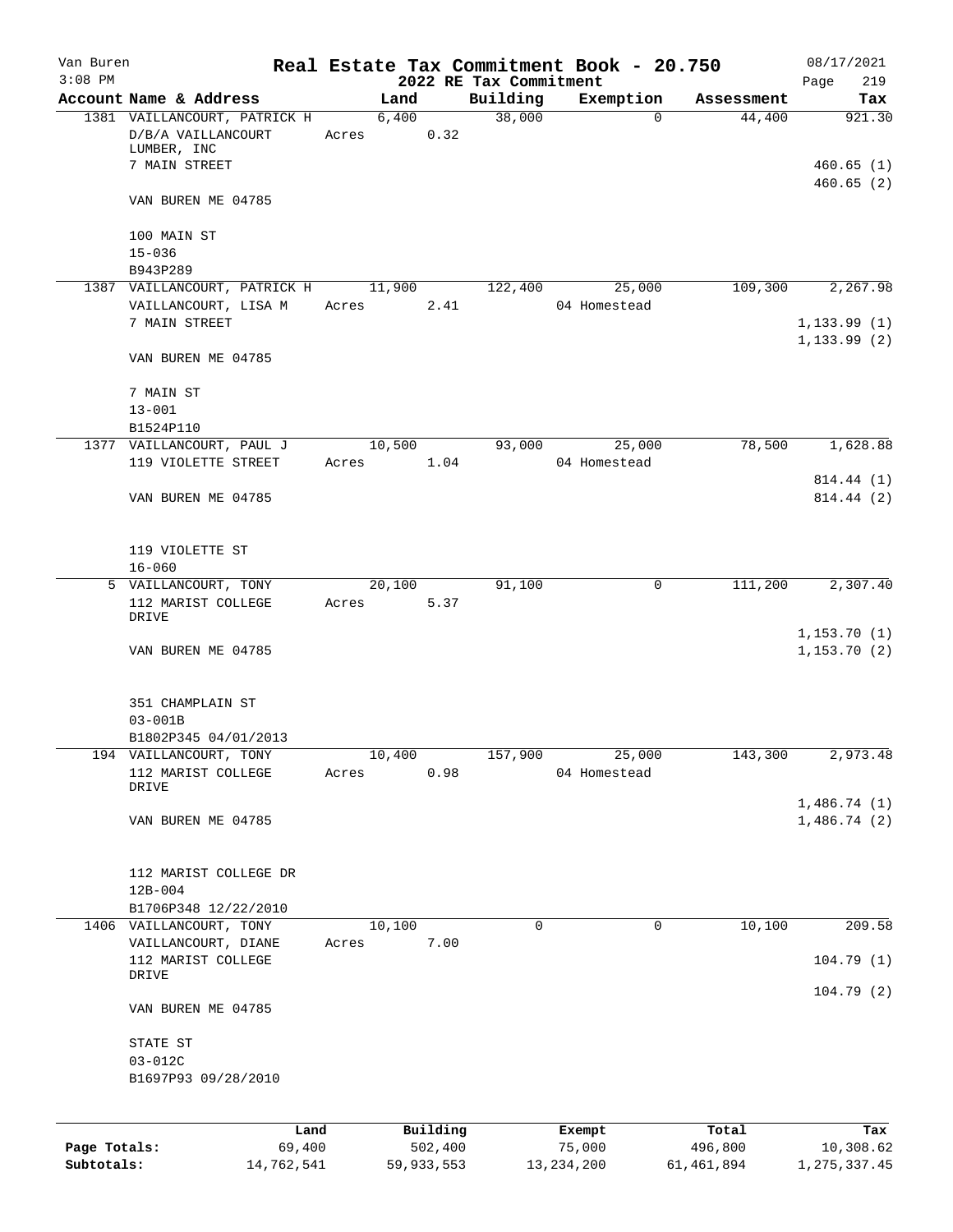| Van Buren    |                                                        |       |                |                         | Real Estate Tax Commitment Book - 20.750 |                     | 08/17/2021                 |
|--------------|--------------------------------------------------------|-------|----------------|-------------------------|------------------------------------------|---------------------|----------------------------|
| $3:08$ PM    |                                                        |       |                | 2022 RE Tax Commitment  |                                          |                     | 220<br>Page                |
|              | Account Name & Address<br>135 VAILLANCOUT LIVING       |       | Land<br>3,500  | Building<br>$\mathbf 0$ | Exemption<br>0                           | Assessment<br>3,500 | Tax<br>72.63               |
|              | TRUST<br>VAILLANCOURT, GARY J & Acres                  |       | 0.44           |                         |                                          |                     |                            |
|              | DIANE M                                                |       |                |                         |                                          |                     |                            |
|              | PO BOX 10                                              |       |                |                         |                                          |                     | 36.32(1)<br>36.31(2)       |
|              | VAN BUREN ME 04785                                     |       |                |                         |                                          |                     |                            |
|              | TRUMAN STREET                                          |       |                |                         |                                          |                     |                            |
|              | $12A-042A$<br>B1763P15 05/17/2012 B1608P289 08/13/2008 |       |                |                         |                                          |                     |                            |
|              | 1388 VAN BUREN ATV CLUB                                |       | $\mathbf 0$    | 5,100                   | $\mathbf 0$                              | 5,100               | 105.83                     |
|              | PO BOX 473                                             |       |                |                         |                                          |                     |                            |
|              |                                                        |       |                |                         |                                          |                     | 52.92(1)                   |
|              | VAN BUREN ME 04785                                     |       |                |                         |                                          |                     | 52.91(2)                   |
|              | UPLAND RD                                              |       |                |                         |                                          |                     |                            |
|              | 13-024B-T1                                             |       |                |                         |                                          |                     |                            |
|              | 97 VAN BUREN ECONOMIC                                  |       | 5,000          | 59,000                  | 0                                        | 64,000              | 1,328.00                   |
|              | DEVELOPMENT CORP<br>51 MAIN STREET STE 101             | Acres | 0.25           |                         |                                          |                     |                            |
|              |                                                        |       |                |                         |                                          |                     | 664.00(1)                  |
|              | VAN BUREN ME 04785                                     |       |                |                         |                                          |                     | 664.00(2)                  |
|              | 66 MAIN ST                                             |       |                |                         |                                          |                     |                            |
|              | $15 - 097$                                             |       |                |                         |                                          |                     |                            |
|              | B2073P327 09/04/2019                                   |       |                |                         |                                          |                     |                            |
|              | 1362 VAN BUREN HOUSING<br>AUTHORITY                    |       | 7,200          | 286,400                 | 0                                        | 293,600             | 6,092.20                   |
|              | 130 CHAMPLAIN STREET                                   | Acres | 0.47           |                         |                                          |                     |                            |
|              | VAN BUREN ME 04785                                     |       |                |                         |                                          |                     | 3,046.10(1)<br>3,046.10(2) |
|              | 128 ROOSEVELT AVE                                      |       |                |                         |                                          |                     |                            |
|              | $14 - 128$                                             |       |                |                         |                                          |                     |                            |
|              | B717P288                                               |       |                |                         |                                          |                     |                            |
| 1200         | VAN BUREN HYDROPONICS,                                 |       | 4,000          | 23,600                  | 25,000                                   | 2,600               | 53.95                      |
|              | <b>LLC</b><br>58 MAIN STREET STE 101                   | Acres | 0.20           |                         | 04 Homestead                             |                     |                            |
|              |                                                        |       |                |                         |                                          |                     | 26.98(1)                   |
|              | VAN BUREN ME 04785                                     |       |                |                         |                                          |                     | 26.97(2)                   |
|              | 58 MAIN ST                                             |       |                |                         |                                          |                     |                            |
|              | $15 - 101$                                             |       |                |                         |                                          |                     |                            |
|              | B1951P308 10/17/2016                                   |       |                |                         |                                          |                     |                            |
|              | 1179 VAN BUREN LIA DG LLC<br>14 MULBERRY STREET        | Acres | 20,300<br>1.22 | 560, 300                | $\mathbf 0$                              | 580,600             | 12,047.45                  |
|              | JERSEY CITY NJ 07305                                   |       |                |                         |                                          |                     | 6,023.73(1)<br>6,023.72(2) |
|              | 21 MAIN ST (RITE AID)<br>$13 - 008$                    |       |                |                         |                                          |                     |                            |
|              | B2131P228 11/12/2020 B1843P109 01/08/2014              |       |                |                         |                                          |                     |                            |
|              |                                                        | Land  | Building       |                         | Exempt                                   | Total               | Tax                        |
| Page Totals: | 40,000                                                 |       | 934,400        |                         | 25,000                                   | 949,400             | 19,700.06                  |

**Subtotals:** 14,802,541 60,867,953 13,259,200 62,411,294 1,295,037.51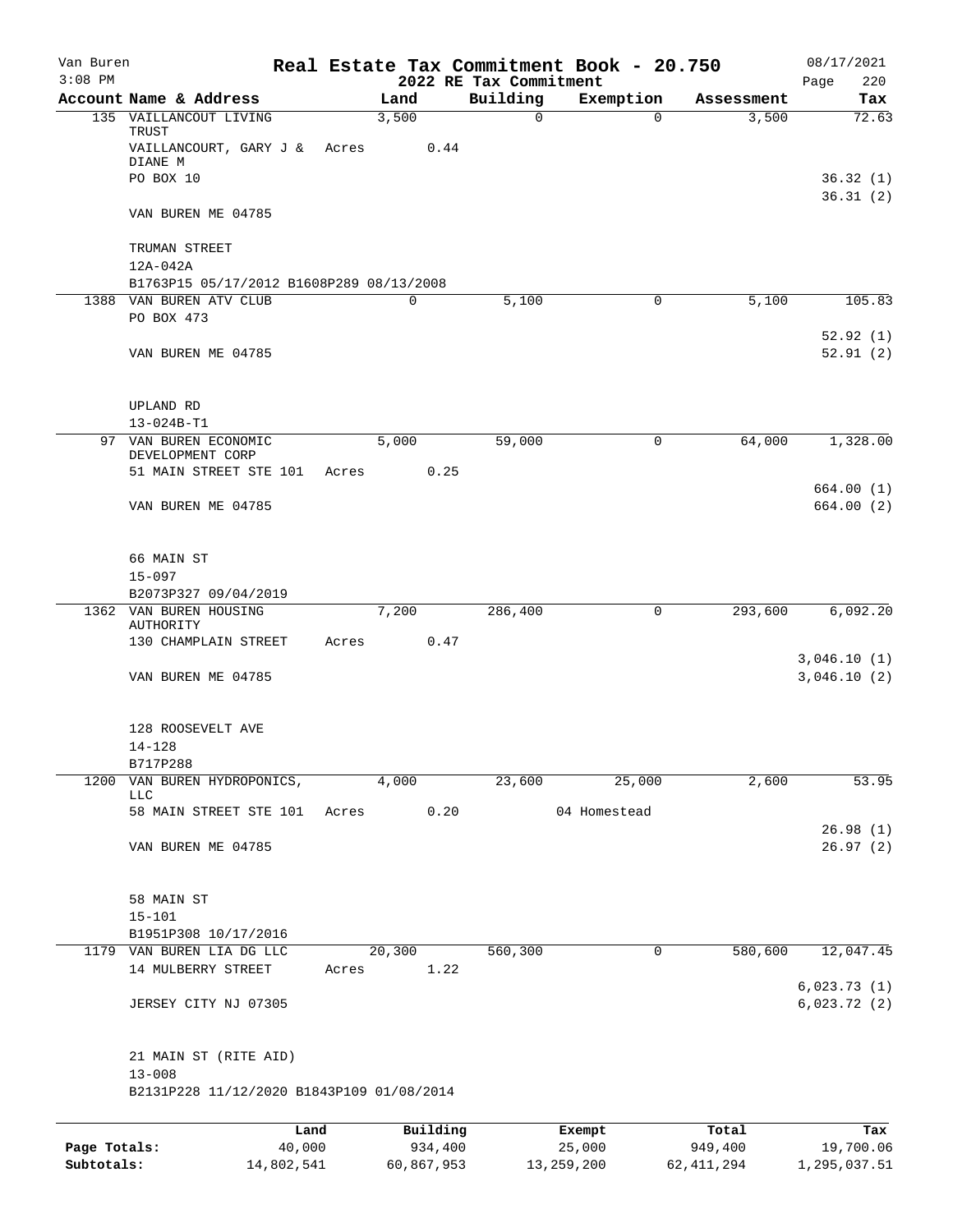| Van Buren<br>$3:08$ PM |                                    |       |        |      | 2022 RE Tax Commitment | Real Estate Tax Commitment Book - 20.750 |            | 08/17/2021<br>221<br>Page |
|------------------------|------------------------------------|-------|--------|------|------------------------|------------------------------------------|------------|---------------------------|
|                        | Account Name & Address             |       | Land   |      | Building               | Exemption                                | Assessment | Tax                       |
|                        | 1389 VARLEY, ELEANOR               |       | 3,000  |      |                        | 44,400<br>25,000                         | 22,400     | 464.80                    |
|                        | 68 MAIN STREET STE 101             | Acres |        | 0.15 |                        | 04 Homestead                             |            |                           |
|                        |                                    |       |        |      |                        |                                          |            | 232.40(1)                 |
|                        | VAN BUREN ME 04785                 |       |        |      |                        |                                          |            | 232.40(2)                 |
|                        | 68 MAIN ST                         |       |        |      |                        |                                          |            |                           |
|                        | $15 - 096$                         |       |        |      |                        |                                          |            |                           |
|                        | B1533P140                          |       |        |      |                        |                                          |            |                           |
|                        | 1056 VENELLA, JEFFREY L            |       | 5,900  |      | 58,000                 | 0                                        | 63,900     | 1,325.93                  |
|                        | 500 MAIN STREET                    | Acres |        | 0.32 |                        |                                          |            |                           |
|                        | VAN BUREN ME 04785                 |       |        |      |                        |                                          |            | 662.97(1)<br>662.96(2)    |
|                        |                                    |       |        |      |                        |                                          |            |                           |
|                        | 15 MAIN ST                         |       |        |      |                        |                                          |            |                           |
|                        | $13 - 004$<br>B1906P194 09/01/2015 |       |        |      |                        |                                          |            |                           |
|                        | 509 VENELLA, JEFFREY L             |       | 5,800  |      | 58,400                 | 0                                        | 64,200     | 1,332.15                  |
|                        | 500 MAIN STREET                    | Acres |        | 0.30 |                        |                                          |            |                           |
|                        |                                    |       |        |      |                        |                                          |            | 666.08(1)                 |
|                        | VAN BUREN ME 04785                 |       |        |      |                        |                                          |            | 666.07(2)                 |
|                        | 500 MAIN ST                        |       |        |      |                        |                                          |            |                           |
|                        | $22 - 008$                         |       |        |      |                        |                                          |            |                           |
|                        | B2083P23 11/19/2019                |       |        |      |                        |                                          |            |                           |
|                        | 1390 VICK, ARTHUR L                |       | 13,600 |      | 99,000                 | 25,000                                   | 87,600     | 1,817.70                  |
|                        | VICK, SANDRA J M                   | Acres |        | 4.00 |                        | 04 Homestead                             |            |                           |
|                        | 154 CASTONGUAY ROAD                |       |        |      |                        |                                          |            | 908.85(1)<br>908.85(2)    |
|                        | VAN BUREN ME 04785                 |       |        |      |                        |                                          |            |                           |
|                        | 154 CASTONGUAY RD                  |       |        |      |                        |                                          |            |                           |
|                        | $03 - 038$                         |       |        |      |                        |                                          |            |                           |
|                        | B775P190                           |       |        |      |                        |                                          |            |                           |
|                        | 1392 VIEL, JEANNINE                |       | 4,500  |      | 65,800                 | 25,000                                   | 45,300     | 939.98                    |
|                        | 116 VIOLETTE STREET                | Acres |        | 0.18 |                        | 04 Homestead                             |            |                           |
|                        | VAN BUREN ME 04785                 |       |        |      |                        |                                          |            | 469.99(1)<br>469.99(2)    |
|                        |                                    |       |        |      |                        |                                          |            |                           |
|                        | 116 VIOLETTE ST<br>$16 - 076$      |       |        |      |                        |                                          |            |                           |
|                        | B1137P88                           |       |        |      |                        |                                          |            |                           |
|                        | 1394 VIOLETTE, BRIAN               |       | 7,000  |      | 77,300                 | 25,000                                   | 59,300     | 1,230.48                  |
|                        | VIOLETTE, GRETCHEN                 | Acres |        | 0.45 |                        | 04 Homestead                             |            |                           |
|                        | 124 HARRISON STREET                |       |        |      |                        |                                          |            | 615.24(1)                 |
|                        | VAN BUREN ME 04785                 |       |        |      |                        |                                          |            | 615.24(2)                 |
|                        | 124 HARRISON ST                    |       |        |      |                        |                                          |            |                           |
|                        | $18 - 014$                         |       |        |      |                        |                                          |            |                           |
|                        | B1362P29                           |       |        |      |                        |                                          |            |                           |
|                        |                                    |       |        |      |                        |                                          |            |                           |
|                        |                                    |       |        |      |                        |                                          |            |                           |

|              | Land       | Building   | Exempt     | Total      | Tax          |
|--------------|------------|------------|------------|------------|--------------|
| Page Totals: | 39,800     | 402,900    | 100,000    | 342,700    | 7,111.04     |
| Subtotals:   | 14,842,341 | 61,270,853 | 13,359,200 | 62,753,994 | 1,302,148.55 |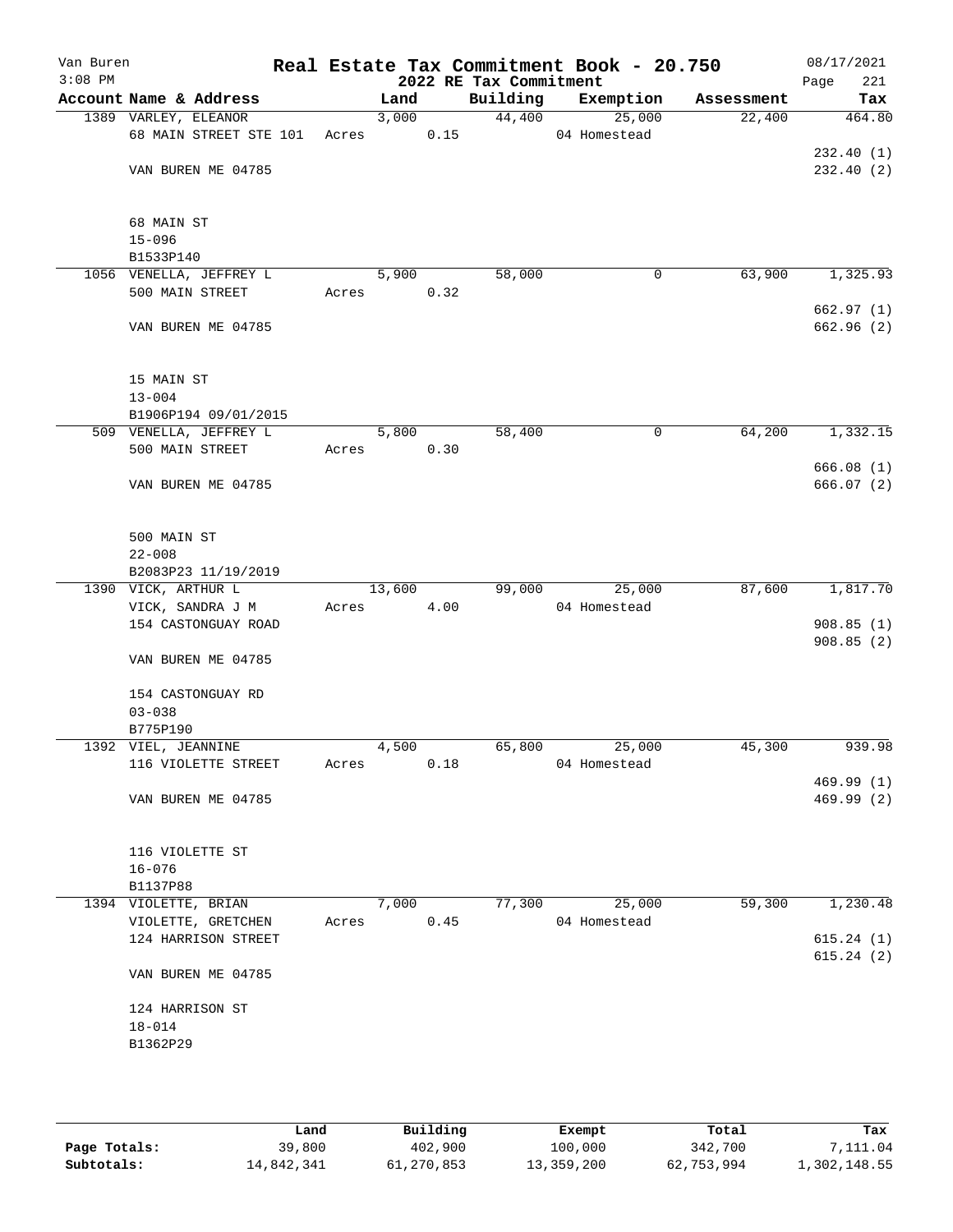| Van Buren<br>$3:08$ PM |                                     |       |               | 2022 RE Tax Commitment | Real Estate Tax Commitment Book - 20.750 |            | 08/17/2021<br>222<br>Page |
|------------------------|-------------------------------------|-------|---------------|------------------------|------------------------------------------|------------|---------------------------|
|                        | Account Name & Address              |       | Land          | Building               | Exemption                                | Assessment | Tax                       |
|                        | 1395 VIOLETTE, CLARENCE D           |       | 11,800        | 89,500                 | 25,000                                   | 76,300     | 1,583.23                  |
|                        | VIOLETTE, STELLA                    |       | 2.25<br>Acres |                        | 04 Homestead                             |            |                           |
|                        | PO BOX 136                          |       |               |                        |                                          |            | 791.62(1)                 |
|                        | VAN BUREN ME 04785                  |       |               |                        |                                          |            | 791.61(2)                 |
|                        | 221 CHAMPLAIN ST                    |       |               |                        |                                          |            |                           |
|                        | $19 - 054$                          |       |               |                        |                                          |            |                           |
|                        | B565P315<br>1397 VIOLETTE, DANIEL R |       | 6,000         | 78,900                 | 31,000                                   | 53,900     | 1,118.43                  |
|                        | VIOLETTE, ANNE MARIE                | Acres | 0.33          |                        | 04 Homestead                             |            |                           |
|                        | 145 STATE STREET                    |       |               |                        | 02 Veteran                               |            | 559.22(1)                 |
|                        |                                     |       |               |                        |                                          |            | 559.21(2)                 |
|                        | VAN BUREN ME 04785                  |       |               |                        |                                          |            |                           |
|                        | 145 STATE ST                        |       |               |                        |                                          |            |                           |
|                        | $12A-003$                           |       |               |                        |                                          |            |                           |
|                        | B477P5                              |       |               |                        |                                          |            |                           |
|                        | 96 VIOLETTE, DANIEL R               |       | 6,000         | 8,200                  | $\mathbf 0$                              | 14,200     | 294.65                    |
|                        | VIOLETTE, ANNE MARIE                |       | Acres 0.33    |                        |                                          |            |                           |
|                        | 145 STATE STREET                    |       |               |                        |                                          |            | 147.33(1)                 |
|                        | VAN BUREN ME 04785                  |       |               |                        |                                          |            | 147.32(2)                 |
|                        | 149 STATE ST                        |       |               |                        |                                          |            |                           |
|                        | $12A-004$                           |       |               |                        |                                          |            |                           |
|                        | B1981P46 07/07/2017                 |       |               |                        |                                          |            |                           |
|                        | 1398 VIOLETTE, DANIEL R             |       | 74,000        | $\Omega$               | 0                                        | 74,000     | 1,535.50                  |
|                        | VIOLETTE, RODNEY D                  | Acres | 262.00        |                        |                                          |            |                           |
|                        | 1937 ALEXANDRIA DRIVE               |       |               |                        |                                          |            | 767.75(1)                 |
|                        | LEXINGTON KY 40504                  |       |               |                        |                                          |            | 767.75(2)                 |
|                        | MASSE RD                            |       |               |                        |                                          |            |                           |
|                        | $01 - 017$                          |       |               |                        |                                          |            |                           |
|                        | B1180P173 08/11/1999                |       |               |                        |                                          |            |                           |
|                        | 1399 VIOLETTE, DANIEL R             |       | 13,300        | 0                      | $\mathbf 0$                              | 13,300     | 275.98                    |
|                        | VIOLETTE, RODNEY D                  | Acres | 114.00        |                        |                                          |            |                           |
|                        | 1937 ALEXANDRIA DRIVE               |       |               |                        |                                          |            | 137.99(1)                 |
|                        | LEXINGTON KY 40504                  |       |               |                        |                                          |            | 137.99(2)                 |
|                        | OFF LAKE RD                         |       |               |                        |                                          |            |                           |
|                        | $04 - 026$                          |       |               |                        |                                          |            |                           |
|                        | B1180P173 08/11/1999                |       |               |                        |                                          |            |                           |
|                        | 1400 VIOLETTE, DAVID M              |       | 15,700        | 28,100                 | 25,000                                   | 18,800     | 390.10                    |
|                        | 119 FULTON STREET                   | Acres | 10.00         |                        | 04 Homestead                             |            |                           |
|                        |                                     |       |               |                        |                                          |            | 195.05(1)                 |
|                        | VAN BUREN ME 04785                  |       |               |                        |                                          |            | 195.05(2)                 |
|                        | 146 ST MARY'S BROOK RD              |       |               |                        |                                          |            |                           |
|                        | $02 - 051$                          |       |               |                        |                                          |            |                           |
|                        | B773P171                            |       |               |                        |                                          |            |                           |
|                        |                                     |       |               |                        |                                          |            |                           |
|                        |                                     |       |               |                        |                                          |            |                           |

|              | Land       | Building   | Exempt     | Total      | Tax          |
|--------------|------------|------------|------------|------------|--------------|
| Page Totals: | 126,800    | 204,700    | 81,000     | 250,500    | 5,197.89     |
| Subtotals:   | 14,969,141 | 61,475,553 | 13,440,200 | 63,004,494 | 1,307,346.44 |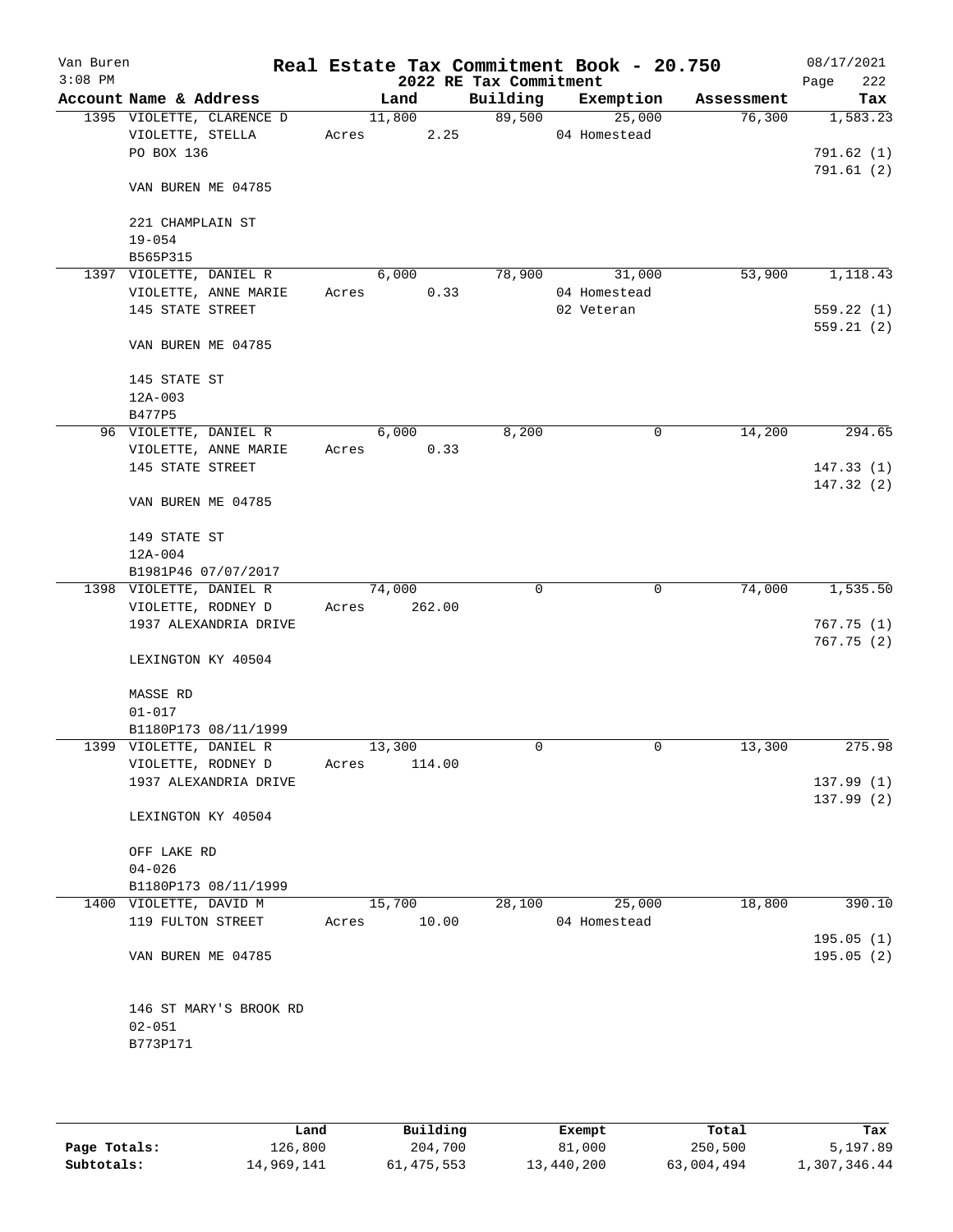| Van Buren<br>$3:08$ PM |                                  |       |        |       | 2022 RE Tax Commitment | Real Estate Tax Commitment Book - 20.750 |            | 08/17/2021<br>223<br>Page |
|------------------------|----------------------------------|-------|--------|-------|------------------------|------------------------------------------|------------|---------------------------|
|                        | Account Name & Address           |       | Land   |       | Building               | Exemption                                | Assessment | Tax                       |
|                        | 1401 VIOLETTE, DONALD R          |       | 5,300  |       | 200                    | $\Omega$                                 | 5,500      | 114.13                    |
|                        | 139 CHAMPLAIN ST                 | Acres |        | 0.25  |                        |                                          |            |                           |
|                        | APT 101                          |       |        |       |                        |                                          |            | 57.07(1)                  |
|                        | VAN BUREN ME 04785               |       |        |       |                        |                                          |            | 57.06(2)                  |
|                        | 108 PIERCE ST                    |       |        |       |                        |                                          |            |                           |
|                        | $20 - 089$                       |       |        |       |                        |                                          |            |                           |
|                        | B1716P20 03/31/2011              |       |        |       |                        |                                          |            |                           |
|                        | 1402 VIOLETTE, DONALD R          |       | 28,400 |       | 9,500                  | 0                                        | 37,900     | 786.43                    |
|                        | 139 CHAMPLAIN ST                 | Acres |        | 49.70 |                        |                                          |            |                           |
|                        | APT 101                          |       |        |       |                        |                                          |            | 393.22 (1)                |
|                        | VAN BUREN ME 04785               |       |        |       |                        |                                          |            | 393.21 (2)                |
|                        | ST MARY'S BROOK RD<br>$02 - 056$ |       |        |       |                        |                                          |            |                           |
|                        | B1535P135                        |       |        |       |                        |                                          |            |                           |
|                        | 732 VIOLETTE, DORIA              |       | 3,900  |       | 54,300                 | 25,000                                   | 33,200     | 688.90                    |
|                        | 260 MAIN STREET                  | Acres |        | 0.14  |                        | 04 Homestead                             |            |                           |
|                        |                                  |       |        |       |                        |                                          |            | 344.45(1)                 |
|                        | VAN BUREN ME 04785               |       |        |       |                        |                                          |            | 344.45(2)                 |
|                        | 260 MAIN ST                      |       |        |       |                        |                                          |            |                           |
|                        | $18 - 065$                       |       |        |       |                        |                                          |            |                           |
|                        | B1740P190 10/28/2011             |       |        |       |                        |                                          |            |                           |
|                        | 1412 VIOLETTE, GISELE T          |       | 5,700  |       | 44,400                 | 25,000                                   | 25,100     | 520.83                    |
|                        | PO BOX 141                       | Acres |        | 0.29  |                        | 04 Homestead                             |            |                           |
|                        |                                  |       |        |       |                        |                                          |            | 260.42(1)                 |
|                        | VAN BUREN ME 04785               |       |        |       |                        |                                          |            | 260.41(2)                 |
|                        | 119 FULTON ST                    |       |        |       |                        |                                          |            |                           |
|                        | $20 - 006$                       |       |        |       |                        |                                          |            |                           |
|                        | B1593P175 05/02/2008 B785P204    |       |        |       |                        |                                          |            |                           |
|                        | 1405 VIOLETTE, JOAN M            |       | 5,700  |       | 58,200                 | 31,000                                   | 32,900     | 682.68                    |
|                        | DUBE, CAROL ANN                  | Acres |        | 0.29  |                        | 04 Homestead                             |            |                           |
|                        | 111 MCBRIDE AVENUE               |       |        |       |                        | 02 Veteran                               |            | 341.34(1)                 |
|                        | VAN BUREN ME 04785               |       |        |       |                        |                                          |            | 341.34(2)                 |
|                        | 111 MCBRIDE AVE                  |       |        |       |                        |                                          |            |                           |
|                        | $15 - 050$                       |       |        |       |                        |                                          |            |                           |
|                        | B2014P141 05/03/2018             |       |        |       |                        |                                          |            |                           |
|                        | 1415 VIOLETTE, NORMAN J          |       | 8,100  |       | 65,000                 | 31,000                                   | 42,100     | 873.58                    |
|                        | 127 VIOLETTE STREET              | Acres |        | 0.59  |                        | 02 Veteran<br>04 Homestead               |            | 436.79 (1)                |
|                        | VAN BUREN ME 04785               |       |        |       |                        |                                          |            | 436.79 (2)                |
|                        | 127 VIOLETTE ST                  |       |        |       |                        |                                          |            |                           |
|                        | $16 - 061$                       |       |        |       |                        |                                          |            |                           |
|                        | B1812P8 06/05/2013               |       |        |       |                        |                                          |            |                           |
|                        |                                  |       |        |       |                        |                                          |            |                           |
|                        |                                  |       |        |       |                        |                                          |            |                           |

|              | Land       | Building   | Exempt     | Total        | Tax          |
|--------------|------------|------------|------------|--------------|--------------|
| Page Totals: | 57,100     | 231,600    | 112,000    | 176,700      | 3,666.55     |
| Subtotals:   | 15,026,241 | 61,707,153 | 13,552,200 | 63, 181, 194 | 1,311,012.99 |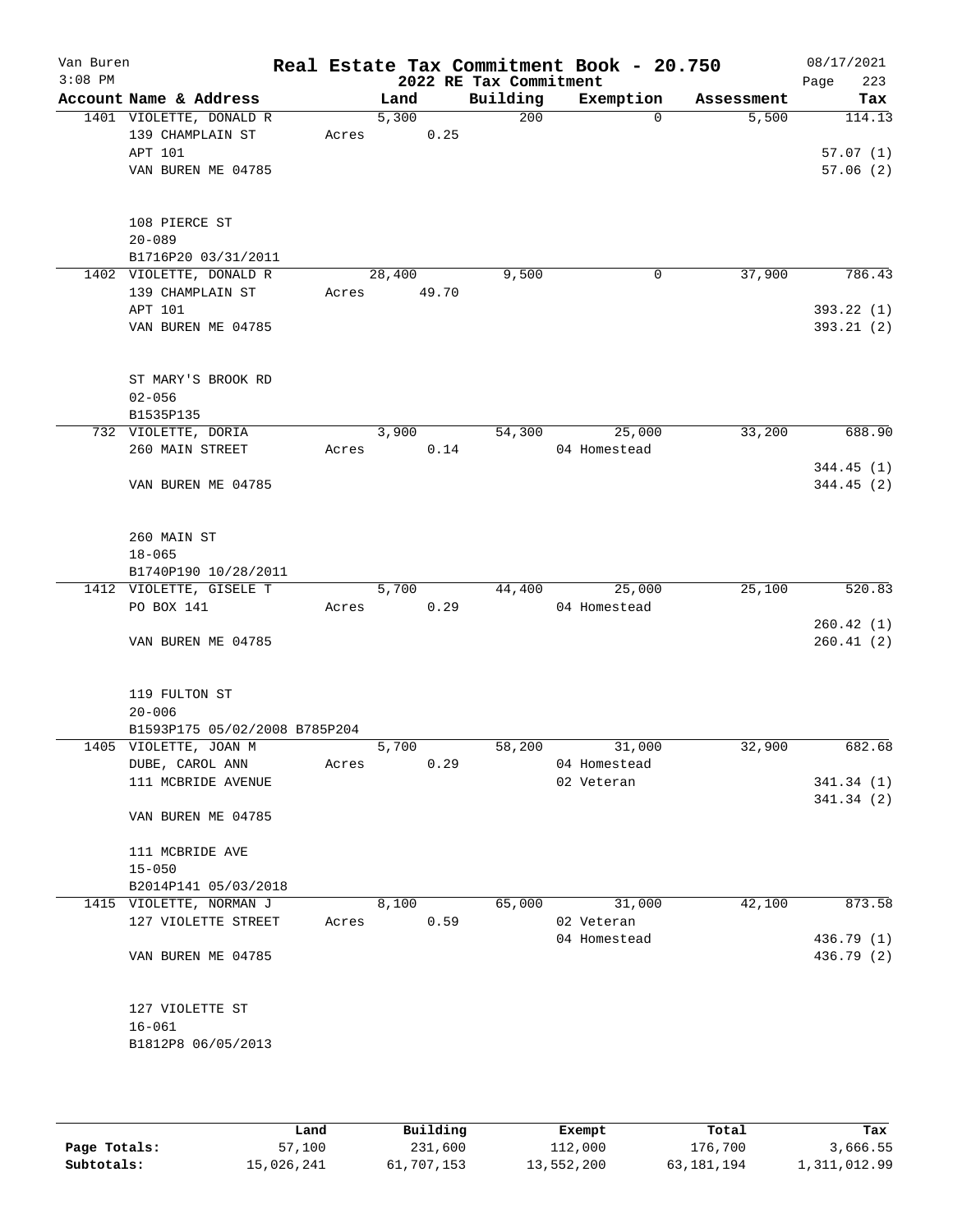| Van Buren<br>$3:08$ PM |                                               |       |       |      | 2022 RE Tax Commitment | Real Estate Tax Commitment Book - 20.750 |            | 08/17/2021<br>224<br>Page |
|------------------------|-----------------------------------------------|-------|-------|------|------------------------|------------------------------------------|------------|---------------------------|
|                        | Account Name & Address                        |       | Land  |      | Building               | Exemption                                | Assessment | Tax                       |
|                        | 308 VIOLETTE, PAUL C                          |       | 5,800 |      |                        | 59,800<br>25,000                         | 40,600     | 842.45                    |
|                        | 102 CYR AVENUE                                | Acres |       | 0.30 |                        | 04 Homestead                             |            |                           |
|                        |                                               |       |       |      |                        |                                          |            | 421.23(1)                 |
|                        | VAN BUREN ME 04785                            |       |       |      |                        |                                          |            | 421.22(2)                 |
|                        |                                               |       |       |      |                        |                                          |            |                           |
|                        | 102 CYR AVE<br>$18 - 123$                     |       |       |      |                        |                                          |            |                           |
|                        | B2044P160 01/02/2019                          |       |       |      |                        |                                          |            |                           |
|                        | 1413 VIOLETTE, RAYMOND J                      |       | 3,600 |      | 36,500                 | 0                                        | 40,100     | 832.08                    |
|                        | VIOLETTE, STEVEN L                            | Acres |       | 0.12 |                        |                                          |            |                           |
|                        | 270 BUTTS BRIDGE ROAD                         |       |       |      |                        |                                          |            | 416.04(1)                 |
|                        | CANTERBURY CT 06331                           |       |       |      |                        |                                          |            | 416.04(2)                 |
|                        | 109 ST JOHN AVE                               |       |       |      |                        |                                          |            |                           |
|                        | $15 - 075$                                    |       |       |      |                        |                                          |            |                           |
|                        | B1140P132                                     |       |       |      |                        |                                          |            |                           |
|                        | 1414 VIOLETTE, RICHARD                        |       | 2,500 |      | $\mathbf 0$            | $\mathbf 0$                              | 2,500      | 51.88                     |
|                        | PO BOX 76                                     | Acres |       | 0.10 |                        |                                          |            |                           |
|                        | VAN BUREN ME 04785                            |       |       |      |                        |                                          |            | 25.94(1)<br>25.94(2)      |
|                        |                                               |       |       |      |                        |                                          |            |                           |
|                        | RR 1                                          |       |       |      |                        |                                          |            |                           |
|                        | $08 - 028$                                    |       |       |      |                        |                                          |            |                           |
|                        | B1044P314<br>64 VIOLETTE, RONALD J            |       | 4,800 |      |                        | 45,200 31,000                            | 19,000     | 394.25                    |
|                        | 108 NOTRE DAME STREET                         | Acres |       | 0.21 |                        | 02 Veteran                               |            |                           |
|                        |                                               |       |       |      |                        | 04 Homestead                             |            | 197.13(1)                 |
|                        | VAN BUREN ME 04785                            |       |       |      |                        |                                          |            | 197.12(2)                 |
|                        | 108 NOTRE DAME ST                             |       |       |      |                        |                                          |            |                           |
|                        | $17 - 033$                                    |       |       |      |                        |                                          |            |                           |
|                        | B1715P171 03/24/2011 B1628P27 01/23/2009      |       |       |      |                        |                                          |            |                           |
|                        | 1227 VIOLETTE, RONALD J                       |       | 4,800 |      | $\Omega$               | 0                                        | 4,800      | 99.60                     |
|                        | 108 NOTRE DAME STREET                         | Acres |       | 0.21 |                        |                                          |            |                           |
|                        | VAN BUREN ME 04785                            |       |       |      |                        |                                          |            | 49.80 (1)<br>49.80 (2)    |
|                        |                                               |       |       |      |                        |                                          |            |                           |
|                        | BIRCH AVE                                     |       |       |      |                        |                                          |            |                           |
|                        | 17-037                                        |       |       |      |                        |                                          |            |                           |
|                        | B1856P10 05/27/2014<br>1411 VIOLETTE, SONIA A |       | 3,800 |      | 64,600                 | 25,000                                   | 43,400     | 900.55                    |
|                        | 115 CHURCH STREET                             | Acres |       | 0.13 |                        | 04 Homestead                             |            |                           |
|                        |                                               |       |       |      |                        |                                          |            | 450.28(1)                 |
|                        | VAN BUREN ME 04785                            |       |       |      |                        |                                          |            | 450.27(2)                 |
|                        | 115 CHURCH ST                                 |       |       |      |                        |                                          |            |                           |
|                        | $23 - 101$                                    |       |       |      |                        |                                          |            |                           |
|                        | B2132P40 11/17/2020 B1196P179                 |       |       |      |                        |                                          |            |                           |
|                        |                                               |       |       |      |                        |                                          |            |                           |

|              | ∟and       | Building   | Exempt     | Total      | Tax          |
|--------------|------------|------------|------------|------------|--------------|
| Page Totals: | 25,300     | 206,100    | 81,000     | 150,400    | 3,120.81     |
| Subtotals:   | 15,051,541 | 61,913,253 | 13,633,200 | 63,331,594 | 1,314,133.80 |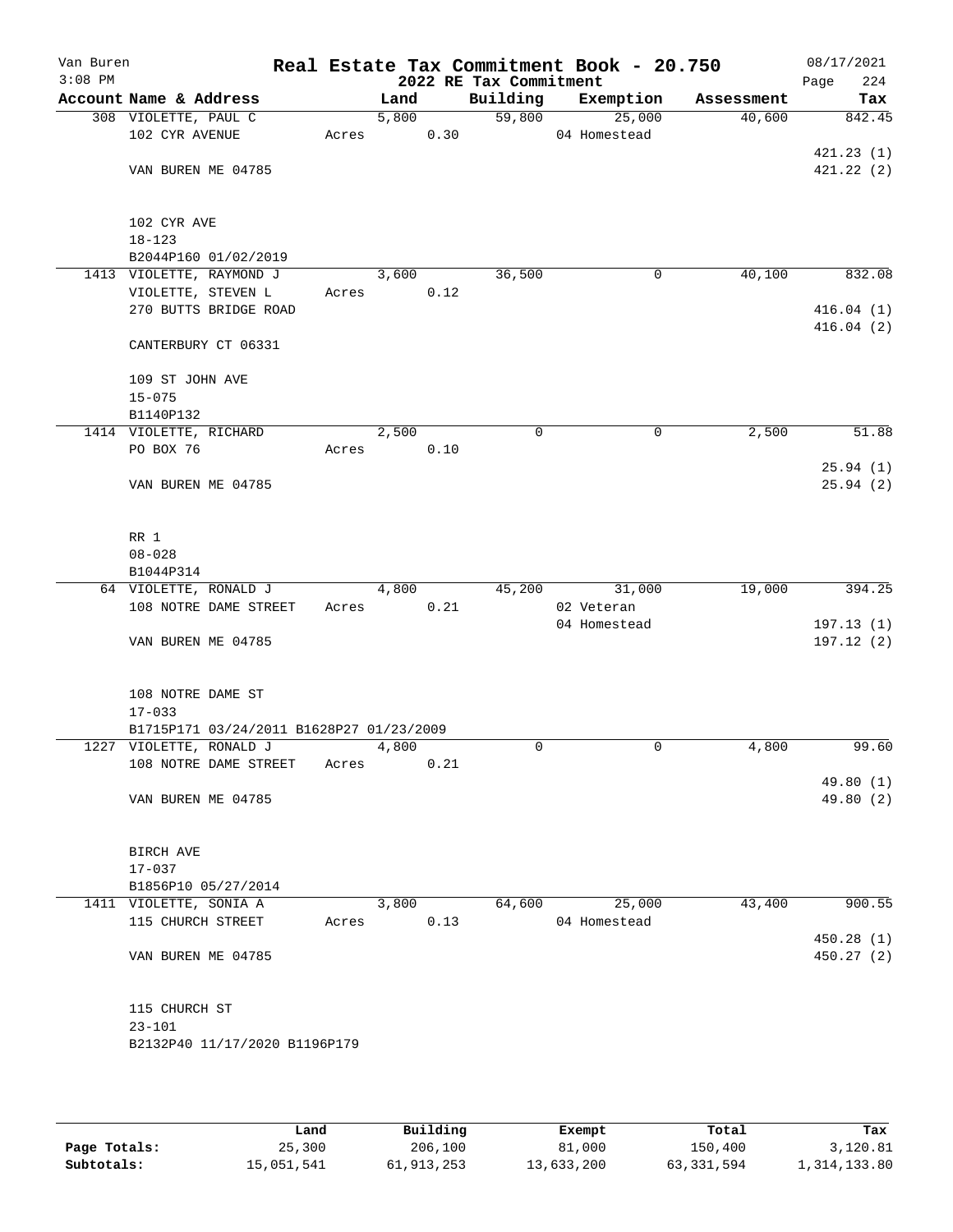| Van Buren |                                          |       |        |                        | Real Estate Tax Commitment Book - 20.750 |            |              | 08/17/2021 |
|-----------|------------------------------------------|-------|--------|------------------------|------------------------------------------|------------|--------------|------------|
| $3:08$ PM |                                          |       |        | 2022 RE Tax Commitment |                                          |            | Page         | 225        |
|           | Account Name & Address                   |       | Land   | Building               | Exemption                                | Assessment |              | Tax        |
|           | 1396 VIOLETTE, TABITHA L                 |       | 5,600  | 60,600                 | 25,000                                   | 41,200     |              | 854.90     |
|           | 112 BROOK AVENUE                         | Acres | 0.28   |                        | 04 Homestead                             |            |              |            |
|           |                                          |       |        |                        |                                          |            |              | 427.45(1)  |
|           | VAN BUREN ME 04785                       |       |        |                        |                                          |            |              | 427.45(2)  |
|           |                                          |       |        |                        |                                          |            |              |            |
|           |                                          |       |        |                        |                                          |            |              |            |
|           | 112 BROOK AVE                            |       |        |                        |                                          |            |              |            |
|           | $17 - 062$                               |       |        |                        |                                          |            |              |            |
|           | B1323P117 08/11/2008                     |       |        |                        |                                          |            |              |            |
|           | 416 VIOLETTE, TRUSTEE OF<br>ANN'S TRUST  |       | 13,200 | 39,900                 | 31,000                                   | 22,100     |              | 458.58     |
|           | 489 MAIN STREET                          | Acres | 12.00  |                        | 04 Homestead                             |            |              |            |
|           |                                          |       |        |                        | 02 Veteran                               |            |              | 229.29(1)  |
|           | VAN BUREN ME 04785                       |       |        |                        |                                          |            |              | 229.29 (2) |
|           |                                          |       |        |                        |                                          |            |              |            |
|           |                                          |       |        |                        |                                          |            |              |            |
|           | 489 MAIN ST                              |       |        |                        |                                          |            |              |            |
|           |                                          |       |        |                        |                                          |            |              |            |
|           | $06 - 026$                               |       |        |                        |                                          |            |              |            |
|           | B2038P267 11/08/2018                     |       |        |                        |                                          |            |              |            |
|           | 1041 VOTER, DENNIS                       |       | 9,300  | 78,300                 | 25,000                                   | 62,600     |              | 1,298.95   |
|           | VOTER, MINDY                             | Acres | 0.79   |                        | 04 Homestead                             |            |              |            |
|           | 341 MAIN STREET                          |       |        |                        |                                          |            |              | 649.48 (1) |
|           |                                          |       |        |                        |                                          |            |              | 649.47 (2) |
|           | VAN BUREN ME 04785                       |       |        |                        |                                          |            |              |            |
|           |                                          |       |        |                        |                                          |            |              |            |
|           | 341 MAIN ST                              |       |        |                        |                                          |            |              |            |
|           | $20 - 057$                               |       |        |                        |                                          |            |              |            |
|           | B1927P102 03/23/2016                     |       |        |                        |                                          |            |              |            |
|           | 157 WAIT, PAUL G                         |       | 81,500 | 134,700                | 0                                        | 216,200    |              | 4,486.15   |
|           | 166 GERARD ROAD                          | Acres | 142.00 |                        |                                          |            |              |            |
|           |                                          |       |        |                        |                                          |            | 2, 243.08(1) |            |
|           | VAN BUREN ME 04785                       |       |        |                        |                                          |            | 2, 243.07(2) |            |
|           |                                          |       |        |                        |                                          |            |              |            |
|           |                                          |       |        |                        |                                          |            |              |            |
|           | 166 GERARD DR                            |       |        |                        |                                          |            |              |            |
|           | $02 - 034$                               |       |        |                        |                                          |            |              |            |
|           | B2142P196 01/13/2021 B1450P64 05/31/2005 |       |        |                        |                                          |            |              |            |
|           | 60 WALSH, JAMIE L                        |       | 6,600  | 112,400                | 0                                        | 119,000    |              | 2,469.25   |
|           | WALSH, JAMES P                           | Acres | 0.40   |                        |                                          |            |              |            |
|           | 113 CHAMPLAIN STREET                     |       |        |                        |                                          |            | 1, 234.63(1) |            |
|           |                                          |       |        |                        |                                          |            | 1, 234.62(2) |            |
|           | VAN BUREN ME 04785                       |       |        |                        |                                          |            |              |            |
|           |                                          |       |        |                        |                                          |            |              |            |
|           | 113 CHAMPLAIN ST                         |       |        |                        |                                          |            |              |            |
|           | $20 - 035$                               |       |        |                        |                                          |            |              |            |
|           | B2126P23 10/19/2020 B1392P105            |       |        |                        |                                          |            |              |            |
|           | 146 WARD, JAMES E                        |       | 5,800  | 53,700                 | 25,000                                   | 34,500     |              | 715.88     |
|           | WARD, LORRIE A                           | Acres | 0.31   |                        | 04 Homestead                             |            |              |            |
|           | 198 LYNNE STREET                         |       |        |                        |                                          |            |              | 357.94(1)  |
|           |                                          |       |        |                        |                                          |            |              | 357.94(2)  |
|           | VAN BUREN ME 04785                       |       |        |                        |                                          |            |              |            |
|           |                                          |       |        |                        |                                          |            |              |            |
|           | 198 LYNNE ST                             |       |        |                        |                                          |            |              |            |
|           | $19 - 082$                               |       |        |                        |                                          |            |              |            |
|           | B1958P215 12/09/2016                     |       |        |                        |                                          |            |              |            |
|           |                                          |       |        |                        |                                          |            |              |            |
|           |                                          |       |        |                        |                                          |            |              |            |
|           |                                          |       |        |                        |                                          |            |              |            |

|              | Land       | Building   | Exempt     | Total      | Tax          |
|--------------|------------|------------|------------|------------|--------------|
| Page Totals: | 122,000    | 479,600    | 106,000    | 495,600    | 10,283.71    |
| Subtotals:   | 15,173,541 | 62,392,853 | 13,739,200 | 63,827,194 | 1,324,417.51 |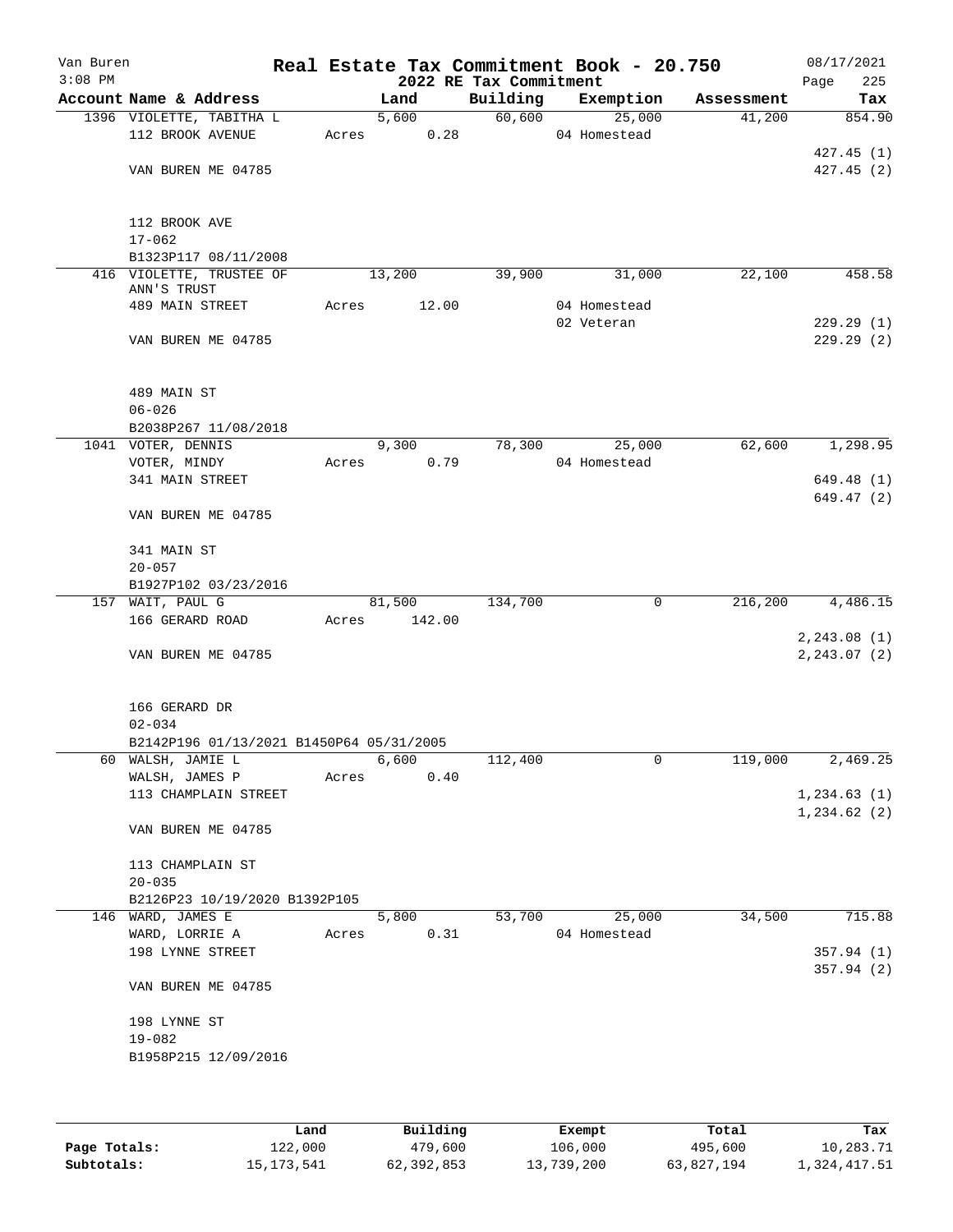| Van Buren<br>$3:08$ PM |                                           |       |          |                                    | Real Estate Tax Commitment Book - 20.750 |            | 08/17/2021         |
|------------------------|-------------------------------------------|-------|----------|------------------------------------|------------------------------------------|------------|--------------------|
|                        | Account Name & Address                    |       | Land     | 2022 RE Tax Commitment<br>Building | Exemption                                | Assessment | 226<br>Page<br>Tax |
|                        | 309 WATSON, BOBBY                         |       | 12,500   | 27,300                             | $\Omega$                                 | 39,800     | 825.85             |
|                        | WATSON, DEBRIA                            | Acres | 1.00     |                                    |                                          |            |                    |
|                        | 12335 W. LEWIS AVENUE                     |       |          |                                    |                                          |            | 412.93(1)          |
|                        |                                           |       |          |                                    |                                          |            | 412.92(2)          |
|                        |                                           |       |          |                                    |                                          |            |                    |
|                        | AVONDALE AZ 85392                         |       |          |                                    |                                          |            |                    |
|                        |                                           |       |          |                                    |                                          |            |                    |
|                        | 110 ST MARY'S BROOK RD                    |       |          |                                    |                                          |            |                    |
|                        | $02 - 039$                                |       |          |                                    |                                          |            |                    |
|                        | B2034P313 10/12/2018                      |       |          |                                    |                                          |            |                    |
|                        | 1145 WEATHERSPOON, FITZROY P              |       | 5,300    | $\Omega$                           | 0                                        | 5,300      | 109.98             |
|                        | PO BOX 5011                               | Acres | 0.25     |                                    |                                          |            |                    |
|                        |                                           |       |          |                                    |                                          |            | 54.99(1)           |
|                        | PHILLIPSBURG NJ 08865                     |       |          |                                    |                                          |            | 54.99 (2)          |
|                        |                                           |       |          |                                    |                                          |            |                    |
|                        |                                           |       |          |                                    |                                          |            |                    |
|                        | WILSON ST                                 |       |          |                                    |                                          |            |                    |
|                        | $23 - 042$                                |       |          |                                    |                                          |            |                    |
|                        | B1992P278 10/10/2017                      |       |          |                                    |                                          |            |                    |
|                        | 803 WEBSTER, SARA REONA                   |       | 6,600    | $\mathbf 0$                        | 0                                        | 6,600      | 136.95             |
|                        | ELIZARDO, NATHAN RYAN                     | Acres | 0.39     |                                    |                                          |            |                    |
|                        | 5901 E 6TH AVE SPACE 3                    |       |          |                                    |                                          |            | 68.48(1)           |
|                        |                                           |       |          |                                    |                                          |            | 68.47 (2)          |
|                        | ANCHORAGE AK 99504                        |       |          |                                    |                                          |            |                    |
|                        |                                           |       |          |                                    |                                          |            |                    |
|                        | MAIN ST                                   |       |          |                                    |                                          |            |                    |
|                        | $18 - 068$                                |       |          |                                    |                                          |            |                    |
|                        | B2112P285 08/05/2020 B1356P52             |       |          |                                    |                                          |            |                    |
|                        | 817 WEBSTER, SARA REONA                   |       | 7,300    | 104,400                            | $\mathbf 0$                              | 111,700    | 2,317.78           |
|                        |                                           |       |          |                                    |                                          |            |                    |
|                        | ELIZARDO, NATHAN RYAN                     | Acres | 0.48     |                                    |                                          |            |                    |
|                        | 5901 E 6TH AVE SPACE 3                    |       |          |                                    |                                          |            | 1,158.89(1)        |
|                        |                                           |       |          |                                    |                                          |            | 1,158.89(2)        |
|                        | ANCHORAGE AK 99504                        |       |          |                                    |                                          |            |                    |
|                        |                                           |       |          |                                    |                                          |            |                    |
|                        | 246 MAIN ST                               |       |          |                                    |                                          |            |                    |
|                        | $18 - 069$                                |       |          |                                    |                                          |            |                    |
|                        | B2112P285 08/05/2020 B1462P156            |       |          |                                    |                                          |            |                    |
|                        | 1420 WHITENER, BETTY J                    |       | 53,100   | 0                                  | 0                                        | 53,100     | 1,101.83           |
|                        | (REVOCABLE LIVING<br>TRUST)               |       |          |                                    |                                          |            |                    |
|                        | WHITENER FAMILY TRUST                     | Acres | 165.00   |                                    |                                          |            |                    |
|                        | 676 HIGH SHOALS DRIVE                     |       |          |                                    |                                          |            | 550.92 (1)         |
|                        |                                           |       |          |                                    |                                          |            | 550.91(2)          |
|                        | DALLAS GA 30132                           |       |          |                                    |                                          |            |                    |
|                        |                                           |       |          |                                    |                                          |            |                    |
|                        |                                           |       |          |                                    |                                          |            |                    |
|                        | SETTLEMENT RD.                            |       |          |                                    |                                          |            |                    |
|                        | $02 - 002$                                |       |          |                                    |                                          |            |                    |
|                        | B1789P257 10/31/2012<br>WHITTLE, BRANDY R |       | 4,500    | 98,100                             | 0                                        | 102,600    |                    |
| 282                    |                                           |       |          |                                    |                                          |            | 2,128.95           |
|                        | WHITTLE, KYLE D                           | Acres | 0.18     |                                    |                                          |            |                    |
|                        | 112 VIOLETTE STREET                       |       |          |                                    |                                          |            | 1,064.48(1)        |
|                        |                                           |       |          |                                    |                                          |            | 1,064.47(2)        |
|                        | VAN BUREN ME 04785                        |       |          |                                    |                                          |            |                    |
|                        |                                           |       |          |                                    |                                          |            |                    |
|                        | 112 VIOLETTE ST                           |       |          |                                    |                                          |            |                    |
|                        | $16 - 077$                                |       |          |                                    |                                          |            |                    |
|                        | B2061P34 06/17/2019                       |       |          |                                    |                                          |            |                    |
|                        |                                           |       |          |                                    |                                          |            |                    |
|                        |                                           |       |          |                                    |                                          |            |                    |
|                        | Land                                      |       | Building |                                    | Exempt                                   | Total      | Tax                |
| Page Totals:           | 89,300                                    |       | 229,800  |                                    | 0                                        | 319,100    | 6,621.34           |
|                        |                                           |       |          |                                    |                                          |            |                    |

**Subtotals:** 15,262,841 62,622,653 13,739,200 64,146,294 1,331,038.85